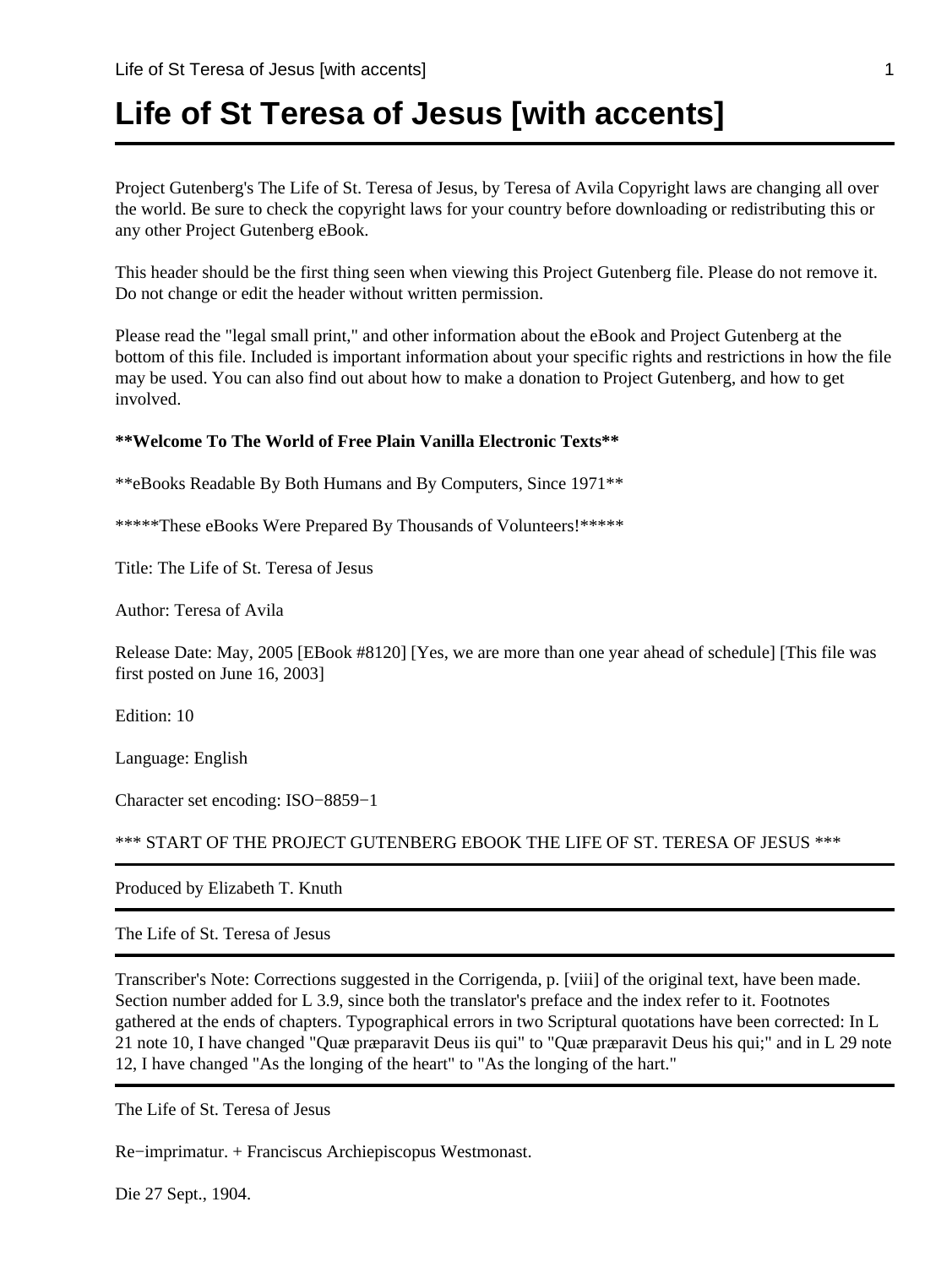The Life of St. Teresa of Jesus, of the Order of Our Lady of Carmel. Written by Herself.

Translated from the Spanish by David Lewis.

Third Edition Enlarged.

With additional Notes and an Introduction by Rev. Fr. Benedict Zimmerman, O.C.D.

London: Thomas Baker. New York: Benziger Bros. MCMIV.

Contents.

Chap.

Introduction to the Third Edition, by Rev. B. Zimmerman

St. Teresa's Arguments of the Chapters

Preface by David Lewis

Annals of the Saint's Life

Prologue

I. Childhood and early Impressions−−The Blessing of pious Parents−−Desire of Martyrdom−−Death of the Saint's Mother

II. Early Impressions−−Dangerous Books and Companions−−The Saint is placed in a Monastery

III. The Blessing of being with good people−−How certain Illusions were removed

IV. Our Lord helps her to become a Nun−−Her many Infirmities

V. Illness and Patience of the Saint−−The Story of a Priest whom she rescued from a Life of Sin

VI. The great Debt she owed to our Lord for His Mercy to her−−She takes St. Joseph for her Patron

VII. Lukewarmness−−The Loss of Grace−−Inconvenience of Laxity in Religious Houses

VIII. The Saint ceases not to pray−−Prayer the way to recover what is lost−−All exhorted to pray−−The great Advantage of Prayer, even to those who may have ceased from it

IX. The means whereby our Lord quickened her Soul, gave her Light in her Darkness, and made her strong in Goodness

X. The Graces she received in Prayer−−What we can do ourselves−−The great Importance of understanding what our Lord is doing for us−−She desires her Confessors to keep her Writings secret, because of the special Graces of our Lord to her, which they had commanded her to describe

XI. Why men do not attain quickly to the perfect Love of God−−Of Four Degrees of Prayer−−Of the First Degree−−The Doctrine profitable for Beginners, and for those who have no sensible Sweetness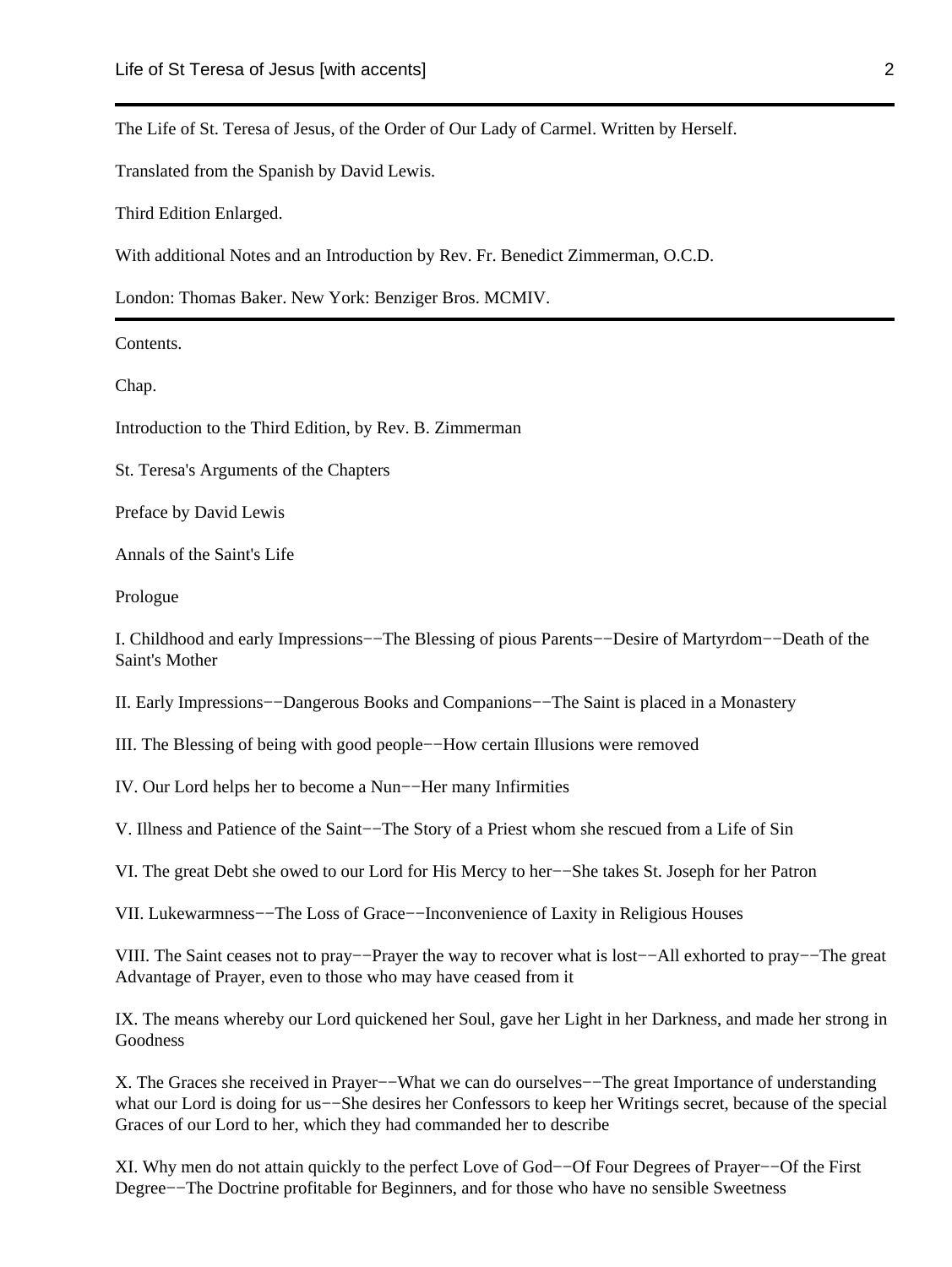Life of St Teresa of Jesus [with accents] 3

XII. What we can ourselves do−−The Evil of desiring to attain to supernatural States before our Lord calls us

XIII. Of certain Temptations of Satan−−Instructions relating thereto

XIV. The Second State of Prayer−−Its supernatural Character

XV. Instructions for those who have attained to the Prayer of Quiet−−Many advance so far, but few go farther

XVI. The Third State of Prayer−−Deep Matters−−What the Soul can do that has reached it−−Effects of the great Graces of our Lord

XVII. The Third State of Prayer−−The Effects thereof−−The Hindrance caused by the Imagination and the Memory

XVIII. The Fourth State of Prayer−−The great Dignity of the Soul raised to it by our Lord−−Attainable on Earth, not by our Merit, but by the Goodness of our Lord

XIX. The Effects of this Fourth State of Prayer−−Earnest Exhortations to those who have attained to it not to go back nor to cease from Prayer, even if they fall−−The great Calamity of going back

XX. The Difference between Union and Rapture−−What Rapture is−−The Blessing it is to the Soul−−The Effects of it

XXI. Conclusion of the Subject−−Pain of the Awakening−−Light against Delusions

XXII. The Security of Contemplatives lies in their not ascending to high Things if our Lord does not raise them−−The Sacred Humanity must be the Road to the highest Contemplation−−A Delusion in which the Saint was once entangled

XXIII. The Saint resumes the History of her Life−−Aiming at Perfection−−Means whereby it may be gained−−Instructions for Confessors

XXIV. Progress under Obedience−−Her Inability to resist the Graces of God−−God multiplies His Graces

XXV. Divine Locutions−−Delusions on that Subject

XXVI. How the Fears of the Saint vanished−−How she was assured that her Prayer was the Work of the Holy Spirit

XXVII. The Saint prays to be directed in a different way−−Intellectual Visions

XXVIII. Visions of the Sacred Humanity and of the glorified Bodies−−Imaginary Visions−−Great Fruits thereof when they come from God

XXIX. Of Visions−−The Graces our Lord bestowed on the Saint−−The Answers our Lord gave her for those who tried her

XXX. St. Peter of Alcantara comforts the Saint−−Great Temptations and Interior Trials

XXXI. Of certain outward Temptations and Appearances of Satan−−Of the Sufferings thereby occasioned−−Counsels for those who go on unto Perfection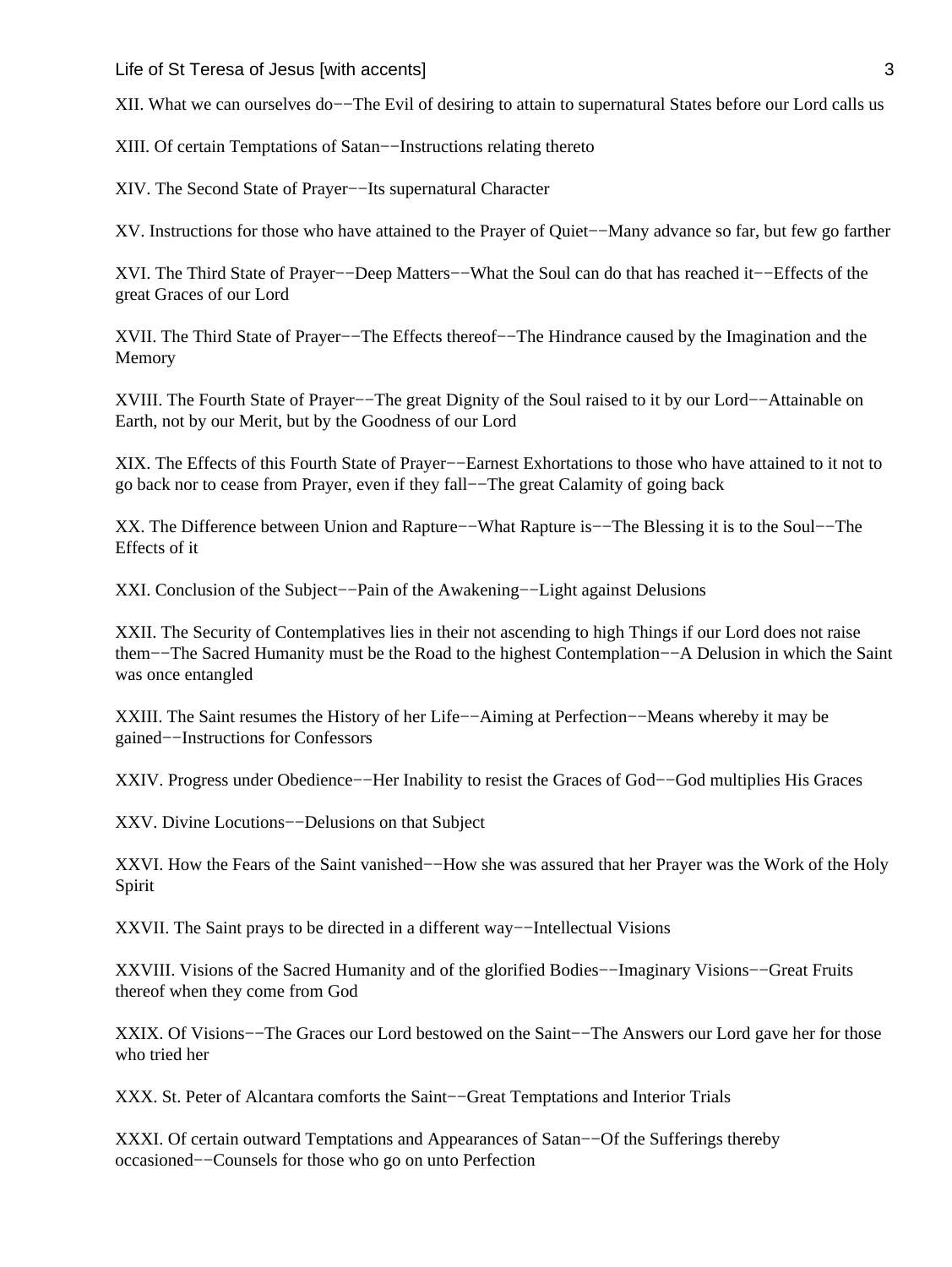Life of St Teresa of Jesus [with accents] 4

XXXII. Our Lord shows St. Teresa the Place which she had by her Sins deserved in Hell−−The Torments there−−How the Monastery of St. Joseph was founded

XXXIII. The Foundation of the Monastery hindered−−Our Lord consoles the Saint

XXXIV. The Saint leaves her Monastery of the Incarnation for a time, at the command of her superior−−Consoles an afflicted Widow

XXXV. The Foundation of the House of St. Joseph−−Observance of holy Poverty therein−−How the Saint left Toledo

XXXVI. The Foundation of the Monastery of St. Joseph−−Persecution and Temptations−−Great interior Trial of the Saint, and her Deliverance

XXXVII. The Effects of the divine Graces in the Soul−−The inestimable Greatness of one Degree of Glory

XXXVIII. Certain heavenly Secrets, Visions, and Revelations−−The Effects of them in her Soul

XXXIX. Other Graces bestowed on the Saint−−The Promises of our Lord to her−−Divine Locutions and Visions

XL. Visions, Revelations, and Locutions

The Relations.

Relation.

I. Sent to St. Peter of Alcantara in 1560 from the Monastery of the Incarnation, Avila

II. To one of her Confessors, from the House of Dona Luisa de la Cerda, in 1562

III. Of various Graces granted to the Saint from the year 1568 to 1571, inclusive

IV. Of the Graces the Saint received in Salamanca at the end of Lent, 1571

V. Observations on certain Points of Spirituality

VI. The Vow of Obedience to Father Gratian which the Saint made in 1575

VII. Made for Rodrigo Alvarez, S.J., in the year 1575, according to Don Vicente de la Fuente; but in 1576, according to the Bollandists and F. Bouix

VIII. Addressed to F. Rodrigo Alvarez

IX. Of certain spiritual Graces she received in Toledo and Avila in the years 1576 and 1577

X. Of a Revelation to the Saint at Avila, 1579, and of Directions concerning the Government of the Order

XI. Written from Palencia in May, 1581, and addressed to Don Alonzo Velasquez, Bishop of Osma, who had been when Canon of Toledo, one of the Saint's Confessors

Introduction to the Present Edition.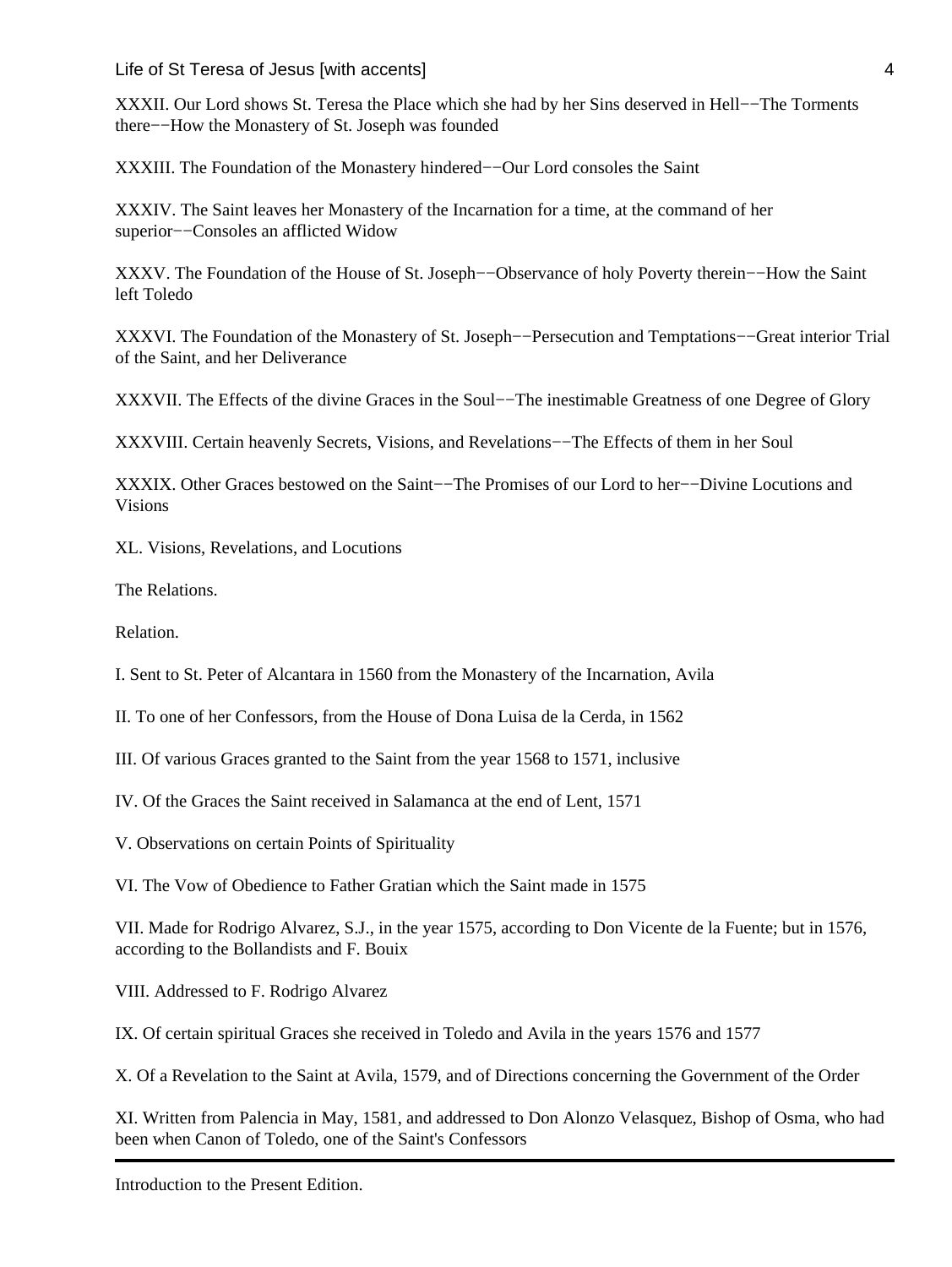When the publisher entrusted me with the task of editing this volume, one sheet was already printed and a considerable portion of the book was in type. Under his agreement with the owners of the copyright, he was bound to reproduce the text and notes, etc., originally prepared by Mr. David Lewis without any change, so that my duty was confined to reading the proofs and verifying the quotations. This translation of the Life of St. Teresa is so excellent, that it could hardly be improved. While faithfully adhering to her wording, the translator has been successful in rendering the lofty teaching in simple and clear language, an achievement all the more remarkable as in addition to the difficulty arising from the transcendental nature of the subject matter, the involved style, and the total absence of punctuation tend to perplex the reader. Now and then there might be some difference of opinion as to how St. Teresa's phrases should be construed, but it is not too much to say that on the whole Mr. Lewis has been more successful than any other translator, whether English or foreign. Only in one case have I found it necessary to make some slight alteration in the text, and I trust the owners of the copyright will forgive me for doing so. In

### **Chapter XXV**

., § 4, St. Teresa, speaking of the difference between the Divine and the imaginary locutions, says that a person commending a matter to God with great earnestness, may think that he hears whether his prayer will be granted or not: y es muy posible, "and this is quite possible," but he who has ever heard a Divine locution will see at once that this assurance is something quite different. Mr. Lewis, following the old Spanish editions, translated "And it is most impossible," whereas both the autograph and the context demand the wording I have ventured to substitute.

When Mr. Lewis undertook the translation of St. Teresa's works, he had before him Don Vicente de la Fuente's edition (Madrid, 1861−1862), supposed to be a faithful transcript of the original. In 1873 the Sociedad Foto−Tipografica−Catolica of Madrid published a photographic reproduction of the Saint's autograph in 412 pages in folio, which establishes the true text once for all. Don Vicente prepared a transcript of this, in which he wisely adopted the modern way of spelling but otherwise preserved the original text, or at least pretended to do so, for a minute comparison between autograph and transcript reveals the startling fact that nearly a thousand inaccuracies have been allowed to creep in. Most of these variants are immaterial, but there are some which ought not to have been overlooked. Thus, in

### **Chapter XVIII**

. § 20, St. Teresa's words are: Un gran letrado de la orden del glorioso santo Domingo, while Don Vicente retains the old reading De la orden del glorioso patriarca santo Domingo. Mr. Lewis possessed a copy of this photographic reproduction, but utilised it only in one instance in his second edition. [1]

The publication of the autograph has settled a point of some importance. The Bollandists (n. 1520), discussing the question whether the headings of the chapters (appended to this Introduction) are by St. Teresa or a later addition, come to the conclusion (against the authors of the Reforma de los Descalços) that they are clearly an interpolation (clarissime patet) on account of the praise of the doctrine contained in these arguments. Notwithstanding their high authority the Bollandists are in this respect perfectly wrong, the arguments are entirely in St. Teresa's own hand and are exclusively her own work. The Book of Foundations and the Way of Perfection contain similar arguments in the Saint's handwriting. Nor need any surprise be felt at the alleged praise of her doctrine for by saying: this chapter is most noteworthy (Chap. XIV.), or: this is good doctrine (Chap. XXI.), etc., she takes no credit for herself because she never grows tired of repeating that she only delivers the message she has received from our Lord. [2] The Bollandists, not having seen the original, may be excused, but P. Bouix (whom Mr. Lewis follows in this matter) had no right to suppress these arguments. It is to be hoped that future editions of the works of S. Teresa will not again deprive the reader of this remarkable feature of her writings. What she herself thought of her books is best told by Yepes in a letter to Father Luis de Leon, the first editor of her works: "She was pleased when her writings were being praised and her Order and the convents were held in esteem. Speaking one day of the Way of Perfection, she rejoiced to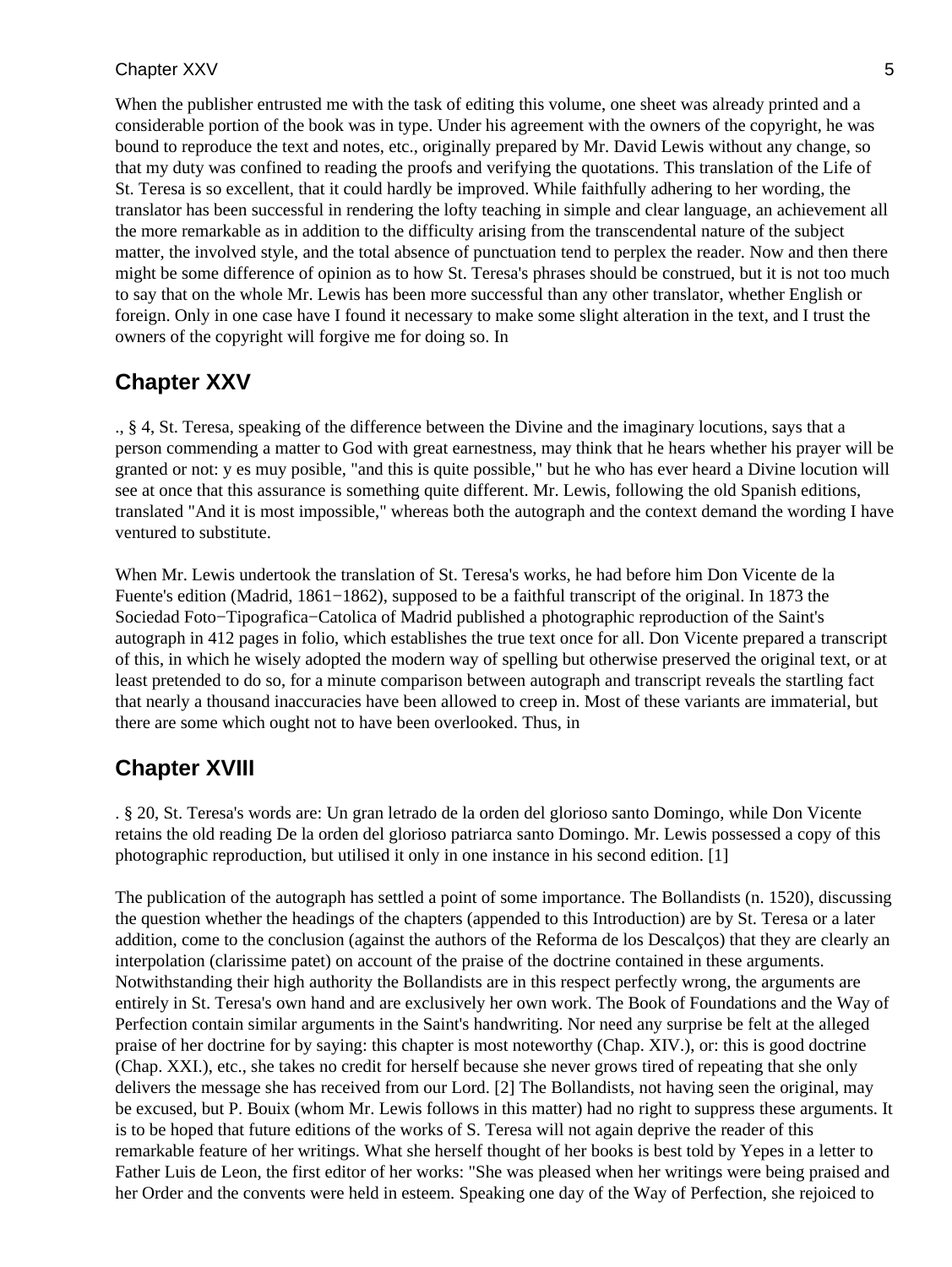hear it praised, and said to me with great content: Some grave men tell me that it is like Holy Scripture. For being revealed doctrine it seemed to her that praising her book was like praising God." [3]

A notable feature in Mr. Lewis's translation is his division of the chapters into short paragraphs. But it appears that he rearranged the division during the process of printing, with the result that a large number of references were wrong. No labour has been spared in the correction of these, and I trust that the present edition will be the more useful for it. In quoting the Way of Perfection and the Interior Castle (which he calls Inner Fortress!) Mr. Lewis refers to similar paragraphs which, however, are to be found in no English edition. A new translation of these two works is greatly needed, and, in the case of the Way of Perfection, the manuscript of the Escurial should be consulted as well as that of Valladolid. Where the writings of S. John of the Cross are quoted by volume and page, the edition referred to is the one of 1864, another of Mr. Lewis's masterpieces. The chapters in Ribera's Life of St. Teresa refer to the edition in the Acts of the Saint by the Bollandists. These and all other quotations have been carefully verified, with the exception of those taken from the works on Mystical theology by Antonius a Spiritu Sancto and Franciscus a S. Thoma, which I was unable to consult. I should have wished to replace the quotations from antiquated editions of the Letters of our Saint by references to the new French edition by P. Grégoire de S. Joseph (Paris, Poussielgue, 1900), which may be considered as the standard edition.

In note 2 to Chap. XI. Mr. Lewis draws attention to a passage in a sermon by S. Bernard containing an allusion to different ways of watering a garden similar to St. Teresa's well−known comparison. Mr. Lewis's quotation is incorrect, and I am not certain what sermon he may have had in view. Something to the point may be found in sermon 22 on the Canticle (Migne, P. L. Vol. CLXXXIII, p. 879), and in the first sermon on the Nativity of our Lord (ibid., p. 115), and also in a sermon on the Canticle by one of St. Bernard's disciples (Vol. CLXXXIV., p. 195). I am indebted to the Very Rev. Prior Vincent McNabb, O.P., for the verification of a quotation from St. Vincent Ferrer (Chap. XX. § 31).

Since the publication of Mr. Lewis's translation the uncertainty about the date of St. Teresa's profession has been cleared up. Yepes, the Bollandists, P. Bouix, Don Vicente de la Fuente, Mr. Lewis, and numerous other writers assume that she entered the convent of the Incarnation [4] on November 2nd, 1533, and made her profession on November 3rd, 1534. The remaining dates of events previous to her conversion are based upon this, as will he seen from the chronology printed by Mr. Lewis at the end of his Preface and frequently referred to in the footnotes. It rests, however, on inadequate evidence, namely on a single passage in the Life [5] where the Saint says that she was not yet twenty years old when she made her first supernatural experience in prayer. She was twenty in March, 1535, and as this event took place after her profession, the latter was supposed by Yepes and his followers to have taken place in the previous November. Even if we had no further evidence, the fact that St. Teresa is not always reliable in her calculation should have warned us not to rely too much upon a somewhat casual statement. In the first chapter, § 7, she positively asserts that she was rather less than twelve years old at the death of her mother, whereas we know that she was at least thirteen years and eight months old. As to the profession we have overwhelming evidence that it took place on the 3rd of November, 1536, and her entrance in the convent a year and a day earlier. To begin with, we have the positive statement of her most intimate friends, Julian d'Avila, Father Ribera, S.J., and Father Jerome Gratian. Likewise doña Maria Pinel, nun of the Incarnation, says in her deposition: "She (Teresa of Jesus) took the habit on 2 November, 1535." [6] This is corroborated by various passages in the Saint's writings. Thus, in Relation VII., written in 1575, she says, speaking of herself: "This nun took the habit forty years ago." Again in a passage of the Life written about the end of 1564 or the beginning of the following year, [7] she mentions that she has been a nun for over twenty−eight years, which points to her profession in 1536. But there are two documents which place the date of profession beyond dispute, namely the act of renunciation of her right to the paternal inheritance and the deed of dowry drawn up before a public notary. Both bear the date 31 October, 1536. The authors of the Reforma de los Descalços thought that they must have been drawn up before St. Teresa took the habit, and therefore placed this event in 1536 and the profession in 1537, but neither of these documents is necessarily connected with the clothing, yet both must have been completed before profession. The Constitutions of Blessed John Soreth, drawn up in 1462, which were observed at the convent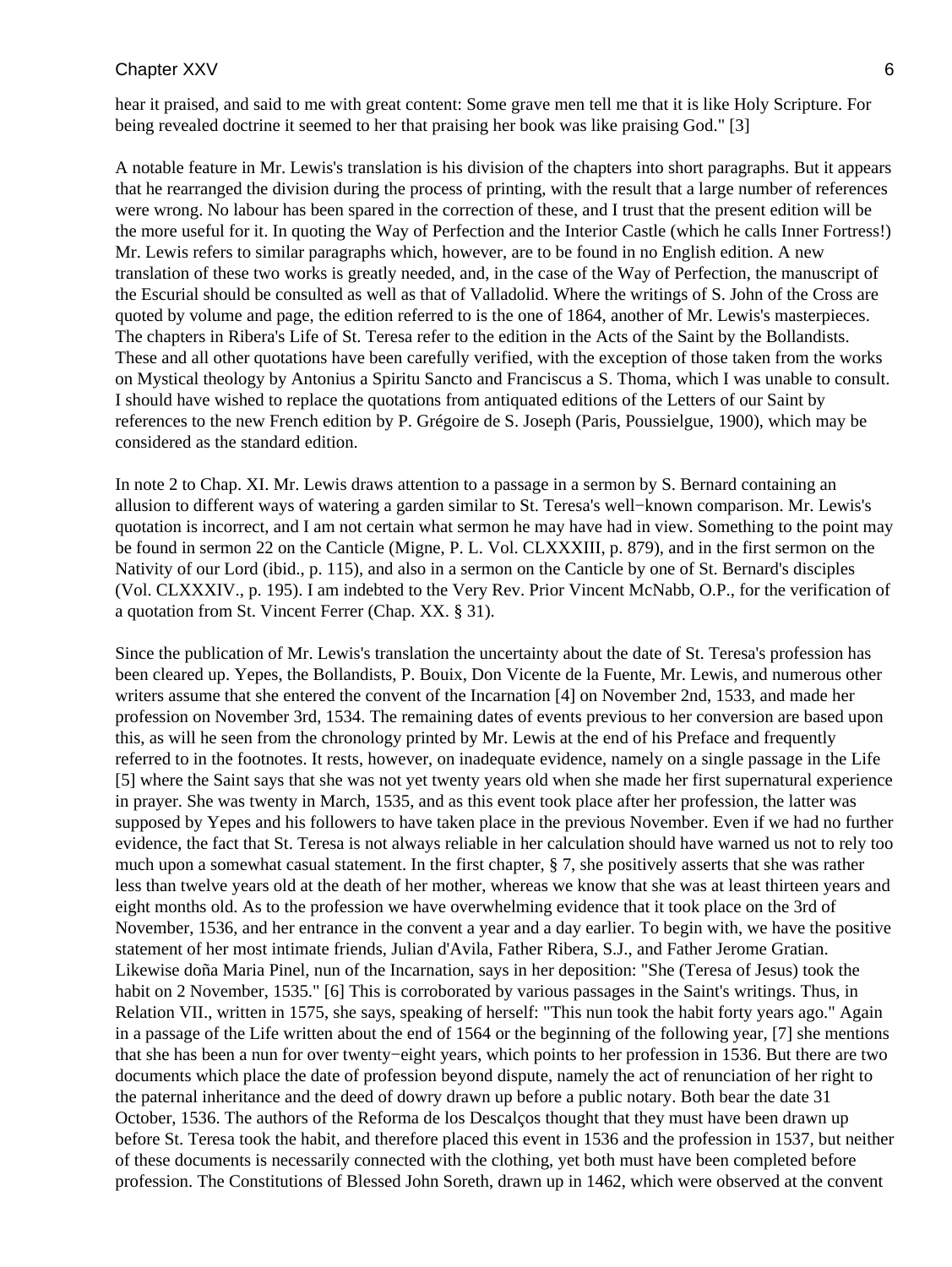of the Incarnation, contain the following rule with regard to the reception and training of novices: [8] Consulimus quod recipiendus ante susceptionem habitus expediat se de omnibus quae habet in saeculo nisi ex causa rationabili per priorem generalem vel provincialem fuerit aliter ordinatum. There was, indeed, good reason in the case of St. Teresa to postpone these legal matters. Her father was much opposed to her becoming a nun, but considering his piety it might have been expected that before the end of the year of probation he would grant his consent (which in the event he did the very day she took the habit), and make arrangements for the dowry. One little detail concerning her haste in entering the convent has been preserved by the Reforma and the Bollandists, [9] though neither seem to have understood its meaning. On leaving the convent of the Incarnation for St. Joseph's in 1563, St. Teresa handed the prioress of the former convent a receipt for her bedding, habit and discipline. This almost ludicrous scrupulosity was in conformity with a decision of the general chapter of 1342 which said: Ingrediens ordinem ad sui ipsius instantiam habeat lectisternia pro se ipso, sin autem recipiens solvat lectum illum. As St. Teresa entered the convent without the knowledge of her father she did not bring this insignificant trousseau with her; accordingly the prioress became responsible for it and obtained a receipt when St. Teresa went to the new convent. The dowry granted by Alphonso Sanchez de Cepeda to his daughter consisted of twenty−five measures, partly wheat, partly barley, or, in lieu thereof, two hundred ducats per annum. Few among the numerous nuns of the Incarnation could have brought a better or even an equal dowry.

The date of St. Teresa's profession being thus fixed on the 3rd of November, 1536, some other dates of the chronology must be revised. Her visit to Castellanos de la Canada must have taken place in the early part of 1537. But already before this time the Saint had an experience which should have proved a warning to her, and the neglect of which she never ceased to deplore, namely the vision of our Lord; [10] her own words are that this event took place "at the very beginning of her acquaintance with the person" who exercised so dangerous an influence upon her. Mr. Lewis assigns to it the date 1542, which is impossible seeing that instead of twenty−six it was only twenty−two years before she wrote that passage of her life. Moreover, it would have fallen into the midst of her lukewarmness (according to Mr. Lewis's chronology) instead of the very beginning. P. Bouix rightly assigns it to the year 1537, but as he is two years in advance of our chronology it does not agree with the surrounding circumstances as described by him. Bearing in mind the hint St. Teresa gives [11] as to her disposition immediately after her profession, we need not be surprised if the first roots of her lukewarmness show themselves so soon.

From Castellanos she proceeded to Hortigosa on a visit to her uncle. While there she became acquainted with the book called Tercer Abecedario. Don Vicente remarks that the earliest edition known to him was printed in 1537, which tells strongly against the chronology of the Bollandists, P. Bouix, and others. Again, speaking of her cure at Bezadas she gives a valuable hint by saying that she remained blind to certain dangers for more than seventeen years until the Jesuit fathers finally undeceived her. As these came to Avila in 1555 the seventeen years lead us back to 1538, which precisely coincides with her sojourn at Bezadas. She remained there until Pascua florida of the following year. P. Bouix and others understand by this term Palm Sunday, but Don Vicente shows good reason that Easter Sunday is meant, which in 1539 was April the 6th. She then returned to Avila, more dead than alive, and remained seriously ill for nearly three years, until she was cured through the miraculous intervention of St. Joseph about the beginning of 1542. Now began the period of lukewarmness which was temporally interrupted by the illness and death of her father, in 1544 or 1545, and came to an end about 1555. Don Vicente, followed by Mr. Lewis, draws attention to what he believes to be a "proof of great laxity of the convent," that St. Teresa should have been urged by one of her confessors to communicate as often as once a fortnight. It should be understood that frequent communion such as we now see it practised was wholly unknown in her time. The Constitutions of the Order specified twelve days on which all those that were not priests should communicate, adding: Verumtamen fratres professi prout Deus eis devotionem contulerit diebus dominicis et festis duplicibus (i.e., on feasts of our Lady, the Apostles, etc.), communicare poterunt si qui velint. Thus, communicating about once a month St. Teresa acted as ordinary good Religious were wont to do, and by approaching the sacrament more frequently she placed herself among the more fervent nuns. [12]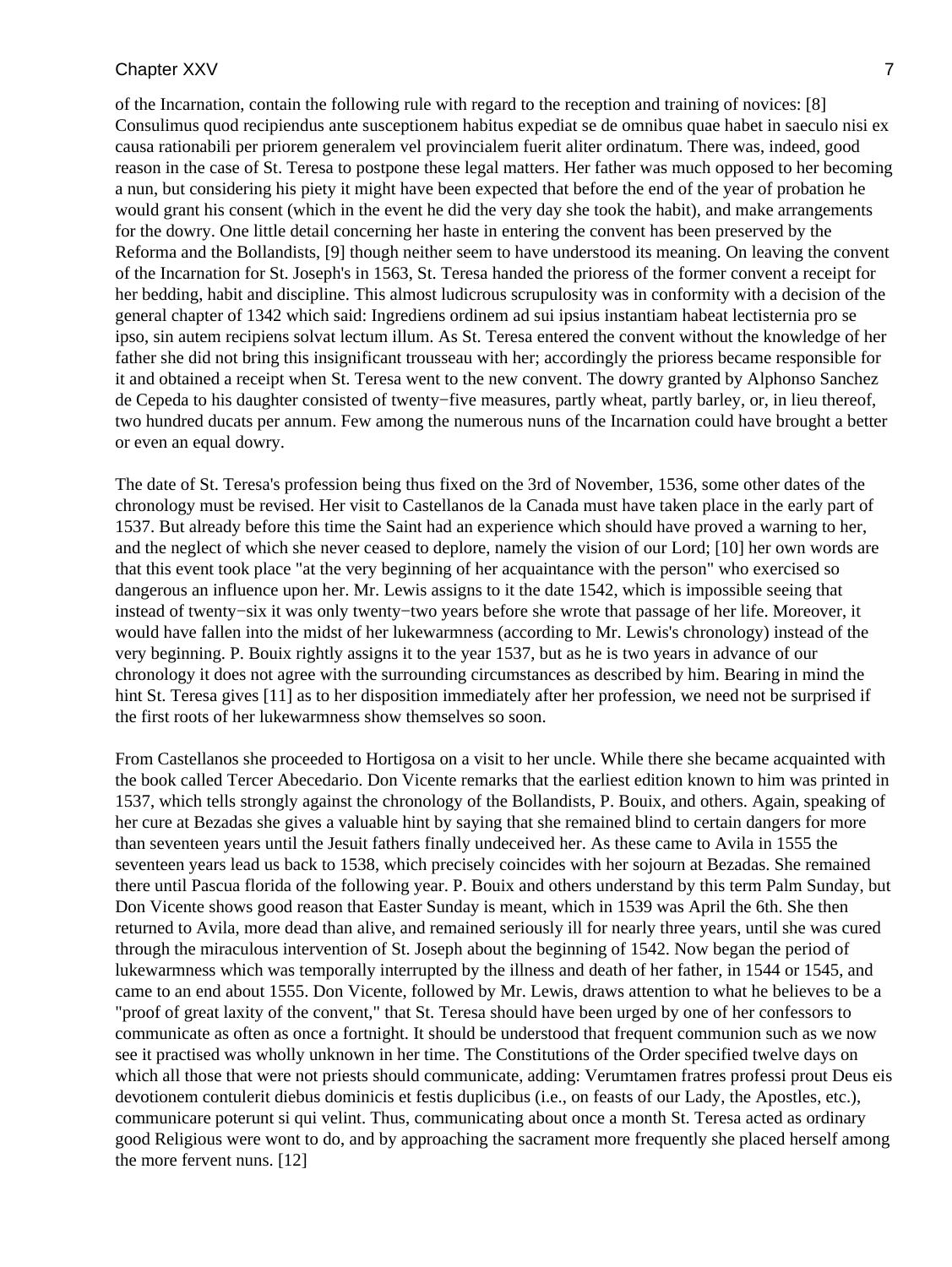St. Teresa wrote quite a number of different accounts of her life. The first, addressed to Father Juan de Padranos, S.J. [13] and dated 1557, is now lost. The second, written for St. Peter of Alcantara, is Relation I. at the end of this volume; a copy of it, together with a continuation (Relation II.) was sent to Father Pedro Ibañez in 1562. It is somewhat difficult to admit that in the very same year she wrote another, more extensive, account to the same priest, which is generally called the "first" Life. At the end of the Life such as we have it now, St. Teresa wrote: "This book was finished in June, 1562," and Father Bañez wrote underneath: "This date refers to the first account which the Holy Mother Teresa of Jesus wrote of her life; it was not then divided into chapters. Afterwards she made this copy and inserted in it many things which had taken place subsequent to this date, such as the foundation of the monastery of St. Joseph of Avila." Elsewhere Father Bañez says: [14] "Of one of her books, namely, the one in which she recorded her life and the manner of prayer whereby God had led her, I can say that she composed it to the end that her confessors might know her the better and instruct her, and also that it might encourage and animate those who learn from it the great mercy God had shown her, a great sinner as she humbly acknowledged herself to be. This book was already written when I made her acquaintance, her previous confessors having given her permission to that effect. Among these was a licentiate of the Dominican Order, the Reverend Father Pedro Ibañez, reader of Divinity at Avila. She afterwards completed and recast this book." These two passages of Bañez have led the biographers of the Saint to think that she wrote her Life twice, first in 1561 and the following year, completing it in the house of Doña Luisa de la Cerda at Toledo, in the month of June; and secondly between 1563 and 1565 at St. Joseph's Convent of Avila. They have been at pains to point out a number of places which could not have been in the "first" Life, but must have been added in the second; [15] and they took it for granted that the letter with which the book as we now have it concludes, was addressed to Father Ibañez in 1562, when the Saint sent him the "first" Life. It bears neither address nor date, but from its contents I am bound to conclude that it was written in 1565, that it refers to the "second" Life, and that whomsoever it was addressed to, it cannot have been to Father Ibañez, who was already dead at the time. [16] Saint Teresa asks the writer to send a copy of the book to Father Juan de Avila. Now we know from her letters that as late as 1568 this request had not been complied with, and that St. Teresa had to write twice to Doña Luisa for this purpose; [17] but if she had already given these instructions in 1562, it is altogether incomprehensible that she did not see to it earlier, especially when the "first" Life was returned to her for the purpose of copying and completing it. The second reason which prevents me from considering this letter as connected with the "first" Life will be examined when I come to speak of the different ends the Saint had in view when writing her Life. It is more difficult to say to whom the letter was really addressed. The Reforma suggests Father Garcia de Toledo, Dominican, who bade the Saint write the history of the foundation of St. Joseph's at Avila [18] and who was her confessor at that convent. It moreover believes that he it is to whom

### **Chapter XXXIV**

. §§ 8−20 refers, and this opinion appears to me plausible. As to the latter point, Yepes thinks the Dominican at Toledo was Father Vicente Barron, the Bollandists offer no opinion, and Mr. Lewis, in his first edition gives first the one and then the other. If, as I think, Father Garcia was meant, the passage in

### **Chapter XVI**

. § 10, beginning "O, my son," would concern him also, as well as several passages where Vuestra Merced−−you, my Father−−is addressed. For although the book came finally into the hands of Father Bañez, it was first delivered into those of the addressee of the letter.

Whether the previous paper was a mere "Relation," or really a first attempt at a "Life," [19] there can be no dispute about its purpose: St. Teresa speaks of it in the following terms: "I had recourse to my Dominican father (Ibañez); I told him all about my visions, my way of prayer, the great graces our Lord had given me, as clearly as I could, and begged him to consider the matter well, and tell me if there was anything therein at variance with the Holy Writings, and give me his opinion on the whole matter." [20] The account thus rendered had the object of enabling Father Ibañez to give her light upon the state of her soul. But while she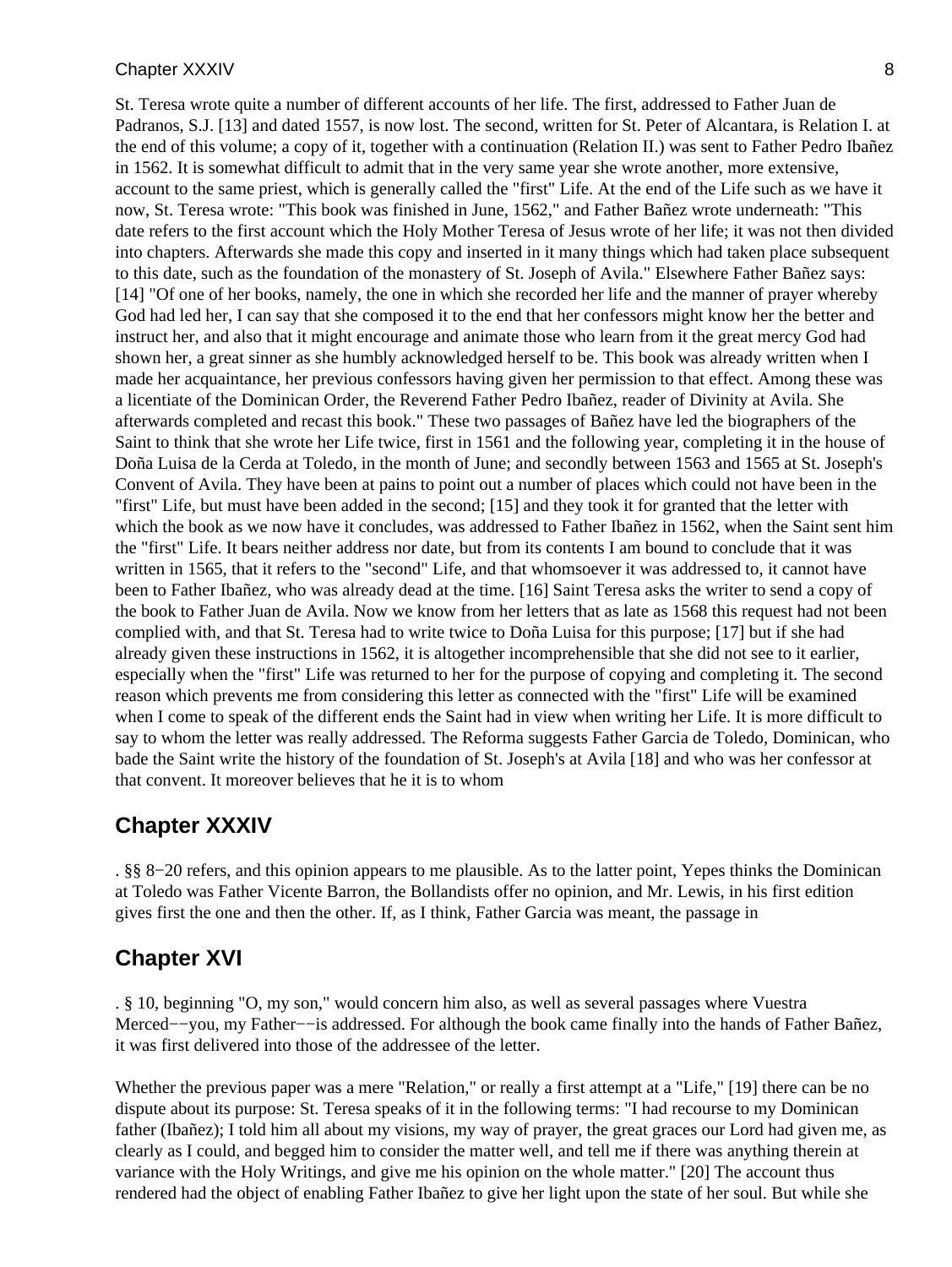was drawing it up, a great change came over her. During St. Teresa's sojourn at Toledo she became from a pupil an experienced master in Mystical knowledge. "When I was there a religious" (probably Father Garcia de Toledo) "with whom I had conversed occasionally some years ago, happened to arrive. When I was at Mass in a monastery of his Order, I felt a longing to know the state of his soul." [21] Three times the Saint rose from her seat, three times she sat down again, but at last she went to see him in a confessional, not to ask for any light for herself, but to give him what light she could, for she wished to induce him to surrender himself more perfectly to God, and this she accomplished by telling him how she had fared since their last meeting. No one who reads this remarkable chapter can help being struck by the change that has come over Teresa: the period of her schooling is at an end, and she is now the great teacher of Mystical theology. Her humility does not allow her to speak with the same degree of openness upon her achievements as she did when making known her failings, yet she cannot conceal the Gift of Wisdom she had received and the use she made of it.

St. Teresa's development, if extraordinary considering the degree of spirituality she reached, was nevertheless gradual and regular. With her wonderful power of analysis, she has given us not only a clear insight into her interior progress, but also a sketch of the development of her understanding of supernatural things. "It is now (i.e., about the end of 1563) some five or six years, I believe, since our Lord raised me to this state of prayer, in its fulness, and that more than once,−−and I never understood it, and never could explain it; and so I was resolved, when I should come thus far in my story, to say very little or nothing at all." [22] In the following chapter she adds: "You, my father, will be delighted greatly to find an account of the matter in writing, and to understand it; for it is one grace that our Lord gives grace; and it is another grace to understand what grace and what gift it is; and it is another and further grace to have the power to describe and explain it to others. Though it does not seem that more than the first of these−−the giving of grace−−is necessary, it is a great advantage and a great grace to understand it." [23] These words contain the clue to much that otherwise would be obscure in the life of our Saint: great graces were bestowed upon her, but at first she neither understood them herself nor was she able to describe them. Hence the inability of her confessors and spiritual advisers to guide her. Her natural gifts, great though they were, did not help her much. "Though you, my father, may think that I have a quick understanding, it is not so; for I have found out in many ways that my understanding can take in only, as they say, what is given it to eat. Sometimes my confessor used to be amazed at my ignorance: and he never explained to me−−nor, indeed, did I desire to understand−−how God did this, nor how it could be. Nor did I ever ask." [24] At first she was simply bewildered by the favours shown her, afterwards she could not help knowing, despite the fears of over anxious friends, that they did come from God, and that so far from imperilling her soul made a different woman of her, but even then she was not able to explain to others what she experienced in herself. But shortly before the foundation of St. Joseph's convent she received the last of the three graces mentioned above, the Gift of Wisdom, and the scene at Toledo is the first manifestation of it.

This explains the difference of the "Life" such as we know it from the first version or the "Relations" preceding it. Whatever this writing was, it still belonged to the period of her spiritual education, whereas the volume before us is the first−fruit of her spiritual Mastership. The new light that had come to her induced her confessors [25] to demand a detailed work embodying everything she had learned from her heavenly Teacher. [26] The treatise on Mystical theology contained in Chapters X. to XXI., the investigation of Divine locutions, Visions and Revelations in the concluding portion of the work could have had no place in any previous writing. While her experiences before she obtained the Gift of Wisdom influenced but three persons (one of them being her father), a great many profited by her increased knowledge. [27] The earlier writings were but confidential communications to her confessors, and if they became known to larger circles this was due to indiscretion. But her "Life" was written from the beginning with a view to publication. Allusions to this object may be found in various places [28] as well as in the letter appended to the book, [29] but the decisive utterances must be sought for elsewhere, namely in the "Way of Perfection." This work was written immediately after the "Life," while the Saint was as yet at the convent of St. Joseph's. It was re−written later on and is now only known in its final shape, but the first version, the original of which is preserved at the Escurial and has been reproduced photographically, leaves no doubt as to the intentions of St. Teresa in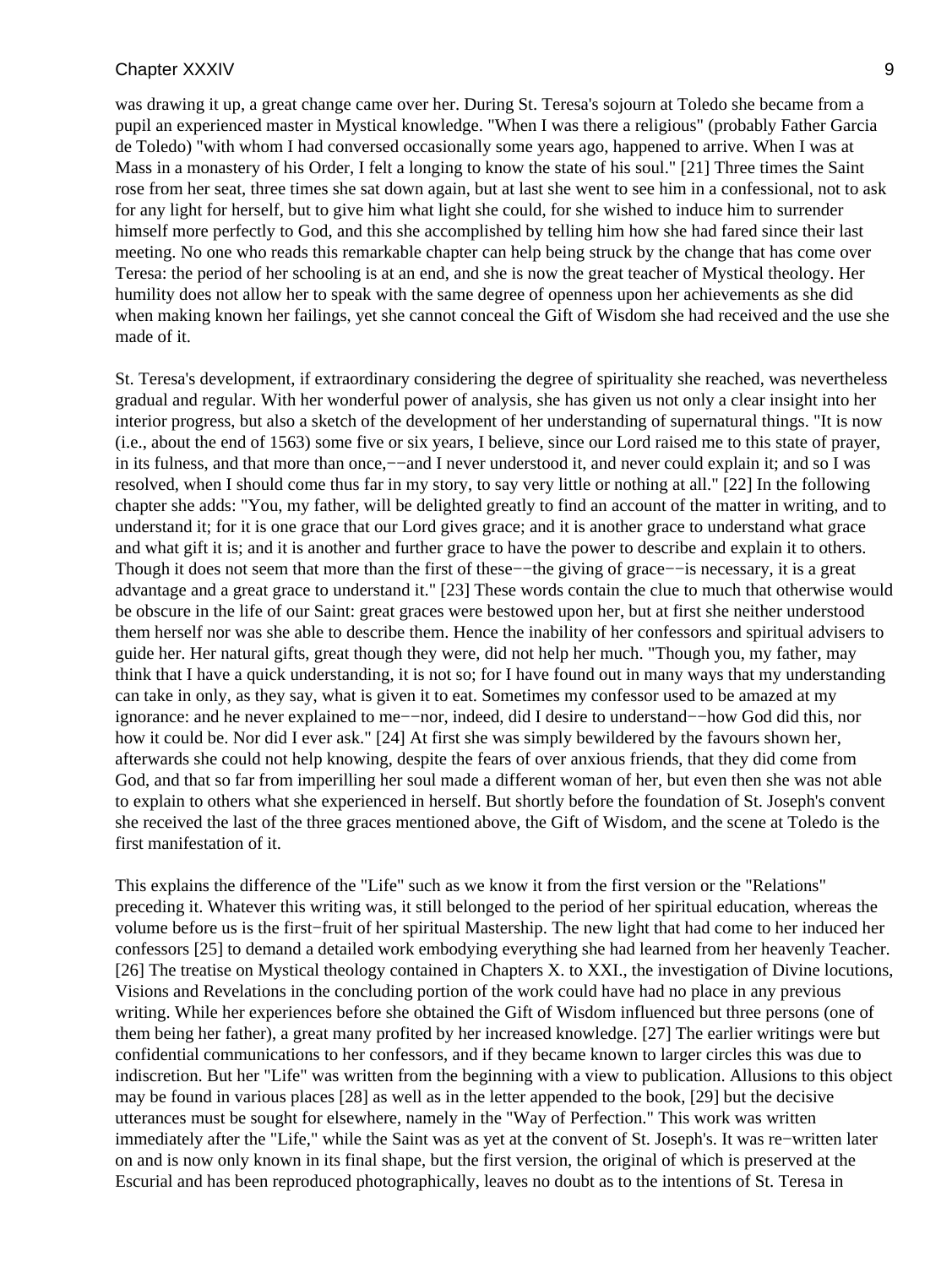writing her "Life." "I have written a few days ago a certain Relation of my Life. But since it might happen that my confessor may not permit you (the Sisters of St. Joseph's) to read it, I will put here some things concerning prayer which are conformable to what I have said there, as well as some other things which appear to me to be necessary." [30] Again: "As all this is better explained in the book which I say I have written, there is no need for me to speak of it with so much detail. I have said there all I know. Those of you who have been led by God to this degree of contemplation (and I say that some have been led so far), should procure the book because it is important for you, after I am dead." [31] At the end she writes: "Since the Lord has taught you the way and has inspired me as to what I should put in the book which I say has been written, how they should behave who have arrived at this fountain of living water and what the soul feels there, and how God satiates her and makes her lose the thirst for things of this world and causes her to grow in things pertaining to the service of God; that book, therefore, will be of great help for those who have arrived at this state, and will give them much light. Procure it. For Father Domingo Bañez, presentado of the Order of St. Dominic who, as I say, is my confessor, and to whom I shall give this, has it: if he judges that you should see this, and gives it to you, he will also give you the other." [32] While the first and second of these quotations may be found, somewhat weakened, in the final version of the "Way of Perfection," the last one is entirely omitted. Nor need this surprise us, for Father Bañez had his own ideas about the advisability of the publication of the "Life." In his deposition, already referred to, he says: "It was not convenient that this book should become public during her lifetime, but rather that it should be kept at the Holy Office (the Inquisition) until we knew the end of this person; it was therefore quite against my will that some copies were taken while it was in the hands of the bishop Don Alvaro Mendoza, who, being a powerful prelate and having received it from the said Teresa of Jesus, allowed it to be copied and showed it to his sister, doña Maria de Mendoza; thus certain persons taking an interest in spiritual matters and knowing already some portions of this treatise (evidently the contents of the divulged Relations) made further copies, one of which became the property of the Duchess of Alba, doña Maria Enriquez, and is now, I think, in the hands of her daughter−in−law, doña Maria de Toledo. All this was against my wish, and I was much annoyed with the said Teresa of Jesus, though I knew well it was not her fault but the fault of those to whom she had confided the book, and I told her she ought to burn the original because it would never do that the writings of women should become public property; to which she answered she was quite aware of it and would certainly burn it if I told her to do so; but knowing her great humility and obedience I did not dare to have it destroyed but handed it to the Holy Office for safe−keeping, whence it has been withdrawn since her death and published in print." [33] From this it will he seen that Bañez, who had given a most favourable opinion when the "Life" was denounced to the Inquisition (1574), resulting in the approbation by Cardinal de Quiroga to the great joy of St. Teresa, [34] returned it to the Holy Office for safety's sake. It was withdrawn by the Ven. Mother Anne of Jesus when the Order had decided upon the publication of the works of the Saint, but too late to be utilised then. Father Luis de Leon, the editor, had to content himself with the copy already alluded to.

St. Teresa wrote her "Life" slowly. It was begun in spring, 1563, [35] and completed in May or June, 1565. She complains that she can only work at it by stealth on account of her duties at the distaff; [36] but the book is written with so much order and method, the manuscript is so free from mistakes, corrections and erasures, that we may conclude that while spinning she worked it out in her mind, so that the apparent delay proved most advantageous. In this respect the "Life" is superior to the first version of the "Way of Perfection." This latter work was printed during her lifetime, though it appeared only after her death. In 1586 the Definitory of the province of Discalced Carmelites decided upon the publication of the complete works of the Saint, but for obvious reasons deemed not only the members of her own Order but also Dominicans and Jesuits ineligible for the post of editor. Such of the manuscripts as could be found were therefore confided to the Augustinian Father, Luis de Leon, professor at Salamanca, who prepared the edition but did not live to carry it through the press. The fact that he did not know the autograph of the "Life" accounts for the numerous inaccuracies to be found in nearly all editions, but the publication of the original should ensure a great improvement for the future.

St. Teresa's canonisation took place before the stringent laws of Urban VIII. came into force. Consequently, the writings of the Saint were not then enquired into, the Holy See contenting itself with the approbations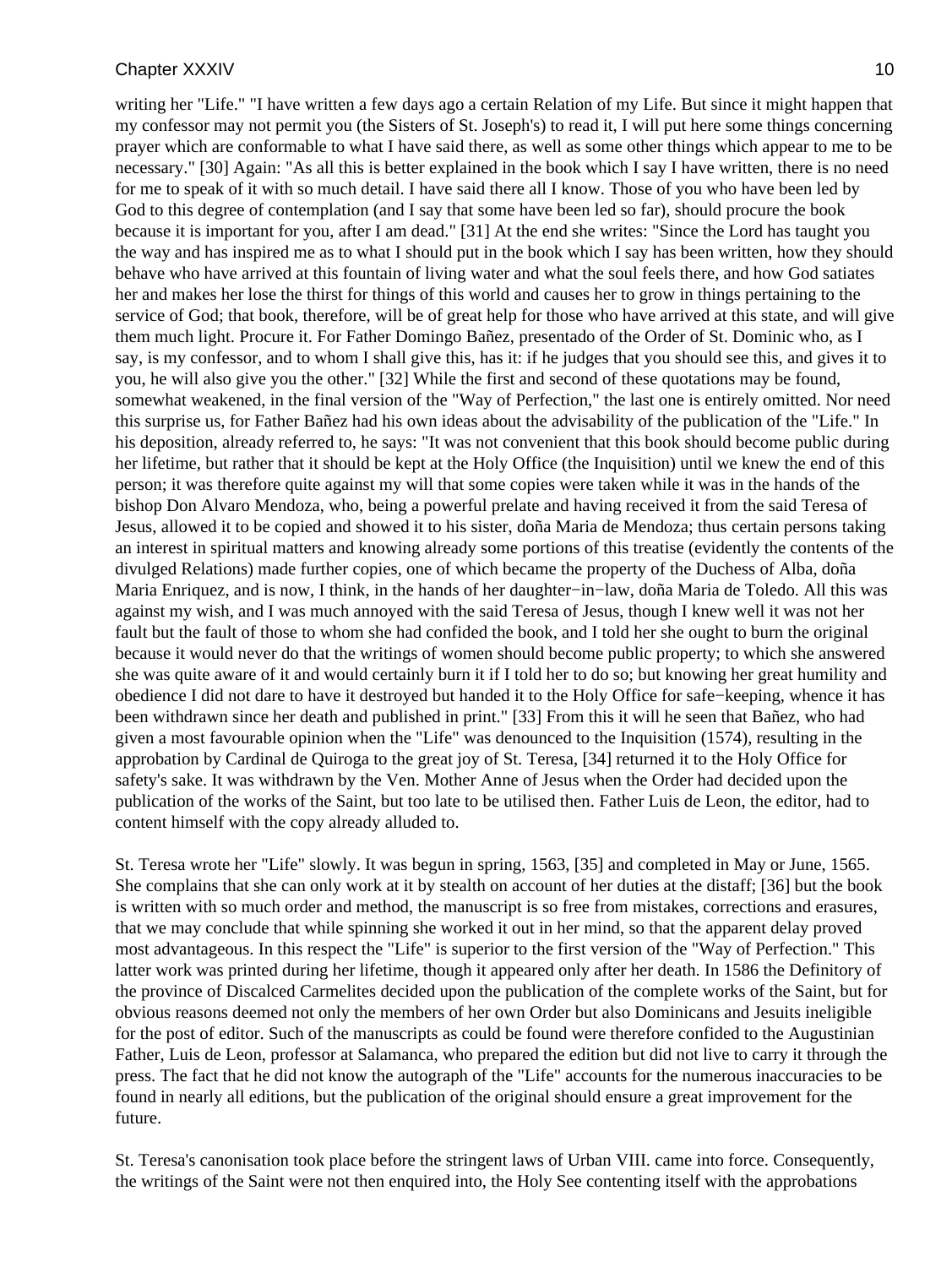granted by the Spanish Inquisition, and by the congregation of the Rota in Rome. A certain number of passages selected from various works having been denounced by some Roman theologians as being contrary to the teaching of St. Thomas Aquinas and other authorities, Diego Alvarez, a Dominican, and John Rada, a Franciscan, were commissioned to examine the matter and report on it. The twelve censures with the answers of the two theologians and the final judgment of the Rota seem to have remained unknown to the Bollandists. [37] The "heavenly doctrine" of St. Teresa is alluded to not only in the Bull of canonisation but even in the Collect of the Mass of the Saint.

Concerning the English translations of the "Life" noticed by Mr. Lewis it should be mentioned that the one ascribed to Abraham Woodhead is only partly his work. Father Bede of St. Simon Stock (Walter Joseph Travers), a Discalced Carmelite, labouring on the English Mission from 1660 till 1692, was anxious to complete the translation of St. Teresa's works into English. He had not proceeded very far when he learnt that "others were engaged in the same task. On enquiry he found that a new translation was contemplated by two graduates of the University of Cambridge, converts to the Faith, most learned and pious men, who were leading a solitary life, spending their time and talents in the composition of controversial and devotional works for the good of their neighbour and the glory of God." One of these two men was Woodhead, who, however, was an Oxford man, but the name of the other, who must have been a Cambridge man, is not known. They undertook the translation while Father Bede provided the funds and bore the risks of what was then a dangerous work. As there existed already two English translations of the "Life," the first volume to appear (1669) contained the Book of Foundations, to which was prefixed the history of the foundation of St. Joseph's from the "Life." When, therefore, the new translation of the latter appeared, in 1671, this portion of the book was omitted. [38] The translation was made direct from the Spanish but "uniformly with the Italian edition."

Mr. Lewis, whose translation is the fifth, was born on the 12th of November, 1814, and died on January the 23rd, 1895. The first edition was printed in 1870, the second in 1888. It is regrettable that the latter edition, of which the present is a reprint, omitted the marginal notes which would have been so helpful to the reader.

St. Teresa's life and character having always been a favourite study of men and women of various schools of thought, it may be useful to notice here a few recent English and foreign works on the subject:−−

The Life of Saint Teresa, by the author of "Devotions before and after Holy Communion" (i.e., Miss Maria Trench), London, 1875.

The Life of Saint Teresa of the Order of Our Lady of Mount Carmel. Edited with a preface by the Archbishop of Westminster (Cardinal Manning), London, 1865. (By Miss Elizabeth Lockhart, afterwards first abbess of the Franciscan convent, Notting Hill.) Frequently reprinted.

The Life and Letters of St. Teresa, by Henry James Coleridge, S.J. Quarterly Series. 3 vols (1881, 1887, 1888).

And, from another point of view:

The Life of St. Teresa, by Gabriela Cunninghame−Graham, 2 vols, London, 1894.

Histoire de Sainte Thérèse d'après les Bollandistes. 2 vols, Nantes, 1882. Frequently reprinted. The author is Mlle. Adelaide Lecornu (born 5 July, 1852, died at the Carmelite convent at Caen, 14 December, 1901. Her name in religion was Adelaide−Jéronyme−Zoe−Marie du Sacré−Coeur).

An excellent character sketch of the Saint has appeared in the "Les Saints" series (Paris, Lecoffre, 1901):

Sainte Thérèse, par Henri Joly.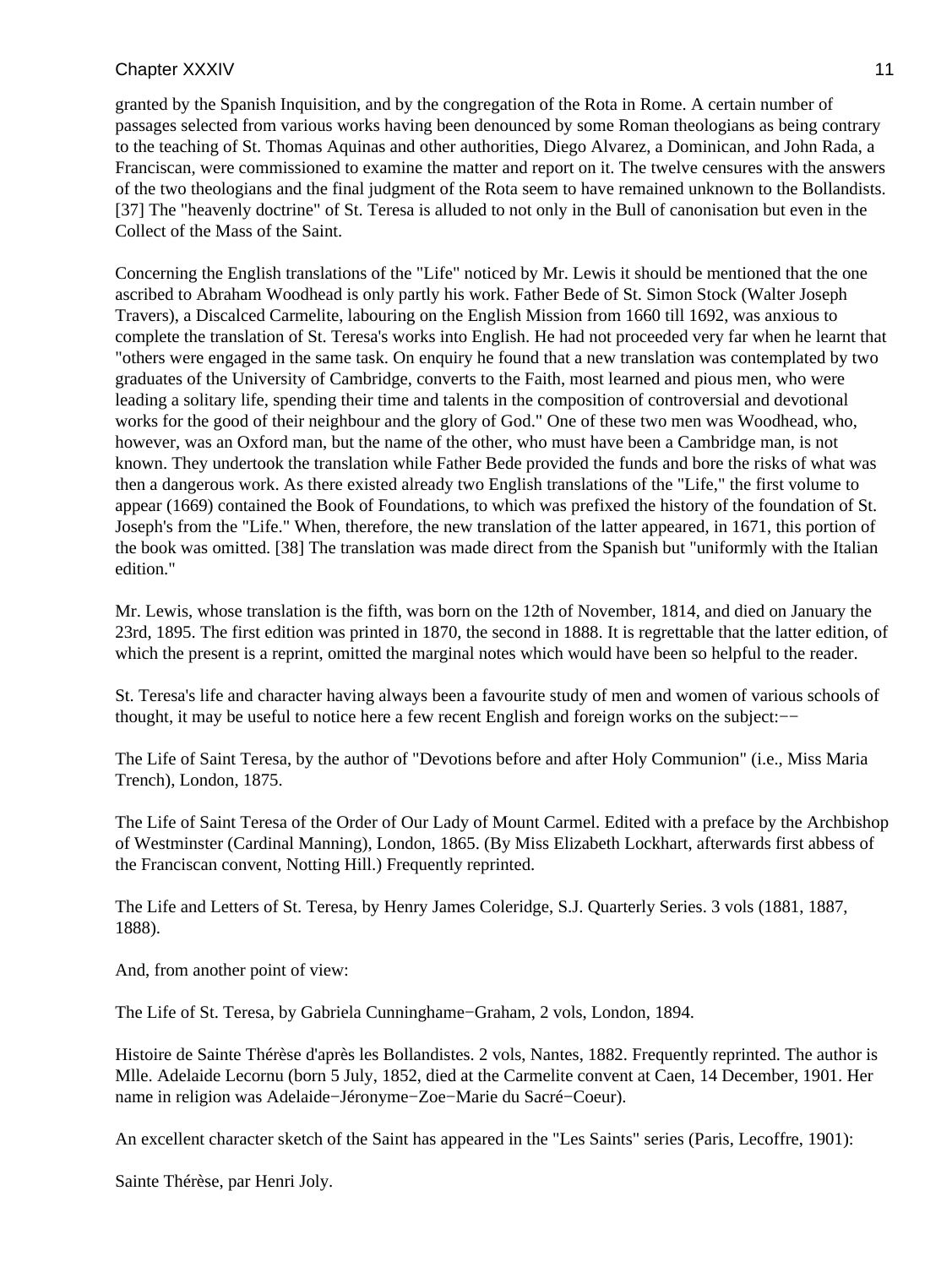Although the attempt at explaining the extraordinary phenomena in the life of St. Teresa by animal Magnetism and similar obscure theories had already been exploded by the Bollandists, it has lately been revived by Professor Don Arturo Perales Gutierrez of Granada, and Professor Don Fernando Segundo Brieva Salvatierra of Madrid, who considered her a subject of hysterical derangements. The discussion carried on for some time, not only in Spain but also in France, Germany, and other countries, has been ably summed up and disposed of by P. Grégoire de S. Joseph: La prétendue Hystérie de Sainte Thérèse. Lyons.

The Bibliographie Thérèsienne, by Henry de Curzon (Paris, 1902) is, unfortunately, too incomplete, not to say slovenly, to be of much use.

Finally, it is necessary to say a word about the spelling of the name Teresa. In Spanish and Italian it should be written without an h as these languages do not admit the use of Th; in English, likewise, where this combination of letters represents a special sound, the name should be spelt with T only. But the present fashion of thus writing it in Latin, German, French, and other languages, which generally maintain the etymological spelling, is intolerable: The name is Greek, and was placed on the calendar in honour of a noble Spanish lady, St. Therasia, who became the wife of a Saint, Paulinus of Nola, and a Saint herself. See Sainte Thérèse, Lettres au R. P. Bouix, by the Abbé Postel, Paris, 1864. The derivation of the name from the Hebrew Thersa can no longer be defended (Father Jerome−Gratian, in Fuente, Obras, Vol. VI., p. 369 sqq.).

Benedict Zimmerman, Prior O.C.D.

St. Luke's Priory, Wincanton, Somerset. 16th July, 1904.

1. Chap. xxxiv., note 5.

2. Chap. xviii. § 11.

3. Fuente, Obras (1881), vol. vi. p. 133.

4. See the licence granted by Leo X. to the prioress and convent of the Incarnation to build another house for the use of the said convent, and to migrate thither (Vatican Archives, Dataria, Leo X., anno i., vol. viii., fol. 82). Also a licence to sell or exchange certain property belonging to it (ibid., anno iv., vol. vii., f. 274; and a charge to the Bishop of Avila concerning a recourse of the said convent (ibid., anno vii., vol. iv., f. 24).

5. Chap. iv § 9.

6. Lettres de Ste. Thérèse, edit. P. Grégoire de S. Joseph, vol. iii, p. 419, note 2.

7. Chap. xxxvi. § 10. The date of this part of the Life can be easily ascertained from the two following chapters. In xxxvii. § 18, St. Teresa says that she is not yet fifty years old, consequently the chapter must have been written before the end of March, 1565; and in the next chapter, xxxviii. § 15, she speaks of the death of Father Pedro Ibañez, which appears to have taken place on 2nd February. This, at least, is the date under which his name appears in the Année Dominicaine, and the Very Rev. Prior Vincent McNabb tells me that there is every reason to think that it is the date of his death.

8. When about A.D. 1452 certain communities of Beguines demanded affiliation to the Carmelite Order, they were given the Constitutions of the friars without any alterations. These Constitutions were revised in 1462, but neither there nor in the Acts of the General Chapters, so far as these are preserved, is there the slightest reference to convents of nuns. The colophon of the printed edition (Venice, 1499) shows that they held good for friars and nuns: Expliciunt sacrae constitutiones novae fratrum et sororum beatae Mariae de Monte Carmelo. They contain the customary laws forbidding the friars under pain of excommunication, to leave the precincts of their convents without due licence, but do not enjoin strict enclosure, which would have been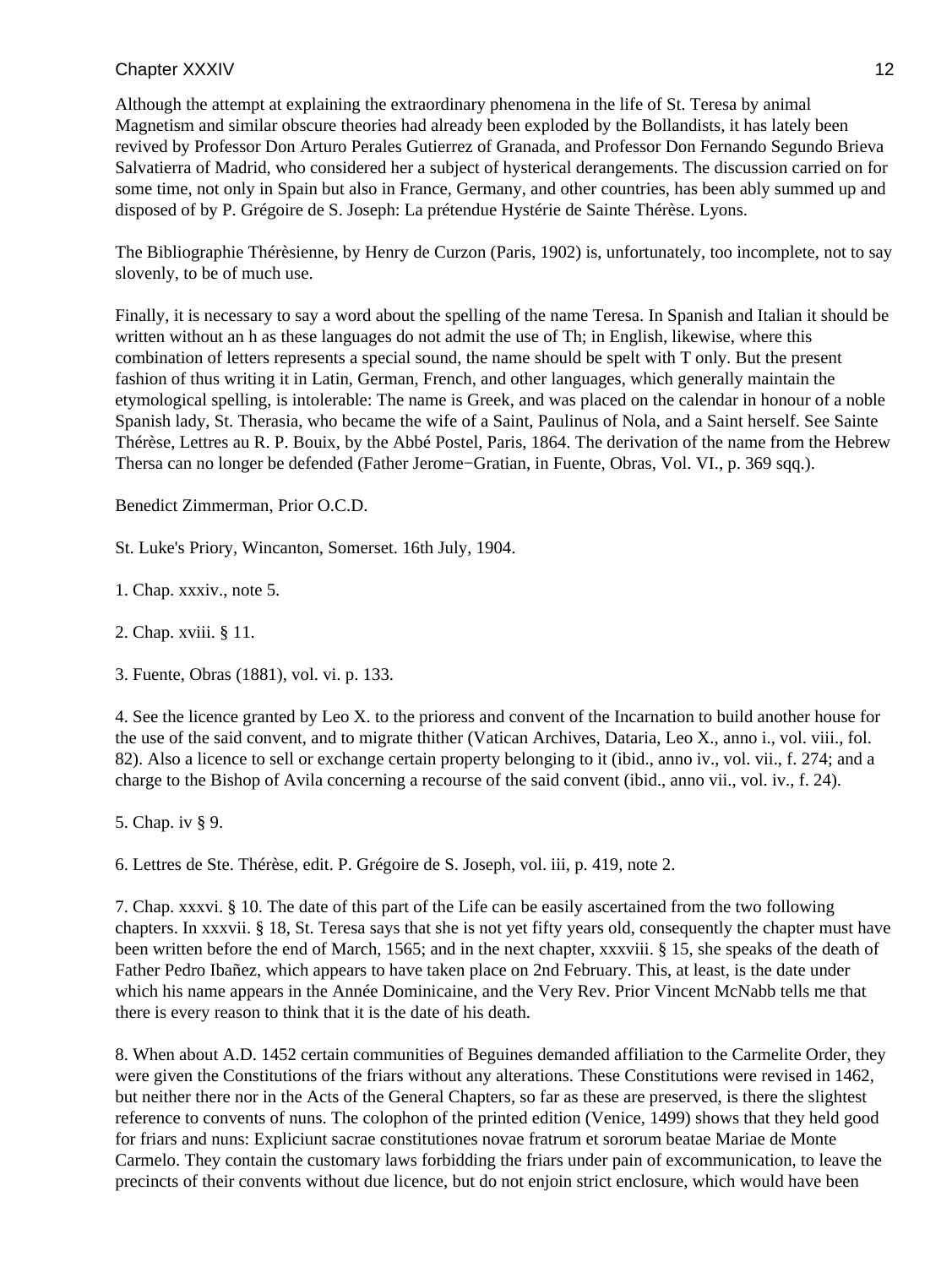incompatible with their manner of life and their various duties. St. Teresa nowhere insinuates that the Constitutions, such as they were, were not kept at the Incarnation; her remarks in chap. vii. are aimed at the Constitutions themselves, which were never made for nuns, and therefore did not provide for the needs of their convents.

9. Reforma lib. i., cap. 47. Bollandists. no. 366.

10. Chap. vii. § 11.

11. Chap. v. § 2.

12. Constitutions of 1462. Part i., cap. x.

13. Chap. xxiii. § 17.

14. Deposition for the process of canonisation, written in 1591. Fuente, Obras, vol. vi., p. 174.

15. See the notes to chapters vii. § 11; xvi. § 10; xx. § 6; xxiv. § 4; xxvii. § 17. At the end of chapter xxxi. we are told on the authority of Don Vicente that the "first" Life must have ended at this point.

16. Bollandists, no. 1518.

17. Lettres, edit. Grégoire. I., pp. 13 (18 May, 1568); 21 (27 May); 35 (2 November).

18. Reforma, vol. i., lib. v., cap. xxxv., no. 9. Bollandists, no. 1518.

19. If the latter, it must have been very much shorter than the second edition, and can scarcely have contained more than the first nine chapters (perhaps verbatim) and an account of the visions, locutions, etc., contained in chapters xxiii.−xxxi., without comment.

20. Chap. xxxiii. § 7.

21. Chap. xxxiv. § 8.

22. Chap. xvi. § 2.

23. Chap. xvii. § 7.

24. Chap. xxviii. § 10.

25. In the Prologue to the Book of Foundations, Father Garcia de Toledo, her confessor at St. Joseph's Convent, is said to be responsible for the order to rewrite the "Life"; but in the Preface to the "Life" St. Teresa speaks of her "confessors" in the plural. Fathers Ibañez and Bañez may be included in the number. See also ch. xxx. § 27.

26. Chap. xviii. § 11.

27. Chap. xiii. § 22. In chap. xvi. § 12, the Saint says: "I wish we five who now love one another in our Lord, had made some such arrangement, etc." Fuente is of opinion that these five were, besides the Saint, Father Julian de Avila, Don Francisco de Salcedo, St. John of the Cross, and Don Lorenzo de Cepeda, St. Teresa's brother: but this is impossible at the date of this part of the "Life." It is more probable that she meant Francisco de Salcedo, Gaspar Daza, Julian de Avila, and Father Ibañez, the latter being still alive in the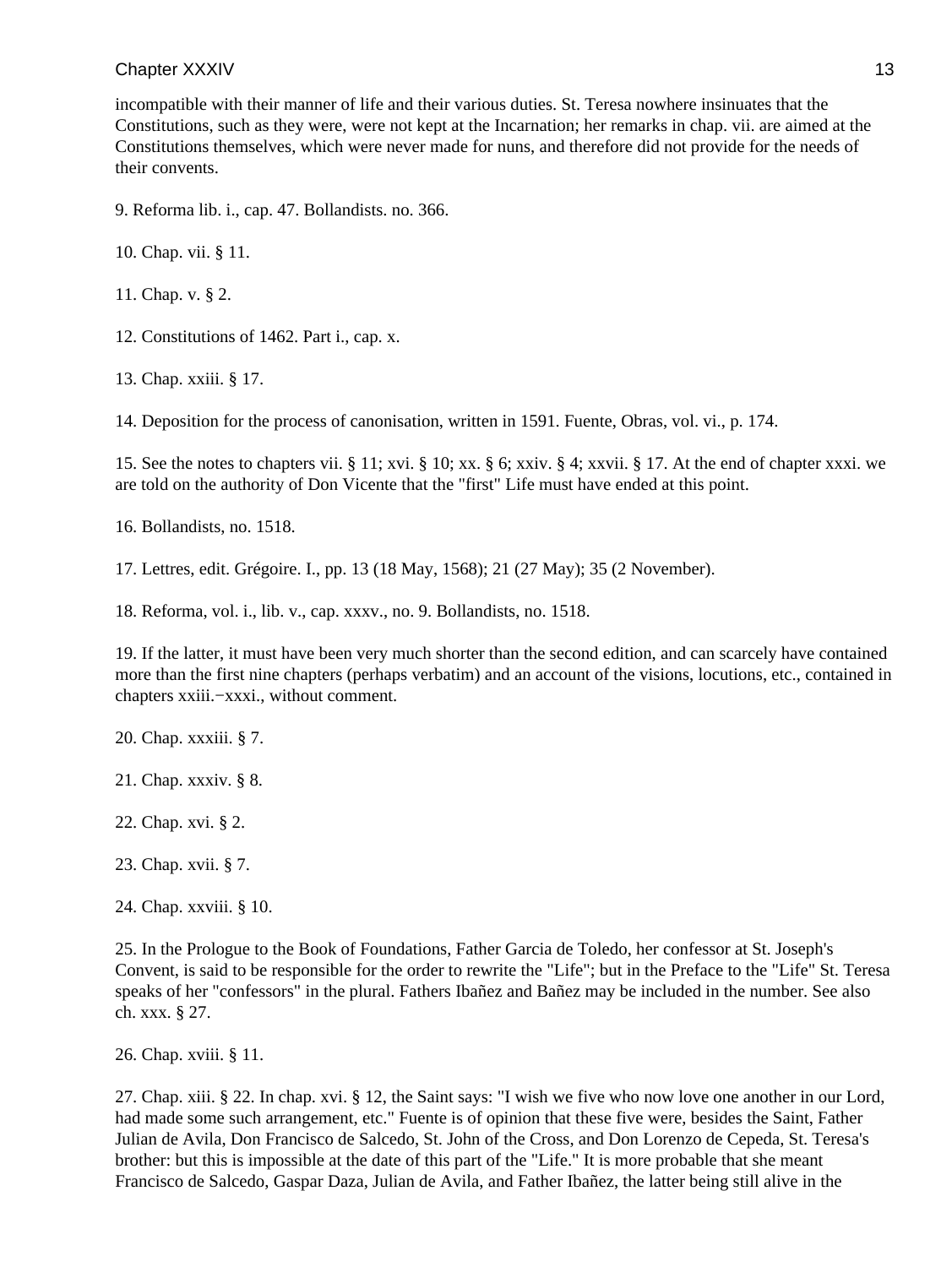### Chapter I and the contract of the contract of the contract of the contract of the contract of the contract of the contract of the contract of the contract of the contract of the contract of the contract of the contract of

beginning of 1564, when this chapter was written. It is more difficult to say who the three confessors were whom St. Teresa desired to see the "Life" (ch. xl. § 32). If, as I think, the book was first handed to Father Garcia de Toledo, the others may have been Francisco de Salcedo, Baltasar Alvarez, and Gaspar de Salazar.

28. Chap. x. §§ 11 and 12.

29. This is the second reason why the letter could not have been addressed to Father Ibañez in 1562.

30. Edited by Don Francisco Herrero Bayona, 1883 p. 4.

31. Ibid., chap. xli. (see Dalton's translation, chap. xxv.).

32. Ibid., chap. lxxiii. See the difference in Dalton's translation, chap. xlii.

33. Fuente, Obras, vol. vi., p. 275.

34. See the following Preface, p. xxxvii. Lettres, ed. Grégoire, ii., p. 65. P. Bertholde−Ignace, Vie de la Mère Anne de Jésus, i., p. 472.

35. In the Prologue to the Book of Foundations, St. Teresa says that Father Garcia de Toledo ordered her to rewrite the book the same year in which St. Joseph's Convent was founded, i.e. 1562, but seeing that she only spent a few hours there and that the principal difficulties only arose after her return to the Incarnation, it appears more probable that Father Garcia's command was not made until the spring of the following year, when she went to live at St. Joseph's.

36. Chap. x. § 11.

37. See Historia Generalis Fratrum Discalceatorum Ordinis B. Virginis Mariae de Monte Carmelo Congregationis Eliae. Romae, 1668, vol. i., pp. 340−358 ad ann. 1604.

38. See Carmel in England, by Rev. Father B. Zimmerman, p. 240 sqq.

St. Teresa's Arguments of the Chapters.

J.H.S.

J.H.S.

### **Chapter I**

. [1]−−In which she tells how God [2] began to dispose this soul from childhood for virtue, and how she was helped by having virtuous parents.

## **Chapter II**

.−−How she lost these virtues and how important it is to deal from childhood with virtuous persons.

### **Chapter III**

.−−In which she sets forth how good company was the means of her resuming good intentions, and in what manner God began to give her some light on the deception to which she was subjected.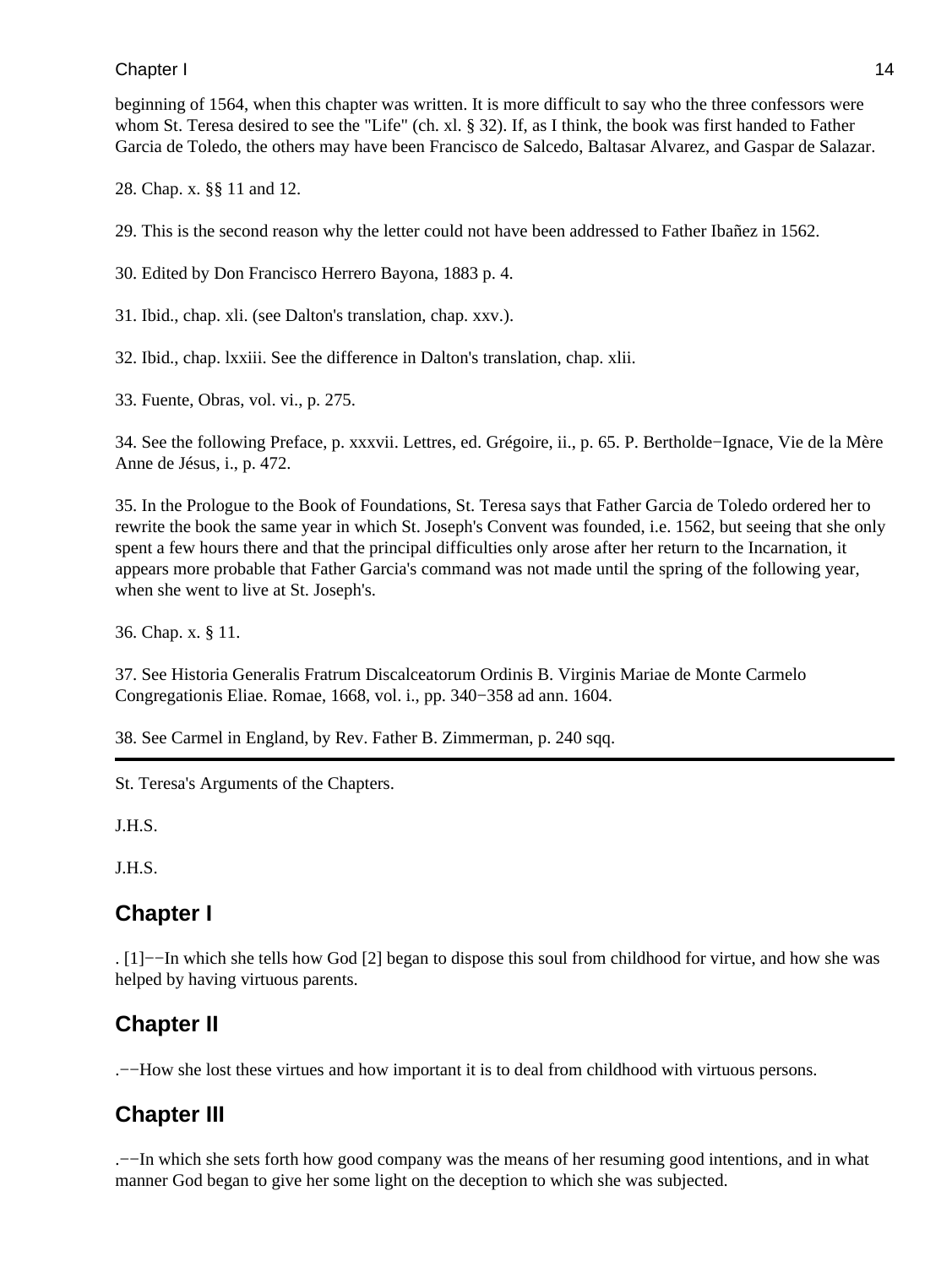### Chapter IV and the contract of the contract of the contract of the contract of the contract of the contract of the contract of the contract of the contract of the contract of the contract of the contract of the contract of

### **Chapter IV**

.−−She explains how, with the assistance of God, she compelled herself to take the (Religious) habit, and how His Majesty began to send her many infirmities.

## **Chapter V**

.−−She continues to speak of the great infirmities she suffered and the patience God gave her to bear them, and how He turned evil into good, as is seen from something that happened at the place where she went for a cure.

## **Chapter VI**

.−−Of the great debt she owes God for giving her conformity of her will (with His) in her trials, and how she turned towards the glorious St. Joseph as her helper and advocate, and how much she profited thereby.

## **Chapter VII**

.−−Of the way whereby she lost the graces God had granted her, and the wretched life she began to lead; she also speaks of the danger arising from the want of a strict enclosure in convents of nuns.

## **Chapter VIII**

.−−Of the great advantage she derived from not entirely abandoning prayer so as not to lose her soul; and what an excellent remedy this is in order to win back what one has lost. She exhorts everybody to practise prayer, and shows what a gain it is, even if one should have given it up for a time, to make use of so great a good.

## **Chapter IX**

.−−By what means God began to rouse her soul and give light in the midst of darkness, and to strengthen her virtues so that she should not offend Him.

## **Chapter X**

.−−She begins to explain the graces God gave her in prayer, and how much we can do for ourselves, and of the importance of understanding God's mercies towards us. She requests those to whom this is to be sent to keep the remainder (of this book) secret, since they have commanded her to go into so many details about the graces God has shown her.

## **Chapter XI**

.−−In which she sets forth how it is that we do not love God perfectly in a short time. She begins to expound by means of a comparison four degrees of prayer, of the first of which she treats here; this is most profitable for beginners and for those who find no taste in prayer.

## **Chapter XII**

.−−Continuation of the first state. She declares how far, with the grace of God, we can proceed by ourselves, and speaks of the danger of seeking supernatural and extraordinary experiences before God lifts up the soul.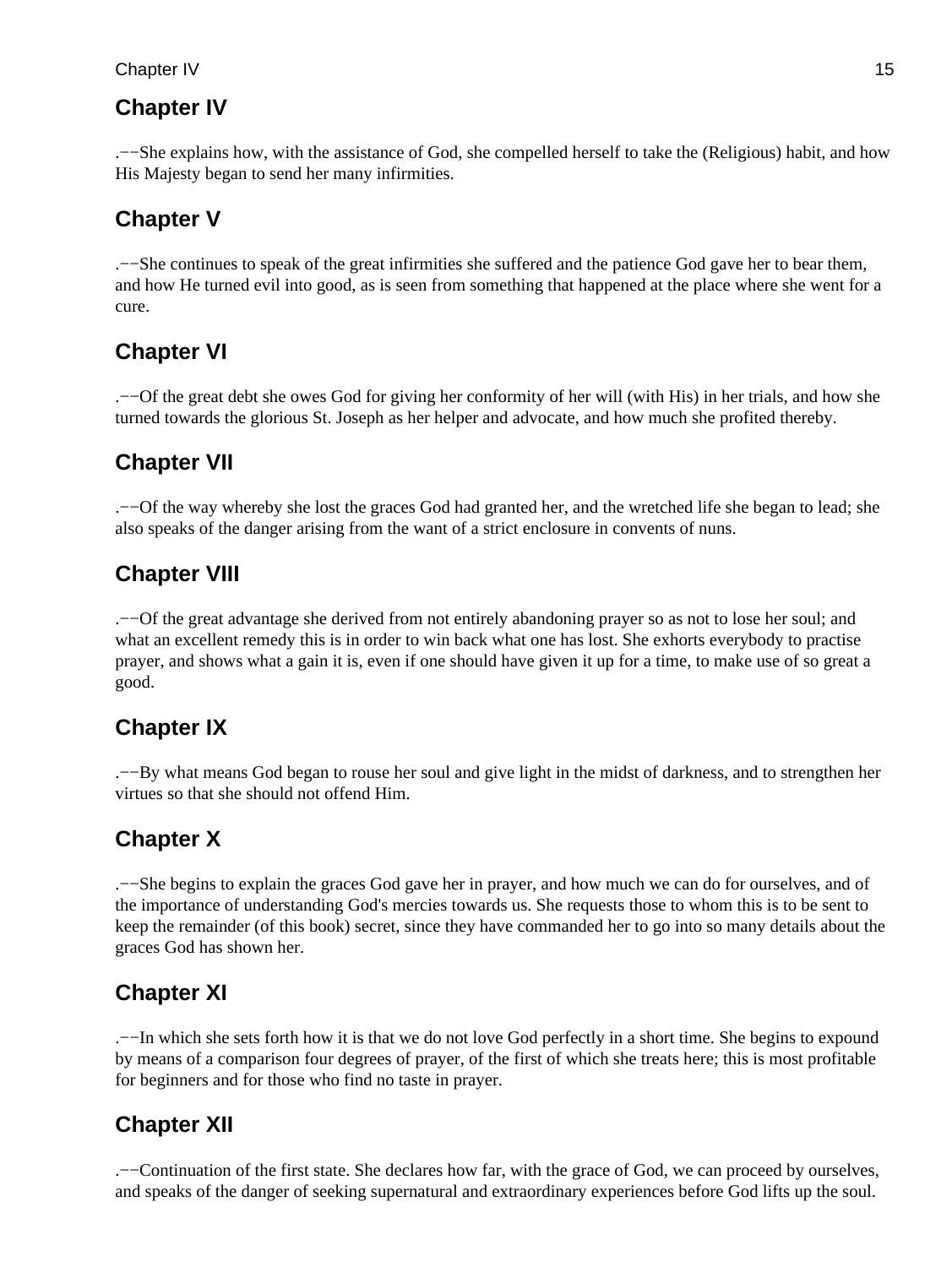### Chapter XIII 16

### **Chapter XIII**

.−−She continues to treat of the first degree, and gives advice with respect to certain temptations sometimes sent by Satan. This is most profitable.

### **Chapter XIV**

.−−She begins to explain the second degree of prayer in which God already gives the soul special consolations, which she shows here to be supernatural. This is most noteworthy.

### **Chapter XV**

.−−Continuing the same subject, she gives certain advice how one should behave in the prayer of quiet. She shows that many souls advance so far, but that few go beyond. The matters treated of in this chapter are very necessary and profitable.

### **Chapter XVI**

.−−On the third degree of prayer; she declares things of an elevated nature; what the soul that has come so far can do, and the effect of such great graces of God. This is calculated to greatly animate the spirit to the praise of God, and contains advice for those who have reached this point.

### **Chapter XVII**

.−−Continues to declare matters concerning the third degree of prayer and completes the explanation of its effects. She also treats of the impediment caused by the imagination and the memory.

### **Chapter XVIII**

.−−She treats of the fourth degree of prayer, and begins to explain [3] in what high dignity God holds a soul that has attained this state; this should animate those who are given to prayer, to make an effort to reach so high a state since it can be obtained in this world, though not by merit but only through the goodness of God. [4]

### **Chapter XIX**

.−−She continues the same subject, and begins to explain the effects on the soul of this degree of prayer. She earnestly exhorts not to turn back nor to give up prayer even if, after having received this favour, one should fall. She shows the damage that would result (from the neglect of this advice). This is most noteworthy and consoling for the weak and for sinners.

### **Chapter XX**

.−−She speaks of the difference between Union and Trance, and explains what a Trance is; she also says something about the good a soul derives from being, through God's goodness, led so far. She speaks of the effects of Union. [5]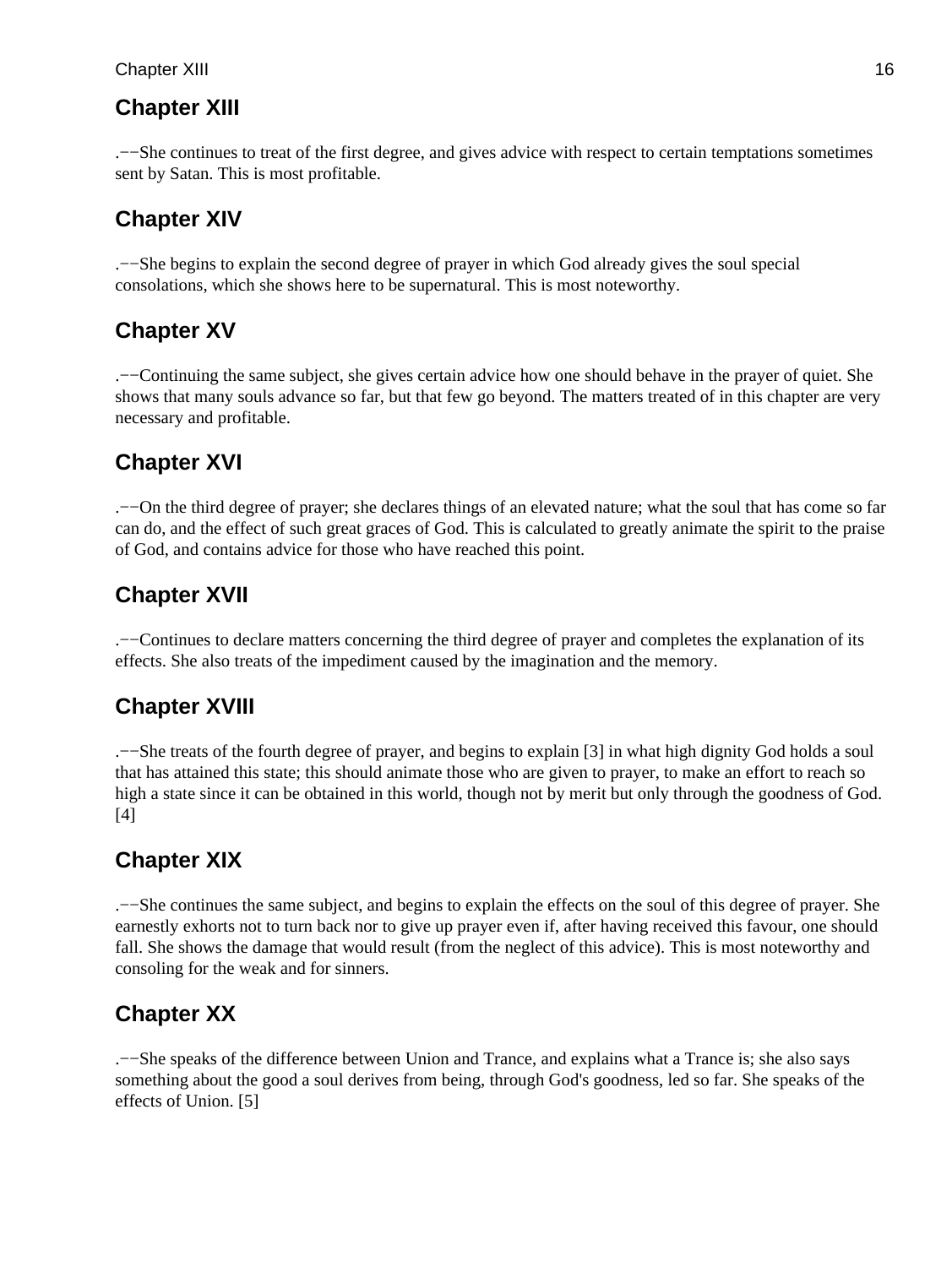### **Chapter XXI**

.−−She continues and concludes this last degree of prayer, and says what a soul having reached it feels when obliged to turn back and live in the world, and speaks of the light God gives concerning the deceits (of the world). This is good doctrine.

### **Chapter XXII**

.−−In which she shows that the safest way for contemplatives is not to lift up the spirit to high things but to wait for God to lift it up. How the Sacred Humanity of Christ is the medium for the most exalted contemplation. She mentions an error under which she laboured for some time. This chapter is most profitable.

## **Chapter XXIII**

.−−She returns to the history of her life, how she began to practise greater perfection. This is profitable for those who have to direct souls practising prayer that they may know how to deal with beginners, and she speaks of the profit she derived from such knowledge.

## **Chapter XXIV**

.−−She continues the same subject and tells how her soul improved since she began to practise obedience, and how little she was able to resist God's graces, and how His Majesty continued to give them more and more abundantly.

## **Chapter XXV**

.−−Of the manner in which Locutions of God are perceived by the soul without being actually heard; and of some deceits that might take place in this matter, and how one is to know which is which. This is most profitable for those who are in this degree of prayer, because it is very well explained, and contains excellent doctrine.

## **Chapter XXVI**

.−−She continues the same subject; explains and tells things that have happened to her which caused her to lose fear and convinced her that the spirit which spoke to her was a good one.

## **Chapter XXVII**

.−−Of another way in which God teaches a soul, and, without speaking, makes His Will known in an admirable manner. She goes on to explain a vision, though not an imaginary one, and a great grace with which God favoured her. This chapter is noteworthy.

## **Chapter XXVIII**

.−−She treats of the great favours God showed her, and how He appeared to her for the first time; she explains what an imaginary vision is, and speaks of the powerful effects it leaves and the signs whether it is from God. This chapter is most profitable and noteworthy.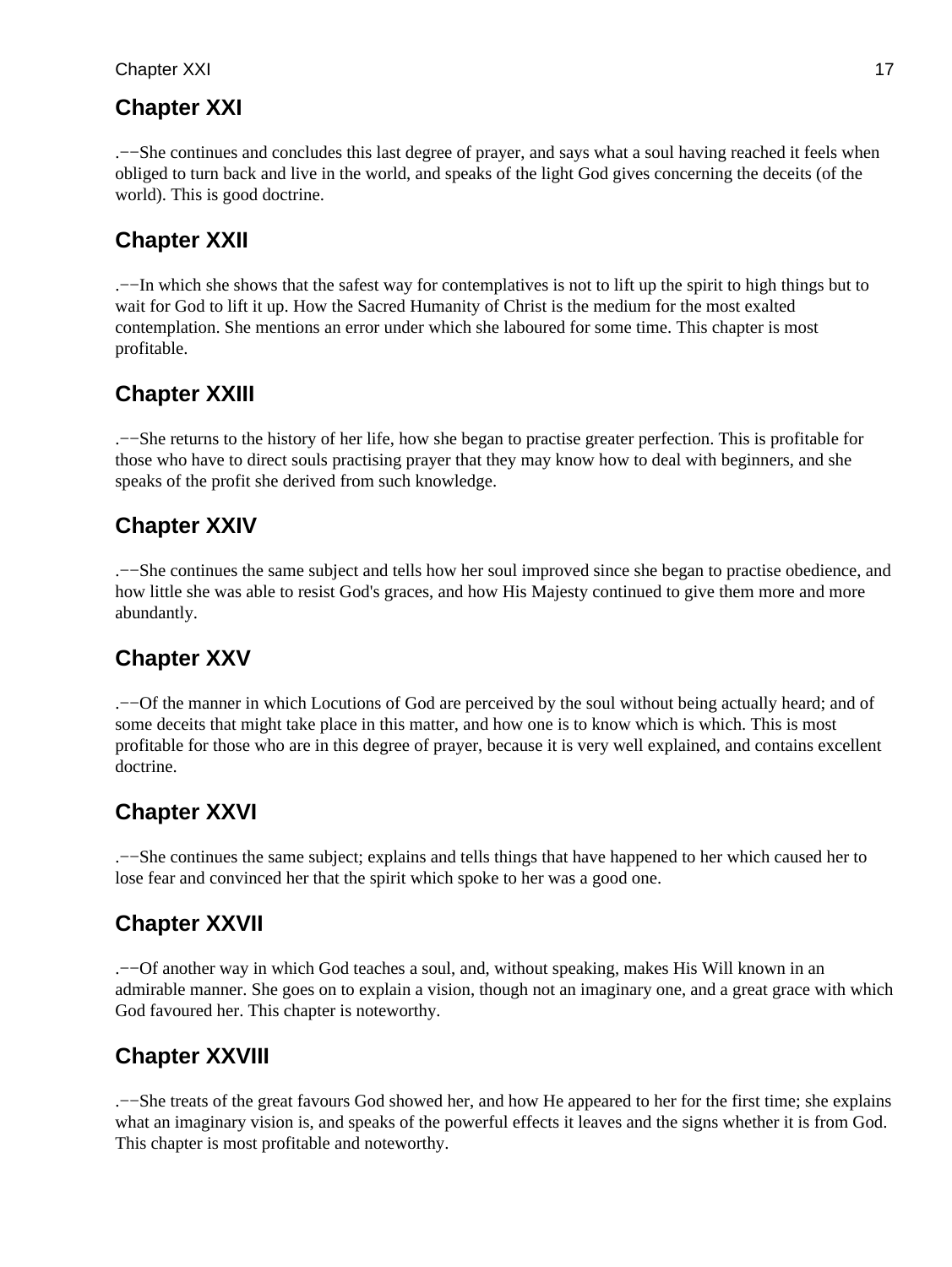#### Chapter XXIX 18

### **Chapter XXIX**

.−−She continues and tells of some great mercies God showed her, and what His Majesty said to her in order to assure her (of the truth of these visions), and taught her how to answer contradictors.

### **Chapter XXX**

.−−She continues the history of her life, and how God sent her a remedy for all her anxieties by calling the holy Friar Fray Pedro de Alcantara of the Order of the glorious St. Francis to the place where she lived. She mentions some great temptations and interior trials through which she sometimes had to pass.

### **Chapter XXXI**

.−−She speaks of some exterior temptations and apparitions of Satan, and how he ill−treated her. She mentions, moreover, some very good things by way of advice to persons who are walking on the way of perfection.

### **Chapter XXXII**

.−−She narrates how it pleased God to put her in spirit in that place of Hell she had deserved by her sins. She tells a little [6] of what she saw there compared with what there was besides. She begins to speak of the manner and way of founding the convent of St. Joseph where she now lives.

### **Chapter XXXIII**

.−−She continues the subject of the foundation of the glorious St. Joseph. How she was commanded to have nothing (further) to do with it, how she abandoned it, also the troubles it brought her and how God consoled her in all this.

### **Chapter XXXIV**

.−−She shows how at that time it happened that she absented herself from this place and how her Superior commanded her to go away at the request of a very noble lady who was in great affliction. She begins to tell what happened to her there, and the great grace God bestowed upon her in determining through her instrumentality a person of distinction to serve Him truly; and how that person found favour and help in her (Teresa). This is noteworthy.

### **Chapter XXXV**

.−−Continuation of the foundation of this house of our glorious Father St. Joseph; in what manner our Lord ordained that holy poverty should be observed there; the reason why she left the lady with whom she had been staying, and some other things that happened.

### **Chapter XXXVI**

.−−She continues the same subject, and shows how the foundation of this convent of the glorious St. Joseph was finally accomplished, and the great contradictions and persecutions she had to endure after the Religious had taken the habit, and the great trials and temptations through which she passed, and how God led her forth victorious to His own glory and praise.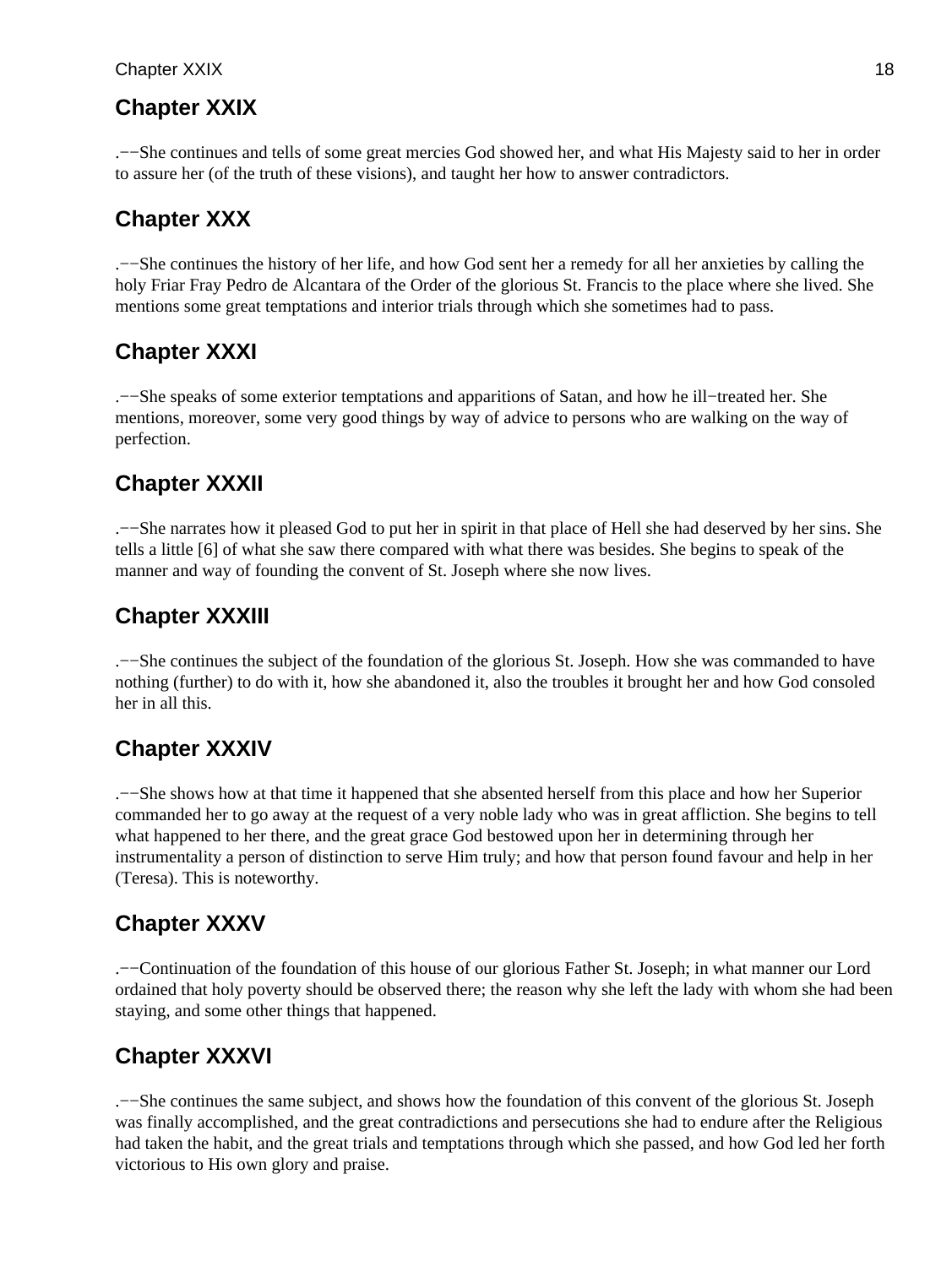.−−Of the effects which remained when God granted her some favour; together with other very good doctrine. She shows how one ought to strive after and prize every increase in heavenly glory, and that for no trouble whatever one should neglect a good that is to be perpetual.

## **Chapter XXXVIII**

.−−She treats of some great mercies God showed her, even making known to her heavenly secrets by means of visions and revelations His Majesty vouchsafed to grant her; she speaks of the effects they caused and the great improvement resulting in her soul.

### **Chapter XXXIX**

.−−She continues the same subject, mentioning great graces granted her by God; how He promised to hear her requests on behalf of persons for whom she should pray. Some remarkable instances in which His Majesty thus favoured her.

## **Chapter XL**

.−−Continuation of the same subject of great mercies God has shown her. From some of these very good doctrine may be gathered, and this, as she declares, was, besides compliance with obedience, her principal motive (in writing this book), namely to enumerate such of these mercies as would be instructive to souls. This chapter brings the history of her Life, written by herself, to an end. May it be for the glory of God. Amen.

1. St. Teresa wrote no title, either of the whole book or of the Preface, but only the monogram J.H.S., which is repeated at the beginning of the first chapter and at the end of the last, previous to the letter with which the volume concludes.

2. "El Señor" is everywhere translated by "God" in distinction to "Nuestro Señor," "Our Lord."

3. "In an excellent manner," scored through by the Saint herself.

4. "To be read with great care, as it is explained in a most delicate way, and contains many noteworthy points," also scored through by St. Teresa herself.

5. "This is most admirable," scored through by the Saint.

6. "Una cifra," a mere nothing.

Preface by David Lewis.

St. Teresa was born in Avila on Wednesday, March 28, 1515. Her father was Don Alfonso Sanchez de Cepeda, and her mother Doña Beatriz Davila y Ahumada. The name she received in her baptism was common to both families, for her great−grandmother on the father's side was Teresa Sanchez, and her grandmother on her mother's side was Teresa de las Cuevas. While she remained in the world, and even after she had become a nun in the monastery of the Incarnation, which was under the mitigated rule, she was known as Doña Teresa Sanchez Cepeda Davila y Ahumada; for in those days children took the name either of the father or of the mother, as it pleased them. The two families were noble, but that of Ahumada was no longer in possession of its former wealth and power. [1] Doña Beatriz was the second wife of Don Alfonso, and was related in the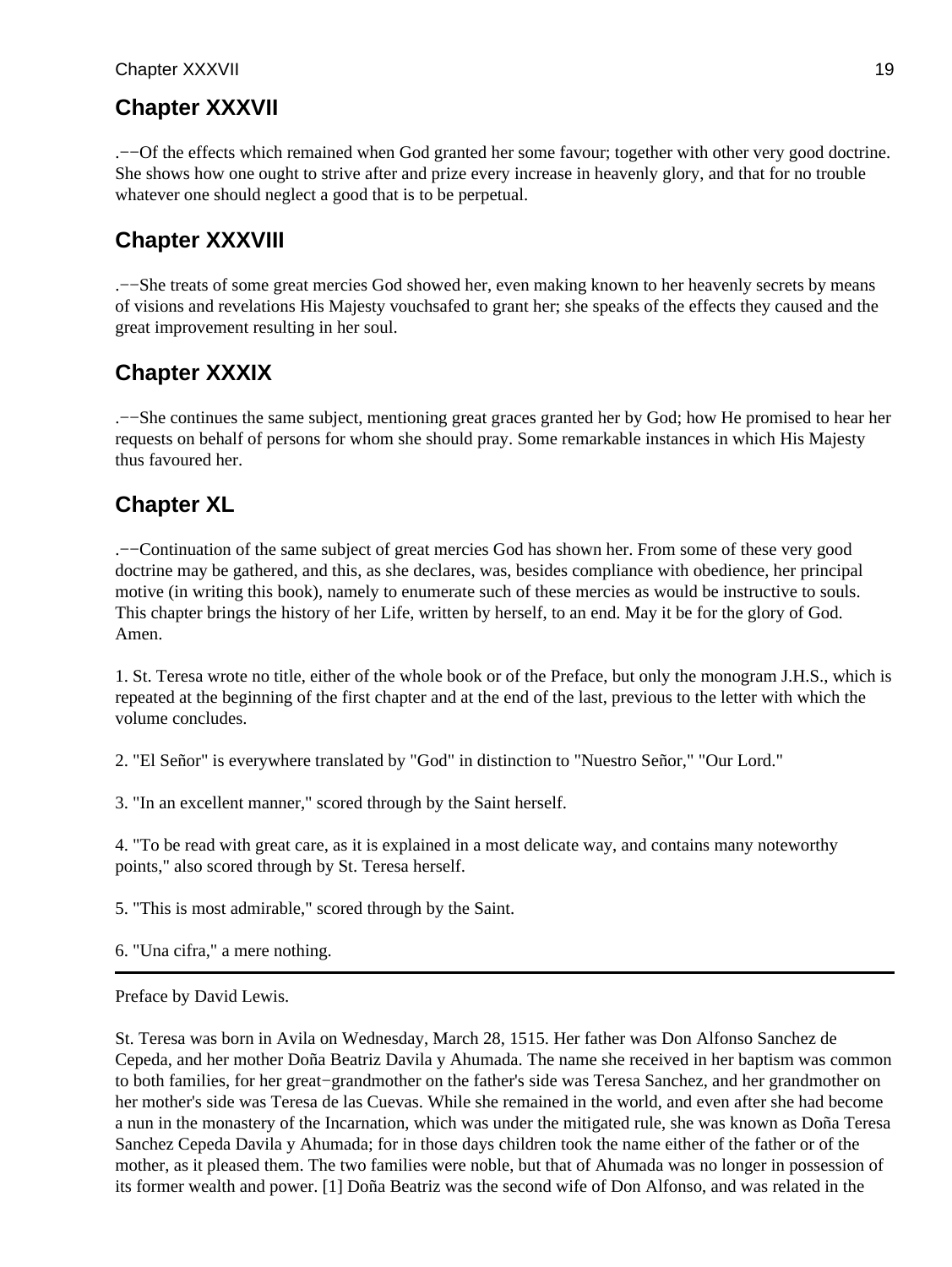fourth degree to the first wife, as appears from the dispensation granted to make the marriage valid on the 16th of October, 1509. Of this marriage Teresa was the third child.

Doña Beatriz died young, and the eldest daughter, Maria de Cepeda, took charge of her younger sisters−−they were two−−and was as a second mother to them till her marriage, which took place in 1531, when the Saint was in her sixteenth year. But as she was too young to be left in charge of her father's house, and as her education was not finished, she was sent to the Augustinian monastery, the nuns of which received young girls, and brought them up in the fear of God. [2] The Saint's own account is that she was too giddy and careless to be trusted at home, and that it was necessary to put her under the care of those who would watch over her and correct her ways. She remained a year and a half with the Augustinian nuns, and all the while God was calling her to Himself. She was not willing to listen to His voice; she would ask the nuns to pray for her that she might have light to see her way; "but for all this," she writes, "I wished not to be a nun." [3] By degrees her will yielded, and she had some inclination to become a religious at the end of the eighteen months of her stay, but that was all. She became ill; her father removed her, and the struggle within herself continued,−−on the one hand, the voice of God calling her; on the other, herself labouring to escape from her vocation.

At last, after a struggle which lasted three months, she made up her mind, and against her inclination, to give up the world. She asked her father's leave, and was refused. She besieged him through her friends, but to no purpose. "The utmost I could get from him," she says, "was that I might do as I pleased after his death." [4] How long this contest with her father lasted is not known, but it is probable that it lasted many months, for the Saint was always most careful of the feelings of others, and would certainly have endured much rather than displease a father whom she loved so much, and who also loved her more than his other children. [5]

But she had to forsake her father, and so she left her father's house by stealth, taking with her one of her brothers, whom she had persuaded to give himself to God in religion. The brother and sister set out early in the morning, the former for the monastery of the Dominicans, and the latter for the Carmelite monastery of the Incarnation, in Avila. The nuns received her into the house, but sent word to her father of his child's escape. Don Alfonso, however, yielded at once, and consented to the sacrifice which he was compelled to make.

In the monastery of the Incarnation the Saint was led on, without her own knowledge, to states of prayer so high, that she became alarmed about herself. In the purity and simplicity of her soul, she feared that the supernatural visitations of God might after all be nothing else but delusions of Satan. [6] She was so humble, that she could not believe graces so great could be given to a sinner like herself. The first person she consulted in her trouble seems to have been a layman, related to her family, Don Francisco de Salcedo. He was a married man, given to prayer, and a diligent frequenter of the theological lectures in the monastery of the Dominicans. Through him she obtained the help of a holy priest, Gaspar Daza, to whom she made known the state of her soul. The priest, hindered by his other labours, declined to be her director, and the Saint admits that she could have made no progress under his guidance. [7] She now placed herself in the hands of Don Francis, who encouraged her in every way, and, for the purpose of helping her onwards in the way of perfection, told her of the difficulties he himself had met with, and how by the grace of God he had overcome them.

But when the Saint told him of the great graces which God bestowed upon her, Don Francis became alarmed; he could not reconcile them with the life the Saint was living, according to her own account. He never thought of doubting the Saint's account, and did not suspect her of exaggerating her imperfections in the depths of her humility: "he thought the evil spirit might have something to do" with her, [8] and advised her to consider carefully her way of prayer.

Don Francis now applied again to Gaspar Daza, and the two friends consulted together; but, after much prayer on their part and on that of the Saint, they came to the conclusion that she "was deluded by an evil spirit," and recommended her to have recourse to the fathers of the Society of Jesus, lately settled in Avila.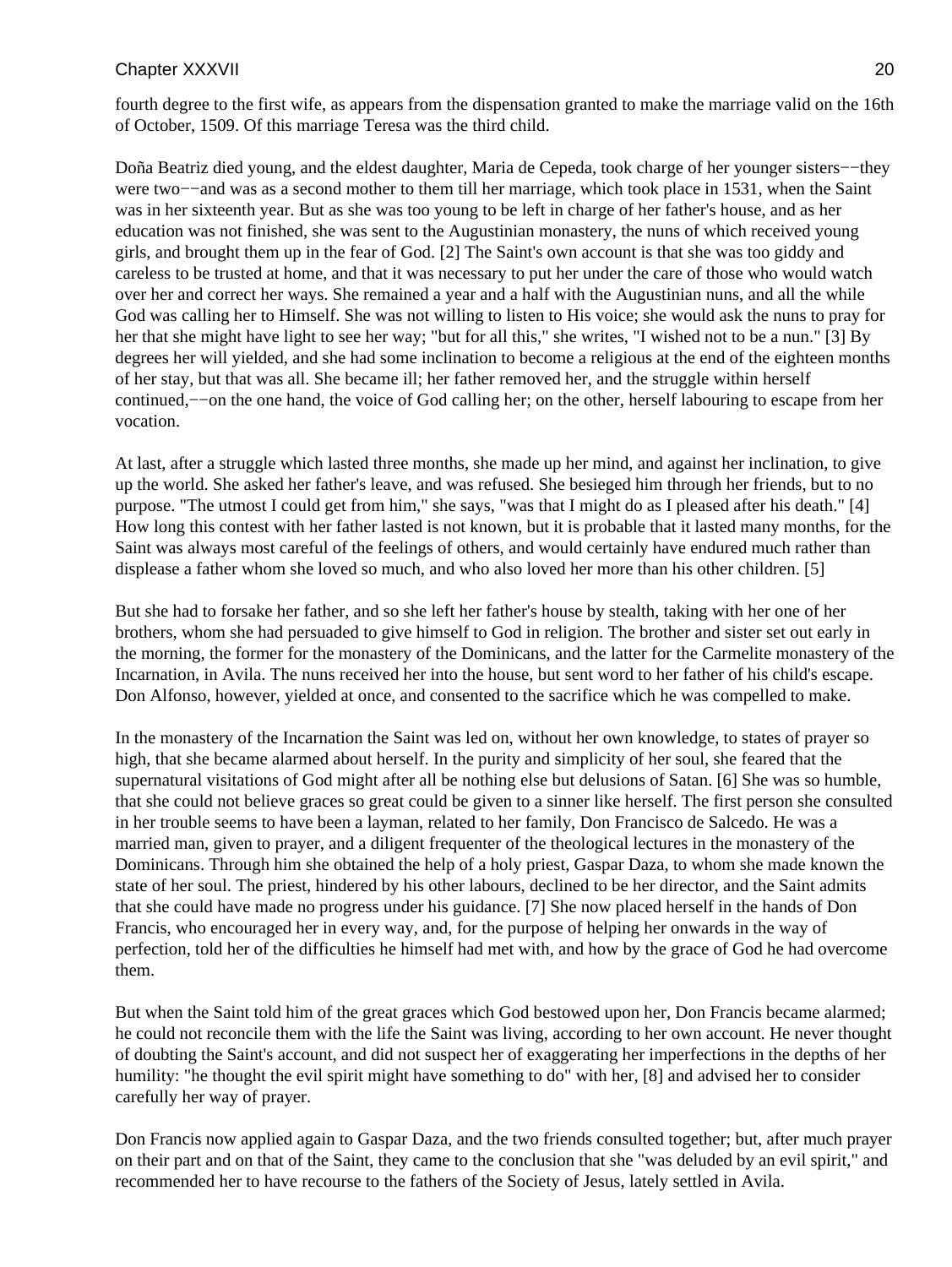The Saint, now in great fear, but still hoping and trusting that God would not suffer her to be deceived, made preparations for a general confession; and committed to writing the whole story of her life, and made known the state of her soul to F. Juan de Padranos, one of the fathers of the Society. F. Juan understood it all, and comforted her by telling her that her way of prayer was sound and the work of God. Under his direction she made great progress, and for the further satisfaction of her confessor, and of Don Francis, who seems to have still retained some of his doubts, she told everything to St. Francis de Borja, who on one point changed the method of direction observed by F. Juan. That father recommended her to resist the supernatural visitations of the spirit as much as she could, but she was not able, and the resistance pained her; [9] St. Francis told her she had done enough, and that it was not right to prolong that resistance. [10]

The account of her life which she wrote before she applied to the Jesuits for direction has not been preserved; but it is possible that it was made more for her own security than for the purpose of being shown to her confessor.

The next account is Relation I., made for St. Peter of Alcantara, and was probably seen by many; for that Saint had to defend her, and maintain that the state of her soul was the work of God, against those who thought that she was deluded by Satan. Her own confessor was occasionally alarmed, and had to consult others, and thus, by degrees, her state became known to many; and there were some who, were so persuaded of her delusions, that they wished her to be exorcised as one possessed of an evil spirit, [11] and at a later time her friends were afraid that she might be denounced to the Inquisitors. [12]

During the troubles that arose when it became known that the Saint was about to found the monastery of St. Joseph, and therein establish the original rule of her Order in its primitive simplicity and austerity, she went for counsel to the Father Fra Pedro Ibañez, [13] the Dominican, a most holy and learned priest. That father not only encouraged her, and commended her work, but also ordered her to give him in writing the story of her spiritual life. The Saint readily obeyed, and began it in the monastery of the Incarnation, and finished it in the house of Doña Luisa de la Cerda, in Toledo, in the month of June, 1562. On the 24th of August, the feast of St. Bartholomew, in the same year, the Reform of the Carmelites began in the new monastery of St. Joseph in Avila.

What the Saint wrote for Fra Ibañez has not been found. It is, no doubt, substantially preserved in her Life, as we have it now, and is supposed to have reached no further than the end of ch. xxxi. What follows was added by direction of another Dominican father, confessor of the Saint in the new monastery of St. Joseph, Fra Garcia of Toledo, who, in 1562, bade her "write the history of that foundation, and other matters."

But as the Saint carried a heavy burden laid on her by God, a constant fear of delusion, she had recourse about the same time to the Inquisitor Soto, who advised her to write a history of her life, send it to Juan of Avila, the "Apostle of Andalucia," and abide by his counsel. As the direction of Fra Garcia of Toledo and the advice of the Inquisitor must have been given, according to her account, about the same time, the Life, as we have it now, must have occupied her nearly six years in the writing of it, which may well be owing to her unceasing care in firmly establishing the new monastery of St. Joseph. The book at last was sent to Blessed Juan of Avila by her friend Doña Luisa de la Cerda, and that great master of the spiritual life wrote the following censure of it:

"The grace and peace of Jesus Christ be with you always.

"1. When I undertook to read the book sent me, it was not so much because I thought myself able to judge of it, as because I thought I might, by the grace of our Lord, learn something from the teachings it contains: and praised be Christ; for, though I have not been able to read it with the leisure it requires, I have been comforted by it, and might have been edified by it, if the fault had not been mine. And although, indeed, I may have been comforted by it, without saying more, yet the respect due to the subject and to the person who has sent it will not allow me, I think, to let it go back without giving my opinion on it, at least in general.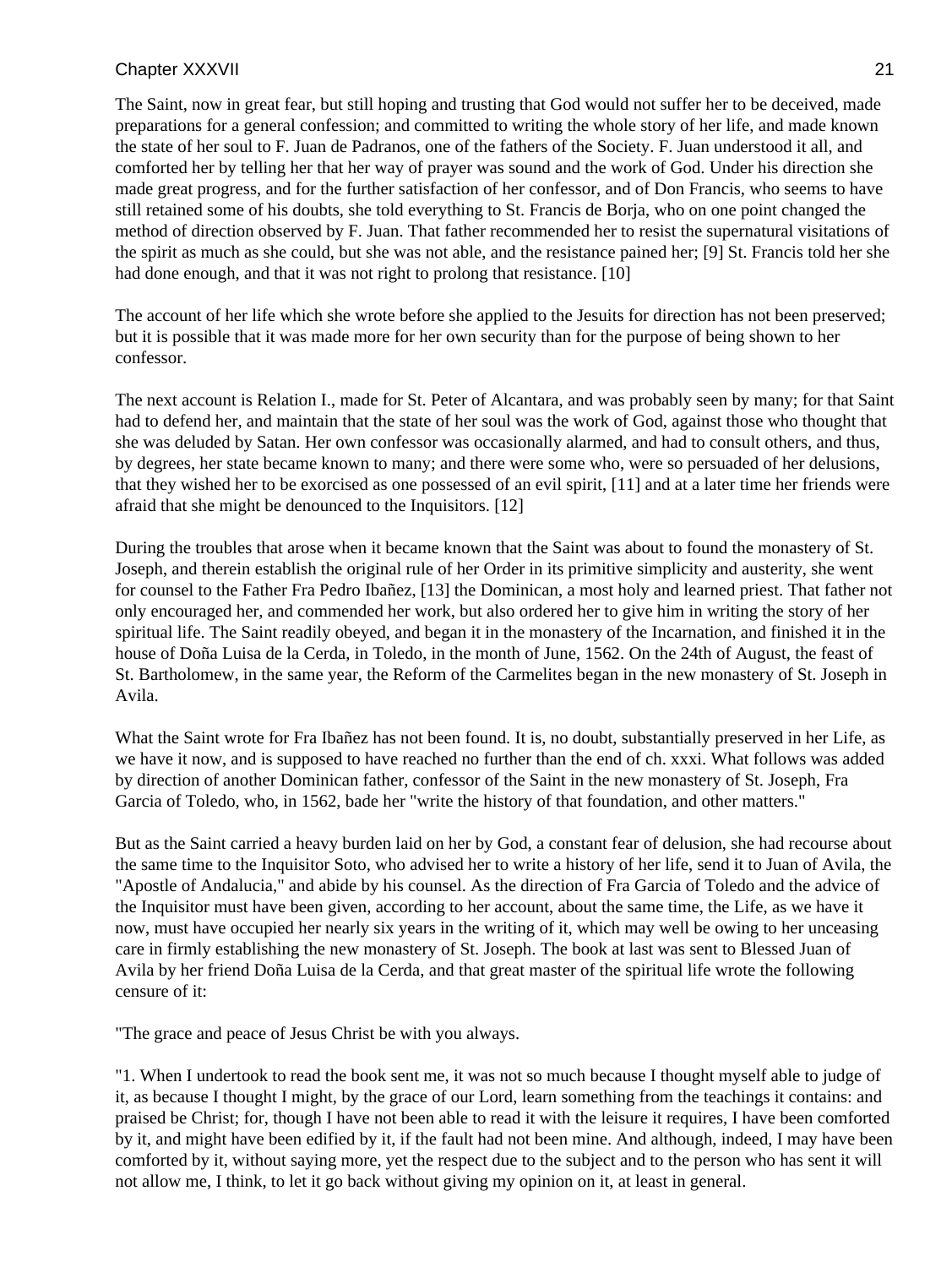"2. The book is not fit to be in the hands of everybody, for it is necessary to correct the language in some places, and explain it in others; and there are some things in it useful for your spiritual life and not so for others who might adopt them, for the special ways by which God leads some souls are not meant for others. These points, or the greater number of them, I have marked for the purpose of arranging them when I shall be able to do so, and I shall not fail to send them to you; for if you were aware of my infirmities and necessary occupations, I believe they would make you pity me rather than blame me for the omission.

"3. The doctrine of prayer is for the most part sound, and you may rely on it, and observe it; and the raptures I find to possess the tests of those which are true. What you say of God's way of teaching the soul, without respect to the imagination and without interior locutions, is safe, and I find nothing to object to it. St. Augustine speaks well of it.

"4. Interior locutions in these days have been a delusion of many, and exterior locutions are the least safe. It is easy enough to see when they proceed from ourselves, but to distinguish between those of a good and those of an evil spirit is more difficult. There are many rules given for finding out whether they come from our Lord or not, and one of them is, that they should be sent us in a time of need, or for some good end, as for the comforting a man under temptation or in doubt, or as a warning of coming danger. As a good man will not speak unadvisedly, neither will God; so, considering this, and that the locutions are agreeable to the holy writings and the teaching of the Church, my opinion is that the locutions mentioned in the book came from God.

"5. Imaginary or bodily visions are those which are most doubtful, and should in no wise be desired, and if they come undesired still they should be shunned as much as possible, yet not by treating them with contempt, unless it be certain that they come from an evil spirit; indeed, I was filled with horror, and greatly distressed, when I read of the gestures of contempt that were made. [14] People ought to entreat our Lord not to lead them by the way of visions, but to reserve for them in Heaven the blessed vision of Himself and the saints, and to guide them here along the beaten path as He guides His faithful servants, and they must take other good measures for avoiding these visions.

"6. But if the visions continue after all this is done, and if the soul derives good from them, and if they do not lead to vanity, but deeper humility, and if the locutions be at one with the teaching the Church, and if they continue for any time, and that with inward satisfaction−−better felt than described−−there is no reason for avoiding them. But no one ought to rely on his own judgment herein; he should make everything known to him who can give him light. That is the universal remedy to be had recourse to in such matters, together with hope in God, Who will not let a soul that wishes to be safe lie under a delusion, if it be humble enough to yield obedience to the opinion of others.

"7. Nor should any one cause alarm by condemning them forthwith, because he sees that the person to whom they are granted is not perfect, for it is nothing new that our Lord in His goodness makes wicked people just, yea, even grievous sinners; by giving them to taste most deeply of His sweetness. I have seen it so myself. Who will set bounds to the goodness of our Lord?−−especially when these graces are given, not for merit, nor because one is stronger; on the contrary, they are given to one because he is weaker; and as they do not make one more holy, they are not always given to the most holy.

"8. They are unreasonable who disbelieve these things merely because they are most high things, and because it seems to them incredible that infinite Majesty humbles Himself to these loving relations with one of His creatures. It is written, God is love, and if He is love, then infinite love and infinite goodness, and we must not be surprised if such a love and such a goodness breaks out into such excesses of love as disturb those who know nothing of it. And though many know of it by faith, still, as to that special experience of the loving, and more than loving, converse of God with whom He will, if not had, how deep it reaches can never be known; and so I have seen many persons scandalized at hearing of what God in His love does for His creatures. As they are themselves very far away from it, they cannot think that God will do for others what He is not doing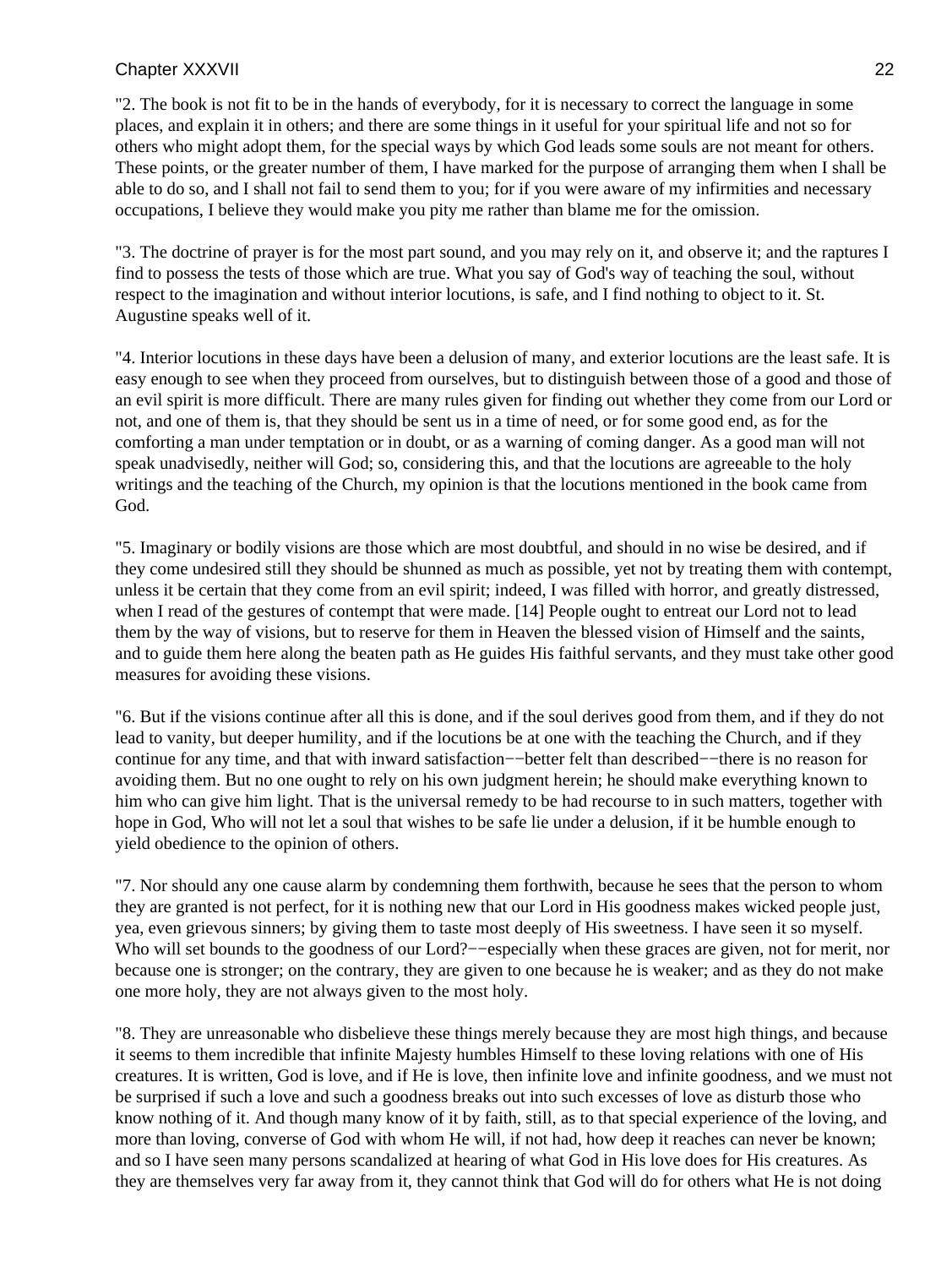for them. As this is an effect of love, and that a love which causes wonder, reason requires we should look upon it as a sign of its being from God, seeing that He is wonderful in His works, and most especially in those of his compassion; but they take occasion from this to be distrustful, which should have been a ground of confidence, when other circumstances combine as evidences of these visitations being good.

"9. It seems from the book, I think, that you have resisted, and even longer than was right. I think, too, that these locutions have done your soul good, and in particular that they have made you see your own wretchedness and your faults more clearly, and amend them. They have lasted long, and always with spiritual profit. They move you to love God, and to despise yourself, and to do penance. I see no reasons for condemning them, I incline rather to regard them as good, provided you are careful not to rely altogether on them, especially if they are unusual, or bid you do something out of the way, or are not very plain. In all these and the like cases you must withhold your belief in them, and at once seek for direction.

"10. Also it should be considered that, even if they do come from God, Satan may mix with them suggestions of his own; you should therefore be always suspicious of them. Also, when they are known to be from God, men must not rest much on them, seeing that holiness does not lie in them, but in a humble love of God and our neighbour; everything else, however good, must be feared, and our efforts directed to the gaining of humility, goodness, and the love of our Lord. It is seemly, also, not to worship what is seen in these visions, but only Jesus Christ, either as in Heaven or in the Sacrament, or, if it be a vision of the Saints, then to lift up the heart to the Holy One in Heaven, and not to that which is presented to the imagination: let it suffice that the imagination may be made use of for the purpose of raising me up to that which it makes me see.

"11. I say, too, that the things mentioned in this book befall other persons even in this our day, and that there is great certainty that they come from God, Whose arm is not shortened that He cannot do now what He did in times past, and that in weak vessels, for His own glory.

"12. Go on your road, but always suspecting robbers, and asking for the right way; give thanks to our Lord, Who has given you His love, the knowledge of yourself, and a love of penance and the cross, making no account of these other things. However, do not despise them either, for there are signs that most of them come from our Lord, and those that do not come from Him will not hurt you if you ask for direction.

"13. I cannot believe that I have written this in my own strength, for I have none, but it is the effect of your prayers. I beg of you, for the love of Jesus Christ our Lord, to burden yourself with a prayer for me; He knows that I am asking this in great need, and I think that is enough to make you grant my request. I ask your permission to stop now, for I am bound to write another letter. May Jesus be glorified in all and by all! Amen.

"Your servant, for Christ's sake. "Juan de Avila

"Montilla, 12th Sept., 1568."

Her confessors, having seen the book, "commanded her to make copies of it," [15] one of which has been traced into the possession of the Duke and Duchess of Alva.

The Princess of Eboli, in 1569, obtained a copy from the Saint herself, after much importunity; but it was more out of vanity or curiosity, it is to be feared, than from any real desire to learn the story of the Saint's spiritual life, that the Princess desired the boon. She and her husband promised to keep it from the knowledge of others, but the promise given was not kept. The Saint heard within a few days later that the book was in the hands of the servants of the Princess, who was angry with the Saint because she had refused to admit, at the request of the Princess, an Augustinian nun into the Order of Carmel in the new foundation of Pastrana. The contents of the book were bruited abroad, and the visions and revelations of the Saint were said to be of a like nature with those of Magdalene of the Cross, a deluded and deluding nun. The gossip in the house of the Princess was carried to Madrid, and the result was that the Inquisition began to make a search for the book.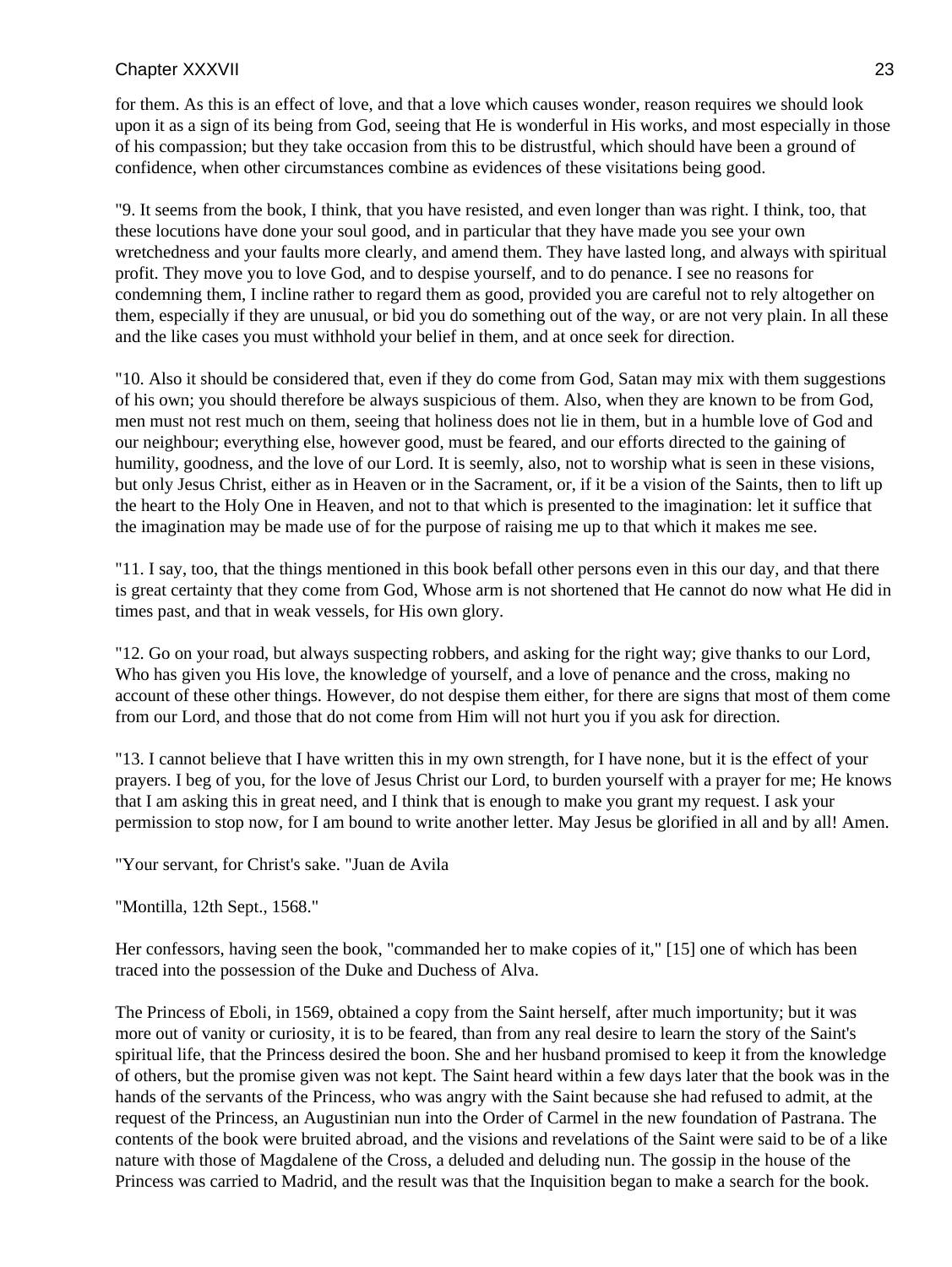[16] It is not quite clear, however, that it was seized at this time.

The Princess became a widow in July, 1573, and insisted on becoming a Carmelite nun in the house she and her husband, Ruy Gomez, had founded in Pastrana. When the news of her resolve reached the monastery, the mother−prioress, Isabel of St. Dominic, exclaimed, "The Princess a nun! I look on the house as ruined." The Princess came, and insisted on her right as foundress; she had compelled a friar to give her the habit before her husband was buried, and when she came to Pastrana she began her religious life by the most complete disobedience and disregard of common propriety. Don Vicente's description of her is almost literally correct, though intended only for a general summary of her most childish conduct:

"On the death of the Prince of Eboli, the Princess would become a nun in her monastery of Pastrana. The first day she had a fit of violent fervour; on the next she relaxed the rule; on the third she broke it, and conversed with secular people within the cloisters. She was also so humble that she required the nuns to speak to her on their knees, and insisted upon their receiving into the house as religious whomsoever she pleased. Hereupon complaints were made to St. Teresa, who remonstrated with the Princess, and showed her how much she was in the wrong, whereupon she replied that the monastery was hers; but the Saint proved to her that the nuns were not, and had them removed to Segovia." [17]

The nuns were withdrawn from Pastrana in April, 1574, and then the anger of the Princess prevailed; she sent the Life of the Saint, which she had still in her possession, to the Inquisition, and denounced it as a book containing visions, revelations, and dangerous doctrines, which the Inquisitors should look into and examine: The book was forthwith given to theologians for examination, and two Dominican friars, of whom Bañes was one, were delegated censors of it by the Inquisition. [18]

Fra Bañes did not know the Saint when he undertook her defence in Avila against the authorities of the city, eager to destroy the monastery of St. Joseph; [19] but from that time forth he was one of her most faithful friends, strict and even severe, as became a wise director who had a great Saint for his penitent. He testifies in the process of her beatification that he was firm and sharp with her; while she herself was the more desirous of his counsel, the more he humbled her, and the less he appeared to esteem her. [20] When he found that copies of her life were in the hands of secular people,−−he had probably also heard of the misconduct of the Princess of Eboli,−−he showed his displeasure to the Saint, and told her he would burn the book, it being unseemly that the writings of women should be made public. The Saint left it in his hands, but Fra Bañes, struck with her humility, had not the courage to burn it; he sent it to the Holy Office in Madrid. [21] Thus the book was in a sense denounced twice,−−once by an enemy, the second time by a friend, to save it. Both the Saint and her confessor, Fra Bañes, state that the copy given up by the latter was sent to the Inquisition in Madrid, and Fra Bañes says so twice in his deposition. The Inquisitor Soto returned the copy to Fra Bañes, desiring him to read it, and give his opinion thereon. Fra Bañes did so, and wrote his "censure" of the book on the blank leaves at the end. That censure still remains, and is one of the most important, because given during the lifetime of the Saint, and while many persons were crying out against her. Bañes wished it had been published when the Saint's Life was given to the world by Fra Luis de Leon; but notwithstanding its value, and its being preserved in the book which is in the handwriting of the Saint, no one before Don Vicente made it known. It was easy enough to praise the writings of St. Teresa, and to admit her sanctity, after her death. Fra Bañes had no external help in the applause of the many, and he had to judge the book as a theologian, and the Saint as one of his ordinary penitents. When he wrote, he wrote like a man whose whole life was spent, as he tells us himself, "in lecturing and disputing." [22]

That censure is as follows:

"1. This book, wherein Teresa of Jesus, Carmelite nun, and foundress of the Barefooted Carmelites, gives a plain account of the state of her soul, in order to be taught and directed by her confessors, has been examined by me, and with much attention, and I have not found anywhere in it anything which, in my opinion, is erroneous in doctrine. On the contrary, there are many things in it highly edifying and instructive for those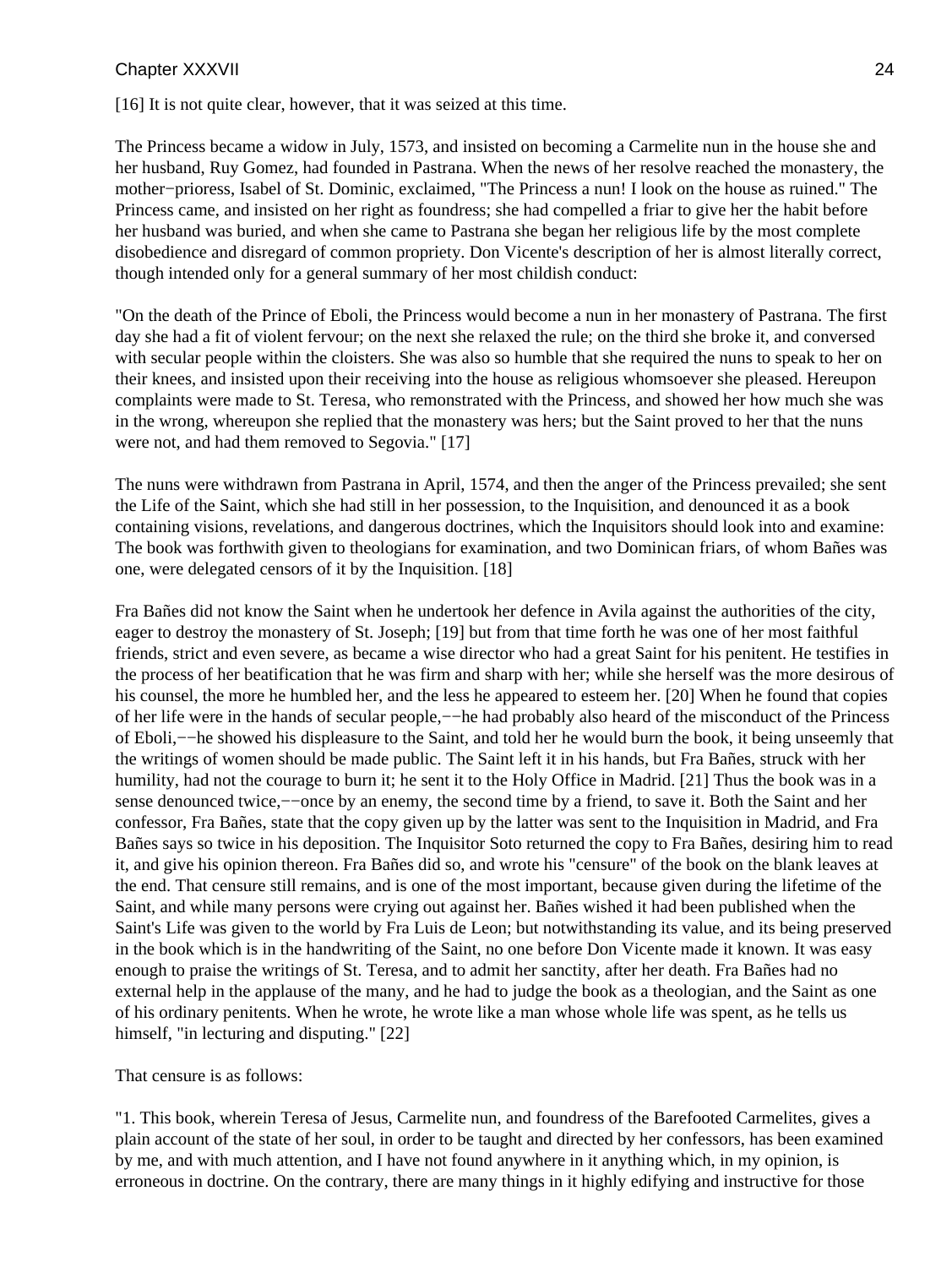who give themselves to prayer. The great experience of this religious, her discretion also and her humility, which made her always seek for light and learning in her confessors, enabled her to speak with an accuracy on the subject of prayer that the most learned men, through their want of experience, have not always attained to. One thing only there is about the book that may reasonably cause any hesitation till it shall be very carefully examined; it contains many visions and revelations, matters always to be afraid of, especially in women, who are very ready to believe of them that they come from God, and to look on them as proofs of sanctity, though sanctity does not lie in them. On the contrary, they should be regarded as dangerous trials for those who are aiming at perfection, because Satan is wont to transform himself into an angel of light, [23] and to deceive souls which are curious and of scant humility, as we have seen in our day: nevertheless, we must not therefore lay down a general rule that all revelations and visions come from the devil. If it were so, St. Paul could not have said that Satan transforms himself into an angel of light, if the angel of light did not sometimes enlighten us.

"2. Saints, both men and women, have had revelations, not only in ancient, but also in modern times; such were St. Dominic, St. Francis, St. Vincent Ferrer, St. Catherine of Siena, St. Gertrude, and many others that might be named; and as the Church of God is, and is to be, always holy to the end, not only because her profession is holiness, but because there are in her just persons and perfect in holiness, it is unreasonable to despise visions and revelations, and condemn them in one sweep, seeing they are ordinarily accompanied with much goodness and a Christian life. On the contrary, we should follow the saying of the Apostle in 1 Thess. v. 19−22: 'Spiritum nolite extinguere. Prophetias nolite spernere. Omnia [autem] probate: quod bonum est tenete. Ab omni specie mala abstinete vos.' He who will read St. Thomas on that passage will see how carefully they are to be examined who, in the Church of God, manifest any particular gift that may be profitable or hurtful to our neighbour, and how watchful the examiners ought to be lest the fire of the Spirit of God should be quenched in the good, and others cowed in the practices of the perfect Christian life.

"3. Judging by the revelations made to her, this woman, even though she may be deceived in something, is at least not herself a deceiver, because she tells all the good and the bad so simply, and with so great a wish to be correct, that no doubt can be made as to her good intention; and the greater the reason for trying spirits of this kind, because there are persons in our day who are deceivers with the appearance of piety, the more necessary it is to defend those who, with the appearance, have also the reality, of piety. For it is a strange thing to see how lax and worldly people delight in seeing those discredited who have an appearance of goodness. God complained of old, by the Prophet Ezekiel, ch. xiii., of those false prophets who made the just to mourn and who flattered sinners, saying: 'Maerere fecisti cor justi mendaciter, quem Ego non contristavi: et comfortastis manus impii.' In a certain sense this may be said of those who frighten souls who are going on by the way of prayer and perfection, telling them that this way is singular and full of danger, that many who went by it have fallen into delusions, and that the safest way is that which is plain and common, travelled by all.

"4. Words of this kind, clearly, sadden the hearts of those who would observe the counsels of perfection in continual prayer, so far as it is possible for them, and in much fasting, watching, and disciplines; and, on the other hand, the lax and the wicked take courage and lose the fear of God, because they consider the way on which they are travelling as the safer: and this is their delusion,—−they call that a plain and safe road which is the absence of the knowledge and consideration of the dangers and precipices amidst which we are all of us journeying in this world. Nevertheless, there is no other security than that which lies in our knowing our daily enemies, and in humbly imploring the compassion of God, if we would not be their prisoners. Besides, there are souls whom God, in a way, constrains to enter on the way of perfection, and who, if they relaxed in their fervour, could not keep a middle course, but would immediately fall into the other extreme of sins, and for souls of this kind it is of the utmost necessity that they should watch and pray without ceasing; and, in short, there is nobody whom lukewarmness does not injure. Let every man examine his own conscience, and he will find this to be the truth.

"5. I firmly believe that if God for a time bears with the lukewarm, it is owing to the prayers of the fervent, who are continually crying, 'et ne nos inducas in tentationem.' I have said this, not for the purpose of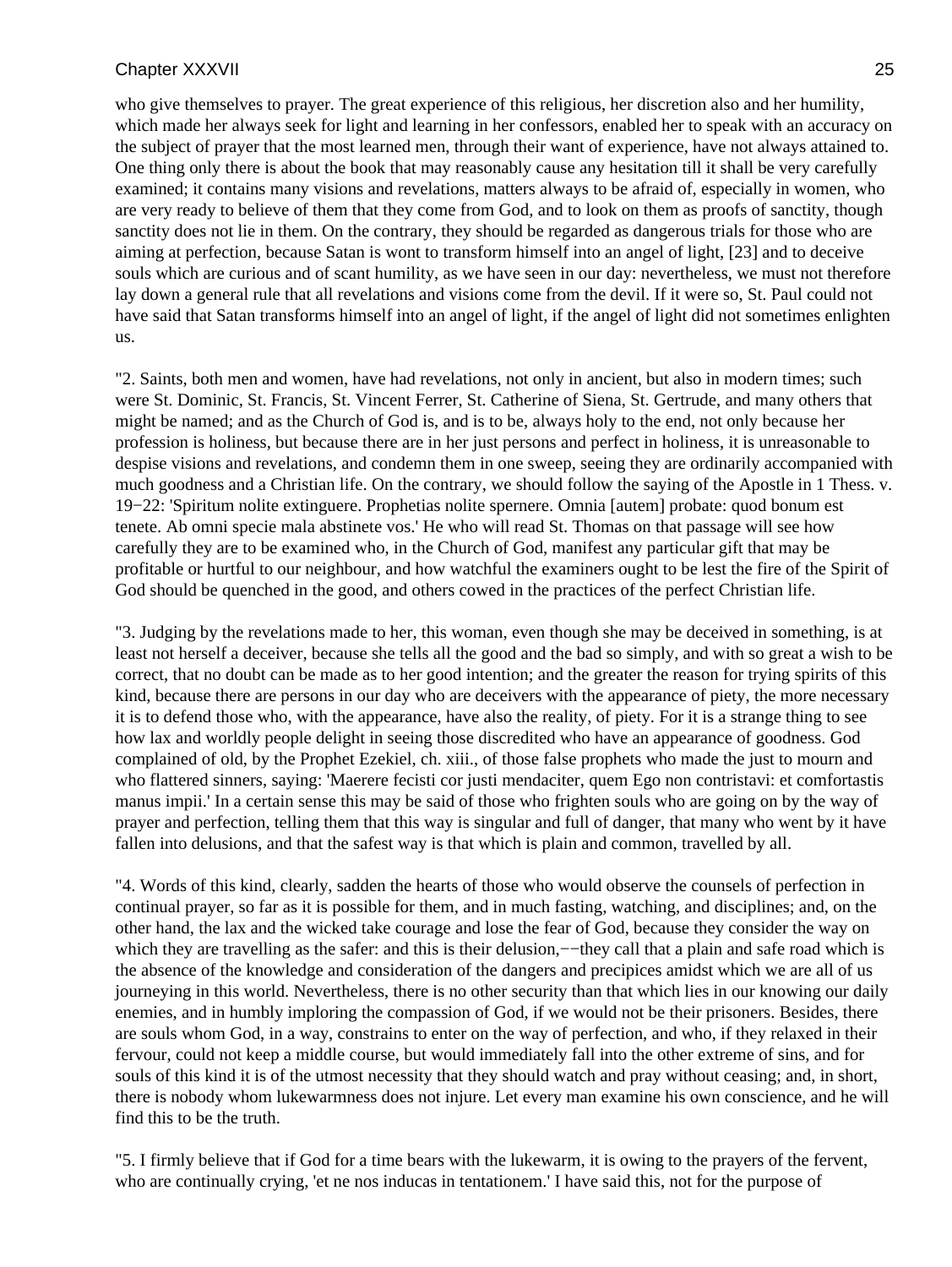honouring those whom we see walking in the way of contemplation; for it is another extreme into which the world falls, and a covert persecution of goodness, to pronounce those holy forthwith who have the appearance of it. For that would be to furnish them with motives for vain−glory, and would do little honour to goodness; on the contrary, it would expose it to great risks, because, when they fall who have been objects of praise, the honour of goodness suffers more than if those people had not been so esteemed. And so I look upon this exaggeration of their holiness who are still living in the world to be a temptation of Satan. That we should have a good opinion of the servants of God is most just, but let us consider them always as people in danger, however good they may be, and that their goodness is not so evident that we can be sure of it even now.

"6. Considering myself that what I have said is true, I have always proceeded cautiously in the examination of this account of the prayer and life of this nun, and no one has been more incredulous than myself as to her visions and revelations,−−not so, however as to her goodness and her good desires, for herein I have had great experience of her truthfulness, her obedience, mortification, patience, and charity towards her persecutors, and of her other virtues, which any one who will converse with her will discern; and this is what may be regarded as a more certain proof of her real love of God than these visions and revelations. I do not, however, undervalue her visions, revelations, and ecstasies; on the contrary, I suspect them to be the work of God, as they have been in others who were Saints. But in this case it is always safer to be afraid and wary; for if she is confident about them, Satan will take occasion to interfere, and that which was once, perhaps, the work of God, may be changed into something else, and that will be the devil's.

"7. I am of opinion that this book is not to be shown to every one, but only to men of learning, experience, and Christian discretion. It perfectly answers the purpose for which it was written, namely, that the nun should give an account of the state of her soul to those who had the charge of it, in order that she might not fall into delusions. Of one thing I am very sure, so far as it is possible for a man to be,−−she is not a deceiver; she deserves, therefore, for her sincerity, that all should be favourable to her in her good purposes and good works. For within the last thirteen years she has, I believe, founded a dozen monasteries of Barefooted Carmelite nuns, the austerity and perfection of which are exceeded by none other; of which they who have been visitors of them, as the Dominican Provincial, master in theology, [24] Fra Pedro Fernandez, the master Fra Hernando del Castillo, and many others, speak highly. This is what I think, at present, concerning the censure of this book, submitting my judgment herein to that of Holy Church our mother, and her ministers.

"Given in the College of St. Gregory, Valladolid, on the sixth day of July, 1575.

"Fra Domingo Bañes."

The book remained in the keeping of the Inquisition, and the Saint never saw it again. But she heard of it from the Archbishop of Toledo, Cardinal Quiroga, President of the Supreme Court of the Inquisition, when she applied to him for license to found a monastery in Madrid. Jerome of the Mother of God was with her; and heard the Cardinal's reply. His Eminence said he was glad to see her; that a book of hers had been in the Holy Office for some years, and had been rigorously examined; that he had read it himself, and regarded it as containing sound and wholesome doctrine. He would grant the license, and do whatever he could for the Saint. When she heard this, she wished to present a petition to the Inquisition for the restitution of her book; but Gratian thought it better to apply to the Duke of Alba for the copy which he had, and which the Inquisitors had allowed him to retain and read. The Duke gave his book to Fra Jerome, who had copies of it made for the use of the monasteries both of men and women. [25]

Anne of Jesus, in 1586, founding a monastery of her Order in Madrid,−−the Saint had died in 1582,−−made inquiries about the book, and applied to the Inquisition for it, for she was resolved to publish the writings of her spiritual mother. The Inquisitors made no difficulty, and consented to the publication. In this she was seconded by the Empress Maria, daughter of Charles V., and widow of Maximilian II., who had obtained one of the copies which Fra Jerome of the Mother of God had ordered to be made. Fra Nicholas Doria, then Provincial, asked Fra Luis de Leon, the Augustinian, to edit the book, who consented. He was allowed to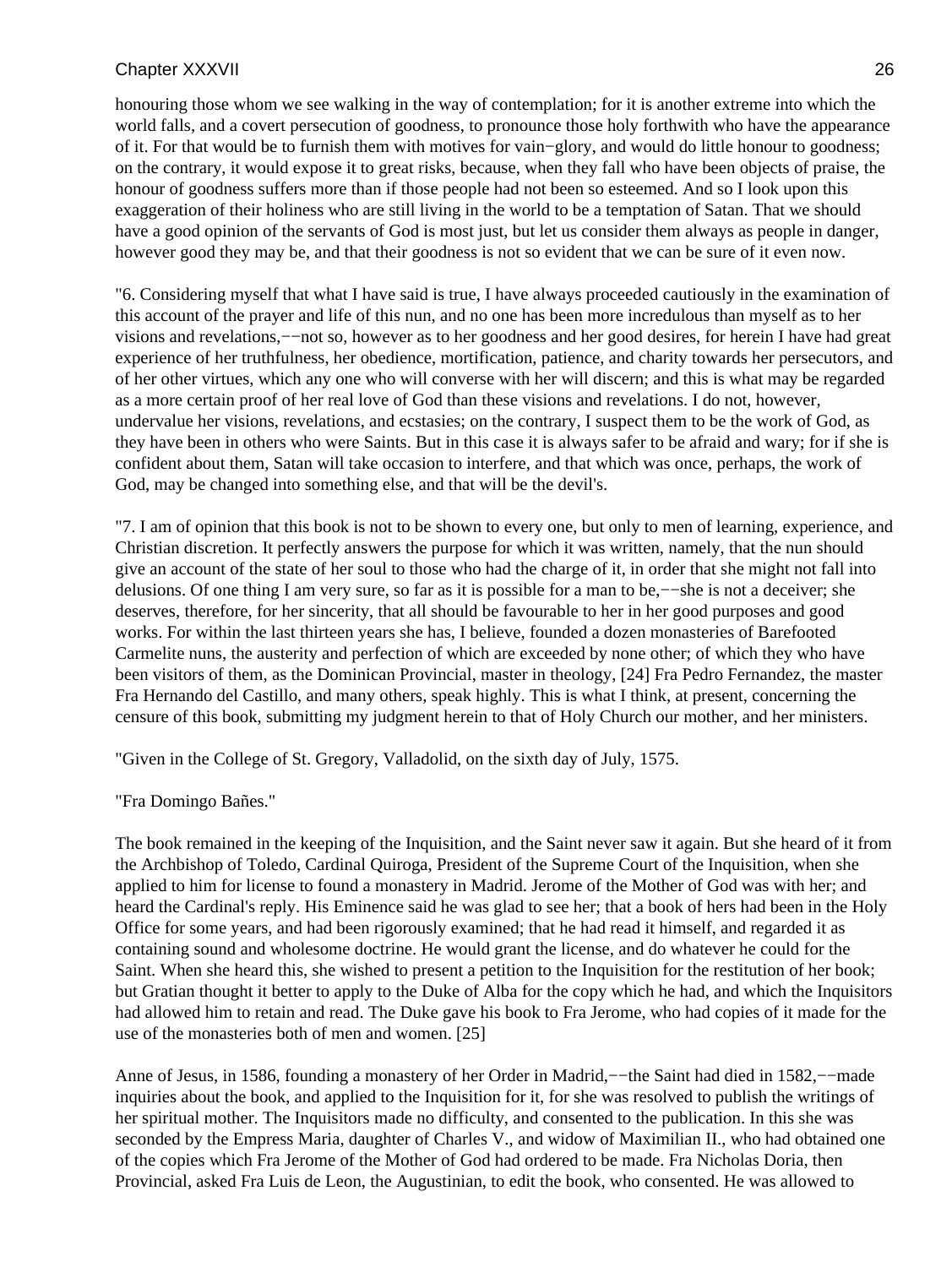compare the copy furnished him with the original in the keeping of the Inquisition; but his edition has not been considered accurate, notwithstanding the facilities given him, and his great reverence for the Saint. It was published in Salamanca, A.D. 1588.

With the Life of the Saint, Fra Luis de Leon received certain papers in the handwriting of the Saint, which he published as an additional chapter. Whether he printed all he received, or merely made extracts, may be doubtful, but anyhow that chapter is singularly incomplete. Don Vicente de la Fuente, from whose edition (Madrid, 1861, 1862) this translation has been made, omitted the additional chapter of Fra Luis de Leon, contrary to the practice of his predecessors. But he has done more, for he has traced the paragraphs of that chapter to their sources, and has given us now a collection of papers which form almost another Life of the Saint, to which he has given their old name of Relations, [26] the name which the Saint herself had given them. [27] Some of them are usually printed among the Saint's letters, and portions of some of the others are found in the Lives of the Saint written by Ribera and Yepes, and in the Chronicle of the Order; the rest was published for the first time by Don Vicente: the arrangement of the whole is due to him.

The Relations are ten in the Spanish edition, and eleven in the translation. The last, the eleventh, has hitherto been left among the letters, and Don Vicente, seemingly not without some hesitation, so left it; but as it is of the like nature with the Relations, it has now been added to them.

The original text, in the handwriting of the Saint, is preserved in the Escurial, not in the library, but among the relics of the Church. Don Vicente examined it at his leisure, and afterwards found in the National Library in Madrid an authentic and exact transcript of it, made by order of Ferdinand VI. His edition is, therefore, far better than any of its predecessors; but it is possible that even now there may still remain some verbal errors for future editors to correct. The most conscientious diligence is not a safeguard against mistakes. F. Bouix says that in ch. xxxiv. § 12, the reading of the original differs from that of the printed editions; yet Don Vicente takes no notice of it, and retains the common reading. It is impossible to believe that F. Bouix has stated as a fact that which is not. Again, in ch. xxxix. § 29, the printed editions have after the words, "Thou art Mine, and I am thine," "I am in the habit . . . . sincerity;" but Don Vicente omits them. This may have been an oversight, for in general he points out in his notes all the discrepancies between the printed editions and the original text.

A new translation of the Life of St. Teresa seems called for now, because the original text has been collated since the previous translations were made, and also because those translations are exceedingly scarce. The first is believed to be this−−it is a small quarto:

"The Lyf of the Mother Teresa of Jesus, Foundresse of the Monasteries of the Discalced or Bare−footed Carmelite Nunnes and Fryers of the First Rule. "Written by herself at the commaundement of her ghostly father, and now translated into English out of Spanish. By W.M., of the Society of Jesus. "Imprinted in Antwerp by Henry Jaye. Anno MDCXI."

Some thirty years afterwards, Sir Tobias Matthew, S.J., dissatisfied, as he says, with the former translation, published another, with the following title; the volume is a small octavo in form:

"The Flaming Hart, or the Life of the glorious St. Teresa, Foundresse of the Reformation of the Order of the All−Immaculate Virgin Mother, our B. Lady of Mount Carmel. "This History of her Life was written by the Saint in Spanish, and is newly translated into English in the year of our Lord God 1642.

'Aut mori aut pati: Either to dye or else to suffer.'−−Chap. xl.

"Antwerpe, printed by Joannes Meursius. Anno MDCXLII."

The next translation was made by Abraham Woodhead, and published in 1671, without the name of the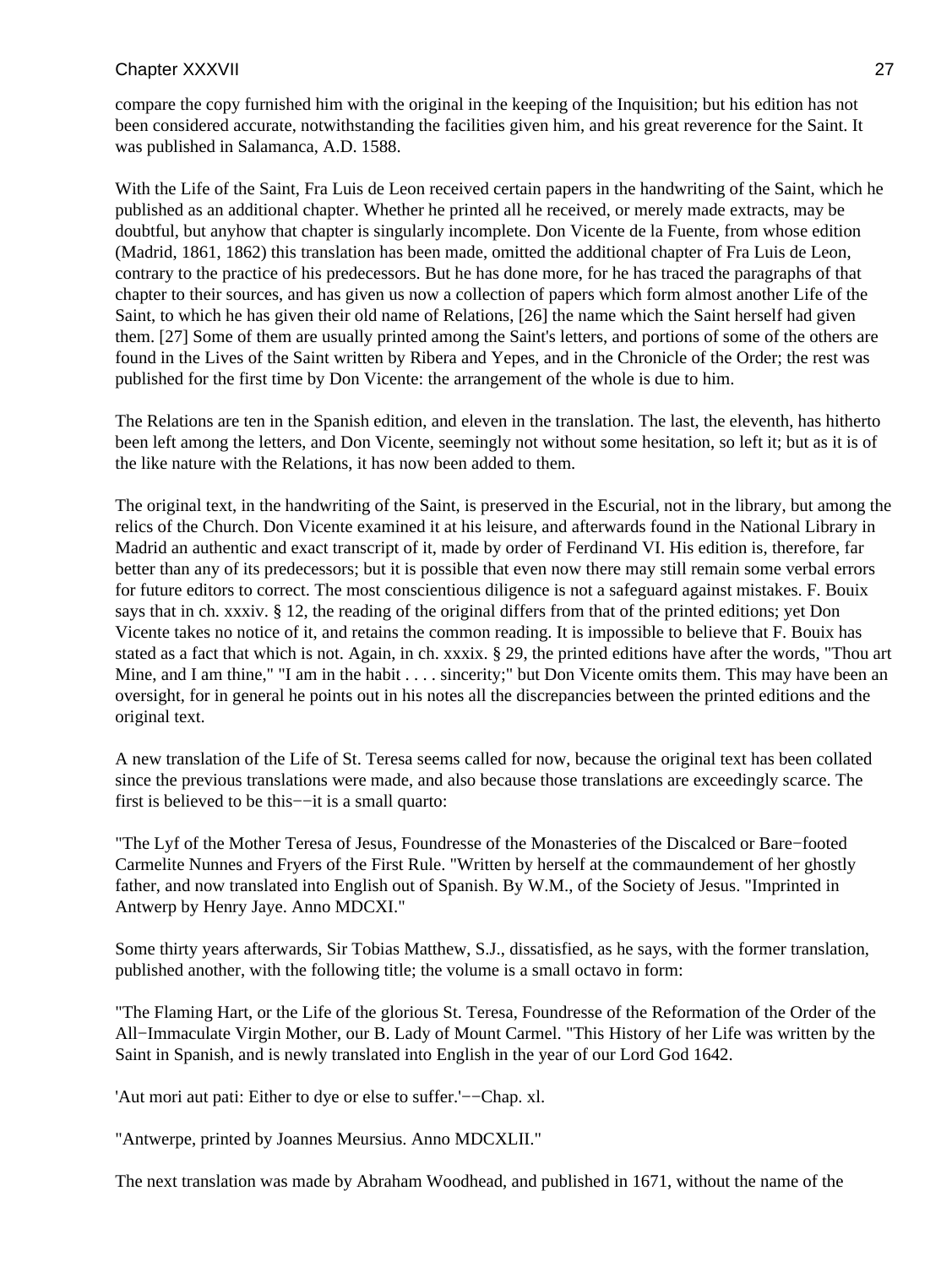translator, or of the printer, or of the place of publication. It is in quarto, and bears the following title:

"The Life of the Holy Mother St. Teresa, Foundress of the Reformation of the Discalced Carmelites according to the Primitive Rule. Printed in the year MDCLXXI."

It is not said that the translation was made from the Spanish, and there are grounds for thinking it to have been made from the Italian. Ch. xxxii. is broken off at the end of § 10; and ch. xxxiii., therefore, is ch. xxxvii. That which is there omitted has been thrown into the Book of the Foundations, which, in the translation of Mr. Woodhead, begins with § 11 of ch. xxxii. of the Life, as it also does in the Italian translation. It is due, however, to Mr. Woodhead to say that he has printed five of the Relations separately, not as letters, but as what they really are, and with that designation.

The last translation is that of the Very Reverend John Dalton, Canon of Northampton, which is now, though twice published, almost as scarce as its predecessors. The title is:

"The Life of St. Teresa, written by herself, and translated from the Spanish by the Rev. John Dalton. London, MDCCCLI."

Septuagesima, 1870.

1. Fr. Anton. a St. Joseph, in his note on letter 16, but letter 41, vol. iv. ed. Doblado.

2. Reforma de los Descalços. lib. i. ch. vii. § 3.

3. Ch. iii. § 2.

4. Ch. iii. § 9.

5. Ch. i. § 3.

- 6. Ch. xxiii. § 2.
- 7. Ch. xxiii. § 8.

8. Id. § 12.

9. Ch. xxiv. § 1.

10. Id. § 4.

11. Ch. xxix. § 4.

12. Ch. xxxiii. § 6.

13. The Saint held him in great reverence, and in one of her letters−−lett. 355, but lett. 100, vol. ii. ed. Doblado−−calls him a founder of her Order, because of the great services he had rendered her, and told her nuns of Seville that they need not be veiled in his presence, though they must be so in the presence of everybody else, and even the friars of the Reform.

14. See Life, ch. xxix. § 6.

15. Rel. vii. § 9.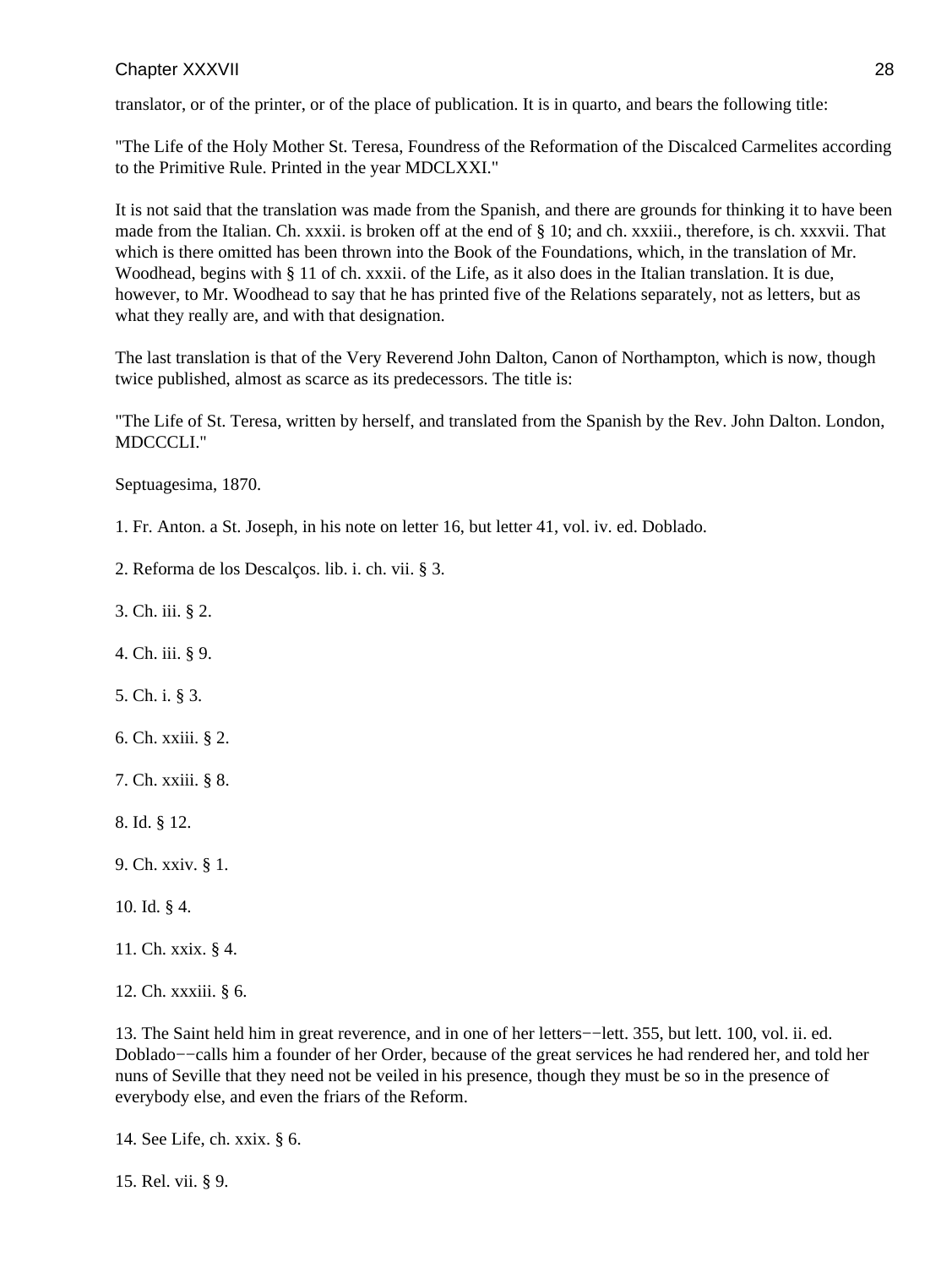16. Reforma de los Descalços, lib. ii. c. xxviii. § 6.

17. Introduccion al libro de la Vida, vol. i. p. 3.

18. Jerome Gratian, Lucidario, c. iv.

19. Life, ch. xxxvi. § 15.

20. The Saint says of herself, Rel. vii. § 18, that "she took the greatest pains not to submit the state of her soul to any one who she thought would believe that these things came from God, for she was instantly afraid that the devil would deceive them both."

21. Rel. vii. § 16.

22. "Como hombre criado toda mi vida en leer y disputar" (De la Fuente, ii. p. 376).

23. 2 Cor. xi. 14: "Ipse enim Satanas transfigurat se in angelum lucis."

24. The other theologian appointed by the Inquisition, with Fra Bañes, to examine the "Life."

25. This took place in the year 1580, according to the Chronicler of the Order (Reforma de los Descalços, lib. v. c. xxxv. § 4); and the Bollandists (n. 1536) accept his statement. Fra Jerome says he was Provincial of his Order at the time; and as he was elected only on the 4th of March, 1581, according to the Chronicler and the Bollandists, it is more likely that the audience granted to them by the Cardinal took place in 1581.

26. Reforma de los Descalços, lib. v. c. xxxiv. § 4: "Relaciones de su espiritu."

27. Rel. ii. § 18.

Annals of the Saint's Life.

By Don Vicente de la Fuente.

These are substantially the same with those drawn up by the Bollandists, but they are fuller and more minute, and furnish a more detailed history of the Saint.

1515. St. Teresa is born in Avila, March 28th. [1]

1522. She desires martyrdom, and leaves her father's house with one of her brothers.

1527. [2] Death of her mother.

1529. Writes romances of chivalry, and is misled by a thoughtless cousin.

1531. Her sister Maria's marriage, and her removal from home to the Augustinian monastery, where she remains till the autumn of next year.

1533. [3] Nov. 2, enters the monastery of the Incarnation.

1534. Nov. 3, makes her profession.

1535. Goes to Castellanos de la Cañada, to her sister's house, where she remains till the spring of 1536, when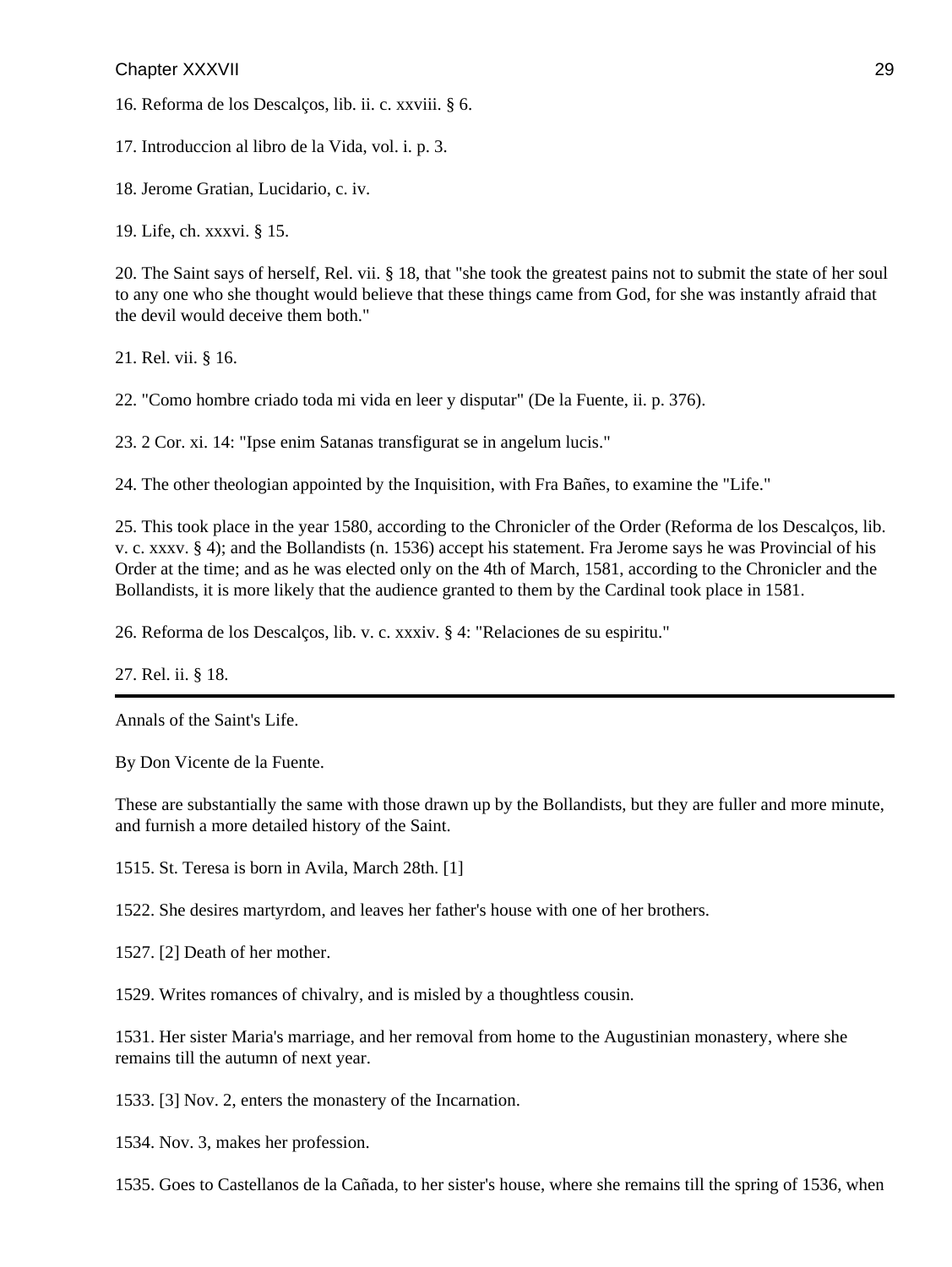she goes to Bezadas.

1537. Returns to Avila on Palm Sunday. In July seriously ill, and in a trance for four days, when in her father's house. Paralysed for more than two years.

1539. Is cured of her paralysis by St. Joseph.

1541. Begins to grow lukewarm, and gives up mental prayer.

1542. Our Lord appears to her in the parlour of the monastery, "stern and grave " [ch. vii. § 11, see note there].

1555. Ceases to converse with secular people, moved thereto by the sight of a picture of our Lord on the cross [ch. ix. § 1]. The Jesuits come to Avila and the Saint confesses to F. Juan de Padranos.

1556. Beginning of the supernatural visitations.

1557. St. Francis de Borja comes to Avila, and approves of the spirit of the Saint.

1558. First rapture of the Saint [ch. xxiv. § 7]. The vision of Hell [ch. xxxii. § 1]. Father Alvarez ordained priest.

1559. She takes F. Alvarez for her confessor. The transpiercing of her heart [ch. xxix. § 17]. Vision of our Lord risen from the dead [ch. xxvii. § 3, ch. xxviii. § 2].

1560. The vow of greater perfection. St. Peter of Alcantara approves of her spirit, and St. Luis Beltran encourages her to proceed with her plan of founding a new monastery.

1561. F. Gaspar de Salazar, S.J., comes to Avila; her sister Doña Juana comes to Avila from Alba de Tormes to help the Saint in the new foundation [ch. xxxiii. § 13]. Restores her nephew to Life [ch. xxxv. § 14, note]. Fra Ibañez bids her write her Life. Receives a sum of money from her brother in Peru, which enables her to go on with the building of the new house.

1562. Goes to Toledo, to the house of Doña Luisa de la Cerda, and finishes the account of her Life. Makes the acquaintance of Fra Bañes, afterwards her principal director, and Fra Garcia of Toledo, both Dominicans. Receives a visit from Maria of Jesus. Has a revelation that her sister, Doña Maria, will die suddenly [ch. xxxiv. § 24]. Returns to Avila and takes possession of the new monastery, August 24. Troubles in Avila. The Saint ordered back to the monastery of the Incarnation. Is commanded by Fra Garcia of Toledo to write the history of the foundation of St. Joseph.

1. In the same year St. Philip was born in Florence. St. Teresa died in 1582, and St. Philip in 1595; but they were canonised on the same day, with St. Isidore, St. Ignatius, and St. Francis Xavier. The three latter were joined together in the three final consistories held before the solemn proclamation of their sanctity, and St. Teresa and St. Philip were joined together in the same way in the final consistories held specially, as usual, for them.

2. This must be an error. See ch. i. § 7, note 7.

3. There is a difficulty about this. The Bollandists maintain that she went to the monastery of the Incarnation in the year 1533. On the other hand Ribera, her most accurate biographer−−with whom Fra Jerome agrees,−−says that she left her father's house in 1535, when she was more than twenty years of age; Yepes, that she was not yet twenty; and the Second Relation of the Rota, that she was in her twentieth year. The Bull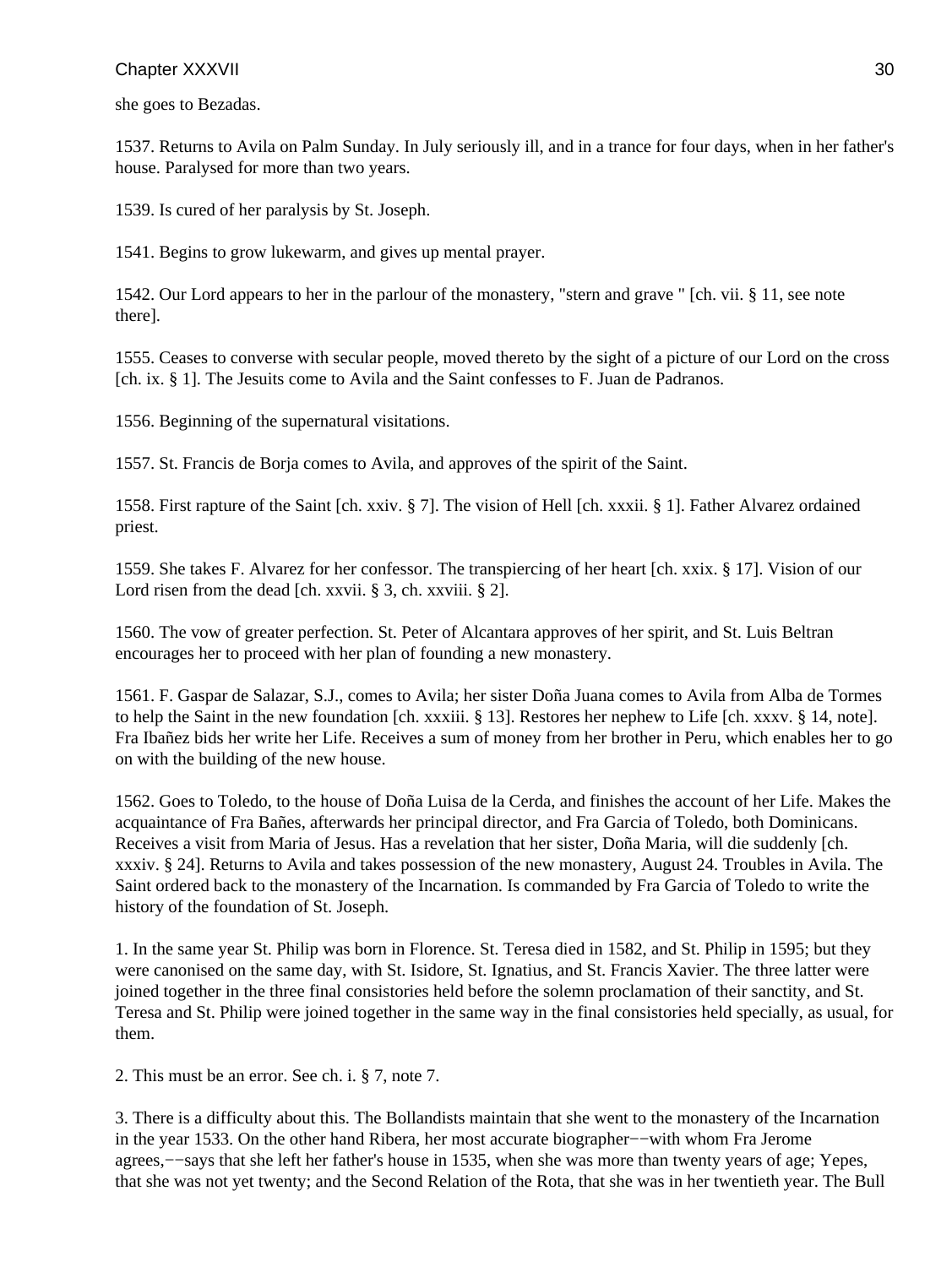### Chapter I 31

of Canonisation and the Office in the Breviary also say that she was in her twentieth year, that is, A.D. 1534. The Chronicler of the Order differs from all and assigns the year 1536 as the year in which she entered the monastery.

The Life of the Holy Mother Teresa of Jesus. Written by Herself.

### Prologue.

As I have been commanded and left at liberty to describe at length my way of prayer, and the workings of the grace of our Lord within me, I could wish that I had been allowed at the same time to speak distinctly and in detail of my grievous sins and wicked life. But it has not been so willed; on the contrary, I am laid herein under great restraint; and therefore, for the love of our Lord, I beg of every one who shall read this story of my life [1] to keep in mind how wicked it has been; and how, among the Saints who were converted to God, I have never found one in whom I can have any comfort. For I see that they, after our Lord had called them, never fell into sin again; I not only became worse, but, as it seems to me, deliberately withstood the graces of His Majesty, because I saw that I was thereby bound to serve Him more earnestly, knowing, at the same time, that of myself I could not pay the least portion of my debt.

May He be blessed for ever Who waited for me so long! I implore Him with my whole heart to send me His grace, so that in all clearness and truth I may give this account of myself which my confessors command me to give; and even our Lord Himself, I know it, has also willed it should be given for some time past, but I had not the courage to attempt it. And I pray it may be to His praise and glory, and a help to my confessors; who, knowing me better, may succour my weakness, so that I may render to our Lord some portion of the service I owe Him. May all creatures praise Him for ever! Amen.

1. The Saint, in a letter written November 19, 1581, to Don Pedro de Castro, then canon of Avila, speaking of this book, calls it the book "Of the compassions of God"−−Y ansi intitule ese libro De las Misericordias de Dios. That letter is the 358th in the edition of Don Vicente de la Fuente, and the 8th of the fourth volume of the Doblado edition of Madrid. "Vitam igitur suam internam et supernaturalem magis pandit quam narrat actiones suas mere humanas" (Bollandists, n. 2).

### **Chapter I**

.

Childhood and Early Impressions. The Blessing of Pious Parents. Desire of Martyrdom. Death of the Saint's Mother.

1. I had a father and mother, who were devout and feared God. Our Lord also helped me with His grace. All this would have been enough to make me good, if I had not been so wicked. My father was very much given to the reading of good books; and so he had them in Spanish, that his children might read them. These books, with my mother's carefulness to make us say our prayers, and to bring us up devout to our Lady and to certain Saints, began to make me think seriously when I was, I believe, six or seven years old. It helped me, too, that I never saw my father and mother respect anything but goodness. They were very good themselves. My father was a man of great charity towards the poor, and compassion for the sick, and also for servants; so much so, that he never could be persuaded to keep slaves, for he pitied them so much: and a slave belonging to one of his brothers being once in his house, was treated by him with as much tenderness as his own children. He used to say that he could not endure the pain of seeing that she was not free. He was a man of great truthfulness; nobody ever heard him swear or speak ill of any one; his life was most pure.

2. My mother also was a woman of great goodness, and her life was spent in great infirmities. She was singularly pure in all her ways. Though possessing great beauty, yet was it never known that she gave reason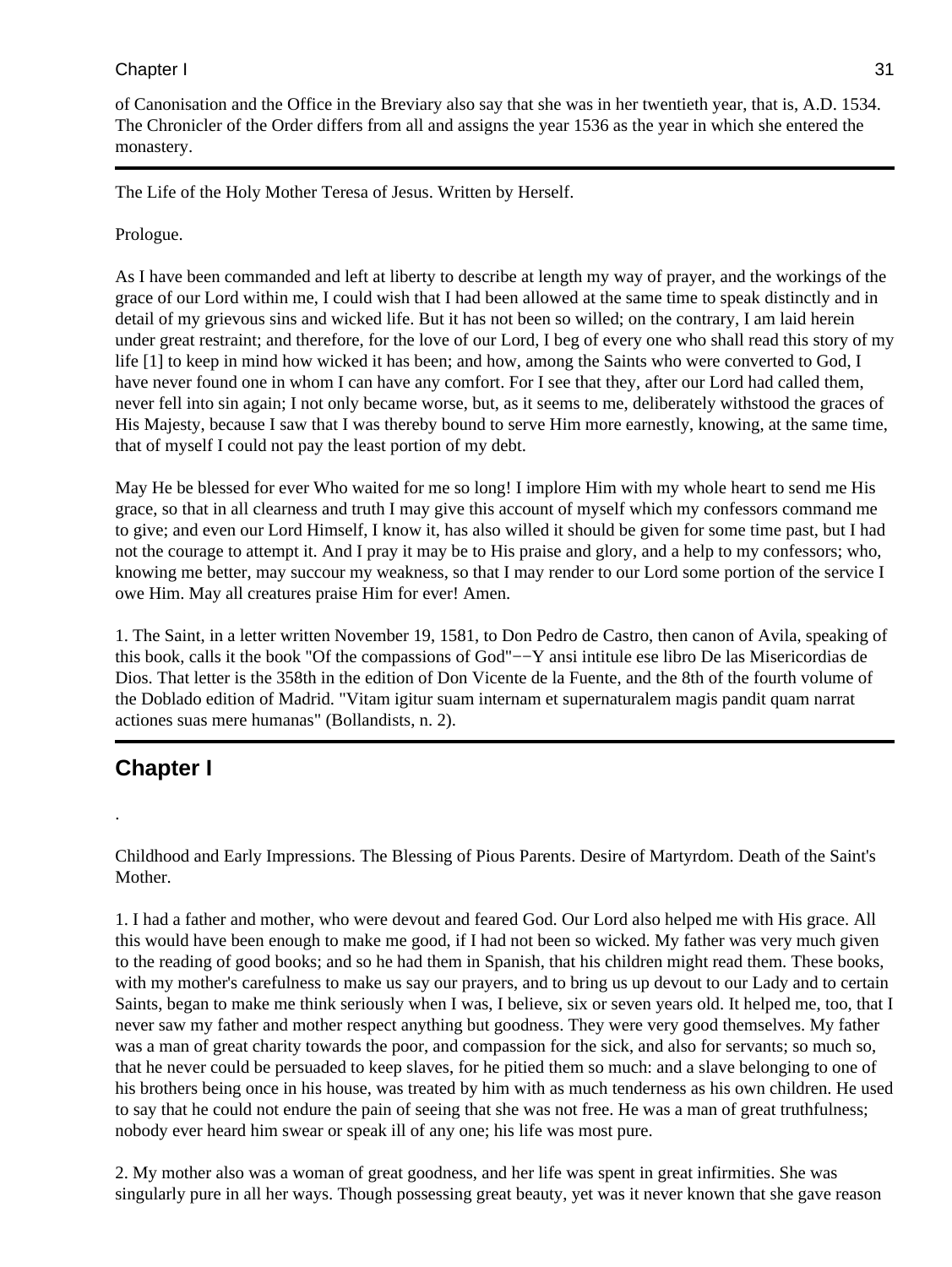### Chapter I and the set of the set of the set of the set of the set of the set of the set of the set of the set of the set of the set of the set of the set of the set of the set of the set of the set of the set of the set of

to suspect that she made any account whatever of it; for, though she was only three−and−thirty years of age when she died, her apparel was already that of a woman advanced in years. She was very calm, and had great sense. The sufferings she went through during her life were grievous, her death most Christian. [1]

3. We were three sisters and nine brothers. [2] All, by the mercy of God, resembled their parents in goodness except myself, though I was the most cherished of my father. And, before I began to offend God, I think he had some reason,−−for I am filled with sorrow whenever I think of the good desires with which our Lord inspired me, and what a wretched use I made of them. Besides, my brothers never in any way hindered me in the service of God.

4. One of my brothers was nearly of my own age; [3] and he it was whom I most loved, though I was very fond of them all, and they of me. He and I used to read Lives of Saints together. When I read of martyrdom undergone by the Saints for the love of God, it struck me that the vision of God was very cheaply purchased; and I had a great desire to die a martyr's death,−−not out of any love of Him of which I was conscious, but that I might most quickly attain to the fruition of those great joys of which I read that they were reserved in Heaven; and I used to discuss with my brother how we could become martyrs. We settled to go together to the country of the Moors, [4] begging our way for the love of God, that we might be there beheaded; [5] and our Lord, I believe, had given us courage enough, even at so tender an age, if we could have found the means to proceed; but our greatest difficulty seemed to be our father and mother.

5. It astonished us greatly to find it said in what we were reading that pain and bliss were everlasting. We happened very often to talk about this; and we had a pleasure in repeating frequently, "For ever, ever, ever." Through the constant uttering of these words, our Lord was pleased that I should receive an abiding impression of the way of truth when I was yet a child.

6. As soon as I saw it was impossible to go to any place where people would put me to death for the sake of God, my brother and I set about becoming hermits; and in an orchard belonging to the house we contrived, as well as we could, to build hermitages, by piling up small stones one on the other, which fell down immediately; and so it came to pass that we found no means of accomplishing our wish. Even now, I have a feeling of devotion when I consider how God gave me in my early youth what I lost by my own fault. I gave alms as I could−−and I could but little. I contrived to be alone, for the sake of saying my prayers [6]−−and they were many−−especially the Rosary, to which my mother had a great devotion, and had made us also in this like herself. I used to delight exceedingly, when playing with other children, in the building of monasteries, as if we were nuns; and I think I wished to be a nun, though not so much as I did to be a martyr or a hermit.

7. I remember that, when my mother died, [7] I was about twelve years old−−a little less. When I began to understand my loss, I went in my affliction to an image of our Lady, [8] and with many tears implored her to be my mother. I did this in my simplicity, and I believe that it was of service to me; for I have by experience found the royal Virgin help me whenever I recommended myself to her; and at last she has brought me back to herself. It distresses me now, when I think of, and reflect on, that which kept me from being earnest in the good desires with which I began.

8. O my Lord, since Thou art determined to save me−−may it be the pleasure of Thy Majesty to effect it!−−and to bestow upon me so many graces, why has it not been Thy pleasure also−−not for my advantage, but for Thy greater honour−−that this habitation, wherein Thou hast continually to dwell, should not have contracted so much defilement? It distresses me even to say this, O my Lord, because I know the fault is all my own, seeing that Thou hast left nothing undone to make me, even from my youth, wholly Thine. When I would complain of my parents, I cannot do it; for I saw nothing in them but all good, and carefulness for my welfare. Then, growing up, I began to discover the natural gifts which our Lord had given me−−they were said to be many; and, when I should have given Him thanks for them, I made use of every one of them, as I shall now explain, to offend Him.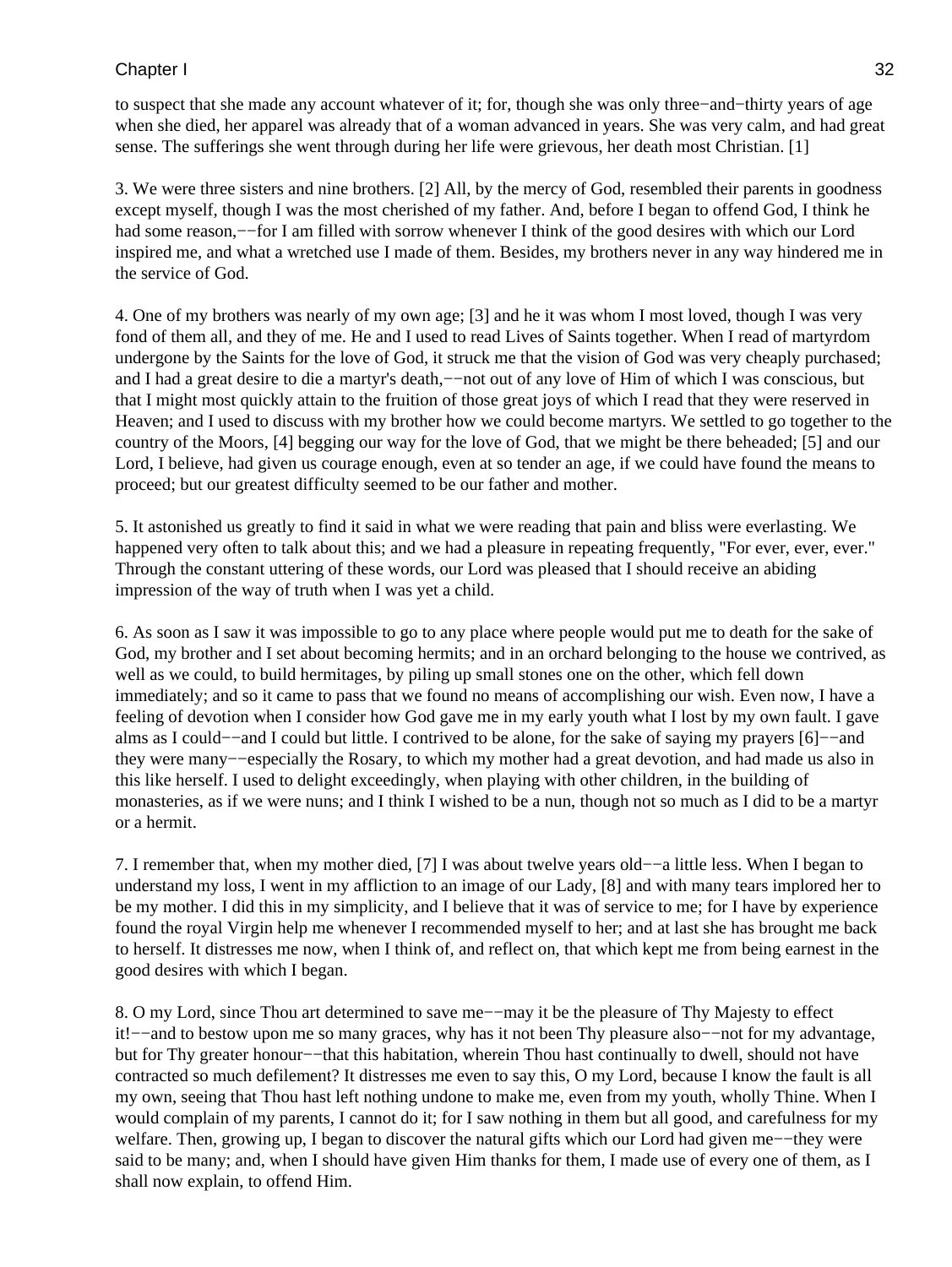### Chapter II 33

1. See ch. xxxvii. § 1; where the Saint says that she saw them in a vision both in Heaven.

2. Alfonso Sanchez de Cepeda, father of the Saint, married first Catalina del Peso y Henao, and had three children−−one daughter, Maria de Cepeda, and two sons. After the death of Catalina, he married Beatriz Davila y Ahumada, by whom he had nine children−−seven boys and two girls. The third of these, and the eldest of the daughters, was the Saint, Doña Teresa Sanchez Cepeda Davila y Ahumada. In the Monastery of the Incarnation, where she was a professed nun for twenty−eight years, she was known as Doña Teresa; but in the year 1563, when she left her monastery for the new foundation of St. Joseph, of the Reform of the Carmelites, she took for the first time the name of Teresa of Jesus (De la Fuente). The Saint was born March 28, 1515, and baptized on the 4th of April, in the church of St. John; on which day Mass was said for the first time in the Monastery of the Incarnation, where the Saint made her profession. Her godfather was Vela Nuñez, and her godmother Doña Maria del Aguila. The Bollandists and Father Bouix say that she was baptized on the very day of her birth. But the testimony of Doña Maria de Pinel, a nun in the Monastery of the Incarnation, is clear: and Don Vicente de La Fuente, quoting it, vol. i. p. 549, says that this delay of baptism was nothing singular in those days, provided there was no danger of death.

3. Rodrigo de Cepeda, four years older than the Saint, entered the army, and, serving in South America, was drowned in the river Plate, Rio de la Plata. St. Teresa always considered him a martyr, because he died in defence of the Catholic faith (Ribera, lib. i. ch. iii.). Before he sailed for the Indies, he made his will, and left all his property to the Saint, his sister (Reforma de los Descalços, vol. i. lib. i. ch. iii. § 4).

4. The Bollandists incline to believe that St. Teresa may not have intended to quit Spain, because all the Moors were not at that time driven out of the country. The Bull of the Saint's canonization, and the Lections of the Breviary, say that she left her father's house, ut in Africam trajiceret.

5. The two children set out on their strange journey−−one of them seven, the other eleven, years old−−through the Adaja Gate; but when they had crossed the bridge, they were met by one of their uncles, who brought them back to their mother, who had already sent through Avila in quest of them. Rodrigo, like Adam, excused himself, and laid the blame on the woman (Ribera, lib. i. ch. iii.). Francisco de Santa Maria, chronicler of the Order, says that the uncle was Francisco Alvarez de Cepeda (Reforma de los Descalços, lib. i. ch. v. § 4).

6. She was also marvellously touched by the story of the Samaritan woman at the well, of whom there was a picture in her room (Ribera, lib. i. ch. iv.). She speaks of this later on. (See ch. xxx. § 24.)

7. The last will and testament of Doña Beatriz de Ahumada was made November 24, 1528 and she may have died soon after. If there be no mistake in the copy of that instrument, the Saint must have been more than twelve years old at that time. Don Vicente, in a note, says, with the Bollandists, that Doña Beatriz died at the end of the year 1526, or in the beginning of 1527; but it is probable that, when he wrote that note, he had not read the copy of the will, which he has printed in the first volume of the Saint's writings, p. 550.

8. Our Lady of Charity, in the church of the hospital where the poor and pilgrims were received in Avila (Bouix).

### **Chapter II**

.

Early Impressions. Dangerous Books and Companions. The Saint Is Placed in a Monastery.

1. What I shall now speak of was, I believe, the beginning of great harm to me. I often think how wrong it is of parents not to be very careful that their children should always, and in every way, see only that which is good; for though my mother was, as I have just said, so good herself, nevertheless I, when I came to the use of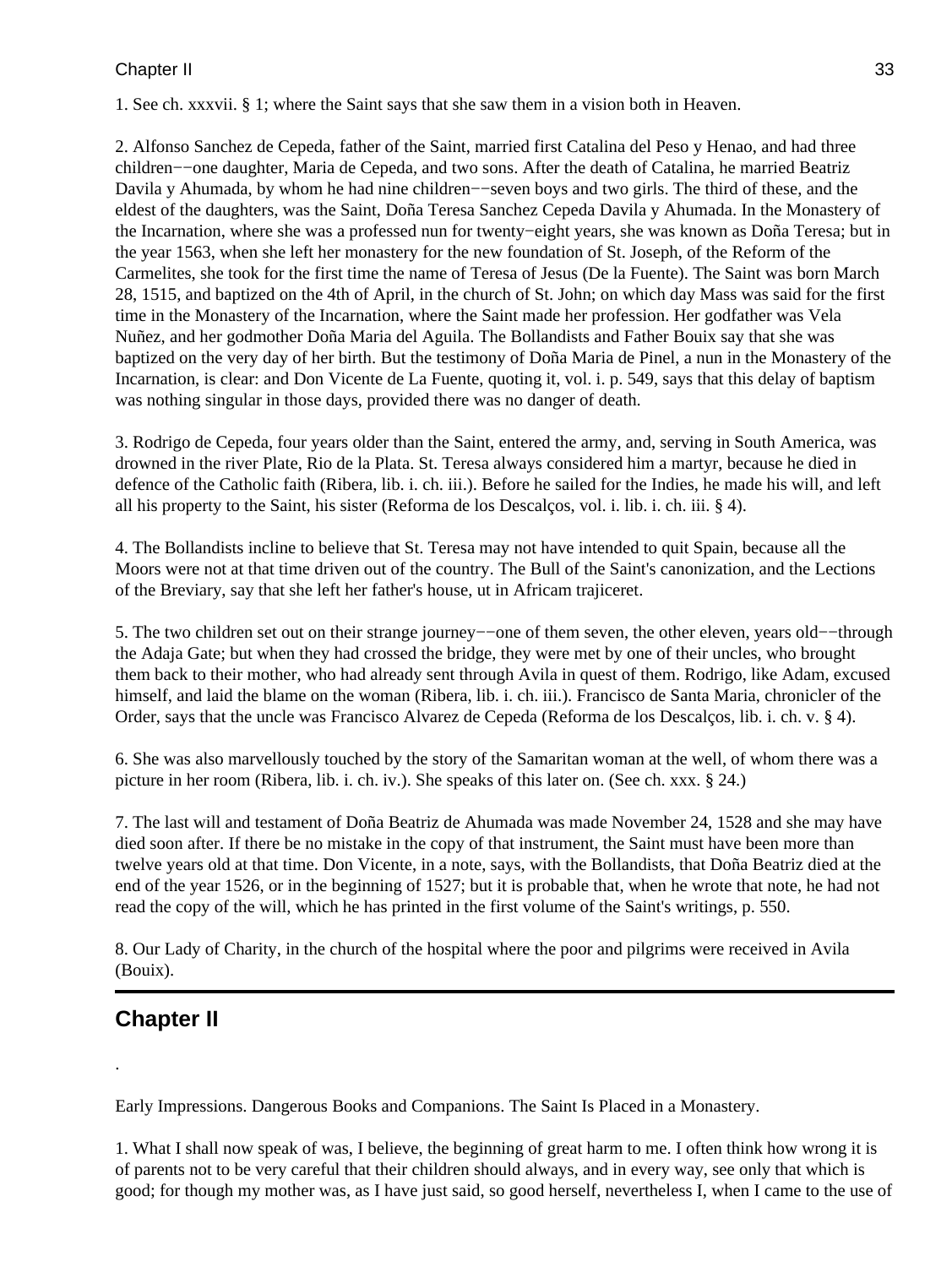#### Chapter II 34

reason, did not derive so much good from her as I ought to have done−−almost none at all; and the evil I learned did me much harm. She was very fond of books of chivalry; but this pastime did not hurt her so much as it hurt me, because she never wasted her time on them; only we, her children, were left at liberty to read them; and perhaps she did this to distract her thoughts from her great sufferings, and occupy her children, that they might not go astray in other ways. It annoyed my father so much, that we had to be careful he never saw us. I contracted a habit of reading these books; and this little fault which I observed in my mother was the beginning of lukewarmness in my good desires, and the occasion of my falling away in other respects. I thought there was no harm in it when I wasted many hours night and day in so vain an occupation, even when I kept it a secret from my father. So completely was I mastered by this passion, that I thought I could never be happy without a new book.

2. I began to make much of dress, to wish to please others by my appearance. I took pains with my hands and my hair, used perfumes, and all vanities within my reach–−and they were many, for I was very much given to them. I had no evil intention, because I never wished any one to offend God for me. This fastidiousness of excessive neatness [1] lasted some years; and so also did other practices, which I thought then were not at all sinful; now, I see how wrong all this must have been.

3. I had some cousins; for into my father's house no others were allowed an entrance. In this he was very cautious; and would to God he had been cautious about them!−−for I see now the danger of conversing, at an age when virtue should begin to grow, with persons who, knowing nothing themselves of the vanity of the world, provoke others to throw themselves into the midst of it. These cousins were nearly of mine own age−−a little older, perhaps. We were always together; and they had a great affection for me. In everything that gave them pleasure, I kept the conversation alive,−−listened to the stories of their affections and childish follies, good for nothing; and, what was still worse, my soul began to give itself up to that which was the cause of all its disorders. If I were to give advice, I would say to parents that they ought to be very careful whom they allow to mix with their children when young; for much mischief thence ensues, and our natural inclinations are unto evil rather than unto good.

4. So it was with me; for I had a sister much older than myself, [2] from whose modesty and goodness, which were great, I learned nothing; and learned every evil from a relative who was often in the house. She was so light and frivolous, that my mother took great pains to keep her out of the house, as if she foresaw the evil I should learn from her; but she could not succeed, there being so many reasons for her coming. I was very fond of this person's company, gossiped and talked with her; for she helped me in all the amusements I liked, and, what is more, found some for me, and communicated to me her own conversations and her vanities. Until I knew her, I mean, until she became friendly with me, and communicated to me her own affairs−−I was then about fourteen years old, a little more, I think−−I do not believe that I turned away from God in mortal sin, or lost the fear of Him, though I had a greater fear of disgrace. This latter fear had such sway over me, that I never wholly forfeited my good name−−and, as to that, there was nothing in the world for which I would have bartered it, and nobody in the world I liked well enough who could have persuaded me to do it. Thus I might have had the strength never to do anything against the honour of God, as I had it by nature not to fail in that wherein I thought the honour of the world consisted; and I never observed that I was failing in many other ways. In vainly seeking after it I was extremely careful; but in the use of the means necessary for preserving it I was utterly careless. I was anxious only not to be lost altogether.

5. This friendship distressed my father and sister exceedingly. They often blamed me for it; but, as they could not hinder that person from coming into the house, all their efforts were in vain; for I was very adroit in doing anything that was wrong. Now and then, I am amazed at the evil one bad companion can do,−−nor could I believe it if I did not know it by experience,−−especially when we are young: then is it that the evil must be greatest. Oh, that parents would take warning by me, and look carefully to this! So it was; the conversation of this person so changed me, that no trace was left of my soul's natural disposition to virtue, and I became a reflection of her and of another who was given to the same kind of amusements.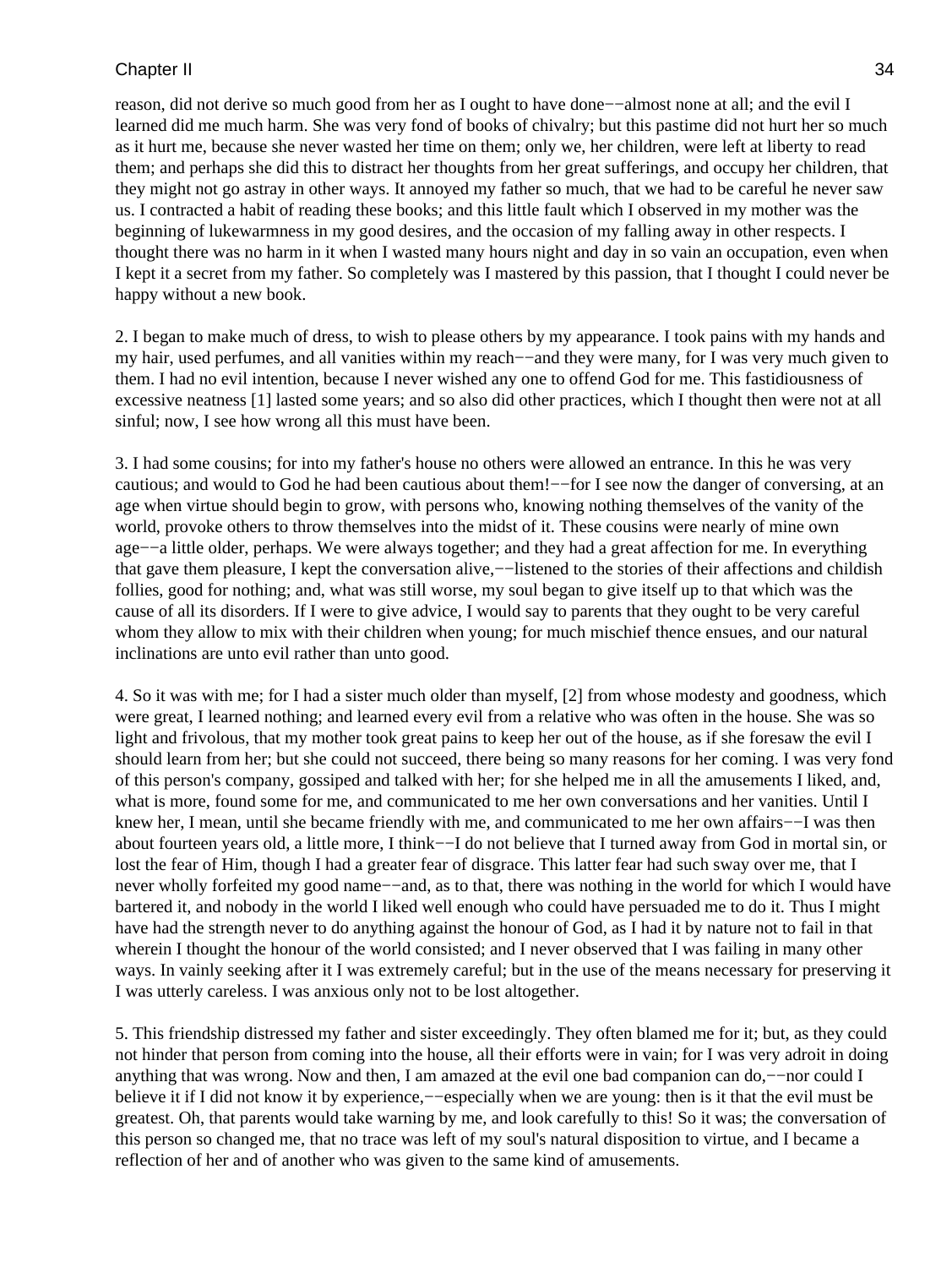### Chapter II 35

6. I know from this the great advantage of good companions; and I am certain that if at that tender age I had been thrown among good people, I should have persevered in virtue; for if at that time I had found any one to teach me the fear of God, my soul would have grown strong enough not to fall away. Afterwards, when the fear of God had utterly departed from me, the fear of dishonour alone remained, and was a torment to me in all I did. When I thought that nobody would ever know, I ventured upon many things that were neither honourable nor pleasing unto God.

7. In the beginning, these conversations did me harm−−I believe so. The fault was perhaps not hers, but mine; for afterwards my own wickedness was enough to lead me astray, together with the servants about me, whom I found ready enough for all evil. If any one of these had given me good advice, I might perhaps have profited by it; but they were blinded by interest, as I was by passion. Still, I was never inclined to much evil,−−for I hated naturally anything dishonourable,−−but only to the amusement of a pleasant conversation. The occasion of sin, however, being present, danger was at hand, and I exposed to it my father and brothers. God delivered me out of it all, so that I should not be lost, in a manner visibly against my will, yet not so secretly as to allow me to escape without the loss of my good name and the suspicions of my father.

8. I had not spent, I think, three months in these vanities, when they took me to a monastery [3] in the city where I lived, in which children like myself were brought up, though their way of life was not so wicked as mine. This was done with the utmost concealment of the true reason, which was known only to myself and one of my kindred. They waited for an opportunity which would make the change seem nothing out of the way; for, as my sister was married, it was not fitting I should remain alone, without a mother, in the house.

9. So excessive was my father's love for me, and so deep my dissembling, that he never would believe me to be so wicked as I was; and hence I was never in disgrace with him. Though some remarks were made, yet, as the time had been short, nothing could be positively asserted; and, as I was so much afraid about my good name, I had taken every care to be secret; and yet I never considered that I could conceal nothing from Him Who seeth all things. O my God, what evil is done in the world by disregarding this, and thinking that anything can be kept secret that is done against Thee! I am quite certain that great evils would be avoided if we clearly understood that what we have to do is, not to be on our guard against men, but on our guard against displeasing Thee.

10. For the first eight days, I suffered much; but more from the suspicion that my vanity was known, than from being in the monastery; for I was already weary of myself−−and, though I offended God, I never ceased to have a great fear of Him, and contrived to go to confession as quickly as I could. I was very uncomfortable; but within eight days, I think sooner, I was much more contented than I had been in my father's house. All the nuns were pleased with me; for our Lord had given me the grace to please every one, wherever I might be. I was therefore made much of in the monastery. Though at this time I hated to be a nun, yet I was delighted at the sight of nuns so good; for they were very good in that house−−very prudent, observant of the rule, and recollected.

11. Yet, for all this, the devil did not cease to tempt me; and people in the world sought means to trouble my rest with messages and presents. As this could not be allowed, it was soon over, and my soul began to return to the good habits of my earlier years; and I recognized the great mercy of God to those whom He places among good people. It seems as if His Majesty had sought and sought again how to convert me to Himself. Blessed be Thou, O Lord, for having borne with me so long! Amen.

12. Were it not for my many faults, there was some excuse for me, I think, in this: that the conversation I shared in was with one who, I thought, would do well in the estate of matrimony; [4] and I was told by my confessors, and others also, whom in many points I consulted, used to say, that I was not offending God. One of the nuns [5] slept with us who were seculars, and through her it pleased our Lord to give me light, as I shall now explain.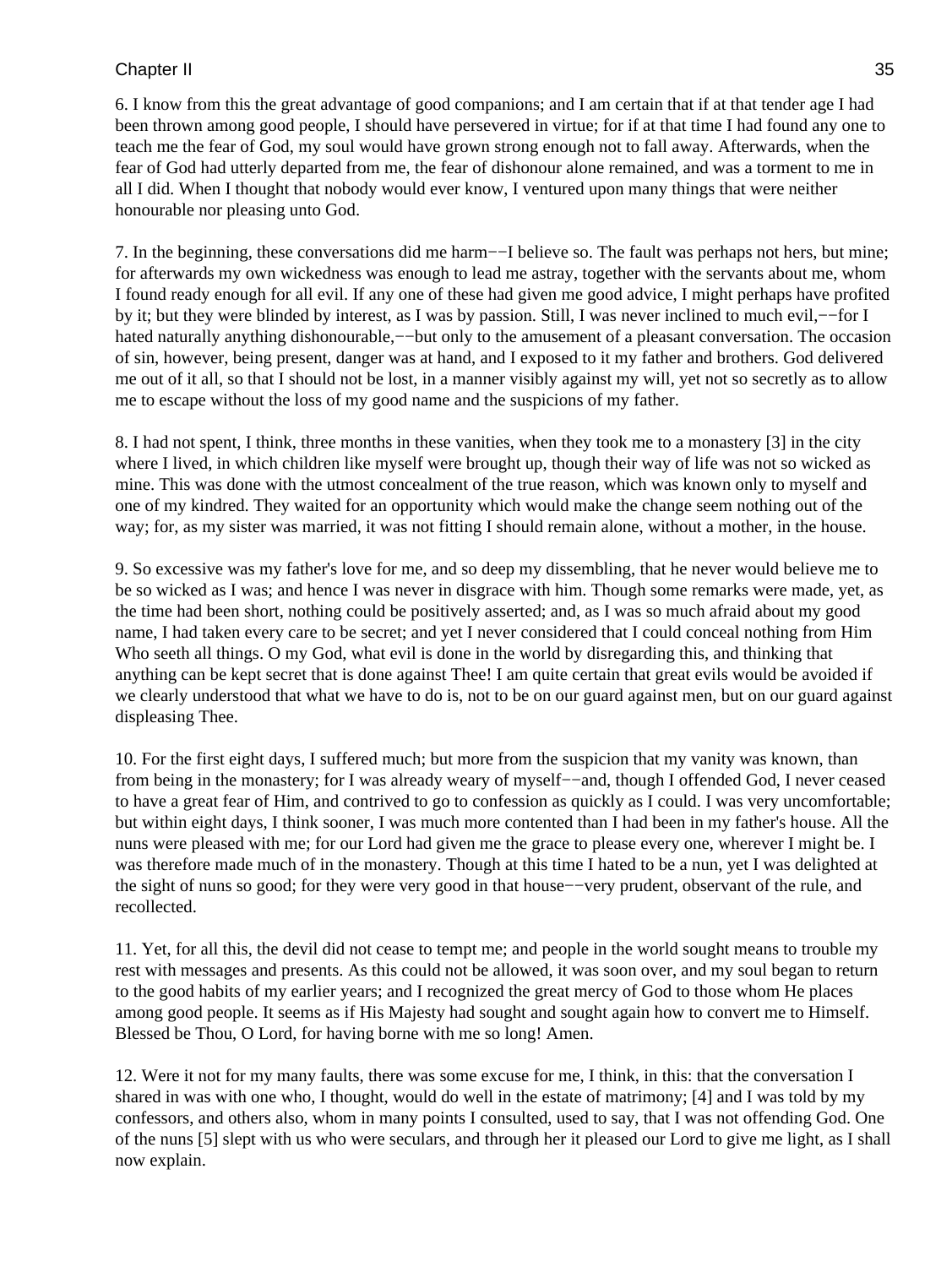### Chapter III 36

1. The Saint throughout her life was extremely careful of cleanliness. In one of her letters to Father Jerome Gratian of the Mother of God (No. 323, Letter 28, vol. iii. ed. Doblado), she begs him, for the love of God, to see that the Fathers had clean cells and table; and the Ven. Mother Anne of St. Bartholomew, in her life (Bruxelles, 1708, p. 40), says that she changed the Saint's linen on the day of her death, and was thanked by her for her carefulness. "Her soul was so pure," says the Ven. Mother, "that she could not bear anything that was not clean."

2. Maria de Cepeda, half−sister of the Saint. She was married to Don Martin de Guzman y Barrientos; and the contract for the dowry was signed January 11, 1531 (Reforma de los Descalços lib. i. ch. vii. § 4).

3. The Augustinian Monastery of Our Lady of Grace. It was founded in 1509 by the venerable Fra Juan of Seville, Vicar−General of the Order (Reforma de los Descalços lib. i. ch. vii. n. 2). There were forty nuns in the house at this time (De la Fuente).

4. Some have said that the Saint at this time intended, or wished, to be married; and Father Bouix translates the passage thus: "une alliance honorable pour moi." But it is more probable that the Saint had listened only to the story of her cousin's intended marriage; for in ch. v. § 11, she says that our Lord had always kept her from seeking to be loved of men.

5. Doña Maria Brizeño, mistress of the secular children who were educated in the monastery (Reforma, lib. i. ch. vii. § 3).

## **Chapter III**

.

The Blessing of Being with Good People. How Certain Illusions Were Removed.

1. I began gradually to like the good and holy conversation of this nun. How well she used to speak of God! for she was a person of great discretion and sanctity. I listened to her with delight. I think there never was a time when I was not glad to listen to her. She began by telling me how she came to be a nun through the mere reading of the words of the Gospel "Many are called, and few are chosen." [1] She would speak of the reward which our Lord gives to those who forsake all things for His sake. This good companionship began to root out the habits which bad companionship had formed, and to bring my thoughts back to the desire of eternal things, as well as to banish in some measure the great dislike I had to be a nun, which had been very great; and if I saw any one weep in prayer, or devout in any other way, I envied her very much; for my heart was now so hard, that I could not shed a tear, even if I read the Passion through. This was a grief to me.

2. I remained in the monastery a year and a half, and was very much the better for it. I began to say many vocal prayers, and to ask all the nuns to pray for me, that God would place me in that state wherein I was to serve Him; but, for all this, I wished not to be a nun, and that God would not be pleased I should be one, though at the same time I was afraid of marriage. At the end of my stay there, I had a greater inclination to be a nun, yet not in that house, on account of certain devotional practices which I understood prevailed there, and which I thought overstrained. Some of the younger ones encouraged me in this my wish; and if all had been of one mind, I might have profited by it. I had also a great friend [2] in another monastery; and this made me resolve, if I was to be a nun, not to be one in any other house than where she was. I looked more to the pleasure of sense and vanity than to the good of my soul. These good thoughts of being a nun came to me from time to time. They left me very soon; and I could not persuade myself to become one.

3. At this time, though I was not careless about my own good, our Lord was much more careful to dispose me for that state of life which was best for me. He sent me a serious illness, so that I was obliged to return to my father's house.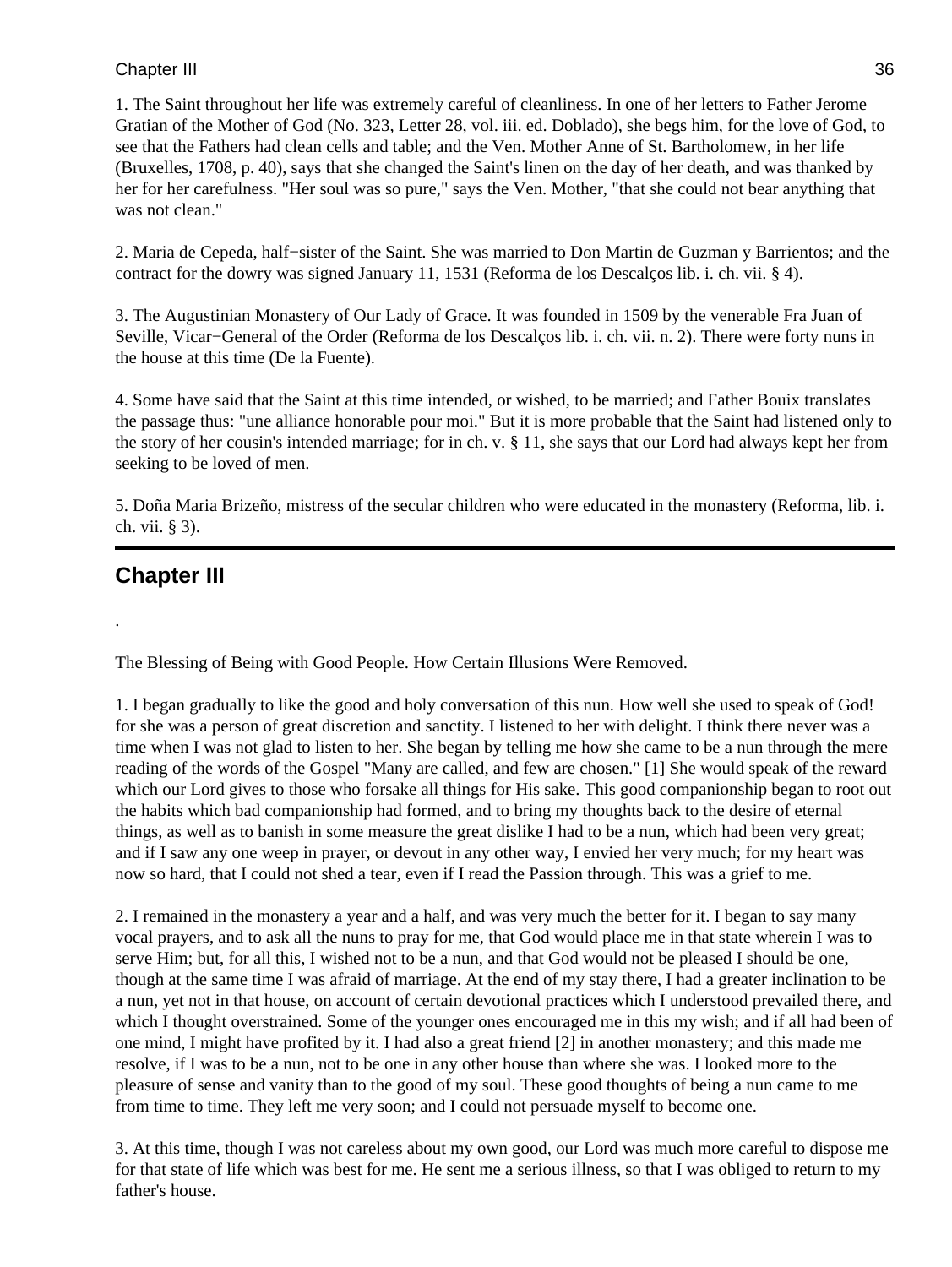4. When I became well again, they took me to see my sister [3] in her house in the country village where she dwelt. Her love for me was so great, that, if she had had her will, I should never have left her. Her husband also had a great affection for me−−at least, he showed me all kindness. This too I owe rather to our Lord, for I have received kindness everywhere; and all my service in return is, that I am what I am.

5. On the road lived a brother of my father [4]−−a prudent and most excellent man, then a widower. Him too our Lord was preparing for Himself. In his old age, he left all his possessions and became a religious. He so finished his course, that I believe him to have the vision of God. He would have me stay with him some days. His practice was to read good books in Spanish; and his ordinary conversation was about God and the vanity of the world. These books he made me read to him; and, though I did not much like them, I appeared as if I did; for in giving pleasure to others I have been most particular, though it might be painful to myself−−so much so, that what in others might have been a virtue was in me a great fault, because I was often extremely indiscreet. O my God, in how many ways did His Majesty prepare me for the state wherein it was His will I should serve Him!−−how, against my own will, He constrained me to do violence to myself! May He be blessed for ever! Amen.

6. Though I remained here but a few days, yet, through the impression made on my heart by the words of God both heard and read, and by the good conversation of my uncle, I came to understand the truth I had heard in my childhood, that all things are as nothing, the world vanity, and passing rapidly away. I also began to be afraid that, if I were then to die, I should go down to hell. Though I could not bend my will to be a nun, I saw that the religious state was the best and the safest. And thus, by little and little, I resolved to force myself into it.

7. The struggle lasted three months. I used to press this reason against myself: The trials and sufferings of living as a nun cannot be greater than those of purgatory, and I have well deserved to be in hell. It is not much to spend the rest of my life as if I were in purgatory, and then go straight to Heaven−−which was what I desired. I was more influenced by servile fear, I think, than by love, to enter religion.

8. The devil put before me that I could not endure the trials of the religious life, because of my delicate nurture. I defended myself against him by alleging the trials which Christ endured, and that it was not much for me to suffer something for His sake; besides, He would help me to bear it. I must have thought so, but I do not remember this consideration. I endured many temptations during these days. I was subject to fainting−fits, attended with fever,−−for my health was always weak. I had become by this time fond of good books, and that gave me life. I read the Epistles of St. Jerome, which filled me with so much courage, that I resolved to tell my father of my purpose,−−which was almost like taking the habit; for I was so jealous of my word, that I would never, for any consideration, recede from a promise when once my word had been given.

9. My father's love for me was so great, that I could never obtain his consent; nor could the prayers of others, whom I persuaded to speak to him, be of any avail. The utmost I could get from him was that I might do as I pleased after his death. I now began to be afraid of myself, and of my own weakness−−for I might go back. So, considering that such waiting was not safe for me, I obtained my end in another way, as I shall now relate.

1. St. Matt. xx. 16: "Multi enim sunt vocati, pauci vero electi."

2. Juana Suarez, in the Monastery of the incarnation, Avila (Reforma, lib. i. ch. vii. § 7).

3. Maria de Cepeda, married to Don Martin Guzman y Barrientos. They lived in Castellanos de la Cañada, where they had considerable property; but in the later years of their lives they were in straitened circumstances (De la Fuente). See below, ch. xxxiv. § 24.

4. Don Pedro Sanchez de Cepeda. He lived in Hortigosa, four leagues from Avila (De la Fuente).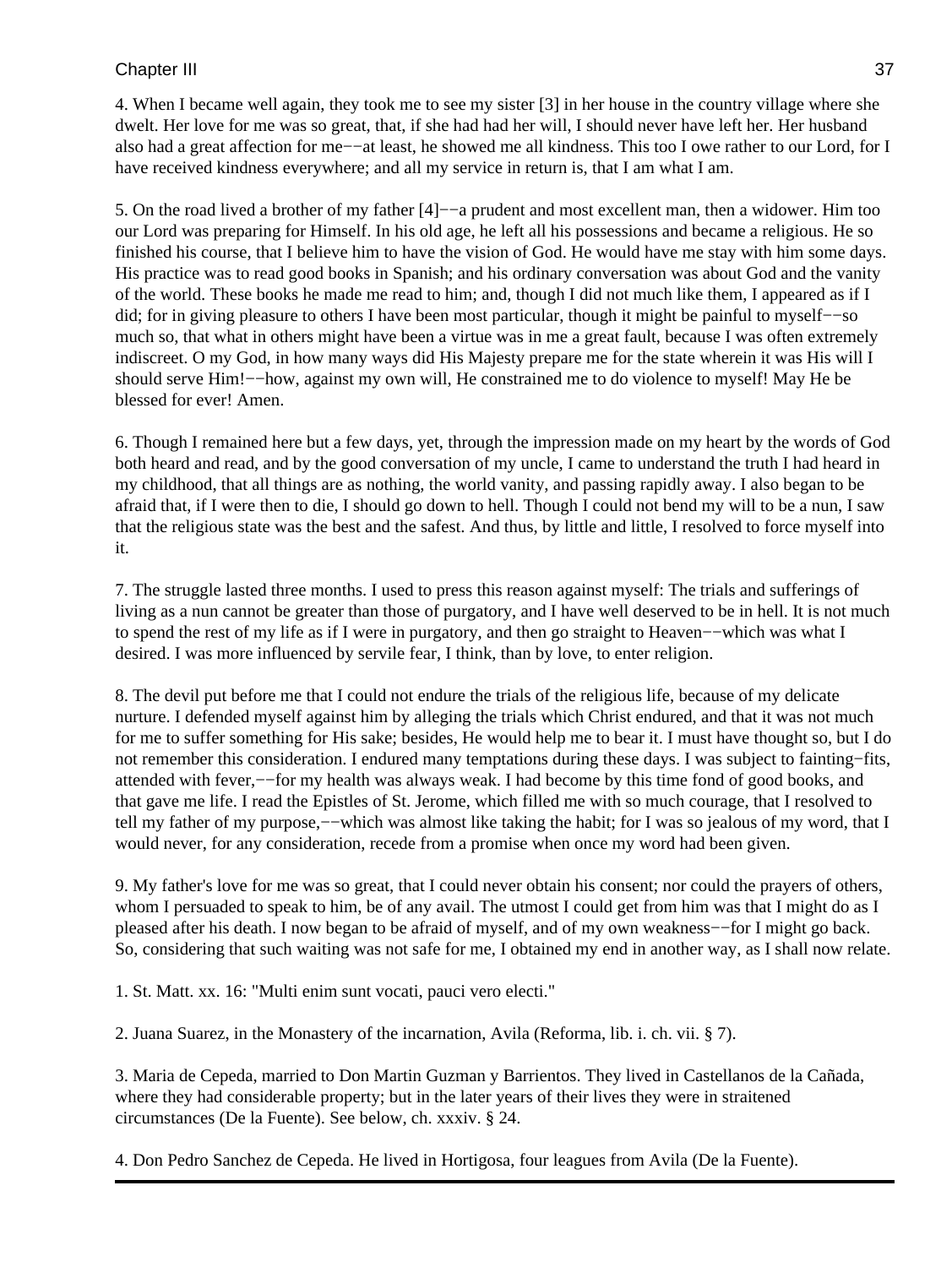.

## **Chapter IV**

Our Lord Helps Her to Become a Nun. Her Many Infirmities.

1. In those days, when I was thus resolved, I had persuaded one of my brothers, [1] by speaking to him of the vanity of the world, to become a friar; and we agreed together to set out one day very early in the morning for the monastery where that friend of mine lived for whom I had so great an affection: [2] though I would have gone to any other monastery, if I thought I should serve God better in it, or to any one my father liked, so strong was my resolution now to become a nun–−for I thought more of the salvation of my soul now, and made no account whatever of mine own ease. I remember perfectly well, and it is quite true, that the pain I felt when I left my father's house was so great, that I do not believe the pain of dying will be greater−−for it seemed to me as if every bone in my body were wrenched asunder; [3] for, as I had no love of God to destroy my love of father and of kindred, this latter love came upon me with a violence so great that, if our Lord had not been my keeper, my own resolution to go on would have failed me. But He gave me courage to fight against myself, so that I executed my purpose. [4]

2. When I took the habit, [5] our Lord at once made me understand how He helps those who do violence to themselves in order to serve Him. No one observed this violence in me; they saw nothing but the greatest good will. At that moment, because I was entering on that state, I was filled with a joy so great, that it has never failed me to this day; and God converted the aridity of my soul into the greatest tenderness. Everything in religion was a delight unto me; and it is true that now and then I used to sweep the house during those hours of the day which I had formerly spent on my amusements and my dress; and, calling to mind that I was delivered from such follies, I was filled with a new joy that surprised me, nor could I understand whence it came.

3. Whenever I remember this, there is nothing in the world, however hard it may be, that, if it were proposed to me, I would not undertake without any hesitation whatever; for I know now, by experience in many things, that if from the first I resolutely persevere in my purpose, even in this life His Majesty rewards it in a way which he only understands who has tried it. When the act is done for God only, it is His will before we begin it that the soul, in order to the increase of its merits, should be afraid; and the greater the fear, if we do but succeed, the greater the reward, and the sweetness thence afterwards resulting. I know this by experience, as I have just said, in many serious affairs; and so, if I were a person who had to advise anybody, I would never counsel any one, to whom good inspirations from time to time may come, to resist them through fear of the difficulty of carrying them into effect; for if a person lives detached for the love of God only, that is no reason for being afraid of failure, for He is omnipotent. May He be blessed for ever! Amen.

4. O supreme Good, and my Rest, those graces ought to have been enough which Thou hadst given me hitherto, seeing that Thy compassion and greatness had drawn me through so many windings to a state so secure, to a house where there are so many servants of God, from whom I might learn how I may advance in Thy service. I know not how to go on, when I call to mind the circumstances of my profession, the great resolution and joy with which I made it, and my betrothal unto Thee. I cannot speak of it without tears; and my tears ought to be tears of blood, my heart ought to break, and that would not be much to suffer because of the many offences against Thee which I have committed since that day. It seems to me now that I had good reasons for not wishing for this dignity, seeing that I have made so sad a use of it. But Thou, O my Lord, hast been willing to bear with me for almost twenty years of my evil using of Thy graces, till I might become better. It seems to me, O my God, that I did nothing but promise never to keep any of the promises then made to Thee. Yet such was not my intention: but I see that what I have done since is of such a nature, that I know not what my intention was. So it was and so it happened, that it may be the better known, O my Bridegroom, Who Thou art and what I am.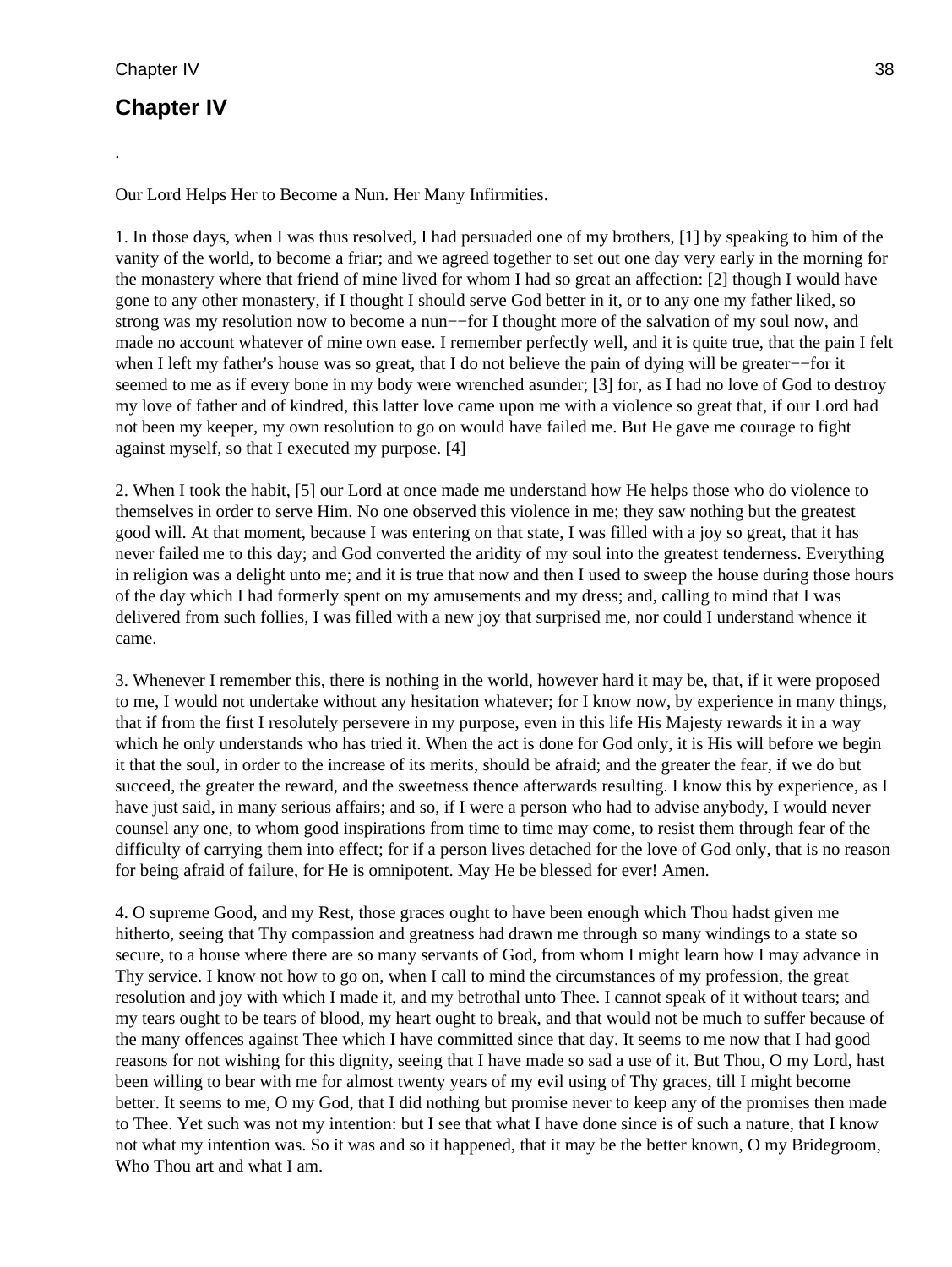## Chapter IV 39

5. It is certainly true that very frequently the joy I have in that the multitude of Thy mercies is made known in me, softens the bitter sense of my great faults. In whom, O Lord, can they shine forth as they do in me, who by my evil deeds have shrouded in darkness Thy great graces, which Thou hadst begun to work in me? Woe is me, O my Maker! If I would make an excuse, I have none to offer; and I only am to blame. For if I could return to Thee any portion of that love which Thou hadst begun to show unto me, I would give it only unto Thee, and then everything would have been safe. But, as I have not deserved this, nor been so happy as to have done it, let Thy mercy, O Lord, rest upon me.

6. The change in the habits of my life, and in my food, proved hurtful to my health; and though my happiness was great, that was not enough. The fainting−fits began to be more frequent; and my heart was so seriously affected, that every one who saw it was alarmed; and I had also many other ailments. And thus it was I spent the first year, having very bad health, though I do not think I offended God in it much. And as my illness was so serious−−I was almost insensible at all times, and frequently wholly so−−my father took great pains to find some relief; and as the physicians who attended me had none to give, he had me taken to a place which had a great reputation for the cure of other infirmities. They said I should find relief there. [6] That friend of whom I have spoken as being in the house went with me. She was one of the elder nuns. In the house where I was a nun, there was no vow of enclosure. [7]

7. I remained there nearly a year, for three months of it suffering most cruel tortures−−effects of the violent remedies which they applied. I know not how I endured them; and indeed, though I submitted myself to them, they were, as I shall relate, [8] more than my constitution could bear.

8. I was to begin the treatment in the spring, and went thither when winter commenced. The intervening time I spent with my sister, of whom I spoke before, [9] in her house in the country, waiting for the month of April, which was drawing near, that I might not have to go and return. The uncle of whom I have made mention before, [10] and whose house was on our road, gave me a book called Tercer Abecedario, [11] which treats of the prayer of recollection. Though in the first year I had read good books−−for I would read no others, because I understood now the harm they had done me−−I did not know how to make my prayer, nor how to recollect myself. I was therefore much pleased with the book, and resolved to follow the way of prayer it described with all my might. And as our Lord had already bestowed upon me the gift of tears, and I found pleasure in reading, I began to spend a certain time in solitude, to go frequently to confession, and make a beginning of that way of prayer, with this book for my guide; for I had no master−−I mean, no confessor−−who understood me, though I sought for such a one for twenty years afterwards: which did me much harm, in that I frequently went backwards, and might have been even utterly lost; for, anyhow, a director would have helped me to escape the risks I ran of sinning against God.

9. From the very beginning, God was most gracious unto me. Though I was not so free from sin as the book required, I passed that by; such watchfulness seemed to me almost impossible. I was on my guard against mortal sin––and would to God I had always been so!—–but I was careless about venial sins, and that was my ruin. Yet, for all this, at the end of my stay there−−I spent nearly nine months in the practice of solitude−−our Lord began to comfort me so much in this way of prayer, as in His mercy to raise me to the prayer of quiet, and now and then to that of union, though I understood not what either the one or the other was, nor the great esteem I ought to have had of them. I believe it would have been a great blessing to me if I had understood the matter. It is true that the prayer of union lasted but a short time: I know not if it continued for the space of an Ave Maria; but the fruits of it remained; and they were such that, though I was then not twenty years of age, I seemed to despise the world utterly; and so I remember how sorry I was for those who followed its ways, though only in things lawful.

10. I used to labour with all my might to imagine Jesus Christ, our Good and our Lord, present within me. And this was the way I prayed. If I meditated on any mystery of His life, I represented it to myself as within me, though the greater part of my time I spent in reading good books, which was all my comfort; for God never endowed me with the gift of making reflections with the understanding, or with that of using the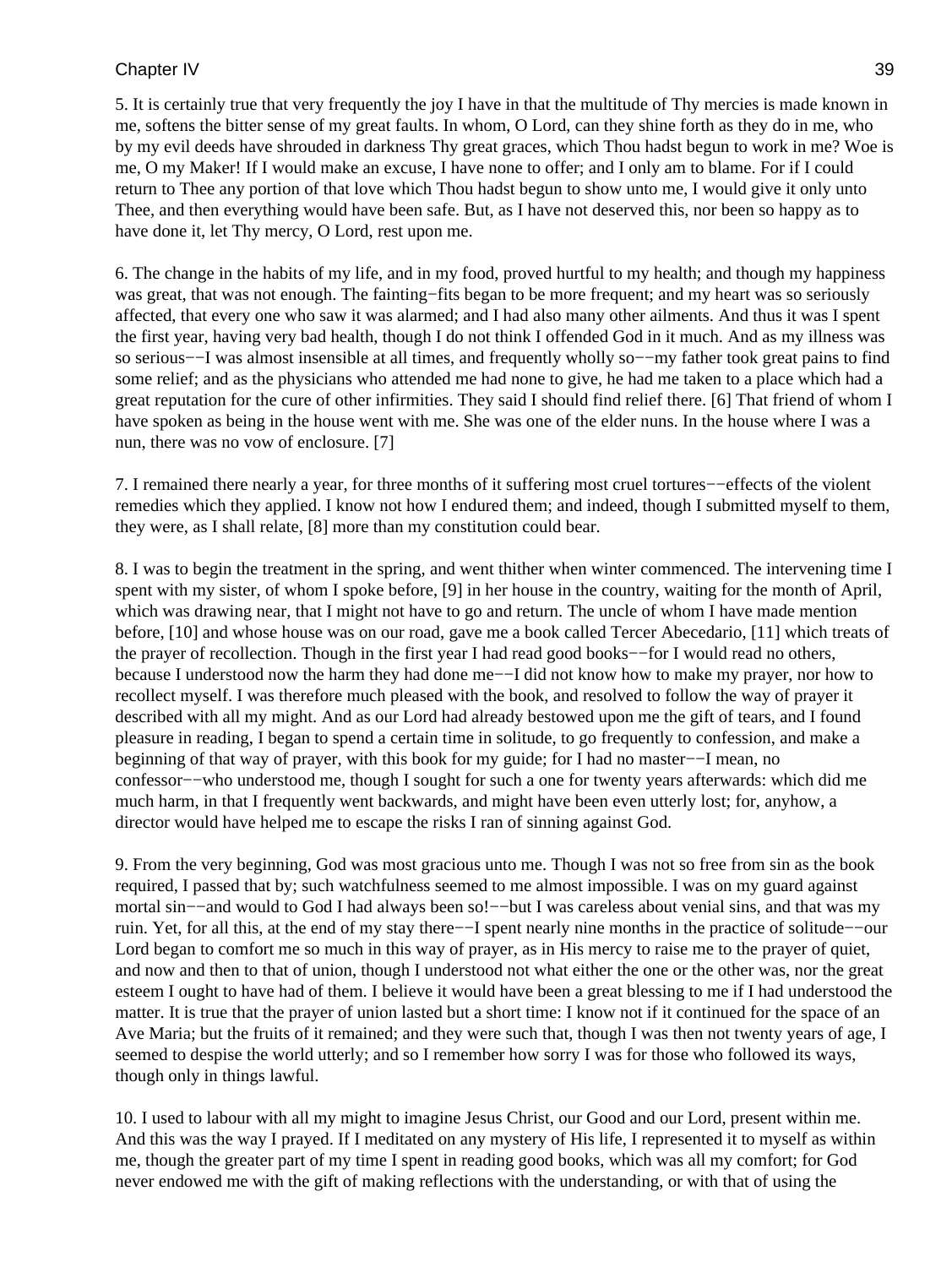## Chapter IV 40

imagination to any good purpose: my imagination is so sluggish, [12] that even if I would think of, or picture to myself, as I used to labour to picture, our Lord's Humanity, I never could do it.

11. And though men may attain more quickly to the state of contemplation, if they persevere, by this way of inability to exert the intellect, yet is the process more laborious and painful; for if the will have nothing to occupy it, and if love have no present object to rest on, the soul is without support and without employment–−its isolation and dryness occasion great pain, and the thoughts assail it most grievously. Persons in this condition must have greater purity of conscience than those who can make use of their understanding; for he who can use his intellect in the way of meditation on what the world is, on what he owes to God, on the great sufferings of God for him, his own scanty service in return, and on the reward God reserves for those who love Him, learns how to defend himself against his own thoughts, and against the occasions and perils of sin. On the other hand, he who has not that power is in greater danger, and ought to occupy himself much in reading, seeing that he is not in the slightest degree able to help himself.

12. This way of proceeding is so exceedingly painful, that if the master who teaches it insists on cutting off the succours which reading gives, and requires the spending of much time in prayer, then, I say, it will be impossible to persevere long in it: and if he persists in his plan, health will be ruined, because it is a most painful process. Reading is of great service towards procuring recollection in any one who proceeds in this way; and it is even necessary for him, however little it may be that he reads, if only as a substitute for the mental prayer which is beyond his reach.

13. Now I seem to understand that it was the good providence of our Lord over me that found no one to teach me. If I had, it would have been impossible for me to persevere during the eighteen years of my trial and of those great aridities because of my inability to meditate. During all this time, it was only after Communion that I ever ventured to begin my prayer without a book−−my soul was as much afraid to pray without one, as if it had to fight against a host. With a book to help me−−it was like a companion, and a shield whereon to receive the blows of many thoughts−−I found comfort; for it was not usual with me to be in aridity: but I always was so when I had no book; for my soul was disturbed, and my thoughts wandered at once. With one, I began to collect my thoughts, and, using it as a decoy, kept my soul in peace, very frequently by merely opening a book−−there was no necessity for more. Sometimes, I read but little; at other times, much−−according as our Lord had pity on me.

14. It seemed to me, in these beginnings of which I am speaking, that there could be no danger capable of withdrawing me from so great a blessing, if I had but books, and could have remained alone; and I believe that, by the grace of God, it would have been so, if I had had a master or any one to warn me against those occasions of sin in the beginning, and, if I fell, to bring me quickly out of them. If the devil had assailed me openly then, I believe I should never have fallen into any grievous sin; but he was so subtle, and I so weak, that all my good resolutions were of little service−−though, in those days in which I served God, they were very profitable in enabling me, with that patience which His Majesty gave me, to endure the alarming illnesses which I had to bear. I have often thought with wonder of the great goodness of God; and my soul has rejoiced in the contemplation of His great magnificence and mercy. May He be blessed for ever!−−for I see clearly that He has not omitted to reward me, even in this life, for every one of my good desires. My good works, however wretched and imperfect, have been made better and perfected by Him Who is my Lord: He has rendered them meritorious. As to my evil deeds and my sins, He hid them at once. The eyes of those who saw them, He made even blind; and He has blotted them out of their memory. He gilds my faults, makes virtue to shine forth, giving it to me Himself, and compelling me to possess it, as it were, by force.

15. I must now return to that which has been enjoined me. I say, that if I had to describe minutely how our Lord dealt with me in the beginning, it would be necessary for me to have another understanding than that I have: so that I might be able to appreciate what I owe to Him, together with my own ingratitude and wickedness; for I have forgotten it all.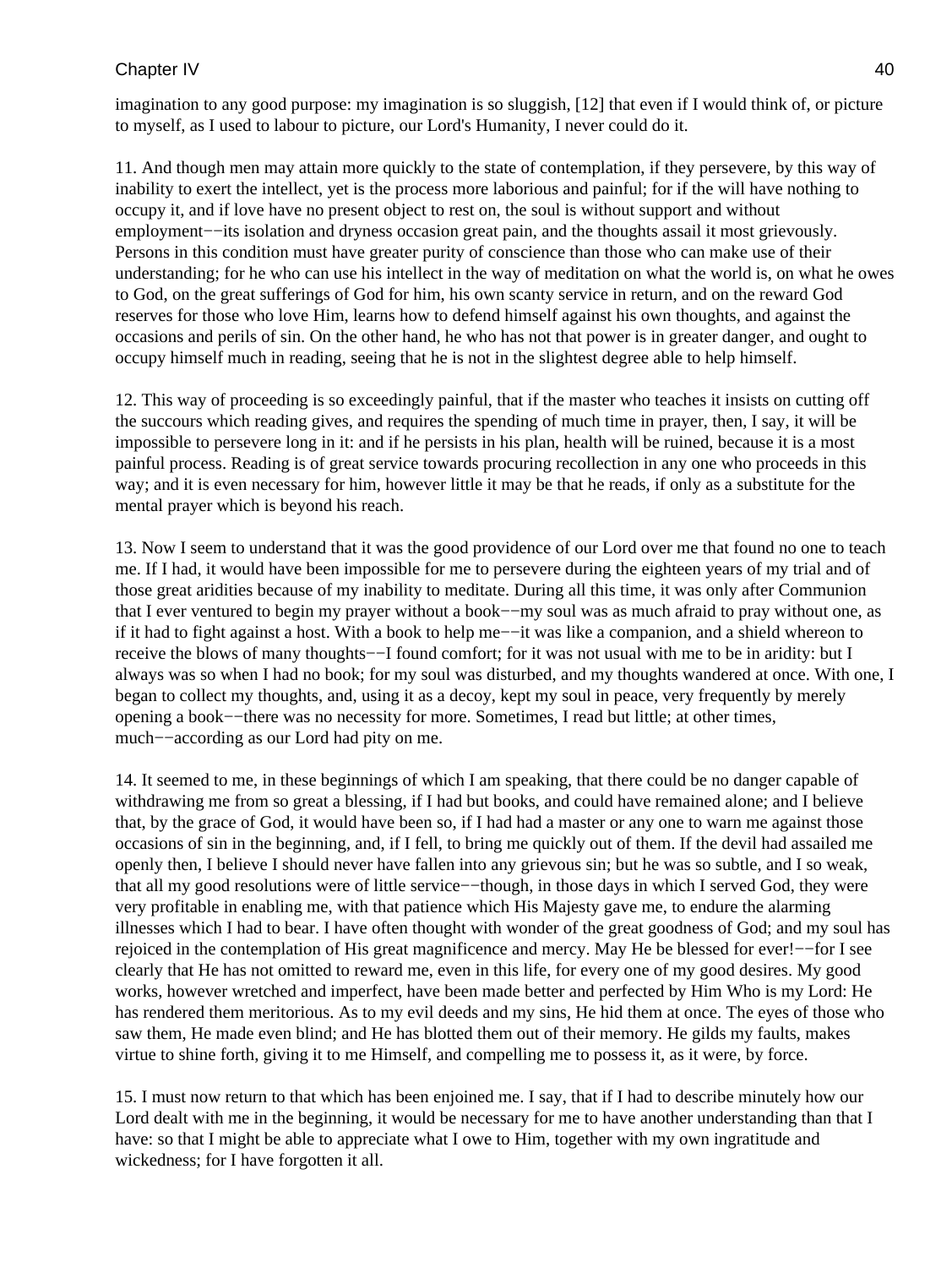#### Chapter V and the contract of the contract of the contract of the contract of the contract of the contract of the contract of the contract of the contract of the contract of the contract of the contract of the contract of

May He be blessed for ever Who has borne with me so long! Amen.

1. Antonio de Ahumada; who, according to the most probable opinion, entered the Dominican monastery of St. Thomas, Avila. It is said that he died before he was professed. Some said he joined the Hieronymites; but this is not so probable (De la Fuente). Ribera, however, says that he did enter the novitiate of the Hieronymites. but died before he was out of it (lib. i. ch. vi.).

2. Juana Suarez, in the Monastery of the Incarnation, Avila.

3. See Relation, vi. § 3.

4. The nuns sent word to the father of his child's escape, and of her desire to become a nun, but without any expectation of obtaining his consent. He came to the monastery forthwith, and "offered up his Isaac on Mount Carmel" (Reforma, lib. i. ch. viii. § 5).

5. The Saint entered the Monastery of the Incarnation Nov. 2, 1533, and made her profession Nov. 3, 1534 (Bollandists and Bouix). Ribera says she entered November 2, 1535; and the chronicler of the Order, relying on the contract by which her father bound himself to the monastery, says that she took the habit Nov. 2, 1536, and that Ribera had made a mistake.

6. Her father took her from the monastery in the autumn of 1535, according to the Bollandists, but of 1538, according to the chronicler, who adds, that she was taken to her uncle's house−−Pedro Sanchez de Cepeda−−in Hortigosa, and then to Castellanos de la Cañada, to the house of her sister, Doña Maria, where she remained till the spring, when she went to Bezadas for her cure (Reforma, lib. i. ch. xi. § 2).

7. It was in 1563 that all nuns were compelled to observe enclosure (De la Fuente).

8. Ch. v. § 15.

9. Ch. iii. § 4.

10. Ch. iii. § 5.

11. By Fray Francisco de Osuna, of the Order of St. Francis (Reforma, lib. i. ch. xi. § 2).

12. See ch. ix. §§ 4, 7.

## **Chapter V**

.

Illness and Patience of the Saint. The Story of a Priest Whom She Rescued from a Life of Sin.

1. I forgot to say how, in the year of my novitiate, I suffered much uneasiness about things in themselves of no importance; but I was found fault with very often when I was blameless. I bore it painfully and with imperfection; however, I went through it all, because of the joy I had in being a nun. When they saw me seeking to be alone, and even weeping over my sins at times, they thought I was discontented, and said so.

2. All religious observances had an attraction for me, but I could not endure any which seemed to make me contemptible. I delighted in being thought well of by others, and was very exact in everything I had to do. All this I thought was a virtue, though it will not serve as any excuse for me, because I knew what it was to procure my own satisfaction in everything, and so ignorance does not blot out the blame. There may be some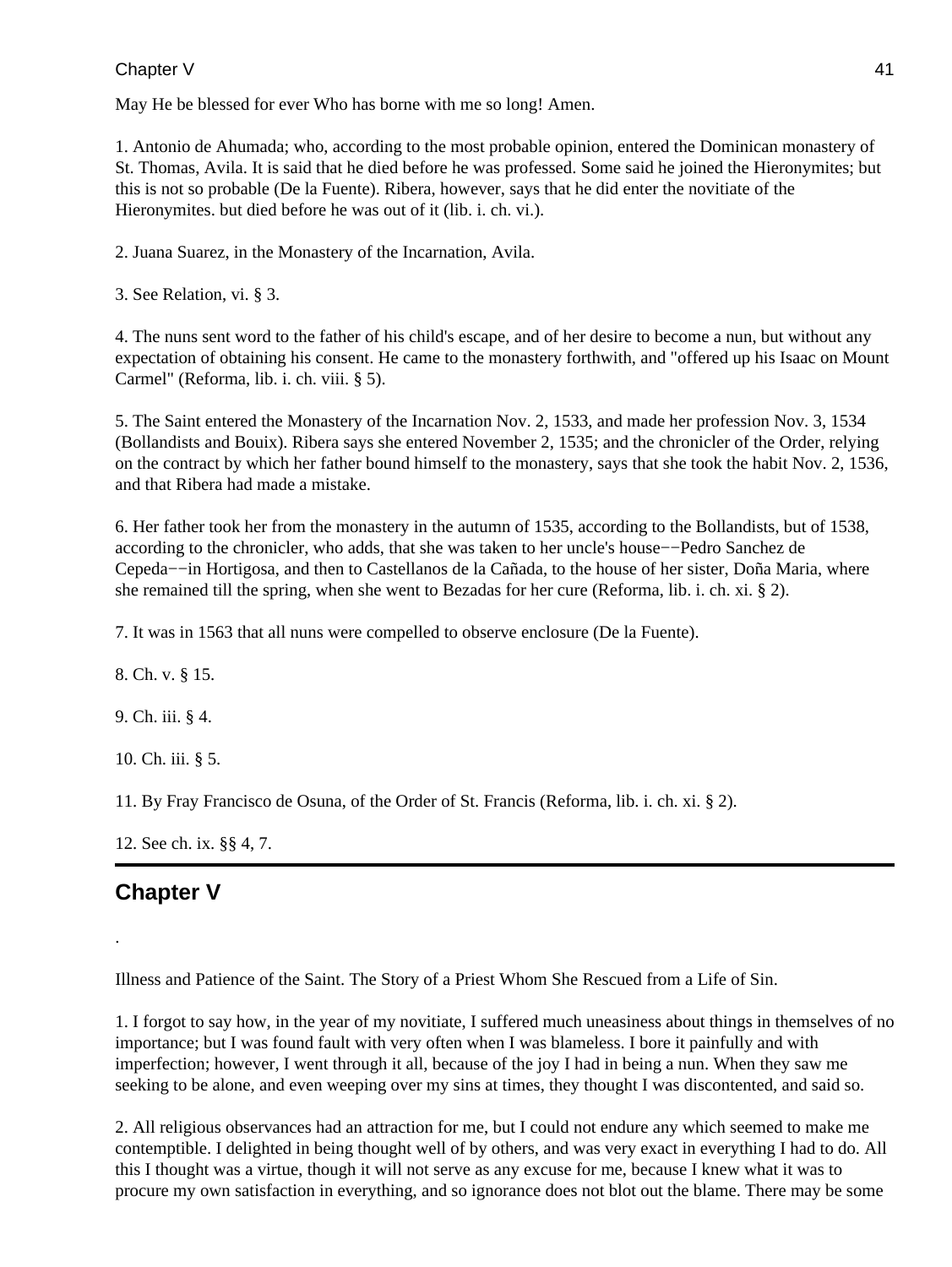## Chapter V 42

excuse in the fact that the monastery was not founded in great perfection. I, wicked as I was, followed after that which I saw was wrong, and neglected that which was good.

3. There was then in the house a nun labouring under a most grievous and painful disorder, for there were open ulcers in her body, caused by certain obstructions, through which her food was rejected. Of this sickness she soon died. All the sisters, I saw, were afraid of her malady. I envied her patience very much; I prayed to God that He would give me a like patience; and then, whatever sickness it might be His pleasure to send, I do not think I was afraid of any, for I was resolved on gaining eternal good, and determined to gain it by any and by every means.

4. I am surprised at myself, because then I had not, as I believe, that love of God which I think I had after I began to pray. Then, I had only light to see that all things that pass away are to be lightly esteemed, and that the good things to be gained by despising them are of great price, because they are for ever. His Majesty heard me also in this, for in less than two years I was so afflicted myself that the illness which I had, though of a different kind from that of the sister, was, I really believe, not less painful and trying for the three years it lasted, as I shall now relate.

5. When the time had come for which I was waiting in the place I spoke of before [1]−−I was in my sister's house, for the purpose of undergoing the medical treatment−−they took me away with the utmost care of my comfort; that is, my father, my sister, and the nun, my friend, who had come from the monastery with me,−−for her love for me was very great. At that moment, Satan began to trouble my soul; God, however, brought forth a great blessing out of that trouble.

6. In the place to which I had gone for my cure lived a priest of good birth and understanding, with some learning, but not much. I went to confession to him, for I was always fond of learned men, although confessors indifferently learned did my soul much harm; for I did not always find confessors whose learning was as good as I could wish it was. I know by experience that it is better, if the confessors are good men and of holy lives, that they should have no learning at all, than a little; for such confessors never trust themselves without consulting those who are learned–−nor would I trust them myself: and a really learned confessor never deceived me. [2] Neither did the others willingly deceive me, only they knew no better; I thought they were learned, and that I was not under any other obligation than that of believing them, as their instructions to me were lax, and left me more at liberty−−for if they had been strict with me, I am so wicked, I should have sought for others. That which was a venial sin, they told me was no sin at all; of that which was most grievously mortal, they said it was venial. [3]

7. This did me so much harm, that it is no wonder I should speak of it here as a warning to others, that they may avoid an evil so great; for I see clearly that in the eyes of God I was without excuse, that the things I did being in themselves not good, this should have been enough to keep me from them. I believe that God, by reason of my sins, allowed those confessors to deceive themselves and to deceive me. I myself deceived many others by saying to them what had been said to me.

8. I continued in this blindness, I believe, more than seventeen years, till a most learned Dominican Father [4] undeceived me in part, and those of the Company of Jesus made me altogether so afraid, by insisting on the erroneousness of these principles, as I shall hereafter show. [5]

9. I began, then, by going to confession to that priest of whom I spoke before. [6] He took an extreme liking to me, because I had then but little to confess in comparison with what I had afterwards; and I had never much to say since I became a nun. There was no harm in the liking he had for me, but it ceased to be good, because it was in excess. He clearly understood that I was determined on no account whatever to do anything whereby God might be seriously offended. He, too, gave me a like assurance about himself, and accordingly our conferences were many. But at that time, through the knowledge and fear of God which filled my soul, what gave me most pleasure in all my conversations with others was to speak of God; and, as I was so young, this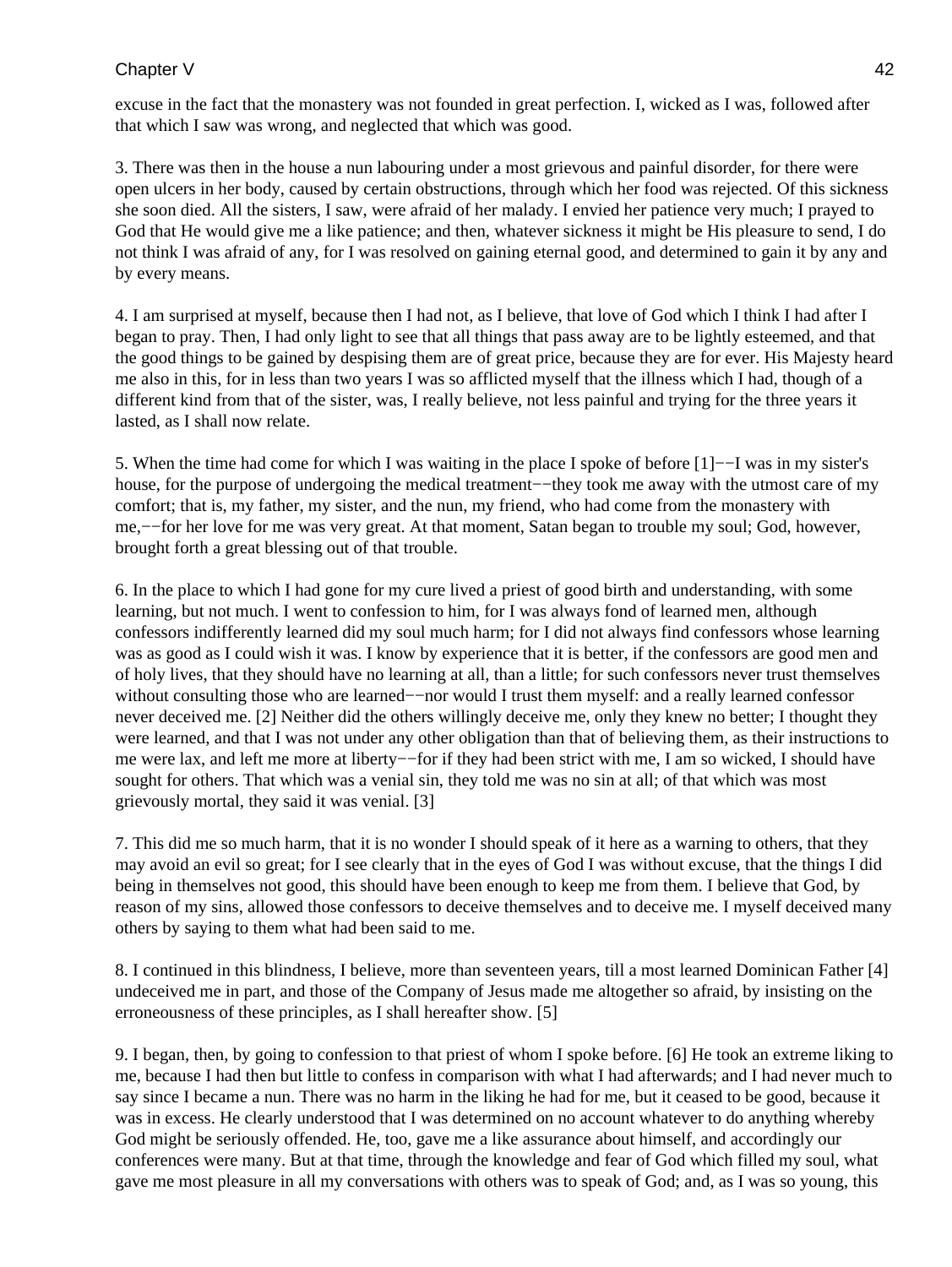### Chapter V 43

made him ashamed; and then, out of that great goodwill he bore me, he began to tell me of his wretched state. It was very sad, for he had been nearly seven years in a most perilous condition, because of his affection for, and conversation with, a woman of that place; and yet he used to say Mass. The matter was so public, that his honour and good name were lost, and no one ventured to speak to him about it. I was extremely sorry for him, because I liked him much. I was then so imprudent and so blind as to think it a virtue to be grateful and loyal to one who liked me. Cursed be that loyalty which reaches so far as to go against the law of God. It is a madness common in the world, and it makes me mad to see it. We are indebted to God for all the good that men do to us, and yet we hold it to be an act of virtue not to break a friendship of this kind, though it lead us to go against Him. Oh, blindness of the world! Let me, O Lord, be most ungrateful to the world; never at all unto Thee. But I have been altogether otherwise through my sins.

10. I procured further information about the matter from members of his household; I learned more of his ruinous state, and saw that the poor man's fault was not so grave, because the miserable woman had had recourse to enchantments, by giving him a little image made of copper, which she had begged him to wear for love of her around his neck; and this no one had influence enough to persuade him to throw away. As to this matter of enchantments, I do not believe it to be altogether true; but I will relate what I saw, by way of warning to men to be on their guard against women who will do things of this kind. And let them be assured of this, that women−−for they are more bound to purity than men−−if once they have lost all shame before God, are in nothing whatever to be trusted; and that in exchange for the gratification of their will, and of that affection which the devil suggests, they will hesitate at nothing.

11. Though I have been so wicked myself, I never fell into anything of this kind, nor did I ever attempt to do evil; nor, if I had the power, would I have ever constrained any one to like me, for our Lord kept me from this. But if He had abandoned me, I should have done wrong in this, as I did in other things−−for there is nothing in me whereon anyone may rely.

12. When I knew this, I began to show him greater affection: my intention was good, but the act was wrong, for I ought not to do the least wrong for the sake of any good, how great soever it may be. I spoke to him most frequently of God; and this must have done him good−−though I believe that what touched him most was his great affection for me, because, to do me a pleasure, he gave me that little image of copper, and I had it at once thrown into a river. When he had given it up, like a man roused from deep sleep, he began to consider all that he had done in those years; and then, amazed at himself, lamenting his ruinous state, that woman came to be hateful in his eyes. Our Lady must have helped him greatly, for he had a very great devotion to her Conception, and used to keep the feast thereof with great solemnity. In short, he broke off all relations with that woman utterly, and was never weary of giving God thanks for the light He had given him; and at the end of the year from the day I first saw him, he died.

13. He had been most diligent in the service of God; and as for that great affection he had for me, I never observed anything wrong in it, though it might have been of greater purity. There were also occasions wherein he might have most grievously offended, if he had not kept himself in the near presence of God. As I said before, [7] I would not then have done anything I knew was a mortal sin. And I think that observing this resolution in me helped him to have that affection for me; for I believe that all men must have a greater affection for those women whom they see disposed to be good; and even for the attainment of earthly ends, women must have more power over men because they are good, as I shall show hereafter. I am convinced that the priest is in the way of salvation. He died most piously, and completely withdrawn from that occasion of sin. It seems that it was the will of our Lord he should be saved by these means.

14. I remained three months in that place, in the most grievous sufferings; for the treatment was too severe for my constitution. In two months−−so strong were the medicines−−my life was nearly worn out; and the severity of the pain in the heart, [8] for the cure of which I was there was much more keen: it seemed to me, now and then, as if it had been seized by sharp teeth. So great was the torment, that it was feared it might end in madness. There was a great loss of strength, for I could eat nothing whatever, only drink. I had a great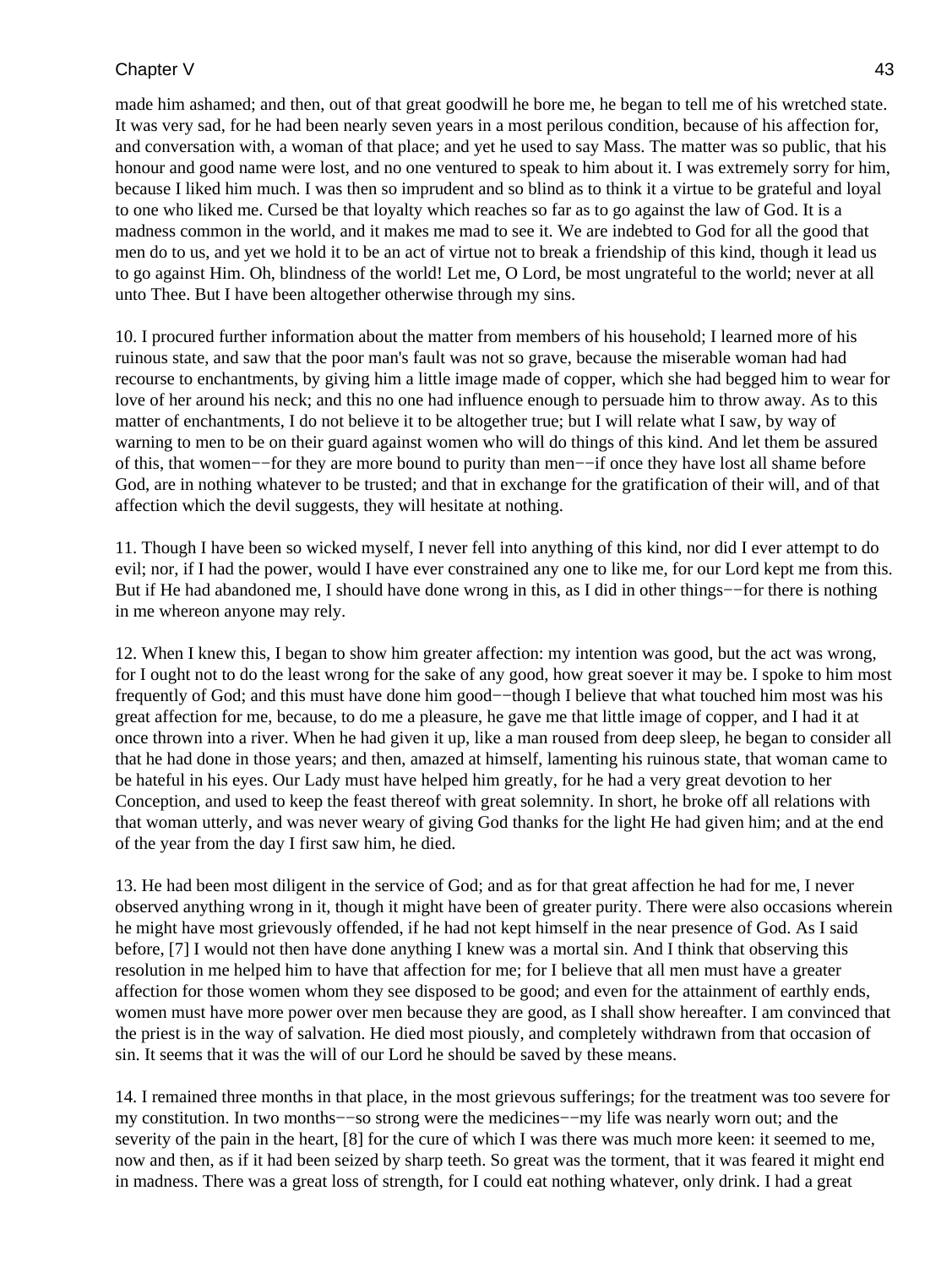## Chapter V 44

loathing for food, and a fever that never left me. I was so reduced, for they had given me purgatives daily for nearly a month, and so parched up, that my sinews began to shrink. The pains I had were unendurable, and I was overwhelmed in a most deep sadness, so that I had no rest either night or day.

15. This was the result; and thereupon my father took me back. Then the physicians visited me again. All gave me up; they said I was also consumptive. This gave me little or no concern; what distressed me were the pains I had−−for I was in pain from my head down to my feet. Now, nervous pains, according to the physicians, are intolerable; and all my nerves were shrunk. Certainly, if I had not brought this upon myself by my sins, the torture would have been unendurable.

16. I was not more than three months in this cruel distress, for it seemed impossible that so many ills could be borne together. I now am astonished at myself, and the patience His Majesty gave me−−for it clearly came from Him−−I look upon as a great mercy of our Lord. It was a great help to me to be patient, that I had read the story of Job, in the Morals of St. Gregory (our Lord seems to have prepared me thereby); and that I had begun the practice of prayer, so that I might bear it all, conforming my will to the will of God. All my conversation was with God. I had continually these words of Job in my thoughts and in my mouth: "If we have received good things of the hand of our Lord, why should we not receive evil things?" [9] This seemed to give me courage.

17. The feast of our Lady, in August, came round; from April until then I had been in great pain, but more especially during the last three months. I made haste to go to confession, for I had always been very fond of frequent confession. They thought I was driven by the fear of death; and so my father, in order to quiet me, would not suffer me to go. Oh, the unreasonable love of flesh and blood! Though it was that of a father so Catholic and so wise−−he was very much so, and this act of his could not be the effect of any ignorance on his part−−what evil it might have done me!

18. That very night my sickness became so acute, that for about four days I remained insensible. They administered the Sacrament of the last Anointing, and every hour, or rather every moment, thought I was dying; they did nothing but repeat the Credo, as if I could have understood anything they said. They must have regarded me as dead more than once, for I found afterwards drops of wax on my eyelids. My father, because he had not allowed me to go to confession, was grievously distressed. Loud cries and many prayers were made to God: blessed be He Who heard them.

19. For a day−and−a−half the grave was open in my monastery, waiting for my body; [10] and the Friars of our Order, in a house at some distance from this place, performed funeral solemnities. But it pleased our Lord I should come to myself. I wished to go to confession at once. I communicated with many tears; but I do not think those tears had their source in that pain and sorrow only for having offended God, which might have sufficed for my salvation−−unless, indeed, the delusion which I laboured under were some excuse for me, and into which I had been led by those who had told me that some things were not mortal sins which afterwards I found were so certainly.

20. Though my sufferings were unendurable, and my perceptions dull, yet my confession, I believe, was complete as to all matters wherein I understood myself to have offended God. This grace, among others, did His Majesty bestow on me, that ever since my first Communion never in confession have I failed to confess anything I thought to be a sin, though it might be only a venial sin. But I think that undoubtedly my salvation was in great peril, if I had died at that time−−partly because my confessors were so unlearned, and partly because I was so very wicked. It is certainly true that when I think of it, and consider how our Lord seems to have raised me up from the dead, I am so filled with wonder, that I almost tremble with fear. [11]

21. And now, O my soul, it were well for thee to look that danger in the face from which our Lord delivered thee; and if thou dost not cease to offend Him out of love thou shouldst do so out of fear. He might have slain thee a thousand times, and in a far more perilous state. I believe I exaggerate nothing if I say a thousand times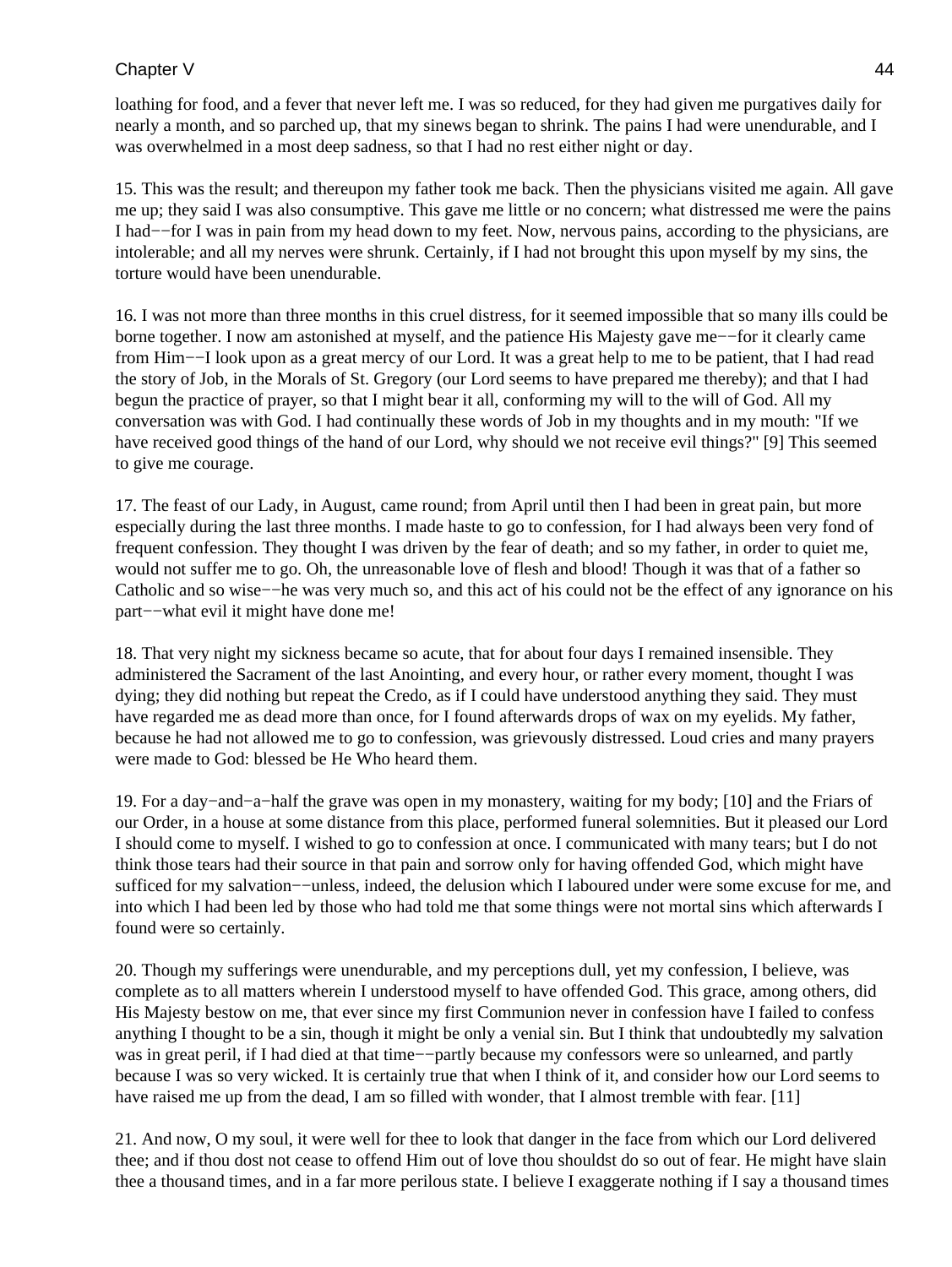again, though he may rebuke me who has commanded me to restrain myself in recounting my sins; and they are glossed over enough. I pray him, for the love of God, not to suppress one of my faults, because herein shines forth the magnificence of God, as well as His long−suffering towards souls. May He be blessed for evermore, and destroy me utterly, rather than let me cease to love Him any more!

1. Ch. iv. § 6. The person to whom she was taken was a woman famous for certain cures she had wrought, but whose skill proved worse than useless to the Saint (Reforma, lib. i. ch. xi. § 2).

2. Schram, Theolog. Mystic., § 483. "Magni doctores scholastici, si non sint spirituales, vel omni rerum spiritualium experientia careant, non solent esse magistri spirituales idonei−−nam theologia scholastica est perfectio intellectus; mystica, perfectio intellectus et voluntatis: unde bonus theologus scholasticus potest esse malus theologus mysticus. In rebus tamen difficilibus, dubiis, spiritualibus, præstat mediocriter spiritualem theologum consulere quam spiritualem idiotam."

3. See Way of Perfection, ch. viii. § 2; but ch. v. Dalton's edition.

4. F. Vicente Barron (Bouix).

5. See ch. xxiii.

6. § 6.

7. § 9.

8. Ch. iv. § 6.

9. Job ii. 10: "Si bona suscepimus de manu Dei, mala quare non suscipiamus?"

10. Some of the nuns of the Incarnation were in the house, sent thither from the monastery; and, but for the father's disbelief in her death, would have taken her home for burial (Ribera, lib. i. ch. iv.).

11. Ribera, lib. i. ch. iv., says he heard Fra Bañes, in a sermon, say that the Saint told him she had, during these four days, seen hell in a vision. And the chronicler says that though there was bodily illness, yet it was a trance of the soul at the same time (vol. i. lib. i. ch. xii. § 3).

# **Chapter VI**

.

The Great Debt She Owed to Our Lord for His Mercy to Her. She Takes St. Joseph for Her Patron.

1. After those four days, during which I was insensible, so great was my distress, that our Lord alone knoweth the intolerable sufferings I endured. My tongue was bitten to pieces; there was a choking in my throat because I had taken nothing, and because of my weakness, so that I could not swallow even a drop of water; all my bones seemed to be out of joint, and the disorder of my head was extreme. I was bent together like a coil of ropes−−for to this was I brought by the torture of those days−−unable to move either arm, or foot, or hand, or head, any more than if I had been dead, unless others moved me; I could move, however, I think, one finger of my right hand. Then, as to touching me, that was impossible, for I was so bruised that I could not endure it. They used to move me in a sheet, one holding one end, and another the other. This lasted till Palm Sunday. [1]

2. The only comfort I had was this-−if no one came near me, my pains frequently ceased; and then, because I had a little rest, I considered myself well, for I was afraid my patience would fail: and thus I was exceedingly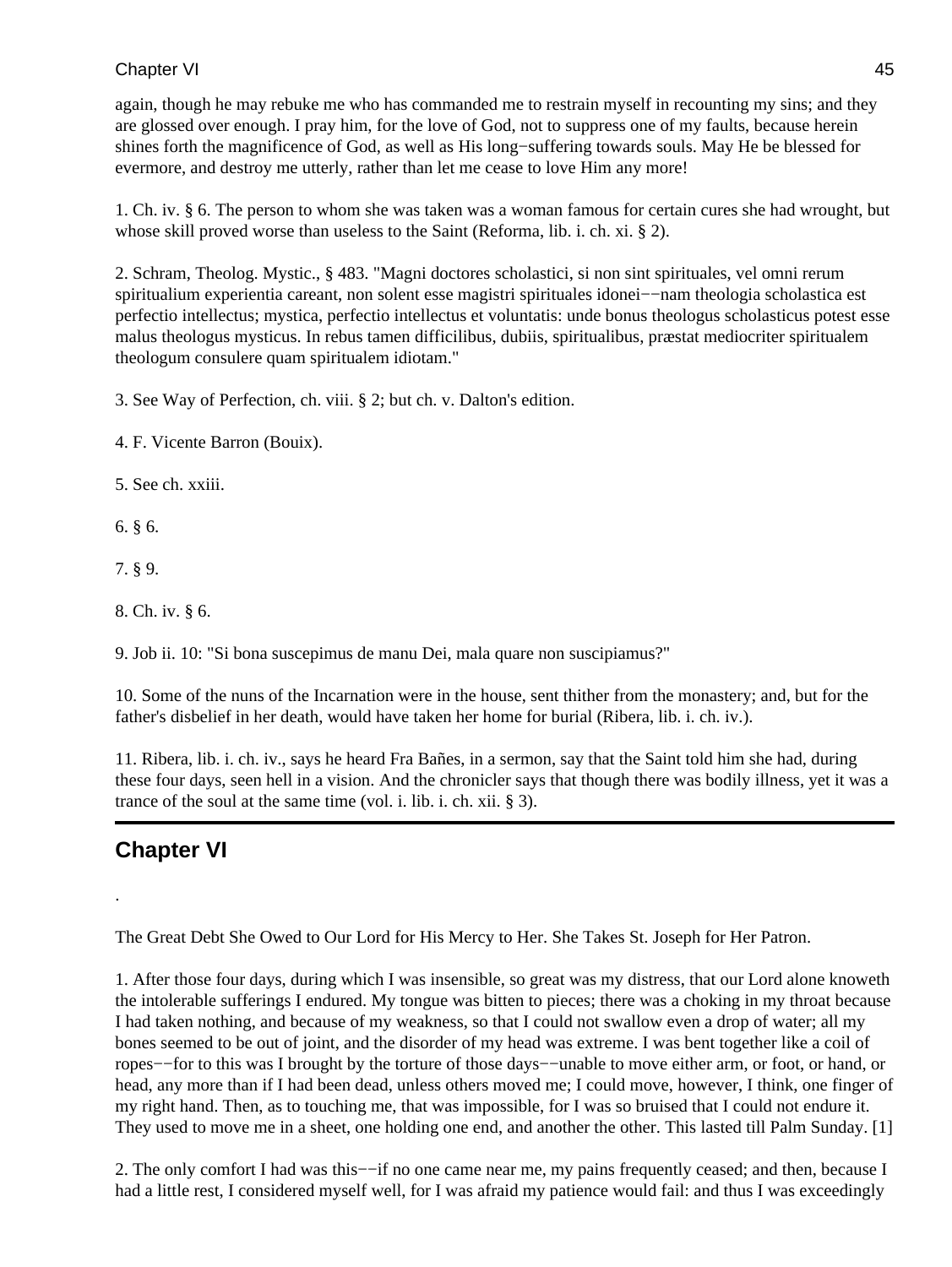happy when I saw myself free from those pains which were so sharp and constant, though in the cold fits of an intermittent fever, which were most violent, they were still unendurable. My dislike of food was very great.

3. I was now so anxious to return to my monastery, that I had myself conveyed thither in the state I was in. There they received alive one whom they had waited for as dead; but her body was worse than dead: the sight of it could only give pain. It is impossible to describe my extreme weakness, for I was nothing but bones. I remained in this state, as I have already said, [2] more than eight months; and was paralytic, though getting better, for about three years. I praised God when I began to crawl on my hands and knees. I bore all this with great resignation, and, if I except the beginning of my illness, with great joy; for all this was as nothing in comparison with the pains and tortures I had to bear at first. I was resigned to the will of God, even if He left me in this state for ever. My anxiety about the recovery of my health seemed to be grounded on my desire to pray in solitude, as I had been taught; for there were no means of doing so in the infirmary. I went to confession most frequently, spoke much about God, and in such a way as to edify everyone; and they all marvelled at the patience which our Lord gave me−−for if it had not come from the hand of His Majesty, it seemed impossible to endure so great an affliction with so great a joy.

4. It was a great thing for me to have had the grace of prayer which God had wrought in me; it made me understand what it is to love Him. In a little while, I saw these virtues renewed within me; still they were not strong, for they were not sufficient to sustain me in justice. I never spoke ill in the slightest degree whatever of any one, and my ordinary practice was to avoid all detraction; for I used to keep most carefully in mind that I ought not to assent to, nor say of another, anything I should not like to have said of myself. I was extremely careful to keep this resolution on all occasions though not so perfectly, upon some great occasions that presented themselves, as not to break it sometimes. But my ordinary practice was this: and thus those who were about me, and those with whom I conversed, became so convinced that it was right, that they adopted it as a habit. It came to be understood that where I was, absent persons were safe; so they were also with my friends and kindred, and with those whom I instructed. Still, for all this, I have a strict account to give unto God for the bad example I gave in other respects. May it please His Majesty to forgive me, for I have been the cause of much evil; though not with intentions as perverse as were the acts that followed.

5. The longing for solitude remained, and I loved to discourse and speak of God; for if I found any one with whom I could do so, it was a greater joy and satisfaction to me than all the refinements−−or rather to speak more correctly, the real rudeness−−of the world's conversation. I communicated and confessed more frequently still, and desired to do so; I was extremely fond of reading good books; I was most deeply penitent for having offended God; and I remember that very often I did not dare to pray, because I was afraid of that most bitter anguish which I felt for having offended God, dreading it as a great chastisement. This grew upon me afterwards to so great a degree, that I know of no torment wherewith to compare it; and yet it was neither more nor less because of any fear I had at any time, for it came upon me only when I remembered the consolations of our Lord which He gave me in prayer, the great debt I owed Him, the evil return I made: I could not bear it. I was also extremely angry with myself on account of the many tears I shed for my faults, when I saw how little I improved, seeing that neither my good resolutions, nor the pains I took, were sufficient to keep me from falling whenever I had the opportunity. I looked on my tears as a delusion; and my faults, therefore, I regarded as the more grievous, because I saw the great goodness of our Lord to me in the shedding of those tears, and together with them such deep compunction.

6. I took care to go to confession as soon as I could; and, as I think, did all that was possible on my part to return to a state of grace. But the whole evil lay in my not thoroughly avoiding the occasions of sin, and in my confessors, who helped me so little. If they had told me that I was travelling on a dangerous road, and that I was bound to abstain from those conversations, I believe, without any doubt, that the matter would have been remedied, because I could not bear to remain even for one day in mortal sin, if I knew it.

7. All these tokens of the fear of God came to me through prayer; and the greatest of them was this, that fear was swallowed up of love−−for I never thought of chastisement. All the time I was so ill, my strict watch over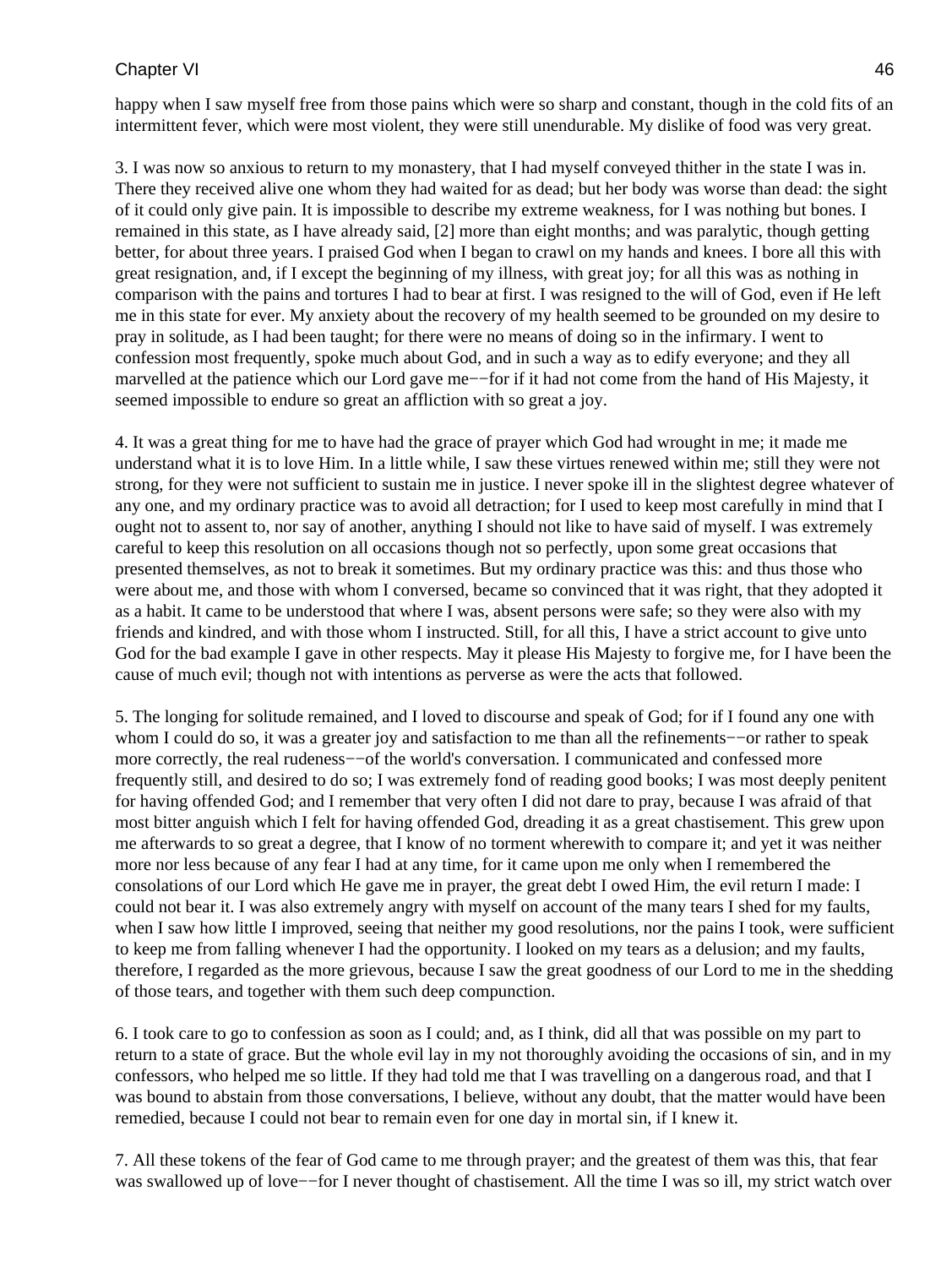my conscience reached to all that is mortal sin.

8. O my God! I wished for health, that I might serve Thee better; that was the cause of all my ruin. For when I saw how helpless I was through paralysis, being still so young, and how the physicians of this world had dealt with me, I determined to ask those of heaven to heal me––for I wished, nevertheless, to be well, though I bore my illness with great joy. Sometimes, too, I used to think that if I recovered my health, and yet were lost for ever, I was better as I was. But, for all that, I thought I might serve God much better if I were well. This is our delusion; we do not resign ourselves absolutely to the disposition of our Lord, Who knows best what is for our good.

9. I began by having Masses and prayers said for my intention−−prayers that were highly sanctioned; for I never liked those other devotions which some people, especially women, make use of with a ceremoniousness to me intolerable, but which move them to be devout. I have been given to understand since that they were unseemly and superstitious; and I took for my patron and lord the glorious St. Joseph, and recommended myself earnestly to him. I saw clearly that both out of this my present trouble, and out of others of greater importance, relating to my honour and the loss of my soul, this my father and lord delivered me, and rendered me greater services than I knew how to ask for. I cannot call to mind that I have ever asked him at any time for anything which he has not granted; and I am filled with amazement when I consider the great favours which God hath given me through this blessed Saint; the dangers from which he hath delivered me, both of body and of soul. To other Saints, our Lord seems to have given grace to succour men in some special necessity; but to this glorious Saint, I know by experience, to help us in all: and our Lord would have us understand that as He was Himself subject to him upon earth−−for St. Joseph having the title of father, and being His guardian, could command Him−−so now in heaven He performs all his petitions. I have asked others to recommend themselves to St. Joseph, and they too know this by experience; and there are many who are now of late devout to him, [3] having had experience of this truth.

10. I used to keep his feast with all the solemnity I could, but with more vanity than spirituality, seeking rather too much splendour and effect, and yet with good intentions. I had this evil in me, that if our Lord gave me grace to do any good, that good became full of imperfections and of many faults; but as for doing wrong, the indulgence of curiosity and vanity, I was very skilful and active therein. Our Lord forgive me!

11. Would that I could persuade all men to be devout to this glorious Saint; for I know by long experience what blessings he can obtain for us from God. I have never known any one who was really devout to him, and who honoured him by particular services, who did not visibly grow more and more in virtue; for he helps in a special way those souls who commend themselves to him. It is now some years since I have always on his feast asked him for something, and I always have it. If the petition be in any way amiss, he directs it aright for my greater good.

12. If I were a person who had authority to write, it would be a pleasure to me to be diffusive in speaking most minutely of the graces which this glorious Saint has obtained for me and for others. But that I may not go beyond the commandment that is laid upon me, I must in many things be more brief than I could wish, and more diffusive than is necessary in others; for, in short, I am a person who, in all that is good, has but little discretion. But I ask, for the love of God, that he who does not believe me will make the trial for himself−−when he will see by experience the great good that results from commending oneself to this glorious patriarch, and being devout to him. Those who give themselves to prayer should in a special manner have always a devotion to St. Joseph; for I know not how any man can think of the Queen of the angels, during the time that she suffered so much with the Infant Jesus, without giving thanks to St. Joseph for the services he rendered them then. He who cannot find any one to teach him how to pray, let him take this glorious Saint for his master, and he will not wander out of the way.

13. May it please our Lord that I have not done amiss in venturing to speak about St. Joseph; for, though I publicly profess my devotion to him, I have always failed in my service to him and imitation of him. He was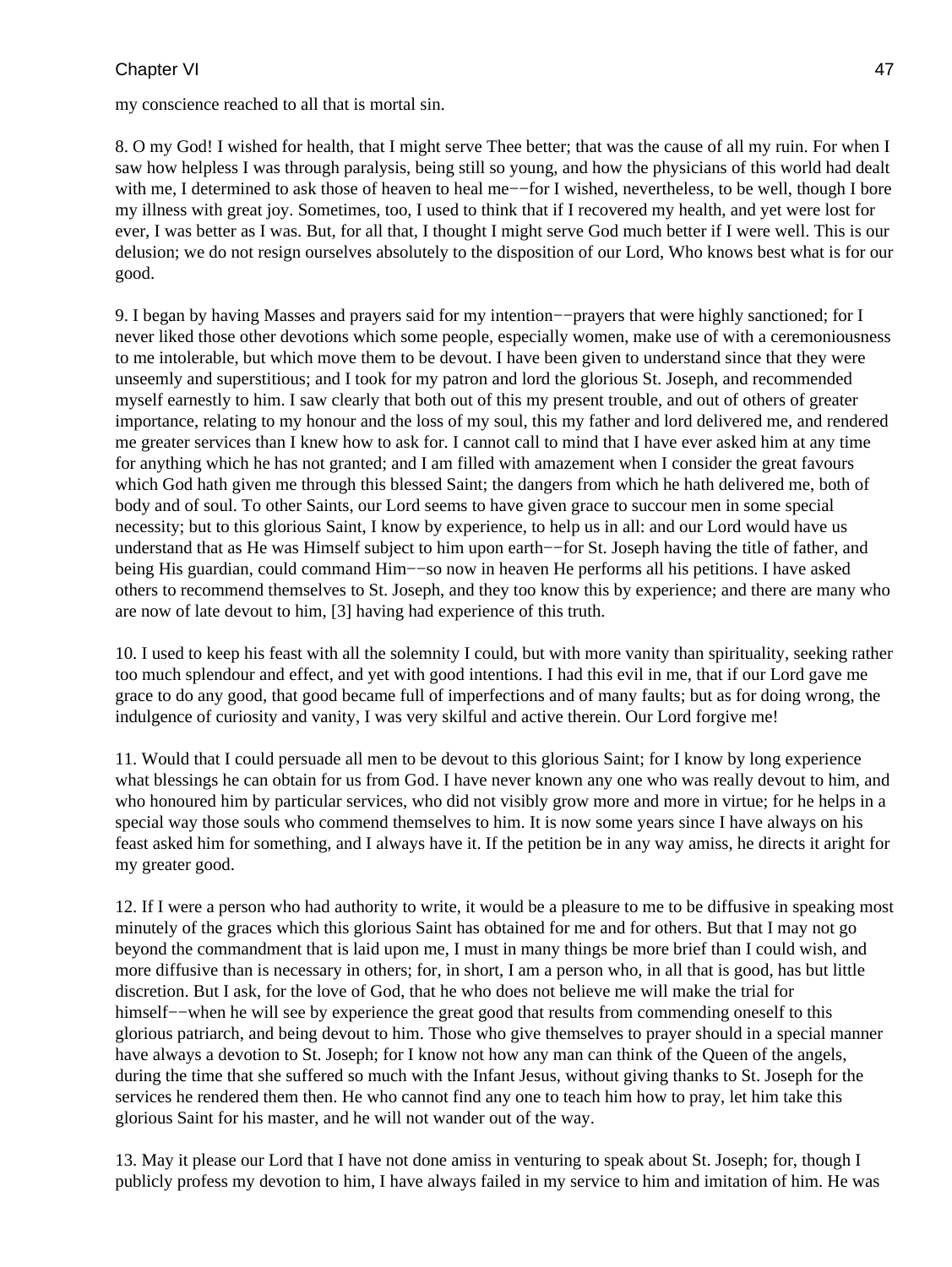like himself when he made me able to rise and walk, no longer a paralytic; and I, too, am like myself when I make so bad a use of this grace.

14. Who could have said that I was so soon to fall, after such great consolations from God−−after His Majesty had implanted virtues in me which of themselves made me serve Him−−after I had been, as it were, dead, and in such extreme peril of eternal damnation−−after He had raised me up, soul and body, so that all who saw me marvelled to see me alive? What can it mean, O my Lord? The life we live is so full of danger! While I am writing this−−and it seems to me, too, by Thy grace and mercy−−I may say with St. Paul, though not so truly as he did: "It is not I who live now, but Thou, my Creator, livest in me." [4] For some years past, so it seems to me, Thou hast held me by the hand; and I see in myself desires and resolutions−−in some measure tested by experience, in many ways, during that time−−never to do anything, however slight it may be, contrary to Thy will, though I must have frequently offended Thy Divine Majesty without being aware of it; and I also think that nothing can be proposed to me that I should not with great resolution undertake for Thy love. In some things Thou hast Thyself helped me to succeed therein. I love neither the world, nor the things of the world; nor do I believe that anything that does not come from Thee can give me pleasure; everything else seems to me a heavy cross.

15. Still, I may easily deceive myself, and it may be that I am not what I say I am; but Thou knowest, O my Lord, that, to the best of my knowledge, I lie not. I am afraid, and with good reason, lest Thou shouldst abandon me; for I know now how far my strength and little virtue can reach, if Thou be not ever at hand to supply them, and to help me never to forsake Thee. May His Majesty grant that I be not forsaken of Thee even now, when I am thinking all this of myself!

16. I know not how we can wish to live, seeing that everything is so uncertain. Once, O Lord, I thought it impossible to forsake Thee so utterly; and now that I have forsaken Thee so often, I cannot help being afraid; for when Thou didst withdraw but a little from me, I fell down to the ground at once. Blessed for ever be Thou! Though I have forsaken Thee, Thou hast not forsaken me so utterly but that Thou hast come again and raised me up, giving me Thy hand always. Very often, O Lord, I would not take it: very often I would not listen when Thou wert calling me again, as I am going to show.

1. March 25, 1537.

2. Ch. v. § 17. The Saint left her monastery in 1535; and in the spring of 1536 went from her sister's house to Bezadas; and in July of that year was brought back to her father's house in Avila, wherein she remained till Palm Sunday, 1537, when she returned to the Monastery of the Incarnation. She had been seized with paralysis there, and laboured under it nearly three years, from 1536 to 1539, when she was miraculously healed through the intercession of St. Joseph (Bolland, n. 100, 101). The dates of the Chronicler are different from these.

3. Of the devotion to St. Joseph, F. Faber (The Blessed Sacrament, bk. ii. p. 199, 3rd ed.) says that it took its rise in the West, in a confraternity in Avignon. "Then it spread over the church. Gerson was raised up to be its doctor and theologian, and St. Teresa to be its Saint, and St. Francis of Sales to be its popular teacher and missionary. The houses of Carmel were like the holy house of Nazareth to it; and the colleges of the Jesuits, its peaceful sojourns in dark Egypt."

4. Galat. ii. 20: "Vivo autem, jam non ego; vivit vero in me Christus."

# **Chapter VII**

.

Lukewarmness. The Loss of Grace. Inconvenience of Laxity in Religious Houses.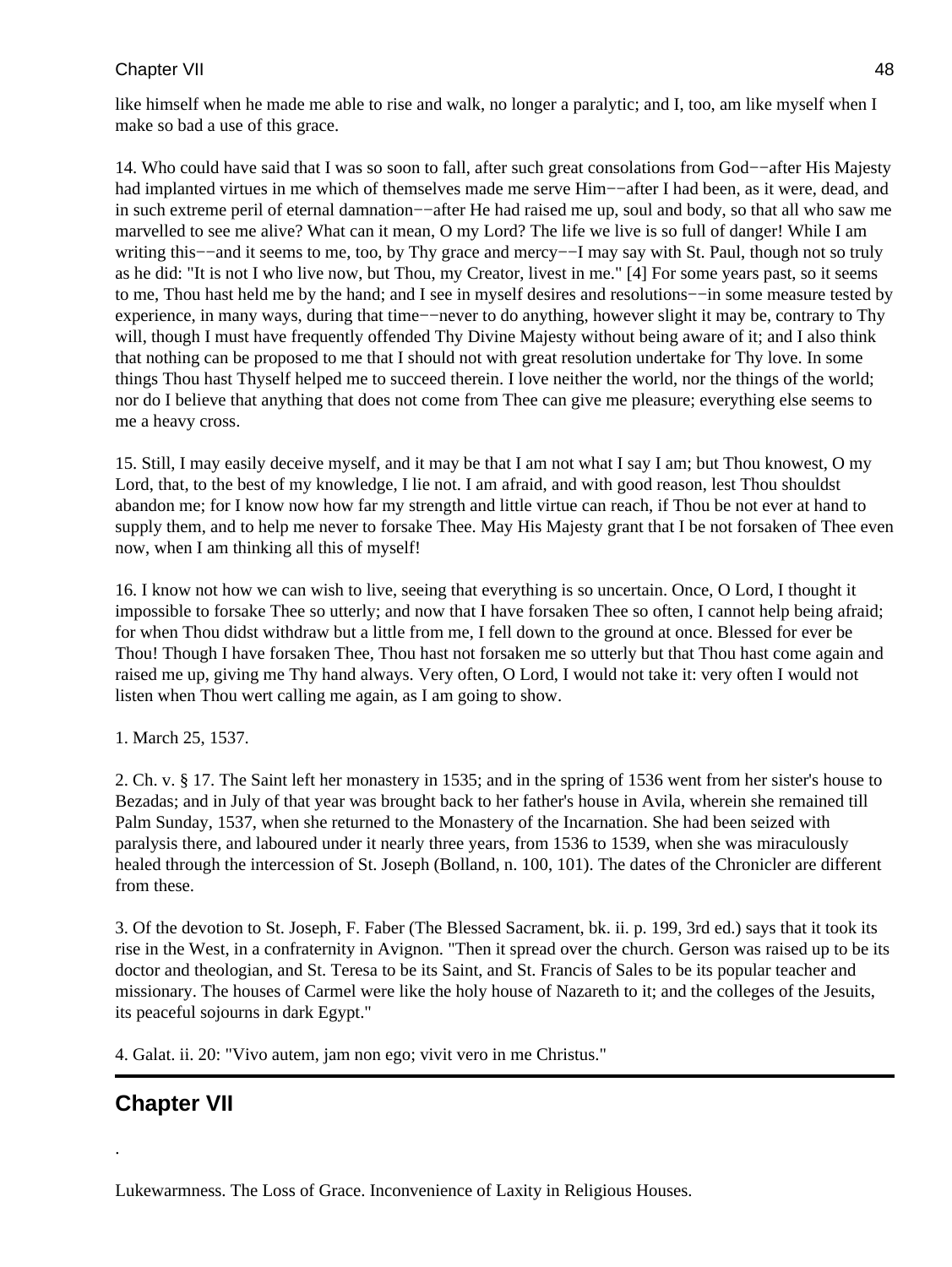1. So, then, going on from pastime to pastime, from vanity to vanity, from one occasion of sin to another, I began to expose myself exceedingly to the very greatest dangers: my soul was so distracted by many vanities, that I was ashamed to draw near unto God in an act of such special friendship as that of prayer. [1] As my sins multiplied, I began to lose the pleasure and comfort I had in virtuous things: and that loss contributed to the abandonment of prayer. I see now most clearly, O my Lord, that this comfort departed from me because I had departed from Thee.

2. It was the most fearful delusion into which Satan could plunge me−−to give up prayer under the pretence of humility. I began to be afraid of giving myself to prayer, because I saw myself so lost. I thought it would be better for me, seeing that in my wickedness I was one of the most wicked, to live like the multitude−−to say the prayers which I was bound to say, and that vocally: not to practise mental prayer nor commune with God so much; for I deserved to be with the devils, and was deceiving those who were about me, because I made an outward show of goodness; and therefore the community in which I dwelt is not to be blamed; for with my cunning I so managed matters, that all had a good opinion of me; and yet I did not seek this deliberately by simulating devotion; for in all that relates to hypocrisy and ostentation−−glory be to God!−−I do not remember that I ever offended Him, [2] so far as I know. The very first movements herein gave me such pain, that the devil would depart from me with loss, and the gain remained with me; and thus, accordingly, he never tempted me much in this way. Perhaps, however, if God had permitted Satan to tempt me as sharply herein as he tempted me in other things, I should have fallen also into this; but His Majesty has preserved me until now. May He be blessed for evermore! It was rather a heavy affliction to me that I should be thought so well of; for I knew my own secret.

3. The reason why they thought I was not so wicked was this: they saw that I, who was so young, and exposed to so many occasions of sin, withdrew myself so often into solitude for prayer, read much, spoke of God, that I liked to have His image painted in many places, to have an oratory of my own, and furnish it with objects of devotion, that I spoke ill of no one, and other things of the same kind in me which have the appearance of virtue. Yet all the while−−I was so vain−−I knew how to procure respect for myself by doing those things which in the world are usually regarded with respect.

4. In consequence of this, they gave me as much liberty as they did to the oldest nuns, and even more, and had great confidence in me; for as to taking any liberty for myself, or doing anything without leave−−such as conversing through the door, or in secret, or by night−−I do not think I could have brought myself to speak with anybody in the monastery in that way, and I never did it; for our Lord held me back. It seemed to me−−for I considered many things carefully and of set purpose−−that it would be a very evil deed on my part, wicked as I was, to risk the credit of so many nuns, who were all good−−as if everything else I did was well done! In truth, the evil I did was not the result of deliberation, as this would have been, if I had done it, although it was too much so.

5. Therefore, I think that it did me much harm to be in a monastery not enclosed. The liberty which those who were good might have with advantage−−they not being obliged to do more than they do, because they had not bound themselves to enclosure−−would certainly have led me, who am wicked, straight to hell, if our Lord, by so many remedies and means of His most singular mercy, had not delivered me out of that danger−−and it is, I believe, the very greatest danger−−namely, a monastery of women unenclosed−−yea, more, I think it is, for those who will be wicked, a road to hell, rather than a help to their weakness. This is not to be understood of my monastery; for there are so many there who in the utmost sincerity, and in great perfection, serve our Lord, so that His Majesty, according to His goodness, cannot but be gracious unto them; neither is it one of those which are most open for all religious observances are kept in it; and I am speaking only of others which I have seen and known.

6. I am exceedingly sorry for these houses, because our Lord must of necessity send His special inspirations not merely once, but many times, if the nuns therein are to be saved, seeing that the honours and amusements of the world are allowed among them, and the obligations of their state are so ill−understood. God grant they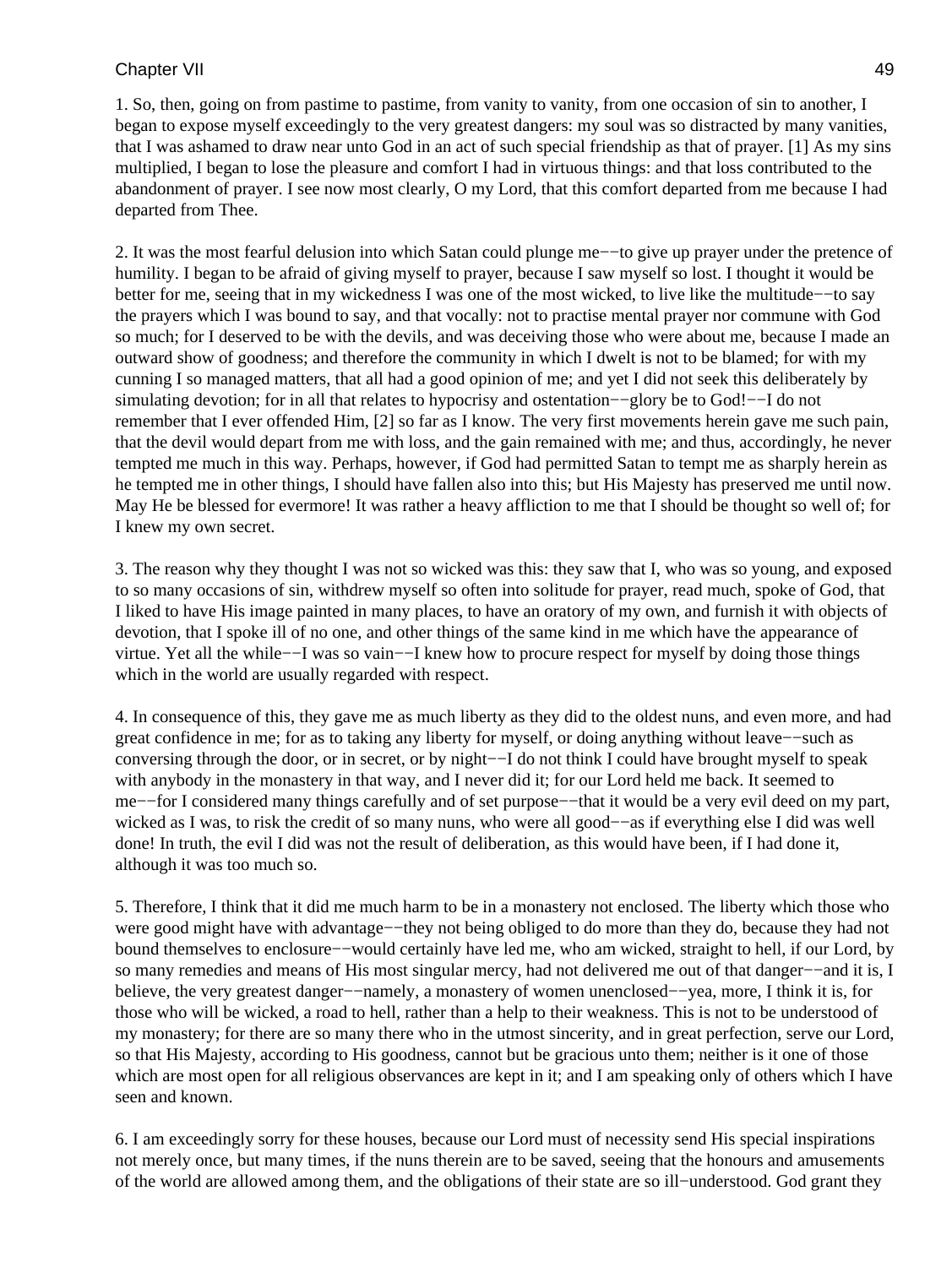may not count that to be virtue which is sin, as I did so often! It is very difficult to make people understand this; it is necessary our Lord Himself should take the matter seriously into His own hands.

7. If parents would take my advice, now that they are at no pains to place their daughters where they may walk in the way of salvation without incurring a greater risk than they would do if they were left in the world, let them look at least at that which concerns their good name. Let them marry them to persons of a much lower degree, rather than place them in monasteries of this kind, unless they be of extremely good inclinations, and God grant that these inclinations may come to good! or let them keep them at home. If they will be wicked at home, their evil life can be hidden only for a short time; but in monasteries it can be hidden long, and, in the end, it is our Lord that discovers it. They injure not only themselves, but all the nuns also. And all the while the poor things are not in fault; for they walk in the way that is shown them. Many of them are to be pitied; for they wished to withdraw from the world, and, thinking to escape from the dangers of it, and that they were going to serve our Lord, have found themselves in ten worlds at once, without knowing what to do, or how to help themselves. Youth and sensuality and the devil invite them and incline them to follow certain ways which are of the essence of worldliness. They see these ways, so to speak, considered as safe there.

8. Now, these seem to me to be in some degree like those wretched heretics who will make themselves blind, and who will consider that which they do to be good, and so believe, but without really believing; for they have within themselves something that tells them it is wrong.

9. Oh, what utter ruin! utter ruin of religious persons−−I am not speaking now more of women than of men−−where the rules of the Order are not kept; where the same monastery offers two roads: one of virtue and observance, the other of inobservance, and both equally frequented! I have spoken incorrectly: they are not equally frequented; for, on account of our sins, the way of the greatest imperfection is the most frequented; and because it is the broadest, it is also the most in favour. The way of religious observance is so little used, that the friar and the nun who would really begin to follow their vocation thoroughly have reason to fear the members of their communities more than all the devils together. They must be more cautious, and dissemble more, when they would speak of that friendship with God which they desire to have, than when they would speak of those friendships and affections which the devil arranges in monasteries. I know not why we are astonished that the Church is in so much trouble, when we see those, who ought to be an example of every virtue to others, so disfigure the work which the spirit of the Saints departed wrought in their Orders. May it please His Divine Majesty to apply a remedy to this, as He sees it to be needful! Amen.

10. So, then, when I began to indulge in these conversations, I did not think, seeing they were customary, that my soul must be injured and dissipated, as I afterwards found it must be, by such conversations. I thought that, as receiving visits was so common in many monasteries, no more harm would befall me thereby than befell others, whom I knew to be good. I did not observe that they were much better than I was, and that an act which was perilous for me was not so perilous for them; and yet I have no doubt there was some danger in it, were it nothing else but a waste of time.

11. I was once with a person−−it was at the very beginning of my acquaintance with her when our Lord was pleased to show me that these friendships were not good for me: to warn me also, and in my blindness, which was so great, to give me light. Christ stood before me, stern and grave, giving me to understand what in my conduct was offensive to Him. I saw Him with the eyes of the soul more distinctly than I could have seen Him with the eyes of the body. The vision made so deep an impression upon me, that, though it is more than twenty−six years ago, [3] I seem to see Him present even now. I was greatly astonished and disturbed, and I resolved not to see that person again.

12. It did me much harm that I did not then know it was possible to see anything otherwise than with the eyes of the body; [4] so did Satan too, in that he helped me to think so: he made me understand it to be impossible, and suggested that I had imagined the vision−−that it might be Satan himself−−and other suppositions of that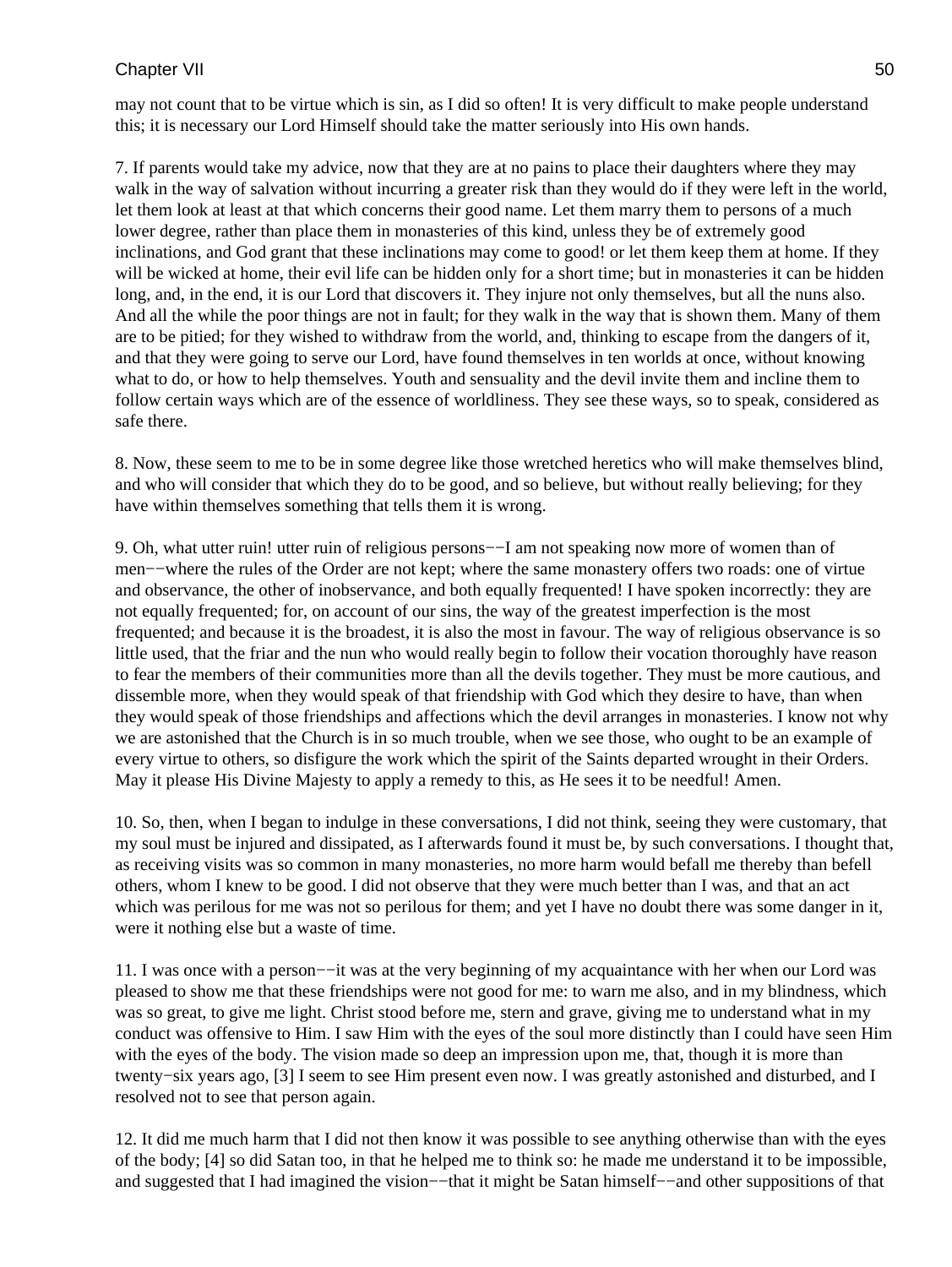kind. For all this, the impression remained with me that the vision was from God, and not an imagination; but, as it was not to my liking, I forced myself to lie to myself; and as I did not dare to discuss the matter with any one, and as great importunity was used, I went back to my former conversation with the same person, and with others also, at different times; for I was assured that there was no harm in seeing such a person, and that I gained, instead of losing, reputation by doing so. I spent many years in this pestilent amusement; for it never appeared to me, when I was engaged in it, to be so bad as it really was, though at times I saw clearly it was not good. But no one caused me the same distraction which that person did of whom I am speaking; and that was because I had a great affection for her.

13. At another time, when I was with that person, we saw, both of us, and others who were present also saw, something like a great toad crawling towards us, more rapidly than such a creature is in the habit of crawling. I cannot understand how a reptile of that kind could, in the middle of the day, have come forth from that place; it never had done so before, [5] but the impression it made on me was such, that I think it must have had a meaning; neither have I ever forgotten it. Oh, the greatness of God! with what care and tenderness didst Thou warn me in every way! and how little I profited by those warnings!

14. There was in that house a nun, who was related to me, now grown old, a great servant of God, and a strict observer of the rule. She too warned me from time to time; but I not only did not listen to her, but was even offended, thinking she was scandalized without cause. I have mentioned this in order that my wickedness and the great goodness of God might be understood, and to show how much I deserved hell for ingratitude so great, and, moreover, if it should be our Lord's will and pleasure that any nun at any time should read this, that she might take warning by me. I beseech them all, for the love of our Lord, to flee from such recreations as these.

15. May His Majesty grant I may undeceive some one of the many I led astray when I told them there was no harm in these things, and assured them there was no such great danger therein. I did so because I was blind myself; for I would not deliberately lead them astray. By the bad example I set before them−−I spoke of this before [6]−−I was the occasion of much evil, not thinking I was doing so much harm.

16. In those early days, when I was ill, and before I knew how to be of use to myself, I had a very strong desire to further the progress of others: [7] a most common temptation of beginners. With me, however, it had good results. Loving my father so much, I longed to see him in the possession of that good which I seemed to derive myself from prayer. I thought that in this life there could not be a greater good than prayer; and by roundabout ways, as well as I could, I contrived make him enter upon it; I gave him books for that end. As he was so good−−I said so before [8]−−this exercise took such a hold upon him, that in five or six years, I think it was, he made so great a progress that I used to praise our Lord for it. It was a very great consolation to me. He had most grievous trials of diverse kinds; and he bore them all with the greatest resignation. He came often to see me; for it was a comfort to him to speak of the things of God.

17. And now that I had become so dissipated, and had ceased to pray, and yet saw that he still thought I was what I used to be, I could not endure it, and so undeceived him. I had been a year and more without praying, thinking it an act of greater humility to abstain. This−−I shall speak of it again [9]−−was the greatest temptation I ever had, because it very nearly wrought my utter ruin; [10] for, when I used to pray, if I offended God one day, on the following days I would recollect myself, and withdraw farther from the occasions of sin.

18. When that blessed man, having that good opinion of me, came to visit me, it pained me to see him so deceived as to think that I used to pray to God as before. So I told him that I did not pray; but I did not tell him why. I put my infirmities forward as an excuse; for though I had recovered from that which was so troublesome, I have always been weak, even very much so; and though my infirmities are somewhat less troublesome now than they were, they still afflict me in many ways; specially, I have been suffering for twenty years from sickness every morning, [11] so that I could not take any food till past mid−day, and even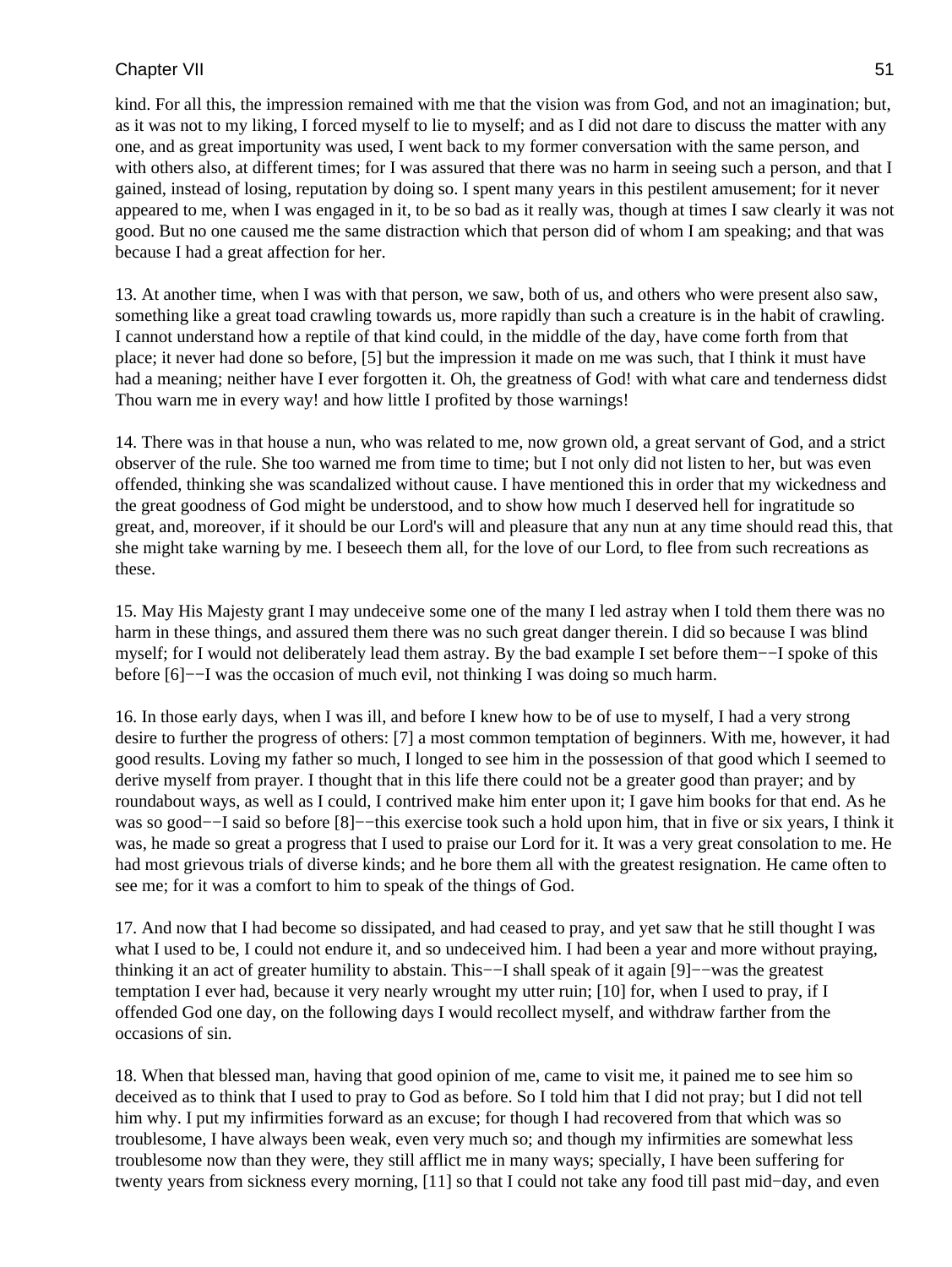occasionally not till later; and now, since my Communions have become more frequent, it is at night, before I lie down to rest, that the sickness occurs, and with greater pain; for I have to bring it on with a feather, or other means. If I do not bring it on, I suffer more; and thus I am never, I believe, free from great pain, which is sometimes very acute, especially about the heart; though the fainting−fits are now but of rare occurrence. I am also, these eight years past, free from the paralysis, and from other infirmities of fever, which I had so often. These afflictions I now regard so lightly, that I am even glad of them, believing that our Lord in some degree takes His pleasure in them.

19. My father believed me when I gave him that for a reason, as he never told a lie himself; neither should I have done so, considering the relation we were in. I told him, in order to be the more easily believed, that it was much for me to be able to attend in choir, though I saw clearly that this was no excuse whatever; neither, however, was it a sufficient reason for giving up a practice which does not require, of necessity, bodily strength, but only love and a habit thereof; yet our Lord always furnishes an opportunity for it, if we but seek it. I say always; for though there may be times, as in illness, and from other causes, when we cannot be much alone, yet it never can be but there must be opportunities when our strength is sufficient for the purpose; and in sickness itself, and amidst other hindrances, true prayer consists, when the soul loves, in offering up its burden, and in thinking of Him for Whom it suffers, and in the resignation of the will, and in a thousand ways which then present themselves. It is under these circumstances that love exerts itself for it is not necessarily prayer when we are alone; and neither is it not prayer when we are not.

20. With a little care, we may find great blessings on those occasions when our Lord, by means of afflictions, deprives us of time for prayer; and so I found it when I had a good conscience. But my father, having that opinion of me which he had, and because of the love he bore me, believed all I told him; moreover, he was sorry for me; and as he had now risen to great heights of prayer himself, he never remained with me long; for when he had seen me, he went his way, saying that he was wasting his time. As I was wasting it in other vanities, I cared little about this.

21. My father was not the only person whom I prevailed upon to practise prayer, though I was walking in vanity myself. When I saw persons fond of reciting their prayers, I showed them how to make a meditation, and helped them and gave them books; for from the time I began myself to pray, as I said before, [12] I always had a desire that others should serve God. I thought, now that I did not myself serve our Lord according to the light I had, that the knowledge His Majesty had given me ought not to be lost, and that others should serve Him for me. [13] I say this in order to explain the great blindness I was in: going to ruin myself, and labouring to save others.

22. At this time, that illness befell my father of which he died; [14] it lasted some days. I went to nurse him, being more sick in spirit than he was in body, owing to my many vanities−−though not, so far as I know, to the extent of being in mortal sin−−through the whole of that wretched time of which I am speaking; for, if I knew myself to be in mortal sin, I would not have continued in it on any account. I suffered much myself during his illness. I believe I rendered him some service in return for what he had suffered in mine. Though I was very ill, I did violence to myself; and though in losing him I was to lose all the comfort and good of my life−−he was all this to me−−I was so courageous, that I never betrayed my sorrows, concealing them till he was dead, as if I felt none at all. It seemed as if my very soul were wrenched when I saw him at the point of death−−my love for him was so deep.

23. It was a matter for which we ought to praise our Lord−−the death that he died, and the desire he had to die; so also was the advice he gave us after the last anointing, how he charged us to recommend him to God, and to pray for mercy for him, how he bade us serve God always, and consider how all things come to an end. He told us with tears how sorry he was that he had not served Him himself; for he wished he was a friar−−I mean, that he had been one in the Strictest Order that is. I have a most assured conviction that our Lord, some fifteen days before, had revealed to him he was not to live; for up to that time, though very ill, he did not think so; but now, though he was somewhat better, and the physicians said so, he gave no heed to them, but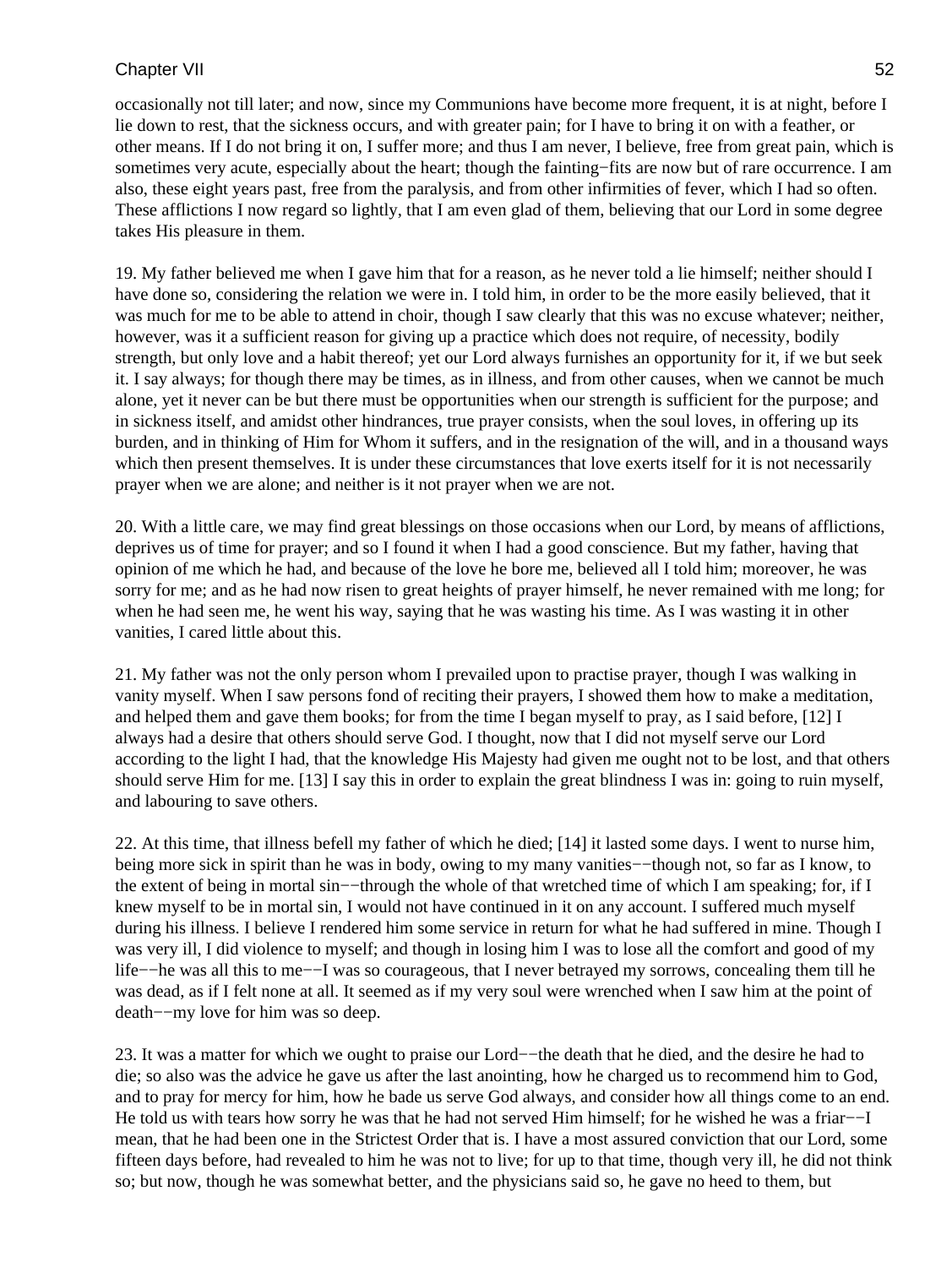employed himself in the ordering of his soul.

24. His chief suffering consisted in a most acute pain of the shoulders, which never left him: it was so sharp at times, that it put him into great torture. I said to him, that as he had so great a devotion to our Lord carrying His cross on His shoulders, he should now think that His Majesty wished him to feel somewhat of that pain which He then suffered Himself. This so comforted him, that I do not think I heard him complain afterwards.

25. He remained three days without consciousness; but on the day he died, our Lord restored him so completely, that we were astonished: he preserved his understanding to the last; for in the middle of the creed, which he repeated himself, he died. He lay there like an angel−−such he seemed to me, if I may say so, both in soul and disposition: he was very good.

26. I know not why I have said this, unless it be for the purpose of showing how much the more I am to be blamed for my wickedness; for after seeing such a death, and knowing what his life had been, I, in order to be in any wise like unto such a father, ought to have grown better. His confessor, a most learned Dominican, [15] used to say that he had no doubt he went straight to heaven. [16] He had heard his confession for some years, and spoke with praise of the purity of his conscience.

27. This Dominican father, who was a very good man, fearing God, did me a very great service; for I confessed to him. He took upon himself the task of helping my soul in earnest, and of making me see the perilous state I was in. [17] He sent me to Communion once a fortnight; [18] and I, by degrees beginning to speak to him, told him about my prayer. He charged me never to omit it: that, anyhow, it could not do me anything but good. I began to return to it−−though I did not cut off the occasions of sin−−and never afterwards gave it up. My life became most wretched, because I learned in prayer more and more of my faults. On one side, God was calling me; on the other, I was following the world. All the things of God gave me great pleasure; and I was a prisoner to the things of the world. It seemed as if I wished to reconcile two contradictions, so much at variance one with another as are the life of the spirit and the joys and pleasures and amusements of sense. [19]

28. I suffered much in prayer; for the spirit was slave, and not master; and so I was not able to shut myself up within myself−−that was my whole method of prayer−−without shutting up with me a thousand vanities at the same time. I spent many years in this way; and I am now astonished that any one could have borne it without abandoning either the one or the other. I know well that it was not in my power then to give up prayer, because He held me in His hand Who sought me that He might show me greater mercies.

29. O my God! if I might, I would speak of the occasions from which God delivered me, and how I threw myself into them again; and of the risks I ran of losing utterly my good name, from which He delivered me. I did things to show what I was; and our Lord hid the evil, and revealed some little virtue−−if so be I had any−−and made it great in the eyes of all, so that they always held me in much honour. For although my follies came occasionally into light, people would not believe it when they saw other things, which they thought good. The reason is, that He Who knoweth all things saw it was necessary it should be so, in order that I might have some credit given me by those to whom in after years I was to speak of His service. His supreme munificence regarded not my great sins, but rather the desires I frequently had to please Him, and the pain I felt because I had not the strength to bring those desires to good effect.

30. O Lord of my soul! how shall I be able to magnify the graces which Thou, in those years, didst bestow upon me? Oh, how, at the very time that I offended Thee most, Thou didst prepare me in a moment, by a most profound compunction, to taste of the sweetness of Thy consolations and mercies! In truth, O my King, Thou didst administer to me the most delicate and painful chastisement it was possible for me to bear; for Thou knewest well what would have given me the most pain. Thou didst chastise my sins with great consolations. I do not believe I am saying foolish things, though it may well be that I am beside myself whenever I call to mind my ingratitude and my wickedness.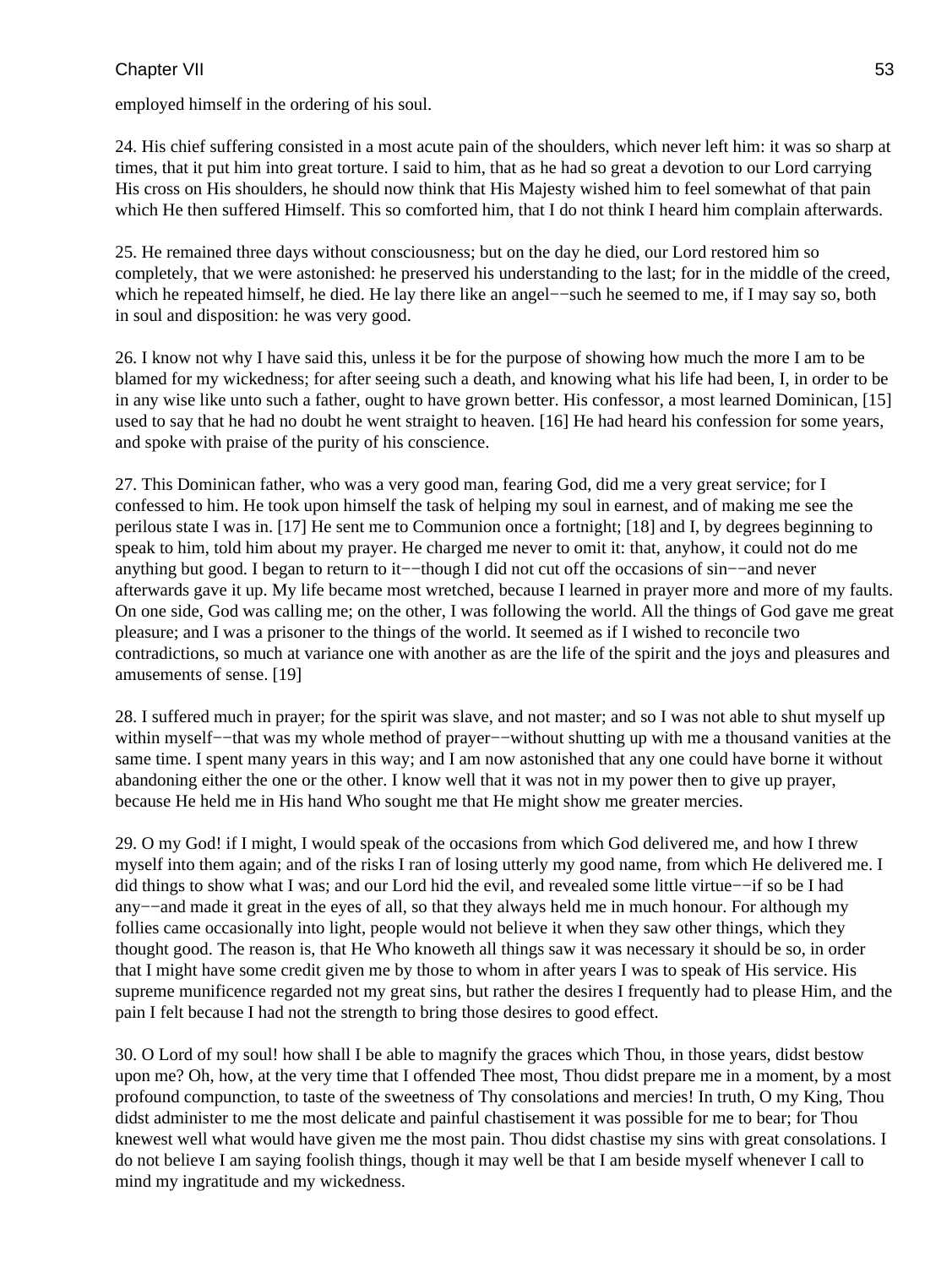31. It was more painful for me, in the state I was in, to receive graces, when I had fallen into grievous faults, than it would have been to receive chastisement; for one of those faults, I am sure, used to bring me low, shame and distress me, more than many diseases, together with many heavy trials, could have done. For, as to the latter, I saw that I deserved them; and it seemed to me that by them I was making some reparation for my sins, though it was but slight, for my sins are so many. But when I see myself receive graces anew, after being so ungrateful for those already received, that is to me—–and, I believe, to all who have any knowledge or love of God−−a fearful kind of torment. We may see how true this is by considering what a virtuous mind must be. Hence my tears and vexation when I reflected on what I felt, seeing myself in a condition to fall at every moment, though my resolutions and desires then−−I am speaking of that time−−were strong.

32. It is a great evil for a soul to be alone in the midst of such great dangers; it seems to me that if I had had any one with whom I could have spoken of all this, it might have helped me not to fall. I might, at least, have been ashamed before him−−and yet I was not ashamed before God.

33. For this reason, I would advise those who give themselves to prayer, particularly at first, to form friendships; and converse familiarly, with others who are doing the same thing. It is a matter of the last importance, even if it lead only to helping one another by prayer: how much more, seeing that it has led to much greater gain! Now, if in their intercourse one with another, and in the indulgence of human affections even not of the best kind, men seek friends with whom they may refresh themselves, and for the purpose of having greater satisfaction in speaking of their empty joys, I know no reason why it should not be lawful for him who is beginning to love and serve God in earnest to confide to another his joys and sorrows; for they who are given to prayer are thoroughly accustomed to both.

34. For if that friendship with God which he desires be real, let him not be afraid of vain−glory; and if the first movements thereof assail him, he will escape from it with merit; and I believe that he who will discuss the matter with this intention will profit both himself and those who hear him, and thus will derive more light for his own understanding, as well as for the instruction of his friends. He who in discussing his method of prayer falls into vain−glory will do so also when he hears Mass devoutly, if he is seen of men, and in doing other good works, which must be done under pain of being no Christian; and yet these things must not be omitted through fear of vain−glory.

35. Moreover, it is a most important matter for those souls who are not strong in virtue; for they have so many people, enemies as well as friends, to urge them the wrong way, that I do not see how this point is capable of exaggeration. It seems to me that Satan has employed this artifice−−and it is of the greatest service to him−−namely, that men who really wish to love and please God should hide the fact, while others, at his suggestion, make open show of their malicious dispositions; and this is so common, that it seems a matter of boasting now, and the offences committed against God are thus published abroad.

36. I do not know whether the things I am saying are foolish or not. If they be so, your reverence will strike them out. I entreat you to help my simplicity by adding a good deal to this, because the things that relate to the service of God are so feebly managed, that it is necessary for those who would serve Him to join shoulder to shoulder, if they are to advance at all; for it is considered safe to live amidst the vanities and pleasures of the world, and few there be who regard them with unfavourable eyes. But if any one begins to give himself up to the service of God, there are so many to find fault with him, that it becomes necessary for him to seek companions, in order that he may find protection among them till he grows strong enough not to feel what he may be made to suffer. If he does not, he will find himself in great straits.

37. This, I believe, must have been the reason why some of the Saints withdrew into the desert. And it is a kind of humility in man not to trust to himself, but to believe that God will help him in his relations with those with whom he converses; and charity grows by being diffused; and there are a thousand blessings herein which I would not dare to speak of, if I had not known by experience the great importance of it. It is very true that I am the most wicked and the basest of all who are born of women; but I believe that he who, humbling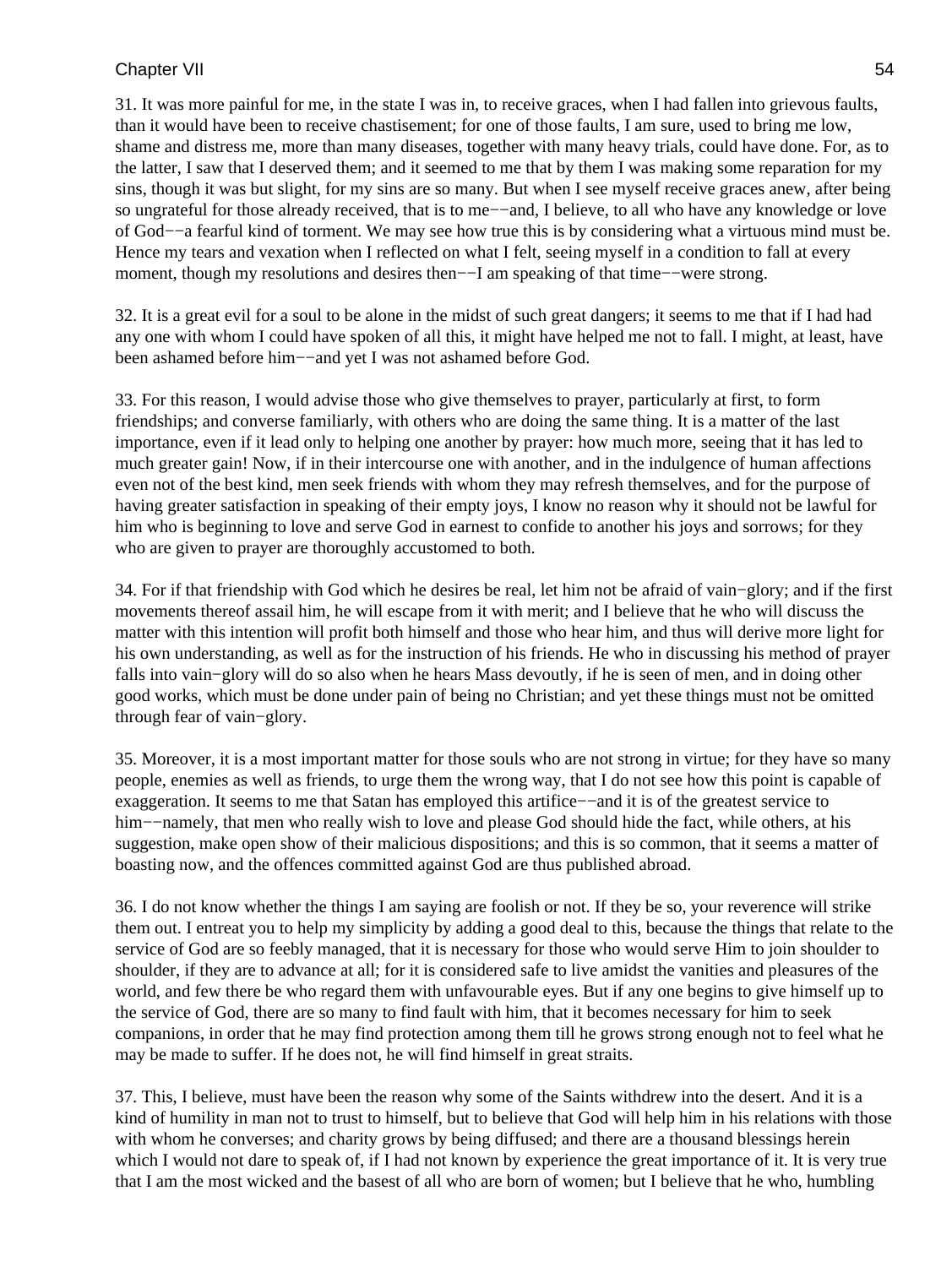himself, though strong, yet trusteth not in himself, and believeth another who in this matter has had experience, will lose nothing. Of myself I may say that, if our Lord had not revealed to me this truth, and given me the opportunity of speaking very frequently to persons given to prayer, I should have gone on falling and rising till I tumbled into hell. I had many friends to help me to fall; but as to rising again, I was so much left to myself, that I wonder now I was not always on the ground. I praise God for His mercy; for it was He only Who stretched out His hand to me. May He be blessed for ever! Amen.

1. See Way of Perfection, ch. xl.; but ch. xxvii. of the former editions.

2. See Relation, i. § 18.

3. A.D. 1537, when the Saint was twenty−two years old (Bouix). This passage, therefore, must he one of the additions to the second Life; for the first was written in 1562, twenty−five years only after the vision.

4. See ch. xxvii. § 3.

5. In the parlour of the monastery of the Incarnation, Avila, a painting of this is preserved to this day (De la Fuente).

6. Ch. vi. § 4.

7. See Inner Fortress, v. iii. § 1.

8. Ch. i. § i.

9. Ch. xix. §§ 9, 17.

10. See § 2, above.

11. See ch. xi. § 23: Inner Fortress, vi. i. § 8.

12. § 16.

- 13. See Inner Fortress, v. iii. § 1.
- 14. In 1541, when the Saint was twenty−five years of age (Bouix).
- 15. F. Vicente Barron (Reforma, lib. i. ch. xv.).
- 16. See ch. xxxviii. § 1.

17. See ch. xix. § 19.

18. The Spanish editor calls attention to this as a proof of great laxity in those days−−that a nun like St. Teresa should be urged to communicate as often as once in a fortnight.

19. See ch. xiii. §§ 7, 8.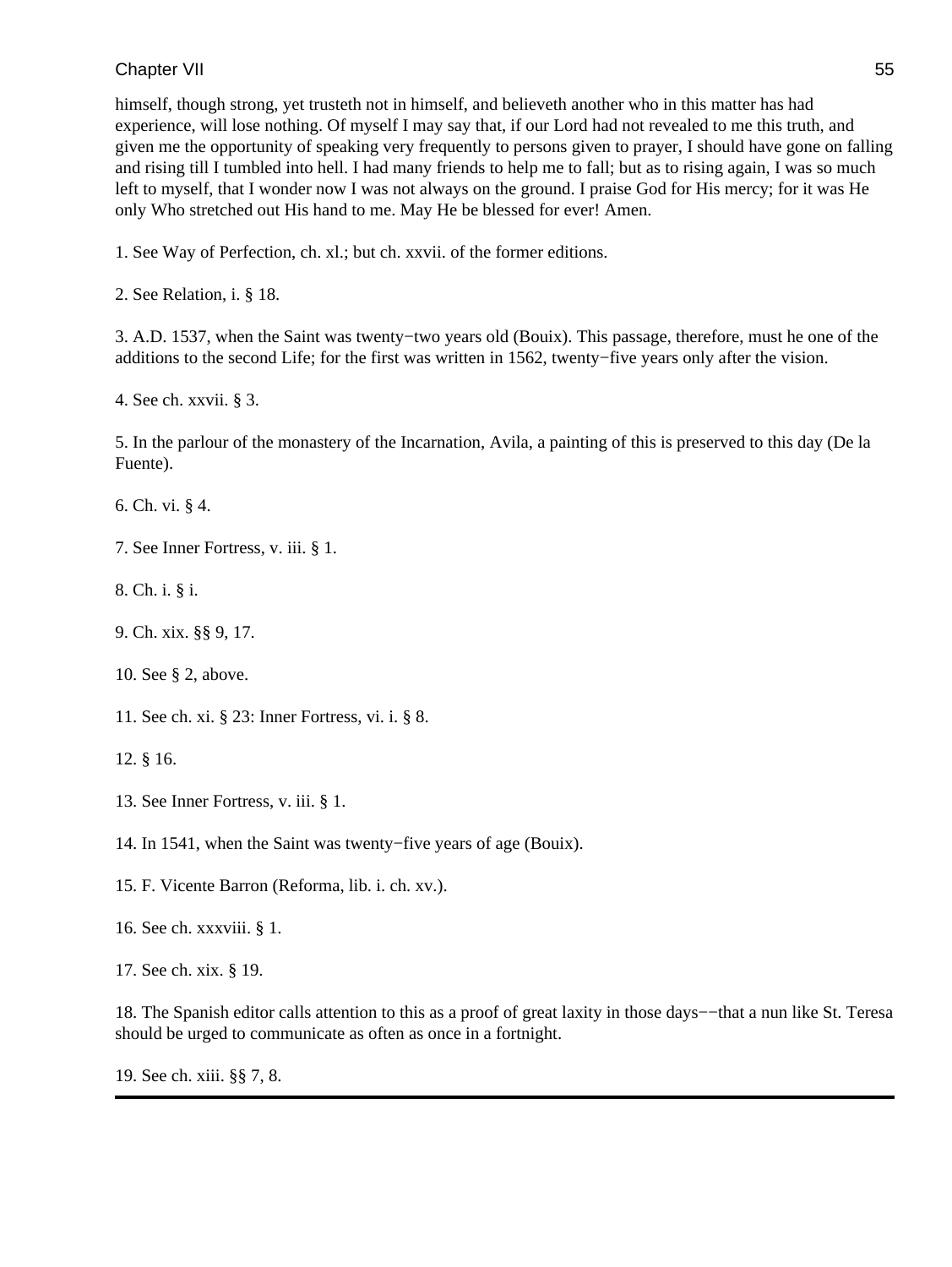.

## **Chapter VIII**

The Saint Ceases Not to Pray. Prayer the Way to Recover What Is Lost. All Exhorted to Pray. The Great Advantage of Prayer, Even to Those Who May Have Ceased from It.

1. It is not without reason that I have dwelt so long on this portion of my life. I see clearly that it will give no one pleasure to see anything so base; and certainly I wish those who may read this to have me in abhorrence, as a soul so obstinate and so ungrateful to Him Who did so much for me. I could wish, too, I had permission to say how often at this time I failed in my duty to God, because I was not leaning on the strong pillar of prayer. I passed nearly twenty years on this stormy sea, falling and rising, but rising to no good purpose, seeing that I went and fell again. My life was one of perfection; but it was so mean, that I scarcely made any account whatever of venial sins; and though of mortal sins I was afraid, I was not so afraid of them as I ought to have been, because I did not avoid the perilous occasions of them. I may say that it was the most painful life that can be imagined, because I had no sweetness in God, and no pleasure in the world.

2. When I was in the midst of the pleasures of the world, the remembrance of what I owed to God made me sad; and when I was praying to God, my worldly affections disturbed me. This is so painful a struggle, that I know not how I could have borne it for a month, let alone for so many years. Nevertheless, I can trace distinctly the great mercy of our Lord to me, while thus immersed in the world, in that I had still the courage to pray. I say courage, because I know of nothing in the whole world which requires greater courage than plotting treason against the King, knowing that He knows it, and yet never withdrawing from His presence; for, granting that we are always in the presence of God, yet it seems to me that those who pray arc in His presence in a very different sense; for they, as it were, see that He is looking upon them; while others may be for days together without even once recollecting that God sees them.

3. It is true, indeed, that during these years there were many months, and, I believe, occasionally a whole year, in which I so kept guard over myself that I did not offend our Lord, gave myself much to prayer, and took some pains, and that successfully, not to offend Him. I speak of this now, because all I am saying is strictly true; but I remember very little of those good days, and so they must have been few, while my evil days were many. Still, the days that passed over without my spending a great part of them in prayer were few, unless I was very ill, or very much occupied.

4. When I was ill, I was well with God. I contrived that those about me should be so, too, and I made supplications to our Lord for this grace, and spoke frequently of Him. Thus, with the exception of that year of which I have been speaking, during eight−and−twenty years of prayer, I spent more than eighteen in that strife and contention which arose out of my attempts to reconcile God and the world. As to the other years, of which I have now to speak, in them the grounds of the warfare, though it was not slight, were changed; but inasmuch as I was−−at least, I think so−−serving God, and aware of the vanity of the world, all has been pleasant, as I shall show hereafter. [1]

5. The reason, then, of my telling this at so great a length is that, as I have just said, [2] the mercy of God and my ingratitude, on the one hand, may become known; and, on the other, that men may understand how great is the good which God works in a soul when He gives it a disposition to pray in earnest, though it may not be so well prepared as it ought to be. If that soul perseveres in spite of sins, temptations, and relapses, brought about in a thousand ways by Satan, our Lord will bring it at last−−I am certain of it−−to the harbour of salvation, as He has brought me myself; for so it seems to me now. May His Majesty grant I may never go back and be lost! He who gives himself to prayer is in possession of a great blessing, of which many saintly and good men have written−−I am speaking of mental prayer−−glory be to God for it; and, if they had not done so, I am not proud enough, though I have but little humility, to presume to discuss it.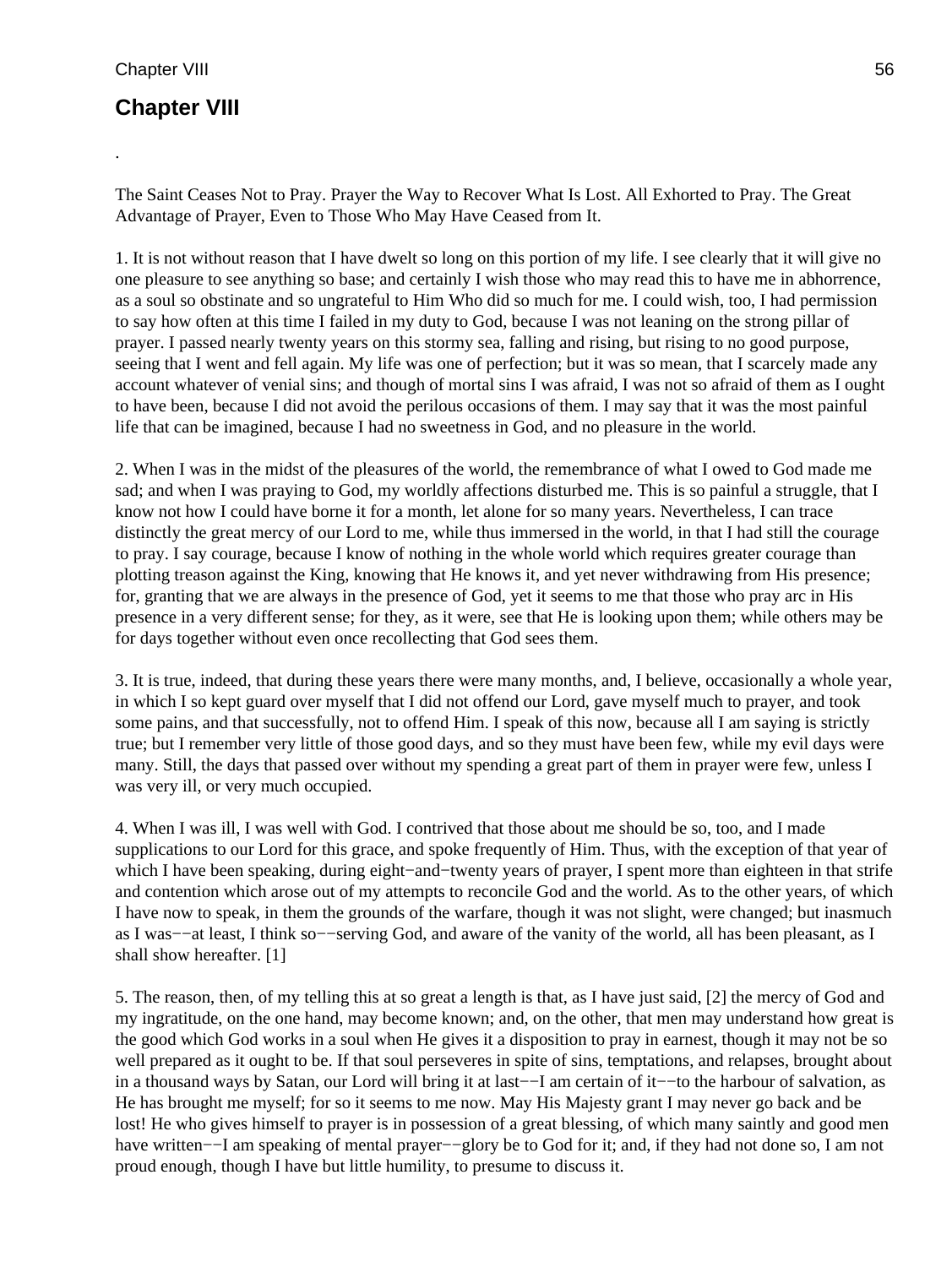6. I may speak of that which I know by experience; and so I say, let him never cease from prayer who has once begun it, be his life ever so wicked; for prayer is the way to amend it, and without prayer such amendment will be much more difficult. Let him not be tempted by Satan, as I was, to give it up, on the pretence of humility; [3] let him rather believe that His words are true Who says that, if we truly repent, and resolve never to offend Him, He will take us into His favour again, [4] give us the graces He gave us before, and occasionally even greater, if our repentance deserve it. And as to him who has not begun to pray, I implore him by the love of our Lord not to deprive himself of so great a good.

7. Herein there is nothing to be afraid of, but everything to hope for. Granting that such a one does not advance, nor make an effort to become perfect, so as to merit the joys and consolations which the perfect receive from God, yet he will by little and little attain to a knowledge of the road which leads to heaven. And if he perseveres, I hope in the mercy of God for him, seeing that no one ever took Him for his friend that was not amply rewarded; for mental prayer is nothing else, in my opinion, but being on terms of friendship with God, frequently conversing in secret with Him Who, we know, loves us. Now, true love and lasting friendship require certain dispositions: those of our Lord, we know, are absolutely perfect; ours, vicious, sensual, and thankless; and you cannot therefore, bring yourselves to love Him as He loves you, because you have not the disposition to do so; and if you do not love Him, yet, seeing how much it concerns you to have His friendship, and how great is His love for you, rise above that pain you feel at being much with Him Who is so different from you.

8. O infinite goodness of my God! I seem to see Thee and myself in this relation to one another. O Joy of the angels! when I consider it, I wish I could wholly die of love! How true it is that Thou endurest those who will not endure Thee! Oh, how good a friend art Thou, O my Lord! how Thou comfortest and endurest, and also waitest for them to make themselves like unto Thee, and yet, in the meanwhile, art Thyself so patient of the state they are in! Thou takest into account the occasions during which they seek Thee, and for a moment of penitence forgettest their offences against Thyself.

9. I have seen this distinctly in my own case, and I cannot tell why the whole world does not labour to draw near to Thee in this particular friendship. The wicked, who do not resemble Thee, ought to do so, in order that Thou mayest make them good, and for that purpose should permit Thee to remain with them at least for two hours daily, even though they may not remain with Thee but, as I used to do, with a thousand distractions, and with worldly thoughts. In return for this violence which they offer to themselves for the purpose of remaining in a company so good as Thine−−for at first they can do no more, and even afterwards at times−−Thou, O Lord, defendest them against the assaults of evil spirits, whose power Thou restrainest, and even lessenest daily, giving to them the victory over these their enemies. So it is, O Life of all lives, Thou slayest none that put their trust in Thee, and seek Thy friendship; yea, rather, Thou sustainest their bodily life in greater vigour, and makest their soul to live.

10. I do not understand what there can be to make them afraid who are afraid to begin mental prayer, nor do I know what it is they dread. The devil does well to bring this fear upon us, that he may really hurt us by putting me in fear, he can make me cease from thinking of my offences against God, of the great debt I owe Him, of the existence of heaven and hell, and of the great sorrows and trials He underwent for me. That was all my prayer, and had been, when I was in this dangerous state, and it was on those subjects I dwelt whenever I could; and very often, for some years, I was more occupied with the wish to see the end of the time I had appointed for myself to spend in prayer, and in watching the hour−glass, than with other thoughts that were good. If a sharp penance had been laid upon me, I know of none that I would not very often have willingly undertaken, rather than prepare myself for prayer by self−recollection. And certainly the violence with which Satan assailed me was so irresistible, or my evil habits were so strong, that I did not betake myself to prayer; and the sadness I felt on entering the oratory was so great, that it required all the courage I had to force myself in. They say of me that my courage is not slight, and it is known that God has given me a courage beyond that of a woman; but I have made a bad use of it. In the end, our Lord came to my help; and then, when I had done this violence to myself, I found greater peace and joy than I sometimes had when I had a desire to pray.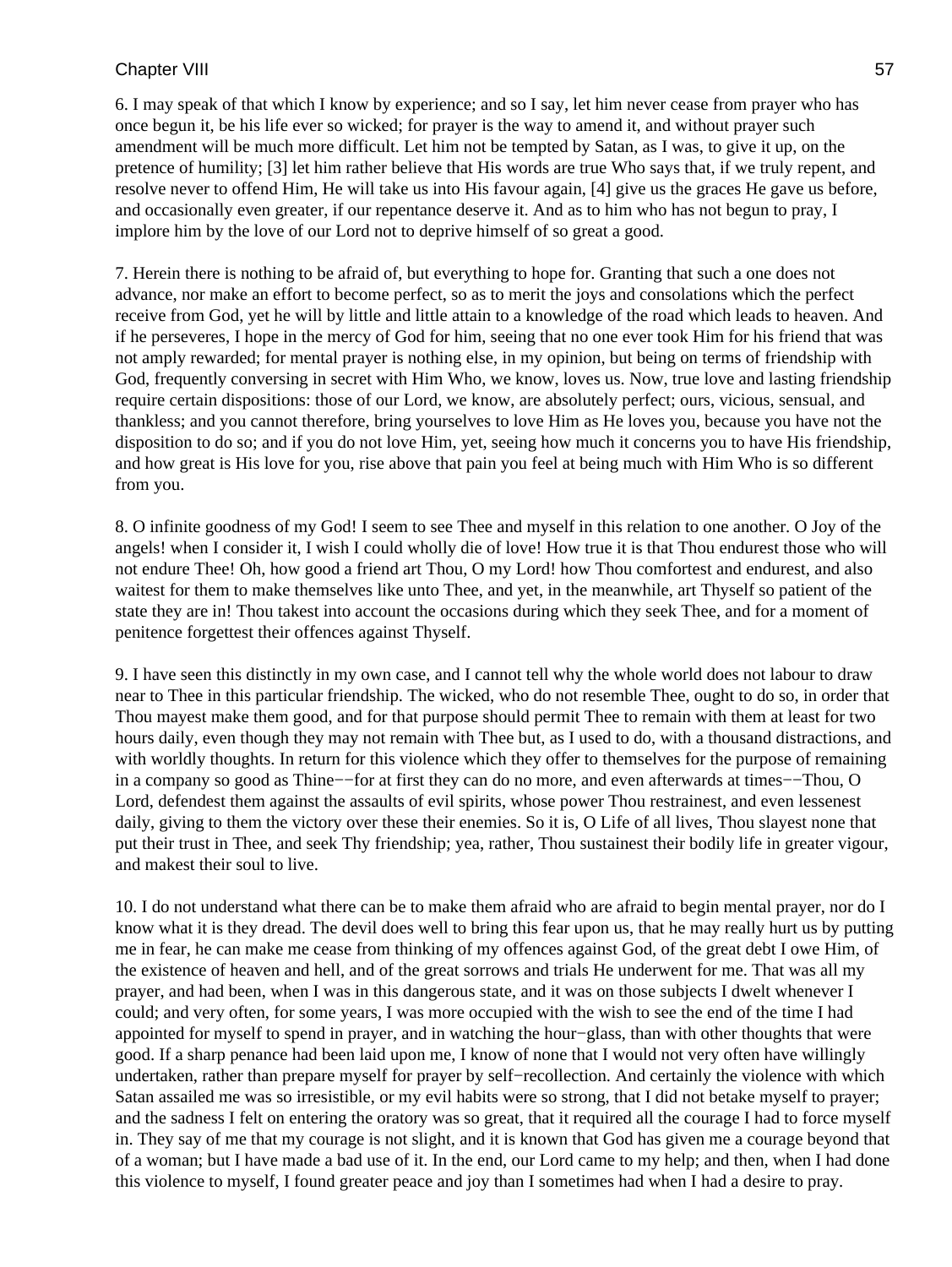11. If, then, our Lord bore so long with me, who was so wicked−−and it is plain that it was by prayer all my evil was corrected−−why should any one, how wicked soever he may be, have any fear? Let him be ever so wicked, he will not remain in his wickedness so many years as I did, after receiving so many graces from our Lord. Is there any one who can despair, when He bore so long with me, only because I desired and contrived to find some place and some opportunities for Him to be alone with me−−and that very often against my will? for I did violence to myself, or rather our Lord Himself did violence to me.

12. If, then, to those who do not serve God, but rather offend Him, prayer be all this, and so necessary, and if no one can really find out any harm it can do him, and if the omission of it be not a still greater harm, why, then, should they abstain from it who serve and desire to serve God? Certainly I cannot comprehend it, unless it be that men have a mind to go through the troubles of this life in greater misery, and to shut the door in the face of God, so that He shall give them no comfort in it. I am most truly sorry for them, because they serve God at their own cost; for of those who pray, God Himself defrays the charges, seeing that for a little trouble He gives sweetness, in order that, by the help it supplies, they may bear their trials.

13. But because I have much to say hereafter of this sweetness, which our Lord gives to those who persevere in prayer, [5] I do not speak of it here; only this will I say: prayer is the door to those great graces which our Lord bestowed upon me. If this door be shut, I do not see how He can bestow them; for even if He entered into a soul to take His delight therein, and to make that soul also delight in Him, there is no way by which He can do so; for His will is, that such a soul should be lonely and pure, with a great desire to receive His graces. If we put many hindrances in the way, and take no pains whatever to remove them, how can He come to us, and how can we have any desire that He should show us His great mercies?

14. I will speak now−−for it is very important to understand it−−of the assaults which Satan directs against a soul for the purpose of taking it, and of the contrivances and compassion wherewith our Lord labours to convert it to Himself, in order that men may behold His mercy, and the great good it was for me that I did not give up prayer and spiritual reading, and that they may be on their guard against the dangers against which I was not on my guard myself. And, above all, I implore them for the love of our Lord, and for the great love with which He goeth about seeking our conversion to Himself, to beware of the occasions of sin; for once placed therein, we have no ground to rest on−−so many enemies then assail us, and our own weakness is such, that we cannot defend ourselves.

15. Oh, that I knew how to describe the captivity of my soul in those days! I understood perfectly that I was in captivity, but I could not understand the nature of it; neither could I entirely believe that those things which my confessors did not make so much of were so wrong as I in my soul felt them to be. One of them−−I had gone to him with a scruple−−told me that, even if I were raised to high contemplation, those occasions and conversations were not unfitting for me. This was towards the end, when, by the grace of God, I was withdrawing more and more from those great dangers, but not wholly from the occasions of them.

16. When they saw my good desires, and how I occupied myself in prayer, I seemed to them to have done much; but my soul knew that this was not doing what I was bound to do for Him to Whom I owed so much. I am sorry for my poor soul even now, because of its great sufferings, and the little help it had from any one except God, and for the wide door that man opened for it, that it might go forth to its pastimes and pleasures, when they said that these things were lawful.

17. Then there was the torture of sermons, and that not a slight one; for I was very fond of them. If I heard any one preach well and with unction, I felt, without my seeking it, a particular affection for him, neither do I know whence it came. Thus, no sermon ever seemed to me so bad, but that I listened to it with pleasure; though, according to others who heard it, the preaching was not good. If it was a good sermon, it was to me a most special refreshment. To speak of God, or to hear Him spoken of, never wearied me. I am speaking of the time after I gave myself to prayer. At one time I had great comfort in sermons, at another they distressed me, because they made me feel that I was very far from being what I ought to have been.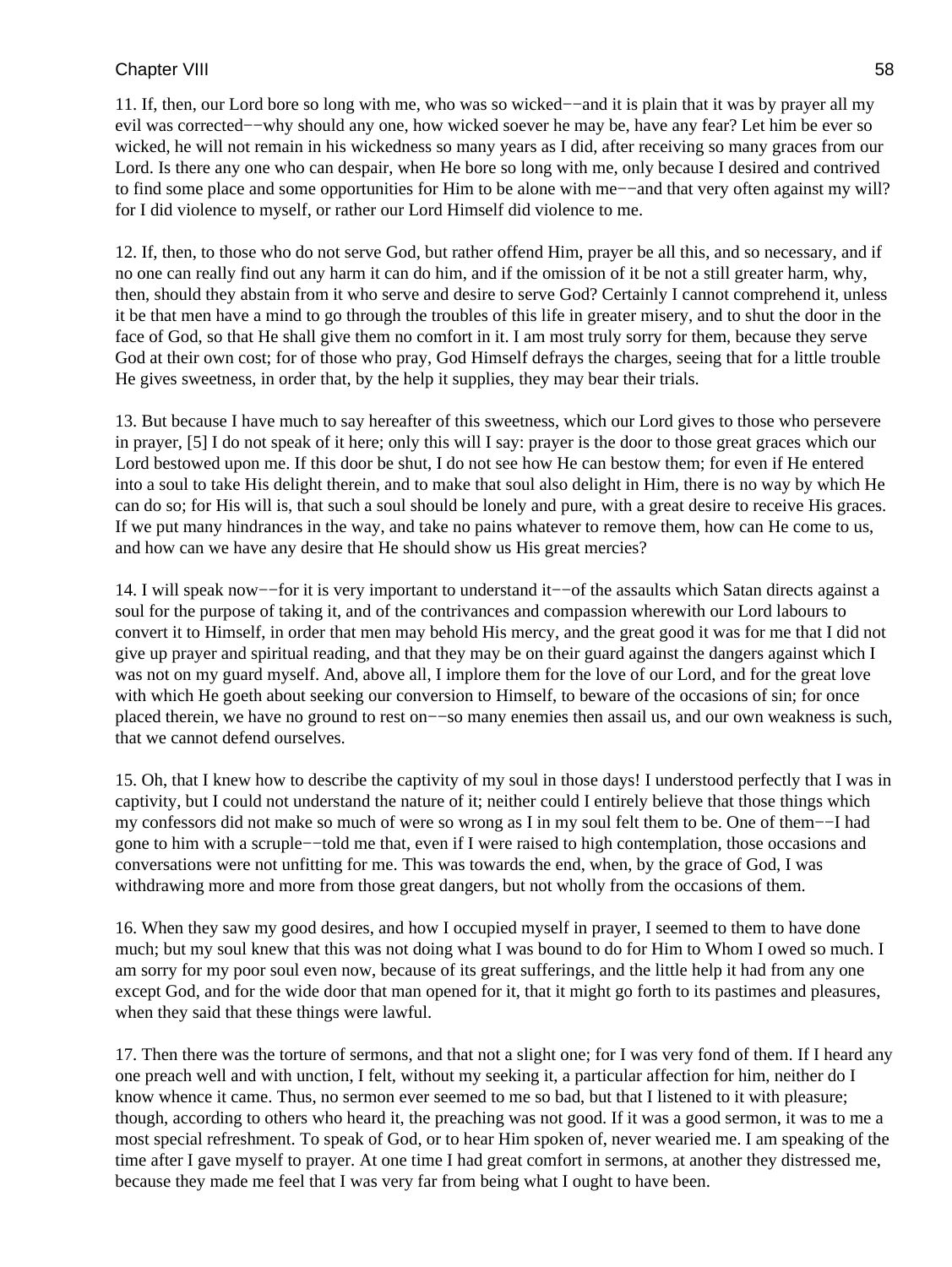18. I used to pray to our Lord for help; but, as it now seems to me, I must have committed the fault of not putting my whole trust in His Majesty, and of not thoroughly distrusting myself. I sought for help, took great pains; but it must be that I did not understand how all is of little profit if we do not root out all confidence in ourselves, and place it wholly in God. I wished to live, but I saw clearly that I was not living, but rather wrestling with the shadow of death; there was no one to give me life, and I was not able to take it. He Who could have given it me had good reasons for not coming to my aid, seeing that He had brought me back to Himself so many times, and I as often had left Him.

1. Ch. ix. § 10.

2. § 1, above.

3. Ch. vii. § 17; ch. xix. § 8.

4. Ezech. xviii. 21: "Si autem impius egerit poenitentiam, . . . vita vivet, et non morietur. Omnium iniquitatum ejus . . . non recordabor."

5. See ch. x. § 2, and ch. xi. § 22.

# **Chapter IX**

.

The Means Whereby Our Lord Quickened Her Soul, Gave Her Light in Her Darkness, and Made Her Strong in Goodness.

1. My soul was now grown weary; and the miserable habits it had contracted would not suffer it to rest, though it was desirous of doing so. It came to pass one day, when I went into the oratory, that I saw a picture which they had put by there, and which had been procured for a certain feast observed in the house. It was a representation of Christ most grievously wounded; and so devotional, that the very sight of it, when I saw it, moved me−−so well did it show forth that which He suffered for us. So keenly did I feel the evil return I had made for those wounds, that I thought my heart was breaking. I threw myself on the ground beside it, my tears flowing plenteously, and implored Him to strengthen me once for all, so that I might never offend Him any more.

2. I had a very great devotion to the glorious Magdalene, and very frequently used to think of her conversion−−especially when I went to Communion. As I knew for certain that our Lord was then within me, I used to place myself at His feet, thinking that my tears would not be despised. I did not know what I was saying; only He did great things for me, in that He was pleased I should shed those tears, seeing that I so soon forgot that impression. I used to recommend myself to that glorious Saint, that she might obtain my pardon.

3. But this last time, before that picture of which I am speaking, I seem to have made greater progress; for I was now very distrustful of myself, placing all my confidence in God. It seems to me that I said to Him then that I would not rise up till He granted my petition. I do certainly believe that this was of great service to me, because I have grown better ever since. [1]

4. This was my method of prayer: as I could not make reflections with my understanding, I contrived to picture Christ as within me; [2] and I used to find myself the better for thinking of those mysteries of His life during which He was most lonely. It seemed to me that the being alone and afflicted, like a person in trouble, must needs permit me to come near unto Him.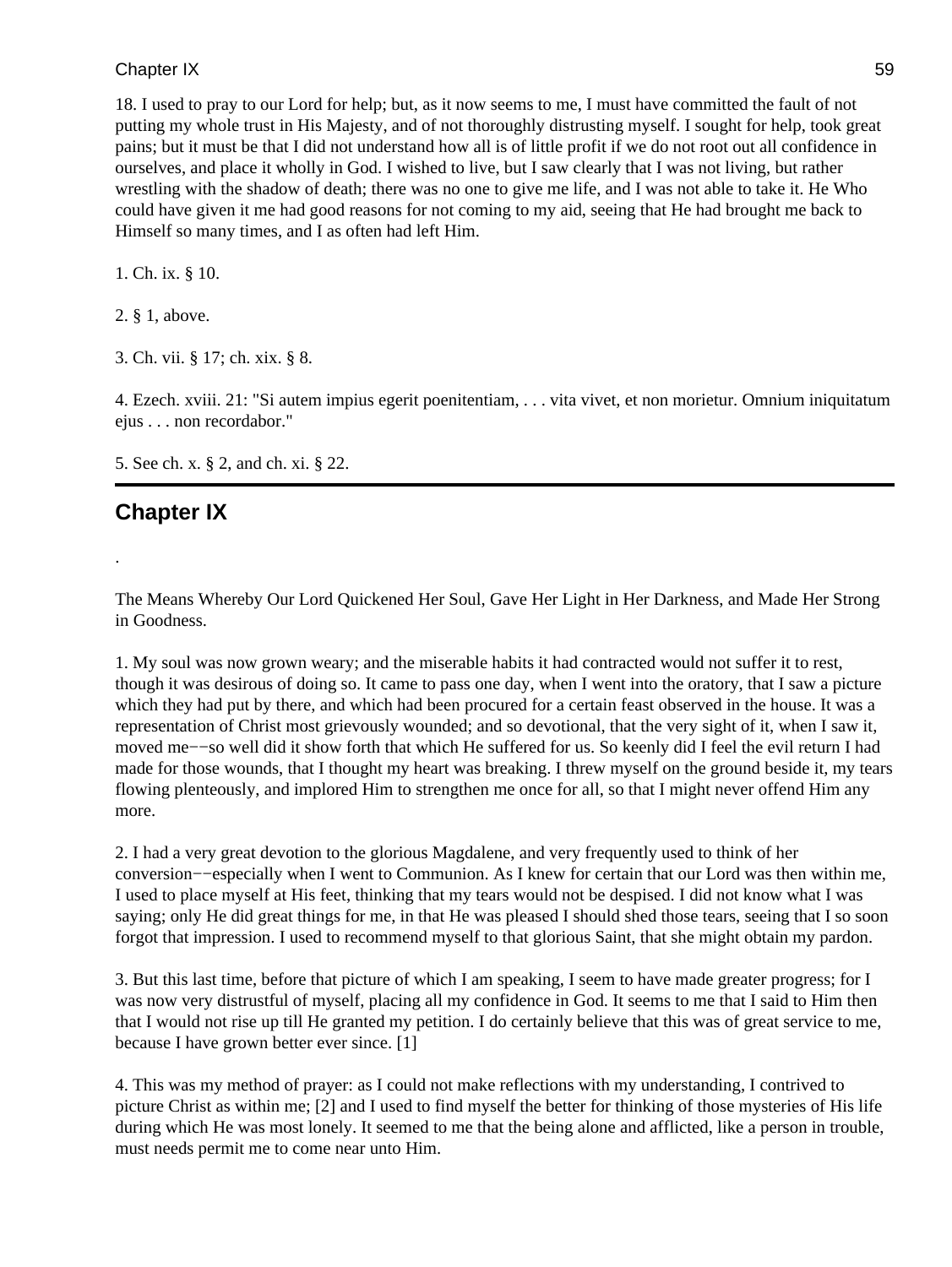5. I did many simple things of this kind; and in particular I used to find myself most at home in the prayer in the Garden, whither I went in His company. I thought of the bloody sweat, and of the affliction He endured there; I wished, if it had been possible, to wipe away that painful sweat from His face; but I remember that I never dared to form such a resolution−−my sins stood before me so grievously. I used to remain with Him there as long as my thoughts allowed me, and I had many thoughts to torment me. For many years, nearly every night before I fell asleep, when I recommended myself to God, that I might sleep in peace, I used always to think a little of this mystery of the prayer in the Garden−−yea, even before I was a nun, because I had been told that many indulgences were to be gained thereby. For my part, I believe that my soul gained very much in this way, because I began to practise prayer without knowing what it was; and now that it had become my constant habit, I was saved from omitting it, as I was from omitting to bless myself with the sign of the cross before I slept.

6. And now to go back to what I was saying of the torture which my thoughts inflicted upon me. This method of praying, in which the understanding makes no reflections, hath this property: the soul must gain much, or lose. I mean, that those who advance without meditation, make great progress, because it is done by love. But to attain to this involves great labour, except to those persons whom it is our Lord's good pleasure to lead quickly to the prayer of quiet. I know of some. For those who walk in this way, a book is profitable, that by the help thereof they may the more quickly recollect themselves. It was a help to me also to look on fields, water, and flowers. [3] In them I saw traces of the Creator−−I mean, that the sight of these things was as a book unto me; it roused me, made me recollected, and reminded me of my ingratitude and of my sins. My understanding was so dull, that I could never represent in the imagination either heavenly or high things in any form whatever until our Lord placed them before me in another way. [4]

7. I was so little able to put things before me by the help of my understanding, that, unless I saw a thing with my eyes, my imagination was of no use whatever. I could not do as others do, who can put matters before themselves so as to become thereby recollected. I was able to think of Christ only as man. But so it was; and I never could form any image of Him to myself, though I read much of His beauty, and looked at pictures of Him. I was like one who is blind, or in the dark, who, though speaking to a person present, and feeling his presence, because he knows for certain that he is present−−I mean, that he understands him to be present, and believes it−−yet does not see him. It was thus with me when I used to think of our Lord. This is why I was so fond of images. Wretched are they who, through their own fault, have lost this blessing; it is clear enough that they do not love our Lord−−for if they loved Him, they would rejoice at the sight of His picture, just as men find pleasure when they see the portrait of one they love.

8. At this time, the Confessions of St. Augustine were given me. Our Lord seems to have so ordained it, for I did not seek them myself, neither had I ever seen them before. I had a very great devotion to St. Augustine, because the monastery in which I lived when I was yet in the world was of his Order; [5] and also because he had been a sinner−−for I used to find great comfort in those Saints whom, after they had sinned, our Lord converted to Himself. I thought they would help me, and that, as our Lord had forgiven them, so also He would forgive me. One thing, however, there was that troubled me−−I have spoken of it before [6]−−our Lord had called them but once, and they never relapsed; while my relapses were now so many. This it was that vexed me. But calling to mind the love that He bore me, I took courage again. Of His mercy I never doubted once, but I did very often of myself.

9. O my God, I amazed at the hardness of my heart amidst so many succours from Thee. I am filled with dread when I see how little I could do with myself, and how I was clogged, so that I could not resolve to give myself entirely to God. When I began to read the Confessions, I thought I saw myself there described, and began to recommend myself greatly to this glorious Saint. When I came to his conversion, and read how he heard that voice in the garden, it seemed to me nothing less than that our Lord had uttered it for me: I felt so in my heart. I remained for some time lost in tears, in great inward affliction and distress. O my God, what a soul has to suffer because it has lost the liberty it had of being mistress over itself! and what torments it has to endure! I wonder now how I could live in torments so great: God be praised Who gave me life, so that I might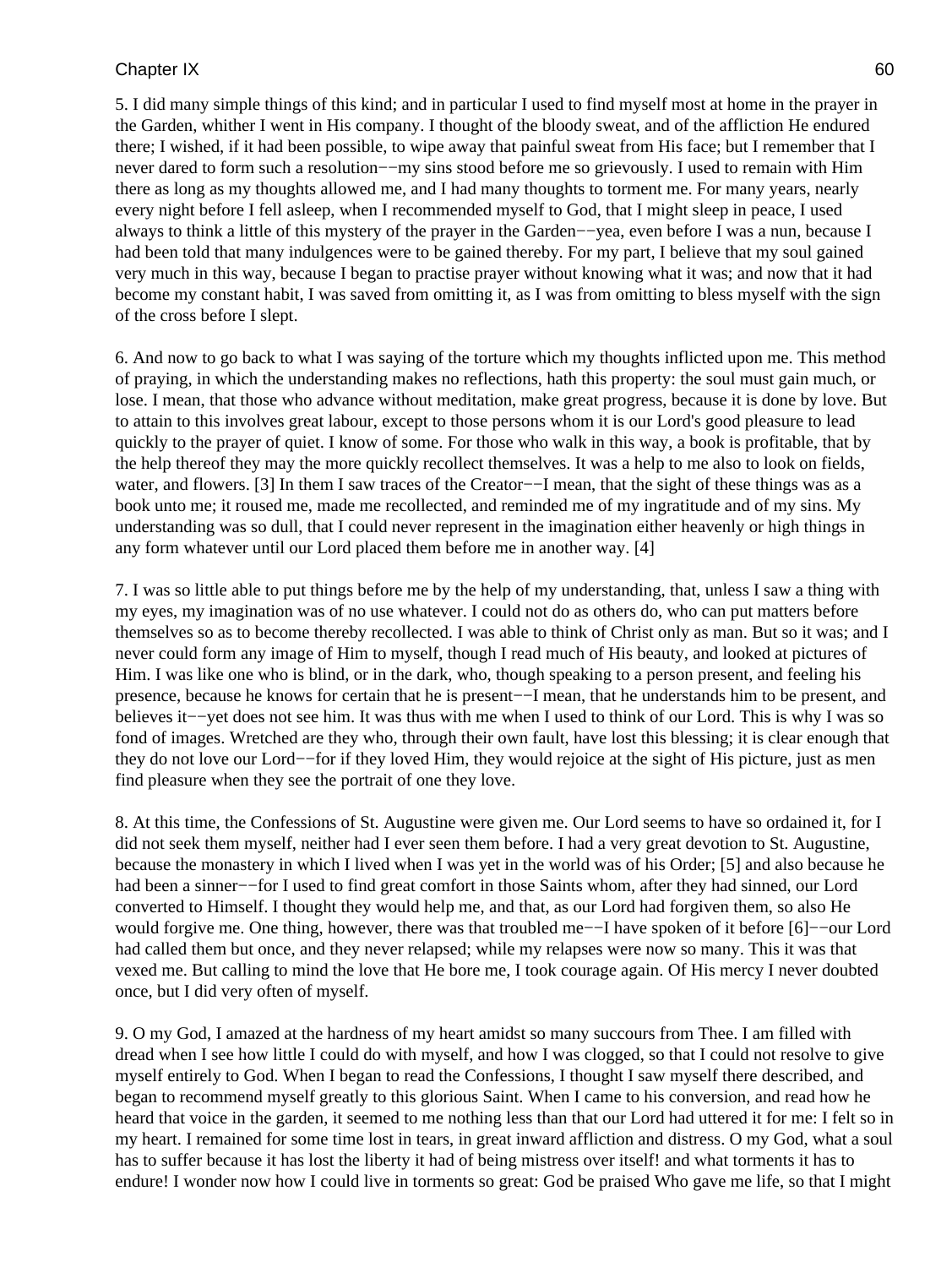escape from so fatal a death! I believe that my soul obtained great strength from His Divine Majesty, and that He must have heard my cry, and had compassion upon so many tears.

10. A desire to spend more time with Him began to grow within me, and also to withdraw from the occasions of sin: for as soon as I had done so, I turned lovingly to His Majesty at once. I understood clearly, as I thought, that I loved Him; but I did not understand, as I ought to have understood it, wherein the true love of God consists. I do not think I had yet perfectly disposed myself to seek His service when His Majesty turned towards me with His consolations. What others strive after with great labour, our Lord seems to have looked out for a way to make me willing to accept−−that is, in these later years to give me joy and comfort. But as for asking our Lord to give me either these things or sweetness in devotion, I never dared to do it; the only thing I prayed Him to give me was the grace never to offend Him, together with the forgiveness of my great sins. When I saw that my sins were so great, I never ventured deliberately to ask for consolation or for sweetness. He had compassion enough upon me, I think—–and, in truth, He dealt with me according to His great mercy−−when He allowed me to stand before Him, and when He drew me into His presence; for I saw that, if He had not drawn me, I should not have come at all.

11. Once only in my life do I remember asking for consolation, being at the time in great aridities. When I considered what I had done, I was so confounded, that the very distress I suffered from seeing how little humility I had, brought me that which I had been so bold as to ask for. I knew well that it was lawful to pray for it; but it seemed to me that it is lawful only for those who are in good dispositions, who have sought with all their might to attain to true devotion−−that is, not to offend God, and to be disposed and resolved for all goodness. I looked upon those tears of mine as womanish and weak, seeing that I did not obtain my desires by them; nevertheless, I believe that they did me some service; for, specially after those two occasions of great compunction and sorrow of heart, [7] accompanied by tears, of which I am speaking, I began in an especial way to give myself more to prayer, and to occupy myself less with those things which did me harm−−though I did not give them up altogether. But God Himself, as I have just said, came to my aid, and helped me to turn away from them. As His Majesty was only waiting for some preparation on my part, the spiritual graces grew in me as I shall now explain. It is not the custom of our Lord to give these graces to any but to those who keep their consciences in greater pureness. [8]

1. In the year 1555 (Bouix).

2. See ch. iv. § 10; ch. x. § 1.

3. See Relation, i. § 12.

- 4. See ch. iv. § 11.
- 5. Ch. ii. § 8.
- 6. In the Prologue.

7. § 1.

.

8. Ch. iv. § 11.

## **Chapter X**

The Graces She Received in Prayer. What We Can Do Ourselves. The Great Importance of Understanding What Our Lord Is Doing for Us. She Desires Her Confessors to Keep Her Writings Secret, Because of the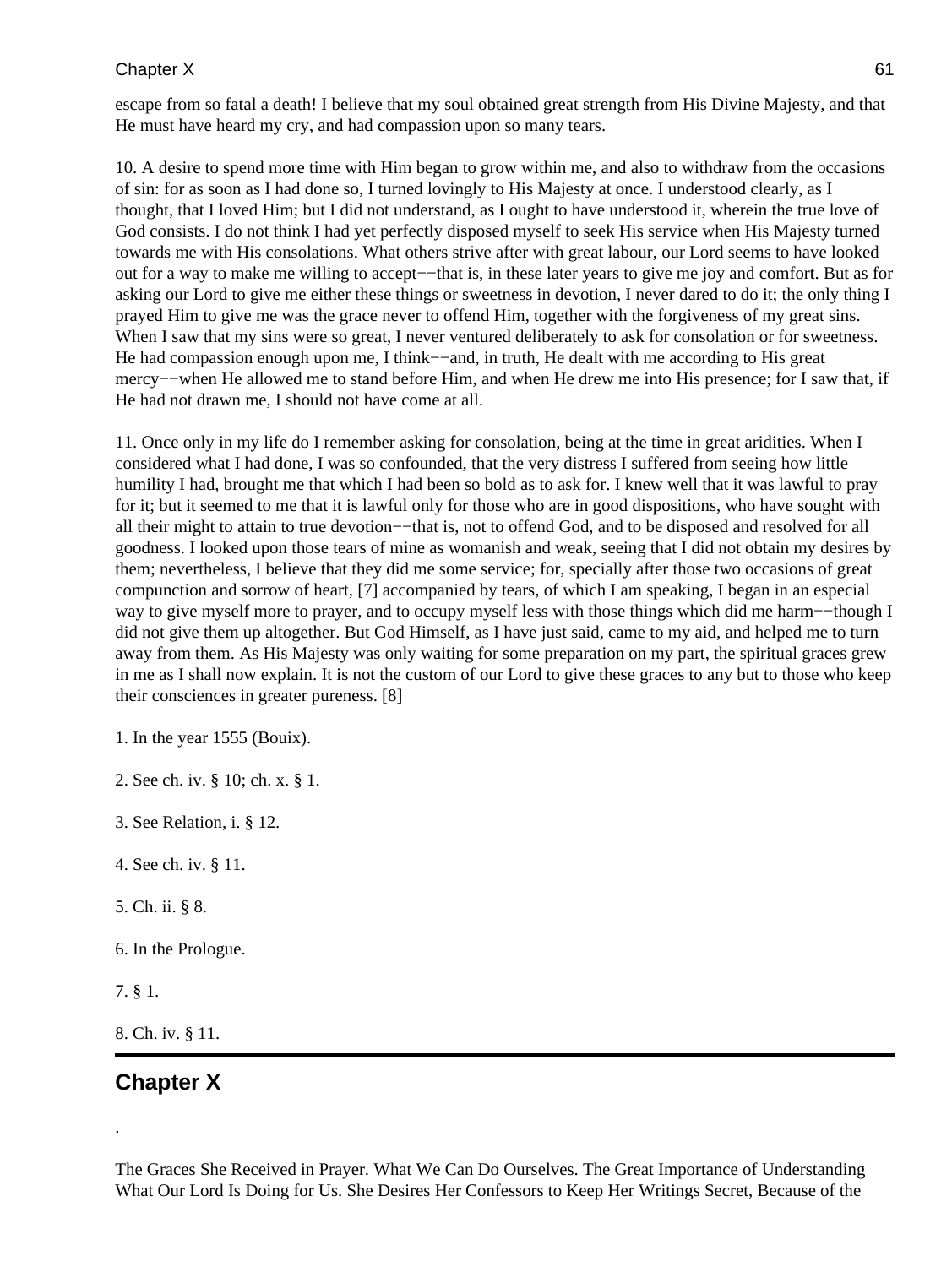Special Graces of Our Lord to Her, Which They Had Commanded Her to Describe.

1. I used to have at times, as I have said, [1] though it used to pass quickly away−−certain commencements of that which I am going now to describe. When I formed those pictures within myself of throwing myself at the feet of Christ, as I said before, [2] and sometimes even when I was reading, a feeling of the presence of God would come over me unexpectedly, so that I could in no wise doubt either that He was within me, or that I was wholly absorbed in Him. It was not by way of vision; I believe it was what is called mystical theology. The soul is suspended in such a way that it seems to be utterly beside itself. The will loves; the memory, so it seems to me, is as it were lost; and the understanding, so I think, makes no reflections— $-$ yet is not lost: as I have just said, it is not at work, but it stands as if amazed at the greatness of the things it understands; for God wills it to understand that it understands nothing whatever of that which His Majesty places before it.

2. Before this, I had a certain tenderness of soul which was very abiding, partially attainable, I believe, in some measure, by our own efforts: a consolation which is not wholly in the senses, nor yet altogether in the spirit, but is all of it the gift of God. However, I think we can contribute much towards the attaining of it by considering our vileness and our ingratitude towards God−−the great things He has done for us−−His Passion, with its grievous pains—–and His life, so full of sorrows; also, by rejoicing in the contemplation of His works, of His greatness, and of the love that He bears us. Many other considerations there are which he who really desires to make progress will often stumble on, though he may not be very much on the watch for them. If with this there be a little love, the soul is comforted, the heart is softened, and tears flow. Sometimes it seems that we do violence to ourselves and weep; at other times, our Lord seems to do so, so that we have no power to resist Him. His Majesty seems to reward this slight carefulness of ours with so grand a gift as is this consolation which He ministers to the soul of seeing itself weeping for so great a Lord. I am not surprised; for the soul has reason enough, and more than enough, for its joy. Here it comforts itself−−here it rejoices.

3. The comparison which now presents itself seems to me to be good. These joys in prayer are like what those of heaven must be. As the vision of the saints, which is measured by their merits there, reaches no further than our Lord wills, and as the blessed see how little merit they had, every one of them is satisfied with the place assigned him: there being the very greatest difference between one joy and another in heaven, and much greater than between one spiritual joy and another on earth−−which is, however, very great. And in truth, in the beginning, a soul in which God works this grace thinks that now it has scarcely anything more to desire, and counts itself abundantly rewarded for all the service it has rendered Him. And there is reason for this: for one of those tears−−which, as I have just said, are almost in our own power, though without God nothing can be done−−cannot, in my opinion, be purchased with all the labours of the world, because of the great gain it brings us. And what greater gain can we have than some testimony of our having pleased God? Let him, then, who shall have attained to this, give praise unto God−−acknowledge himself to be one of His greatest debtors; because it seems to be His will to take him into His house, having chosen him for His kingdom, if he does not turn back.

4. Let him not regard certain kinds of humility which exist, and of which I mean to speak. [3] Some think it humility not to believe that God is bestowing His gifts upon them. Let us clearly understand this, and that it is perfectly clear God bestows His gifts without any merit whatever on our part; and let us be grateful to His Majesty for them; for if we do not recognize the gifts received at His hands, we shall never be moved to love Him. It is a most certain truth, that the richer we see ourselves to be, confessing at the same time our poverty, the greater will be our progress, and the more real our humility.

5. An opposite course tends to take away all courage; for we shall think ourselves incapable of great blessings, if we begin to frighten ourselves with the dread of vain−glory when our Lord begins to show His mercy upon us. [4] Let us believe that He Who gives these gifts will also, when the devil begins to tempt us herein, give us the grace to detect him, and the strength to resist him−−that is, He will do so if we walk in simplicity before God, aiming at pleasing Him only, and not men. It is a most evident truth, that our love for a person is greater, the more distinctly we remember the good he has done us.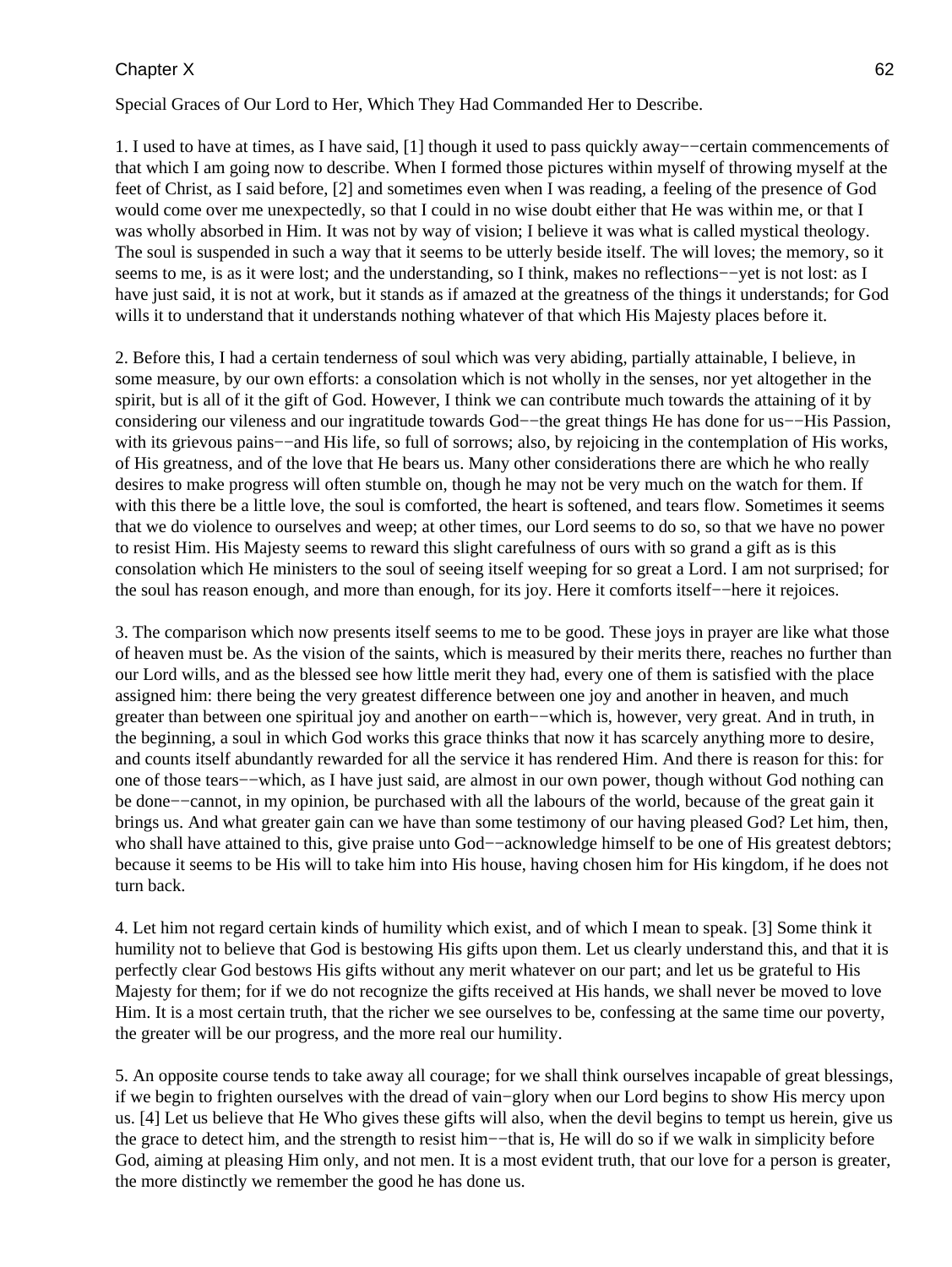6. If, then, it is lawful, and so meritorious, always to remember that we have our being from God, that He has created us out of nothing, that He preserves us, and also to remember all the benefits of His death and Passion, which He suffered long before He made us for every one of us now alive−−why should it not be lawful for me to discern, confess, and consider often that I was once accustomed to speak of vanities, and that now our Lord has given me the grace to speak only of Himself?

7. Here, then, is a precious pearl, which, when we remember that it is given us, and that we have it in possession, powerfully invites us to love. All this is the fruit of prayer founded on humility. What, then, will it be when we shall find ourselves in possession of other pearls of greater price, such as contempt of the world and of self, which some servants of God have already received? It is clear that such souls must consider themselves greater debtors−−under greater obligations to serve Him: we must acknowledge that we have nothing of ourselves, and confess the munificence of our Lord, Who, on a soul so wretched and poor, and so utterly undeserving, as mine is,−−for whom the first of these pearls was enough, and more than enough,−−would bestow greater riches than I could desire.

8. We must renew our strength to serve Him, and strive not to be ungrateful, because it is on this condition that our Lord dispenses His treasures; for if we do not make a good use of them, and of the high estate to which He raises us, He will return and take them from us, and we shall be poorer than ever. His Majesty will give the pearls to him who shall bring them forth and employ them usefully for himself and others. For how shall he be useful, and how shall he spend liberally, who does not know that he is rich? It is not possible, I think, our nature being what it is, that he can have the courage necessary for great things who does not know that God is on his side; for so miserable are we, so inclined to the things of this world, that he can hardly have any real abhorrence of, with great detachment from, all earthly things who does not see that he holds some pledges for those things that are above. It is by these gifts that our Lord gives us that strength which we through our sins have lost.

9. A man will hardly wish to be held in contempt and abhorrence, nor will he seek after the other great virtues to which the perfect attain, if he has not some pledges of the love which God bears him, together with a living faith. Our nature is so dead, that we go after that which we see immediately before us; and it is these graces, therefore, that quicken and strengthen our faith. It may well be that I, who am so wicked, measure others by myself, and that others require nothing more than the verities of the faith, in order to render their works most perfect; while I, wretched that I am! have need of everything.

10. Others will explain this. I speak from my own experience, as I have been commanded; and if what I say be not correct, let him [5] to whom I send it destroy it; for he knows better than I do what is wrong in it. I entreat him, for the love of our Lord, to publish abroad what I have thus far said of my wretched life, and of my sins. I give him leave to do so; and to all my confessors, also,−−of whom he is one−−to whom this is to be sent, if it be their pleasure, even during my life, so that I may no longer deceive people who think there must be some good in me. [6] Certainly, I speak in all sincerity, so far as I understand myself. Such publication will give me great comfort.

11. But as to that which I am now going to say, I give no such leave; nor, if it be shown to any one, do I consent to its being said who the person is whose experience it describes, nor who wrote it. This is why I mention neither my own name, nor that of any other person whatever. I have written it in the best way I could, in order not to be known; and this I beg of them for the love of God. Persons so learned and grave as they are [7] have authority enough to approve of whatever right things I may say, should our Lord give me the grace to do so; and if I should say anything of the kind, it will be His, and not mine−−because I am neither learned nor of good life, and I have no person of learning or any other to teach me; for they only who ordered me to write know that I am writing, and at this moment they are not here. I have, as it were, to steal the time, and that with difficulty, because my writing hinders me from spinning. I am living in a house that is poor, and have many things to do. [8] If, indeed, our Lord had given me greater abilities and a better memory, I might then profit by what I have seen and read; but my abilities are very slight. If, then, I should say anything that is right, our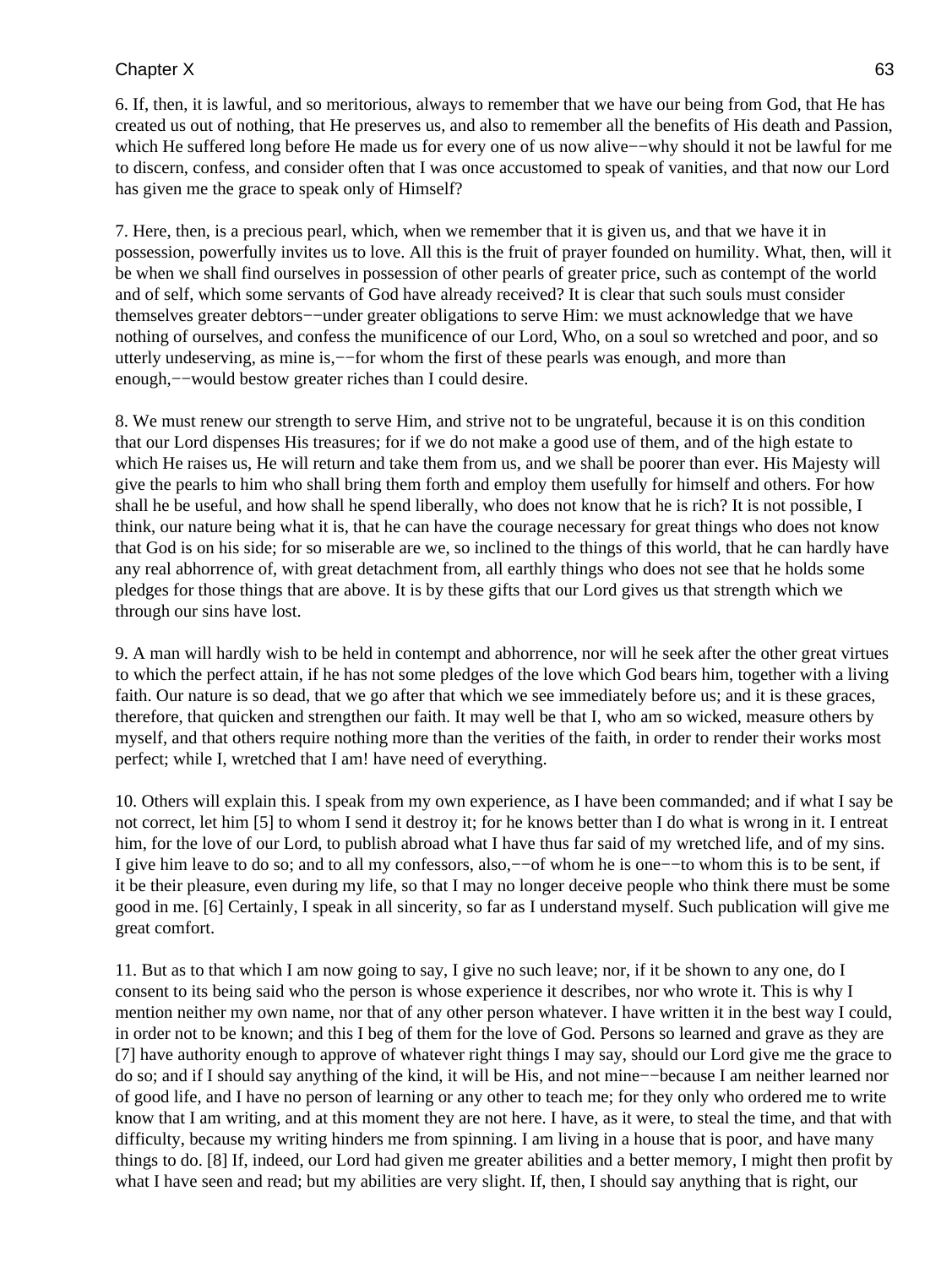Lord will have it said for some good purpose; that which may be wrong will be mine, and your reverence will strike it out.

12. In neither case will it be of any use to publish my name: during my life, it is clear that no good I may have done ought to be told; after death, there is no reason against it, except that it will lose all authority and credit, because related of a person so vile and so wicked as I am. And because I think your reverence and the others who may see this writing will do this that I ask of you, for the love of our Lord, I write with freedom. If it were not so, I should have great scruples, except in declaring my sins: and in that matter I should have none at all. For the rest, it is enough that I am a woman to make my sails droop: how much more, then, when I am a woman, and a wicked one?

13. So, then, everything here beyond the simple story of my life your reverence must take upon yourself−−since you have so pressed me to give some account of the graces which our Lord bestowed upon me in prayer−−if it he consistent with the truths of our holy Catholic faith; if it be not, your reverence must burn it at once−−for I give my consent. I will recount my experience, in order that, if it be consistent with those truths, your reverence may make some use of it; if not, you will deliver my soul from delusion, so that Satan may gain nothing there where I seemed to be gaining myself. Our Lord knows well that I, as I shall show hereafter, [9] have always laboured to find out those who could give me light.

14. How clear soever I may wish to make my account of that which relates to prayer, it will be obscure enough for those who are without experience. I shall speak of certain hindrances, which, as I understand it, keep men from advancing on this road−−and of other things which are dangerous, as our Lord has taught me by experience. I have also discussed the matter with men of great learning, with persons who for many years had lived spiritual lives, who admit that, in the twenty−seven years only during which I have given myself to prayer−−though I walked so ill, and stumbled so often on the road−−His Majesty granted me that experience which others attain to in seven−and−thirty, or seven−and−forty, years; and they, too, being persons who ever advanced in the way of penance and of virtue.

15. Blessed be God for all, and may His infinite Majesty make use of me! Our Lord knoweth well that I have no other end in this than that He may be praised and magnified a little, when men shall see that on a dunghill so foul and rank He has made a garden of flowers so sweet. May it please His Majesty that I may not by my own fault root them out, and become again what I was before. And I entreat your reverence, for the love of our Lord, to beg this of Him for me, seeing that you have a clearer knowledge of what I am than you have allowed me to give of myself here.

1. The Saint interrupts her history here to enter on the difficult questions of mystical theology, and resumes it in ch. xxiii.

- 2. Ch. ix. § 4.
- 3. Ch. xxx. §§ 10 and 11.
- 4. See ch. xiii. § 5.
- 5. F. Pedro Ybañez, of the Order of St. Dominic.
- 6. See ch. xxxi. § 17.
- 7. See ch. xv. § 12.
- 8. See ch. xiv. § 12.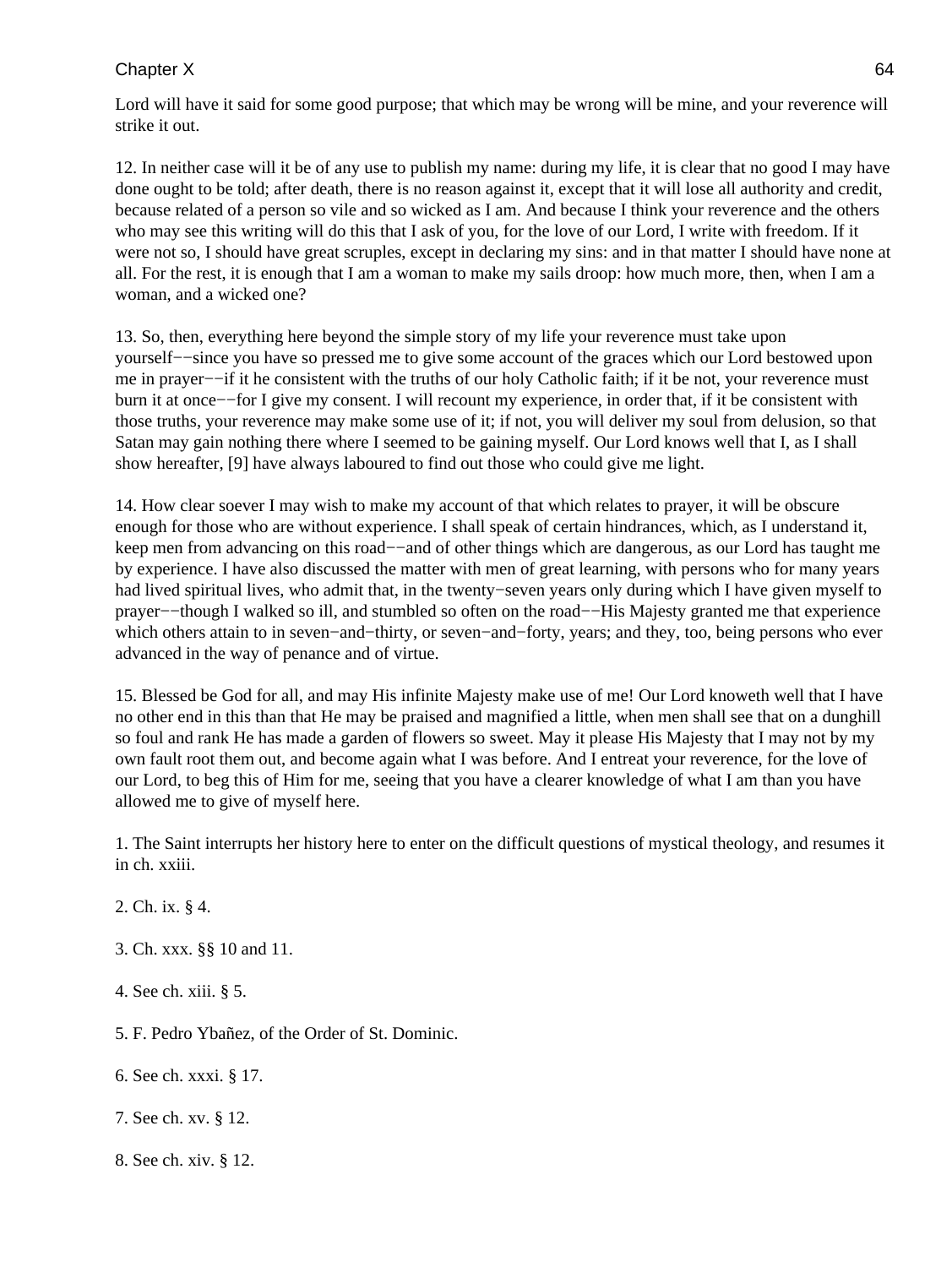9. See ch. xxiv. § 5.

# **Chapter XI**

.

Why Men Do Not Attain Quickly to the Perfect Love of God. Of Four Degrees of Prayer. Of the First Degree. The Doctrine Profitable for Beginners, and for Those Who Have No Sensible Sweetness.

1. I speak now of those who begin to be the servants of love; that seems to me to be nothing else but to resolve to follow Him in the way of prayer, who has loved us so much. It is a dignity so great, that I have a strange joy in thinking of it; for servile fear vanishes at once, if we are, as we ought to be, in the first degree. O Lord of my soul, and my good, how is it that, when a soul is determined to love Thee−−doing all it can, by forsaking all things, in order that it may the better occupy itself with the love of God−−it is not Thy will it should have the joy of ascending at once to the possession of perfect love? I have spoken amiss; I ought to have said, and my complaint should have been, why is it we do not? for the fault is wholly our own that we do not rejoice at once in a dignity so great, seeing that the attaining to the perfect possession of this true love brings all blessings with it.

2. We think so much of ourselves, and are so dilatory in giving ourselves wholly to God, that, as His Majesty will not let us have the fruition of that which is so precious but at a great cost, so neither do we perfectly prepare ourselves for it. I see plainly that there is nothing by which so great a good can be procured in this world. If, however, we did what we could, not clinging to anything upon earth, but having all our thoughts and conversation in Heaven, I believe that this blessing would quickly be given us, provided we perfectly prepared ourselves for it at once, as some of the saints have done. We think we are giving all to God; but, in fact, we are offering only the revenue or the produce, while we retain the fee−simple of the land in our own possession.

3. We resolve to become poor, and it is a resolution of great merit; but we very often take great care not to be in want, not simply of what is necessary, but of what is superfluous: yea, and to make for ourselves friends who may supply us; and in this way we take more pains, and perhaps expose ourselves to greater danger, in order that we may want nothing, than we did formerly, when we had our own possessions in our own power.

4. We thought, also, that we gave up all desire of honour when we became religious, or when we began the spiritual life, and followed after perfection; and yet, when we are touched on the point of honour, we do not then remember that we had given it up to God. We would seize it again, and take it, as they say, out of His Hands, even after we had made Him, to all appearance, the Lord of our own will. So is it in every thing else.

5. A pleasant way this of seeking the love of God! we retain our own affections, and yet will have that love, as they say, by handfuls. We make no efforts to bring our desires to good effect, or to raise them resolutely above the earth; and yet, with all this, we must have many spiritual consolations. This is not well, and we are seeking things that are incompatible one with the other. So, because we do not give ourselves up wholly and at once, this treasure is not given wholly and at once to us. May it be the good pleasure of our Lord to give it us drop by drop, though it may cost us all the trials in the world.

6. He showeth great mercy unto him to whom He gives the grace and resolution to strive for this blessing with all his might; for God withholds Himself from no one who perseveres. He will by little and little strengthen that soul, so that it may come forth victorious. I say resolution, because of the multitude of those things which Satan puts before it at first, to keep it back from beginning to travel on this road; for he knoweth what harm will befall him thereby−−he will lose not only that soul, but many others also. If he who enters on this road does violence to himself, with the help of God, so as to reach the summit of perfection, such a one, I believe, will never go alone to Heaven; he will always take many with him: God gives to him, as to a good captain,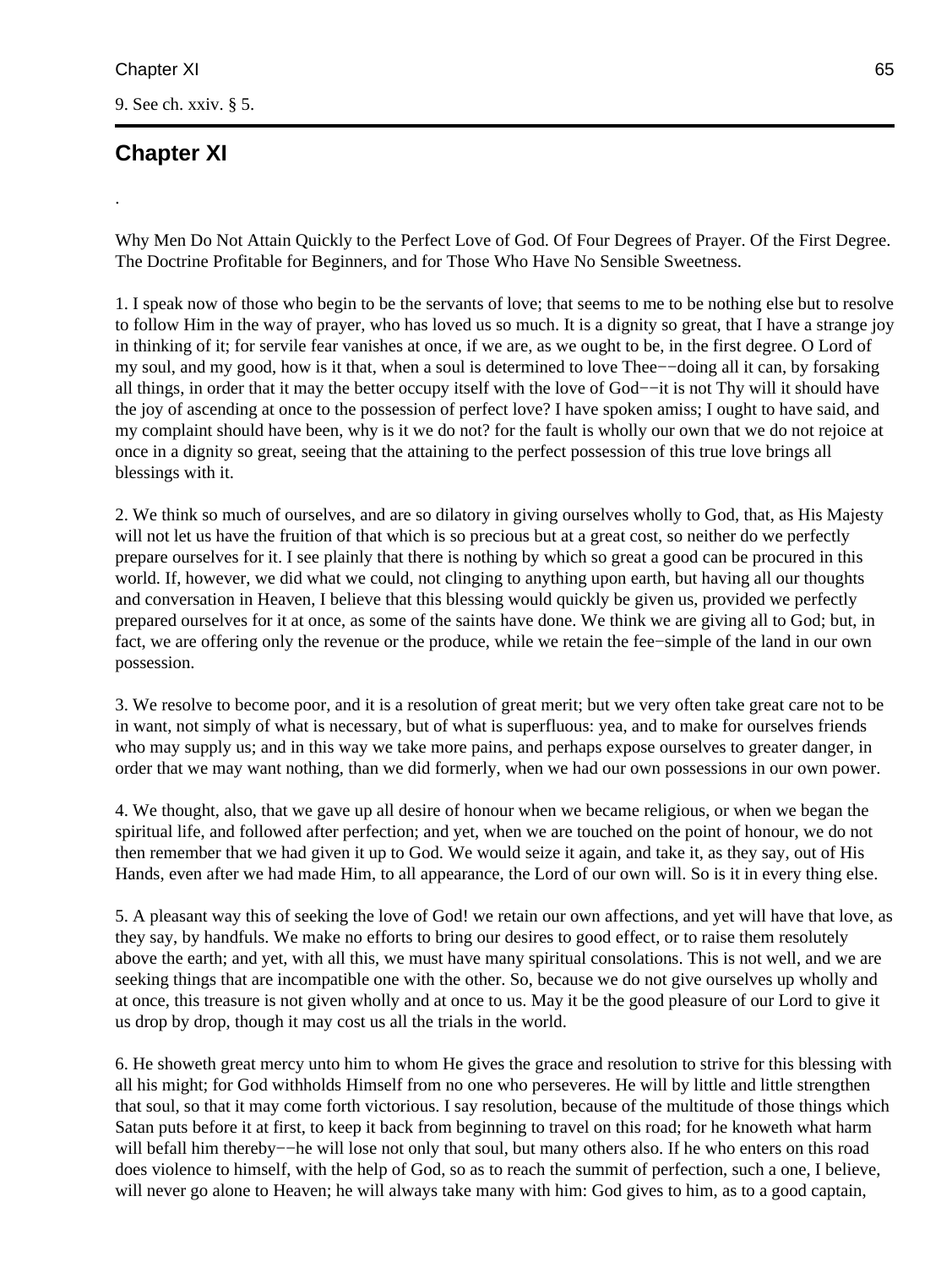those who shall be of his company.

7. Thus, then, the dangers and difficulties which Satan puts before them are so many, that they have need, not of a little, but of a very great, resolution, and great grace from God, to save them from falling away.

8. Speaking, then, of their beginnings who are determined to follow after this good, and to succeed in their enterprise−−what I began to say [1] of mystical theology−−I believe they call it by that name−−I shall proceed with hereafter–−I have to say that the labour is greatest at first; for it is they who toil, our Lord, indeed, giving them strength. In the other degrees of prayer, there is more of fruition; although they who are in the beginning, the middle, and the end, have their crosses to carry: the crosses, however, are different. They who would follow Christ, if they do not wish to be lost, must walk in the way He walked Himself. Blessed labours! even here, in this life, so superabundantly rewarded!

9. I shall have to make use of a comparison; I should like to avoid it, because I am a woman, and write simply what I have been commanded. But this language of spirituality is so difficult of utterance for those who are not learned, and such am I. I have therefore to seek for some means to make the matter plain. It may be that the comparison will very rarely be to the purpose−−your reverence will be amused when you see my stupidity. I think, now, I have either read or heard of this comparison; but as my memory is bad, I know not where, nor on what occasion; however, I am satisfied with it for my present purpose. [2]

10. A beginner must look upon himself as making a garden, wherein our Lord may take His delight, but in a soil unfruitful, and abounding in weeds. His Majesty roots up the weeds, and has to plant good herbs. Let us, then, take for granted that this is already done when a soul is determined to give itself to prayer, and has begun the practice of it. We have, then, as good gardeners, by the help of God, to see that the plants grow, to water them carefully, that they may not die, but produce blossoms, which shall send forth much fragrance, refreshing to our Lord, so that He may come often for His pleasure into this garden, and delight Himself in the midst of these virtues.

11. Let us now see how this garden is to be watered, that we may understand what we have to do: how much trouble it will cost us, whether the gain be greater than the trouble, or how long a time it will take us. It seems to me that the garden may be watered in four ways: by water taken out of a well, which is very laborious; or with water raised by means of an engine and buckets, drawn by a windlass–−I have drawn it this way sometimes−−it is a less troublesome way than the first, and gives more water; or by a stream or brook, whereby the garden is watered in a much better way—−for the soil is more thoroughly saturated, and there is no necessity to water it so often, and the labour of the gardener is much less; or by showers of rain, when our Lord Himself waters it, without labour on our part−−and this way is incomparably better than all the others of which I have spoken.

12. Now, then, for the application of these four ways of irrigation by which the garden is to be maintained; for without water it must fail. The comparison is to my purpose, and it seems to me that by the help of it I shall be able to explain, in some measure, the four degrees of prayer to which our Lord, of His goodness, has occasionally raised my soul. May He graciously grant that I may so speak as to be of some service to one of those who has commanded me to write, whom our Lord has raised in four months to a greater height than I have reached in seventeen years! He prepared himself better than I did, and therefore is his garden without labour on his part, irrigated by these four waters−−though the last of them is only drop by drop; but it is growing in such a way, that soon, by the help of our Lord, he will be swallowed up therein, and it will be a pleasure to me, if he finds my explanation absurd, that he should laugh at it.

13. Of those who are beginners in prayer, we may say, that they are those who draw the water up out of the well−−a process which, as I have said, is very laborious; for they must be wearied in keeping the senses recollected, and this is a great labour, because the senses have been hitherto accustomed to distractions. It is necessary for beginners to accustom themselves to disregard what they hear or see, and to put it away from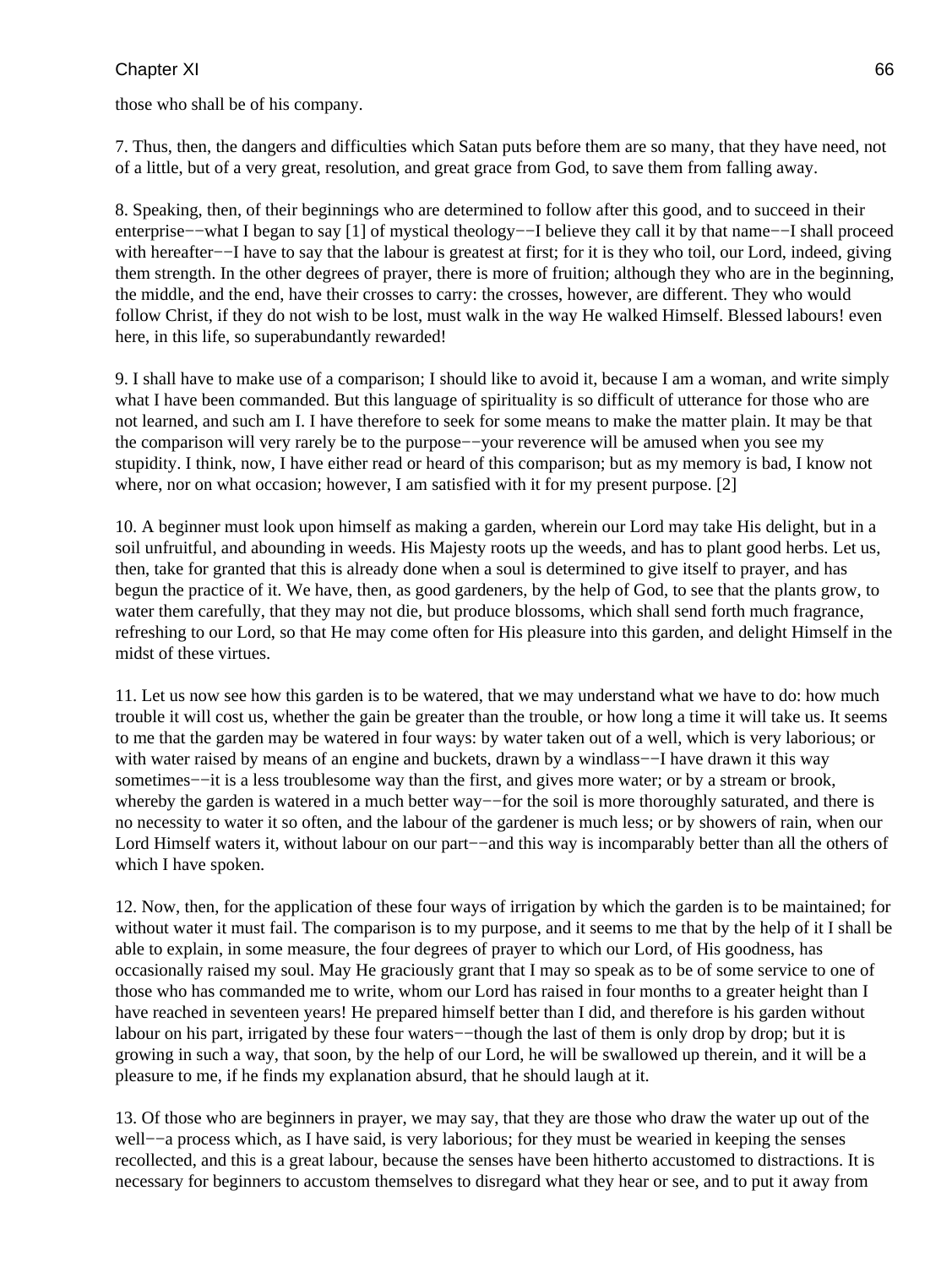them during the time of prayer; they must be alone, and in retirement think over their past life. Though all must do this many times, beginners as well as those more advanced; all, however, must not do so equally, as I shall show hereafter. [3] Beginners at first suffer much, because they are not convinced that they are penitent for their sins; and yet they are, because they are so sincerely resolved on serving God. They must strive to meditate on the life of Christ, and the understanding is wearied thereby. Thus far we can advance of ourselves−−that is, by the grace of God−−for without that, as every one knows, we never can have one good thought.

14. This is beginning to draw water up out of the well. God grant there may be water in it! That, however, does not depend on us; we are drawing it, and doing what we can towards watering the flowers. So good is God, that when, for reasons known to His Majesty−−perhaps for our greater good−−it is His will the well should be dry, He Himself preserves the flowers without water−−we, like good gardeners, doing what lies in our power−−and makes our virtues grow. By water here I mean tears, and if there be none, then tenderness and an inward feeling of devotion.

15. What, then, will he do here who sees that, for many days, he is conscious only of aridity, disgust, dislike, and so great an unwillingness to go to the well for water, that he would give it up altogether, if he did not remember that he has to please and serve the Lord of the garden; if he did not trust that his service was not in vain, and did not hope for some gain by a labour so great as that of lowering the bucket into the well so often, and drawing it up without water in it? It will happen that he is often unable to move his arms for that purpose, or to have one good thought: working with the understanding is drawing water out of the well.

16. What, then, once more, will the gardener do now? He must rejoice and take comfort, and consider it as the greatest favour to labour in the garden of so great an Emperor; and as he knows that he is pleasing Him in the matter−−and his purpose must not be to please himself, but Him−−let him praise Him greatly for the trust He has in him−−for He sees that, without any recompense, he is taking so much care of that which has been confided to him; let him help Him to carry the Cross, and let him think how He carried it all His life long; let him not seek his kingdom here, nor ever intermit his prayer; and so let him resolve, if this aridity should last even his whole life long, never to let Christ fall down beneath the Cross. [4]

17. The time will come when he shall be paid once for all. Let him have no fear that his labour is in vain: he serves a good Master, Whose eyes are upon him. Let him make no account of evil thoughts, but remember that Satan suggested them to St. Jerome also in the desert. [5] These labours have their reward, I know it; for I am one who underwent them for many years. When I drew but one drop of water out of this blessed well, I considered it was a mercy of God. I know these labours are very great, and require, I think, greater courage than many others in this world; but I have seen clearly that God does not leave them without a great recompense, even in this life; for it is very certain that in one hour, during which our Lord gave me to taste His sweetness, all the anxieties which I had to bear when persevering in prayer seem to me ever afterwards perfectly rewarded.

18. I believe that it is our Lord's good pleasure frequently in the beginning, and at times in the end, to send these torments, and many other incidental temptations, to try those who love Him, and to ascertain if they will drink the chalice, [6] and help Him to carry the Cross, before He intrusts them with His great treasures. I believe it to be for our good that His Majesty should lead us by this way, so that we may perfectly understand how worthless we are; for the graces which He gives afterwards are of a dignity so great, that He will have us by experience know our wretchedness before He grants them, that it may not be with us as it was with Lucifer.

19. What canst Thou do, O my Lord, that is not for the greater good of that soul which Thou knowest to be already Thine, and which gives itself up to Thee to follow Thee whithersoever Thou goest, even to the death of the Cross; and which is determined to help Thee to carry that Cross, and not to leave Thee alone with it? He who shall discern this resolution in himself has nothing to fear: no, no; spiritual people have nothing to fear. There is no reason why he should be distressed who is already raised to so high a degree as this is of wishing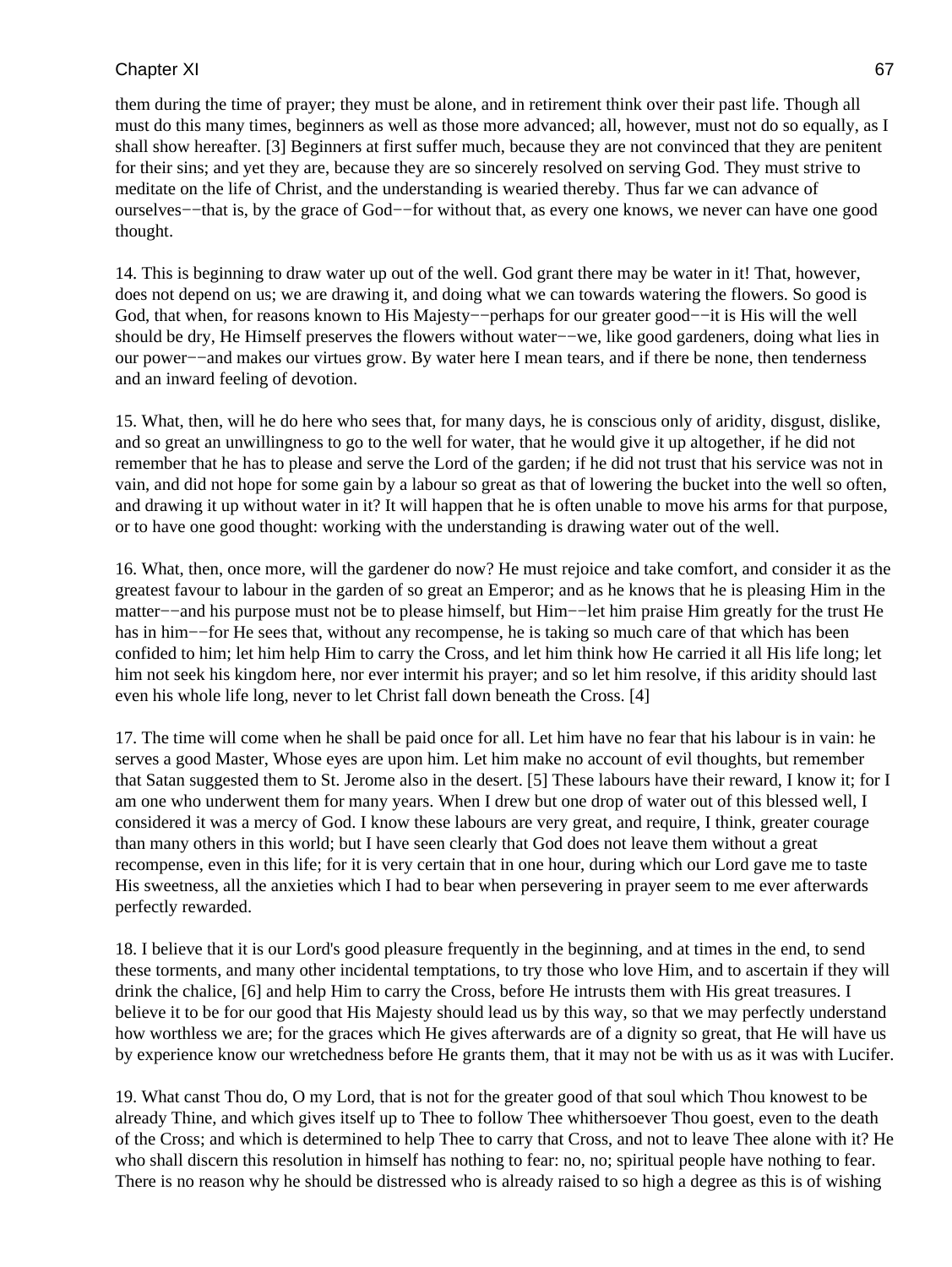to converse in solitude with God, and to abandon the amusements of the world. The greater part of the work is done; give praise to His Majesty for it, and trust in His goodness who has never failed those who love Him. Close the eyes of your imagination, and do not ask why He gives devotion to this person in so short a time, and none to me after so many years. Let us believe that all is for our greater good; let His Majesty guide us whithersoever He will: we are not our own, but His. He shows us mercy enough when it is His pleasure we should be willing to dig in His garden, and to be so near the Lord of it: He certainly is near to us. If it be His will that these plants and flowers should grow—–some of them when He gives water we may draw from the well, others when He gives none−−what is that to me? Do Thou, O Lord, accomplish Thy will; let me never offend Thee, nor let my virtues perish; if Thou hast given me any, it is out of Thy mere goodness. I wish to suffer, because Thou, O Lord, hast suffered; do Thou in every way fulfil Thy will in me, and may it never be the pleasure of Thy Majesty that a gift of so high a price as that of Thy love, be given to people who serve Thee only because of the sweetness they find thereby.

20. It is much to be observed, and I say so because I know by experience, that the soul which, begins to walk in the way of mental prayer with resolution, and is determined not to care much, neither to rejoice nor to be greatly afflicted, whether sweetness and tenderness fail it, or our Lord grants them, has already travelled a great part of the road. Let that soul, then, have no fear that it is going back, though it may frequently stumble; for the building is begun on a firm foundation. It is certain that the love of God does not consist in tears, nor in this sweetness and tenderness which we for the most part desire, and with which we console ourselves; but rather in serving Him in justice, fortitude, and humility. That seems to me to be a receiving rather than a giving of anything on our part.

21. As for poor women, such as I am, weak and infirm of purpose, it seems to me to be necessary that I should be led on through consolations, as God is doing now, so that I might be able to endure certain afflictions which it has pleased His Majesty I should have. But when the servants of God, who are men of weight, learning, and sense, make so much account, as I see they do, whether God gives them sweetness in devotion or not, I am disgusted when I listen to them. I do not say that they ought not to accept it, and make much of it, when God gives it−−because, when He gives it, His Majesty sees it to be necessary for them−−but I do say that they ought not to grow weary when they have it not. They should then understand that they have no need of it, and be masters of themselves, when His Majesty does not give it. Let them be convinced of this, there is a fault here; I have had experience of it, and know it to be so. Let them believe it as an imperfection: they are not advancing in liberty of spirit, but shrinking like cowards from the assault.

22. It is not so much to beginners that I say this−−though I do insist upon it, because it is of great importance to them that they should begin with this liberty and resolution−−as to others, of whom there are many, who make a beginning, but never come to the end; and that is owing, I believe, in great measure, to their not having embraced the Cross from the first. They are distressed, thinking they are doing nothing; the understanding ceases from its acts, and they cannot bear it. Yet, perhaps, at that very time, the will is feeding and gathering strength, and they know it not.

23. We must suppose that our Lord does not regard these things; for though they seem to us to be faults, yet they are not. His Majesty knoweth our misery and natural vileness better than we do ourselves. He knoweth that these souls long to be always thinking of Him and loving Him. It is this resolution that He seeks in us; the other anxieties which we inflict upon ourselves serve to no other end but to disquiet the soul−−which, if it be unable to derive any profit in one hour, will by them be disabled for four. This comes most frequently from bodily indisposition−−I have had very great experience in the matter, and I know it is true; for I have carefully observed it and discussed it afterwards with spiritual persons−−for we are so wretched, that this poor prisoner of a soul shares in the miseries of the body. The changes of the seasons, and the alterations of the humours, very often compel it, without fault of its own, not to do what it would, but rather to suffer in every way. Meanwhile, the more we force the soul on these occasions, the greater the mischief, and the longer it lasts. Some discretion must be used, in order to ascertain whether ill−health be the occasion or not. The poor soul must not be stifled. Let those who thus suffer understand that they are ill; a change should be made in the hour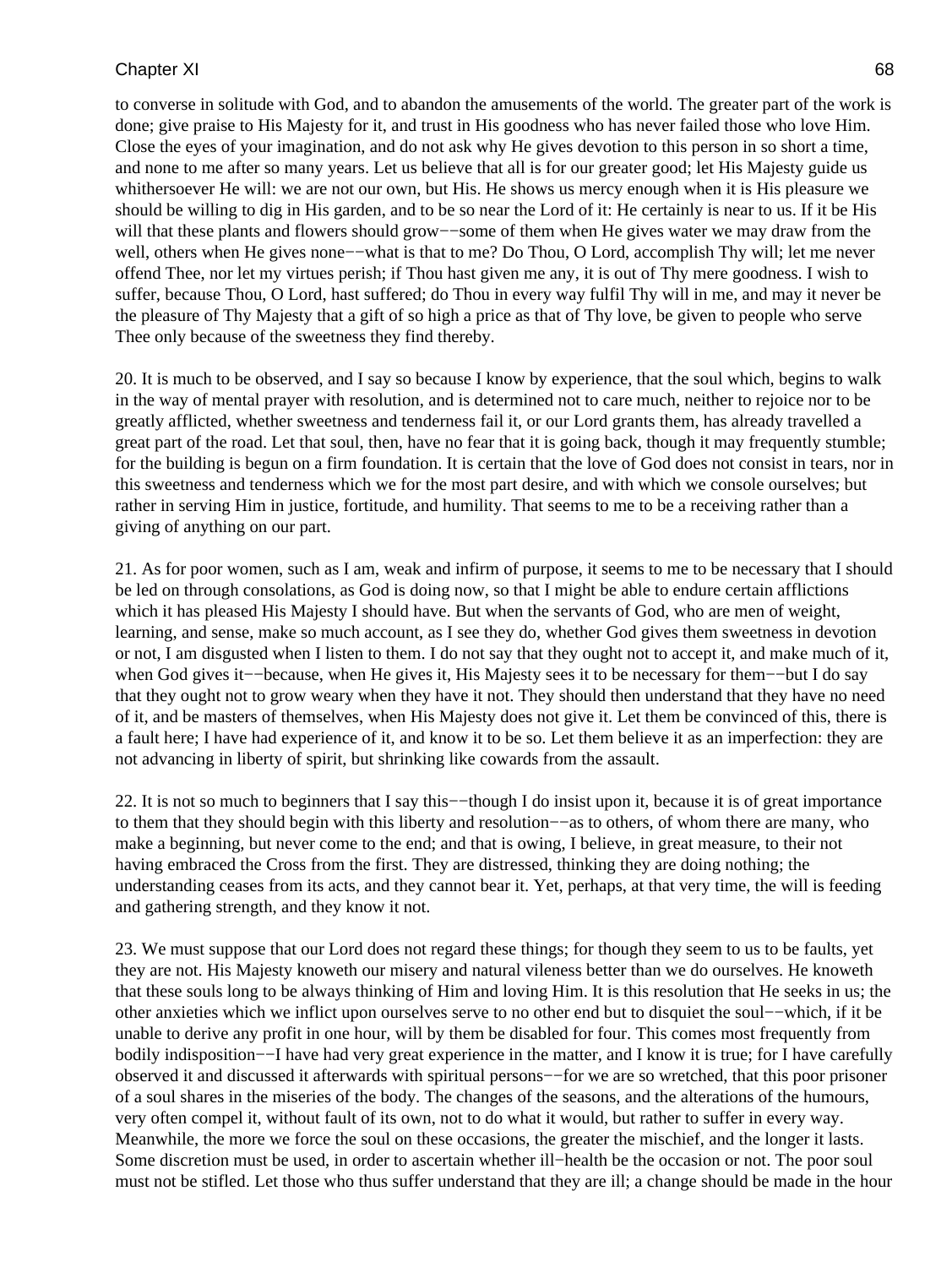of prayer, and oftentimes that change should be continued for some days. Let souls pass out of this desert as they can, for it is very often the misery of one that loves God to see itself living in such wretchedness, unable to do what it would, because it has to keep so evil a guest as the body.

24. I spoke of discretion, because sometimes the devil will do the same work; and so it is not always right to omit prayer when the understanding is greatly distracted and disturbed, nor to torment the soul to the doing of that which is out of its power. There are other things then to be done−−exterior works, as of charity and spiritual reading−−though at times the soul will not be able to do them. Take care, then, of the body, for the love of God, because at many other times the body must serve the soul; and let recourse be had to some recreations−−holy ones−−such as conversation, or going out into the fields, as the confessor shall advise. Altogether, experience is a great matter, and it makes us understand what is convenient for us. Let God be served in all things-−His yoke is sweet; [7] and it is of great importance that the soul should not be dragged, as they say, but carried gently, that it may make greater progress.

25. So, then, I come back to what I advised before [8]−−and though I repeat it often, it matters not; it is of great importance that no one should distress himself on account of aridities, or because his thoughts are restless and distracted; neither should he be afflicted thereat, if he would attain to liberty of spirit, and not be always in trouble. Let him begin by not being afraid of the Cross, and he will see how our Lord will help him to carry it, how joyfully he will advance, and what profit he will derive from it all. It is now clear, if there is no water in the well, that we at least can put none into it. It is true we must not be careless about drawing it when there is any in it, because at that time it is the will of God to multiply our virtues by means thereof.

#### **NOTES**

1. Ch. x. § 1.

2. Vide St. Bernard, in Cantic. Serm. 30. n. 7, ed. Ben.

3. Ch. xiii. § 23.

4. See ch. xv. § 17.

5. Epist. 22, ad Eustochium: "O quoties ego ipse in eremo constitutus, et in illa vasta solitudine quæ exusta solis ardoribus horridum monachis præstat habitaculum putabam me Romanis interesse deliciis. Sedebam solus. . . Horrebant sacco membra deformia. . . . Ille igitur ego, qui ob Gehennæ metum tali me carcere damnaveram, scorpionum tantum socius et ferarum, sæpe choris intereram puellarum, pallebant ora jejuniis, et mens desideriis æstuabat in frigido corpore, et ante hominem sua jam carne præmortuum sola libidinum incendia bulliebant."

6. St. Matt. xx. 22: "Potestis bibere calicem?"

7. St. Matt. xi. 30: "Jugum enim meum suave est."

#### 8. § 18.

.

## **Chapter XII**

What We Can Ourselves Do. The Evil of Desiring to Attain to Supernatural States Before Our Lord Calls Us.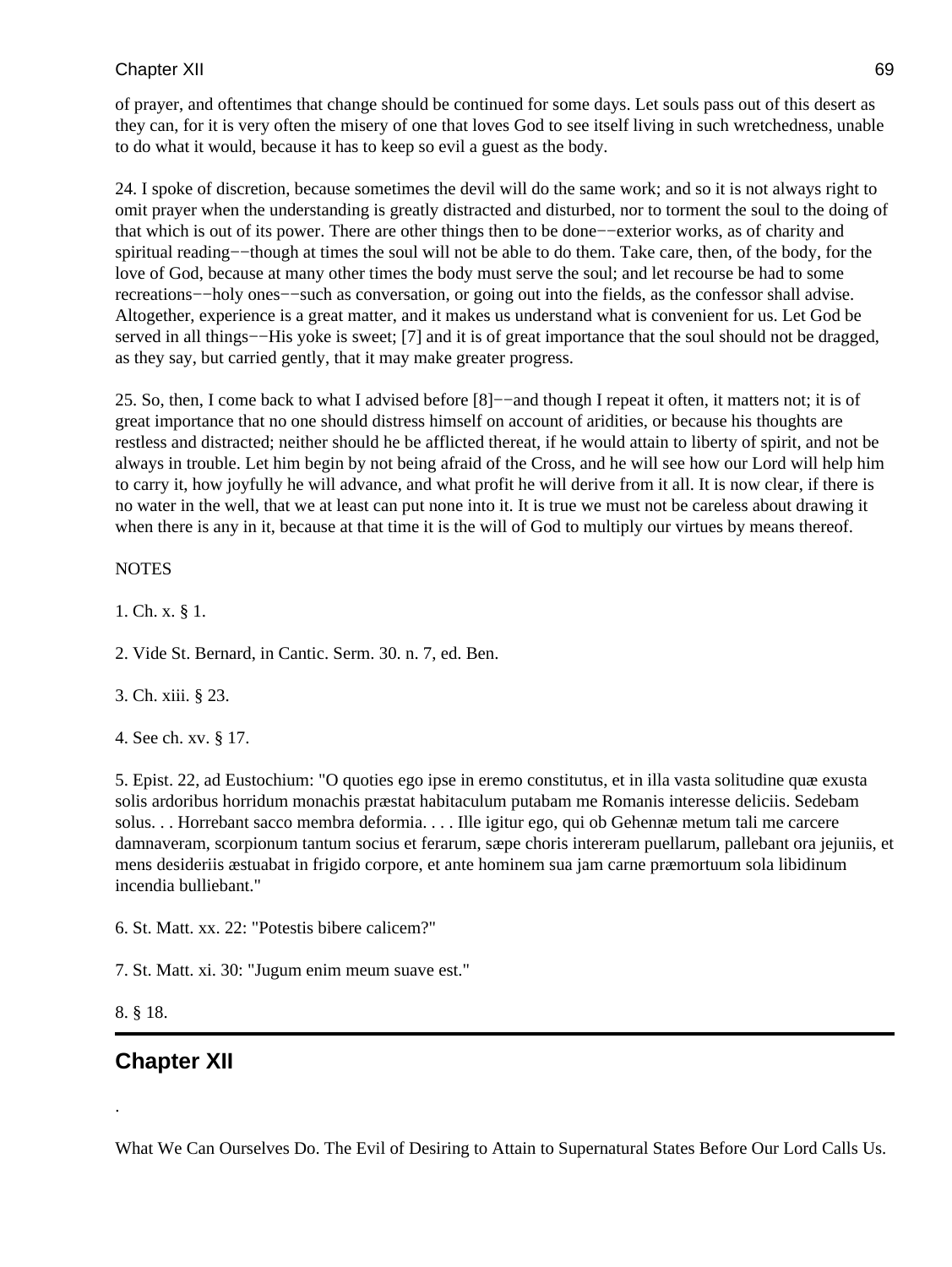1. My aim in the foregoing chapter−−though I digressed to many other matters, because they seemed to me very necessary−−was to explain how much we may attain to of ourselves; and how, in these beginnings of devotion, we are able in some degree to help ourselves: because thinking of, and pondering on, the sufferings of our Lord for our sakes moves us to compassion, and the sorrow and tears which result therefrom are sweet. The thought of the blessedness we hope for, of the love our Lord bore us, and of His resurrection, kindle within us a joy which is neither wholly spiritual nor wholly sensual; but the joy is virtuous, and the sorrow is most meritorious.

2. Of this kind are all those things which produce a devotion acquired in part by means of the understanding, though it can neither be merited nor had, if God grants it not. It is best for a soul which God has not raised to a higher state than this not to try to rise of itself. Let this be well considered, because all the soul will gain in that way will be a loss. In this state it can make many acts of good resolutions to do much for God, and enkindle its love; other acts also, which may help the growth of virtues, according to that which is written in a book called The Art of Serving God, [1] a most excellent work, and profitable for those who are in this state, because the understanding is active now.

3. The soul may also place itself in the presence of Christ, and accustom itself to many acts of love directed to His sacred Humanity, and remain in His presence continually, and speak to Him, pray to Him in its necessities, and complain to Him of its troubles; be merry with Him in its joys, and yet not forget Him because of its joys. All this it may do without set prayers, but rather with words befitting its desires and its needs.

4. This is an excellent way whereby to advance, and that very quickly. He that will strive to have this precious companionship, and will make much of it, and will sincerely love our Lord, to whom we owe so much, is one, in my opinion, who has made some progress. There is therefore no reason why we should trouble ourselves because we have no sensible devotion, as I said before. [2] But let us rather give thanks to our Lord, who allows us to have a desire to please Him, though our works be poor. This practice of the presence of Christ is profitable in all states of prayer, and is a most safe way of advancing in the first state, and of attaining quickly to the second; and as for the last states, it secures us against those risks which the devil may occasion.

5. This, then, is what we can do. He who would pass out of this state, and upraise his spirit, in order to taste consolations denied him, will, in my opinion, lose both the one and the other. [3] These consolations being supernatural, and the understanding inactive, the soul is then left desolate and in great aridity. As the foundation of the whole building is humility, the nearer we draw unto God the more this virtue should grow; if it does not, everything is lost. It seems to be a kind of pride when we seek to ascend higher, seeing that God descends so low, when He allows us, being what we are, to draw near unto Him.

6. It must not be supposed that I am now speaking of raising our thoughts to the consideration of the high things of heaven and of its glory, or unto God and His great wisdom. I never did this myself, because I had not the capacity for it−−as I said before; [4] and I was so worthless, that, as to thinking even of the things of earth, God gave me grace to understand this truth: that in me it was no slight boldness to do so. How much more, then, the thinking of heavenly things? Others, however, will profit in that way, particularly those who are learned; for learning, in my opinion, is a great treasury in the matter of this exercise, if it be accompanied with humility. I observed this a few days ago in some learned men who had shortly before made a beginning, and had made great progress. This is the reason why I am so very anxious that many learned men may become spiritual. I shall speak of this by and by. [5]

7. What I am saying−−namely, let them not rise if God does not raise them−−is the language of spirituality. He will understand me who has had any experience; and I know not how to explain it, if what I have said does not make it plain.

8. In mystical theology−−of which I spoke before [6]−−the understanding ceases from its acts, because God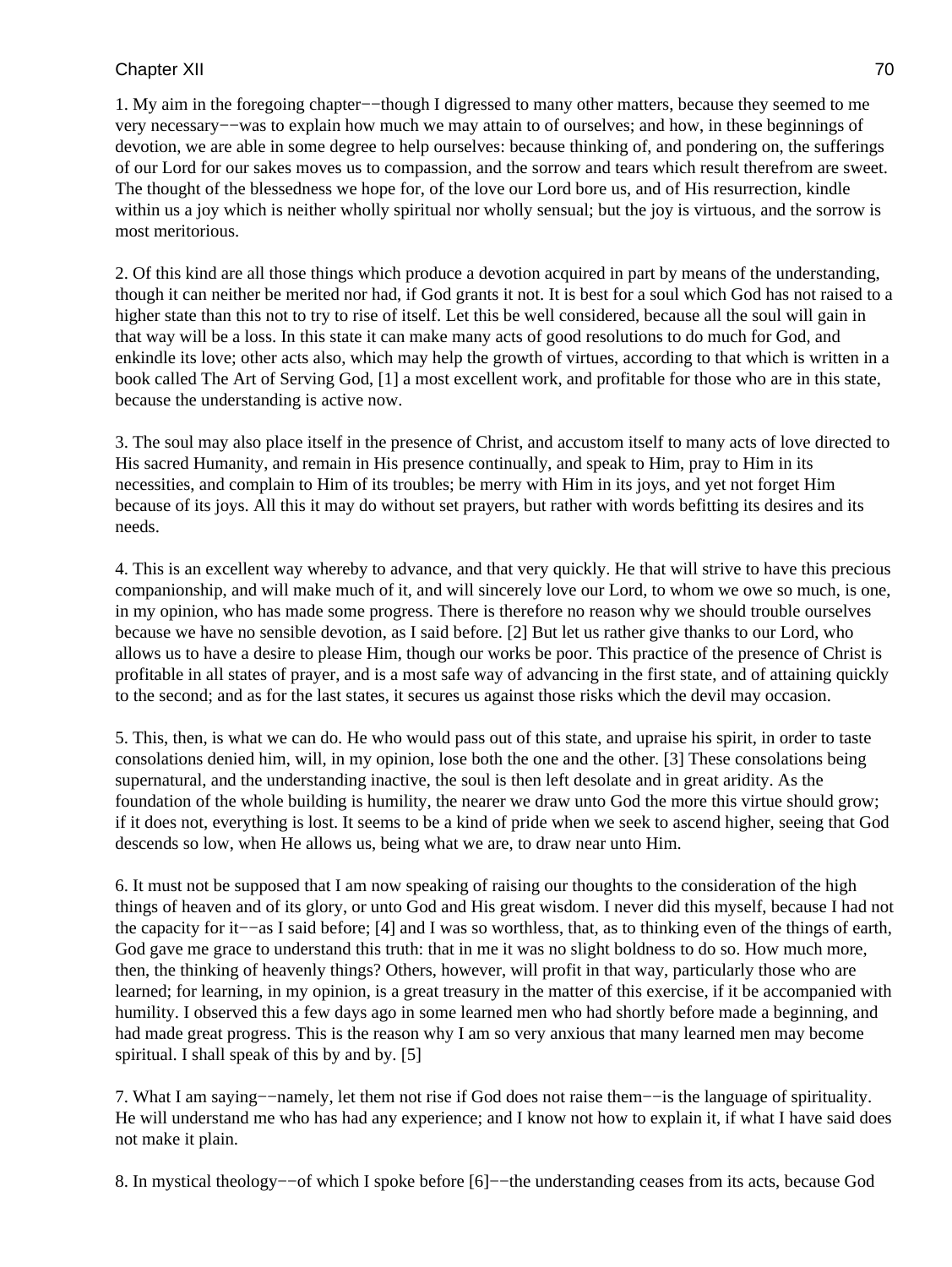suspends it–−as I shall explain by and by, if I can; [7] and God give me the grace to do so. We must neither imagine nor think that we can of ourselves bring about this suspension. That is what I say must not be done; nor must we allow the understanding to cease from its acts; for in that case we shall be stupid and cold, and the result will be neither the one nor the other. For when our Lord suspends the understanding, and makes it cease from its acts, He puts before it that which astonishes and occupies it: so that without making any reflections, it shall comprehend in a moment [8] more than we could comprehend in many years with all the efforts in the world.

9. To have the powers of the mind occupied, and to think that you can keep them at the same time quiet, is folly. I repeat it, though it be not so understood, there is no great humility in this; and, if it be blameless, it is not left unpunished−−it is labour thrown away, and the soul is a little disgusted: it feels like a man about to take a leap, and is held back. Such a one seems to have used up his strength already, and finds himself unable to do that which he wished to have done: so here, in the scanty gain that remains, he who will consider the matter will trace that slight want of humility of which I have spoken; [9] for that virtue has this excellence: there is no good work attended by humility that leaves the soul disgusted. It seems to me that I have made this clear enough; yet, after all, perhaps only for myself. May our Lord open their eyes who read this, by giving them experience; and then however slight that experience may be, they will immediately understand it.

10. For many years I read much, and understood nothing; and for a long time, too, though God gave me understanding herein, I never could utter a word by which I might explain it to others. This was no little trouble to me. When His Majesty pleases, He teaches everything in a moment, so that I am lost in wonder. One thing I can truly say: though I conversed with many spiritual persons, who sought to make me understand what our Lord was giving me, in order that I might be able to speak of it, the fact is, that my dulness was so great, that I derived no advantage whatever, much or little, from their teaching.

11. Or it may be, as His Majesty has always been my Master−−may He be blessed for ever! for I am ashamed of myself that I can say so with truth−−that it was His good pleasure I should meet with no one to whom I should be indebted in this matter. So, without my wishing or asking it−−I never was careful about this, for that would have been a virtue in me, but only about vanity–−God gave me to understand with all distinctness in a moment, and also enabled me to express myself, so that my confessors were astonished but I more than they, because I knew my own dulness better. It is not long since this happened. And so that which our Lord has not taught me, I seek not to know it, unless it be a matter that touches my conscience.

12. Again I repeat my advice: it is of great moment not to raise our spirit ourselves, if our Lord does not raise it for us; and if He does, there can be no mistaking it. For women, it is specially wrong, because the devil can delude them−−though I am certain our Lord will never allow him to hurt any one who labours to draw near unto God in humility. On the contrary, such a one will derive more profit and advantage out of that attack by which Satan intended to hurt him.

13. I have dwelt so long upon this matter because this way of prayer is the most common with beginners, and because the advice I have given is very important. It will be found much better given elsewhere: that I admit; and I admit, also, that in writing it I am ashamed of myself, and covered with confusion−−though not so much so as I ought to be. Blessed for ever be our Lord, of whose will and pleasure it is that I am allowed, being what I am, to speak of things which are His, of such a nature, and so deep.

1. Arte de servir a Dios, by Rodrigue de Solis, friar of the Augustinian Order (Bouix). Arte para servir a Dios, by Fra. Alonso de Madrid (De la Fuente).

2. Ch. xi. §§ 20, 25.

3. That is, he will lose the prayer of acquired quiet, because he voluntarily abandons it before the time; and will not attain to the prayer of infused quiet, because he attempts to rise into it before he is called (Francis. de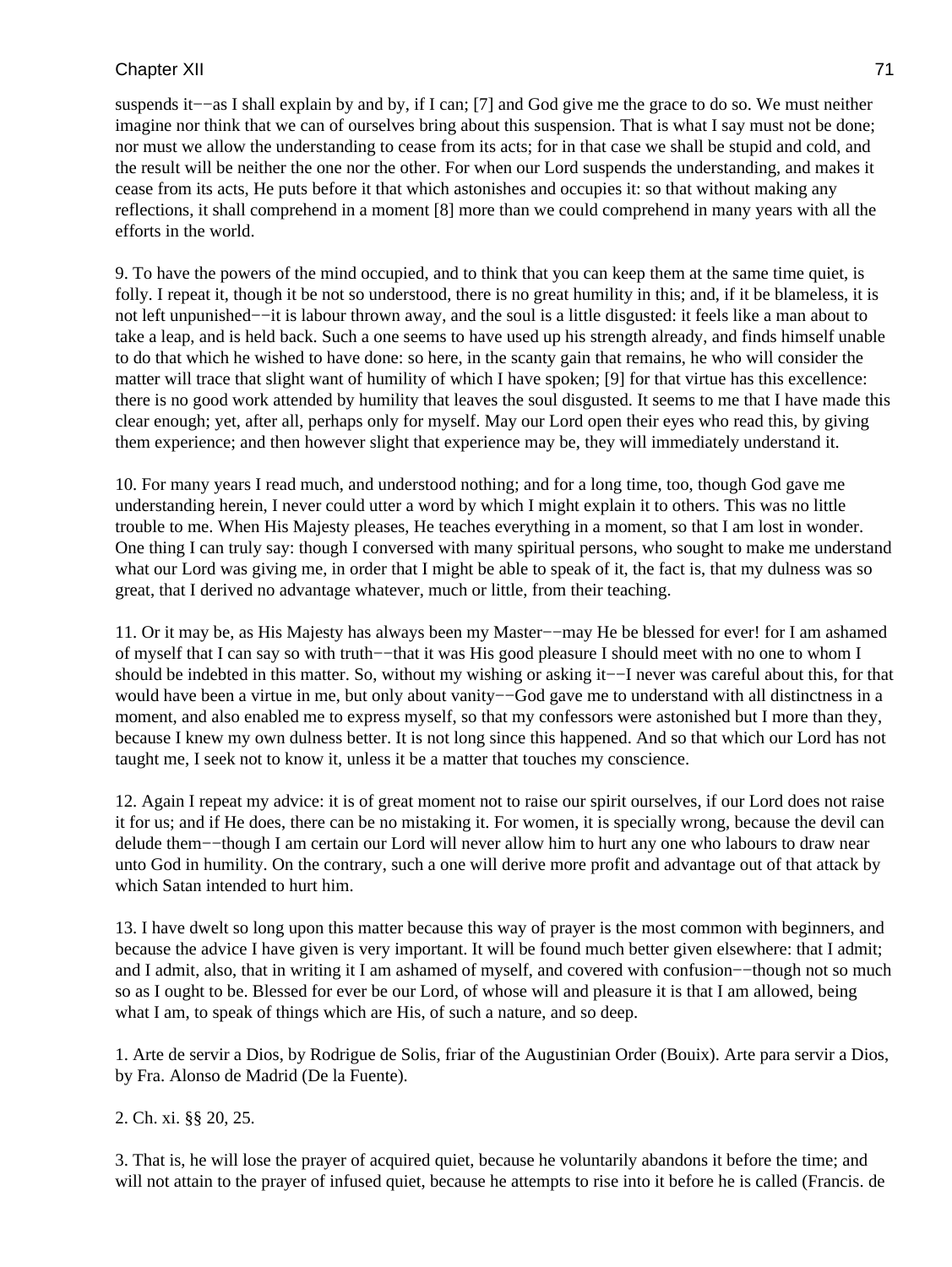Sancto Thoma, Medulla Mystica, tr. iv. ch. xi. n. 69).

4. Ch. iv. § 10. 5. Ch. xxxiv. § 9. 6. Ch. x. § 1. 7. Ch. xvi. § 4. 8. "En un credo." 9. § 5.

# **Chapter XIII**

.

Of Certain Temptations of Satan. Instructions Relating Thereto.

1. I have thought it right to speak of certain temptations I have observed to which beginners are liable−−some of them I have had myself−−and to give some advice about certain things which to me seem necessary. In the beginning, then, we should strive to be cheerful and unconstrained; for there are people who think it is all over with devotion if they relax themselves ever so little. It is right to be afraid of self; so that, having no confidence in ourselves, much or little, we may not place ourselves in those circumstances wherein men usually sin against God; for it is a most necessary fear, till we become very perfect in virtue. And there are not many who are so perfect as to be able to relax themselves on those occasions which offer temptations to their natural temper; for always while we live, were it only to preserve humility, it is well we should know our own miserable nature; but there are many occasions on which it is permitted us−−as I said just now [1]−−to take some recreation, in order that we may with more vigour resume our prayer.

2. Discretion is necessary throughout. We must have great confidence; because it is very necessary for us not to contract our desires, but put our trust in God; for, if we do violence to ourselves by little and little, we shall, though not at once, reach that height which many Saints by His grace have reached. If they had never resolved to desire, and had never by little and little acted upon that resolve, they never could have ascended to so high a state.

3. His Majesty seeks and loves courageous souls; but they must be humble in their ways, and have no confidence in themselves. I never saw one of those lag behind on the road; and never a cowardly soul, though aided by humility, make that progress in many years which the former makes in a few. I am astonished at the great things done on this road by encouraging oneself to undertake great things, though we may not have the strength for them at once; the soul takes a flight upwards and ascends high, though, like a little bird whose wings are weak, it grows weary and rests.

4. At one time I used often to think of those words of St. Paul: "That all things are possible in God." [2] I saw clearly that of myself I could do nothing. This was of great service to me. So also was the saying of St. Augustine: "Give me, O Lord, what Thou commandest, and command what Thou wilt." [3] I was often thinking how St. Peter lost nothing by throwing himself into the sea, though he was afterwards afraid. [4] These first resolutions are a great matter-−although it is necessary in the beginning that we should be very reserved, controlled by the discretion and authority of a director; but we must take care that he be one who does not teach us to crawl like toads, nor one who may be satisfied when the soul shows itself fit only to catch lizards. Humility must always go before: so that we may know that this strength can come out of no strength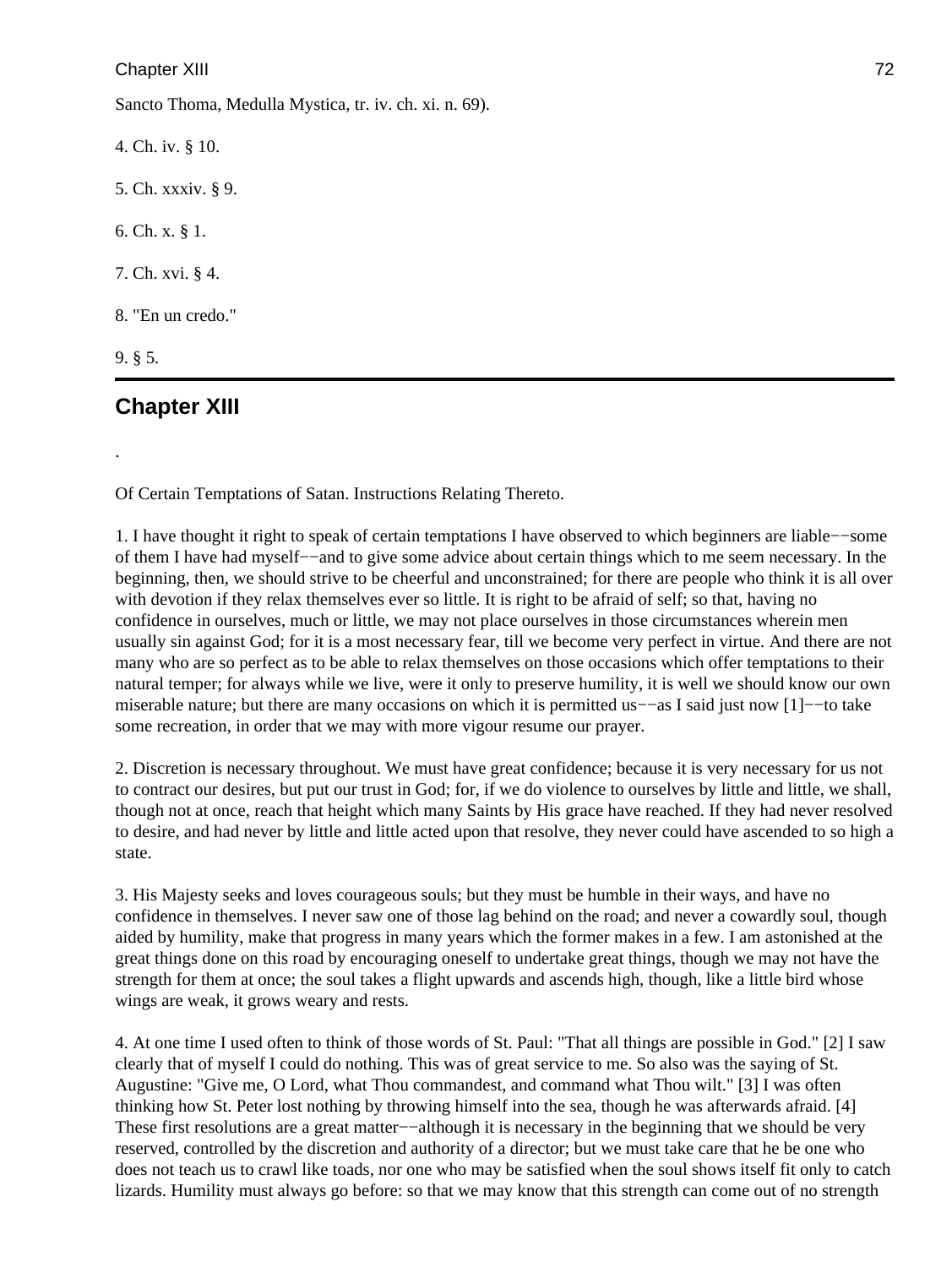of our own.

5. But it is necessary we should understand what manner of humility this should be, because Satan, I believe, does great harm; for he hinders those who begin to pray from going onwards, by suggesting to them false notions of humility. He makes them think it is pride to have large desires, to wish to imitate the Saints, and to long for martyrdom. He tells us forthwith, or he makes us think, that the actions of the Saints are to be admired, not to be imitated, by us who are sinners. I, too, say the same thing; but we must see what those actions are which we are to admire, and what those are which we are to imitate; for it would be wrong in a person who is weak and sickly to undertake much fasting and sharp penances to retire into the desert, where he could not sleep, nor find anything to eat; or, indeed, to undertake any austerities of this kind.

6. But we ought to think that we can force ourselves, by the grace of God, to hold the world in profound contempt−−to make light of honour, and be detached from our possessions. Our hearts, however, are so mean that we think the earth would fail us under our feet, if we were to cease to care even for a moment for the body, and give ourselves up to spirituality. Then we think that to have all we require contributes to recollection, because anxieties disturb prayer. It is painful to me that our confidence in God is so scanty, and our self−love so strong, as that any anxiety about our own necessities should disturb us. But so it is; for when our spiritual progress is so slight, a mere nothing will give us as much trouble as great and important matters will give to others. And we think ourselves spiritual!

7. Now, to me, this way of going on seems to betray a disposition to reconcile soul and body together, in order that we may not miss our ease in this world, and yet have the fruition of God in the next; and so it will be if we walk according to justice, clinging to virtue; but it is the pace of a hen−−it will never bring us to liberty of spirit. It is a course of proceeding, as it seems to me, most excellent for those who are in the married state, and who must live according to their vocation; but for the other state, I by no means wish for such a method of progress, neither can I be made to believe it to be sound; for I have tried it, and I should have remained in that way, if our Lord in His goodness had not taught me another and a shorter road.

8. Though, in the matter of desires, I always had generous ones; but I laboured, as I said before, [5] to make my prayer, and, at the same time, to live at my ease. If there had been any one to rouse me to a higher flight, he might have brought me, so I think, to a state in which these desires might have had their effects; but, for our sins, so few and so rare are they whose discretion in that matter is not excessive. That, I believe, is reason enough why those who begin do not attain more quickly to great perfection; for our Lord never fails us, and it is not His fault; the fault and the wretchedness of this being all our own.

9. We may also imitate the Saints by striving after solitude and silence, and many other virtues that will not kill these wretched bodies of ours, which insist on being treated so orderly, that they may disorder the soul; and Satan, too, helps much to make them unmanageable. When he sees us a little anxious about them, he wants nothing more to convince us that our way of life must kill us, and destroy our health; even if we weep, he makes us afraid of blindness. I have passed through this, and therefore I know it; but I know of no better sight or better health that we can desire, than the loss of both in such a cause. Being myself so sickly, I was always under constraint, and good for nothing, till I resolved to make no account of my body nor of my health; even now I am worthless enough.

10. But when it pleased God to let me find out this device of Satan, I used to say to the latter, when he suggested to me that I was ruining my health, that my death was of no consequence; when he suggested rest, I replied that I did not want rest, but the Cross. His other suggestions I treated in the same way. I saw clearly that in most things, though I was really very sickly, it was either a temptation of Satan, or a weakness on my part. My health has been much better since I have ceased to look after my ease and comforts. It is of great importance not to let our own thoughts frighten us in the beginning, when we set ourselves to pray. Believe me in this, for I know it by experience. As a warning to others, it may be that this story of my failures may be useful.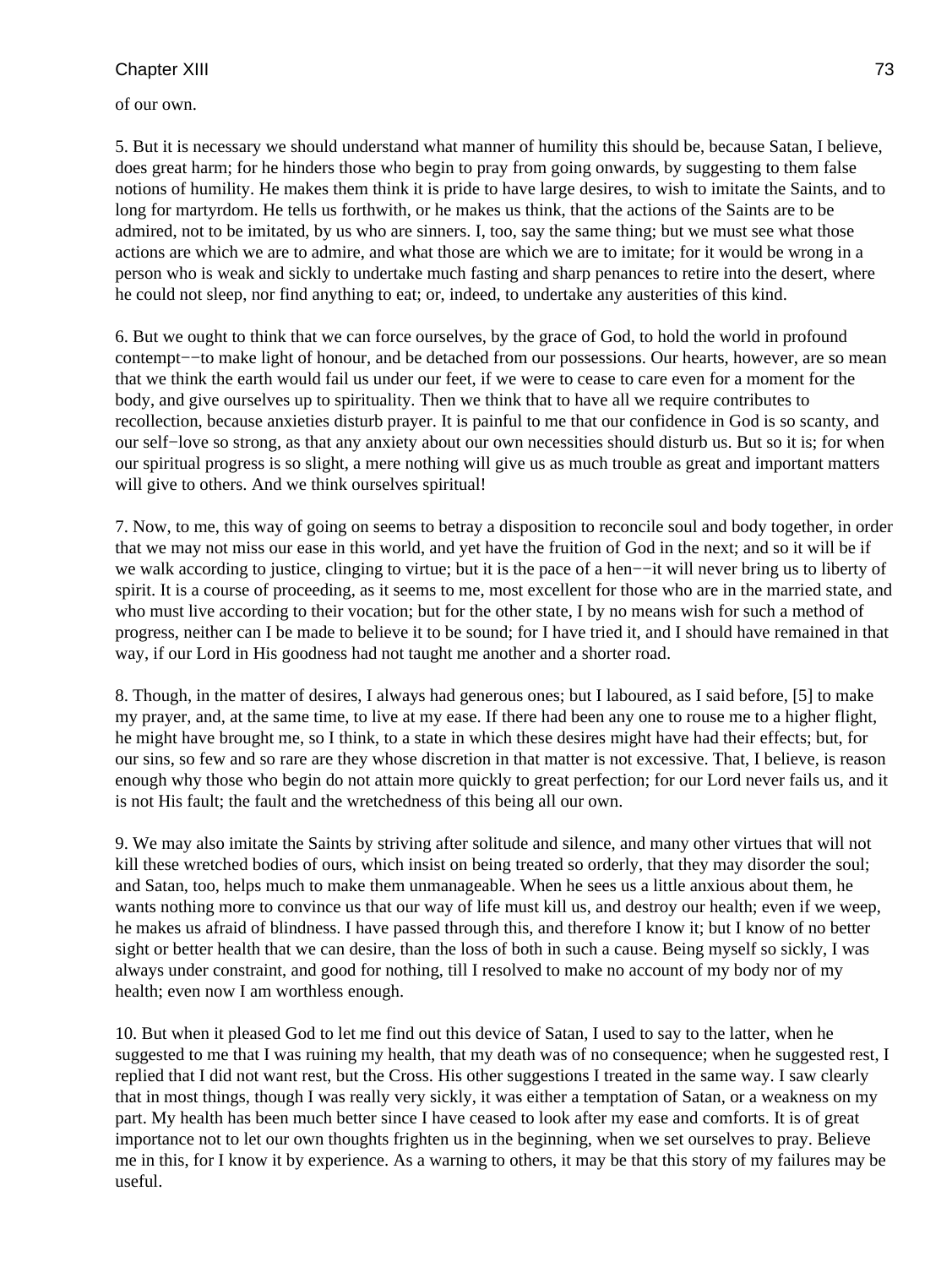11. There is another temptation, which is very common: when people begin to have pleasure in the rest and the fruit of prayer, they will have everybody else be very spiritual also. Now, to desire this is not wrong, but to try to bring it about may not be right, except with great discretion and with much reserve, without any appearance of teaching. He who would do any good in this matter ought to be endowed with solid virtues, that he may not put temptation in the way of others. It happened to me−−that is how I know it−−when, as I said before, [6] I made others apply themselves to prayer, to be a source of temptation and disorder; for, on the one hand, they heard me say great things of the blessedness of prayer, and, on the other, saw how poor I was in virtue, notwithstanding my prayer. They had good reasons on their side, and afterwards they told me of it; for they knew not how these things could be compatible one with the other. This it was that made them not to regard that as evil which was really so in itself, namely, that they saw me do it myself, now and then, during the time that they thought well of me in some measure.

12. This is Satan's work: he seems to take advantage of the virtues we may have, for the purpose of giving a sanction, so far as he can, to the evil he aims at; how slight soever that evil may be, his gain must be great, if it prevail in a religious house. How much, then, must his gain have been, when the evil I did was so very great! And thus, during many years, only three persons were the better for what I said to them; but now that our Lord has made me stronger in virtue, in the course of two or three years many persons have profited, as I shall show hereafter. [7]

13. There is another great inconvenience in addition to this: the loss to our own soul; for the utmost we have to do in the beginning is to take care of our own soul only, and consider that in the whole world there is only God and our soul. This is a point of great importance.

14. There is another temptation−−we ought to be aware of it, and be cautious in our conduct: persons are carried away by a zeal for virtue, through the pain which the sight of the sins and failings of others occasions them. Satan tells them that this pain arises only out of their desire that God may not be offended, and out of their anxiety about His honour; so they immediately seek to remedy the evil. This so disturbs them, that they cannot pray. The greatest evil of all is their thinking this an act of virtue, of perfection, and of a great zeal for God. I am not speaking of the pain which public sins occasion, if they be habitual in any community, nor of wrongs done to the Church, nor of heresies by which so many souls are visibly lost; for this pain is most wholesome, and being wholesome is no source of disquiet. The security, therefore, of that soul which would apply itself to prayer lies in casting away from itself all anxiety about persons and things, in taking care of itself, and in pleasing God. This is the most profitable course.

15. If I were to speak of the mistakes which I have seen people make, in reliance on their own good intentions, I should never come to an end. Let us labour, therefore, always to consider the virtues and the good qualities which we discern in others, and with our own great sins cover our eyes, so that we may see none of their failings. This is one way of doing our work; and though we may not be perfect in it at once, we shall acquire one great virtue−−we shall look upon all men as better than ourselves; and we begin to acquire that virtue in this way, by the grace of God, which is necessary in all things−−for when we have it not, all our endeavours are in vain−−and by imploring Him to give us this virtue; for He never fails us, if we do what we can.

16. This advice, also, they must take into their consideration who make much use of their understanding, eliciting from one subject many thoughts and conceptions. As to those who, like myself, cannot do it, I have no advice to give, except that they are to have patience, until our Lord shall send them both matter and light; for they can do so little of themselves, that their understanding is a hindrance to them rather than a help.

17. To those, then, who can make use of their understanding, I say that they are not to spend the whole time in that way; for though it be most meritorious, yet they must not, when prayer is sweet, suppose that there never will be a Sunday or a time when no work ought to be done. They think it lost time to do otherwise; but I think that loss their greatest gain. Let them rather, as I have said, [8] place themselves in the presence of Christ, and, without fatiguing the understanding, converse with Him, and in Him rejoice, without wearying themselves in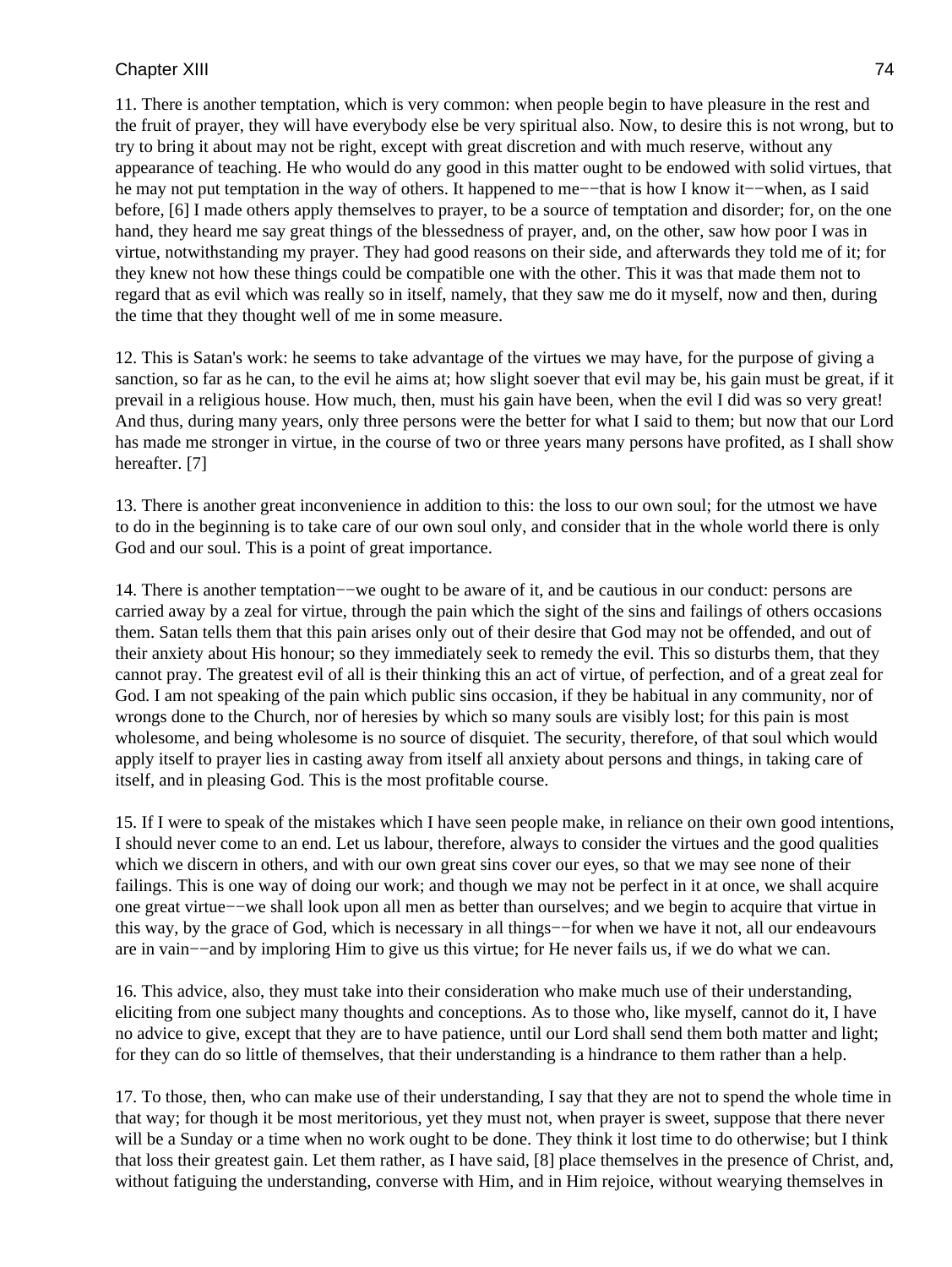searching out reasons; but let them rather lay their necessities before Him, and the just reasons there are why He should not suffer us in His presence: at one time this, at another time that, lest the soul should be wearied by always eating of the same food. These meats are most savoury and wholesome, if the palate be accustomed to them; they will furnish a great support for the life of the soul, and they have many other advantages also.

18. I will explain myself further; for the doctrine of prayer is difficult, and, without a director, very hard to understand. Though I would willingly be concise, and though a mere hint is enough for his clear intellect who has commanded me to write on the subject of prayer, yet so it is, my dulness does not allow me to say or explain in a few words that which it is so important to explain well. I, who have gone through so much, am sorry for those who begin only with books; for there is a strange difference between that which we learn by reading, and that which we learn by experience.

19. Going back, then, to what I was saying. We set ourselves to meditate upon some mystery of the Passion: let us say, our Lord at the pillar. The understanding goeth about seeking for the sources out of which came the great dolours and the bitter anguish which His Majesty endured in that desolation. It considers that mystery in many lights, which the intellect, if it be skilled in its work, or furnished with learning, may there obtain. This is a method of prayer which should be to everyone the beginning, the middle, and the end: a most excellent and safe way, until our Lord shall guide them to other supernatural ways.

20. I say to all, because there are many souls who make greater progress by meditation on other subjects than on the Sacred Passion; for as there are many mansions in heaven, so there are also many roads leading thither. Some persons advance by considering themselves in hell, others in heaven––and these are distressed by meditations on hell. Others meditate on death; some persons, if tender−hearted, are greatly fatigued by continual meditations on the Passion; but are consoled and make progress when they meditate on the power and greatness of God in His creatures, and on His love visible in all things. This is an admirable method−−not omitting, however, from time to time, the Passion and Life of Christ, the Source of all good that ever came, and that ever shall come.

21. He who begins is in need of instruction, whereby he may ascertain what profits him most. For this end it is very necessary he should have a director, who ought to be a person of experience; for if he be not, he will make many mistakes, and direct a soul without understanding its ways, or suffering it to understand them itself; for such a soul, knowing that obedience to a director is highly meritorious, dares not transgress the commandments it receives. I have met with souls cramped and tormented, because he who directed them had no experience: that made me sorry for them. Some of them knew not what to do with themselves; for directors who do not understand the spirit of their penitents afflict them soul and body, and hinder their progress. [9]

22. One person I had to do with had been kept by her director for eight years, as it were, in prison; he would not allow her to quit the subject of self−knowledge; and yet our Lord had already raised her to the prayer of quiet; so she had much to suffer.

23. Although this matter of self−knowledge must never be put aside−−for there is no soul so great a giant on this road but has frequent need to turn back, and be again an infant at the breast; and this must never be forgotten. I shall repeat it, [10] perhaps, many times, because of its great importance−−for among all the states of prayer, however high they may be, there is not one in which it is not often necessary to go back to the beginning. The knowledge of our sins, and of our own selves, is the bread which we have to eat with all the meats, however delicate they may be, in the way of prayer; without this bread, life cannot be sustained, though it must be taken by measure. When a soul beholds itself resigned, and clearly understands that there is no goodness in it−−when it feels itself abashed in the presence of so great a King, and sees how little it pays of the great debt it owes Him−−why should it be necessary for it to waste its time on this subject? Why should it not rather proceed to other matters which our Lord places before it, and for neglecting which there is no reason? His Majesty surely knows better than we do what kind of food is proper for us.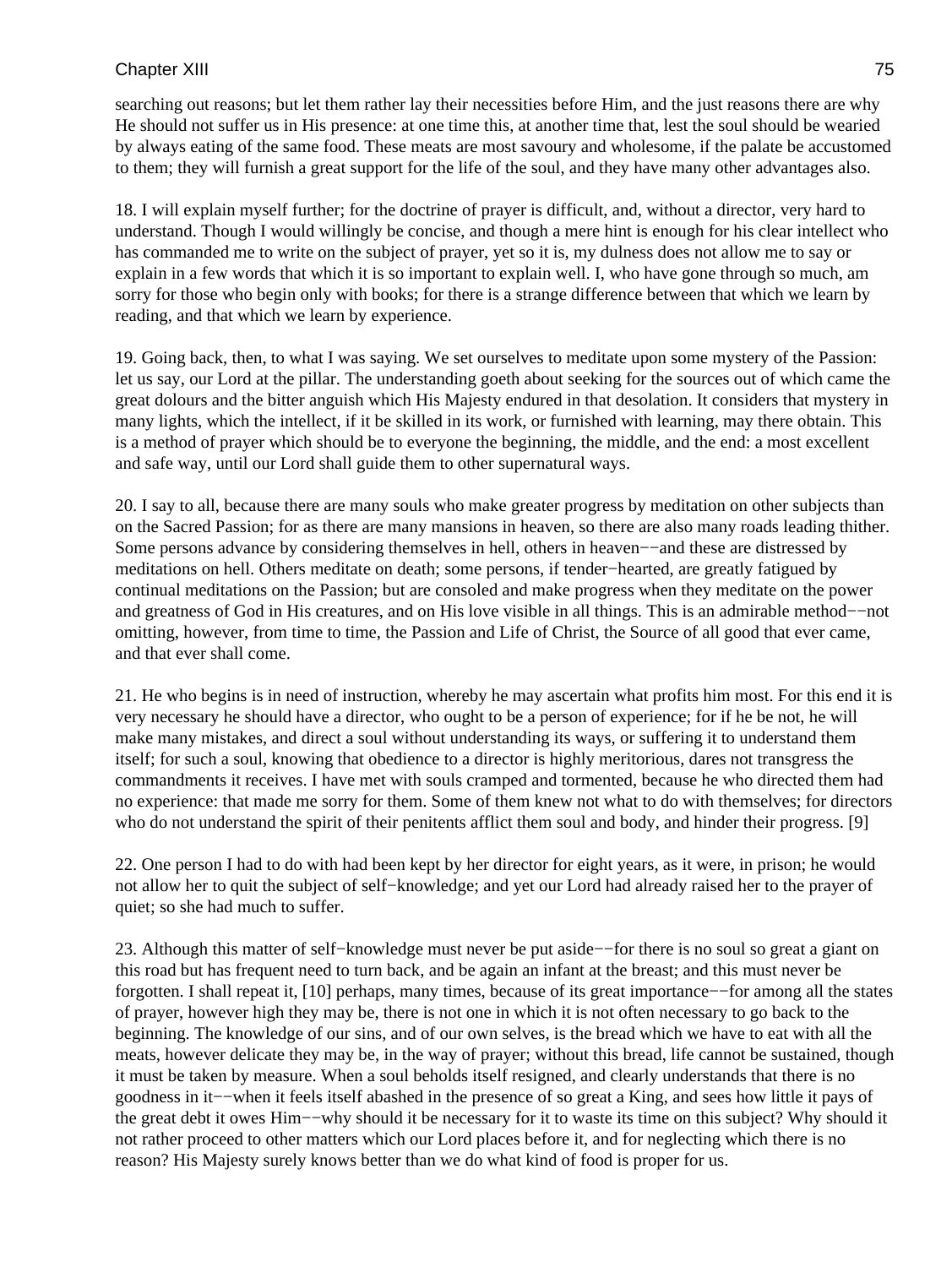24. So, then, it is of great consequence that the director should be prudent−−I mean, of sound understanding−−and a man of experience. If, in addition to this, he is a learned man, it is a very great matter. But if these three qualities cannot be had together, the first two are the most important, because learned men may be found with whom we can communicate when it is necessary. I mean, that for beginners learned men are of little use, if they are not men of prayer. I do not say that they are to have nothing to do with learned men, because a spirituality, the foundations of which are not resting on the truth, I would rather were not accompanied with prayer. Learning is a great thing, for it teaches us who know so little, and enlightens us; so when we have come to the knowledge of the truths contained in the holy writings, we do what we ought to do. From silly devotions, God deliver us!

25. I will explain myself further, for I am meddling, I believe, with too many matters. It has always been my failing that I could never make myself understood−−as I said before [11]−−but at the cost of many words. A nun begins to practise prayer; if her director be silly, and if he should take it into his head, he will make her feel that it is better for her to obey him than her own superior. He will do all this without any evil purpose, thinking that he is doing right. For if he be not a religious himself, he will think this right enough. If his penitent be a married woman, he will tell her that it is better for her to give herself unto prayer, when she ought to attend to her house, although she may thereby displease her husband. And so it is, he knows not how to make arrangements for time and business, so that everything may be done as it ought to be done; he has no light himself, and can therefore give none to others, however much he may wish to do so.

26. Though learning does not seem necessary for discretion, my opinion has always been, and will be, that every Christian should continue to be guided by a learned director if he can, and the more learned the better. They who walk in the way of prayer have the greater need of learning; and the more spiritual they are the greater is that need. Let them not say that learned men not given to prayer are not fit counsellors for those who pray: that is a delusion. I have conversed with many; and now for some years I have sought them the more, because of my greater need of them. I have always been fond of them; for though some of them have no experience, they do not dislike spirituality, neither are they ignorant of what it is, because in the sacred writings with which they are familiar they always find the truth about spirituality. I am certain myself that a person given to prayer, who treats of these matters with learned men, unless he is deceived with his own consent, will never be carried away by any illusions of the devil. I believe that the evil spirits are exceedingly afraid of learned men who are humble and virtuous, knowing that they will be found out and defeated by them.

27. I have said this because there are opinions held to the effect that learned men, if they are not spiritual, are not suited for persons given to prayer. I have just said that a spiritual director is necessary; but if he be not a learned man, he is a great hindrance. It will help us much if we consult those who are learned, provided they be virtuous; even if they be not spiritual, they will be of service to me, and God will enable them to understand what they should teach; He will even make them spiritual, in order that they may help us on. I do not say this without having had experience of it; and I have met with more than two.

28. I say, then, that a person who shall resign his soul to be wholly subject to one director will make a great mistake, if he is in religion, unless he finds a director of this kind, because of the obedience due to his own superior. His director may be deficient in the three requisites I speak of, [12] and that will be no slight cross, without voluntarily subjecting the understanding to one whose understanding is none of the best. At least, I have never been able to bring myself to do it, neither does it seem to me to be right.

29. But if he be a person living in the world, let him praise God for the power he has of choosing whom he will obey, and let him not lose so excellent a liberty; yea, rather let him be without a director till he finds him−−for our Lord will give him one, if he is really humble, and has a desire to meet with the right person. I praise God greatly−−we women, and those who are unlearned, ought always to render Him unceasing thanks−−because there are persons who, by labours so great, have attained to the truth, of which we unlearned people are ignorant. I often wonder at learned men−−particularly those who are in religion−−when I think of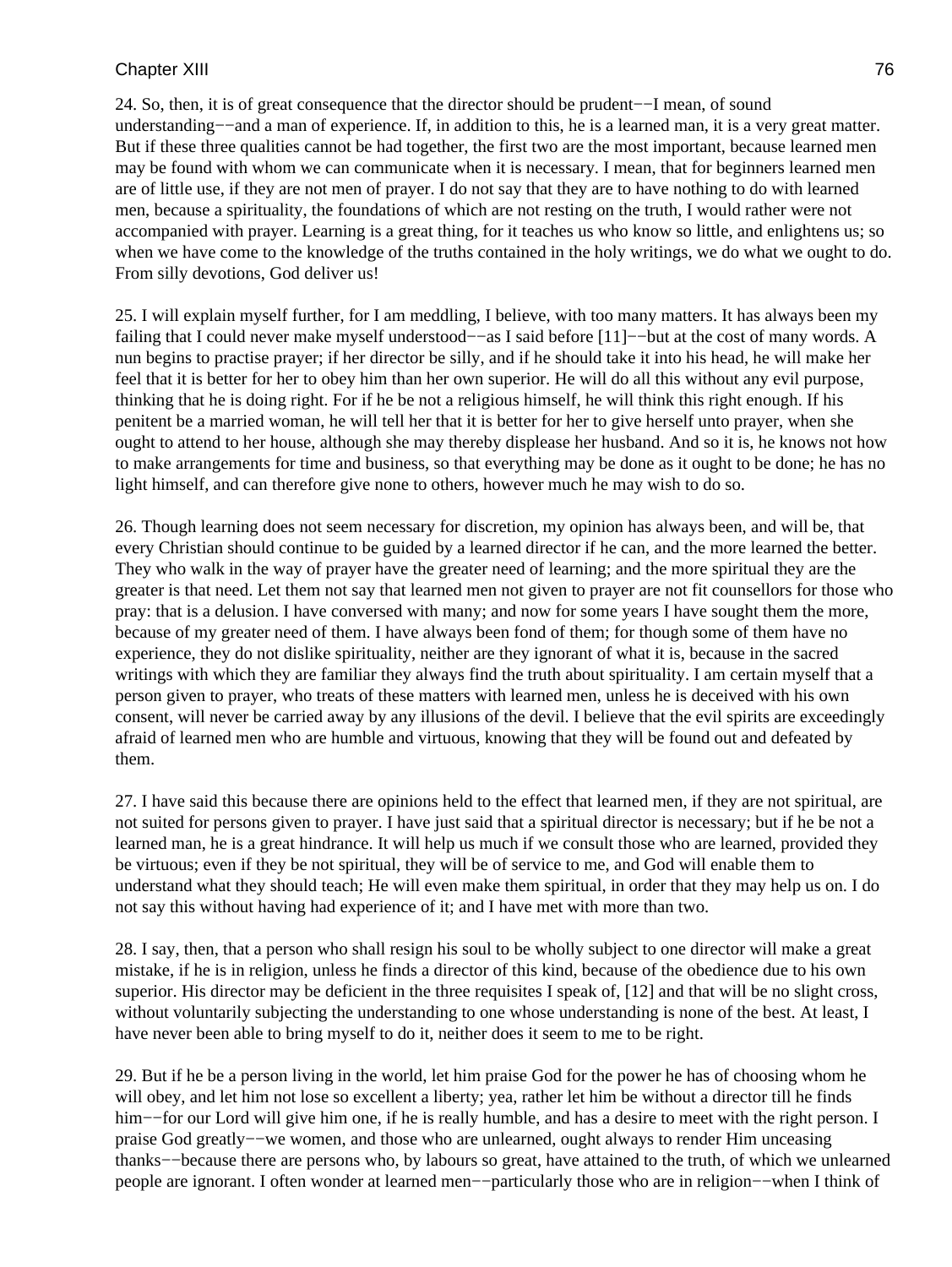the trouble they have had in acquiring that which they communicate to me for my good, and that without any more trouble to me than the asking for it. And yet there are people who will not take advantage of their learning: God grant it may not be so!

30. I see them undergo the poverty of the religious life, which is great, together with its penances, its meagre food, the yoke of obedience, which makes me ashamed of myself at times; and with all this, interrupted sleep, trials everywhere, everywhere the Cross. I think it would be a great evil for any one to lose so great a good by his own fault. It may be some of us, who are exempted from these burdens−−who have our food put into our mouths, as they say, and live at our ease−−may think, because we give ourselves a little more to prayer, that we are raised above the necessity of such great hardships. Blessed be Thou, O Lord, who hast made me so incapable and so useless; but I bless Thee still more for this−−that Thou quickenest so many to quicken us. Our prayer must therefore be very earnest for those who give us light. What should we be without them in the midst of these violent storms which now disturb the Church? If some have fallen, the good will shine more and more. [13] May it please our Lord to hold them in His hand, and help them, that they may help us.

31. I have gone far away from the subject I began to speak of; but all is to the purpose for those who are beginners, that they may begin a journey which is so high in such a way as that they shall go on by the right road. Coming back, then, to what I spoke of before, [14] the meditation on Christ bound to the pillar, it is well we should make reflections for a time, and consider the sufferings He there endured, for whom He endured them, who He is who endured them, and the love with which He bore them. But a person should not always fatigue himself in making these reflections, but rather let him remain there with Christ, in the silence of the understanding.

32. If he is able, let him employ himself in looking upon Christ, who is looking upon him; let him accompany Him, and make his petitions to Him; let him humble himself, and delight himself in Christ, and keep in mind that he never deserved to be there. When he shall be able to do this, though it may be in the beginning of his prayer, he will find great advantage; and this way of prayer brings great advantages with it−−at least, so my soul has found it. I do not know whether I am describing it aright; you, my father, will see to it. May our Lord grant me to please Him rightly for ever! Amen.

1. Ch. xi. § 24.

2. Philipp. iv. 13; "Omnia possum in Eo."

3. Confess. x. ch. 29: "Da quod jubes, et jube quod vis."

4. St. Matt. xiv. 30: "Videns vero ventum validum, timuit."

5. Ch. vii. §§ 27, 31.

- 6. Ch. vii. § 16.
- 7. See ch. xxxi. § 7, and ch. xxxix. § 14.
- 8. Ch. xii. § 3.

9. See St. John of the Cross, Living Flame, pp. 267, 278−284, Engl. trans.

10. See ch. xv. § 20.

11. § 18.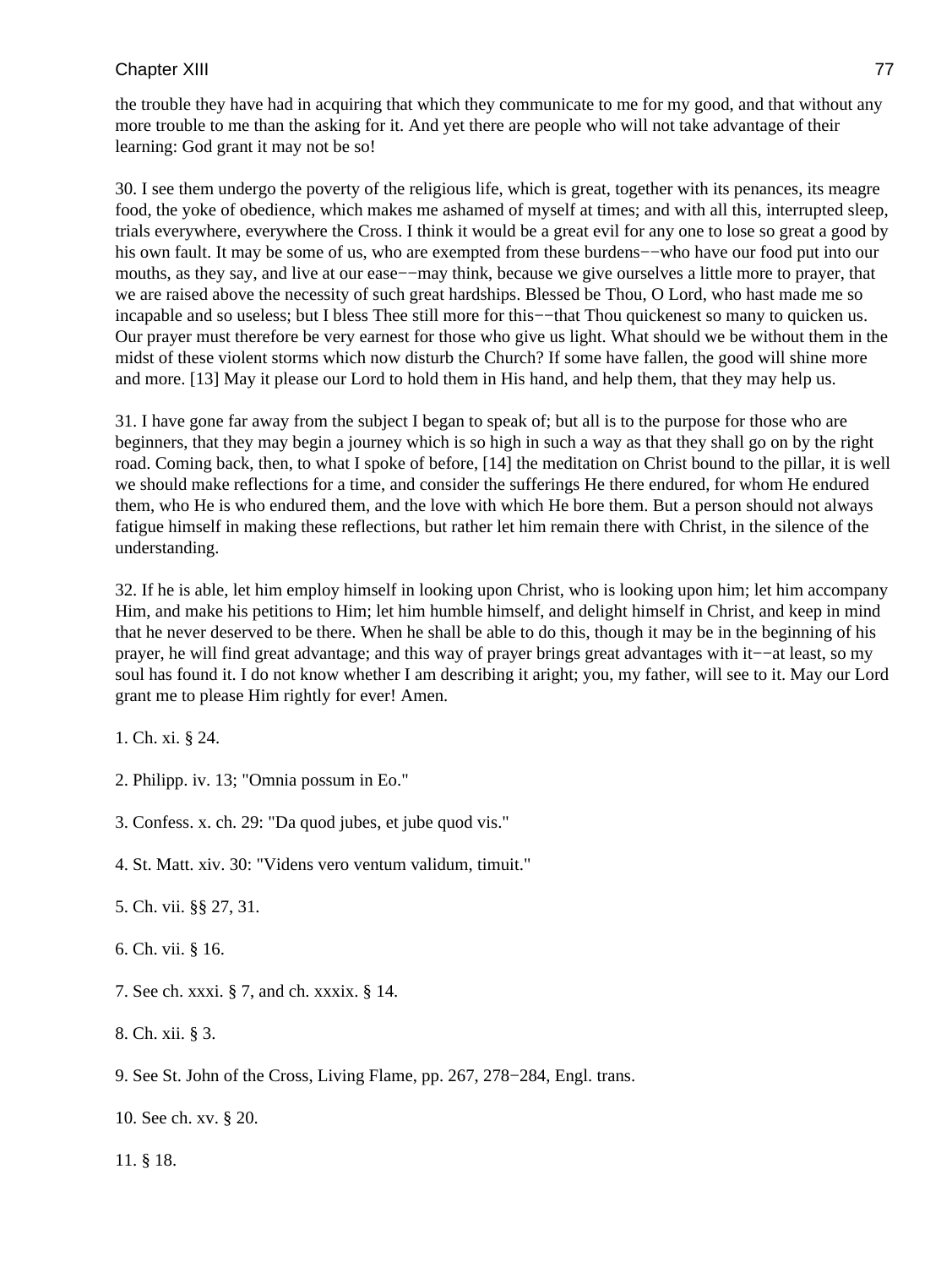12. Prudence, experience, and learning; see § 24.

13. Dan. xii. 3: "Qui autem docti fuerint, fulgebunt quasi splendor firmamenti."

14. § 19.

.

# **Chapter XIV**

The Second State of Prayer. Its Supernatural Character.

1. Having spoken of the toilsome efforts and of the strength required for watering the garden when we have to draw the water out of the well, let us now speak of the second manner of drawing the water, which the Lord of the vineyard has ordained; of the machine of wheel and buckets whereby the gardener may draw more water with less labour, and be able to take some rest without being continually at work. This, then, is what I am now going to describe; and I apply it to the prayer called the prayer of quiet.

2. Herein the soul begins to be recollected; it is now touching on the supernatural−−for it never could by any efforts of its own attain to this. True, it seems at times to have been wearied at the wheel, labouring with the understanding, and filling the buckets; but in this second degree the water is higher, and accordingly the labour is much less than it was when the water had to be drawn up out of the well; I mean, that the water is nearer to it, for grace reveals itself more distinctly to the soul.

3. This is a gathering together of the faculties of the soul within itself, in order that it may have the fruition of that contentment in greater sweetness; but the faculties are not lost, neither are they asleep: the will alone is occupied in such a way that, without knowing how it has become a captive, it gives a simple consent to become the prisoner of God; for it knows well what is to be the captive of Him it loves. O my Jesus and my Lord, how pressing now is Thy love! [1] It binds our love in bonds so straitly, that it is not in its power at this moment to love anything else but Thee.

4. The other two faculties help the will, that it may render itself capable of the fruition of so great a good; nevertheless, it occasionally happens, even when the will is in union, that they hinder it very much: but then it should never heed them at all, simply abiding in its fruition and quiet. [2] For if it tried to make them recollected, it would miss its way together with them, because they are at this time like doves which are not satisfied with the food the master of the dovecot gives them without any labouring for it on their part, and which go forth in quest of it elsewhere, and so hardly find it that they come back. And so the memory and the understanding come and go, seeking whether the will is going to give them that into the fruition of which it has entered itself.

5. If it be our Lord's pleasure to throw them any food, they stop; if not, they go again to seek it. They must be thinking that they are of some service to the will; and now and then the memory or the imagination, seeking to represent to it that of which it has the fruition, does it harm. The will, therefore, should be careful to deal with them as I shall explain. Everything that takes place now in this state brings the very greatest consolation; and the labour is so slight, that prayer, even if persevered in for some time, is never wearisome. The reason is, that the understanding is now working very gently, and is drawing very much more water than it drew out of the well. The tears, which God now sends, flow with joy; though we feel them, they are not the result of any efforts of our own.

6. This water of grand blessings and graces, which our Lord now supplies, makes the virtues thrive much more, beyond all comparison, than they did in the previous state of prayer; for the soul is already ascending out of its wretched state, and some little knowledge of the blissfulness of glory is communicated to it. This, I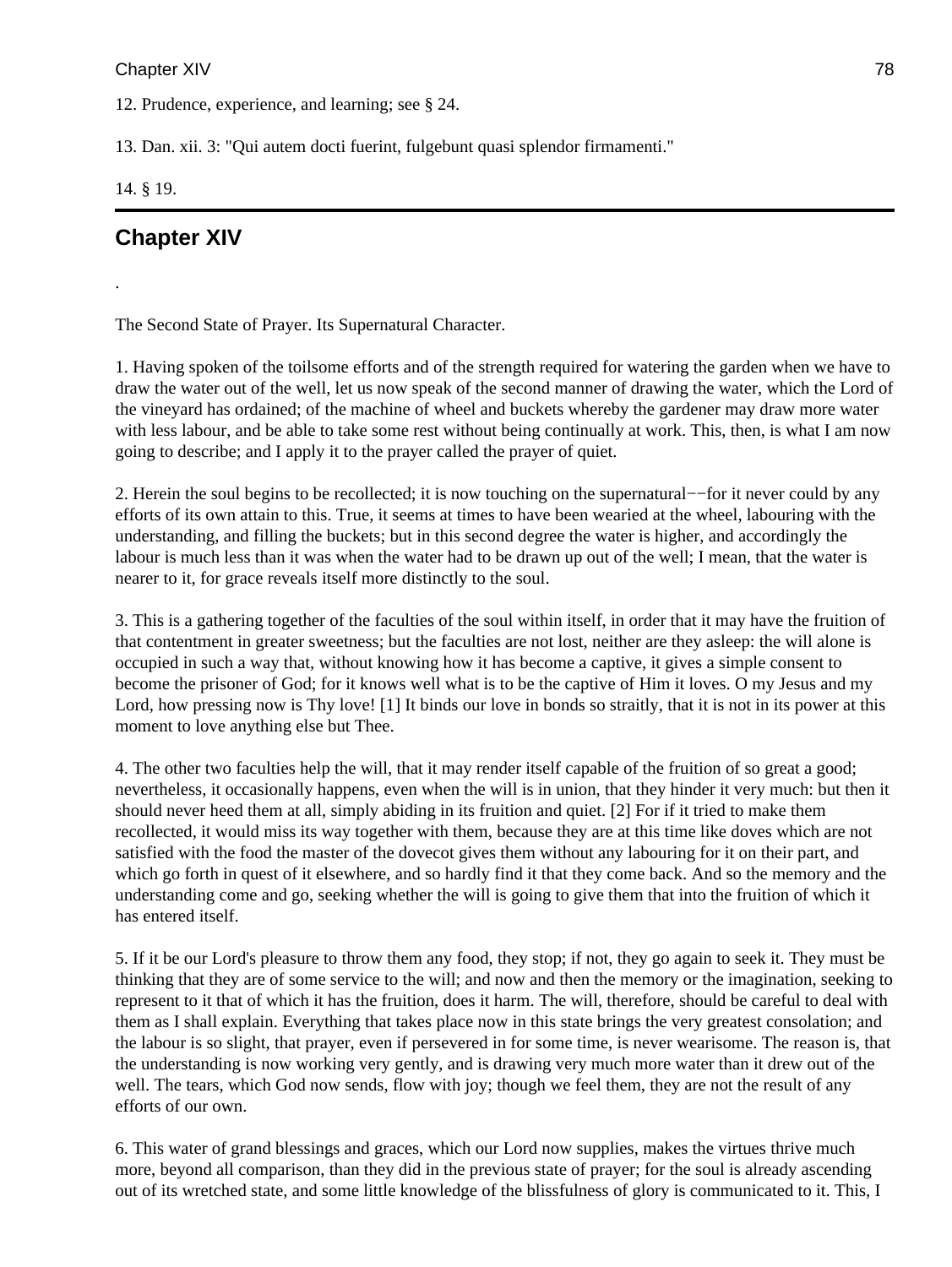believe, is it that makes the virtues grow the more, and also to draw nearer to essential virtue, God Himself, from Whom all virtues proceed; for His Majesty has begun to communicate Himself to this soul, and will have it feel how He is communicating Himself.

7. As soon as the soul has arrived thus far, it begins to lose the desire of earthly things, [3] and no wonder; for it sees clearly that, even for a moment, this joy is not to be had on earth; that there are no riches, no dominion, no honours, no delights, that can for one instant, even for the twinkling of an eye, minister such a joy; for it is a true satisfaction, and the soul sees that it really does satisfy. Now, we who are on earth, as it seems to me, scarcely ever understand wherein our satisfaction lies, for it is always liable to disappointment; but in this, at that time, there is none: the disappointment cometh afterwards, when the soul sees that all is over, and that it has no power to recover it, neither does it know how; for if it cut itself in pieces by penance and prayer, and every other kind of austerities, all would be of little use, if our Lord did not grant it. God, in His great mercy, will have the soul comprehend that His Majesty is so near to it, that it need not send messengers to Him, but may speak to Him itself, and not with a loud crying, because so near is He already, that He understands even the movements of its lips.

8. It seems absurd to say this, seeing that we know that God understands us always, and is present with us. It is so, and there can be no doubt of it; but our Emperor and Lord will have us now understand that He understands us; and also have us understand what His presence bringeth about, and that He means in a special way to begin a work in the soul, which is manifested in the great joy, inward and outward, which He communicates, and in the difference there is, as I said just now, between this joy and delight and all the joys of earth; for He seems to be filling up the void in our souls occasioned by our sins.

9. This satisfaction lies in the innermost part of the soul, and the soul knows not whence, nor how, it came, very often it knows not what to do, or wish, or pray for. It seems to find all this at once, and knoweth not what it hath found; nor do I know how to explain it, because learning is necessary for many things. Here, indeed, learning would be very much to the purpose, in order to explain the general and particular helps of grace; for there are many who know nothing about them. Learning would serve to show how our Lord now will have the soul to see, as it were, with the naked eye, as men speak, this particular help of grace, and be also useful in many other ways wherein I am likely to go astray. But as what I write is to be seen by those who have the learning to discover whether I make mistakes or not, I go on without anxiety; for I know I need have none whatever about either the letter or the spirit, because it is in their power to whom it is to be sent to do with it as they will: they will understand it, and blot out whatever may be amiss.

10. I should like them to explain this, because it is a principal point, and because a soul, when our Lord begins to bestow these graces upon it, does not understand them, and does not know what to do with itself; for if God leads it by the way of fear, as He led me, its trial will be heavy, if there be no one who understands the state it is in; and to see itself as in a picture is a great comfort; and then it sees clearly that it is travelling on that road. The knowledge of what it has to do is a great blessing for it, so that it may advance forwards in every one of these degrees of prayer; for I have suffered greatly, and lost much time, because I did not know what to do; and I am very sorry for those souls who find themselves alone when they come to this state; for though I read many spiritual books, wherein this very matter is discussed, they threw very little light upon it. And if it be not a soul much exercised in prayer, it will find it enough to understand its state, be the books ever so clear.

11. I wish much that our Lord would help me to describe the effects on the soul of these things, now that they begin to be supernatural, so that men might know by these effects whether they come from the Spirit of God. I mean, known as things are known here below—–though it is always well to live in fear, and on our guard; for even if they do come from God, now and then the devil will be able to transform himself into an angel of light; [4] and the soul, if not experienced herein, will not understand the matter; and it must have so much experience for the understanding thereof, that it is necessary it should have attained to the highest perfection of prayer.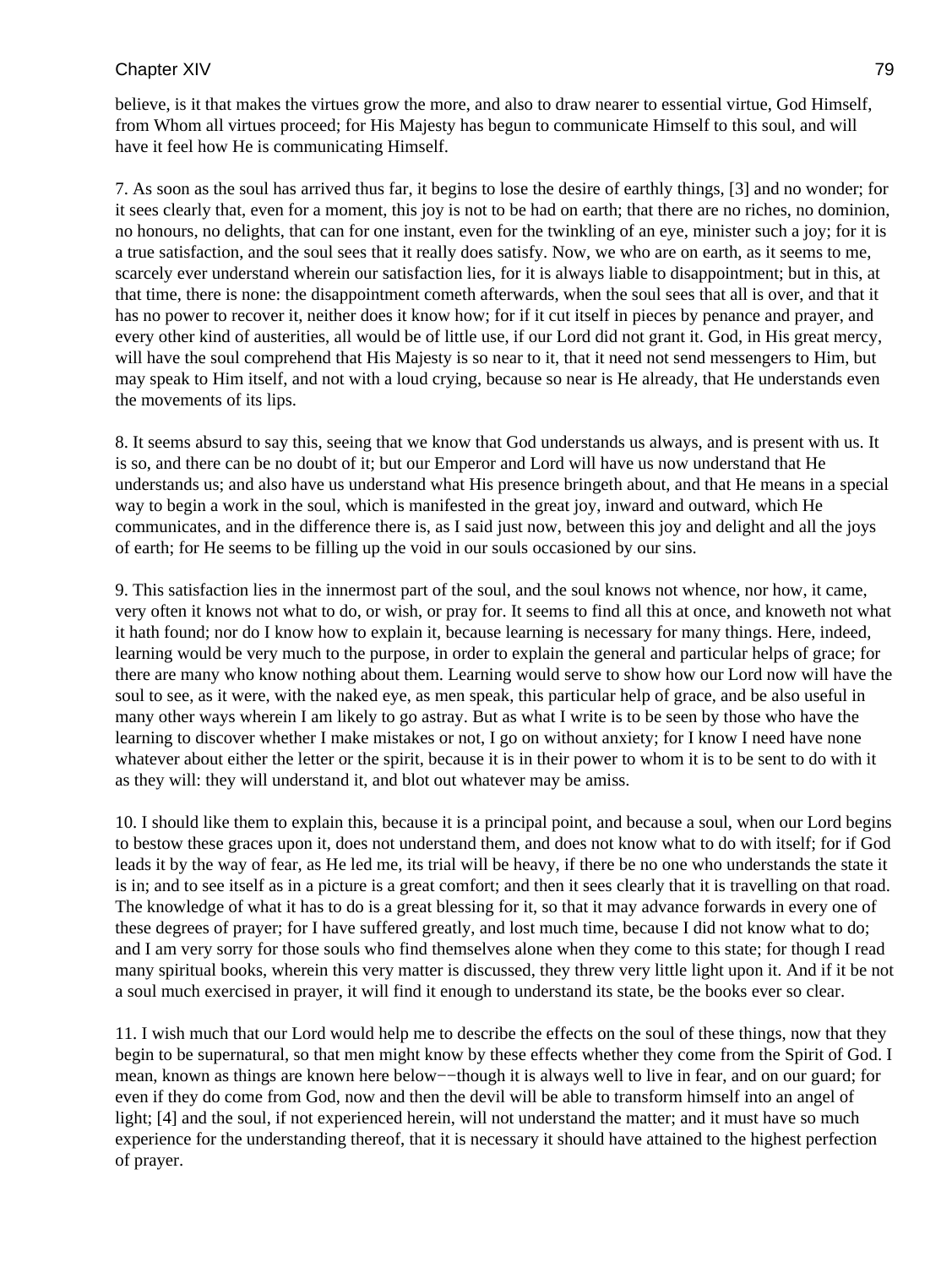12. The little time I have helps me but little, and it is therefore necessary His Majesty should undertake it Himself; for I have to live in community, and have very many things to employ me, as I am in a house which is newly founded−−as will appear hereafter; [5] and so I am writing, with very many interruptions, by little and little at a time. I wish I had leisure; for when our Lord gives the spirit, it is more easily and better done; it is then as with a person working embroidery with the pattern before her; but if the spirit be wanting, there is no more meaning in the words than in gibberish, so to speak, though many years may have been spent in prayer. And thus I think it a very great advantage to be in this state of prayer when I am writing this; for I see clearly that it is not I who speak, nor is it I who with her understanding has arranged it; and afterwards I do not know how I came to speak so accurately. [6] It has often happened to me thus.

13. Let us now return to our orchard, or flower−garden, and behold now how the trees begin to fill with sap for the bringing forth of the blossoms, and then of the fruit−−the flowers and the plants, also, their fragrance. This illustration pleases me; for very often, when I was beginning−−and our Lord grant that I have really begun to serve His Majesty−−I mean, begun in relation to what I have to say of my life,−−it was to me a great joy to consider my soul as a garden, and our Lord as walking in it. I used to beseech Him to increase the fragrance of the little flowers of virtues−−which were beginning, as it seemed to bud−−and preserve them, that they might be to His glory; for I desired nothing for myself. I prayed Him to cut those He liked, because I already knew that they would grow the better.

14. I say cut; for there are times in which the soul has no recollection of this garden−−everything seems parched, and there is no water to be had for preserving it−−and in which it seems as if the soul had never possessed any virtue at all. This is the season of heavy trials; for our Lord will have the poor gardener suppose all the trouble he took in maintaining and watering the garden to have been taken to no purpose. Then is the time really for weeding and rooting out every plant, however small it may be, that is worthless, in the knowledge that no efforts of ours are sufficient, if God withholds from us the waters of His grace; and in despising ourselves as being nothing, and even less than nothing. In this way we gain great humility−−the flowers grow afresh.

15. O my Lord and my Good! I cannot utter these words without tears, and rejoicing in my soul; for Thou wilt be thus with us, and art with us, in the Sacrament. We may believe so most truly; for so it is, and the comparison I make is a great truth; and, if our sins stand not in the way, we may rejoice in Thee, because Thou rejoicest in us; for Thou hast told us that Thy delight is to be with the children of men. [7] O my Lord, what does it mean? Whenever I hear these words, they always give me great consolation, and did so even when I was most wicked.

16. Is it possible, 0 Lord, that there can be a soul which, after attaining to this state wherein Thou bestowest upon it the like graces and consolations, and wherein it understands that Thou delightest to be with it, can yet fall back and offend Thee after so many favours, and such great demonstrations of the love Thou bearest it, and of which there cannot be any doubt, because the effect of it is so visible? Such a soul there certainly is; for I have done so, not once, but often. May it please Thy goodness, O Lord, that I may be alone in my ingratitude−−the only one who has committed so great an iniquity, and whose ingratitude has been so immeasurable! But even out of my ingratitude Thine infinite goodness has brought forth some good; and the greater my wickedness, the greater the splendour of the great mercy of Thy compassions. Oh, what reasons have I to magnify them for ever!

17. May it be so, I beseech Thee, O my God, and may I sing of them for ever, now that Thou hast been pleased to show mercies so great unto me that they who see them are astonished, mercies which draw me out of myself continually, that I may praise Thee more and more! for, remaining in myself, without Thee, I could do nothing, O my Lord, but be as the withered flowers of the garden; so that this miserable earth of mine becomes a heap of refuse, as it was before. Let it not be so, O Lord!−−let not a soul which Thou hast purchased with so many labours be lost, one which Thou hast so often ransomed anew, and delivered from between the teeth of the hideous dragon!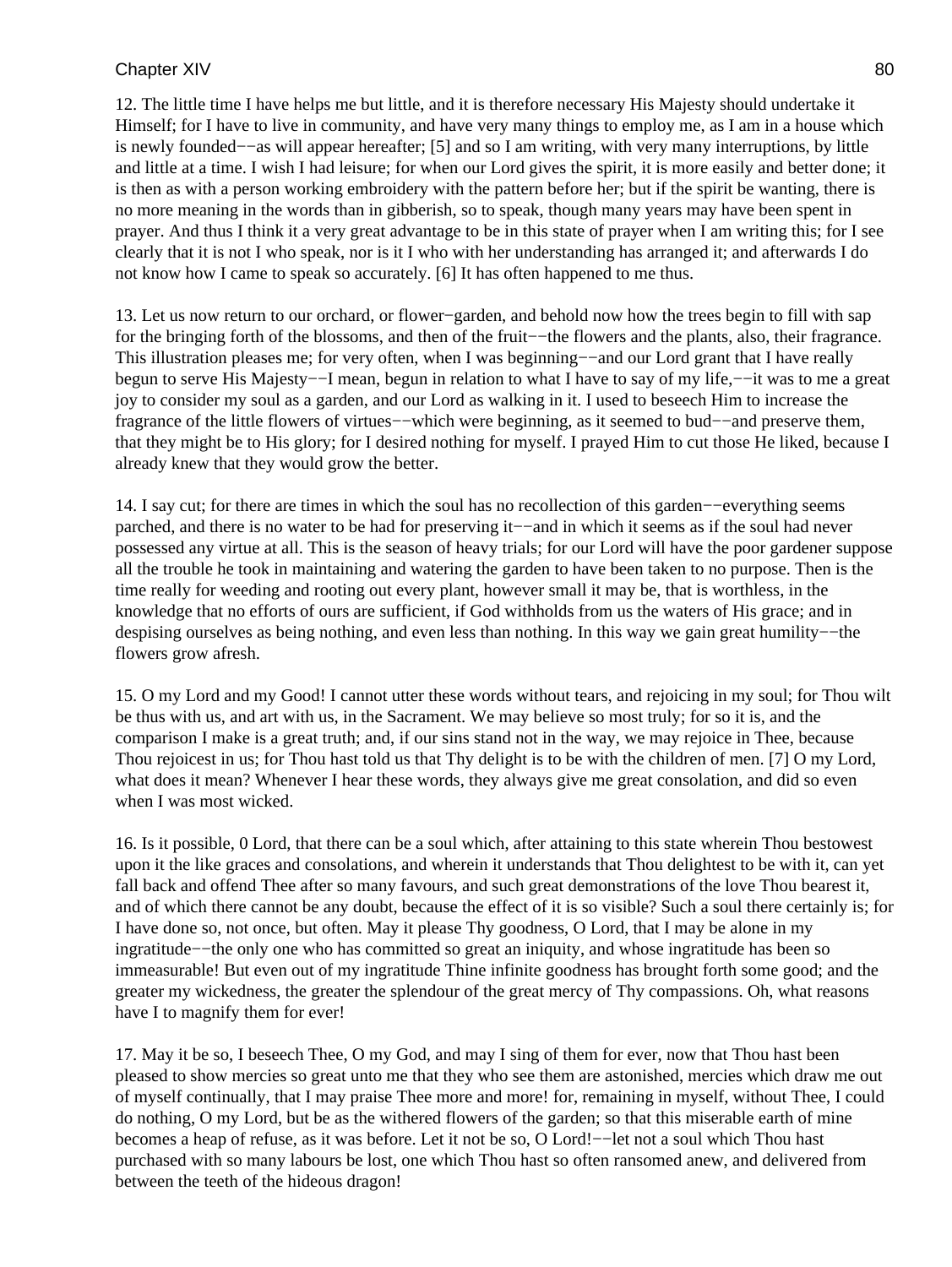18. You, my father, must forgive me for wandering from the subject; and, as I am speaking to the purpose I have in view, you must not be surprised. What I write is what my soul has understood; and it is very often hard enough to abstain from the praises of God when, in the course of writing, the great debt I owe Him presents itself before me. Nor do I think that it can be disagreeable to you; because both of us, I believe, may sing the same song, though in a different way; for my debt is much the greater, seeing that God has forgiven me more, as you, my father, know.

1. 2 Cor. v. 14: "Charitas enim Christi urget nos."

2. See ch. xvii. § 12; Way of Perfection, ch. liii., but xxxi. of the old editions.

3. See Relation, i. § 12.

4. 2 Cor. xi. 14: "Ipse enim Satanas transfigurat se in angelum lucis."

5. See ch. x. § 11. As that passage refers probably to the monastery of the Incarnation, this must refer to that of St. Joseph, newly founded in Avila; for that of the Incarnation was founded a short time before the Saint was born; and she could hardly say of it, now that she was at least in her forty−seventh year, that it was newly founded. The house, however, was poor; for she says, ch. xxxii. § 12, that the nuns occasionally quitted the monastery for a time, because of its poverty.

6. See ch. xviii. § 10. In the second Report of the Rota, p. 477−−quoted by Benedict XIV., De Canoniz. iii. 26, n. 12, and by the Bollandists in the Acta, 1315––we have these words, and they throw great light on the text: "Sunt et alli testes de visu affirmantes quod quando beata Teresa scribebat libros, facies ejus resplendebat." In the information taken in Granada, the Mother Anne of the Incarnation says she saw the Saint one night, while writing the Fortress of the Soul, with her face shining; and Mary of St. Francis deposes to the same effect in the informations taken in Medina (De la Fuente, vol. ii. pp. 389, 392).

7. Prov. viii. 31: "Deliciæ meæ esse cum filiis hominum."

# **Chapter XV**

.

Instructions for Those Who Have Attained to the Prayer of Quiet. Many Advance So Far, but Few Go Farther.

1. Let us now go back to the subject. This quiet and recollection of the soul makes itself in great measure felt in the satisfaction and peace, attended with very great joy and repose of the faculties, and most sweet delight, wherein the soul is established. [1] It thinks, because it has not gone beyond it, that there is nothing further to wish for, but that its abode might be there, and it would willingly say so with St. Peter. [2] It dares not move nor stir, because it thinks that this blessing it has received must then escape out of its hands; now and then, it could wish it did not even breathe. [3] The poor little soul is not aware that, as of itself it could do nothing to draw down this blessing on itself, it is still less able to retain it a moment longer than our Lord wills it should remain.

2. I have already said that, in the prior recollection and quiet, [4] there is no failure of the powers of the soul; but the soul is so satisfied in God that, although two of its powers be distracted, yet, while the recollection lasts, as the will abides in union with God, so its peace and quiet are not disturbed; on the contrary, the will by degrees brings the understanding and the memory back again; for though the will is not yet altogether absorbed, it continues still occupied without knowing how, so that, notwithstanding all the efforts of the memory and the understanding, they cannot rob it of its delight and joy [5]−−yea, rather, it helps without any labour at all to keep this little spark of the love of God from being quenched.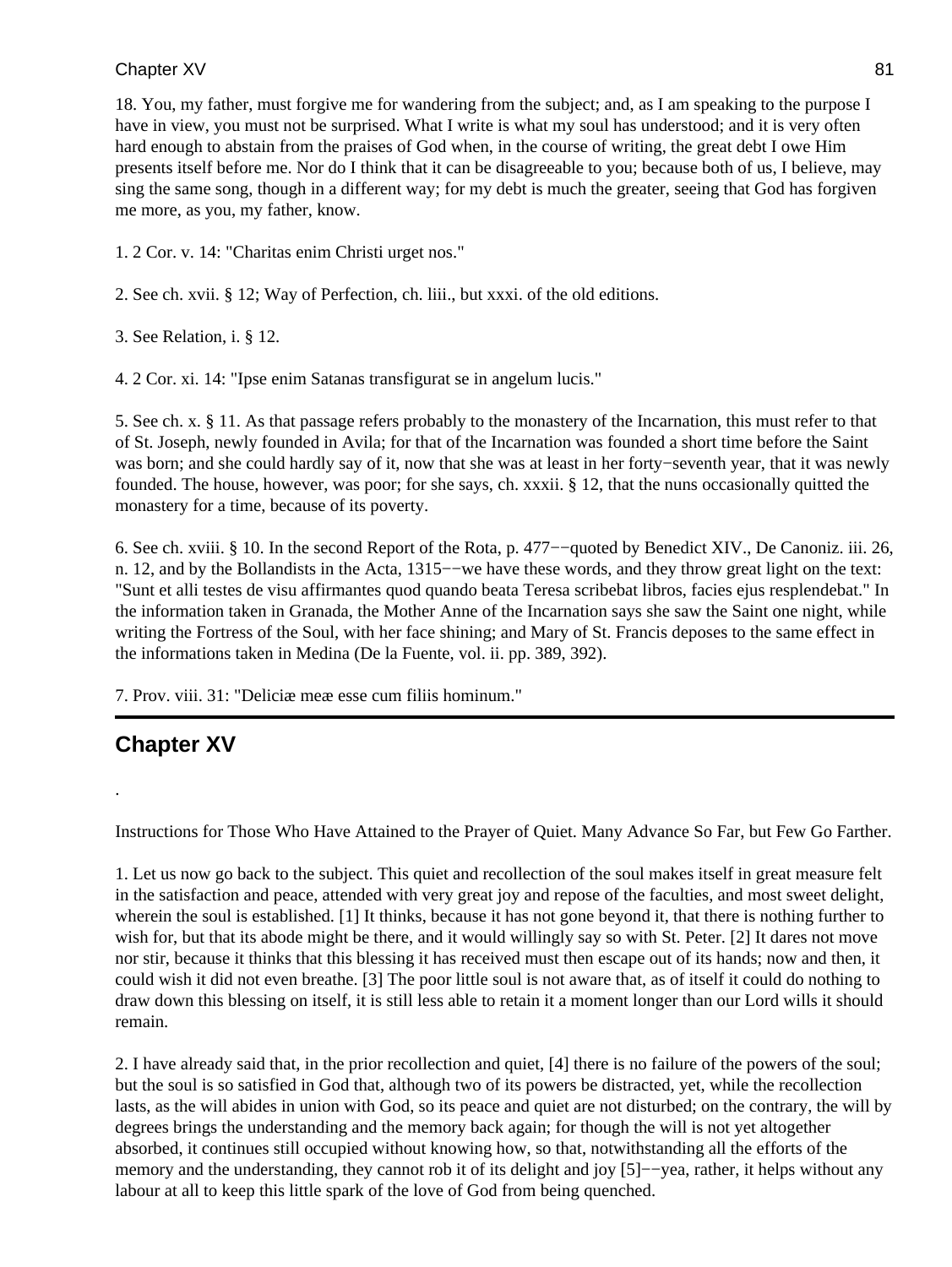3. Oh, that His Majesty would be gracious unto me, and enable me to give a clear account of the matter; for many are the souls who attain to this state, and few are they who go farther: and I know not who is in fault; most certainly it is not God; for when His Majesty shows mercy unto a soul, so that it advances so far, I believe that He will not fail to be more merciful still, if there be no shortcomings on our part.

4. And it is of great importance for the soul that has advanced so far as this to understand the great dignity of its state, the great grace given it by our Lord, and how in all reason it should not belong to earth; because He, of His goodness, seems to make it here a denizen of heaven, unless it be itself in fault. And miserable will that soul be if it turns back; it will go down, I think so, even to the abyss, as I was going myself, if the mercy of our Lord had not brought me back; because, for the most part, it must be the effect of grave faults−−that is my opinion: nor is it possible to forsake so great a good otherwise than through the blindness occasioned by much evil.

5. Therefore, for the love of our Lord, I implore those souls to whom His Majesty has given so great a grace−−the attainment of this state−−to know and make much of themselves, with a humble and holy presumption, in order that they may never return to the flesh−pots of Egypt. And if through weakness and wickedness, and a mean and wretched nature, they should fall, as I did, let them always keep in mind the good they have lost; let them suspect and fear−−they have reason to do so−−that, if they do not resume their prayer, they may go on from bad to worse. I call that a real fall which makes us hate the way by which so great a good was obtained. I address myself to those souls; but I am not saying that they will never offend God, nor fall into sin,−−though there are good reasons why those who have received these graces should keep themselves carefully from sin; but we are miserable creatures. What I earnestly advise is this: let there be no giving up of prayer; it is by prayer they will understand what they are doing, and obtain from our Lord the grace to repent, and strength to rise again; they must believe and believe again that, if they cease from praying, they run−−so I think−−into danger. I know not if I understand what I am saying; for, as I said before, I measure others by myself. [6]

6. The prayer of quiet, then, is a little spark of the true love of Himself, which our Lord begins to enkindle in the soul; and His will is, that the soul should understand what this love is by the joy it brings. This quiet and recollection and little spark, if it is the work of the Spirit of God, and not a sweetness supplied by Satan, or brought about by ourselves, produces great results. A person of experience, however, cannot possibly fail to understand at once that it is not a thing that can be acquired, were it not that our nature is so greedy of sweetness, that it seeks for it in every way. But it becomes cold very soon; for, however much we try to make the fire burn, in order to obtain this sweetness, it does not appear that we do anything else but throw water on it, to put it out. This spark, then, given of God, however slight it may be, causes a great crackling; and if men do not quench it by their faults, it is the beginning of the great fire, which sends forth−−I shall speak of it in the proper place [7]−−the flames of that most vehement love of God which His Majesty will have perfect souls to possess.

7. This little spark is a sign or pledge which God gives to a soul, in token of His having chosen it for great things, if it will prepare to receive them. It is a great gift, much too great for me to be able to speak of it. It is a great sorrow to me; because, as I said before, [8] I know that many souls come thus far, and that those who go farther, as they ought to go, are so few, that I am ashamed to say it. I do not mean that they are absolutely few: there must be many, because God is patient with us, for some reasons; I speak of what I have seen.

8. I should like much to recommend these souls to take care that they do not hide their talent; for it may be that God has chosen them to be the edification of many others, especially in these days, when the friends of God should be strong, in order that they may support the weak. Those who discern in themselves this grace, must look upon themselves as such friends, if they would fulfil the law which even the honourable friendship of the world respects; if not, as I said just now, [9] let them fear and tremble, lest they should be doing mischief to themselves−−and God grant it be to themselves only!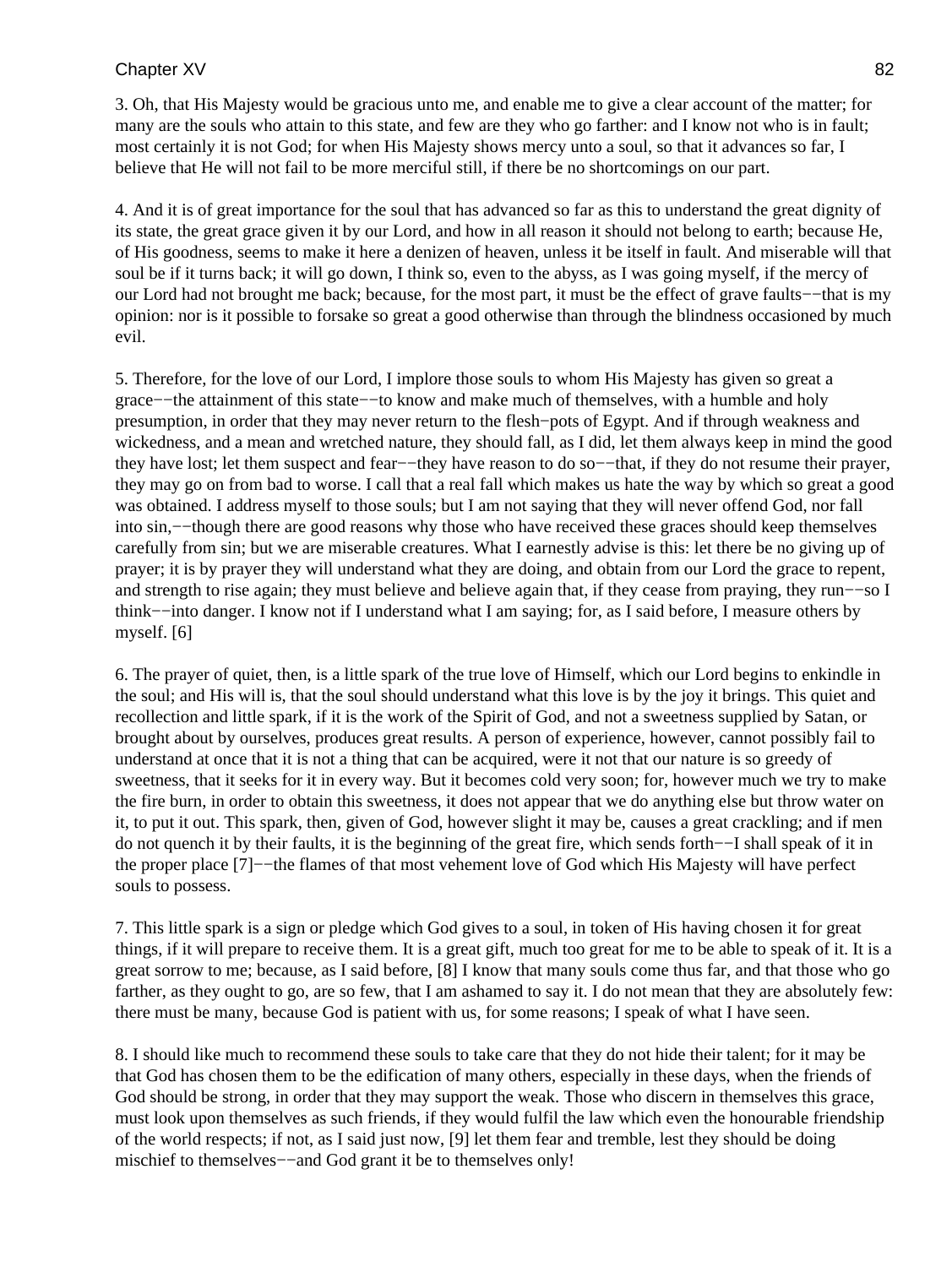9. What the soul has to do at those seasons wherein it is raised to the prayer of quiet is nothing more than to be gentle and without noise. By noise, I mean going about with the understanding in search of words and reflections whereby to give God thanks for this grace, and heaping up its sins and imperfections together to show that it does not deserve it. All this commotion takes place now, and the understanding comes forward, and the memory is restless, and certainly to me these powers bring much weariness at times; for, though my memory is not strong, I cannot control it. Let the will quietly and wisely understand that it is not by dint of labour on our part that we can converse to any good purpose with God, and that our own efforts are only great logs of wood, laid on without discretion to quench this little spark; and let it confess this, and in humility say, O Lord, what can I do here? what has the servant to do with her Lord, and earth with heaven? or words of love that suggest themselves now, firmly grounded in the conviction that what it says is truth; and let it make no account of the understanding, which is simply tiresome.

10. And if the will wishes to communicate to the understanding any portion of that the fruition of which itself has entered on, or if it labours to make the understanding recollected, it shall not succeed; for it will often happen that the will is in union and at rest, while the understanding is in extreme disorder. It is better for it to leave it alone, and not to run after it−−I am speaking of the will; for the will should abide in the fruition of that grace, recollected itself, like the prudent bee; for if no bees entered the hive, and each of them wandered abroad in search of the rest, the honey would hardly be made. In the same way, the soul will lose much if it be not careful now, especially if the understanding be acute; for when it begins to make reflections and search for reasons, it will think at once that it is doing something if its reasons and reflections are good.

11. The only reason that ought to be admitted now is to understand clearly that there is no reason whatever, except His mere goodness, why God should grant us so great a grace, and to be aware that we are so near Him, and to pray to His Majesty for mercies, to make intercession for the Church, for those who had been recommended to us, and for the souls in purgatory,−−not, however, with noise of words, but with a heartfelt desire to be heard. This is a prayer that contains much, and by it more is obtained than by many reflections of the understanding. Let the will stir up some of those reasons, which proceed from reason itself, to quicken its love, such as the fact of its being in a better state, and let it make certain acts of love, as what it will do for Him to whom it owes so much,--and that, as I said just now, without any noise of the understanding, in the search after profound reflections. A little straw,—–and it will be less than straw, if we bring it ourselves,—–laid on with humility, will be more effectual here, and will help to kindle a fire more than many fagots of most learned reasons, which, in my opinion, will put it out in a moment.

12. This is good for those learned men who have commanded me to write, [10] and who all, by the goodness of God, have come to this state; for it may be that they spend the time in making applications of passages of the Scriptures. And though learning could not fail to be of great use to them, both before and after prayer, still, in the very time of prayer itself, there is little necessity for it, in my opinion, unless it be for the purpose of making the will tepid; for the understanding then, because of its nearness to the light, is itself illuminated; so that even I, who am what I am, seem to be a different person. And so it is; for it has happened to me, who scarcely understand a word of what I read in Latin, and specially in the Psalms, when in the prayer of quiet, not only to understand the Latin as if it were Spanish, but, still more, to take a delight in dwelling on the meaning of that I knew through the Spanish. We must make an exception: if these learned men have to preach or to teach, they will do well to take advantage of their learning, that they may help poor people of little learning, of whom I am one. Charity is a great thing; and so always is ministering unto souls, when done simply for God.

13. So, then, when the soul is in the prayer of quiet, let it repose in its rest−−let learning be put on one side. The time will come when they may make use of it in the service of our Lord−−when they that possess it will appreciate it so highly as to be glad that they had not neglected it even for all the treasures of the world, simply because it enables them to serve His Majesty; for it is a great help. But in the eyes of Infinite Wisdom, believe me, a little striving after humility, and a single act thereof, are worth more than all the science in the world. This is not the time for discussing, but for understanding plainly what we are, and presenting ourselves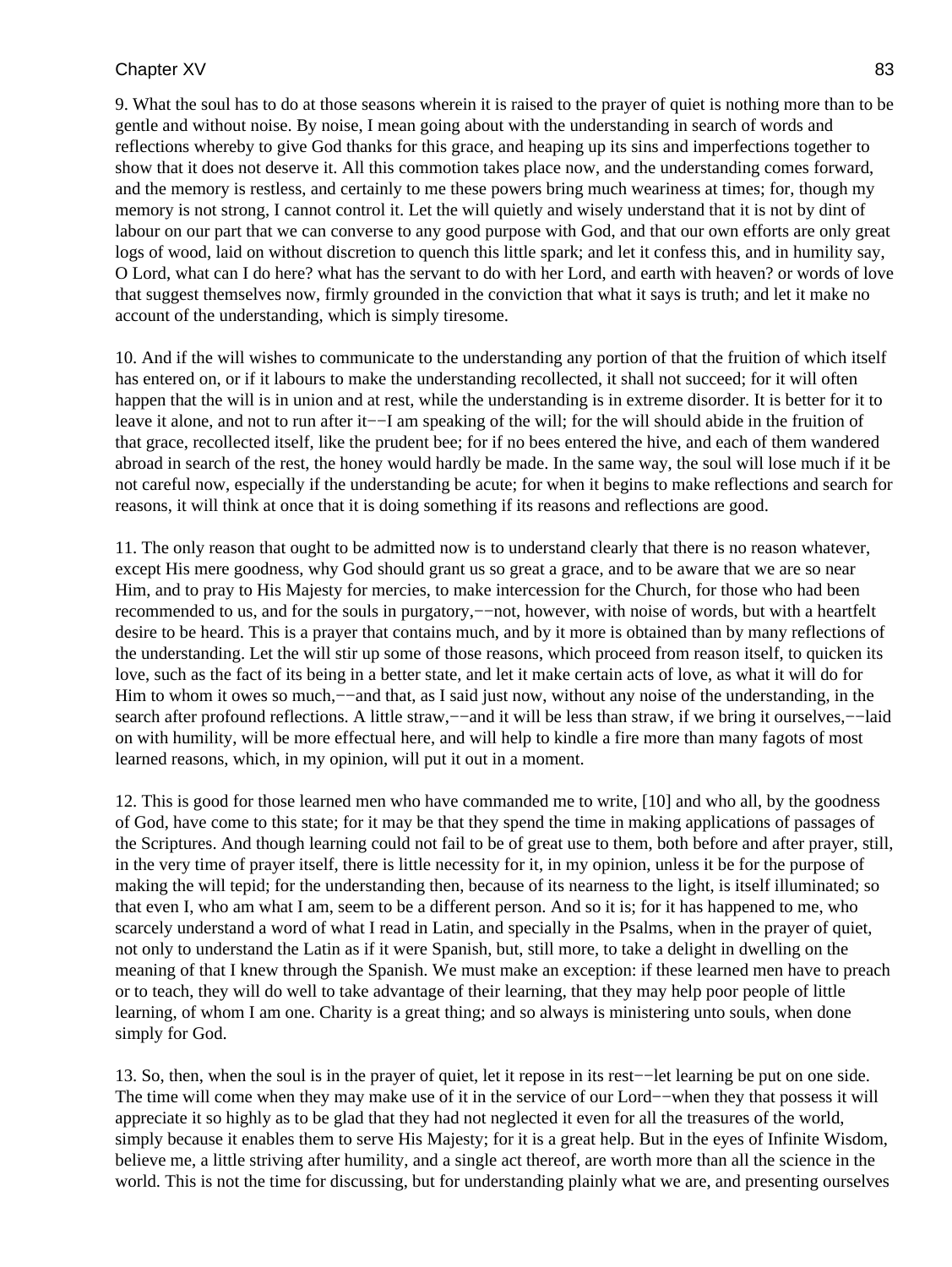in simplicity before God, who will have the soul make itself as a fool−−as, indeed, it is−−in His presence, seeing that His Majesty so humbles Himself as to suffer it to be near Him, we being what we are.

14. Moreover, the understanding bestirs itself to make its thanksgiving in phrases well arranged; but the will, in peace, not daring to lift up its eyes with the publican, [11] makes perhaps a better act of thanksgiving than the understanding, with all the tropes of its rhetoric. In a word, mental prayer is not to be abandoned altogether now, nor even vocal prayer, if at any time we wish, or can, to make use of either of them; for if the state of quiet be profound, it becomes difficult to speak, and it can be done only with great pain.

15. I believe myself that we know whether this proceeds from the Spirit of God, or is brought about by endeavours of our own, in the commencement of devotion which God gives; and we seek of ourselves, as I said before, [12] to pass onwards to this quiet of the will. Then, no effect whatever is produced; it is quickly over, and aridity is the result. If it comes from Satan, the practised soul, in my opinion, will detect it, because it leaves trouble behind, and scant humility and poor dispositions for those effects which are wrought if it comes from God; it leaves neither light in the understanding nor steadiness in the truth. [13]

16. Here Satan can do little or no harm, if the soul directs unto God the joy and sweetness it then feels; and if it fixes the thoughts and desires on Him, according to the advice already given, the devil can gain nothing whatever−−on the contrary, by the permission of God, he will lose much by that very joy which he causes in the soul, because that joy will help the soul, inasmuch as it thinks the joy comes from God, to betake itself often to prayer in its desire for it. And if the soul is humble, indifferent to, and detached from, all joy, however spiritual, and if it loves the cross, it will make no account of the sweetness which Satan sends. But it cannot so deal with that which comes from the Spirit of God; of that it will make much. Now, when Satan sends it, as he is nothing but a lie, and when he sees that the soul humbles itself through that joy and sweetness−−and here, in all things relating to prayer and sweetness, we must be very careful to endeavour to make ourselves humble,−−Satan will not often repeat his work, when he sees that he loses by it.

17. For this and for many other reasons, when I was speaking of the first degree of prayer, and of the first method of drawing the water, [14] I insisted upon it that the great affair of souls is, when they begin to pray, to begin also to detach themselves from every kind of joy, and to enter on it resolved only on helping to carry the cross of Christ like good soldiers, willing to serve their King without present pay, because they are sure of it at last, having their eyes directed to the true and everlasting kingdom at the conquest of which we are aiming.

18. It is a very great matter to have this always before our eyes, especially in the beginning; afterwards, it becomes so clear, that it is rather a matter of necessity to forget it, in order to live on. Now, labouring to keep in mind that all things here below are of short duration, that they are all nothing, that the rest we have here is to be accounted as none,−−all this, I say, seems to be exceedingly low; and so, indeed, it is,−−because those who have gone on to greater perfection would look upon it as a reproach, and be ashamed of themselves, if they thought that they were giving up the goods of this world because they are perishable, or that they would not be glad to give them up for God−−even if they were to last for ever. The greater the perfection of these persons, the greater their joy, and the greater also would that joy be if the duration of these worldly goods were greater.

19. In these persons, thus far advanced, love is already grown, and love is that which does this work. But as to beginners, to them it is of the utmost importance, and they must not regard this consideration as unbecoming, for the blessings to be gained are great,—−and that is why I recommend it so much to them; for they will have need of it−−even those who have attained to great heights of prayer−−at certain times, when God will try them, and when His Majesty seems to have forsaken them.

20. I have said as much already, and I would not have it forgotten, [15] in this our life on earth, the growth of the soul is not like that of the body. We, however, so speak of it−−and, in truth, it does grow. A youth that is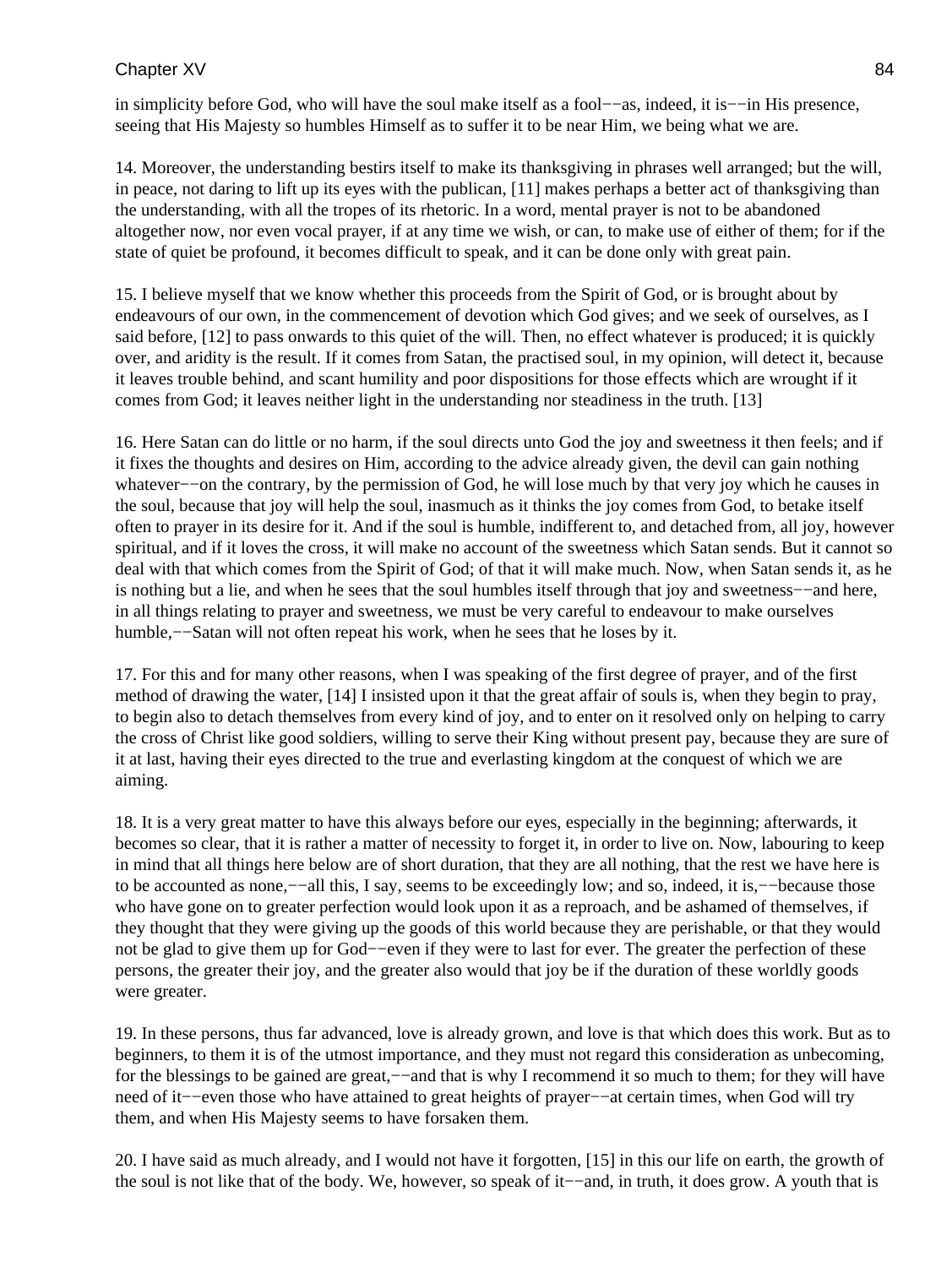grown up, whose body is formed, and who is become a man, does not ungrow, nor does his body lessen in size; but as to the soul, it so is by our Lord's will, so far as I have seen it in my own experience,—–but I know nothing of it in any other way. It must be in order to humble us for our greater good, and to keep us from being careless during our exile; seeing that he who has ascended the higher has the more reason to be afraid, and to be less confident in himself. A time may come when they whose will is so wrapt up in the will of God−−and who, rather than fall into a single imperfection, would undergo torture and suffer a thousand deaths−−will find it necessary, if they would be delivered from offending God, and from the commission of sin, to make use of the first armour of prayer, to call to mind how everything is coming to an end, that there is a heaven and a hell, and to make use of other reflections of that nature, when they find themselves assailed by temptations and persecutions.

21. Let us go back to what I was saying. The great source of our deliverance from the cunning devices and the sweetness which Satan sends is to begin with a resolution to walk in the way of the Cross from the very first, and not to desire any sweetness at all, seeing that our Lord Himself has pointed out to us the way of perfection, saying, "Take up thy cross and follow Me." [16] He is our example; and whosoever follows His counsels only to please Him has nothing to fear. In the improvement which they detect in themselves, they who do so will see that this is no work of Satan and if they fall, they have a sign of the presence of our Lord in their rising again at once. They have other signs, also, of which I am going to speak.

22. When it is the work of the Spirit of God, there is no necessity for going about searching for reasons, on the strength of which we may elicit acts of humility and of shame, because our Lord Himself supplies them in a way very different from that by which we could acquire them by our own poor reflections, which are as nothing in comparison with that real humility arising out of the light which our Lord here gives us, and which begets a confusion of face that undoes us. The knowledge with which God supplies us, in order that we may know that of ourselves we have no good in us, is perfectly apprehended−−and the more perfectly, the greater the graces. It fills us with a great desire of advancing in prayer, and of never giving it up, whatever troubles may arise. The soul offers to suffer everything. A certain security, joined with humility and fear concerning our salvation, casts out servile fear at once from the soul, and in its place plants a loyal fear [17] of more perfect growth. [18] There is a visible beginning of a love of God, utterly divested of all self−interest, together with a longing after seasons of solitude, in order to obtain a greater fruition of this good.

23. In short, not to weary myself, it is the beginning of all good; the flowers have so thriven, that they are on the point of budding. And this the soul sees most clearly, and it is impossible to persuade it now that God was not with it, till it turns back upon itself, and beholds its own failings and imperfections. Then it fears for everything; and it is well it should do so—−though there are souls whom the certain conviction that God is with them benefits more than all the fear they may ever have. If a soul love greatly, and is thankful naturally, the remembrance of the mercies of God makes it turn to Him more effectually than all the chastisements of hell it can ever picture to itself-−at least, it was so with me, though I am so wicked.

24. As I shall speak at greater length of the signs of a good spirit [19]−−it has cost me much labour to be clear about them−−I do not treat of them here. I believe, too, that, with the help of God, I shall be able to speak somewhat to the point, because––setting aside the experience I have had, and by which I learned much––I have had the help of some most learned men and persons of great holiness, whom we may reasonably believe in the matter. Souls, therefore, are not to weary themselves so much as I did, when, by the goodness of our Lord, they may have come to this state.

1. See Way of Perfection, ch. liii., but ch. xxxii of the old edition.

2. St. Matt. xvii. 4: "Bonum est nos hic esse."

3. See ch. xvii. § 6.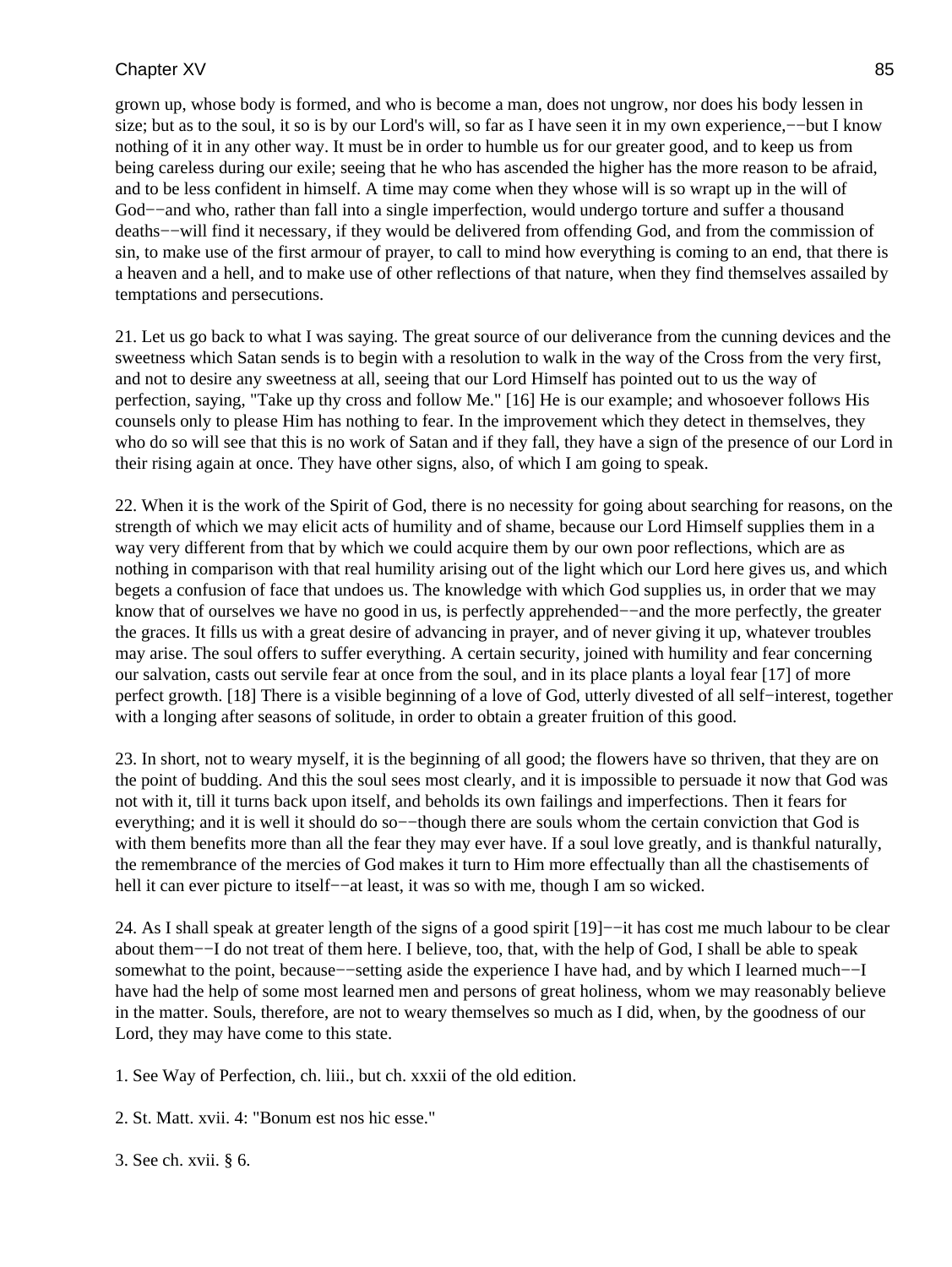4. Ch. x. § 1.

5. Ch. xiv. §§ 3, 4.

6. Ch. x. § 9.

7. Ch. xviii. § 4, and ch. xxi. § 9.

8. § 3.

9. § 5.

10. Ch. x. § 1.

11. St. Luke xviii. 13: "Nolebat nec oculos ad coelum levare."

12. Ch. xii. § 5.

13. "Firmeza en la verdad." Francisco de St. Thoma, in his Medulla Mystica, p. 204, quoting this passage, has, "firmeza en la voluntad." Philip a SS. Trinitate, Theolog. Mystic. p. 354, and his Abbreviator, Anton. a Sp. Sancto, Direct. Mystic. tr. iv. disp. i. § 11, n. 94, seem also to have preferred "voluntad" to "verdad;" for the words they use are, "nec intellectui lux nec voluntati firmitas;" and, "defectus lucis in intellectu, et firmitatis in voluntate."

14. Ch. xi. § 16.

15. Ch. xiii. § 23.

16. St. Matt. xvi. 24: "Tollat crucem suam et sequatur Me."

17. "Fiel temor." In the previous editions it was filial.

18. Ch. xi. § 1.

19. See ch. xxv.

# **Chapter XVI**

.

The Third State of Prayer. Deep Matters. What the Soul Can Do That Has Reached It. Effects of the Great Graces of Our Lord.

1. Let us now speak of the third water wherewith this garden is watered,−−water running from a river or from a brook,−−whereby the garden is watered with very much less trouble, although there is some in directing the water. [1] In this state our Lord will help the gardener, and in such a way as to be, as it were, the Gardener Himself, doing all the work. It is a sleep of the powers of the soul, which are not wholly lost, nor yet understanding how they are at work. The pleasure, sweetness, and delight are incomparably greater than in the former state of prayer; and the reason is, that the waters of grace have risen up to the neck of the soul, so that it can neither advance nor retreat−−nor does it know how to do so; it seeks only the fruition of exceeding bliss. It is like a dying man with the candle in his hand, on the point of dying the death desired. It is rejoicing in this agony with unutterable joy; to me it seems to be nothing else but a death, as it were, to all the things of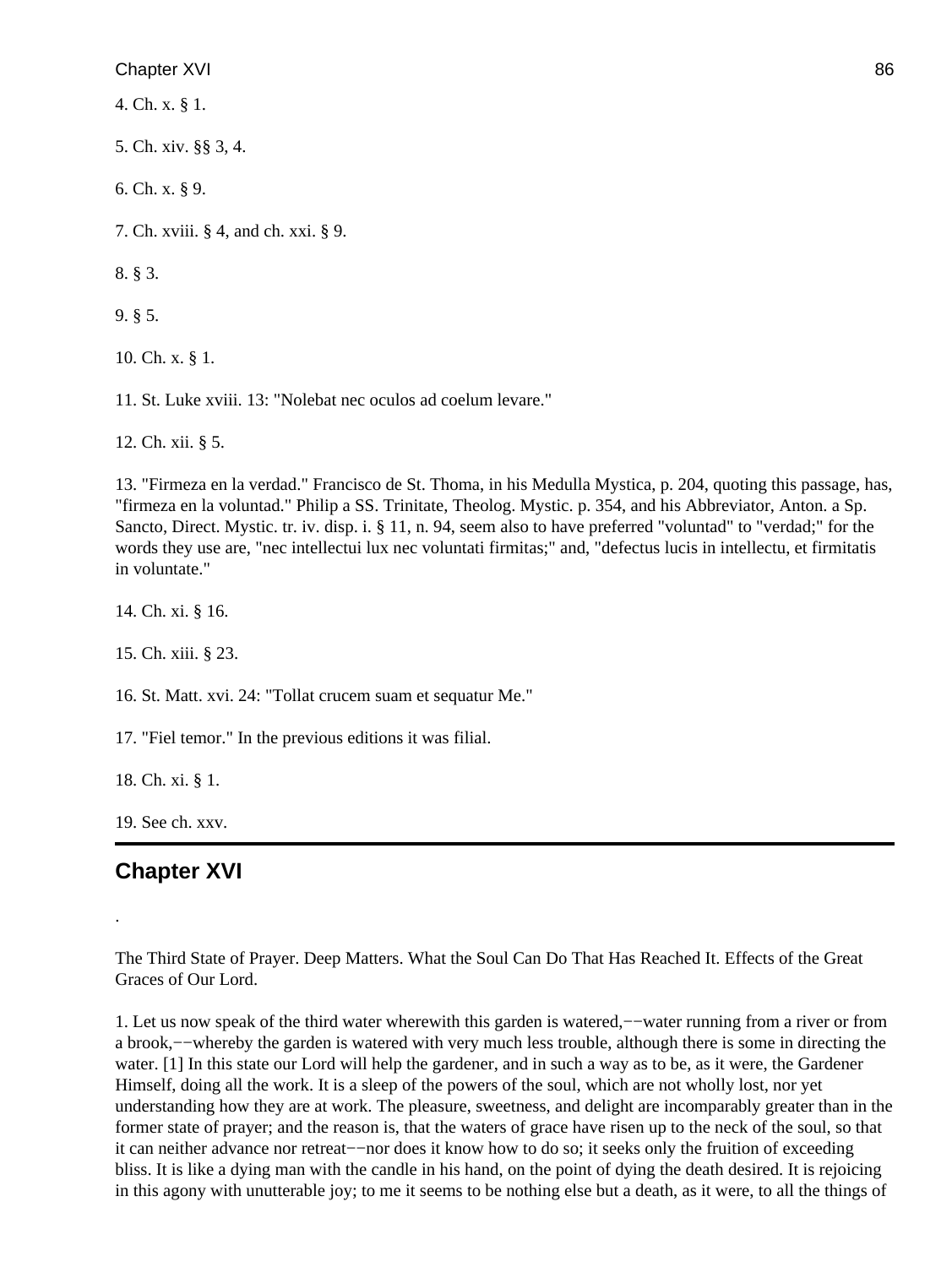this world, and a fruition of God. I know of no other words whereby to describe it or to explain it; neither does the soul then know what to do,−−for it knows not whether to speak or be silent, whether it should laugh or weep. It is a glorious folly, a heavenly madness, wherein true wisdom is acquired; and to the soul a kind of fruition most full of delight. [2]

2. It is now some five or six years, I believe, since our Lord raised me to this state of prayer, in its fulness, and that more than once,−−and I never understood it, and never could explain it; and so I was resolved, when I should come thus far in my story, to say very little or nothing at all. I knew well enough that it was not altogether the union of all the faculties, and yet most certainly it was higher than the previous state of prayer; but I confess that I could not determine and understand the difference.

3. The humility of your reverence, willing to be helped by a simplicity so great as mine, has been the cause, I believe, why our Lord, to−day, after Communion, admitted me to this state of prayer, without the power of going further, and suggested to me these comparisons, and taught me how to speak of it, and of what the soul must do therein. Certainly, I was amazed, and in a moment understood it all. I have often been thus, as it were, beside myself, drunk with love, and yet never could understand how it was. I knew well that it was the work of God, but I never was able to understand the manner of His working here; for, in fact, the faculties are almost all completely in union, yet not so absorbed that they do not act. I have been singularly delighted in that I have been able to comprehend the matter at last. Blessed be our Lord, who has thus consoled me!

4. The faculties of the soul now retain only the power of occupying themselves wholly with God; not one of them ventures to stir, neither can we move one of them without making great efforts to distract ourselves−−and, indeed, I do not think we can do it at all at this time. Many words are then uttered in praise of God−−but disorderly, unless it be that our Lord orders them himself. At least, the understanding is utterly powerless here; the soul longs to send forth words of praise, but it has no control over itself,−−it is in a state of sweet restlessness. The flowers are already opening; they are beginning to send forth their fragrance.

5. The soul in this state would have all men behold and know of its bliss, to the praise of God, and help it to praise Him. It would have them to be partakers of its joy; for its joy is greater than it can bear. It seems to me that it is like the woman in the Gospel, who would, or used to, call in her neighbours. [3] The admirable spirit of David, the royal prophet, must have felt in the same way, so it seems to me, when he played on the harp, singing the praises of God. I have a very great devotion to this glorious king; [4] and I wish all had it, particularly those who are sinners like myself.

6. O my God, what must that soul be when it is in this state? It wishes it were all tongue, in order that it may praise our Lord. It utters a thousand holy follies, striving continually to please Him by whom it is thus possessed. I know one [5] who, though she was no poet, yet composed, without any preparation, certain stanzas, full of feeling, most expressive of her pain: they were not the work of her own understanding; but, in order to have a greater fruition of that bliss which so sweet a pain occasioned her, she complained of it in that way to God. She was willing to be cut in pieces, soul and body, to show the delight she felt in that pain. To what torments could she be then exposed, that would not be delicious to endure for her Lord? She sees clearly that the martyrs did little or nothing, so far as they were concerned, when they endured their tortures, because the soul is well aware that its strength is derived from another source.

7. But what will be its sufferings when it returns to the use of the senses, to live in the world, and go back to the anxieties and the fashions thereof? I do not think that I have exaggerated in any way, but rather have fallen short, in speaking of that joy, which our Lord, of His good pleasure, gives to the soul in this its exile. Blessed for ever be Thou, O Lord! and may all created things praise Thee for ever!

8. O my King, seeing that I am now, while writing this, still under the power of this heavenly madness, an effect of Thy mercy and goodness,—–and it is a mercy I never deserved,—–grant, I beseech Thee, that all those with whom I may have to converse may become mad through Thy love, or let me converse with none, or so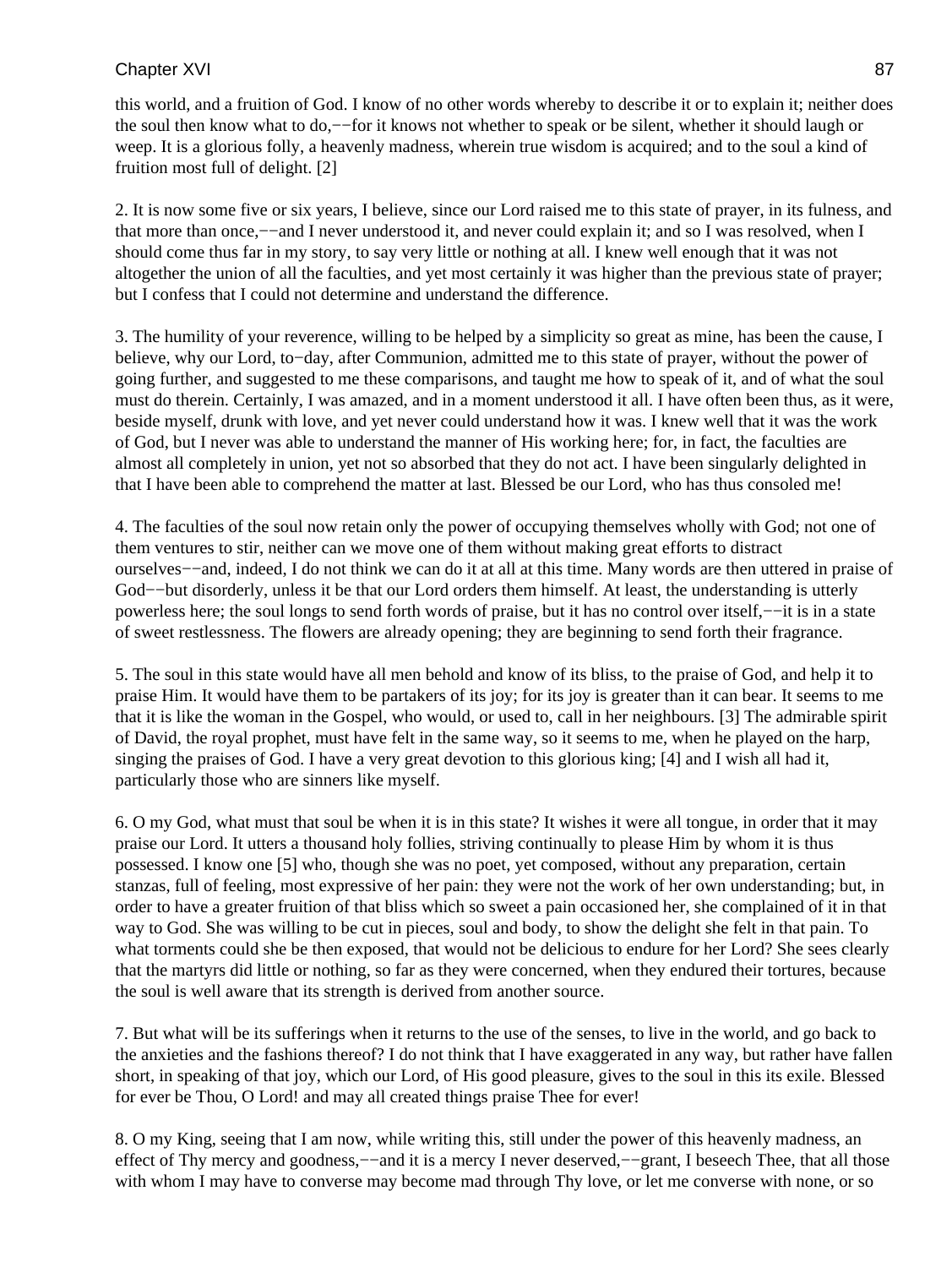order it that I may have nothing to do in the world, or take me away from it. This Thy servant, O my God, is no longer able to endure sufferings so great as those are which she must bear when she sees herself without Thee if she must live, she seeks no repose in this life,—−and do Thou give her none. This my soul longs to be free−−eating is killing it, and sleep is wearisome; it sees itself wasting the time of this life in comforts, and that there is no comfort for it now but in Thee; it seems to be living contrary to nature−−for now, it desires to live not in itself, but in Thee.

9. O my true Lord and my happiness! what a cross hast Thou prepared for those who attain to this state!−−light and most heavy at the same time: light, because sweet; heavy, because now and then there is no patience left to endure it−−and yet the soul never wishes to be delivered from it, unless it be that it may come to Thee. When the soul remembers that it has never served Thee at all, and that by living on it may do Thee some service, it longs for a still heavier cross, and never to die before the end of the world. Its own repose it counts as nothing in comparison with doing a slight service to Thee. It knows not what to desire; but it clearly understands that it desires nothing else but Thee.

10. O my son, [6] so humble is he to whom this writing is directed, and who has commanded me to write, that he suffers himself to be thus addressed,−−you, my father, only must see these things, in which I seem to have transgressed all bounds; for no reason can keep me reasonable when our Lord draws me out of myself. Since my communion this morning, [7] I do not believe that I am the person who is speaking; I seem to be dreaming the things I see, and I wish I might never see any but people ill, as I am now. I beseech you, my father, let us all be mad, for the love of Him who for our sakes suffered men to say of Him that He was mad. [8]

11. You, my father, say that you wish me well. I wish you would prove it by disposing yourself so that God may bestow this grace upon you; for I see very few people who have not too much sense for everything they have to do: and it may be that I have more than anybody else. Your reverence must not allow it; you are my father, for you are my confessor, and the person to whom I have trusted my soul; disperse my delusions by telling the truth; for truths of this sort are very rarely told.

12. I wish we five, who now love one another in our Lord, had made some such arrangement as this: as others in these times have met together in secret [9] to plot wickedness and heresies against His Majesty, so we might contrive to meet together now and then, in order to undeceive one another, to tell each other wherein we might improve ourselves, and be more pleasing unto God; for there is no one that knows himself as well as he is known of others who see him, if it be with eyes of love and the wish to do him good. I say; in secret; for language of this kind is no longer in use; even preachers go about arranging their sermons so as to displease no one. [10] They have a good intention, and their work is good; yet still few amend their lives. But how is it that they are not many who, in consequence of these sermons, abstain from public sins? Well, I think it is because the preachers are highly sensible men. They are not burning with the great fire of the love of God, as the Apostles were, casting worldly prudence aside; and so their fire throws out but little heat. I do not say that their fire ought to burn like that of the Apostles, but I do wish it were a stronger fire than I see it is. Do you, my father, know wherein much of this fire consists? In the hatred of this life, in the desertion of its honours, in being utterly indifferent whether we lose or gain anything or everything, provided the truth be told and maintained for the glory of God; for he who is courageously in earnest for God, looks upon loss or gain indifferently. I do not say that I am a person of this kind, but I wish I was.

13. Oh, grand freedom, to regard it as a captivity to be obliged to live and converse with men according to the laws of the world! It is the gift of our Lord; there is not a slave who would not imperil everything that he might escape and return to his country; and as this is the true road, there is no reason why we should linger; for we shall never effectually gain a treasure so great, so long as this life is not ended. May our Lord give us His grace for that end! You, my father, if it shall seem good to you, will tear up what I have written, and consider it as a letter for yourself alone, and forgive me that I have been very bold.

1. "The third degree, or third water, of the Saint, must begin, I think, with the prayer of infused recollection,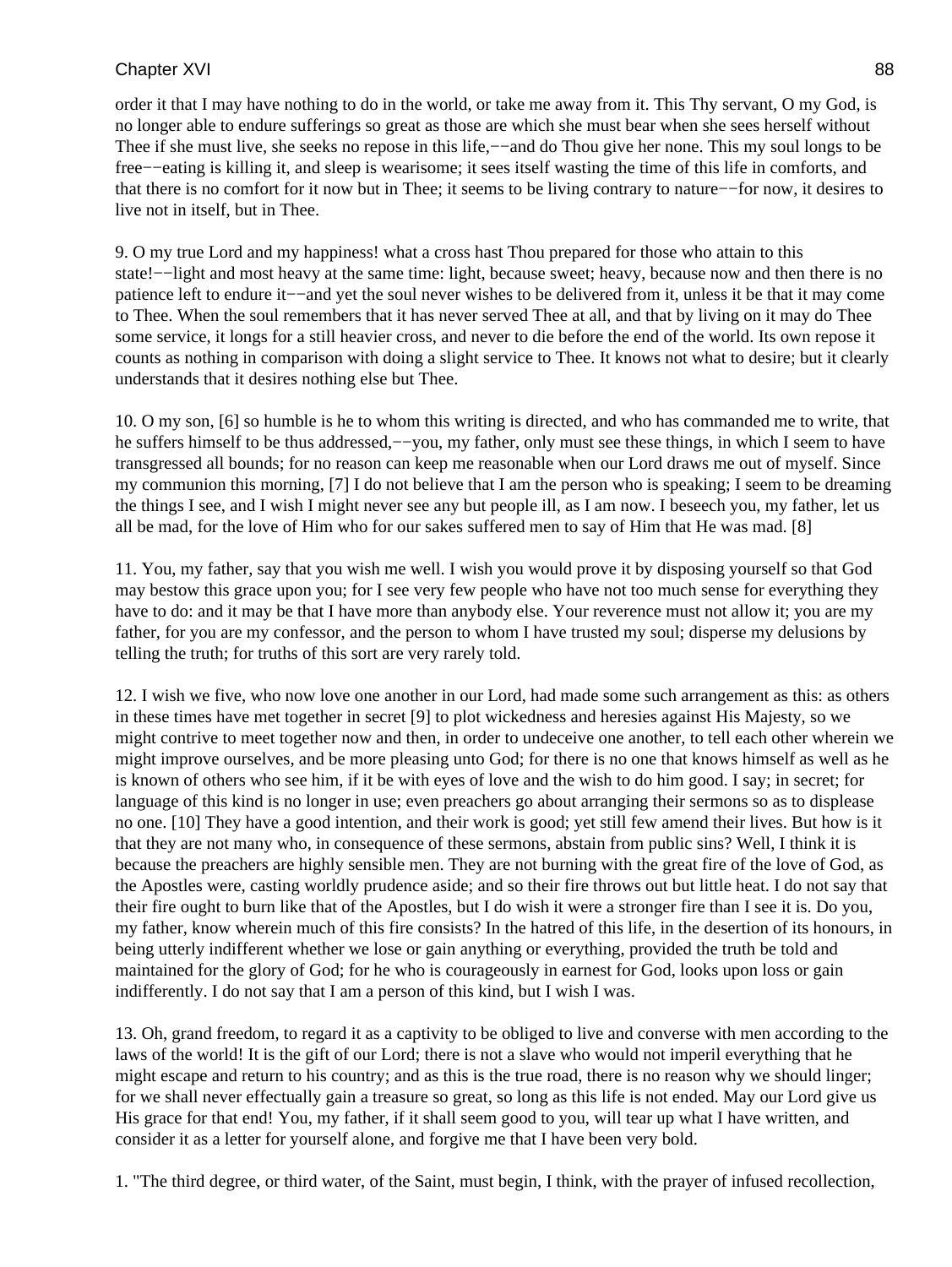include that of infused quiet, and end in that of inebriation; because it is not in our power to draw this water−−all we can do is to direct the stream." (Francis. de St. Thoma, Medulla Mystica, tr. iv. ch. xii. p. 208).

2. See St. John of the Cross, Spirit. Canticle, stanza xvii. vol. ii. p. 98, Engl. trans.

3. St. Luke xv. 9: "Convocat amicas et vicinas."

4. Foundations, ch. xxix. § 9.

5. The Saint herself (De la Fuente).

6. This was either F. Ybañez or the Inquisitor Soto, if the expression did not occur in the first Life. F. Dom. Bañes struck out "son," and wrote "father" in its place, omitting the words, "so humble is he" (De la Fuente).

7. See § 3, above.

8. St. John x. 20: "Dæmonium habet et insanit."

9. The Saint refers to the secret meetings of heretics in Valladolid, under the direction of a fallen priest, the Doctor Agostino Cazalla, whose vanity led him to imitate Luther. Some nuns in Valladolid were imprisoned, Cazalla strangled, and his body burnt, in 1559 (De la Fuente).

10. Father Bañes wrote here on the margin of the Saint's MS, "Legant prædicatores" (De la Fuente).

# **Chapter XVII**

.

The Third State of Prayer. The Effects Thereof. The Hindrance Caused by the Imagination and the Memory.

1. Enough has been said of this manner of prayer, and of what the soul has to do, or rather, to speak more correctly, of what God is doing within it; for it is He who now takes upon Himself the gardener's work, and who will have the soul take its ease; except that the will is consenting to the graces, the fruition of which it has, and that it must resign itself to all that the True Wisdom would accomplish in it−−for which it is certain it has need of courage; because the joy is so great, that the soul seems now and then to be on the very point of going forth out of the body: and what a blessed death that would be! Now, I think it is for the soul's good−−as you, my father, have been told−−to abandon itself into the arms of God altogether; if He will take it to heaven, let it go; if to hell, no matter, as it is going thither with its sovereign Good. If life is to come to an end for ever, so it wills; if it is to last a thousand years, it wills that also: His Majesty may do with it as with His own property,−−the soul no longer belongs to itself, it has been given wholly to our Lord; let it cast all care utterly away.

2. My meaning is that, in a state of prayer, so high as this, the soul understands that God is doing His work without any fatiguing of the understanding, except that, as it seems to me, it is as if amazed in beholding our Lord taking upon Himself the work of the good gardener, refusing to let the soul undergo any labour whatever, but that of taking its pleasure in the flowers beginning to send forth their fragrance; for when God raises a soul up to this state, it can do all this, and much more,−−for these are the effects of it.

3. In one of these visits, how brief soever it may be, the Gardener, being who He is,−−in a word, the Creator of the water,−−pours the water without stint; and what the poor soul, with the labour, perhaps, of twenty years in fatiguing the understanding, could not bring about, that the heavenly Gardener accomplishes in an instant, causing the fruit both to grow and ripen; so that the soul, such being the will of our Lord, may derive its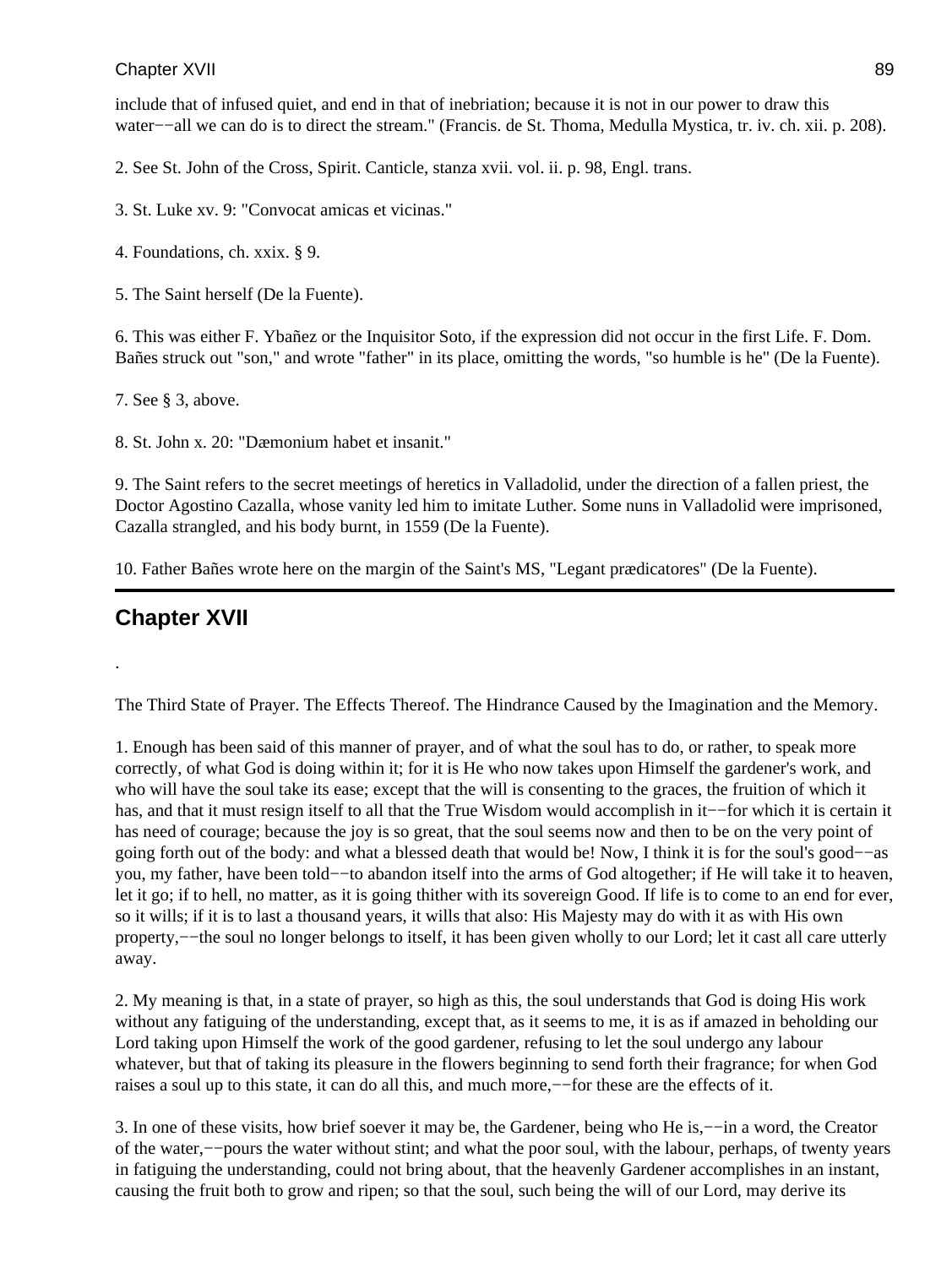sustenance from its garden. But He allows it not to divide the fruit with others, until by eating thereof, it is strong enough not to waste it in the mere tasting of it,—−giving to Him none of the produce, nor making any compensation for it to Him who supplies it,−−lest it should be maintaining others, feeding them at its own cost, and itself perhaps dying of hunger. [1] The meaning of this is perfectly clear for those who have understanding enough to apply it−−much more clear than I can make it; and I am tired.

4. Finally, the virtues are now stronger than they were during the preceding prayer of quiet; for the soul sees itself to be other than it was, and it knows not how it is beginning to do great things in the odour which the flowers send forth; it being our Lord's will that the flowers should open, in order that the soul may believe itself to be in possession of virtue; though it sees most clearly that it cannot, and never could, acquire them in many years, and that the heavenly Gardener has given them to it in that instant. Now, too, the humility of the soul is much greater and deeper than it was before; because it sees more clearly that it did neither much nor little, beyond giving its consent that our Lord might work those graces in it, and then accepting them willingly.

5. This state of prayer seems to me to be a most distinct union of the whole soul with God, but for this, that His Majesty appears to give the faculties leave to be intent upon, and have the fruition of, the great work He is doing then. It happens at times, and indeed very often, that, the will being in union, the soul should be aware of it, and see that the will is a captive and in joy, that the will alone is abiding in great peace,−−while, on the other hand, the understanding and the memory are so free, that they can be employed in affairs and be occupied in works of charity. I say this, that you, my father, may see it is so, and understand the matter when it shall happen to yourself; at least, it carried me out of myself, and that is the reason why I speak of it here.

6. It differs from the prayer of quiet, of which I have spoken, [2] though it does seem as if it were all one with it. In that prayer, the soul, which would willingly neither stir nor move, is delighting in the holy repose of Mary; but in this prayer it can be like Martha also. [3] Accordingly, the soul is, as it were, living the active and contemplative life at once, and is able to apply itself to works of charity and the affairs of its state, and to spiritual reading. Still, those who arrive at this state, are not wholly masters of themselves, and are well aware that the better part of the soul is elsewhere. It is as if we were speaking to one person, and another speaking to us at the same time, while we ourselves are not perfectly attentive either to the one or the other. It is a state that is most easily ascertained, and one, when attained to, that ministers great joy and contentment, and that prepares the soul in the highest degree, by observing times of solitude, or of freedom from business, for the attainment of the most tranquil quietude. It is like the life of a man who is full, requiring no food, with his appetite satisfied, so that he will not eat of everything set before him, yet not so full either as to refuse to eat if he saw any desirable food. So the soul has no satisfaction in the world, and seeks no pleasure in it then; because it has in itself that which gives it a greater satisfaction, greater joys in God, longings for the satisfaction of its longing to have a deeper joy in being with Him−−this is what the soul seeks.

7. There is another kind of union, which, though not a perfect union, is yet more so than the one of which I have just spoken; but not so much so as this spoken of as the third water. You, my father, will be delighted greatly if our Lord should bestow them all upon you, if you have them not already, to find an account of the matter in writing, and to understand it; for it is one grace that our Lord gives grace; and it is another grace to understand what grace and what gift it is; and it is another and further grace to have the power to describe and explain it to others. Though it does not seem that more than the first of these−−the giving of the grace−−is necessary to enable the soul to advance without confusion and fear, and to walk with the greater courage in the way of our Lord, trampling under foot all the things of this world, it is a great advantage and a great grace to understand it; for every one who has it has great reason to praise our Lord; and so, also, has he who has it not: because His Majesty has bestowed it upon some person living who is to make us profit by it.

8. This union, of which I would now speak, frequently occurs, particularly to myself. God has very often bestowed such a grace upon me, whereby He constrains the will, and even the understanding, as it seems to me, seeing that it makes no reflections, but is occupied in the fruition of God: like a person who looks on, and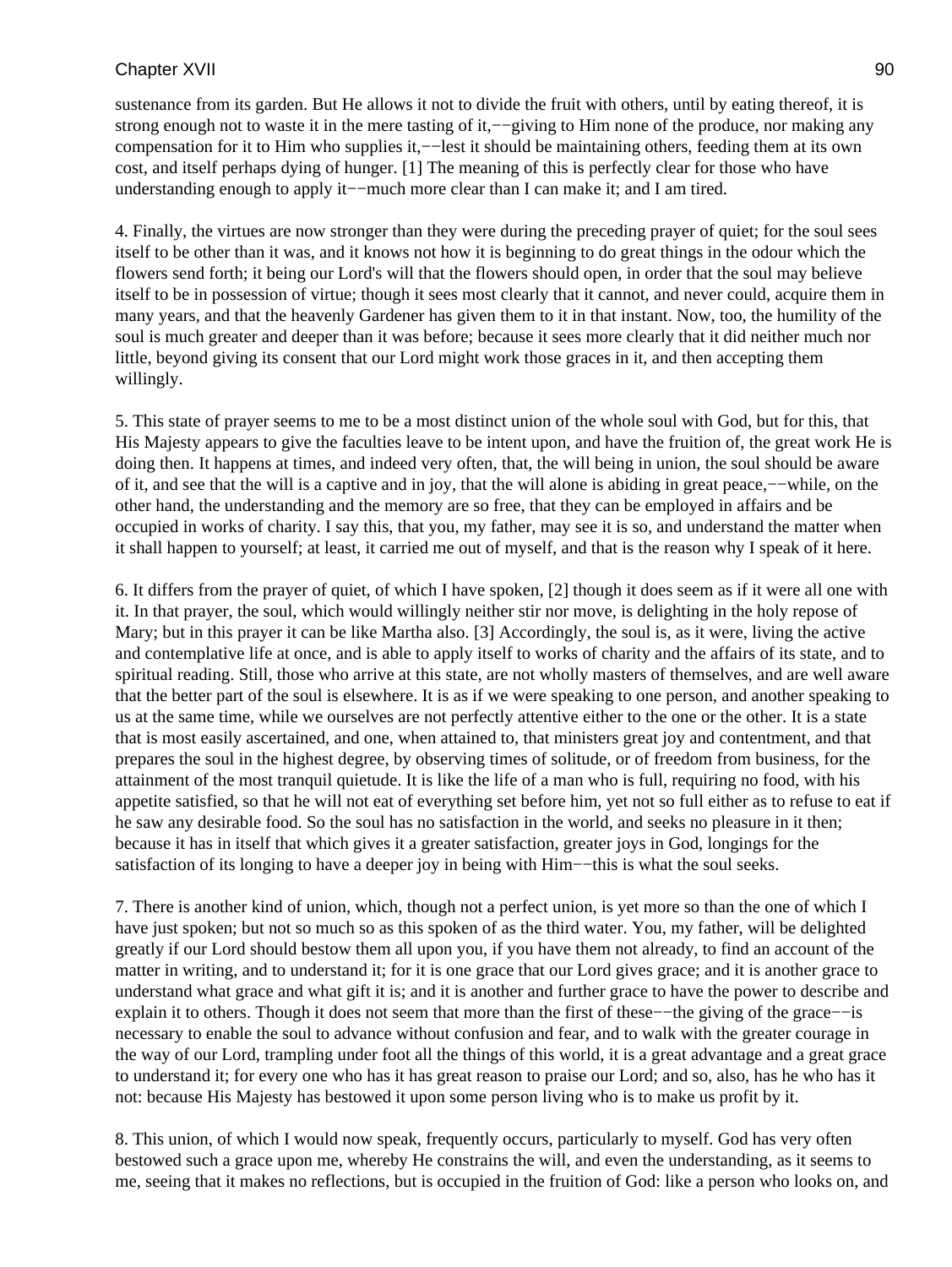sees so many things, that he knows not where to look−−one object puts another out of sight, and none of them leaves any impression behind.

9. The memory remains free, and it must be so, together with the imagination; and so, when it finds itself alone, it is marvellous to behold what war it makes on the soul, and how it labours to throw everything into disorder. As for me, I am wearied by it, and I hate it; and very often do I implore our Lord to deprive me of it on these occasions, if I am to be so much troubled by it. Now and then, I say to Him: O my God, when shall my soul praise Thee without distraction, not dissipated in this way, unable to control itself! I understand now the mischief that sin has done, in that it has rendered us unable to do what we desire−−to be always occupied in God. [4]

10. I say that it happens to me from time to time,−−it has done so this very day, and so I remember it well,−−to see my soul tear itself, in order to find itself there where the greater part of it is, and to see, at the same time, that it is impossible: because the memory and the imagination assail it with such force, that it cannot prevail against them; yet, as the other faculties give them no assistance, they are not able to do it any harm−−none whatever; they do enough when they trouble its rest. When I say they do no harm, my meaning is, that they cannot really hurt it, because they have not strength enough, and because they are too discursive. As the understanding gives no help, neither much nor little, in the matters put before the soul, they never rest anywhere, but hurry to and fro, like nothing else but gnats at night, troublesome and unquiet: and so they go about from one subject to another.

11. This comparison seems to me to be singularly to the purpose; for the memory and the imagination, though they have no power to do any harm, are very troublesome. I know of no remedy for it; and, hitherto, God has told me of none. If He had, most gladly would I make use of it; for I am, as I say, tormented very often. This shows our wretchedness and brings out most distinctly the great power of God, seeing that the faculty which is free hurts and wearies us so much; while the others, occupied with His Majesty, give us rest.

12. The only remedy I have found, after many years of weariness, is that I spoke of when I was describing the prayer of quiet: [5] to make no more account of it than of a madman, but let it go with its subject; for God alone can take it from it,−−in short, it is a slave here. We must bear patiently with it, as Jacob bore with Lia; for our Lord showeth us mercy enough when we are allowed to have Rachel with us.

13. I say that it remains a slave; for, after all, let it do what it will, it cannot drag the other faculties in its train; on the contrary, they, without taking any trouble, compel it to follow after them. Sometimes God is pleased to take pity on it, when He sees it so lost and so unquiet, through the longing it has to be united with the other faculties, and His Majesty consents to its burning itself in the flame of that divine candle by which the others are already reduced to ashes, and their nature lost, being, as it were, supernaturally in the fruition of blessings so great.

14. In all these states of prayer of which I have spoken, while explaining this last method of drawing the water out of the well, so great is the bliss and repose of the soul, that even the body most distinctly shares in its joy and delight,−−and this is most plain; and the virtues continue to grow, as I said before. [6] It seems to have been the good pleasure of our Lord to explain these states of prayer, wherein the soul finds itself, with the utmost clearness possible, I think, here on earth.

15. Do you, my father, discuss it with any spiritual person who has arrived at this state, and is learned. If he says of it, it is well, you may believe that God has spoken it, and you will give thanks to His Majesty; for, as I said just now, [7] in the course of time you will rejoice greatly in that you have understood it. Meanwhile, if He does not allow you to understand what it is, though He does give you the possession of it, yet, with your intellect and learning, seeing that His Majesty has given you the first, you will know what it is, by the help of what I have written here. Unto Him be praise for ever and ever! Amen.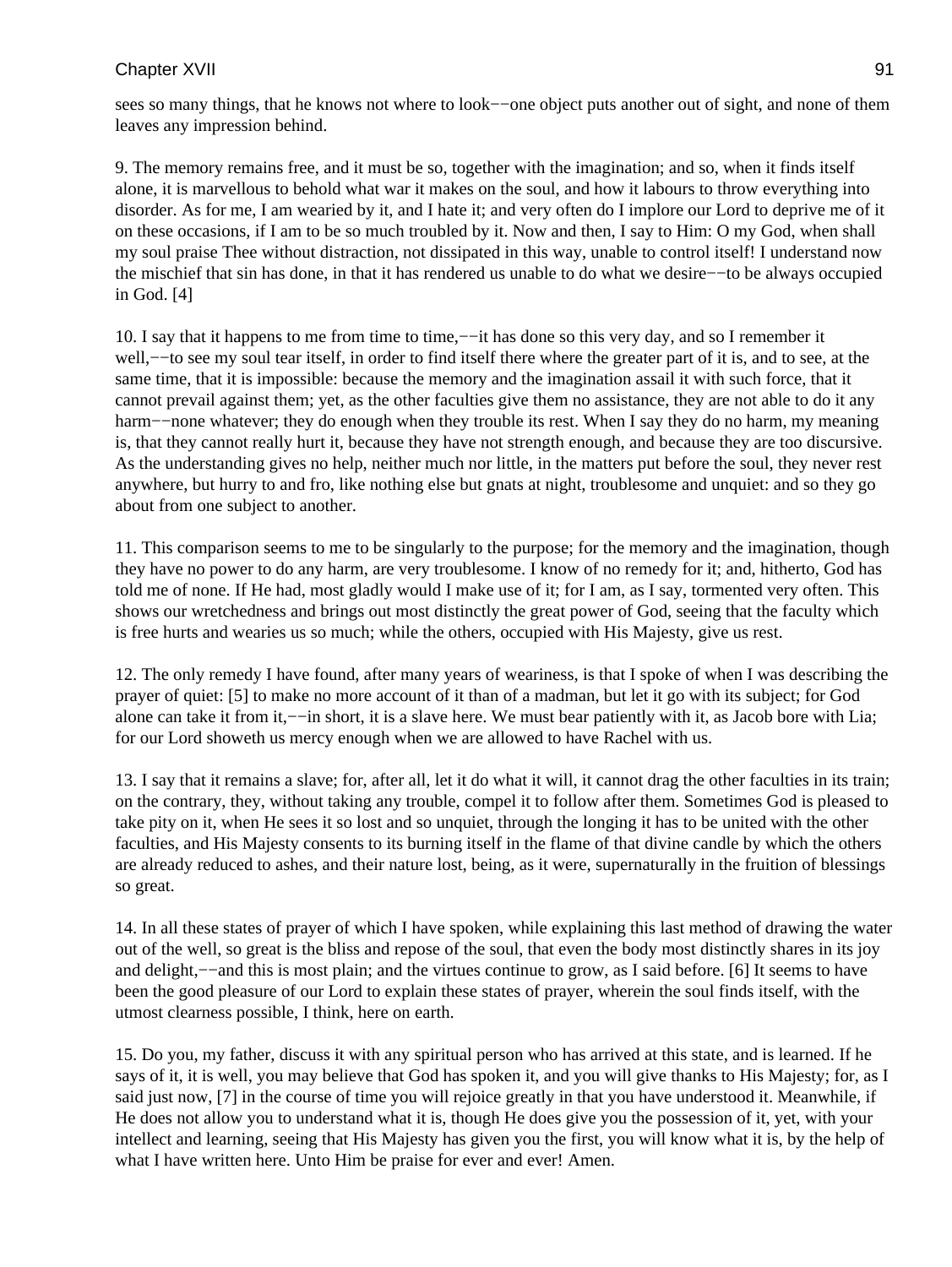1. See ch. xix. § 4.

2. Ch. xv. § 1.

3. See Relation, viii. § 6; and Way of Perfection, ch. liii., but ch xxxi. of former editions. See also Concept. of the Love of God, ch. vii.

4. See Relation, viii. § 17.

5. Ch. xiv. § 4. See also Way of Perfection, ch. liii., but ch. xxxi. of the old editions.

6. Ch. xiv. § 6.

7. § 7.

.

# **Chapter XVIII**

The Fourth State of Prayer. The Great Dignity of the Soul Raised to It by Our Lord. Attainable on Earth, Not by Our Merit, but by the Goodness of Our Lord.

1. May our Lord teach me words whereby I may in some measure describe the fourth water. [1] I have great need of His help−−even more than I had while speaking of the last; for in that the soul still feels that it is not dead altogether. We may thus speak, seeing that to the world it is really dead. But, as I have said, [2] it retains the sense to see that it is in the world, and to feel its own loneliness; and it makes use of that which is outward for the purpose of manifesting its feelings, at least by signs. In the whole of the prayer already spoken of, and in all the states of it, the gardener undergoes some labour: though in the later states the labour is attended with so much bliss and comfort of the soul, that the soul would never willingly pass out of it,−−and thus the labour is not felt as labour, but as bliss.

2. In this the fourth state there is no sense of anything, only fruition, without understanding what that is the fruition of which is granted. It is understood that the fruition is of a certain good containing in itself all good together at once; but this good is not comprehended. The senses are all occupied in this fruition in such a way that not one of them is at liberty, so as to be able to attend to anything else, whether outward or inward.

3. The senses were permitted before, as I have said, [3] to give some signs of the great joy they feel; but now, in this state, the joy of the soul is incomparably greater, and the power of showing it is still less; for there is no power in the body, and the soul has none, whereby this fruition can be made known. Everything of that kind would be a great hindrance, a torment, and a disturbance of its rest. And I say, if it really be a union of all the faculties, that the soul, even if it wished,−−I mean, when it is in union,−−cannot make it known; and if it can, then it is not union at all.

4. How this, which we call union, is effected, and what it is, I cannot tell. Mystical theology explains it, and I do not know the terms of that science; nor can I understand what the mind is, nor how it differs from the soul or the spirit either: all three seem to me but one; though I do know that the soul sometimes leaps forth out of itself, like a fire that is burning and is become a flame; and occasionally this fire increases violently−−the flame ascends high above the fire; but it is not therefore a different thing: it is still the same flame of the same fire. Your learning, my fathers, will enable you to understand the matter; I can go no further.

5. What I undertake to explain is that which the soul feels when it is in the divine union. It is plain enough what union is−−two distinct things becoming one. O my Lord, how good Thou art! Blessed be Thou for ever,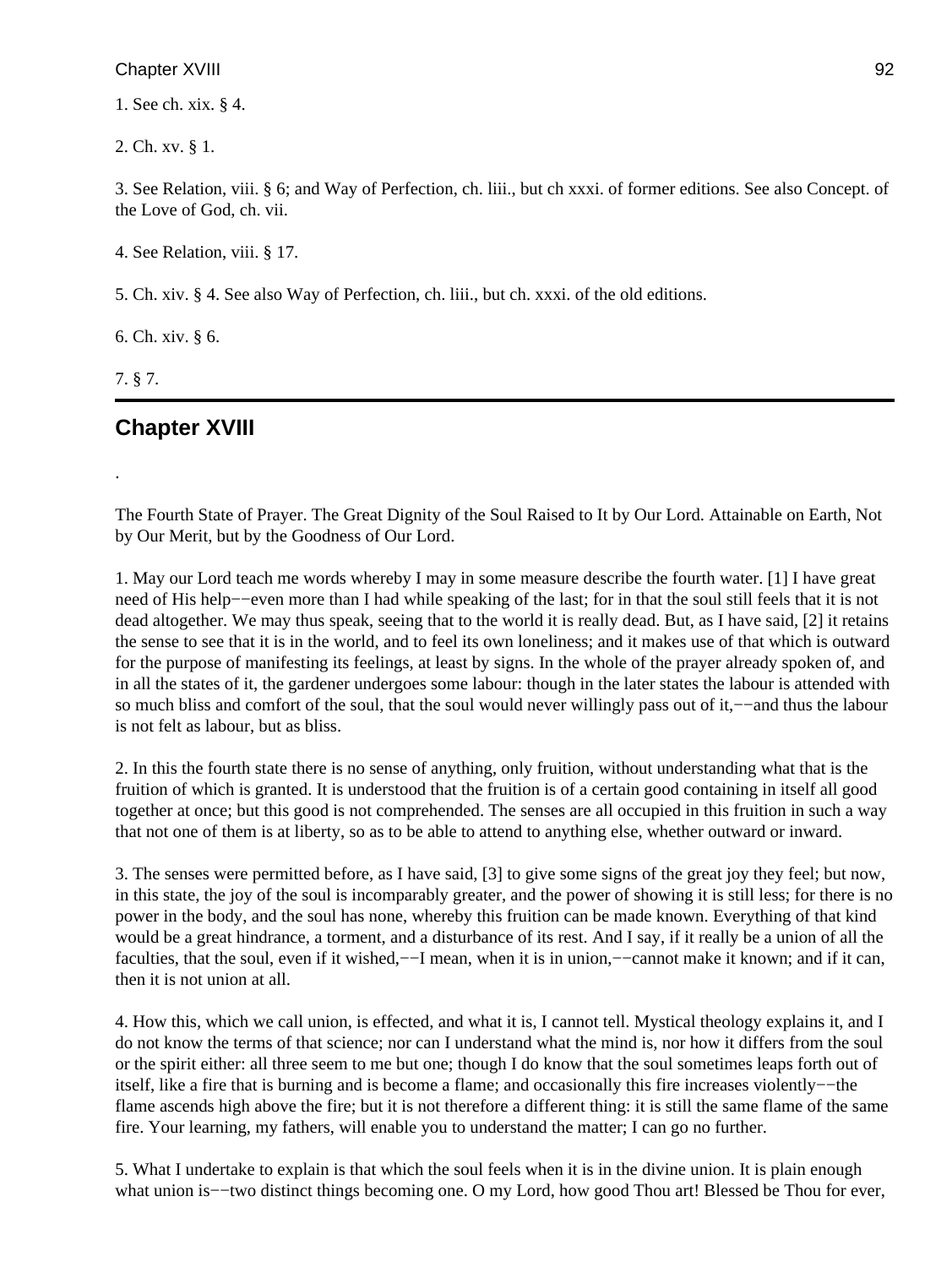O my God! Let all creatures praise Thee, Who hast so loved us that we can truly speak of this communication which Thou hast with souls in this our exile! Yea, even if they be good souls, it is on Thy part great munificence and magnanimity,—−in a word, it is Thy munificence, O my Lord, seeing that Thou givest like Thyself. O infinite Munificence!—how magnificent are Thy works! Even he whose understanding is not occupied with the things of earth is amazed that he is unable to understand these truths. Why, then, give graces so high to souls who have been such great sinners? Truly, this passeth my understanding; and when I come to think of it, I can get no further. Is there any way at all for me to go on which is not a going back? For, as to giving Thee thanks for mercies so great, I know not how to do it. Sometimes I relieve myself by giving utterance to follies. It often happens to me, either when I receive these graces, or when God is about to bestow them,−−for, in the midst of them, I have already said, [4] I was able to do nothing,−−that I would break out into words like these.

6. O Lord, consider what Thou art doing; forget not so soon the great evils that I have done. To forgive me, Thou must already have forgotten them; yet, in order that there may be some limit to Thy graces, I beseech Thee remember them. O my Creator, pour not a liquor so precious into a vessel so broken; for Thou hast already seen how on other occasions I allowed it to run waste. Lay not up treasure like this, where the longing after the consolations of this life is not so mortified as it ought to be; for it will be utterly lost. How canst Thou commit the defence of the city, and the keys of its fortress to a commander so cowardly, who at the first assault will let the enemy enter within? Oh, let not Thy love be so great, O King Eternal, as to imperil jewels so precious! O my Lord, to me it seems that it becomes a ground for undervaluing them, when Thou puttest them in the power of one so wretched, so vile, so frail, so miserable, and so worthless as I am, who, though she may labour not to lose them, by the help of Thy grace,—−and I have need of no little grace for that end, being what I am,—–is not able to win over any one to Thee,—–in short, I am a woman, not good, but wicked. It seems to me that the talents are not only hidden, but buried, when they are committed to earth so vile. It is not Thy wont, O Lord, to bestow graces and mercies like these upon a soul, unless it be that it may edify many.

7. Thou, O my God, knowest already that I beg this of Thee with my whole will, from the bottom of my heart, and that I have done so more than once, and I account it a blessing to lose the greatest blessings which may be had on earth, if Thou wouldst but bestow these graces upon him who will make a better use of them to the increase of Thy glory. These, and expressions like these, it has happened to me often to utter. I saw afterwards my own foolishness and want of humility; for our Lord knoweth well what is expedient, and that there is no strength in my soul to be saved, if His Majesty did not give it with graces so great.

8. I purpose also to speak of the graces and effects which abide in the soul, and of that which the soul itself can do, or rather, if it can do anything of itself towards attaining to a state so high. The elevation of the spirit, or union, comes together with heavenly love but, as I understand it, union is a different thing from elevation in union itself. To him who may not have had any experience of the latter, it must seem that it is not; and, according to my view of it, even if they are both one, the operations of our Lord therein are different: there is a growth of the soul's detachment from creatures more abundantly still in the flight of the spirit. [5] I have clearly seen that this is a particular grace, though, as I say, it may be the same, or seem to be so, with the other; but a little fire, also, is as much fire as a great fire−−and yet there is a visible difference between them. Before a small piece of iron is made red−hot in a little fire, some time must pass; but if the fire be great, the iron very quickly, though bulky, loses its nature altogether in appearance.

9. So, it seems to me, is it with these two kinds of graces which our Lord bestows. He who has had raptures will, I am sure, understand it well; to him who has not had that experience, it must appear folly. And, indeed, it may well be so; for if a person like myself should speak of a matter of this kind, and give any explanation at all of that for the description of which no words ever can possibly be found, it is not to be wondered at that I may be speaking foolishly.

10. But I have this confidence in our Lord, that He will help me here; for His Majesty knoweth that my object in writing−−the first is to obey−−is to inspire souls with a longing after so high a good. I will speak of nothing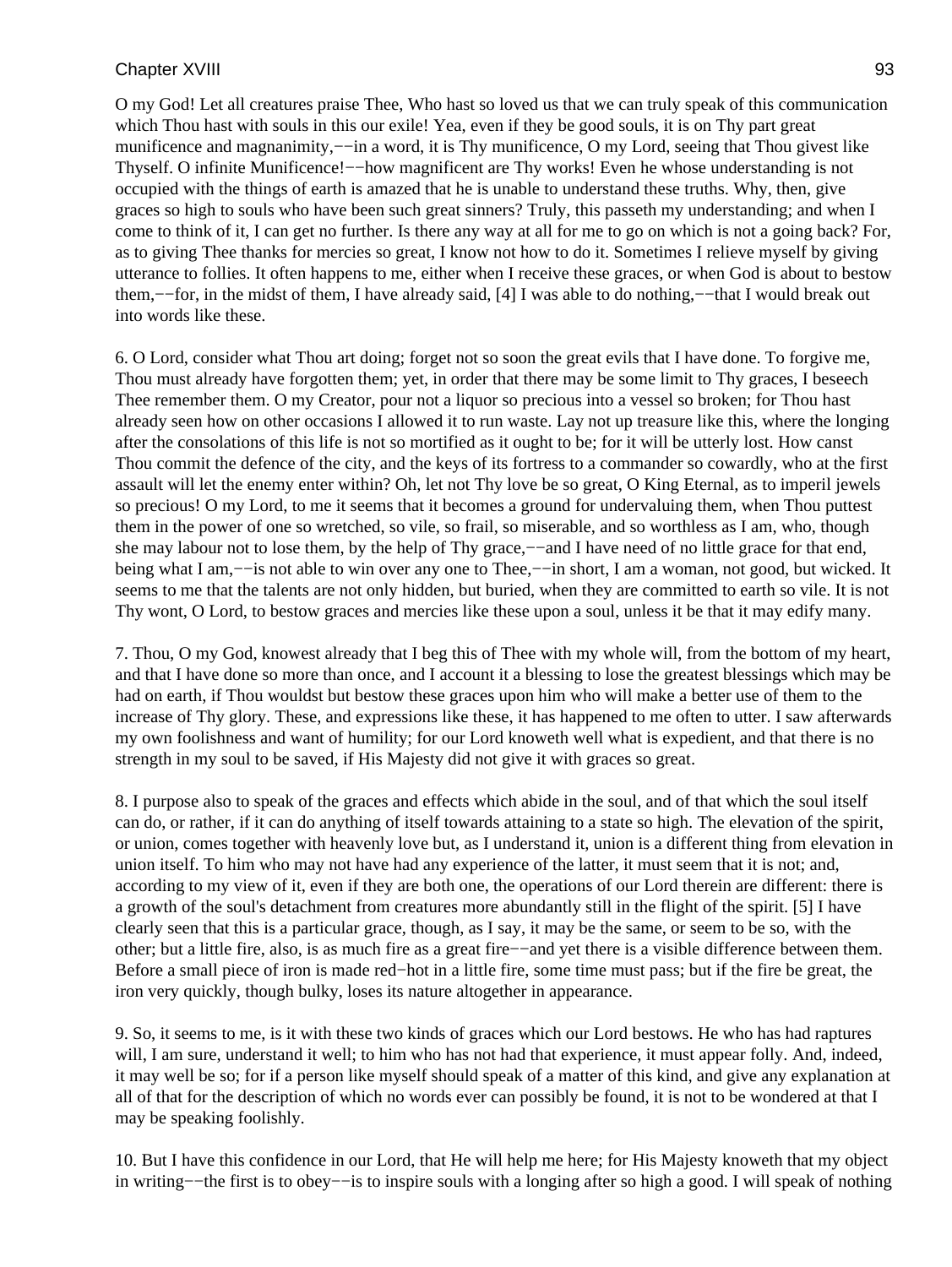that I do not know by great experience: and so, when I began to describe the last kind of water, I thought it more impossible for me to speak of it at all than to speak Greek. It is a very difficult matter; so I left it, and went to Communion. Blessed be our Lord, who is merciful to the ignorant! Oh, virtue of obedience! it can do everything! God enlightened my understanding–−at one time suggesting the words, at another showing me how to use them; for, as in the preceding state of prayer, so also now, His Majesty seems to utter what I can neither speak nor understand. [6]

11. What I am saying is the simple truth; and therefore whatever is good herein is His teaching; what is erroneous, clearly comes out of that sea of evil−−myself. If there be any−−and there must be many−−who, having attained to these states of prayer whereunto our Lord in His mercy has brought me−−wretch that I am!−−and who, thinking they have missed their way, desire to treat of these matters with me, I am sure that our Lord will help His servant to declare the truth more plainly.

12. I am now speaking of the water which cometh down from heaven to fill and saturate in its abundance the whole of this garden with water. If our Lord never ceased to pour it down whenever it was necessary, the gardener certainly would have plenty of rest; and if there were no winter, but an ever temperate season, fruits and flowers would never fail. The gardener would have his delight therein; but in this life that is impossible. We must always be careful, when one water fails, to obtain another. This water from heaven comes down very often when the gardener least expects it.

13. The truth is that, in the beginning, this almost always happens after much mental prayer. Our Lord advances step by step to lay hold of the little bird, and to lay it in the nest where it may repose. He observed it fluttering for a long time, striving with the understanding and the will, and with all its might, to seek God and to please Him; so now it is His pleasure to reward it even in this life. And what a reward!−−one moment is enough to repay all the possible trials of this life.

14. The soul, while thus seeking after God, is conscious, with a joy excessive and sweet, that it is, as it were, utterly fainting away in a kind of trance: breathing, and all the bodily strength, fail it, so that it cannot even move the hands without great pain; the eyes close involuntarily, and if they are open, they are as if they saw nothing; nor is reading possible,−−the very letters seem strange, and cannot be distinguished,−−the letters, indeed, are visible, but, as the understanding furnishes no help, all reading is impracticable, though seriously attempted. The ear hears; but what is heard is not comprehended. The senses are of no use whatever, except to hinder the soul's fruition; and so they rather hurt it. It is useless to try to speak, because it is not possible to conceive a word; nor, if it were conceived, is there strength sufficient to utter it; for all bodily strength vanishes, and that of the soul increases, to enable it the better to have the fruition of its joy. Great and most perceptible, also, is the outward joy now felt.

15. This prayer, however long it may last, does no harm−−at least, it has never done any to me; nor do I remember, however ill I might have been when our Lord had mercy upon me in this way, that I ever felt the worse for it−−on the contrary, I was always better afterwards. But so great a blessing, what harm can it do? The outward effects are so plain as to leave no doubt possible that there must have been some great cause, seeing that it thus robs us of our bodily powers with so much joy, in order to leave them greater.

16. The truth is, it passes away so quickly in the beginning−−at least, so it was with me−−that neither by the outward signs, nor by the failure of the senses, can it be perceived when it passes so quickly away. But it is plain, from the overflowing abundance of grace, that the brightness of the sun which had shone there must have been great, seeing that it has thus made the soul to melt away. And this is to be considered; for, as it seems to me, the period of time, however long it may have been, during which the faculties of the soul were entranced, is very short; if half an hour, that would be a long time. I do not think that I have ever been so long. [7] The truth of the matter is this: it is extremely difficult to know how long, because the senses are in suspense; but I think that at any time it cannot be very long before some one of the faculties recovers itself. It is the will that persists in the work; the other two faculties quickly begin to molest it. As the will is calm, it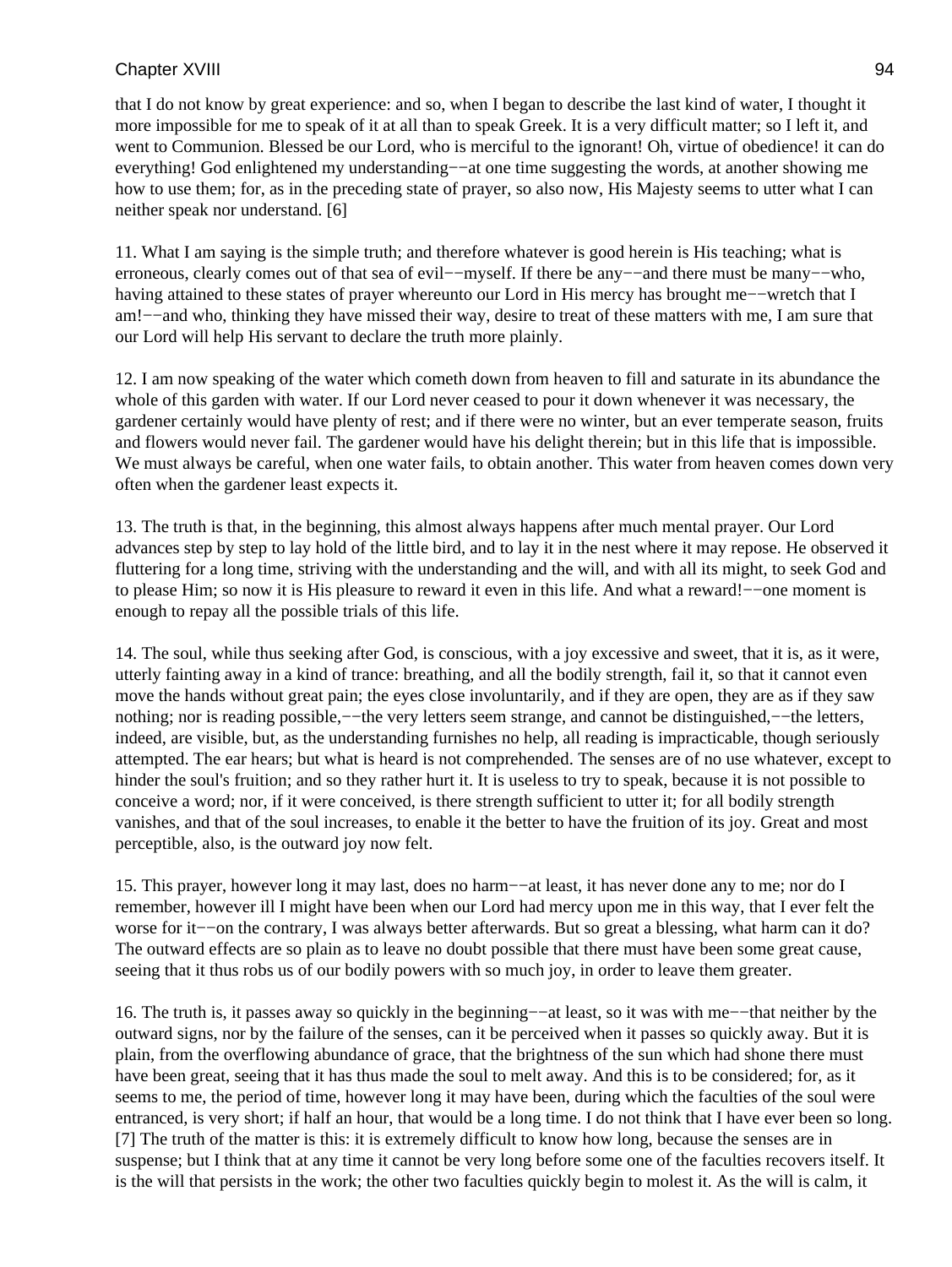entrances them again; they are quiet for another moment, and then they recover themselves once more.

17. In this way, some hours may be, and are, passed in prayer; for when the two faculties begin to drink deep, and to perceive the taste of this divine wine, they give themselves up with great readiness, in order to be the more absorbed: they follow the will, and the three rejoice together. But this state of complete absorption, together with the utter rest of the imagination,—−for I believe that even the imagination is then wholly at rest,−−lasts only for a short time; though the faculties do not so completely recover themselves as not to be for some hours afterwards as if in disorder: God, from time to time, drawing them to Himself.

18. Let us now come to that which the soul feels interiorly. Let him describe it who knows it; for as it is impossible to understand it, much more is it so to describe it. When I purposed to write this, I had just communicated, and had risen from the very prayer of which I am speaking. I am thinking of what the soul was then doing. Our Lord said to me: It undoes itself utterly, My daughter, in order that it may give itself more and more to Me: it is not itself that then lives, it is I. As it cannot comprehend what it understands, it understands by not understanding. [8]

19. He who has had experience of this will understand it in some measure, for it cannot be more clearly described, because what then takes place is so obscure. All I am able to say is, that the soul is represented as being close to God; and that there abides a conviction thereof so certain and strong, that it cannot possibly help believing so. All the faculties fail now, and are suspended in such a way that, as I said before, [9] their operations cannot be traced. If the soul is making a meditation on any subject, the memory of it is lost at once, just as if it had never been thought of. If it reads, what is read is not remembered nor dwelt upon; neither is it otherwise with vocal prayer. Accordingly, the restless little butterfly of the memory has its wings burnt now, and it cannot fly. The will must be fully occupied in loving, but it understands not how it loves; the understanding, if it understands, does not understand how it understands−−at least, it can comprehend nothing of that it understands: it does not understand, as it seems to me, because, as I said just now, this cannot be understood. I do not understand it at all myself.

20. In the beginning, it happened to me that I was ignorant of one thing−−I did not know that God was in all things: [10] and when He seemed to me to be so near, I thought it impossible. Not to believe that He was present, was not in my power; for it seemed to me, as it were, evident that I felt there His very presence. Some unlearned men used to say to me, that He was present only by His grace. I could not believe that, because, as I am saying, He seemed to me to be present Himself: so I was distressed. A most learned man, of the Order of the glorious Patriarch St. Dominic, delivered me from this doubt; for he told me that He was present, and how He communed with us: this was a great comfort to me.

21. It is to be observed and understood that this water from heaven,−−this greatest grace of our Lord−−always leaves in the soul the greatest fruits, as I shall now show.

- 1. See ch. xi. § 11.
- 2. Ch. xvi. §§ 7, 8.
- 3. Ch. xvii. § 5.
- 4. § 3.
- 5. See ch. xx. § 10; and Relation, viii. § 10.
- 6. See ch. xiv. § 12.
- 7. See Anton. a Sp. Sancto, Director. Mystic. tr. iv. § 9, n. 72.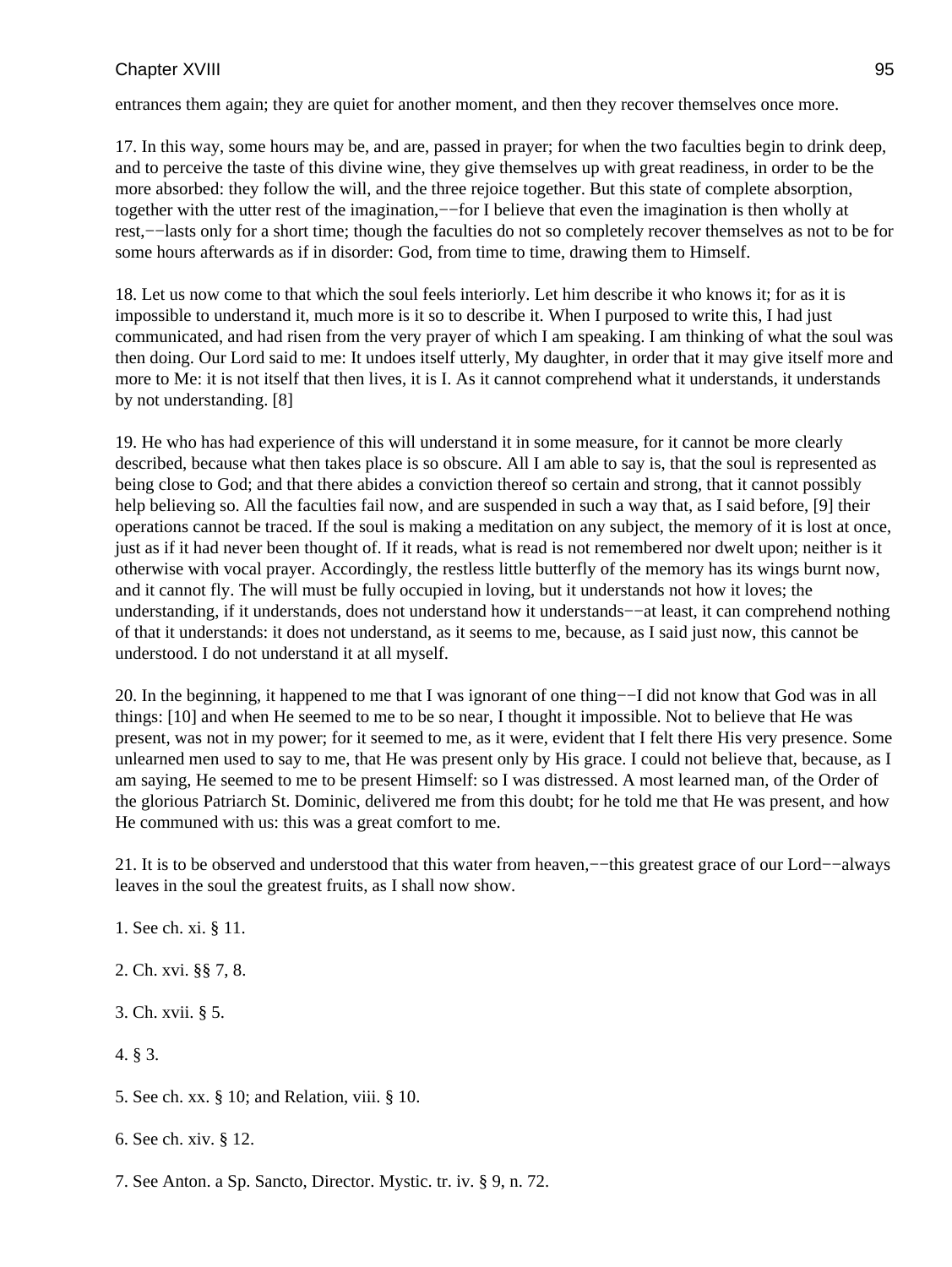8. Thomas à Jesu, De Contemplatione Divina, lib. v. c. xiii.: "Quasi dicat: cum intellectus non possit Dei immensam illam claritatem et incomprehensibilem plenitudinem comprehendere, hoc ipsum est illam conspicere ac intelligere, intelligere se non posse intellectu cognoscere: quod quidem nihil aliud est quam Deum sub ratione incomprehensibilitatis videre ac cognoscere."

Philip. à SS. Trinitate, Theolog. Mystic. Disc. Proem. art. iv. p. 6: "Cum ipsa [S. Teresa] scire vellet, quid in illa mystica unione operaretur intellectus, respondit [Christus] illi, cum non possit comprehendere quod intelligit, est non intelligere intelligendo: tum quia præ claritate nimia quodammodo offuscatur intellectus, unde præ altissima et supereminentissima Dei cognitione videtur anima potius Deum ignorare quam cognoscere."

9. Ch. x. § 1, and ch. xviii. § 16.

10. See Inner Fortress, v. ch. i. § 11.

# **Chapter XIX**

.

The Effects of This Fourth State of Prayer. Earnest Exhortations to Those Who Have Attained to It Not to Go Back, Nor to Cease from Prayer, Even if They Fall. The Great Calamity of Going Back.

1. There remains in the soul, when the prayer of union is over, an exceedingly great tenderness; so much so, that it would undo itself−−not from pain, but through tears of joy it finds itself bathed therein, without being aware of it, and it knows not how or when it wept them. But to behold the violence of the fire subdued by the water, which yet makes it burn the more, gives it great delight. It seems as if I were speaking an unknown language. So it is, however.

2. It has happened to me occasionally, when this prayer was over, to be so beside myself as not to know whether I had been dreaming, or whether the bliss I felt had really been mine; and, on finding myself in a flood of tears−−which had painlessly flowed, with such violence and rapidity that it seemed as if a cloud from heaven [1] had shed them−−to perceive that it was no dream. Thus it was with me in the beginning, when it passed quickly away. The soul remains possessed of so much courage, that if it were now hewn in pieces for God, it would be a great consolation to it. This is the time of resolutions, of heroic determinations, of the living energy of good desires, of the beginning of hatred of the world, and of the most clear perception of its vanity. The soul makes greater and higher progress than it ever made before in the previous states of prayer; and grows in humility more and more, because it sees clearly that neither for obtaining nor for retaining this grace, great beyond all measure, has it ever done, or ever been able to do, anything of itself. It looks upon itself as most unworthy−−for in a room into which the sunlight enters strongly, not a cobweb can be hid; it sees its own misery; self–conceit is so far away, that it seems as if it never could have had any–−for now its own eyes behold how very little it could ever do, or rather, that it never did anything, that it hardly gave even its own consent, but that it rather seemed as if the doors of the senses were closed against its will in order that it might have more abundantly the fruition of our Lord. It is abiding alone with Him: what has it to do but to love Him? It neither sees nor hears, unless on compulsion: no thanks to it. Its past life stands before it then, together with the great mercy of God, in great distinctness; and it is not necessary for it to go forth to hunt with the understanding, because what it has to eat and ruminate upon, it sees now ready prepared. It sees, so far as itself is concerned, that it has deserved hell, and that its punishment is bliss. It undoes itself in the praises of God, and I would gladly undo myself now.

3. Blessed be Thou, O my Lord, who, out of a pool so filthy as I am, bringest forth water so clean as to be meet for Thy table! Praised be Thou, O Joy of the Angels, who hast been thus pleased to exalt so vile a worm!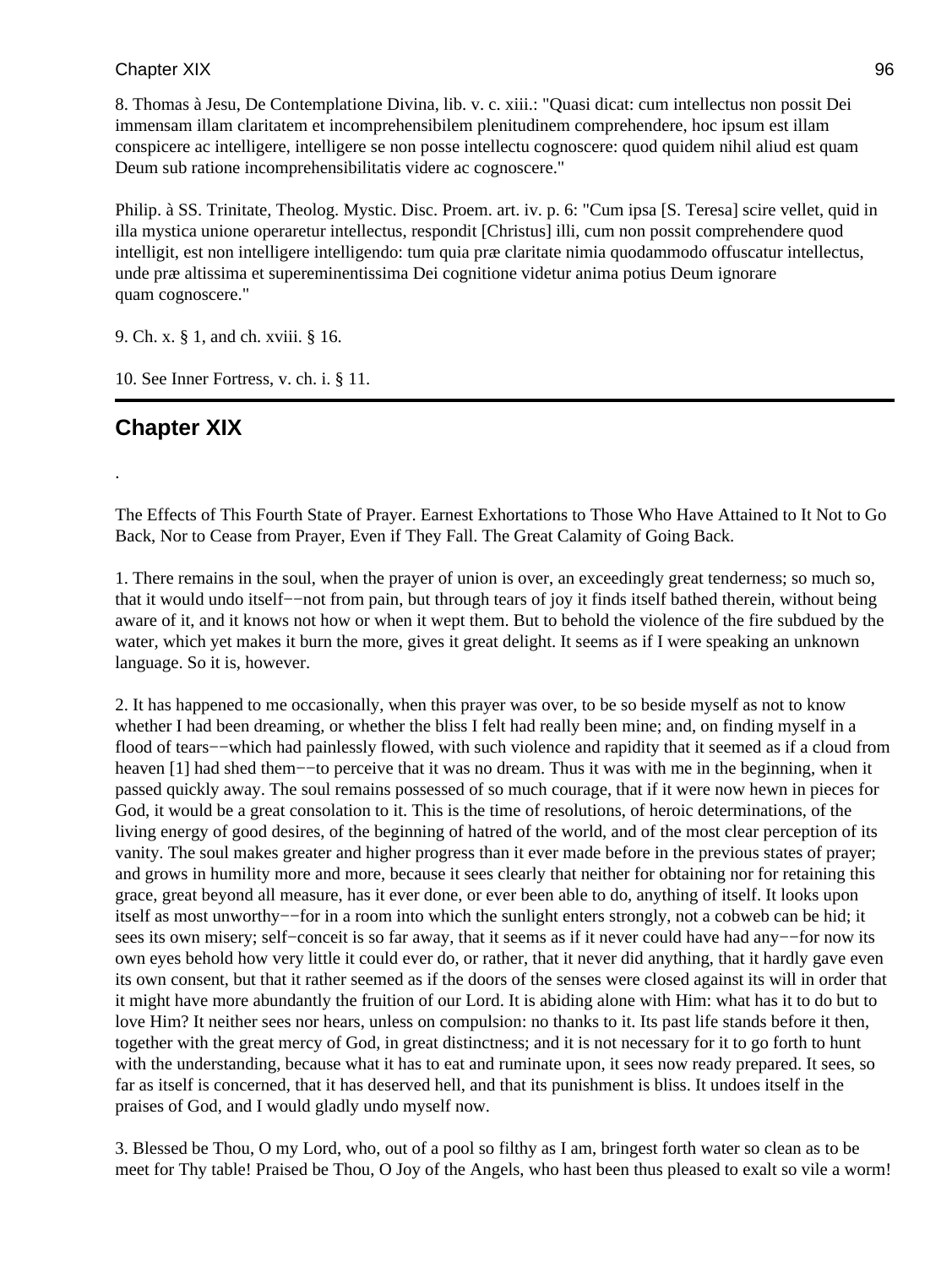4. The good effects of this prayer abide in the soul for some time. Now that it clearly apprehends that the fruit is not its own, the soul can begin to share it with others, and that without any loss to itself. It begins to show signs of its being a soul that is guarding the treasures of heaven, and to be desirous of communicating them to others, [2] and to pray to God that itself may not be the only soul that is rich in them. It begins to benefit its neighbours, as it were, without being aware of it, or doing anything consciously: its neighbours understand the matter, because the odour of the flowers has grown so strong as to make them eager to approach them. They understand that this soul is full of virtue: they see the fruit, how delicious it is, and they wish to help that soul to eat it.

5. If this ground be well dug by troubles, by persecutions, detractions, and infirmities,−−they are few who ascend so high without this,−−if it be well broken up by great detachment from all self−interest, it will drink in so much water that it can hardly ever be parched again. But if it be ground which is mere waste, and covered with thorns (as I was when I began); if the occasions of sin be not avoided; if it be an ungrateful soil, unfitted for so great a grace,−−it will be parched up again. If the gardener become careless,−−and if our Lord, out of His mere goodness, will not send down rain upon it,—−the garden is ruined. Thus has it been with me more than once, so that I am amazed at it; and if I had not found it so by experience, I could not have believed it.

6. I write this for the comfort of souls which are weak, as I am, that they may never despair, nor cease to trust in the power of God; even if they should fall after our Lord has raised them to so high a degree of prayer as this is, they must not be discouraged, unless they would lose themselves utterly. Tears gain everything, and one drop of water attracts another.

7. One of the reasons that move me, who am what I am, under obedience to write this, and give an account of my wretched life, and of the graces our Lord has wrought in me,−−though I never served Him, but offended Him rather,—–is what I have just given: and, certainly, I wish I was a person of great authority, that people might believe what I say. I pray to our Lord that His Majesty would be pleased to grant me this grace. I repeat it, let no one who has begun to give himself to prayer be discouraged, and say: If I fall into sin, it will be worse for me if I go on now with the practice of prayer. I think so too, if he gives up prayer, and does not correct his evil ways; but if he does not give up prayer, let him be assured of this−−prayer will bring him to the haven of light.

8. In this the devil turned his batteries against me, and I suffered so much because I thought it showed but little humility if I persevered in prayer when I was so wicked, that−−as I have already said [3]−−I gave it up for a year and a half−−at least, for a year, but I do not remember distinctly the other six months. This could not have been, neither was it, anything else but to throw myself down into hell; there was no need of any devils to drag me thither. O my God, was there ever blindness so great as this? How well Satan prepares his measures for his purpose, when he pursues us in this way! The traitor knows that he has already lost that soul which perseveres in prayer, and that every fall which he can bring about helps it, by the goodness of God, to make greater progress in His service. Satan has some interest in this.

9. O my Jesus, what a sight that must be−−a soul so highly exalted falling into sin, and raised up again by Thee; who, in Thy mercy, stretchest forth Thine hand to save! How such a soul confesses Thy greatness and compassion and its own wretchedness! It really looks on itself as nothingness, and confesses Thy power. It dares not lift up its eyes; it raises them, indeed, but it is to acknowledge how much it oweth unto Thee. It becomes devout to the Queen of Heaven, that she may propitiate Thee; it invokes the Saints, who fell after Thou hadst called them, for succour. Thou seemest now to be too bountiful in Thy gifts, because it feels itself to be unworthy of the earth it treads on. It has recourse to the Sacraments, to a quickened faith, which abides in it at the contemplation of the power which Thou hast lodged in them. It praises Thee because Thou hast left us such medicines and ointment for our wounds, which not only heal them on the surface, but remove all traces whatever of them.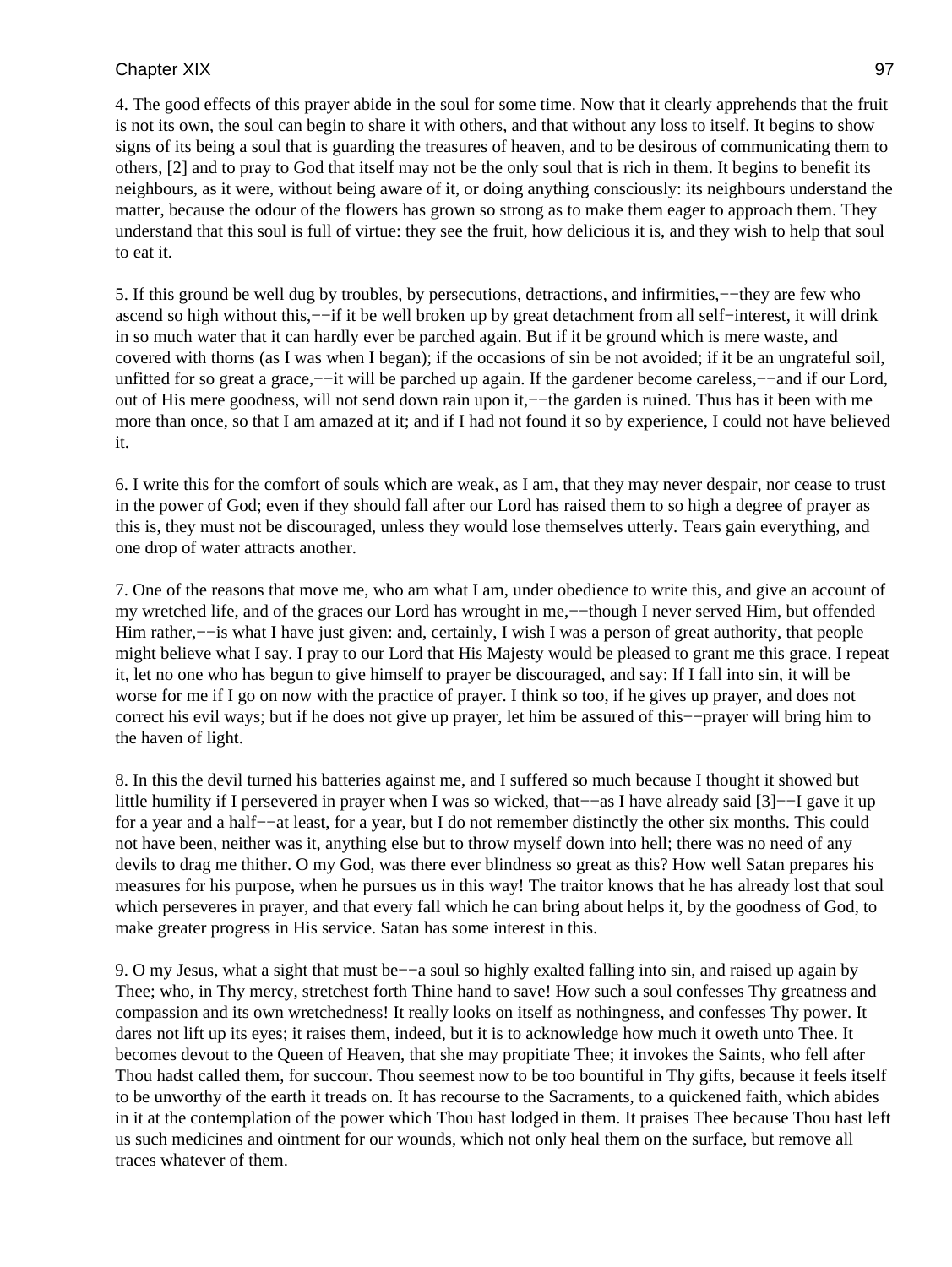10. The soul is amazed at it. Who is there, O Lord of my soul, that is not amazed at compassion so great and mercy so surpassing, after treason so foul and so hateful? I know not how it is that my heart does not break when I write this, for I am wicked. With these scanty tears which I am now weeping, but yet Thy gift,−−water out of a well, so far as it is mine, so impure,—I seem to make Thee some recompense for treachery so great as mine, in that I was always doing evil, labouring to make void the graces Thou hast given me. Do Thou, O Lord, make my tears available; purify the water which is so muddy; at least, let me not be to others a temptation to rash judgments, as I have been to myself, when I used to think such thoughts as these. Why, O Lord, dost Thou pass by most holy persons, who have always served Thee, and who have been tried; who have been brought up in religion, and are really religious−−not such as I am, having only the name−−so as to make it plain that they are not recipients of those graces which Thou hast bestowed upon me?

11. I see clearly now, O Thou my Good, Thou hast kept the reward to give it them all at once: my weakness has need of these succours. They, being strong, serve Thee without them, and Thou dealest with them as with a strong race, free from all self−interest. But yet Thou knowest, O my Lord, that I have often cried unto Thee, making excuses for those who murmured against me; for I thought they had reason on their side. This I did then when Thou of Thy goodness hadst kept me back from offending Thee so much, and when I was departing from everything which I thought displeasing unto Thee. It was when I did this that Thou, O Lord, didst begin to lay open Thy treasures for Thy servant. It seemed as if Thou wert looking for nothing else but that I should be willing and ready to receive them; accordingly, Thou didst begin at once, not only to give them, but also to make others know that Thou wert giving them.

12. When this was known, there began to prevail a good opinion of her, of whom all had not yet clearly understood how wicked she was, though much of that wickedness was plain enough. Calumny and persecution began at once, and, as I think, with good reason; so I looked on none of them as an enemy, but made my supplications to Thee, imploring Thee to consider the grounds they had. They said that I wished to be a saint, and that I invented novelties; but I had not then attained in many things even to the observance of my rule; nor had I come near those excellent and holy nuns who were in the house,—–and I do not believe I ever shall, if God of His goodness will not do that for me Himself; on the contrary, I was there only to do away with what was good, and introduce customs which were not good; at least, I did what I could to bring them in, and I was very powerful for evil. Thus it was that they were blameless, when they blamed me. I do not mean the nuns only, but the others as well: they told me truths; for it was Thy will.

13. I was once saying the Office,−−I had had this temptation for some time,−−and when I came to these words, "Justus es, Domine, et rectum judicium tuum," [4] I began to think what a deep truth it was. Satan never was strong enough to tempt me in any way to doubt of Thy goodness, or of any article of the faith: on the contrary, it seems to me that the more these truths were above nature, the more firmly I held them, and my devotion grew; when I thought of Thy omnipotence, I accepted all Thy wonderful works, and I say it again, I never had a doubt. Then, as I was thinking how it could be just in Thee to allow so many, who, as I said, are Thy most faithful servants, to remain without those consolations and graces which Thou hast given to me, who am what I am, Thou, O my Lord, didst answer me: Serve thou Me, and meddle not with this.

14. This was the first word which I ever heard Thee speak to me, and it made me greatly afraid. But as I shall speak hereafter [5] of this way of hearing, and of other matters, I say nothing here; for to do so would be to digress from my subject, and I have already made digressions enough. I scarcely know what I have said, nor can it be otherwise; but you, my father, must bear with these interruptions; for when I consider what God must have borne with from me, and when I see the state I am in, it is not strange that I should wander in what I am saying, and what I have still to say.

15. May it please our Lord that my wanderings may be of this kind, and may His Majesty never suffer me to have strength to resist Him even in the least; yea, rather than that, may He destroy me this moment. It is evidence enough of His great compassions, that He has forgiven so much ingratitude, not once, but often. He forgave St. Peter once; but I have been forgiven many times. Satan had good reasons for tempting me: I ought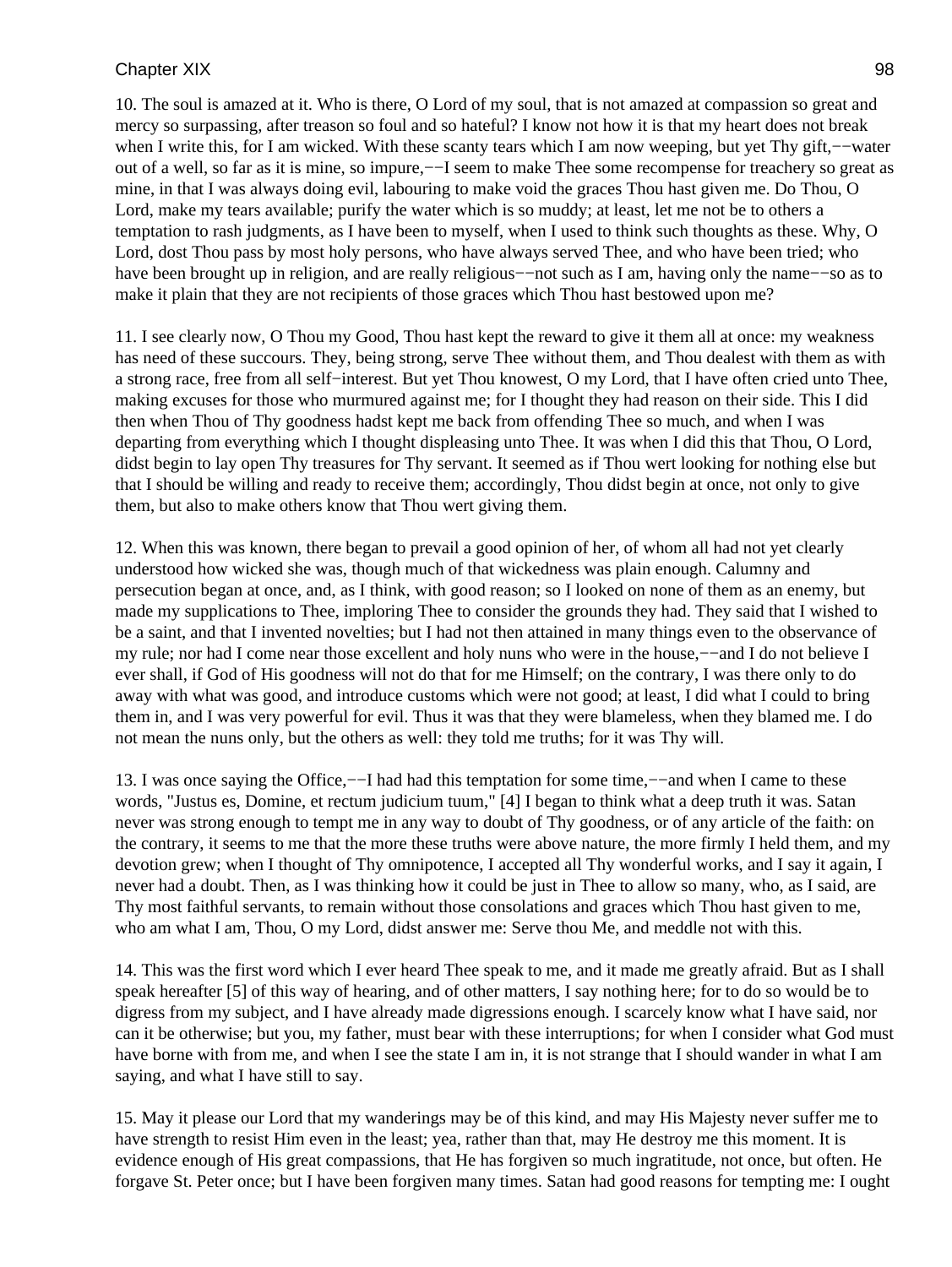never to have pretended to a strict friendship with One, my hatred of whom I made so public. Was there ever blindness so great as mine? Where could I think I should find help but in Thee? What folly to run away from the light, to be for ever stumbling! What a proud humility was that which Satan devised for me, when I ceased to lean upon the pillar, and threw the staff away which supported me, in order that my fall might not be great! [6]

16. I make the sign of the cross this moment. I do not think I ever escaped so great a danger as this device of Satan, which he would have imposed upon me in the disguise of humility. [7] He filled me with such thoughts as these: How could I make my prayer, who was so wicked, and yet had received so many mercies? It was enough for me to recite the Office, as all others did; but as I did not that much well, how could I desire to do more? I was not reverential enough, and made too little of the mercies of God. There was no harm in these thoughts and feelings in themselves; but to act upon them, that was an exceedingly great wickedness. Blessed be Thou, O Lord; for Thou camest to my help. This seems to me to be in principle the temptation of Judas, only that Satan did not dare to tempt me so openly. But he might have led me by little and little, as he led Judas, to the same pit of destruction.

17. Let all those who give themselves to prayer, for the love of God, look well to this. They should know that when I was neglecting it, my life was much worse than it had ever been; let them reflect on the excellent help and the pleasant humility which Satan provided for me: it was a grave interior disquietude. But how could my spirit be quiet? It was going away in its misery from its true rest. I remembered the graces and mercies I had received, and felt that the joys of this world were loathsome. I am astonished that I was able to bear it. It must have been the hope I had; for, as well as I can remember now, it is more than twenty−one years ago. I do not think I ever gave up my purpose of resuming my prayer; but I was waiting to be very free from sin first.

18. Oh, how deluded I was in this expectation! The devil would have held it out before me till the day of judgment, that he might then take me with him to hell. Then, when I applied myself to prayer and to spiritual reading,−−whereby I might perceive these truths, and the evil nature of the way I was walking in, and was often importunate with our Lord in tears,−−I was so wicked, that it availed me nothing; when I gave that up, and wasted my time in amusing myself, in great danger of falling into sin, and with scanty helps,−−and I may venture to say no help at all, unless it was a help to my ruin,−−what could I expect but that of which I have spoken?

19. I believe that a certain Dominican friar, a most learned man, has greatly merited in the eyes of God; for it was he who roused me from this slumber. He made me––I think I said so before [8]––go to Communion once a fortnight, and be less given to evil; I began to be converted, though I did not cease to offend our Lord all at once: however, as I had not lost my way, I walked on in it, though slowly, falling and rising again; and he who does not cease to walk and press onwards, arrives at last, even if late. To lose one's way is—so it seems to me−−nothing else but the giving up of prayer. God, of His mercy, keeps us from this!

20. It is clear from this,−−and, for the love of God, consider it well,−−that a soul, though it may receive great graces from God in prayer, must never rely on itself, because it may fall, nor expose itself in any way whatever to any risks of sin. This should be well considered because much depends on it; for the delusion here, wherein Satan is able to entangle us afterwards, though the grace be really from God, lies in the traitor's making use of that very grace, so far as he can, for his own purpose, and particularly against persons not grown strong in virtues, who are neither mortified nor detached; for these are not at present strong enough−−as I shall explain hereafter [9]−−to expose themselves to dangerous occasions, notwithstanding the noble desires and resolutions they may have.

21. This doctrine is excellent, and not mine, but the teaching of God, and accordingly I wish ignorant people like myself knew it; for even if a soul were in this state, it must not rely so much upon itself as to go forth to the battle, because it will have enough to do in defending itself. Defensive armour is the present necessity; the soul is not yet strong enough to assail Satan, and to trample him under foot, as those are who are in the state of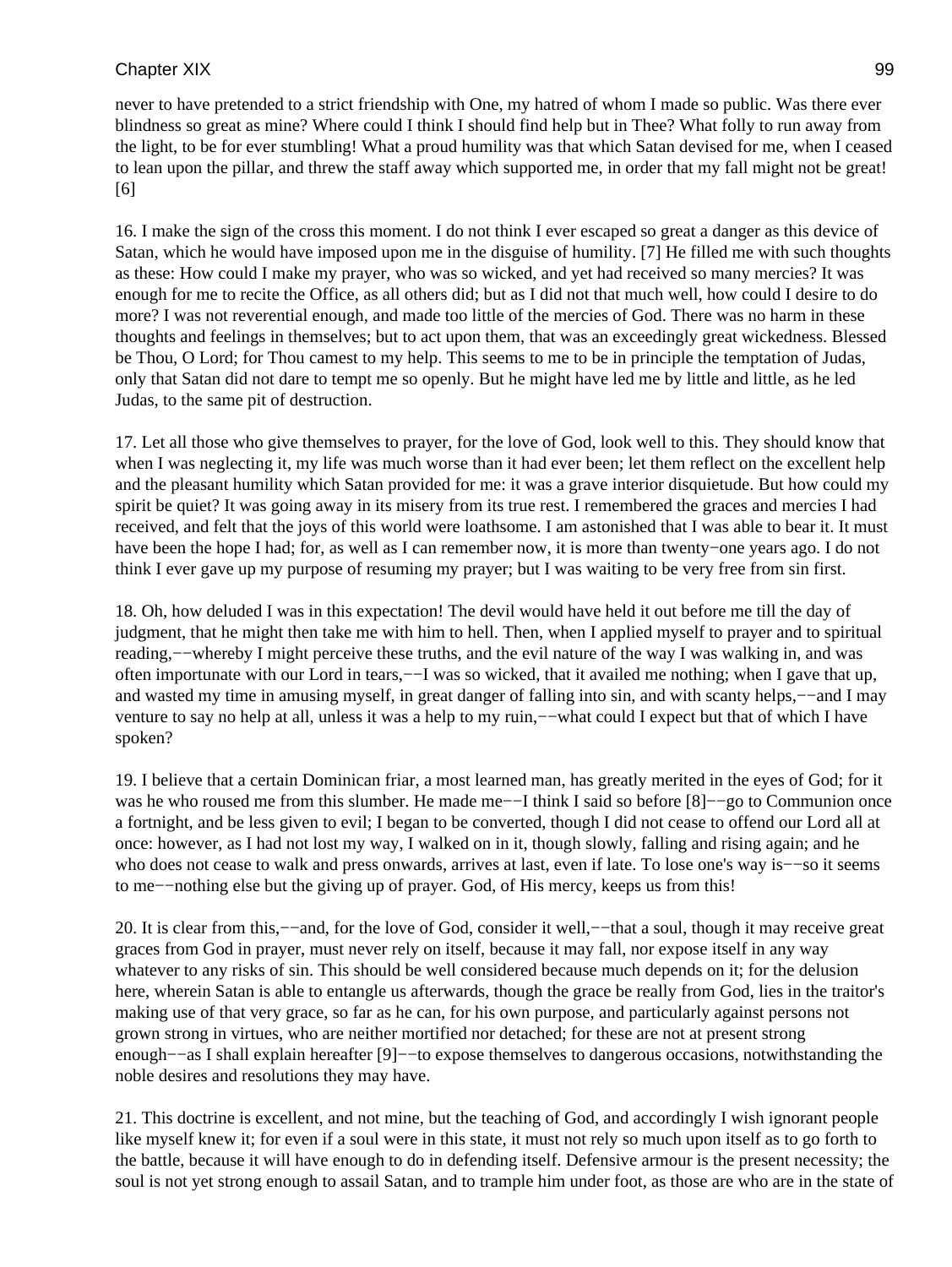which I shall speak further on. [10]

22. This is the delusion by which Satan prevails: when a soul sees itself so near unto God, when it sees the difference there is between the things of heaven and those of earth, and when it sees the love which our Lord bears it, there grows out of that love a certain trust and confidence that there is to be no falling away from that the fruition of which it then possesses. It seems to see the reward distinctly, as if it were impossible for it to abandon that which, even in this life, is so delicious and sweet, for anything so mean and impure as worldly joy. Through this confidence, Satan robs it of that distrust which it ought to have in itself; and so, as I have just said, [11] the soul exposes itself to dangers, and begins, in the fulness of its zeal, to give away without discretion the fruit of its garden, thinking that now it has no reason to be afraid for itself. Yet this does not come out of pride; for the soul clearly understands that of itself it can do no good thing; but rather out of an excessive confidence in God, without discretion: because the soul does not see itself to be unfledged. It can go forth out of its nest, and God Himself may take it out, but still it cannot fly, because the virtues are not strong, and itself has no experience wherewith to discern the dangers; nor is it aware of the evil which trusting to itself may do it.

23. This it was that ruined me. Now, to understand this, and everything else in the spiritual life, we have great need of a director, and of conference with spiritual persons. I fully believe, with respect to that soul which God raises to this state, that He will not cease to be gracious to it, nor suffer it to be lost, if it does not utterly forsake His Majesty. But when that soul−−as I said−−falls, let it look to it again and again, for the love of our Lord, that Satan deceive it not by tempting it to give up prayer, as he tempted me, through that false humility of which I have spoken before, [12] and would gladly speak of again and again. Let it rely on the goodness of God, which is greater than all the evil we can do. When we, acknowledging our own vileness, desire to return into His grace, He remembers our ingratitude no more,−−no, not even the graces He has given us, for the purpose of chastising us, because of our misuse of them; yea, rather, they help to procure our pardon the sooner, as of persons who have been members of His household, and who, as they say, have eaten of His bread.

24. Let them remember His words, and behold what He hath done unto me, who grew weary of sinning before He grew weary of forgiving. He is never weary of giving, nor can His compassion be exhausted. Let us not grow weary ourselves of receiving. May He be blessed for ever, Amen; and may all created things praise Him!

- 1. See ch. xx. § 2.
- 2. See ch. xvii. § 3.
- 3. Ch. vii. § 17, and ch. viii. § 5.
- 4. Psalm cxviii. 137: "Thou art just, O Lord, and Thy judgment is right."
- 5. See ch. xxv.
- 6. See ch. viii. § 1.
- 7. Ch. vii. § 17.
- 8. Ch. vii. § 27.
- 9. Ch. xxxi. § 21.
- 10. Ch. xx. § 33, and ch. xxv. § 24.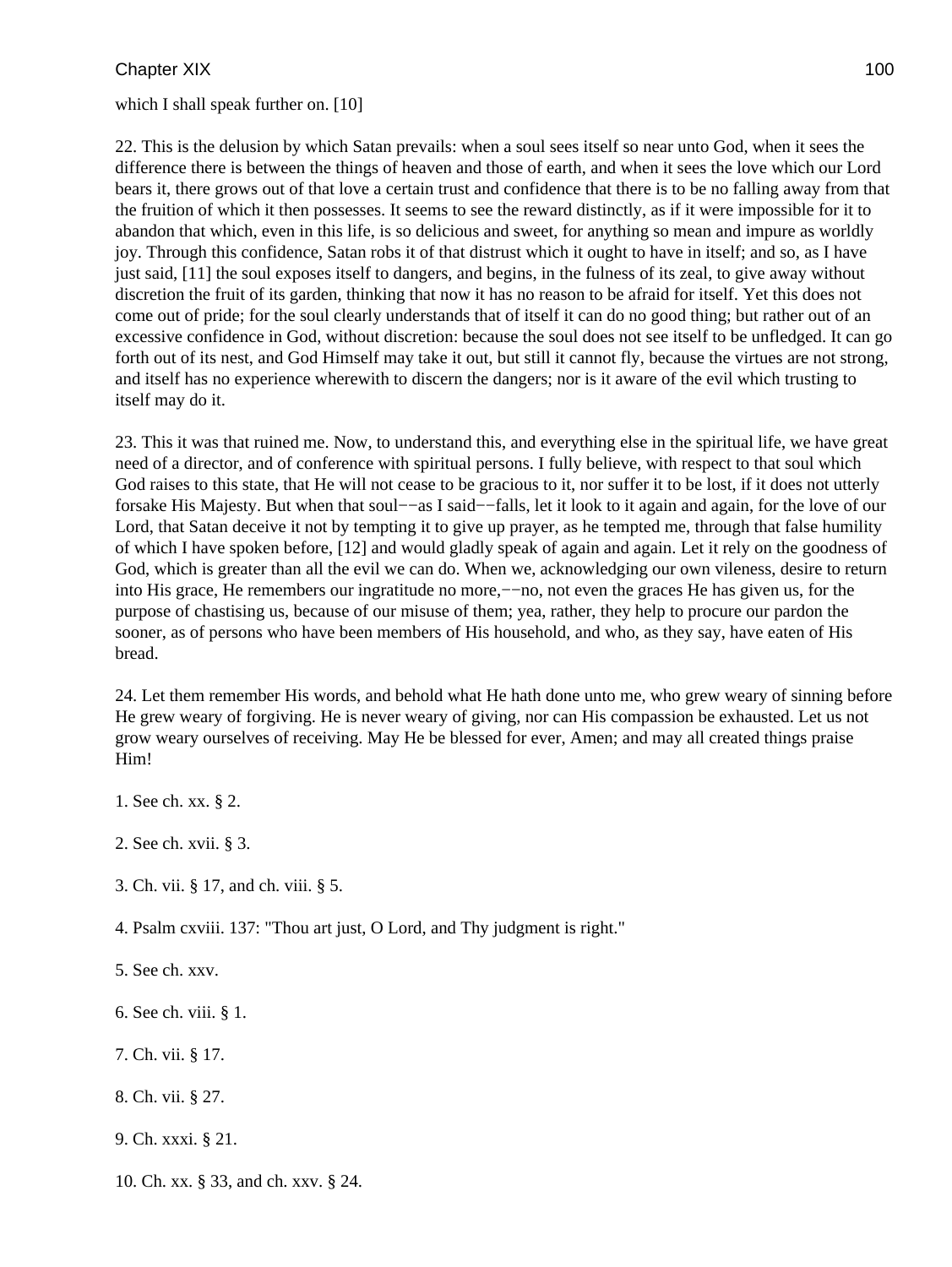.

The Difference Between Union and Rapture. What Rapture Is. The Blessing It Is to the Soul. The Effects of It.

1. I wish I could explain, with the help of God, wherein union differs from rapture, or from transport, or from flight of the spirit, as they speak, or from a trance, which are all one. [1] I mean, that all these are only different names for that one and the same thing, which is also called ecstasy. [2] It is more excellent than union, the fruits of it are much greater, and its other operations more manifold; for union is uniform in the beginning, the middle, and the end, and is so also interiorly. But as raptures have ends of a much higher kind, they produce effects both within and without. [3] As our Lord has explained the other matters, so also may He explain this; for certainly, if He had not shown me in what way and by what means this explanation was in some measure possible, I should never have been able to do it.

2. Consider we now that this last water, of which I am speaking, is so abundant that, were it not that the ground refuses to receive it, we might suppose that the cloud of His great Majesty is here raining down upon us on earth. And when we are giving Him thanks for this great mercy, drawing near to Him in earnest, with all our might, then it is our Lord draws up the soul, as the clouds, so to speak, gather the mists from the face of the earth, and carries it away out of itself,—−I have heard it said that the clouds, or the sun, draw the mists together, [4]−−and as a cloud, rising up to heaven, takes the soul with Him, and begins to show it the treasures of the kingdom which He has prepared for it. I know not whether the comparison be accurate or not; but the fact is, that is the way in which it is brought about. During rapture, the soul does not seem to animate the body, the natural heat of which is perceptibly lessened; the coldness increases, though accompanied with exceeding joy and sweetness. [5]

3. A rapture is absolutely irresistible; whilst union, inasmuch as we are then on our own ground, may be hindered, though that resistance be painful and violent; it is, however, almost always impossible. But rapture, for the most part, is irresistible. It comes, in general, as a shock, quick and sharp, before you can collect your thoughts, or help yourself in any way, and you see and feel it as a cloud, or a strong eagle rising upwards, and carrying you away on its wings.

4. I repeat it: you feel and see yourself carried away, you know not whither. For though we feel how delicious it is, yet the weakness of our nature makes us afraid at first, and we require a much more resolute and courageous spirit than in the previous states, in order to risk everything, come what may, and to abandon ourselves into the hands of God, and go willingly whither we are carried, seeing that we must be carried away, however painful it may be; and so trying is it, that I would very often resist, and exert all my strength, particularly at those times when the rapture was coming on me in public. I did so, too, very often when I was alone, because I was afraid of delusions. Occasionally I was able, by great efforts, to make a slight resistance; but afterwards I was worn out, like a person who had been contending with a strong giant; at other times it was impossible to resist at all: my soul was carried away, and almost always my head with it,−−I had no power over it,−−and now and then the whole body as well, so that it was lifted up from the ground.

5. This has not happened to me often: once, however, it took place when we were all together in choir, and I, on my knees, on the point of communicating. It was a very sore distress to me; for I thought it a most extraordinary thing, and was afraid it would occasion much talk; so I commanded the nuns−−for it happened after I was made Prioress−−never to speak of it. But at other times, the moment I felt that our Lord was about to repeat the act, and once, in particular, during a sermon,−−it was the feast of our house, some great ladies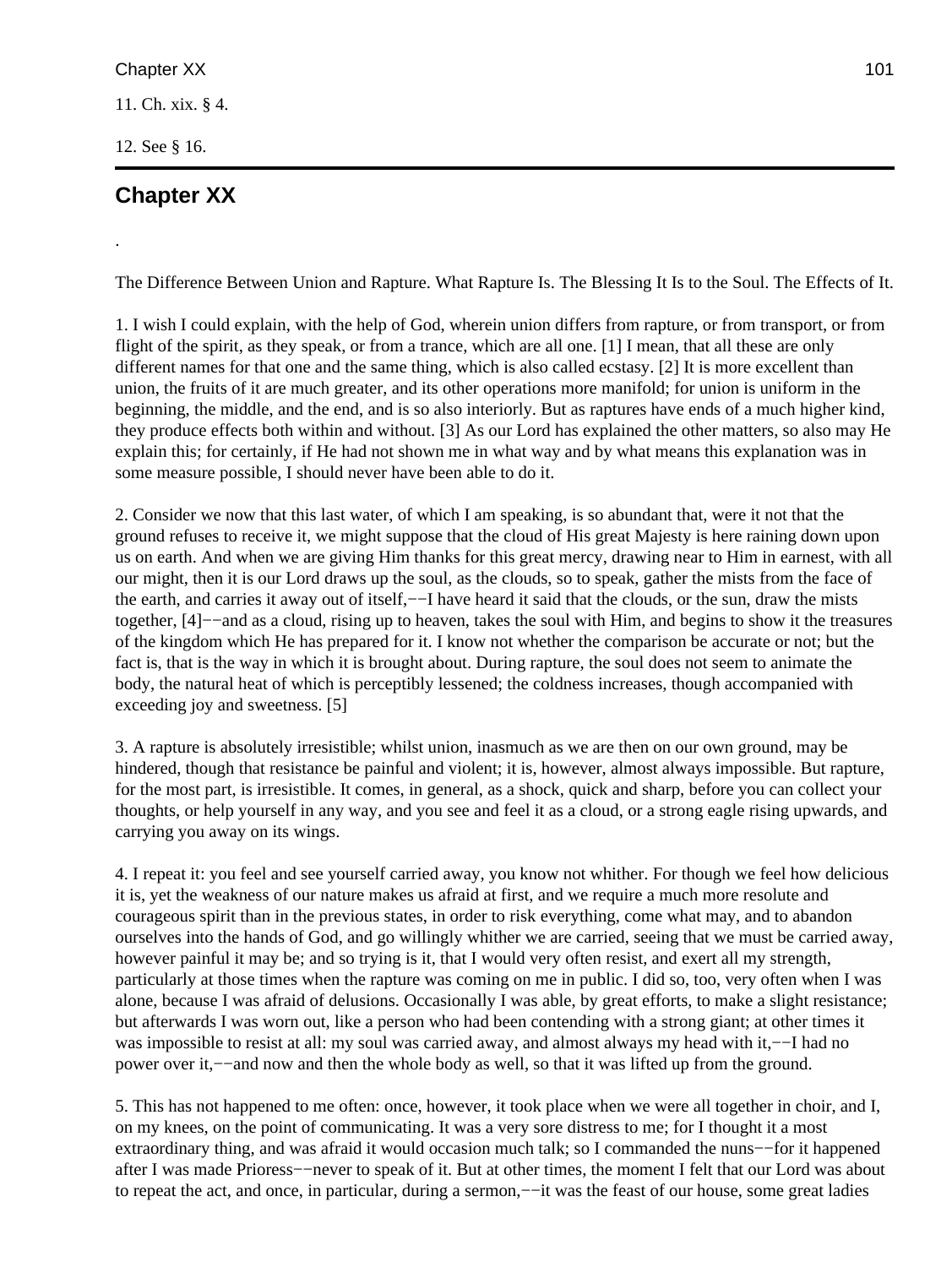being present,−−I threw myself on the ground; then the nuns came around me to hold me; but still the rapture was observed.

6. I made many supplications to our Lord, that He would be pleased to give me no more of those graces which were outwardly visible; for I was weary of living under such great restraint, and because His Majesty could not bestow such graces on me without their becoming known. It seems that, of His goodness, He has been pleased to hear my prayer; for I have never been enraptured since. It is true that it was not long ago. [6]

7. It seemed to me, when I tried to make some resistance, as if a great force beneath my feet lifted me up. I know of nothing with which to compare it; but it was much more violent than the other spiritual visitations, and I was therefore as one ground to pieces; for it is a great struggle, and, in short, of little use, whenever our Lord so wills it. There is no power against His power.

8. At other times He is pleased to be satisfied when He makes us see that He is ready to give us this grace, and that it is not He that withholds it. Then, when we resist it out of humility, He produces those very effects which would have resulted if we had fully consented to it.

9. The effects of rapture are great: one is that the mighty power of our Lord is manifested; and as we are not strong enough, when His Majesty wills it, to control either soul or body, so neither have we any power over it; but, whether we like it or not, we see that there is one mightier than we are, that these graces are His gifts, and that of ourselves we can do nothing whatever; and humility is deeply imprinted in us. And further, I confess that it threw me into great fear, very great indeed at first; for when I saw my body thus lifted up from the earth, how could I help it? Though the spirit draws it upwards after itself, and that with great sweetness, if unresisted, the senses are not lost; at least, I was so much myself as to be able to see that I was being lifted up. The majesty of Him who can effect this so manifests itself, that the hairs of my head stand upright, [7] and a great fear comes upon me of offending God, who is so mighty. This fear is bound up in exceedingly great love, which is acquired anew, and directed to Him, who, we see, bears so great a love to a worm so vile, and who seems not to be satisfied with attracting the soul to Himself in so real a way, but who will have the body also, though it be mortal and of earth so foul, such as it is through our sins, which are so great.

10. Rapture leaves behind a certain strange detachment also, which I shall never be able to describe; I think I can say that it is in some respects different from−−yea, higher than−−the other graces, which are simply spiritual; for though these effect a complete detachment in spirit from all things, it seems that in this of rapture our Lord would have the body itself to be detached also: and thus a certain singular estrangement from the things of earth is wrought, which makes life much more distressing. Afterwards it causes a pain, which we can never inflict of ourselves, nor remove when once it has come.

11. I should like very much to explain this great pain, and I believe I shall not be able; however, I will say something if I can. And it is to be observed that this is my present state, and one to which I have been brought very lately, after all the visions and revelations of which I shall speak, and after that time, wherein I gave myself to prayer, in which our Lord gave me so much sweetness and delight. [8] Even now I have that sweetness occasionally; but it is the pain of which I speak that is the most frequent and the most common. It varies in its intensity. I will now speak of it when it is sharpest; for I shall speak later on [9] of the great shocks I used to feel when our Lord would throw me into those trances, and which are, in my opinion, as different from this pain as the most corporeal thing is from the most spiritual; and I believe that I am not exaggerating much. For though the soul feels that pain, it is in company with the body; [10] both soul and body apparently share it, and it is not attended with that extremity of abandonment which belongs to this.

12. As I said before, [11] we have no part in causing this pain; but very often there springs up a desire unexpectedly,−−I know not how it comes,−−and because of this desire, which pierces the soul in a moment, the soul begins to be wearied, so much so that it rises upwards above itself, and above all created things. God then so strips it of everything, that, do what it may, there is nothing on earth that can be its companion.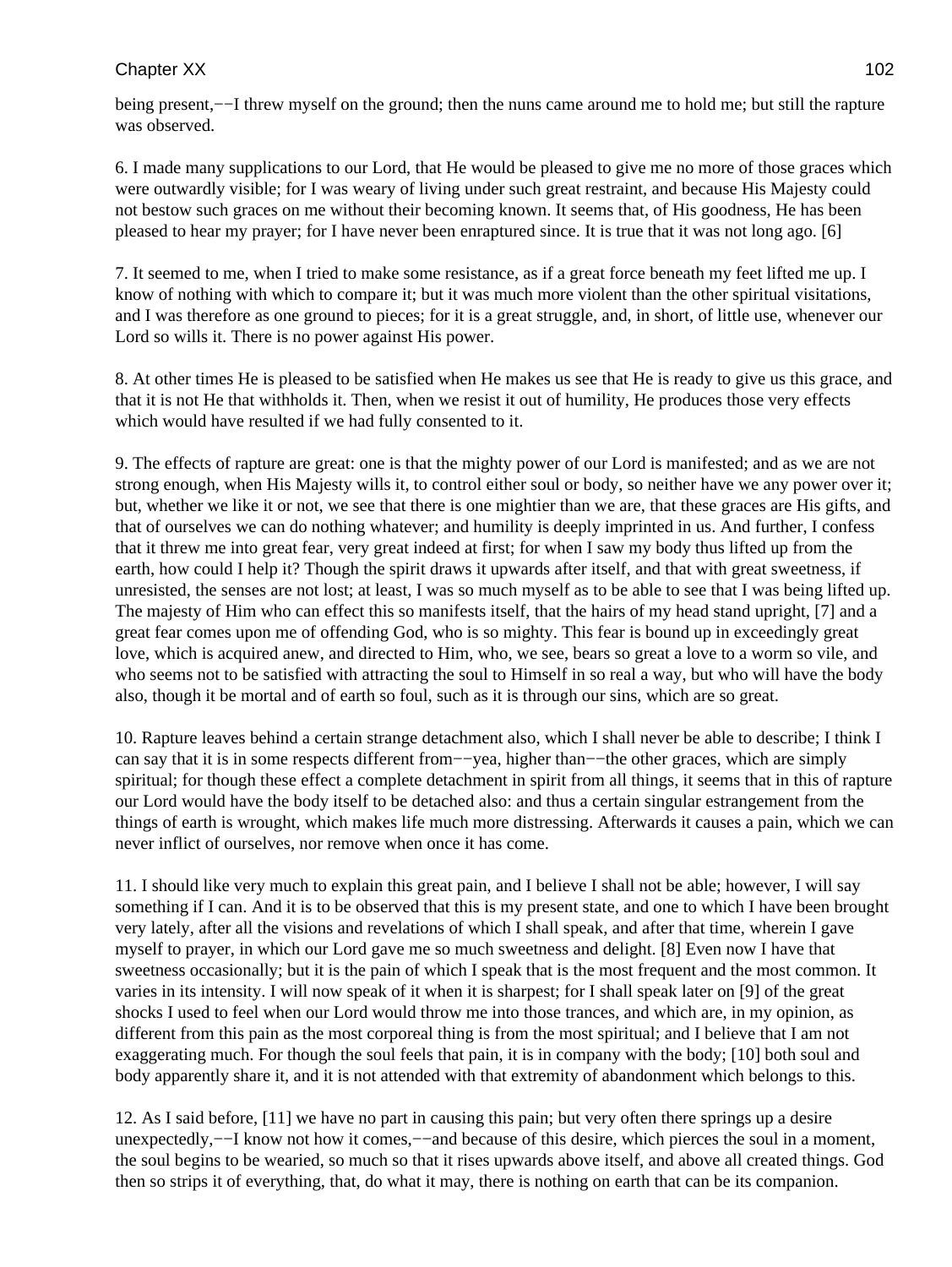Neither, indeed, would it wish to have any; it would rather die in that loneliness. If people spoke to it, and if itself made every effort possible to speak, it would be of little use: the spirit, notwithstanding all it may do, cannot be withdrawn from that loneliness; and though God seems, as it were, far away from the soul at that moment, yet He reveals His grandeurs at times in the strangest way conceivable. That way is indescribable; I do not think any one can believe or comprehend it who has not previously had experience of it. It is a communication made, not to console, but to show the reason why the soul must be weary; because it is far away from the Good which in itself comprehends all good.

13. In this communication the desire grows, so also does the bitterness of that loneliness wherein the soul beholds itself, suffering a pain so sharp and piercing that, in that very loneliness in which it dwells, it may literally say of itself,−−and perhaps the royal prophet said so, being in that very loneliness himself, except that our Lord may have granted to him, being a saint, to feel it more deeply,−−"Vigilavi, et factus sum sicut passer solitarius in tecto." [12] These words presented themselves to me in such a way that I thought I saw them fulfilled in myself. It was a comfort to know that others had felt this extreme loneliness; how much greater my comfort, when these persons were such as David was! The soul is then−−so I think−−not in itself, but on the house−top, or on the roof, above itself, and above all created things; for it seems to me to have its dwelling higher than even in the highest part of itself.

14. On other occasions, the soul seems to be, as it were, in the utmost extremity of need, asking itself, and saying, "Where is Thy God?" [13] And it is to be remembered, that I did not know how to express in Spanish the meaning of those words. Afterwards, when I understood what it was, I used to console myself with the thought, that our Lord, without any effort of mine, had made me remember them. At other times, I used to recollect a saying of St. Paul's, to the effect that he was crucified to the world. [14] I do not mean that this is true of me: I know it is not; but I think it is the state of the enraptured soul. No consolation reaches it from heaven, and it is not there itself; it wishes for none from earth, and it is not there either; but it is, as it were, crucified between heaven and earth, enduring its passion: receiving no succour from either.

15. Now, the succour it receives from heaven−−which, as I have said, [15] is a most marvellous knowledge of God, above all that we can desire–−brings with it greater pain; for the desire then so grows, that, in my opinion, its intense painfulness now and then robs the soul of all sensation; only, it lasts but for a short time after the senses are suspended. It seems as if it were the point of death; only, the agony carries with it so great a joy, that I know of nothing wherewith to compare it. It is a sharp martyrdom, full of sweetness; for if any earthly thing be then offered to the soul, even though it may be that which it habitually found most sweet, the soul will have none of it; yea, it seems to throw it away at once. The soul sees distinctly that it seeks nothing but God; yet its love dwells not on any attribute of Him in particular; it seeks Him as He is, and knows not what it seeks. I say that it knows not, because the imagination forms no representation whatever; and, indeed, as I think, during much of that time the faculties are at rest. Pain suspends them then, as joy suspends them in union and in a trance.

16. O Jesus! oh, that some one would clearly explain this to you, my father, were it only that you may tell me what it means, because this is the habitual state of my soul! Generally, when I am not particularly occupied, I fall into these agonies of death, and I tremble when I feel them coming on, because they are not unto death. But when I am in them, I then wish to spend therein all the rest of my life, though the pain be so very great, that I can scarcely endure it. Sometimes my pulse ceases, as it were, to beat at all,−−so the sisters say, who sometimes approach me, and who now understand the matter better,-−my bones are racked, and my hands become so rigid, that I cannot always join them. Even on the following day I have a pain in my wrists, and over my whole body, as if my bones were out of joint. [16] Well, I think sometimes, if it continues as at present, that it will end, in the good pleasure of our Lord, by putting an end to my life; for the pain seems to me sharp enough to cause death; only, I do not deserve it.

17. All my anxiety at these times is that I should die: I do not think of purgatory, nor of the great sins I have committed, and by which I have deserved hell. I forget everything in my eagerness to see God; and this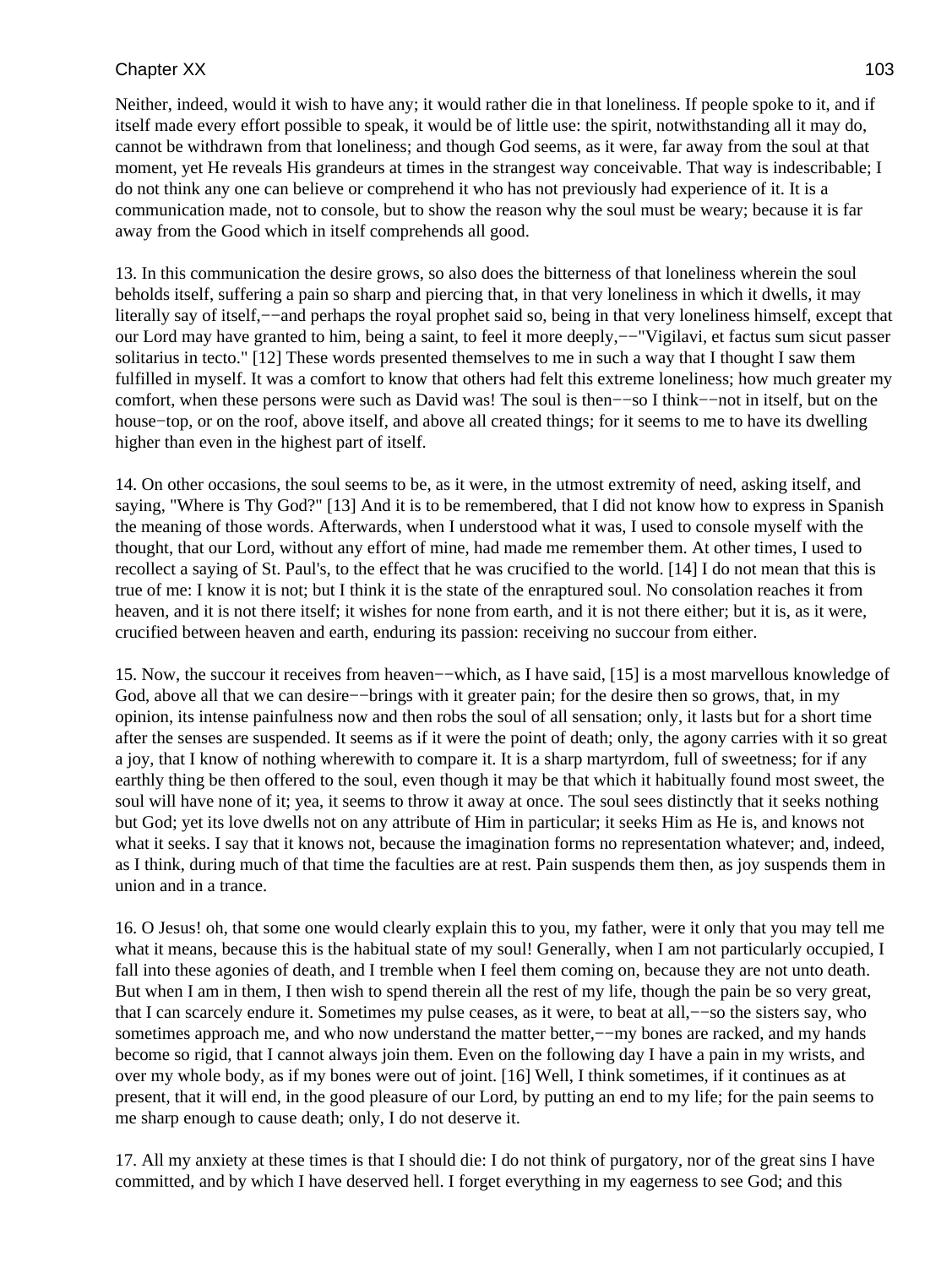abandonment and loneliness seem preferable to any company in the world. If anything can be a consolation in this state, it is to speak to one who has passed through this trial, seeing that, though the soul may complain of it, no one seems disposed to believe in it.

18. The soul is tormented also because the pain has increased so much, that it seeks solitude no longer, as it did before, nor companionship, unless it be that of those to whom it may make its complaint. It is now like a person, who, having a rope around his neck, and being strangled, tries to breathe. This desire of companionship seems to me to proceed from our weakness; for, as pain brings with it the risk of death,−−which it certainly does; for I have been occasionally in danger of death, in my great sickness and infirmities, as I have said before, [17] and I think I may say that this pain is as great as any,−−so the desire not to be parted, which possesses soul and body, is that which raises the cry for succour in order to breathe, and by speaking of it, by complaining, and distracting itself, causes the soul to seek means of living very much against the will of the spirit, or the higher part of the soul, which would not wish to be delivered from this pain.

19. I am not sure that I am correct in what I say, nor do I know how to express myself, but to the best of my knowledge it comes to pass in this way. See, my father, what rest I can have in this life, now that what I once had in prayer and loneliness−−therein our Lord used to comfort me−−has become in general a torment of this kind; while, at the same time, it is so full of sweetness, that the soul, discerning its inestimable worth, prefers it to all those consolations which it formerly had. It seems also to be a safer state, because it is the way of the cross; and involves, in my opinion, a joy of exceeding worth, because the state of the body in it is only pain. It is the soul that suffers and exults alone in that joy and contentment which suffering supplies.

20. I know not how this can be, but so it is; it comes from the hand of our Lord, and, as I said before, [18] is not anything that I have acquired myself, because it is exceedingly supernatural, and I think I would not barter it for all the graces of which I shall speak further on: I do not say for all of them together, but for any one of them separately. And it must not be forgotten that, as I have just said, these impetuosities came upon me after I had received those graces from our Lord [19] which I am speaking of now, and all those described in this book, and it is in this state our Lord keeps me at this moment. [20]

21. In the beginning I was afraid−−it happens to me to be almost always so when our Lord leads me by a new way, until His Majesty reassures me as I proceed−−and so our Lord bade me not to fear, but to esteem this grace more than all the others He had given me; for the soul was purified by this pain−−burnished, or refined as gold in the crucible, so that it might be the better enamelled with His gifts, and the dross burnt away in this life, which would have to be burnt away in purgatory.

22. I understood perfectly that this pain was a great grace; but I was much more certain of it now and my confessor tells me I did well. And though I was afraid, because I was so wicked, I never could believe it was anything wrong: on the other hand, the exceeding greatness of the blessing made me afraid, when I called to mind how little I had deserved it. Blessed be our Lord, who is so good! Amen.

23. I have, it seems, wandered from my subject; for I began by speaking of raptures, and that of which I have been speaking is even more than a rapture, and the effects of it are what I have described. Now let us return to raptures, and speak of their ordinary characteristics. I have to say that, when the rapture was over, my body seemed frequently to be buoyant, as if all weight had departed from it; so much so, that now and then I scarcely knew that my feet touched the ground. But during the rapture itself the body is very often as if it were dead, perfectly powerless. It continues in the position it was in when the rapture came upon it−−if sitting, sitting; if the hands were open, or if they were shut, they will remain open or shut. [21] For though the senses fail but rarely, it has happened to me occasionally to lose them wholly-–seldom, however, and then only for a short time. But in general they are in disorder; and though they have no power whatever to deal with outward things, there remains the power of hearing and seeing; but it is as if the things heard and seen were at a great distance, far away.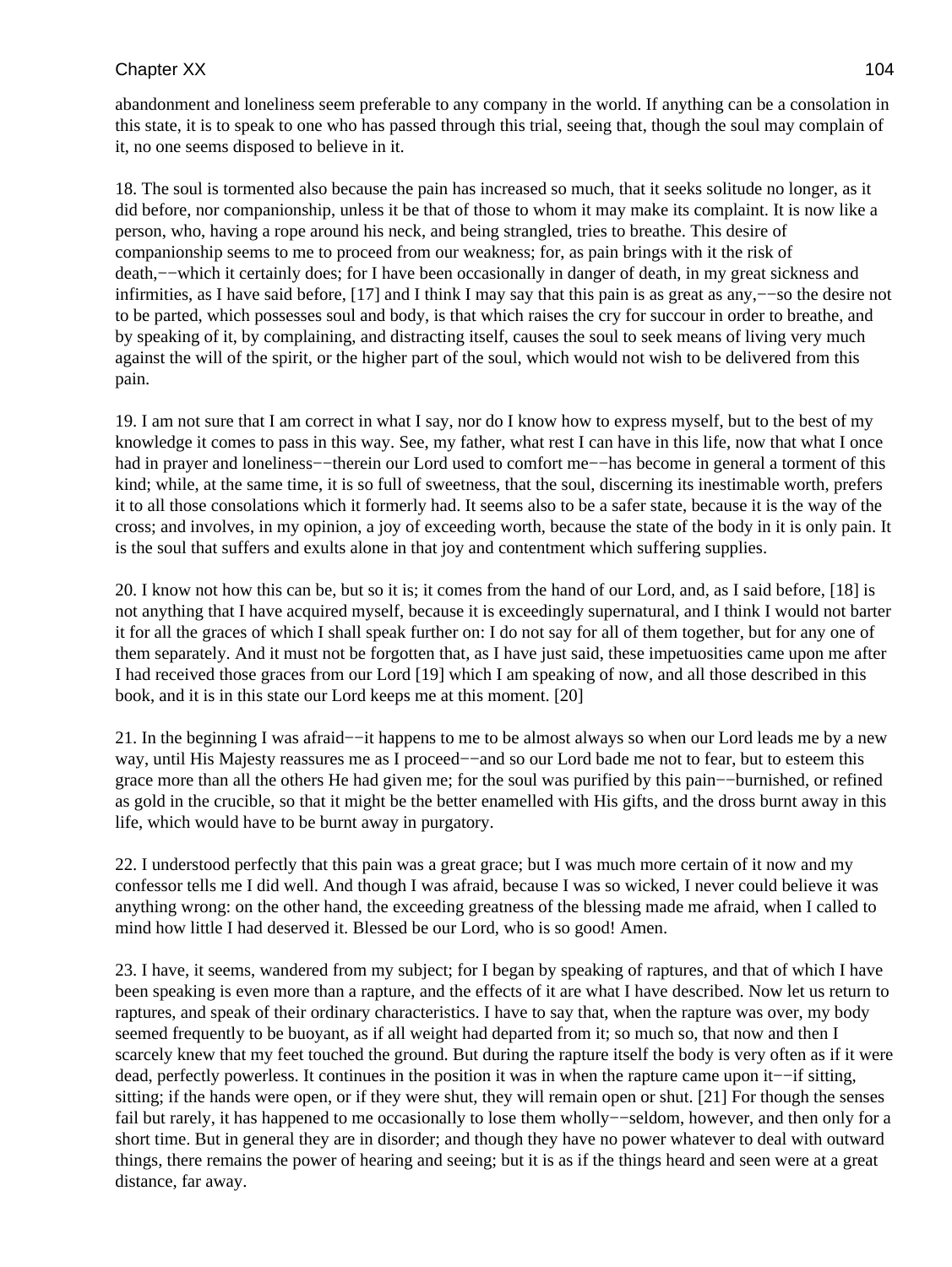24. I do not say that the soul sees and hears when the rapture is at the highest,−−I mean by at the highest, when the faculties are lost, because profoundly united with God,—for then it neither sees, nor hears, nor perceives, as I believe; but, as I said of the previous prayer of union, [22] this utter transformation of the soul in God continues only for an instant; yet while it continues no faculty of the soul is aware of it, or knows what is passing there. Nor can it be understood while we are living on the earth−−at least, God will not have us understand it, because we must be incapable of understanding it. I know it by experience.

25. You, my father, will ask me: How comes it, then, that a rapture occasionally lasts so many hours? What has often happened to me is this,—−I spoke of it before, when writing of the previous state of prayer, [23]−−the rapture is not continuous, the soul is frequently absorbed, or, to speak more correctly, our Lord absorbs it in Himself; and when He has held it thus for a moment, the will alone remains in union with Him. The movements of the two other faculties seem to me to be like those of the needle of sun–dials, which is never at rest; yet when the Sun of Justice will have it so, He can hold it still.

26. This I speak of lasts but a moment; yet, as the impulse and the upraising of the spirit were vehement, and though the other faculties bestir themselves again, the will continues absorbed, and causes this operation in the body, as if it were the absolute mistress; for now that the two other faculties are restless, and attempt to disturb it, it takes care−−for if it is to have enemies, the fewer the better−−that the senses also shall not trouble it: and thus it comes to pass that the senses are suspended; for so our Lord wills it. And for the most part the eyes are closed, though we may not wish to close them; and if occasionally they remain open, as I said just now, the soul neither discerns nor considers what it sees.

27. What the body then can do here is still less in order that, when the faculties come together again, there may not be so much to do. Let him, therefore, to whom our Lord has granted this grace, be not discouraged when he finds himself in this state−−the body under constraint for many hours, the understanding and the memory occasionally astray. The truth is that, in general, they are inebriated with the praises of God, or with searching to comprehend or understand that which has passed over them. And yet even for this they are not thoroughly awake, but are rather like one who has slept long, and dreamed, and is hardly yet awake.

28. I dwell so long on this point because I know that there are persons now, even in this place, [24] to whom our Lord is granting these graces; and if their directors have had no experience in the matter, they will think, perhaps, that they must be as dead persons during the trance−−and they will think so the more if they have no learning. It is piteous to see what those confessors who do not understand this make people suffer. I shall speak of it by and by. [25] Perhaps I do not know what I am saying. You, my father, will understand it, if I am at all correct; for our Lord has admitted you to the experience of it: yet, because that experience is not very great, it may be, perhaps, that you have not considered the matter so much as I have done.

29. So then, though I do all I can, my body has no strength to move for some time; the soul took it all away. Very often, too, he who was before sickly and full of pain remains healthy, and even stronger; for it is something great that is given to the soul in rapture; and sometimes, as I have said already, [26] our Lord will have the body rejoice, because it is obedient in that which the soul requires of it. When we recover our consciousness, the faculties may remain, if the rapture has been deep, for a day or two, and even for three days, so absorbed, or as if stunned,−−so much so, as to be in appearance no longer themselves.

30. Here comes the pain of returning to this life; here it is the wings of the soul grew, to enable it to fly so high: the weak feathers are fallen off. Now the standard of Christ is raised up aloft, which seems to be nothing else but the going up, or the carrying up, of the Captain of the fort to the highest tower of it, there to raise up the standard of God. The soul, as in a place of safety, looks down on those below; it fears no dangers now−−yea, rather, it courts them, as one assured beforehand of victory. It sees most clearly how lightly are the things of this world to be esteemed, and the nothingness thereof. The soul now seeks not, and possesses not, any other will but that of doing our Lord's will, [27] and so it prays Him to let it be so; it gives to Him the keys of its own will. Lo, the gardener is now become the commander of a fortress! The soul will do nothing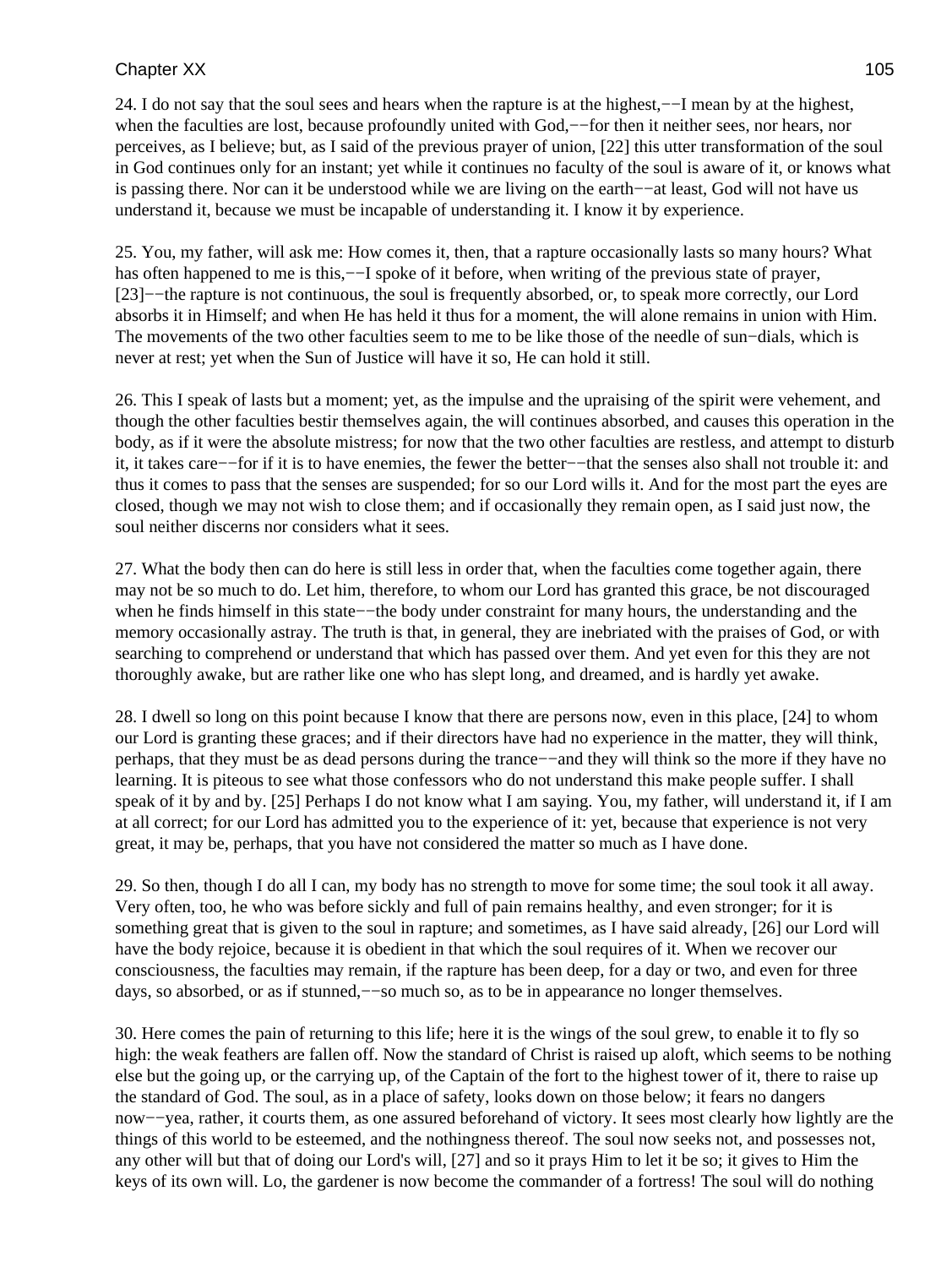but the will of our Lord; it will not act as the owner even of itself, nor of anything, not even of a single apple in the orchard; only, if there be any good thing in the garden, it is at His Majesty's disposal; for from henceforth the soul will have nothing of its own,—−all it seeks is to do everything for His glory, and according to His will.

31. This is really the way in which these things come to pass; if the raptures be true raptures, the fruits and advantages spoken of abide in the soul; but if they did not, I should have great doubts about their being from God−−yea, rather, I should be afraid they were those frenzies of which St. Vincent speaks. [28] I have seen it myself, and I know it by experience, that the soul in rapture is mistress of everything, and acquires such freedom in one hour, and even in less, as to be unable to recognize itself. It sees distinctly that all this does not belong to it, neither knows it how it came to possess so great a good; but it clearly perceives the very great blessing which every one of these raptures always brings. No one will believe this who has not had experience of it, and so they do not believe the poor soul: they saw it lately so wicked, and now they see it pretend to things of so high an order; for it is not satisfied with serving our Lord in the common way,−−it must do so forthwith in the highest way it can. They consider this a temptation and a folly; yet they would not be astonished, if they knew that it comes not from the soul, but from our Lord, to whom it has given up the keys of its will.

32. For my part, I believe that a soul which has reached this state neither speaks nor acts of itself, but rather that the supreme King takes care of all it has to do. O my God, how clear is the meaning of those words, and what good reason the Psalmist had, and all the world will ever have, to pray for the wings of a dove! [29] It is plain that this is the flight of the spirit rising upwards above all created things, and chiefly above itself: but it is a sweet flight, a delicious flight−−a flight without noise.

33. Oh, what power that soul possesses which our Lord raises to this state! how it looks down upon everything, entangled by nothing! how ashamed it is of the time when it was entangled! how it is amazed at its own blindness! how it pities those who are still in darkness, especially if they are men of prayer, and have received consolations from God! It would like to cry out to them, that they might be made to see the delusions they are in: and, indeed, it does so now and then; and then a thousand persecutions fall upon it as a shower. People consider it wanting in humility, and think it means to teach those from whom it should learn, particularly if it be a woman. Hence its condemnation; and not without reason; because they know not how strong the influence is that moves it. The soul at times cannot help itself; nor can it refrain from undeceiving those it loves, and whom it longs to see delivered out of the prison of this life; for that state in which the soul itself had been before neither is, nor seems to be, anything else but a prison.

34. The soul is weary of the days during which it respected points of honour, and the delusion which led it to believe that to be honour which the world calls by that name; now it sees it to be the greatest lie, and that we are all walking therein. It understands that true honour is not delusive, but real, esteeming that which is worthy of esteem, and despising that which is despicable; for everything is nothing, and less than nothing, whatever passeth away, and is not pleasing unto God. The soul laughs at itself when it thinks of the time in which it regarded money, and desired to possess it,—−though, as to this, I verily believe that I never had to confess such a fault; it was fault enough to have regarded money at all. If I could purchase with money the blessings which I possess, I should make much of it; but it is plain that these blessings are gained by abandoning all things.

35. What is there that is procurable by this money which we desire? Is it anything of worth, and anything lasting? Why, then, do we desire it? A dismal resting place it provides, which costs so dear! Very often it obtains for us hell itself, fire everlasting, and torments without end. Oh, if all men would but regard it as profitless dross, how peaceful the world would be! how free from bargaining! How friendly all men would be one with another, if no regard were paid to honour and money! I believe it would be a remedy for everything.

36. The soul sees how blind men are to the nature of pleasure−−how by means of it they provide for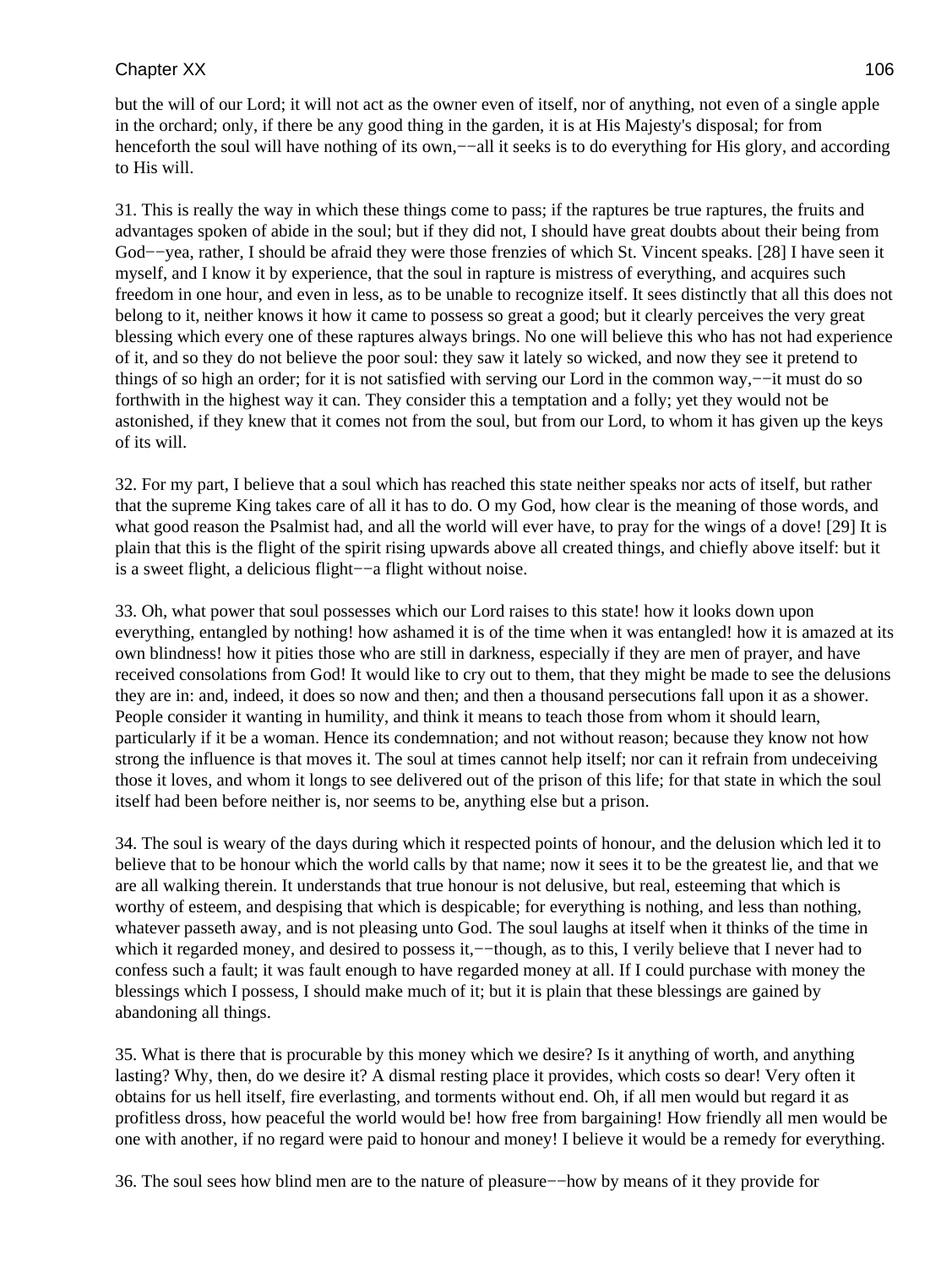themselves trouble and disquietude even in this life. What restlessness! how little satisfaction! what labour in vain! It sees, too, not only the cobwebs that cover it, and its great faults, but also the specks of dirt, however slight they may be; for the sun shines most clearly; and thus, however much the soul may have laboured at its own perfection, it sees itself to be very unclean, if the rays of the sun fall really upon it. The soul is like water in a vessel, which appears pellucid when the sun does not shine through it; but if it does, the water then is found to be full of motes.

37. This comparison is literally correct. Before the soul fell into the trance, it thought itself to be careful about not offending God, and that it did what it could in proportion to its strength; but now that it has attained to this state, in which the Sun of Justice shines upon it, and makes it open its eyes, it beholds so many motes, that it would gladly close them again. It is not so truly the child of the noble eagle, that it can gaze upon the sun; but, for the few instants it can keep them open, it beholds itself wholly unclean. It remembers the words: "Who shall be just in Thy presence?" [30] When it looks on this Divine Sun, the brightness thereof dazzles it,−−when it looks on itself, its eyes are blinded by the dust: the little dove is blind. So it happens very often: the soul is utterly blinded, absorbed, amazed, dizzy at the vision of so much grandeur.

38. It is in rapture that true humility is acquired−−humility that will never say any good of self, nor suffer others to do so. The Lord of the garden, not the soul, distributes the fruit thereof, and so none remains in its hands; all the good it has, it refers to God; if it says anything about itself, it is for His glory. It knows that it possesses nothing here; and even if it wished, it cannot continue ignorant of that. It sees this, as it were, with the naked eye; for, whether it will or not, its eyes are shut against the things of this world, and open to see the truth.

1. See Inner Fortress, vi. ch. v.; Philippus a SS. Trinitate, Theolog. Mystic. par. iii. tr. i, disp. iii., art. 3; "Hæc oratio raptus superior est præcedentibus orationis gradibus, etiam oratione unionis ordinariæ, et habet effectus multo excellentiores et multas alias operationes."

2. "She says that rapture is more excellent than union; that is, that the soul in a rapture has a greater fruition of God, and that God takes it then more into His own hands. That is evidently so; because in a rapture the soul loses the use of its exterior and interior faculties. When she says that union is the beginning, middle, and end, she means that pure union is almost always uniform; but that there are degrees in rapture, of which some are, as it were, the beginning, some the middle, others the end. That is the reason why it is called by different names; some of which denote the least, others the most, perfect form of it, as it will appear hereafter."–−Note in the Spanish edition of Lopez (De la Fuente).

3. Anton. a Spirit. Sancto, Direct. Mystic. tr. 4, d. i. n. 95: "Licet oratio raptus idem sit apud mysticos ac oratio volatus, seu elevationis spiritus seu extasis; reipsa tamen raptus aliquid addit super extasim; nam extasis importat simplicem excessum mentis in seipso secundum quem aliquis extra suam cognitionem ponitur. Raptus vero super hoc addit violentiam quandam ab aliquo extrinseco."

4. The words between the dashes are in the handwriting of the Saint−−not however, in the text, but on the margin (De la Fuente).

5. See Inner Fortress, vi. ch. v. "Primus effectus orationis ecstaticæ est in corpore, quod ita remanet, ac si per animam non informaretur, infrigidatur enim calore naturali deficiente, clauduntur suaviter oculi, et alii sensus amittuntur: contingit tamen quod corpus infirmum in hac oratione sanitatem recuperat." Anton. a Spirit. Sancto, Direct. Mystic. tr. iv. d. 2, § 4, n. 150.

6. This passage could not have been in the first Life; for that was written before she had ever been Prioress.

7. Job. iv. 15: "Inhorruerunt pili carnis meæ." (See St. John of the Cross. Spiritual Canticle, sts. 14, 15, vol. ii p. 83, Engl. trans.)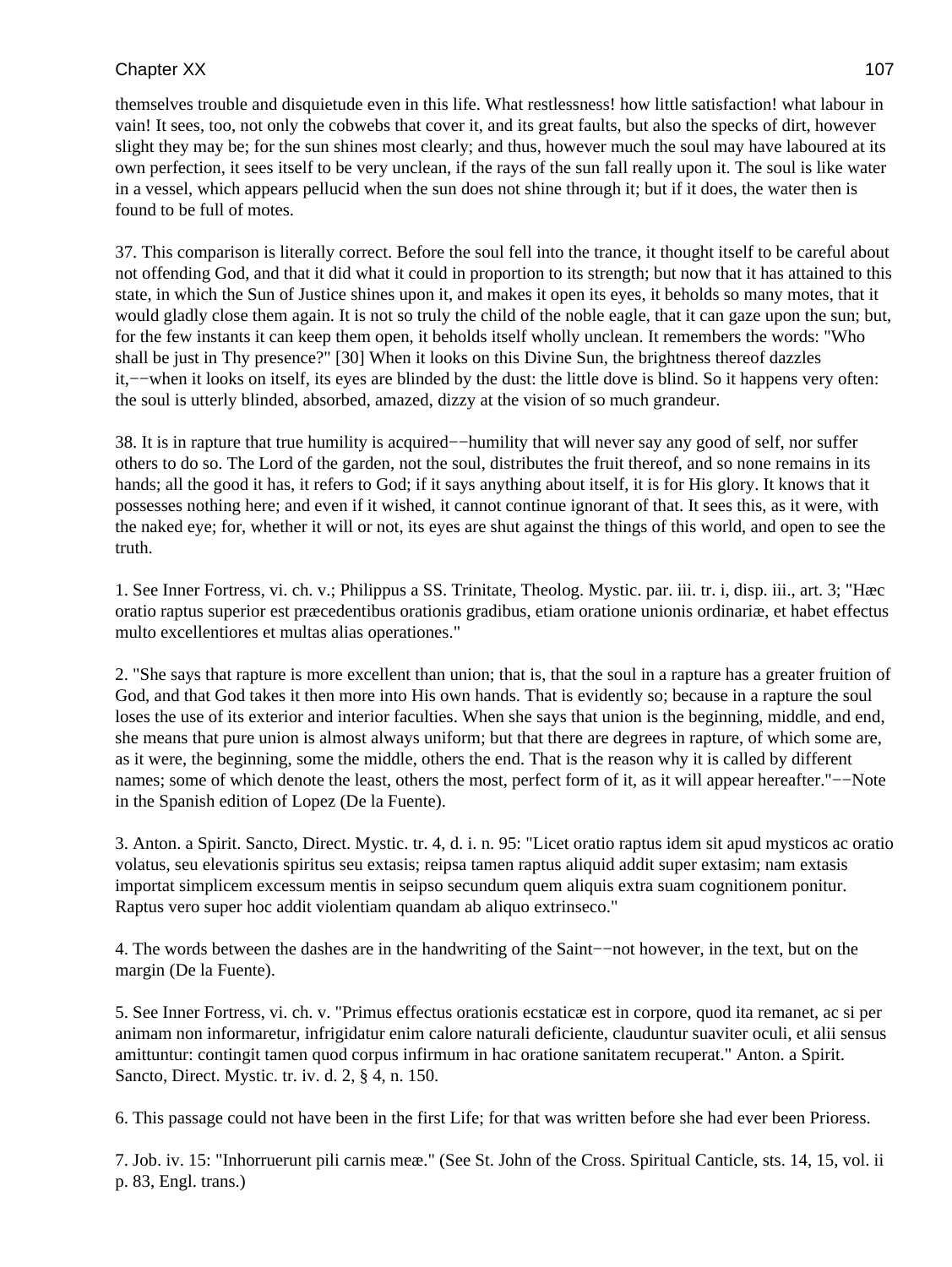8. See ch. xxix.

9. See ch. xx. § 21.

10. § 9, supra.

11. § 10.

12. Psalm ci. 8: "I have watched, and become as a sparrow alone on the house−top."

13. Psalm xli. 4: "Ubi est Deus tuus?"

14. Galat. vi. 14: "In cruce Jesu Christi: per quem mihi mundus crucifixus est, et ego mundo."

15. §§ 9 and 12.

16. Daniel x. 16: "In visione tua dissolutæ sunt compages meæ." See St. John of the Cross, Spiritual Canticle, st. 14, vol. ii. p. 84, Engl. trans.; and also Relation, viii. § 13, where this is repeated.

17. Ch. v. § 18.

18. § 12.

19. The words from "I have just said" to "our Lord" are in the margin of the text, but in the handwriting of the Saint (De la Fuente).

20. See § 11.

21. See Relation, viii. § 8.

22. Ch. xviii. § 16.

23. Ch. xviii. § 17.

24. Avila.

25. Ch. xxv. § 18.

26. § 9.

27. "Other will . . . Lord's will." These words−−in Spanish, "Otra voluntad, sino hacer la de nuestro Señor"−−are not in the handwriting of the Saint; perhaps it was Father Bañes who wrote them. The MS. is blurred, and the original text seems to have been, "libre alvedrio ni guerra" (De la Fuente).

28. St. Vincent. Ferrer, Instruct. de Vit. Spirit. c. xiv. p. 14: "Si dicerent tibi aliquid quod sit contra fidem, et contra Scripturam Sacram, aut contra bonos mores, ahhorreas earum visionem et judicia, tanquam stultas dementias, et earum raptus, sicut rabiamenta"−−which word the Saint translates by "rabiamientos."

29. Psalm liv. 7: "Quis dabit mihi pennas sicut columbæ?"

30. Job iv. 17: "Numquid homo Dei comparatione justificabitur?"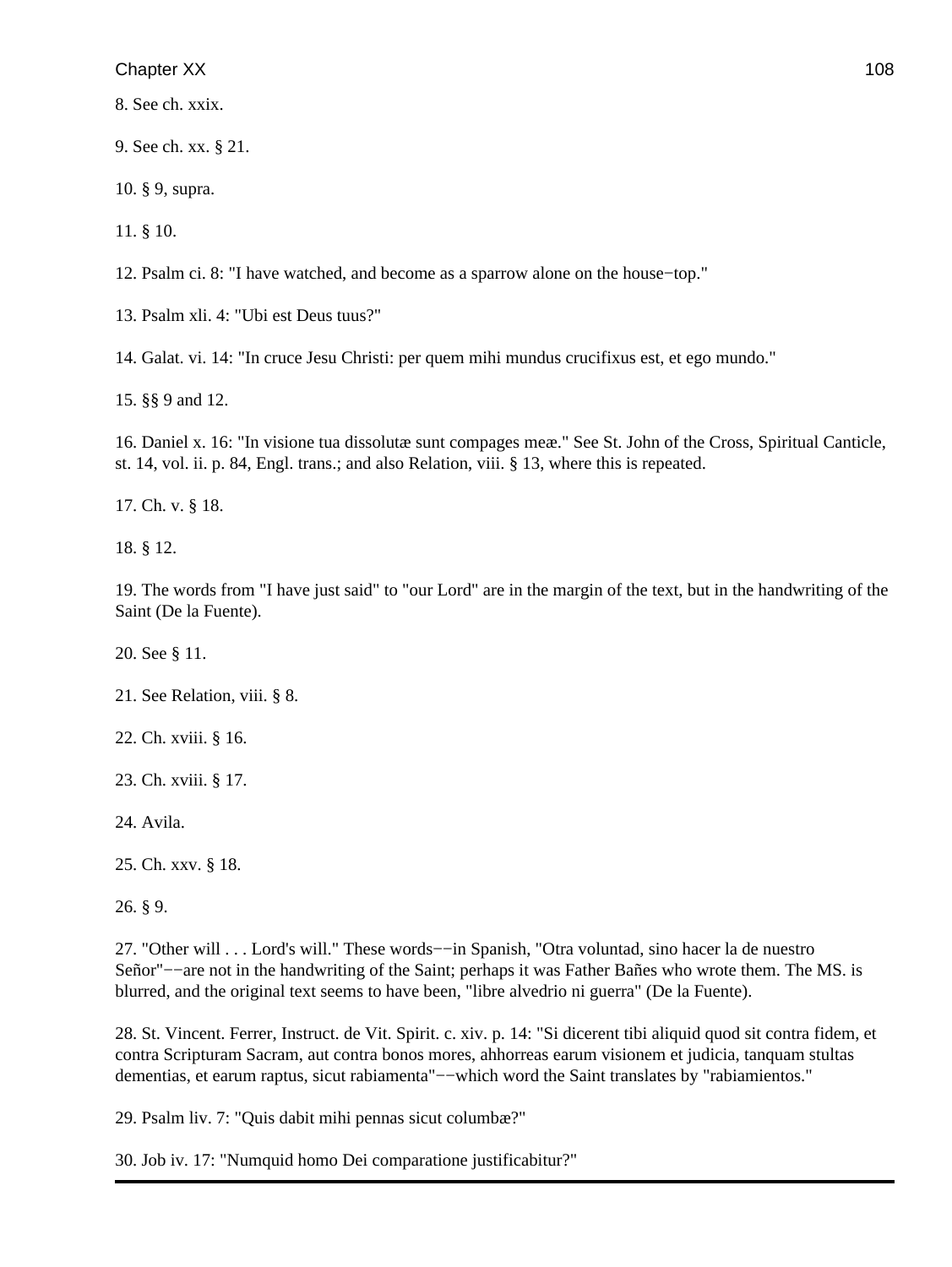.

# **Chapter XXI**

Conclusion of the Subject. Pain of the Awakening. Light Against Delusions.

1. To bring this matter to an end, I say that it is not necessary for the soul to give its consent here; it is already given: the soul knows that it has given up its will into His hands, [1] and that it cannot deceive Him, because He knoweth all things. It is not here as it is in the world, where all life is full of deceit and double−dealing. When you think you have gained one man's good will, because of the outward show he makes, you afterwards learn that all was a lie. No one can live in the midst of so much scheming, particularly if there be any interests at stake.

2. Blessed, then, is that soul which our Lord draws on to the understanding of the truth! Oh, what a state for kings! How much better it would be for them if they strove for this, rather than for great dominions! How justice would prevail under their rule! What evils would be prevented, and might have been prevented already! Here no man fears to lose life or honour for the love of God. What a grand thing this would be to him who is more bound than those beneath him to regard the honour of our Lord!−−for it is kings whom the crowd must follow. To make one step in the propagation of the faith, and to give one ray of light to heretics, I would forfeit a thousand kingdoms. And with good reason: for it is another thing altogether to gain a kingdom that shall never end, because one drop of the water of that kingdom, if the soul but tastes it, renders the things of this world utterly loathsome.

3. If, then, the soul should be wholly engulfed, what then? O Lord, if Thou wert to give me the right to publish this abroad, people would not believe me−−as they do not believe many who are able to speak of it in a way very different from mine; but I should satisfy myself, at least. I believe I should count my life as nothing, if I might make others understand but one of these truths. I know not what I shall do afterwards, for I cannot trust myself; though I am what I am, I have a violent desire, which is wasting me, to say this to those who are in authority. And now that I can do no more, I betake myself to Thee, O my Lord, to implore a remedy for all. Thou knowest well that I would gladly divest myself of all the graces which Thou hast given me,−−provided I remained in a condition never to offend Thee,−−and give them up to those who are kings; for I know it would then be impossible for them to allow what they allow now, or fail to receive the very greatest blessings.

4. O my God, make kings to understand how far their obligations reach! Thou hast been pleased to distinguish them on earth in such a way that−−so I have heard−−Thou showest signs in the heavens when Thou takest any of them away. Certainly, when I think of this, my devotion is stirred, because Thou wilt have them learn, O my King, even from this, that they must imitate Thee in their lives, seeing that, when they die, signs are visible in the heavens, as it was when Thou wert dying Thyself.

5. I am very bold; if it be wrong, you, my father, will tear this out: only believe that I should speak much more to the purpose in the presence of kings,—−if I might, or thought they would listen to me,—−for I recommend them greatly to God, and I wish I might be of service to them. All this makes one risk life; for I long frequently to lose mine,−−and that would be to lose a little for the chance of gaining much; for surely it is not possible to live, when we see with our eyes the great delusion wherein we are walking, and the blindness in which we are living.

6. A soul that has attained to this is not limited to the desires it has to serve God; for His Majesty gives it strength to bring those desires to good effect. Nothing can be put before it into which it will not throw itself, if only it thinks that God may be served thereby: and yet it is doing nothing, because, as I said before, [2] it sees clearly that all is nothing, except pleasing God. The trial is, that those who are so worthless as I am, have no trial of the kind. May it be Thy good pleasure, O my God, that the time may come in which I may be able to pay one farthing at least, of the heavy debt I owe Thee! Do Thou, O Lord, so dispose matters according to Thy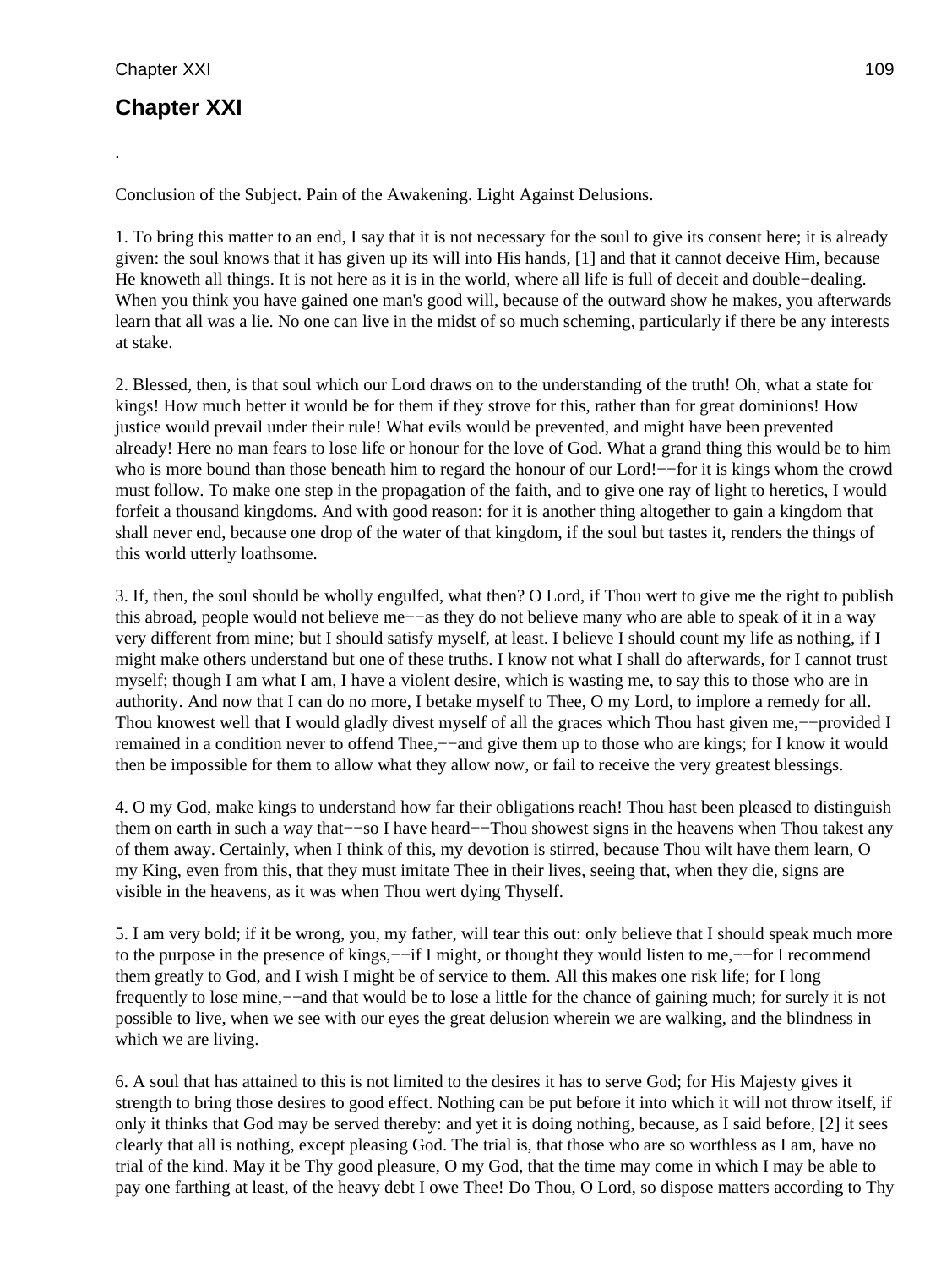will, that this Thy servant may do Thee some service. Other women there have been who did heroic deeds for Thee; I am good only to talk; and so it has not been Thy pleasure, O my God, that I should do any thing: all ends in talk and desires−−that is all my service. And yet even in this I am not free, because it is possible I might fail altogether.

7. Strengthen Thou my soul, and prepare it, O Good of all good; and, my Jesus, then ordain Thou the means whereby I may do something for Thee, so that there may be not even one who can bear to receive so much, and make no payment in return. Cost what it may, O Lord, let me not come before Thee with hands so empty, [3] seeing that the reward of every one will be according to his works. [4] Behold my life, behold my good name and my will; I have given them all to Thee; I am Thine: dispose of me according to Thy will. I see well enough, O Lord, how little I can do; but now, having drawn near to Thee,—−having ascended to this watchtower, from which the truth may be seen,—−and while Thou departest not from me, I can do all things; but if Thou departest from me, were it but for a moment, I shall go thither where I was once−−that is, to hell. [5]

8. Oh, what it is for a soul in this state to have to return to the commerce of the world, to see and look on the farce of this life, [6] so ill−ordered; to waste its time in attending to the body by sleeping and eating! [7] All is wearisome; it cannot run away,−−it sees itself chained and imprisoned; it feels then most keenly the captivity into which the body has brought us, and the wretchedness of this life. It understands the reason why St. Paul prayed to God to deliver him from it. [8] The soul cries with the Apostle, and calls upon God to deliver it, as I said on another occasion. [9] But here it often cries with so much violence, that it seems as if it would go out of the body in search of its freedom, now that they do not take it away. It is as a slave sold into a strange land; and what distresses it most is, that it cannot find many who make the same complaint and the same prayer: the desire of life is more common.

9. Oh, if we were utterly detached,−−if we never placed our happiness in anything of this world,−−how the pain, caused by living always away from God, would temper the fear of death with the desire of enjoying the true life! Sometimes I consider, if a person like myself−−because our Lord has given this light to me, whose love is so cold, and whose true rest is so uncertain, for I have not deserved it by my works−−frequently feels her banishment so much, what the feelings of the Saints must have been. What must St. Paul and the Magdalene, and others like them, have suffered, in whom the fire of the love of God has grown so strong? Their life must have been a continual martyrdom. It seems to me that they who bring me any comfort, and whose conversation is any relief, are those persons in whom I find these desires–−I mean, desires with acts. I say with acts, for there are people who think themselves detached, and who say so of themselves,—–and it must be so, for their vocation demands it, as well as the many years that are passed since some of them began to walk in the way of perfection,−−but my soul distinguishes clearly, and afar off, between those who are detached in words, and those who make good those words by deeds. The little progress of the former, and the great progress of the latter, make it plain. This is a matter which a person of any experience can see into most clearly.

10. So far, then, of the effects of those raptures which come from the Spirit of God. The truth is, that these are greater or less. I say less, because in the beginning, though the effects are wrought, they are not tested by works, and so it cannot be clear that a person has them; and perfection, too, is a thing of growth, and of labouring after freedom from the cobwebs of memory; and this requires some time. Meanwhile, the greater the growth of love and humility in the soul, the stronger the perfume of the flowers of virtues is for itself and for others. The truth is, that our Lord can so work in the soul in an instant during these raptures, that but little remains for the soul to do in order to attain to perfection. No one, who has not had experience of it, will ever be able to believe what our Lord now bestows on the soul. No effort of ours−−so I think−−can ever reach so far.

11. However, I do not mean to say that those persons who during many years make use of the method prescribed by writers on prayer,−−who discuss the principles thereof, and the means whereby it may be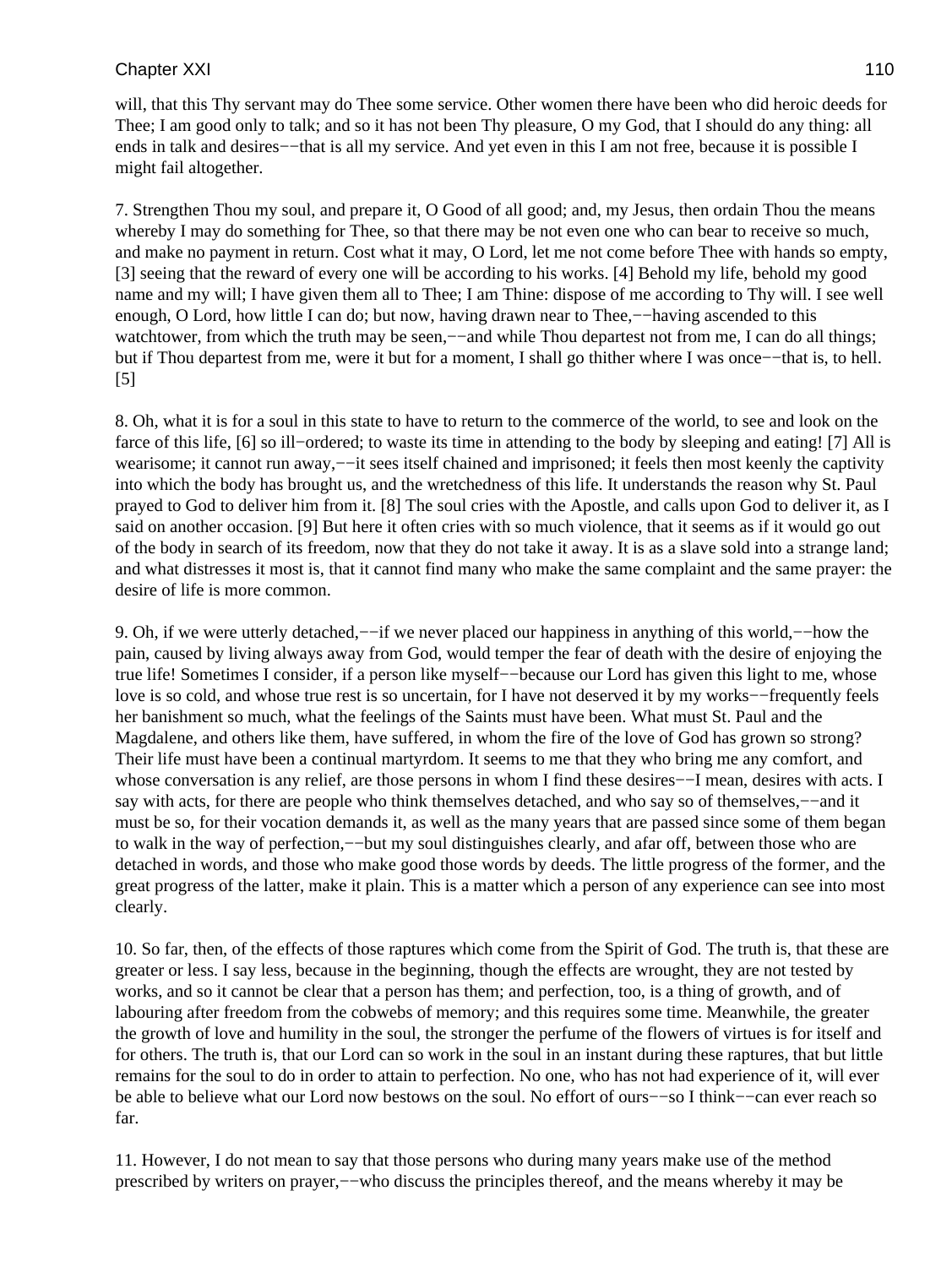acquired,−−will not, by the help of our Lord, attain to perfection and great detachment with much labour; but they will not attain to it so rapidly as by the way of raptures, in which our Lord works independently of us, draws the soul utterly away from earth, and gives it dominion over all things here below, though the merits of that soul may not be greater than mine were: I cannot use stronger language, for my merits are as nothing. Why His Majesty doeth this is, because it is His pleasure, and He doeth it according to His pleasure; even if the soul be without the fitting disposition, He disposes it for the reception of that blessing which He is giving to it. Although it be most certain that He never fails to comfort those who do well, and strive to be detached, still He does not always give these effects because they have deserved them at His hands by cultivating the garden, but because it is His will to show His greatness at times in a soil which is most worthless, as I have just said, and to prepare it for all good: and all this in such a way that it seems as if the soul was now, in a manner, unable to go back and live in sin against God, as it did before.

12. The mind is now so inured to the comprehension of that which is truth indeed, that everything else seems to it to be but child's play. It laughs to itself, at times, when it sees grave men−−men given to prayer, men of religion−−make much of points of honour, which itself is trampling beneath its feet. They say that discretion, and the dignity of their callings, require it of them as a means to do more good; but that soul knows perfectly well that they would do more good in one day by preferring the love of God to this their dignity, than they will do in ten years by considering it.

13. The life of this soul is a life of trouble: the cross is always there, but the progress it makes is great. When those who have to do with it think it has arrived at the summit of perfection, within a little while they see it much more advanced; for God is ever giving it grace upon grace. God is the soul of that soul now; it is He who has the charge of it; and so He enlightens it; for He seems to be watching over it, always attentive to it, that it may not offend Him,−−giving it grace, and stirring it up in His service. When my soul reached this state, in which God showed me mercy so great, my wretchedness came to an end, and our Lord gave me strength to rise above it. The former occasions of sin, as well as the persons with whom I was accustomed to distract myself, did me no more harm than if they had never existed; on the contrary, that which ordinarily did me harm, helped me on. Everything contributed to make me know God more, and to love Him; to make me see how much I owed Him, as well as to be sorry for being what I had been.

14. I saw clearly that this did not come from myself, that I had not brought it about by any efforts of my own, and that there was not time enough for it. His Majesty, of His mere goodness, had given me strength for it. From the time our Lord began to give me the grace of raptures, until now, this strength has gone on increasing. He, of His goodness, hath held me by the hand, that I might not go back. I do not think that I am doing anything myself−−certainly I do not; for I see distinctly that all this is the work of our Lord. For this reason, it seems to me that the soul in which our Lord worketh these graces,−−if it walks in humility and fear, always acknowledging the work of our Lord, and that we ourselves can do, as it were, nothing,−−may be thrown among any companions, and, however distracted and wicked these may be, will neither be hurt nor disturbed in any way; on the contrary, as I have just said, that will help it on, and be a means unto it whereby it may derive much greater profit.

15. Those souls are strong which are chosen by our Lord to do good to others; still, this their strength is not their own. When our Lord brings a soul on to this state, He communicates to it of His greatest secrets by degrees. True revelations−−the great gifts and visions−−come by ecstasies, all tending to make the soul humble and strong, to make it despise the things of this world, and have a clearer knowledge of the greatness of the reward which our Lord has prepared for those who serve Him. [10]

16. May it please His Majesty that the great munificence with which He hath dealt with me, miserable sinner that I am, may have some weight with those who shall read this, so that they may be strong and courageous enough to give up everything utterly for God. If His Majesty repays us so abundantly, that even in this life the reward and gain of those who serve Him become visible, what will it be in the next?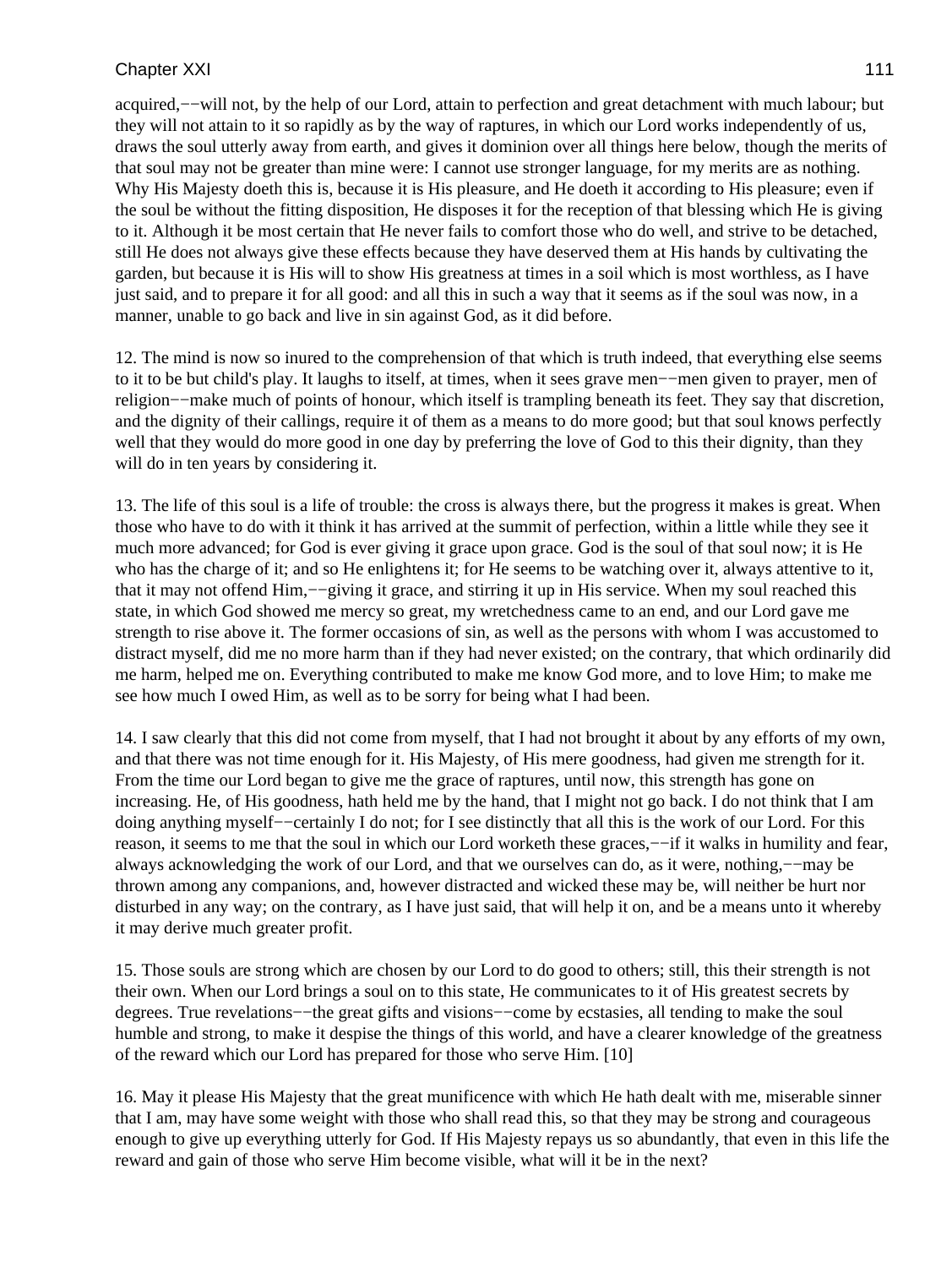1. Ch. xx. § 30.

2. Ch. xx. § 34.

3. Exod. xxiii. 15: "Non apparebis in conspectu meo vacuus."

4. Apoc. ii. 23: "Dabo unicuique vestrum secundum opera sua."

5. See ch. xxxii. § 1.

6. "Farsa de esta vida tan mal concertada."

7. Inner Fortress, iv. ch. i. § 11.

8. Rom. vii. 24: "Quis me liberabit de corpore mortis hujus?"

9. Ch. xvi. § 7.

10. 1 Cor. ii. 9: "Quæ præparavit Deus his qui diligunt Illum."

# **Chapter XXII**

.

The Security of Contemplatives Lies in Their Not Ascending to High Things if Our Lord Does Not Raise Them. The Sacred Humanity Must Be the Road to the Highest Contemplation. A Delusion in Which the Saint Was Once Entangled.

1. There is one thing I should like to say−−I think it important: and if you, my father, approve, it will serve for a lesson that possibly may be necessary; for in some books on prayer the writers say that the soul, though it cannot in its own strength attain to this state,−−because it is altogether a supernatural work wrought in it by our Lord,−−may nevertheless succeed, by lifting up the spirit above all created things, and raising it upwards in humility, after some years spent in a purgative life, and advancing in the illuminative. I do not very well know what they mean by illuminative: I understand it to mean the life of those who are making progress. And they advise us much to withdraw from all bodily imagination, and draw near to the contemplation of the Divinity; for they say that those who have advanced so far would be embarrassed or hindered in their way to the highest contemplation, if they regarded even the Sacred Humanity itself. [1] They defend their opinion [2] by bringing forward the words [3] of our Lord to the Apostles, concerning the coming of the Holy Ghost; I mean that Coming which was after the Ascension. If the Apostles had believed, as they believed after the Coming of the Holy Ghost, that He is both God and Man, His bodily Presence would, in my opinion, have been no hindrance; for those words were not said to the Mother of God, though she loved Him more than all. [4] They think that, as this work of contemplation is wholly spiritual, any bodily object whatever can disturb or hinder it. They say that the contemplative should regard himself as being within a definite space, God everywhere around, and himself absorbed in Him. This is what we should aim at.

2. This seems to me right enough now and then; but to withdraw altogether from Christ, and to compare His divine Body with our miseries or with any created thing whatever, is what I cannot endure. May God help me to explain myself! I am not contradicting them on this point, for they are learned and spiritual persons, understanding what they say: God, too, is guiding souls by many ways and methods, as He has guided mine. It is of my own soul that I wish to speak now,−−I do not intermeddle with others,−−and of the danger I was in because I would comply with the directions I was reading. I can well believe that he who has attained to union, and advances no further,−−that is, to raptures, visions, and other graces of God given to souls,−−will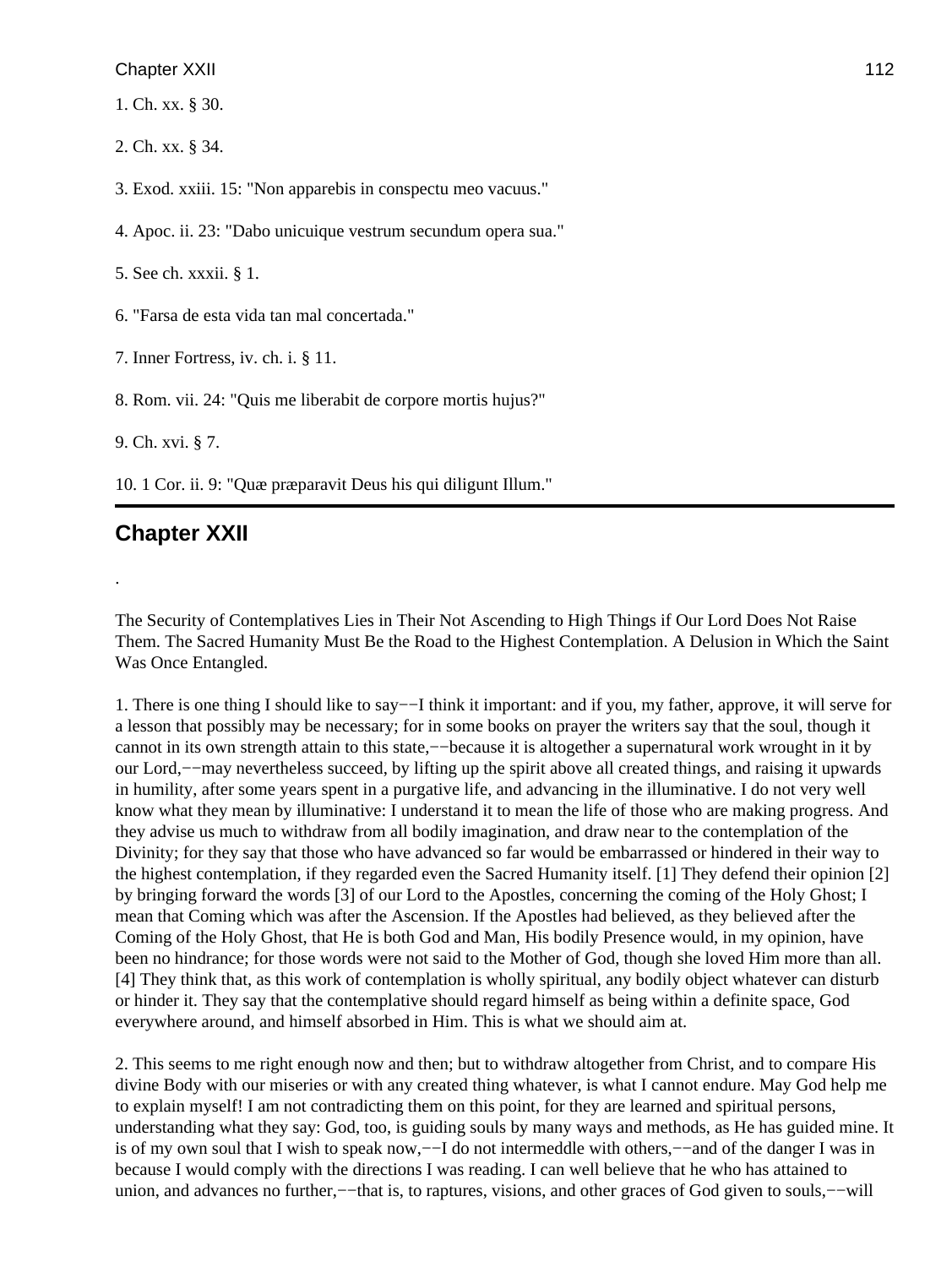consider that opinion to be best, as I did myself: and if I had continued in it, I believe I should never have reached the state I am in now. I hold it to be a delusion: still, it may be that it is I who am deluded. But I will tell you what happened to me.

3. As I had no director, I used to read these books, where, by little and little, I thought I might understand something. I found out afterwards that, if our Lord had not shown me the way, I should have learned but little from books; for I understood really nothing till His Majesty made me learn by experience: neither did I know what I was doing. So, in the beginning, when I attained to some degree of supernatural prayer,——I speak of the prayer of quiet,−−I laboured to remove from myself every thought of bodily objects; but I did not dare to lift up my soul, for that I saw would be presumption in me, who was always so wicked. I thought, however, that I had a sense of the presence of God: this was true, and I contrived to be in a state of recollection before Him. This method of prayer is full of sweetness, if God helps us in it, and the joy of it is great. And so, because I was conscious of the profit and delight which this way furnished me, no one could have brought me back to the contemplation of the Sacred Humanity; for that seemed to me to be a real hindrance to prayer.

4. O Lord of my soul, and my Good! Jesus Christ crucified! I never think of this opinion, which I then held, without pain; I believe it was an act of high treason, though done in ignorance. Hitherto, I had been all my life long so devout to the Sacred Humanity−−for this happened but lately; I mean by lately, that it was before our Lord gave me the grace of raptures and visions. I did not continue long of this opinion, [5] and so I returned to my habit of delighting in our Lord, particularly at Communion. I wish I could have His picture and image always before my eyes, since I cannot have Him graven in my soul as deeply as I wish.

5. Is it possible, O my Lord, that I could have had the thought, if only for an hour, that Thou couldst be a hindrance to my greatest good? Whence are all my blessings? are they not from Thee? I will not think that I was blamable, for I was very sorry for it, and it was certainly done in ignorance. And so it pleased Thee, in Thy goodness, to succour me, by sending me one who has delivered me from this delusion; and afterwards by showing Thyself to me so many times, as I shall relate hereafter, [6] that I might clearly perceive how great my delusion was, and also tell it to many persons; which I have done, as well as describe it as I am doing now. I believe myself that this is the reason why so many souls, after advancing to the prayer of union, make no further progress, and do not attain to very great liberty of spirit.

6. It seems to me, that there are two considerations on which I may ground this opinion. Perhaps I am saying nothing to the purpose, yet what I say is the result of experience; for my soul was in a very evil plight, till our Lord enlightened it: all its joys were but sips; and when it had come forth therefrom, it never found itself in that company which afterwards it had in trials and temptations.

7. The first consideration is this: there is a little absence of humility−−so secret and so hidden, that we do not observe it. Who is there so proud and wretched as I, that, even after labouring all his life in penances and prayers and persecutions, can possibly imagine himself not to be exceedingly rich, most abundantly rewarded, when our Lord permits him to stand with St. John at the foot of the cross? I know not into whose head it could have entered to be not satisfied with this, unless it be mine, which has gone wrong in every way where it should have gone right onwards.

8. Then, if our constitution−−or perhaps sickness−−will not permit us always to think of His Passion, because it is so painful, who is to hinder us from thinking of Him risen from the grave, seeing that we have Him so near us in the Sacrament, where he is glorified, and where we shall not see Him in His great weariness—scourged, streaming with blood, faint by the way, persecuted by those to whom He had done good, and not believed in by the Apostles? Certainly it is not always that one can bear to meditate on sufferings so great as were those He underwent. Behold Him here, before His ascension into heaven, without pain, all−glorious, giving strength to some and courage to others. In the most Holy Sacrament, He is our companion, as if it was not in His power to withdraw Himself for a moment from us. And yet it was in my power to withdraw from Thee, O my Lord, that I might serve Thee better! It may be that I knew Thee not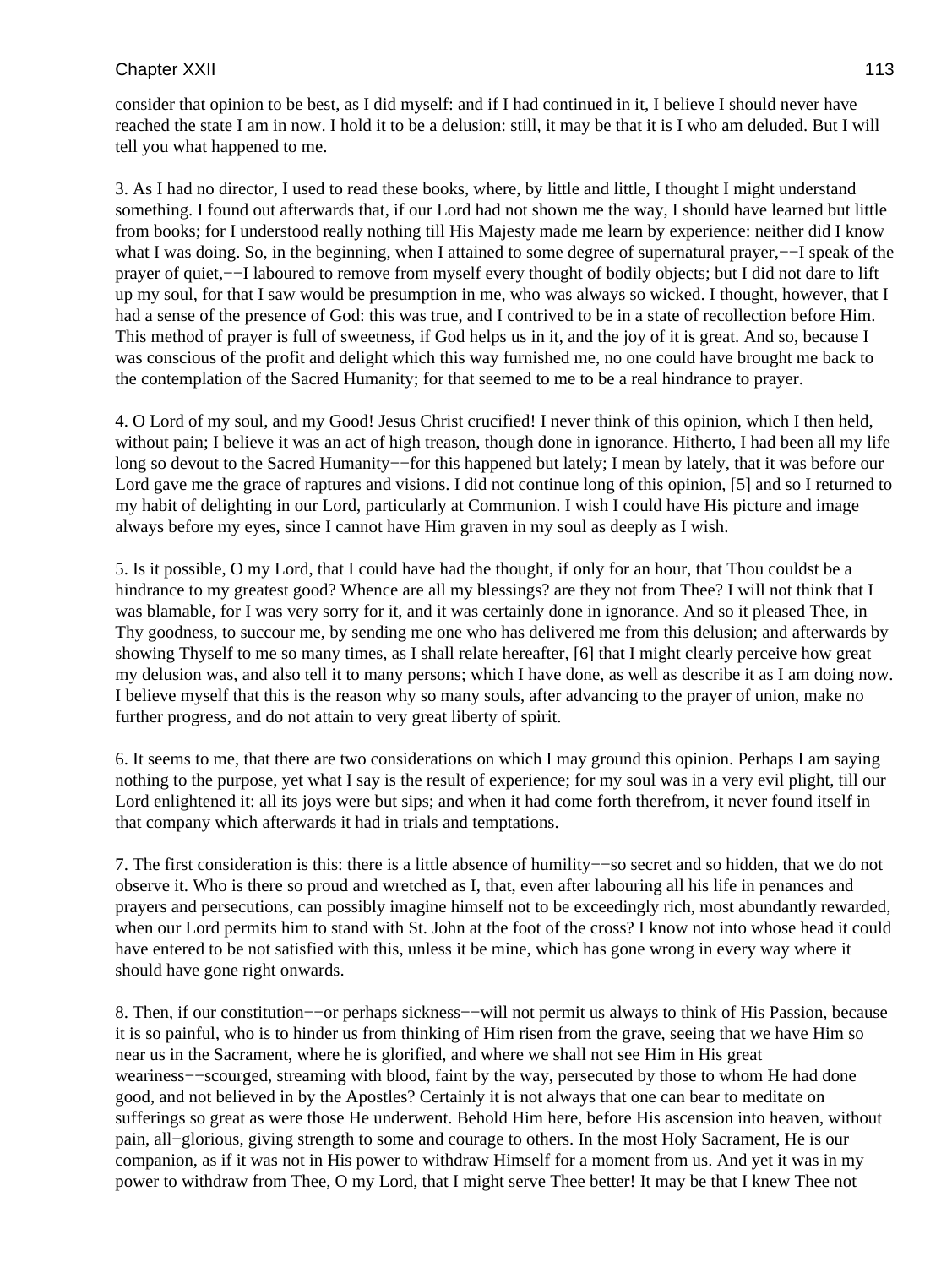when I sinned against Thee; but how could I, having once known Thee, ever think I should gain more in this way? O Lord, what an evil way I took! and I was going out of the way, if Thou hadst not brought me back to it. When I see Thee near me, I see all good things together. No trial befalls me that is not easy to bear, when I think of Thee standing before those who judged Thee.

9. With so good a Friend and Captain ever present, Himself the first to suffer, everything can be borne. He helps, He strengthens, He never fails, He is the true Friend. I see clearly, and since then have always seen, that if we are to please God, and if He is to give us His great graces, everything must pass through the hands of His most Sacred Humanity, in whom His Majesty said that He is well pleased. [7] I know this by repeated experience: our Lord has told it me. I have seen clearly that this is the door [8] by which we are to enter, if we would have His supreme Majesty reveal to us His great secrets.

10. So, then, I would have your reverence seek no other way, even if you were arrived at the highest contemplation. This way is safe. Our Lord is He by whom all good things come to us; He will teach you. Consider His life; that is the best example. What more can we want than so good a Friend at our side, who will not forsake us when we are in trouble and distress, as they do who belong to this world! Blessed is he who truly loves Him, and who always has Him near him! Let us consider the glorious St. Paul, who seems as if Jesus was never absent from his lips, as if he had Him deep down in his heart. After I had heard this of some great Saints given to contemplation, I considered the matter carefully; and I see that they walked in no other way. St. Francis with the stigmata proves it, St. Antony of Padua with the Infant Jesus; St. Bernard rejoiced in the Sacred Humanity; so did St. Catherine of Siena, and many others, as your reverence knows better than I do.

11. This withdrawing from bodily objects must no doubt be good, seeing that it is recommended by persons who are so spiritual; but, in my opinion, it ought to be done only when the soul has made very great progress; for until then it is clear that the Creator must be sought for through His creatures. All this depends on the grace which our Lord distributes to every soul. I do not intermeddle here. What I would say is, that the most Sacred Humanity of Christ is not to be counted among the objects from which we have to withdraw. Let this be clearly understood. I wish I knew how to explain it. [9]

12. When God suspends all the powers of the soul,−−as we see He does in the states of prayer already described,−−it is clear that, whether we wish it or not, this presence is withdrawn. Be it so, then. The loss is a blessed one, because it takes place in order that we may have a deeper fruition of what we seem to have lost; for at that moment the whole soul is occupied in loving Him whom the understanding has toiled to know; and it loves what it has not comprehended, and rejoices in what it could not have rejoiced in so well, if it had not lost itself, in order, as I am saying, to gain itself the more. But that we should carefully and laboriously accustom ourselves not to strive with all our might to have always−−and please God it be always!−−the most Sacred Humanity before our eyes,−−this, I say, is what seems to me not to be right: it is making the soul, as they say, to walk in the air; for it has nothing to rest on, how full soever of God it may think itself to be.

13. It is a great matter for us to have our Lord before us as Man while we are living and in the flesh. This is that other inconvenience which I say must be met with. The first−−I have already begun to describe it−−is a little failure in humility, in that the soul desires to rise of itself before our Lord raises it, and is not satisfied with meditation on so excellent a subject,—–seeking to be Mary before it has laboured with Martha. If our Lord will have a soul to be Mary, even on the first day, there is nothing to be afraid of; but we must not be self–invited guests, as I think I said on another occasion. [10] This little mote of want of humility, though in appearance a mere nothing, does a great deal of harm to those who wish to advance in contemplation.

14. I now come back to the second consideration. We are not angels, for we have a body; to seek to make ourselves angels while we are on the earth, and so much on the earth as I was, is an act of folly. In general, our thoughts must have something to rest on, though the soul may go forth out of itself now and then, or it may be very often so full of God as to be in need of no created thing by the help of which it may recollect itself. But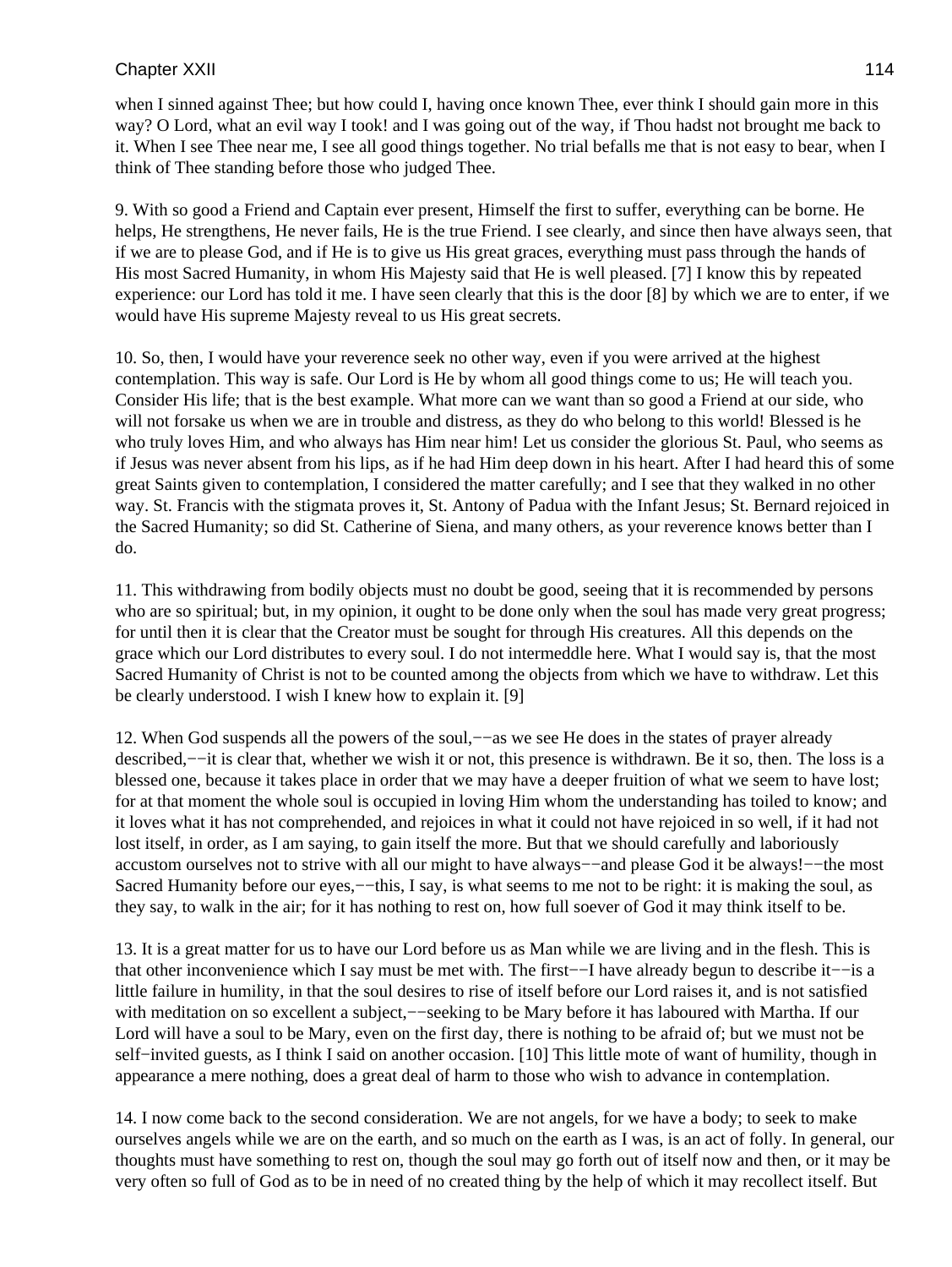this is not so common a case; for when we have many things to do, when we are persecuted and in trouble, when we cannot have much rest, and when we have our seasons of dryness, Christ is our best Friend; for we regard Him as Man, and behold Him faint and in trouble, and He is our Companion; and when we shall have accustomed ourselves in this way, it is very easy to find Him near us, although there will be occasions from time to time when we can do neither the one nor the other.

15. For this end, that is useful which I spoke of before: [11] we must not show ourselves as labouring after spiritual consolations; come what may, to embrace the cross is the great thing. The Lord of all consolation was Himself forsaken: they left Him alone in His sorrows. Do not let us forsake Him; for His hand will help us to rise more than any efforts we can make; and He will withdraw Himself when He sees it be expedient for us, and when He pleaseth will also draw the soul forth out of itself, as I said before. [12]

16. God is greatly pleased when He beholds a soul in its humility making His Son a Mediator between itself and Him, and yet loving Him so much as to confess its own unworthiness, even when He would raise it up to the highest contemplation, and saying with St. Peter: [13] "Go Thou away from me, O Lord, for I am a sinful man." I know this by experience: it was thus that God directed my soul. Others may walk, as I said before, [14] by another and a shorter road. What I have understood of the matter is this: that the whole foundation of prayer must be laid in humility, and that the more a soul humbles itself in prayer, the more God lifts it up. I do not remember that He ever showed me any of those marvellous mercies, of which I shall speak hereafter, [15] at any other time than when I was as one brought to nothing, [16] by seeing how wicked I was. Moreover, His Majesty contrived to make me understand matters that helped me to know myself, but which I could never have even imagined of myself.

17. I believe myself that if a soul makes any efforts of its own to further itself in the way of the prayer of union, and though it may seem to make immediate progress, it will quickly fall back, because the foundations were not duly laid. I fear, too, that such a soul will never attain to true poverty of spirit, which consists in seeking consolation or sweetness, not in prayer,—−the consolations of the earth are already abandoned,—–but rather in sorrows, for the love of Him who always lived in sorrows Himself; [17] and in being calm in the midst of sorrows and aridities. Though the soul may feel it in some measure, there is no disquiet, nor any of that pain which some persons suffer, who, if they are not always labouring with the understanding and with a sense of devotion, think everything lost,—–as if their efforts merited so great a blessing!

18. I am not saying that men should not seek to be devout, nor that they should not stand with great reverence in the presence of God, but only that they are not to vex themselves if they cannot find even one good thought, as I said in another place; [18] for we are unprofitable servants. [19] What do we think we can do? Our Lord grant that we understand this, and that we may be those little asses who drive the windlass I spoke of: [20] these, though their eyes are bandaged, and they do not understand what they are doing, yet draw up more water than the gardener can draw with all his efforts. We must walk in liberty on this road, committing ourselves into the hands of God. If it be His Majesty's good pleasure to raise us and place us among His chamberlains and secret councillors, we must go willingly; if not, we must serve Him in the lower offices of His house, and not sit down on the upper seats. [21] As I have sometimes said, [22] God is more careful of us than we are ourselves, and knows what each one of us is fit for.

19. What use is there in governing oneself by oneself, when the whole will has been given up to God? I think this less endurable now than in the first state of prayer, and it does much greater harm; for these blessings are supernatural. If a man has a bad voice, let him force himself ever so much to sing, he will never improve it; but if God gives him a good voice, he has no need to try it twice. Let us, then, pray Him always to show His mercy upon us, with a submissive spirit, yet trusting in the goodness of God. And now that the soul is permitted to sit at the feet of Christ, let it contrive not to quit its place, but keep it anyhow. Let it follow the example of the Magdalene; and when it shall be strong enough, God will lead it into the wilderness. [23]

20. You, then, my father, must be content with this until you meet with some one of more experience and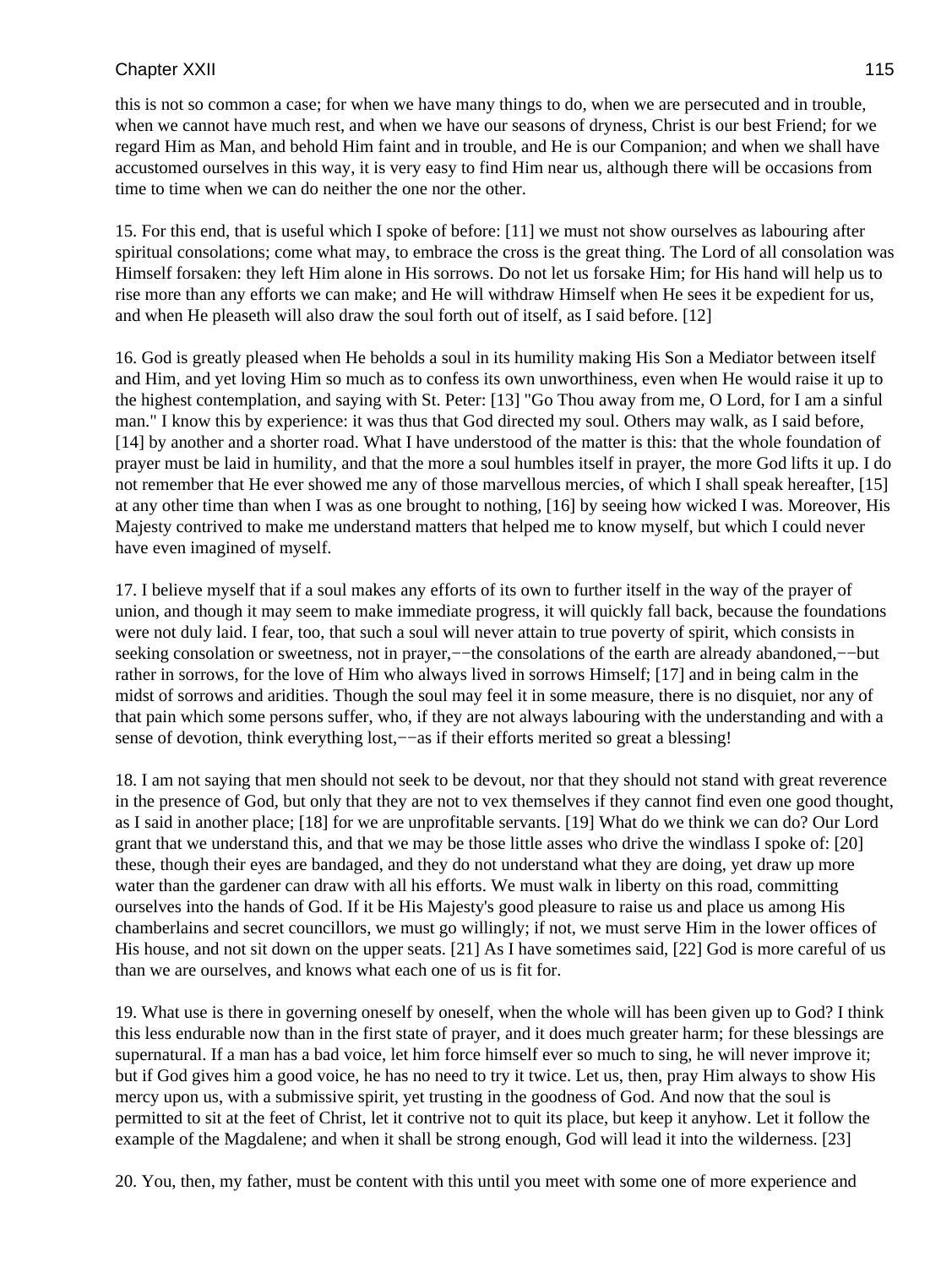better knowledge than I am. If you see people who are beginning to taste of God, do not trust them if they think that they advance more, and have a deeper fruition of God, when they make efforts of their own. Oh, when God wills it, how He discovers Himself without these little efforts of ours! We may do what we like, but He throws the spirit into a trance as easily as a giant takes up a straw; no resistance is possible. What a thing to believe, that God will wait till the toad shall fly of itself, when He has already willed it should do so! Well, it seems to me still more difficult and hard for our spirit to rise upwards, if God does not raise it, seeing that it is burdened with earth, and hindered in a thousand ways. Its willingness to rise is of no service to it; for, though an aptness for flying be more natural to it than to a toad, yet is it so sunk in the mire as to have lost it by its own fault.

21. I come, then, to this conclusion: whenever we think of Christ, we should remind ourselves of the love that made Him bestow so many graces upon us, and also how great that love is which our Lord God has shown us, in giving us such a pledge of the love He bears us; for love draws forth love. And though we are only at the very beginning, and exceedingly wicked, yet let us always labour to keep this in view, and stir ourselves up to love; for if once our Lord grants us this grace, of having this love imprinted in our hearts, everything will be easy, and we shall do great things in a very short time, and with very little labour. May His Majesty give us that love,−−He knows the great need we have of it,−−for the sake of that love which He bore us, and of His glorious Son, to whom it cost so much to make it known to us! Amen.

22. There is one thing I should like to ask you, my father. How is it that, when our Lord begins to bestow upon a soul a grace so great as this of perfect contemplation, it is not, as it ought to be, perfect at once? Certainly, it seems it should be so; for he who receives a grace so great ought never more to seek consolations on earth. How is it, I ask, that a soul which has ecstasies and so far is more accustomed to receive graces, should yet seem to bring forth fruits still higher and higher,—−and the more so, the more it is detached,−−when our Lord might have sanctified it at once, the moment He came near it? How is it, I ask again, that the same Lord brings it to the perfection of virtue only in the course of time? I should be glad to learn the reason, for I know it not. I do know, however, that in the beginning, when a trance lasts only the twinkling of an eye, and is almost imperceptible but for the effects it produces, the degree of strength which God then gives is very different from that which He gives when this grace is a trance of longer duration.

23. Very often, when thinking of this, have I imagined the reason might be, that the soul does not despise itself all at once, till our Lord instructs it by degrees, and makes it resolute, and gives it the strength of manhood, so that it may trample utterly upon everything. He gave this strength to the Magdalene in a moment. He gives the same grace to others, according to the measure of their abandonment of themselves into the hands of His Majesty, that He may do with them as He will. We never thoroughly believe that God rewards a hundredfold even in this life. [24]

24. I also thought of this comparison: supposing grace given to those who are far advanced to be the same with that given to those who are but beginners, we may then liken it to a certain food of which many persons partake: they who eat a little retain the savour of it for a moment, they who eat more are nourished by it, but those who eat much receive life and strength. Now, the soul may eat so frequently and so abundantly of this food of life as to have no pleasure in eating any other food, because it sees how much good it derives from it. Its taste is now so formed upon it, that it would rather not live than have to eat any other food; for all food but this has no other effect than to take away the sweet savour which this good food leaves behind.

25. Further, the conversation of good people does not profit us in one day as much as it does in many; and we may converse with them long enough to become like them, by the grace of God. In short, the whole matter is as His Majesty wills. He gives His grace to whom He pleases; but much depends on this: he who begins to receive this grace must make a firm resolution to detach himself from all things, and esteem this grace according to reason.

26. It seems also to me as if His Majesty were going about to try those who love Him,−−now one, now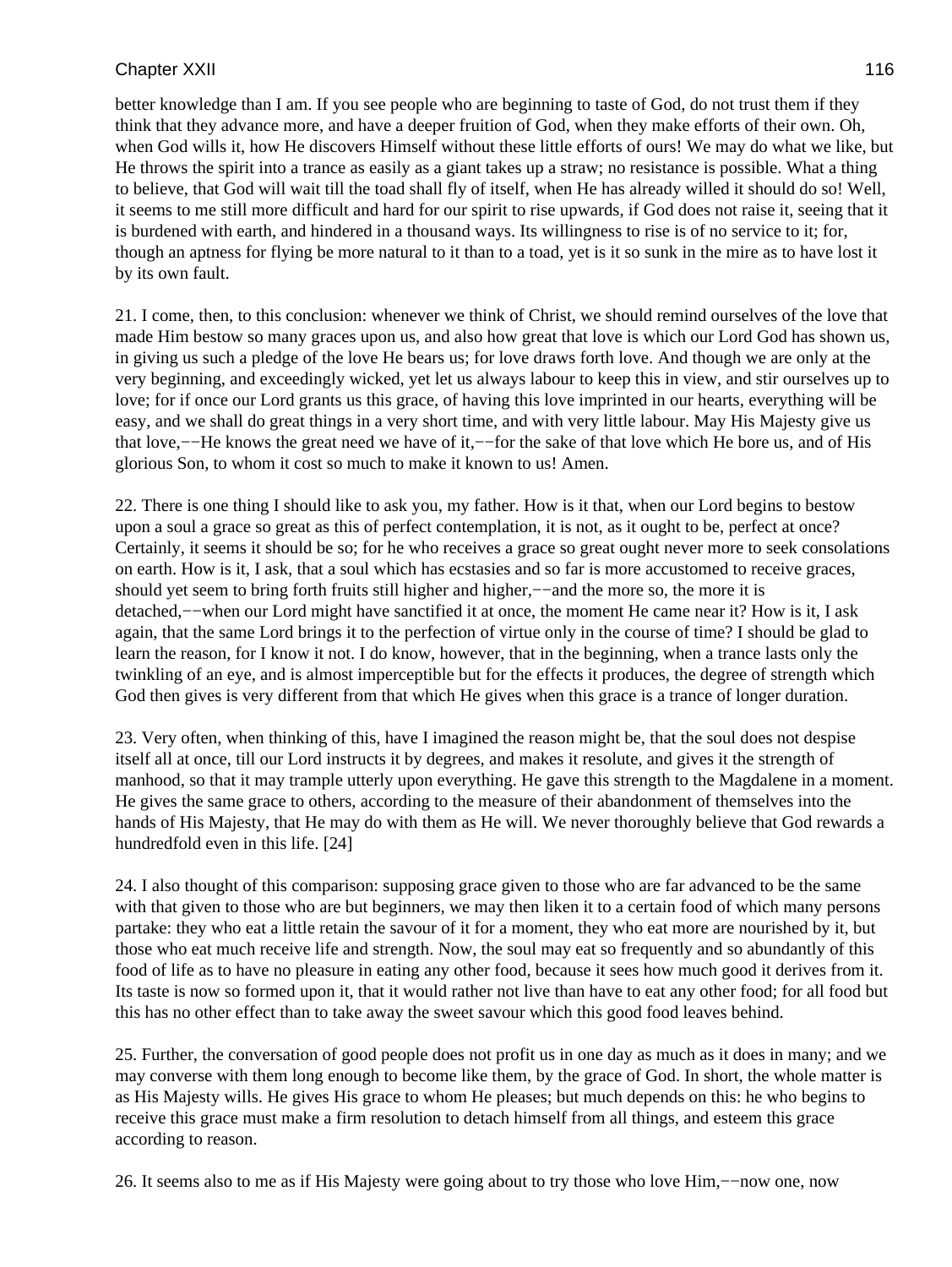another,−−revealing Himself in supreme joy, so as to quicken our belief, if it should be dead, in what He will give us, saying, Behold! this is but a drop of the immense sea of blessings; for He leaves nothing undone for those He loves; and as He sees them receive it, so He gives, and He gives Himself. He loves those who love Him. Oh, how dear He is!—−how good a Friend! O my soul's Lord, who can find words to describe what Thou givest to those who trust in Thee, and what they lose who come to this state, and yet dwell in themselves! Oh, let not this be so, O my Lord! for Thou doest more than this when Thou comest to a lodging so mean as mine. Blessed be Thou for ever and ever!

27. I now humbly ask you, my father, if you mean to discuss what I have written on prayer with spiritual persons, to see that they are so really; for if they be persons who know only one way, or who have stood still midway, they will not be able to understand the matter. There are also some whom God leads at once by the highest way; these think that others might advance in the same manner−−quiet the understanding, and make bodily objects none of their means; but these people will remain dry as a stick. Others, also, there are who, having for a moment attained to the prayer of quiet, think forthwith that, as they have had the one, so they may have the other. These instead of advancing, go back, as I said before. [25] So, throughout, experience and discretion are necessary. May our Lord, of His goodness, bestow them on us!

1. See Inner Fortress, vi. 7, § 4.

2. This opinion is supposed to be justified by the words of St. Thomas, 3 Sent. dist. 22, qu. 3, art. 1, ad quintum. "Corporalis præsentia Christi in duobus poterat esse nociva. Primo, quantum ad fidem, quia videntes Eum in forma in qua erat minor Patre, non ita de facili crederent Eum æqualem Patri, ut dicit glossa super Joannem. Secundo, quantum ad dilectionem, quia Eum non solum spiritualiter, sed etiam carnaliter diligeremus, conversantes cum Ipso corporaliter, et hoc est de imperfectione dilectionis."

3. St. John xvi. 7: "Expedit vobis ut Ego vadam; si enim non abiero, Paracletus non veniet ad vos."

4. This sentence is in the margin of the original MS., not in the text, but in the handwriting of the Saint (De la Fuente).

5. "I mean by lately . . . and visions" is in the margin of the MS., but in the handwriting of the Saint (De la Fuente).

6. Ch. xxviii. § 4.

7. St. Matt. iii. 17: "Hic est Filius Meus dilectus, in quo Mihi complacui."

8. St. John x. 7, 9: "Ego sum ostium."

9. See St. John of the Cross, Mount Carmel, bk. iii. ch. i. p. 212.

10. Ch. xii. §§ 5, 7.

11. Ch. xv. § 21.

12. Ch. xx. § 2.

13. St. Luke v. 8: "Exi a me, quia homo peccator sum, Domine."

14. Ch. xii. § 6.

15. Ch. xxviii.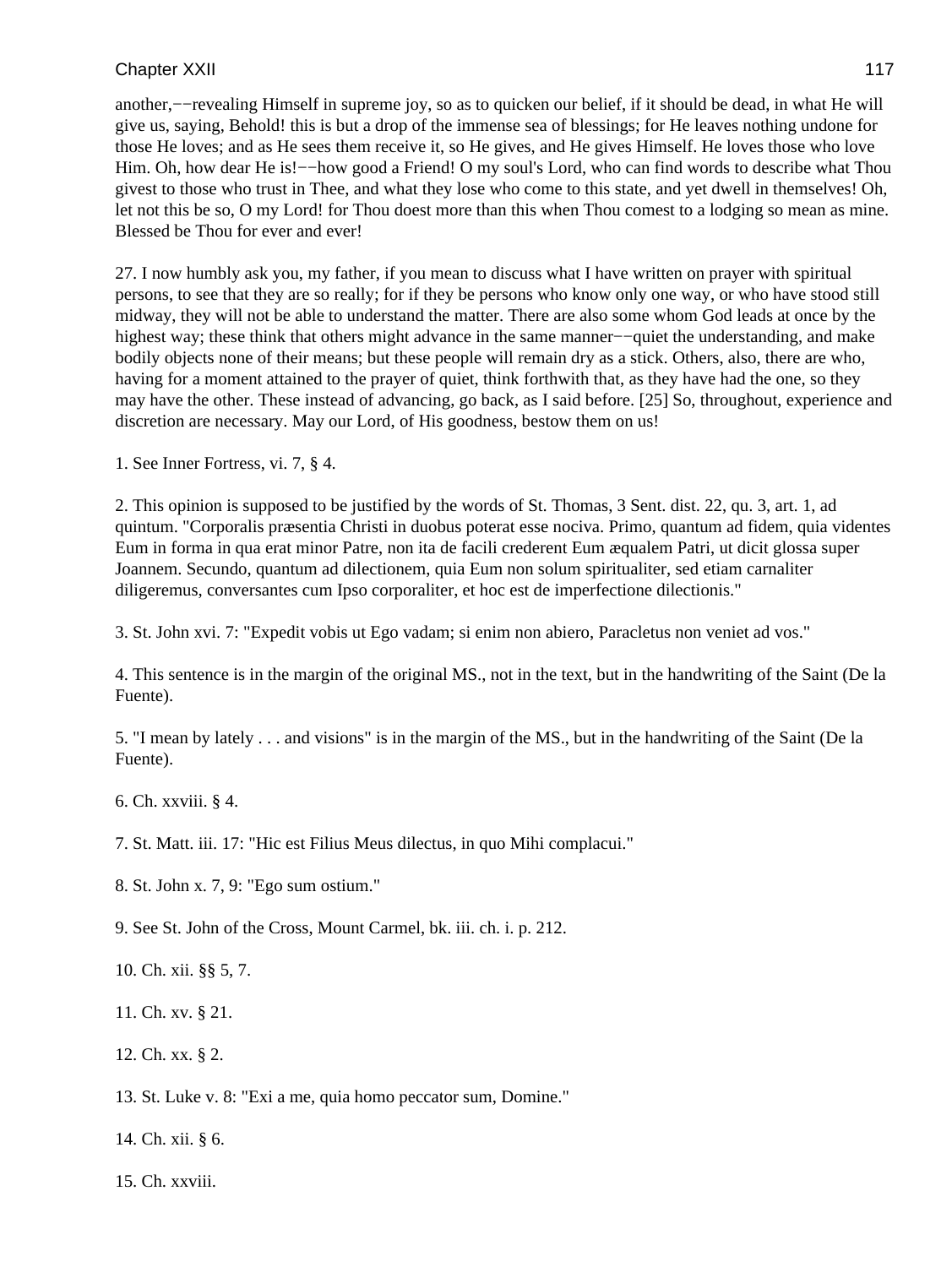16. Psalm lxxii. 22: "Et ego ad nihilum redactus sum, et nescivi."

17. Isaias liii. 3: "Virum dolorum, et scientem infirmitatem."

18. Ch. xi. § 15.

19. St. Luke xvii. 10: "Servi inutiles sumus."

20. Ch. xi. § 11.

21. St. Luke xiv. 8: "Non discumbas in primo loco." See Way of Perfection, ch. xxvi. § 1; but ch. xvii. of the old editions.

22. Ch. xi. § 23, ch. xviii. § 6.

23. Os. ii. 14: "Ducam eam in solitudinem."

24. St. Matt. xix. 29: "Qui reliquerit domum, . . . centuplum accipiet."

25. Ch. xii. § 5.

.

# **Chapter XXIII**

The Saint Resumes the History of Her Life. Aiming at Perfection. Means Whereby It May Be Gained. Instructions for Confessors.

1. I shall now return to that point in my life where I broke off, [1] having made, I believe, a longer digression than I need have made, in order that what is still to come may be more clearly understood. Henceforth, it is another and a new book,−−I mean, another and a new life. Hitherto, my life was my own; my life, since I began to explain these methods of prayer, is the life which God lived in me,−−so it seems to me; for I feel it to be impossible that I should have escaped in so short a time from ways and works that were so wicked. May our Lord be praised, who has delivered me from myself!

2. When, then, I began to avoid the occasions of sin, and to give myself more unto prayer, our Lord also began to bestow His graces upon me, as one who desired, so it seemed, that I too should be willing to receive them. His Majesty began to give me most frequently the grace of the prayer of quiet, and very often that of union, which lasted some time. But as, in these days, women have fallen into great delusions and deceits of Satan, [2] I began to be afraid, because the joy and sweetness which I felt were so great, and very often beyond my power to avoid. On the other hand, I felt in myself a very deep conviction that God was with me, especially when I was in prayer. I saw, too, that I grew better and stronger thereby.

3. But if I was a little distracted, I began to be afraid, and to imagine that perhaps it was Satan that suspended my understanding, making me think it to be good, in order to withdraw me from mental prayer, hinder my meditation on the Passion, and debar me the use of my understanding: this seemed to me, who did not comprehend the matter, to be a grievous loss but, as His Majesty was pleased to give me light to offend Him no more, and to understand how much I owed Him, this fear so grew upon me, that it made me seek diligently for spiritual persons with whom I might treat of my state. I had already heard of some; for the Fathers of the Society of Jesus had come hither; [3] and I, though I knew none of them, was greatly attracted by them, merely because I had heard of their way of life and of prayer; but I did not think myself fit to speak to them, or strong enough to obey them; and this made me still more afraid; for to converse with them, and remain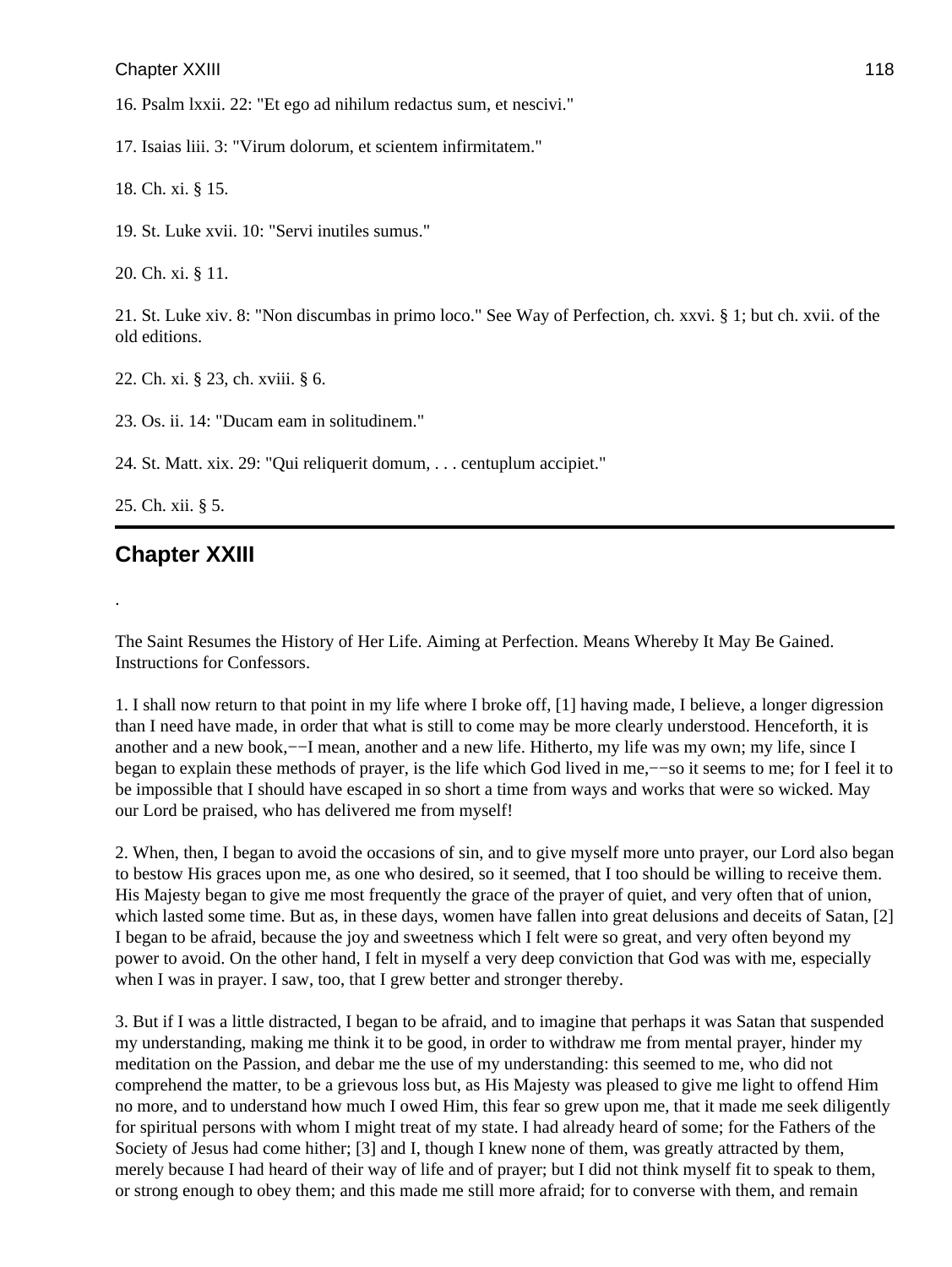what I was, seemed to me somewhat rude.

4. I spent some time in this state, till, after much inward contention and fear, I determined to confer with some spiritual person, to ask him to tell me what that method of prayer was which I was using, and to show me whether I was in error. I was also resolved to do everything I could not to offend God; for the want of courage of which I was conscious, as I said before, [4] made me so timid. Was there ever delusion so great as mine, O my God, when I withdrew from good in order to become good! The devil must lay much stress on this in the beginning of a course of virtue; for I could not overcome my repugnance. He knows that the whole relief of the soul consists in conferring with the friends of God. Hence it was that no time was fixed in which I should resolve to do this. I waited to grow better first, as I did before when I ceased to pray, [5]−−and perhaps I never should have become better; for I had now sunk so deeply into the petty ways of an evil habit,−−I could not convince myself that they were wrong,−−that I needed the help of others, who should hold out a hand to raise me up. Blessed be Thou, O Lord!−−for the first hand outstretched to me was Thine.

5. When I saw that my fear was going so far, it struck me−−because I was making progress in prayer−−that this must be a great blessing, or a very great evil; for I understood perfectly that what had happened was something supernatural, because at times I was unable to withstand it; to have it when I would was also impossible. I thought to myself that there was no help for it, but in keeping my conscience pure, avoiding every occasion even of venial sins; for if it was the work of the Spirit of God, the gain was clear; and if the work of Satan, so long as I strove to please, and did not offend, our Lord, Satan could do me little harm; on the contrary, he must lose in the struggle. Determined on this course, and always praying God to help me, striving also after purity of conscience for some days, I saw that my soul had not strength to go forth alone to a perfection so great. I had certain attachments to trifles, which, though not very wrong in themselves, were yet enough to ruin all.

6. I was told of a learned ecclesiastic, [6] dwelling in this city, whose goodness and pious life our Lord was beginning to make known to the world. I contrived to make his acquaintance through a saintly nobleman [7] living in the same place. This latter is a married man; but his life is so edifying and virtuous, so given to prayer, and so full of charity, that the goodness and perfection of it shine forth in all he does: and most justly so; for many souls have been greatly blessed through him, because of his great gifts, which, though his condition of a layman be a hindrance to him, never lie idle. He is a man of great sense, and very gentle with all people; his conversation is never wearisome, but so sweet and gracious, as well as upright and holy, that he pleases everybody very much with whom he has any relations. He directs it all to the great good of those souls with whom he converses and he seems to have no other end in view but to do all he may be permitted to do for all men, and make them content.

7. This blessed and holy man, then, seems to me, by the pains he took, to have been the beginning of salvation to my soul. His humility in his relations with me makes me wonder; for he had spent, I believe, nearly forty years in prayer,−−it may be two or three years less,−−and all his life was ordered with that perfection which his state admitted. His wife is so great a servant of God, and so full of charity, that nothing is lost to him on her account, [8]−−in short, she was the chosen wife of one who God knew would serve Him so well. Some of their kindred are married to some of mine. Besides, I had also much communication with another great servant of God, married to one of my first cousins.

8. It was thus I contrived that the ecclesiastic I speak of, who was so great a servant of God, and his great friend, should come to speak to me, intending to confess to him, and to take him for my director. When he had brought him to speak to me, I, in the greatest confusion at finding myself in the presence of so holy a man, revealed to him the state of my soul, and my way of prayer. He would not be my confessor; he said that he was very much occupied: and so, indeed, he was. He began with a holy resolution to direct me as if I was strong,−−I ought to have been strong, according to the method of prayer which he saw I used,−−so that I should in nothing offend God. When I saw that he was resolved to make me break off at once with the petty ways I spoke of before, [9] and that I had not the courage to go forth at once in the perfection he required of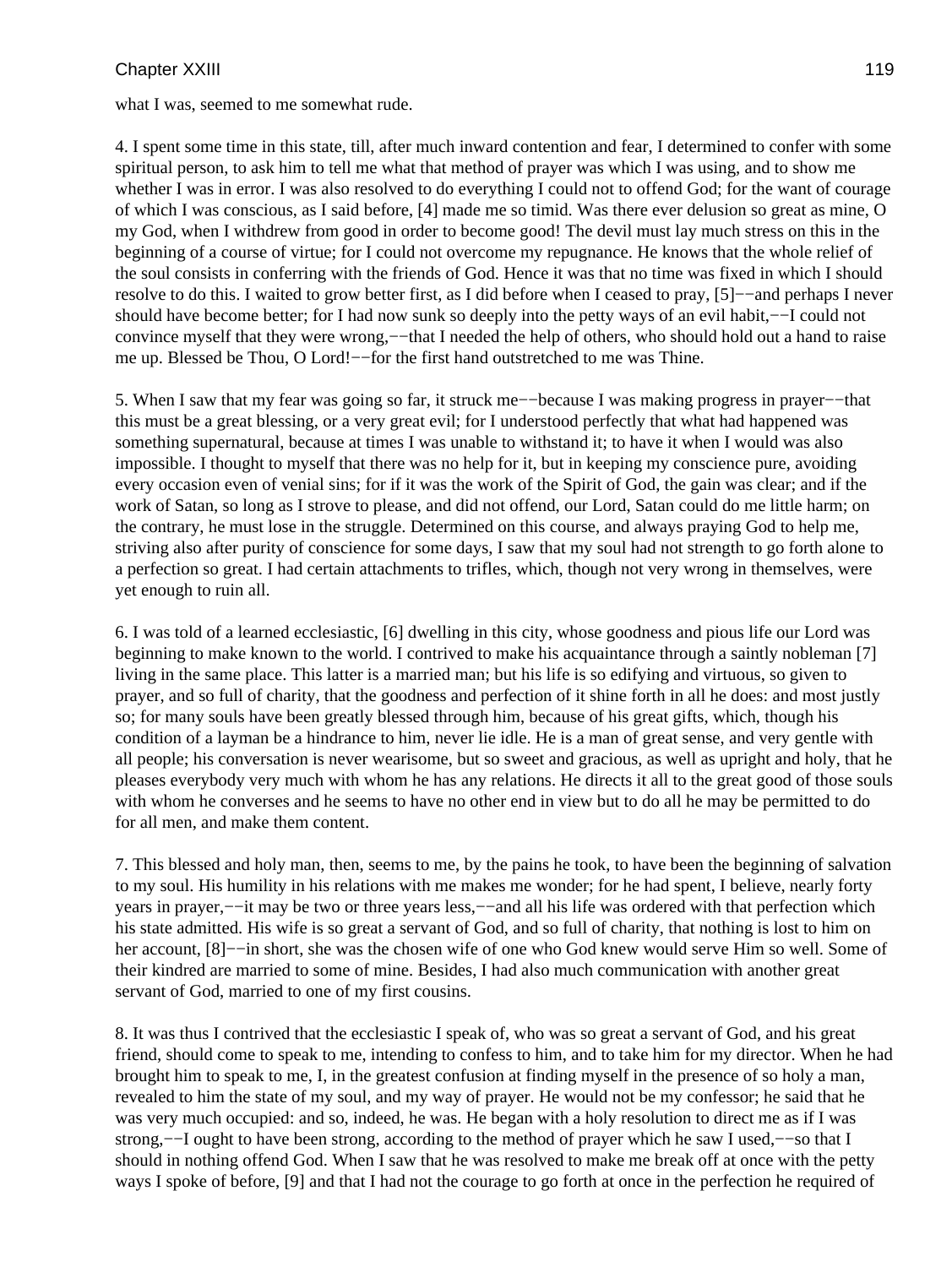me, I was distressed; and when I perceived that he ordered the affairs of my soul as if I ought to be perfect at once, I saw that much more care was necessary in my case. In a word, I felt that the means he would have employed were not those by which my soul could be helped onwards; for they were fitted for a soul more perfect than mine; and though the graces I had received from God were very many, I was still at the very beginning in the matter of virtue and of mortification.

9. I believe certainly, if I had only had this ecclesiastic to confer with, that my soul would have made no progress; for the pain it gave me to see that I was not doing−−and, as I thought, could not do−−what he told me, was enough to destroy all hope, and make me abandon the matter altogether. I wonder at times how it was that he, being one who had a particular grace for the direction of beginners in the way of God, was not permitted to understand my case, or to undertake the care of my soul. I see it was all for my greater good, in order that I might know and converse with persons so holy as the members of the Society of Jesus.

10. After this, I arranged with that saintly nobleman that he should come and see me now and then. It shows how deep his humility was; for he consented to converse with a person so wicked as I was. He began his visits, he encouraged me, and told me that I ought not to suppose I could give up everything in one day; God would bring it about by degrees: he himself had for some years been unable to free himself from some very slight imperfections. O humility! what great blessings thou bringest to those in whom thou dwellest, and to them who draw near to those who possess thee! This holy man−−for I think I may justly call him so−−told me of weaknesses of his own, in order to help me. He, in his humility, thought them weaknesses; but, if we consider his state, they were neither faults nor imperfections; yet, in my state, it was a very great fault to be subject to them.

11. I am not saying this without a meaning, though I seem to be enlarging on trifles; but these trifles contribute so much towards the beginning of the soul's progress and its flight upwards, though it has no wings, as they say; and yet no one will believe it who has not had experience of it; but, as I hope in God that your reverence will help many a soul, I speak of it here. My whole salvation depended on his knowing how to treat me, on his humility, on the charity with which he conversed with me, and on his patient endurance of me when he saw that I did not mend my ways at once. He went on discreetly, by degrees showing me how to overcome Satan. My affection for him so grew upon me, that I never was more at ease than on the day I used to see him. I saw him, however, very rarely. When he was long in coming, I used to be very much distressed, thinking that he would not see me because I was so wicked.

12. When he found out my great imperfections, they might well have been sins, though since I conversed with him I am somewhat improved,−−and when I recounted to him, in order to obtain light from him, the great graces which God had bestowed upon me, he told me that these things were inconsistent one with another; that these consolations were given to people who had made great progress, and led mortified lives; that he could not help being very much afraid−−he thought that the evil spirit might have something to do in my case; he would not decide that question, however, but he would have me carefully consider my whole method of prayer, and then tell him of it. That was the difficulty: I did not understand it myself, and so I could tell him nothing of my prayer; for the grace to understand it−−and, understanding it, to describe it−−has only lately been given me of God. This saying of his, together with the fear I was in, distressed me exceedingly, and I cried; for certainly I was anxious to please God, and I could not persuade myself that Satan had anything to do with it. But I was afraid, on account of my great sins, that God might leave me blind, so that I should understand nothing.

13. Looking into books to see if I could find anything there by which I might recognise the prayer I practised, I found in one of them, called the Ascent of the Mount, [10] and in that part of it which relates to the union of the soul with God, all those marks which I had in myself, in that I could not think of anything. This is what I most dwelt on−−that I could think of nothing when I was in prayer. I marked that passage, and gave him the book, that he, and the ecclesiastic mentioned before, [11] saint and servant of God, might consider it, and tell me what I should do. If they thought it right, I would give up that method of prayer altogether; for why should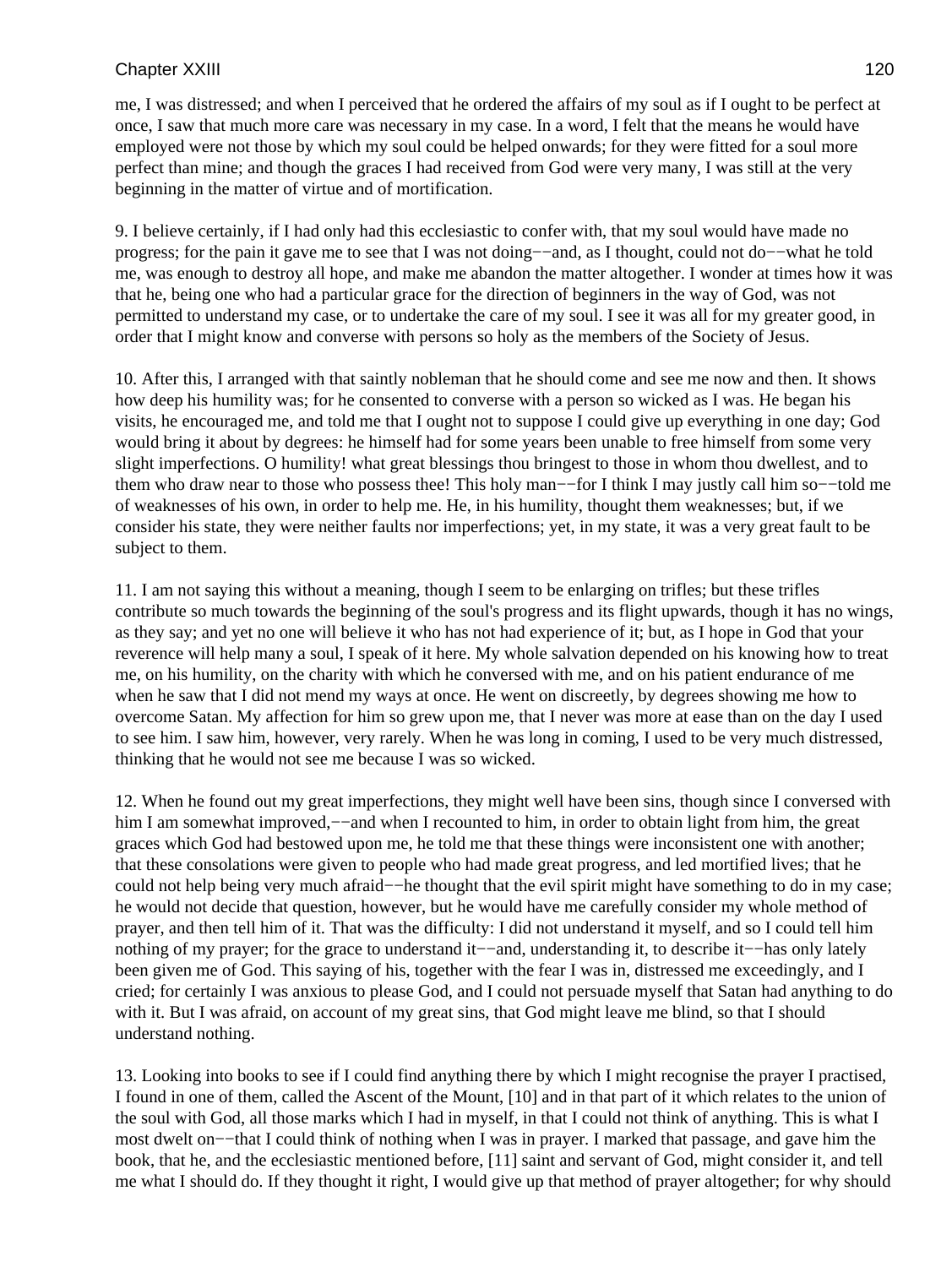I expose myself to danger, when, at the end of nearly twenty years, during which I had used it, I had gained nothing, but had fallen into a delusion of the devil? It was better for me to give it up. And yet this seemed to me hard; for I had already discovered what my soul would become without prayer. Everything seemed full of trouble. I was like a person in the middle of a river, who, in whatever direction he may turn, fears a still greater danger, and is well−nigh drowned. This is a very great trial, and I have gone through many like it, as I shall show hereafter; [12] and though it does not seem to be of any importance, it will perhaps be advantageous to understand how the spirit is to be tried.

14. And certainly the affliction to be borne is great, and caution is necessary, particularly in the case of women,—for our weakness is great,—–and much evil may be the result of telling them very distinctly that the devil is busy with them; yea, rather, the matter should be very carefully considered, and they should be removed out of reach of the dangers that may arise. They should be advised to keep things secret; and it is necessary, also, that their secret should be kept. I am speaking of this as one to whom it has been a sore trouble; for some of those with whom I spoke of my prayer did not keep my secret, but, making inquiries one of another, for a good purpose, did me much harm; for they made things known which might well have remained secret, because not intended for every one and it seemed as if I had made them public myself. [13]

15. I believe that our Lord permitted [14] this to be done without sin on their part, in order that I might suffer. I do not say that they revealed anything I discussed with them in confession; still, as they were persons to whom, in my fears, I gave a full account of myself, in order that they might give me light, I thought they ought to have been silent. Nevertheless, I never dared to conceal anything from such persons. My meaning, then, is, that women should be directed with much discretion; their directors should encourage them, and bide the time when our Lord will help them, as He has helped me. If He had not, the greatest harm would have befallen me, for I was in great fear and dread; and as I suffered from disease of the heart, [15] I am astonished that all this did not do me a great deal of harm.

16. Then, when I had given him the book, and told the story of my life and of my sins, the best way I could in general,−−for I was not in confession, because he was a layman; yet I gave him clearly to understand how wicked I was,—−those two servants of God, with great charity and affection, considered what was best for me. When they had made up their minds what to say,——I was waiting for it in great dread, having begged many persons to pray to God for me, and I too had prayed much during those days,−−the nobleman came to me in great distress, and said that, in the opinion of both, I was deluded by an evil spirit; that the best thing for me to do was to apply to a certain father of the Society of Jesus, who would come to me if I sent for him, saying I had need of him; that I ought, in a general confession, to give him an account of my whole life, and of the state I was in,−−and all with great clearness: God would, in virtue of the Sacrament of Confession, give him more light concerning me; for those fathers were very experienced men in matters of spirituality. Further, I was not to swerve in a single point from the counsels of that father; for I was in great danger, if I had no one to direct me.

17. This answer so alarmed and distressed me, that I knew not what to do−−I did nothing but cry. Being in an oratory in great affliction, not knowing what would become of me, I read in a book−−it seemed as if our Lord had put it into my hands−−that St. Paul said, God is faithful; [16] that He will never permit Satan to deceive those who love Him. This gave me great consolation. I began to prepare for my general confession, and to write out all the evil and all the good: a history of my life, as clearly as I understood it, and knew how to make it, omitting nothing whatever. I remember, when I saw I had written so much evil, and scarcely anything that was good, that I was exceedingly distressed and sorrowful. It pained me, also, that the nuns of the community should see me converse with such holy persons as those of the Society of Jesus; for I was afraid of my own wickedness, and I thought I should be obliged to cease from it, and give up my amusements; and that if I did not do so, I should grow worse: so I persuaded the sacristan and the portress to tell no one of it. This was of little use, after all; for when I was called down there was one at the door, as it happened, who told it to the whole convent. But what difficulties and what terrors Satan troubles them with who would draw near unto God!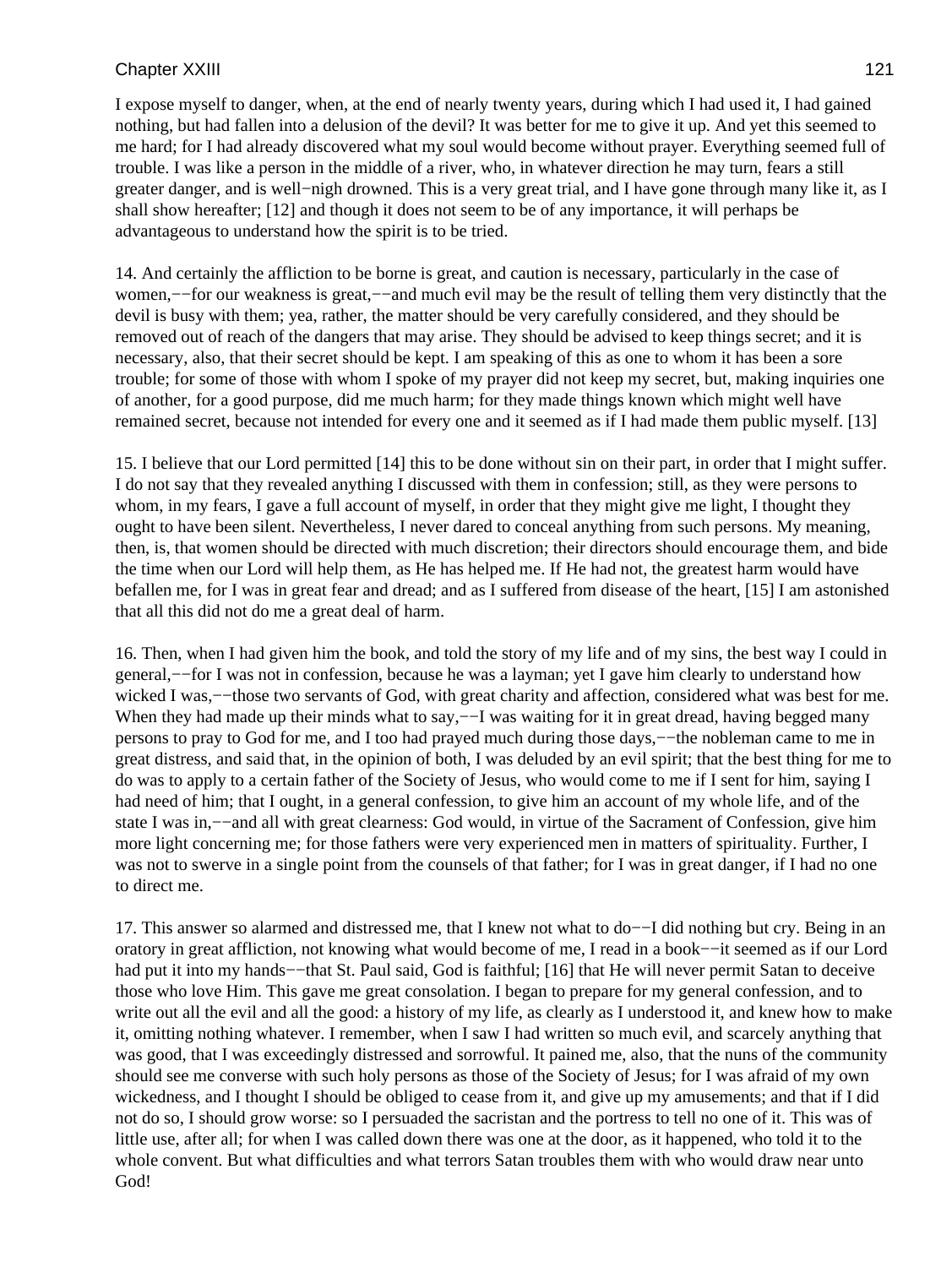18. I communicated the whole state of my soul to that servant of God [17] and he was a great servant of His, and very prudent. He understood all I told him, explained it to me, and encouraged me greatly. He said that all was very evidently the work of the Spirit of God; only it was necessary for me to go back again to my prayer, because I was not well grounded, and had not begun to understand what mortification meant,−−that was true, for I do not think I knew it even by name,−−that I was by no means to give up prayer; on the contrary, I was to do violence to myself in order to practise it, because God had bestowed on me such special graces as made it impossible to say whether it was, or was not, the will of our Lord to do good to many through me. He went further, for he seems to have prophesied of that which our Lord afterwards did with me, and said that I should be very much to blame if I did not correspond with the graces which God bestowed upon me. It seems to me that the Holy Ghost was speaking by his mouth in order to heal my soul, so deep was the impression he made. He made me very much ashamed of myself, and directed me by a way which seemed to change me altogether. What a grand thing it is to understand a soul! He told me to make my prayer every day on some mystery of the Passion, and that I should profit by it, and to fix my thoughts on the Sacred Humanity only, resisting to the utmost of my power those recollections and delights, to which I was not to yield in any way till he gave me further directions in the matter.

19. He left me consoled and fortified: our Lord came to my succour and to his, so that he might understand the state I was in, and how he was to direct me. I made a firm resolution not to swerve from anything he might command me, and to this day I have kept it. Our Lord be praised, who has given me grace to be obedient to my confessors, [18] however imperfectly!—–and they have almost always been those blessed men of the Society of Jesus; though, as I said, I have but imperfectly obeyed them. My soul began to improve visibly, as I am now going to say.

1. At the end of ch. ix. The thirteen chapters interposed between that and this−−the twenty−third−−are a treatise on mystical theology.

2. She refers to Magdalene of the Cross (Reforma de los Descalços, vol. i. lib. i. c. xix. § 2).

3. The college of the Society at Avila was founded in 1555; but some of the Fathers had come thither in 1553 (De la Fuente).

4. Ch. vii. § 37.

5. Ch. xix. §§ 7, 8.

6. Gaspar Daza had formed a society of priests in Avila, and was a very laborious and holy man. It was he who said the first Mass in the monastery of St. Joseph, founded by 5t. Teresa, whom he survived, dying Nov. 24, 1592. He committed the direction of his priests to F. Baltasar Alvarez (Bouix). Juan of Avila acted much in the same way when the Jesuits settled in Avila (De la Fuente).

7. Don Francisco de Salcedo. After the death of his wife, he became a priest, and was chaplain and confessor of the Carmelite nuns of St. Joseph. For twenty years of his married life he attended regularly the theological lectures of the Dominicans, in the house of St. Thomas. His death took place Sept. 12, 1580, when he had been a priest for ten years (St. Teresa's Letters, vol. iv. letter 43, note 13: letter 368, ed. of De la Fuente).

8. Doña Mencia del Aguila (De la Fuente, in a note on letter 10, vol. ii. p. 9, where he corrects himself,−−having previously called her Mencia de Avila).

9. § 4.

10. Subida del Monte Sion, by a Franciscan friar, Bernardino de Laredo (Reforma, vol. i. lib. i. c. xix. § 7).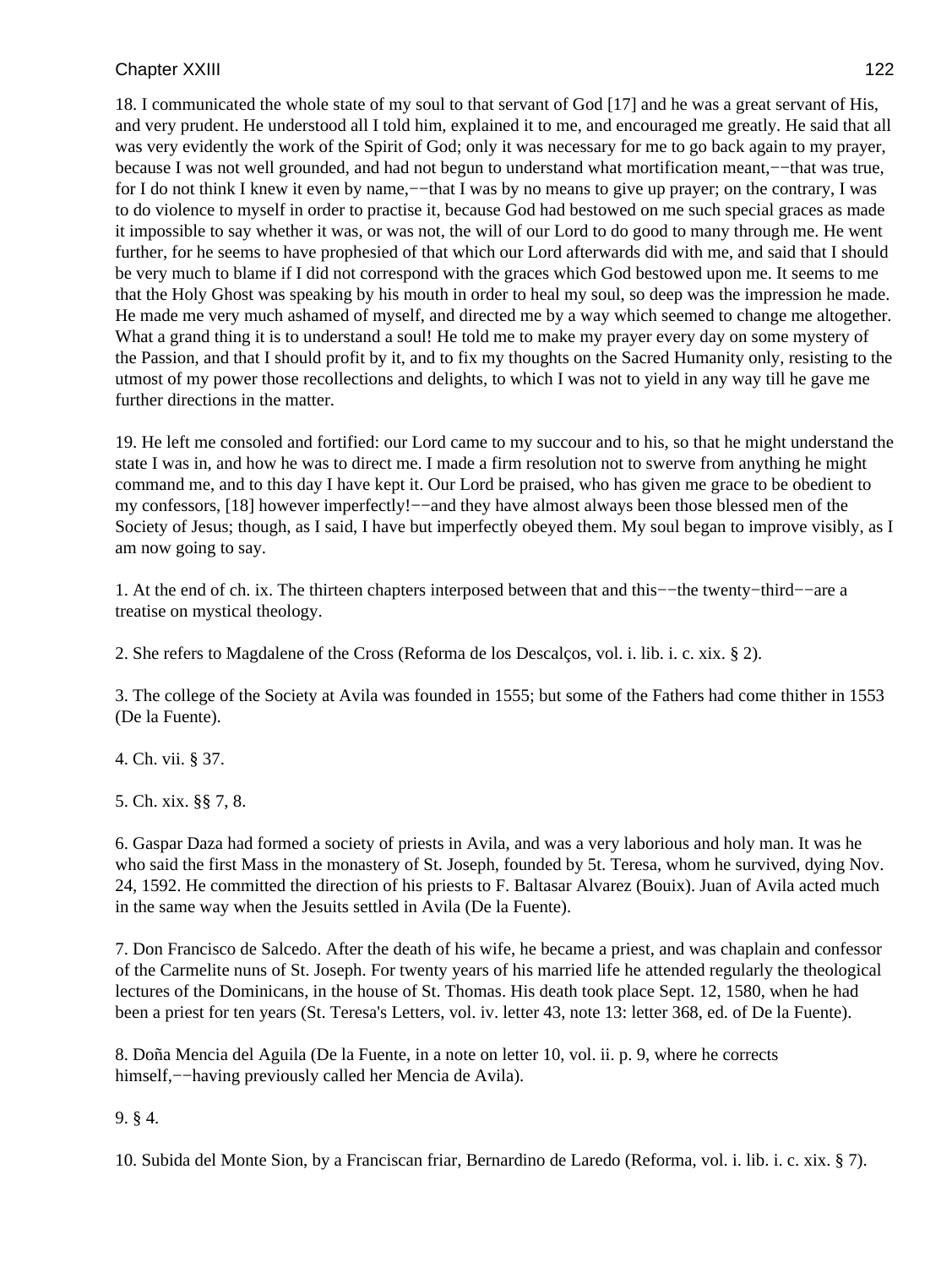11. § 6.

12. See ch. xxv. § 18.

13. See ch. xxviii. § 18.

14. See Relation, vii. § 17.

15. See ch. iv. § 6.

16. 1 Cor. x. 13: "Fidelis autem Deus est, qui non patietur vos tentari supra id quod potestis."

17. F. Juan de Padranos, whom St. Francis de Borja had sent in 1555, with F. Fernando Alvarez del Aguila, to found the house of the Society in Avila (De la Fuente). Ribera, i. 5, says he heard that F. Juan de Padranos gave in part the Exercises of St. Ignatius to the Saint.

18. See Relation, i. § 9.

# **Chapter XXIV**

.

Progress Under Obedience. Her Inability to Resist the Graces of God. God Multiplies His Graces.

1. After this my confession, my soul was so docile that, as it seems to me, there was nothing in the world I was not prepared to undertake. I began at once to make a change in many things, though my confessor never pressed me−−on the contrary, he seemed to make light of it all. I was the more influenced by this, because he led me on by the way of the love of God; he left me free, and did not press me, unless I did so myself, out of love. I continued thus nearly two months, doing all I could to resist the sweetness and graces that God sent. As to my outward life, the change was visible; for our Lord gave me courage to go through with certain things, of which those who knew me–−and even those in the community–−said that they seemed to them extreme; and, indeed, compared with what I had been accustomed to do, they were extreme: people, therefore, had reason to say so. Yet, in those things which were of obligation, considering the habit I wore, and the profession I had made, I was still deficient. By resisting the sweetness and joys which God sent me, I gained this, that His Majesty taught me Himself; for, previously, I used to think that, in order to obtain sweetness in prayer, it was necessary for me to hide myself in secret places, and so I scarcely dared to stir. Afterwards, I saw how little that was to the purpose; for the more I tried to distract myself, the more our Lord poured over me that sweetness and joy which seemed to me to be flowing around me, so that I could not in any way escape from it: and so it was. I was so careful about this resistance, that it was a pain to me. But our Lord was more careful to show His mercies, and during those two months to reveal Himself more than before, so that I might the better comprehend that it was no longer in my power to resist Him.

2. I began with a renewed love of the most Sacred Humanity; my prayer began to be solid, like a house, the foundations of which are strong; and I was inclined to practise greater penance, having been negligent in this matter hitherto because of my great infirmities. The holy man who heard my confession told me that certain penances would not hurt me, and that God perhaps sent me so much sickness because I did no penance; His Majesty would therefore impose it Himself. He ordered me to practise certain acts of mortification not very pleasant for me. [1] I did so, because I felt that our Lord was enjoining it all, and giving him grace to command me in such a way as to make me obedient unto him.

3. My soul was now sensitive to every offence I committed against God, however slight it might be; so much so, that if I had any superfluity about me, I could not recollect myself in prayer till I had got rid of it. I prayed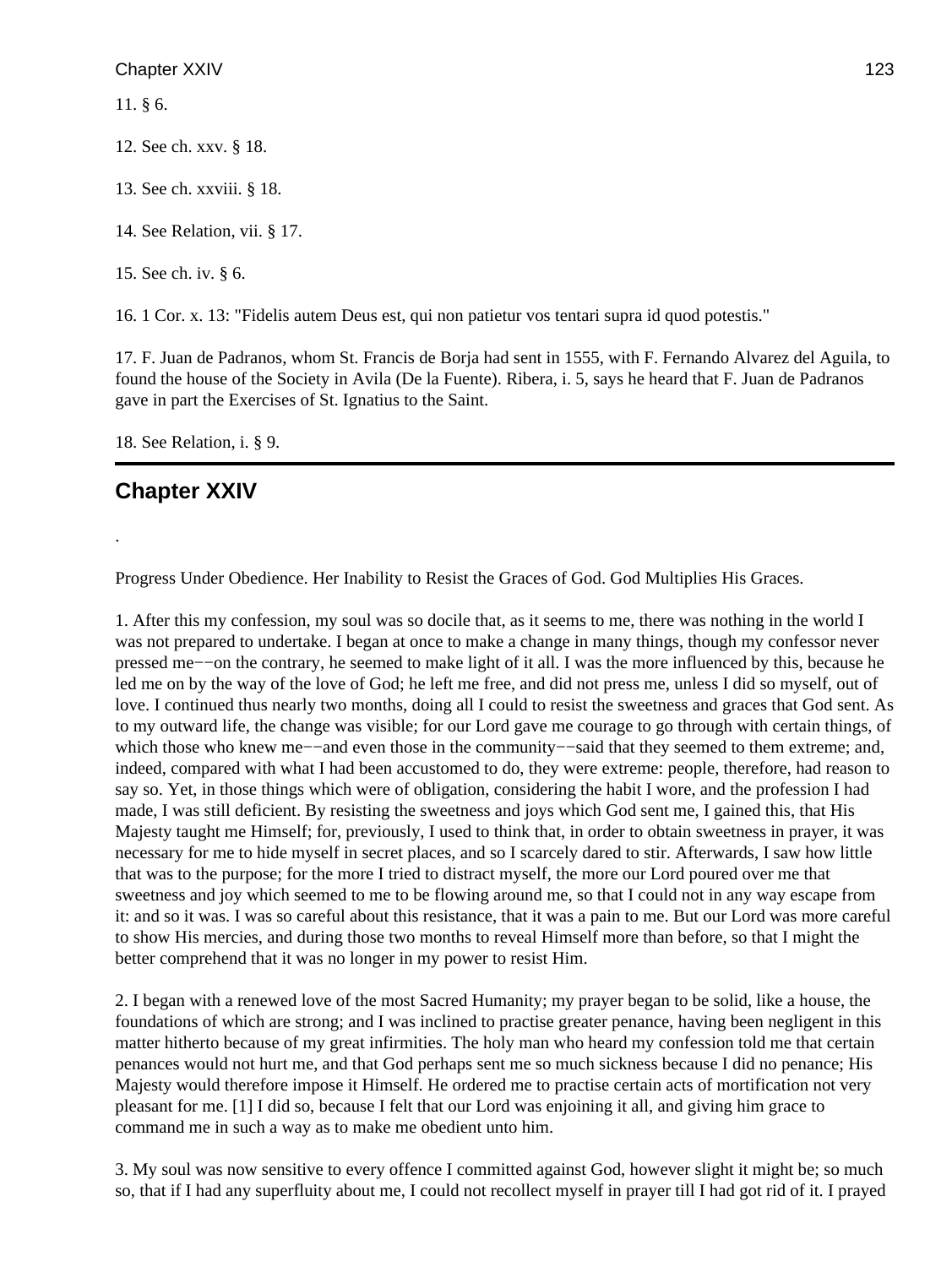earnestly that our Lord would hold me by the hand, and not suffer me to fall again, now that I was under the direction of His servants. I thought that would be a great evil, and that they would lose their credit through me.

4. At this time, Father Francis, who was Duke of Gandia, [2] came here; he had left all he possessed some years before, and had entered the Society of Jesus. My confessor, and the nobleman of whom I spoke before, [3] contrived that he should visit me, in order that I might speak to him, and give him an account of my way of prayer; for they knew him to be greatly favoured and comforted of God: he had given up much, and was rewarded for it even in this life. When he had heard me, he said to me that it was the work of the Spirit of God, [4] and that he thought it was not right now to prolong that resistance; that hitherto it had been safe enough,−−only, I should always begin my prayer by meditating on some part of the Passion and that if our Lord should then raise up my spirit, I should make no resistance, but suffer His Majesty to raise it upwards, I myself not seeking it. He gave both medicine and advice, as one who had made great progress himself; for experience is very important in these matters. He said that further resistance would be a mistake. I was exceedingly consoled; so, too, was the nobleman, who rejoiced greatly when he was told that it was the work of God. He always helped me and gave me advice according to his power,−−and that power was great.

5. At this time, they changed my confessor's residence. I felt it very much, for I thought I should go back to my wickedness, and that it was not possible to find another such as he. My soul was, as it were, in a desert, most sorrowful and afraid. I knew not what to do with myself. One of my kinswomen contrived to get me into her house, and I contrived at once to find another confessor, [5] in the Society of Jesus. It pleased our Lord that I should commence a friendship with a noble lady, [6] a widow, much given to prayer, who had much to do with the fathers. She made her own confessor [7] hear me, and I remained in her house some days. She lived near, and I delighted in the many conferences I had with the fathers; for merely by observing the holiness of their way of life, I felt that my soul profited exceedingly.

6. This father began by putting me in the way of greater perfection. He used to say to me, that I ought to leave nothing undone that I might be wholly pleasing unto God. He was, however, very prudent and very gentle at the same time; for my soul was not at all strong, but rather very weak, especially as to giving up certain friendships, though I did not offend God by them: there was much natural affection in them, and I thought it would be an act of ingratitude if I broke them off. And so, as I did not offend God, I asked him if I must be ungrateful. He told me to lay the matter before God for a few days, and recite the hymn, "Veni, Creator," that God might enlighten me as to the better course. One day, having prayed for some time, and implored our Lord to help me to please Him in all things, I began the hymn; and as I was saying it, I fell into a trance−−so suddenly, that I was, as it were, carried out of myself. I could have no doubt about it, for it was most plain.

7. This was the first time that our Lord bestowed on me the grace of ecstasy. I heard these words: "I will not have thee converse with men, but with angels." This made me wonder very much; for the commotion of my spirit was great, and these words were uttered in the very depth of my soul. They made me afraid,—−though, on the other hand, they gave me great comfort, which, when I had lost the fear,−−caused, I believe, by the strangeness of the visitation,−−remained with me.

8. Those words have been fulfilled; for I have never been able to form friendship with, nor have any comfort in, nor any particular love for, any persons whatever except those who, as I believe, love God, and who strive to serve Him. It has not been in my power to do it. It is nothing to me that they are my kindred, or my friends, if I do not know them to be lovers of God, or persons given to prayer. It is to me a painful cross to converse with any one. This is the truth, so far as I can judge. [8] From that day forth, I have had courage so great as to leave all things for God, who in one moment−−and it seems to me but a moment−−was pleased to change His servant into another person. Accordingly, there was no necessity for laying further commands upon me in this matter. When my confessor saw how much I clung to these friendships, he did not venture to bid me distinctly to give them up. He must have waited till our Lord did the work−−as He did Himself. Nor did I think myself that I could succeed; for I had tried before, and the pain it gave me was so great that I abandoned the attempt,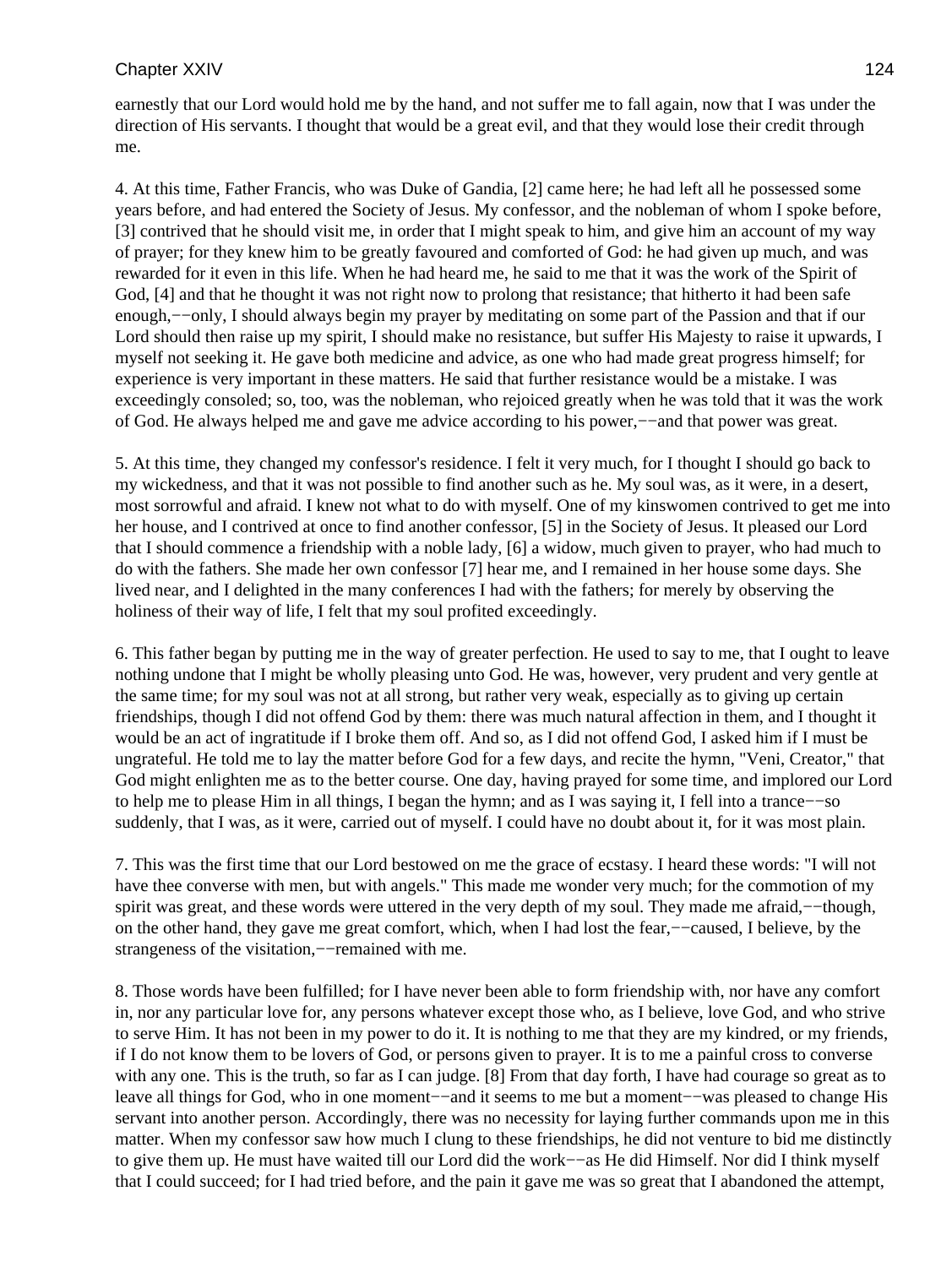on the ground that there was nothing unseemly in those attachments. Now our Lord set me at liberty, and gave me strength also to use it.

9. So I told my confessor of it, and gave up everything, according to his advice. It did a great deal of good to those with whom I used to converse, to see my determination. God be blessed for ever! Who in one moment set me free, while I had been for many years making many efforts, and had never succeeded, very often also doing such violence to myself as injured my health; but, as it was done by Him Who is almighty, and the true Lord of all, it gave me no pain whatever.

1. The Saint now treated her body with extreme severity, disciplining herself even unto blood (Reforma, vol. i. lib. i. c. xx. § 4).

2. St. Francis de Borja came to Avila, where St. Teresa lived, in 1557 (De la Fuente). This passage must have been written after the foundation of St. Joseph, for it was not in the first Life, as the Saint says, ch. x. § 11, that he kept secret the names of herself and all others.

3. Ch. xxiii. § 6.

4. See Relation, viii. § 6.

5. Who he was is not certainly known. The Bollandists decline to give an opinion: but F. Bouix thinks it was F. Ferdinand Alvarez, who became her confessor on the removal of F. Juan de Padranos, and that it was to him she confessed till she placed herself under the direction of F. Baltasar Alvarez, the confessor of Doña Guiomar, as it is stated in the next paragraph,—–unless the confessor there mentioned was F. Ferdinand.

6. Doña Guiomar de Ulloa. See below, ch. xxxii. § 13.

7. If this confessor was F. Baltasar Alvarez, the Saint, F. Bouix observes, passes rapidly over the history of the year 1557, and the greater part, perhaps, of 1558; for F. Baltasar was ordained priest only in the latter year.

8. See Relation, i. § 6.

# **Chapter XXV**

.

Divine Locutions. Discussions on That Subject.

1. It will be as well, I think, to explain these locutions of God, and to describe what the soul feels when it receives them, in order that you, my father, may understand the matter; for ever since that time of which I am speaking, when our Lord granted me that grace, it has been an ordinary occurrence until now, as will appear by what I have yet to say. [1]

2. The words are very distinctly formed; but by the bodily ear they are not heard. They are, however, much more clearly understood than they would be if they were heard by the ear. It is impossible not to understand them, whatever resistance we may offer. When we wish not to hear anything in this world, we can stop our ears, or give attention to something else: so that, even if we do hear, at least we can refuse to understand. In this locution of God addressed to the soul there is no escape, for in spite of ourselves we must listen; and the understanding must apply itself so thoroughly to the comprehension of that which God wills we should hear, that it is nothing to the purpose whether we will it or not; for it is His will, Who can do all things. We should understand that His will must be done; and He reveals Himself as our true Lord, having dominion over us. I know this by much experience; for my resistance lasted nearly two years, [2] because of the great fear I was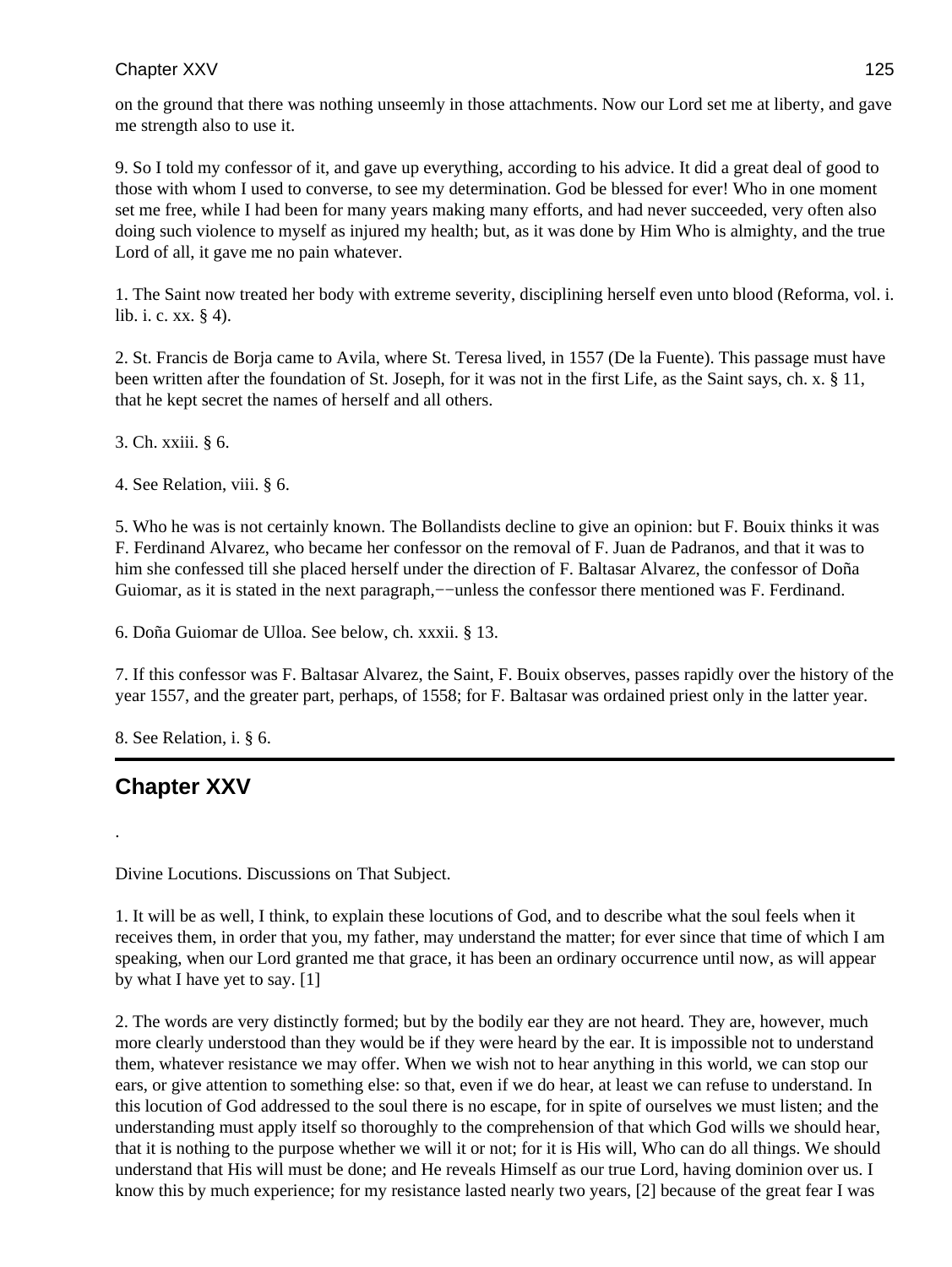in: and even now I resist occasionally; but it is of no use.

3. I should like to explain the delusions which may happen here, though he who has had much experience will run little or no risk, I think; but the experience must be great. I should like to explain also how those locutions which come from the Good Spirit differ from those which come from an evil spirit; and, further, how they may be but an apprehension of the understanding,—for that is possible,—–or even words which the mind addressed to itself. I do not know if it be so but even this very day I thought it possible. I know by experience in many ways, when these locutions come from God. I have been told things two or three years beforehand, which have all come to pass; and in none of them have I been hitherto deceived. There are also other things in which the Spirit of God may be clearly traced, as I shall relate by and by. [3]

4. It seems to me that a person commending a matter to God with great love and earnestness may think that he hears in some way or other whether his prayer will be granted or not, and this is quite possible; but he who has heard the divine locution will see clearly enough what this is, because there is a great difference between the two. If it be anything which the understanding has fashioned, however cunningly it may have done so, he sees that it is the understanding which has arranged that locution, and that it is speaking of itself. This is nothing else but a word uttered by one, and listened to by another: in that case, the understanding will see that it has not been listening only, but also forming the words; and the words it forms are something indistinct, fantastic, and not clear like the divine locutions. It is in our power to turn away our attention from these locutions of our own, just as we can be silent when we are speaking; but, with respect to the former, that cannot be done.

5. There is another test more decisive still. The words formed by the understanding effect nothing; but, when our Lord speaks, it is at once word and work; and though the words may not be meant to stir up our devotion, but are rather words of reproof, they dispose a soul at once, strengthen it, make it tender, give it light, console and calm it; and if it should be in dryness, or in trouble and uneasiness, all is removed, as if by the action of a hand, and even better; for it seems as if our Lord would have the soul understand that He is all−powerful, and that His words are deeds.

6. It seems to me that there is as much difference between these two locutions as there is between speaking and listening, neither more nor less; for when I speak, as I have just said, [4] I go on with my understanding arranging what I am saying; but if I am spoken to by others, I do nothing else but listen, without any labour. The human locution is as something which we cannot well make out, as if we were half asleep; but the divine locution is a voice so clear that not a syllable of its utterance is lost. It may occur, too, when the understanding and the soul are so troubled and distracted that they cannot form one sentence correctly; and yet grand sentences, perfectly arranged, such as the soul in its most recollected state never could have formed, are uttered, and at the first word, as I said, [5] change it utterly. Still less could it have formed them if they are uttered in an ecstasy, when the faculties of the soul are suspended; for how should the soul then comprehend anything, when it remembers nothing?−−yea, rather, how can it remember them then, when the memory can hardly do anything at all, and the imagination is, as it were, suspended?

7. But it is to be observed, that if we see visions and hear words it never is as at the time when the soul is in union in the very rapture itself,−−so it seems to me. At that moment, as I have shown,−−I think it was when I was speaking of the second water, [6]−−all the faculties of the soul are suspended; and, as I think, neither vision, nor understanding, nor hearing, is possible at that time. The soul is then wholly in the power of another; and in that instant−−a very brief one, in my opinion−−our Lord leaves it free for nothing whatever; but when this instant is passed, the soul continuing still entranced, then is the time of which I am speaking; for the faculties, though not completely suspended, are so disposed that they are scarcely active, being, as it were, absorbed, and incapable of making any reflections.

8. There are so many ways of ascertaining the nature of these locutions, that if a person be once deceived, he will not be deceived often. I mean, that a soul accustomed to them, and on its guard, will most clearly see what they are; for, setting other considerations aside which prove what I have said, the human locution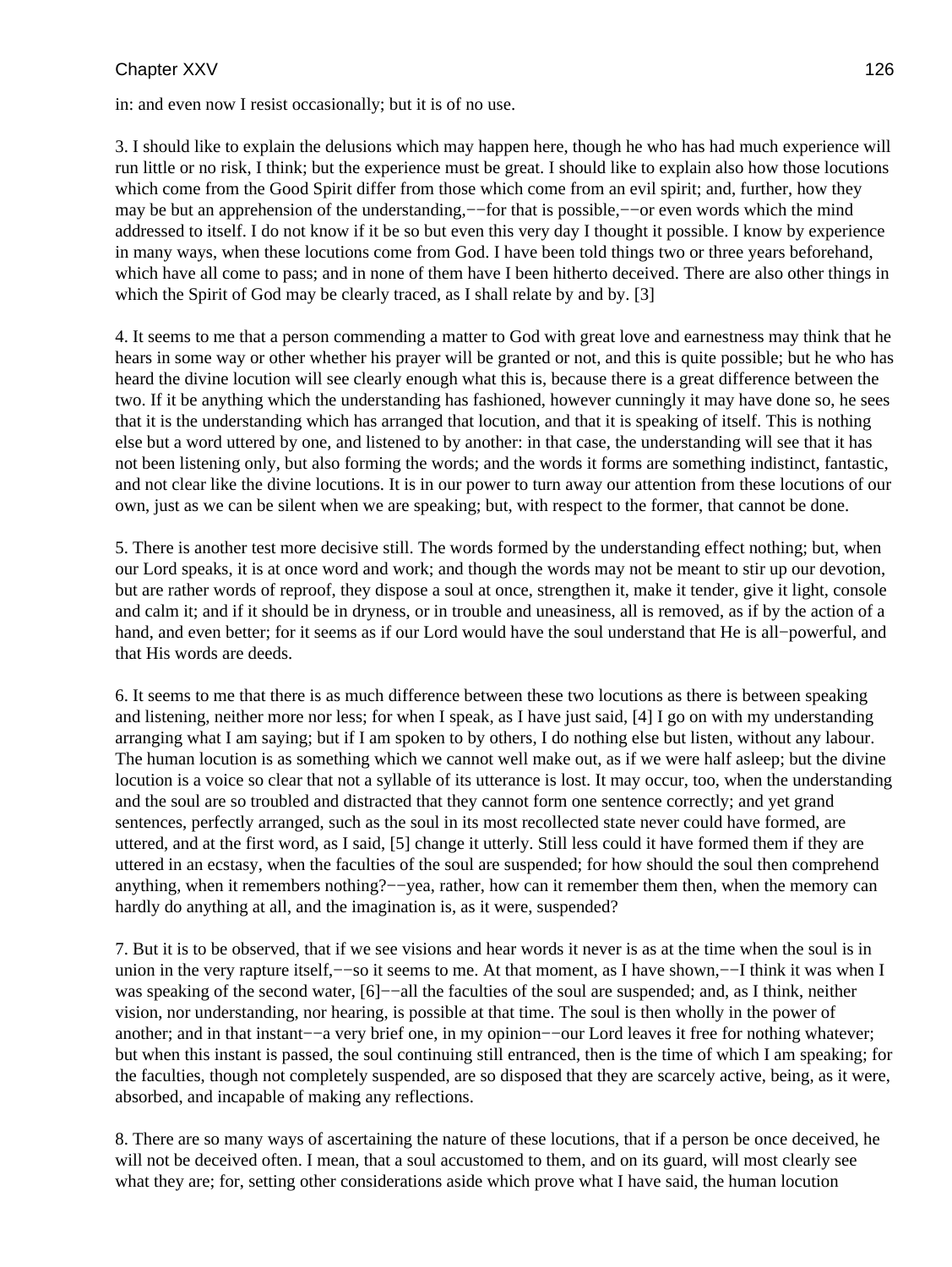produces no effect, neither does the soul accept it,−−though it must admit the other, whether we like it or not,−−nor does it believe it; on the contrary, it is known to be a delusion of the understanding, and is therefore put away as we would put away the ravings of a lunatic.

9. But as to the divine locution, we listen to that as we do to a person of great holiness, learning, or authority, whom we know to be incapable of uttering a falsehood. And yet this is an inadequate illustration; for these locutions proceed occasionally in such great majesty that, without our recollecting who it is that utters them, they make us tremble if they be words of reproof, and die of love if words of love. They are also, as I have said, [7] matters of which the memory has not the least recollection; and expressions so full are uttered so rapidly, that much time must have been spent in arranging them, if we formed them ourselves; and so it seems to me that we cannot possibly be ignorant at the time that we have never formed them ourselves at all.

10. There is no reason, therefore, why I should dwell longer on this matter. It is a wonder to me that any experienced person, unless he deliberately chooses to do so, can fall into delusions. It has often happened to me, when I had doubts, to distrust what I had heard, and to think that it was all imagination,−−but this I did afterwards: for at the moment that is impossible,−−and at a later time to see the whole fulfilled; for our Lord makes the words dwell in the memory so that they cannot be forgotten. Now, that which comes forth from our understanding is, as it were, the first movement of thought, which passes away and is forgotten; but the divine locution is a work done; and though some of it may be forgotten, and time have lapsed, yet is not so wholly forgotten that the memory loses all traces of what was once spoken,−−unless, indeed, after very long time, or unless the locution were words of grace or of instruction. But as to prophetic words, they are never forgotten, in my opinion; at least, I have never forgotten any,—–and yet my memory is weak.

11. I repeat it, unless a soul be so wicked as to pretend that it has these locutions, which would be a great sin, and say that it hears divine words when it hears nothing of the kind, it cannot possibly fail to see clearly that itself arranges the words, and utters them to itself. That seems to me altogether impossible for any soul that has ever known the Spirit of God. If it has not, it may continue all its life long in this delusion, and imagine that it hears and understands, though I know not how that can be. A soul desires to hear these locutions, or it does not; if it does not, it is distressed because it hears them, and is unwilling to listen to them, because of a thousand fears which they occasion, and for many other reasons it has for being quiet in prayer without these interruptions. How is it that the understanding has time enough to arrange these locutions? They require time.

12. But, on the other side, the divine locutions instruct us without loss of time, and we understand matters which seem to require a month on our part to arrange. The understanding itself, and the soul, stand amazed at some of the things we understand. So it is; and he who has any experience of it will see that what I am saying is literally true. I give God thanks that I have been able thus to explain it. I end by saying that, in my opinion, we may hear the locutions that proceed from the understanding whenever we like, and think that we hear them whenever we pray. But it is not so with the divine locutions: for many days I may desire to hear them, and I cannot; and at other times, even when I would not, as I said before, [8] hear them, I must. It seems to me that any one disposed to deceive people by saying that he heard from God that which he has invented himself, might as easily say that he heard it with his bodily ears. It is most certainly true that I never imagined there was any other way of hearing or understanding till I had proof of it in myself; and so, as I have said before, [9] it gave me trouble enough.

13. Locutions that come from Satan not only do not leave any good effects behind, but do leave evil effects. This has happened to me; but not more than two or three times. Our Lord warned me at once that they came from Satan. Over and above the great aridity which remains in the soul after these evil locutions, there is also a certain disquiet, such as I have had on many other occasions, when, by our Lord's permission, I fell into great temptations and travail of soul in diverse ways; and though I am in trouble often enough, as I shall show hereafter, [10] yet this disquiet is such that I know not whence it comes; only the soul seems to resist, is troubled and distressed, without knowing why; for the words of Satan are good, and not evil. I am thinking whether this may not be so because one spirit is conscious of the presence of another.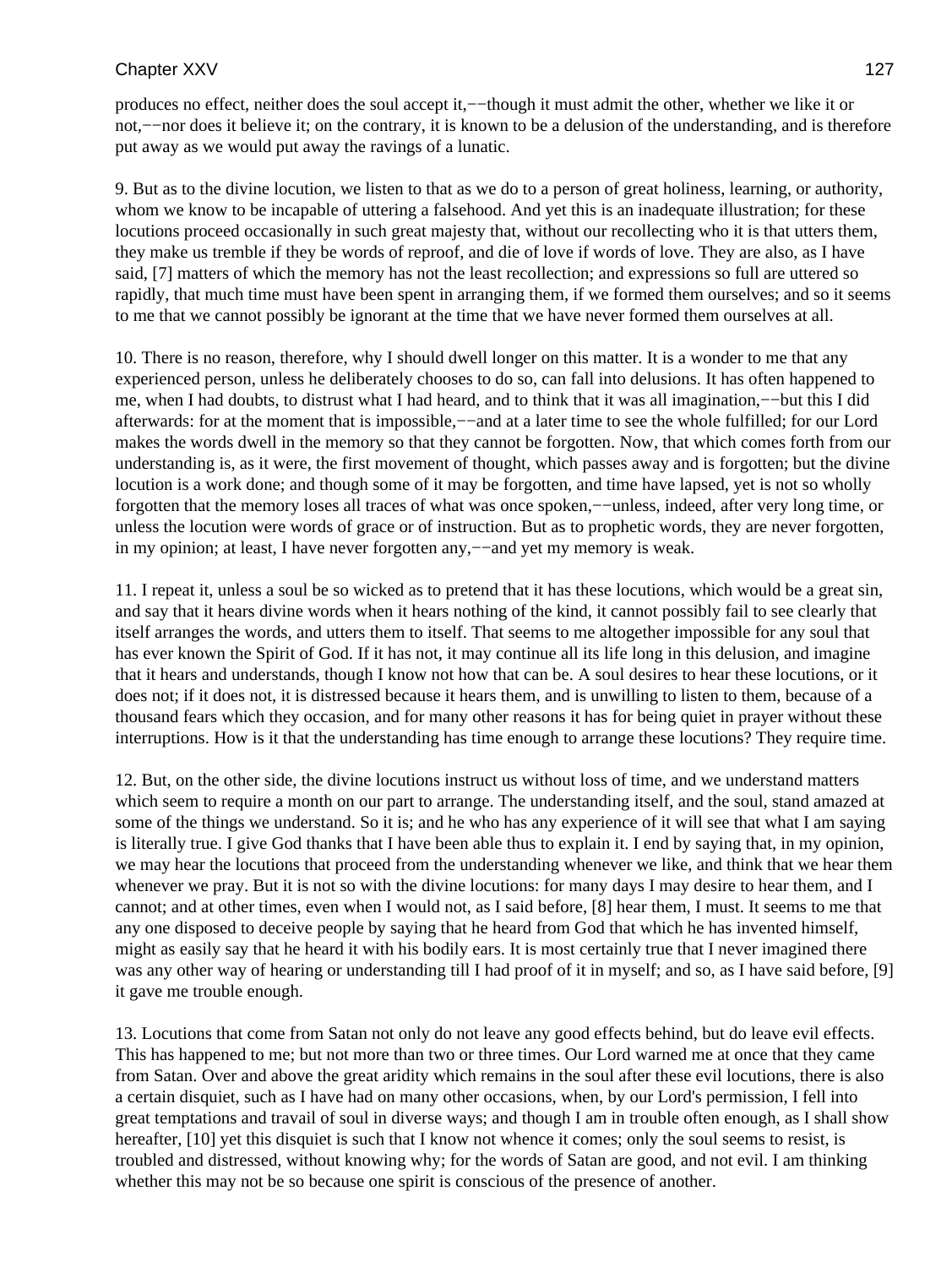14. The sweetness and joy which Satan gives are, in my opinion, of a very different kind. By means of these sweetnesses he may deceive any one who does not, or who never did, taste of the sweetness of God,−−by which I mean a certain sweet, strong, impressive, delightsome, and calm refreshing. Those little, fervid bursts of tears, and other slight emotions,−−for at the first breath of persecution these flowers wither,−−I do not call devotion, though they are a good beginning, and are holy impressions; but they are not a test to determine whether these locutions come from a good or an evil spirit. It is therefore best for us to proceed always with great caution; for those persons who have advanced in prayer only so far as this may most easily fall into delusions, if they have visions or revelations. For myself, I never had a single vision or revelation till God had led me on to the prayer of union,−−unless it be on that occasion, of which I have spoken before, [11] now many years ago, when I saw our Lord. Oh, that His Majesty had been pleased to let me then understand that it was a true vision, as I have since understood it was! it would have been no slight blessing to me.

15. After these locutions of the evil one, the soul is never gentle, but is, as it were, terrified, and greatly disgusted.

16. I look upon it as a most certain truth, that the devil will never deceive, and that God will not suffer him to deceive, the soul which has no confidence whatever in itself; which is strong in faith, and resolved to undergo a thousand deaths for any one article of the creed; which in its love of the faith, infused of God once for all,−−a faith living and strong,−−always labours, seeking for further light on this side and on that, to mould itself on the teaching of the Church, as one already deeply grounded in the truth. No imaginable revelations, not even if it saw the heavens open, could make that soul swerve in any degree from the doctrine of the Church. If, however, it should at any time find itself wavering even in thought on this point, or stopping to say to itself, If God says this to me, it may be true, as well as what He said to the Saints−−the soul must not be sure of it. I do not mean that it so believes, only that Satan has taken the first step towards tempting it; and the giving way to the first movements of a thought like this is evidently most wrong. I believe, however, that these first movements will not take place if the soul is so strong in the matter−−as that soul is to whom our Lord sends these graces−−that it seems as if it could crush the evil spirits in defence of the very least of the truths which the Church holds.

17. If the soul does not discern this great strength in itself, and if the particular devotion or vision help it not onwards, then it must not look upon it as safe. For though at first the soul is conscious of no harm, great harm may by degrees ensue; because, so far as I can see, and by experience understand, that which purports to come from God is received only in so far as it corresponds with the sacred writings; but if it varies therefrom ever so little, I am incomparably more convinced that it comes from Satan than I am now convinced it comes from God, however deep that conviction may be. In this case, there is no need to ask for signs, nor from what spirit it proceeds, because this varying is so clear a sign of the devil's presence, that if all the world were to assure me that it came from God, I would not believe it. The fact is, that all good seems to be lost out of sight, and to have fled from the soul, when the devil has spoken to it; the soul is thrown into a state of disgust, and is troubled, able to do no good thing whatever−−for if it conceives good desires, they are not strong; its humility is fictitious, disturbed, and without sweetness. Any one who has ever tasted of the Spirit of God will, I think, understand it.

18. Nevertheless, Satan has many devices; and so there is nothing more certain than that it is safer to be afraid, and always on our guard, under a learned director, from whom nothing is concealed. If we do this, no harm can befall us, though much has befallen me through the excessive fears which possessed some people. For instance, it happened so once to me, when many persons in whom I had great confidence, and with good reason, had assembled together,−−five or six in number, I think,−−and all very great servants of God. It is true, my relations were with one of them only; but by his orders made my state known to the others. They had many conferences together about my necessities; for they had great affection for me, and were afraid I was under a delusion. I, too, was very much afraid whenever I was not occupied in prayer; but when I prayed, and our Lord bestowed His graces upon me, I was instantly reassured. My confessor told me they were all of opinion that I was deceived by Satan; that I must communicate less frequently, and contrive to distract myself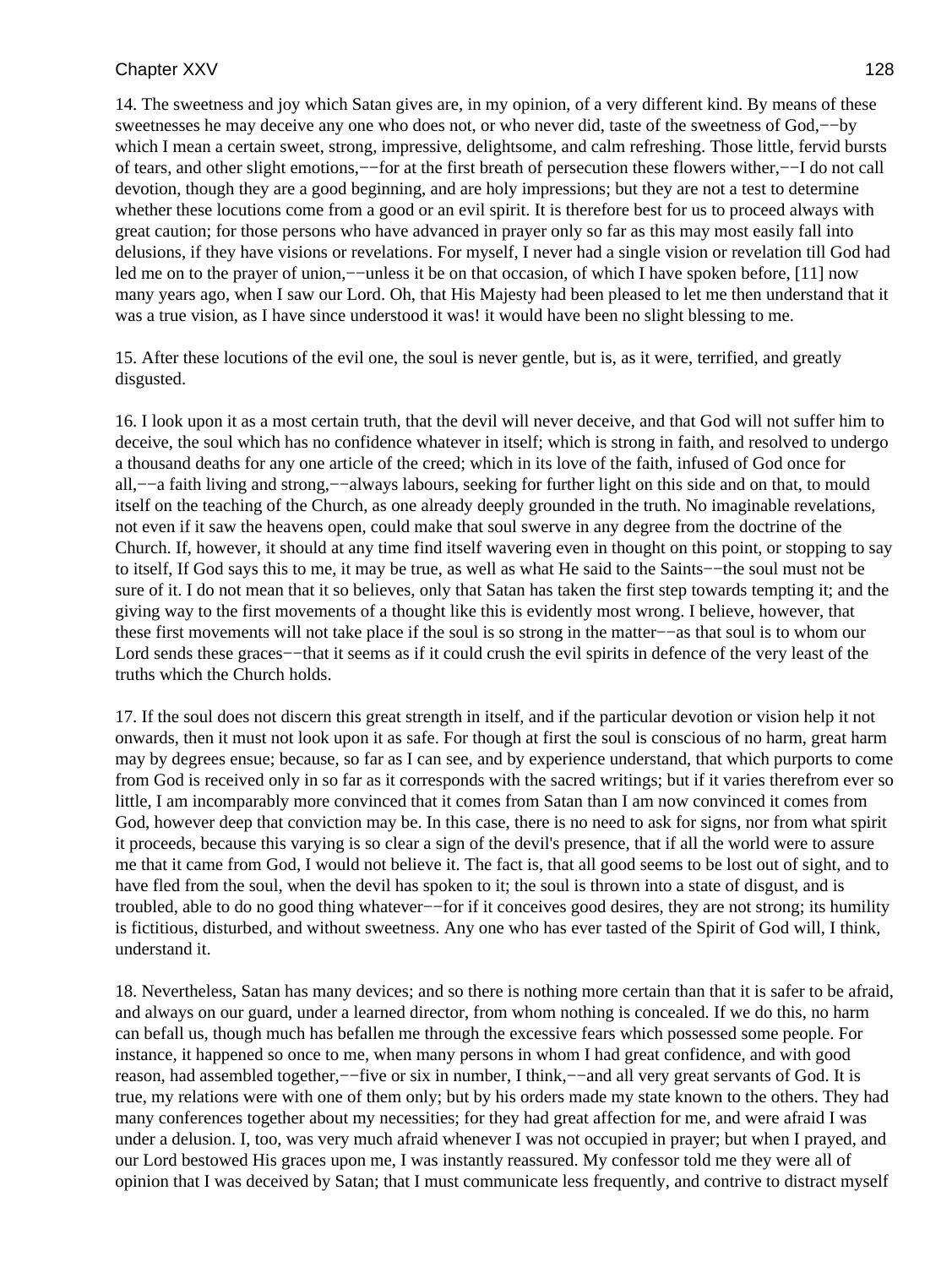in such a way as to be less alone.

19. I was in great fear myself, as I have just said, and my disease of the heart [12] contributed thereto, so that very often I did not dare to remain alone in my cell during the day. When I found so many maintain this, and myself unable to believe them, I had at once a most grievous scruple; for it seemed to me that I had very little humility, especially as they all led lives incomparably better than mine: they were also learned men. Why should I not believe them? I did all I could to believe them. I reflected on my wicked life, and therefore what they said to me must be true.

20. In this distress, I quitted the church, [13] and entered an oratory. I had not been to Communion for many days, nor had I been alone, which was all my comfort. I had no one to speak to, for every one was against me. Some, I thought, made a mock of me when I spoke to them of my prayer, as if I were a person under delusions of the imagination; others warned my confessor to be on his guard against me; and some said it was clear the whole was an operation of Satan. My confessor, though he agreed with them for the sake of trying me, as I understood afterwards, always comforted me: and he alone did so. He told me that, if I did not offend God, my prayer, even if it was the work of Satan, could do me no harm; that I should be delivered from it. He bade me pray much to God: he himself, and all his penitents, and many others did so earnestly; I, too, with all my might, and as many as I knew to be servants of God, prayed that His Majesty would be pleased to lead me by another way. This lasted, I think, about two years; and this was the subject of my continual prayer to our Lord.

21. But there was no comfort for me when I thought of the possibility that Satan could speak to me so often. Now that I was never alone for prayer, our Lord made me recollected even during conversation: He spoke what He pleased,––I could not avoid it; and, though it distressed me, I was forced to listen. I was by myself, having no one in whom I could find any comfort; unable to pray or read, like a person stunned by heavy trials, and by the dread that the evil one had deluded me; utterly disquieted and wearied, not knowing what would become of me. I have been occasionally−−yea, very often−−in distress, but never before in distress so great. I was in this state for four or five hours; there was no comfort for me, either from heaven or on earth−−only our Lord left me to suffer, afraid of a thousand dangers.

22. O my Lord, how true a friend art Thou! how powerful! Thou showest Thy power when Thou wilt; and Thou dost will it always, if only we will it also. Let the whole creation praise Thee, O Thou Lord of the world! Oh, that a voice might go forth over all the earth, proclaiming Thy faithfulness to those who love Thee! All things fail; but Thou, Lord of all, never failest! They who love Thee, oh, how little they have to suffer! oh, how gently, how tenderly, how sweetly Thou, O my Lord, dealest with them! Oh, that no one had ever been occupied with any other love than Thine! It seems as if Thou didst subject those who love Thee to a severe trial: but it is in order that they may learn, in the depths of that trial, the depths of Thy love. O my God, oh, that I had understanding and learning, and a new language, in order to magnify Thy works, according to the knowledge of them which my soul possesses! Everything fails me, O my Lord; but if Thou wilt not abandon me, I will never fail Thee. Let all the learned rise up against me,−−let the whole creation persecute me,−−let the evil spirits torment me,−−but do Thou, O Lord, fail me not; for I know by experience now the blessedness of that deliverance which Thou dost effect for those who trust only in Thee. In this distress,−−for then I had never had a single vision,−−these Thy words alone were enough to remove it, and give me perfect peace: "Be not afraid, my daughter: it is I; and I will not abandon thee. Fear not." [14]

23. It seems to me that, in the state I was in then, many hours would have been necessary to calm me, and that no one could have done it. Yet I found myself, through these words alone, tranquil and strong, courageous and confident, at rest and enlightened; in a moment, my soul seemed changed, and I felt I could maintain against all the world that my prayer was the work of God. Oh, how good is God! how good is our Lord, and how powerful! He gives not counsel only, but relief as well. His words are deeds. O my God! as He strengthens our faith, love grows. So it is, in truth; for I used frequently to recollect how our Lord, when the tempest arose, commanded the winds to be still over the sea. [15] So I said to myself: Who is He, that all my faculties should thus obey Him? Who is He, that gives light in such darkness in a moment; who softens a heart that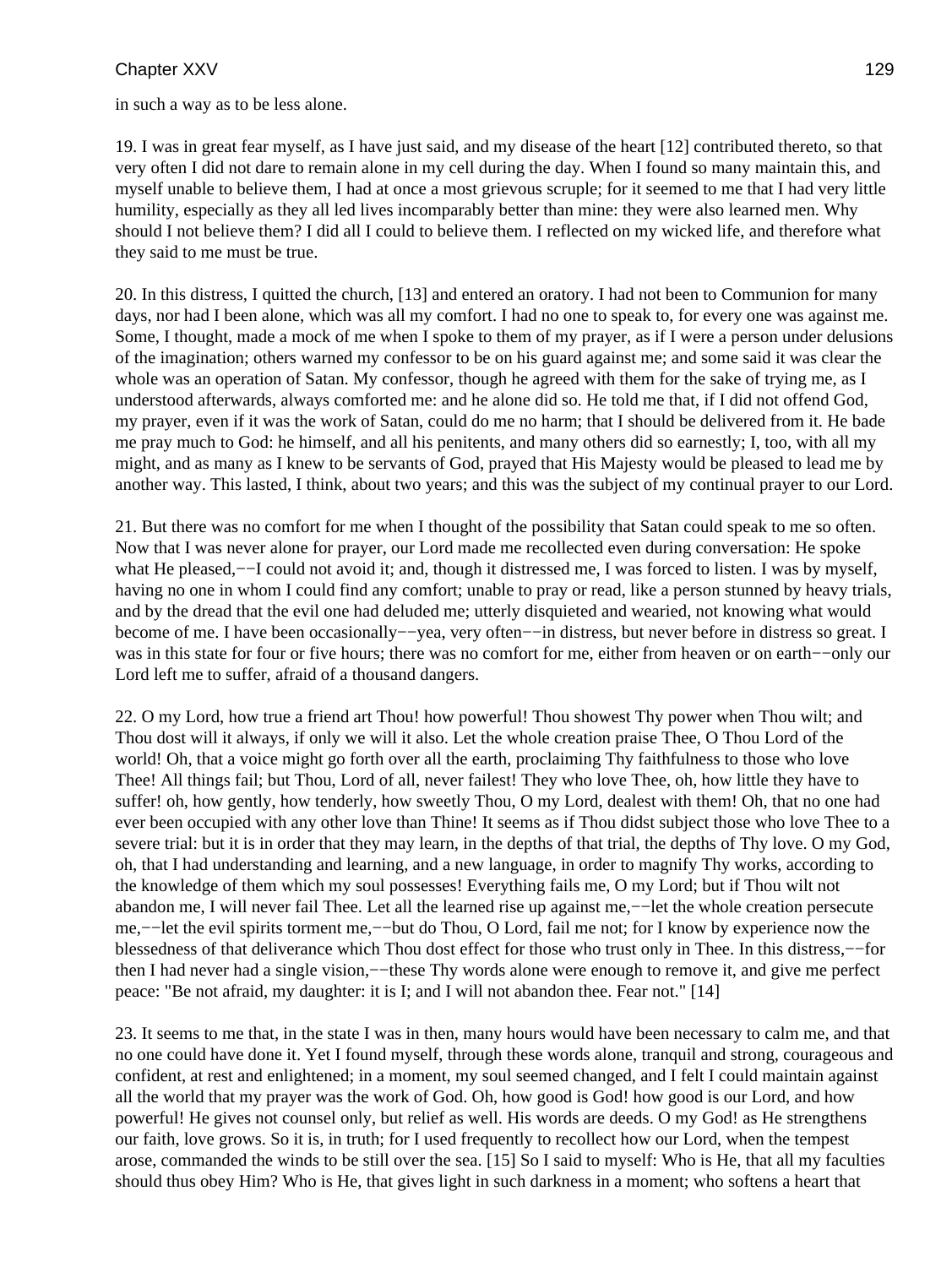seemed to be made of stone; who gives the waters of sweet tears, where for a long time great dryness seems to have prevailed; who inspires these desires; who bestows this courage? What have I been thinking of? what am I afraid of? what is it? I desire to serve this my Lord; I aim at nothing else but His pleasure; I seek no joy, no rest, no other good than that of doing His will. I was so confident that I had no other desire, that I could safely assert it.

24. Seeing, then, that our Lord is so powerful,−−as I see and know He is,−−and that the evil spirits are His slaves, of which there can be no doubt, because it is of faith,—–and I a servant of this our Lord and King,−−what harm can Satan do unto me? Why have I not strength enough to fight against all hell? I took up the cross in my hand,−−I was changed in a moment into another person, and it seemed as if God had really given me courage enough not to be afraid of encountering all the evil spirits. It seemed to me that I could, with the cross, easily defeat them altogether. So I cried out, Come on, all of you; I am the servant of our Lord: I should like to see what you can do against me.

25. And certainly they seemed to be afraid of me, for I was left in peace: I feared them so little, that the terrors, which until now oppressed me, quitted me altogether; and though I saw them occasionally,−−I shall speak of this by and by, [16]−−I was never again afraid of them−−on the contrary, they seemed to be afraid of me. [17] I found myself endowed with a certain authority over them, given me by the Lord of all, so that I cared no more for them than for flies. They seem to be such cowards; for their strength fails them at the sight of any one who despises them. These enemies have not the courage to assail any but those whom they see ready to give in to them, or when God permits them to do so, for the greater good of His servants, whom they may try and torment.

26. May it please His Majesty that we fear Him whom we ought to fear, [18] and understand that one venial sin can do us more harm than all hell together; for that is the truth. The evil spirits keep us in terror, because we expose ourselves to the assaults of terror by our attachments to honours, possessions, and pleasures. For then the evil spirits, uniting themselves with us,−−we become our own enemies when we love and seek what we ought to hate,––do us great harm. We ourselves put weapons into their hands, that they may assail us; those very weapons with which we should defend ourselves. It is a great pity. But if, for the love of God, we hated all this, and embraced the cross, and set about His service in earnest, Satan would fly away before such realities, as from the plague. He is the friend of lies, and a lie himself. [19] He will have nothing to do with those who walk in the truth. When he sees the understanding of any one obscured, he simply helps to pluck out his eyes; if he sees any one already blind, seeking peace in vanities,−−for all the things of this world are so utterly vanity, that they seem to be but the playthings of a child,−−he sees at once that such a one is a child; he treats him as a child, and ventures to wrestle with him−−not once, but often.

27. May it please our Lord that I be not one of these; and may His Majesty give me grace to take that for peace which is really peace, that for honour which is really honour, and that for delight which is really a delight. Let me never mistake one thing for another−−and then I snap my fingers at all the devils, for they shall be afraid of me. I do not understand those terrors which make us cry out, Satan, Satan! when we may say, God, God! and make Satan tremble. Do we not know that he cannot stir without the permission of God? What does it mean? I am really much more afraid of those people who have so great a fear of the devil, than I am of the devil himself. Satan can do me no harm whatever, but they can trouble me very much, particularly if they be confessors. I have spent some years of such great anxiety, that even now I am amazed that I was able to bear it. Blessed be our Lord, who has so effectually helped me!

1. Philip. a SS. Trinitate, Theolog. Mystic. par. 2, tr. iii. disc. iv. art. v.: "Tres sunt modi divinæ locutionis; completur enim divina locutio vel verbis successivis, vel verbis formalibus, vel verbis substantialibus. Completur verbis successivis cum anima in semetipsa multum collecta quosdam discursus internos de Deo vel de aliis divina format directione; hujusmodi quippe discursus, quamvis ab ipsa sibi formati, a Deo tamen dirigente procedunt. Completur verbis formalibus cum anima vel in se collecta, vel aliis occupata, percipit quædam verba formaliter ac distincte divinitus expressa, ad quorum formationem anima passive penitus se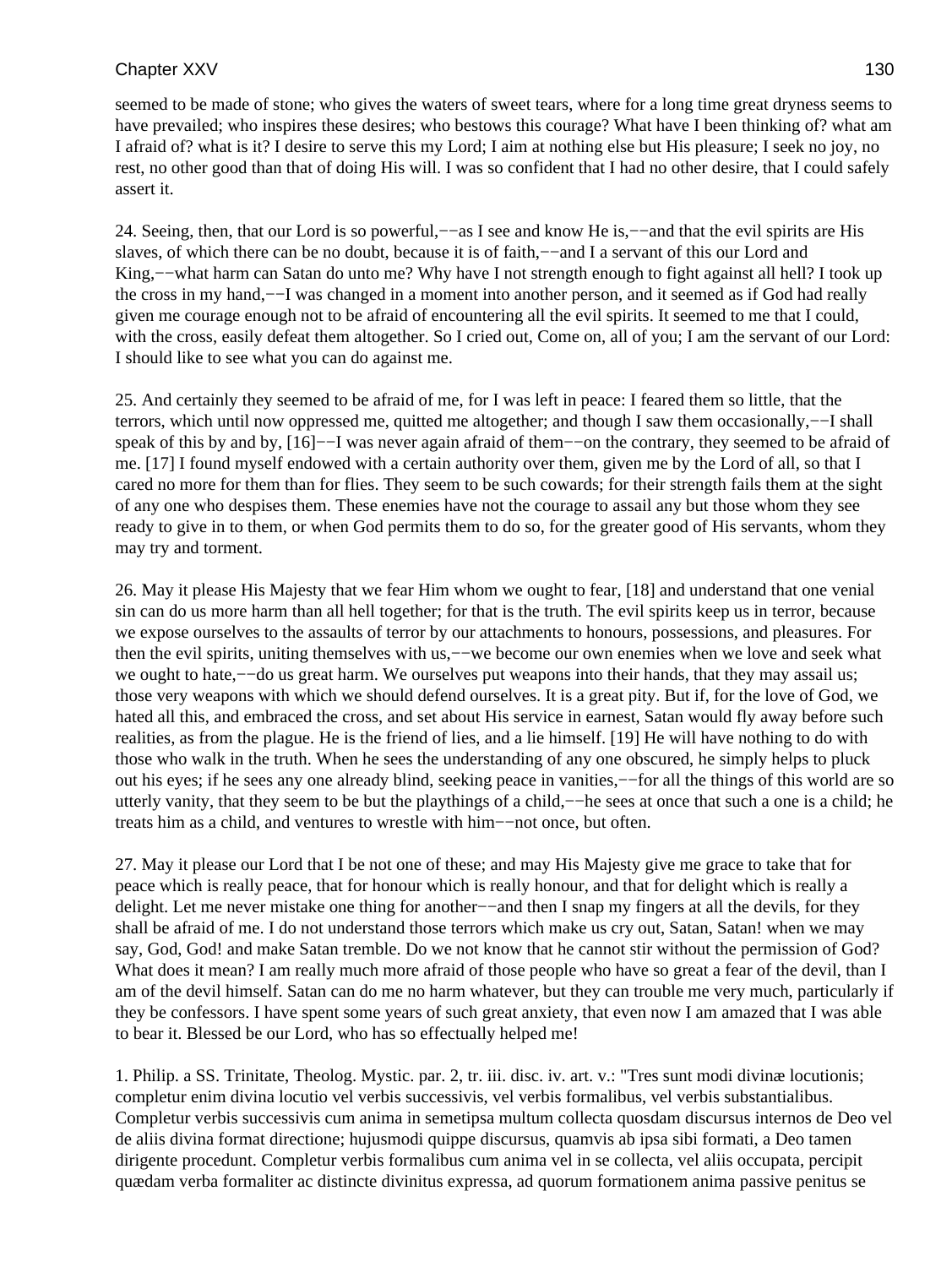habet. Completur verbis substantialibus cum anima vel in se collecta, vel etiam distracta, percipit quædam verba viva et efficacia, divinitus ad se directa, quæ virtutem aut substantialem effectum per ipsa significatum fortiter ac infallibiliter causant." See also St. John of the Cross, Ascent of Mount Carmel, b. ii. ch. xxviii. and the following, p. 188.

2. From 1555 to 1557, when the Saint was advised by St. Francis de Borja to make no further resistance (Bouix).

3. See ch. xxvii. § 4.

4. § 4.

5. § 5.

6. The doctrine here laid down is not that of the second water,−−chs. xiv. and xv.,−−but that of the third, ch. xvi. The Saint herself speaks doubtfully; and as she had but little time for writing, she could not correct nor read again what she had written (De la Fuente).

7. § 6.

8. § 2.

9. Ch. vii. § 12.

10. Ch. xxviii. § 6, ch. xxx. § 10.

11. Ch. vii. § 11.

12. Ch. iv. § 6, ch. v. § 14.

13. It was the church of the Jesuits (Bouix).

14. See Inner Fortress, vi. 3, § 5.

15. St. Matt. viii. 26; "Imperavit ventis et mari, et facta est tranquillitas magna."

16. Ch. xxxi. § 2.

17. St. John of the Cross, Spiritual Canticle, st. 24, p. 128, Eng. trans.

18. St. Matt. x. 26, 28; "Ne ergo timueritis eos, . . . sed potius timete Eum."

19. St. John viii. 44: "Mendax est, et pater ejus."

# **Chapter XXVI**

.

How the Fears of the Saint Vanished. How She Was Assured That Her Prayer Was the Work of the Holy Spirit.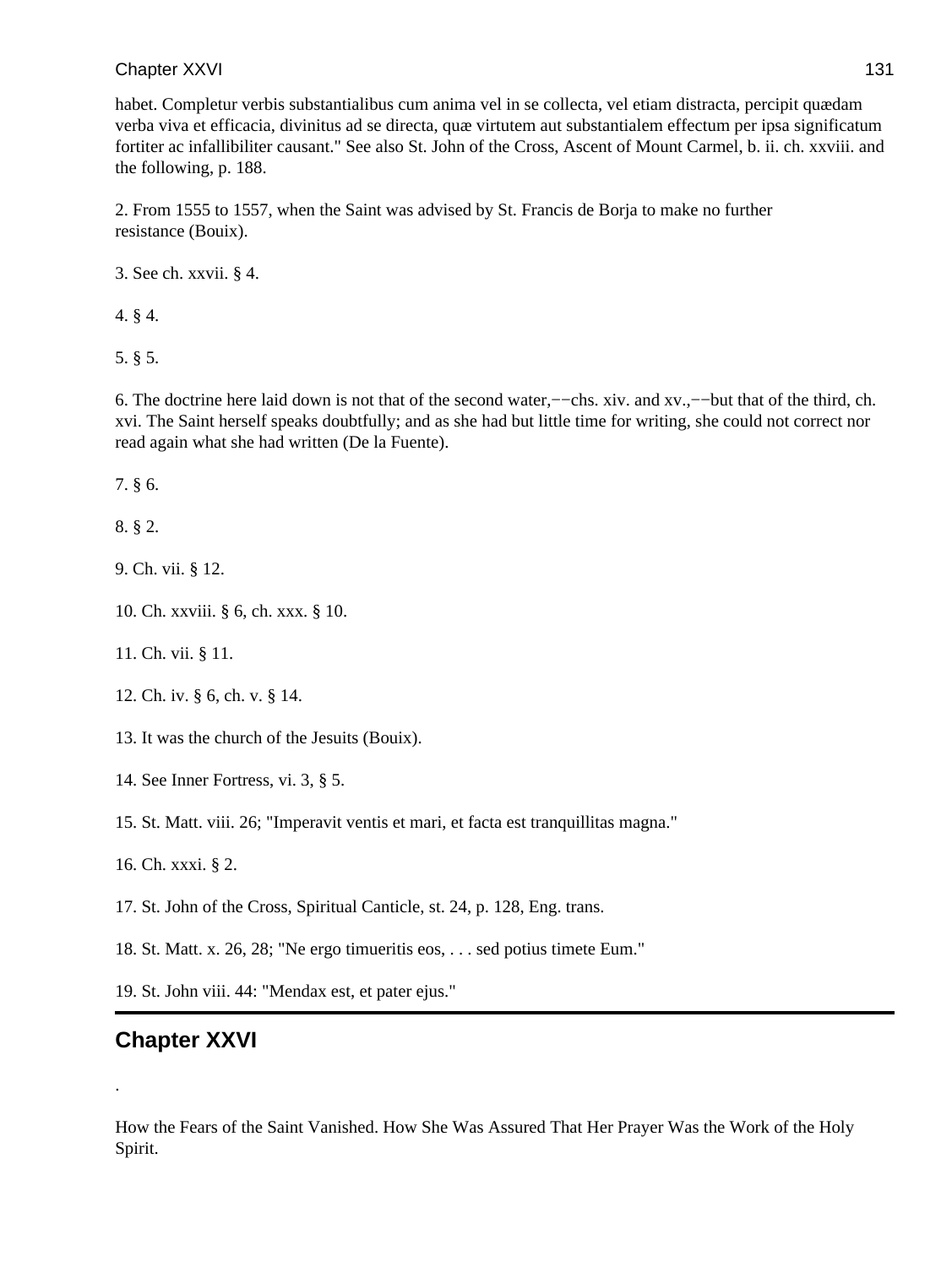1. I look upon the courage which our Lord has implanted in me against evil spirits as one of the greatest mercies which He has bestowed upon me; for a cowardly soul, afraid of anything but sin against God, is a very unseemly thing, when we have on our side the King omnipotent, our Lord most high, who can do all things, and subjects all things to Himself. There is nothing to be afraid of if we walk, as I said before, [1] in the truth, in the sight of His Majesty, with a pure conscience. And for this end, as I said in the same place, I would have myself all fears, that I may not for one instant offend Him who in that instant is able to destroy us. If His Majesty is pleased with us, whoever resists us−−be he who he may−−will be utterly disappointed.

2. It may be so, you will say; but, then, where is that soul so just as to please Him in everything?−−and that is the reason why we are afraid. Certainly it is not my soul, which is most wretched, unprofitable, and full of misery. God is not like man in His ways; He knows our weakness. But the soul perceives, by the help of certain great signs, whether it loves God of a truth; for the love of those souls who have come to this state is not hidden as it was at first, but is full of high impulses, and of longings for the vision of God, as I shall show hereafter−−or rather, as I have shown already. [2] Everything wearies, everything distresses, everything torments the soul, unless it be suffered with God, or for God. There is no rest which is not a weariness, because the soul knows itself to be away from its true rest; and so love is made most manifest, and, as I have just said, impossible to hide.

3. It happened to me, on another occasion to be grievously tried, and much spoken against on account of a certain affair,−−of which I will speak hereafter, [3]−−by almost everybody in the place where I am living, and by the members of my Order. When I was in this distress, and afflicted by many occasions of disquiet wherein I was placed, our Lord spoke to me, saying: "What art thou afraid of? knowest thou not that I am almighty? I will do what I have promised thee." And so, afterwards, was it done. I found myself at once so strong, that I could have undertaken anything, so it seemed, immediately, even if I had to endure greater trials for His service, and had to enter on a new state of suffering. These locutions are so frequent, that I cannot count them; many of them are reproaches, and He sends them when I fall into imperfections. They are enough to destroy a soul. They correct me, however; for His Majesty–−as I said before [4]–−gives both counsel and relief. There are others which bring my former sins into remembrance,−−particularly when He is about to bestow upon me some special grace,—−in such a way that the soul beholds itself as being really judged; for those reproaches of God put the truth before it so distinctly, that it knows not what to do with itself. Some are warnings against certain dangers to myself or others; many of them are prophecies of future things, three or four years beforehand; and all of them have been fulfilled: some of them I could mention. Here, then, are so many reasons for believing that they come from God, as make it impossible, I believe, for anybody to mistake them.

4. The safest course in these things is to declare, without fail, the whole state of the soul, together with the graces our Lord gives me, to a confessor who is learned, and obey him. I do so; and if I did not, I should have no peace. Nor is it right that we women, who are unlearned, should have any: there can be no danger in this, but rather great profit. This is what our Lord has often commanded me to do, and it is what I have often done. I had a confessor [5] who mortified me greatly, and now and then distressed me: he tried me heavily, for he disquieted me exceedingly; and yet he was the one who, I believe, did me the most good. Though I had a great affection for him, I was occasionally tempted to leave him; I thought that the pain he inflicted on me disturbed my prayer. Whenever I was resolved on leaving him, I used to feel instantly that I ought not to do so; and one reproach of our Lord would press more heavily upon me than all that my confessor did. Now and then, I was worn out−−torture on the one hand, reproaches on the other. I required it all, for my will was but little subdued. Our Lord said to me once, that there was no obedience where there was no resolution to suffer; that I was to think of His sufferings, and then everything would be easy.

5. One of my confessors, to whom I went in the beginning, advised me once, now that my spiritual state was known to be the work of God, to keep silence, and not speak of these things to any one, on the ground that it was safer to keep these graces secret. To me, the advice seemed good, because I felt it so much whenever I had to speak of them to my confessor; [6] I was also so ashamed of myself, that I felt it more keenly at times to speak of them than I should have done in confessing grave sins, particularly when the graces I had to reveal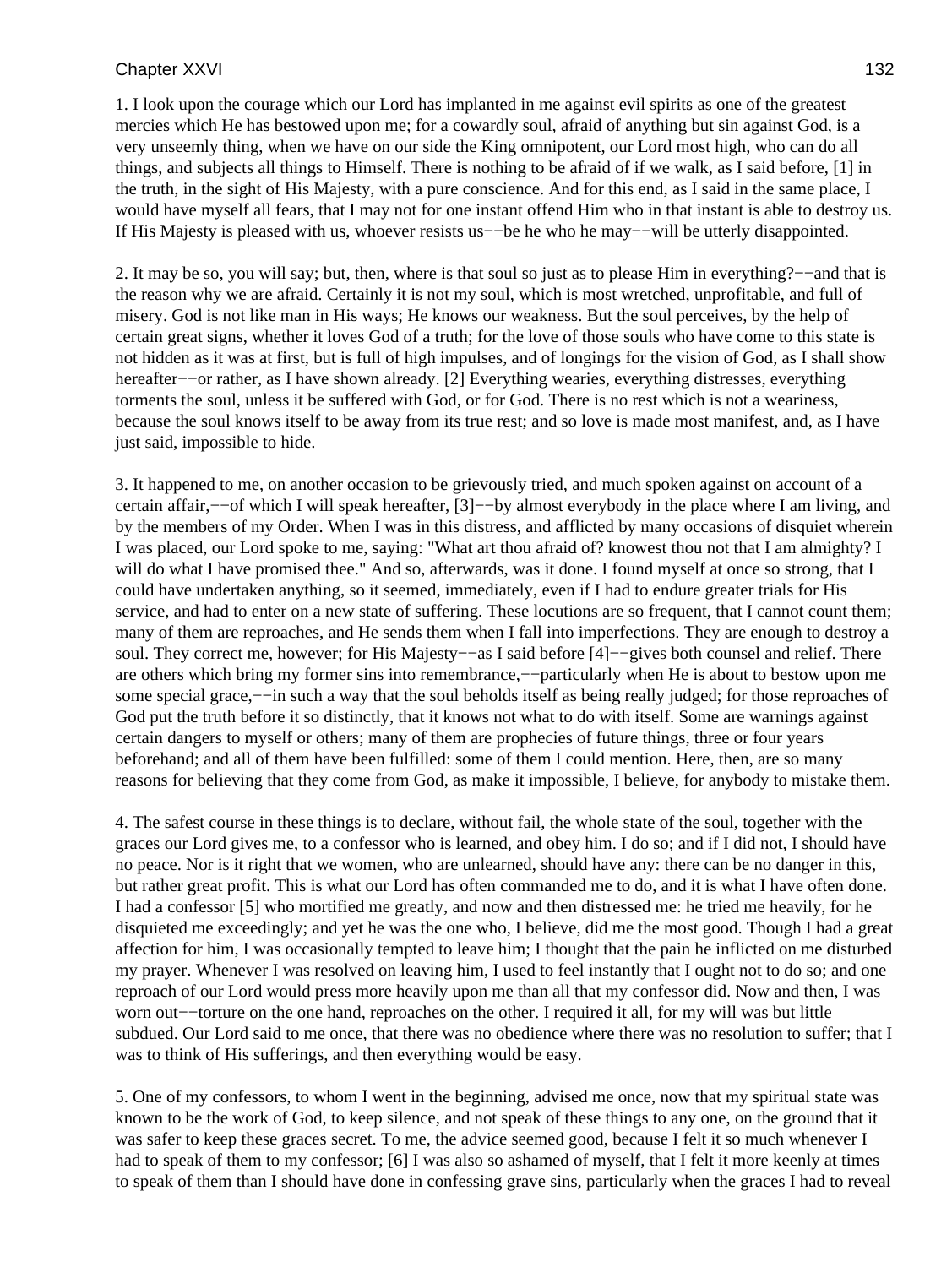were great. I thought they did not believe me, and that they were laughing at me. I felt it so much,−−for I look on this as an irreverent treatment of the marvels of God,−−that I was glad to be silent. I learned then that I had been ill−advised by that confessor, because I ought never to hide anything from my confessor; for I should find great security if I told everything; and if I did otherwise, I might at any time fall into delusions. [7]

6. Whenever our Lord commanded me to do one thing in prayer, and if my confessor forbade it, our Lord Himself told me to obey my confessor. His Majesty afterwards would change the mind of that confessor, so that he would have me do what he had forbidden before. When we were deprived of many books written in Spanish, and forbidden to read them,——I felt it deeply, for some of these books were a great comfort to me, and I could not read them in Latin,−−our Lord said to me, "Be not troubled; I will give thee a living book." I could not understand why this was said to me, for at that time I had never had a vision. [8] But, a very few days afterwards, I understood it well enough; for I had so much to think of, and such reasons for self−recollection in what I saw before me and our Lord dealt so lovingly with me, in teaching me in so many ways, that I had little or no need whatever of books. His Majesty has been to me a veritable Book, in which I saw all truth. Blessed be such a Book, which leaves behind an impression of what is read therein, and in such a way that it cannot be forgotten!

7. Who can look upon our Lord, covered with wounds, and bowed down under persecutions, without accepting, loving, and longing for them? Who can behold but a part of that glory which He will give to those who serve Him without confessing that all he may do, and all he may suffer, are altogether as nothing, when we may hope for such a reward? Who can look at the torments of lost souls without acknowledging the torments of this life to be joyous delights in comparison, and confessing how much they owe to our Lord in having saved them so often from the place of torments? [9] But as, by the help of God, I shall speak more at large of certain things, I wish now to go on with the story of my life. Our Lord grant that I have been clear enough in what I have hitherto said! I feel assured that he will understand me who has had experience herein, and that he will see I have partially succeeded; but as to him who has had no such experience, I should not be surprised if he regarded it all as folly. It is enough for him that it is I who say it, in order to be free from blame; neither will I blame any one who shall so speak of it. Our Lord grant that I may never fail to do His will! Amen.

1. Ch. xxv. § 26.

2. Ch. xv. § 6.

3. Ch. xxxiii.; the foundation of the house of St. Joseph.

4. Ch. xxv. § 23.

5. The Bollandists, n. 185, attribute some of the severity with which her confessor treated the Saint to the spirit of desolation with which he was then tried himself; and, in proof of it, refer to the account which F. Baltasar Alvarez gave of his own prayer to the General of the Society.

6. See Relation, vii. § 7.

7. St. John of the Cross, Mount Carmel, bk. ii. ch. 22, § 14.

8. The visions of the Saint began in 1558 (De la Fuente) or, according to Father Bouix, in 1559.

9. St. Luke xvi. 28: "Ne et ipsi veniant in hunc locum tormentorum."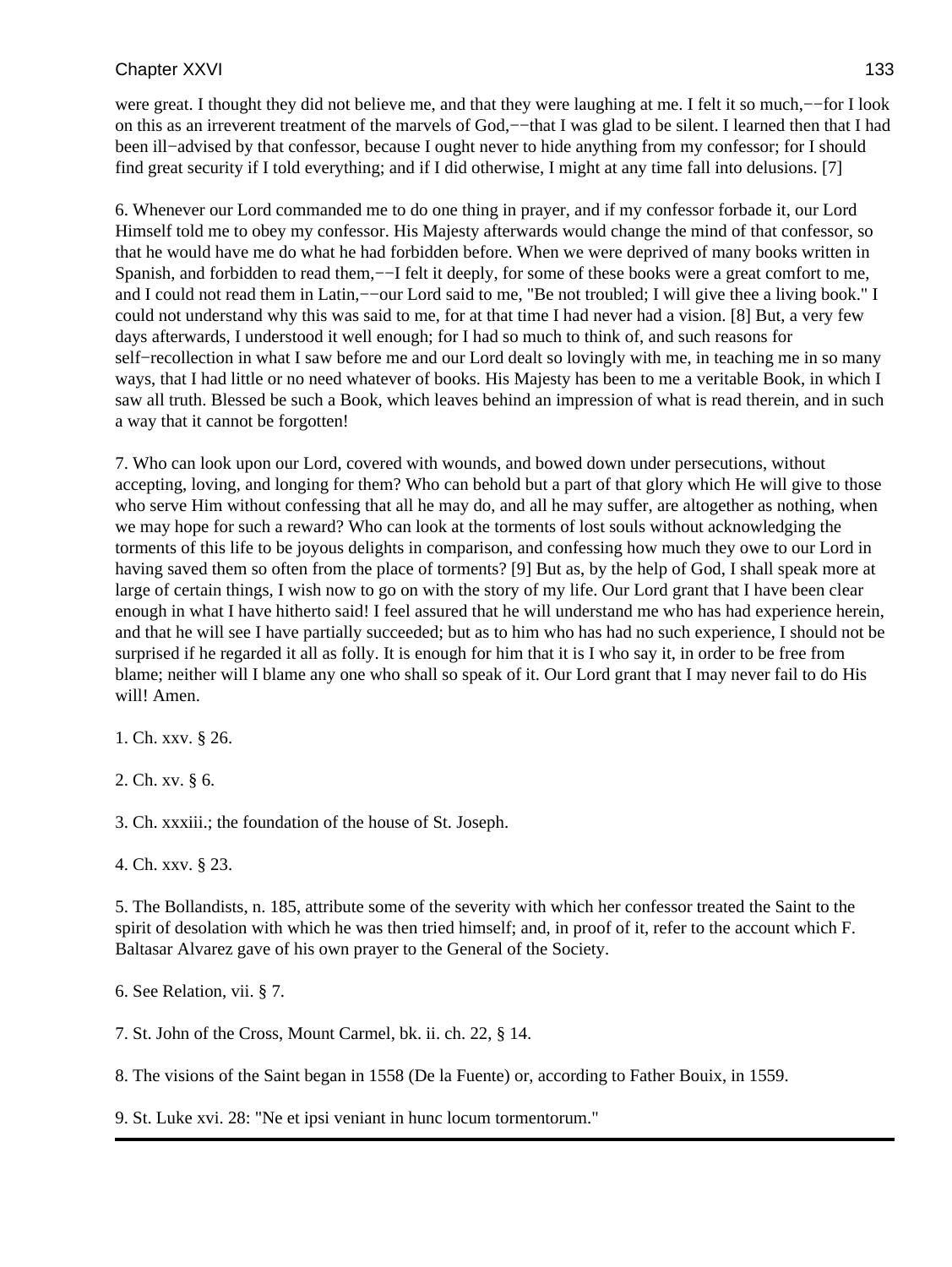.

# **Chapter XXVII**

The Saint Prays to Be Directed by a Different Way. Intellectual Visions.

1. I now resume the story of my life. I was in great pain and distress; and many prayers, as I said, [1] were made on my behalf, that our Lord would lead me by another and a safer way; for this, they told me, was so suspicious. The truth is, that though I was praying to God for this, and wished I had a desire for another way, yet, when I saw the progress I was making, I was unable really to desire a change,−−though I always prayed for it,−−excepting on those occasions when I was extremely cast down by what people said to me, and by the fears with which they filled me.

2. I felt that I was wholly changed; I could do nothing but put myself in the hands of God: He knew what was expedient for me; let Him do with me according to His will in all things. I saw that by this way I was directed heavenwards, and that formerly I was going down to hell. I could not force myself to desire a change, nor believe that I was under the influence of Satan. Though I was doing all I could to believe the one and to desire the other, it was not in my power to do so. I offered up all my actions, if there should be any good in them, for this end; I had recourse to the Saints for whom I had a devotion, that they might deliver me from the evil one; I made novenas; I commended myself to St. Hilarion, to the Angel St. Michael, to whom I had recently become devout, for this purpose; and many other Saints I importuned, that our Lord might show me the way,−−I mean, that they might obtain this for me from His Majesty.

3. At the end of two years spent in prayer by myself and others for this end, namely, that our Lord would either lead me by another way, or show the truth of this,—−for now the locutions of our Lord were extremely frequent,−−this happened to me. I was in prayer one day,−−it was the feast of the glorious St. Peter, [2]−–when I saw Christ close by me, or, to speak more correctly, felt Him; for I saw nothing with the eyes of the body, nothing with the eyes of the soul. He seemed to me to be close beside me; and I saw, too, as I believe, that it was He who was speaking to me. As I was utterly ignorant that such a vision was possible, [3] I was extremely afraid at first, and did nothing but weep; however, when He spoke to me but one word to reassure me, I recovered myself, and was, as usual, calm and comforted, without any fear whatever. Jesus Christ seemed to be by my side continually, and, as the vision was not imaginary, I saw no form; but I had a most distinct feeling that He was always on my right hand, a witness of all I did; and never at any time, if I was but slightly recollected, or not too much distracted, could I be ignorant of His near presence. [4]

4. I went at once to my confessor, [5] in great distress, to tell him of it. He asked in what form I saw our Lord. I told him I saw no form. He then said: "How did you know that it was Christ?" I replied, that I did not know how I knew it; but I could not help knowing that He was close beside me,−−that I saw Him distinctly, and felt His presence,—−that the recollectedness of my soul was deeper in the prayer of quiet, and more continuous,−−that the effects thereof were very different from what I had hitherto experienced,−−and that it was most certain. I could only make comparisons in order to explain myself; and certainly there are no comparisons, in my opinion, by which visions of this kind can be described. Afterwards I learnt from Friar Peter of Alcantara, a holy man of great spirituality,−−of whom I shall speak by and by, [6]−−and from others of great learning, that this vision was of the highest order, and one with which Satan can least interfere; and therefore there are no words whereby to explain,−−at least, none for us women, who know so little: learned men can explain it better.

5. For if I say that I see Him neither with the eyes of the body, nor with those of the soul,−−because it was not an imaginary vision,−−how is it that I can understand and maintain that He stands beside me, and be more certain of it than if I saw Him? If it be supposed that it is as if a person were blind, or in the dark, and therefore unable to see another who is close to him, the comparison is not exact. There is a certain likelihood about it, however, but not much, because the other senses tell him who is blind of that presence: he hears the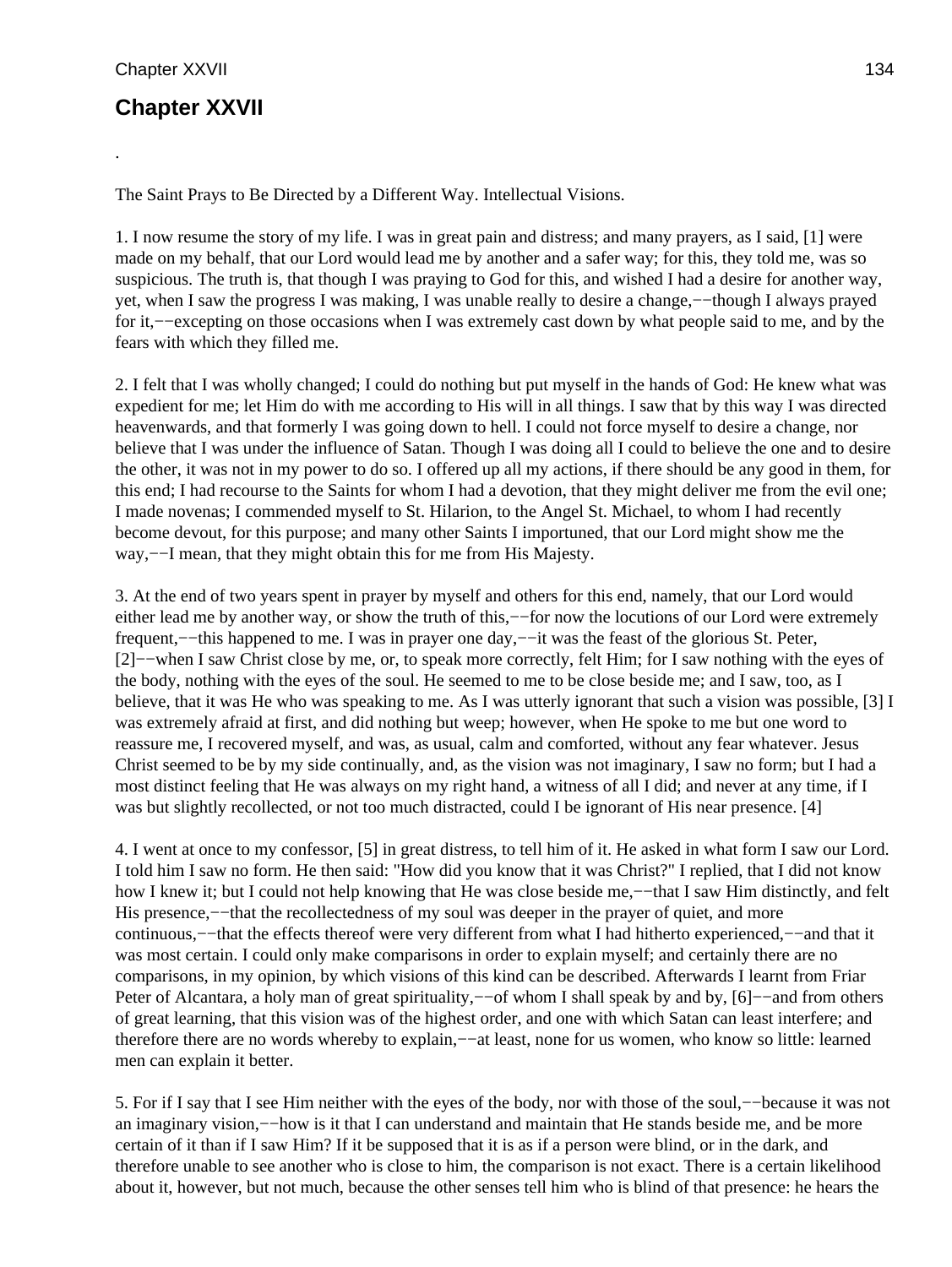other speak or move, or he touches him; but in these visions there is nothing like this. The darkness is not felt; only He renders Himself present to the soul by a certain knowledge of Himself which is more clear than the sun. [7] I do not mean that we now see either a sun or any brightness, only that there is a light not seen, which illumines the understanding so that the soul may have the fruition of so great a good. This vision brings with it great blessings.

6. It is not like that presence of God which is frequently felt, particularly by those who have attained to the prayer of union and of quiet, when we seem, at the very commencement of our prayer, to find Him with whom we would converse, and when we seem to feel that He hears us by the effects and the spiritual impressions of great love and faith of which we are then conscious, as well as by the good resolutions, accompanied by sweetness, which we then make. This is a great grace from God; and let him to whom He has given it esteem it much, because it is a very high degree of prayer; but it is not vision. God is understood to be present there by the effects He works in the soul: that is the way His Majesty makes His presence felt; but here, in this vision, it is seen clearly that Jesus Christ is present, the Son of the Virgin. In the prayer of union and of quiet, certain inflowings of the Godhead are present; but in the vision, the Sacred Humanity also, together with them, is pleased to be our visible companion, and to do us good.

7. My confessor next asked me, who told me it was Jesus Christ. [8] I replied that He often told me so Himself; but, even before He told me so, there was an impression on my understanding that it was He; and before this He used to tell me so, and I saw Him not. If a person whom I had never seen, but of whom I had heard, came to speak to me, and I were blind or in the dark, and told me who he was, I should believe him; but I could not so confidently affirm that he was that person, as I might do if I had seen him. But in this vision I could do so, because so clear a knowledge is impressed on the soul that all doubt seems impossible, though He is not seen. Our Lord wills that this knowledge be so graven on the understanding, that we can no more question His presence than we can question that which we see with our eyes: not so much even; for very often there arises a suspicion that we have imagined things we think we see; but here, though there may be a suspicion in the first instant, there remains a certainty so great, that the doubt has no force whatever. So also is it when God teaches the soul in another way, and speaks to it without speaking, in the way I have described.

8. There is so much of heaven in this language, that it cannot well be understood on earth, though we may desire ever so much to explain it, if our Lord will not teach it experimentally. Our Lord impresses in the innermost soul that which He wills that soul to understand; and He manifests it there without images or formal words, after the manner of the vision I am speaking of. Consider well this way in which God works, in order that the soul may understand what He means−−His great truths and mysteries; for very often what I understand, when our Lord explains to me the vision, which it is His Majesty's pleasure to set before me, is after this manner; and it seems to me that this is a state with which the devil can least interfere, for these reasons; but if these reasons are not good, I must be under a delusion. The vision and the language are matters of such pure spirituality, that there is no toil of the faculties, or of the senses, out of which−−so seems to me−−the devil can derive any advantage.

9. It is only at intervals, and for an instant, that this occurs; for generally––so I think––the senses are not taken away, and the faculties are not suspended: they preserve their ordinary state. It is not always so in contemplation; on the contrary, it is very rarely so; but when it is so, I say that we do nothing whatever ourselves: no work of ours is then possible; all that is done is apparently the work of our Lord. It is as if food had been received into the stomach which had not first been eaten, and without our knowing how it entered; but we do know well that it is there, though we know not its nature, nor who it was that placed it there. In this vision, I know who placed it; but I do not know how He did it. I neither saw it, nor felt it; I never had any inclination to desire it, and I never knew before that such a thing was possible.

10. In the locutions of which I spoke before, [9] God makes the understanding attentive, though it may be painful to understand what is said; then the soul seems to have other ears wherewith it hears; and He forces it to listen, and will not let it be distracted. The soul is like a person whose hearing was good, and who is not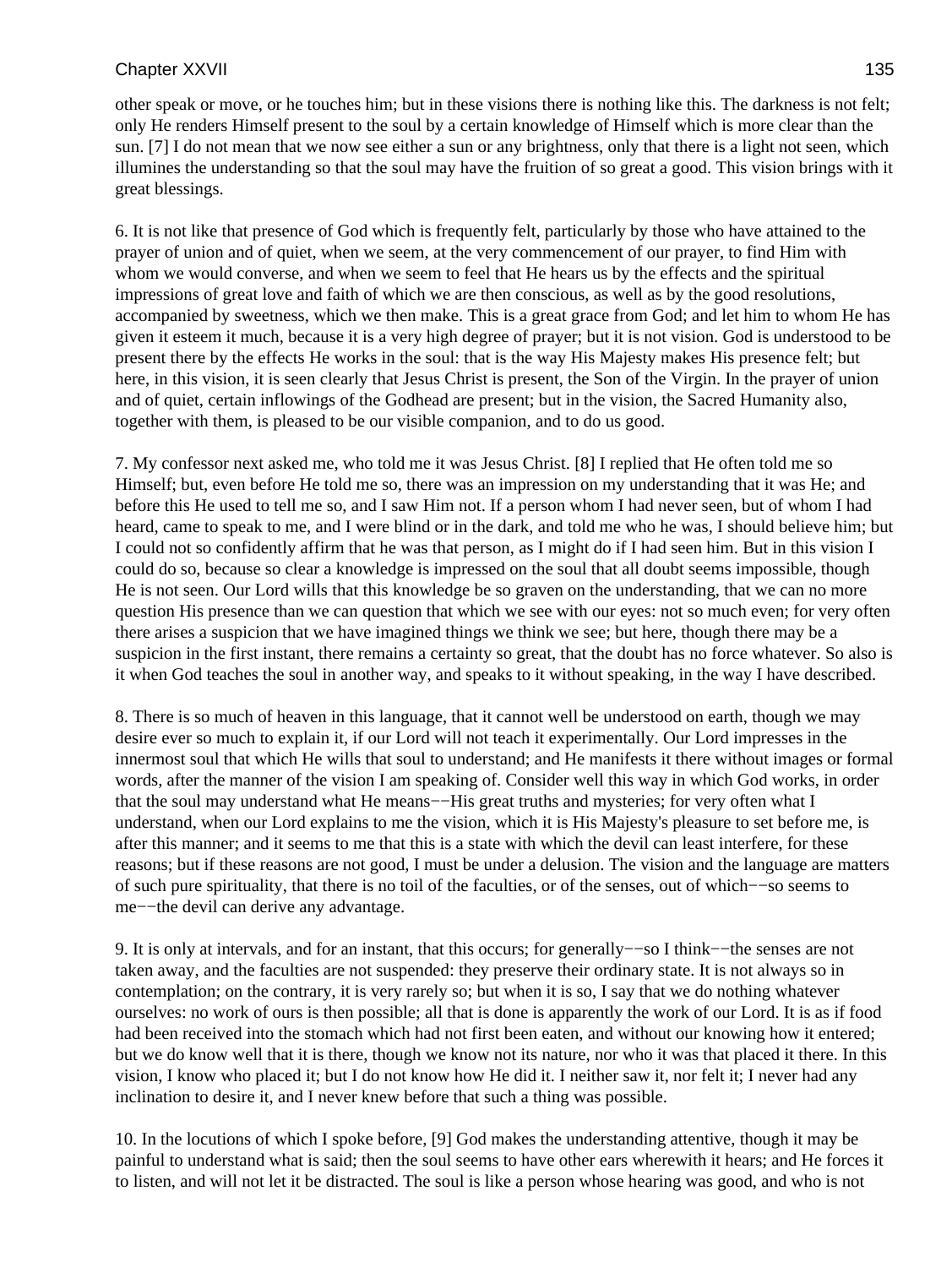suffered to stop his ears, while people standing close beside him speak to him with a loud voice. He may be unwilling to hear, yet hear he must. Such a person contributes something of his own; for he attends to what is said to him; but here there is nothing of the kind: even that little, which is nothing more than the bare act of listening, which is granted to it in the other case, is now out of its power. It finds its food prepared and eaten; it has nothing more to do but to enjoy it. It is as if one without ever learning, without taking the pains even to learn to read, and without studying any subject whatever, should find himself in possession of all knowledge, not knowing how or whence it came to him, seeing that he had never taken the trouble even to learn the alphabet. This last comparison seems to me to throw some light on this heavenly gift; for the soul finds itself learned in a moment, and the mystery of the most Holy Trinity so clearly revealed to it, together with other most deep doctrines, that there is no theologian in the world with whom it would hesitate to dispute for the truth of these matters.

11. It is impossible to describe the surprise of the soul when it finds that one of these graces is enough to change it utterly, and make it love nothing but Him who, without waiting for anything itself might do, renders it fit for blessings so high, communicates to it His secrets, and treats it with so much affection and love. Some of the graces He bestows are liable to suspicion because they are so marvellous, and given to one who has deserved them so little−−incredible, too, without a most lively faith. I intend, therefore, to mention very few of those graces which our Lord has wrought in me, if I should not be ordered otherwise; but there are certain visions of which I shall speak, an account of which may be of some service. In doing so, I shall either dispel his fears to whom our Lord sends them, and who, as I used to do, thinks them impossible, or I shall explain the way or the road by which our Lord has led me; and that is what I have been commanded to describe.

12. Now, going back to speak of this way of understanding, what it is seems to me to be this: it is our Lord's will in every way that the soul should have some knowledge of what passes in heaven; and I think that, as the blessed there without speech understand one another,−−I never knew this for certain till our Lord of His goodness made me see it; He showed it to me in a trance,−−so is it here: God and the soul understand one another, merely because His Majesty so wills it, without the help of other means, to express the love there is between them both. In the same way on earth, two persons of sound sense, if they love each other much, can even, without any signs, understand one another only by their looks. It must be so here, though we do not see how, as these two lovers earnestly regard each the other: the bridegroom says so to the bride in the Canticle, so I believe, and I have heard that it is spoken of there. [10]

13. Oh, marvellous goodness of God, in that Thou permittest eyes which have looked upon so much evil as those of my soul to look upon Thee! May they never accustom themselves, after looking on Thee, to look upon vile things again! and may they have pleasure in nothing but in Thee, O Lord! Oh, ingratitude of men, how far will it go! I know by experience that what I am saying is true, and that all we can say is exceedingly little, when we consider what Thou doest to the soul which Thou hast led to such a state as this. O souls, you who have begun to pray, and you who possess the true faith, what can you be in search of even in this life, let alone that which is for ever, that is comparable to the least of these graces? Consider, and it is true, that God gives Himself to those who give up everything for Him. God is not an accepter of persons. [11] He loves all; there is no excuse for any one, however wicked he may be, seeing that He hath thus dealt with me, raising me to the state I am in. Consider, that what I am saying is not even an iota of what may be said; I say only that which is necessary to show the kind of the vision and of the grace which God bestows on the soul; for that cannot be told which it feels when our Lord admits it to the understanding of His secrets and of His mighty works. The joy of this is so far above all conceivable joys, that it may well make us loathe all the joys of earth; for they are all but dross; and it is an odious thing to make them enter into the comparison, even if we might have them for ever. Those which our Lord gives, what are they? One drop only of the waters of the overflowing river which He is reserving for us.

14. It is a shame! And, in truth, I am ashamed of myself; if shame could have a place in heaven, I should certainly be the most ashamed there. Why do we seek blessings and joys so great, bliss without end, and all at the cost of our good Jesus? Shall we not at least weep with the daughters of Jerusalem, [12] if we do not help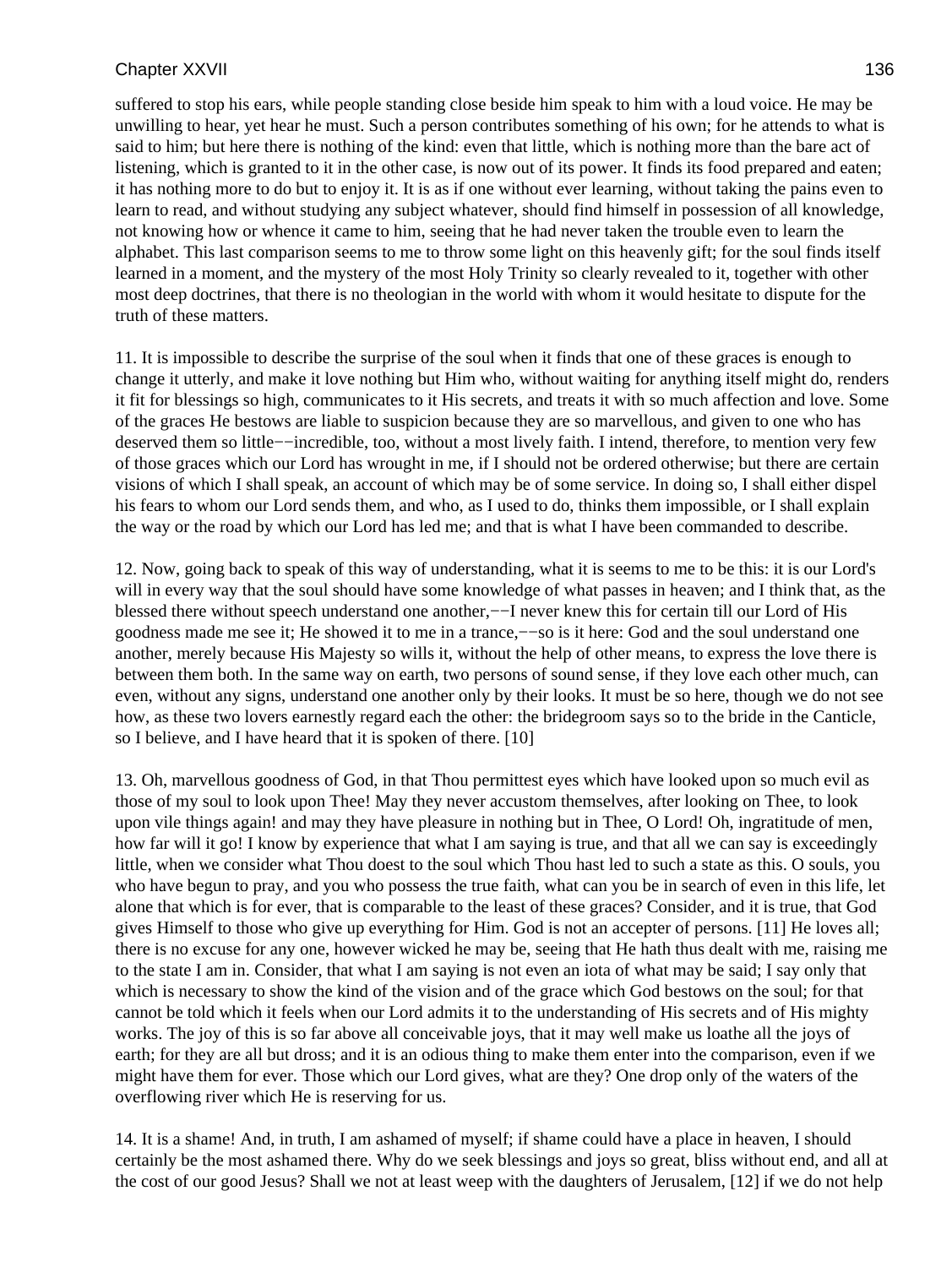to carry his cross with the Cyrenean? [13] Is it by pleasure and idle amusements that we can attain to the fruition of what He purchased with so much blood? It is impossible. Can we think that we can, by preserving our honour, which is vanity, recompense Him for the sufferings He endured, that we might reign with Him for ever? This is not the way; we are going by the wrong road utterly, and we shall never arrive there. You, my father, must lift up your voice, and utter these truths aloud, seeing that God has taken from me the power of doing it. I should like to utter them to myself for ever. I listened to them myself, and came to the knowledge of God so late, as will appear by what I have written, that I am ashamed of myself when I speak of this; and so I should like to be silent.

15. Of one thing, however, I will speak, and I think of it now and then,−−may it be the good pleasure of our Lord to bring me on, so that I may have the fruition of it!—–what will be the accidental glory and the joy of the blessed who have entered on it, when they see that, though they were late, yet they left nothing undone which it was possible for them to do for God, who kept nothing back they could give Him, and who gave what they gave in every way they could, according to their strength and their measure,−−they who had more gave more. How rich will he be who gave up all his riches for Christ! How honourable will he be who, for His sake, sought no honours whatever, but rather took pleasure in seeing himself abased! How wise he will be who rejoiced when men accounted him as mad!—−they did so of Wisdom Itself! [14] How few there are of this kind now, because of our sins! Now, indeed, they are all gone whom people regarded as mad, [15] because they saw them perform heroic acts, as true lovers of Christ.

16. O world, world! how thou art gaining credit because they are few who know thee! But do we suppose that God is better pleased when men account us wise and discreet persons? We think forthwith that there is but little edification given when people do not go about, every one in his degree, with great gravity, in a dignified way. Even in the friar, the ecclesiastic, and the nun, if they wear old and patched garments, we think it a novelty, and a scandal to the weak; and even if they are very recollected and given to prayer. Such is the state of the world, and so forgotten are matters of perfection, and those grand impetuosities of the Saints. More mischief, I think, is done in this way, than by any scandal that might arise if the religious showed in their actions, as they proclaim it in words, that the world is to be held in contempt. Out of scandals such as this, our Lord obtains great fruit. If some people took scandal, others are filled with remorse: anyhow, we should have before us some likeness of that which our Lord and His Apostles endured; for we have need of it now more than ever.

17. And what an excellent likeness in the person of that blessed friar, Peter of Alcantara, God has just taken from us! [16] The world cannot bear such perfection now; it is said that men's health is grown feebler, and that we are not now in those former times. But this holy man lived in our day; he had a spirit strong as those of another age, and so he trampled on the world. If men do not go about barefooted, nor undergo sharp penances, as he did, there are many ways, as I have said before, [17] of trampling on the world; and our Lord teaches them when He finds the necessary courage. How great was the courage with which His Majesty filled the Saint I am speaking of! He did penance–−oh, how sharp it was!–−for seven–and–forty years, as all men know. I should like to speak of it, for I know it to be all true.

18. He spoke of it to me and to another person, from whom he kept few or no secrets. As for me, it was the affection he bore me that led him to speak; for it was our Lord's will that he should undertake my defence, and encourage me, at a time when I was in great straits, as I said before, and shall speak of again. [18] He told me, I think, that for forty years he slept but an hour and a half out of the twenty−four, and that the most laborious penance he underwent, when he began, was this of overcoming sleep. For that purpose, he was always either kneeling or standing. When he slept, he sat down, his head resting against a piece of wood driven into the wall. Lie down he could not, if he wished it; for his cell, as every one knows, was only four feet and a half in length. In all these years, he never covered his head with his hood, even when the sun was hottest, or the rain heaviest. He never covered his feet: the only garment he wore was made of sackcloth, and that was as tight as it could be, with nothing between it and his flesh; over this, he wore a cloak of the same stuff. He told me that, in the severe cold, he used to take off his cloak, and open the door and the window of his cell, in order that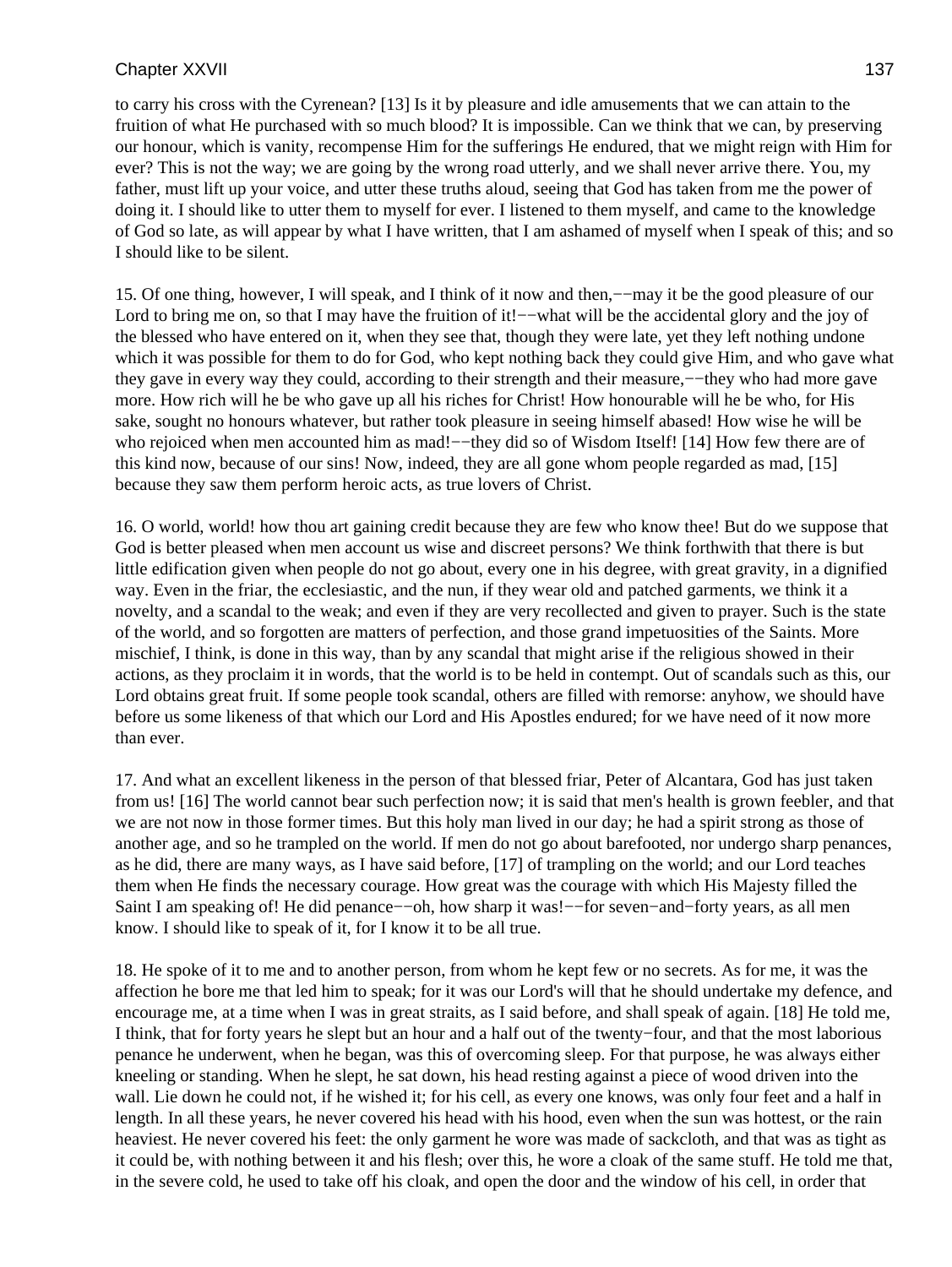when he put his cloak on again, after shutting the door and the window, he might give some satisfaction to his body in the pleasure it might have in the increased warmth. His ordinary practice was to eat but once in three days. He said to me, "Why are you astonished at it? it is very possible for any one who is used to it." One of his companions told me that he would be occasionally eight days without eating: that must have been when he was in prayer; for he was subject to trances, and to the impetuosities of the love of God, of which I was once a witness myself.

19. His poverty was extreme; and his mortification, from his youth, was such,−−so he told me,−−that he was three years in one of the houses of his Order without knowing how to distinguish one friar from another, otherwise than by the voice; for he never raised his eyes: and so, when he was obliged to go from one part of the house to the other, he never knew the way, unless he followed the friars. His journeys, also, were made in the same way. For many years, he never saw a woman's face. He told me that it was nothing to him then whether he saw it or not: but he was an aged man when I made his acquaintance; and his weakness was so great, that he seemed like nothing else but the roots of trees. With all his sanctity, he was very agreeable; though his words were few, unless when he was asked questions; he was very pleasant to speak to, for he had a most clear understanding.

20. Many other things I should like to say of him, if I were not afraid, my father, that you will say, Why does she meddle here? and it is in that fear I have written this. So I leave the subject, only saying that his last end was like his life−−preaching to, and exhorting, his brethren. When he saw that the end was comes he repeated the Psalm, [19] "Lætatus sum in his quæ dicta sunt mihi;" and then, kneeling down, he died.

21. Since then, it has pleased our Lord that I should find more help from him than during his life. He advises me in many matters. I have often seen him in great glory. The first time he appeared to me, he said: "O blessed penance, which has merited so great a reward!" with other things. A year before his death, he appeared to me being then far away. I knew he was about to die, and so I sent him word to that effect, when he was some leagues from here. When he died, he appeared to me, and said that he was going to his rest. I did not believe it. I spoke of it to some persons, and within eight days came the news that he was dead−−or, to speak more correctly, he had begun to live for evermore. [20]

22. Behold here, then, how that life of sharp penance is perfected in such great glory: and now he is a greater comfort to me, I do believe, than he was on earth. Our Lord said to me on one occasion, that persons could not ask Him anything in his name, and He not hear them. I have recommended many things to him that he was to ask of our Lord, and I have seen my petitions granted. God be blessed for ever! Amen.

23. But how I have been talking in order to stir you up never to esteem anything in this life!−−as if you did not know this, or as if you were not resolved to leave everything, and had already done it! I see so much going wrong in the world, that though my speaking of it is of no other use than to weary me by writing of it, it is some relief to me that all I am saying makes against myself. Our Lord forgive me all that I do amiss herein; and you too, my father, for wearying you to no purpose. It seems as if I would make you do penance for my sins herein.

1. Ch. xxv. § 20.

2. See ch. xxviii. § 5, and ch. xxix. § 1. The vision took place, it seems, on the 29th June. See ch. xxix. § 6.

3. See ch. vii. § 12.

4. See Anton. a Spiritu Sancto, Direct. Mystic. tr. iii. disp. v. § 3.

5. See Inner Fortress, vi. 8, § 3.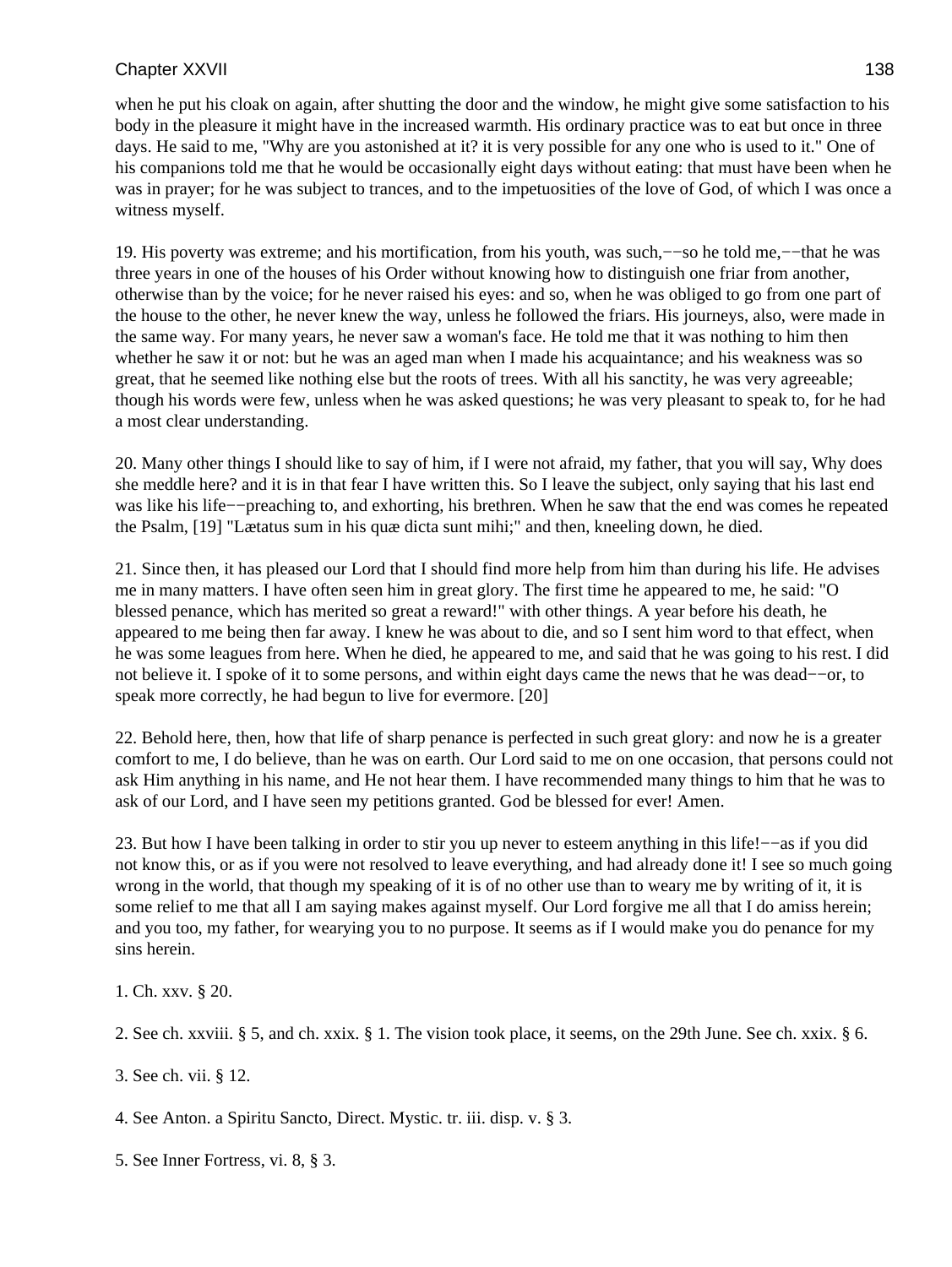6. § 17, infra.

7. See Relation, vii. § 26.

8. Inner Fortress, vi. 8, § 3.

9. Ch. xxv. § 1.

10. Cant. vi. 4: "Averte oculos tuos a me, quia ipsi me avolare fecerunt." St. John of the Cross, Mount Carmel, bk. ii. ch. xxix. n. 6, Engl. trans.

11. Acts x. 34: "Non est personarum acceptor Deus."

12. St. Luke xxiii. 28: "Filiæ Jerusalem, nolite flere super Me, sed super vos ipsas flete."

13. St. Matt. xxvii. 32: "Hunc angariaverunt ut tolleret crucem Ejus."

14. St. John x. 20: "Dæmonium habet et insanit: quid Eum auditis?"

15. Sap. v. 4: "Nos insensati vitam illorum æstimabamus insaniam."

16. 18th Oct. 1562. As the Saint finished the first relation of her life in June, 1562, this is one of the additions subsequently made.

17. Ch. xiv. § 7.

18. Ch. xxvi. § 3, ch. xxxii. § 16.

19. Psalm cxxi. The words in the MS. are: "Letatun sun yn is que dita sun miqui" (De la Fuente).

20. See ch. xxx. § 2.

# **Chapter XXVIII**

.

Visions of the Sacred Humanity, and of the Glorified Bodies. Imaginary Visions. Great Fruits Thereof When They Come from God.

1. I now resume our subject. I spent some days, not many, with that vision [1] continually before me. It did me so much good, that I never ceased to pray. Even when I did cease, I contrived that it should be in such a way as that I should not displease Him whom I saw so clearly present, an eye−witness of my acts. And though I was occasionally afraid, because so much was said to me about delusions, that fear lasted not long, because our Lord reassured me.

2. It pleased our Lord, one day that I was in prayer, to show me His Hands, and His Hands only. The beauty of them was so great, that no language can describe it. This put me in great fear; for everything that is strange, in the beginning of any new grace from God, makes me very much afraid. A few days later, I saw His divine Face, and I was utterly entranced. I could not understand why our Lord showed Himself in this way, seeing that, afterwards, He granted me the grace of seeing His whole Person. Later on, I understood that His Majesty was dealing with me according to the weakness of my nature. May He be blessed for ever! A glory so great was more than one so base and wicked could bear; and our merciful Lord, knowing this, ordered it in this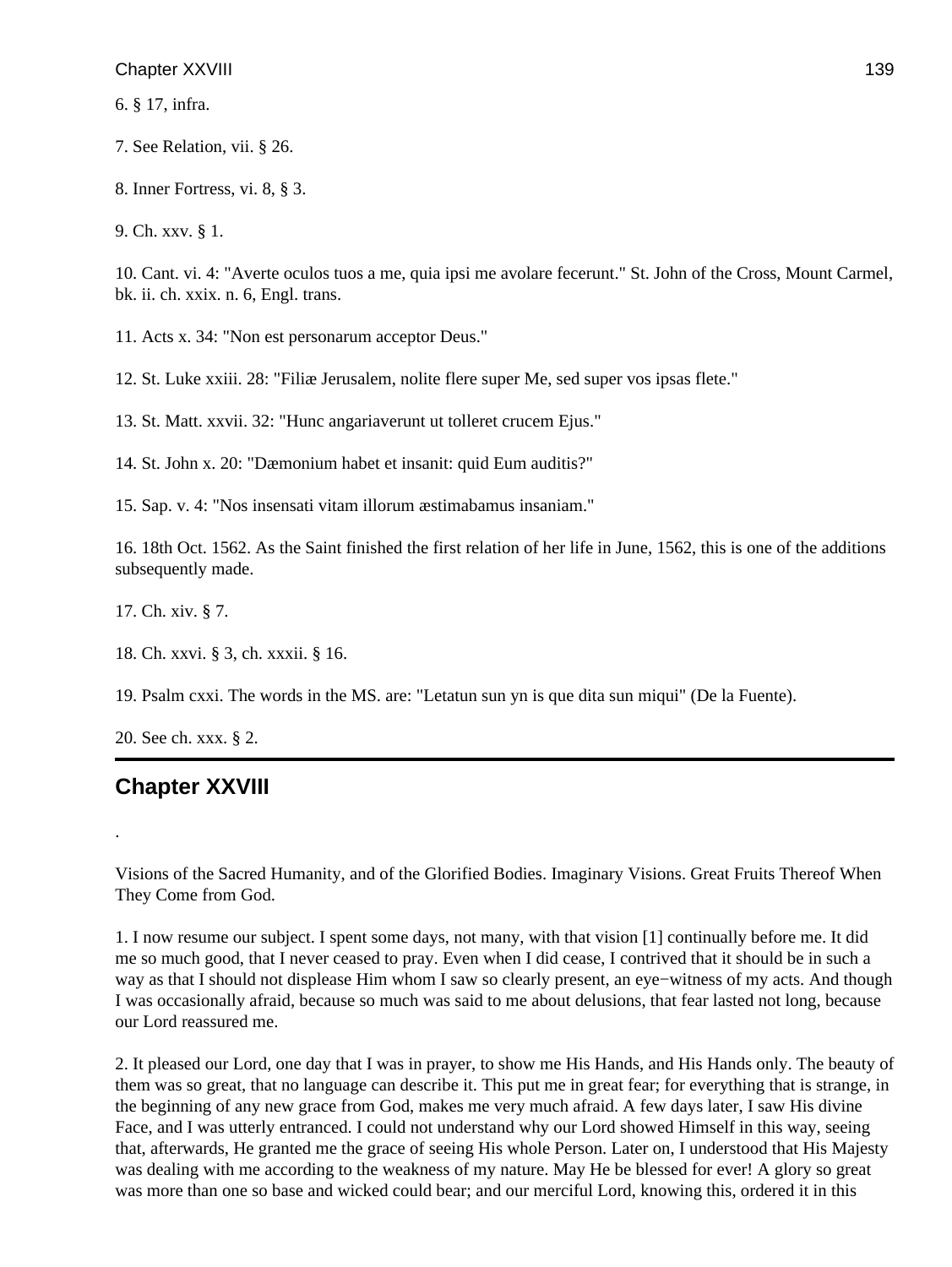way.

3. You will think, my father, that it required no great courage to look upon Hands and Face so beautiful. But so beautiful are glorified bodies, that the glory which surrounds them renders those who see that which is so supernatural and beautiful beside themselves. It was so with me: I was in such great fear, trouble, and perplexity at the sight. Afterwards there ensued a sense of safety and certainty, together with other results, so that all fear passed immediately away. [2]

4. On one of the feasts of St. Paul, [3] when I was at Mass, there stood before me the most Sacred Humanity, [4] as painters represent Him after the resurrection, in great beauty and majesty, as I particularly described it to you, my father, when you had insisted on it. It was painful enough to have to write about it, for I could not describe it without doing great violence to myself. But I described it as well as I could, and there is no reason why I should now recur to it. One thing, however, I have to say: if in heaven itself there were nothing else to delight our eyes but the great beauty of glorified bodies, that would be an excessive bliss, particularly the vision of the Humanity of Jesus Christ our Lord. If here below, where His Majesty shows Himself to us according to the measure which our wretchedness can bear, it is so great, what must it be there, where the fruition of it is complete!

5. This vision, though imaginary, I never saw with my bodily eyes, nor, indeed, any other, but only with the eyes of the soul. Those who understand these things better than I do, say that the intellectual vision is more perfect than this; and this, the imaginary vision, much more perfect than those visions which are seen by the bodily eyes. The latter kind of visions, they say, is the lowest; and it is by these that the devil can most delude us. [5] I did not know it then; for I wished, when this grace had been granted me, that it had been so in such a way that I could see it with my bodily eyes, in order that my confessor might not say to me that I indulged in fancies.

6. After the vision was over, it happened that I too imagined−−the thought came at once−−I had fancied these things; so I was distressed, because I had spoken of them to my confessor, thinking that I might have been deceiving him. There was another lamentation: I went to my confessor, and told him of my doubts. He would ask me whether I told him the truth so far as I knew it; or, if not, had I intended to deceive him? I would reply, that I told the truth; for, to the best of my belief, I did not lie, nor did I mean anything of the kind; neither would I tell a lie for the whole world. [6] This he knew well enough; and, accordingly, he contrived to quiet me; and I felt so much the going to him with these doubts, that I cannot tell how Satan could have put it into my head that I invented those things for the purpose of tormenting myself.

7. But our Lord made such haste to bestow this grace upon me, and to declare the reality of it, that all doubts of the vision being a fancy on my part were quickly taken away, and ever since I see most clearly how silly I was. For if I were to spend many years in devising how to picture to myself anything so beautiful, I should never be able, nor even know how, to do it for it is beyond the reach of any possible imagination here below: the whiteness and brilliancy alone are inconceivable. It is not a brilliancy which dazzles, but a delicate whiteness and a brilliancy infused, furnishing the most excessive delight to the eyes, never wearied thereby, nor by the visible brightness which enables us to see a beauty so divine. It is a light so different from any light here below, that the very brightness of the sun we see, in comparison with the brightness and light before our eyes, seems to be something so obscure, that no one would ever wish to open his eyes again.

8. It is like most pellucid water running in a bed of crystal, reflecting the rays of the sun, compared with most muddy water on a cloudy day, flowing on the surface of the earth. Not that there is anything like the sun present here, nor is the light like that of the sun: this light seems to be natural; and, in comparison with it, every other light is something artificial. It is a light which knows no night; but rather, as it is always light, nothing ever disturbs it. In short, it is such that no man, however gifted he may be, can ever, in the whole course of his life, arrive at any imagination of what it is. God puts it before us so instantaneously, that we could not open our eyes in time to see it, if it were necessary for us to open them at all. But whether our eyes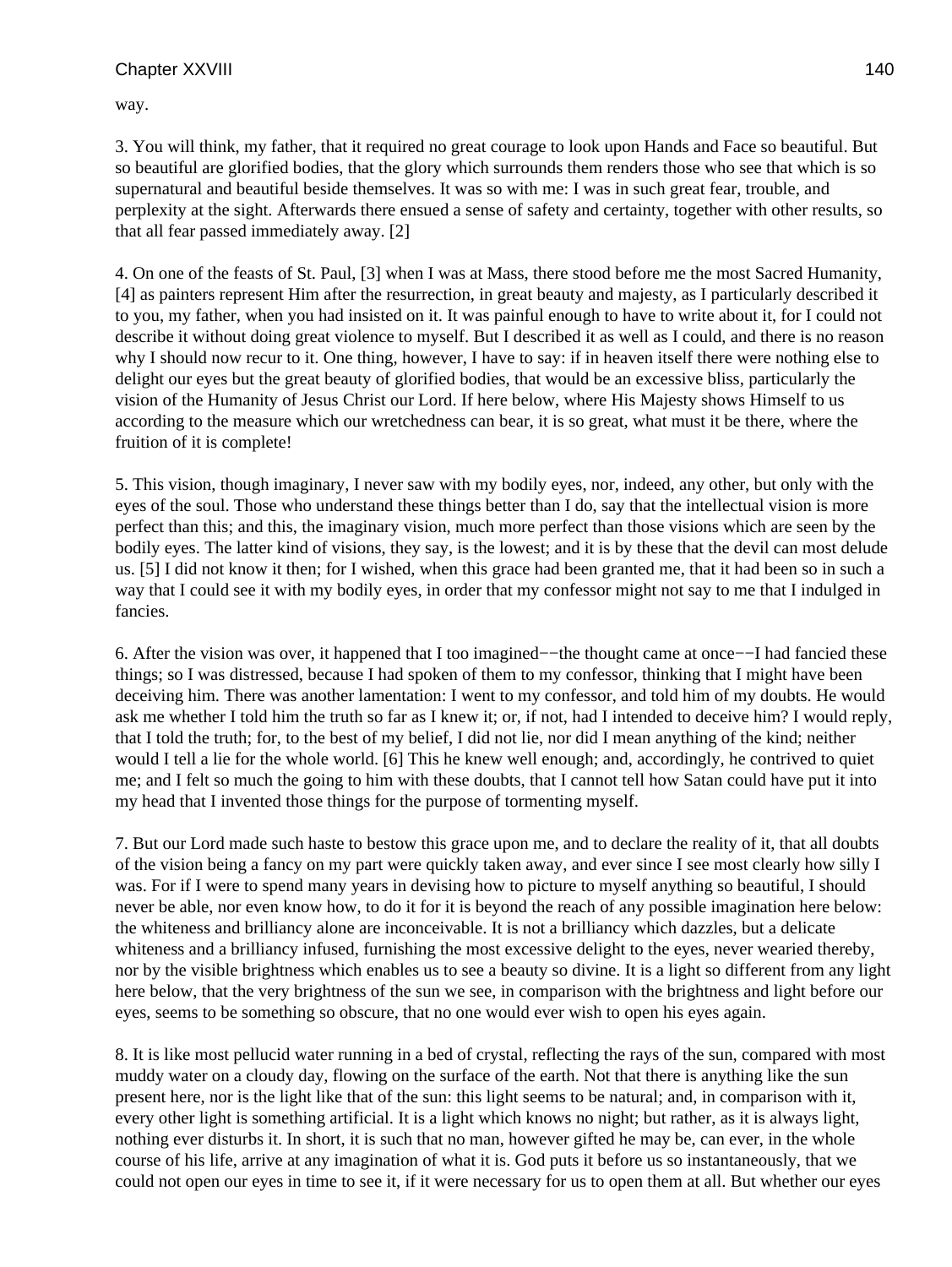be open or shut, it makes no difference whatever; for when our Lord wills, we must see it, whether we will or not. No distraction can shut it out, no power can resist it, nor can we attain to it by any diligence or efforts of our own. I know this by experience well, as I shall show you.

9. That which I wish now to speak of is the manner in which our Lord manifests Himself in these visions. I do not mean that I am going to explain how it is that a light so strong can enter the interior sense, or so distinct an image the understanding, so as to seem to be really there; for this must be work for learned men. Our Lord has not been pleased to let me understand how it is. I am so ignorant myself, and so dull of understanding, that, although people have very much wished to explain it to me, I have never been able to understand how it can be.

10. This is the truth: though you, my father, may think that I have a quick understanding, it is not so; for I have found out, in many ways, that my understanding can take in only, as they say, what is given to it to eat. Sometimes my confessor used to be amazed at my ignorance: and he never explained to me−−nor, indeed, did I desire to understand−−how God did this, nor how it could be. Nor did I ever ask; though, as I have said, [7] I had converse for many years with men of great learning. But I did ask them if this or that were a sin or not: as for everything else, the thought that God did it all was enough for me. I saw there was no reason to be afraid, but great reason to praise Him. On the other hand, difficulties increase my devotion; and the greater the difficulty the greater the increase.

11. I will therefore relate what my experience has shown me; but how our Lord brought it about, you, my father, will explain better than I can, and make clear all that is obscure, and beyond my skill to explain. Now and then it seemed to me that what I saw was an image; but most frequently it was not so. I thought it was Christ Himself, judging by the brightness in which He was pleased to show Himself. Sometimes the vision was so indistinct, that I thought it was an image; but still not like a picture, however well painted−−and I have seen many good pictures. It would be absurd to suppose that the one bears any resemblance whatever to the other, for they differ as a living person differs from his portrait, which, however well drawn, cannot be lifelike, for it is plain that it is a dead thing. But let this pass, though to the purpose, and literally true.

12. I do not say this by way of comparison, for comparisons are never exact, but because it is the truth itself, as there is the same difference here that there is between a living subject and the portrait thereof, neither more nor less: for if what I saw was an image, it was a living image,−−not a dead man, but the living Christ: and He makes me see that He is God and man,—not as He was in the sepulchre, but as He was when He had gone forth from it, risen from the dead. He comes at times in majesty so great, that no one can have any doubt that it is our Lord Himself, especially after Communion: we know that He is then present, for faith says so. He shows Himself so clearly to be the Lord of that little dwelling−place, that the soul seems to be dissolved and lost in Christ. O my Jesus, who can describe the majesty wherein Thou showest Thyself! How utterly Thou art the Lord of the whole world, and of heaven, and of a thousand other and innumerable worlds and heavens, the creation of which is possible to Thee! The soul understands by that majesty wherein Thou showest Thyself that it is nothing for Thee to be Lord of all this.

13. Here it is plain, O my Jesus, how slight is the power of all the devils in comparison with Thine, and how he who is pleasing unto Thee is able to tread all hell under his feet. Here we see why the devils trembled when Thou didst go down to Limbus, and why they might have longed for a thousand hells still lower, that they might escape from Thy terrible Majesty. I see that it is Thy will the soul should feel the greatness of Thy Majesty, and the power of Thy most Sacred Humanity, united with Thy Divinity. Here, too, we see what the day of judgment will be, when we shall behold the King in His Majesty, and in the rigour of His justice against the wicked. Here we learn true humility, imprinted in the soul by the sight of its own wretchedness, of which now it cannot be ignorant. Here, also, is confusion of face, and true repentance for sins; for though the soul sees that our Lord shows how He loves it, yet it knows not where to go, and so is utterly dissolved.

14. My meaning is, that so exceedingly great is the power of this vision, when our Lord shows the soul much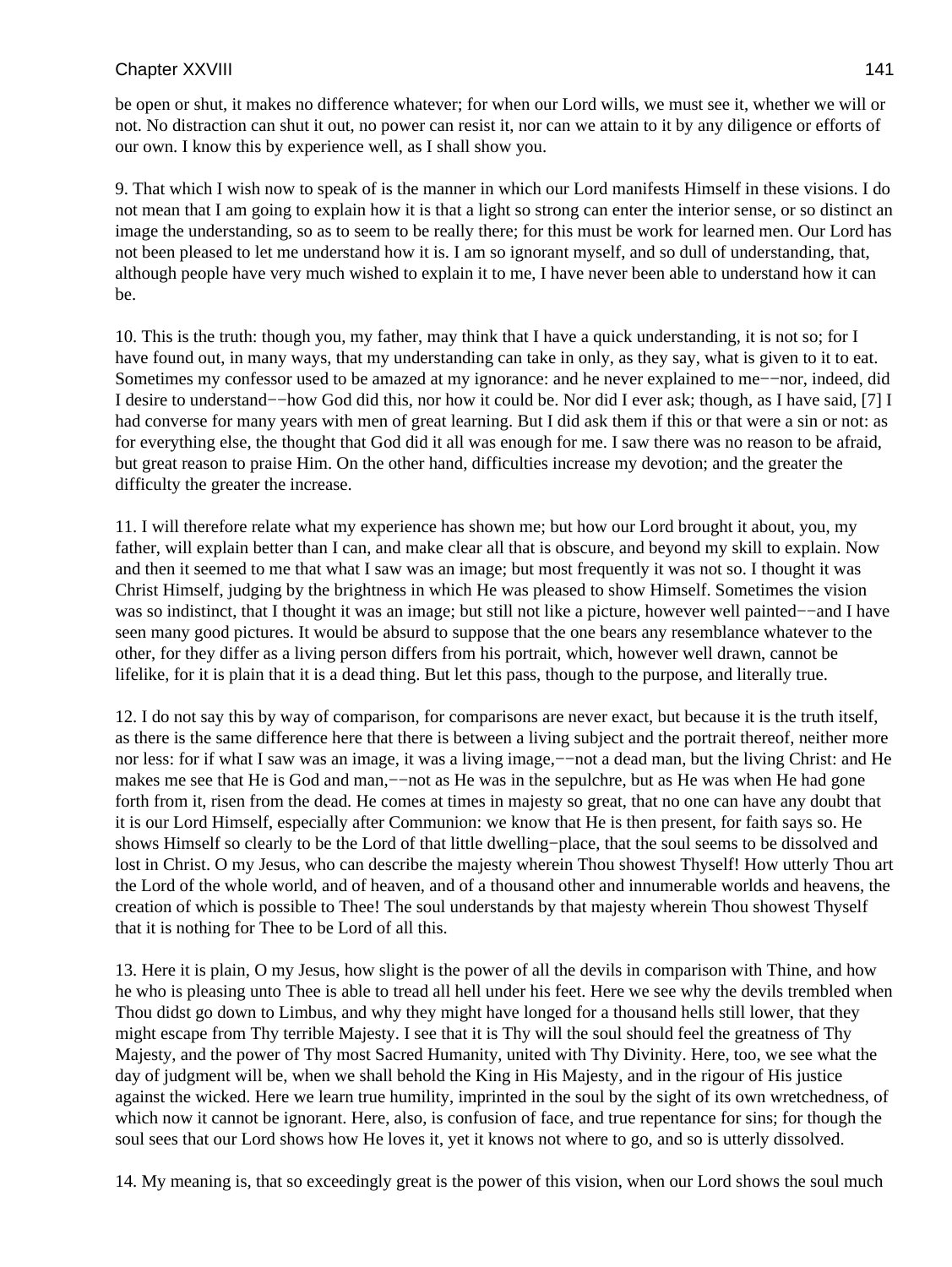of His grandeur and majesty, that it is impossible, in my opinion, for any soul to endure it, if our Lord did not succour it in a most supernatural way, by throwing it into a trance or ecstasy, whereby the vision of the divine presence is lost in the fruition thereof. It is true that afterwards the vision is forgotten; but there remains so deep an impression of the majesty and beauty of God, that it is impossible to forget it, except when our Lord is pleased that the soul should suffer from aridity and desolation, of which I shall speak hereafter; [8] for then it seems to forget God Himself. The soul is itself no longer, it is always inebriated; it seems as if a living love of God, of the highest kind, made a new beginning within it; for though the former vision, which I said represented God without any likeness of Him, [9] is of a higher kind, yet because of our weakness, in order that the remembrance of the vision may last, and that our thoughts may be well occupied, it is a great matter that a presence so divine should remain and abide in our imagination. These two kinds of visions come almost always together, and they do so come; for we behold the excellency and beauty and glory of the most Holy Humanity with the eyes of the soul. And in the other way I have spoken of,−−that of intellectual vision,−−we learn how He is God, is mighty, can do all things, commands all things, governs all things, and fills all things with His love.

15. This vision is to be esteemed very highly; nor is there, in my opinion, any risk in it, because the fruits of it show that the devil has no power here. I think he tried three or four times to represent our Lord to me, in this way, by a false image of Him. He takes the appearance of flesh, but he cannot counterfeit the glory which it has when the vision is from God. Satan makes his representations in order to undo the true vision which the soul has had: but the soul resists instinctively; is troubled, disgusted, and restless; it loses that devotion and joy it previously had, and cannot pray at all. In the beginning, it so happened to me three or four times. These satanic visions are very different things; and even he who shall have attained to the prayer of quiet only will, I believe, detect them by those results of them which I described when I was speaking of locutions. [10] They are most easily recognised; and if a soul consents not to its own delusion, I do not think that Satan will be able to deceive it, provided it walks in humility and singleness of heart. He who shall have had the true vision, coming from God, detects the false visions at once; for, though they begin with a certain sweetness and joy, the soul rejects them of itself; and the joy which Satan ministers must be, I think, very different−−it shows no traces of pure and holy love: Satan very quickly betrays himself.

16. Thus, then, as I believe, Satan can do no harm to anyone who has had experience of these things; for it is the most impossible of all impossible things that all this may be the work of the imagination. There is no ground whatever for the supposition; for the very beauty and whiteness of one of our Lord's Hands [11] are beyond our imagination altogether. How is it that we see present before us, in a moment, what we do not remember, what we have never thought of, and, moreover, what, in a long space of time, the imagination could not compass, because, as I have just said, [12] it far transcends anything we can comprehend in this life? This, then, is not possible. Whether we have any power in the matter or not will appear by what I am now going to say.

17. If the vision were the work of a man's own understanding,−−setting aside that such a vision would not accomplish the great results of the true one, nor, indeed, any at all,−−it would be as the act of one who tries to go to sleep, and yet continues awake, because sleep has not come. He longs for it, because of some necessity or weakness in his head: and so he lulls himself to sleep, and makes efforts to procure it, and now and then thinks he has succeeded; but, if the sleep be not real, it will not support him, nor supply strength to his head: on the contrary, his head will very often be the worse for it. So will it be here, in a measure; the soul will be dissipated, neither sustained nor strengthened; on the contrary, it will be wearied and disgusted. But, in the true vision, the riches which abide in the soul cannot be described; even the body receives health and comfort.

18. I urged this argument, among others, when they told me that my visions came from the evil one, and that I imagined them myself,−−and it was very often,−−and made use of certain illustrations, as well as I could, and as our Lord suggested to me. But all was to little purpose; for as there were most holy persons in the place,--in comparison with whom I was a mass of perdition,--whom God did not lead by this way, they were at once filled with fear; they thought it all came through my sins. And so my state was talked about, and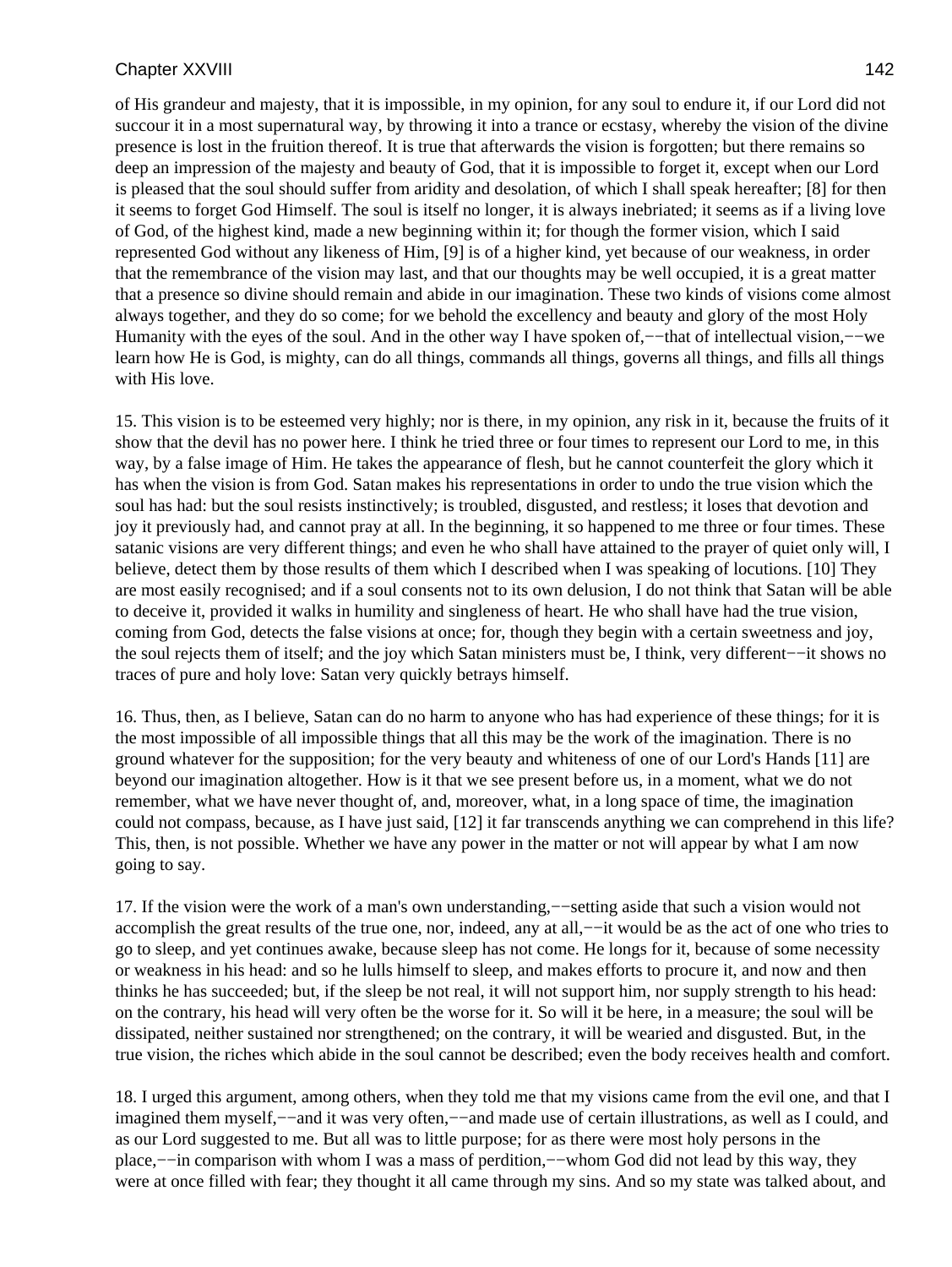came to the knowledge of many; though I had spoken of it to no one, except my confessor, or to those to whom he commanded [13] me to speak of it.

19. I said to them once, If they who thus speak of my state were to tell me that a person with whom I had just conversed, and whom I knew well, was not that person, but that I was deluding myself, and that they knew it, I should certainly trust them rather than my own eyes. But if that person left with me certain jewels,−−and if, possessing none previously, I held the jewels in my hand as pledges of a great love,−−and if I were now rich, instead of poor as before,−−I should not be able to believe this that they said, though I might wish it. These jewels I could now show them, for all who knew me saw clearly that my soul was changed,−−and so my confessor said; for the difference was very great in every way−−not a pretence, but such as all might most clearly observe. As I was formerly so wicked, I said, I could not believe that Satan, if he wished to deceive me and take me down to hell, would have recourse to means so adverse to his purpose as this, of rooting out my faults, implanting virtues and spiritual strength; for I saw clearly that I had become at once another person through the instrumentality of these visions.

20. My confessor, who was, as I said before, [14] one of the fathers of the Society of Jesus, and a really holy man, answered them in the same way,−−so I learnt afterwards. He was a most discreet man, and of great humility; but this great humility of his brought me into serious trouble: for, though he was a man much given to prayer, and learned, he never trusted his own judgment, because our Lord was not leading him by this way. He had, therefore, much to suffer on my account, in many ways. I knew they used to say to him that he must be on his guard against me, lest Satan should delude him through a belief in anything I might say to him. They gave instances of others who were deluded. [15] All this distressed me. I began to be afraid I should find no one to hear my confession, [16] and that all would avoid me. I did nothing but weep.

21. It was a providence of God that he was willing to stand by me and hear my confession. But he was so great a servant of God, that he would have exposed himself to anything for His sake. So he told me that if I did not offend God, nor swerve from the instructions he gave me, there was no fear I should be deserted by him. He encouraged me always, and quieted me. He bade me never to conceal anything from him; and I never did. [17] He used to say that, so long as I did this, the devil, if it were the devil, could not hurt me; on the contrary, out of that evil which Satan wished to do me, our Lord would bring forth good. He laboured with all his might to make me perfect. As I was very much afraid myself, I obeyed him in everything, though imperfectly. He had much to suffer on my account during three years of trouble and more, because he heard my confession all that time; for in the great persecutions that fell upon me, and the many harsh judgments of me which our Lord permitted,−−many of which I did not deserve,−−everything was carried to him, and he was found fault with because of me,—he being all the while utterly blameless.

22. If he had not been so holy a man, and if our Lord had not been with him, it would have, been impossible for him to bear so much; for he had to answer those who regarded me as one going to destruction; and they would not believe what he said to them. On the other hand, he had to quiet me, and relieve me of my fears; when my fears increased, he had again to reassure me; for, after every vision which was strange to me, our Lord permitted me to remain in great fear. All this was the result of my being then, and of having been, a sinner. He used to console me out of his great compassion; and, if he had trusted to his own convictions, I should not have had so much to suffer; for God revealed the whole truth to him. I believe that he received this light from the Blessed Sacrament.

23. Those servants of God who were not satisfied had many conversations with me. [18] As I spoke to them carelessly, so they misunderstood my meaning in many things. I had a great regard for one of them; for my soul owed him more than I can tell. He was a most holy man, and I felt it most acutely when I saw that he did not understand me. He had a great desire for my improvement, and hoped our Lord would enlighten me. So, then, because I spoke, as I was saying, without careful consideration, they looked upon me as deficient in humility; and when they detected any of my faults−−they might have detected many−−they condemned me at once. They used to put certain questions to me, which I answered simply and carelessly. Then they concluded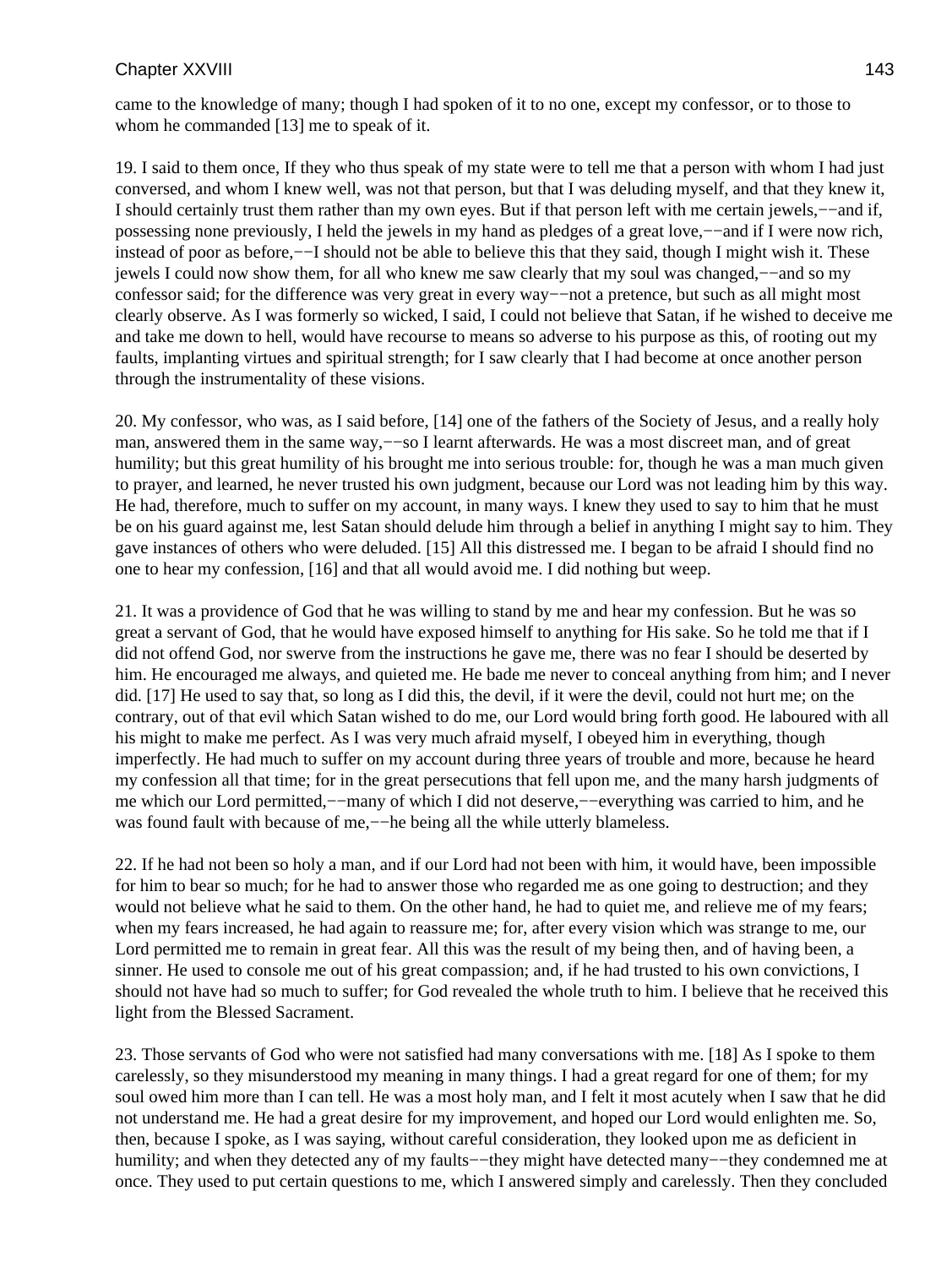forthwith that I wished to teach them, and that I considered myself to be a learned woman. All this was carried to my confessor,−−for certainly they desired my amendment−−and so he would reprimand me. This lasted some time, and I was distressed on many sides; but, with the graces which our Lord gave me, I bore it all.

24. I relate this in order that people may see what a great trial it is not to find any one who knows this way of the spirit by experience. If our Lord had not dealt so favourably with me, I know not what would have become of me. There were some things that were enough to take away my reason; and now and then I was reduced to such straits that I could do nothing but lift up my eyes to our Lord. [19] The contradiction of good people, which a wretched woman, weak, wicked, and timid as I am, must bear with, seems to be nothing when thus described; but I, who in the course of my life passed through very great trials, found this one of the heaviest. [20]

25. May our Lord grant that I may have pleased His Majesty a little herein; for I am sure that they pleased Him who condemned and rebuked me, and that it was all for my great good.

1. Ch. xxvii. § 3.

2. Philipp. a SS. Trinitate, Theolog. Mystic. par. 2, tr. 3, disc. iv., art. 8: "Quamvis in principio visiones a dæmone fictæ aliquam habeant pacem ac dulcedinem, in fine tamen confusionum et amaritudinem in anima relinquunt; cujus contrarium est in divinis visionibus, quæ sæpe turbant in principio, sed semper in fine pacem animæ relinquunt." St. John of the Cross, Spiritual Canticle, st. 14, p. 84: "In the spiritual passage from the sleep of natural ignorance to the wakefulness of the supernatural understanding, which is the beginning of trance or ecstasy, the spiritual vision then revealed makes the soul fear and tremble."

3. See ch. xxix. § 4.

4. "The holy Mother, Teresa of Jesus, had these imaginary visions for many years, seeing our Lord continually present before her in great beauty, risen from the dead, with His wounds and the crown of thorns. She had a picture made of Him, which she gave to me, and which I gave to Don Fernando de Toledo, Duke of Alva" (Jerome Gratian, Union del Alma, cap. 5. Madrid, 1616).

5. Anton. a Sp. Sancto, Direct. Mystic. tr. iii. disp. 5, § I, n. 315: "Visio corporea est infima, visio imaginaria est media, visio intellectualis est suprema." N. 322: "Apparitio visibilis, cum sit omnium infima, est magis exposita illusioni diaboli, nisi forte huic visioni corporali visio intellectualis adjungatur, ut in apparitione S. Gabrielis archangeli facta Beatæ Virgini."

6. See ch. xxx. § 18.

7. Ch. xxv. § 18.

8. Ch. xxx. §§ 9, 10. See St. John of the Cross, Obscure Night, bk. ii. ch. 7.

- 9. Ch. xxvii. § 3.
- 10. Ch. xxv. § 8.
- 11. See § 2.
- 12. § 7, supra.
- 13. See ch. xxiii. § 14.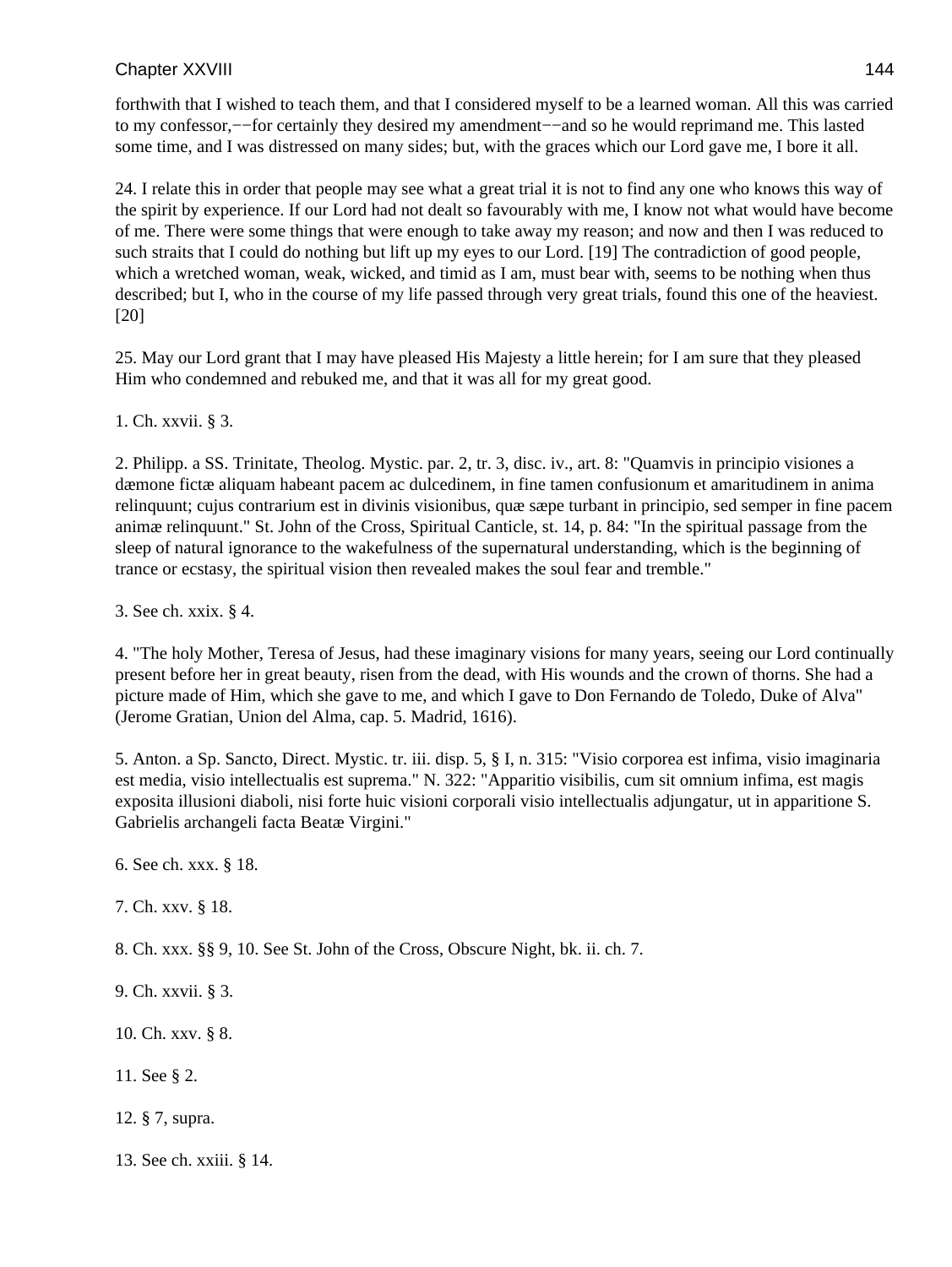14. Ch. xxiv. § 5.

15. There were in Spain, and elsewhere, many women who were hypocrites, or deluded. Among others was the prioress of Lisbon, afterwards notorious, who deceived Luis of Granada (De la Fuente).

16. Inner Fortress, vi. 1, § 4.

17. Ch. xxvi. § 5; Inner Fortress, vi. 9, § 7.

18. See ch. xxv. § 18.

19. 2 Paralip. xx. 12: "Sed cum ignoremus quid agere debeamus, hoc solum habemus residui, ut oculos nostros dirigamus ad Te."

20. See ch. xxx. § 6.

# **Chapter XXIX**

.

Of Visions. The Graces Our Lord Bestowed on the Saint. The Answers Our Lord Gave Her for Those Who Tried Her.

1. I have wandered far from the subject; for I undertook to give reasons why the vision was no work of the imagination. For how can we, by any efforts of ours, picture to ourselves the Humanity of Christ, and imagine His great beauty? No little time is necessary, if our conception is in any way to resemble it. Certainly, the imagination may be able to picture it, and a person may for a time contemplate that picture,−−the form and the brightness of it,−−and gradually make it more perfect, and so lay up that image in his memory. Who can hinder this, seeing that it could be fashioned by the understanding? But as to the vision of which I am speaking, there are no means of bringing it about; only we must behold it when our Lord is pleased to present it before us, as He wills and what He wills; and there is no possibility of taking anything away from it, or of adding anything to it; nor is there any way of effecting it, whatever we may do, nor of seeing it when we like, nor of abstaining from seeing; if we try to gaze upon it−−part of the vision in particular−−the vision of Christ is lost at once.

2. For two years and a half God granted me this grace very frequently; but it is now more than three years since He has taken away from me its continual presence, through another of a higher nature, as I shall perhaps explain hereafter. [1] And though I saw Him speaking to me, and though I was contemplating His great beauty, and the sweetness with which those words of His came forth from His divine mouth,−−they were sometimes uttered with severity,—−and though I was extremely desirous to behold the colour of His eyes, or the form of them, so that I might be able to describe them, yet I never attained to the sight of them, and I could do nothing for that end; on the contrary, I lost the vision altogether. And though I see that He looks upon me at times with great tenderness, yet so strong is His gaze, that my soul cannot endure it; I fall into a trance so deep, that I lose the beautiful vision, in order to have a greater fruition of it all.

3. Accordingly, willing or not willing, the vision has nothing to do with it. Our Lord clearly regards nothing but humility and confusion of face, the acceptance of what He wishes to give, and the praise of Himself, the Giver. This is true of all visions without exception: we can contribute nothing towards them−−we cannot add to them, nor can we take from them; our own efforts can neither make nor unmake them. Our Lord would have us see most clearly that it is no work of ours, but of His Divine Majesty; we are therefore the less able to be proud of it: on the contrary, it makes us humble and afraid; for we see that, as our Lord can take from us the power of seeing what we would see, so also can He take from us these mercies and His grace, and we may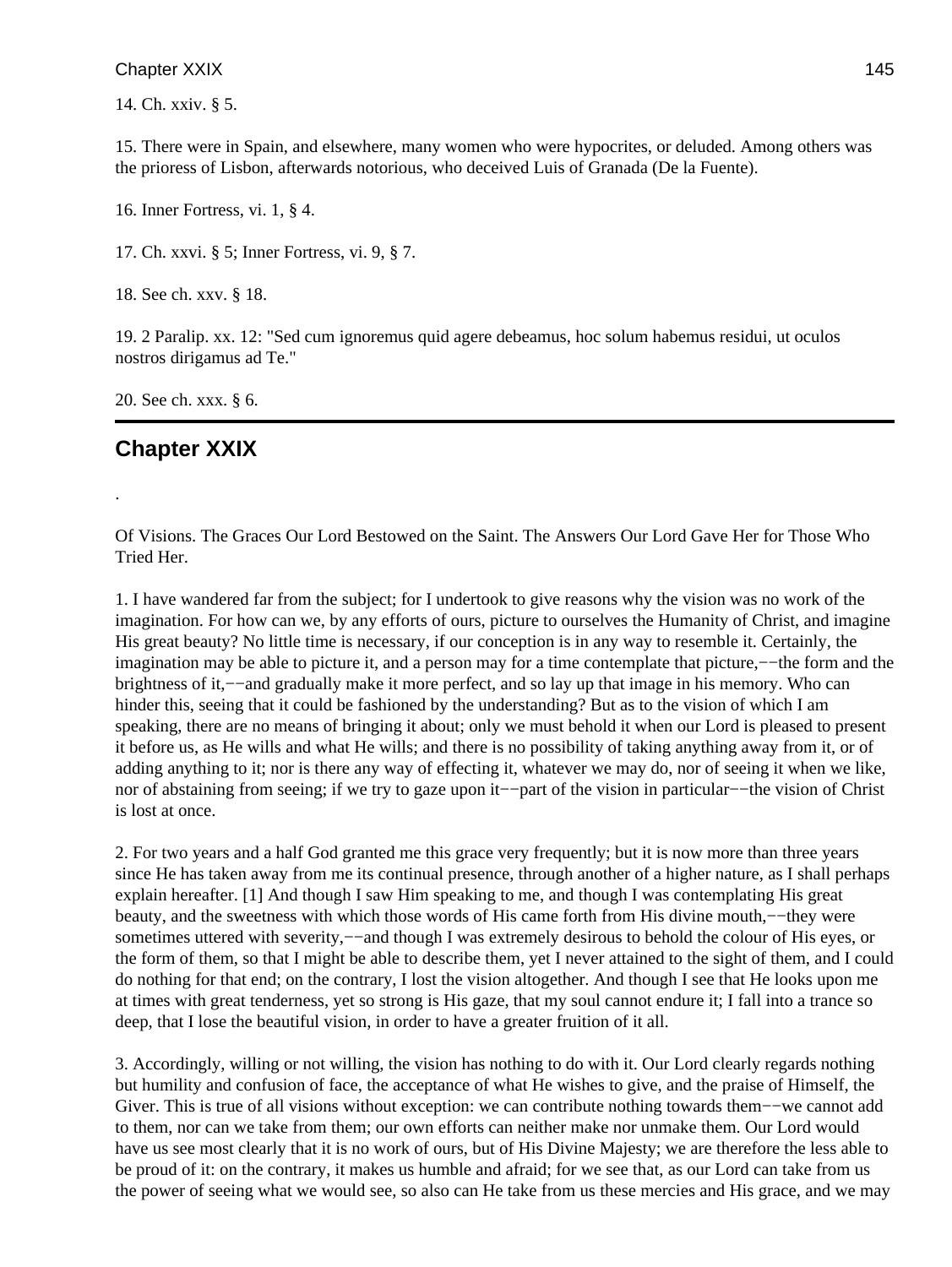be lost for ever. We must therefore walk in His fear while we are living in this our exile.

4. Our Lord showed Himself to me almost always as He is after His resurrection. It was the same in the Host; only at those times when I was in trouble, and when it was His will to strengthen me, did He show His wounds. Sometimes I saw Him on the cross, in the Garden, crowned with thorns,−−but that was rarely; sometimes also carrying His cross because of my necessities,— $\overline{-1}$  may say so,— $\overline{-}$ or those of others; but always in His glorified body. Many reproaches and many vexations have I borne while telling this−−many suspicions and much persecution also. So certain were they to whom I spoke that I had an evil spirit, that some would have me exorcised. I did not care much for this; but I felt it bitterly when I saw that my confessors were afraid to hear me, or when I knew that they were told of anything about me.

5. Notwithstanding all this, I never could be sorry that I had had these heavenly visions; nor would I exchange even one of them for all the wealth and all the pleasures of the world. I always regarded them as a great mercy from our Lord; and to me they were the very greatest treasure,−−of this our Lord assured me often. I used to go to Him to complain of all these hardships; and I came away from prayer consoled, and with renewed strength. I did not dare to contradict those who were trying me; for I saw that it made matters worse, because they looked on my doing so as a failure in humility. I spoke of it to my confessor; he always consoled me greatly when he saw me in distress.

6. As my visions grew in frequency, one of those who used to help me before−−it was to him I confessed when the father−minister [2] could not hear me−−began to say that I was certainly under the influence of Satan. He bade me, now that I had no power of resisting, always to make the sign of the cross when I had a vision, to point my finger at it by way of scorn, [3] and be firmly persuaded of its diabolic nature. If I did this, the vision would not recur. I was to be without fear on the point; God would watch over me, and take the vision away. [4] This was a great hardship for me; for, as I could not believe that the vision did not come from God, it was a fearful thing for me to do; and I could not wish, as I said before, that the visions should be withheld. However, I did at last as I was bidden. I prayed much to our Lord, that He would deliver me from delusions. I was always praying to that effect, and with many tears. I had recourse also to St. Peter and St. Paul; for our Lord had said to me−−it was on their feast that He had appeared to me the first time [5]−−that they would preserve me from delusion. I used to see them frequently most distinctly on my left hand; but that vision was not imaginary. These glorious Saints were my very good lords.

7. It was to me a most painful thing to make a show of contempt whenever I saw our Lord in a vision; for when I saw Him before me, if I were to be cut in pieces, I could not believe it was Satan. This was to me, therefore, a heavy kind of penance; and accordingly, that I might not be so continually crossing myself, I used to hold a crucifix in my hand. This I did almost always; but I did not always make signs of contempt, because I felt that too much. It reminded me of the insults which the Jews heaped upon Him; and so I prayed Him to forgive me, seeing that I did so in obedience to him who stood in His stead, and not to lay the blame on me, seeing that he was one of those whom He had placed as His ministers in His Church. He said to me that I was not to distress myself−−that I did well to obey; but He would make them see the truth of the matter. He seemed to me to be angry when they made me give up my prayer. [6] He told me to say to them that this was tyranny. He gave me reasons for believing that the vision was not satanic; some of them I mean to repeat by and by.

8. On one occasion,when I was holding in my hand the cross of my rosary, He took it from me into His own hand. He returned it; but it was then four large stones incomparably more precious than diamonds; for nothing can be compared with what is supernatural. Diamonds seem counterfeits and imperfect when compared with these precious stones. The five wounds were delineated on them with most admirable art. He said to me, that for the future that cross would appear so to me always; and so it did. I never saw the wood of which it was made, but only the precious stones. They were seen, however, by no one else,−−only by myself. [7]

9. When they had begun to insist on my putting my visions to a test like this, and resisting them, the graces I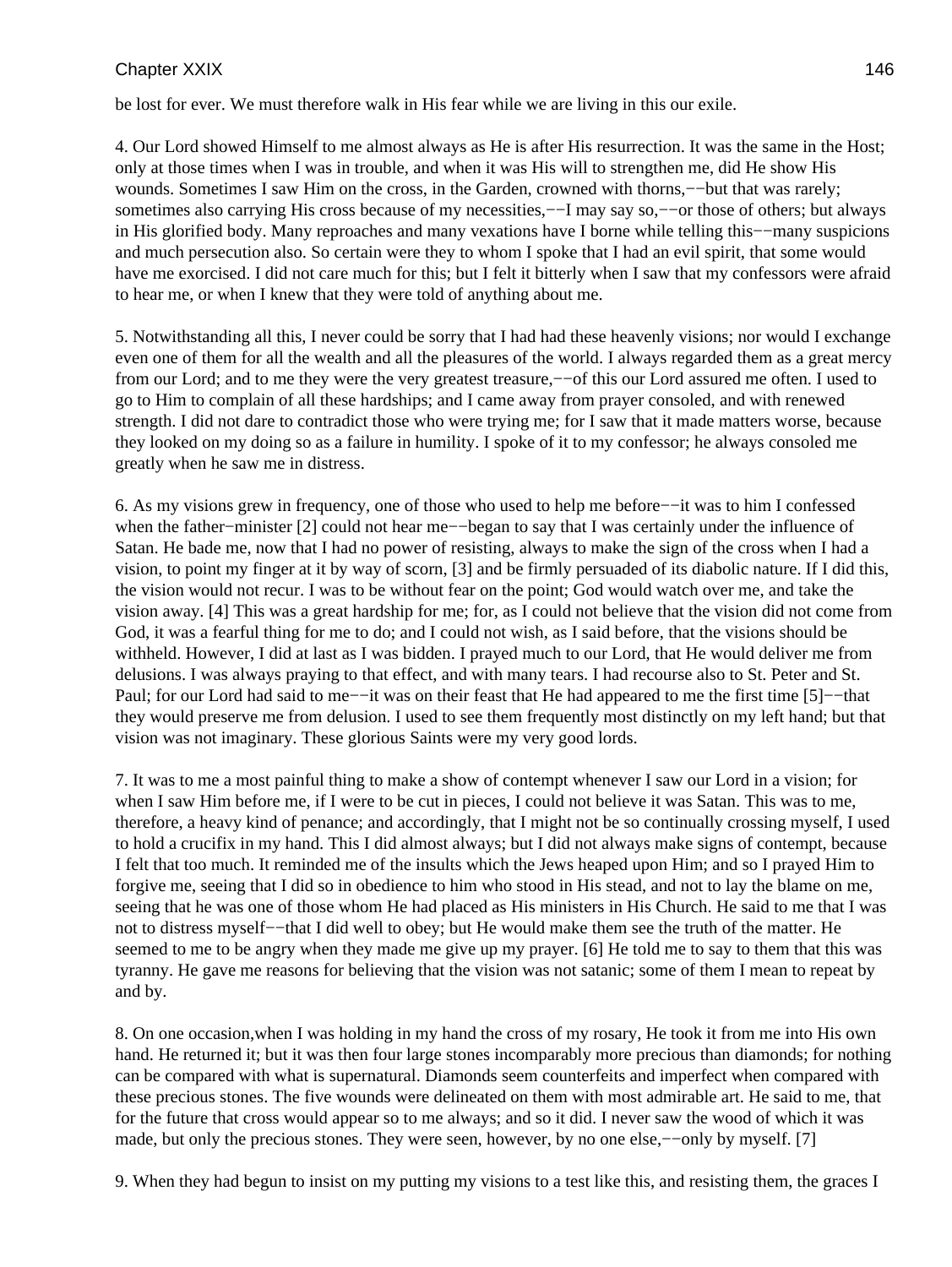received were multiplied more and more. I tried to distract myself; I never ceased to be in prayer: even during sleep my prayer seemed to be continual; for now my love grew, I made piteous complaints to our Lord, and told Him I could not bear it. Neither was it in my power−−though I desired, and, more than that, even strove−−to give up thinking of Him. Nevertheless, I obeyed to the utmost of my power; but my power was little or nothing in the matter; and our Lord never released me from that obedience; but though He bade me obey my confessor, He reassured me in another way, and taught me what I was to say. He has continued to do so until now; and He gave me reasons so sufficient, that I felt myself perfectly safe.

10. Not long afterwards His Majesty began, according to His promise, to make it clear that it was He Himself who appeared, by the growth in me of the love of God so strong, that I knew not who could have infused it; for it was most supernatural, and I had not attained to it by any efforts of my own. I saw myself dying with a desire to see God, and I knew not how to seek that life otherwise than by dying. Certain great impetuosities [8] of love, though not so intolerable as those of which I have spoken before, [9] nor yet of so great worth, overwhelmed me. I knew not what to do; for nothing gave me pleasure, and I had no control over myself. It seemed as if my soul were really torn away from myself. Oh, supreme artifice of our Lord! how tenderly didst Thou deal with Thy miserable slave! Thou didst hide Thyself from me, and didst yet constrain me with Thy love, with a death so sweet, that my soul would never wish it over.

11. It is not possible for any one to understand these impetuosities if he has not experienced them himself. They are not an upheaving of the breast, nor those devotional sensations, not uncommon, which seem on the point of causing suffocation, and are beyond control. That prayer is of a much lower order; and those agitations should be avoided by gently endeavouring to be recollected; and the soul should be kept in quiet. This prayer is like the sobbing of little children, who seem on the point of choking, and whose disordered senses are soothed by giving them to drink. So here reason should draw in the reins, because nature itself may be contributing to it and we should consider with fear that all this may not be perfect, and that much sensuality may be involved in it. The infant soul should be soothed by the caresses of love, which shall draw forth its love in a gentle way, and not, as they say, by force of blows. This love should be inwardly under control, and not as a caldron, fiercely boiling because too much fuel has been applied to it, and out of which everything is lost. The source of the fire must be kept under control, and the flame must be quenched in sweet tears, and not with those painful tears which come out of these emotions, and which do so much harm.

12. In the beginning, I had tears of this kind. They left me with a disordered head and a wearied spirit, and for a day or two afterwards unable to resume my prayer. Great discretion, therefore, is necessary at first, in order that everything may proceed gently, and that the operations of the spirit may be within; all outward manifestations should be carefully avoided.

13. These other impetuosities are very different. It is not we who apply the fuel; the fire is already kindled, and we are thrown into it in a moment to be consumed. It is by no efforts of the soul that it sorrows over the wound which the absence of our Lord has inflicted on it; it is far otherwise; for an arrow is driven into the entrails to the very quick, [10] and into the heart at times, so that the soul knows not what is the matter with it, nor what it wishes for. It understands clearly enough that it wishes for God, and that the arrow seems tempered with some herb which makes the soul hate itself for the love of our Lord, and willingly lose its life for Him. It is impossible to describe or explain the way in which God wounds the soul, nor the very grievous pain inflicted, which deprives it of all self−consciousness; yet this pain is so sweet, that there is no joy in the world which gives greater delight. As I have just said, [11] the soul would wish to be always dying of this wound.

14. This pain and bliss together carried me out of myself, and I never could understand how it was. Oh, what a sight a wounded soul is!−−a soul, I mean, so conscious of it, as to be able to say of itself that it is wounded for so good a cause; and seeing distinctly that it never did anything whereby this love should come to it, and that it does come from that exceeding love which our Lord bears it. A spark seems to have fallen suddenly upon it, that has set it all on fire. Oh, how often do I remember, when in this state, those words of David: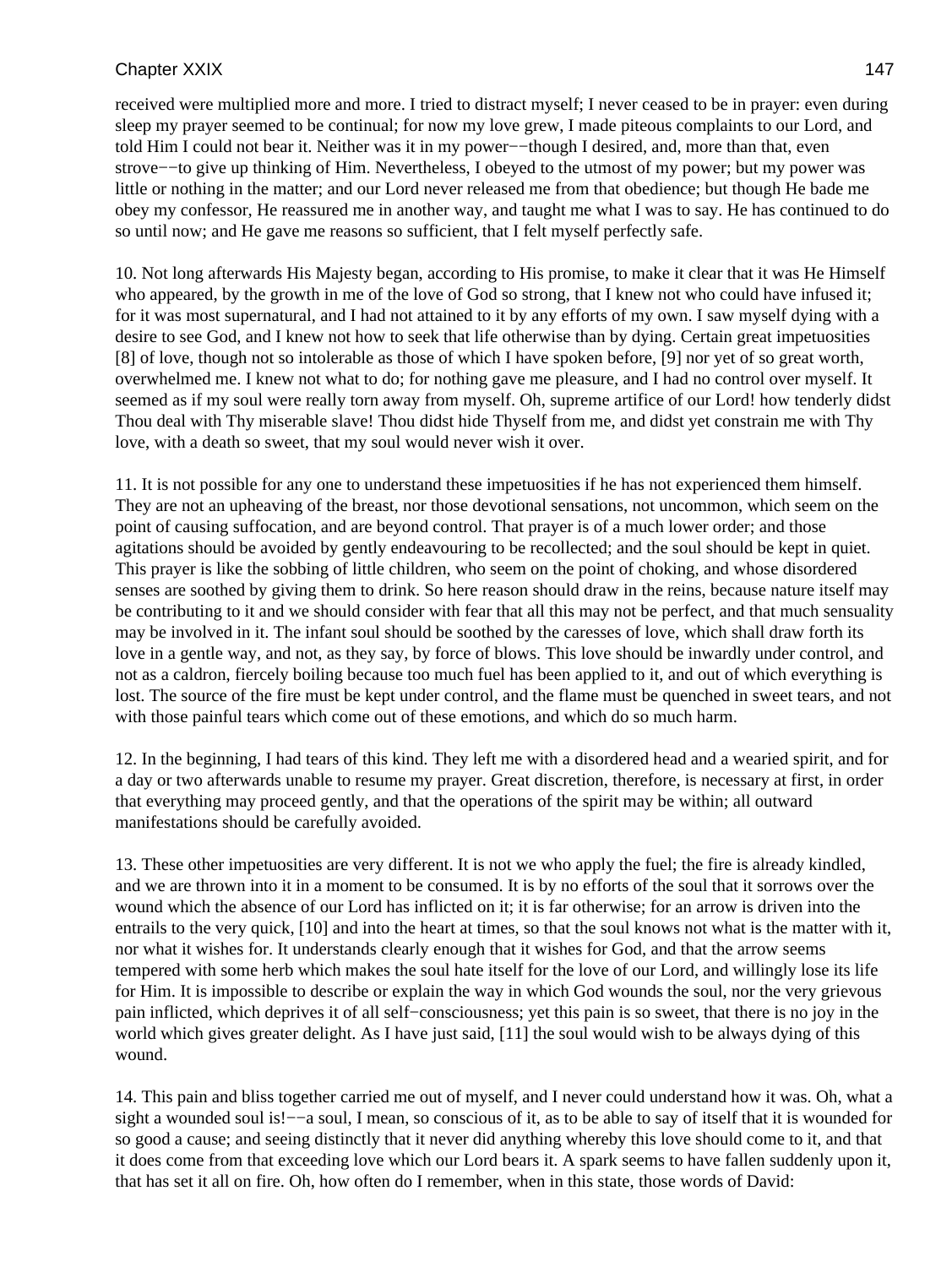"Quemadmodum desiderat cervus ad fontes aquarum"! [12] They seem to me to be literally true of myself.

15. When these impetuosities are not very violent they seem to admit of a little mitigation−−at least, the soul seeks some relief, because it knows not what to do—−through certain penances; the painfulness of which, and even the shedding of its blood, are no more felt than if the body were dead. The soul seeks for ways and means to do something that may be felt, for the love of God; but the first pain is so great, that no bodily torture I know of can take it away. As relief is not to be had here, these medicines are too mean for so high a disease. Some slight mitigation may be had, and the pain may pass away a little, by praying God to relieve its sufferings: but the soul sees no relief except in death, by which it thinks to attain completely to the fruition of its good. At other times, these impetuosities are so violent, that the soul can do neither this nor anything else; the whole body is contracted, and neither hand nor foot can be moved: if the body be upright at the time, it falls down, as a thing that has no control over itself. It cannot even breathe; all it does is to moan−−not loudly, because it cannot: its moaning, however, comes from a keen sense of pain.

16. Our Lord was pleased that I should have at times a vision of this kind: I saw an angel close by me, on my left side, in bodily form. This I am not accustomed to see, unless very rarely. Though I have visions of angels frequently, yet I see them only by an intellectual vision, such as I have spoken of before. [13] It was our Lord's will that in this vision I should see the angel in this wise. He was not large, but small of stature, and most beautiful−−his face burning, as if he were one of the highest angels, who seem to be all of fire: they must be those whom we call cherubim. [14] Their names they never tell me; but I see very well that there is in heaven so great a difference between one angel and another, and between these and the others, that I cannot explain it.

17. I saw in his hand a long spear of gold, and at the iron's point there seemed to be a little fire. He appeared to me to be thrusting it at times into my heart, [15] and to pierce my very entrails; when he drew it out, he seemed to draw them out also, and to leave me all on fire with a great love of God. The pain was so great, that it made me moan; and yet so surpassing was the sweetness of this excessive pain, that I could not wish to be rid of it. The soul is satisfied now with nothing less than God. The pain is not bodily, but spiritual; though the body has its share in it, even a large one. It is a caressing of love so sweet which now takes place between the soul and God, that I pray God of His goodness to make him experience it who may think that I am lying. [16]

18. During the days that this lasted, I went about as if beside myself. I wished to see, or speak with, no one, but only to cherish my pain, which was to me a greater bliss than all created things could give me. [17]

19. I was in this state from time to time, whenever it was our Lord's pleasure to throw me into those deep trances, which I could not prevent even when I was in the company of others, and which, to my deep vexation, came to be publicly known. Since then, I do not feel that pain so much, but only that which I spoke of before,−−I do not remember the chapter, [18]−−which is in many ways very different from it, and of greater worth. On the other hand, when this pain, of which I am now speaking, begins, our Lord seems to lay hold of the soul, and to throw it into a trance, so that there is no time for me to have any sense of pain or suffering, because fruition ensues at once. May He be blessed for ever, who hath bestowed such great graces on one who has responded so ill to blessings so great!

#### 1. Ch. xl.

2. Baltasar Alvarez was father−minister of the house of St. Giles, Avila, in whose absence she had recourse to another father of that house (Ribera, i. ch. 6).

3. Y diese higas. "Higa es una manera de menosprecio que hacemos cerrando el puño, y mostrando el dedo pulgar por entre el dedo indice, y el medio" (Cobarruvias, in voce).

4. See Book of the Foundations, ch. viii. § 3, where the Saint refers to this advice, and to the better advice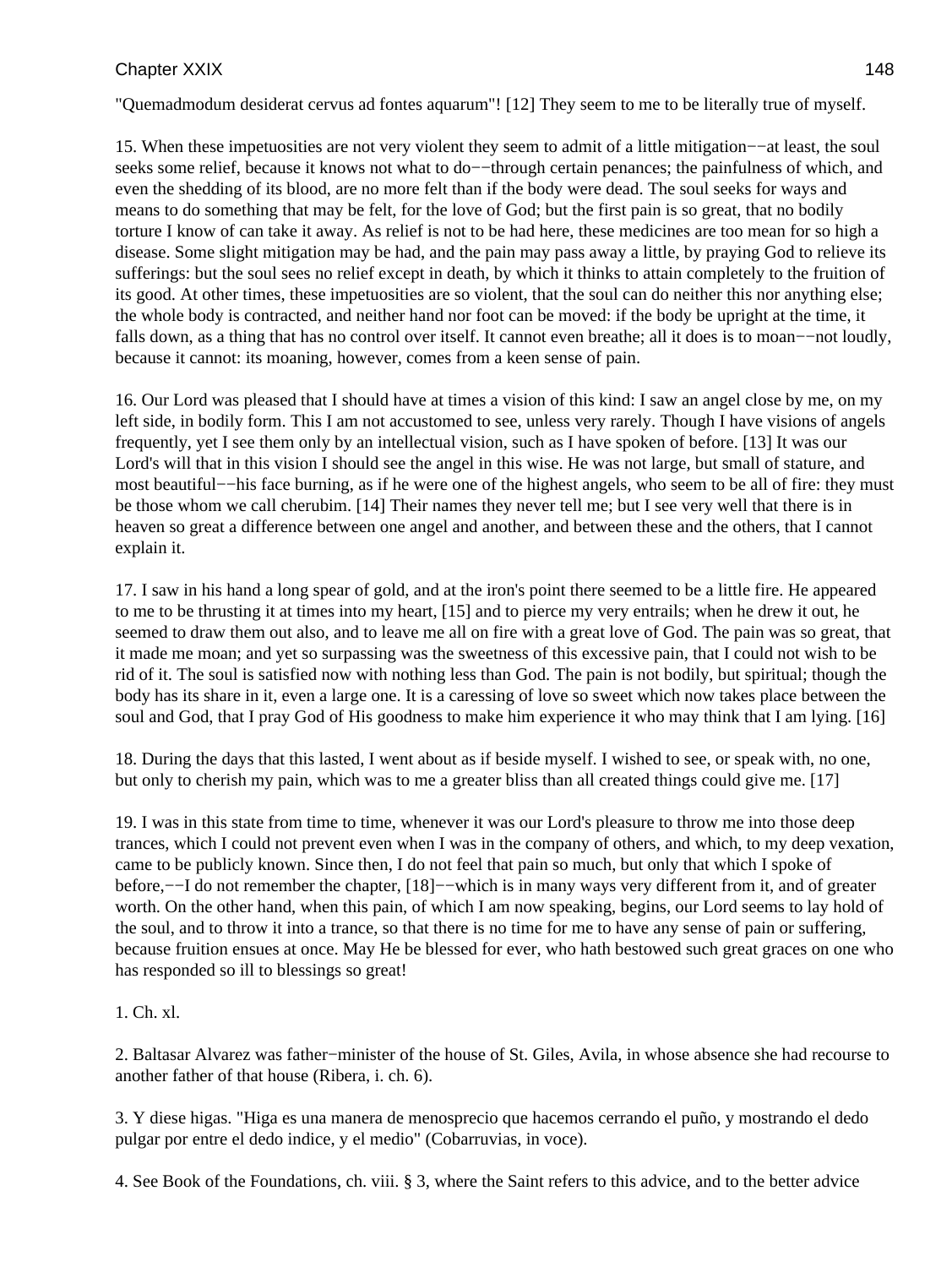given her later by F. Dominic Bañes, one of her confessors. See also Inner Fortress, vi. 9, § 7.

5. See ch. xxvii. § 3, and ch. xxviii. § 4.

6. Ch. xxv. § 18.

7. The cross was made of ebony (Ribera). It is not known where that cross is now. The Saint gave it to her sister, Doña Juana de Ahumada, who begged it of her. Some say that the Carmelites of Madrid possess it; and others, those of Valladolid (De la Fuente).

8. See Relation, i. § 3.

9. Ch. xx. § 11.

10. Inner Fortress, vi. 11, § 2; St. John of the Cross, Spiritual Canticle, st. 1, p. 22, Engl. trans.

11. § 10.

12. Psalm xli. 2: "As the longing of the hart for the fountains of waters, so is the longing of my soul for Thee, O my God."

13. Ch. xxvii. § 3.

14. In the MS. of the Saint preserved in the Escurial, the word is "cherubines;" but all the editors before Don Vicente de la Fuente have adopted the suggestion, in the margin, of Bañes, who preferred "seraphim." F. Bouix, in his translation, corrected the mistake; but, with his usual modesty, did not call the reader's attention to it.

15. See Relation, viii. § 16.

16. "The most probable opinion is, that the piercing of the heart of the Saint took place in 1559. The hymn which she composed on that occasion was discovered in Seville in 1700 ("En las internas entrañas"). On the high altar of the Carmelite church in Alba de Tormes, the heart of the Saint thus pierced is to be seen; and I have seen it myself more than once" (De la Fuente).

17. Brev. Rom. in fest. S. Teresiæ, Oct. 15, Lect. v.: "Tanto autem divini amoris incendio cor ejus conflagravit, ut merito viderit Angelum ignito jaculo sibi præcordia transverberantem." The Carmelites keep the feast of this piercing of the Saint's heart on the 27th of August.

18. Ch. xx. § 11.

.

# **Chapter XXX**

St. Peter of Alcantara Comforts the Saint. Great Temptations and Interior Trials.

1. When I saw that I was able to do little or nothing towards avoiding these great impetuosities, I began also to be afraid of them, because I could not understand how this pain and joy could subsist together. I knew it was possible enough for bodily pain and spiritual joy to dwell together; but the coexistence of a spiritual pain so excessive as this, and of joy so deep, troubled my understanding. Still, I tried to continue my resistance; but I was so little able, that I was now and then wearied. I used to take up the cross for protection, and try to defend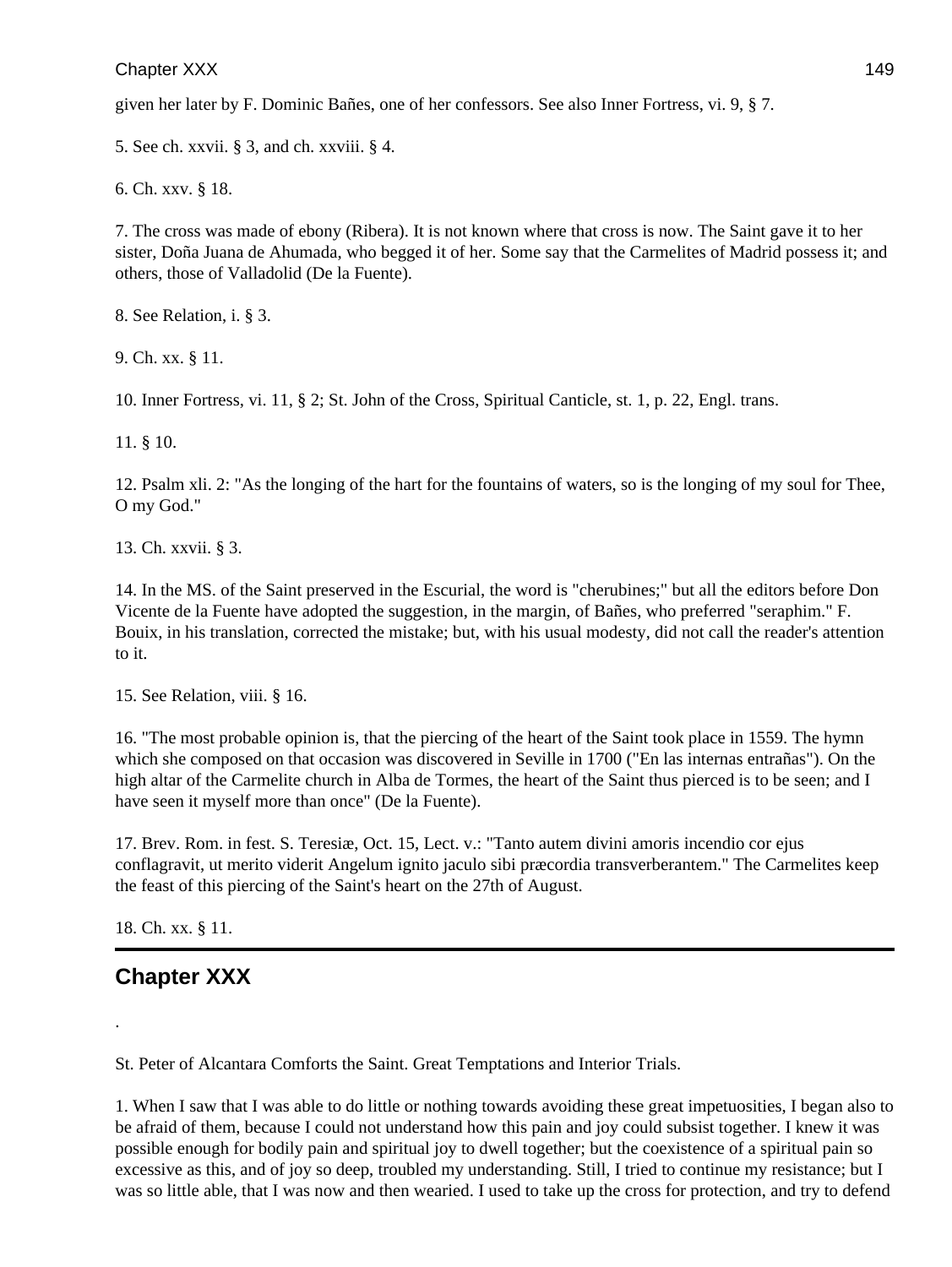myself against Him who, by the cross, is the Protector of us all. I saw that no one understood me. I saw it very clearly myself, but I did not dare to say so to any one except my confessor; for that would have been a real admission that I had no humility.

2. Our Lord was pleased to succour me in a great measure,−−and, for the moment, altogether,−−by bringing to the place where I was that blessed friar, Peter of Alcantara. Of him I spoke before, and said something of his penance. [1] Among other things, I have been assured that he wore continually, for twenty years, a girdle made of iron. [2] He is the author of certain little books, in Spanish, on prayer, which are now in common use; for, as he was much exercised therein, his writings are very profitable to those who are given to prayer. He kept the first rule of the blessed St. Francis in all its rigour, and did those things besides of which I spoke before.

3. When that widow, the servant of God and my friend, of whom I have already spoken, [3] knew that so great a man had come, she took her measures. She knew the straits I was in, for she was an eye−witness of my afflictions, and was a great comfort to me. Her faith was so strong, that she could not help believing that what others said was the work of the devil was really the work of the Spirit of God; and as she is a person of great sense and great caution, and one to whom our Lord is very bountiful in prayer, it pleased His Majesty to let her see what learned men failed to discern. My confessors gave me leave to accept relief in some things from her, because in many ways she was able to afford it. Some of those graces which our Lord bestowed on me fell to her lot occasionally, together with instructions most profitable for her soul. So, then, when she knew that the blessed man was come, without saying a word to me, she obtained leave from the Provincial for me to stay eight days in her house, in order that I might the more easily confer with him. In that house, and in one church or another, I had many conversations with him the first time he came here; for, afterwards, I had many communications with him at diverse times.

4. I gave him an account, as briefly as I could, of my life, and of my way of prayer, with the utmost clearness in my power. I have always held to this, to be perfectly frank and exact with those to whom I make known the state of my soul. [4] Even my first impulses I wish them to know; and as for doubtful and suspicious matters, I used to make the most of them by arguing against myself. Thus, then, without equivocation or concealment, I laid before him the state of my soul. I saw almost at once that he understood me, by reason of his own experience. That was all I required; for at that time I did not know myself as I do now,so as to give an account of my state. It was at a later time that God enabled me to understand myself, and describe the graces which His Majesty bestows upon me. It was necessary, then, that he who would clearly understand and explain my state should have had experience of it himself.

5. The light he threw on the matter was of the clearest; for as to these visions, at least, which were not imaginary, I could not understand how they could be. And it seemed that I could not understand, too, how those could be which I saw with the eyes of the soul; for, as I said before, [5] those visions only seemed to me to be of consequence which were seen with the bodily eyes: and of these I had none. The holy man enlightened me on the whole question, explained it to me, and bade me not to be distressed, but to praise God, and to abide in the full conviction that this was the work of the Spirit of God; for, saving the faith, nothing could be more true, and there was nothing on which I could more firmly rely. He was greatly comforted in me, was most kind and serviceable, and ever afterwards took great care of me, and told me of his own affairs and labours; and when he saw that I had those very desires which in himself were fulfilled already,−−for our Lord had given me very strong desires,—–and also how great my resolution was, he delighted in conversing with me.

6. To a person whom our Lord has raised to this state, there is no pleasure or comfort equal to that of meeting with another whom our Lord has begun to raise in the same way. At that time, however, it must have been only a beginning with me, as I believe; and God grant I may not have gone back now. He was extremely sorry for me. He told me that one of the greatest trials in this world was that which I had borne,−−namely, the contradiction of good people, [6]−−and that more was in reserve for me: I had need, therefore, of some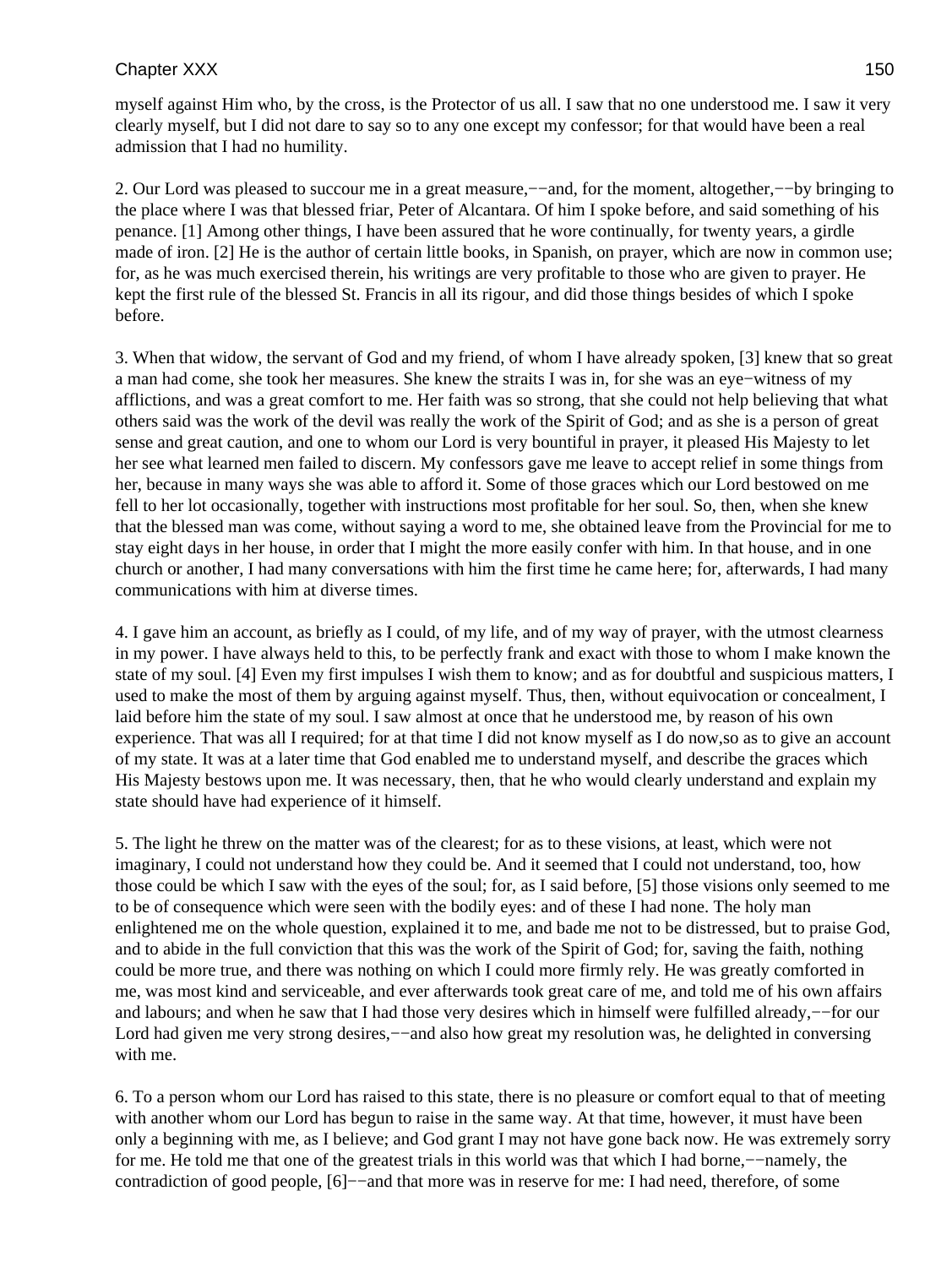one−−and there was no one in this city−−who understood me; but he would speak to my confessor, and to that married nobleman, already spoken of, [7] who was one of those who tormented me most, and who, because of his great affection for me, was the cause of all these attacks. He was a holy but timid man, and could not feel safe about me, because he had seen how wicked I was, and that not long before. The holy man did so; he spoke to them both, explained the matter, and gave them reasons why they should reassure themselves, and disturb me no more. My confessor was easily satisfied,−−not so the nobleman; for though they were not enough to keep him quiet, yet they kept him in some measure from frightening me so much as he used to do.

7. We made an agreement that I should write to him and tell him how it fared with me, for the future, and that we should pray much for each other. Such was his humility, that he held to the prayers of a wretch like me. It made me very much ashamed of myself. He left me in the greatest consolation and joy, bidding me continue my prayer with confidence, and without any doubt that it was the work of God. If I should have any doubts, for my greater security, I was to make them known to my confessor, and, having done so, be in peace. Nevertheless, I was not able at all to feel that confidence, for our Lord was leading me by the way of fear; and so, when they told me that the devil had power over me, I believed them. Thus, then, not one of them was able to inspire me with confidence on the one hand, or fear on the other, in such a way as to make me believe either of them, otherwise than as our Lord allowed me. Accordingly, though the holy friar consoled and calmed me, I did not rely so much on him as to be altogether without fear, particularly when our Lord forsook me in the afflictions of my soul, of which I will now speak. Nevertheless, as I have said, I was very much consoled.

8. I could not give thanks enough to God, and to my glorious father St. Joseph, who seemed to me to have brought him here. He was the commissary−general of the custody [8] of St. Joseph, to whom, and to our Lady, I used to pray much.

9. I suffered at times−−and even still, though not so often−−the most grievous trials, together with bodily pains and afflictions arising from violent sicknesses; so much so, that I could scarcely control myself. At other times, my bodily sickness was more grievous; and as I had no spiritual pain, I bore it with great joy: but, when both pains came upon me together, my distress was so heavy, that I was reduced to sore straits.

10. I forgot all the mercies our Lord had shown me, and remembered them only as a dream, to my great distress; for my understanding was so dull, that I had a thousand doubts and suspicions whether I had ever understood matters aright, thinking that perhaps all was fancy, and that it was enough for me to have deceived myself, without also deceiving good men. I looked upon myself as so wicked as to have been the cause, by my sins, of all the evils and all the heresies that had sprung up. This is but a false humility, and Satan invented it for the purpose of disquieting me, and trying whether he could thereby drive my soul to despair. I have now had so much experience, that I know this was his work; so he, seeing that I understand him, does not torment me in the same way as much as he used to do. That it is his work is clear from the restlessness and discomfort with which it begins, and the trouble it causes in the soul while it lasts; from the obscurity and distress, the aridity and indisposition for prayer and for every good work, which it produces. It seems to stifle the soul and trammel the body, so as to make them good for nothing.

11. Now, though the soul acknowledges itself to be miserable, and though it is painful to us to see ourselves as we are, and though we have most deep convictions of our own wickedness,——deep as those spoken of just now, [9] and really felt,−−yet true humility is not attended with trouble; it does not disturb the soul; it causes neither obscurity nor aridity: on the contrary, it consoles. It is altogether different, bringing with it calm, sweetness, and light. It is no doubt painful; but, on the other hand, it is consoling, because we see how great is the mercy of our Lord in allowing the soul to have that pain, and how well the soul is occupied. On the one hand, the soul grieves over its offences against God; on the other, His compassion makes it glad. It has light, which makes it ashamed of itself; and it gives thanks to His Majesty, who has borne with it so long. That other humility, which is the work of Satan, furnishes no light for any good work; it pictures God as bringing upon everything fire and sword; it dwells upon His justice; and the soul's faith in the mercy of God−−for the power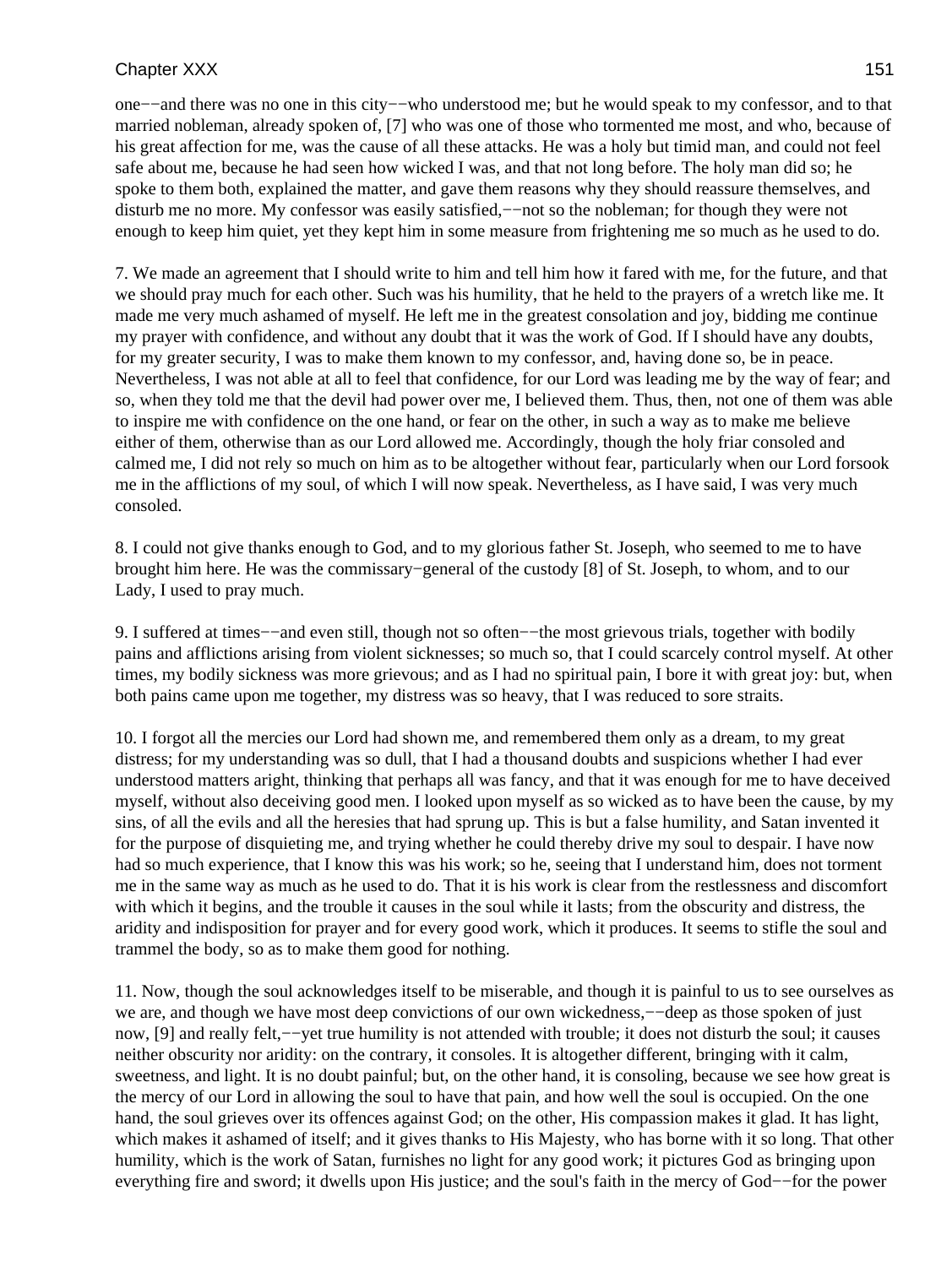of the devil does not reach so far as to destroy faith−−is of such a nature as to give me no consolation: on the contrary, the consideration of mercies so great helps to increase the pain, because I look upon myself as bound to render greater service.

12. This invention of Satan is one of the most painful, subtle, and crafty that I have known him to possess; I should therefore like to warn you, my father, of it, in order that, if Satan should tempt you herein, you may have some light, and be aware of his devices, if your understanding should be left at liberty: because you must not suppose that learning and knowledge are of any use here; for though I have none of them myself, yet now that I have escaped out of his hands I see clearly that this is folly. What I understood by it is this: that it is our Lord's pleasure to give him leave and license, as He gave him of old to tempt Job; [10] though in my case, because of my wretchedness, the temptation is not so sharp.

13. It happened to me to be tempted once in this way; and I remember it was on the day before the vigil of Corpus Christi,−−a feast to which I have great devotion, though not so great as I ought to have. The trial then lasted only till the day of the feast itself. But, on other occasions, it continued one, two, and even three weeks and−−I know not−−perhaps longer. But I was specially liable to it during the Holy Weeks, when it was my habit to make prayer my joy. Then the devil seizes on my understanding in a moment; and occasionally, by means of things so trivial that I should laugh at them at any other time, he makes it stumble over anything he likes. The soul, laid in fetters, loses all control over itself, and all power of thinking of anything but the absurdities he puts before it, which, being more or less unsubstantial, inconsistent, and disconnected, serve only to stifle the soul, so that it has no power over itself; and accordingly−−so it seems to me−−the devils make a football of it, and the soul is unable to escape out of their hands. It is impossible to describe the sufferings of the soul in this state. It goes about in quest of relief, and God suffers it to find none. The light of reason, in the freedom of its will, remains, but it is not clear; it seems to me as if its eyes were covered with a veil. As a person who, having travelled often by a particular road, knows, though it be night and dark, by his past experience of it, where he may stumble, and where he ought to be on his guard against that risk, because he has seen the place by day, so the soul avoids offending God: it seems to go on by habit−−that is, if we put out of sight the fact that our Lord holds it by the hand, which is the true explanation of the matter.

14. Faith is then as dead, and asleep, like all the other virtues; not lost, however,−−for the soul truly believes all that the church holds; but its profession of the faith is hardly more than an outward profession of the mouth. And, on the other hand, temptations seem to press it down, and make it dull, so that its knowledge of God becomes to it as that of something which it hears of far away. So tepid is its love that, when it hears God spoken of, it listens and believes that He is what He is, because the Church so teaches; but it recollects nothing of its own former experience. Vocal prayer or solitude is only a greater affliction, because the interior suffering−−whence it comes, it knows not−−is unendurable, and, as it seems to me, in some measure a counterpart of hell. So it is, as our Lord showed me in a vision; [11] for the soul itself is then burning in the fire, knowing not who has kindled it, nor whence it comes, nor how to escape it, nor how to put it out: if it seeks relief from the fire by spiritual reading, it cannot find any, just as if it could not read at all. On one occasion, it occurred to me to read a life of a Saint, that I might forget myself, and be refreshed with the recital of what he had suffered. Four or five times, I read as many lines; and, though they were written in Spanish, I understood them less at the end than I did when I began: so I gave it up. It so happened to me on more occasions than one, but I have a more distinct recollection of this.

15. To converse with any one is worse, for the devil then sends so offensive a spirit of bad temper, that I think I could eat people up; nor can I help myself. I feel that I do something when I keep myself under control; or rather our Lord does so, when He holds back with His hand any one in this state from saying or doing something that may be hurtful to his neighbours and offensive to God. Then, as to going to our confessor, that is of no use; for the certain result is−−and very often has it happened to me−−what I shall now describe. Though my confessors, with whom I had to do then, and have to do still, are so holy, they spoke to me and reproved me with such harshness, that they were astonished at it afterwards when I told them of it. They said that they could not help themselves; for, though they had resolved not to use such language, and though they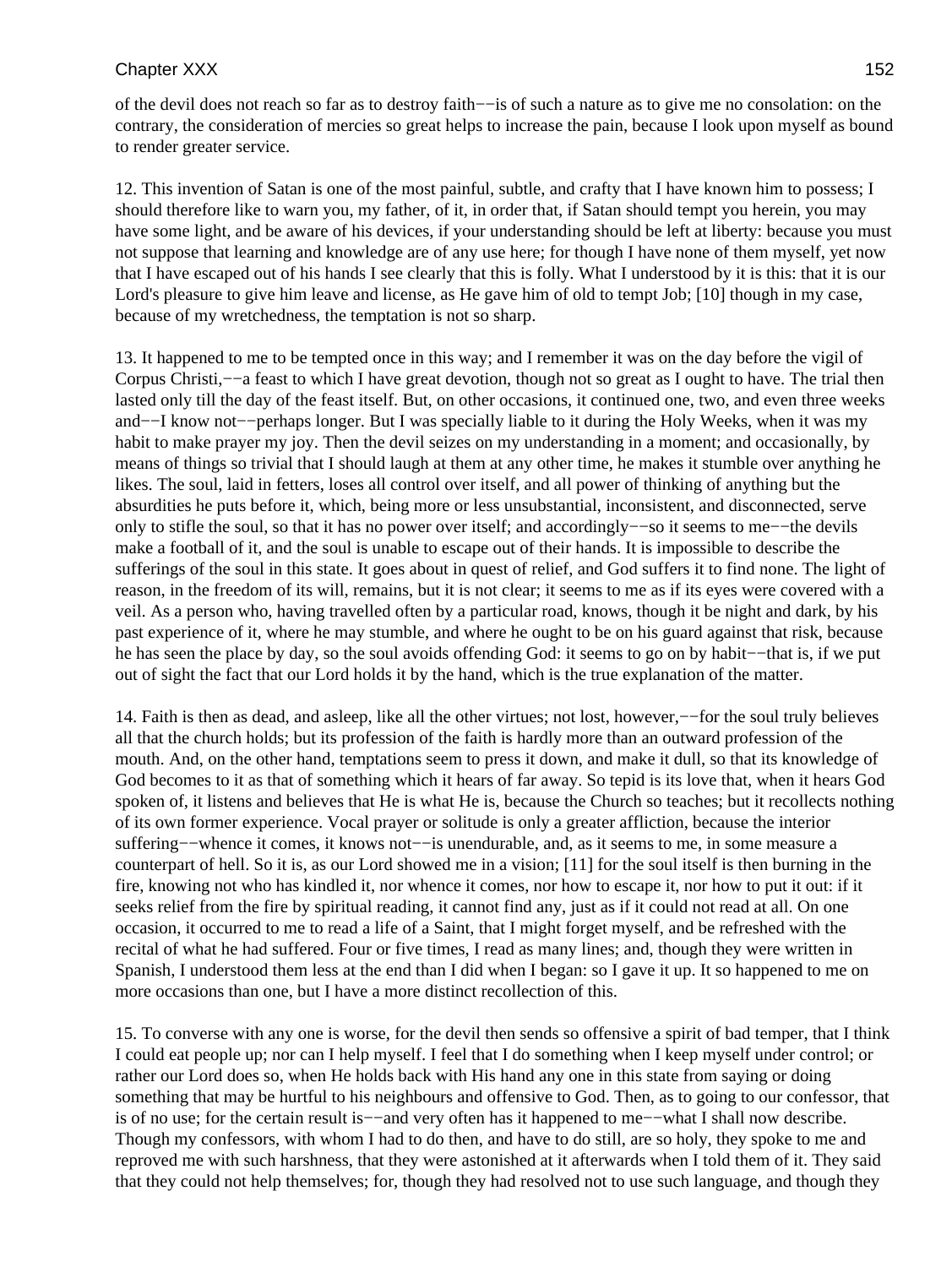pitied me also very much,−−yea, even had scruples on the subject, because of my grievous trials of soul and body,−−and were, moreover, determined to console me, they could not refrain. They did not use unbecoming words−−I mean, words offensive to God; yet their words were the most offensive that could be borne with in confession. They must have aimed at mortifying me. At other times, I used to delight in this, and was prepared to bear it; but it was then a torment altogether. I used to think, too, that I deceived them; so I went to them, and cautioned them very earnestly to be on their guard against me, for it might be that I deceived them. I saw well enough that I would not do so advisedly, nor tell them an untruth; [12] but everything made me afraid. One of them, on one occasion, when he had heard me speak of this temptation, told me not to distress myself; for, even if I wished to deceive him, he had sense enough not to be deceived. This gave me great comfort.

16. Sometimes, almost always,−−at least, very frequently,−−I used to find rest after Communion; now and then, even, as I drew near to the most Holy Sacrament, all at once my soul and body would be so well, that I was amazed. [13] It seemed to be nothing else but an instantaneous dispersion of the darkness that covered my soul: when the sun rose, I saw how silly I had been.

17. On other occasions, if our Lord spoke to me but one word, saying only, "Be not distressed, have no fear,"−−as I said before, [14]−−I was made whole at once; or, if I saw a vision, I was as if I had never been amiss. I rejoiced in God, and made my complaint to Him, because He permitted me to undergo such afflictions; yet the recompense was great; for almost always, afterwards, His mercies descended upon me in great abundance. The soul seemed to come forth as gold out of the crucible, most refined, and made glorious to behold, our Lord dwelling within it. These trials afterwards are light, though they once seemed to be unendurable; and the soul longs to undergo them again, if that be more pleasing to our Lord. And though trials and persecutions increase, yet, if we bear them without offending our Lord, rejoicing in suffering for His sake, it will be all the greater gain: I, however, do not bear them as they ought to be borne, but rather in a most imperfect way. At other times, my trials came upon me−−they come still−−in another form; and then it seems to me as if the very possibility of thinking a good thought, or desiring the accomplishment of it, were utterly taken from me: both soul and body are altogether useless and a heavy burden. However, when I am in this state, I do not suffer from the other temptations and disquietudes, but only from a certain loathing of I know not what, and my soul finds pleasure in nothing.

18. I used to try exterior good works, in order to occupy myself partly by violence; and I know well how weak a soul is when grace is hiding itself. It did not distress me much, because the sight of my own meanness gave me some satisfaction. On other occasions, I find myself unable to pray or to fix my thoughts with any distinctness upon God, or anything that is good, though I may be alone; but I have a sense that I know Him. It is the understanding and the imagination, I believe, which hurt me here; for it seems to me that I have a good will, disposed for all good; but the understanding is so lost, that it seems to be nothing else but a raving lunatic, which nobody can restrain, and of which I am not mistress enough to keep it quiet for a minute. [15]

19. Sometimes I laugh at myself, and recognise my wretchedness: I watch my understanding, and leave it alone to see what it will do. Glory be to God, for a wonder, it never runs on what is wrong, but only on indifferent things, considering what is going on here, or there, or elsewhere. I see then, more and more, the exceeding great mercy of our Lord to me, when He keeps this lunatic bound in the chains of perfect contemplation. I wonder what would happen if those people who think I am good knew of my extravagance. I am very sorry when I see my soul in such bad company; I long to see it delivered therefrom, and so I say to our Lord: When, O my God, shall I see my whole soul praising Thee, that it may have the fruition of Thee in all its faculties? Let me be no longer, O Lord, thus torn to pieces, and every one of them, as it were, running in a different direction. This has been often the case with me, but I think that my scanty bodily health was now and then enough to bring it about.

20. I dwell much on the harm which original sin has done us; that is, I believe, what has rendered us incapable of the fruition of so great a good. My sins, too, must be in fault; for, if I had not committed so many, I should have been more perfect in goodness. Another great affliction which I suffered was this: all the books which I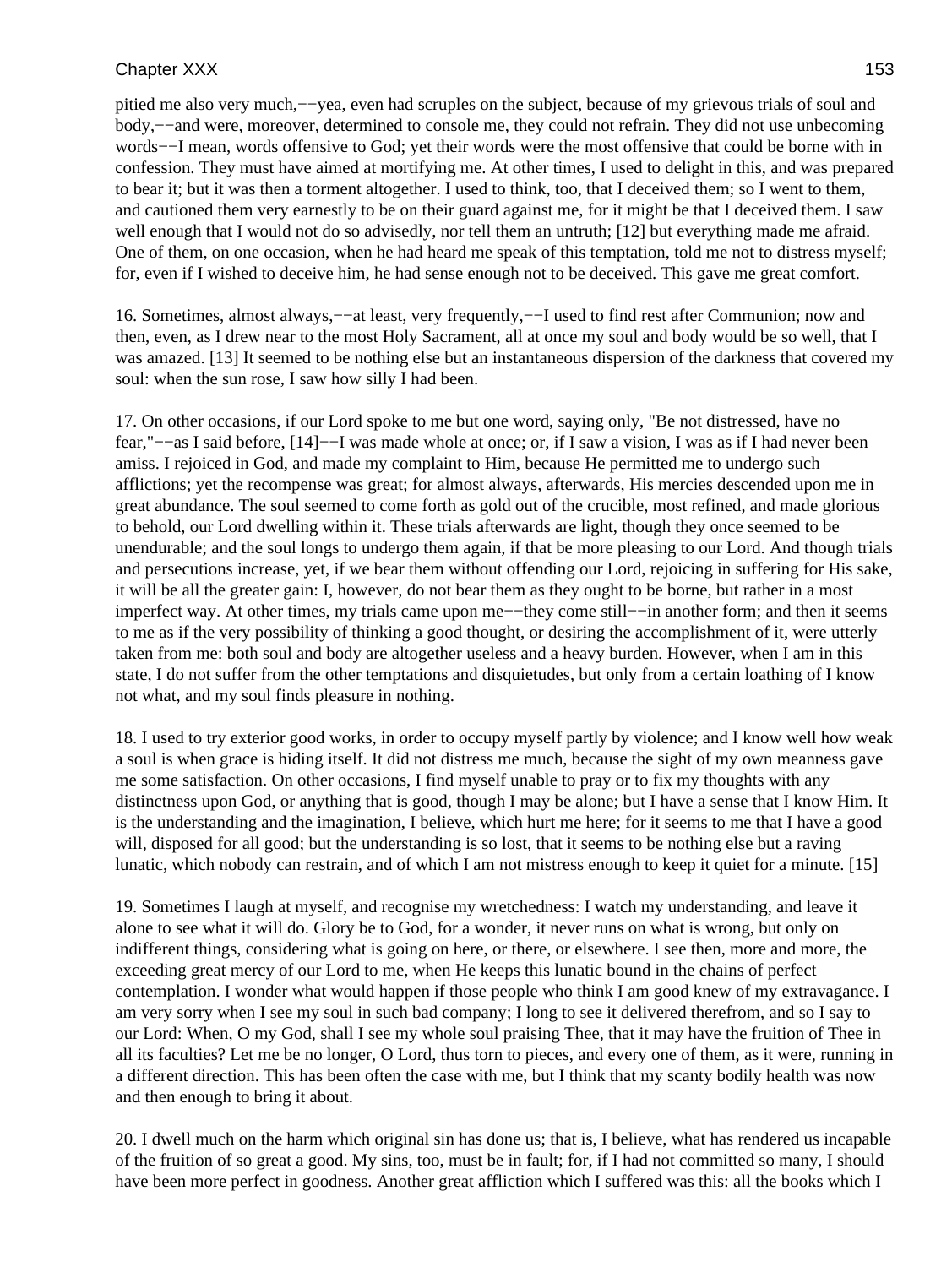read on the subject of prayer, I thought I understood thoroughly, and that I required them no longer, because our Lord had given me the gift of prayer. I therefore ceased to read those books, and applied myself to lives of Saints, thinking that this would improve me and give me courage; for I found myself very defective in every kind of service which the Saints rendered unto God. Then it struck me that I had very little humility, when I could think that I had attained to this degree of prayer; and so, when I could not come to any other conclusion, I was greatly distressed, until certain learned persons, and the blessed friar, Peter of Alcantara, told me not to trouble myself about the matter.

21. I see clearly enough that I have not yet begun to serve God, though He showers down upon me those very graces which He gives to many good people. I am a mass of imperfection, except in desire and in love; for herein I see well that our Lord has been gracious to me, in order that I may please Him in some measure. I really think that I love Him; but my conduct, and the many imperfections I discern in myself, make me sad.

22. My soul, also, is subject occasionally to a certain foolishness,—−that is the right name to give it,—–when I seem to be doing neither good nor evil, but following in the wake of others, as they say, without pain or pleasure, indifferent to life and death, pleasure and pain. I seem to have no feeling. The soul seems to me like a little ass, which feeds and thrives, because it accepts the food which is given it, and eats it without reflection. The soul in this state must be feeding on some great mercies of God, seeing that its miserable life is no burden to it, and that it bears it patiently but it is conscious of no sensible movements or results, whereby it may ascertain the state it is in.

23. It seems to me now like sailing with a very gentle wind, when one makes much way without knowing how; for in the other states, so great are the effects, that the soul sees almost at once an improvement in itself, because the desires instantly are on fire, and the soul is never satisfied. This comes from those great impetuosities of love, spoken of before, [16] in those to whom God grants them. It is like those little wells I have seen flowing, wherein the upheaving of the sand never ceases. This illustration and comparison seem to me to be a true description of those souls who attain to this state; their love is ever active, thinking what it may do; it cannot contain itself, as the water remains not in the earth, but is continually welling upwards. So is the soul, in general; it is not at rest, nor can it contain itself, because of the love it has: it is so saturated therewith, that it would have others drink of it, because there is more than enough for itself, in order that they might help it to praise God.

24. I call to remembrance−−oh, how often!−−that living water of which our Lord spoke to the Samaritan woman. That Gospel [17] has a great attraction for me; and, indeed, so it had even when I was a little child, though I did not understand it then as I do now. I used to pray much to our Lord for that living water; and I had always a picture of it, representing our Lord at the well, with this inscription, "Domine, da mihi aquam." [18]

25. This love is also like a great fire, which requires fuel continually, in order that it may not burn out. So those souls I am speaking of, however much it may cost them, will always bring fuel, in order that the fire may not be quenched. As for me, I should be glad, considering what I am, if I had but straw even to throw upon it. And so it is with me occasionally−−and, indeed, very often. At one time, I laugh at myself; and at another, I am very much distressed. The inward stirring of my love urges me to do something for the service of God; and I am not able to do more than adorn images with boughs and flowers, clean or arrange an oratory, or some such trifling acts, so that I am ashamed of myself. If I undertook any penitential practice, the whole was so slight, and was done in such a way, that if our Lord did not accept my good will, I saw it was all worthless, and so I laughed at myself. The failure of bodily strength, sufficient to do something for God, is no light affliction for those souls to whom He, in His goodness, has communicated this fire of His love in its fulness. It is a very good penance; for when souls are not strong enough to heap fuel on this fire, and die of fear that the fire may go out, it seems to me that they become fuel themselves, are reduced to ashes, or dissolved in tears, and burn away: and this is suffering enough, though it be sweet.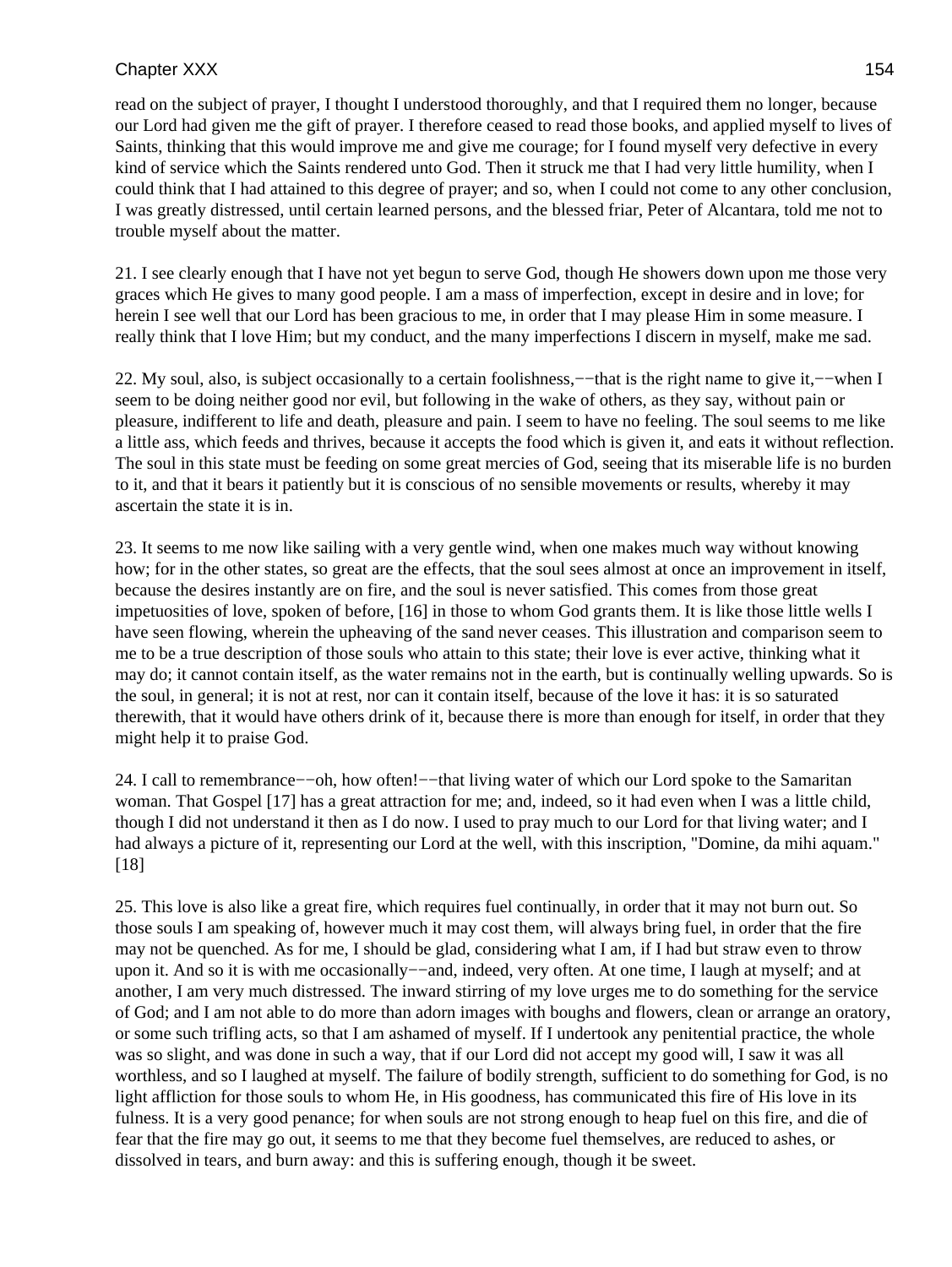26. Let him, then, praise our Lord exceedingly, who has attained to this state; who has received the bodily strength requisite for penance; who has learning, ability, and power to preach, to hear confessions, and to draw souls unto God. Such a one neither knows nor comprehends the blessing he possesses, unless he knows by experience what it is to be powerless to serve God in anything, and at the same time to be receiving much from Him. May He be blessed for ever, and may the angels glorify Him! Amen.

27. I know not if I do well to write so much in detail. But as you, my father, bade me again not to be troubled by the minuteness of my account, nor to omit anything, I go on recounting clearly and truly all I can call to mind. But I must omit much; for if I did not, I should have to spend more time−−and, as I said before, [19] I have so little to spend, and perhaps, after all, nothing will be gained.

1. Ch. xxvii. §§ 17, 18, 19.

2. Hoja de lata, "cierta hoja de hierro muy delgada" (Cobarruvias, Tesoro, in voce).

3. Ch. xxiv. § 5. Doña Guiomar de Ulloa.

4. Ch. xxvi. § 5.

5. Ch. vii. § 12.

6. See ch. xxviii. § 24.

7. Ch. xxiii. § 7.

8. A "custody" is a division of the province, in the Order of St. Francis, comprising a certain number of convents.

9. § 10.

10. Job i.

- 11. See ch. xxxii. § 1, &c.
- 12. See ch. xxviii. § 6.

13. See Way of Perfection, ch. lxi. § 2; but ch. xxxiv. § 8 of the earlier editions.

14. Ch. xx. § 21, ch. xxv. § 22, ch. xxvi. § 3.

15. "Un Credo."

16. Ch. xxix. § 11.

17. St. John iv. 5−42: the Gospel of Friday after the Third Sunday in Lent, where the words are, "hanc aquam."

18. "Lord, give me this water" (St. John iv. 15). See ch. i. § 6; and Way of Perfection, ch. xxix. § 5; ch. xix. § 5 of the earlier editions.

19. Ch. xiv. § 12.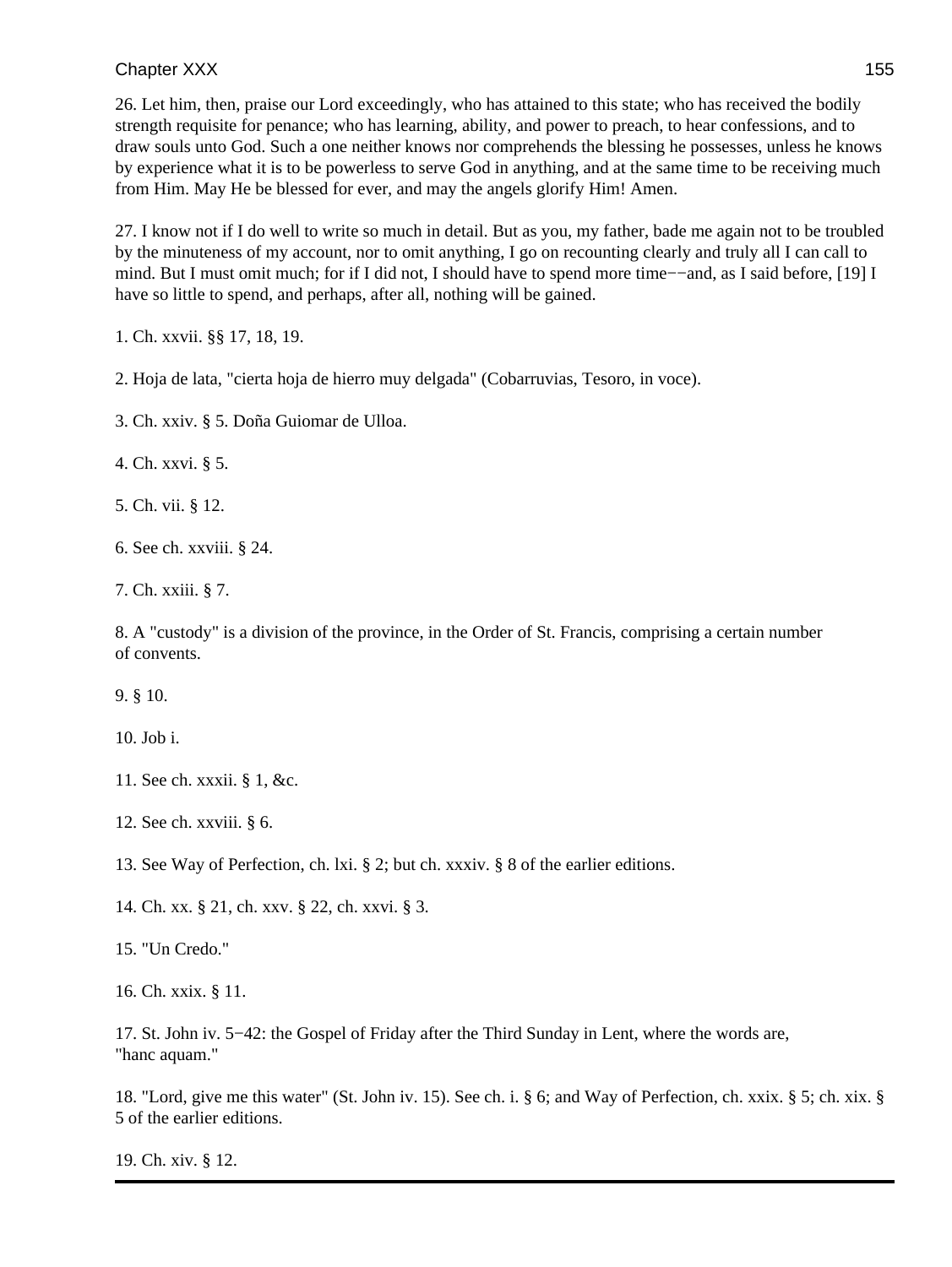.

# **Chapter XXXI**

Of Certain Outward Temptations and Appearances of Satan. Of the Sufferings Thereby Occasioned. Counsels for Those Who Go on

Unto Perfection.

1. Now that I have described certain temptations and troubles, interior and secret, of which Satan was the cause, I will speak of others which he wrought almost in public, and in which his presence could not be ignored. [1]

2. I was once in an oratory, when Satan, in an abominable shape, appeared on my left hand. I looked at his mouth in particular, because he spoke, and it was horrible. A huge flame seemed to issue out of his body, perfectly bright, without any shadow. He spoke in a fearful way, and said to me that, though I had escaped out of his hands, he would yet lay hold of me again. I was in great terror, made the sign of the cross as well as I could, and then the form vanished−−but it reappeared instantly. This occurred twice; I did not know what to do; there was some holy water at hand; I took some, and threw it in the direction of the figure, and then Satan never returned.

3. On another occasion, I was tortured for five hours with such terrible pains, such inward and outward sufferings, that it seemed to me as if I could not bear them. Those who were with me were frightened; they knew not what to do, and I could not help myself. I am in the habit, when these pains and my bodily suffering are most unendurable, to make interior acts as well as I can, imploring our Lord, if it be His will, to give me patience, and then to let me suffer on, even to the end of the world. So, when I found myself suffering so cruelly, I relieved myself by making those acts and resolutions, in order that I might be able to endure the pain. It pleased our Lord to let me understand that it was the work of Satan; for I saw close beside me a most frightful little negro, gnashing his teeth in despair at losing what he attempted to seize. When I saw him, I laughed, and had no fear; for there were some then present who were helpless, and knew of no means whereby so great a pain could be relieved. My body, head, and arms were violently shaken; I could not help myself: but the worst of all was the interior pain, for I could find no ease in any way. Nor did I dare to ask for holy water, lest those who were with me should be afraid, and find out what the matter really was.

4. I know by frequent experience that there is nothing which puts the devils to flight like holy water. They run away before the sign of the cross also, but they return immediately: great, then, must be the power of holy water. As for me, my soul is conscious of a special and most distinct consolation whenever I take it. Indeed, I feel almost always a certain refreshing, which I cannot describe, together with an inward joy, which comforts my whole soul. This is no fancy, nor a thing which has occurred once only; for it has happened very often, and I have watched it very carefully. I may compare what I feel with that which happens to a person in great heat, and very thirsty, drinking a cup of cold water−−his whole being is refreshed. I consider that everything ordained by the Church is very important; and I have a joy in reflecting that the words of the Church are so mighty, that they endow water with power, so that there shall be so great a difference between holy water and water that has never been blessed. Then, as my pains did not cease, I told them, if they would not laugh, I would ask for some holy water. They brought me some, and sprinkled me with it; but I was no better. I then threw some myself in the direction of the negro, when he fled in a moment. All my sufferings ceased, just as if some one had taken them from me with his hand; only I was wearied, as if I had been beaten with many blows. It was of great service to me to learn that if, by our Lord's permission, Satan can do so much evil to a soul and body not in his power, he can do much more when he has them in his possession. It gave me a renewed desire to be delivered from a fellowship so dangerous.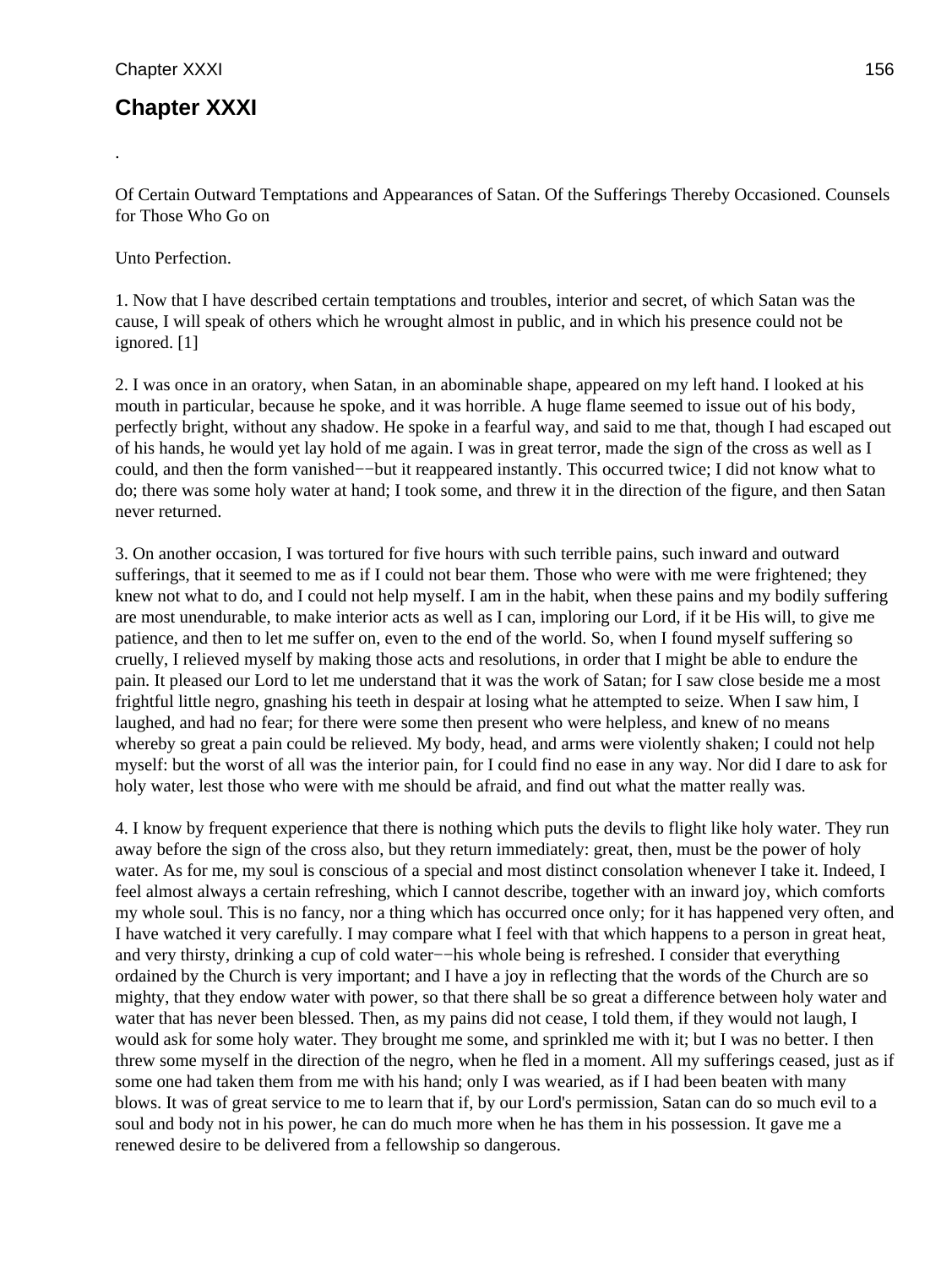5. Another time, and not long ago, the same thing happened to me, though it did not last so long, and I was alone at the moment. I asked for holy water; and they who came in after the devil had gone away,−−they were two nuns, worthy of all credit, and would not tell a lie for anything,−−perceived a most offensive smell, like that of brimstone. I smelt nothing myself; but the odour lasted long enough to become sensible to them.

6. On another occasion, I was in choir, when, in a moment, I became profoundly recollected. I went out in order that the sisters might know nothing of it; yet those who were near heard the sound of heavy blows where I was, and I heard voices myself, as of persons in consultation, but I did not hear what they said: I was so absorbed in prayer that I understood nothing, neither was I at all afraid. This took place almost always when our Lord was pleased that some soul or other, persuaded by me, advanced in the spiritual life. Certainly, what I am now about to describe happened to me once; there are witnesses to testify to it, particularly my present confessor, for he saw the account in a letter. I did not tell him from whom the letter came, but he knew perfectly who the person was.

7. There came to me a person who, for two years and a half, had been living in mortal sin of the most abominable nature I ever heard. During the whole of that time, he neither confessed it nor ceased from it; and yet he said Mass. He confessed his other sins but of this one he used to say, How can I confess so foul a sin? He wished to give it up, but he could not prevail on himself to do so. I was very sorry for him, and it was a great grief to me to see God offended in such a way. I promised him that I would pray to God for his amendment, and get others who were better than I to do the same. I wrote to one person, and the priest undertook to get the letter delivered. It came to pass that he made a full confession at the first opportunity; for our Lord God was pleased, on account of the prayers of those most holy persons to whom I had recommended him, to have pity on this soul. I, too, wretched as I am, did all I could for the same end.

8. He wrote to me, and said that he was so far improved, that he had not for some days repeated his sin; but he was so tormented by the temptation, that it seemed to him as if he were in hell already, so great were his sufferings. He asked me to pray to God for him. I recommended him to my sisters, through whose prayers I must have obtained this mercy from our Lord; for they took the matter greatly to heart; and he was a person whom no one could find out. I implored His Majesty to put an end to these torments and temptations, and to let the evil spirits torment me instead, provided I did not offend our Lord. Thus it was that for one month I was most grievously tormented; and then it was that these two assaults of Satan, of which I have just spoken, took place.

9. Our Lord was pleased to deliver him out of this temptation, so I was informed; for I told him what happened to myself that month. His soul gained strength, and he continued free; he could never give thanks enough to our Lord and to me as if I had been of any service−−unless it be that the belief he had that our Lord granted me such graces was of some advantage to him. He said that, when he saw himself in great straits, he would read my letters, and then the temptation left him. He was very much astonished at my sufferings, and at the manner of his own deliverance: even I myself am astonished, and I would suffer as much for many years for the deliverance of that soul. May our Lord be praised for ever! for the prayers of those who serve Him can do great things; and I believe the sisters of this house do serve Him. The devils must have been more angry with me only because I asked them to pray, and because our Lord permitted it on account of my sins. At that time, too, I thought the evil spirits would have suffocated me one night, and when the sisters threw much holy water about I saw a great troop of them rush away as if tumbling over a precipice. These cursed spirits have tormented me so often, and I am now so little afraid of them,−−because I see they cannot stir without our Lord's permission,−−that I should weary both you, my father, and myself, if I were to speak of these things in detail.

10. May this I have written be of use to the true servant of God, who ought to despise these terrors, which Satan sends only to make him afraid! Let him understand that each time we despise those terrors, their force is lessened, and the soul gains power over them. There is always some great good obtained; but I will not speak of it, that I may not be too diffuse. I will speak, however, of what happened to me once on the night of All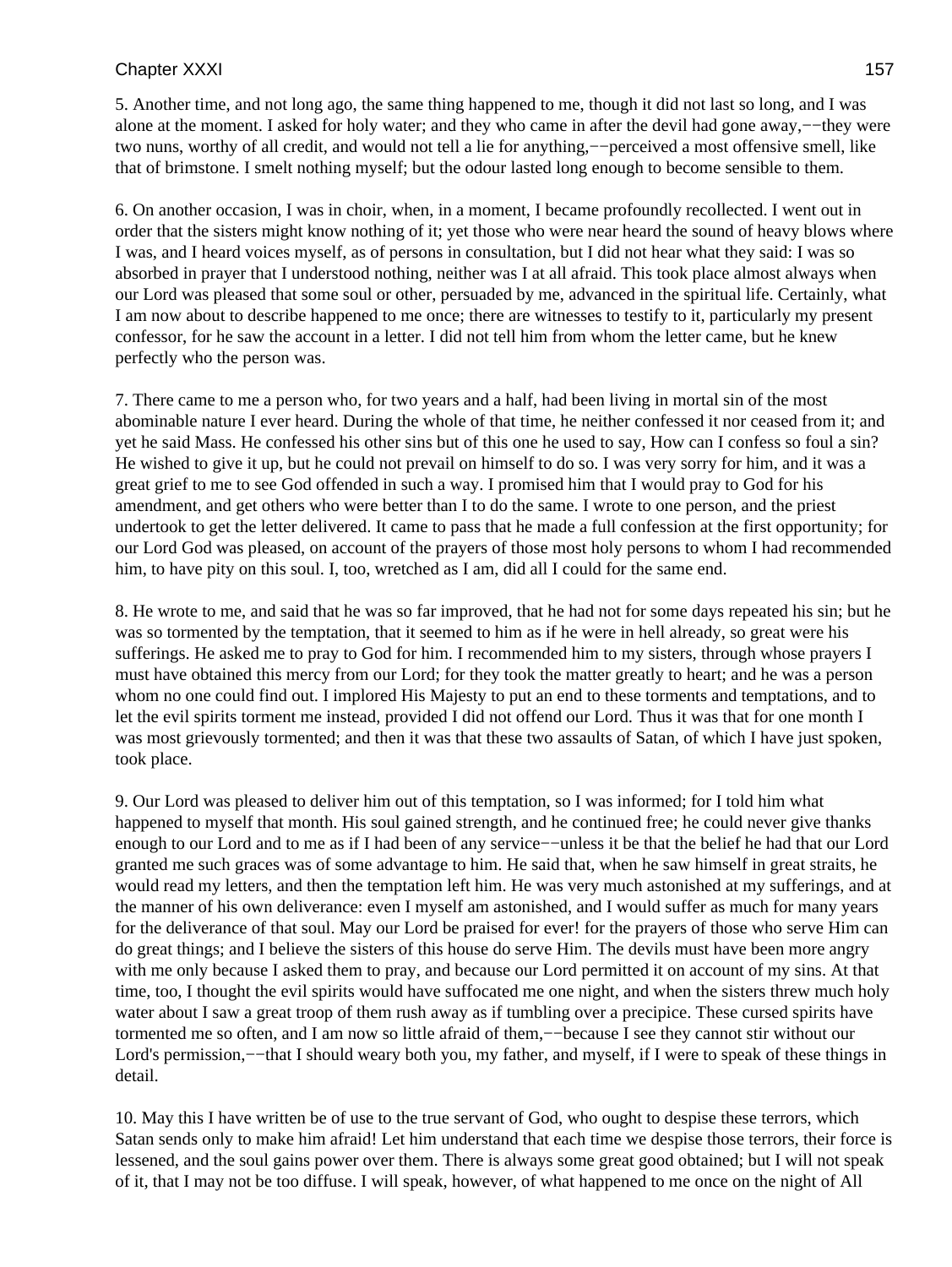Souls. I was in an oratory, and, having said one Nocturn, was saying some very devotional prayers at the end of our Breviary, when Satan put himself on the book before me, to prevent my finishing my prayer. I made the sign of the cross, and he went away. I then returned to my prayer, and he, too, came back; he did so, I believe, three times, and I was not able to finish the prayer without throwing holy water at him. I saw certain souls at that moment come forth out of purgatory−−they must have been near their deliverance, and I thought that Satan might in this way have been trying to hinder their release. It is very rarely that I saw Satan assume a bodily form; I know of his presence through the vision I have spoken of before, [2] the vision wherein no form is seen.

11. I wish also to relate what follows, for I was greatly alarmed at it: on Trinity Sunday, in the choir of a certain monastery, and in a trance, I saw a great fight between evil spirits and the angels. I could not make out what the vision meant. In less than a fortnight, it was explained clearly enough by the dispute that took place between persons given to prayer and many who were not, which did great harm to that house; for it was a dispute that lasted long and caused much trouble. On another occasion, I saw a great multitude of evil spirits round about me, and, at the same time, a great light, in which I was enveloped, which kept them from coming near me. I understood it to mean that God was watching over me, that they might not approach me so as to make me offend Him. I knew the vision was real by what I saw occasionally in myself. The fact is, I know now how little power the evil spirits have, provided I am not out of the grace of God; I have scarcely any fear of them at all, for their strength is as nothing, if they do not find the souls they assail give up the contest, and become cowards; it is in this case that they show their power.

12. Now and then, during the temptations I am speaking of, it seemed to me as if all my vanity and weakness in times past had become alive again within me; so I had reason enough to commit myself into the hands of God. Then I was tormented by the thought that, as these things came back to my memory, I must be utterly in the power of Satan, until my confessor consoled me; for I imagined that even the first movement towards an evil thought ought not to have come near one who had received from our Lord such great graces as I had.

13. At other times, I was much tormented−−and even now I am tormented−−when I saw people make much of me, particularly great people, and when they spake well of me. I have suffered, and still suffer, much in this way. I think at once of the life of Christ and of the Saints, and then my life seems the reverse of theirs, for they received nothing but contempt and ill−treatment. All this makes me afraid; I dare not lift up my head, and I wish nobody saw me at all. It is not thus with me when I am persecuted; then my soul is so conscious of strength, though the body suffers, and though I am in other ways afflicted, that I do not know how this can be; but so it is,−−and my soul seems then to be a queen in its kingdom, having everything under its feet.

14. I had such a thought now and then−−and, indeed, for many days together. I regarded it as a sign of virtue and of humility; but I see clearly now it was nothing else but a temptation. A Dominican friar, of great learning, showed it to me very plainly. When I considered that the graces which our Lord had bestowed upon me might come to the knowledge of the public, my sufferings became so excessive as greatly to disturb my soul. They went so far, that I made up my mind, while thinking of it, that I would rather be buried alive than have these things known. And so, when I began to be profoundly recollected, or to fall into a trance, which I could not resist even in public, I was so ashamed of myself, that I would not appear where people might see me.

15. Once, when I was much distressed at this, our Lord said to me, What was I afraid of? one of two things must happen−−people would either speak ill of me, or give glory to Him. He made me understand by this, that those who believed in the truth of what was going on in me would glorify Him; and that those who did not would condemn me without cause: in both ways I should be the gainer, and I was therefore not to distress myself. [3] This made me quite calm, and it comforts me whenever I think of it.

16. This temptation became so excessive, that I wished to leave the house, and take my dower to another monastery, where enclosure was more strictly observed than in that wherein I was at this time. I had heard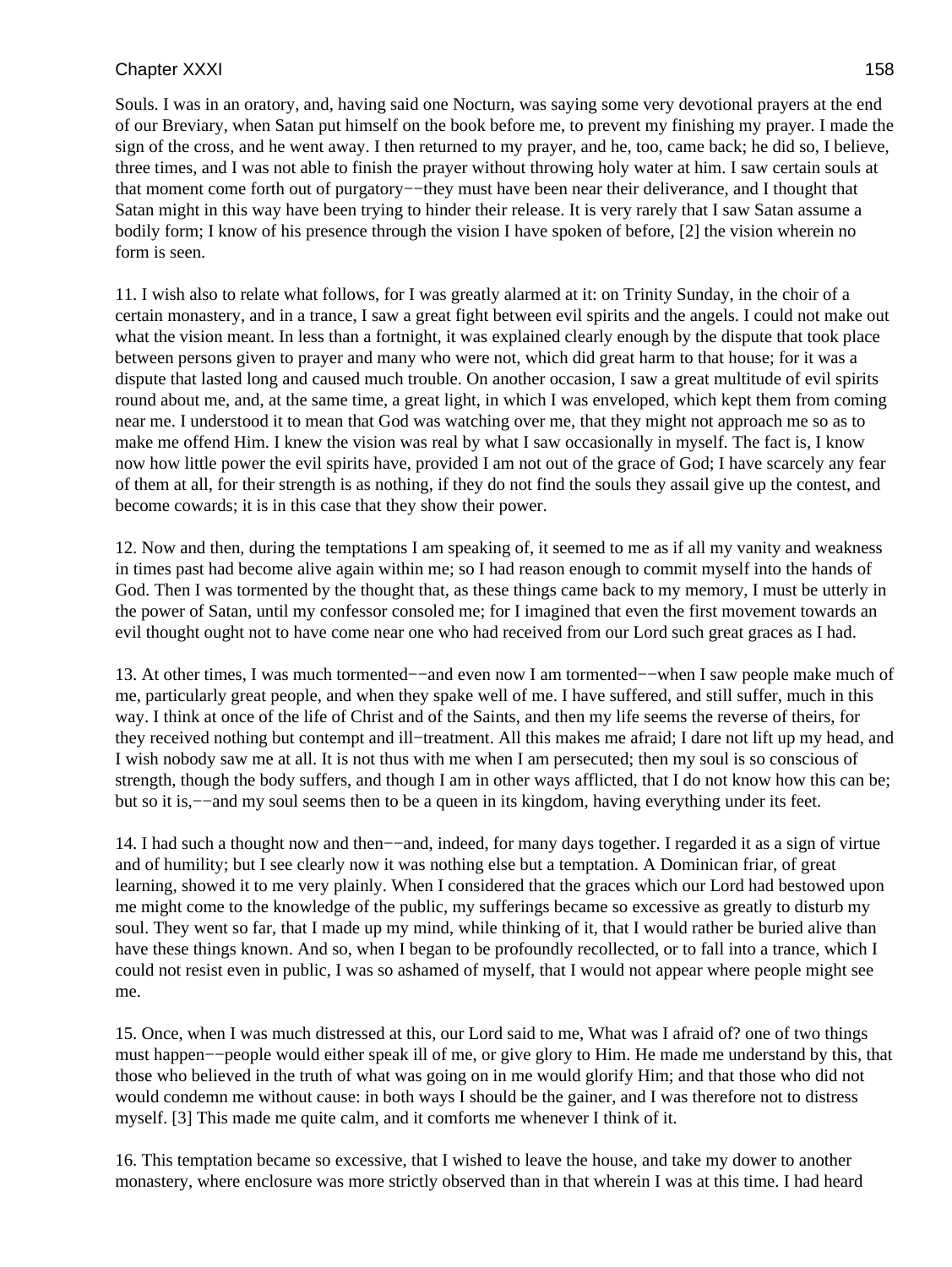great things of that other house, which was of the same Order as mine; it was also at a great distance, and it would have been a great consolation to me to live where I was not known; but my confessor would never let me go. These fears deprived me in a great measure of all liberty of spirit; and I understood afterwards that this was not true humility, because it disturbed me so much. And our Lord taught me this truth; if I was convinced, and certainly persuaded, that all that was good in me came wholly and only from God, and if it did not distress me to hear the praises of others,−−yea, rather, if I was pleased and comforted when I saw that God was working in them,−−then neither should I be distressed if He showed forth His works in me.

17. I fell, too, into another extreme. I begged of God, and made it a particular subject of prayer, that it might please His Majesty, whenever any one saw any good in me, that such a one might also become acquainted with my sins, in order that he might see that His graces were bestowed on me without any merit on my part: and I always greatly desire this. My confessor told me not to do it. But almost to this day, if I saw that any one thought well of me, I used in a roundabout way, or any how, as I could, to contrive he should know of my sins: [4] that seemed to relieve me. But they have made me very scrupulous on this point. This, it appears to me, was not an effect of humility, but oftentimes the result of temptation. It seemed to me that I was deceiving everybody−−though, in truth, they deceived themselves, by thinking that there was any good in me. [5] I did not wish to deceive them, nor did I ever attempt it, only our Lord permitted it for some end; and so, even with my confessors, I never discussed any of these matters if I did not see the necessity of it, for that would have occasioned very considerable scruples.

18. All these little fears and distresses, and semblance of humility, I now see clearly were mere imperfections, and the result of my unmortified life; for a soul left in the hands of God cares nothing about evil or good report, if it clearly comprehends, when our Lord is pleased to bestow upon it His grace, that it has nothing of its own. Let it trust the Giver; it will know hereafter why He reveals His gifts, and prepare itself for persecution, which in these times is sure to come, when it is our Lord's will it should be known of any one that He bestows upon him graces such as these; for a thousand eyes are watching that soul, while a thousand souls of another order are observed of none. In truth, there was no little ground for fear, and that fear should have been mine: I was therefore not humble, but a coward; for a soul which God permits to be thus seen of men may well prepare itself to be the world's martyr−−because, if it will not die to the world voluntarily, that very world will kill it.

19. Certainly, I see nothing in the world that seems to me good except this, that it tolerates no faults in good people, and helps them to perfection by dint of complaints against them. I mean, that it requires greater courage in one not yet perfect to walk in the way of perfection than to undergo an instant martyrdom; for perfection is not attained to at once, unless our Lord grant that grace by a special privilege: yet the world, when it sees any one beginning to travel on that road, insists on his becoming perfect at once, and a thousand leagues off detects in him a fault, which after all may be a virtue. He who finds fault is doing the very same thing,−−but, in his own case, viciously,−−and he pronounces it to be so wrong in the other. He who aims at perfection, then, must neither eat nor sleep,−−nor, as they say, even breathe; and the more men respect such a one, the more do they forget that he is still in the body; and, though they may consider him perfect, he is living on the earth, subject to its miseries, however much he may tread them under his feet. And so, as I have just said, great courage is necessary here for, though the poor soul have not yet begun to walk, the world will have it fly; and, though its passions be not wholly overcome, men will have it that they must be under restraint, even upon trying occasions, as those of the Saints are, of whom they read, after they are confirmed in grace.

20. All this is a reason for praising God, and also for great sorrow of heart, because very many go backwards who, poor souls, know not how to help themselves; and I too, I believe, would have gone back also, if our Lord had not so mercifully on His part done everything for me. And until He, of His goodness, had done all, nothing was done by me, as you, my father, may have seen already, beyond falling and rising again. I wish I knew how to explain it, because many souls, I believe, delude themselves in this matter; they would fly before God gives them wings.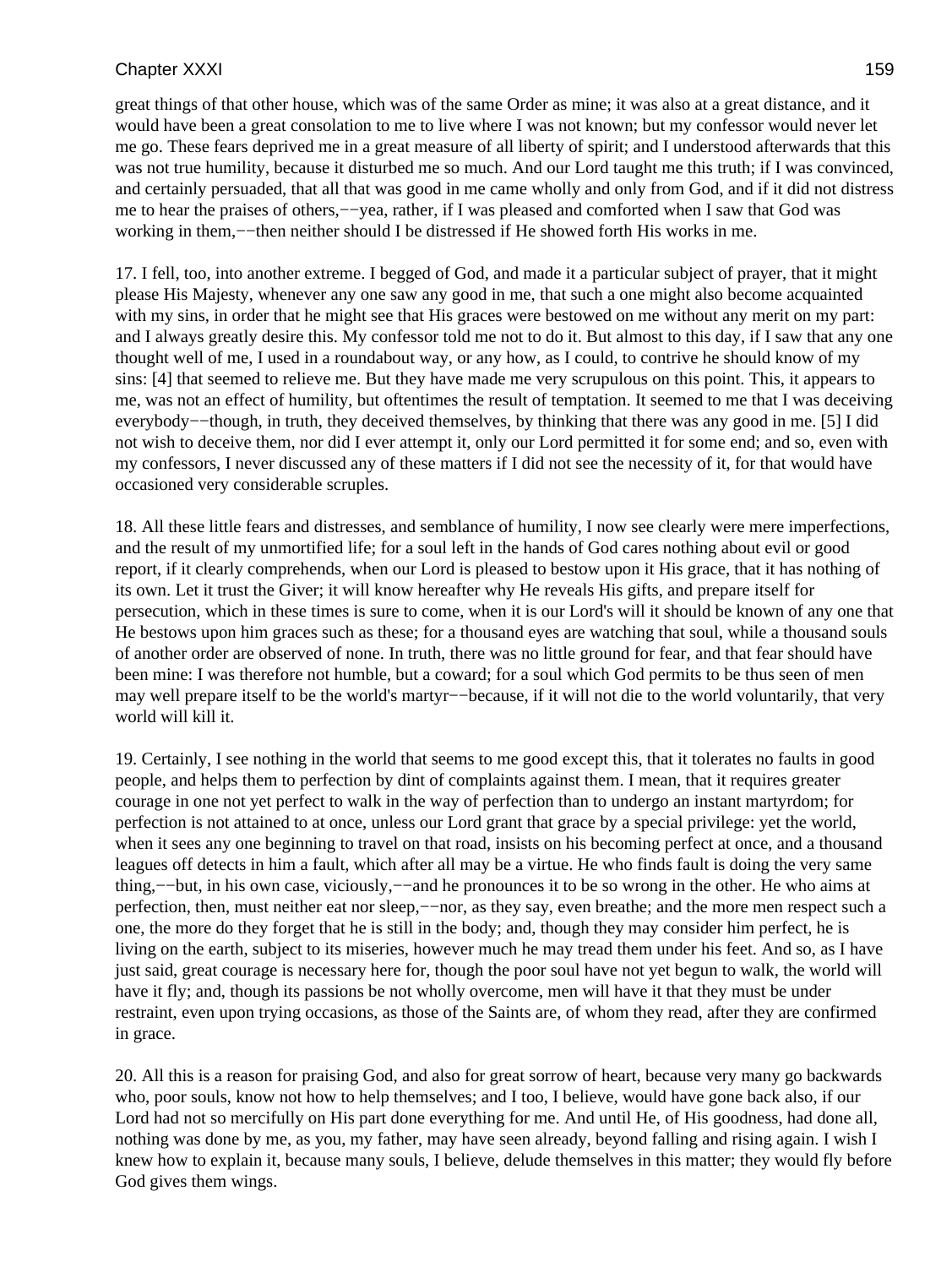21. I believe I have made this comparison on another occasion, [6] but it is to the purpose here, for I see certain souls are very greatly afflicted on that ground. When these souls begin, with great fervour, courage, and desire, to advance in virtue,−−some of them, at least outwardly, giving up all for God,−−when they see in others, more advanced than themselves, greater fruits of virtue given them by our Lord,−−for we cannot acquire these of ourselves,−−when they see in all the books written on prayer and on contemplation an account of what we have to do in order to attain thereto, but which they cannot accomplish themselves,−−they lose heart. For instance, they read that we must not be troubled when men speak ill of us, that we are to be then more pleased than when they speak well of us; that we must despise our own good name, be detached from our kindred; avoid their company, which should be wearisome to us, unless they be given to prayer; with many other things of the same kind. The disposition to practise this must be, in my opinion, the gift of God; for it seems to me a supernatural good, contrary to our natural inclinations. Let them not distress themselves; let them trust in our Lord: what they now desire, His Majesty will enable them to attain to by prayer, and by doing what they can themselves; for it is very necessary for our weak nature that we should have great confidence, that we should not be fainthearted, nor suppose that, if we do our best, we shall fail to obtain the victory at last. And as my experience here is large, I will say, by way of caution to you, my father, do not think−−though it may seem so−−that a virtue is acquired when we have not tested it by its opposing vice: we must always be suspicious of ourselves, and never negligent while we live; for much evil clings to us if, as I said before, [7] grace be not given to us fully to understand what everything is: and in this life there is nothing without great risks.

22. I thought a few years ago, not only that I was detached from my kindred, but that they were a burden to me; and certainly it was so, for I could not endure their conversation. An affair of some importance had to be settled, and I had to remain with a sister of mine, for whom I had always before had a great affection. The conversation we had together, though she is better than I am, did not please me; for it could not always be on subjects I preferred, owing to the difference of our conditions−−she being married. I was therefore as much alone as I could; yet I felt that her troubles gave me more trouble than did those of my neighbours, and even some anxiety. In short, I found out that I was not so detached as I thought, and that it was necessary for me to flee from dangerous occasions, in order that the virtue which our Lord had begun to implant in me might grow; and so, by His help, I have striven to do from that time till now.

23. If our Lord bestows any virtue upon us, we must make much of it, and by no means run the risk of losing it; so it is in those things which concern our good name, and many other matters. You, my father, must believe that we are not all of us detached, though we think we are; it is necessary for us never to be careless on this point. If any one detects in himself any tenderness about his good name, and yet wishes to advance in the spiritual life, let him believe me and throw this embarrassment behind his back, for it is a chain which no file can sever; only the help of God, obtained by prayer and much striving on his part, can do it. It seems to me to be a hindrance on the road, and I am astonished at the harm it does. I see some persons so holy in their works, and they are so great as to fill people with wonder. O my God, why is their soul still on the earth? Why has it not arrived at the summit of perfection? What does it mean? What keeps him back who does so much for God? Oh, there it is!—–self–respect! and the worst of it is, that these persons will not admit that they have it, merely because Satan now and then convinces them that they are under an obligation to observe it.

24. Well, then, let them believe me: for the love of our Lord, let them give heed to the little ant, who speaks because it is His pleasure. If they take not this caterpillar away, though it does not hurt the whole tree, because some virtues remain, the worm will eat into every one of them. Not only is the tree not beautiful, but it also never thrives, neither does it suffer the others near it to thrive; for the fruit of good example which it bears is not sound, and endures but a short time. I say it again and again, let our self−respect be ever so slight, it will have the same result as the missing of a note on the organ when it is played,—−the whole music is out of tune. It is a thing which hurts the soul exceedingly in every way, but it is a pestilence in the way of prayer.

25. Are we striving after union with God? and do we wish to follow the counsels of Christ,−−who was loaded with reproaches and falsely accused,—–and, at the same time, to keep our own reputation and credit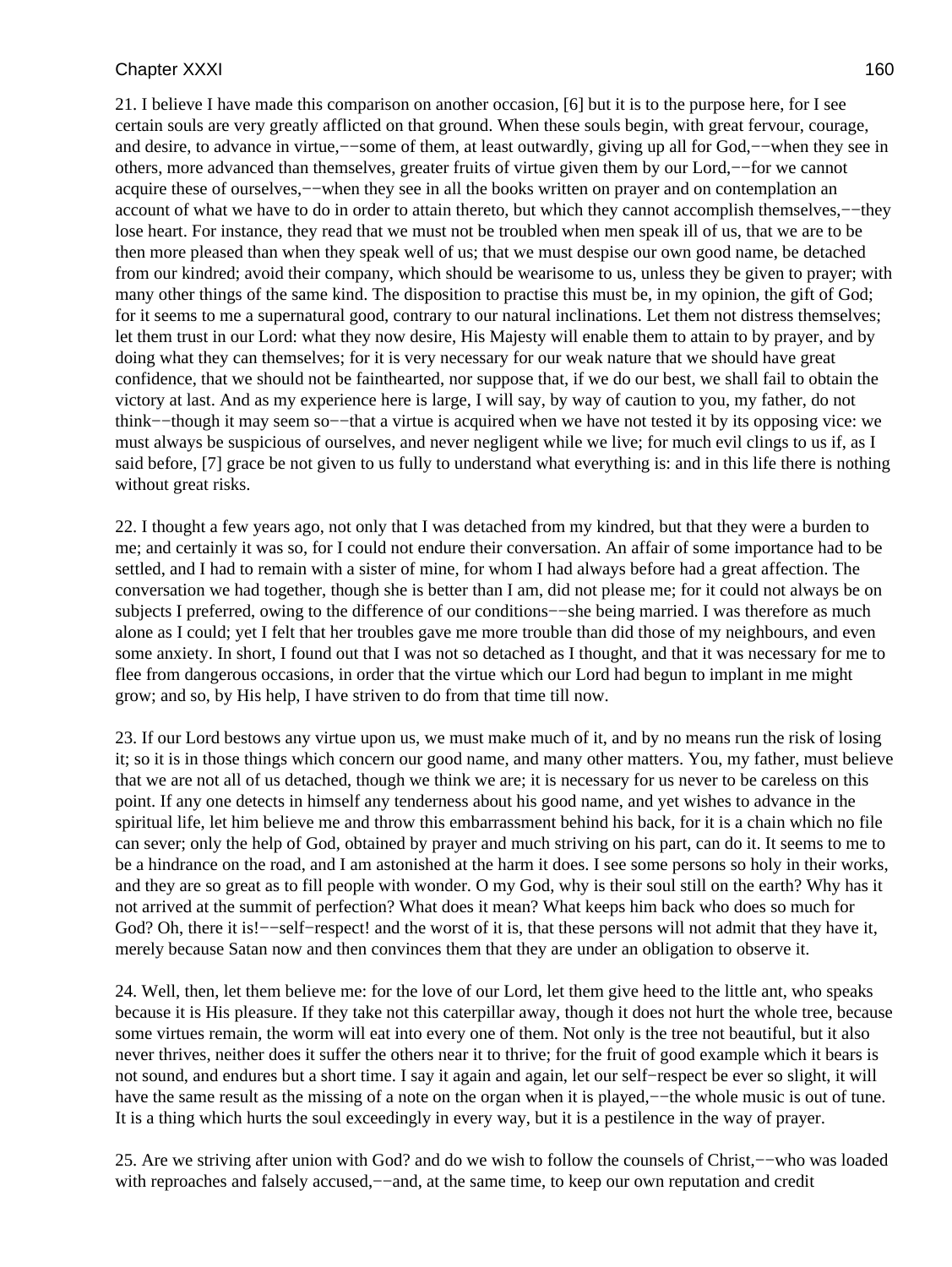untouched? We cannot succeed, for these things are inconsistent one with another. Our Lord comes to the soul when we do violence to ourselves, and strive to give up our rights in many things. Some will say, I have nothing that I can give up, nor have I any opportunity of doing so. I believe that our Lord will never suffer any one who has made so good a resolution as this to miss so great a blessing. His Majesty will make so many arrangements for him, whereby he may acquire this virtue,−−more frequently, perhaps, than he will like. Let him put his hand to the work. I speak of the little nothings and trifles which I gave up when I began−−or, at least, of some of them: the straws which I said [8] I threw into the fire; for I am not able to do more. All this our Lord accepted: may He be blessed for evermore!

26. One of my faults was this: I had a very imperfect knowledge of my Breviary and of my duties in choir, simply because I was careless and given to vanities; and I knew the other novices could have taught me. But I never asked them, that they might not know how little I knew. It suggested itself to me at once, that I ought to set a good example: this is very common. Now, however, that God has opened my eyes a little, even when I know a thing, but yet am very slightly in doubt about it, I ask the children. I have lost neither honour nor credit by it−−on the contrary, I believe our Lord has been pleased to strengthen my memory. My singing of the Office was bad, and I felt it much if I had not learned the part intrusted to me,−−not because I made mistakes before our Lord, which would have been a virtue, but because I made them before the many nuns who heard me. I was so full of my own reputation, that I was disturbed, and therefore did not sing what I had to sing even so well as I might have done. Afterwards, I ventured, when I did not know it very well, to say so. At first, I felt it very much; but afterwards I found pleasure in doing it. So, when I began to be indifferent about its being known that I could not sing well, it gave me no pain at all, and I sang much better. This miserable self−esteem took from me the power of doing that which I regarded as an honour, for every one regards as honourable that which he likes.

27. By trifles such as these, which are nothing,−−and I am altogether nothing myself, seeing that this gave me pain,−−by little and little, doing such actions, and by such slight performances,−−they become of worth because done for God,−−His Majesty helps us on towards greater things; and so it happened to me in the matter of humility. When I saw that all the nuns except myself were making great progress,––I was always myself good for nothing,−−I used to fold up their mantles when they left the choir. I looked on myself as doing service to angels who had been there praising God. I did so till they−−I know not how−−found it out; and then I was not a little ashamed, because my virtue was not strong enough to bear that they should know of it. But the shame arose, not because I was humble, but because I was afraid they would laugh at me, the matter being so trifling.

28. O Lord, what a shame for me to lay bare so much wickedness, and to number these grains of sand, which yet I did not raise up from the ground in Thy service without mixing them with a thousand meannesses! The waters of Thy grace were not as yet flowing beneath them, so as to make them ascend upwards. O my Creator, oh, that I had anything worth recounting amid so many evil things, when I am recounting the great mercies I received at Thy hands! So it is, O my Lord. I know not how my heart could have borne it, nor how any one who shall read this can help having me in abhorrence when he sees that mercies so great had been so ill−requited, and that I have not been ashamed to speak of these services. Ah! they are only mine, O my Lord; but I am ashamed I have nothing else to say of myself; and that it is that makes me speak of these wretched beginnings, in order that he who has begun more nobly may have hope that our Lord, who has made much of mine, will make more of his. May it please His Majesty to give me this grace, that I may not remain for ever at the beginning! Amen. [9]

1. 2 Cor. ii. 11: "Non enim ignoramus cogitationes ejus."

- 2. Ch. xxvii. § 4.
- 3. See Inner Fortress, vi. ch. iv. § 12.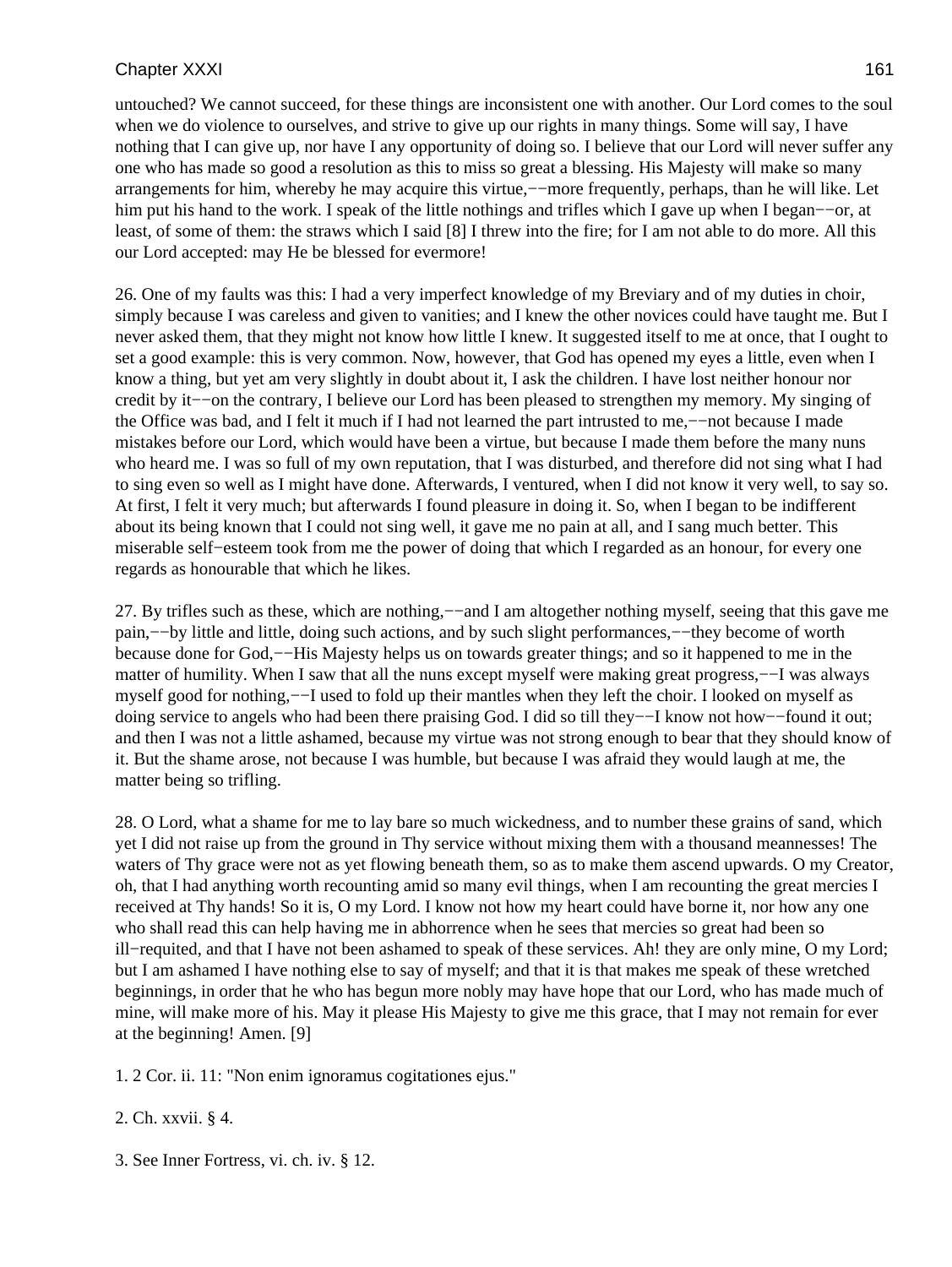4. Way of Perfection, ch. lxv. § 2; but ch. xxxvi. of the previous editions.

5. See ch. x. § 10.

6. Ch. xiii. § 3.

7. Ch. xx. § 38.

8. Ch. xxx. § 25.

9. Don Vicente de la Fuente thinks the first "Life" ended here; that which follows was written under obedience to her confessor, F. Garcia of Toledo, and after the foundation of the monastery of St. Joseph, Avila.

# **Chapter XXXII**

.

Our Lord Shows St. Teresa the Place Which She Had by Her Sins Deserved in Hell. The Torments There. How the Monastery of St. Joseph Was Founded.

1. Some considerable time after our Lord had bestowed upon me the graces I have been describing, and others also of a higher nature, I was one day in prayer when I found myself in a moment, without knowing how, plunged apparently into hell. I understood that it was our Lord's will I should see the place which the devils kept in readiness for me, and which I had deserved by my sins. It was but a moment, but it seems to me impossible I should ever forget it even if I were to live many years.

2. The entrance seemed to be by a long narrow pass, like a furnace, very low, dark, and close. The ground seemed to be saturated with water, mere mud, exceedingly foul, sending forth pestilential odours, and covered with loathsome vermin. At the end was a hollow place in the wall, like a closet, and in that I saw myself confined. All this was even pleasant to behold in comparison with what I felt there. There is no exaggeration in what I am saying.

3. But as to what I then felt, I do not know where to begin, if I were to describe it; it is utterly inexplicable. I felt a fire in my soul. I cannot see how it is possible to describe it. My bodily sufferings were unendurable. I have undergone most painful sufferings in this life, and, as the physicians say, the greatest that can be borne, such as the contraction of my sinews when I was paralysed, [1] without speaking of others of different kinds, yea, even those of which I have also spoken, [2] inflicted on me by Satan; yet all these were as nothing in comparison with what I felt then, especially when I saw that there would be no intermission, nor any end to them.

4. These sufferings were nothing in comparison with the anguish of my soul, a sense of oppression, of stifling, and of pain so keen, accompanied by so hopeless and cruel an infliction, that I know not how to speak of it. If I said that the soul is continually being torn from the body, it would be nothing, for that implies the destruction of life by the hands of another but here it is the soul itself that is tearing itself in pieces. I cannot describe that inward fire or that despair, surpassing all torments and all pain. I did not see who it was that tormented me, but I felt myself on fire, and torn to pieces, as it seemed to me; and, I repeat it, this inward fire and despair are the greatest torments of all.

5. Left in that pestilential place, and utterly without the power to hope for comfort, I could neither sit nor lie down: there was no room. I was placed as it were in a hole in the wall; and those walls, terrible to look on of themselves, hemmed me in on every side. I could not breathe. There was no light, but all was thick darkness. I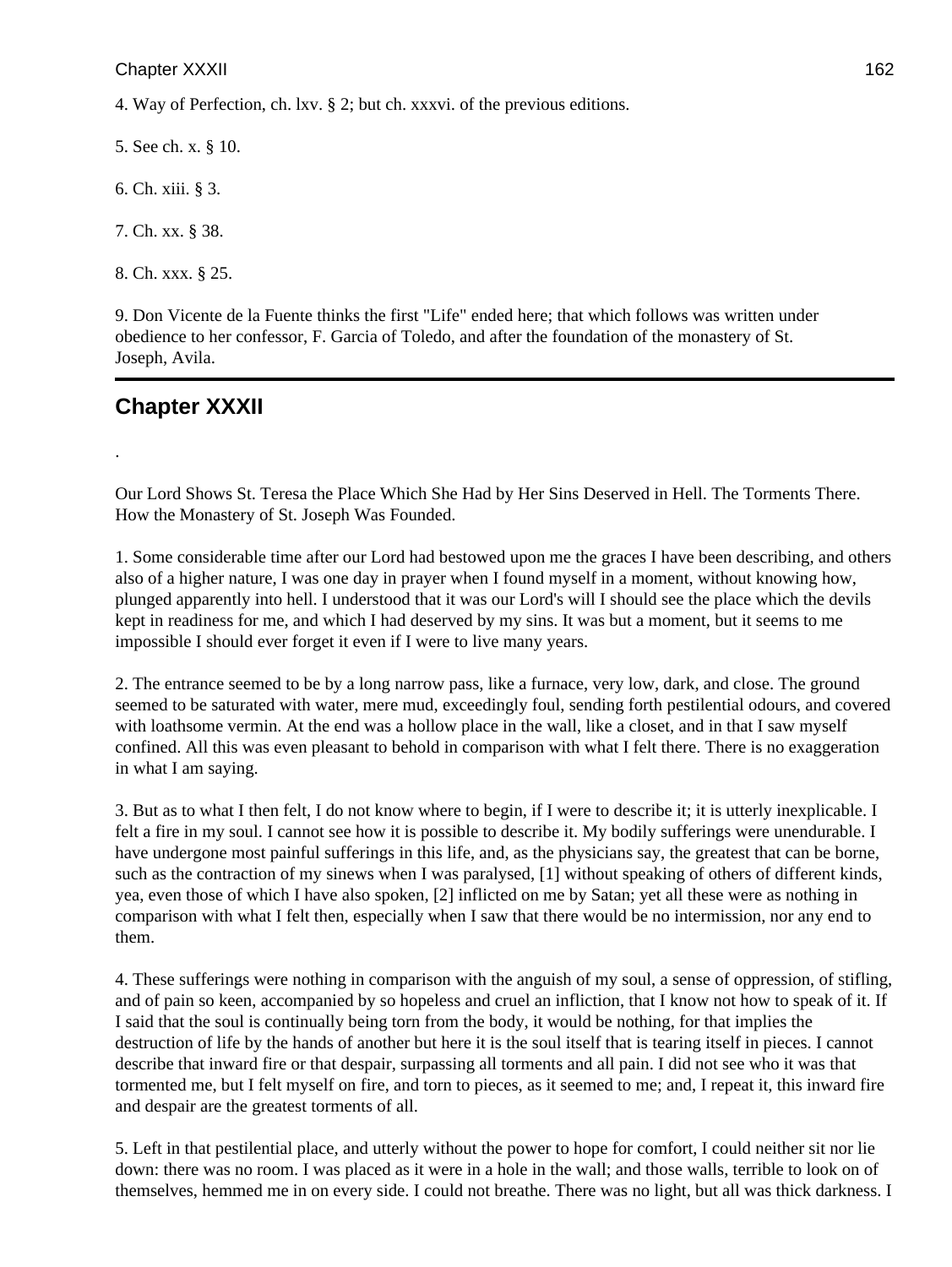do not understand how it is; though there was no light, yet everything that can give pain by being seen was visible.

6. Our Lord at that time would not let me see more of hell. Afterwards, I had another most fearful vision, in which I saw the punishment of certain sins. They were most horrible to look at; but, because I felt none of the pain, my terror was not so great. In the former vision, our Lord made me really feel those torments, and that anguish of spirit, just as if I had been suffering them in the body there. I know not how it was, but I understood distinctly that it was a great mercy that our Lord would have me see with mine own eyes the very place from which His compassion saved me. I have listened to people speaking of these things, and I have at other times dwelt on the various torments of hell, though not often, because my soul made no progress by the way of fear; and I have read of the diverse tortures, and how the devils tear the flesh with red−hot pincers. But all is as nothing before this; it is a wholly different matter. In short, the one is a reality, the other a picture; and all burning here in this life is as nothing in comparison with the fire that is there.

7. I was so terrified by that vision,−−and that terror is on me even now while I am writing,−−that, though it took place nearly six years ago, [3] the natural warmth of my body is chilled by fear even now when I think of it. And so, amid all the pain and suffering which I may have had to bear, I remember no time in which I do not think that all we have to suffer in this world is as nothing. It seems to me that we complain without reason. I repeat it, this vision was one of the grandest mercies of our Lord. It has been to me of the greatest service, because it has destroyed my fear of trouble and of the contradiction of the world, and because it has made me strong enough to bear up against them, and to give thanks to our Lord, who has been my Deliverer, as it now seems to me, from such fearful and everlasting pains.

8. Ever since that time, as I was saying, everything seems endurable in comparison with one instant of suffering such as those I had then to bear in hell. I am filled with fear when I see that, after frequently reading books which describe in some manner the pains of hell, I was not afraid of them, nor made any account of them. Where was I? How could I possibly take any pleasure in those things which led me directly to so dreadful a place? Blessed for ever be Thou, O my God! and, oh, how manifest is it that Thou didst love me much more than I did love Thee! How often, O Lord, didst Thou save me from that fearful prison! and how I used to get back to it contrary to Thy will.

9. It was that vision that filled me with the very great distress which I feel at the sight of so many lost souls,––especially of the Lutherans,—–for they were once members of the Church by baptism,—–and also gave me the most vehement desires for the salvation of souls; for certainly I believe that, to save even one from those overwhelming torments, I would most willingly endure many deaths. If here on earth we see one whom we specially love in great trouble or pain, our very nature seems to bid us compassionate him; and if those pains be great, we are troubled ourselves. What, then, must it be to see a soul in danger of pain, the most grievous of all pains, for ever? Who can endure it? It is a thought no heart can bear without great anguish. Here we know that pain ends with life at last, and that there are limits to it; yet the sight of it moves our compassion so greatly. That other pain has no ending; and I know not how we can be calm, when we see Satan carry so many souls daily away.

10. This also makes me wish that, in a matter which concerns us so much, we did not rest satisfied with doing less than we can do on our part,−−that we left nothing undone. May our Lord vouchsafe to give us His grace for that end! When I consider that, notwithstanding my very great wickedness, I took some pains to please God, and abstained from certain things which I know the world makes light of,—−that, in short, I suffered grievous infirmities, and with great patience, which our Lord gave me; that I was not inclined to murmur or to speak ill of anybody; that I could not-−I believe so-−wish harm to any one; that I was not, to the best of my recollection, either avaricious or envious, so as to be grievously offensive in the sight of God; and that I was free from many other faults,−−for, though so wicked, I had lived constantly in the fear of God,−−I had to look at the very place which the devils kept ready for me. It is true that, considering my faults, I had deserved a still heavier chastisement; but for all that, I repeat it, the torment was fearful, and we run a great risk whenever we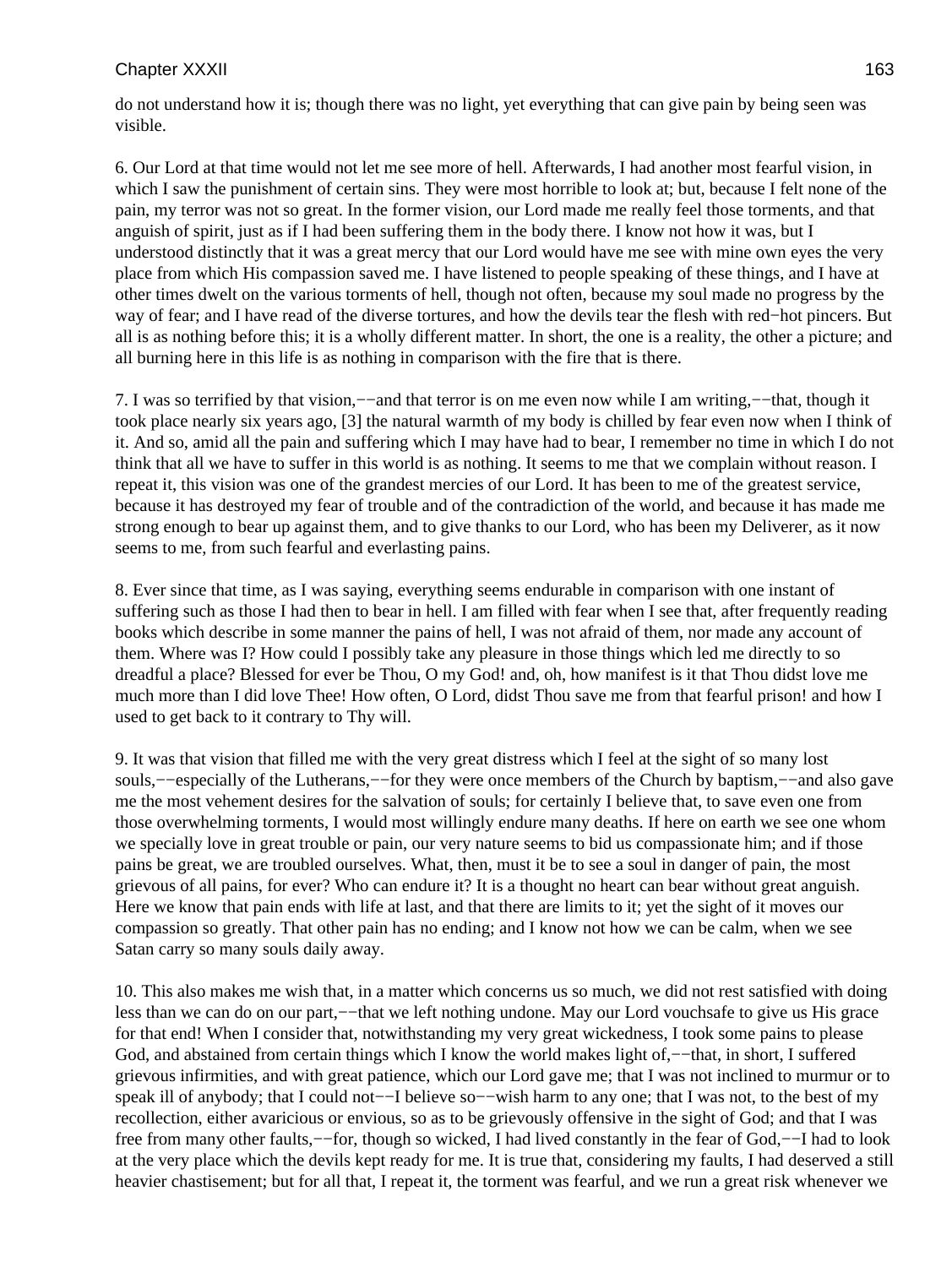please ourselves. No soul should take either rest or pleasure that is liable to fall every moment into mortal sin. Let us, then, for the love of God, avoid all occasions of sin, and our Lord will help us, as He has helped me. May it please His Majesty never to let me out of His hands, lest I should turn back and fall, now that I have seen the place where I must dwell if I do. I entreat our Lord, for His Majesty's sake, never to permit it. Amen.

11. When I had seen this vision, and had learned other great and hidden things which our Lord, of His goodness, was pleased to show me,−−namely, the joy of the blessed and the torment of the wicked,−−I longed for the way and the means of doing penance for the great evil I had done, and of meriting in some degree, so that I might gain so great a good; and therefore I wished to avoid all society, and to withdraw myself utterly from the world. I was in spirit restless, yet my restlessness was not harassing, but rather pleasant. I saw clearly that it was the work of God, and that His Majesty had furnished my soul with fervour, so that I might be able to digest other and stronger food than I had been accustomed to eat. I tried to think what I could do for God, and thought that the first thing was to follow my vocation to a religious life, which His Majesty had given me, by keeping my rule in the greatest perfection possible.

12. Though in that house in which I then lived there were many servants of God, and God was greatly served therein, yet, because it was very poor, the nuns left it very often and went to other places, where, however, we could serve God in all honour and observances of religion. The rule also was kept, not in its original exactness, but according to the custom of the whole Order, authorised by the Bull of Mitigation. There were other inconveniences also: we had too many comforts, as it seemed to me; for the house was large and pleasant. But this inconvenience of going out, though it was I that took most advantage of it, was a very grievous one for me; for many persons, to whom my superiors could not say no, were glad to have me with them. My superiors, thus importuned, commanded me to visit these persons; and thus it was so arranged that I could not be long together in the monastery. Satan, too, must have had a share in this, in order that I might not be in the house, where I was of great service to those of my sisters to whom I continually communicated the instructions which I received from my confessors.

13. It occurred once to a person with whom I was speaking to say to me and the others that it was possible to find means for the foundation of a monastery, if we were prepared to become nuns like those of the Barefooted Orders. [4] I, having this desire, began to discuss the matter with that widowed lady who was my companion,−−I have spoken of her before, [5]−−and she had the same wish that I had. She began to consider how to provide a revenue for the home. I see now that this was not the way,−−only the wish we had to do so made us think it was; but I, on the other hand, seeing that I took the greatest delight in the house in which I was then living, because it was very pleasant to me, and, in my own cell, most convenient for my purpose, still held back. Nevertheless, we agreed to commit the matter with all earnestness to God.

14. One day, after Communion, our Lord commanded me to labour with all my might for this end. He made me great promises,—−that the monastery would be certainly built; that He would take great delight therein; that it should be called St. Joseph's; that St. Joseph would keep guard at one door, and our Lady at the other; that Christ would be in the midst of us; that the monastery would be a star shining in great splendour; that, though the religious Orders were then relaxed, I was not to suppose that He was scantily served in them,−−for what would become of the world, if there were no religious in it?−−I was to tell my confessor what He commanded me, and that He asked him not to oppose nor thwart me in the matter.

15. So efficacious was the vision, and such was the nature of the words our Lord spoke to me, that I could not possibly doubt that they came from Him. I suffered most keenly, because I saw in part the great anxieties and troubles that the work would cost me, and I was also very happy in the house I was in then; and though I used to speak of this matter in past times, yet it was not with resolution nor with any confidence that the thing could ever be done. I saw that I was now in a great strait; and when I saw that I was entering on a work of great anxiety, I hesitated; but our Lord spoke of it so often to me, and set before me so many reasons and motives, which I saw could not be gainsaid,— $-I$  saw, too, that such was His will; so I did not dare do otherwise than put the whole matter before my confessor, and give him an account in writing of all that took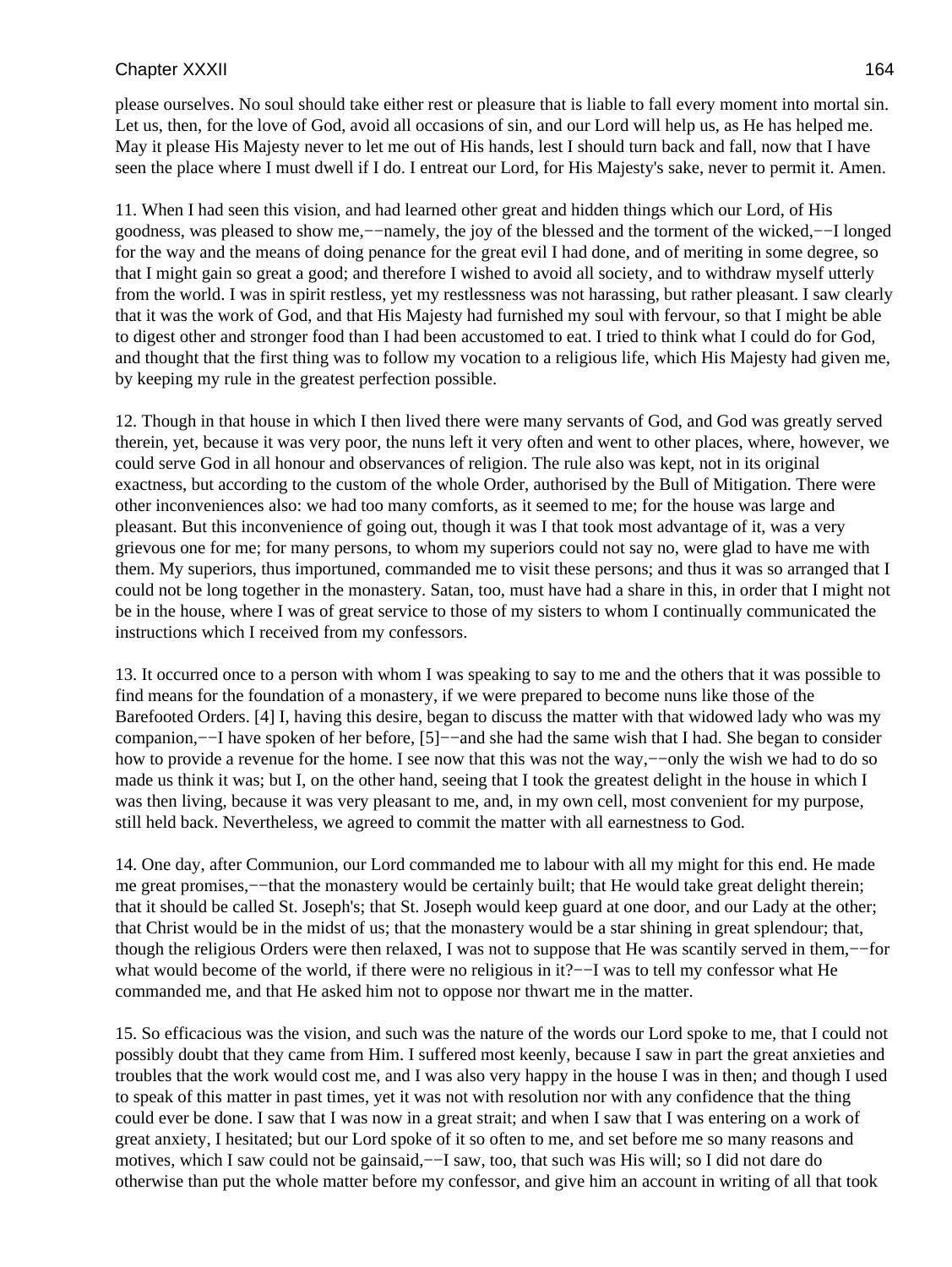place.

16. My confessor did not venture definitely to bid me abandon my purpose; but he saw that naturally there was no way of carrying it out; because my friend, who was to do it, had very little or no means available for that end. He told me to lay the matter before my superior, [6] and do what he might bid me do. I never spoke of my visions to my superior, but that lady who desired to found the monastery communicated with him. The Provincial was very much pleased, for he loves the whole Order, gave her every help that was necessary, and promised to acknowledge the house. Then there was a discussion about the revenues of the monastery, and for many reasons we never would allow more than thirteen sisters together. Before we began our arrangements, we wrote to the holy friar, Peter of Alcantara, telling him all that was taking place; and he advised us not to abandon our work, and gave us his sanction on all points.

17. As soon as the affair began to be known here, there fell upon us a violent persecution, which cannot be very easily described−−sharp sayings and keen jests. People said it was folly in me, who was so well off in my monastery; as to my friend, the persecution was so continuous, that it wearied her. I did not know what to do, and I thought that people were partly in the right. When I was thus heavily afflicted, I commended myself to God, and His Majesty began to console and encourage me. He told me that I could then see what the Saints had to go through who founded the religious Orders: that I had much heavier persecutions to endure than I could imagine, but I was not to mind them. He told me also what I was to say to my friend; and what surprised me most was, that we were consoled at once as to the past, and resolved to withstand everybody courageously. And so it came to pass; for among people of prayer, and indeed in the whole neighbourhood, there was hardly one who was not against us, and who did not think our work the greatest folly.

18. There was so much talking and confusion in the very monastery wherein I was, that the Provincial began to think it hard for him to set himself against everybody; so he changed his mind, and would not acknowledge the new house. He said that the revenue was not certain, and too little, while the opposition was great. On the whole, it seemed that he was right; he gave it up at last, and would have nothing to do with it. It was a very great pain to us,−−for we seemed now to have received the first blow,−−and in particular to me, to find the Provincial against us; for when he approved of the plan, I considered myself blameless before all. They would not give absolution to my friend, if she did not abandon the project; for they said she was bound to remove the scandal.

19. She went to a very learned man, and a very great servant of God, of the Order of St. Dominic, [7] to whom she gave an account of all this matter. This was even before the Provincial had withdrawn his consent; for in this place we had no one who would give us advice; and so they said that it all proceeded solely from our obstinacy. That lady gave an account of everything, and told the holy man how much she received from the property of her husband. Having, a great desire that he would help us,−−for he was the most learned man here, and there are few in his Order more learned than he,−−I told him myself all we intended to do, and some of my motives. I never said a word of any revelation whatever, speaking only of the natural reasons which influenced me; for I would not have him give an opinion otherwise than on those grounds. He asked us to give him eight days before he answered, and also if we had made up our minds to abide by what he might say. I said we had; but though I said so, and though I thought so, I never lost a certain confidence that the monastery would be founded. My friend had more faith than I; nothing they could say could make her give it up. As for myself, though, as I said, it seemed to me impossible that the work should be finally abandoned, yet my belief in the truth of the revelation went no further than in so far as it was not against what is contained in the sacred writings, nor against the laws of the Church, which we are bound to keep. Though the revelation seemed to me to have come really from God, yet, if that learned man had told me that we could not go on without offending God and going against our conscience, I believe I should have given it up, and looked out for some other way; but our Lord showed me no other way than this.

20. The servant of God told me afterwards that he had made up his mind to insist on the abandonment of our project, for he had already heard the popular cry: moreover, he, as everybody did, thought it folly; and a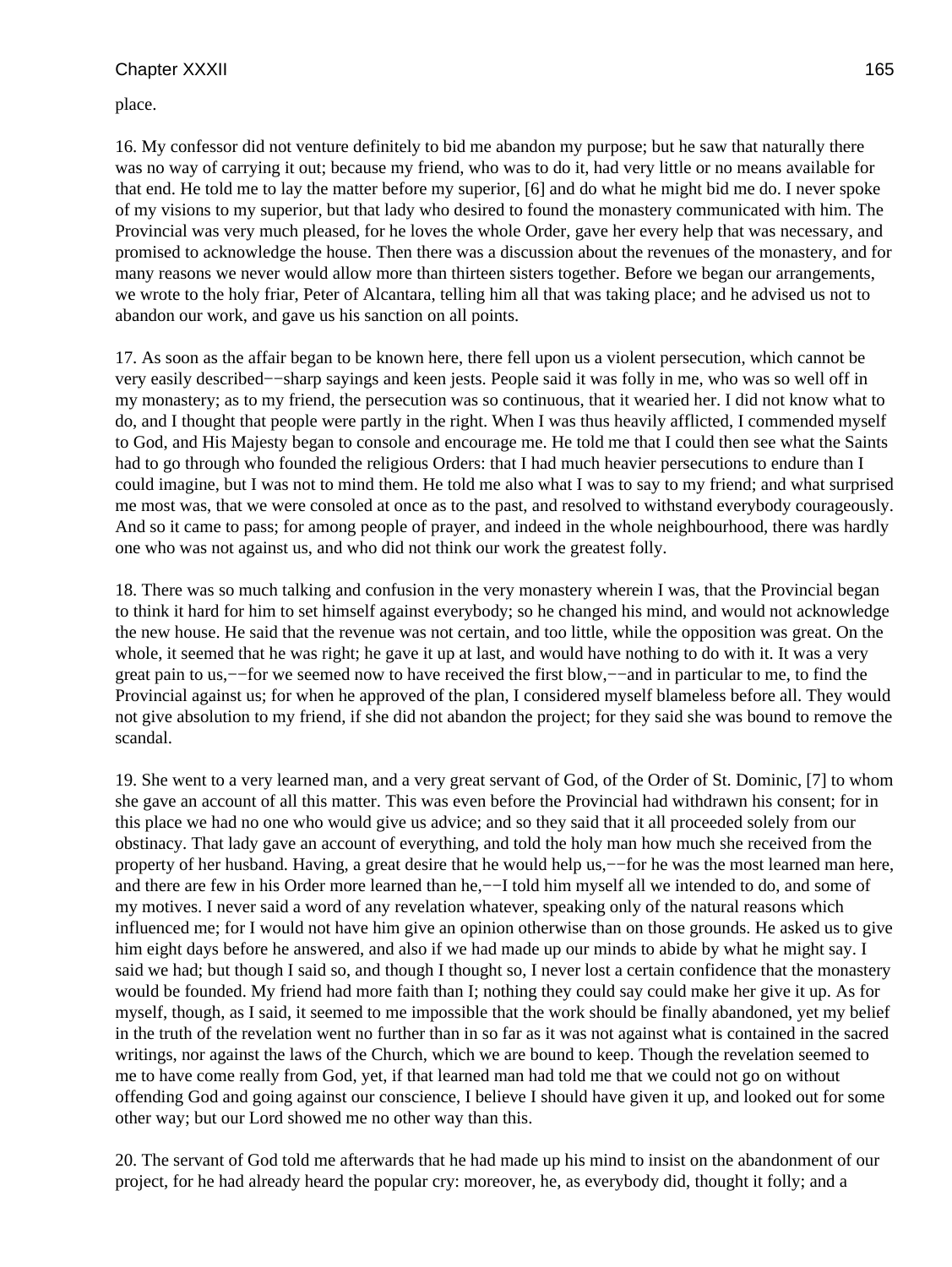certain nobleman also, as soon as he knew that we had gone to him, had sent him word to consider well what he was doing, and to give us no help; that when he began to consider the answer he should make us, and to ponder on the matter, the object we had in view, our manner of life, and the Order, he became convinced that it was greatly for the service of God, and that we must not give it up. Accordingly, his answer was that we should make haste to settle the matter. He told us how and in what way it was to be done; and if our means were scanty, we must trust somewhat in God. If anyone made any objections, they were to go to him−−he would answer them; and in this way he always helped us, as I shall show by and by. [8]

21. This answer was a great comfort to us; so also was the conduct of certain holy persons who were usually against us: they were now pacified, and some of them even helped us. One of them was the saintly nobleman [9] of whom I spoke before; [10] he looked on it−−so, indeed, it was−−as a means of great perfection, because the whole foundation was laid in prayer. He saw also very many difficulties before us, and no way out of them,−−yet he gave up his own opinion, and admitted that the work might be of God. Our Lord Himself must have touched his heart, as He also did that of the doctor, the priest and servant of God, to whom, as I said before, [11] I first spoke, who is an example to the whole city,−−being one whom God maintains there for the relief and progress of many souls: he, too, came now to give us his assistance.

22. When matters had come to this state, and always with the help of many prayers, we purchased a house in a convenient spot; and though it was small, I cared not at all for that, for our Lord had told me to go into it as well as I could,—–that I should see afterwards what He would do; and how well I have seen it! I saw, too, how scanty were our means; and yet I believed our Lord would order these things by other ways, and be gracious unto us.

1. See ch. v. § 14, ch. vi. § 1.

2. Ch. xxxi. § 3.

3. In 1558 (De la Fuente).

4. This was said by Maria de Ocampo, niece of St. Teresa, then living in the monastery of the Incarnation, but not a religious; afterwards Maria Bautista, Prioress of the Carmelites at Valladolid (Ribera, i. 7).

5. Ch. xxiv. § 5. Doña Guiomar de Ulloa.

6. The Provincial of the Carmelites: F. Angel de Salasar (De la Fuente).

7. F. Pedro Ibañez (De la Fuente).

8. Ch. xxxiii. § 8.

9. Francis de Salcedo.

10. Ch. xxiii. § 6.

11. Gaspar Daza. See ch. xxiii. § 6.

# **Chapter XXXIII**

.

The Foundation of the Monastery Hindered. Our Lord Consoles the Saint.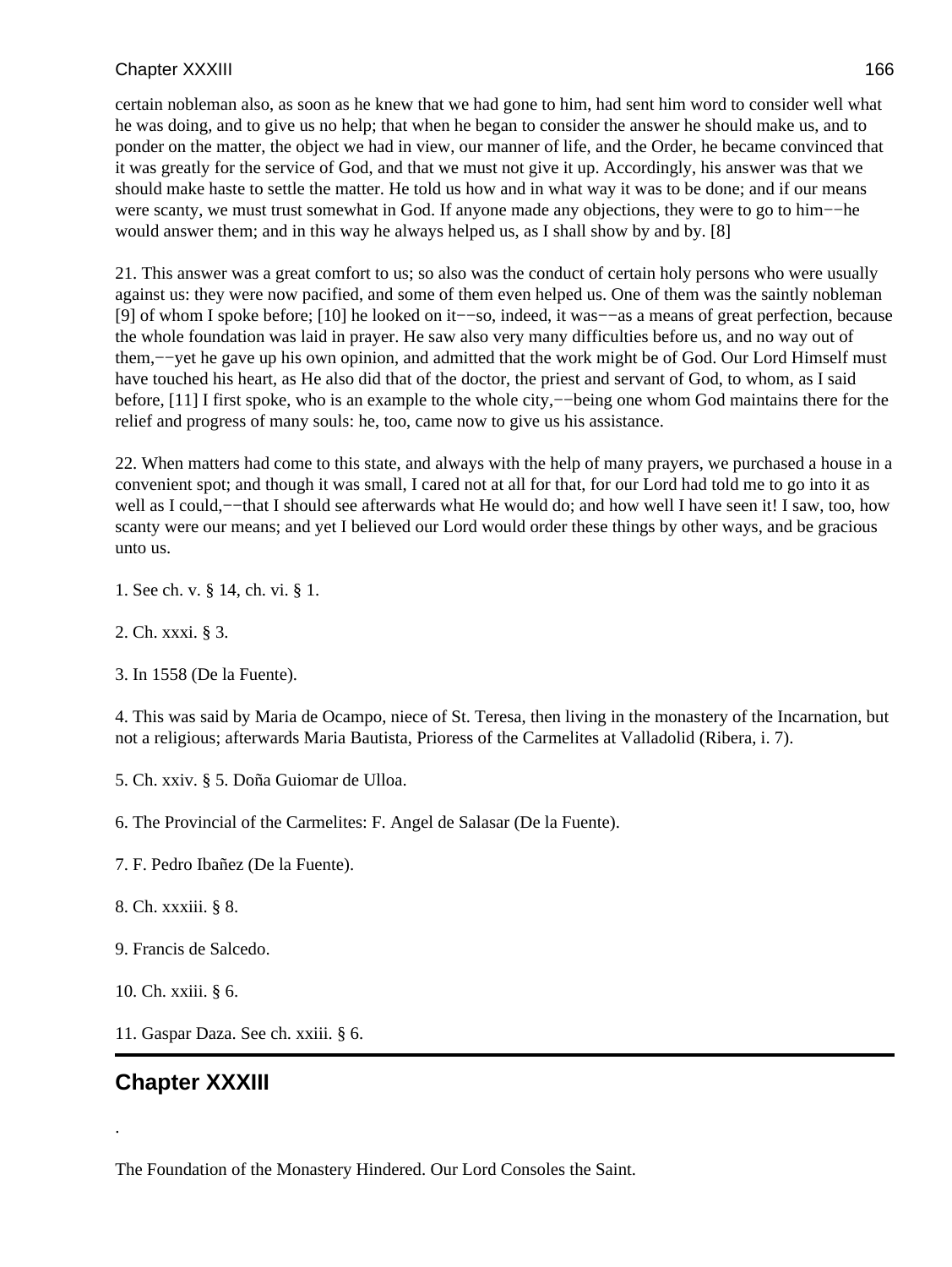1. When the matter was in this state−−so near its conclusion, that on the very next day the papers were to be signed––then it was that the Father Provincial changed his mind. I believe that the change was divinely ordered−−so it appeared afterwards; for while so many prayers were made, our Lord was perfecting His work and arranging its execution in another way. When the Provincial refused us, my confessor bade me forthwith to think no more of it, notwithstanding the great trouble and distress which our Lord knows it cost me to bring it to this state. When the work was given up and abandoned, people were the more convinced that it was altogether the foolishness of women; and the complaints against me were multiplied, although I had until then this commandment of my Provincial to justify me.

2. I was now very much disliked throughout the whole monastery, because I wished to found another with stricter enclosure. It was said I insulted my sisters; that I could serve God among them as well as elsewhere, for there were many among them much better than I; that I did not love the house, and that it would have been better if I had procured greater resources for it than for another. Some said I ought to be put in prison; others−−but they were not many−−defended me in some degree. I saw well enough that they were for the most part right, and now and then I made excuses for myself; though, as I could not tell them the chief reason, which was the commandment of our Lord, I knew not what to do, and so was silent.

3. In other respects God was most merciful unto me, for all this caused me no uneasiness; and I gave up our design with much readiness and joy, as if it cost me nothing. No one could believe it, not even those men of prayer with whom I conversed; for they thought I was exceedingly pained and sorry: even my confessor himself could hardly believe it. I had done, as it seemed to me, all that was in my power. I thought myself obliged to do no more than I had done to fulfil our Lord's commandment, and so I remained in the house where I was, exceedingly happy and joyful; though, at the same time, I was never able to give up my conviction that the work would be done. I had now no means of doing it, nor did I know how or when it would be done; but I firmly believed in its accomplishment.

4. I was much distressed at one time by a letter which my confessor wrote to me, as if I had done anything in the matter contrary to his will. Our Lord also must have meant that suffering should not fail me there where I should feel it most; and so, amid the multitude of my persecutions, when, as it seemed to me, consolations should have come from my confessor, he told me that I ought to recognise in the result that all was a dream; that I ought to lead a new life by ceasing to have anything to do for the future with it, or even to speak of it any more, seeing the scandal it had occasioned. He made some further remarks, all of them very painful. This was a greater affliction to me than all the others together. I considered whether I had done anything myself, and whether I was to blame for anything that was an offence unto God; whether all my visions were illusions, all my prayers a delusion, and I, therefore, deeply deluded and lost. This pressed so heavily upon me, that I was altogether disturbed and most grievously distressed. But our Lord, who never failed me in all the trials I speak of, so frequently consoled and strengthened me, that I need not speak of it here. He told me then not to distress myself; that I had pleased God greatly, and had not sinned against Him throughout the whole affair; that I was to do what my confessors required of me, and be silent on the subject till the time came to resume it. I was so comforted and so happy, that the persecution which had befallen me seemed to be as nothing at all.

5. Our Lord now showed me what an exceedingly great blessing it is to be tried and persecuted for His sake; for the growth of the love of God in my soul, which I now discerned, as well as of many other virtues, was such as to fill me with wonder. It made me unable to abstain from desiring trials, and yet those about me thought I was exceedingly disheartened; and I must have been so, if our Lord in that extremity had not succoured me with His great compassion. Now was the beginning of those more violent impetuosities of the love of God of which I have spoken before, [1] as well as of those profounder trances. I kept silence, however, and never spoke of those graces to any one. The saintly Dominican [2] was as confident as I was that the work would be done; and as I would not speak of it, in order that nothing might take place contrary to the obedience I owed my confessor, he communicated with my companion, and they wrote letters to Rome and made their preparations.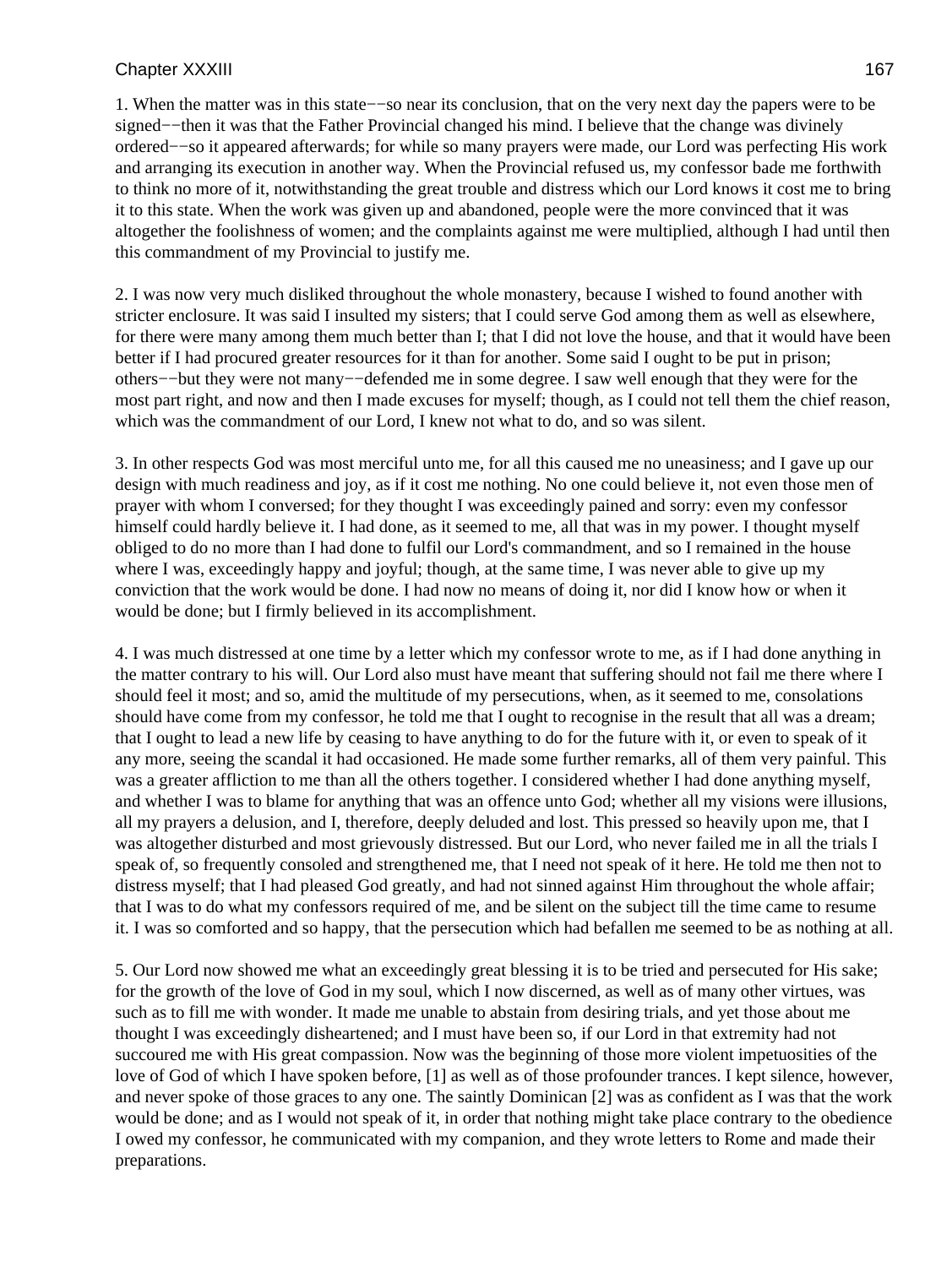6. Satan also contrived now that persons should hear one from another that I had had a revelation in the matter; and people came to me in great terror, saying that the times were dangerous, that something might be laid to my charge, and that I might be taken before the Inquisitors. I heard this with pleasure, and it made me laugh, because I never was afraid of them; for I knew well enough that in matters of faith I would not break the least ceremony of the Church, that I would expose myself to die a thousand times rather than that any one should see me go against it or against any truth of Holy Writ. So I told them I was not afraid of that, for my soul must be in a very bad state if there was anything the matter with it of such a nature as to make me fear the Inquisition; I would go myself and give myself up, if I thought there was anything amiss; and if I should be denounced, our Lord would deliver me, and I should gain much.

7. I had recourse to my Dominican father; for I could rely upon him, because he was a learned man. I told him all about my visions, my way of prayer, the great graces our Lord had given me, as clearly as I could, and I begged him to consider the matter well, and tell me if there was anything therein at variance with the Holy Writings, and give me his opinion on the whole matter. He reassured me much, and, I think, profited himself; for though he was exceedingly good, yet, from this time forth, he gave himself more and more to prayer, and retired to a monastery of his Order which was very lonely, that he might apply himself more effectually to prayer, where he remained more than two years. He was dragged out of his solitude by obedience, to his great sorrow: his superiors required his services; for he was a man of great ability. I, too, on my part, felt his retirement very much, because it was a great loss to me, though I did not disturb him. But I knew it was a gain to him; for when I was so much distressed at his departure, our Lord bade me be comforted, not to take it to heart, for he was gone under good guidance.

8. So, when he came back, his soul had made such great progress, and he was so advanced in the ways of the spirit, that he told me on his return he would not have missed that journey for anything in the world. And I, too, could say the same thing; for where he reassured and consoled me formerly by his mere learning, he did so now through that spiritual experience he had gained of supernatural things. And God, too, brought him here in time; for He saw that his help would be required in the foundation of the monastery, which His Majesty willed should be laid.

9. I remained quiet after this for five or six months, neither thinking nor speaking of the matter; nor did our Lord once speak to me about it. I know not why, but I could never rid myself of the thought that the monastery would be founded. At the end of that time, the then Rector [3] of the Society of Jesus having gone away, His Majesty brought into his place another, [4] of great spirituality, high courage, strong understanding, and profound learning, at the very time when I was in great straits. As he who then heard my confession had a superior over him−−the fathers of the Society are extremely strict about the virtue of obedience and never stir but in conformity with the will of their superiors,−−so he would not dare, though he perfectly understood my spirit, and desired the accomplishment of my purpose, to come to any resolution; and he had many reasons to justify his conduct. I was at the same time subject to such great impetuosities of spirit, that I felt my chains extremely heavy; nevertheless, I never swerved from the commandment he gave me.

10. One day, when in great distress, because I thought my confessor did not trust me, our Lord said to me, Be not troubled; this suffering will soon be over. I was very much delighted, thinking I should die shortly; and I was very happy whenever I recalled those words to remembrance. Afterwards I saw clearly that they referred to the coming of the rector of whom I am speaking, for never again had I any reason to be distressed. The rector that came never interfered with the father−minister who was my confessor. On the contrary, he told him to console me,−−that there was nothing to be afraid of,−−and not to direct me along a road so narrow, but to leave the operations of the Spirit of God alone; for now and then it seemed as if these great impetuosities of the spirit took away the very breath of the soul.

11. The rector came to see me, and my confessor bade me speak to him in all freedom and openness. I used to feel the very greatest repugnance to speak of this matter; but so it was, when I went into the confessional, I felt in my soul something, I know not what. I do not remember to have felt so either before or after towards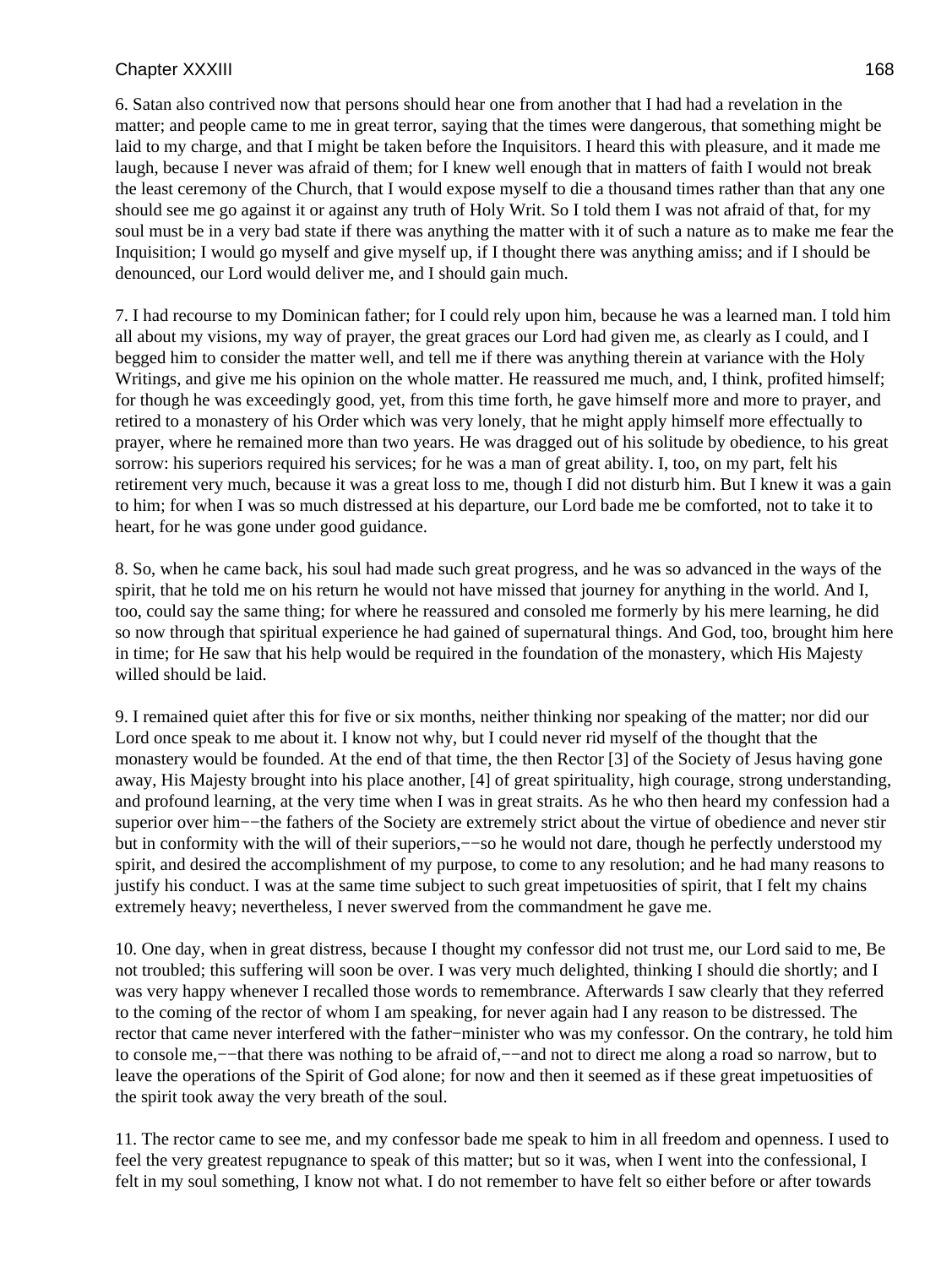any one. I cannot tell what it was, nor do I know of anything with which I could compare it. It was a spiritual joy, and a conviction in my soul that his soul must understand mine, that it was in unison with it, and yet, as I have said, I knew not how. If I had ever spoken to him, or had heard great things of him, it would have been nothing out of the way that I should rejoice in the conviction that he would understand me; but he had never spoken to me before, nor I to him, and, indeed, he was a person of whom I had no previous knowledge whatever.

12. Afterwards, I saw clearly that my spirit was not deceived; for my relations with him were in every way of the utmost service to me and my soul, because his method of direction is proper for those persons whom our Lord seems to have led far on the way, seeing that He makes them run, and not to crawl step by step. His plan is to render them thoroughly detached and mortified, and our Lord has endowed him with the highest gifts herein as well as in many other things beside. As soon as I began to have to do with him, I knew his method at once, and saw that he had a pure and holy soul, with a special grace of our Lord for the discernment of spirits. He gave me great consolation. Shortly after I had begun to speak to him, our Lord began to constrain me to return to the affair of the monastery, and to lay before my confessor and the father−rector many reasons and considerations why they should not stand in my way. Some of these reasons made them afraid, for the father−rector never had a doubt of its being the work of the Spirit of God, because he regarded the fruits of it with great care and attention. At last, after much consideration, they did not dare to hinder me. [5]

13. My confessor gave me leave to prosecute the work with all my might. I saw well enough the trouble I exposed myself to, for I was utterly alone, and able to do so very little. We agreed that it should be carried on with the utmost secrecy; and so I contrived that one of my sisters, [6] who lived out of the town, should buy a house, and prepare it as if for herself, with money which our Lord provided for us. [7] I made it a great point to do nothing against obedience; but I knew that if I spoke of it to my superiors all was lost, as on the former occasion, and worse even might happen. In holding the money, in finding the house, in treating for it, in putting it in order, I had so much to suffer; and, for the most part, I had to suffer alone, though my friend did what she could: she could do but little, and that was almost nothing. Beyond giving her name and her countenance, the whole of the trouble was mine; and that fell upon me in so many ways, that I am astonished now how I could have borne it. [8] Sometimes, in my affliction, I used to say: O my Lord, how is it that Thou commandest me to do that which seems impossible?−−for, though I am a woman, yet, if I were free, it might be done; but when I am tied in so many ways, without money, or the means of procuring it, either for the purpose of the Brief or for any other,−−what, O Lord, can I do?

14. Once when I was in one of my difficulties, not knowing what to do, unable to pay the workmen, St. Joseph, my true father and lord, appeared to me, and gave me to understand that money would not be wanting, and I must hire the workmen. So I did, though I was penniless; and our Lord, in a way that filled those who heard of it with wonder, provided for me. The house offered me was too small,––so much so, that it seemed as if it could never be made into a monastery,—-and I wished to buy another, but had not the means, and there was neither way nor means to do so. I knew not what to do. There was another little house close to the one we had, which might have formed a small church. One day, after Communion, our Lord said to me, I have already bidden thee to go in anyhow. And then, as if exclaiming, said: Oh, covetousness of the human race, thinking that even the whole earth is too little for it! how often have I slept in the open air, because I had no place to shelter Me! [9] I was alarmed, and saw that He had good reasons to complain. I went to the little house, arranged the divisions of it, and found that it would make a sufficient, though small, monastery. I did not care now to add to the site by purchase, and so I did nothing but contrive to have it prepared in such a way that it could be lived in. Everything was coarse, and nothing more was done to it than to render it not hurtful to health−−and that must be done everywhere.

15. As I was going to Communion on her feast, St. Clare appeared to me in great beauty, and bade me take courage, and go on with what I had begun; she would help me. I began to have a great devotion to St. Clare; and she has so truly kept her word, that a monastery of nuns of her Order in our neighbourhood helped us to live; and, what is of more importance, by little and little she so perfectly fulfilled my desire, that the poverty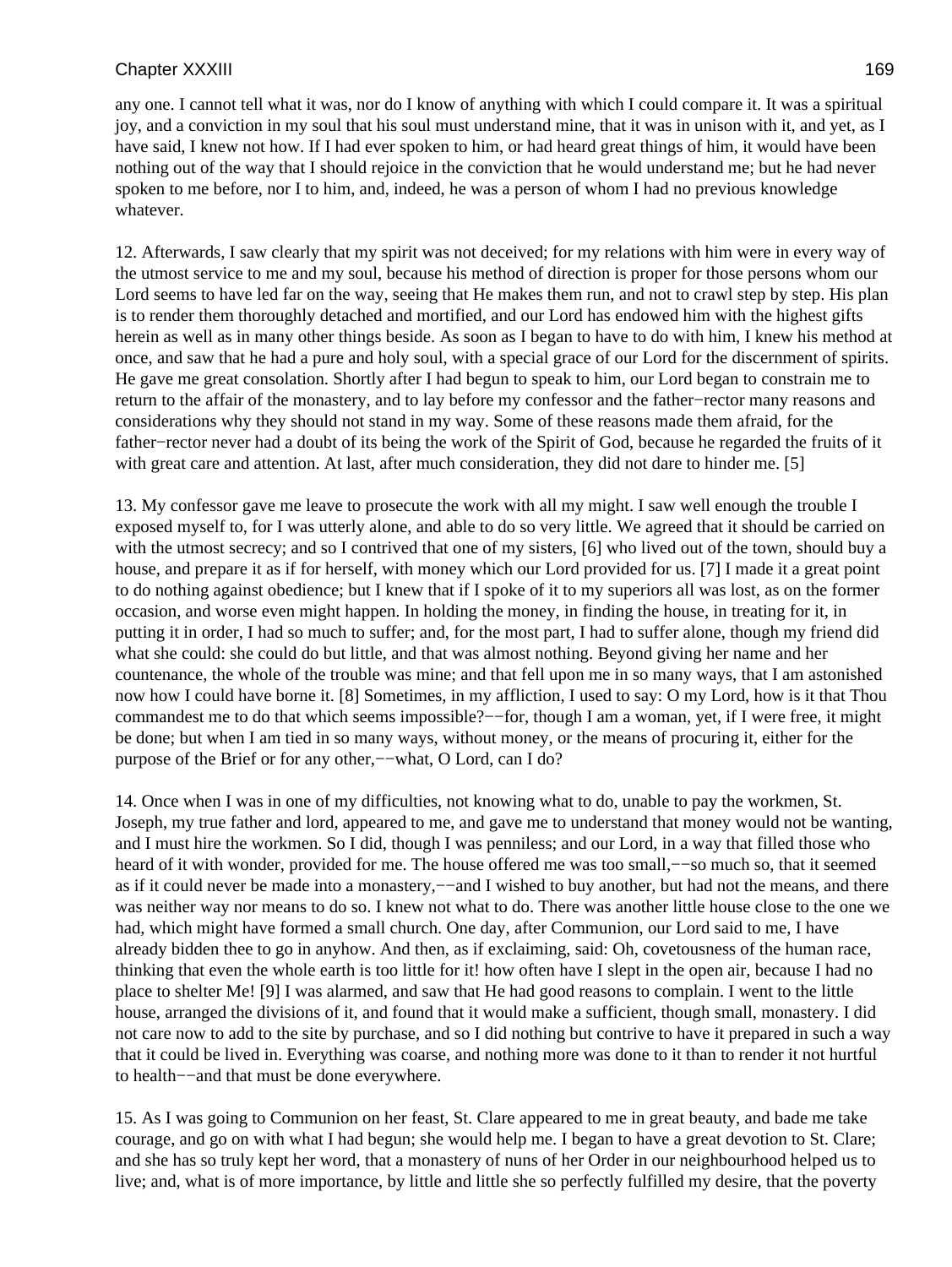which the blessed Saint observes in her own house is observed in this, and we are living on alms. It cost me no small labour to have this matter settled by the plenary sanction and authority of the Holy Father, [10] so that it shall never be otherwise, and we possess no revenues. Our Lord is doing more for us−−perhaps we owe it to the prayers of this blessed Saint; for, without our asking anybody, His Majesty supplies most abundantly all our wants. May He be blessed for ever! Amen.

16. On one of these days−−it was the Feast of the Assumption of our Lady−−I was in the church of the monastery of the Order of the glorious St. Dominic, thinking of the events of my wretched life, and of the many sins which in times past I had confessed in that house. I fell into so profound a trance, that I was as it were beside myself. I sat down, and it seemed as if I could neither see the Elevation nor hear Mass. This afterwards became a scruple to me. I thought then, when I was in that state, that I saw myself clothed with a garment of excessive whiteness and splendour. At first I did not see who was putting it on me. Afterwards I saw our Lady on my right hand, and my father St. Joseph on my left, clothing me with that garment. I was given to understand that I was then cleansed from my sins. When I had been thus clad−−I was filled with the utmost delight and joy−−our Lady seemed at once to take me by both hands. She said that I pleased her very much by being devout to the glorious St. Joseph; that I might rely on it my desires about the monastery were accomplished, and that our Lord and they too would be greatly honoured in it; that I was to be afraid of no failure whatever, though the obedience under which it would be placed might not be according to my mind, because they would watch over us, and because her Son had promised to be with us [11]−−and, as a proof of this, she would give me that jewel. She then seemed to throw around my neck a most splendid necklace of gold, from which hung a cross of great value. The stones and gold were so different from any in this world, that there is nothing wherewith to compare them. The beauty of them is such as can be conceived by no imagination,−−and no understanding can find out the materials of the robe, nor picture to itself the splendours which our Lord revealed, in comparison with which all the splendours of earth, so to say, are a daubing of soot. This beauty, which I saw in our Lady, was exceedingly grand, though I did not trace it in any particular feature, but rather in the whole form of her face. She was clothed in white and her garments shone with excessive lustre that was not dazzling, but soft. I did not see St. Joseph so distinctly, though I saw clearly that he was there, as in the visions of which I spoke before, [12] in which nothing is seen. Our Lady seemed to be very young.

17. When they had been with me for a while,−−I, too, in the greatest delight and joy, greater than I had ever had before, as I think, and with which I wished never to part,––I saw them, so it seemed, ascend up to heaven, attended by a great multitude of angels. I was left in great loneliness, though so comforted and raised up, so recollected in prayer and softened, that I was for some time unable to move or speak−−being, as it were, beside myself. I was now possessed by a strong desire to be consumed for the love of God, and by other affections of the same kind. Everything took place in such a way that I could never have a doubt−−though I often tried−−that the vision came from God. [13] It left me in the greatest consolation and peace.

18. As to that which the Queen of the Angels spoke about obedience, it is this: it was painful to me not to subject the monastery to the Order, and our Lord had told me that it was inexpedient to do so. He told me the reasons why it was in no wise convenient that I should do it but I must send to Rome in a certain way, which He also explained; He would take care that I found help there: and so I did. I sent to Rome, as our Lord directed me,−−for we should never have succeeded otherwise,−−and most favourable was the result.

19. And as to subsequent events, it was very convenient to be under the Bishop, [14] but at that time I did not know him, nor did I know what kind of a superior he might be. It pleased our Lord that he should be as good and favourable to this house as it was necessary he should be on account of the great opposition it met with at the beginning, as I shall show hereafter, [15] and also for the sake of bringing it to the condition it is now in. Blessed be He who has done it all! Amen.

1. Ch. xxi. § 6, ch. xxix. §§ 10, 11.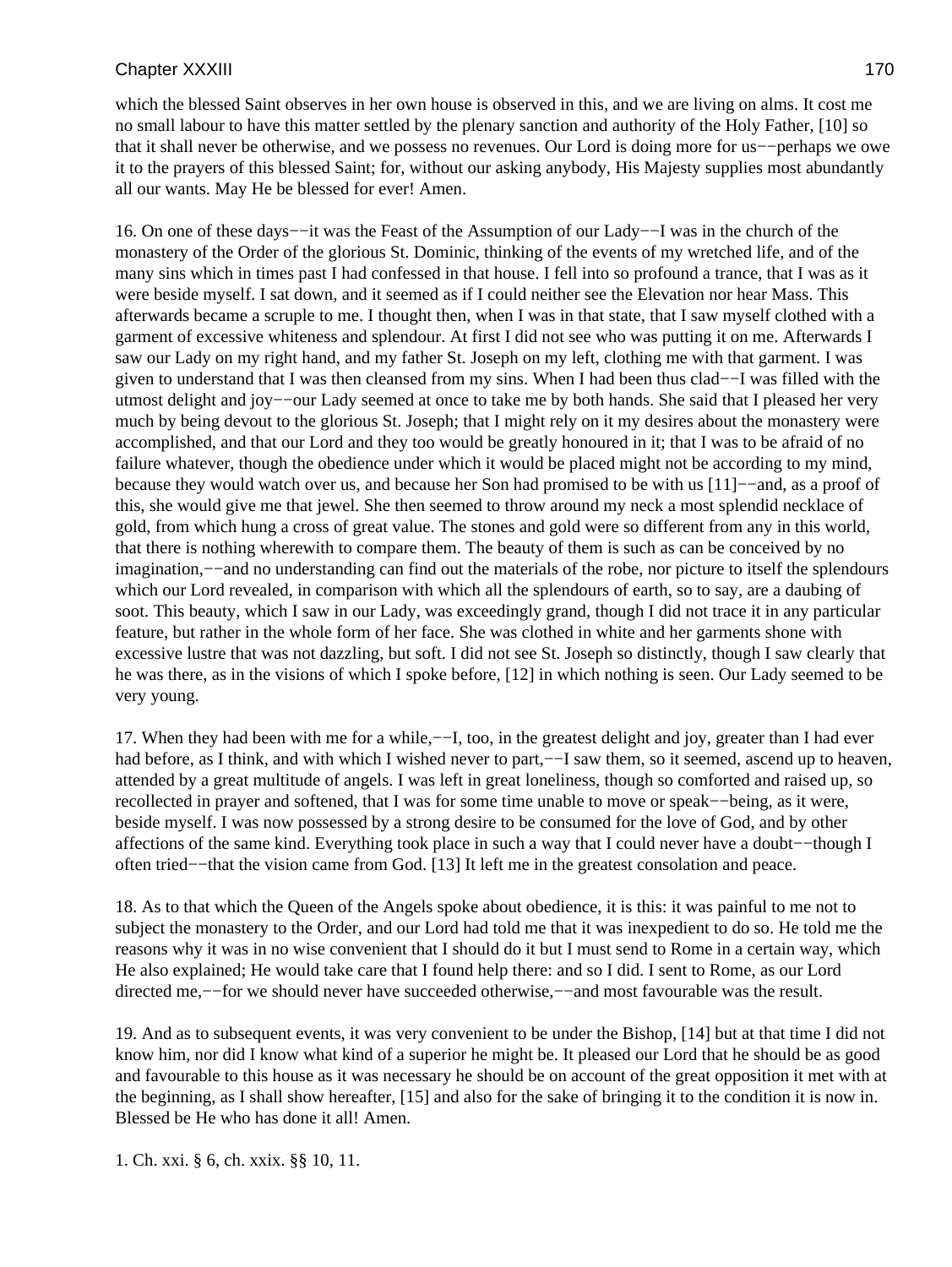2. Pedro Ibañez. See ch. xxxviii. § 15.

3. Dionisio Vasquez. Of him the Bollandists say that he was very austere and harsh to his subjects, notwithstanding his great learning: "homini egregie docto ac rebus gestis claro, sed in subditos, ut ex historia Societatis Jesu liquet, valde immiti" (n. 309).

4. Gaspar de Salazar was made rector of the house in Avila in 1561, therein succeeding Vasquez (Bollandists, ibid.).

5. St. Teresa was commanded by our Lord to ask Father Baltasar Alvarez to make a meditation on Psalm xci. 6: "Quam magnificata sunt opera Tua." The Saint obeyed, and the meditation was made. From that moment, as F. Alvarez afterwards told Father de Ribera (Life of St. Teresa, i. ch. vii.), there was no further hesitation on the part of the Saint's confessor.

6. Juana de Ahumada, wife of Juan de Ovalle.

7. The money was a present from her brother, Don Lorenzo de Cepeda; and the Saint acknowledges the receipt of it, and confesses the use made of it, in a letter to her brother, written in Avila, Dec. 31, 1561 (De la Fuente).

8. One day, she went with her sister−−she was staying in her house−−to hear a sermon in the church of St. Thomas. The zealous preacher denounced visions and revelations; and his observations were so much to the point, that there was no need of his saying that they were directed against St. Teresa, who was present. Her sister was greatly hurt, and persuaded the Saint to return to the monastery at once (Reforma, i. ch. xlii. § 1).

9. St. Luke ix. 58: "Filius autem hominis non habet ubi caput reclinet."

10. Pius IV., on Dec. 5, 1562, (Bouix). See ch. xxxix. § 19.

11. Ch. xxxii. § 14.

12. See ch. xxvii. § 7.

13. "Nuestro Señor," "our Lord," though inserted in the printed editions after the word "God," is not in the MS., according to Don V. de la Fuente.

14. Don Alvaro de Mendoza, Bishop of Avila, afterwards of Palencia.

15. See ch. xxxvi. § 15; Way of Perfection, ch. v. § 10; Foundations, ch. xxxi. § 1.

# **Chapter XXXIV**

.

The Saint Leaves Her Monastery of the Incarnation for a Time, at the Command of Her Superior. Consoles an Afflicted Widow.

1. Now, though I was very careful that no one should know what we were doing, all this work could not be carried on so secretly as not to come to the knowledge of divers persons; some believed, in it, others did not, I was in great fear lest the Provincial should be spoken to about it when he came, and find himself compelled to order me to give it up; and if he did so, it would have been abandoned at once. Our Lord provided against it in this way. In a large city, more than twenty leagues distant, was a lady in great distress on account of her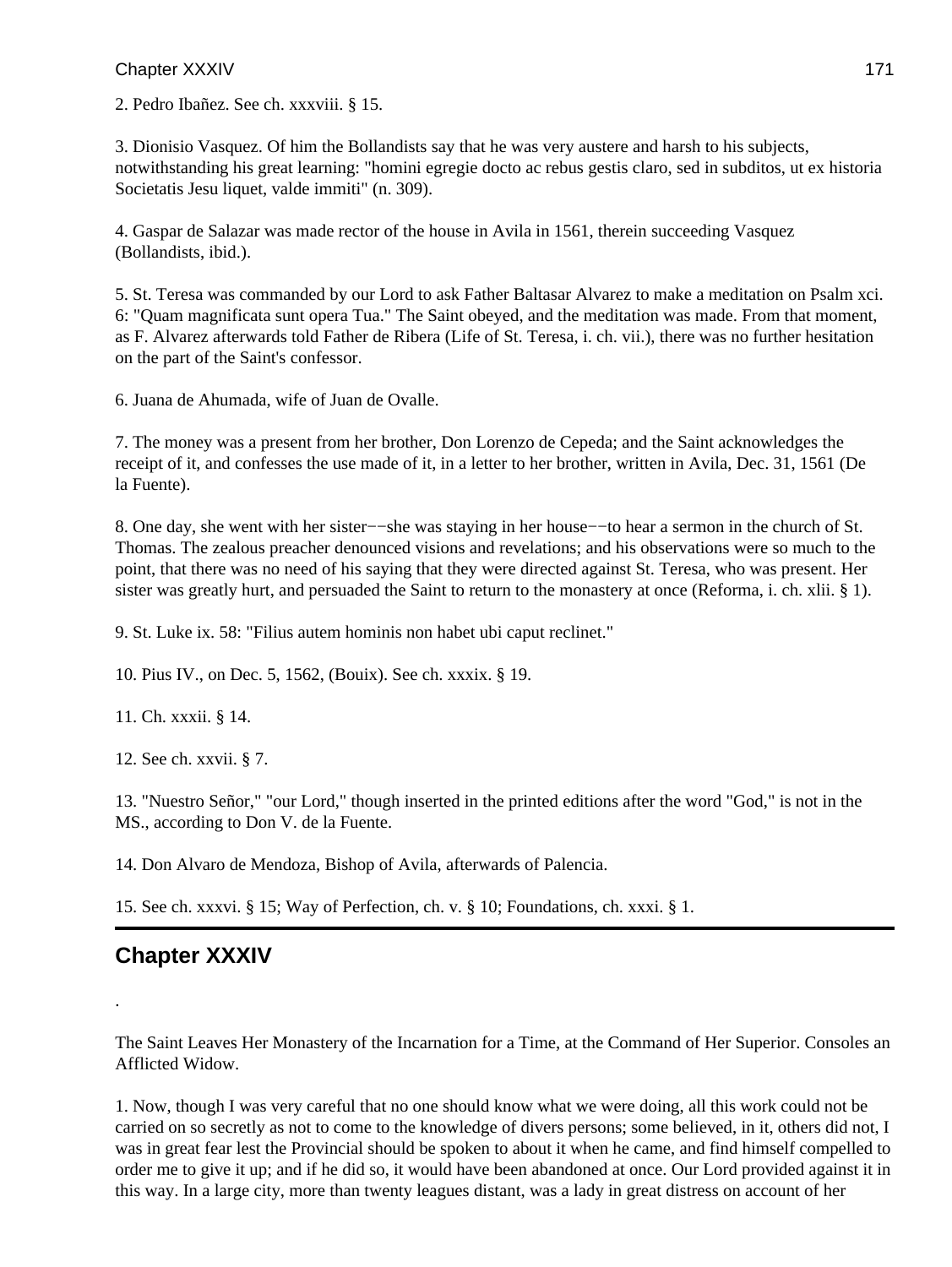husband's death. [1] She was in such extreme affliction, that fears were entertained about her life. She had heard of me, a poor sinner,--for our Lord had provided that,--and men spoke well to her of me, for the sake of other good works which resulted from it. This lady knew the Provincial well; and as she was a person of some consideration, and knew that I lived in a monastery the nuns of which were permitted to go out, our Lord made her desire much to see me. She thought that my presence would be a consolation to her, and that she could not be comforted otherwise. She therefore strove by all the means in her power to get me into her house, sending messages to the Provincial, who was at a distance far away.

2. The Provincial sent me an order, charging me in virtue of my obedience to go immediately, with one companion. I knew of it on Christmas night. It caused me some trouble and much suffering to see that they sent for me because they thought there was some good in me; I, knowing myself to be so wicked, could not bear it. I commended myself earnestly to God, and during Matins, or the greater part of them, was lost in a profound trance. Our Lord told me I must go without fail, and give no heed to the opinions of people, for they were few who would not be rash in their counsel; and though I should have troubles, yet God would be served greatly: as to the monastery, it was expedient I should be absent till the Brief came, because Satan had contrived a great plot against the coming of the Provincial; that I was to have no fear,−−He would help me. I repeated this to the rector, and he told me that I must go by all means, though others were saying I ought not to go, that it was a trick of Satan to bring some evil upon me there, and that I ought to send word to the Provincial.

3. I obeyed the rector, and went without fear, because of what I had understood in prayer, though in the greatest confusion when I thought of the reasons why they sent for me, and how very much they were deceived. It made me more and more importunate with our Lord that He would not abandon me. It was a great comfort that there was a house of the Society of Jesus there whither I was going, and so I thought I should be in some degree safe under the direction of those fathers, as I had been here.

4. It was the good pleasure of our Lord that the lady who sent for me should be so much consoled that a visible improvement was the immediate result she was comforted every day more and more. This was very remarkable, because, as I said before, her suffering had reduced her to great straits. Our Lord must have done this in answer to the many prayers which the good people of my acquaintance made for me, that I might prosper in my work. She had a profound fear of God, and was so good, that her great devotion supplied my deficiencies. She conceived a great affection for me−−I, too, for her, because of her goodness; but all was as it were a cross for me; for the comforts of her house were a great torment, and her making so much of me made me afraid. I kept my soul continually recollected−−I did not dare to be careless: nor was our Lord careless of me; for while I was there, He bestowed the greatest graces upon me, and those graces made me so free, and filled me with such contempt for all I saw,−−and the more I saw, the greater my contempt,−−that I never failed to treat those ladies, whom to serve would have been a great honour for me, with as much freedom as if I had been their equal.

5. I derived very great advantages from this, and I said so. I saw that she was a woman, and as much liable to passion and weakness as I was; that rank is of little worth, and the higher it is, the greater the anxiety and trouble it brings. People must be careful of the dignity of their state, which will not suffer them to live at ease; they must eat at fixed hours and by rule, for everything must be according to their state, and not according to their constitutions; and they have frequently to take food fitted more for their state than for their liking.

6. So it was that I came to hate the very wish to be a great lady. God deliver me from this wicked, artificial life!−−though I believe that this lady, notwithstanding that she was one of the chief personages of the realm, was a woman of great simplicity, and that few were more humble than she was. I was very sorry for her, for I saw how often she had to submit to much that was disagreeable to her, because of the requirements of her rank. Then, as to servants, though this lady had very good servants, how slight is that little trust that may be put in them! One must not be conversed with more than another; otherwise, he who is so favoured is envied by the rest. This of itself is a slavery, and one of the lies of the world is that it calls such persons masters, who,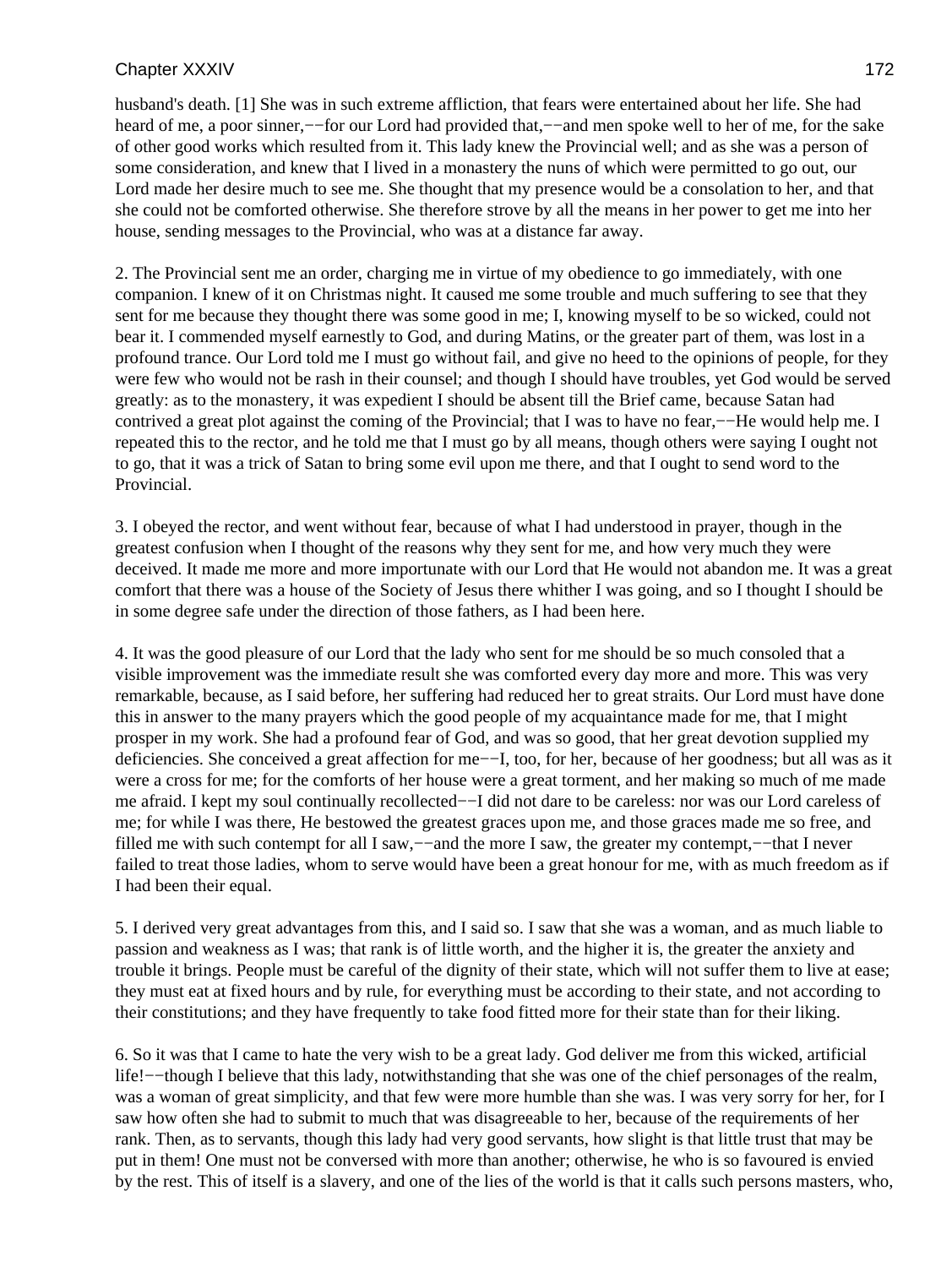in my eyes, are nothing else but slaves in a thousand ways.

7. It was our Lord's pleasure that the household of that lady improved in the service of His Majesty during my stay there, though I was not exempted from some trials and some jealousies on the part of some of its members, because of the great affection their mistress had for me. They perhaps must have thought I had some personal interest to serve. Our Lord must have permitted such matters, and others of the same kind, to give me trouble, in order that I might not be absorbed in the comforts which otherwise I had there; and He was pleased to deliver me out of it all with great profit to my soul.

8. When I was there, a religious person of great consideration, and with whom I had conversed occasionally some years ago, [2] happened to arrive. When I was at Mass, in a monastery of his Order, near the house in which I was staying, I felt a longing to know the state of his soul,—for I wished him to be a great servant of God,−−and I rose up in order to go and speak to him. But as I was then recollected in prayer, it seemed to me a waste of time−−for what had I to do in that matter?−−and so I returned to my place. Three times, I think I did this, and at last my good angel prevailed over the evil one, and I went and asked for him; and he came to speak to me in one of the confessionals. We began by asking one another of our past lives, for we had not seen one another for many years. I told him that my life had been one in which my soul had had many trials. He insisted much on my telling him what those trials were. I said that they were not to be told, and that I was not to tell them. He replied that the Dominican father, [3] of whom I have spoken, knew them, and that, as they were great friends, he could learn them from him, and so I had better tell them without hesitation.

9. The fact is, that it was not in his power not to insist, nor in mine, I believe, to refuse to speak; for notwithstanding all the trouble and shame I used to feel formerly, I spoke of my state, to him, and to the rector whom I have referred to before, [4] without any difficulty whatever; on the contrary, it was a great consolation to me; and so I told him all in confession. He seemed to me then more prudent than ever; though I had always looked upon him as a man of great understanding. I considered what high gifts and endowments for great services he had, if he gave himself wholly unto God. I had this feeling now for many years, so that I never saw any one who pleased me much without wishing at once he were given wholly unto God; and sometimes I feel this so keenly, that I can hardly contain myself. Though I long to see everybody serve God, yet my desire about those who please me is very vehement, and so I importune our Lord on their behalf.

10. So it happened with respect to this religious. He asked me to pray much for him to God. There was no necessity for his doing so, because I could not do anything else, and so I went back to my place where I was in the habit of praying alone, and began to pray to our Lord, being extremely recollected, in that my simple, silly way, when I speak without knowing very often what I am saying. It is love that speaks, and my soul is so beside itself, that I do not regard the distance between it and God. That love which I know His Majesty has for it makes it forget itself, and think itself to be one with Him; and so, as being one with Him, and not divided from Him, the soul speaks foolishly. When I had prayed with many tears that the soul of this religious might serve Him truly,—for, though I considered it good, it was not enough for me; I would have it much better,—–I remember I said, "O Lord, Thou must not refuse me this grace; behold him,−−he is a fit person to be our friend."

11. Oh, the great goodness and compassion of God! How He regards not the words, but the desire and the will with which they are spoken! How He suffered such a one as I am to speak so boldly before His Majesty! May He be blessed for evermore!

12. I remember that during those hours of prayer on that very night I was extremely distressed by the thought whether I was in the grace of God, and that I could never know whether I was so or not,−−not that I wished to know it; I wished, however, to die, in order that I might not live a life in which I was not sure that I was not dead in sin, for there could be no death more dreadful for me than to think that I had sinned against God. I was in great straits at this thought. I implored Him not to suffer me to fall into sin, with great sweetness, dissolved in tears. Then I heard that I might console myself, and trust [5] that I was in a state of grace, because a love of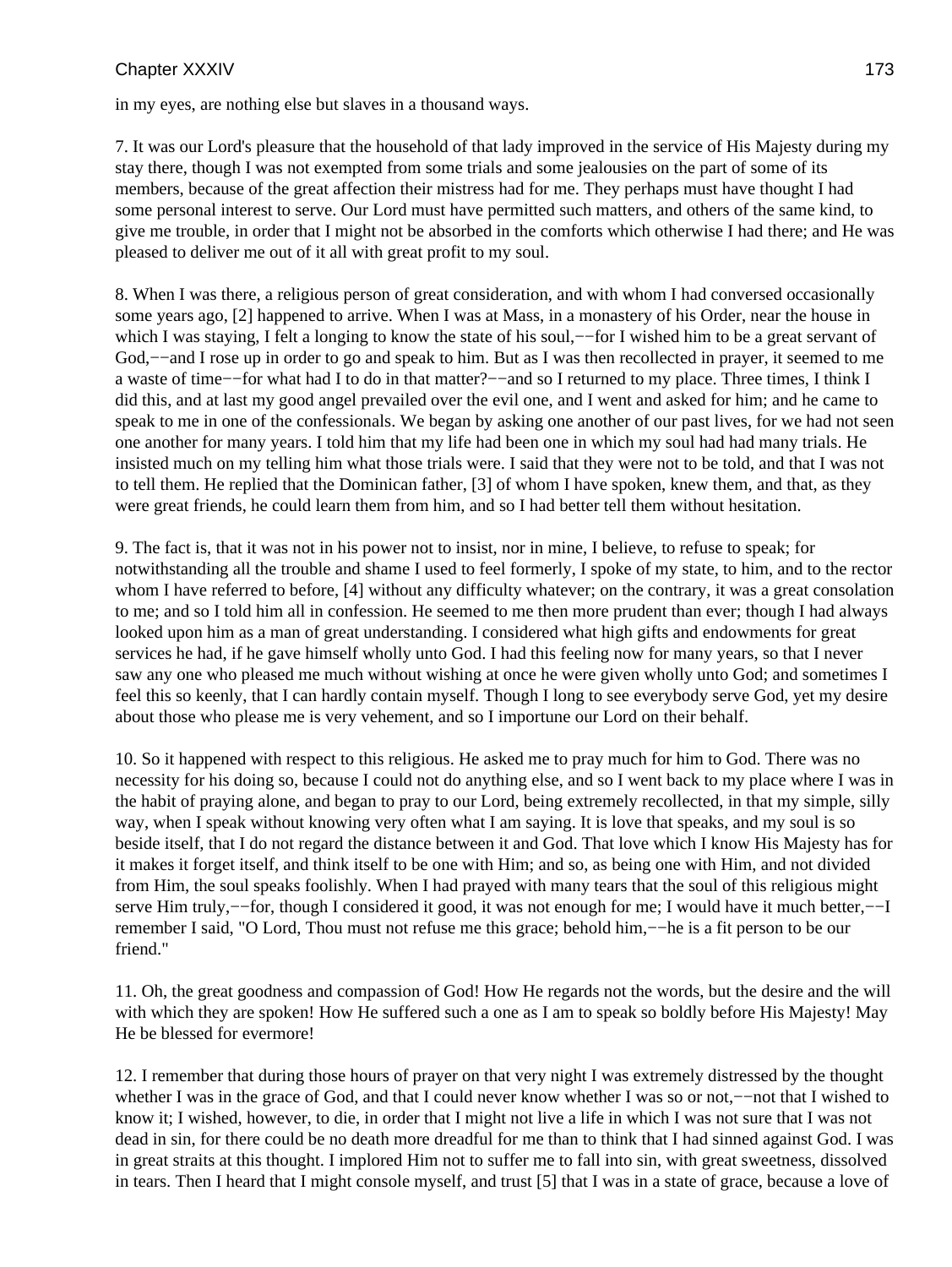God like mine, together with the graces and feelings with which His Majesty filled my soul, was of such a nature as to be inconsistent with a state of mortal sin.

13. I was now confident that our Lord would grant my prayer as to that religious. He bade me repeat certain words to him. This I felt much, because I knew not how to speak to him; for this carrying messages to a third person, as I have said, [6] is what I have always felt the most, especially when I did not know how that person would take them, nor whether he would not laugh at me. This placed me in great difficulties, but at last I was so convinced I ought to do it, that I believe I made a promise to God I would not neglect that message; and because of the great shame I felt, I wrote it out, and gave it in that way. The result showed clearly enough that it was a message from God, for that religious resolved with great earnestness to give himself to prayer, though he did not do so at once. Our Lord would have him for Himself, so He sent me to tell him certain truths which, without my understanding them, were so much to the purpose that he was astonished. Our Lord must have prepared him to receive them as from His Majesty; and though I am but a miserable sinner myself, yet I made many supplications to our Lord to convert him thoroughly, and to make him hate the pleasures and the things of this life. And so he did−−blessed be God!−−for every time that he spoke to me I was in a manner beside myself; and if I had not seen it, I should never have believed that our Lord would have given him in so short a time graces so matured, and filled him so full of God, that he seemed to be alive to nothing on earth.

14. May His Majesty hold him in His hand! If he will go on−−and I trust in our Lord he will do so, now that he is so well grounded in the knowledge of himself−−he will be one of the most distinguished servants of God, to the great profit of many souls, because he has in a short time had great experience in spiritual things: that is a gift of God, which He gives when He will and as He will, and it depends not on length of time nor extent of service. I do not mean that time and service, are not great helps, but very often our Lord will not give to some in twenty years the grace of contemplation, while He gives it to others in one,−−His Majesty knoweth why. We are under a delusion when we think that in the course of years we shall come to the knowledge of that which we can in no way attain to but by experience; and thus many are in error, as I have said [7] when they would understand spirituality without being spiritual themselves. I do not mean that a man who is not spiritual, if he is learned, may not direct one that is spiritual; but it must be understood that in outward and inward things, in the order of nature, the direction must be an act of reason; and in supernatural things, according to the teaching of the sacred writings. In other matters, let him not distress himself, nor think that he can understand that which he understandeth not; neither let him quench the Spirit; [8] for now another Master, greater than he, is directing these souls, so that they are not left without authority over them.

15. He must not be astonished at this, nor think it impossible: all things are possible to our Lord; [9] he must strive rather to strengthen his faith, and humble himself, because in this matter our Lord imparts perhaps a deeper knowledge to some old woman than to him, though he may be a very learned man. Being thus humble, he will profit souls and himself more than if he affected to be a contemplative without being so; for, I repeat it, if he have no experience, if he have not a most profound humility, whereby he may see that he does not understand, and that the thing is not for that reason impossible, he will do himself but little good, and still less to his penitent. But if he is humble, let him have no fear that our Lord will allow either the one or the other to fall into delusion.

16. Now as to this father I am speaking of, as our Lord has given him light in many things, so has he laboured to find out by study that which in this matter can be by study ascertained; for he is a very learned man, and that of which he has no experience himself he seeks to find out from those who have it,−−and our Lord helps him by increasing his faith, and so he has greatly benefited himself and some other souls, of whom mine is one. As our Lord knew the trials I had to undergo, His Majesty seems to have provided that, when He took away unto Himself some of those who directed me, others might remain, who helped me in my great afflictions, and rendered me great services.

17. Our Lord wrought a complete change in this father, so much so that he scarcely knew himself, so to speak. He has given him bodily health, so that he may do penance, such as he never had before; for he was sickly. He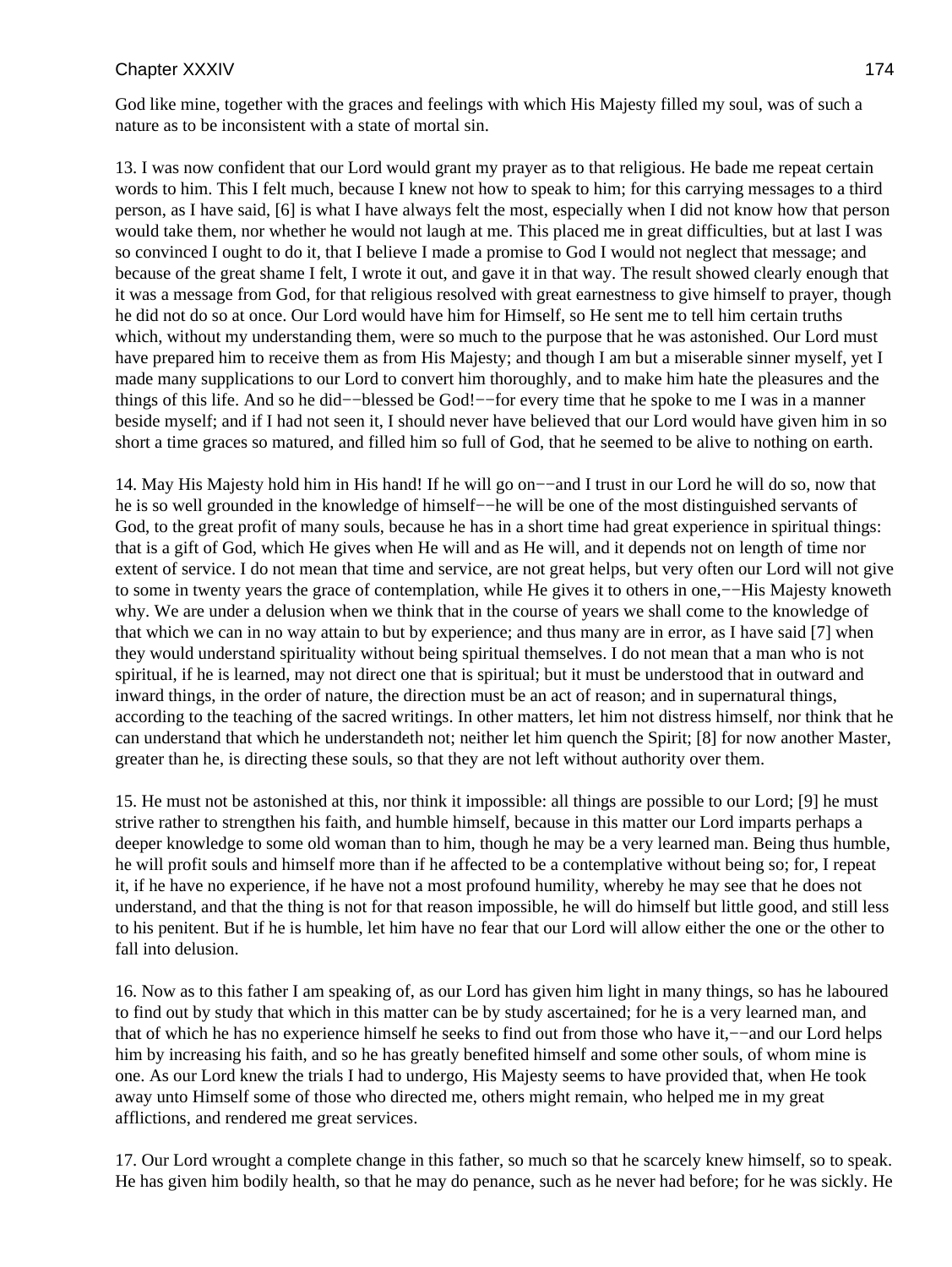has given him courage to undertake good works, with other gifts, so that he seems to have received a most special vocation from our Lord. May He be blessed for ever!

18. All these blessings, I believe, came to him through the graces our Lord bestowed upon him in prayer; for they are real. It has been our Lord's pleasure already to try him in certain difficulties, out of which he has come forth like one who knows the true worth of that merit which is gained by suffering persecutions. I trust in the munificence of our Lord that great good will, by his means, accrue to some of his Order and to the Order itself. This is beginning to be understood. I have had great visions on the subject, and our Lord has told me wonderful things of him and of the Rector of the Society of Jesus, whom I am speaking of, [10] and also of two other religious of the Order of St. Dominic, particularly of one who, to his own profit, has actually learned of our Lord certain things which I had formerly understood of him. But there were greater things made known of him to whom I am now referring: one of them I will now relate.

19. I was with him once in the parlour, when in my soul and spirit I felt what great love burned within him, and became as it were lost in ecstasy by considering the greatness of God, who had raised that soul in so short a time to a state so high. It made me ashamed of myself when I saw him listen with so much humility to what I was saying about certain matters of prayer, when I had so little myself that I could speak on the subject to one like him. Our Lord must have borne with me in this on account of the great desire I had to see that religious making great progress. My interview with him did me great good,−−it seems as if it left a new fire in my soul, burning with desire to serve our Lord as in the beginning. O my Jesus! what is a soul on fire with Thy love! How we ought to prize it, and implore our Lord to let it live long upon earth! He who has this love should follow after such souls, if it be possible.

20. It is a great thing for a person ill of this disease to find another struck down by it,−−it comforts him much to see that he is not alone; they help one another greatly to suffer and to merit. They are strong with a double strength who are resolved to risk a thousand lives for God, and who long for an opportunity of losing them. They are like soldiers who, to acquire booty, and therewith enrich themselves, wish for war, knowing well that they cannot become rich without it. This is their work−−to suffer. Oh, what a blessing it is when our Lord gives light to understand how great is the gain of suffering for Him! This is never understood till we have left all things; for if anybody is attached to any one thing, that is a proof that he sets some value upon it; and if he sets any value upon it, it is painful to be compelled to give it up. In that case, everything is imperfect and lost. The saying is to the purpose here,—−he who follows what is lost, is lost himself; and what greater loss, what greater blindness, what greater calamity, can there be than making much of that which is nothing!

21. I now return to that which I had begun to speak of. I was in the greatest joy, beholding that soul. It seemed as if our Lord would have me see clearly the treasures He had laid up in it; and so, when I considered the favour our Lord had shown me, in that I should be the means of so great a good, I recognised my own unworthiness for such an end. I thought much of the graces our Lord had given him, and held myself as indebted for them more than if they had been given to myself. So I gave thanks to our Lord, when I saw that His Majesty had fulfilled my desires and heard my petition that He would raise up persons like him. And now my soul, no longer able to bear the joy that filled it, went forth out of itself, losing itself that it might gain the more. It lost sight of the reflections it was making; and the hearing of that divine language which the Holy Ghost seemed to speak threw me into a deep trance, which almost deprived me of all sense, though it did not last long. I saw Christ, in exceeding great majesty and glory, manifesting His joy at what was then passing. He told me as much, and it was His pleasure that I should clearly see that He was always present at similar interviews, and how much He was pleased when people thus found their delight in speaking of Him.

22. On another occasion, when far away from this place, I saw him carried by angels in great glory. I understood by that vision that his soul was making great progress: so it was; for an evil report was spread abroad against him by one to whom he had rendered a great service, and whose reputation and whose soul he had saved. He bore it with much joy. He did also other things greatly to the honour of God, and underwent more persecutions. I do not think it expedient now to speak further on this point; if, however, you, my father,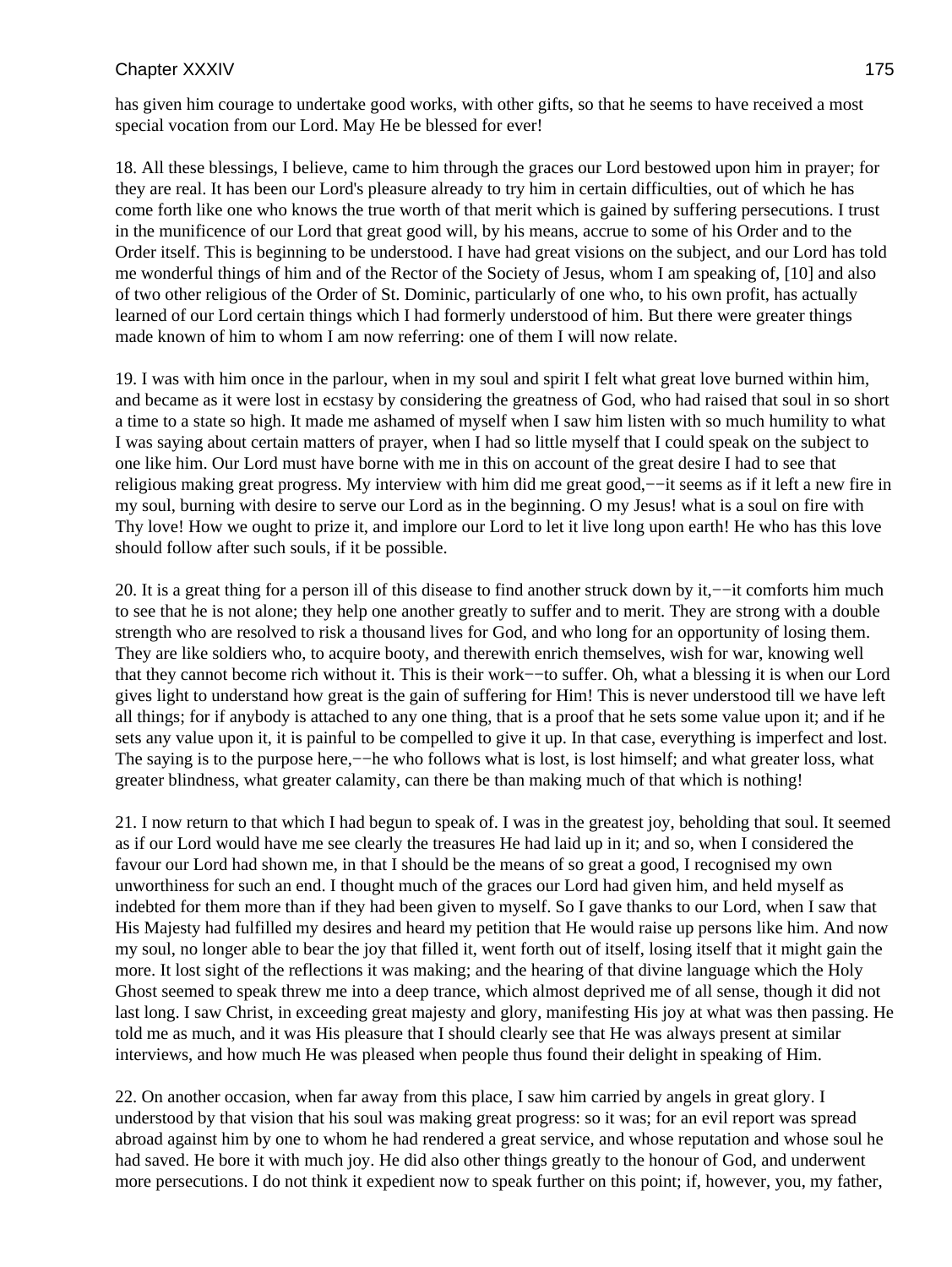who know all, should hereafter think otherwise, more might be said to the glory of our Lord.

23. All the prophecies spoken of before, [11] relating to this house, as well as others, of which I shall speak hereafter, relating to it and to other matters, have been accomplished. Some of them our Lord revealed to me three years before they became known, others earlier and others later. But I always made them known to my confessor, and to the widow my friend; for I had leave to communicate with her, as I said before. [12] She, I know, repeated them to others, and these know that I lie not. May God never permit me, in any matter whatever,−−much more in things of this importance,−−to say anything but the whole truth!

24. One of my brothers−in−law [13] died suddenly; and as I was in great distress at this, because he had no opportunity of making his confession, our Lord said to me in prayer that my sister also was to die in the same way; that I must go to her, and make her prepare herself for such an end. I told this to my confessor; but as he would not let me go, I heard the same warning again; and now, when he saw this, he told me I might go, and that I should lose nothing by going. My sister was living in the country; and as I did not tell her why I came, I gave her what light I could in all things. I made her go frequently to confession, and look to her soul in everything. She was very good, and did as I asked her. Four or five years after she had begun this practice, and keeping a strict watch over her conscience, she died, with nobody near her, and without being able to go to confession. This was a blessing to her, for it was little more than a week since she had been to her accustomed confession. It was a great joy to me when I heard of her death. She was but a short time in purgatory.

25. I do not think it was quite eight days afterwards when, after Communion, our Lord appeared to me, and was pleased that I should see Him receive my sister into glory. During all those years, after our Lord had spoken to me, until her death, what I then learnt with respect to her was never forgotten either by myself or by my friend, who, when my sister was thus dead, came to me in great amazement at the fulfilment of the prophecy. God be praised for ever, who takes such care of souls that they may not be lost!

1. Doña Luisa de la Cerda, sister of the Duke of Medina−Coeli, was now the widow of Arias Pardo, Marshal of Castille, Lord of Malagon and Paracuellos. Don Arias was nephew of Cardinal Tabera, Archbishop of Toledo (De la Fuente).

2. F. Vicente Barron, Dominican (see ch. v. § 8), according to F. Bouix, on the authority of Ribera and Yepez; but the Carmelite Father, Fr. Antonio of St. Joseph, in his note on the first Fragment (Letters, vol. iv. p. 408), says that it was Fr. Garcia of Toledo, brother of Don Fernando, Duke of Alva; and Don Vicente de la Fuente thinks the opinion of Fr. Antonio the more probable.

3. Pedro Ibañez (Bouix).

### 4. Ch. xxxiii. § 11.

5. Father Bouix says that here the word "confiar," "trust," in the printed text, has been substituted by some one for the words "estar cierta," "be certain," which he found in the MS. But Don Vicente de la Fuente retains the old reading "confiar," and makes no observation on the alleged discrepancy between the MS. and the printed text. The observation of F. Bouix, however, is more important, and deserves credit,−−for Don Vicente may have failed, through mere inadvertence, to see what F. Bouix saw; and it is also to be remembered that Don Vicente does not say that the MS. on this point has been so closely inspected as to throw any doubt on the positive testimony of F. Bouix. Six years after this note was written Don Vicente published a facsimile by photography of the original text in the handwriting of the Saint, preserved in the Escurial. The words are not "confiar," but "estar cierta."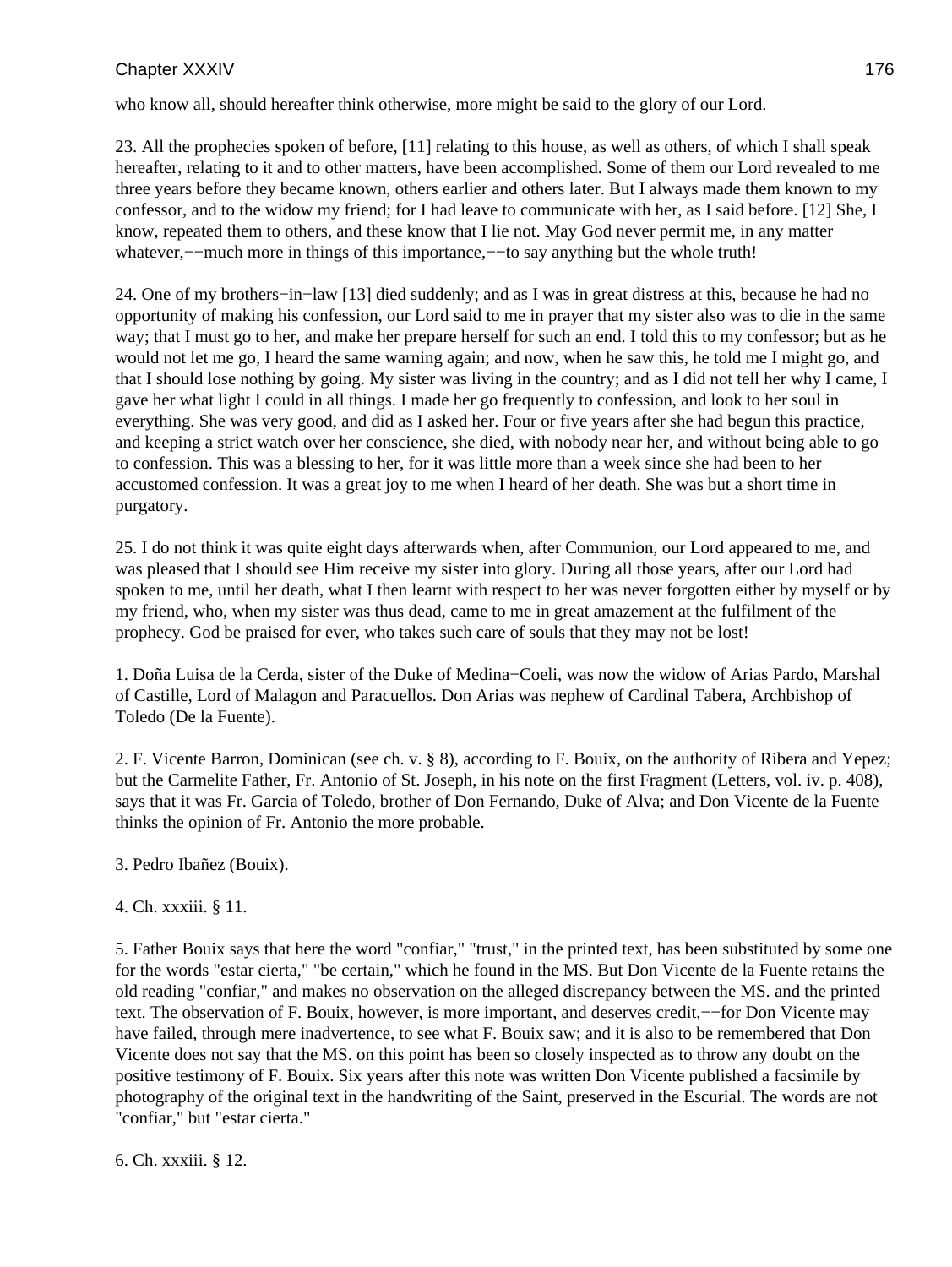7. Ch. xiv. § 10.

8. 1 Thess. v. 19: "Spiritum nolite extinguere."

9. St. Matt. xix. 26: "Apud Deum autem omnia possibilia sunt."

10. F. Gaspar de Salazar.

11. Ch. xxvi. § 3.

12. Ch. xxx. § 3. Doña Guiomar de Ulloa.

13. Don Martin de Guzman y Barrientos, husband of Maria de Cepeda, the Saint's sister.

# **Chapter XXXV**

.

The Foundation of the House of St. Joseph. The Observation of Holy Poverty Therein. How the Saint Left Toledo.

1. When I was staying with this lady, [1] already spoken of, in whose house I remained more than six months, our Lord ordained that a holy woman [2] of our Order should hear of me, who was more than seventy leagues away from the place. She happened to travel this way, and went some leagues out of her road that she might see me. Our Lord had moved her in the same year, and in the same month of the year, that He had moved me, to found another monastery of the Order; and as He had given her this desire, she sold all she possessed, and went to Rome to obtain the necessary faculties. She went on foot, and barefooted. She is a woman of great penance and prayer, and one to whom our Lord gave many graces; and our Lady appeared to her, and commanded her to undertake this work. Her progress in the service of our Lord was so much greater than mine, that I was ashamed to stand in her presence. She showed me Briefs she brought from Rome, and during the fortnight she remained with me we laid our plan for the founding of these monasteries.

2. Until I spoke to her, I never knew that our rule, before it was mitigated, required of us that we should possess nothing; [3] nor was I going to found a monastery without revenue, [4] for my intention was that we should be without anxiety about all that was necessary for us, and I did not think of the many anxieties which the possession of property brings in its train. This holy woman, taught of our Lord, perfectly understood−−though she could not read−−what I was ignorant of, notwithstanding my having read the Constitutions [5] so often; and when she told me of it, I thought it right, though I feared they would never consent to this, but would tell me I was committing follies, and that I ought not to do anything whereby I might bring suffering upon others. If this concerned only myself, nothing should have kept me back,−−on the contrary, it would have been my great joy to think that I was observing the counsels of Christ our Lord; for His Majesty had already given me great longings for poverty. [6]

3. As for myself, I never doubted that this was the better part; for I had now for some time wished it were possible in my state to go about begging, for the love of God−−to have no house of my own, nor anything else. But I was afraid that others−−if our Lord did not give them the same desire−−might live in discontent. Moreover, I feared that it might be the cause of some distraction: for I knew some poor monasteries not very recollected, and I did not consider that their not being recollected was the cause of their poverty, and that their poverty was not the cause of their distraction: distraction never makes people richer, and God never fails those who serve Him. In short, I was weak in faith; but not so this servant of God.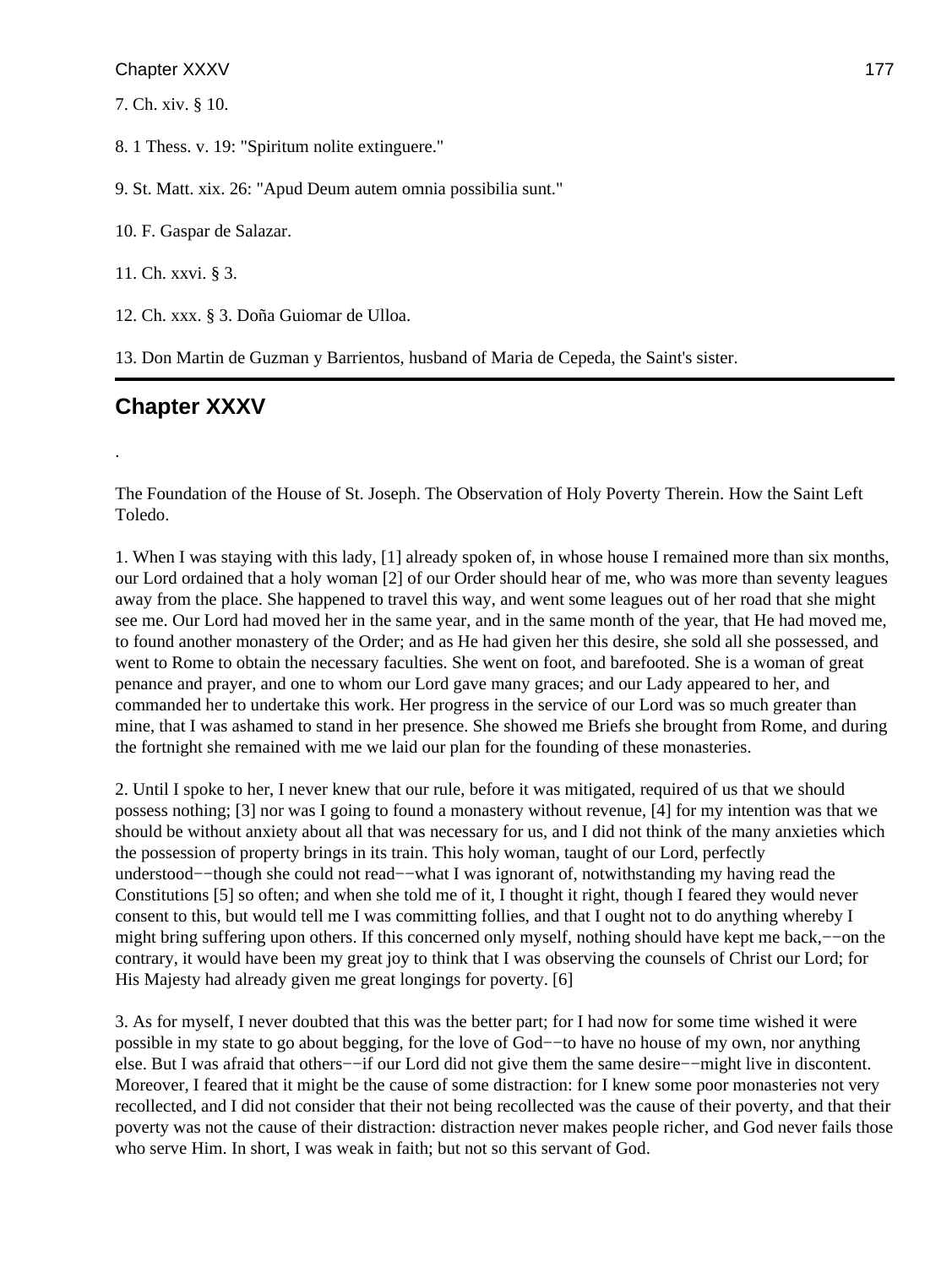4. As I took the advice of many in everything, I found scarcely any one of this opinion−−neither my confessor, nor the learned men to whom I spoke of it. They gave me so many reasons the other way, that I did not know what to do. But when I saw what the rule required, and that poverty was the more perfect way, I could not persuade myself to allow an endowment. And though they did persuade me now and then that they were right, yet, when I returned to my prayer, and saw Christ on the cross, so poor and destitute, I could not bear to be rich, and I implored Him with tears so to order matters that I might be poor as He was.

5. I found that so many inconveniences resulted from an endowment, and saw that it was the cause of so much trouble, and even distraction, that I did nothing but dispute with the learned. I wrote to that Dominican friar [7] who was helping us, and he sent back two sheets by way of reply, full of objections and theology against my plan, telling me that he had thought much on the subject. I answered that, in order to escape from my vocation, the vow of poverty I had made, and the perfect observance of the counsels of Christ, I did not want any theology to help me, and in this case I should not thank him for his learning. If I found any one who would help me, it pleased me much. The lady in whose house I was staying was a great help to me in this matter. Some at first told me that they agreed with me; afterwards, when they had considered the matter longer, they found in it so many inconveniences that they insisted on my giving it up. I told them that, though they changed their opinion so quickly, I would abide by the first.

6. At this time, because of my entreaties,−−for the lady had never seen the holy friar, Peter of Alcantara,−−it pleased our Lord to bring him to her house. As he was a great lover of poverty, and had lived in it for so many years, he knew well the treasures it contains, and so he was a great help to me; he charged me on no account whatever to give up my purpose. Now, having this opinion and sanction,—no one was better able to give it, because he knew what it was by long experience,−−I made up my mind to seek no further advice.

7. One day, when I was very earnestly commending the matter to God, our Lord told me that I must by no means give up my purpose of founding the monastery in poverty; it was His will, and the will of His Father: He would help me. I was in a trance; and the effects were such, that I could have no doubt it came from God. On another occasion, He said to me that endowments bred confusion, with other things in praise of poverty; and assured me that whosoever served Him would never be in want of the necessary means of living: and this want, as I have said, [8] I never feared myself. Our Lord changed the dispositions also of the licentiate,−−I am speaking of the Dominican friar, [9]−–who, as I said, wrote to me that I should not found the monastery without an endowment. Now, I was in the greatest joy at hearing this; and having these opinions in my favour, it seemed to me nothing less than the possession of all the wealth of the world, when I had resolved to live in poverty for the love of God.

8. At this time, my Provincial withdrew the order and the obedience, in virtue of which I was staying in that house. [10] He left it to me to do as I liked: if I wished to return I might do so; if I wished to remain I might also do so for a certain time. But during that time the elections in my monastery [11] would take place and I was told that many of the nuns wished to lay on me the burden of superiorship. The very thought of this alone was a great torment to me; for though I was resolved to undergo readily any kind of martyrdom for God, I could not persuade myself at all to accept this; for, putting aside the great trouble it involved,−−because the nuns were so many,−−and other reasons, such as that I never wished for it, nor for any other office,−−on the contrary, had always refused them,−−it seemed to me that my conscience would be in great danger; and so I praised God that I was not then in my convent. I wrote to my friends and asked them not to vote for me.

9. When I was rejoicing that I was not in that trouble, our Lord said to me that I was on no account to keep away; that as I longed for a cross, there was one ready for me, and that a heavy one: that I was not to throw it away, but go on with resolution; He would help me, and I must go at once. I was very much distressed, and did nothing but weep, because I thought that my cross was to be the office of prioress; and, as I have just said, I could not persuade myself that it would be at all good for my soul−−nor could I see any means by which it would be. I told my confessor of it, and he commanded me to return at once: that to do so was clearly the most perfect way; and that, because the heat was very great,−−it would be enough if I arrived before the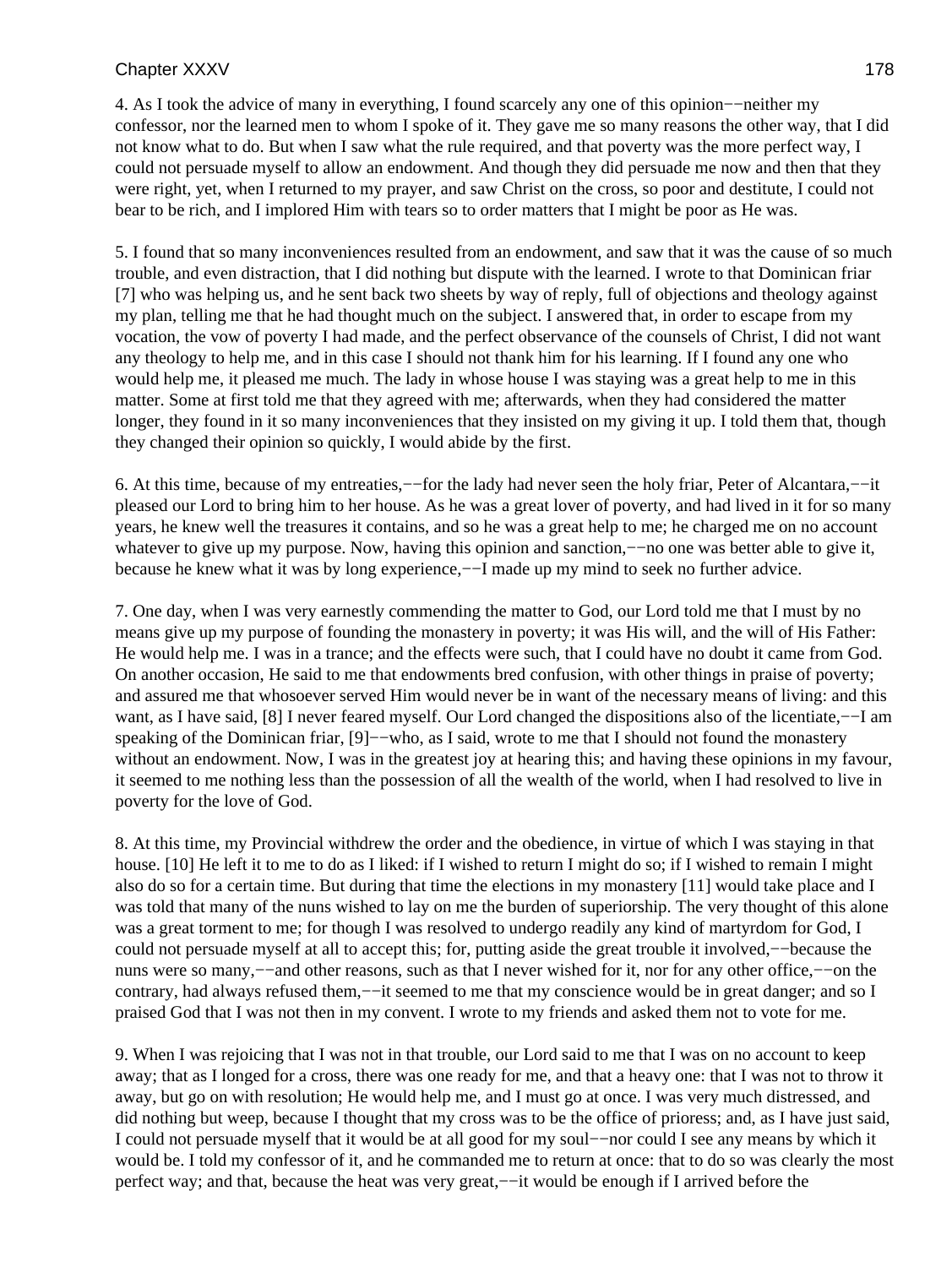election,−−I might wait a few days, in order that my journey might do me no harm.

10. But our Lord had ordered it otherwise. I had to go at once, because the uneasiness I felt was very great; and I was unable to pray, and thought I was failing in obedience to the commandments of our Lord, and that as I was happy and contented where I was, I would not go to meet trouble. All my service of God there was lip−service: why did I, having the opportunity of living in greater perfection, neglect it? If I died on the road, let me die. Besides, my soul was in great straits, and our Lord had taken from me all sweetness in prayer. In short, I was in such a state of torment, that I begged the lady to let me go; for my confessor, when he saw the plight I was in, had already told me to go, God having moved him as He had moved me. The lady felt my departure very much, and that was another pain to bear; for it had cost her much trouble, and diverse importunities of the Provincial, to have me in her house.

11. I considered it a very great thing for her to have given her consent, when she felt it so much; but, as she was a person who feared God exceedingly,––and as I told her, among many other reasons, that my going away tended greatly to His service, and held out the hope that I might possibly return,−−she gave way, but with much sorrow. I was now not sorry myself at coming away, for I knew that it was an act of greater perfection, and for the service of God. So the pleasure I had in pleasing God took away the pain of quitting that lady,−−whom I saw suffering so keenly,−−and others to whom I owed much, particularly my confessor of the Society of Jesus, in whom I found all I needed. But the greater the consolations I lost for our Lord's sake, the greater was my joy in losing them. I could not understand it, for I had a clear consciousness of these two contrary feelings−−pleasure, consolation, and joy in that which weighed down my soul with sadness. I was joyful and tranquil, and had opportunities of spending many hours in prayer; and I saw that I was going to throw myself into a fire; for our Lord had already told me that I was going to carry a heavy cross,−−though I never thought it would be so heavy as I afterwards found it to be,—–yet I went forth rejoicing. I was distressed because I had not already begun the fight, since it was our Lord's will that I should be in it. Thus His Majesty gave me strength, and established it in my weakness. [12]

12. As I have just said, I could not understand how this could be. I thought of this illustration: if I were possessed of a jewel, or any other thing which gave me great pleasure, and it came to my knowledge that a person whom I loved more than myself, and whose satisfaction I preferred to my own, wished to have it, it would give me great pleasure to deprive myself of it, because I would give all I possessed to please that person. Now, as the pleasure of giving pleasure to that person surpasses any pleasure I have in that jewel myself, I should not be distressed in giving away that or anything else I loved, nor at the loss of that pleasure which the possession of it gave me. So now, though I wished to feel some distress when I saw that those whom I was leaving felt my going so much, yet, notwithstanding my naturally grateful disposition,—–which, under other circumstances, would have been enough to have caused me great pain,—–at this time, though I wished to feel it, I could feel none.

13. The delay of another day was so serious a matter in the affairs of this holy house, that I know not how they would have been settled if I had waited. Oh, God is great! I am often lost in wonder when I consider and see the special help which His Majesty gave me towards the establishment of this little cell of God,−−for such I believe it to be,−−the lodging wherein His Majesty delights; for once, when I was in prayer, He told me that this house was the paradise of his delight. [13] It seems, then, that His Majesty has chosen these whom he has drawn hither, among whom I am living very much ashamed of myself. [14] I could not have even wished for souls such as they are for the purpose of this house, where enclosure, poverty, and prayer are so strictly observed; they submit with so much joy and contentment, that every one of them thinks herself unworthy of the grace of being received into it,−−some of them particularly; for our Lord has called them out of the vanity and dissipation of the world, in which, according to its laws, they might have lived contented. Our Lord has multiplied their joy, so that they see clearly how He had given them a hundredfold for the one thing they have left, [15] and for which they cannot thank His Majesty enough. Others He has advanced from well to better. To the young He gives courage and knowledge, so that they may desire nothing else, and also to understand that to live away from all things in this life is to live in greater peace even here below. To those who are no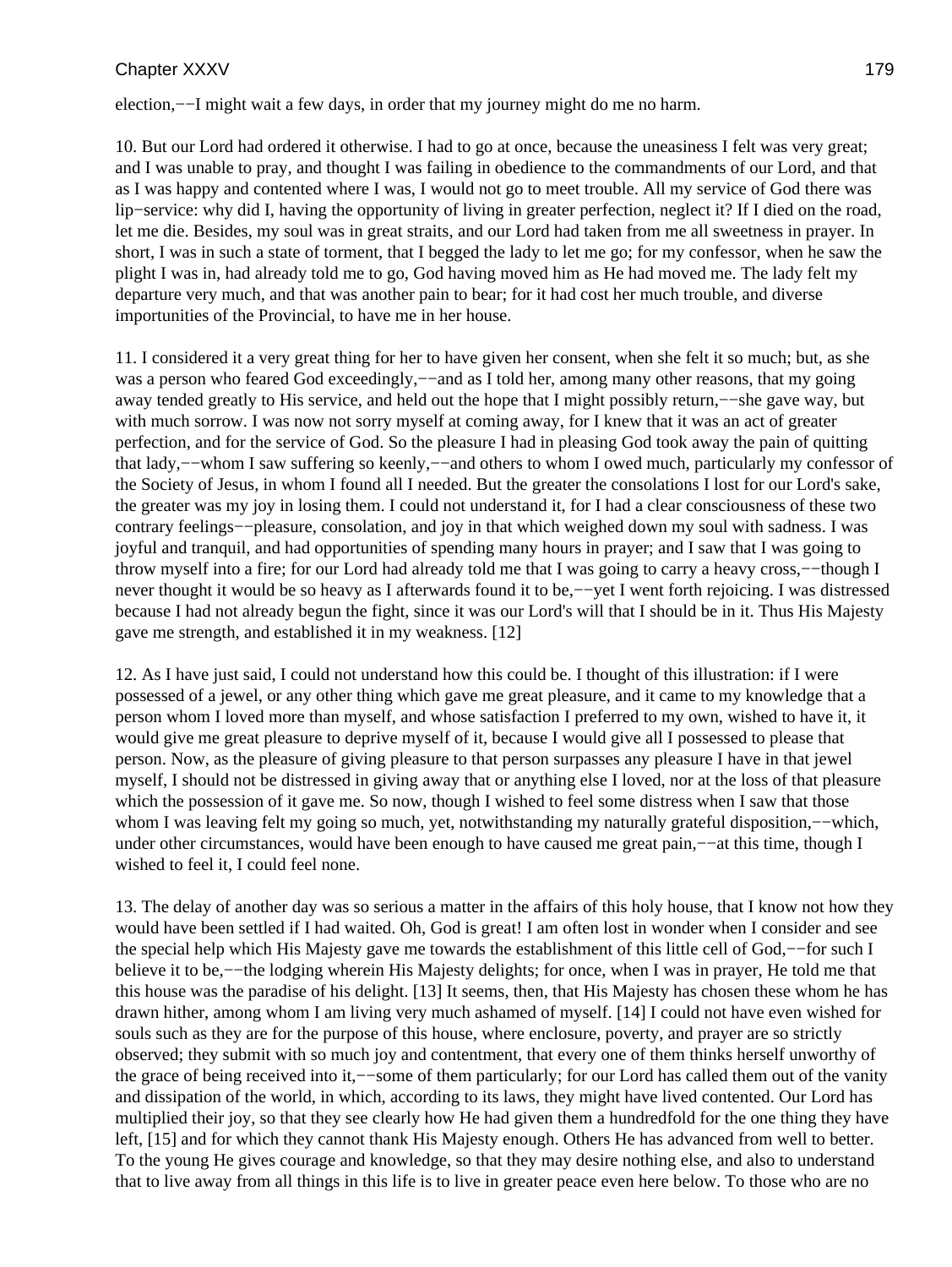longer young, and whose health is weak, He gives−−and has given−−the strength to undergo the same austerities and penance with all the others.

14. O my Lord! how Thou dost show Thy power! There is no need to seek reasons for Thy will; for with Thee, against all natural reason, all things are possible: so that thou teachest clearly there is no need of anything but of loving Thee [16] in earnest, and really giving up everything for Thee, in order that Thou, O my Lord, might make everything easy. It is well said that Thou feignest to make Thy law difficult: [17] I do not see it, nor do I feel that the way that leadeth unto Thee is narrow. I see it as a royal road, and not a pathway; a road upon which whosoever really enters, travels most securely. No mountain passes and no cliffs are near it: these are the occasions of sin. I call that a pass,−−a dangerous pass,−−and a narrow road, which has on one side a deep hollow, into which one stumbles, and on the other a precipice, over which they who are careless fall, and are dashed to pieces. He who loves Thee, O my God, travels safely by the open and royal road, far away from the precipice: he has scarcely stumbled at all, when Thou stretchest forth Thy hand to save him. One fall––yea, many falls––if he does but love Thee, and not the things of the world, are not enough to make him perish; he travels in the valley of humility. I cannot understand what it is that makes men afraid of the way of perfection.

15. May our Lord of His mercy make us see what a poor security we have in the midst of dangers so manifest, when we live like the rest of the world; and that true security consists in striving to advance in the way of God! Let us fix our eyes upon Him, and have no fear that the Sun of justice will ever set, or suffer us to travel to our ruin by night, unless we first look away from Him. People are not afraid of living in the midst of lions, every one of whom seems eager to tear them: I am speaking of honours, pleasures, and the like joys, as the world calls them: and herein the devil seems to make us afraid of ghosts. I am astonished a thousand times, and ten thousand times would I relieve myself by weeping, and proclaim aloud my own great blindness and wickedness, if, perchance, it might help in some measure to open their eyes. May He, who is almighty, of His goodness open their eyes, and never suffer mine to be blind again!

### 1. Doña Luisa de la Cerda.

2. Maria of Jesus was the daughter of a Reporter of Causes in the Chancery of Granada; but his name and that of his wife are not known. Maria married, but became a widow soon afterwards. She then became a novice in the Carmelite monastery in Granada, and during her noviciate had revelations, like those of St. Teresa, about a reform of the Order. Her confessor made light of her revelations, and she then referred them to F. Gaspar de Salazar, a confessor of St. Teresa, who was then in Granada. He approved of them, and Maria left the noviciate, and went to Rome with two holy women of the Order of St. Francis. The three made the journey on foot, and, moreover, barefooted. Pope Pius IV. heard her prayer, and, looking at her torn and bleeding feet, said to her, "Woman of strong courage, let it be as thou wilt." She returned to Granada, but both the Carmelites and the city refused her permission to found her house there, and some went so far as to threaten to have her publicly whipped. Doña Leonor de Mascareñas gave her a house in Alcala de Henares, of which she took possession Sept. 11, 1562; but the house was formally constituted July 23, 1563, and subjected to the Bishop ten days after (Reforma, i. c. 59; and Don Vicente, vol. i. p. 255). The latter says that the Chronicler is in error when he asserts that this monastery of Maria of Jesus was endowed.

3. The sixth chapter of the rule is: "Nullus fratrum sibi aliquid proprium, esse dicat, sed sint vobis omnia communia."

4. See ch. xxxii. § 13.

5. The Constitutions which the Saint read in the Monastery of the Incarnation must have been the Constitutions grounded on the Mitigated Rule which was sanctioned by Eugenius IV. (Romani Pontificis, A.D. 1432).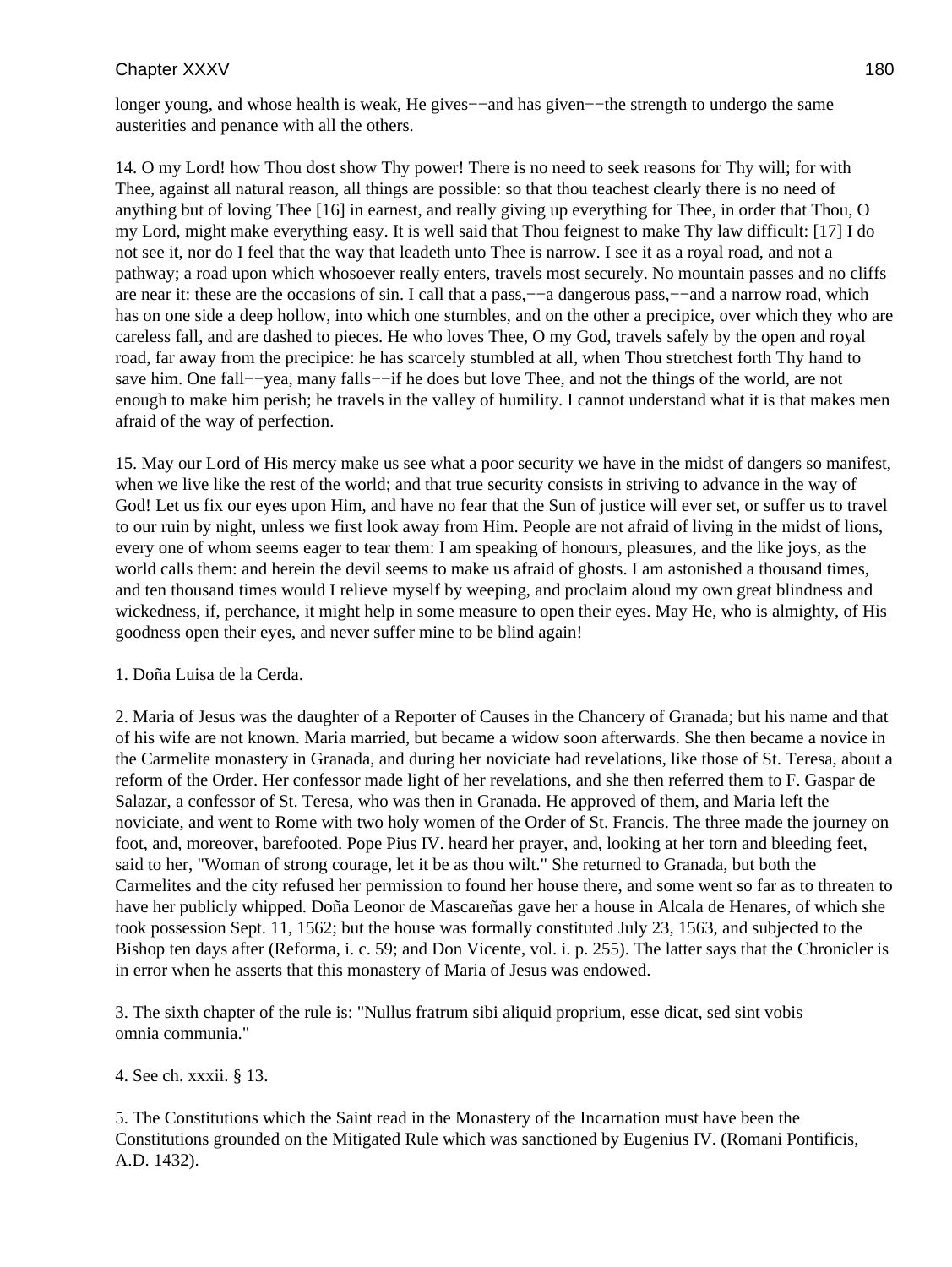6. See Relation, i. § 10.

7. F. Pedro Ibañez.

8. Ch. xi. § 3.

9. F. Pedro Ibañez.

10. The house of Doña Luisa, in Toledo.

11. The monastery of the Incarnation, Avila.

12. 2 Cor. xii. 9: "Virtus in infirmitate perficitur."

13. See Way of Perfection, ch. xxii.; but ch. xiii. ed. Doblado.

14. See Foundations, ch. I, § 1.

15. St. Matt. xix. 29: "Et omnis qui reliquerit domum . . . propter nomen Meum, centuplum accipiet, et vitam æternam possidebit."

16. When the workmen were busy with the building, a nephew of the Saint, the child of her sister and Don Juan de Ovalle, was struck by some falling stones and killed. The workmen took the child to his mother: and the Saint, then in the house of Doña Guiomar de Ulloa, was sent for. Doña Guiomar took the dead boy into her arms, gave him to the Saint, saying that it was a grievous blow to the father and mother, and that she must obtain his life from God. The Saint took the body, and, laying it in her lap, ordered those around her to cease their lamentations, of whom her sister was naturally the loudest, and be silent. Then, covering her face and her body with her veil, she prayed to God, and God gave the child his life again. The little boy soon after ran up to his aunt and thanked her for what she had done. In after years the child used to say to the Saint that, as she had deprived him of the bliss of heaven by bringing him back to life, she was bound to see that he did not suffer loss. Don Gonzalo died three years after St. Teresa, when he was twenty−eight years of age (Reforma, i. c. 42,  $§ 2).$ 

17. Psalm xciii. 20: "Qui fingis laborem in præcepto."

# **Chapter XXXVI**

.

The Foundation of the Monastery of St. Joseph. Persecution and Temptations. Great Interior Trial of the Saint, and Her Deliverance.

1. Having now left that city, [1] I travelled in great joy, resolved to suffer most willingly whatever our Lord might be pleased to lay upon me. On the night of my arrival here, [2] came also from Rome the commission and the Brief for the erection of the monastery. [3] I was astonished myself, and so were those who knew how our Lord hastened my coming, when they saw how necessary it was, and in what a moment our Lord had brought me back. [4] I found here the Bishop and the holy friar, [5] Peter of Alcantara, and that nobleman, [6] the great servant of God, in whose house the holy man was staying; for he was a man who was in the habit of receiving the servants of God in his house. These two prevailed on the Bishop to accept the monastery, which was no small thing, because it was founded in poverty; but he was so great a lover of those whom he saw determined to serve our Lord, that he was immediately drawn to give them His protection. It was the approbation of the holy old man, [7] and the great trouble he took to make now this one, now that one, help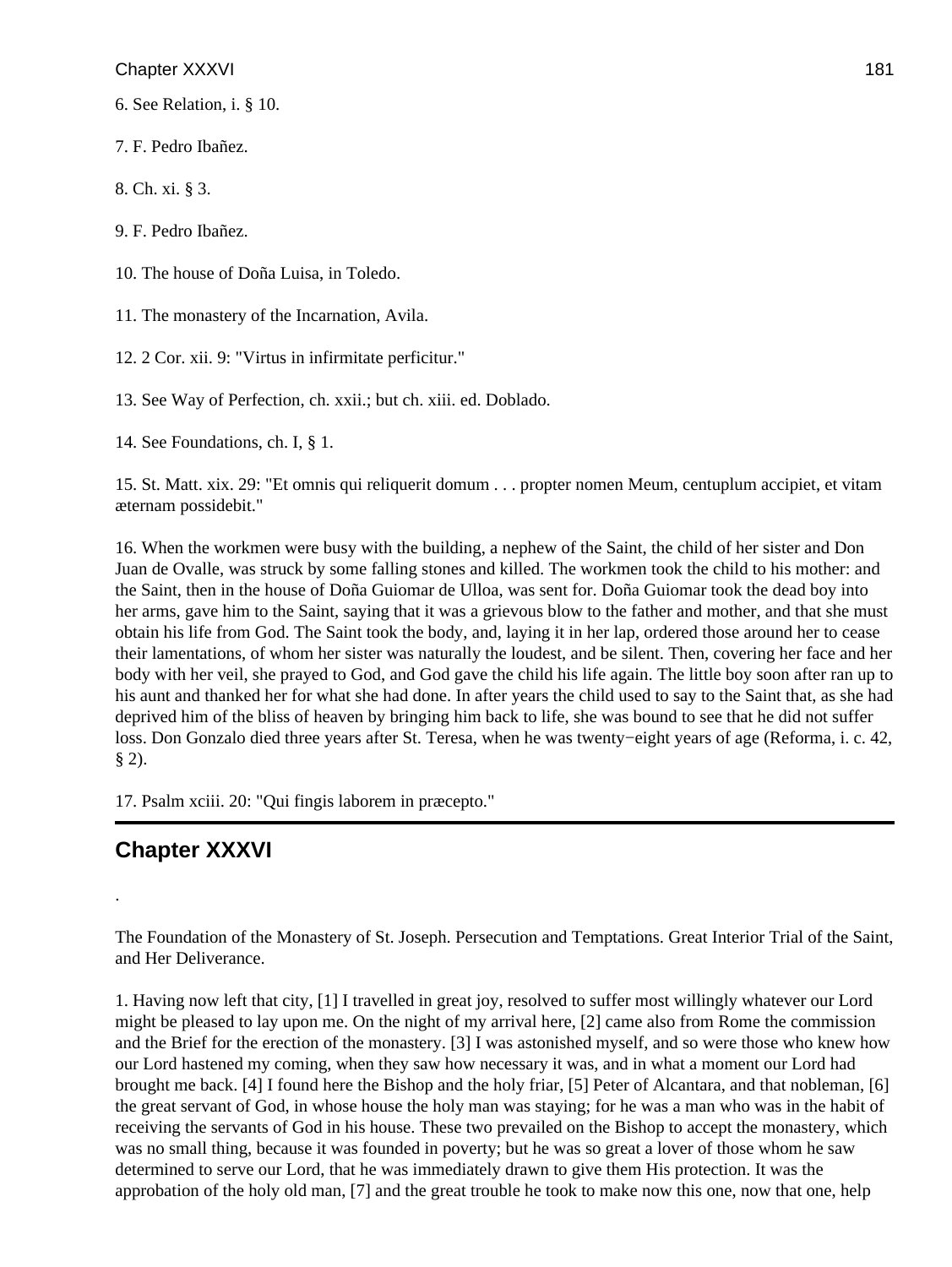us, that did the whole work. If I had not come at the moment, as I have just said, I do not see how it could have been done; for the holy man was here but a short time,−−I think not quite eight days,−−during which he was also ill; and almost immediately afterwards our Lord took him to Himself. [8] It seems as if His Majesty reserved him till this affair was ended, because now for some time−−I think for more than two years−−he had been very ill.

2. Everything was done in the utmost secrecy; and if it had not been so, I do not see how anything could have been done at all; for the people of the city were against us, as it appeared afterwards. Our Lord ordained that one of my brothers−in−law [9] should be ill, and his wife away, and himself in such straits that my superiors gave me leave to remain with him. Nothing, therefore, was found out, though some persons had their suspicions;—–still, they did not believe. It was very wonderful, for his illness lasted only no longer than was necessary for our affair; and when it was necessary he should recover his health, that I might be disengaged, and he leave the house empty, our Lord restored him; and he was astonished at it himself. [10]

3. I had much trouble in persuading this person and that to allow the foundation; I had to nurse the sick man, and obtain from the workmen the hasty preparation of the house, so that it might have the form of a monastery; but much remained still to be done. My friend was not here, [11] for we thought it best she should be away, in order the better to hide our purpose. I saw that everything depended on haste, for many, reasons, one of which was that I was afraid I might be ordered back to my monastery at any moment. I was troubled by so many things, that I suspected my cross had been sent me, though it seemed but a light one in comparison with that which I understood our Lord meant me to carry.

4. When everything was settled, our Lord was pleased that some of us should take the habit on St. Bartholomew's Day. The most Holy Sacrament began to dwell in the house at the same time. [12] With full sanction and authority, then, our monastery of our most glorious father St. Joseph was founded in the year 1562. [13] I was there myself to give the habit, with two nuns [14] of the house to which we belonged, who happened then to be absent from it. As the house which thus became a monastery was that of my brother−in−law−−I said before [15] that he had bought it, for the purpose of concealing our plan−−I was there myself with the permission of my superiors; and I did nothing without the advice of learned men, in order that I might not break, in a single point, my vow of obedience. As these persons considered what I was doing to be most advantageous for the whole Order, on many accounts, they told me−−though I was acting secretly, and taking care my superiors should know nothing−−that I might go on. If they had told me that there was the slightest imperfection in the whole matter, I would have given up the founding of a thousand monasteries,−−how much more, then, this one! I am certain of this; for though I longed to withdraw from everything more and more, and to follow my rule and vocation in the greatest perfection and seclusion, yet I wished to do so only conditionally: for if I should have learnt that it would be for the greater honour of our Lord to abandon it, I would have done so, as I did before on one occasion, [16] in all peace and contentment.

5. I felt as if I were in bliss, when I saw the most Holy Sacrament reserved, with four poor orphans, [17]−−for they were received without a dowry,−−and great servants of God, established in the house. It was our aim from the beginning to receive only those who, by their example, might be the foundation on which we could build up what we had in view−−great perfection and prayer−−and effect a work which I believed to be for the service of our Lord, and to the honour of the habit of His glorious Mother. This was my anxiety. It was also a great consolation to me that I had done that which our Lord had so often commanded me to do, and that there was one church more in this city dedicated to my glorious father St. Joseph. Not that I thought I had done anything myself, for I have never thought so, and do not think so even now; I always looked upon it as the work of our Lord. My part in it was so full of imperfections, that I look upon myself rather as a person in fault than as one to whom any thanks are due. But it was a great joy to me when I saw His Majesty make use of me, who am so worthless, as His instrument in so grand a work. I was therefore in great joy,––so much so, that I was, as it were, beside myself, lost in prayer.

6. When all was done−−it might have been about three or four hours afterwards−−Satan returned to the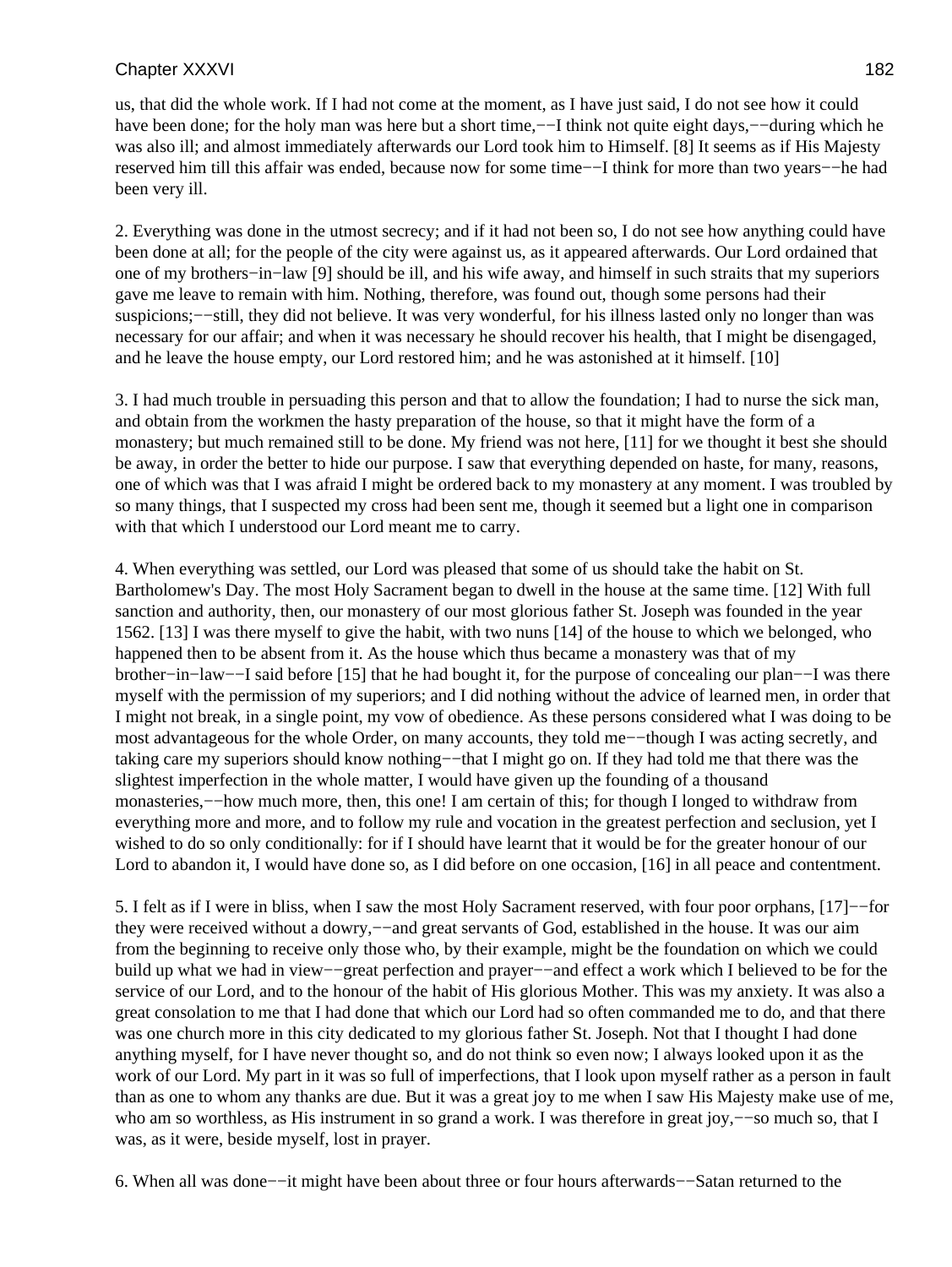spiritual fight against me, as I shall now relate. He suggested to me that perhaps I had been wrong in what I had done; perhaps I had failed in my obedience, in having brought it about without the commandment of the Provincial. I did certainly think that the Provincial would be displeased because I had placed the monastery under the jurisdiction of the Bishop [18] without telling him of it beforehand; though, as he would not acknowledge the monastery himself, and as I had not changed mine, it seemed to me that perhaps he would not care much about the matter. Satan also suggested whether the nuns would be contented to live in so strict a house, whether they could always find food, whether I had not done a silly thing, and what had I to do with it, when I was already in a monastery? All our Lord had said to me, all the opinions I had heard, and all the prayers which had been almost uninterrupted for more than two years, were completely blotted out of my memory, just as if they had never been. The only thing I remembered was my own opinion; and every virtue, with faith itself, was then suspended within me, so that I was without strength to practise any one of them, or to defend myself against so many blows.

7. The devil also would have me ask myself how I could think of shutting myself up in so strict a house, when I was subject to so many infirmities; how could I bear so penitential a life, and leave a house large and pleasant, where I had been always so happy, and where I had so many friends?−−perhaps I might not like those of the new monastery; I had taken on myself a heavy obligation, and might possibly end in despair. He also suggested that perhaps it was he himself who had contrived it, in order to rob me of my peace and rest, so that, being unable to pray, I might be disquieted, and so lose my soul. Thoughts of this kind he put before me; and they were so many, that I could think of nothing else; and with them came such distress, obscurity, and darkness of soul as I can never describe. When I found myself in this state, I went and placed myself before the most Holy Sacrament, though I could not pray to Him; so great was my anguish, that I was like one in the agony of death. I could not make the matter known to any one, because no confessor had as yet been appointed.

8. O my God, how wretched is this life! No joy is lasting; everything is liable to change. Only a moment ago, I do not think I would have exchanged my joy with any man upon earth; and the very grounds of that joy so tormented me now, that I knew not what to do with myself. Oh, if we did but consider carefully the events of our life, every one of us would learn from experience how little we ought to make either of its pleasures or of its pains! Certainly this was, I believe, one of the most distressing moments I ever passed in all my life; my spirit seemed to forecast the great sufferings in store for me, though they never were so heavy as this was, if it had continued. But our Lord would not let His poor servant suffer, for in all my troubles He never failed to succour me; so it was now. He gave me a little light, so that I might see it was the work of the devil, and might understand the truth,−−namely, that it was nothing else but an attempt on his part to frighten me with his lies. So I began to call to mind my great resolutions to serve our Lord, and my desire to suffer for His sake; and I thought that if I carried them out, I must not seek to be at rest; that if I had my trials, they would be meritorious; and that if I had troubles, and endured them in order to please God, it would serve me for purgatory. What was I, then, afraid of? If I longed for tribulations, I had them now; and my gain lay in the greatest opposition. Why, then, did I fail in courage to serve One to whom I owed so much?

9. After making these and other reflections, and doing great violence to myself, I promised before the most Holy Sacrament to do all in my power to obtain permission to enter this house, and, if I could do it with a good conscience, to make a vow of enclosure. When I had done this, the devil fled in a moment, and left me calm and peaceful, and I have continued so ever since; and the enclosure, penances, and other rules of this house are to me, in their observance, so singularly sweet and light, the joy I have is so exceedingly great, that I am now and then thinking what on earth I could have chosen which should be more delightful. I know not whether this may not be the cause of my being in better health than I was ever before, or whether it be that our Lord, because it is needful and reasonable that I should do as all the others do, gives me this comfort of keeping the whole rule, though with some difficulty. However, all who know my infirmities, are astonished at my strength. Blessed be He who giveth it all, and in whose strength I am strong!

10. Such a contest left me greatly fatigued, and laughing at Satan; for I saw clearly it was he. As I have never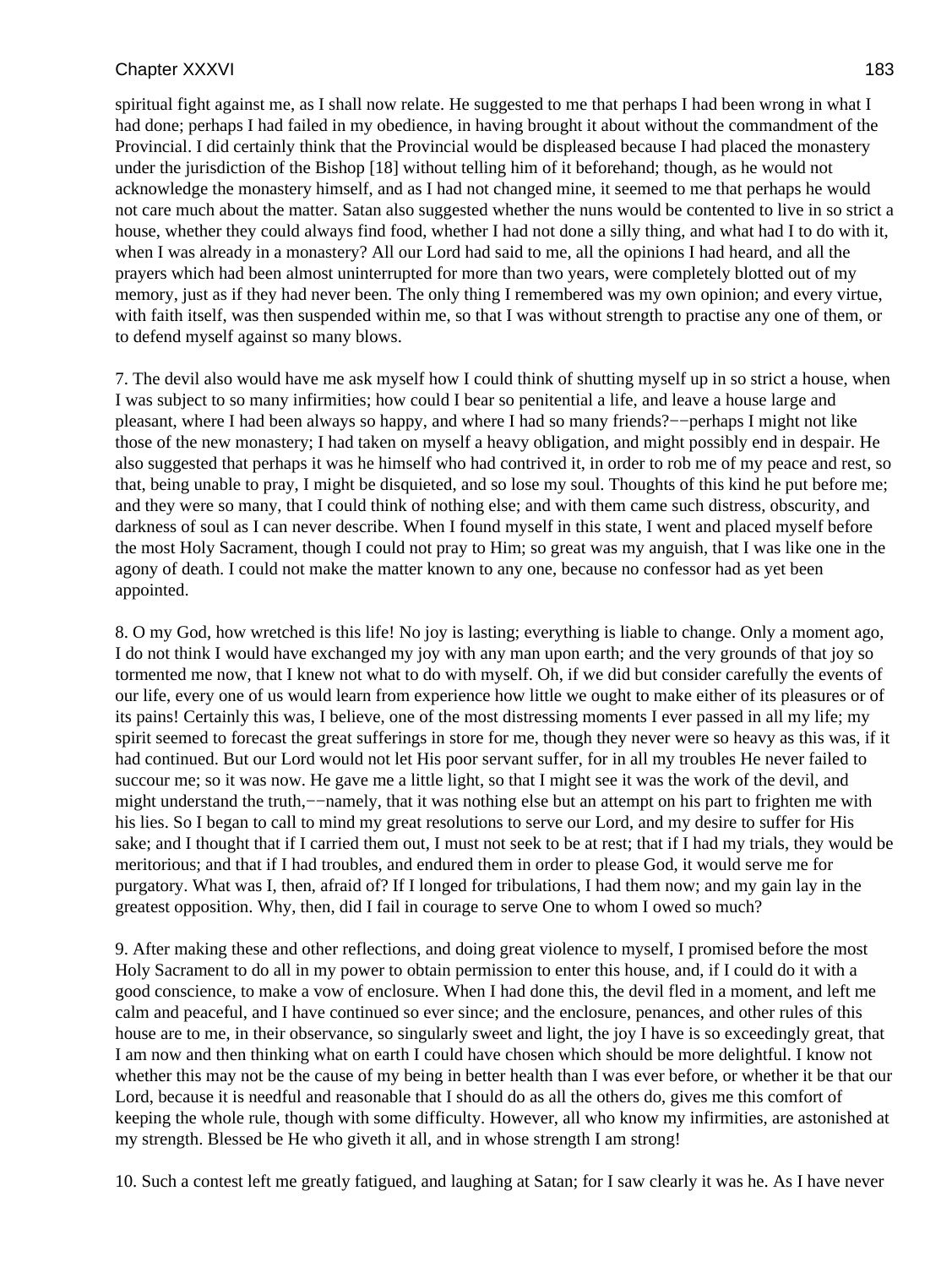known what it is to be discontented because I am a nun−−no, not for an instant−−during more than twenty−eight years of religion, I believe that our Lord suffered me to be thus tempted, that I might understand how great a mercy He had shown me herein, and from what torment He had delivered me, and that if I saw any one in like trouble I might not be alarmed at it, but have pity on her, and be able to console her.

11. Then, when this was over, I wished to rest myself a little after our dinner; for during the whole of that night I had scarcely rested at all, and for some nights previously I had had much trouble and anxiety, while every day was full of toil; for the news of what we had done had reached my monastery, and was spread through the city. There arose a great outcry, for the reasons I mentioned before, [19] and there was some apparent ground for it. The prioress [20] sent for me to come to her immediately. When I received the order, I went at once, leaving the nuns in great distress. I saw clearly enough that there were troubles before me; but as the work was really done, I did not care much for that. I prayed and implored our Lord to help me, and my father St. Joseph to bring me back to his house. I offered up to him all I was to suffer, rejoicing greatly that I had the opportunity of suffering for his honour and of doing him service. I went persuaded that I should be put in prison at once but this would have been a great comfort, because I should have nobody to speak to, and might have some rest and solitude, of which I was in great need; for so much intercourse with people had worn me out.

12. When I came and told the prioress what I had done, she was softened a little. They all sent for the Provincial, and the matter was reserved for him. When he came, I was summoned to judgment, rejoicing greatly at seeing that I had something to suffer for our Lord. I did not think I had offended against His Majesty, or against my Order, in anything I had done; on the contrary, I was striving with all my might to exalt my Order, for which I would willingly have died,—−for my whole desire was that its rule might be observed in all perfection. I thought of Christ receiving sentence, and I saw how this of mine would be less than nothing. I confessed my fault, as if I had been very much to blame; and so I seemed to every one who did not know all the reasons. After the Provincial had rebuked me sharply−−though not with the severity which my fault deserved, nor according to the representations made to him−−I would not defend myself, for I was determined to bear it all; on the contrary, I prayed him to forgive and punish, and be no longer angry with me.

13. I saw well enough that they condemned me on some charges of which I was innocent, for they said I had founded the monastery that I might be thought much of, and to make myself a name, and for other reasons of that kind. But on other points I understood clearly that they were speaking the truth, as when they said that I was more wicked than the other nuns. They asked, how could I, who had not kept the rule in that house, think of keeping it in another of stricter observance? They said I was giving scandal in the city, and setting up novelties. All this neither troubled nor distressed me in the least, though I did seem to feel it, lest I should appear to make light of what they were saying.

14. At last the Provincial commanded me to explain my conduct before the nuns, and I had to do it. As I was perfectly calm, and our Lord helped me, I explained everything in such a way that neither the Provincial nor those who were present found any reason to condemn me. Afterwards I spoke more plainly to the Provincial alone; he was very much satisfied, and promised, if the new monastery prospered, and the city became quiet, to give me leave to live in it. Now the outcry in the city was very great, as I am going to tell. Two or three days after this, the governor, certain members of the council of the city and of the Chapter, came together, and resolved that the new monastery should not be allowed to exist, that it was a visible wrong to the state, that the most Holy Sacrament should be removed, and that they would not suffer us to go on with our work.

15. They assembled all the Orders−−that is, two learned men from each−−to give their opinion. Some were silent, others condemned; in the end, they resolved that the monastery should be broken up. Only one [21]−−he was of the Order of St. Dominic, and objected, not to the monastery itself, but to the foundation of it in poverty−−said that there was no reason why it should be thus dissolved, that the matter ought to be well considered, that there was time enough, that it was the affair of the bishop, with other things of that kind. This was of great service to us, for they were angry enough to proceed to its destruction at once, and it was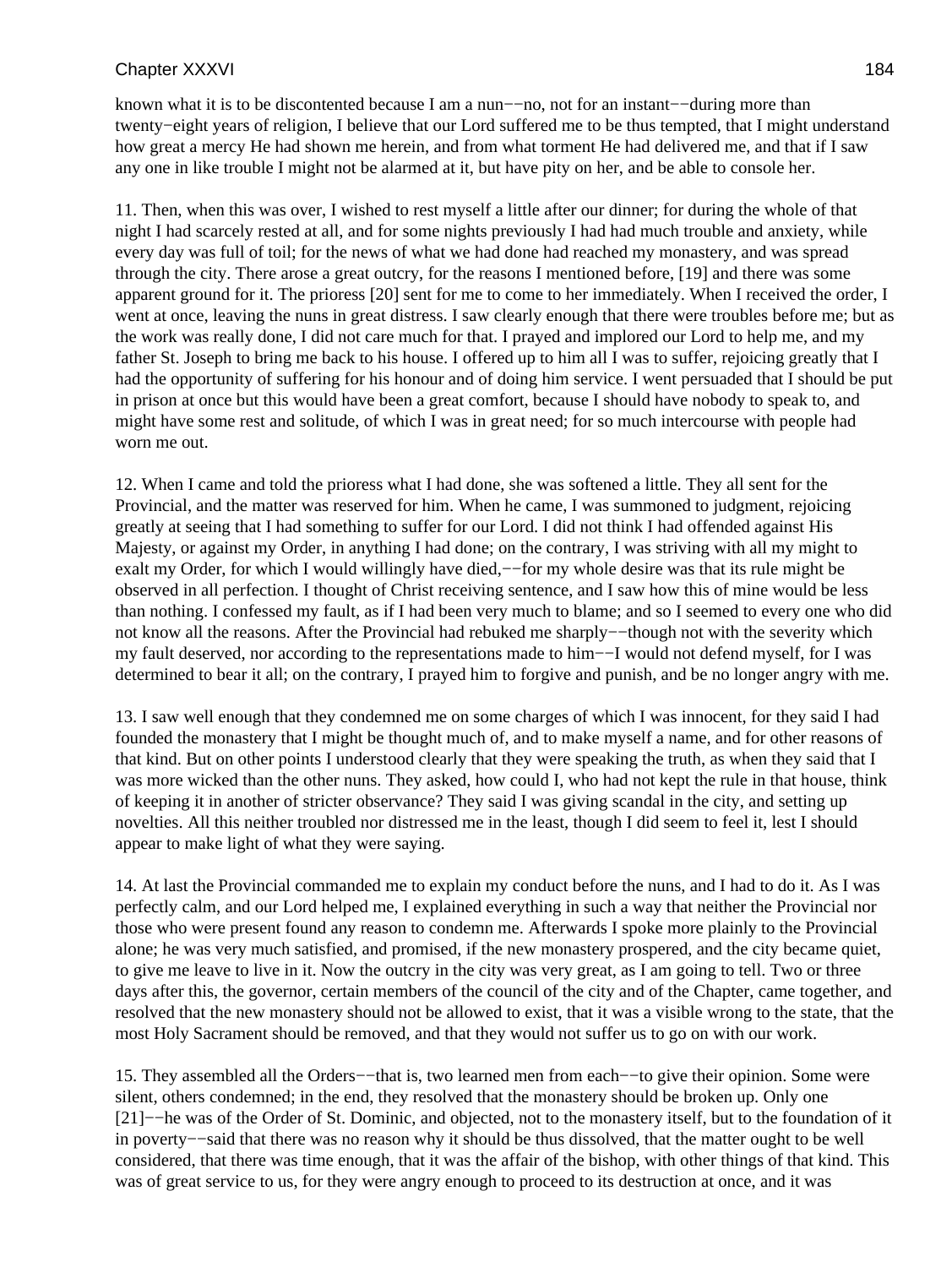fortunate they did not. In short, the monastery must exist; our Lord was pleased to have it, and all of them could do nothing against His will. They gave their reasons, and showed their zeal for good, and thus, without offending God, made me suffer together with all those who were in favour of the monastery; there were not many, but they suffered much persecution. The inhabitants were so excited, that they talked of nothing else; every one condemned me, and hurried to the Provincial and to my monastery.

16. I was no more distressed by what they said of me than if they had said nothing; but I was afraid the monastery would be destroyed: that was painful; so also was it to see those persons who helped me lose their credit and suffer so much annoyance. But as to what was said of myself I was rather glad, and if I had had any faith I should not have been troubled at all. But a slight failing in one virtue is enough to put all the others to sleep. I was therefore extremely distressed during the two days on which those assemblies of which I have spoken were held. In the extremity of my trouble, our Lord said to me: "Knowest thou not that I am the Almighty? what art thou afraid of?" He made me feel assured that the monastery would not be broken up, and I was exceedingly comforted. The informations taken were sent up to the king's council, and an order came back for a report on the whole matter.

17. Here was the beginning of a grand lawsuit: the city sent delegates to the court, and some must be sent also to defend the monastery: but I had no money, nor did I know what to do. Our Lord provided for us for the Father Provincial never ordered me not to meddle in the matter. He is so great a lover of all that is good, that, though he did not help us, he would not be against our work. Neither did he authorise me to enter the house till he saw how it would end. Those servants of God who were in it were left alone, and did more by their prayers than I did with all my negotiations, though the affair needed the utmost attention. Now and then everything seemed to fail; particularly one day, before the Provincial came, when the prioress ordered me to meddle no more with it, and to give it up altogether. I betook myself to God, and said, "O Lord, this house is not mine; it was founded for Thee; and now that there is no one to take up the cause, do Thou protect it." I now felt myself in peace, and as free from anxiety as if the whole world were on my side in the matter; and at once I looked upon it as safe. [22]

18. A very great servant of God, and a lover of all perfection, a priest [23] who had helped me always, went to the court on this business, and took great pains. That holy nobleman [24] of whom I have often spoken laboured much on our behalf, and helped us in every way. He had much trouble and persecution to endure, and I always found a father in him, and do so still. All those who helped us, our Lord filled with such fervour as made them consider our affair as their own, as if their own life and reputation were at stake; and yet it was nothing to them, except in so far as it regarded the service of our Lord. His Majesty visibly helped the priest I have spoken of before, [25] who was also one of those who gave us great help when the Bishop sent him as his representative to one of the great meetings. There he stood alone against all; at last he pacified them by means of certain propositions, which obtained us a little respite. But that was not enough; for they were ready to spend their lives, if they could but destroy the monastery. This servant of God was he who gave the habit and reserved the most Holy Sacrament, and he was the object of much persecution. This attack lasted about six months: to relate in detail the heavy trials we passed through would be too tedious.

19. I wondered at what Satan did against a few poor women, and also how all people thought that merely twelve women, with a prioress, could be so hurtful to the city,−−for they were not to be more,−−I say this to those who opposed us,−−and living such austere lives; for if any harm or error came of it, it would all fall upon them. Harm to the city there could not be in any way; and yet the people thought there was so much in it, that they opposed us with a good conscience. At last they resolved they would tolerate us if we were endowed, and in consideration of that would suffer us to remain. I was so distressed at the trouble of all those who were on our side−−more than at my own−−that I thought it would not be amiss, till the people were pacified, to accept an endowment, but afterwards to resign it. At other times, too, wicked and imperfect as I am, I thought that perhaps our Lord wished it to be so, seeing that, without accepting it, we could not succeed; and so I consented to the compromise.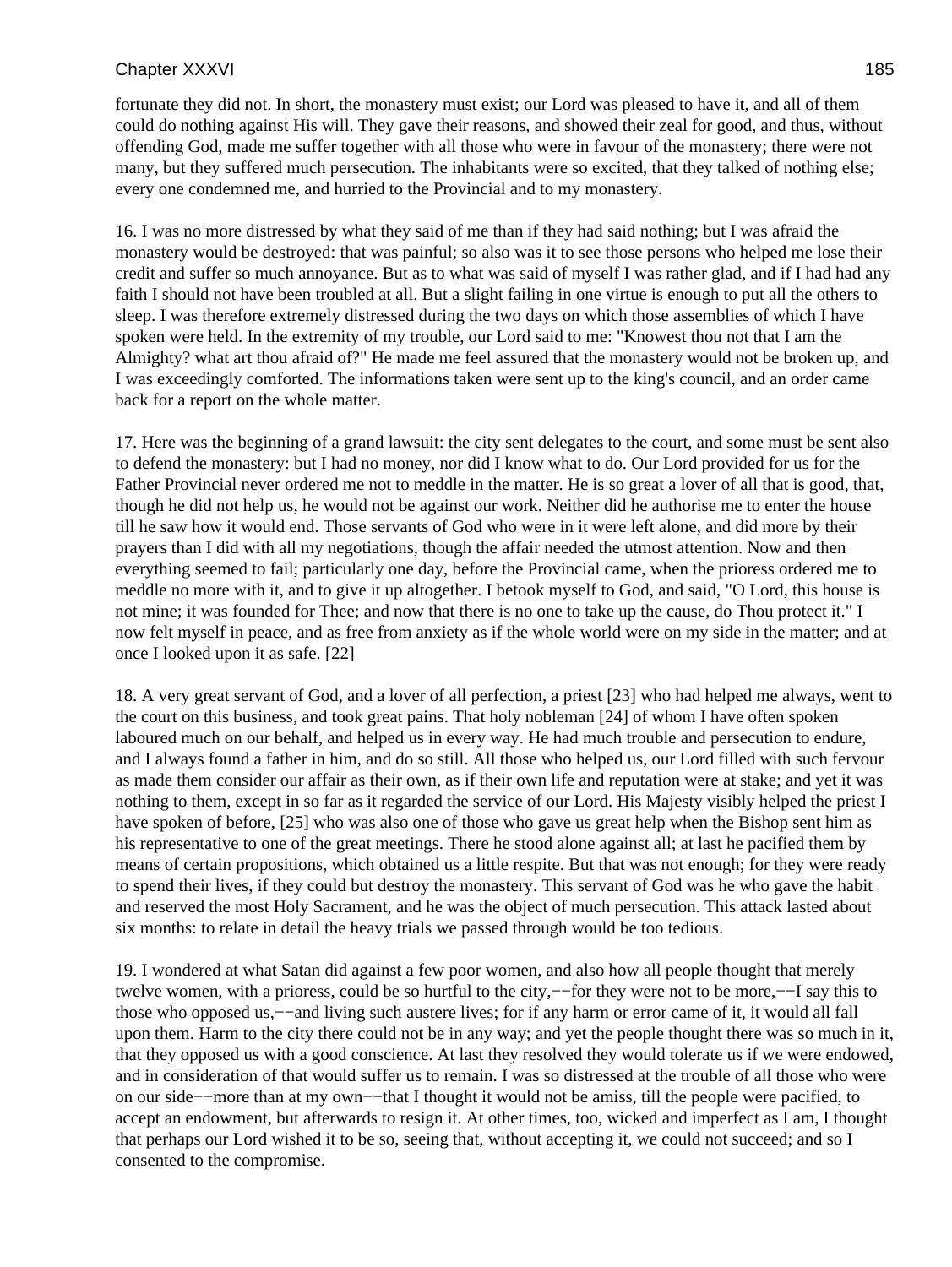20. The night before the settlement was to be made, I was in prayer,−−the discussion of the terms of it had already begun,−−when our Lord said to me that I must do nothing of the kind; for if we began with an endowment, they would never allow us to resign it. He said some other things also. The same night, the holy friar, Peter of Alcantara, appeared to me. He was then dead. [26] But he had written to me before his death−−for he knew the great opposition and persecution we had to bear−−that he was glad the foundation was so much spoken against; it was a sign that our Lord would be exceedingly honoured in the monastery, seeing that Satan was so earnest against it; and that I was by no means to consent to an endowment. He urged this upon me twice or thrice in that letter, and said that if I persisted in this everything would succeed according to my wish.

21. At this time I had already seen him twice since his death, and the great glory he was in, and so I was not afraid,−−on the contrary, I was very glad; for he always appeared as a glorified body in great happiness, and the vision made me very happy too. I remember that he told me, the first time I saw him, among other things, when speaking of the greatness of his joy, that the penance he had done was a blessed thing for him, in that it had obtained so great a reward. But, as I think I have spoken of this before, [27] I will now say no more than that he showed himself severe on this occasion: he merely said that I was on no account to accept an endowment, and asked why it was I did not take his advice. He then disappeared. I remained in astonishment, and the next day told the nobleman−−for I went to him in all my trouble, as to one who did more than others for us in the matter,−−what had taken place, and charged him not to consent to the endowment, but to let the lawsuit go on. He was more firm on this point than I was, and was therefore greatly pleased; he told me afterwards how much he disliked the compromise.

22. After this, another personage−−a great servant of God, and with good intentions−−came forward, who, now that the matter was in good train, advised us to put it in the hands of learned men. This brought on trouble enough; for some of those who helped me agreed to do so; and this plot of Satan was one of the most difficult of all to unravel. Our Lord was my helper throughout. Writing thus briefly, it is impossible for me to explain what took place during the two years that passed between the beginning and the completion of the monastery: the last six months and the first six months were the most painful.

23. When at last the city was somewhat calm, the licentiate father, the Dominican friar [28] who helped us, exerted himself most skilfully on our behalf. Though not here at the time, our Lord brought him here at a most convenient moment for our service, and it seems that His Majesty brought him for that purpose only. He told me afterwards that he had no reasons for coming, and that he heard of our affair as if by chance. He remained here as long as we wanted him, and on going away he prevailed, by some means, on the Father Provincial to permit me to enter this house, and to take with me some of the nuns [29]−−such a permission seemed impossible in so short a time for the performance of the Divine Office−−and the training of those who were in this house: the day of our coming was a most joyful day for me. [30]

24. While praying in the church, before I went into the house, and being as it were in a trance, I saw Christ; who, as it seemed to me, received me with great affection, placed a crown on my head, and thanked me for what I had done for His Mother. On another occasion, when all of us remained in the choir in prayer after Compline, I saw our Lady in exceeding glory, in a white mantle, with which she seemed to cover us all. I understood by that the high degree of glory to which our Lord would raise the religious of this house.

25. When we had begun to sing the Office, the people began to have a great devotion to the monastery; more nuns were received, and our Lord began to stir up those who had been our greatest persecutors to become great benefactors, and give alms to us. In this way they came to approve of what they had condemned; and so, by degrees, they withdrew from the lawsuit, and would say that they now felt it to be a work of God, since His Majesty had been pleased to carry it on in the face of so much opposition. And now there is not one who thinks that it would have been right not to have founded the monastery: so they make a point of furnishing us with alms; for without any asking on our part, without begging of any one, our Lord moves them to, succour us; and so we always have what is necessary for us, and I trust in our Lord it will always be so. [31] As the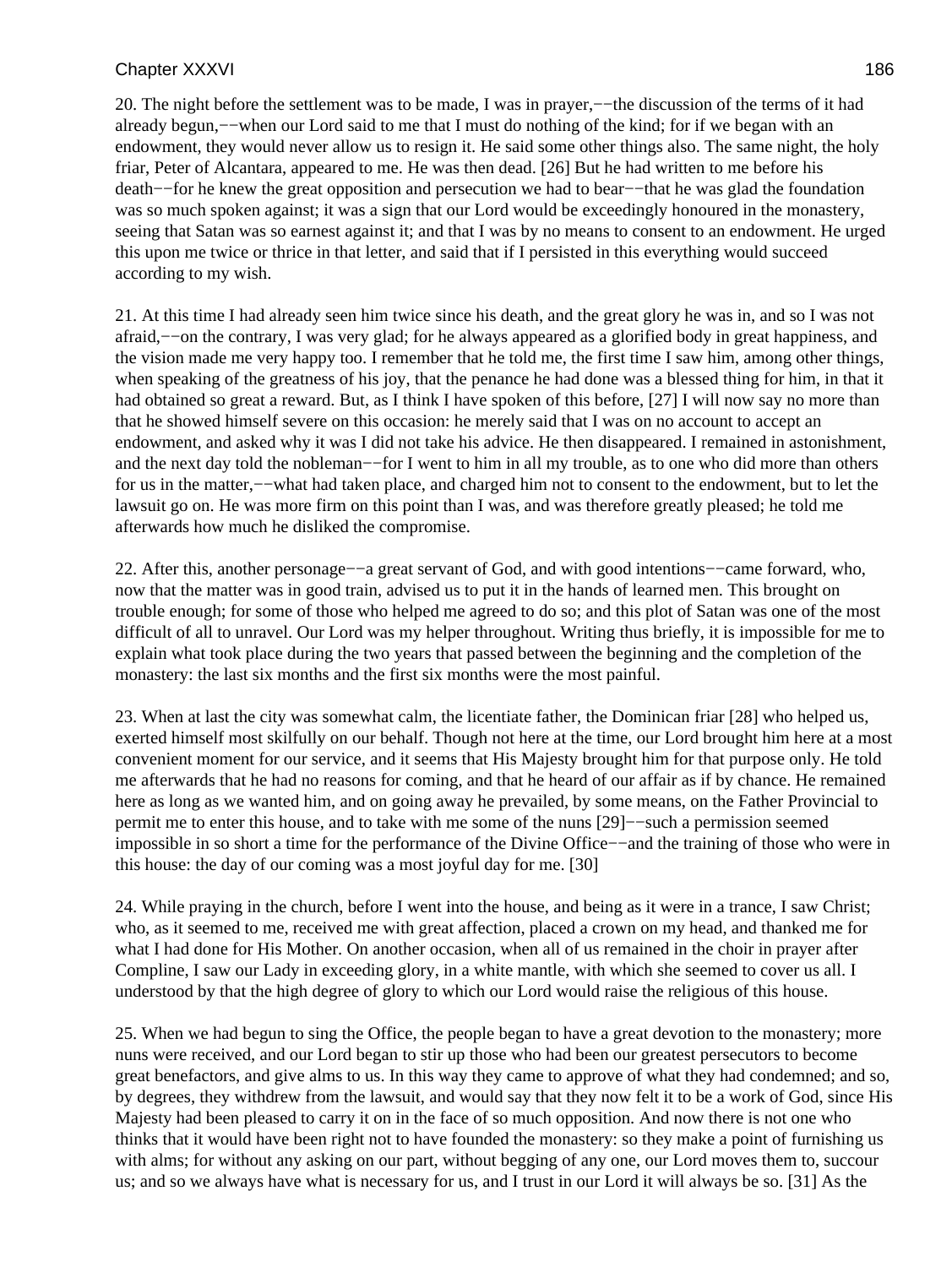sisters are few in number, if they do their duty as our Lord at present by His grace enables them to do, I am confident that they will always have it, and that they need not be a burden nor troublesome to anybody; for our Lord will care for them, as He has hitherto done.

26. It is the greatest consolation to me to find myself among those who are so detached. Their occupation is to learn how they may advance in the service of God. Solitude is their delight; and the thought of being visited by any one, even of their nearest kindred, is a trial, unless it helps them to kindle more and more their love of the Bridegroom. Accordingly, none come to this house who do not aim at this; otherwise they neither give nor receive any pleasure from their visits. Their conversation is of God only; and so he whose conversation is different does not understand them, and they do not understand him.

27. We keep the rule of our Lady of Carmel, not the rule of the Mitigation, but as it was settled by Fr. Hugo, Cardinal of Santa Sabina, and given in the year 1248, in the fifth year of the pontificate of Innocent IV., Pope. All the trouble we had to go through, as it seems to me, will have been endured to good purpose.

28. And now, though the rule be somewhat severe,−−for we never eat flesh except in cases of necessity, fast eight months in the year, and practise some other austerities besides, according to the primitive rule, [32]−−yet the sisters think it light on many points, and so they have other observances, which we have thought necessary for the more perfect keeping of it. And I trust in our Lord that what we have begun will prosper more and more, according to the promise of His Majesty.

29. The other house, which the holy woman of whom I spoke before [33] laboured to establish, has been also blessed of our Lord, and is founded in Alcala: it did not escape serious opposition, nor fail to endure many trials. I know that all duties of religion are observed in it, according to our primitive rule. Our Lord grant that all may be to the praise and glory of Himself and of the glorious Virgin Mary, whose habit we wear. Amen.

30. I think you must be wearied, my father, by the tedious history of this monastery; and yet it is most concise, if you compare it with our labours, and the wonders which our Lord has wrought here. There are many who can bear witness to this on oath. I therefore beg of your reverence, for the love of God, should you think fit to destroy the rest of this my writing, to preserve that part of it which relates to this monastery, and give it, when I am dead, to the sisters who may then be living in it. It will encourage them greatly, who shall come here both to serve God and to labour, that what has been thus begun may not fall to decay, but ever grow and thrive, when they see how much our Lord has done through one so mean and vile as I. As our Lord has been so particularly gracious to us in the foundation of this house it seems to me that she will do very wrong, and that she will be heavily chastised of God, who shall be the first to relax the perfect observance of the rule, which our Lord has here begun and countenanced, so that it may be kept with so much sweetness: it is most evident that the observance of it is easy, and that it can be kept with ease, by the arrangement made for those who long to be alone with their Bridegroom Christ, in order to live for ever in Him.

31. This is to be the perpetual aim of those who are here, to be alone with Him alone. They are not to be more in number than thirteen: I know this number to be the best, for I have had many opinions about it; and I have seen in my own experience, that to preserve our spirit, living on alms, without asking of anyone, a larger number would be inexpedient. May they always believe one who with much labour, and by the prayers of many people, accomplished that which must be for the best! That this is most expedient for us will be seen from the joy and cheerfulness, and the few troubles, we have all had in the years we have lived in this house, as well as from the better health than usual of us all. If any one thinks the rule hard, let her lay the fault on her want of the true spirit, and not on the rule of the house, seeing that delicate persons, and those not saints,--because they have the true spirit,--can bear it all with so much sweetness. Let others go to another monastery, where they may save their souls in the way of their own spirit.

1. Toledo.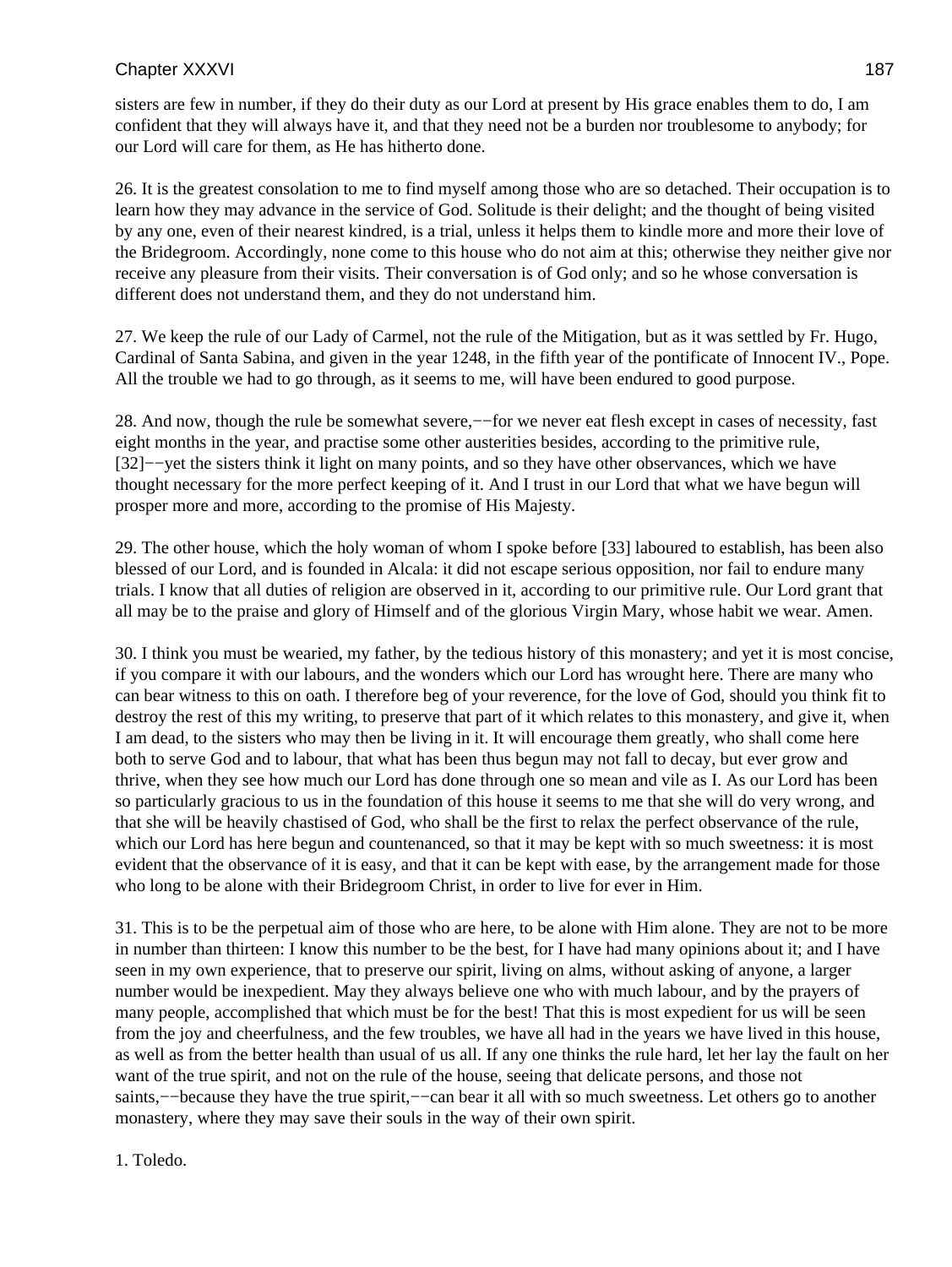2. Avila. In the beginning of June, 1562.

3. See ch. xxxiv. § 2. The Brief was dated Feb. 7, 1562, the third year of Pius IV. (De la Fuente).

4. The Brief was addressed to Doña Aldonza de Guzman, and to Doña Guiomar de Ulloa, her daughter.

5. Don Alvaro de Mendoza (De la Fuente).

6. Don Francisco de Salcedo.

7. St. Peter of Alcantara. "Truly this is the house of St. Joseph," were the Saint's words when he saw the rising monastery; "for I see it is the little hospice of Bethlehem" (De la Fuente).

8. In less than three months, perhaps; for St. Peter died in the sixty−third year of his age, Oct. 18, 1562, and in less than eight weeks after the foundation of the monastery of St. Joseph.

9. Don Juan de Ovalle.

10. When he saw that the Saint had made all her arrangements, he knew the meaning of his illness, and said to her, "It is not necessary I should be ill any longer" (Ribera, i. c. 8).

11. Doña Guiomar de Ulloa was now in her native place, Ciudad Toro.

12. The Mass was said by Gaspar Daza. See infra, § 18; Reforma, i. c. xlvi. § 3.

13. The bell which the Saint had provided for the convent weighed less than three pounds, and remained in the monastery for a hundred years, till it was sent, by order of the General, to the monastery of Pastrana, where the general chapters were held. There the friars assembled at the sound of the bell, which rang for the first Mass of the Carmelite Reform (Reforma, i. c. xlvi. § 1).

14. They were Doña Ines and Doña Ana de Tapia, cousins of the Saint. There were present also Don Gonzalo de Aranda, Don Francisco Salcedo, Julian of Avila, priest; Doña Juana de Ahumada, the Saint's sister; with her husband, Juan de Ovalle. The Saint herself retained her own habit, making no change, because she had not the permission of her superiors (Reforma, i. c. xlvi. § 2).

15. Ch. xxxiii. § 13.

16. Ch. xxxiii. § 3.

17. The first of these was Antonia de Henao, a penitent of St. Peter of Alcantara, and who wished to enter a religious house far away from Avila, her home. St. Peter kept her for St. Teresa. She was called from this day forth Antonia of the Holy Ghost. The second was Maria de la Paz, brought up by Doña Guiomar de Ulloa. Her name was Maria of the Cross. The third was Ursola de los Santos. She retained her family name as Ursola of the Saints. It was Gaspar Daza who brought her to the Saint. The fourth was Maria de Avila, sister of Julian the priest, and she was called Mary of St. Joseph. It was at this house, too, that the Saint herself exchanged her ordinary designation of Doña Teresa de Ahumada for Teresa of Jesus (Reforma, i. c. xlvi. § 2).

18. See Foundations, ch. ii. § 1, and ch. xxxi, § 1.

19. Ch. xxxiii. §§ 1, 2.

20. Of the Incarnation.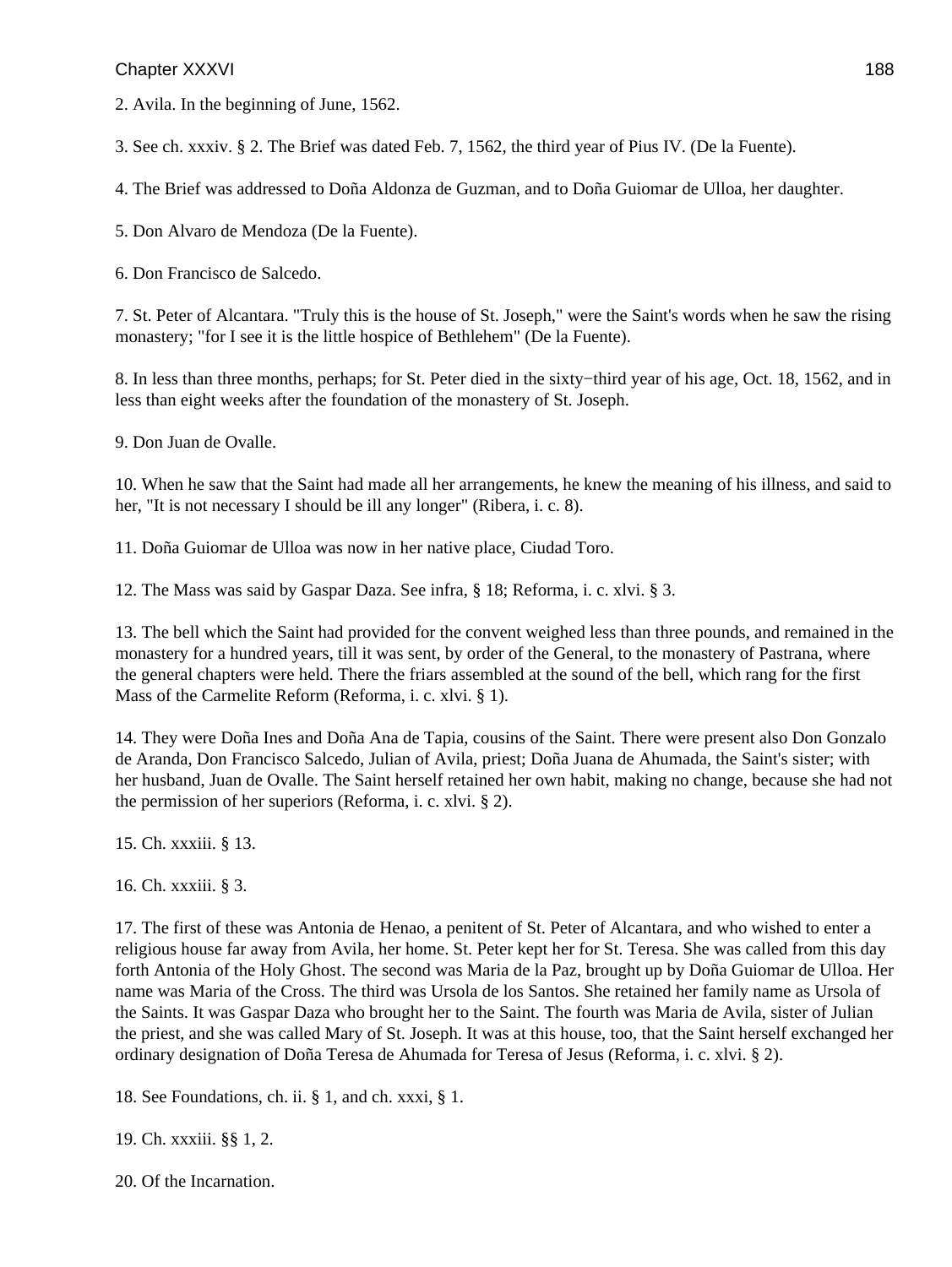21. F. Domingo Bañes, the great commentator on St. Thomas. On the margin of the MS., Bañes has with his own hand written: "This was at the end of August, 1562. I was present, and gave this opinion. I am writing this in May" (the day of the month is not legible) "1575, and the mother has now founded nine monasteries en gran religion" (De la Fuente). At this time Bañes did not know, and had never seen, the Saint; he undertook her defence simply because he saw that her intentions were good, and the means she made use of for founding the monastery lawful, seeing that she had received the commandment to do so from the Pope. Bañes testifies thus in the depositions made in Salamanca in 1591 in the Saint's process. See vol. ii. p. 376 of Don Vicente's edition.

22. See Ch. xxxix. § 25.

23. Gonzalo de Aranda (De la Fuente).

24. Don Francisco de Salcedo (ibid.).

25. Ch. xxiii. § 6; Gaspar Daza (ibid.).

26. He died Oct. 18, 1562.

27. Ch. xxvii. § 21.

28. "El Padre Presentado, Dominico. Presentado en algunas Religiones es cierto titulo de grado que es respeto del Maestro como Licenciado" (Cobarruvias, in voce Presente). The father was Fra Pedro Ibañez. See ch. xxxviii. § 15.

29. From the monastery of the Incarnation. These were Ana of St. John, Ana of All the Angels, Maria Isabel, and Isabel of St. Paul. St. Teresa was a simple nun, living under obedience to the prioress of St. Joseph, Ana of St. John, and intended so to remain. But the nuns applied to the Bishop of Avila and to the Provincial of the Order, who, listening to the complaints of the sisters, compelled the Saint to be their prioress. See Reforma, i. c. xlix. § 4.

30. Mid−Lent of 1563.

31. See Way of Perfection, ch. ii.

32. "Jejunium singulis diebus, exceptis Dominicis, observetis a Festo Exaltationis Sanctæ Crucis usque ad diem Dominicæ Resurrectionis, nisi infirmitas vel debilitas corporis, aut alia justa causa, jejunium solvi suadeat; quia necessitas non habet legem. Ab esu carnium abstineatis, nisi pro infirmitatis aut debilitatis remedio sint sumantur." That is the tenth section of the rule.

33. See ch. xxxv. § 1. Maria of Jesus had founded her house in Alcala de Henares; but the austerities practised in it, and the absence of the religious mitigations which long experience had introduced, were too much for the fervent nuns there assembled. Maria of Jesus begged Doña Leonor de Mascareñas to persuade St. Teresa to come to Alcala. The Saint went to the monastery, and was received there with joy, and even entreated to take the house under her own government (Reforma, ii. c. x. §§ 3, 4).

# **Chapter XXXVII**

.

The Effects of the Divine Graces in the Soul. The Inestimable Greatness of One Degree of Glory.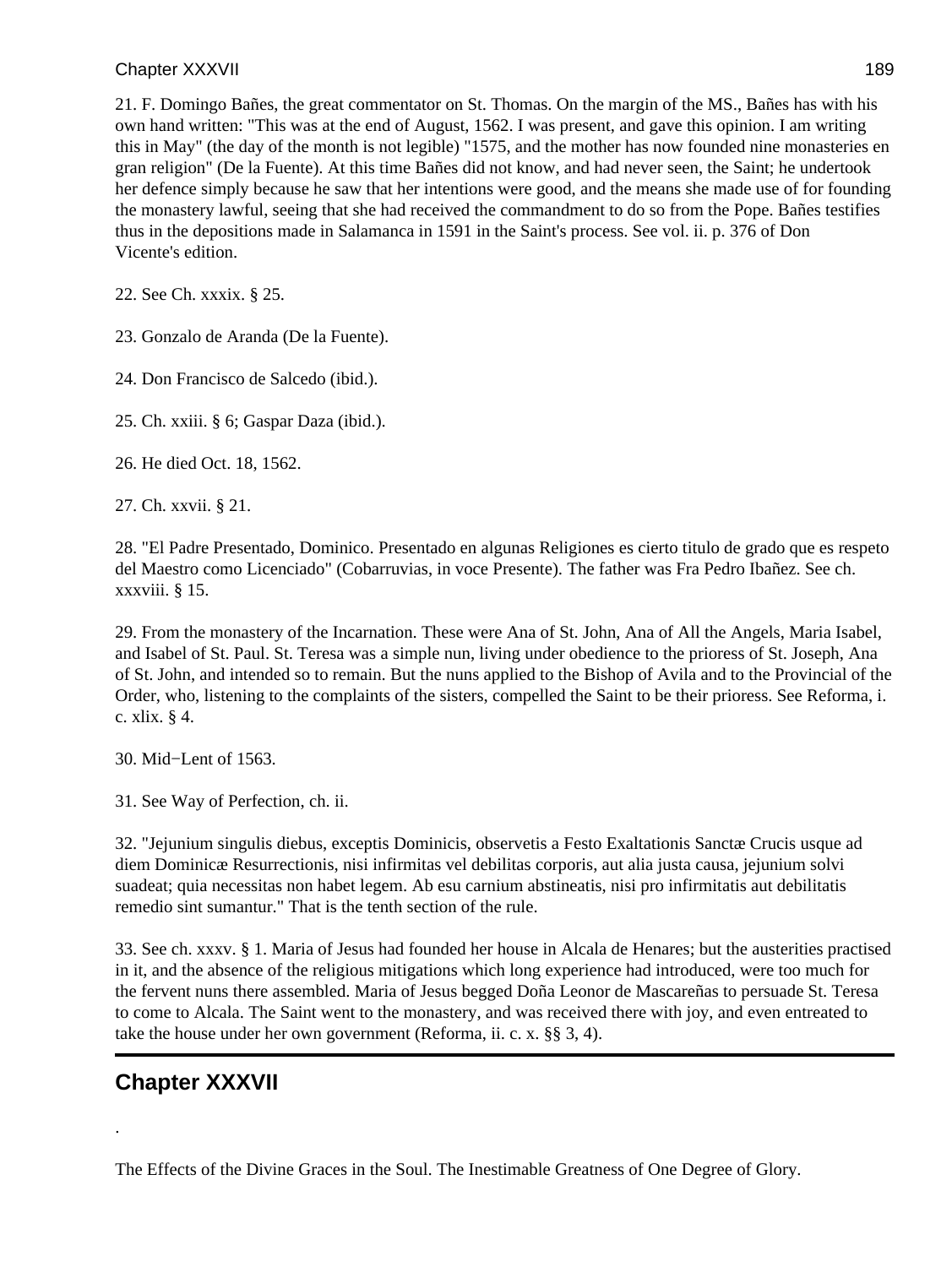1. It is painful to me to recount more of the graces which our Lord gave me than these already spoken of; and they are so many, that nobody can believe they were ever given to one so wicked: but in obedience to our Lord, who has commanded me to do it, [1] and you, my fathers, I will speak of some of them to His glory. May it please His Majesty it may be to the profit of some soul! For if our Lord has been thus gracious to so––miserable a thing as myself, what will He be to those who shall serve Him truly? Let all people resolve to please His Majesty, seeing that He gives such pledges as these even in this life. [2]

2. In the first place, it must be understood that, in those graces which God bestows on the soul, there are diverse degrees of joy: for in some visions the joy and sweetness and comfort of them so far exceed those of others, that I am amazed at the different degrees of fruition even in this life; for it happens that the joy and consolation which God gives in a vision or a trance are so different, that it seems impossible for the soul to be able to desire anything more in this world: and, so, in fact, the soul does not desire, nor would it ask for, a greater joy. Still, since our Lord has made me understand how great a difference there is in heaven itself between the fruition of one and that of another, I see clearly enough that here also, when our Lord wills, He gives not by measure; [3] and so I wish that I myself observed no measure in serving His Majesty, and in using my whole life and strength and health therein; and I would not have any fault of mine rob me of the slightest degree of fruition.

3. And so I say that if I were asked which I preferred, to endure all the trials of the world until the end of it, and then receive one slight degree of glory additional, or without any suffering of any kind to enter into glory of a slightly lower degree, I would accept−−oh, how willingly!−−all those trials for one slight degree of fruition in the contemplation of the greatness of God; for I know that he who understands Him best, loves Him and praises Him best. I do not mean that I should not be satisfied, and consider myself most blessed, to be in heaven, even if I should be in the lowest place; for as I am one who had that place in hell, it would be a great mercy of our Lord to admit me at all; and may it please His Majesty to bring me thither, and take away His eyes from beholding my grievous sins. What I mean is this,—−if it were in my power, even if it cost me everything, and our Lord gave me the grace to endure much affliction, I would not through any fault of mine lose one degree of glory. Ah, wretched that I am, who by so many faults had forfeited all!

4. It is also to be observed that, in every vision or revelation which our Lord in His mercy sent me, a great gain accrued to my soul, and that in some of the visions this gain was very great. The vision of Christ left behind an impression of His exceeding beauty, and it remains with me to this day. One vision alone of Him is enough to effect this; what, then, must all those visions have done, which our Lord in His mercy sent me? One exceedingly great blessing has resulted therefrom, and it is this,—−I had one very grievous fault, which was the source of much evil; namely, whenever I found anybody well disposed towards myself, and I liked him, I used to have such an affection for him as compelled me always to remember and think of him, though I had no intention of offending God: however, I was pleased to see him, to think of him and of his good qualities. All this was so hurtful, that it brought my soul to the very verge of destruction.

5. But ever since I saw the great beauty [4] of our Lord, I never saw any one who in comparison with Him seemed even endurable, or that could occupy my thoughts. For if I but turn mine eyes inwardly for a moment to the contemplation of the image which I have within me, I find myself so free, that from that instant everything I see is loathsome in comparison with the excellences and graces of which I had a vision in our Lord. Neither is there any sweetness, nor any kind of pleasure, which I can make any account of, compared with that which comes from hearing but one word from His divine mouth. What, then, must it be when I hear so many? I look upon it as impossible−−unless our Lord, for my sins, should permit the loss of this remembrance−−that I should have the power to occupy myself with anything in such a way as that I should not instantly recover my liberty by thinking of our Lord.

6. This has happened to me with some of my confessors, for I always have a great affection for those who have the direction of my soul. As I really saw in them only the representatives of God, I thought my will was always there where it is most occupied; and as I felt very safe in the matter, I always showed myself glad to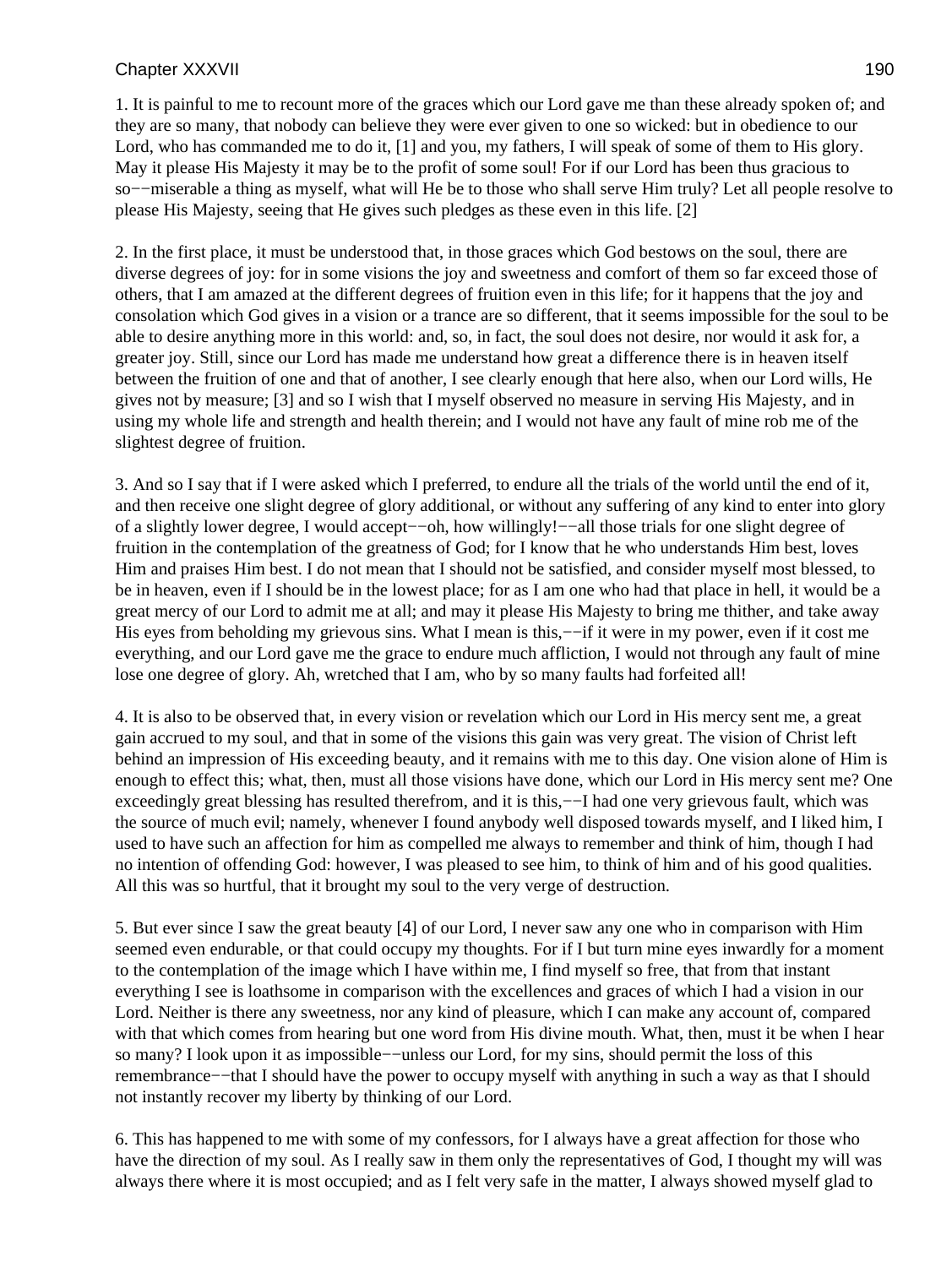see them. [5] They, on the other hand, servants of God, and fearing Him, were afraid that I was attaching and binding myself too much to them, though in a holy way, and treated me with rudeness. This took place after I had become so ready to obey them; for before that time I had no affection whatever for them. I used to laugh to myself, when I saw how much they were deceived. Though I was not always putting before them how little I was attached to anybody, as clearly as I was convinced of it myself, yet I did assure them of it; and they, in their further relations with me, acknowledged how much I owed to our Lord in the matter. These suspicions of me always arose in the beginning.

7. My love of, and trust in, our Lord, after I had seen Him in a vision, began to grow, for my converse with Him was so continual. I saw that, though He was God, He was man also; that He is not surprised at the frailties of men, that He understands our miserable nature, liable to fall continually, because of the first sin, for the reparation of which He had come. I could speak to Him as to a friend, though He is my Lord, because I do not consider Him as one of our earthly Lords, who affect a power they do not possess, who give audience at fixed hours, and to whom only certain persons may speak. If a poor man have any business with these, it will cost him many goings and comings, and currying favour with others, together with much pain and labour before he can speak to them. Ah, if such a one has business with a king! Poor people, not of gentle blood, cannot approach him, for they must apply to those who are his friends, and certainly these are not persons who tread the world under their feet; for they who do this speak the truth, fear nothing, and ought to fear nothing; they are not courtiers, because it is not the custom of a court, where they must be silent about those things they dislike, must not even dare to think about them, lest they should fall into disgrace.

8. O King of glory, and Lord of all kings! oh, how Thy kingly dignity is not hedged about by trifles of this kind! Thy kingdom is for ever. We do not require chamberlains to introduce us into Thy presence. The very vision of Thy person shows us at once that Thou alone art to be called Lord. Thy Majesty is so manifest that there is no need of a retinue or guard to make us confess that Thou art King. An earthly king without attendants would be hardly acknowledged; and though he might wish ever so much to be recognised, people will not own him when he appears as others; it is necessary that his dignity should be visible, if people are to believe in it. This is reason enough why kings should affect so much state; for if they had none, no one would respect them; this their semblance of power is not in themselves, and their authority must come to them from others.

9. O my Lord! O my King! who can describe Thy Majesty? It is impossible not to see that Thou art Thyself the great Ruler of all, that the beholding of Thy Majesty fills men with awe. But I am filled with greater awe, O my Lord, when I consider Thy humility, and the love Thou hast for such as I am. We can converse and speak with Thee about everything whenever we will; and when we lose our first fear and awe at the vision of Thy Majesty, we have a greater dread of offending Thee,—−not arising out of the fear of punishment, O my Lord, for that is as nothing in comparison with the loss of Thee!

10. Thus far of the blessings of this vision, without speaking of others, which abide in the soul when it is past. If it be from God, the fruits thereof show it, when the soul receives light; for, as I have often said, [6] the will of our Lord is that the soul should be in darkness, and not see this light. It is, therefore, nothing to be wondered at that I, knowing myself to be so wicked as I am, should be afraid.

11. It is only just now it happened to me to be for eight days in a state wherein it seemed that I did not, and could not, confess my obligations to God, or remember His mercies; but my soul was so stupefied, and occupied with I know not what nor how: not that I had any bad thoughts; only I was so incapable of good thoughts, that I was laughing at myself, and even rejoicing to see how mean a soul can be if God is not always working in it. [7] The soul sees clearly that God is not away from it in this state, and that it is not in those great tribulations which I have spoken of as being occasionally mine. Though it heaps up fuel, and does the little it can do of itself, it cannot make the fire of the love of God burn: it is a great mercy that even the smoke is visible, showing that it is not altogether quenched. Our Lord will return and kindle it; and until then the soul−−though it may lose its breath in blowing and arranging the fuel−−seems to be doing nothing but putting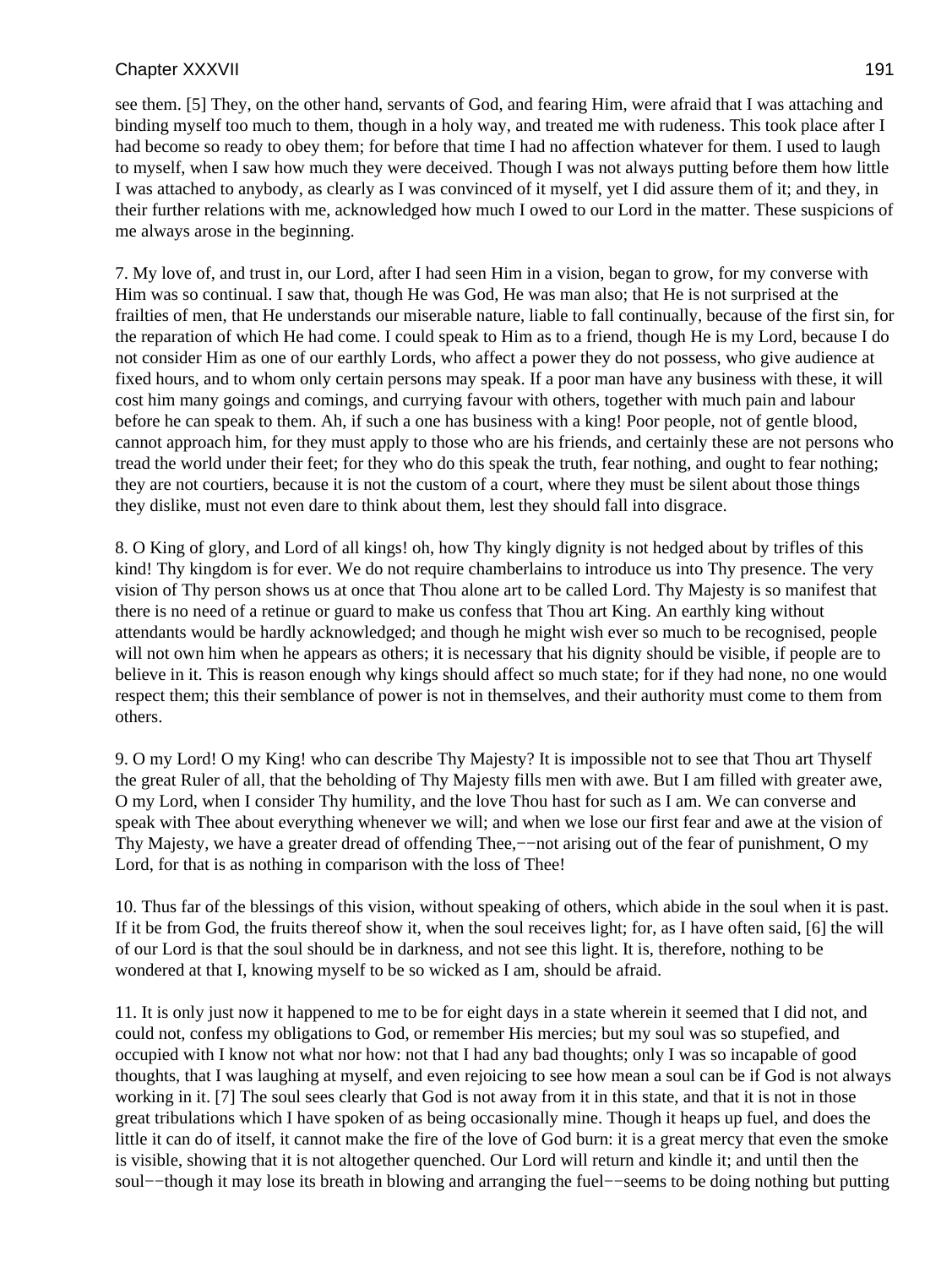it out more and more.

12. I believe that now the best course is to be absolutely resigned, confessing that we can do nothing, and so apply ourselves−−as I said before [8]−−to something else which is meritorious. Our Lord, it may be, takes away from the soul the power of praying, that it may betake itself to something else, and learn by experience how little it can do in its own strength.

13. It is true I have this day been rejoicing in our Lord, and have dared to complain of His Majesty. I said unto Him: How is it, O my God, that it is not enough for Thee to detain me in this wretched life, and that I should have to bear with it for the love of Thee, and be willing to live where everything hinders the fruition of Thee; where, besides, I must eat and sleep, transact business, and converse with every one, and all for Thy love? how is it, then,−−for Thou well knowest, O my Lord, all this to be the greatest torment unto me,−−that, in the rare moments when I am with Thee, Thou hidest Thyself from me? How is this consistent with Thy compassion? How can that love Thou hast for me endure this? I believe, O Lord, if it were possible for me to hide myself from Thee, as Thou hidest Thyself from me—I think and believe so—–such is Thy love, that Thou wouldest not endure it at my hands. But Thou art with me, and seest me always. O my Lord, I beseech Thee look to this; it must not be; a wrong is done to one who loves Thee so much.

14. I happened to utter these words, and others of the same kind, when I should have been thinking rather how my place in hell was pleasant in comparison with the place I deserved. But now and then my love makes me foolish, so that I lose my senses; only it is with all the sense I have that I make these complaints, and our Lord bears it all. Blessed be so good a King!

15. Can we be thus bold with the kings of this world? And yet I am not surprised that we dare not thus speak to a king, for it is only reasonable that men should be afraid of him, or even to the great lords who are his representatives. The world is now come to such a state, that men's lives ought to be longer than they are if we are to learn all the new customs and ceremonies of good breeding, and yet spend any time in the service of God. I bless myself at the sight of what is going on. The fact is, I did not know how I was to live when I came into this house. Any negligence in being much more ceremonious with people than they deserve is not taken as a jest; on the contrary, they look upon it as an insult deliberately offered; so that it becomes necessary for you to satisfy them of your good intentions, if there happens, as I have said, to have been any negligence; and even then, God grant they may believe you.

16. I repeat it,−−I certainly did not know how to live; for my poor soul was worn out. It is told to employ all its thoughts always on God, and that it is necessary to do so if it would avoid many dangers. On the other hand, it finds it will not do to fail in any one point of the world's law, under the penalty of affronting those who look upon these things as touching their honour. I was worn out in unceasingly giving satisfaction to people; for, though I tried my utmost, I could not help failing in many ways in matters which, as I have said, are not slightly thought of in the world.

17. Is it true that in religious houses no explanations are necessary, for it is only reasonable we should be excused these observances? Well, that is not so; for there are people who say that monasteries ought to be courts in politeness and instruction. I certainly cannot understand it. I thought that perhaps some saint may have said that they ought to be courts to teach those who wish to be the courtiers of heaven, and that these people misunderstood their meaning; for if a man be careful to please God continually, and to hate the world, as he ought to do, I do not see how he can be equally careful to please those who live in the world in these matters which are continually changing. If they could be learnt once for all, it might be borne with: but as to the way of addressing letters, there ought to be a professor's chair founded, from which lectures should be given, so to speak, teaching us how to do it; for the paper should on one occasion be left blank in one corner, and on another in another corner; and a man must be addressed as the illustrious who was not hitherto addressed as the magnificent.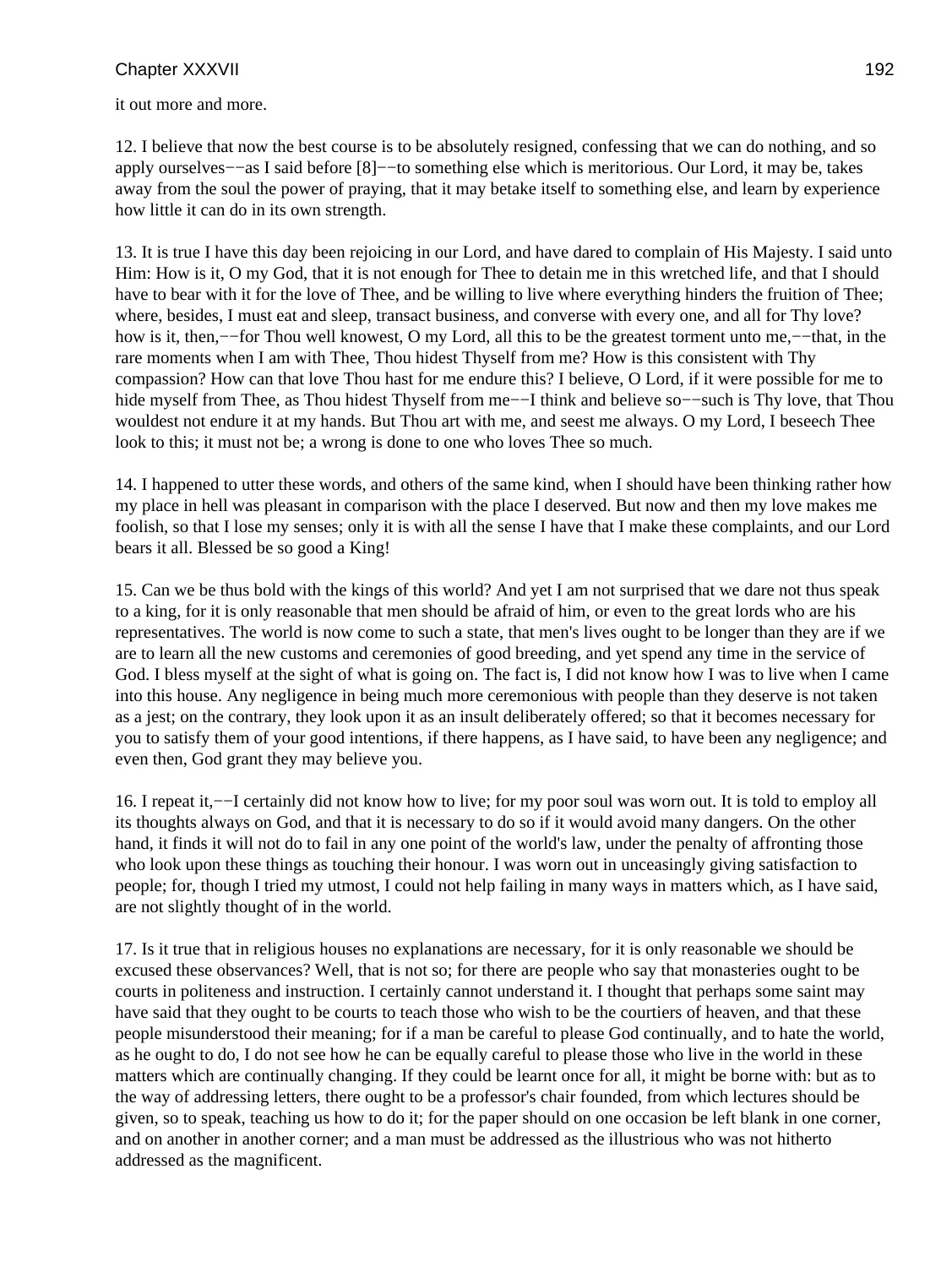18. I know not where this will stop: I am not yet fifty, and yet I have seen so many changes during my life, that I do not know how to live. What will they do who are only just born, and who may live many years? Certainly I am sorry for those spiritual people who, for certain holy purposes, are obliged to live in the world; the cross they have to carry is a dreadful one. If they could all agree together, and make themselves ignorant, and be willing to be considered so in these sciences, they would set themselves free from much trouble. But what folly am I about! from speaking of the greatness of God I am come to speak of the meanness of the world! Since our Lord has given me the grace to quit it, I wish to leave it altogether. Let them settle these matters who maintain these follies with so much labour. God grant that in the next life, where there is no changing, we may not have to pay for them! Amen.

1. The Saint, having interrupted her account of her interior life in order to give the history of the foundation of the monastery of St. Joseph, Avila,−−the first house of the Reformed Carmelites,−−here resumes that account broken off at the end of § 10 of ch. xxxii.

2. Ephes. i. 14: "Pignus hæreditatis nostræ."

3. St. John iii. 34: "Non enim ad mensuram dat Deus spiritum."

4. Ch. xxviii. §§ 1−5.

5. See ch. xl. § 24; Way of Perfection, ch. vii. § 1; but ch. iv. of the previous editions.

6. See ch. xx. § 14.

7. See ch. xxx. § 19.

8. See ch. xxx. §§ 18, 25.

# **Chapter XXXVIII**

.

Certain Heavenly Secrets, Visions, and Revelations. The Effects of Them in Her Soul.

1. One night I was so unwell that I thought I might be excused making my prayer; so I took my rosary, that I might employ myself in vocal prayer, trying not to be recollected in my understanding, though outwardly I was recollected, being in my oratory. These little precautions are of no use when our Lord will have it otherwise. I remained there but a few moments thus, when I was rapt in spirit with such violence that I could make no resistance whatever. It seemed to me that I was taken up to heaven; and the first persons I saw there were my father and my mother. I saw other things also; but the time was no longer than that in which the Ave Maria might be said, and I was amazed at it, looking on it all as too great a grace for me. But as to the shortness of the time, it might have been longer, only it was all done in a very short space.

2. I was afraid it might be an illusion; but as I did not think so, I knew not what to do, because I was very much ashamed to go to my confessor about it. It was not, as it seemed to me, because I was humble, but because I thought he would laugh at me, and say: Oh, what a St. Paul!-−she sees the things of heaven; or a St. Jerome. And because these glorious Saints had had such visions, I was so much the more afraid, and did nothing but cry; for I did not think it possible for me to see what they saw. At last, though I felt it exceedingly, I went to my confessor; for I never dared to keep secret anything of this kind, however much it distressed me to speak of them, owing to the great fear I had of being deceived. When my confessor saw how much I was suffering, he consoled me greatly, and gave me plenty of good reasons why I should have no fear.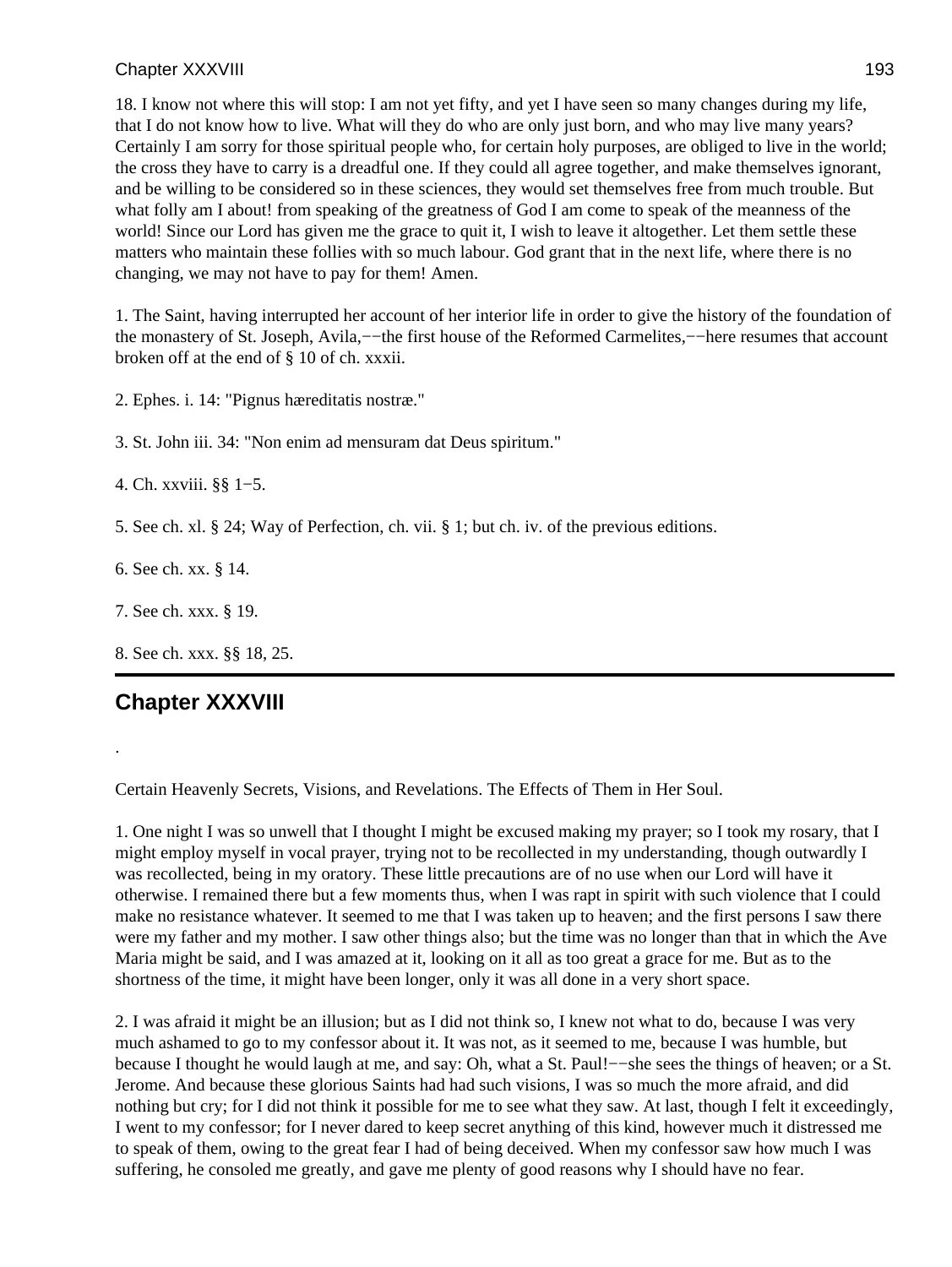3. It happened, also, as time went on, and it happens now from time to time, that our Lord showed me still greater secrets. The soul, even if it would, has neither the means not the power to see more than what He shows it; and so, each time, I saw nothing more than what our Lord was pleased to let me see. But such was the vision, that the least part of it was enough to make my soul amazed, and to raise it so high that it esteems and counts as nothing all the things of this life. I wish I could describe, in some measure, the smallest portion of what I saw; but when I think of doing it, I find it impossible; for the mere difference alone between the light we have here below, and that which is seen in a vision,−−both being light,−−is so great, that there is no comparison between them; the brightness of the sun itself seems to be something exceedingly loathsome. In a word, the imagination, however strong it may be, can neither conceive nor picture to itself this light, nor any one of the things which our Lord showed me in a joy so supreme that it cannot be described; for then all the senses exult so deeply and so sweetly that no description is possible; and so it is better to say nothing more.

4. I was in this state once for more than an hour, our Lord showing me wonderful things. He seemed as if He would not leave me. He said to me, "See, My daughter, what they lose who are against Me; do not fail to tell them of it." Ah, my Lord, how little good my words will do them, who are made blind by their own conduct, if Thy Majesty will not give them light! Some, to whom Thou hast given it, there are, who have profited by the knowledge of Thy greatness; but as they see it revealed to one so wicked and base as I am, I look upon it as a great thing if there should be any found to believe me. Blessed be Thy name, and blessed be Thy compassion; for I can trace, at least in my own soul, a visible improvement. Afterwards I wished I had continued in that trance for ever, and that I had not returned to consciousness, because of an abiding sense of contempt for everything here below; all seemed to be filth; and I see how meanly we employ ourselves who are detained on earth.

5. When I was staying with that lady of whom I have been speaking, [1] it happened to me once when I was suffering from my heart,−−for, as I have said, [2] I suffered greatly at one time, though not so much now,−−that she, being a person of great charity, brought out her jewels set in gold, and precious stones of great price, and particularly a diamond, which she valued very much. She thought this might amuse me; but I laughed to myself, and was very sorry to see what men made much of; for I thought of what our Lord had laid up for us, and considered how impossible it was for me, even if I made the effort, to have any appreciation whatever of such things, provided our Lord did not permit me to forget what He was keeping for us.

6. A soul in this state attains to a certain freedom, which is so complete that none can understand it who does not possess it. It is a real and true detachment, independent of our efforts; God effects it all Himself; for His Majesty reveals the truth in such a way, that it remains so deeply impressed on our souls as to make it clear that we of ourselves could not thus acquire it in so short a time.

7. The fear of death, also, was now very slight in me, who had always been in great dread of it; now it seems to me that death is a very light thing for one who serves God, because the soul is in a moment delivered thereby out of its prison, and at rest. This elevation of the spirit, and the vision of things so high, in these trances seem to me to have a great likeness to the flight of the soul from the body, in that it finds itself in a moment in the possession of these good things. We put aside the agonies of its dissolution, of which no great account is to be made; for they who love God in truth, and are utterly detached from the things of this life, must die with the greater sweetness.

8. It seems to me, also, that the rapture was a great help to recognise our true home, and to see that we are pilgrims here; [3] it is a great thing to see what is going on there and to know where we have to live; for if a person has to go and settle in another country, it is a great help to him, in undergoing the fatigues of his journey, that he has discovered it to be a country where he may live in the most perfect peace. Moreover, it makes it easy for us to think of the things of heaven, and to have our conversation there. [4] It is a great gain, because the mere looking up to heaven makes the soul recollected; for as our Lord has been pleased to reveal heaven in some degree, my soul dwells upon it in thought; and it happens occasionally that they who are about me, and with whom I find consolation, are those whom I know to be living in heaven, and that I look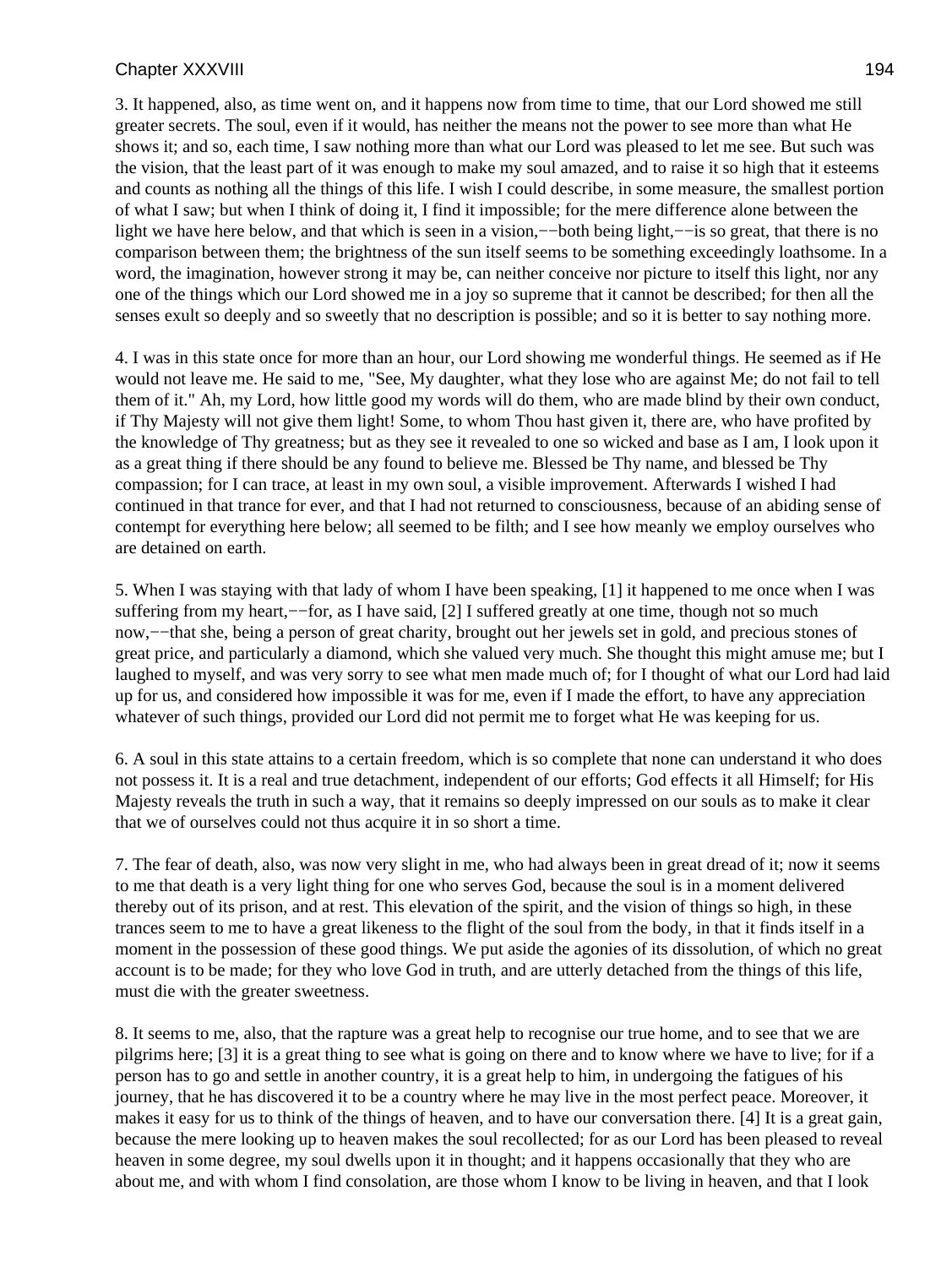upon them only as really alive; while those who are on earth are so dead, that the whole world seems unable to furnish me with companions, particularly when these impetuosities of love are upon me. Everything seems a dream, and what I see with the bodily eyes an illusion. What I have seen with the eyes of the soul is that which my soul desires; and as it finds itself far away from those things, that is death.

9. In a word, it is a very great mercy which our Lord gives to that soul to which He grants the like visions, for they help it in much, and also in carrying a heavy cross, since nothing satisfies it, and everything is against it; and if our Lord did not now and then suffer these visions to be forgotten, though they recur again and again to the memory, I know not how life could be borne. May He be blessed and praised for ever and ever! I implore His Majesty by that Blood which His Son shed for me, now that, of His good pleasure, I know something of these great blessings, and begin to have the fruition of them, that it may not be with me as it was with Lucifer, who by his own fault forfeited it all. I beseech Thee, for Thine own sake, not to suffer this; for I am at times in great fear, though at others, and most frequently, the mercy of God reassures me, for He who has delivered me from so many sins will not withdraw His hand from under me, and let me be lost. I pray you, my father, to beg this grace for me always.

10. The mercies, then, hitherto described, are not, in my opinion, so great as those which I am now going to speak of, on many accounts, because of the great blessings they have brought with them, and because of the great fortitude which my soul derived from them; and yet every one separately considered is so great, that there is nothing to be compared with them.

11. One day−−it was the eve of Pentecost−−I went after Mass to a very lonely spot, where I used to pray very often, and began to read about the feast in the book of a Carthusian; [5] and reading of the marks by which beginners, proficients, and the perfect may know that they have the Holy Ghost, it seemed to me, when I had read of these three states, that by the goodness of God, so far as I could understand, the Holy Ghost was with me. I praised God for it; and calling to mind how on another occasion, when I read this, I was very deficient,−−for I saw most distinctly at that time how deficient I was then from what I saw I was now,−−I recognised herein the great mercy of our Lord to me, and so began to consider the place which my sins had earned for me in hell, and praised God exceedingly, because it seemed as if I did not know my own soul again, so great a change had come over it.

12. While thinking of these things, my soul was carried away with extreme violence, and I knew not why. It seemed as if it would have gone forth out of the body, for it could not contain itself, nor was it able to hope for so great a good. The impetuosity was so excessive that I had no power left, and, as I think, different from what I had been used to. I knew not what ailed my soul, nor what it desired, for it was so changed. I leaned for support, for I could not sit, because my natural strength had utterly failed.

13. Then I saw over my head a dove, very different from those we usually see, for it had not the same plumage, but wings formed of small shells shining brightly. It was larger than an ordinary dove; I thought I heard the rustling of its wings. It hovered above me during the space of an Ave Maria. But such was the state of my soul, that in losing itself it lost also the sight of the dove. My spirit grew calm with such a guest; and yet, as I think, a grace so wonderful might have disturbed and frightened it; and as it began to rejoice in the vision, it was delivered from all fear, and with the joy came peace, my soul continuing entranced. The joy of this rapture was exceedingly great; and for the rest of that festal time I was so amazed and bewildered that I did not know what I was doing, nor how I could have received so great a grace. I neither heard nor saw anything, so to speak, because of my great inward joy. From that day forth I perceived in myself a very great progress in the highest love of God, together with a great increase in the strength of my virtues. May He be blessed and praised for ever! Amen.

14. On another occasion I saw that very dove above the head of one of the Dominican fathers; but it seemed to me that the rays and brightness of the wings were far greater. I understood by this that he was to draw souls unto God.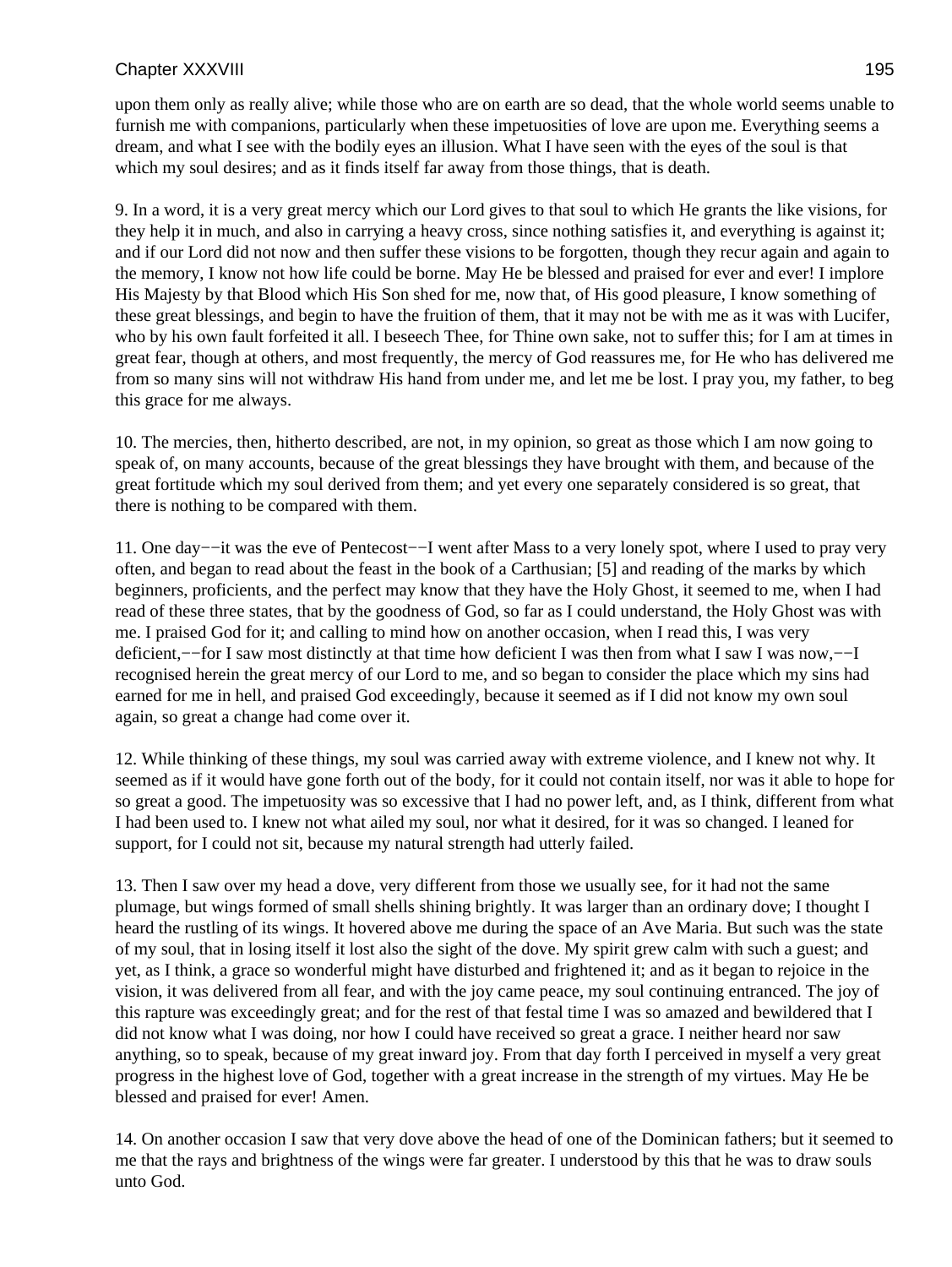15. At another time I saw our Lady putting a cope of exceeding whiteness on that Licentiate of the same Order, of whom I have made mention more than once. [6] She told me that she gave him that cope in consideration of the service he had rendered her by helping to found this house, [7] that it was a sign that she would preserve his soul pure for the future, and that he should not fall into mortal sin. I hold it for certain that so it came to pass, for he died within a few years; his death and the rest of his life were so penitential, his whole life and death so holy, that, so far as anything can be known, there cannot be a doubt on the subject. One of the friars present at his death told me that, before he breathed his last, he said to him that St. Thomas was with him. [8] He died in great joy, longing to depart out of this land of exile.

16. Since then he has appeared to me more than once in exceedingly great glory, and told me certain things. He was so given to prayer, that when he was dying, and would have interrupted it if he could because of his great weakness, he was not able to do so; for he was often in a trance. He wrote to me not long before he died, and asked me what he was to do; for as soon as he had said Mass he fell into a trance which lasted a long time, and which he could not hinder. At last God gave him the reward of the many services of his whole life.

17. I had certain visions, too, of the great graces which our Lord bestowed upon that rector of the Society of Jesus, of whom I have spoken already more than once; [9] but I will not say anything of them now, lest I should be too tedious. It was his lot once to be in great trouble, to suffer great persecution and distress. One day, when I was hearing Mass, I saw Christ on the Cross at the elevation of the Host. He spoke certain words to me, which I was to repeat to that father for his comfort, together with others, which were to warn him beforehand of what was coming, and to remind him of what He had suffered on his behalf, and that he must prepare for suffering. This gave him great consolation and courage; and everything came to pass afterwards as our Lord had told me.

18. I have seen great things of members of the Order to which this father belongs, which is the Society of Jesus, and of the whole Order itself; I have occasionally seen them in heaven with white banners in their hands, and I have had other most wonderful visions, as I am saying, about them, and therefore have a great veneration for this Order; for I have had a great deal to do with those who are of it, and I see that their lives are conformed to that which our Lord gave me to understand about them.

19. One night, when I was in prayer, our Lord spoke to me certain words, whereby He made me remember the great wickedness of my past life. They filled me with shame and distress; for though they were not spoken with severity, they caused a feeling and a painfulness which were too much for me: and we feel that we make greater progress in the knowledge of ourselves when we hear one of these words, than we can make by a meditation of many days on our own misery, because these words impress the truth upon us at the same time in such a way that we cannot resist it. He set before me the former inclinations of my will to vanities, and told me to make much of the desire I now had that my will, which had been so ill employed, should be fixed on Him, and that He would accept it.

20. On other occasions He told me to remember how I used to think it an honourable thing to go against His honour; and, again, to remember my debt to Him, for when I was most rebellious He was bestowing His graces upon me. If I am doing anything wrong−−and my wrong−doings are many−−His Majesty makes me see it in such a way that I am utterly confounded; and as I do so often, that happens often also. I have been found fault with by my confessors occasionally; and on betaking myself to prayer for consolation, have received a real reprimand.

21. To return to what I was speaking of. When our Lord made me remember my wicked life, I wept; for as I considered that I had then never done any good, I thought He might be about to bestow upon me some special grace; because most frequently, when I receive any particular mercy from our Lord, it is when I have been previously greatly humiliated, in order that I may the more clearly see how far I am from deserving it. I think our Lord must do it for that end.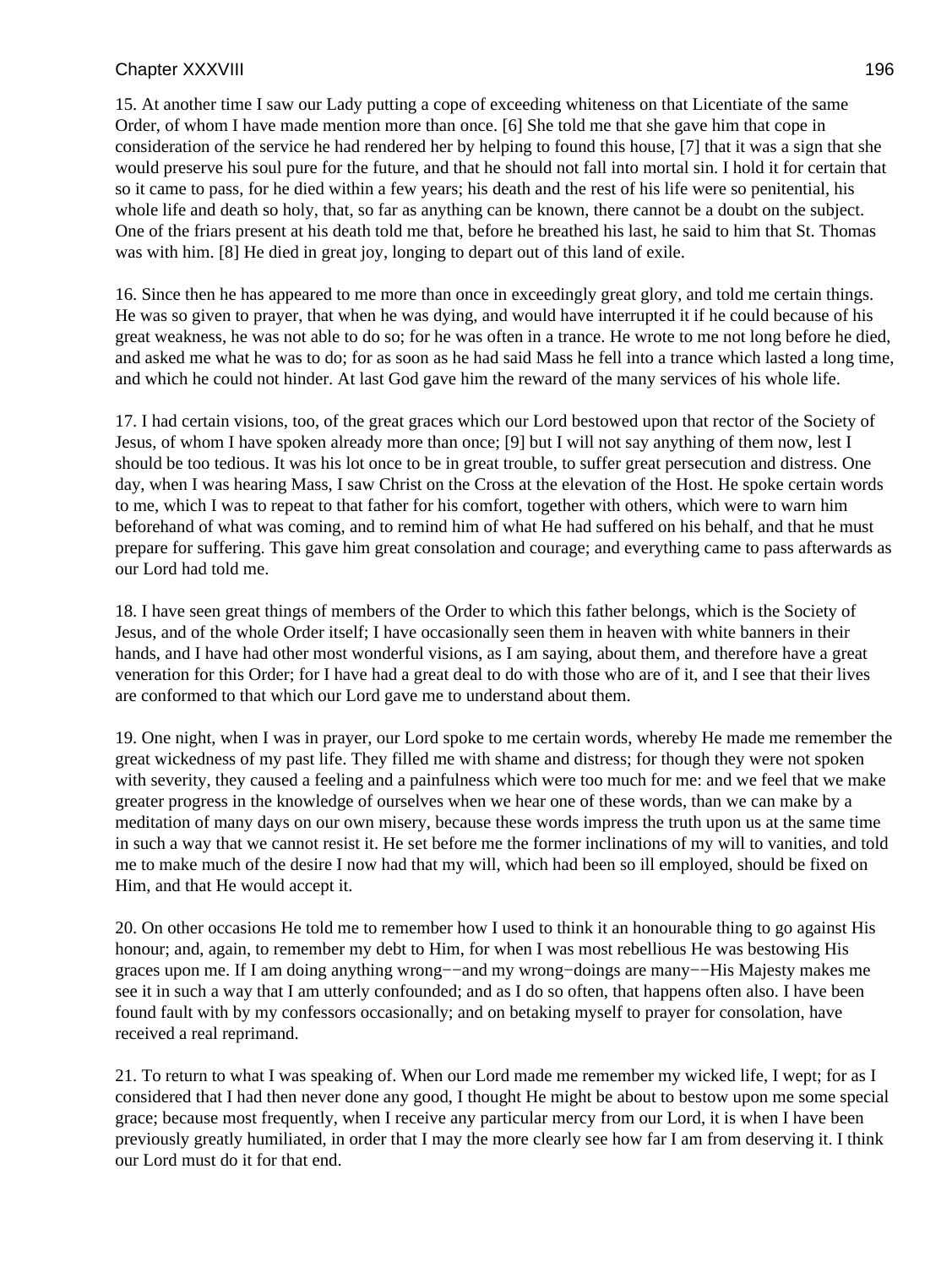22. Almost immediately after this I was so raised up in spirit that I thought myself to be, as it were, out of the body; at least, I did not know that I was living in it. [10] I had a vision of the most Sacred Humanity in exceeding glory, greater than I had ever seen It in before. I beheld It in a wonderful and clear way in the bosom of the Father. I cannot tell how it was, for I saw myself, without seeing, as it seemed to me, in the presence of God. My amazement was such that I remained, as I believe, some days before I could recover myself. I had continually before me, as present, the Majesty of the Son of God, though not so distinctly as in the vision. I understood this well enough; but the vision remained so impressed on my imagination, that I could not get rid of it for some time, though it had lasted but a moment; it is a great comfort to me, and also a great blessing.

23. I have had this vision on three other occasions, and it is, I think, the highest vision of all the visions which our Lord in His mercy showed me. The fruits of it are the very greatest, for it seems to purify the soul in a wonderful way, and destroy, as it were utterly, altogether the strength of our sensual nature. It is a grand flame of fire, which seems to burn up and annihilate all the desires of this life. For though now−−glory be to God!—I had no desire after vanities, I saw clearly in the vision how all things are vanity, and how hollow are all the dignities of earth; it was a great lesson, teaching me to raise up my desires to the Truth alone. It impresses on the soul a sense of the presence of God such as I cannot in any way describe, only it is very different from that which it is in our own power to acquire on earth. It fills the soul with profound astonishment at its own daring, and at any one else being able to dare to offend His most awful Majesty.

24. I must have spoken now and then of the effects of visions, [11] and of other matters of the same kind, and I have already said that the blessings they bring with them are of various degrees; but those of this vision are the highest of all. When I went to Communion once I called to mind the exceeding great majesty of Him I had seen, and considered that it was He who is present in the most Holy Sacrament, and very often our Lord was pleased to show Himself to me in the Host; the very hairs on my head stood, [12] and I thought I should come to nothing.

25. O my Lord! ah, if Thou didst not throw a veil over Thy greatness, who would dare, being so foul and miserable, to come in contact with Thy great Majesty? Blessed be Thou, O Lord; may the angels and all creation praise Thee, who orderest all things according to the measure of our weakness, so that, when we have the fruition of Thy sovereign mercies, Thy great power may not terrify us, so that we dare not, being a frail and miserable race, persevere in that fruition!

26. It might happen to us as it did to the labourer−−I know it to be a certain fact−−who found a treasure beyond his expectations, which were mean. When he saw himself in possession of it, he was seized with melancholy, which by degrees brought him to his grave through simple distress and anxiety of mind, because he did not know what to do with his treasure. If he had not found it all at once, and if others had given him portions of it by degrees, maintaining him thereby, he might have been more happy than he had been in his poverty, nor would it have cost him his life.

27. O Thou Treasure of the poor! how marvellously Thou sustainest souls, showing to them, not all at once, but by little and little, the abundance of Thy riches! When I behold Thy great Majesty hidden beneath that which is so slight as the Host is, I am filled with wonder, ever since that vision, at Thy great wisdom; and I know not how it is that our Lord gives me the strength and courage necessary to draw near to him, were it not that He who has had such compassion on me, and still has, gives me strength, nor would it be possible for me to be silent, or refrain from making known marvels so great.

28. What must be the thoughts of a wretched person such as I am, full of abominations, and who has spent her life with so little fear of God, when she draws near to our Lord's great Majesty, at the moment He is pleased to show Himself to my soul? How can I open my mouth, that has uttered so many words against Him, to receive that most glorious Body, purity and compassion itself? The love that is visible in His most beautiful Face, sweet and tender, pains and distresses the soul, because it has not served Him, more than all the terrors of His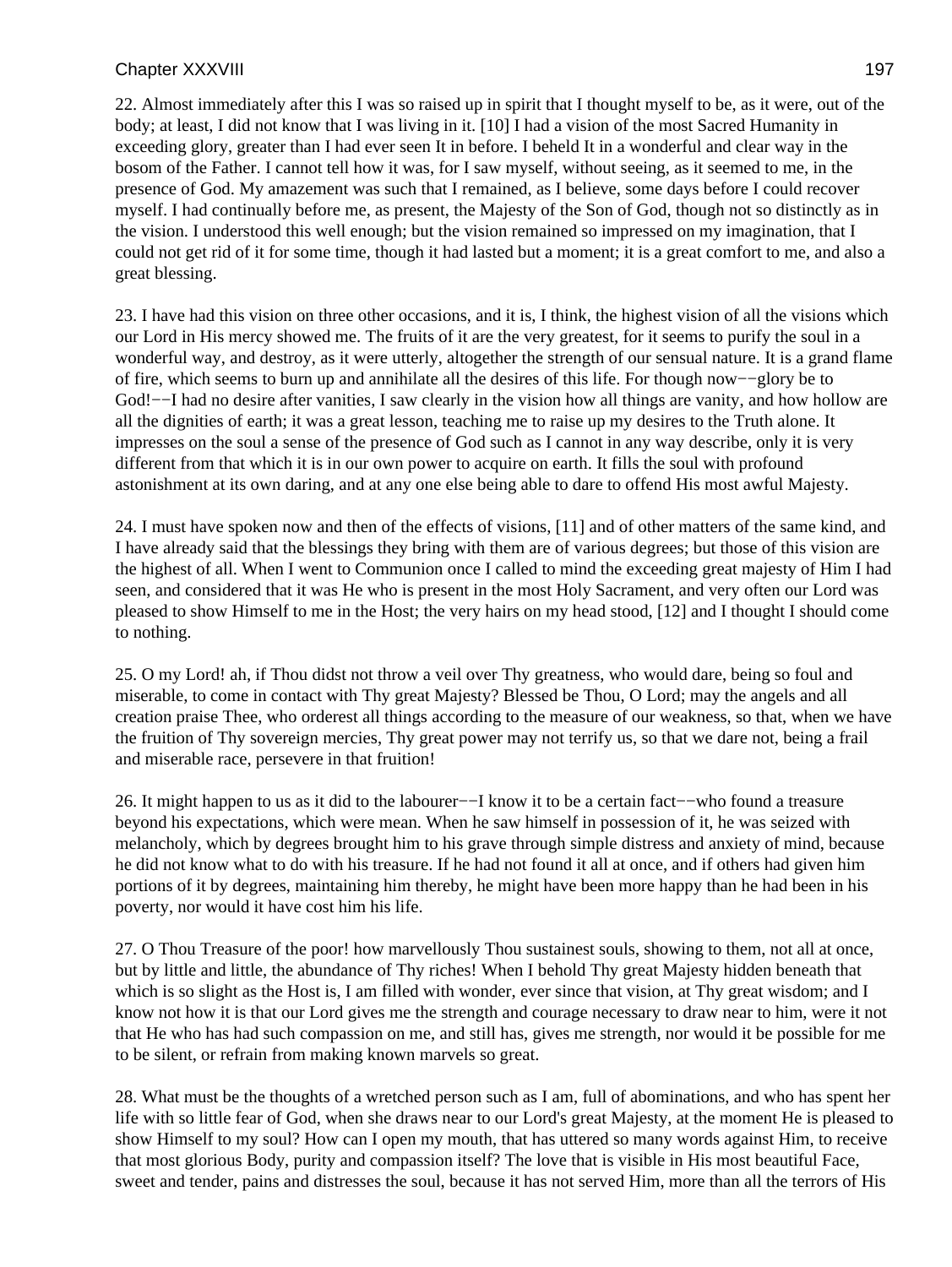Majesty. What should have been my thoughts, then, on those two occasions when I saw what I have described? Truly, O my Lord and my joy, I am going to say that in some way, in these great afflictions of my soul, I have done something in Thy service. Ah! I know not what I am saying, for I am writing this as if the words were not mine, [13] because I am troubled, and in some measure beside myself, when I call these things to remembrance. If these thoughts were really mine, I might well say that I had done something for Thee, O my Lord; but as I can have no good thought if Thou givest it not, no thanks are due to me; I am the debtor, O Lord, and it is Thou who art the offended One.

29. Once, when I was going to Communion, I saw with the eyes of the soul, more distinctly than with those of the body, two devils of most hideous shape; their horns seemed to encompass the throat of the poor priest; and I beheld my Lord, in that great majesty of which I have spoken, [14] held in the hands of that priest, in the Host he was about to give me. It was plain that those hands were those of a sinner, and I felt that the soul of that priest was in mortal sin. What must it be, O my Lord, to look upon Thy beauty amid shapes so hideous! The two devils were so frightened and cowed in Thy presence, that they seemed as if they would have willingly run away, hadst Thou but given them leave. So troubled was I by the vision, that I knew not how I could go to Communion. I was also in great fear, for I thought, if the vision was from God, that His Majesty would not have allowed me to see the evil state of that soul. [15]

30. Our Lord Himself told me to pray for that priest; that He had allowed this in order that I might understand the power of the words of consecration, and how God failed not to be present, however wicked the priest might be who uttered them; and that I might see His great goodness in that He left Himself in the very hands of His enemy, for my good and for the good of all. I understood clearly how the priests are under greater obligations to be holy than other persons; and what a horrible thing it is to receive this most Holy Sacrament unworthily, and how great is the devil's dominion over a soul in mortal sin. It did me a great service, and made me fully understand what I owe to God. May He be blessed for evermore!

31. At another time I had a vision of a different kind, which frightened me very much. I was in a place where a certain person died, who as I understood had led a very bad life, and that for many years. But he had been ill for two years, and in some respects seemed to have reformed. He died without confession; nevertheless, I did not think he would be damned. When the body had been wrapped in the winding−sheet, I saw it laid hold of by a multitude of devils, who seemed to toss it to and fro, and also to treat it with great cruelty. I was terrified at the sight, for they dragged it about with great hooks. But when I saw it carried to the grave with all the respect and ceremoniousness common to all, I began to think of the goodness of God, who would not allow that person to be dishonoured, but would have the fact of his being His enemy concealed.

32. I was almost out of my senses at the sight. During the whole of the funeral service, I did not see one of the evil spirits. Afterwards, when the body was about to be laid in the grave, so great a multitude of them was therein waiting to receive it, that I was beside myself at the sight, and it required no slight courage on my part not to betray my distress. I thought of the treatment which that soul would receive, when the devils had such power over the wretched body. Would to God that all who live in mortal sin might see what I then saw,−−it was a fearful sight; it would go, I believe, a great way towards making them lead better lives.

33. All this made me know more of what I owe to God, and of the evils from which He has delivered me. I was in great terror. I spoke of it to my confessor, and I thought it might be an illusion of Satan, in order to take away my good opinion of that person, who yet was not accounted a very good Christian. The truth is, that, whether it was an illusion or not, it makes me afraid whenever I think of it.

34. Now that I have begun to speak of the visions I had concerning the dead, I will mention some matters which our Lord was pleased to reveal to me in relation to certain souls. I will confine myself to a few for the sake of brevity, and because they are not necessary; I mean that they are not for our profit. They told me that one who had been our Provincial−−he was then of another province−−was dead. He was a man of great virtue, with whom I had had a great deal to do, and to whom I was under many obligations for certain kindnesses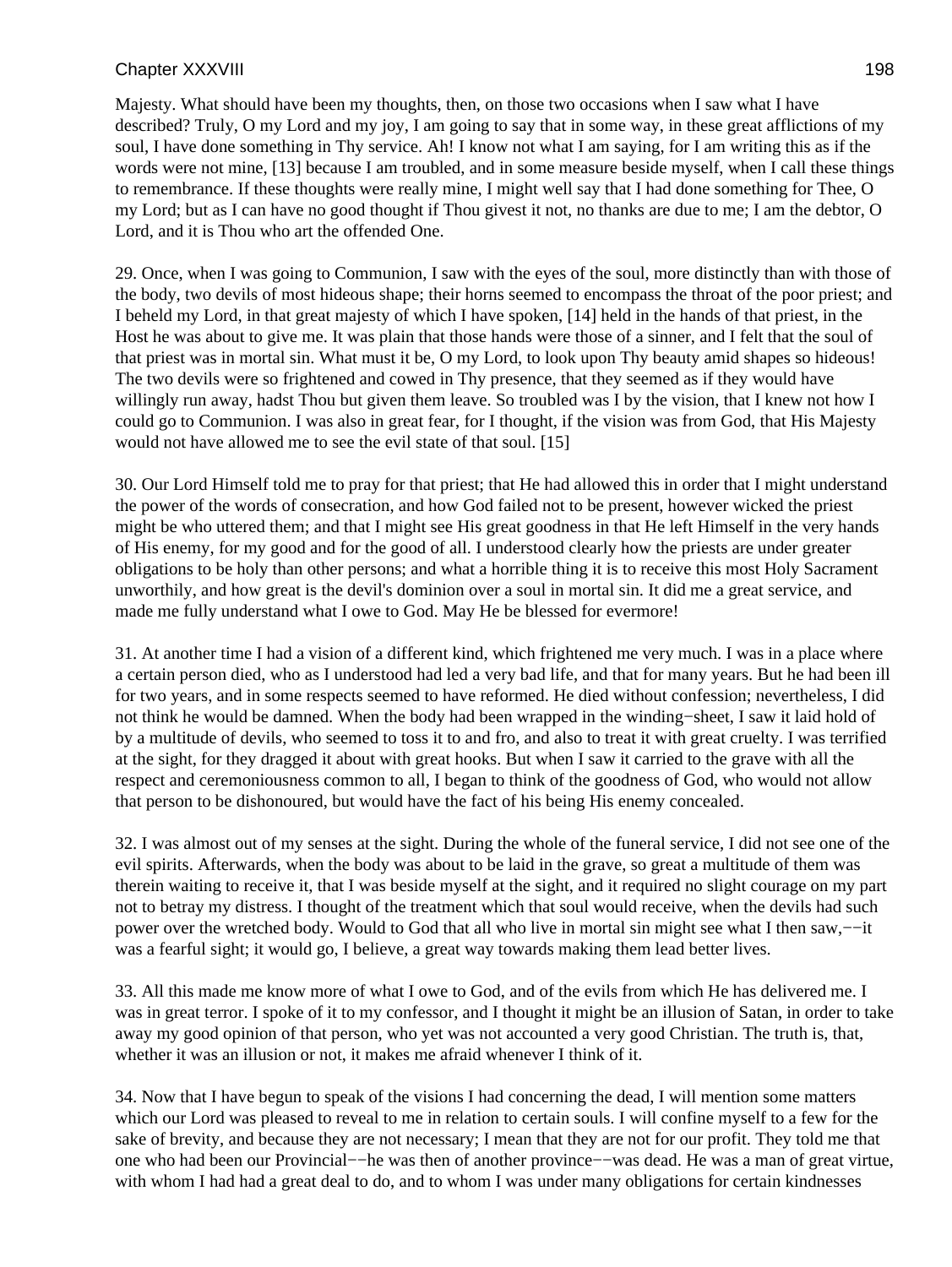shown me. When I heard that he was dead, I was exceedingly troubled, because I trembled for his salvation, seeing that he had been superior for twenty years. That is what I dread very much; for the cure of souls seems to me to be full of danger. I went to an oratory in great distress, and gave up to him all the good I had ever done in my whole life,−−it was little enough,−−and prayed our Lord that His merits might fill up what was wanting, in order that this soul might be delivered up from purgatory.

35. While I was thus praying to our Lord as well as I could, he seemed to me to rise up from the depths of the earth on my right hand, and I saw him ascend to heaven in exceeding great joy. He was a very old man then, but I saw him as if he were only thirty years old, and I thought even younger, and there was a brightness in his face. This vision passed away very quickly; but I was so exceedingly comforted by it, that I could never again mourn his death, although many persons were distressed at it, for he was very much beloved. So greatly comforted was my soul, that nothing disturbed it, neither could I doubt the truth of the vision; I mean that it was no illusion.

36. I had this vision about a fortnight after he was dead; nevertheless, I did not omit to obtain prayers for him and I prayed myself, only I could not pray with the same earnestness that I should have done if I had not seen that vision. For when our Lord showed him thus to me, it seemed to me afterwards, when I prayed for him to His Majesty,−−and I could not help it,−−that I was like one who gave alms to a rich man. Later on I heard an account of the death he died in our Lord−−he was far away from here; it was one of such great edification, that he left all wondering to see how recollected, how penitent, and how humble he was when he died.

37. A nun, who was a great servant of God, died in this house. On the next day one of the sisters was reciting the lesson in the Office of the Dead, which was said in choir for that nun's soul, and I was standing myself to assist her in singing the versicle, when, in the middle of the lesson, I saw the departed nun as I believe, in a vision; her soul seemed to rise on my right hand like the soul of the Provincial, and ascend to heaven. This vision was not imaginary, like the preceding, but like those others of which I have spoken before; [16] it is not less certain, however, than the other visions I had.

38. Another nun died in this same house of mine, she was about eighteen or twenty years of age, and had always been sickly. She was a great servant of God, attentive in choir, and a person of great virtue. I certainly thought that she would not go to purgatory, on account of her exceeding merits, because the infirmities under which she had laboured were many. While I was saying the Office, before she was buried,—–she had been dead about four hours,−−I saw her rise in the same place and ascend to heaven.

39. I was once in one of the colleges of the Society of Jesus, and in one of those great sufferings which, as I have said, [17] I occasionally had, and still have, both in soul and body, and then so grievously that I was not able, as it seemed to me, to have even one good thought. The night before, one of the brothers of that house had died in it; and I, as well as I could, was commending his soul to God, and hearing the Mass which another father of that Society was saying for him when I became recollected at once, and saw him go up to heaven in great glory, and our Lord with him. I understood that His Majesty went with him by way of special grace.

40. Another brother of our Order, a good friar, was very ill; and when I was at Mass, I became recollected and saw him dead, entering into heaven without going through purgatory. He died, as I afterwards learned, at the very time of my vision. I was amazed that he had not gone to purgatory. I understood that, having become a friar and carefully kept the rule, the Bulls of the Order had been of use to him, so that he did not pass into purgatory. I do not know why I came to have this revealed to me; I think it must be because I was to learn that it is not enough for a man to be a friar in his habit−−I mean, to wear the habit−−to attain to that state of high perfection which that of a friar is.

41. I will speak no more of these things, because as I have just said, [18] there is no necessity for it, though our Lord has been so gracious to me as to show me much. But in all the visions I had, I saw no souls escape purgatory except this Carmelite father, the holy friar Peter of Alcantara, and that Dominican father of whom I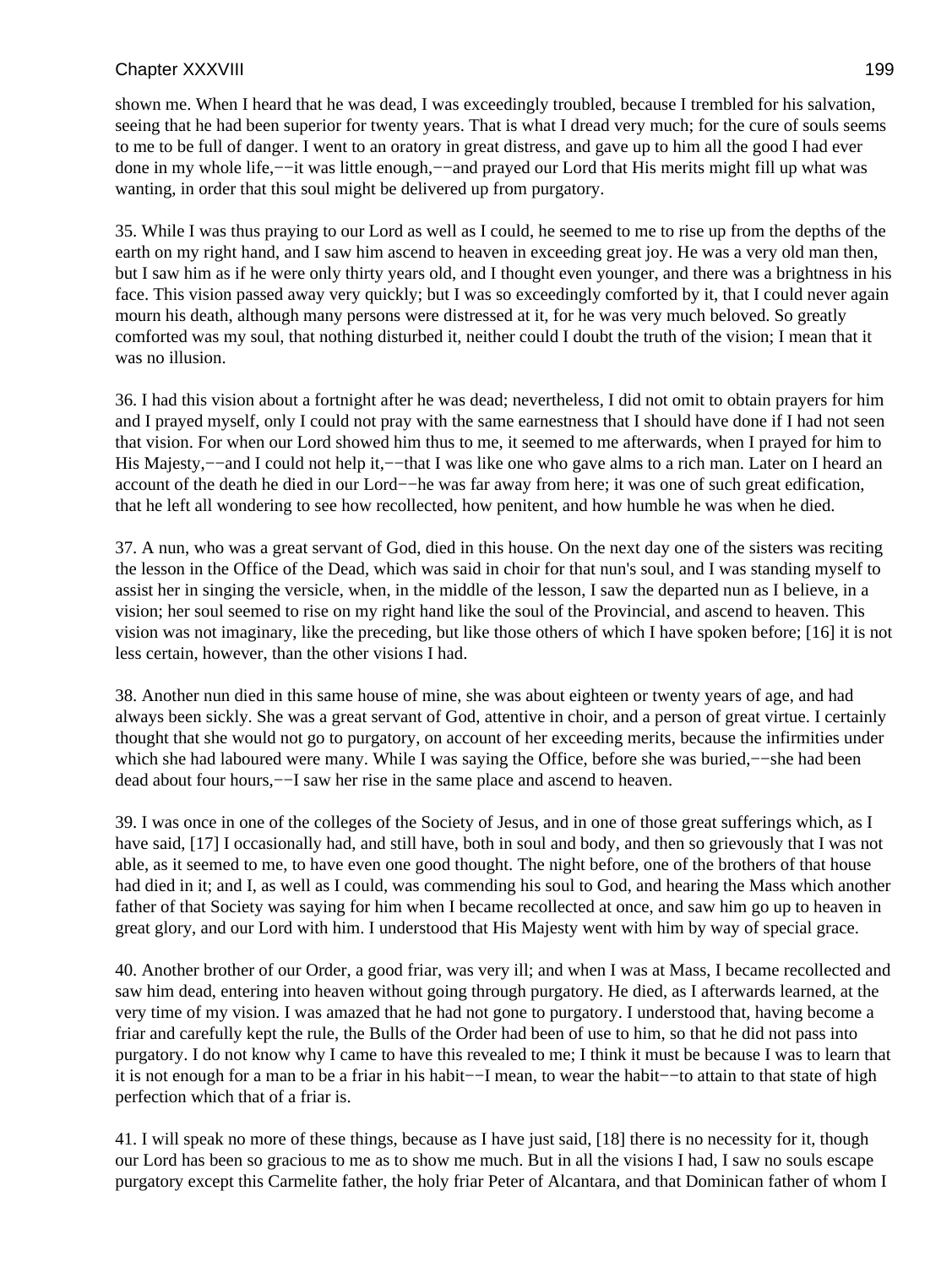spoke before. [19] It pleased our Lord to let me see the degree of glory to which some souls have been raised, showing them to me in the places they occupy. There is a great difference between one place and another.

1. Ch. xxxiv. Doña Luisa de la Cerda, at Toledo.

2. Ch. iv. § 6.

- 3. 1 St. Peter ii. 11: "Advenas et peregrinos."
- 4. Philipp. iii. 20: "Nostra autem conversatio in coelis est."

5. The Life of Christ, by Ludolf of Saxony.

6. F. Pedro Ibañez. See ch. xxxiii. § 5, ch. xxxvi. § 23. "This father died Prior of Trianos," is written on the margin of the MS. by F. Bañes (De la Fuente).

7. St. Joseph, Avila, where St. Teresa was living at this time.

8. See below, § 41.

9. F. Gaspar de Salazar: see ch. xxxiii. § 9, ch. xxxiv. § 2. It appears from the 179th letter of the Saint (lett. 20, vol. i. of the Doblado edition) that F. Salazar was reported to his Provincial, F. Juan Suarez, as having desire to quit the Society for the Carmelite Order.

10. 2 Cor. xii. 2: "Sive in corpore nescio, sive extra corpus nescio."

11. See ch. xxviii.

12. Job iv. 15: "Inhorruerunt pili carnis meæ."

13. The biographers of the Saint say that she often found, on returning from an ecstasy, certain passages written, but not by herself; this seems to be alluded to here (De la Fuente).

14. § 22.

15. St. John of the Cross, Ascent of Mount Carmel, bk. ii. ch. xxvi. vol. i. p. 183.

16. See ch. xxvii.

17. Ch. xxx. § 9.

18. § 34.

.

19. § 15. Fr. Pedro Ibañez.

# **Chapter XXXIX**

Other Graces Bestowed on the Saint. The Promises of Our Lord to Her. Divine Locutions and Visions.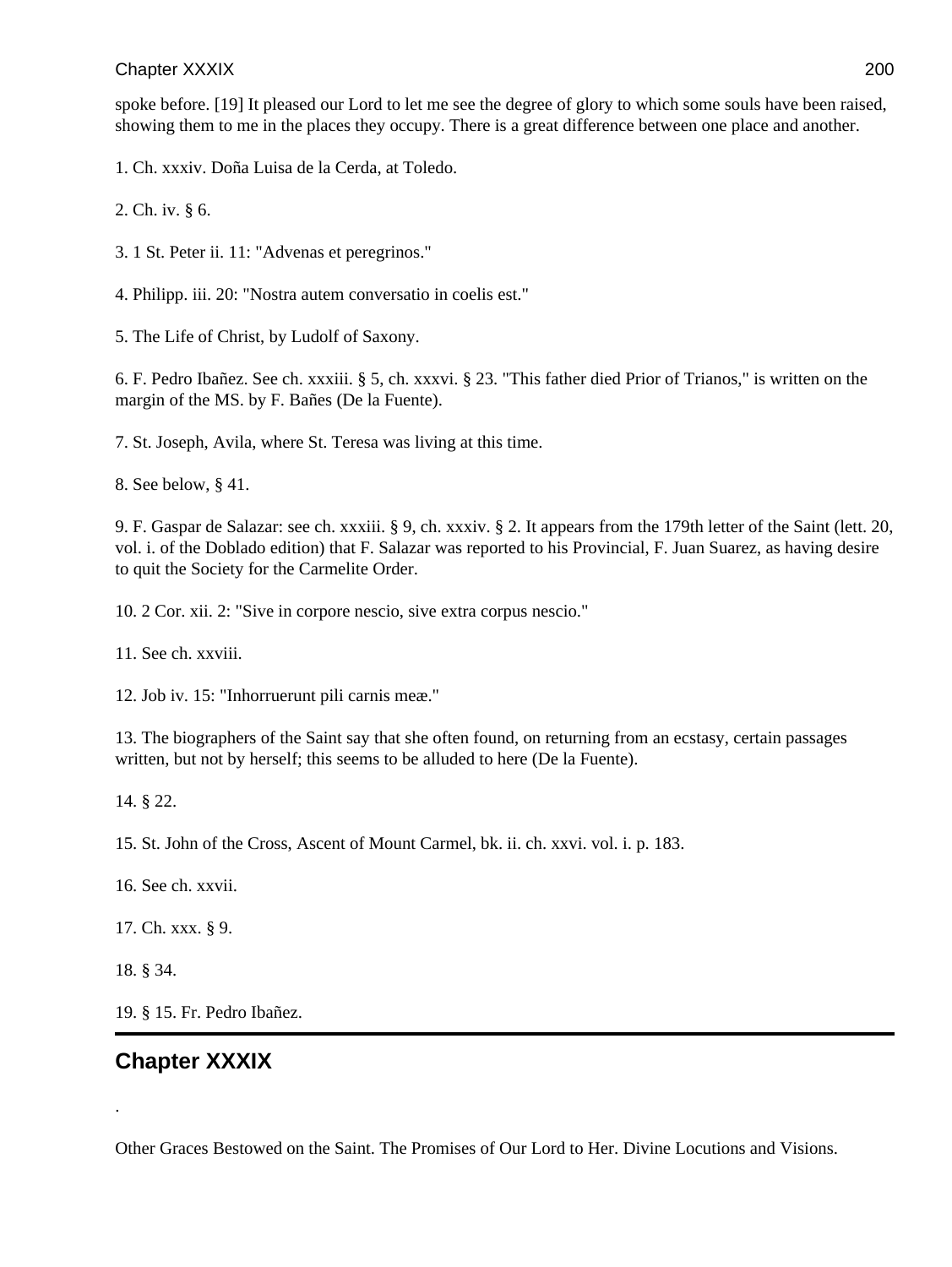1. I was once importuning our Lord exceedingly to restore the sight of a person who had claims upon me, and who was almost wholly blind. I was very sorry for him, and afraid our Lord would not hear me because of my sins. He appeared to me as at other times, and began to show the wound in His left hand; with the other He drew out the great nail that was in it, and it seemed to me that, in drawing the nail, He tore the flesh. The greatness of the pain was manifest, and I was very much distressed thereat. He said to me, that He who had borne that for my sake would still more readily grant what I asked Him, and that I was not to have any doubts about it. He promised me there was nothing I should ask that He would not grant; that He knew I should ask nothing that was not for His glory, and that He would grant me what I was now praying for. Even during the time when I did not serve Him, I should find, if I considered it, I had asked nothing that He had not granted in an ampler manner than I had known how to ask; how much more amply still would He grant what I asked for, now that He knew I loved Him! I was not to doubt. I do not think that eight days passed before our Lord restored that person to sight. My confessor knew it forthwith. It might be that it was not owing to my prayer; but, as I had had the vision, I have a certain conviction that it was a grace accorded to me. I gave thanks to His Majesty.

2. Again, a person was exceedingly ill of a most painful disease; but, as I do not know what it was, I do not describe it by its name here. What he had gone through for two months was beyond all endurance; and his pain was so great that he tore his own flesh. My confessor, the rector of whom I have spoken, [1] went to see him; he was very sorry for him, and told me that I must anyhow go myself and visit him; he was one whom I might visit, for he was my kinsman. I went, and was moved to such a tender compassion for him that I began, with the utmost importunity, to ask our Lord to restore him to health. Herein I saw clearly how gracious our Lord was to me, so far as I could judge; for immediately, the next day, he was completely rid of that pain.

3. I was once in the deepest distress, because I knew that a person to whom I was under great obligations was about to commit an act highly offensive to God and dishonourable to himself. He was determined upon it. I was so much harassed by this that I did not know what to do in order to change his purpose; and it seemed to me as if nothing could be done. I implored God, from the bottom of my heart, to find a way to hinder it; but till I found it I could find no relief for the pain I felt. In my distress, I went to a very lonely hermitage,−−one of those belonging to this monastery,−−in which there is a picture of Christ bound to the pillar; and there, as I was imploring our Lord to grant me this grace, I heard a voice of exceeding gentleness, speaking, as it were, in a whisper. [2] My whole body trembled, for it made me afraid. I wished to understand what was said, but I could not, for it all passed away in a moment.

4. When my fears had subsided, and that was immediately, I became conscious of an inward calmness, a joy and delight, which made me marvel how the mere hearing a voice,−−I heard it with my bodily ears,−−without understanding a word, could have such an effect on the soul. I saw by this that my prayer was granted; and so it was; and I was freed from my anxieties about a matter not yet accomplished, as it afterwards was, as completely as if I saw it done. I told my confessors of it, for I had two at this time, both of them learned men, and great servants of God.

5. I knew of a person who had resolved to serve God in all earnestness, and had for some days given himself to prayer, in which he bad received many graces from our Lord, but who had abandoned his good resolutions because of certain occasions of sin in which he was involved, and which he would not avoid; they were extremely perilous. This caused me the utmost distress, because the person was one for whom I had a great affection, and one to whom I owed much. For more than a month I believe I did nothing else but pray to God for his conversion. One day, when I was in prayer, I saw a devil close by in a great rage, tearing to pieces some paper which he had in his hands. That sight consoled me greatly, because it seemed that my prayer had been heard. So it was, as I learnt afterwards; for that person had made his confession with great contrition, and returned to God so sincerely, that I trust in His Majesty he will always advance further and further. May He be blessed for ever! Amen.

6. In answer to my prayers, our Lord has very often rescued souls from mortal sins and led others on to greater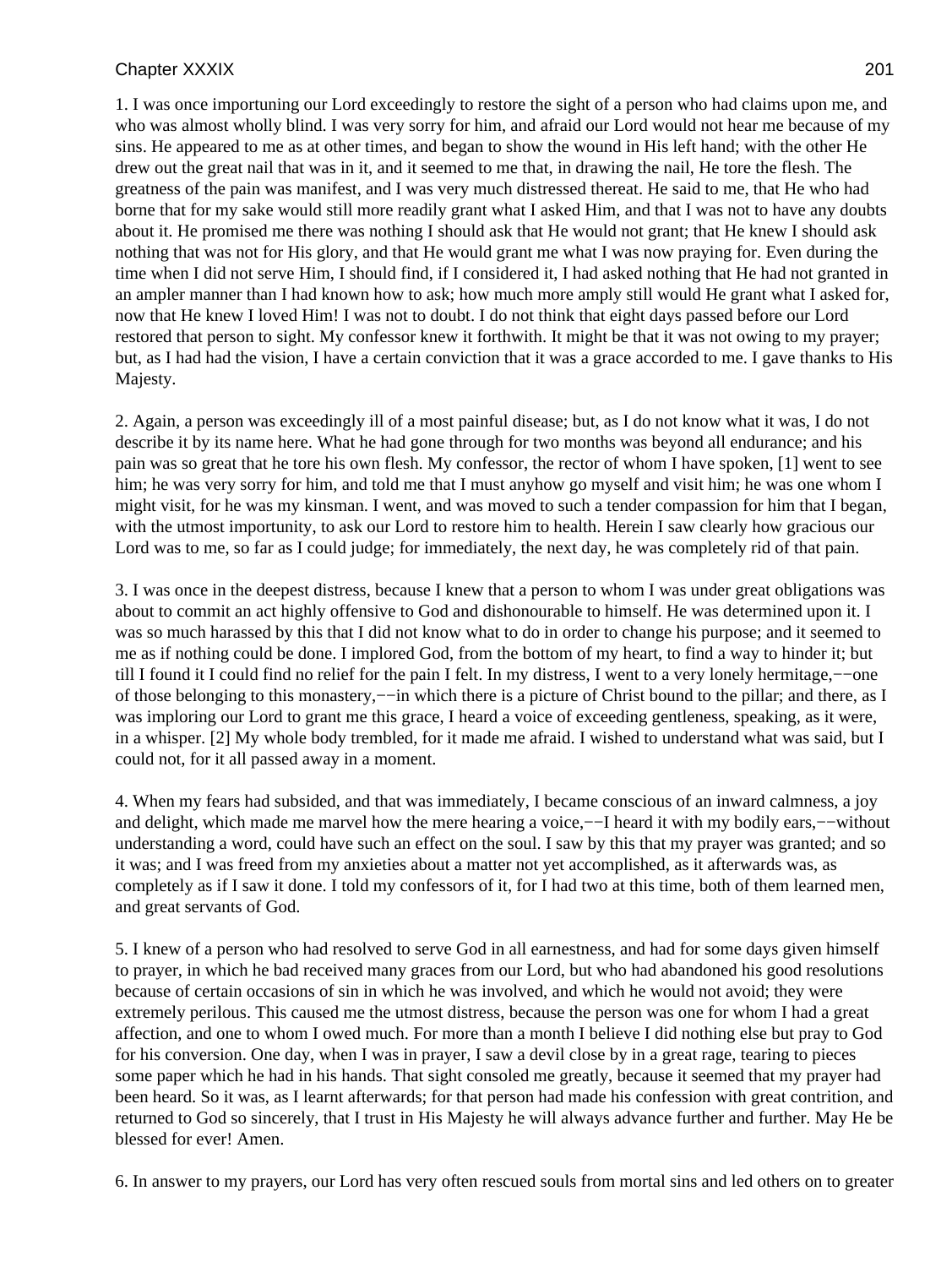perfection. But as to the delivering of souls out of purgatory, and other remarkable acts, so many are the mercies of our Lord herein, that were I to speak of them I should only weary myself and my reader. But He has done more by me for the salvation of souls than for the health of the body. This is very well known, and there are many to bear witness to it.

7. At first it made me scrupulous, because I could not help thinking that our Lord did these things in answer to my prayer; I say nothing of the chief reason of all−−His pure compassion. But now these graces are so many, and so well known to others, that it gives me no pain to think so. I bless His Majesty, and abase myself, because I am still more deeply in His debt; and I believe that He makes my desire to serve Him grow, and my love revive.

8. But what amazes me most is this: however much I may wish to pray for those graces which our Lord sees not to be expedient, I cannot do it; and if I try, I do so with little earnestness, force, and spirit: it is impossible to do more, even if I would. But it is not so as to those which His Majesty intends to grant. These I can pray for constantly, and with great importunity; though I do not carry them in my memory, they seem to present themselves to me at once. [3]

9. There is a great difference between these two ways of praying, and I know not how to explain it. As to the first, when I pray for those graces which our Lord does not mean to grant,−−even though they concern me very nearly,−−I am like one whose tongue is tied; who, though he would speak, yet cannot; or, if he speaks, sees that people do not listen to him. And yet I do not fail to force myself to pray, though not conscious of that fervour which I have when praying for those graces which our Lord intends to give. In the second case, I am like one who speaks clearly and intelligibly to another, whom he sees to be a willing listener.

10. The prayer that is not to be heard is, so to speak, like vocal prayer; the other is a prayer of contemplation so high that our Lord shows Himself in such a way as to make us feel He hears us, and that He delights in our prayer, and that He is about to grant our petition. Blessed be He for ever who gives me so much and to whom I give so little! For what is he worth, O my Lord, who does not utterly abase himself to nothing for Thee? How much, how much, how much,—–I might say so a thousand times,——I fall short of this! It is on this account that I do not wish to live,−−though there be other reasons also,−−because I do not live according to the obligations which bind me to Thee. What imperfections I trace in myself! what remissness in Thy service! Certainly, I could wish occasionally I had no sense, that I might be unconscious of the great evil that is in me. May He who can do all things help me!

11. When I was staying in the house of that lady of whom I have spoken before, [4] it was necessary for me to be very watchful over myself, and keep continually in mind the intrinsic vanity of all the things of this life, because of the great esteem I was held in, and of the praises bestowed on me. There was much there to which I might have become attached, if I had looked only to myself; but I looked to Him who sees things as they really are, not to let me go out of His hand. Now that I speak of seeing things as they really are, I remember how great a trial it is for those to whom God has granted a true insight into the things of earth to have to discuss them with others. They wear so many disguises, as our Lord once told me,−−and much of what I am saying of them is not from myself, but rather what my Heavenly Master has taught me; and therefore, in speaking of them, when I say distinctly I understood this, or our Lord told me this, I am very scrupulous neither to add nor to take away one single syllable; so, when I do not clearly remember everything exactly, that must be taken as coming from myself, and some things, perhaps, are so altogether. I do not call mine that which is good, for I know there is no other good in me but only that which our Lord gave me when I was so far from deserving it: I call that mine which I speak without having had it made known to me by revelation.

12. But, O my God, how is it that we too often judge even spiritual things, as we do those of the world, by our own understanding, wresting them grievously from their true meaning? We think we may measure our progress by the years which we have given to the exercise of prayer; we even think we can prescribe limits to Him who bestows His gifts not by measure [5] when He wills, and who in six months can give to one more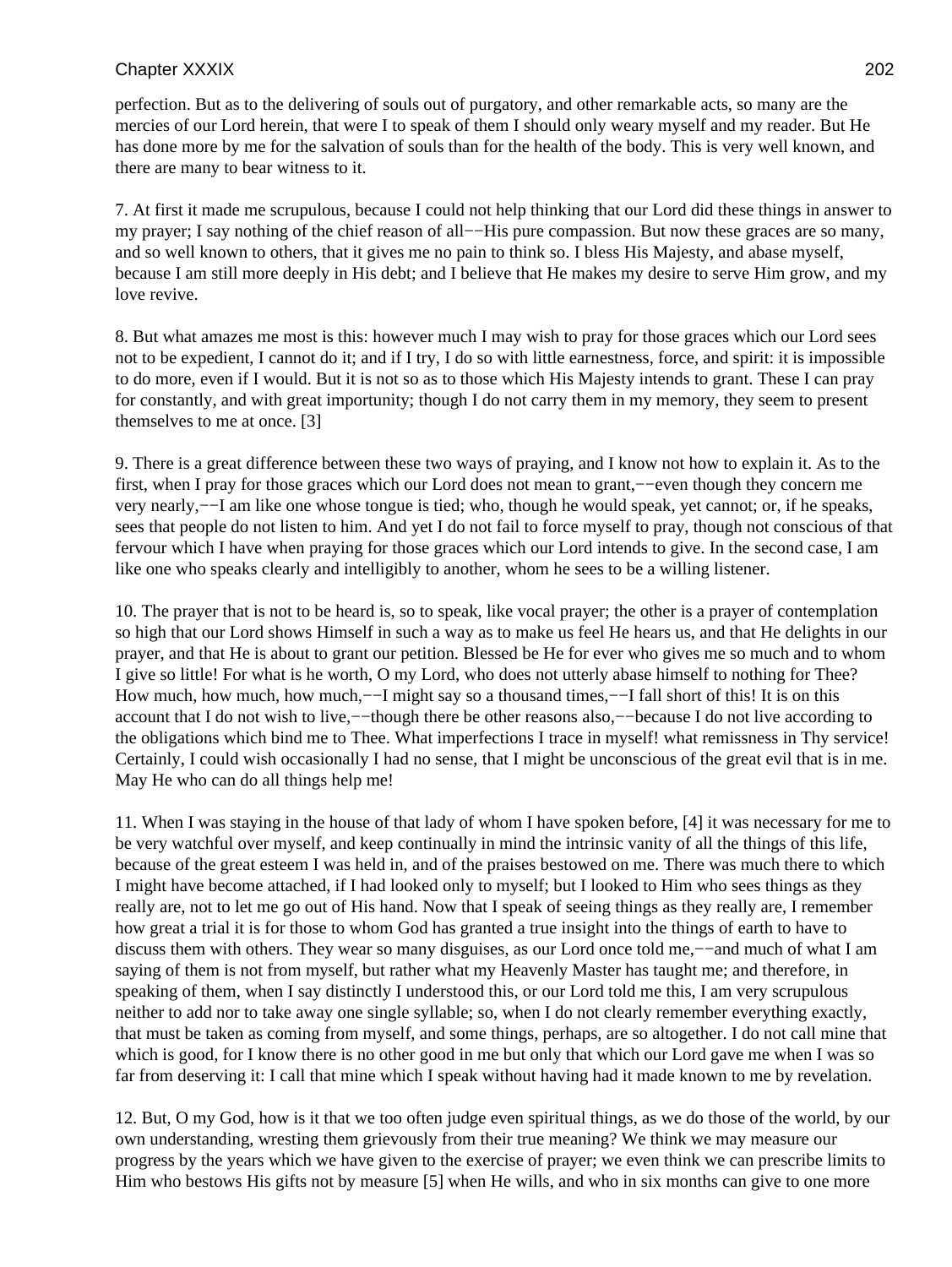than to another in many years. This is a fact which I have so frequently observed in many persons, that I am surprised how any of us can deny it.

13. I am certainly convinced that he will not remain under this delusion who possesses the gift of discerning spirits, and to whom our Lord has given real humility; for such a one will judge of them by the fruits, by the good resolutions and love,−−and our Lord gives him light to understand the matter; and herein He regards the progress and advancement of souls, not the years they may have spent in prayer; for one person may make greater progress in six months than another in twenty years, because, as I said before, our Lord gives to whom He will, particularly to him who is best disposed.

14. I see this in certain persons of tender years who have come to this monastery,−−God touches their hearts, and gives them a little light and love. I speak of that brief interval in which He gives them sweetness in prayer, and then they wait for nothing further, and make light of every difficulty, forgetting the necessity even of food; for they shut themselves up for ever in a house that is unendowed, as persons who make no account of their life, for His sake, who, they know, loves them. They give up everything, even their own will; and it never enters into their mind that they might be discontented in so small a house, and where enclosure is so strictly observed. They offer themselves wholly in sacrifice to God.

15. Oh, how willingly do I admit that they are better than I am! and how I ought to be ashamed of myself before God! What His Majesty has not been able to accomplish in me in so many years,−−it is long ago since I began to pray, and He to bestow His graces upon me,−−He accomplished in them in three months, and in some of them even in three days, though he gives them much fewer graces than He gave to me: and yet His Majesty rewards them well; most assuredly they are not sorry for what they have done for Him.

16. I wish, therefore, we reminded ourselves of those long years which have gone by since we made our religious profession. I say this to those persons, also, who have given themselves long ago to prayer, but not for the purpose of distressing those who in a short time have made greater progress than we have made, by making them retrace their steps, so that they may proceed only as we do ourselves. We must not desire those who, because of the graces God has given them, are flying like eagles, to become like chickens whose feet are tied. Let us rather look to His Majesty, and give these souls the reins, if we see that they are humble; for our Lord, who has had such compassion upon them, will not let them fall into the abyss.

17. These souls trust themselves in the hands of God, for the truth, which they learn by faith, helps them to do it; and shall not we also trust them to Him, without seeking to measure them by our measure which is that of our meanness of spirit? We must not do it; for if we cannot ascend to the heights of their great love and courage,−−without experience none can comprehend them−−let us humble ourselves, and not condemn them; for, by this seeming regard to their progress, we hinder our own, and miss the opportunity our Lord gives us to humble ourselves, to ascertain our own shortcomings, and learn how much more detached and more near to God these souls must be than we are, seeing that His Majesty draws so near to them Himself.

18. I have no other intention here, and I wish to have no other, than to express my preference for the prayer that in a short time results in these great effects, which show themselves at once; for it is impossible they should enable us to leave all things only to please God, if they were not accompanied with a vehement love. I would rather have that prayer than that which lasted many years, but which at the end of the time, as well as at the beginning, never issued in a resolution to do anything for God, with the exception of some trifling services, like a grain of salt, without weight or bulk, and which a bird might carry away in its mouth. Is it not a serious and mortifying thought that we are making much of certain services which we render our Lord, but which are too pitiable to be considered, even if they were many in number? This is my case, and I am forgetting every moment the mercies of our Lord. I do not mean that His Majesty will not make much of them Himself, for He is good; but I wish I made no account of them myself, or even perceived that I did them, for they are nothing worth.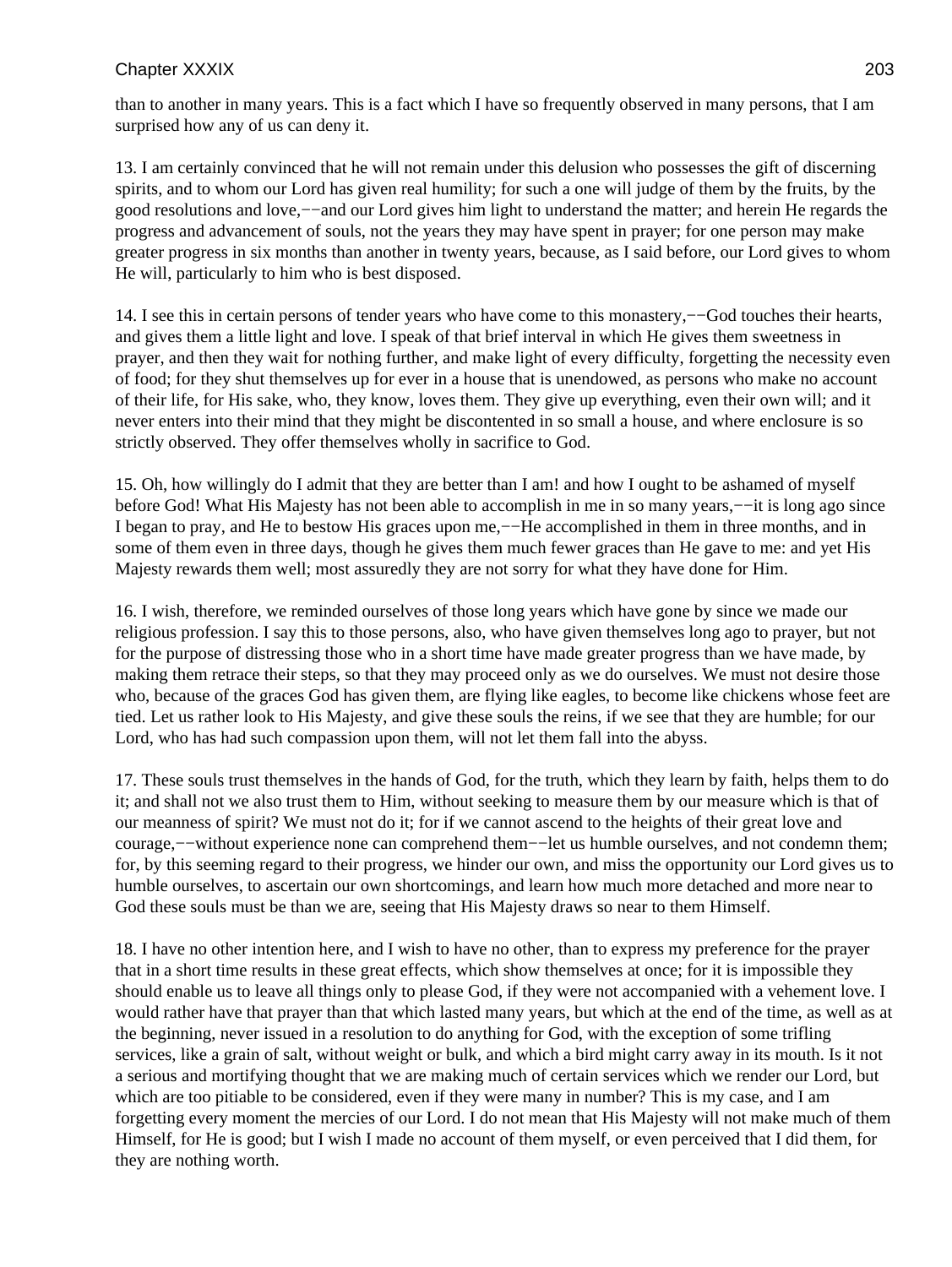19. But, O my Lord, do Thou forgive me, and blame me not, if I try to console myself a little with the little I do, seeing that I do not serve Thee at all; for if I rendered Thee any great services, I should not think of these trifles. Blessed are they who serve Thee in great deeds; if envying these, and desiring to do what they do, were of any help to me, I should not be so far behind them as I am in pleasing Thee; but I am nothing worth, O my Lord; do Thou make me of some worth, Thou who lovest me so much.

20. During one of those days, when this monastery, which seems to have cost me some labour, was fully founded by the arrival of the Brief from Rome, which empowered us to live without an endowment; [6] and I was comforting myself at seeing the whole affair concluded, and thinking of all the trouble I had had, and giving thanks to our Lord for having been pleased to make some use of me,−−it happened that I began to consider all that we had gone through. Well, so it was; in every one of my actions, which I thought were of some service, I traced so many faults and imperfections, now and then but little courage, very frequently a want of faith; for until this moment, when I see everything accomplished, I never absolutely believed; neither, however, on the other hand, could I doubt what our Lord said to me about the foundation of this house. I cannot tell how it was; very often the matter seemed to me, on the one hand, impossible; and, on the other hand, I could not be in doubt; I mean, I could not believe that it would not be accomplished. In short, I find that our Lord Himself, on His part, did all the good that was done, while I did all the evil. I therefore ceased to think of the matter, and wished never to be reminded of it again, lest I should do myself some harm by dwelling on my many faults. Blessed be He who, when He pleases, draws good out of all my failings! Amen.

21. I say, then, there is danger in counting the years we have given to prayer; for, granting that there is nothing in it against humility, it seems to me to imply something like an appearance of thinking that we have merited, in some degree, by the service rendered. I do not mean that there is no merit in it at all, nor that it will not be well rewarded; yet if any spiritual person thinks, because he has given himself to prayer for many years, that he deserves any spiritual consolations, I am sure he will never attain to spiritual perfection. Is it not enough that a man has merited the protection of God, which keeps him from committing those sins into which he fell before he began to pray, but he must also, as they say, sue God for His own money?

22. This does not seem to me to be deep humility, and yet it may be that it is; however, I look on it as great boldness, for I, who have very little humility, have never ventured upon it. It may be that I never asked for it, because I had never served Him; perhaps, if I had served Him, I should have been more importunate than all others with our Lord for my reward.

23. I do not mean that the soul makes no progress in time, or that God will not reward it, if its prayer has been humble; but I do mean that we should forget the number of years we have been praying, because all that we can do is utterly worthless in comparison with one drop of blood out of those which our Lord shed for us. And if the more we serve Him, the more we become His debtors, what is it, then, we are asking for? for, if we pay one farthing of the debt, He gives us back a thousand ducats. For the love of God, let us leave these questions alone, for they belong to Him. Comparisons are always bad, even in earthly things; what, then, must they be in that, the knowledge of which God has reserved to Himself? His Majesty showed this clearly enough, when those who came late and those who came early to His vineyard received the same wages. [7]

24. I have sat down so often to write, and have been so many days writing these three leaves,−−for, as I have said, [8] I had, and have still, but few opportunities,—−that I forgot what I had begun with, namely, the following vision. [9]

25. I was in prayer, and saw myself on a wide plain all alone. Round about me stood a great multitude of all kinds of people, who hemmed me in on every side; all of them seemed to have weapons of war in their hands, to hurt me; some had spears, others swords; some had daggers, and others very long rapiers. In short, I could not move away in any direction without exposing myself to the hazard of death, and I was alone, without any one to take my part. In this my distress of mind, not knowing what to do, I lifted up my eyes to heaven, and saw Christ, not in heaven, but high above me in the air, holding out His hand to me, and there protecting me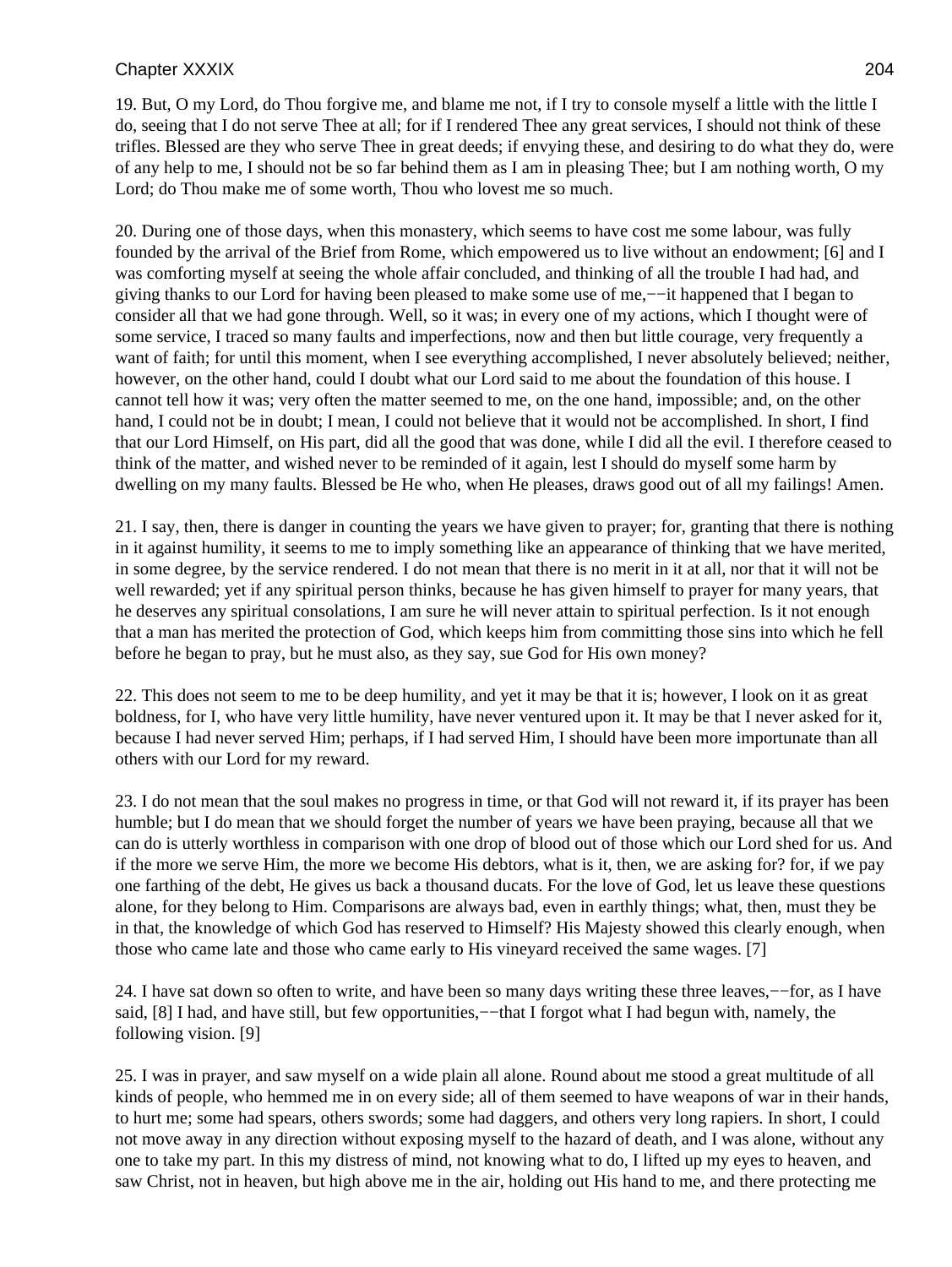in such a way that I was no longer afraid of all that multitude, neither could they, though they wished it, do me any harm.

26. At first the vision seemed to have no results; but it has been of the greatest help to me, since I understood what it meant. Not long afterwards, I saw myself, as it were, exposed to the like assault, and I saw that the vision represented the world, because everything in it takes up arms against the poor soul. We need not speak of those who are not great servants of our Lord, nor of honours, possessions, and pleasures, with other things of the same nature; for it is clear that the soul, if it be not watchful, will find itself caught in a net,−−at least, all these things labour to ensnare it; more than this, so also do friends and relatives, and−−what frightens me most−−even good people. I found myself afterwards so beset on all sides, good people thinking they were doing good, and I knowing not how to defend myself, nor what to do.

27. O my God, if I were to say in what way, and in how many ways, I was tried at that time, even after that trial of which I have just spoken, what a warning I should be giving to men to hate the whole world utterly! It was the greatest of all the persecutions I had to undergo. I saw myself occasionally so hemmed in on every side, that I could do nothing else but lift up my eyes to heaven, and cry unto God. [10] I recollected well what I had seen in the vision, and it helped me greatly not to trust much in any one, for there is no one that can be relied on except God. In all my great trials, our Lord−−He showed it to me−−sent always some one on His part to hold out his hand to help me, as it was shown to me in the vision, so that I might attach myself to nothing, but only please our Lord; and this has been enough to sustain the little virtue I have in desiring to serve Thee: be Thou blessed for evermore!

28. On one occasion I was exceedingly disquieted and troubled, unable to recollect myself, fighting and struggling with my thoughts, running upon matters which did not relate to perfection; and, moreover, I did not think I was so detached from all things as I used to be. When I found myself in this wretched state, I was afraid that the graces I had received from our Lord were illusions, and the end was that a great darkness covered my soul. In this my distress our Lord began to speak to me: He bade me not to harass myself, but learn, from the consideration of my misery, what it would be if He withdrew Himself from me, and that we were never safe while living in the flesh. It was given me to understand how this fighting and struggling are profitable to us, because of the reward, and it seemed to me as if our Lord were sorry for us who live in the world. Moreover, He bade me not to suppose that He had forgotten me; He would never abandon me, but it was necessary I should do all that I could myself.

29. Our Lord said all this with great tenderness and sweetness; He also spoke other most gracious words, which I need not repeat. His Majesty, further showing His great love for me, said to me very often: "Thou art Mine, and I am thine." I am in the habit of saying myself, and I believe in all sincerity: "What do I care for myself?−−I care only for Thee, O my Lord."

30. These words of our Lord, and the consolation He gives me, fill me with the utmost shame, when I remember what I am. I have said it before, I think, [11] and I still say now and then to my confessor, that it requires greater courage to receive these graces than to endure the heaviest trials. When they come, I forget, as it were, all I have done, and there is nothing before me but a picture of my wretchedness, and my understanding can make no reflections; this, also, seems to me at times to be supernatural.

31. Sometimes I have such a vehement longing for Communion; I do not think it can be expressed. One morning it happened to rain so much as to make it seem impossible to leave the house. When I had gone out, I was so beside myself with that longing, that if spears had been pointed at my heart, I should have rushed upon them; the rain was nothing. When I entered the church I fell into a deep trance, and saw heaven open−−not a door only, as I used to see at other times. I beheld the throne which, as I have told you, my father, I saw at other times, with another throne above it, whereon, though I saw not, I understood by a certain inexplicable knowledge that the Godhead dwelt.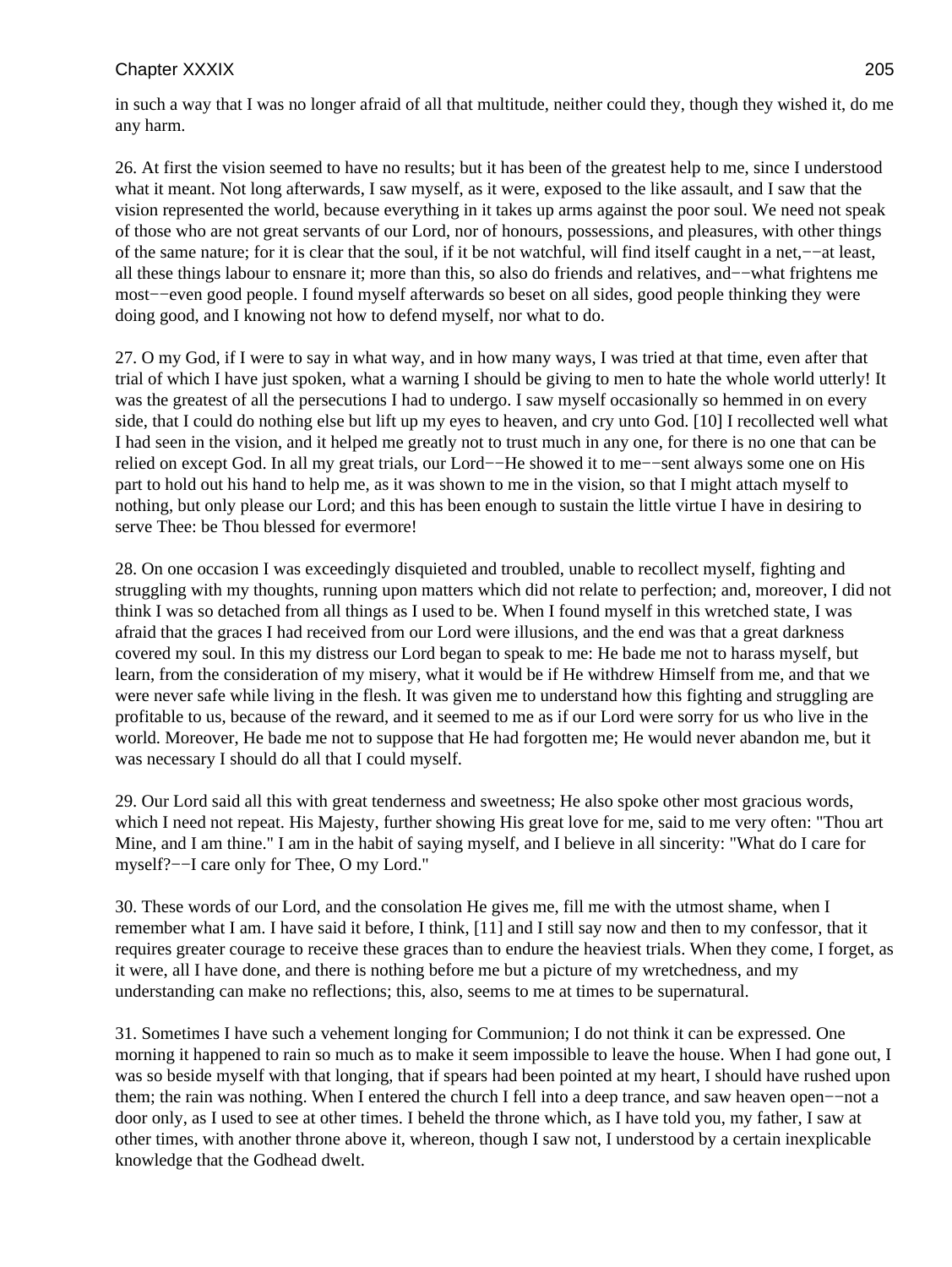32. The throne seemed to me to be supported by certain animals; I believe I saw the form of them: I thought they might be the Evangelists. But how the throne was arrayed, and Him who sat on it I did not see, but only an exceedingly great multitude of angels, who seemed to me more beautiful, beyond all comparison, than those I had seen in heaven. I thought they were, perhaps, the seraphim or cherubim, for they were very different in their glory, and seemingly all on fire. The difference is great, as I said before; [12] and the joy I then felt cannot be described, either in writing or by word of mouth; it is inconceivable to any one what has not had experience of it. I felt that everything man can desire was all there together, and I saw nothing; they told me, but I know not who, that all I could do there was to understand that I could understand nothing, and see how everything was nothing in comparison with that. So it was; my soul afterwards was vexed to see that it could rest on any created thing: how much more, then, if it had any affection thereto; for everything seemed to me but an ant−hill. I communicated, and remained during Mass. I know not how it was: I thought I had been but a few minutes, and was amazed when the clock struck; I had been two hours in that trance and joy.

33. I was afterwards amazed at this fire, which seems to spring forth out of the true love of God; for though I might long for it, labour for it, and annihilate myself in the effort to obtain it, I can do nothing towards procuring a single spark of it myself, because it all comes of the good pleasure of His Majesty, as I said on another occasion. [13] It seems to burn up the old man, with his faults, his lukewarmness, and misery; so that it is like the phoenix, of which I have read that it comes forth, after being burnt, out of its own ashes into a new life. Thus it is with the soul: it is changed into another, whose desires are different, and whose strength is great. It seems to be no longer what it was before, and begins to walk renewed in purity in the ways of our Lord. When I was praying to Him that thus it might be with me, and that I might begin His service anew, He said to me: "The comparison thou hast made is good; take care never to forget it, that thou mayest always labour to advance."

34. Once, when I was doubting, as I said just now, [14] whether these visions came from God or not, our Lord appeared, and, with some severity, said to me: "O children of men, how long will you remain hard of heart!" I was to examine myself carefully on one subject,—–whether I had given myself up wholly to Him, or not. If I had,−−and it was so,−−I was to believe that He would not suffer me to perish. I was very much afflicted when He spoke thus, but He turned to me with great tenderness and sweetness, and bade me not to distress myself, for He knew already that, so far as it lay in my power, I would not fail in anything that was for His service; that He Himself would do what I wished,−−and so He did grant what I was then praying for; that I was to consider my love for Him, which was daily growing in me, for I should see by this that these visions did not come from Satan; that I must not imagine that God would ever allow the devil to have so much power over the souls of His servants as to give them such clearness of understanding and such peace as I had.

35. He gave me also to understand that, when such and so many persons had told me the visions were from God, I should do wrong if I did not believe them. [15]

36. Once, when I was reciting the psalm Quicumque vult, [16] I was given to understand the mystery of One God and Three Persons with so much clearness, that I was greatly astonished and consoled at the same time. This was of the greatest help to me, for it enabled me to know more of the greatness and marvels of God; and when I think of the most Holy Trinity, or hear It spoken of, I seem to understand the mystery, and a great joy it is.

37. One day−−it was the Feast of the Assumption of the Queen of the Angels, and our Lady−−our Lord was pleased to grant me this grace. In a trance He made me behold her going up to heaven, the joy and solemnity of her reception there, as well as the place where she now is. To describe it is more than I can do; the joy that filled my soul at the sight of such great glory was excessive. The effects of the vision were great; it made me long to endure still greater trials: and I had a vehement desire to serve our Lady, because of her great merits.

38. Once, in one of the colleges of the Society of Jesus, when the brothers of the house were communicating, I saw an exceedingly rich canopy above their heads. I saw this twice; but I never saw it when others were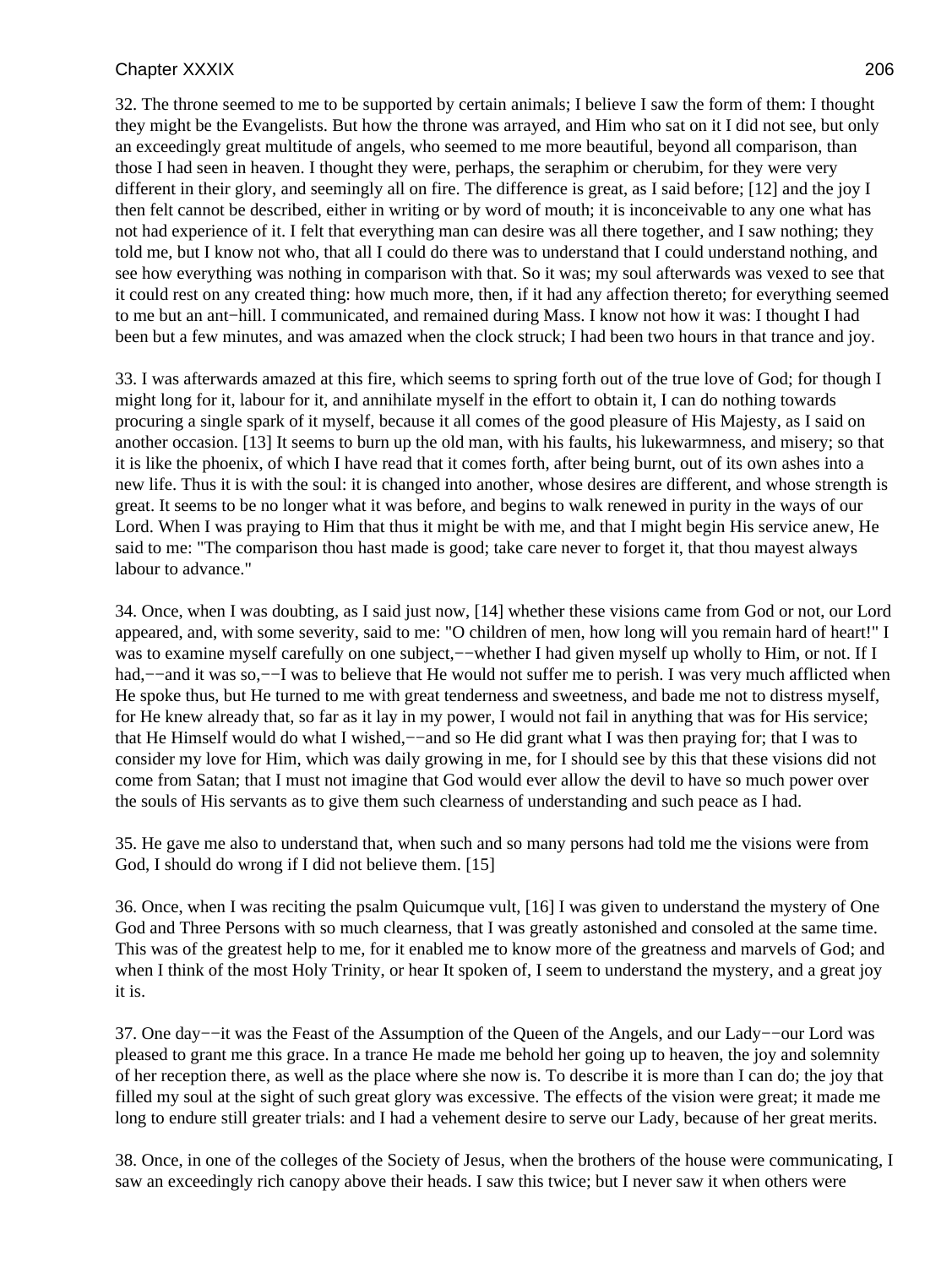receiving Communion.

1. Ch. xxxiii. § 10. F. Gaspar de Salazar.

2. 3 Kings xix. 12: "Sibilus auræ tenuis."

3. See St. John of the Cross, Ascent of Mount Carmel, bk. iii. ch. i, p. 210).

4. Ch. xxxiv. § 1.

5. St. John iii. 34: "Non enim ad mensuram dat Deus spiritum."

6. See ch. xxxiii. § 15.

7. St. Matt. xx. 9−14: "Volo autem et huic novissimo dare sicut et tibi."

8. Ch. xiv. § 12.

9. The Saint had this vision when she was in the house of Doña Luisa de la Cerda in Toledo, and it was fulfilled in the opposition she met with in the foundation of St. Joseph of Avila. See ch. xxxvi. § 18.

10. 2 Paralip. xx. 12: "Hoc solum habemus residui, ut oculos nostros dirigamus ad Te."

11. Ch. xx. § 4.

12. Ch. xxix. § 16.

13. Ch. xxix. § 13.

14. § 28.

.

15. See ch. xxviii. §§ 19, 20.

16. Commonly called the Creed of St. Athanasius.

## **Chapter XL**

Visions, Revelations, and Locutions.

1. One day, in prayer, the sweetness of which was so great that, knowing how unworthy I was of so great a blessing, I began to think how much I had deserved to be in that place which I had seen prepared for me in hell,––for, as I said before, [1] I never forget the way I saw myself there,––as I was thinking of this, my soul began to be more and more on fire, and I was carried away in spirit in a way I cannot describe. It seemed to me as if I had been absorbed in, and filled with, that grandeur of God which, on another occasion, I had felt. [2] In that majesty it was given me to understand one truth, which is the fulness of all truth, but I cannot tell how, for I saw nothing. It was said to me, I saw not by whom, but I knew well enough it was the Truth Itself: "This I am doing to thee is not a slight matter; it is one of those things for which thou owest Me much; for all the evil in the world comes from ignorance of the truths of the holy writings in their clear simplicity, of which not one iota shall pass away." [3] I thought that I had always believed this, and that all the faithful also believed it. Then he said,: "Ah, My daughter, they are few who love Me in truth; for if men loved Me, I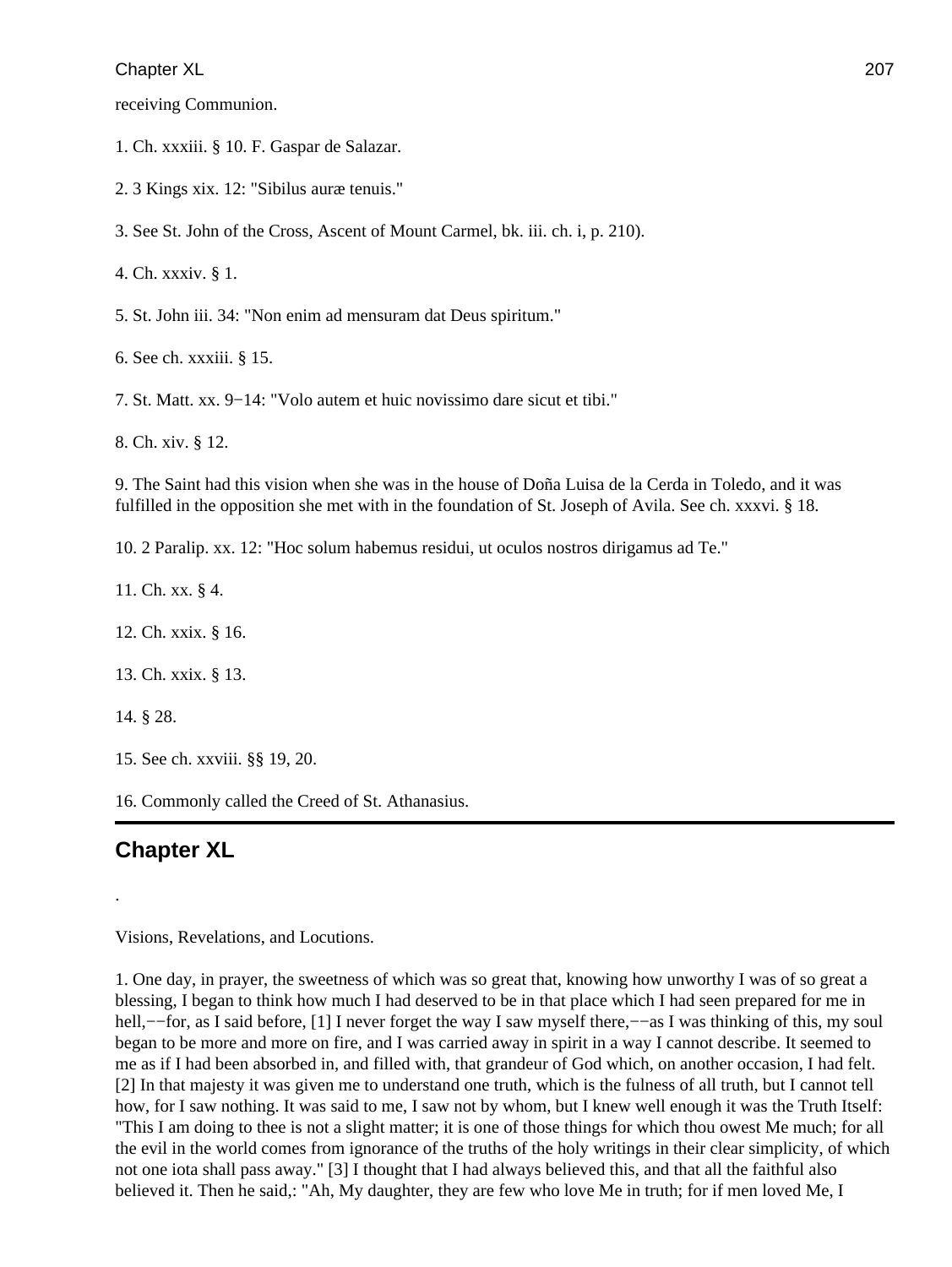should not hide My secrets from them. Knowest thou what it is to love Me in truth? It is to admit everything to be a lie which is not pleasing unto Me. Now thou dost not understand it, but thou shalt understand it clearly hereafter, in the profit it will be to thy soul."

2. Our Lord be praised, so I found it; for after this vision I look upon everything which does not tend to the service of God as vanity and lies. I cannot tell how much I am convinced of this, nor how sorry I am for those whom I see living in darkness, not knowing the truth. I derived other great blessings also from this, some of which I will here speak of, others I cannot describe.

3. Our Lord at the same time uttered a special word of most exceeding graciousness. I know not how it was done, for I saw nothing; but I was filled, in a way which also I cannot describe, with exceeding strength and earnestness of purpose to observe with all my might everything contained in the divine writings. I thought that I could rise above every possible hindrance put in my way.

4. Of this divine truth, which was put before me I know not how, there remains imprinted within me a truth−−I cannot give it a name−−which fills me with a new reverence for God; it gives me a notion of His Majesty and power in a way which I cannot explain. I can understand that it is something very high. I had a very great desire never to speak of anything but of those deep truths which far surpass all that is spoken of here in the world,—–and so the living in it began to be painful to me.

5. The vision left me in great tenderness, joy, and humility. It seemed to me, though I knew not how, that our Lord now gave me great things; and I had no suspicion whatever of any illusion. I saw nothing; but I understood how great a blessing it is to make no account of anything which does not lead us nearer unto God. I also understood what it is for a soul to be walking in the truth, in the presence of the Truth itself. What I understood is this: that our Lord gave me to understand that He is Himself the very Truth.

6. All this I am speaking of I learnt at times by means of words uttered; at other times I learnt some things without the help of words, and that more clearly than those other things which were told me in words. I understood exceedingly deep truths concerning the Truth, more than I could have done through the teaching of many learned men. It seems to me that learned men never could have thus impressed upon me, nor so clearly explained to me, the vanity of this world.

7. The Truth of which I am speaking, and which I was given to see, is Truth Itself, in Itself. It has neither beginning nor end. All other truths depend on this Truth, as all other loves depend on this love, and all other grandeurs on this grandeur. I understood it all, notwithstanding that my words are obscure in comparison with that distinctness with which it pleased our Lord to show it to me. What think you must be the power of His Majesty, seeing that in so short a time it leaves so great a blessing and such an impression on the soul? O Grandeur! Majesty of mine! what is it Thou art doing, O my Lord Almighty! Consider who it is to whom Thou givest blessings so great! Dost Thou not remember that this my soul has been an abyss of lies and a sea of vanities, and all my fault? Though Thou hadst given me a natural hatred of lying yet I did involve myself in many lying ways. How is this, O my God? how can it be that mercies and graces so great should fall to the lot of one who has so ill deserved them at Thy hands?

8. Once, when I was with the whole community reciting the Office, my soul became suddenly recollected, and seemed to me all bright as a mirror, clear behind, sideways, upwards, and downwards; and in the centre of it I saw Christ our Lord, as I usually see Him. It seemed to me that I saw Him distinctly in every part of my soul, as in a mirror, and at the same time the mirror was all sculptured−−I cannot explain it−−in our Lord Himself by a most loving communication which I can never describe. I know that this vision was a great blessing to me, and is still whenever I remember it, particularly after Communion.

9. I understood by it, that, when a soul is in mortal sin, this mirror becomes clouded with a thick vapour, and utterly obscured, so that our Lord is neither visible nor present, though He is always present in the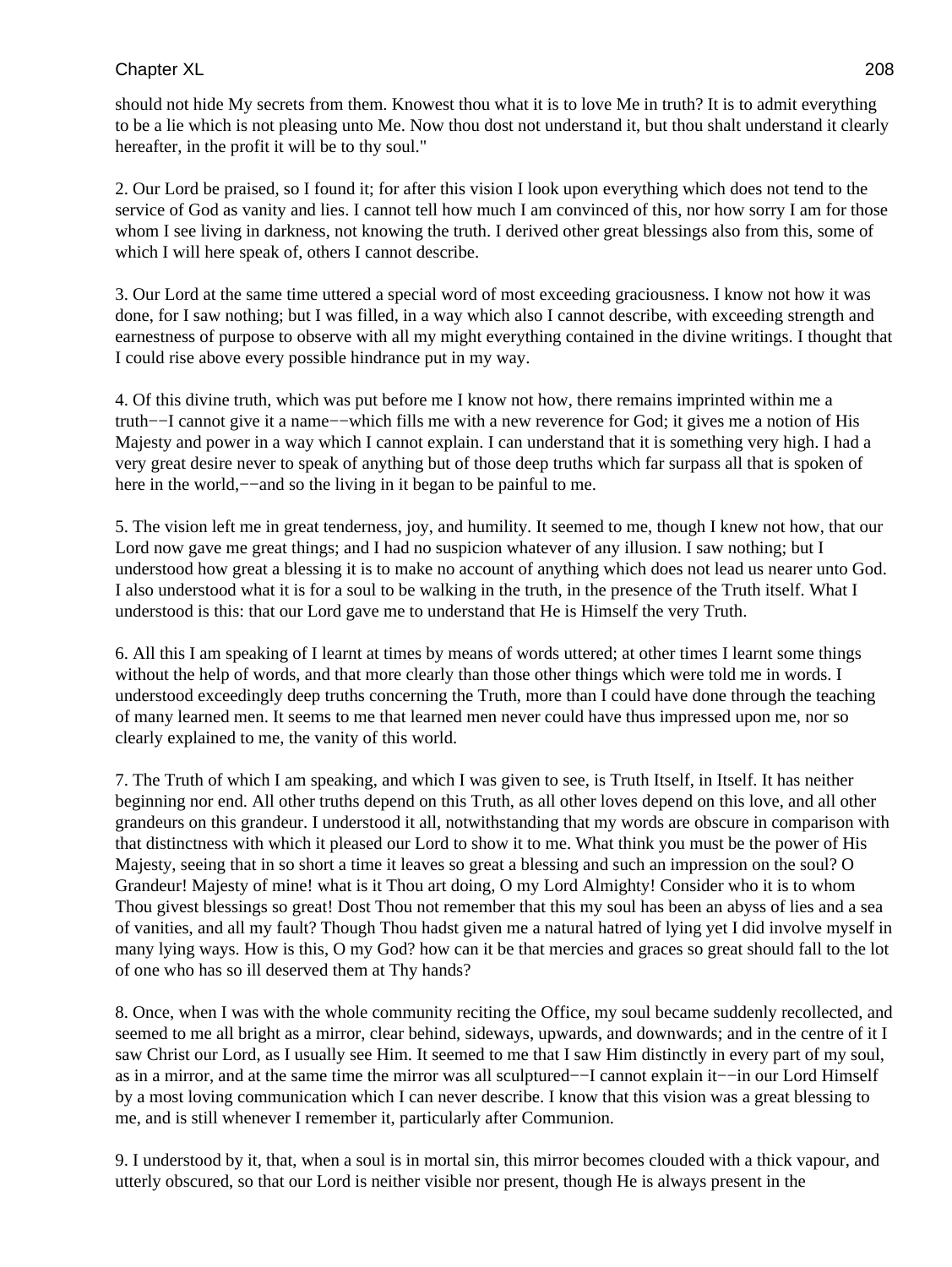conservation of its being. In heretics, the mirror is, as it were, broken in pieces, and that is worse than being dimmed. There is a very great difference between seeing this and describing it, for it can hardly be explained. But it has done me great good; it has also made me very sorry on account of those times when I dimmed the lustre of my soul by my sins, so that I could not see our Lord.

10. This vision seems to me very profitable to recollected persons, to teach them to look upon our Lord as being in the innermost part of their soul. It is a method of looking upon Him which penetrates us more thoroughly, and is much more fruitful, than that of looking upon Him as external to us, as I have said elsewhere, [4] and as it is laid down in books on prayer, where they speak of where we are to seek God. The glorious St. Augustin, [5] in particular, says so, when he says that neither in the streets of the city, nor in pleasures, nor in any place whatever where he sought Him, did he find Him as he found Him within himself. This is clearly the best way; we need not go up to heaven, nor any further than our own selves, for that would only distress the spirit and distract the soul, and bring but little fruit.

11. I should like to point out one result of a deep trance; it may be that some are aware of it. When the time is over during which the soul was in union, wherein all its powers were wholly absorbed,−−it lasts, as I have said, [6] but a moment,—−the soul continues still to be recollected, unable to recover itself even in outward things; for the two powers−−the memory and the understanding−−are, as it were, in a frenzy, extremely disordered. This, I say, happens occasionally, particularly in the beginnings. I am thinking whether it does not result from this: that our natural weakness cannot endure the vehemence of the spirit, which is so great, and that the imagination is enfeebled. I know it to be so with some. I think it best for these to force themselves to give up prayer at that time, and resume it afterwards, when they may recover what they have lost, and not do everything at once, for in that case much harm might come of it. I know this by experience, as well as the necessity of considering what our health can bear.

12. Experience is necessary throughout, so also is a spiritual director; for when the soul has reached this point, there are many matters which must be referred to the director. If, after seeking such a one, the soul cannot find him, our Lord will not fail that soul, seeing that He has not failed me, who am what I am: They are not many, I believe, who know by experience so many things, and without experience it is useless to treat a soul at all, for nothing will come of it, save only trouble and distress. But our Lord will take this also into account, and for that reason it is always best to refer the matter to the director. I have already more than once said this, [7] and even all I am saying now, only I do not distinctly remember it; but I do see that it is of great importance, particularly to women, that they should go to their confessor, and that he should be a man of experience herein. There are many more women than men to whom our Lord gives these graces; I have heard the holy friar Peter of Alcantara say so, and, indeed, I know it myself. He used to say that women made greater progress in this way than men did; and he gave excellent reasons for his opinion, all in favour of women; but there is no necessity for repeating them here.

13. Once, when in prayer, I had a vision, for a moment,−−I saw nothing distinctly, but the vision was most clear,−−how all things are seen in God and how all things are comprehended in Him. I cannot in any way explain it, but the vision remains most deeply impressed on my soul, and is one of those grand graces which our Lord wrought in me, and one of those which put me to the greatest shame and confusion whenever I call my sins to remembrance. I believe, if it had pleased our Lord that I had seen this at an earlier time, or if they saw it who sin against Him, we should have neither the heart nor the daring to do so. I had the vision, I repeat it, but I cannot say that I saw anything; however, I must have seen something, seeing that I explain it by an illustration, only it must have been in a way so subtile and delicate that the understanding is unable to reach it, or I am so ignorant in all that relates to these visions, which seem to be not imaginary. In some of these visions there must be something imaginary, only, as the powers of the soul are then in a trance, they are not able afterwards to retain the forms, as our Lord showed them to it then, and as He would have it rejoice in them.

14. Let us suppose the Godhead to be a most brilliant diamond, much larger than the whole world, or a mirror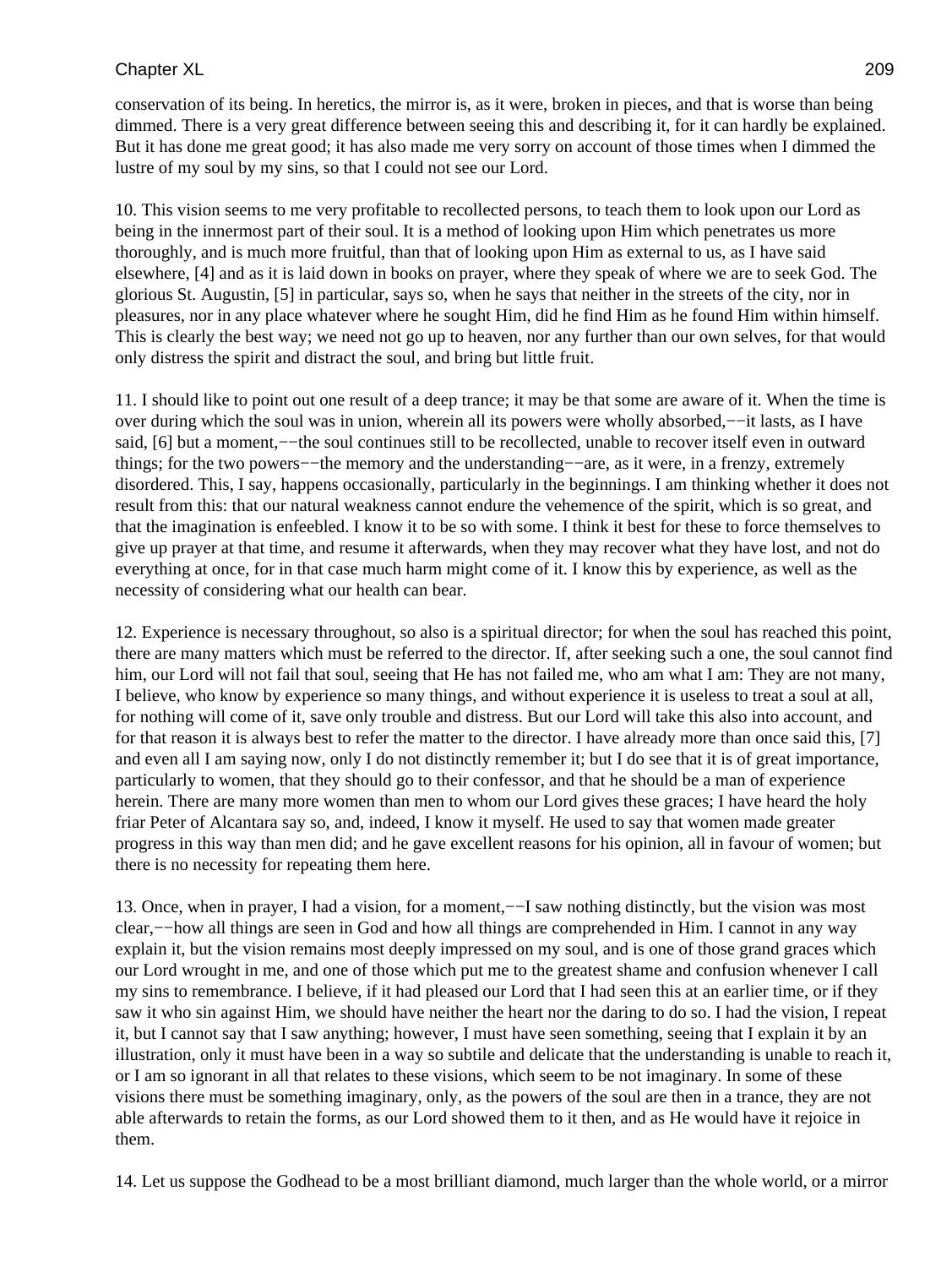like that to which I compared the soul in a former vision, [8] only in a way so high that I cannot possibly describe it; and that all our actions are seen in that diamond, which is of such dimensions as to include everything, because nothing can be beyond it. It was a fearful thing for me to see, in so short a time, so many things together in that brilliant diamond, and a most piteous thing too, whenever I think of it, to see such foul things as my sins present in the pure brilliancy of that light.

15. So it is, whenever I remember it, I do not know how to bear it, and I was then so ashamed of myself that I knew not where to hide myself. Oh, that some one could make this plain to those who commit most foul and filthy sins, that they may remember their sins are not secret, and that God most justly resents them, seeing that they are wrought in the very presence of His Majesty, and that we are demeaning ourselves so irreverently before Him! I saw, too, how completely hell is deserved for only one mortal sin, and how impossible it is to understand the exceeding great wickedness of committing it in the sight of majesty so great, and how abhorrent to His nature such actions are. In this we see more and more of His mercifulness, who, though we all know His hatred of sin, yet suffers us to live.

16. The vision made me also reflect, that if one such vision as this fills the souls with such awe, what will it be in the day of judgment, when His Majesty will appear distinctly, and when we too shall look on the sins we have committed! O my God, I have been, oh, how blind! I have often been amazed at what I have written; and you, my father, be you not amazed at anything, but that I am still living,−−I, who see such things, and know myself to be what I am. Blessed for ever be He who has borne with me so long!

17. Once, in prayer, with much recollection, sweetness, and repose, I saw myself, as it seemed to me, surrounded by angels, and was close unto God. I began to intercede with His Majesty on behalf of the church. I was given to understand the great services which a particular Order would render in the latter days, and the courage with which its members would maintain the faith.

18. I was praying before the most Holy Sacrament one day; I had a vision of a Saint, whose Order was in some degree fallen. In his hands he held a large book, which he opened, and then told me to read certain words, written in large and very legible letters; they were to this effect: "In times to come this Order will flourish; it will have many martyrs." [9]

19. On another occasion, when I was at Matins in choir, six or seven persons, who seemed to me to be of this Order, appeared and stood before me with swords in their hands. The meaning of that, as I think, is that they are to be defenders of the faith; for at another time, when I was in prayer, I fell into a trance, and stood in spirit on a wide plain, where many persons were fighting; and the members of this Order were fighting with great zeal. Their faces were beautiful, and as it were on fire. Many they laid low on the ground defeated, others they killed. It seemed to me to be a battle with heretics.

20. I have seen this glorious Saint occasionally, and he has told me certain things, and thanked me for praying for his Order, and he has promised to pray for me to our Lord. I do not say which Orders these are,−−our Lord, if it so pleased Him, could make them known,−−lest the others should be aggrieved. Let every Order, or every member of them by himself, labour, that by his means our Lord would so bless his own Order that it may serve Him in the present grave necessities of His Church. Blessed are they whose lives are so spent.

21. I was once asked by a person to pray God to let him know whether his acceptance of a bishopric would be for the service of God. After Communion our Lord said to me: "When he shall have clearly and really understood that true dominion consists in possessing nothing, he may then accept it." I understood by this that he who is to be in dignity must be very far from wishing or desiring it, or at least he must not seek it.

22. These and many other graces our Lord has given, and is giving continually, to me a sinner. I do not think it is necessary to speak of them, because the state of my soul can be ascertained from what I have written; so also can the spirit which our Lord has given me. May He be blessed for ever, who has been so mindful of me!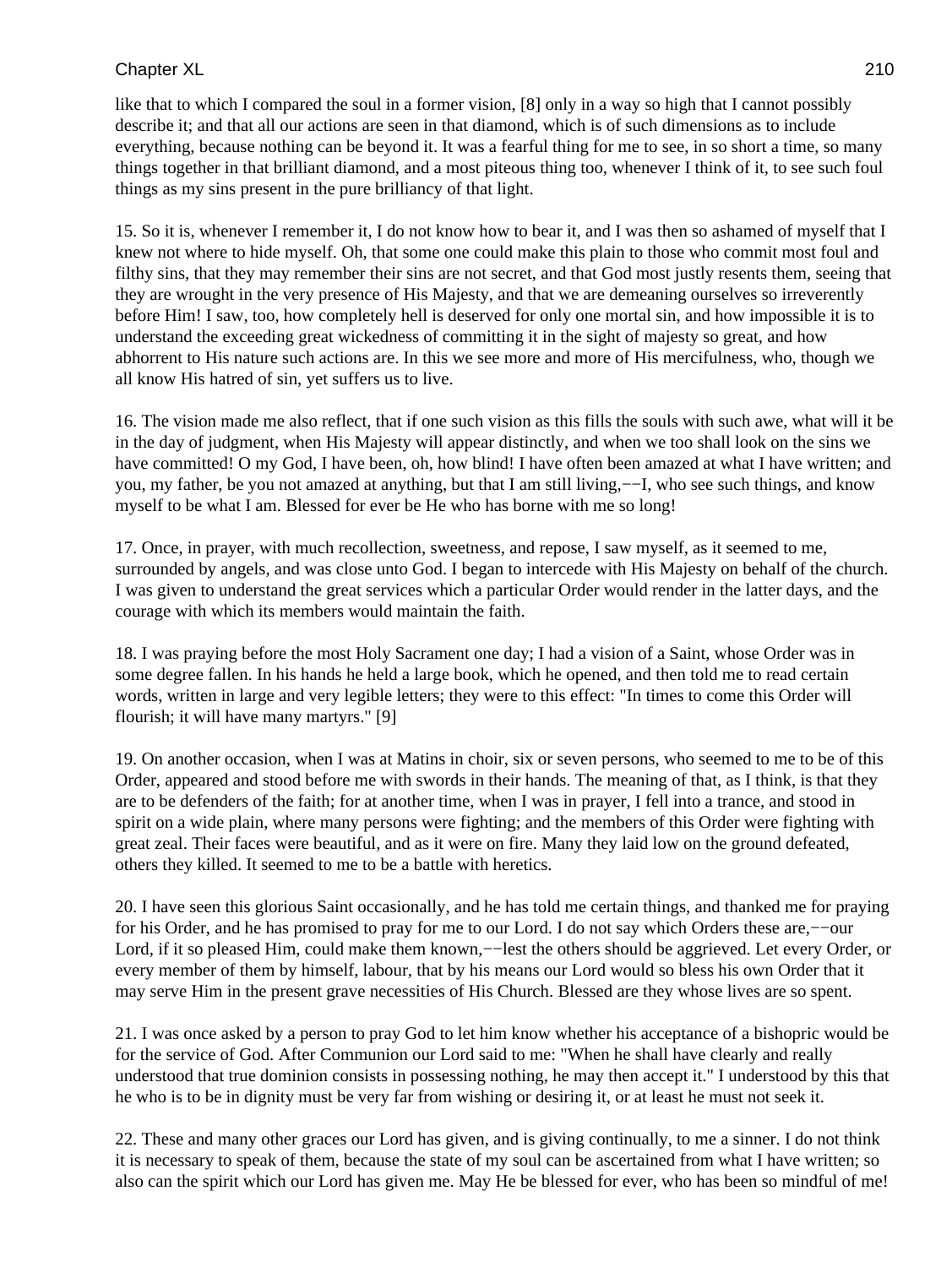23. Our Lord said to me once, consoling me, that I was not to distress myself,−−this He said most lovingly,−−because in this life we could not continue in the same state. [10] At one time I should be fervent, at another not; now disquieted, and again at peace, and tempted; but I must hope in Him, and fear not.

24. I was one day thinking whether it was a want of detachment in me to take pleasure in the company of those who had the care of my soul, and to have an affection for them, and to comfort myself with those whom I see to be very great servants of God. [11] Our Lord said to me: "It is not a virtue in a sick man to abstain from thanking and loving the physician who seems to restore him to health when he is in danger of death. What should I have done without these persons? The conversation of good people was never hurtful; my words should always be weighed, and holy; and I was not to cease my relations with them, for they would do me good rather than harm."

25. This was a great comfort to me, because, now and then, I wished to abstain from converse with all people; for it seemed to me that I was attached to them. Always, in all things, did our Lord console me, even to the showing me how I was to treat those who were weak, and some other people also. Never did He cease to take care of me. I am sometimes distressed to see how little I do in His service, and how I am forced to spend time in taking care of a body so weak and worthless as mine is, more than I wish.

26. I was in prayer one night, when it was time to go to sleep. I was in very great pain, and my usual sickness was coming on. [12] I saw myself so great a slave to myself, and, on the other hand, the spirit asked for time for itself. I was so much distressed that I began to weep exceedingly, and to be very sorry. This has happened to me not once only, but, as I am saying, very often; and it seems to make me weary of myself, so that at the time I hold myself literally in abhorrence. Habitually, however, I know that I do not hate myself, and I never fail to take that which I see to be necessary for me. May our Lord grant that I do not take more than is necessary!−−I am afraid I do.

27. When I was thus distressed, our Lord appeared unto me. He comforted me greatly, and told me I must do this for His love, and bear it; my life was necessary now. And so, I believe, I have never known real pain since I resolved to serve my Lord and my Consoler with all my strength; for though he would leave me to suffer a little, yet He would console me in such a way that I am doing nothing when I long for troubles. And it seems to me there is nothing worth living for but this, and suffering is what I most heartily pray to God for. I say to Him sometimes, with my whole heart: "O Lord, either to die or to suffer! I ask of Thee nothing else for myself." It is a comfort to me to hear the clock strike, because I seem to have come a little nearer to the vision of God, in that another hour of my life has passed away.

28. At other times I am in such a state that I do not feel that I am living, nor yet do I desire to die but I am lukewarm, and darkness surrounds me on every side, as I said before; [13] for I am very often in great trouble. It pleased our Lord that the graces He wrought in me should be published abroad, [14] as He told me some years ago they should be. It was a great pain to me, and I have borne much on that account even to this day, as you, my father, know, because every man explains them in his own sense. But my comfort herein is that it is not my fault that they are become known, for I was extremely cautious never to speak of them but to my confessors, or to persons who I knew had heard of them from them. I was silent, however, not out of humility, but because, as I said before, [15] it gave me great pain to speak of them even to my confessors.

29. Now, however,−−to God be the glory!−−though many speak against me, but out of a zeal for goodness, and though some are afraid to speak to me, and even to hear my confession, and though others have much to say about me, because I see that our Lord willed by this means to provide help for many souls,−−and also because I see clearly and keep in mind how much He would suffer, if only for the gaining of one,−−I do not care about it at all.

30. I know not why it is so, but perhaps the reason may in some measure be that His Majesty has placed me in this corner out of the way, where the enclosure is so strict, and where I am as one that is dead. I thought that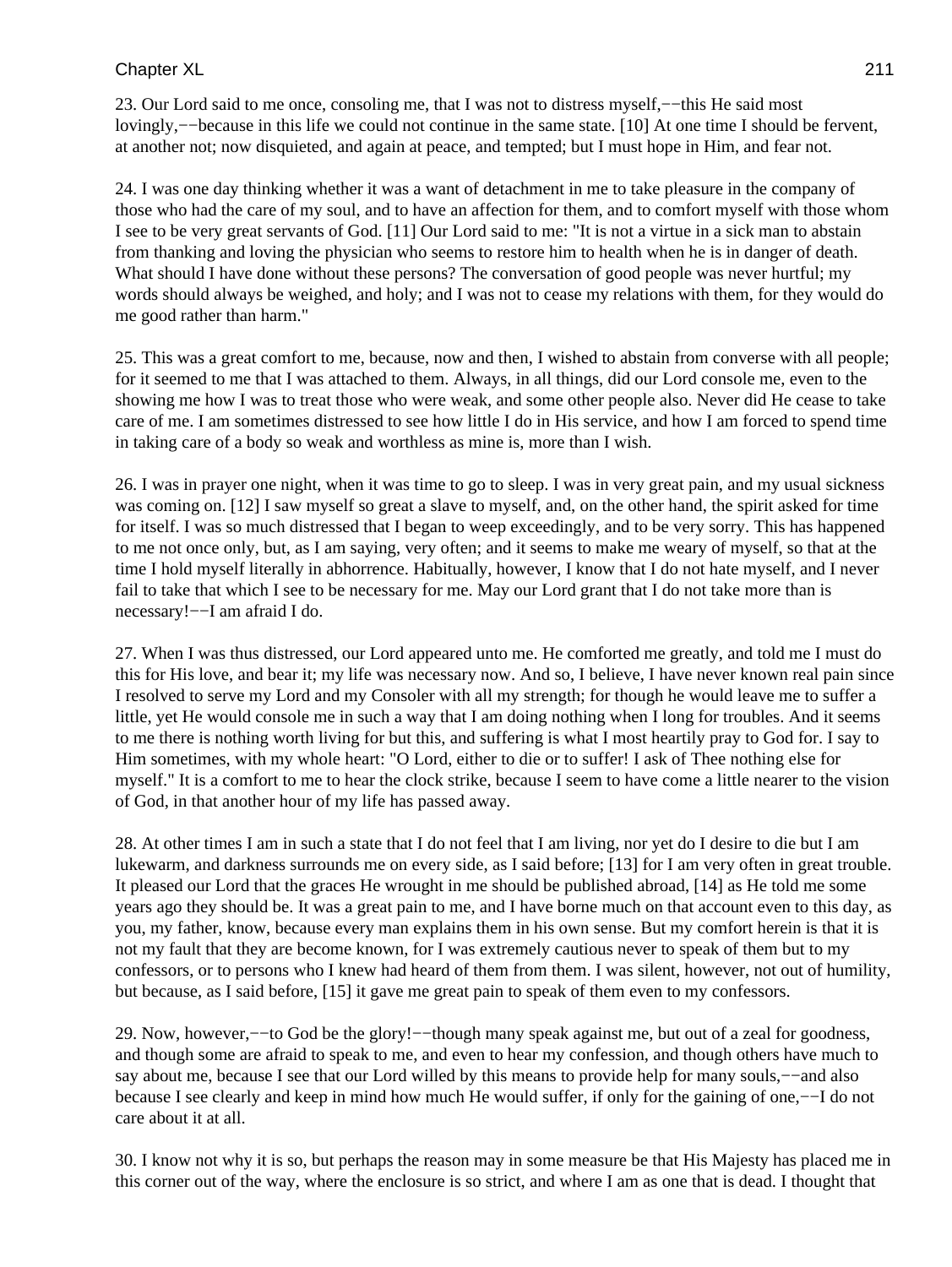no one would remember me, but I am not so much forgotten as I wish I was, for I am forced to speak to some people. But as I am in a house where none may see me, it seems as if our Lord had been pleased to bring me to a haven, which I trust in His Majesty will be secure. Now that I am out of the world, with companions holy and few in number, I look down on the world as from a great height, and care very little what people say or know about me. I think much more of one soul's advancement, even if it were but slight, than of all that people may say of me; and since I am settled here it has pleased our Lord that all my desires tend to this.

31. He has made my life to me now a kind of sleep; for almost always what I see seems to me to be seen as in a dream, nor have I any great sense either of pleasure or of pain. If matters occur which may occasion either, the sense of it passes away so quickly that it astonishes me, and leaves an impression as if I had been dreaming,−−and this is the simple truth; for if I wished afterwards to delight in that pleasure, or be sorry over that pain, it is not in my power to do so: just as a sensible person feels neither pain nor pleasure in the memory of a dream that is past; for now our Lord has roused my soul out of that state which, because I was not mortified nor dead to the things of this world, made me feel as I did, and His Majesty does not wish me to become blind again.

32. This is the way I live now, my lord and father; do you, my father, pray to God that He would take me to Himself, or enable me to serve Him. May it please His Majesty that what I have written may be of some use to you, my father! I have so little time, [16] and therefore my trouble has been great in writing; but it will be a blessed trouble if I have succeeded in saying anything that will cause one single act of praise to our Lord. If that were the case, I should look upon myself as sufficiently rewarded, even if you, my father, burnt at once what I have written. I would rather it were not burnt before those three saw it, whom you, my father, know of, because they are, and have been, my confessors; for if it be bad, it is right they should lose the good opinion they have of me; and if it be good, they are good and learned men, and I know they will recognise its source, and give praise to Him who hath spoken through me.

33. May His Majesty ever be your protector, and make you so great a saint that your spirit and light may show the way to me a miserable creature, so wanting in humility and so bold as to have ventured to write on subjects so high! May our Lord grant I have not fallen into any errors in the matter, for I had the intention and the desire to be accurate and obedient, and also that through me He might, in some measure, have glory,−−because that is what I have been praying for these many years; and as my good works are inefficient for that end, I have ventured to put in order this my disordered life. Still, I have not wasted more time, nor given it more attention, than was necessary for writing it; yet I have put down all that has happened to me with all the simplicity and sincerity possible.

34. May our Lord, who is all−powerful, grant−−and He can if He will−−that I may attain to the doing of His will in all things! May He never suffer this soul to be lost, which He so often, in so many ways, and by so many means, has rescued from hell and drawn unto Himself! Amen.

#### I.H.S.

The Holy Spirit be ever with you, my father. [17] Amen. It would not be anything improper if I were to magnify my labour in writing this, to oblige you to be very careful to recommend me to our Lord; for indeed I may well do so, considering what I have gone through in giving this account of myself, and in retracing my manifold wretchedness. But, still, I can say with truth that I felt it more difficult to speak of the graces which I have received from our Lord than to speak of my offences against His Majesty. You, my father, commanded me to write at length; that is what I have done, on condition that you will do what you promised, namely, destroy everything in it that has the appearance of being wrong. I had not yet read it through after I had written it, when your reverence sent for it. Some things in it may not be very clearly explained, and there may be some repetitions; for the time I could give to it was so short, that I could not stop to see what I was writing. I entreat your reverence to correct it and have it copied, if it is to be sent on to the Father−Master, Avila, [18] for perhaps some one may recognise the handwriting. I wish very much you would order it so that he might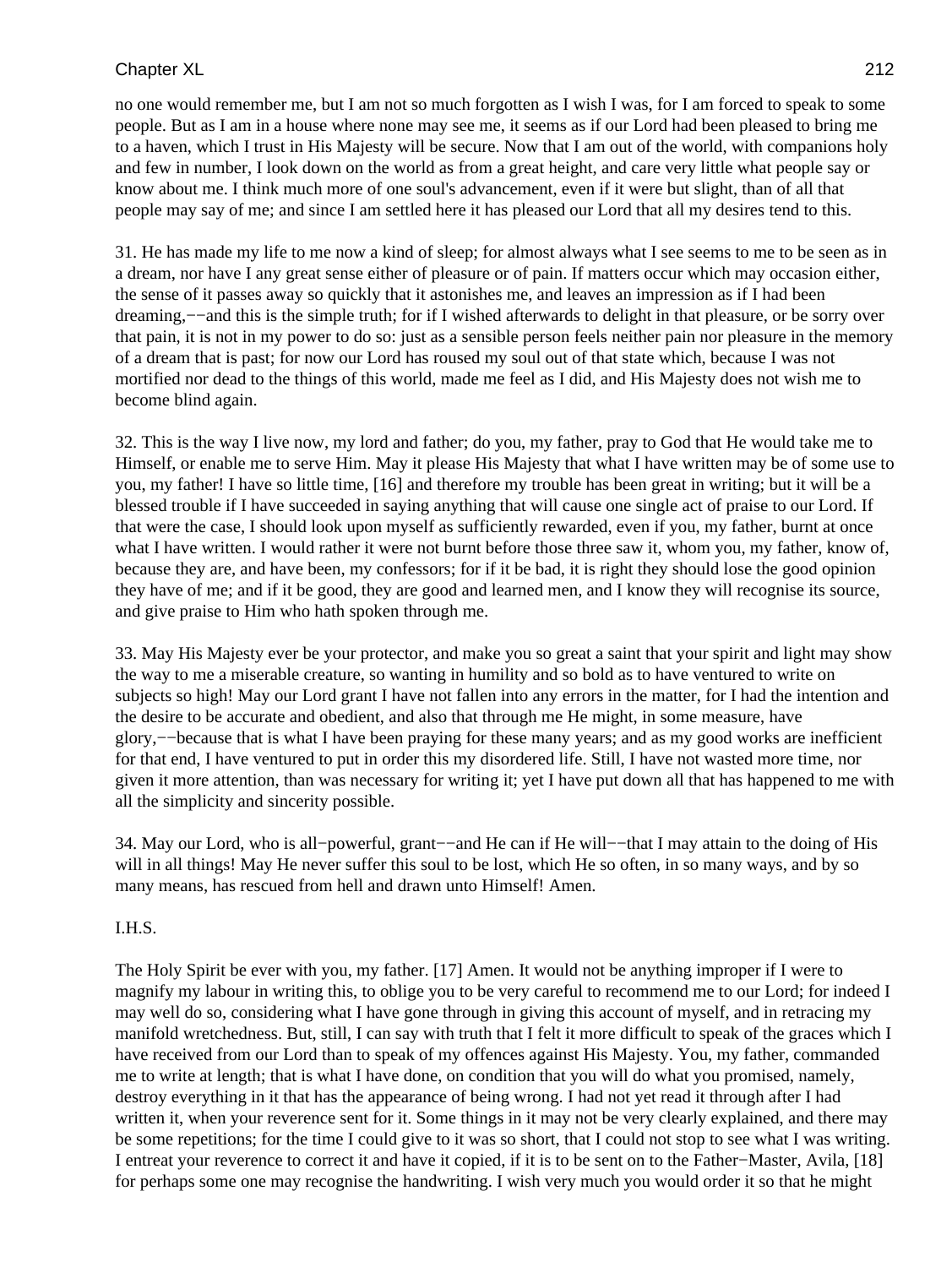see it, for I began to write it with a view to that I shall be greatly comforted if he shall think that I am on a safe road, now that, so far as it concerns me, there is nothing more to be done.

Your reverence will do in all things that which to you shall seem good, and you will look upon yourself as under an obligation to take care of one who trusts her soul to your keeping. I will pray for the soul of your reverence to our Lord, so long as I live. You will, therefore, be diligent in His service, in order that you may be able to help me; for your reverence will see by what I have written how profitable it is to give oneself, as your reverence has begun to do, wholly unto Him who gives Himself to us so utterly without measure.

Blessed be His Majesty for ever! I hope of His mercy we shall see one another one day, when we, your reverence and myself, shall see more clearly the great mercies He has shown us, and when we shall praise Him for ever and ever. Amen. This book was finished in June, 1562.

"This date refers to the first account which the holy Mother Teresa of Jesus wrote of her life; it was not then divided into chapters. Afterwards she made this copy, and inserted in it many things which had taken place subsequent to this date, such as the foundation of the monastery of St. Joseph of Avila, as in p. 169. [19]−−Fray Do Bañes."

1. Ch. xxxii. § 1.

2. Ch. xxviii. § 14.

3. St. Matt. v. 18: "Iota unum aut unus apex non præteribit a lege."

4. Ch. iv. § 10.

5. "Ecce quantum spatiatus sum in memoria mea quærens Te, Domine; et non Te inveni extra eam. . . . Ex quo didici Te, manes in memoria mea, et illic Te invenio cum reminiscor Tui et delector in Te" (Confess. x. 24). See Inner Fortress, Sixth Mansion, ch. iv.

6. Ch. xx. § 26.

7. Ch. xxv. § 18, ch. xxvi. § 4. See St. John of the Cross, Mount Carmel, bk. ii. ch. xxii.

8. § 8.

9. Yepez says that the Order here spoken of is the Carmelite, and Ribera understands the Saint to refer to that of St. Dominic. The Bollandists, n. 1638−1646, on the whole, prefer the authority of Ribera to that of Yepez and give good reasons for their preference, setting aside as insufficient the testimony of Fray Luis of the Assumption, who says he heard himself from the Venerable Anne of St. Bartholomew that the Order in question is the Order of our Lady of Mount Carmel. Don Vicente, the Spanish editor, rejects the opinion of Ribera, on the ground that it could not have been truly said of the Dominicans in the sixteenth century that the Order was in "some degree fallen," for it was in a most flourishing state. He therefore was inclined to believe that the Saint referred to the Augustinians or to the Franciscans. But, after he had printed this part of his book, he discovered among the MSS. in the public library of Madrid a letter of Anne of St. Bartholomew, addressed to Fray Luis of the Assumption, in which the saintly companion of St. Teresa says that the "Order was ours." Don Vicente has published the letter in the Appendix, p. 566.

10. Job xiv. 2: "Nunquam in eodem statu permanet."

11. See ch. xxxvii. §§ 4, 6.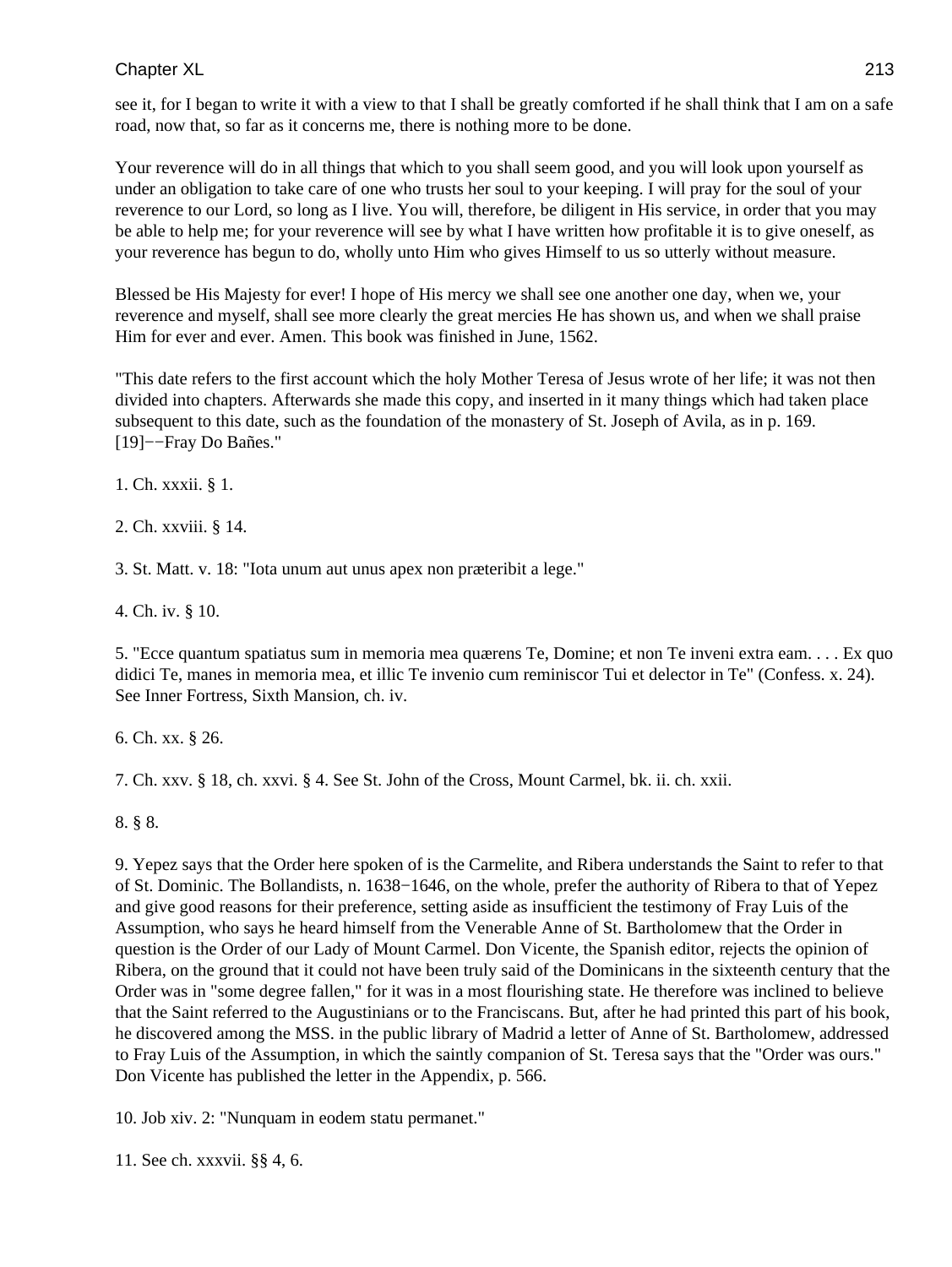12. See ch. vii. § 18.

13. Ch. xxx. § 10.

14. Ch. xxxi. §§ 16, 17.

15. Ch. xxviii. § 6.

16. See ch. xiv. § 12.

17. This letter, which seems to have accompanied the "Life," is printed among the other letters of the Saint, and is addressed to her confessor, the Dominican friar, Pedro Ibañez. It is the fifteenth letter in the first volume of the edition of Madrid; but it is not dated there.

18. Juan de Avila, commonly called the Apostle of Andalusia.

19. I.e. of the MS. See p. 337 [Transcriber's note: ch. xxxvi. § 15] of this translation.

The Relations or Manifestations of Her Spiritual State Which St. Teresa Submitted to Her Confessors.

The Relations.

Relation 1.

Sent to St. Peter of Alcantara in 1560 from the Monastery of the Incarnation, Avila. [1]

1. The method of prayer I observe at present is this: when I am in prayer, it is very rarely that I can use the understanding, because the soul becomes at once recollected, remains in repose, or falls into a trance, so that I cannot in any way have the use of the faculties and the senses,−−so much so, that the hearing alone is left; but then it does not help me to understand anything.

2. It often happens, when I am not even thinking of the things of God, but engaged in other matters, and when prayer seems to be beyond my power, whatever efforts I might make, because of the great aridity I am in, bodily pains contributing thereto, that this recollection or elevation of spirit comes upon me so suddenly that I cannot withstand it, and the fruits and blessings it brings with it are in a moment mine: and this, without my having had a vision, or heard anything, or knowing where I am, except that when the soul seems to be lost I see it make great progress, which I could not have made if I had laboured for a whole year, so great is my gain.

3. At other times certain excessive impetuosities occur, accompanied with a certain fainting away of the soul for God, so that I have no control over myself; [2] my life seems to have come to an end, and so it makes me cry out and call upon God; and this comes upon me with great vehemence. Sometimes I cannot remain sitting, so great is the oppression of the heart; and this pain comes on without my doing anything to cause it, and the nature of it is such that my soul would be glad never to be without it while I live. And the longings I have are longings not to live; and they come on because it seems as if I must live on without being able to find any relief, for relief comes from the vision of God, which comes by death, and death is what I cannot take; and with all this my soul thinks that all except itself are filled with consolations, and that all find help in their troubles, but not itself. The distress thus occasioned is so intense that, if our Lord did not relieve it by throwing it into a trance, whereby all is made calm, and the soul rests in great quiet and is satisfied, now by seeing something of that which it desires, now by hearing other things, it would seem to be impossible for it to be delivered from this pain.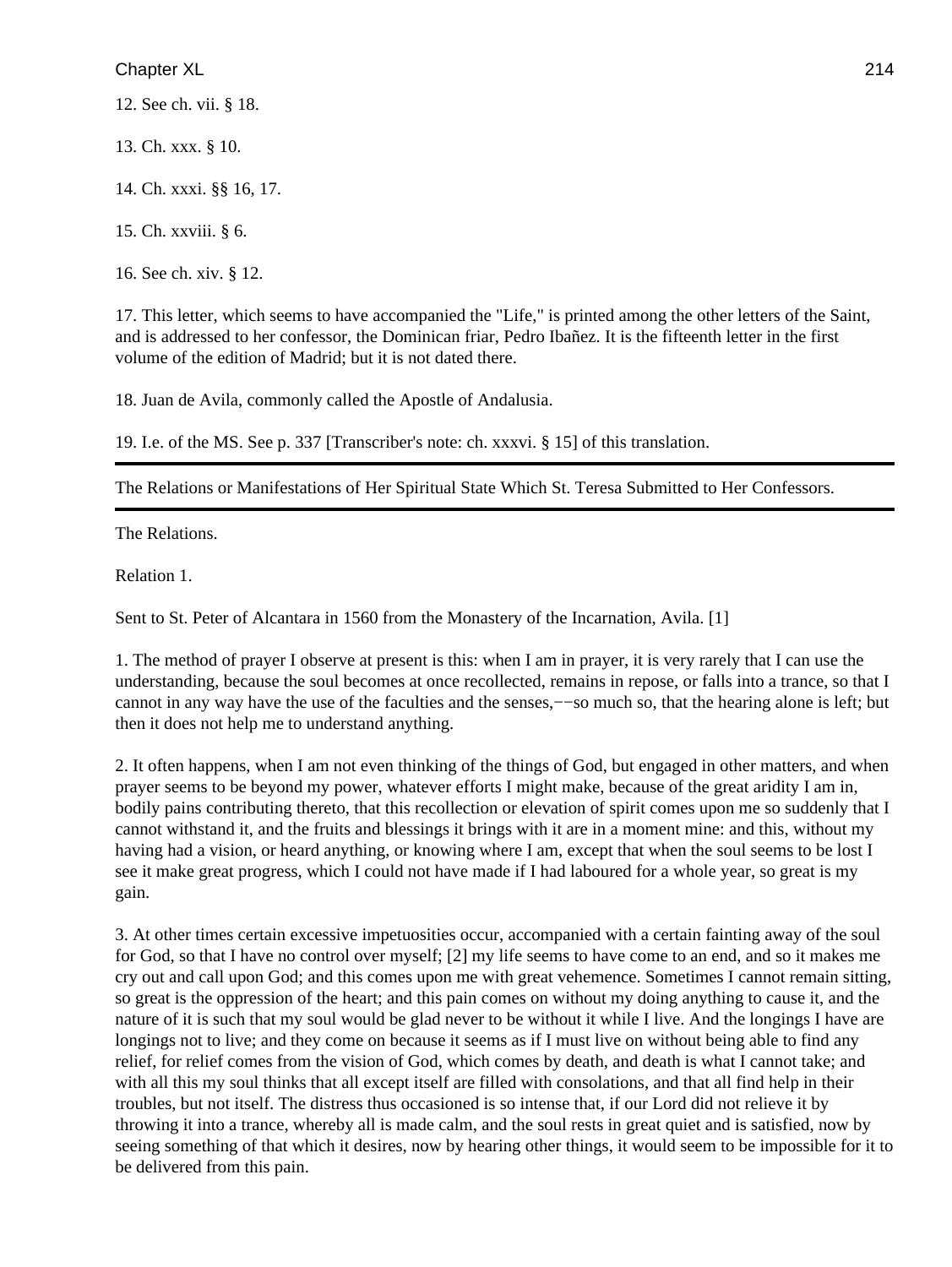4. At other times there come upon me certain desires to serve God, with a vehemence so great that I cannot describe it, and accompanied with a certain pain at seeing how unprofitable I am. It seems to me then that there is nothing in the world, neither death, nor martyrdom, that I could not easily endure. This conviction, too, is not the result of any reflection, but comes in a moment. I am wholly changed, and I know not whence cometh such great courage. I think I should live to raise my voice, and publish to all the world how important it is for men not to be satisfied with the common way, and how great the good is that God will give us if we prepare ourselves to receive it. I say it again, these desires are such that I am melted away in myself, for I seem to desire what I cannot have. The body seems to me to hold me in prison, through its inability to serve God and my state [3] in anything; for if it were not for the body, I might do very great things, so far as my strength would allow; and thus, because I see myself without any power whatever to serve God, I feel this pain in a way wholly indescribable; the issue is delight, recollection, and the consolation of God.

5. Again, it has happened, when these longings to serve Him come upon me, that I wish to do penance, but I am not able. It would be a great relief to me, and it does relieve and cheer me, though what I do is almost nothing, because of my bodily weakness; and yet, if I were to give way to these my longings, I believe I should observe no moderation.

6. Sometimes, if I have to speak to any one, I am greatly distressed, and I suffer so much that it makes me weep abundantly; for my whole desire is to be alone, and solitude comforts me, though at times I neither pray nor read, and conversation−−particularly of kindred and connections−−seems oppressive, and myself to be as a slave, except when I speak to those whose conversation is of prayer and matters of the soul,−−in these I find comfort and joy; [4] yet these occasionally are too much for me, and I would rather not see them, but go where I might be alone: though this is not often the case, for those especially who direct my conscience always console me.

7. At other times it gives me much pain that I must eat and sleep, and that I see I cannot forego these things, being less able to do so than any one. I submit that I may serve God, and thus I offer up those actions to him. Time seems to me too short, and that I have not enough for my prayer, for I should never be tired of being alone. I am always wishing I had time for reading, for I have been always fond of reading. I read very little, for when I take up a book I become recollected through the pleasure it gives me, and thus my reading is turned into prayer: and it is but rarely, for I have many occupations; and though they are good, they do not give me the pleasure which reading would give. And thus I am always wishing for more time, and everything becomes disagreeable, so I believe, because I see I cannot do what I wish and desire.

8. All these desires, with an increase in virtue, have been given me by our Lord since He raised me to this prayer of quiet, and sent these raptures. I find myself so improved that I look on myself as being a mass of perdition before this. These raptures and visions leave me in possession of the blessings I shall now speak of; and I maintain that, if there be any good in me, they are the occasions of it.

9. I have made a very strong resolution never to offend God, not even venially. I would rather die a thousand deaths than do anything of the kind knowingly. I am resolved never to leave undone anything I may consider to be the more perfect, or more for the honour of our Lord, if he who has the care of my soul and directs me tells me I may do it. Cost me what pain it might, I would not leave such an act undone for all the treasure of the world. If I were to do so, I do not think I could have the face to ask anything of God our Lord, or to make my prayer; and yet, for all this, I have many faults and imperfections. I am obedient to my confessor, [5] though imperfectly; but if I know that he wishes or commands anything, I would not leave that undone, so far as I understand it; if I did so, I should think myself under a grievous delusion.

10. I have a longing for poverty, though not free from imperfection; however, I believe, if I had wealth, I would not reserve any revenue, nor hoard money for myself, nor do I care for it; I wish to have only what is necessary. Nevertheless, I feel that I am very defective in this virtue; for, though I desire nothing for myself, I should like to have something to give away: still, I desire no revenue, nor anything for myself. [6]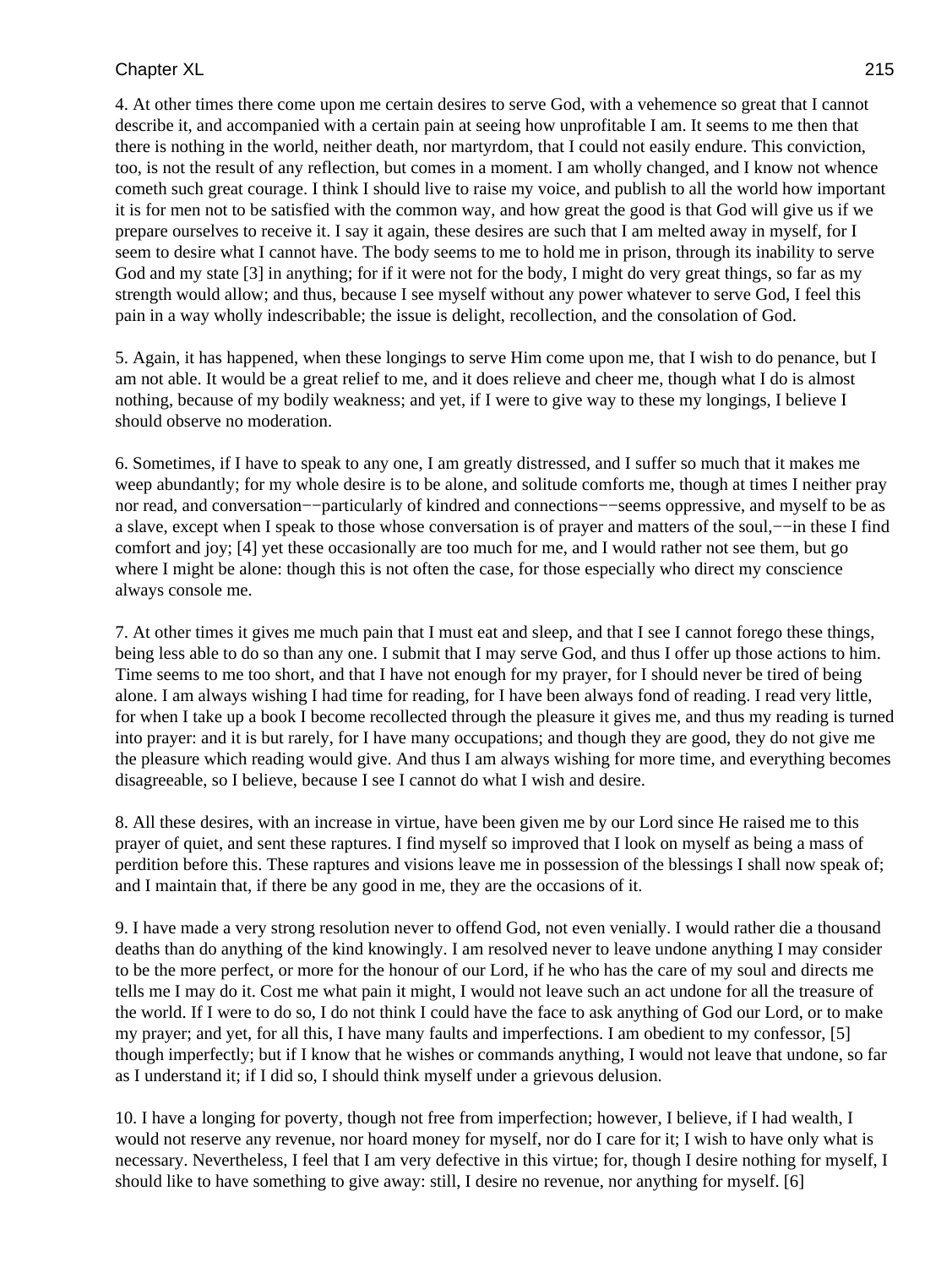11. In almost all the visions I have had, I have found good, if it be not a delusion of Satan; herein I submit myself to the judgment of my confessors.

12. As to fine and beautiful things, such as water, fields, perfume, music, etc., I think I would rather not have them, so great is the difference between them and what I am in the habit of seeing, and so all pleasure in them is gone from me. [7] Hence it is that I care not for them, unless it be at the first sight: they never make any further impression; to me they seem but dirt.

13. If I speak or converse with people in the world−−for I cannot help it−−even about prayer, and if the conversation be long, though to pass away the time, I am under great constraint if it be not necessary, for it gives me much pain.

14. Amusements, of which I used to be fond, and worldly things, are all disagreeable to me now, and I cannot look at them.

15. The longings, which I said I have, [8] of loving and serving and seeing God, are not helped by any reflections, as formerly, when I thought I was very devout, and shed many tears; but they flow out of a certain fire and heat so excessive that, I repeat it, if God did not relieve them by throwing me into a trance, wherein the soul seems to find itself satisfied, I believe my life would come to an end at once.

16. When I see persons making great progress, and thus resolved, detached, and courageous, I love them much; and I should like to have my conversation with such persons, and I think they help me on. People who are afraid, and seemingly cautious in those things, the doing of which is perfectly reasonable here, seem to vex me, and drive me to pray to God and the saints to make them undertake such things as these which now frighten us. Not that I am good for anything myself, but because I believe that God helps those who, for His sake, apply themselves to great things, and that He never abandons any one who puts his trust in Him only. And I should like to find any one who would help me to believe so, and to be without thought about food and raiment, but leave it all in the hands of God. [9]

17. This leaving in the hands of God the supply of all I need is not to be understood as excluding all labour on my part, but merely solicitude−−I mean, the solicitude of care. And since I have attained to this liberty, it goes well with me, and I labour to forget myself as much as I can. I do not think it is a year ago since our Lord gave me this liberty.

18. Vainglory [10]−−glory, be to God!−−so far as I know, there is no reason why I should have any; for I see plainly that in these things which God sends me I have no part myself; on the contrary, God makes me conscious of my own wretchedness; for whatever reflections I might be able to make, I could never come to the knowledge of such deep truths as I attain to in a single rapture.

19. When I speak of these things a few days after, they seem to me as if they had happened to another person. Previously, I thought it a wrong to me that they should be known to others; but I see now that I am not therefore any the better, but rather worse, seeing that I make so little progress after receiving mercies so great. And certainly, in every way, it seems to me that there was not in the world anybody worse than myself; and so the virtues of others seem to me much more meritorious than mine, and that I do nothing myself but receive graces, and that God must give to others at once all that He is now giving unto me; and I pray Him not to reward me in this life; and so I believe that God has led me along this way because I am weak and wicked.

20. When I am in prayer, and even almost always when I am able to reflect at all, I cannot, even if I tried, pray to God for rest, or desire it; for I see that His life was one of suffering, and that I ask Him to send me, giving me first the grace to bear it.

21. Everything of this kind, and of the highest perfection, seems to make so deep an impression on me in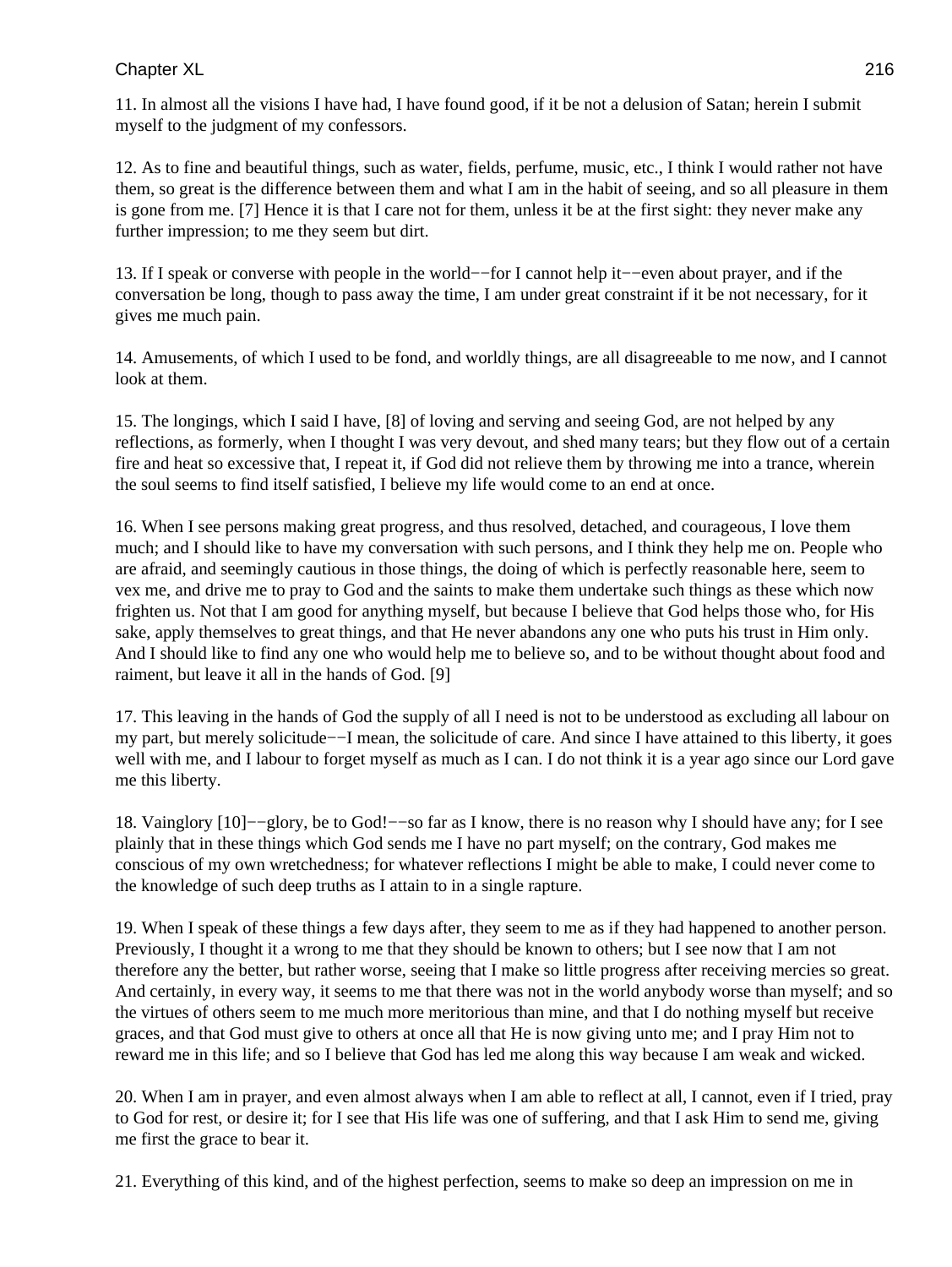prayer, that I am amazed at the sight of truths so great and so clear that the things of the world seem to be folly; and so it is necessary for me to take pains to reflect on the way I demeaned myself formerly in the things of the world, for it seems to me folly to feel for deaths and the troubles of the world,−−at least, that sorrow for, or love of, kindred and friends should last long. I say I have to take pains when I am considering what I was, and what I used to feel.

22. If I see people do anything which clearly seems to be sin, I cannot make up my mind that they have offended God; and if I dwell upon this at all,−−which happens rarely or never,−−I never can make up my mind, though I see it plainly enough. It seems to me that everybody is as anxious to serve God as I am. And herein God has been very gracious unto me, for I never dwell on an evil deed, to remember it afterwards and if I do remember it, I see some virtue or other in that person. In this way these things never weary me, except generally: but heresies do; they distress me very often, and almost always when I think of them they seem to me to be the only trouble which should be felt. And also I feel, when I see people who used to give themselves to prayer fall away; this gives me pain, but not much, because I strive not to dwell upon it.

23. I find, also, that I am improved in the matter of that excessive neatness which I was wont to observe, [11] though not wholly delivered from it. I do not discern that I am always mortified in this; sometimes, however, I do.

24. All this I have described, together with a very constant dwelling in thought on God, is the ordinary state of my soul, so far as I can understand it. And if I must be busy about something else, without my seeking it, as I said before, [12] I know not who makes me awake,—−and this not always, only when I am busy with things of importance; and such−−glory be to God!−−only at intervals demand my attention, and do not occupy me at all times.

25. For some days−−they are not many, however−−for three, or four, or five, all my good and fervent thoughts, and my visions, seem to be withdrawn, yea, even forgotten, so that, if I were to seek for it, I know of no good that can ever have been in me. It seems to have been all a dream, or, at least, I can call nothing to mind. Bodily pains at the same time distress me. My understanding is troubled, so that I cannot think at all about God, neither do I know under what law I live. If I read anything, I do not understand it; I seem to be full of faults, and without any resolution whatever to practise virtue; and the great resolution I used to have is come to this, that I seem to be unable to resist the least temptation or slander of the world. It suggests itself to me then that I am good for nothing, if any one would have me undertake more than the common duties. I give way to sadness, thinking I have deceived all those who trusted me at all. I should like to hide myself where nobody could see me; but my desire for solitude arises from want of courage, not from love of virtue. It seems to me that I should like to dispute with all who contradict me; I am under the influence of these impressions, only God has been so gracious unto me, that I do not offend more frequently than I was wont to do, nor do I ask Him to deliver me from them, but only, if it be His will I should always suffer thus, to keep me from offending Him; and I submit myself to His will with my whole heart, and I see that it is a very great grace bestowed upon me that He does not keep me constantly in this state.

26. One thing astonishes me; it is that, while I am in this state, through a single word of those I am in the habit of hearing, or a single vision, or a little self−recollection, lasting but an Ave Maria, or through my drawing near to communicate, I find my soul and body so calm, so sound, the understanding so clear, and myself possessing all the strength and all the good desires I usually have. And this I have had experience of very often−−at least when I go to Communion; it is more than six months ago that I felt a clear improvement in my bodily health, [13] and that occasionally brought about through raptures, and I find it last sometimes more than three hours, at other times I am much stronger for a whole day; and I do not think it is fancy, for I have considered the matter, and reflected on it. Accordingly, when I am thus recollected, I fear no illness. The truth is, that when I pray, as I was accustomed to do before, I feel no improvement.

27. All these things of which I am speaking make me believe that it comes from God; for when I see what I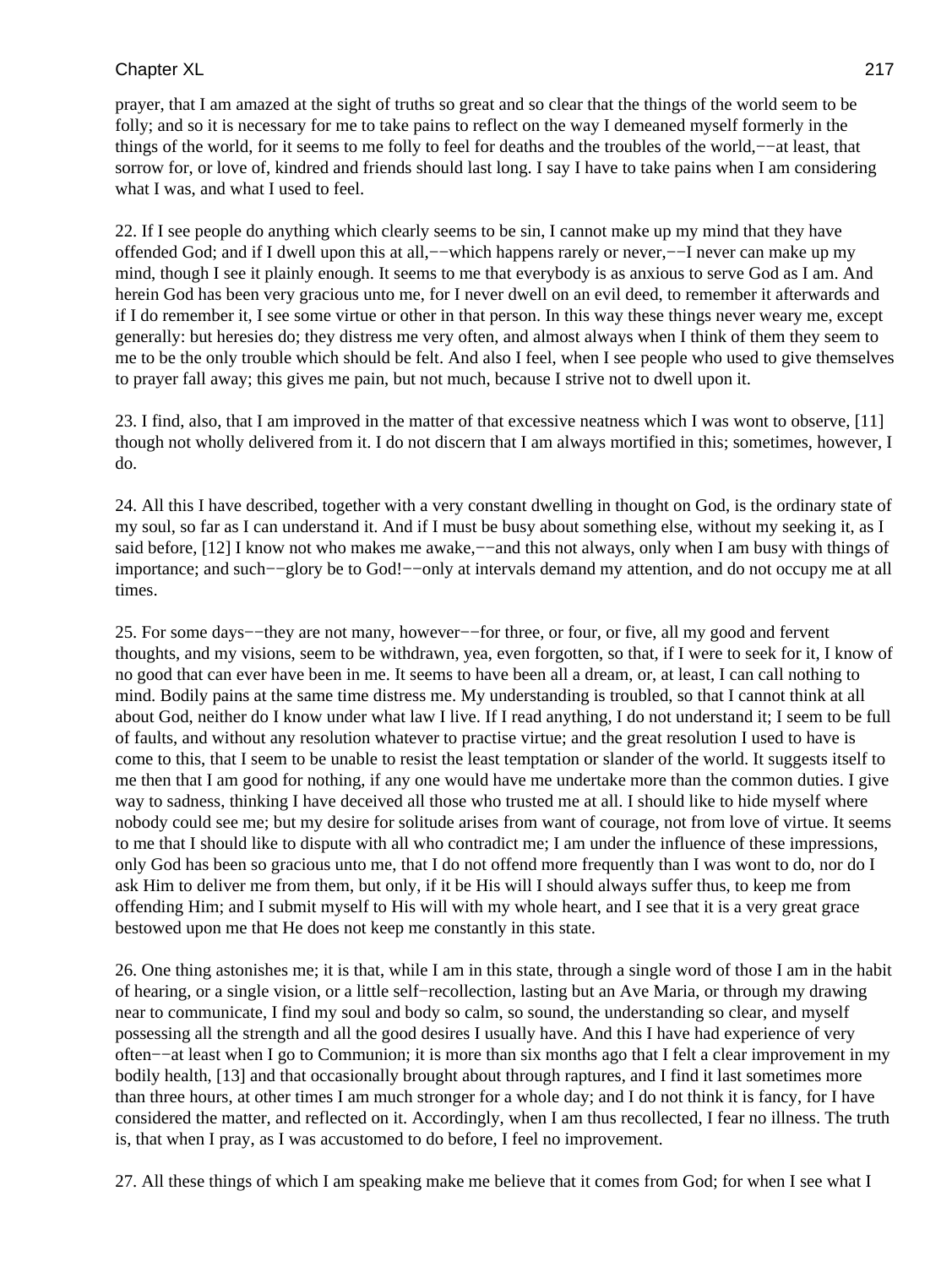once was, that I was in the way of being lost, and that soon, my soul certainly is astonished at these things, without knowing whence these virtues came to me; I did not know myself, and saw that all was a gift, and not the fruit of my labours. I understand in all truthfulness and sincerity, and see that I am not deluded, that it has been not only the means of drawing me to God in His service, but of saving me also from hell. This my confessors know, who have heard my general confession.

28. Also, when I see any one who knows anything about me, I wish to let him know my whole life, [14] because my honour seems to me to consist in the honour of our Lord, and I care for nothing else. This He knows well, or I am very blind; for neither honour, nor life, nor praise, nor good either of body or of soul, can interest me, nor do I seek or desire any advantage, only His glory. I cannot believe that Satan has sought so many means of making my soul advance, in order to lose it after all. I do not hold him to be so foolish. Nor can I believe it of God, though I have deserved to fall into delusions because of my sins, that He has left unheeded so many prayers of so many good people for two years, and I do nothing else but ask everybody to pray to our Lord that He would show me if this be for His glory, or lead me by another way. [15] I do not believe that these things would have been permitted by His Majesty to be always going on if they were not His work. These considerations, and the reasons of so many saintly men, give me courage when I am under the pressure of fear that they are not from God, I being so wicked myself. But when I am in prayer, and during those days when I am in repose, and my thoughts fixed on God, if all the learned and holy men in the world came together and put me to, all conceivable tortures, and I, too, desirous of agreeing with them, they could not make me believe that this is the work of Satan, for I cannot. And when they would have had me believe it, I was afraid, seeing who it was that said so; and I thought that they must be saying what was true, and that I, being what I was, must have been deluded. But all they had said to me was destroyed by the first word, or recollection, or vision that came, and I was able to resist no longer, and believed it was from God. [16]

29. However, I can think that Satan now and then may intermeddle here, and so it is, as I have seen and said; but he produces different results, nor can he, as it seems to me, deceive any one possessed of any experience. Nevertheless, I say that, though I do certainly believe this to be from God, I would never do anything, for any consideration whatever, that is not judged by him who has the charge of my soul to be for the better service of our Lord, and I never had any intention but to obey without concealing anything, for that is my duty. I am very often rebuked for my faults, and that in such a way as to pierce me to the very quick; and I am warned when there is, or when there may be, any danger in what I am doing. These rebukes and warnings have done me much good, in often reminding me of my former sins, which make me exceedingly sorry.

30. I have been very long, but this is the truth,—−that, when I rise from my prayer, I see that I have received blessings which seem too briefly described. Afterwards I fall into many imperfections, and am unprofitable and very wicked. And perhaps I have no perception of what is good, but am deluded; still, the difference in my life is notorious, and compels me to think over all I have said−−I mean, that which I verily believe I have felt. These are the perfections which I feel our Lord has wrought in me, who am so wicked and so imperfect. I refer it all to your judgment, my father, for you know the whole state of my soul.

1. Fra Anton. a Sancto Joseph, in his notes on this Relation, usually published among the letters of the Saint, ed. Doblado, vol. ii. letter 11, says it was written for St. Peter of Alcantara when he came to Avila in 1560, at the time when the Saint was so severely tried by her confessors and the others who examined her spirit, and were convinced that her prayer was a delusion of Satan: see the Life, ch. xxv. § 18. The following notes were discovered among the papers of the Saint in the monastery of the Incarnation, and are supposed to refer to this Relation. The Chronicler of the Order, Fra Francis a Sancta Maria, is inclined to the belief that they were written by St. Peter of Alcantara, to whom the Relation is addressed, and the more so because Ribera does not claim them for any member of the Society, notwithstanding the reference to them in §§ 22, 28.

"1. The end God has in view is the drawing a soul to himself; that of the devil is the withdrawing it from God. Our Lord never does anything whereby anyone may be separated from Him, and the devil does nothing whereby any one may be made to draw near unto God. All the visions and the other operations in the soul of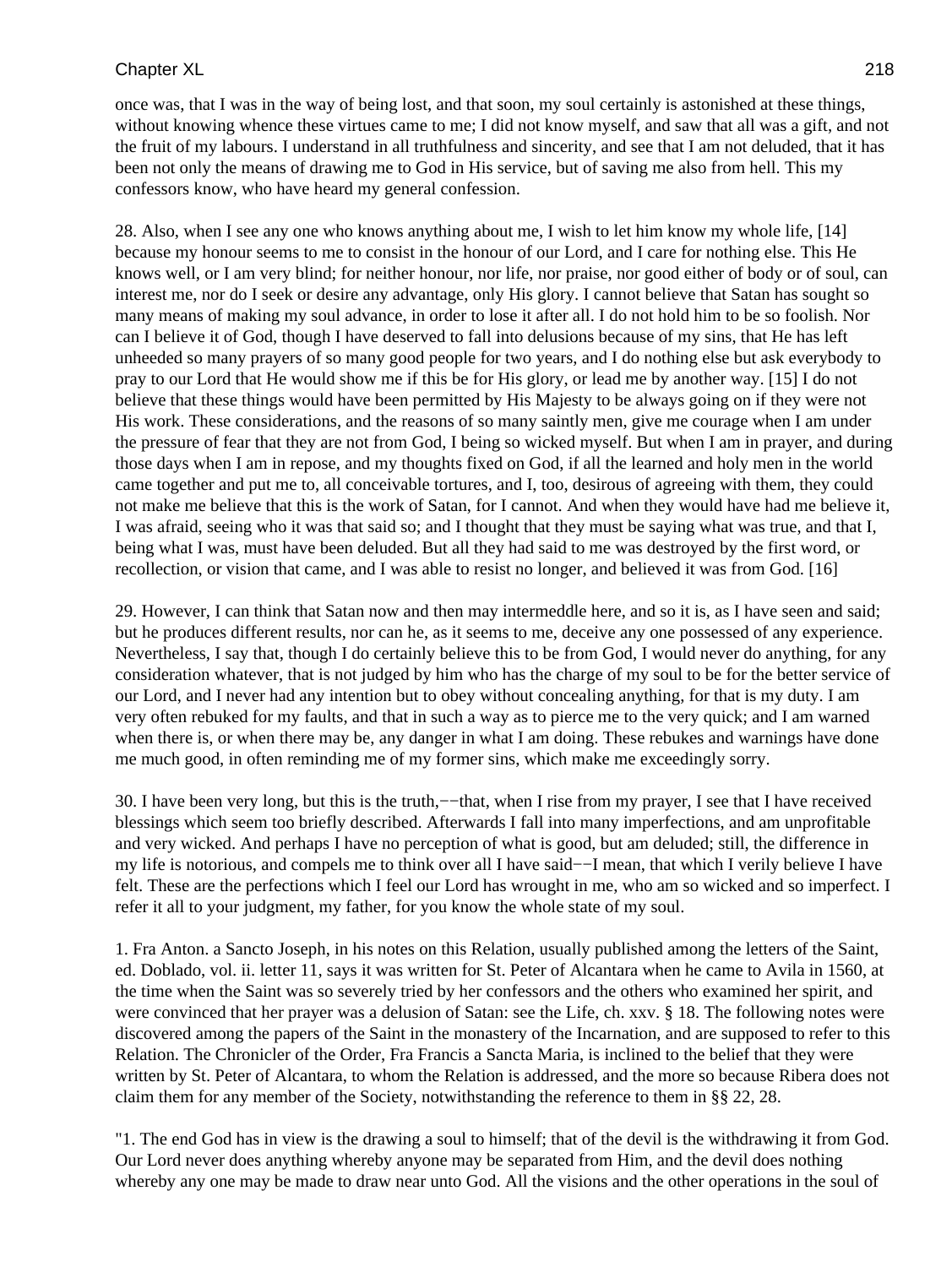this person draw her nearer unto God, and make her more humble and obedient.

"2. It is the teaching of St. Thomas that an angel of light may be recognised by the peace and quietness he leaves in the soul. She is never visited in this way, but she afterwards abides in peace and joy; so much so, that all the pleasures of earth together are not comparable to one of these visitations.

"3. She never commits a fault, nor falls into an imperfection, without being instantly rebuked by Him who speaks interiorly to her.

"4. She has never prayed for nor wished for them: all she wishes for is to do the will of God our Lord in all things.

"5. Everything herein is consistent with the Scriptures and the teaching of the Church, and most true, according to the most rigorous principles of scholastic theology.

"6. This soul is most pure and sincere, with the most fervent desires of being pleasing unto God, and of trampling on every earthly thing.

"7. She has been told that whatever she shall ask of God, being good, she shall have. She has asked much, and things not convenient to put on paper lest it should be wearisome; all of which our Lord has granted.

"8. When these operations are from God, they are always directed to the good of the recipient, to that of the community, or of some other. That she has profited by them she knows by experience, and she knows it, too, of other persons also.

"9. No one converses with her, if he be not in evil dispositions, who is not moved thereby to devotion, even though she says nothing about it.

"10. She is growing daily in the perfection of virtues, and learns by these things the way of a higher perfection. And thus, during the whole time in which she had visions, she was making progress, according to the doctrine of St. Thomas.

"11. The spirit that speaks to her soul never tells her anything in the way of news, or what is unbecoming, but only that which tends to edification.

"12. She has been told of some persons that they were full of devils: but this was for the purpose of enabling her to understand the state of a soul which has sinned mortally against our Lord.

"13. The devil's method is, when he attempts to deceive a soul, to advise that soul never to speak of what he says to it; but the spirit that speaks to this soul warns her to be open with learned men, servants of our Lord, and that the devil may deceive her if she should conceal anything through shame.

"14. So great is the progress of her soul in this way, and the edification she ministers in the good example given, that more than forty nuns in her monastery practise great recollection.

"15. These supernatural things occur after long praying, when she is absorbed in God, on fire with His love, or at Communion.

"16. They kindle in her a most earnest desire to be on the right road, and to escape the delusions of Satan.

"17. They are in her the cause of the deepest humility; she understands that what she receives comes to her from the hand of our Lord, and how little worth she is herself.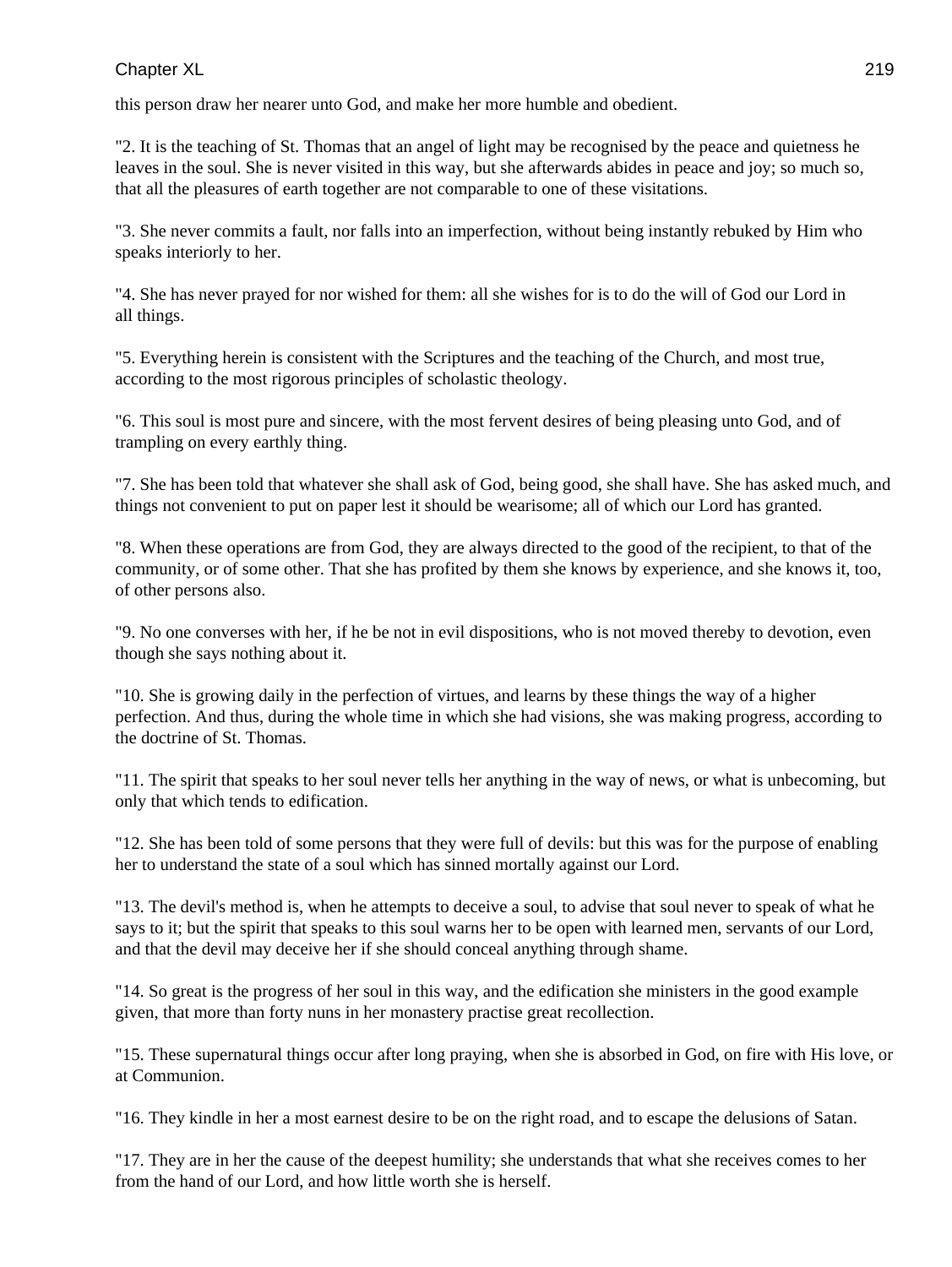"18. When they are withheld, anything that occurs is wont to pain and distress her; but when she is in this state, she remembers nothing; all she is conscious of is a great longing for suffering, and so great is it that she is amazed at it.

"19. They are to her sources of joy and consolation in her troubles, when people speak ill of her, and in her infirmities−−and she has fearful pains about the heart, sicknesses, and many other afflictions, all of which leave her when she has these visions.

"20. With all this, she undergoes great penances, fasting, the discipline, and mortifications.

"21. All that on earth may give her any pleasure, and her trials, which are many, she bears with equal tranquillity of mind, without losing the peace and quiet of her soul.

"22. Her resolution never to offend our Lord is so earnest that she has made a vow never to leave undone what she knows herself, or is told by those who understand the matter better, to be the more perfect. And though she holds the members of the Society to be saints, and believes that our Lord made use of them to bestow on her graces so great, she told me that, if she knew it would be more perfect to have nothing more to do with them, she would never speak to them again, nor see them, notwithstanding the fact that it was through them that her mind had been quieted and directed in these things.

"23. The sweetnesses she commonly receives, her sense of God, her languishing with love, are certainly marvellous, and through these she is wont to be enraptured the whole day long.

"24. She frequently falls into a trance when she hears God spoken of with devotion and earnestness, and cannot resist the rapture, do what she can; and in that state her appearance is such that she excites very great devotion.

"25. She cannot bear to be directed by any one who will not tell her of her faults, and rebuke her; all that she accepts with great humility.

"26. Moreover, she cannot endure people who are in a state of perfection, if they do not labour to become perfect, according to the spirit of their rule.

"27. She is most detached from her kindred, has no desire to converse with people, and loves solitude. She has a great devotion to the saints, and on their feasts, and on the days on which the Church celebrates the mysteries of the faith, is filled with most fervent affections for our Lord.

"28. If all the members of the Society, and all the servants of God upon earth, tell her that her state is an effect of the operations of Satan, or were to say so, she is in fear and trembling before the visions occur; but as soon as she is in prayer, and recollected, she cannot be persuaded, were they to tear her into a thousand pieces, that it is any other than God who is working in her and speaking to her.

"29. God has given her a most wonderfully strong and valiant spirit: she was once timid; now she tramples on all the evil spirits. She has put far away from herself all the littleness and silliness of women; she is singularly free from scruples, and most sincere.

"30. Besides, our Lord has given her the gift of most sweet tears, great compassion for her neighbours, the knowledge of her own faults, a great reverence for good people, and self−abasement; and I am certain that she has done good to many, of whom I am one.

"31. She is continually reminding herself of God, and has a sense of His presence. All the locutions have been verified, and every one of them accomplished; and this is a very great test.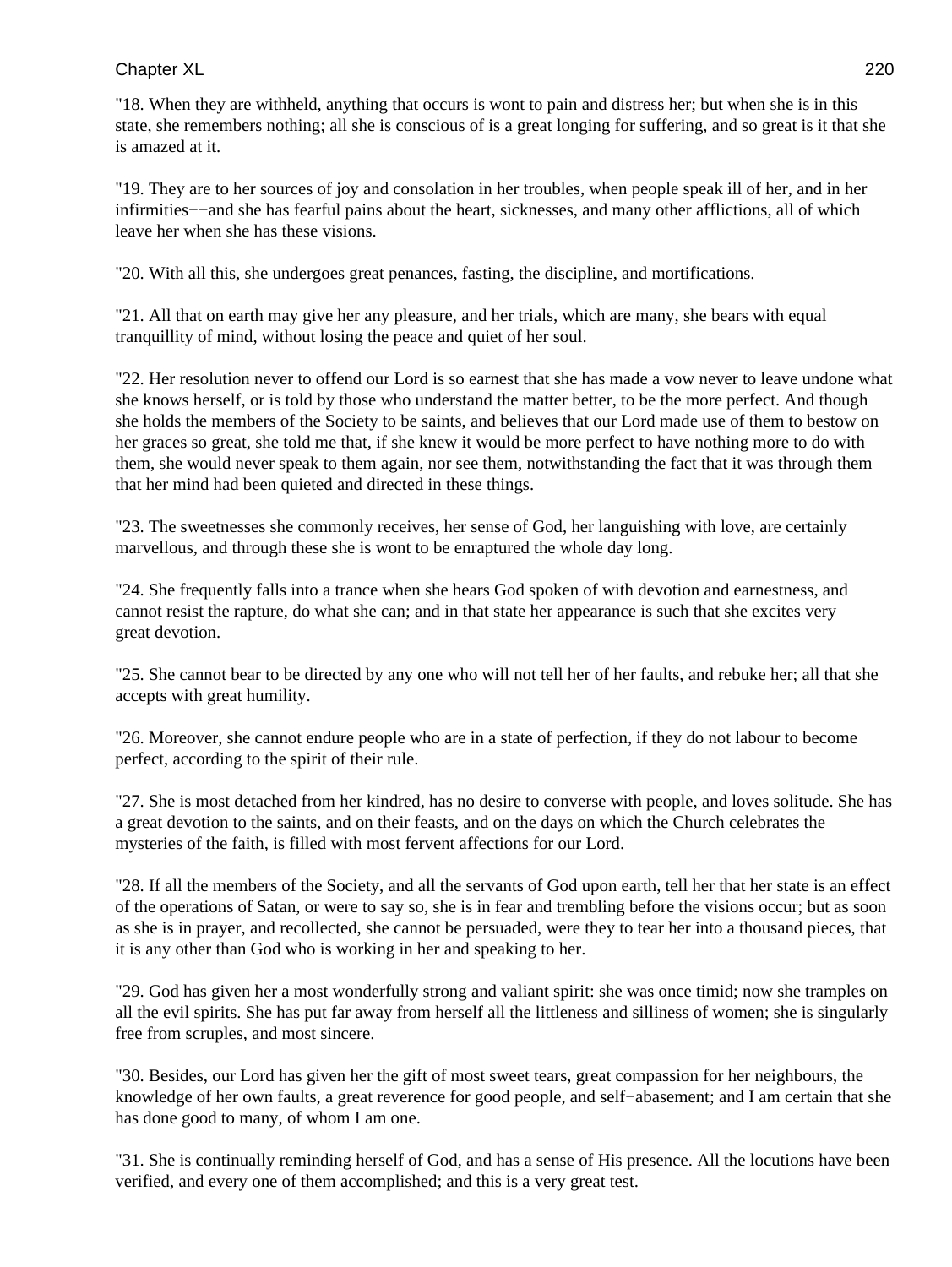"32. Her visions are a source of great clearness in her understanding, and an admirable illumination in the things of God.

"33. It was said to her that she should lead those who were trying her spirit to look into the Scriptures, and that they would not find that any soul desirous of pleasing God had been so long deceived."

2. See Life, ch. xxix. §§ 9−13.

3. De la Fuente thinks she means the religious state.

4. See Life, ch. xxiv. § 8, and ch. xxxi. § 22.

5. See Life, ch. xxiii. § 19.

6. See Life, ch. xxxv. § 2.

7. See Life, ch. ix. § 6, and ch. xiv. § 7.

8. See § 3, above.

9. St. Matt. vi. 31: "Nolite ergo solliciti esse, dicentes: Quid manducabimus. . . . aut quo operiemur?"

10. See Life, ch. vii. § 2.

11. See Life, ch. ii. § 2.

12. § 2, above.

13. See Life, ch. xx. § 29.

14. See Life, ch. xxxi. § 17.

15. See Life, ch. xxv. § 20.

16. See Life, ch. xxv. §§ 18, 22.

#### Relation II.

To One of Her Confessors, from the House of Doña Luisa de la Cerda, in 1562. [1]

Jesus.

I think it is more than a year since this was written; God has all this time protected me with His hand, so that I have not become worse; on the contrary, I see a great change for the better in all I have to say: may He be praised for it all!

1. The visions and revelations have not ceased, but they are of a much higher kind. Our Lord has taught me a way of prayer, wherein I find myself far more advanced, more detached from the things of this life, more courageous, and more free. [2] I fall into a trance more frequently, for these ecstasies at times come upon me with great violence, and in such a way as to be outwardly visible, I having no power to resist them; and even when I am with others–−for they come in such a way as admits of no disguising them, unless it be by letting people suppose that, as I am subject to disease of the heart, they are fainting−fits; I take great pains, however,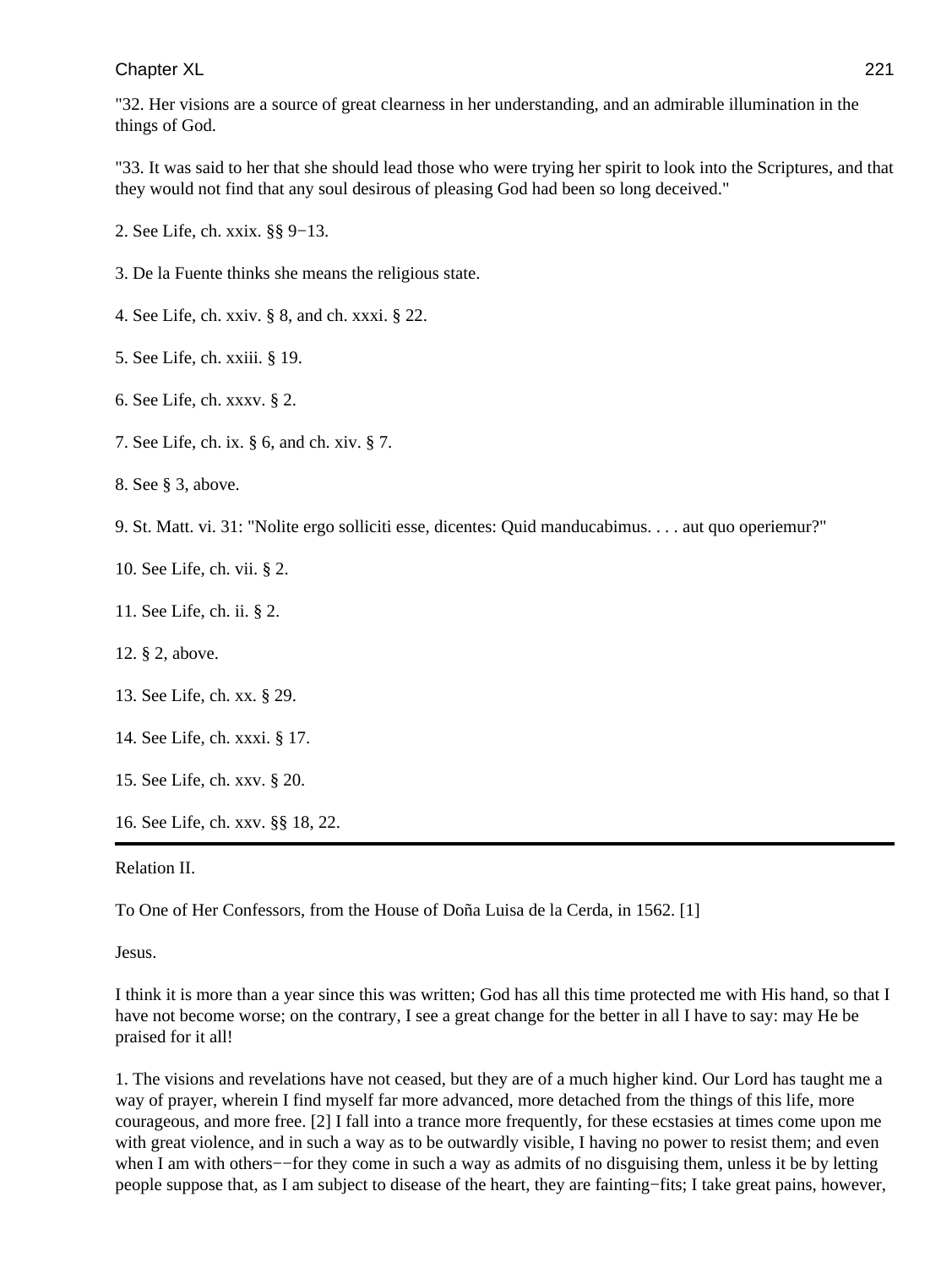to resist them when they are coming on−−sometimes I cannot do it.

2. As to poverty, God seems to have wrought great things in me; for I would willingly be without even what is necessary, unless given me as an alms; and therefore my longing is extreme that I may be in such a state as to depend on alms alone for my food. It seems to me that to live, when I am certain of food and raiment without fail, is not so complete an observance of my vow or of the counsel of Christ as it would be to live where no revenue is possessed, and I should be in want at times; and as to the blessings that come with true poverty, they seem to me to be great, and I would not miss them. Many times do I find myself with such great faith, that I do not think God will ever fail those who serve Him, and without any doubt whatever that there is, or can be, any time in which His words are not fulfilled: I cannot persuade myself to the contrary, nor can I have any fear; and so, when they advise me to accept an endowment, I feel it keenly, and betake myself unto God.

3. I think I am much more compassionate towards the poor than I used to be, having a great pity for them and a desire to help them; for if I regarded only my good will, I should give them even the habit I wear. I am not fastidious with respect to them, even if I had to do with them or touched them with my hands,−−and this I now see is a gift of God; for though I used to give alms for His love, I had no natural compassion. I am conscious of a distinct improvement herein.

4. As to the evil speaking directed against me,−−which is considerable, and highly injurious to me, and done by many,−−I find myself herein also very much the better. I think that what they say makes scarcely any more impression upon me than it would upon an idiot. I think at times, and nearly always, that it is just. I feel it so little that I see nothing in it that I might offer to God, as I learn by experience that my soul gains greatly thereby; on the contrary, the evil speaking seems to be a favour. And thus, the first time I go to prayer, I have no ill−feeling against them; the first time I hear it, it creates in me a little resistance, but it neither disturbs nor moves me; on the contrary, when I see others occasionally disturbed, I am sorry for them. So it is, I put myself out of the question; for all the wrongs of this life seem to me so light, that it is not possible to feel them, because I imagine myself to be dreaming, and see that all this will be nothing when I awake.

5. God is giving me more earnest desires, a greater love of solitude, a much greater detachment, as I said, with the visions; by these He has made me know what all that is, even if I gave up all the friends I have, both men and women and kindred. This is the least part of it: my kindred are rather a very great weariness to me; I leave them in all freedom and joy, provided it be to render the least service unto God; and thus on every side I find peace.

6. Certain things, about which I have been warned in prayer, have been perfectly verified. Thus, considering the graces received from God, I find myself very much better; but, considering my service to Him in return, I am exceedingly worthless, for I have received greater consolation than I have given, though sometimes that gives me grievous pain. My penance is very scanty, the respect shown me great, much against my own will very often. [3] However in a word, I see that I live an easy, not a penitential, life; God help me, as He can!

7. It is now nine months, more or less, since I wrote this with mine own hand; since then I have not turned my back on the graces which God has given me; I think I have received, so far as I can see, a much greater liberty of late. Hitherto I thought I had need of others, and I had more reliance on worldly helps. Now I clearly understand that all men are bunches of dried rosemary, and that there is no safety in leaning on them, for if they are pressed by contradictions or evil speaking they break down. And so I know by experience that the only way not to fall is to cling to the cross, and put our trust in Him who was nailed thereto. I find Him a real Friend, and with Him I find myself endowed with such might that, God never failing me, I think I should be able to withstand the whole world if it were against me.

8. Having a clear knowledge of this truth, I used to be very fond of being loved by others; now I do not care for that, yea, rather, their love seems to weary me in some measure, excepting theirs who take care of my soul, or theirs to whom I think I do good. Of the former I wish to be loved, in order that they may bear with me; and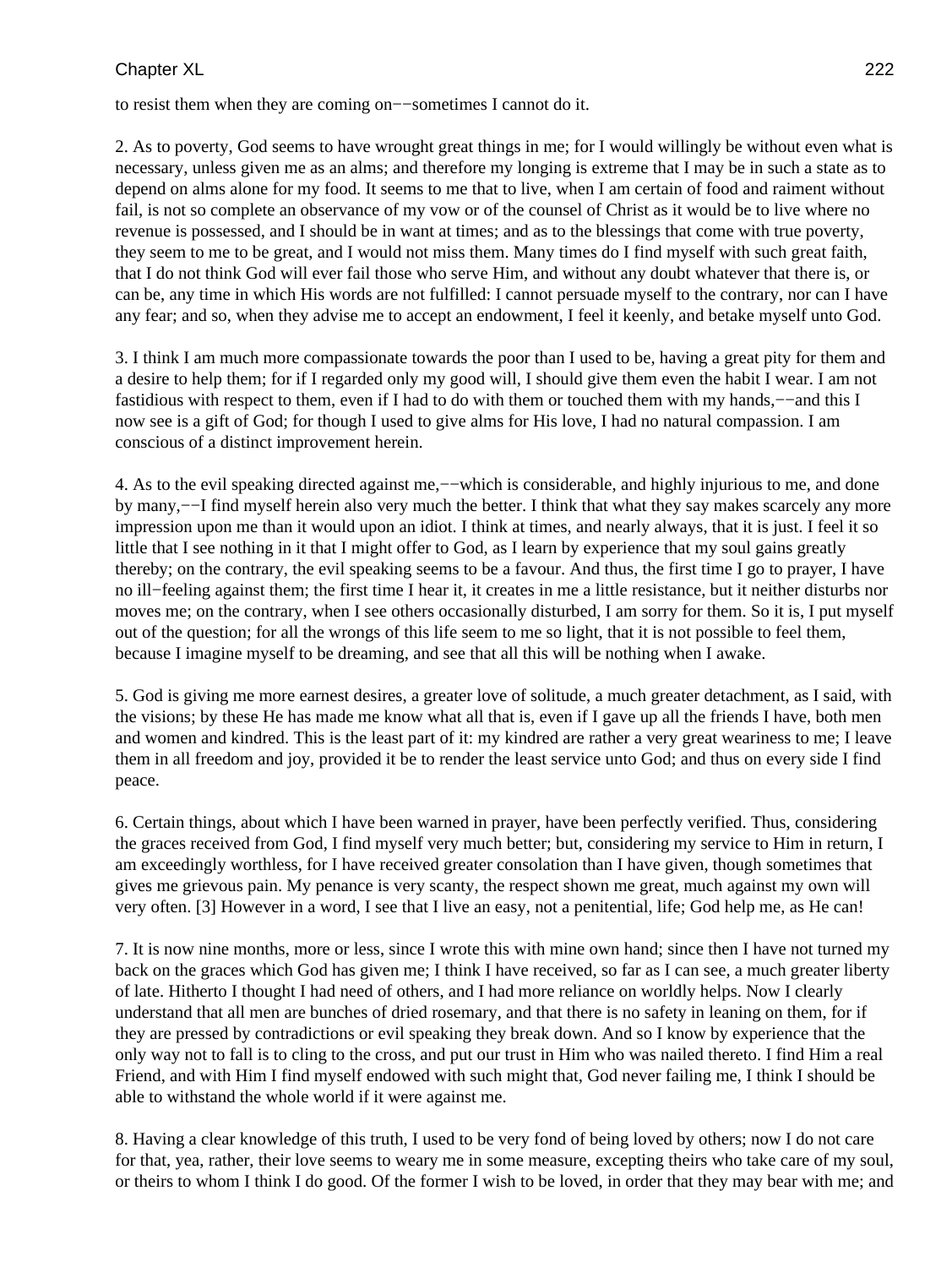of the latter, that they may be more inclined to believe me when I tell them that all is vanity.

9. In the very grievous trials, persecutions, and contradictions of these months, [4] God gave me great courage; and the more grievous they were, the greater the courage, without weariness in suffering. Not only had I no ill−feeling against those who spoke evil of me, but I had, I believe, conceived a deeper affection for them. I know not how it was; certainly it was a gift from the hand of our Lord.

10. When I desire anything, I am accustomed naturally to desire it with some vehemence; now my desires are so calm, that I do not even feel that I am pleased when I see them fulfilled. Sorrow and joy, excepting in that which relates to prayer, are so moderated, that I seem to be without sense, and in that state I remain for some days.

11. The vehement longings to do penance which come, and have come, upon me are great; and if I do any penance, I feel it to be so slight in comparison with that longing, that I regard it sometimes, and almost always, as a special consolation; however, I do but little, because of my great weakness.

12. It is a very great pain to me very often, and at this moment most grievous, that I must take food, particularly if I am in prayer. It must be very great, for it makes me weep much, and speak the language of affliction, almost without being aware of it, and that is what I am not in the habit of doing, for I do not remember that I ever did so in the very heaviest trials of my life: I am not a woman in these things, for I have a hard heart.

13. I feel in myself a very earnest desire, more so than usual, that God may find those who will serve Him, particularly learned men, in all detachment, and who will not cleave to anything of this world, for I see it is all a mockery; for when I see the great needs of the Church, I look upon it as a mockery to be distressed about aught else. I do nothing but pray to God for such men, because I see that one person, who is wholly perfect in the true fervour of the love of God, will do more good than many who are lukewarm.

14. In matters concerning the faith, my courage seems to me much greater. I think I could go forth alone by myself against the Lutherans, and convince them of their errors. I feel very keenly the loss of so many souls. I see many persons making great progress; I see clearly it was the pleasure of God that such progress should have been helped by me; and I perceive that my soul, of His goodness, grows daily more and more in His love.

15. I think I could not be led away by vainglory, even if I seriously tried, and I do not see how I could imagine any one of my virtues to be mine, for it is not long since I was for many years without any at all; and now so far as I am concerned, I do nothing but receive graces, without rendering any service in return, being the most worthless creature in the world. And so it is that I consider at times how all, except myself, make progress; I am good for nothing in myself. This is not humility only, but the simple truth; and the knowledge of my being so worthless makes me sometimes think with fear that I must be under some delusion. Thus I see clearly that all my gain has come through the revelations and the raptures, in which I am nothing myself, and do no more to effect them than the canvas does for the picture painted on it. This makes me feel secure and be at rest; and I place myself in the hands of God, and trust my desires; for I know for certain that my desires are to die for Him, and to lose all ease, and that whatever may happen.

16. There are days wherein I remember times without number the words of St. Paul, [5]−−though certainly they are not true of me,−−that I have neither life, nor speech, nor will of my own, but that there is One in me by whom I am directed and made strong; and I am, as it were, beside myself, and thus life is a very grievous burden to me. And the greatest oblation I make to God, as the highest service on my part, is that I, when I feel it so painfully to be absent from Him, am willing to live on for the love of Him. I would have my life also full of great tribulations and persecutions; now that I am unprofitable, I should like to suffer; and I would endure all the tribulations in the world to gain ever so little more merit−−I mean, by a more perfect doing of His will.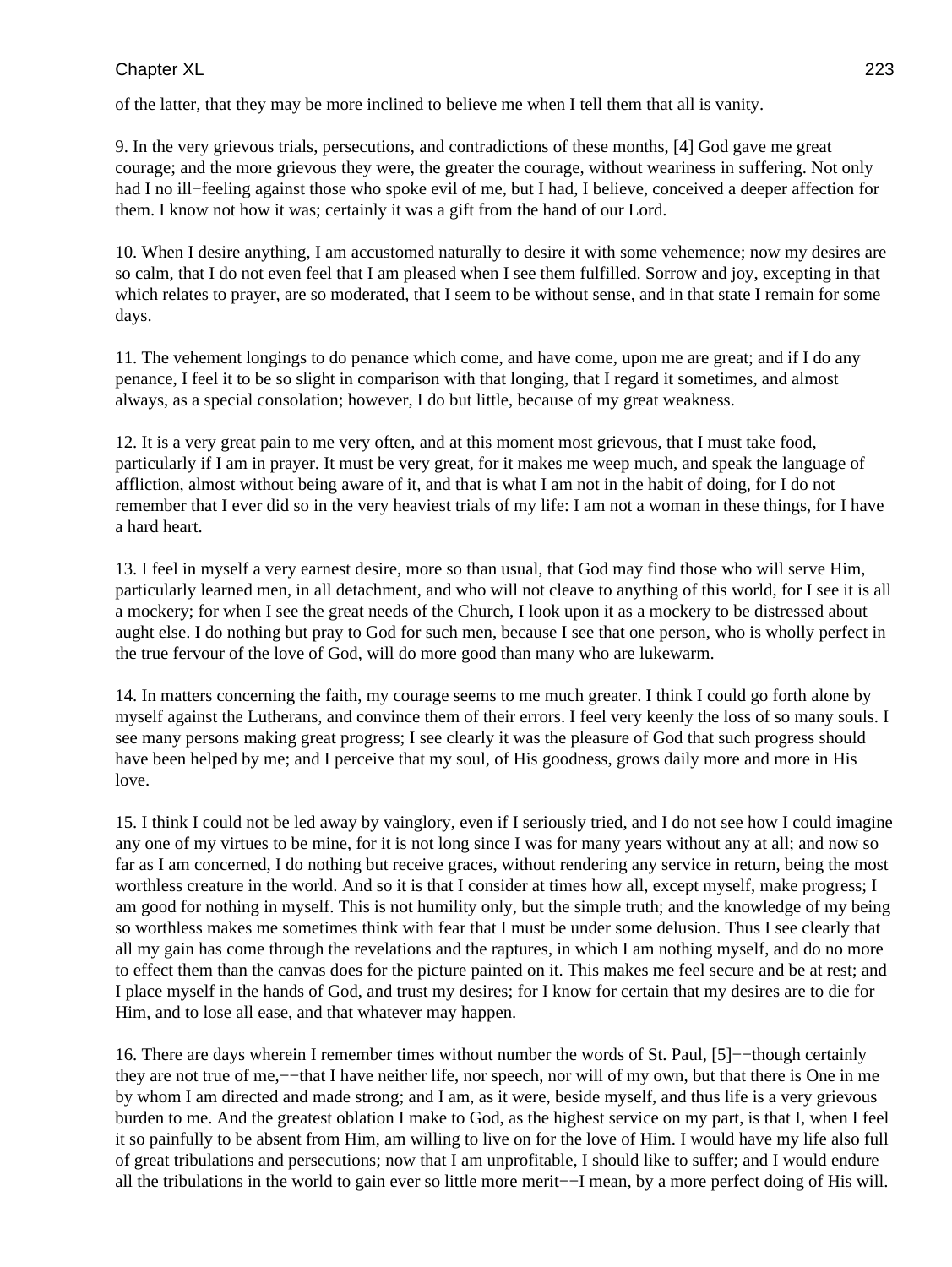17. Everything that I have learnt in prayer, though it may be two years previously, I have seen fulfilled. What I see and understand of the grandeurs of God, and of the way He has shown them, is so high, that I scarcely ever begin to think of them but my understanding fails me,—–for I am as one that sees things far higher than I can understand,−−and I become recollected.

18. God so keeps me from offending Him, that I am verily amazed at times. I think I discern the great care He takes of me, without my taking scarcely any care at all, being as I was, before these things happened to me, a sea of wickedness and sins, and without a thought that I was mistress enough of myself to leave them undone. And the reason why I would have this known is that the great power of God might be made manifest. Unto Him be praise for ever and ever! Amen.

### Jesus.

This Relation here set forth, not in my handwriting, is one that I gave to my confessor, and which he with his own hand copied, without adding or diminishing a word. He was a most spiritual man and a theologian: I discussed the state of my soul with him, and he with other learned men, among whom was Father Mancio. [6] They found nothing in it that is not in perfect agreement with the holy writings. This makes me calm now, though, while God is leading me by this way, I feel that it is necessary for me to put no trust whatever in myself. And so I have always done, though it is painful enough. You, my father, will be careful that all this goes under the seal of confession, according to my request.

1. Addressed, it is believed, to her confessor, F. Pedro Ibañez. This Relation corresponds with ch. xxxiv. of the Life (De la Fuente).

2. See Life, ch. xxvii.

3. See Life, ch. xxxi. § 15.

4. The Saint is supposed to refer to the troubles she endured during the foundation of the monastery of St. Joseph.

5. Gal. ii. 20: "Vivo autem, jam non ego; vivit vero in me Christus."

6. A celebrated Dominican, professor of theology in Salamanca (Bouix).

Relation III.

Of Various Graces Granted to the Saint from the Year 1568 to 1571 Inclusive.

1. When I was in the monastery of Toledo, and some people were advising me not to allow any but noble persons to be buried there, [1] our Lord said to me: "Thou wilt be very inconsistent, My daughter, if thou regardest the laws of the world. Look at Me, poor and despised of men: are the great people of the world likely to be great in My eyes? or is it descent or virtue that is to make you esteemed?"

2. After Communion, the second day of Lent, in St. Joseph of Malagon, our Lord Jesus Christ appeared to me in an imaginary vision, as He is I wont to do; and when I was looking upon Him I saw that He had on His head, instead of the crown of thorns, a crown of great splendour, over the part where the wounds of that crown must have been. And as I have a great devotion to the crowning with thorns, I was exceedingly consoled, and began to think how great the pain must have been because of the many wounds, and to be sorrowful. Our Lord told me not to be sad because of those wounds, but for the many wounds which men inflict upon Him now. I asked Him what I could do by way of reparation; for I was resolved to do anything. He replied: "This is not the time for rest;" that I must hasten on the foundations, for He would take His rest with the souls which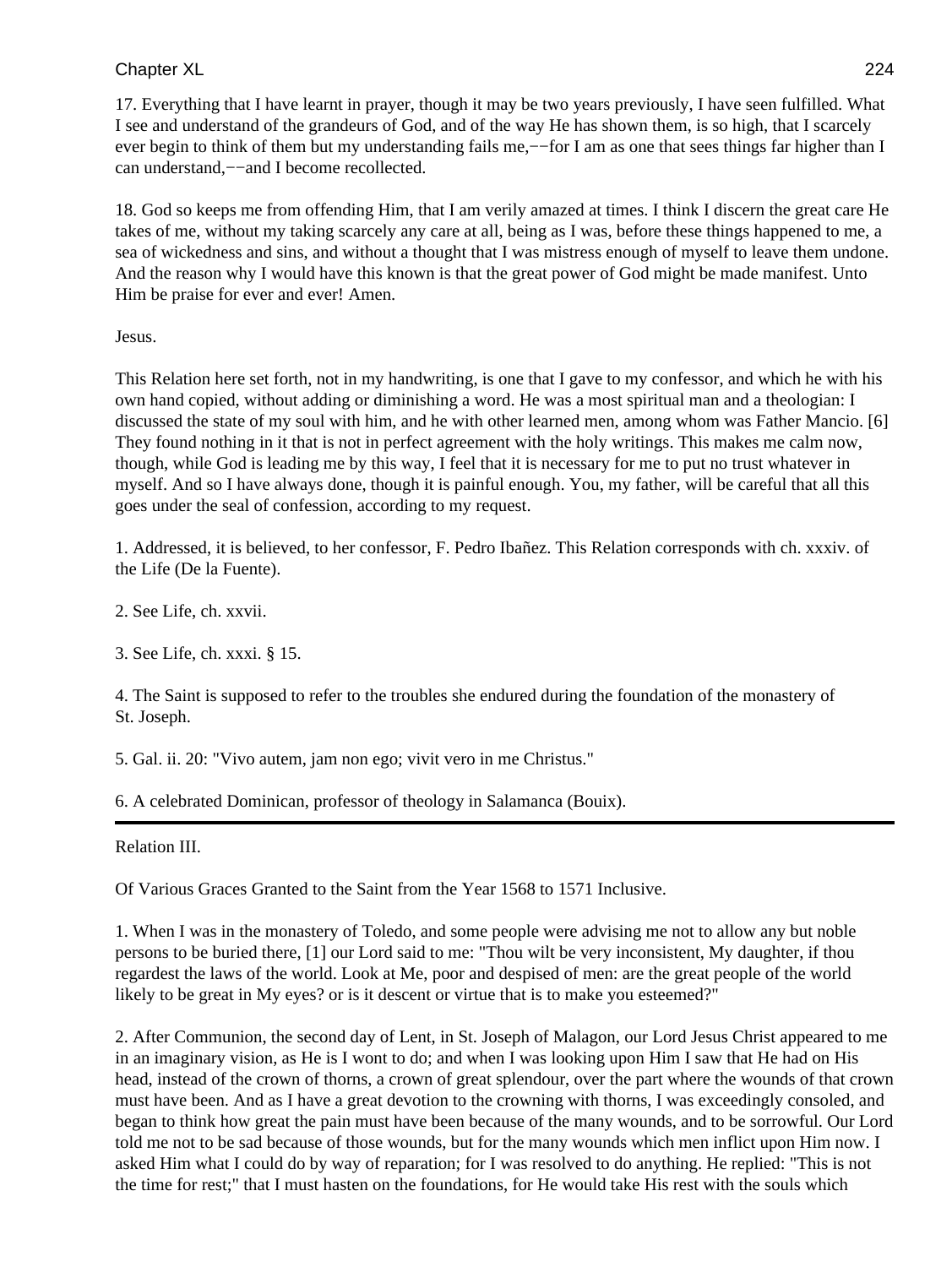entered the monasteries; that I must admit all who offered themselves, because there were many souls that did not serve Him because they had no place wherein to do it; that those monasteries which were to be founded in small towns should be like this; that the merit of those in them would be as great, if they only desired to do that which was done in the other houses; that I must contrive to put them all under the jurisdiction of one superior, [2] and take care that anxieties about means of bodily maintenance did not destroy interior peace, for He would help us, so that we should never be in want of food. Especial care was to be had of the sick sisters; the prioress who did not provide for and comfort the sick was like the friends of Job: He sent them sickness for the good of their souls, and careless superiors risked the patience of their nuns. I was to write the history of the foundation of the monasteries. I was thinking how there was nothing to write about in reference to the foundation of Medina, when He asked me, what more did I want to see than that the foundation there was miraculous? By this He meant to say that He alone had done it, when it seemed impossible. [3] I resolved to execute His commands.

3. Our Lord told me something I was to tell another, and as I was considering how I did not understand it at all,−−though I prayed to Him, and was thinking it might be from Satan,−−He said to me that it was not, and that He Himself would warn me when the time came.

4. Once, when I was thinking how much more purely they live who withdraw themselves from all business, and how ill it goes with me, and how many faults I must be guilty of, when I have business to transact, I heard this: "It cannot be otherwise, My daughter; but strive thou always after a good intention in all things, and detachment; lift up thine eyes to Me, and see that all thine actions may resemble Mine."

5. Thinking how it was that I scarcely ever fell into a trance of late in public, I heard this: "It is not necessary now; thou art sufficiently esteemed for My purpose; we are considering the weakness of the wicked."

6. One Tuesday after the Ascension, [4] having prayed for awhile after Communion in great distress, because I was so distracted that I could fix my mind on nothing, I complained of our poor nature to our Lord. The fire began to kindle in my soul, and I saw, as it seemed to me, the most Holy Trinity [5] distinctly present in an intellectual vision, whereby my soul understood through a certain representation, as a figure of the truth, so far as my dulness could understand, how God is Three and One; and thus it seemed to me that all the Three Persons spoke to me, that They were distinctly present in my soul, saying unto me "that from that day forth I should see that my soul had grown better in three ways, and that each one of the Three Persons had bestowed on me a distinct grace,−−in charity, in suffering joyfully, in a sense of that charity in my soul, accompanied with fervour." I learnt the meaning of those words of our Lord, that the Three Divine Persons will dwell in the soul that is in a state of grace. [6] Afterwards giving thanks to our Lord for so great a mercy, and finding myself utterly unworthy of it, I asked His Majesty with great earnestness how it was that He, after showing such mercies to me, let me go out of His hand, and allowed me to become so wicked; for on the previous day I had been in great distress on account of my sins, which I had set before me. I saw clearly then how much our Lord on His part had done, ever since my infancy, to draw me to Himself by means most effectual, and yet, that all had failed. Then I had a clear perception of the surpassing love of God for us, in that He forgives us all this when we turn to Him, and for me more than for any other, for many reasons. The vision of the Three Divine Persons−−one God−−made so profound an impression on my soul, that if it had continued it would have been impossible for me not to be recollected in so divine a company. What I saw and heard besides is beyond my power to describe.

7. Once, when I was about to communicate,−−it was shortly before I had this vision,−−the Host being still in the ciborium, for It had not yet been given me, I saw something like a dove, which moved its wings with a sound. It disturbed me so much, and so carried me away out of myself, that it was with the utmost difficulty I received the Host. All this took place in St. Joseph of Avila. It was Father Francis Salcedo who was giving me the most Holy Sacrament. Hearing Mass another day, I saw our Lord glorious in the Host; He said to me that his sacrifice was acceptable unto Him.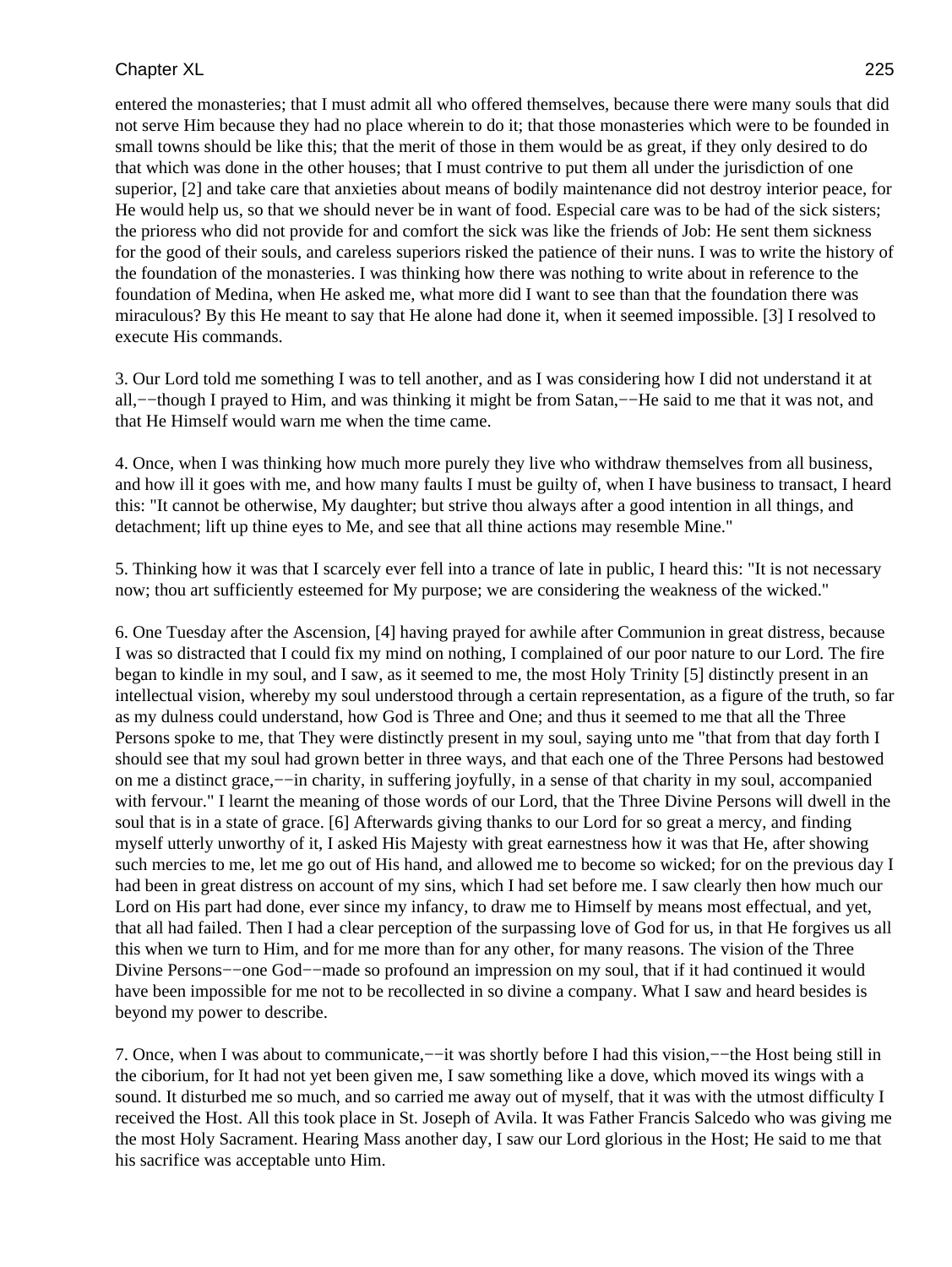8. I heard this once: "The time will come when many miracles will be wrought in this church; it will be called the holy church." It was in St. Joseph of Avila, in the year 1571.

9. I retain to this day, which is the Commemoration of St. Paul, the presence of the Three Persons of which I spoke in the beginning; [7] they are present almost continually in my soul. I, being accustomed to the presence of Jesus Christ only, always thought that the vision of the Three Persons was in some degree a hindrance, though I know the Three Persons are but One God. To−day, while thinking of this, our Lord said to me "that I was wrong in imagining that those things which are peculiar to the soul can be represented by those of the body; I was to understand that they were very different, and that the soul had a capacity for great fruition." It seemed to me as if this were shown to me thus: as water penetrates and is drunk in by the sponge, so, it seemed to me, did the Divinity fill my soul, which in a certain sense had the fruition and possession of the Three Persons. And I heard Him say also: "Labour thou not to hold Me within thyself enclosed, but enclose thou thyself within Me." It seemed to me that I saw the Three Persons within my soul, and communicating Themselves to all creatures abundantly without ceasing to be with me.

10. A few days after this, thinking whether they were right who disapproved of my going out to make new foundations, and whether it would not be better for me if I occupied myself always with prayer, I heard this: "During this life, the true gain consists not in striving after greater joy in Me, but in doing My will." It seemed to me, considering what St. Paul says about women, how they should stay at home, [8]−−people reminded me lately of this, and, indeed, I had heard it before,−−it might be the will of God I should do so too. He said to me: "Tell them they are not to follow one part of the Scripture by itself, without looking to the other parts also; perhaps, if they could, they would like to tie My hands."

11. One day after the octave of the Visitation, in one of the hermitages of Mount Carmel, praying to God for one of my brothers, I said to our Lord,−−I do not know whether it was only in thought or not, for my brother was in a place where his salvation was in peril,—−"If I saw one of Thy brethren, O Lord, in this danger, what would I not do to help him!" It seemed to me there was nothing that I could do which I would not have done. Our Lord said to me: "O daughter, daughter! the nuns of the Incarnation are thy sisters, and thou holdest back. Take courage, then. Behold, this is what I would have thee do: it is not so difficult as it seems; and though it seems to thee that by going thither thy foundations will be ruined, yet it is by thy going that both these and the monastery of the Incarnation will gain; resist not, for My power is great." [9]

12. Once, when thinking of the great penance practised by Doña Catalina de Cardona, [10] and how I might have done more, considering the desires which our Lord had given me at times, if it had not been for my obedience to my confessors, I asked myself whether it would not be as well if I disobeyed them for the future in this matter. Our Lord said to me: "No, My daughter; thou art on the sound and safe road. Seest thou all her penance? I think more of thy obedience."

13. Once, when I was in prayer, He showed me by a certain kind of intellectual vision the condition of a soul in a state of grace: in its company I saw by intellectual vision the most Holy Trinity, from whose companionship the soul derived a power which was a dominion over the whole earth. I understood the meaning of those words in the Canticle: "Let my Beloved come into His garden and eat." [11] He showed me also the condition of a soul in sin, utterly powerless, like a person tied and bound and blindfold, who, though anxious to see, yet cannot, being unable to walk or to hear, and in grievous obscurity. I was so exceedingly sorry for such souls, that, to deliver only one, any trouble seemed to me light. I thought it impossible for any one who saw this as I saw it,−−and I can hardly explain it,−−willingly to forfeit so great a good or continue in so evil a state.

14. One day, in very great distress about the state of the Order, and casting about for means to succour it, our Lord said to me: "Do thou what is in thy power, and leave Me to Myself, and be not disquieted by anything; rejoice in the blessing thou hast received, for it is a very great one. My Father is pleased with thee, and the Holy Ghost loves thee."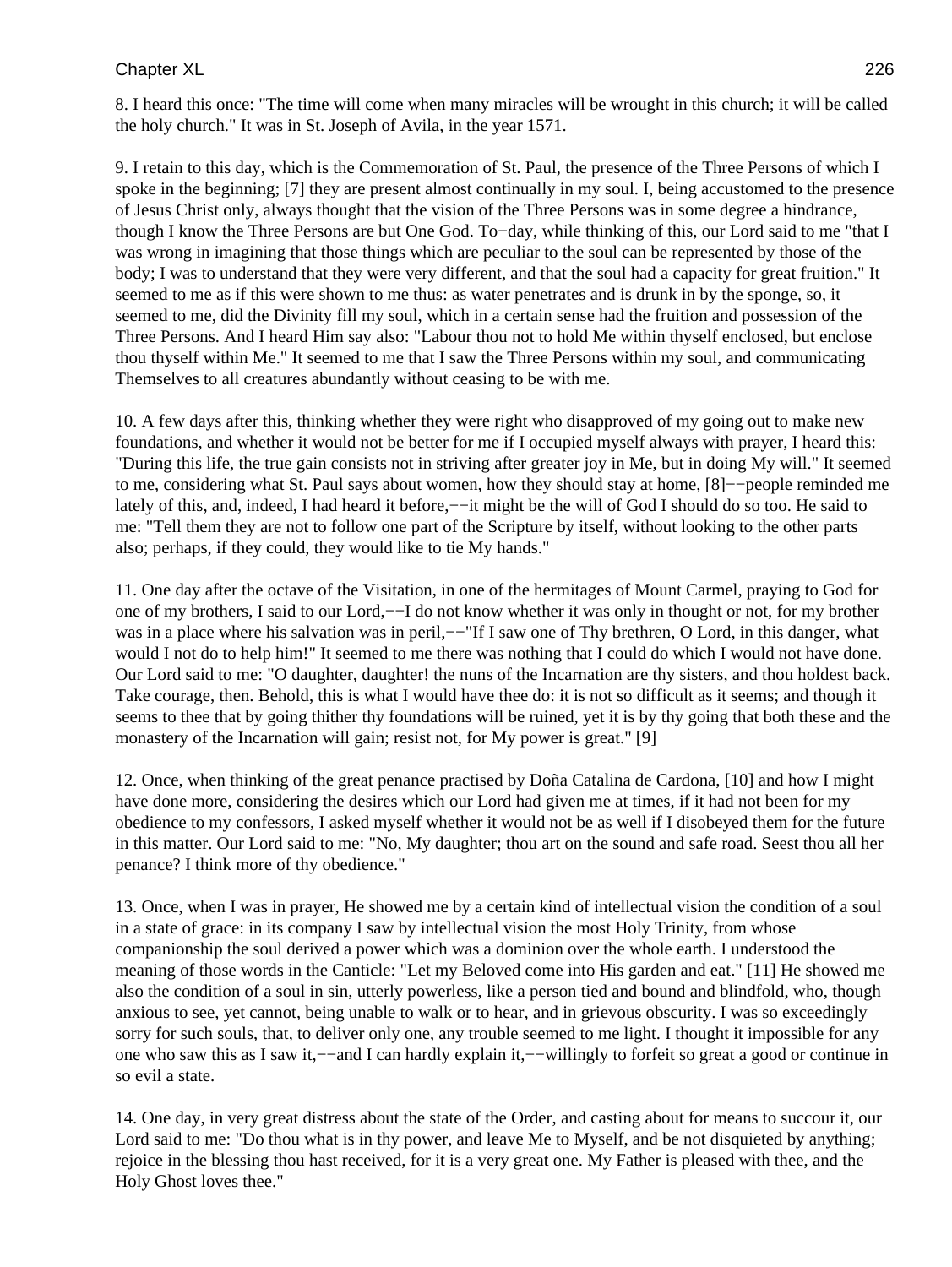15. "Thou art ever desiring trials, and, on the other hand, declining them. I order things according to what I know thy will is, and not according to thy sensuality and weakness. Be strong, for thou seest how I help thee; I have wished thee to gain this crown. Thou shalt see the Order of the Virgin greatly advanced in thy days." I heard this from our Lord about the middle of February, 1571.

16. On the eve of St. Sebastian, the first year of my being in the monastery of the Incarnation [12] as prioress there, at the beginning of the Salve, I saw the Mother of God descend with a multitude of angels to the stall of the prioress, where the image of our Lady is, and sit there herself. I think I did not see the image then, but only our Lady. She seemed to be like that picture of her which the Countess [13] gave me; but I had no time to ascertain this, because I fell at once into a trance. Multitudes of angels seemed to me to be above the canopies of the stalls, and on the desks in front of them; but I saw no bodily forms, for the vision was intellectual. She remained there during the Salve, and said to me: "Thou hast done well to place me here; I will be present when the sisters sing the praises of my Son, and will offer them to Him." After this I remained in that prayer which I still practise, and which is that of keeping my soul in the company of the most Holy Trinity; and it seemed to me that the Person of the Father drew me to Himself, and spoke to me most comfortable words. Among them were these, while showing how He loved me: "I give thee My Son, and the Holy Ghost, and the Virgin: what canst thou give Me?" [14]

17. On the octave of the Holy Ghost, our Lord was gracious unto me, and gave me hopes of this house, [15] that it would go on improving−−I mean the souls that are in it.

18. On the feast of the Magdalene, our Lord again confirmed a grace I had received in Toledo, electing me, in the absence of a certain person, in her place.

19. In the monastery of the Incarnation, and in the second year of my being prioress there, on the octave of St. Martin, when I was going to Communion, the Father, Fr. John of the Cross, [16]−−divided the Host between me and another sister. I thought it was done, not because there was any want of Hosts, but that he wished to mortify me because I had told him how much I delighted in Hosts of a large size. Yet I was not ignorant that the size of the Host is of no moment; for I knew that our Lord is whole and entire in the smallest particle. His Majesty said to me: "Have no fear, My daughter; for no one will be able to separate thee from Me,"−−giving me to understand that the size of the Host mattered not.

20. Then appearing to me, as on other occasions, in an imaginary vision, most interiorly, He held out His right hand and said: "Behold this nail! it is the pledge of thy being My bride from this day forth. Until now thou hadst not merited it; from henceforth thou shalt regard My honour, not only as of one who is Thy Creator, King, and God, but as thine, My veritable bride; My honour is thine, and thine is Mine." This grace had such an effect on me, that I could not contain myself: I became as one that is foolish, and said to our Lord: "Either ennoble my vileness or cease to bestow such mercies on me, for certainly I do not think that nature can bear them." I remained thus the whole day, as one utterly beside herself. Afterwards I became conscious of great progress, and greater shame and distress to see that I did nothing in return for graces so great.

21. Our Lord said this to me one day: "Thinkest thou, My daughter, that meriting lies in fruition? No; merit lies only in doing, in suffering, and in loving. You never heard that St. Paul had the fruition of heavenly joys more than once; while he was often in sufferings. [17] Thou seest how My whole life was full of dolors, and only on Mount Tabor hast thou heard of Me in glory. [18] Do not suppose, when thou seest My Mother hold Me in her arms, that she had that joy unmixed with heavy sorrows. From the time that Simeon spoke to her, My Father made her see in clear light all I had to suffer. The grand Saints of the desert, as they were led by God, so also did they undergo heavy penances; besides, they waged serious war with the devil and with themselves, and much of their time passed away without any spiritual consolation whatever. Believe Me, My daughter, his trials are the heaviest whom My Father loves most; trials are the measure of His love. How can I show My love for thee better than by desiring for thee what I desired for Myself? Consider My wounds; thy pains will never reach to them. This is the way of truth; thus shalt thou help Me to weep over the ruin of those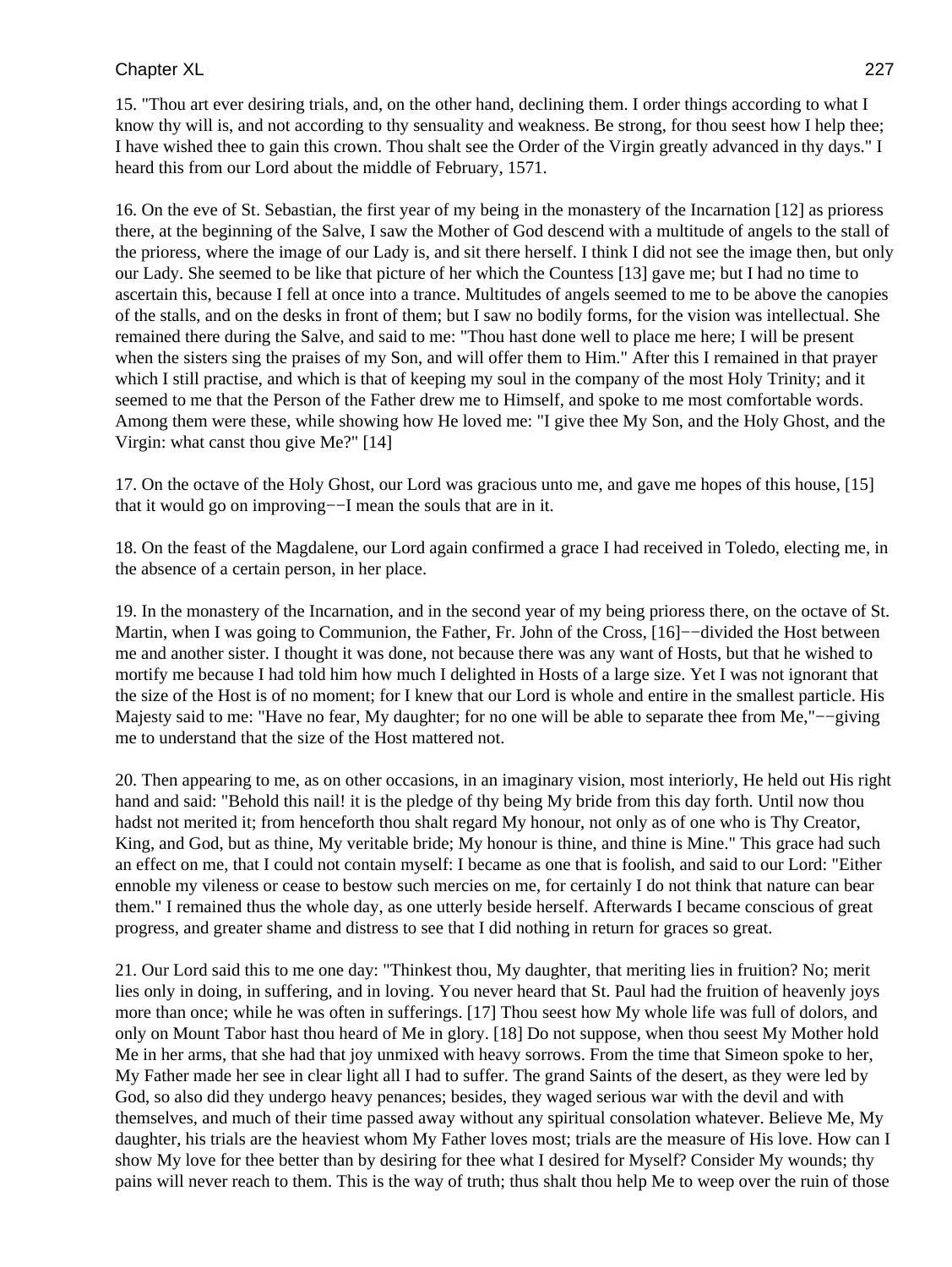who are in the world, for thou knowest how all their desires, anxieties, and thoughts tend the other way." When I began my prayer that day, my headache was so violent that I thought I could not possibly go on. Our Lord said to me: "Behold now, the reward of suffering. As thou, on account of thy health, wert unable to speak to Me, I spoke to thee and comforted thee." Certainly, so it was; for the time of my recollection lasted about an hour and a half, more or less. It was then that He spoke to me the words I have just related, together with all the others. I was not able to distract myself, neither knew I where I was; my joy was so great as to be indescribable; my headache was gone, and I was amazed, and I had a longing for suffering. He also told me to keep in mind the words He said to His Apostles: "The servant is not greater than his Lord." [19]

1. Alonzo Ramirez wished to have the right of burial in the new monastery, but the nobles of Toledo looked on his request as unreasonable. See Foundations, chs. xv. and xvi.

2. See Way of Perfection, ch. viii.; but ch. v. of the previous editions.

3. See Book of the Foundations, ch. iii.

4. In the copy kept in Toledo, the day is Tuesday after the Assumption (De la Fuente).

5. Ch. xxvii. § 10.

6. St. John xiv. 23: "Ad eum veniemus, et mansionem apud eum faciemus."

7. See § 6.

8. Titus ii. 5: "Sobrias, domus curam habentes."

9. This took place in 1571, when the Saint had been appointed prioress of the monastery of the Incarnation at Avila; the very house she had left in order to found that of St. Joseph, to keep the rule in its integrity.

10. See Book of the Foundations, ch. xxviii.

11. Cant. v. 1: "Veniat dilectus meus in hortum suum, et comedat."

12. A.D. 1572.

13. Maria de Velasco y Aragon, Countess of Osorno (Ribera, lib. iii. c. 1).

14. See Relation iv. § 2.

15. The monastery of the Incarnation, Avila (De la Fuente).

16. St. John of the Cross, at the instance of the Saint, was sent to Avila, with another father of the reformed Carmelites, to be confessor of the nuns of the Incarnation, who then disliked the observance of the primitive rule.

17. 2 Cor. xi. 27: "In labore et ærumna, in vigiliis multis."

18. St. Matt. xvii. 2: "Et transfiguratus est ante eos."

19. St. John xiii. 16: "Non est servus major domino suo."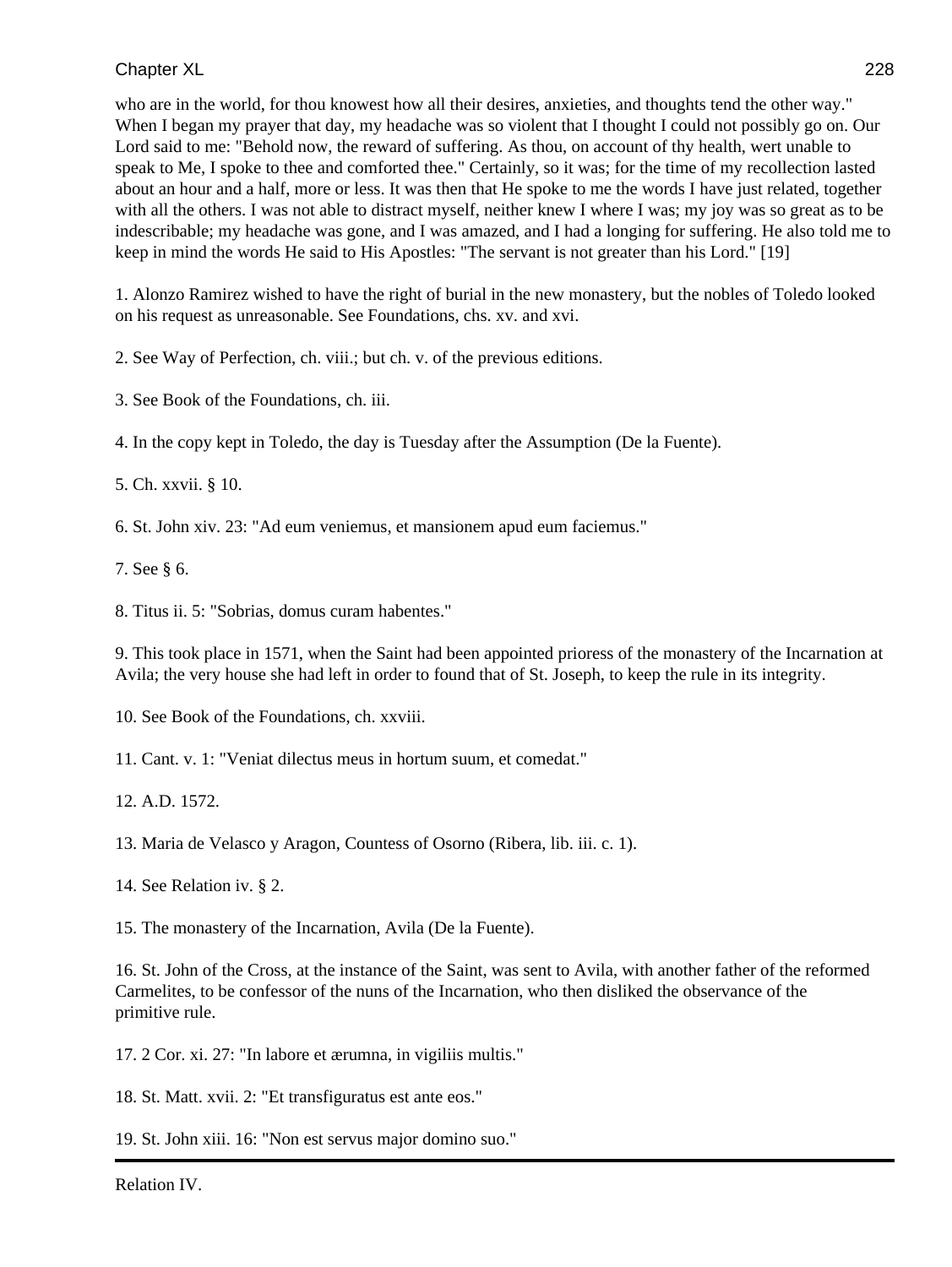Of the Graces the Saint Received in Salamanca at the End of Lent, 1571.

1. I found myself the whole of yesterday in great desolation, and, except at Communion, did not feel that it was the day of the Resurrection. Last night, being with the community, I heard one [1] of them singing how hard it is to be living away from God. As I was then suffering, the effect of that singing on me was such that a numbness began in my hands, and no efforts of mine could hinder it; but as I go out of myself in raptures of joy, so then my soul was thrown into a trance through the excessive pain, and remained entranced; and until this day I had not felt this. A few days previously I thought that the vehement impulses were not so great as they used to be, and now it seems to be that the reason is what I have described; I know not if it is so. Hitherto the pain had not gone so far as to make me beside myself; and as it is so unendurable, and as I retained the control of my senses, it made me utter loud cries beyond my power to restrain. Now that it has grown, it has reached this point of piercing me; and I understand more of that piercing which our Lady suffered; for until to−day, as I have just said, I never knew what that piercing was. My body was so bruised, that I suffer even now when I am writing this; for my hands are as if the joints were loosed, and in pain. [2] You, my father, will tell me when you see me whether this trance be the effect of suffering, or whether I felt it, or whether I am deceived.

2. I was in this great pain till this morning; and, being in prayer, I fell into a profound trance; and it seemed to me that our Lord had taken me up in spirit to His Father, and said to Him: "Whom Thou hast given to Me, I give to Thee;" [3] and He seemed to draw me near to Himself. This is not an imaginary vision, but one most certain, and so spiritually subtile that it cannot be explained. He spoke certain words to me which I do not remember. Some of them referred to His grace, which He bestows on me. He kept me by Him for some time.

3. As you, my father, went away yesterday so soon, and I consider the many affairs which detain you, so that it is impossible for me to have recourse to you for comfort even when necessary,−−for I see that your occupations are most urgent,−−I was for some time in pain and sadness. As I was then in desolation,−−as I said before,—−that helped me; and as nothing on earth, I thought, had any attractions for me, I had a scruple, and feared I was beginning to lose that liberty. This took place last night; and to−day our Lord answered my doubt, and said to me "that I was not to be surprised; for as men seek for companions with whom they may speak of their sensual satisfactions, so the soul−−when there is any one who understands it–−seeks those to whom it may communicate its pleasures and its pains, and is sad and mourns when it can find none." He said to me: "Thou art prosperous now, and thy works please Me." As He remained with me for some time, I remembered that I had told you, my father, that these visions pass quickly away; He said to me "that there was a difference between these and the imaginary visions, and that there could not be an invariable law concerning the graces He bestowed on us; for it was expedient to give them now in one way, now in another."

4. After Communion, I saw our Lord most distinctly close beside me; and He began to comfort me with great sweetness, and said to me, among other things: "Thou beholdest Me present, My daughter,--it is I. Show me thy hands." And to me He seemed to take them and to put them to His side, and said: "Behold My wounds; thou art not without Me. Finish the short course of thy life." By some things He said to me, I understood that, after His Ascension, He never came down to the earth except in the most Holy Sacrament to communicate Himself to any one. He said to me, that when He rose again He showed Himself to our Lady, because she was in great trouble; for sorrow had so pierced her soul that she did not even recover herself at once in order to have the fruition of that joy. By this I saw how different was my piercing. [4] But what must that of the Virgin have been? He remained long with her then because it was necessary to console her.

5. On Palm Sunday, at Communion, I was in a deep trance,−−so much so, that I was not able even to swallow the Host; and, still having It in my mouth, when I had come a little to myself, I verily believed that my mouth was all filled with Blood; and my face and my whole body seemed to be covered with It, as if our Lord had been shedding It at that moment. I thought It was warm, and the sweetness I then felt was exceedingly great; and our Lord said to me: "Daughter, My will is that My Blood should profit thee; and be not thou afraid that My compassion will fail thee. I shed It in much suffering, and, as thou seest, thou hast the fruition of It in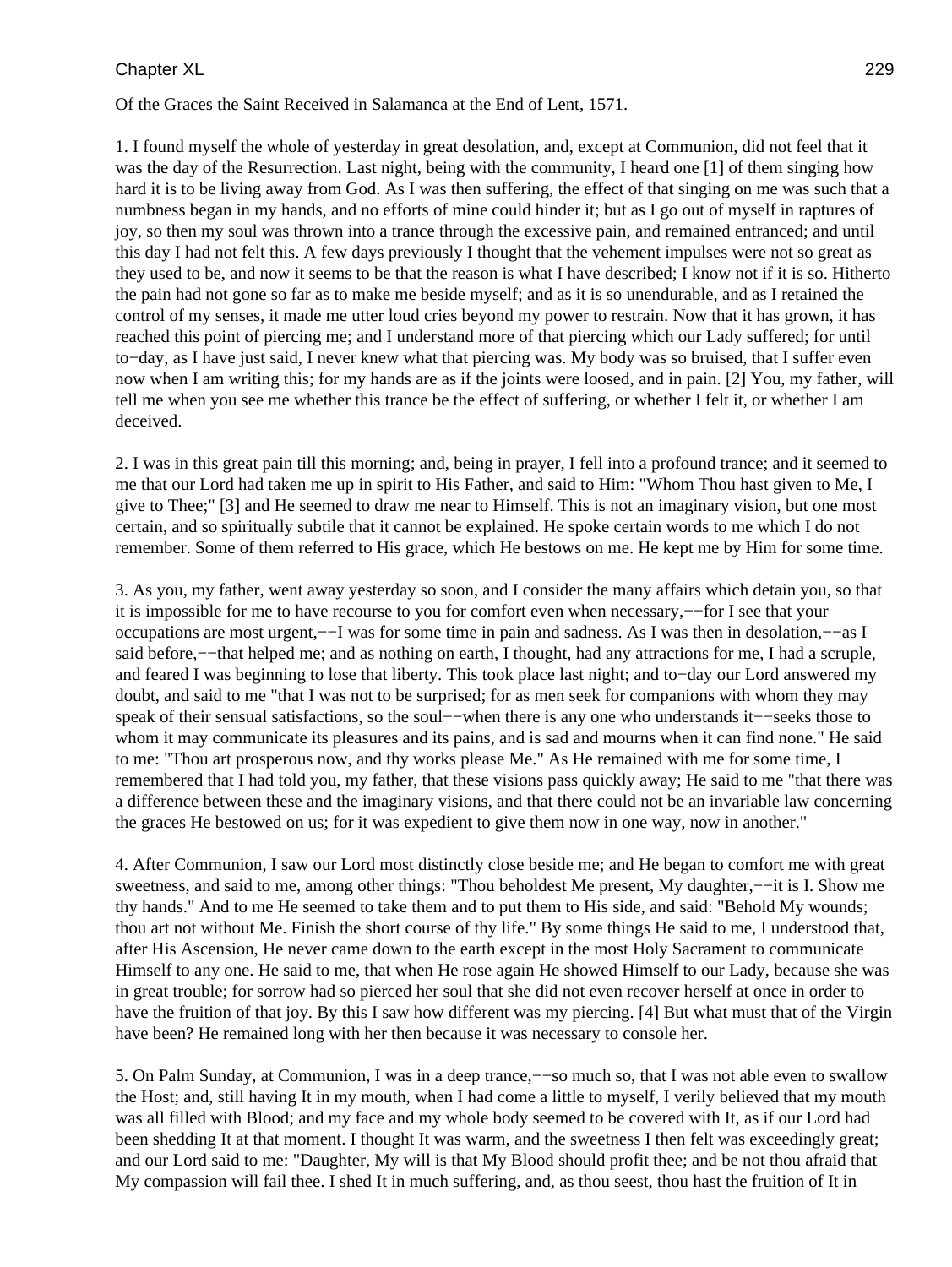great joy. I reward thee well for the pleasure thou gavest me to−day." He said this because I have been in the habit of going to Communion, if possible, on this day for more than thirty years, and of labouring to prepare my soul to be the host of our Lord; for I considered the cruelty of the Jews to be very great, after giving Him so grand a reception, in letting Him go so far for supper; and I used to picture Him as remaining with me, and truly in a poor lodging, as I see now. And thus I used to have such foolish thoughts−−they must have been acceptable to our Lord, for this was one of the visions which I regard as most certain; and, accordingly it has been a great blessing to me in the matter of Communion.

6. Previous to this, I had been, I believe, for three days in that great pain, which I feel sometimes more than at others, because I am away from God; and during those days it had been very great, and seemingly more than I could bear. Being thus exceedingly wearied by it, I saw it was late to take my collation, nor could I do so,−−for if I do not take it a little earlier, it occasions great weakness because of my sickness; and then, doing violence to myself, I took up some bread to prepare for collation, and on the instant Christ appeared, and seemed to be breaking the bread and putting it into my mouth. He said to me: "Eat, My daughter, and bear it as well as thou canst. I condole with thee in thy suffering; but it is good for thee now." My pain was gone, and I was comforted; for He seemed to be really with me then, and the whole of the next day; and with this my desires were then satisfied. The word "condole" made me strong; for now I do not think I am suffering at all.

1. Isabel of Jesus, born in Segovia, and whose family name was Jimena, told Ribera (vide lib. iv. c. v.) that she was the singer, being then a novice in Salamanca.

2. See Fortress of the Soul, vi. ch. xi.

3. See Relation, iii. § 16.

4. See above, § 1.

Relation V.

Observations on Certain Points of Spirituality.

1. "What is it that distresses thee, little sinner? Am I not thy God? Dost thou not see how ill I am treated here? If thou lovest Me, why art thou not sorry for Me? Daughter, light is very different from darkness. I am faithful; no one will be lost without knowing it. He must be deceiving himself who relies on spiritual sweetnesses; the true safety lies in the witness of a good conscience. [1] But let no one think that of himself he can abide in the light, any more than he can hinder the natural night from coming on; for that depends on My grace. The best means he can have for retaining the light is the conviction in his soul that he can do nothing of himself, and that it comes from Me; for, even if he were in the light, the instant I withdraw, night will come. True humility is this: the soul's knowing what itself can do, and what I can do. Do not neglect to write down the counsels I give thee, that thou mayest not forget them. Thou seekest to have the counsels of men in writing; why, then, thinkest thou that thou art wasting time in writing down those I give thee? The time will come when thou shalt require them all."

On Union.

2. "Do not suppose, My daughter, that to be near to Me is union; for they who sin against Me are near Me, though they do not wish it. Nor is union the joys and comforts of union, [2] though they be of the very highest kind, and though they come from Me. These very often are means of winning souls, even if they are not in a state of grace." When I heard this, I was in a high degree lifted up in spirit. Our Lord showed me what the spirit was, and what the state of the soul was then, and the meaning of those words of the Magnificat, "Exultavit spiritus meus." He showed me that the spirit was the higher part of the will.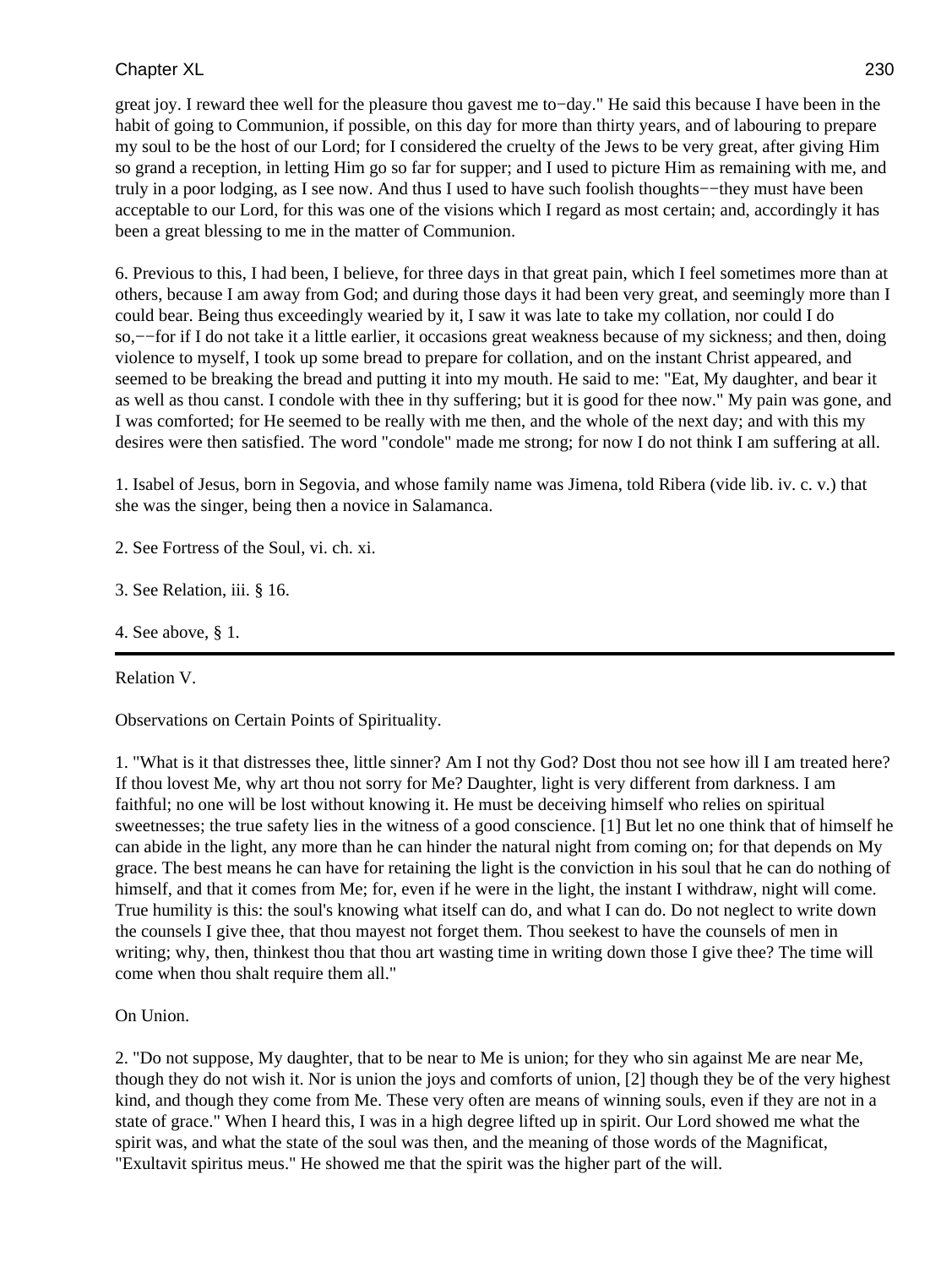3. To return to union; I understood it to be a spirit, pure and raised up above all the things of earth, with nothing remaining in it that would swerve from the will of God, being a spirit and a will resigned to His will, and in detachment from all things, occupied in God in such a way as to leave no trace of any love of self, or of any created thing whatever. [3] Thereupon, I considered that, if this be union, it comes to this, that, as my soul is always abiding in this resolution, we can say of it that it is always in this prayer of union: and yet it is true that the union lasts but a very short time. It was suggested to me that, as to living in justice, meriting and making progress, it will be so; but it cannot be said that the soul is in union as it is when in contemplation; and I thought I understood, yet not by words heard, that the dust of our wretchedness, faults, and imperfections, wherein we bury ourselves, is so great, that it is not possible to live in such pureness as the spirit is in when in union with God, raised up and out of our wretched misery. And I think, if it be union to have our will and spirit in union with the will and Spirit of God, that it is not possible for any one not in a state of grace to attain thereto; and I have been told so. Accordingly, I believe it is very difficult to know when the soul is in union; to have that knowledge is a special grace of God, because nobody can tell whether he is in a state of grace or not. [4]

4. You will show me in writing, my father, what you think of this, and how I am in the wrong, and send me this paper back.

5. I had read in a book that it was an imperfection to possess pictures well painted,−−and I would not, therefore, retain in my cell one that I had; and also, before I had read this, I thought that it was poverty to possess none, except those made of paper,—–and, as I read this afterwards, I would not have any of any other material. I learnt from our Lord, when I was not thinking at all about this, what I am going to say: "that this mortification was not right. Which is better, poverty or charity? But as love was the better, whatever kindled love in me, that I must not give up, nor take away from my nuns; for the book spoke of much adorning and curious devices−−not of pictures. [5] What Satan was doing among the Lutherans was the taking away from them all those means by which their love might be the more quickened; and thus they were going to perdition. Those who are loyal to Me, My daughter, must now, more than ever, do the very reverse of what they do." I understood that I was under great obligations to serve our Lady and St. Joseph, because, when I was utterly lost, God, through their prayers, came and saved me.

6. One day, after the feast of St. Matthew, [6] I was as is usual with me, after seeing in a vision the most Holy Trinity, and how It is present in a soul in a state of grace. [7] I understood the mystery most clearly, in such a way that, after a certain fashion and comparisons, I saw It in an imaginary vision. And though at other times I have seen the most Holy Trinity in an intellectual vision, for some days after the truth of it did not rest with me,--as it does now,--I mean, so that I could dwell upon it. I see now that it is just as learned men told me; and I did not understand it as I do now, though I believed them without the least hesitation; for I never had any temptations against the faith.

7. It seems to us ignorant women that the Persons of the most Holy Trinity are all Three, as we see Them painted, in one Person, after the manner of those pictures, which represent a body with three faces; and thus it causes such astonishment in us that we look on it as impossible, and so there is nobody who dares to think of it; for the understanding is perplexed, is afraid it may come to doubt the truth, and that robs us of a great blessing.

8. What I have seen is this: Three distinct Persons each one by Himself visible, and by Himself speaking. [8] And afterwards I have been thinking that the Son alone took human flesh, whereby this truth is known. The Persons love, communicate, and know Themselves. Then, if each one is by Himself, how can we say that the Three are one Essence, and so believe? That is a most deep truth, and I would die for it a thousand times. In the Three Persons there is but one will and one power and one might; neither can One be without Another: so that of all created things there is but one sole Creator. Could the Son create an ant without the Father? No; because the power is all one. The same is to be said of the Holy Ghost. Thus, there is one God Almighty, and the Three Persons are one Majesty. Is it possible to love the Father without loving the Son and the Holy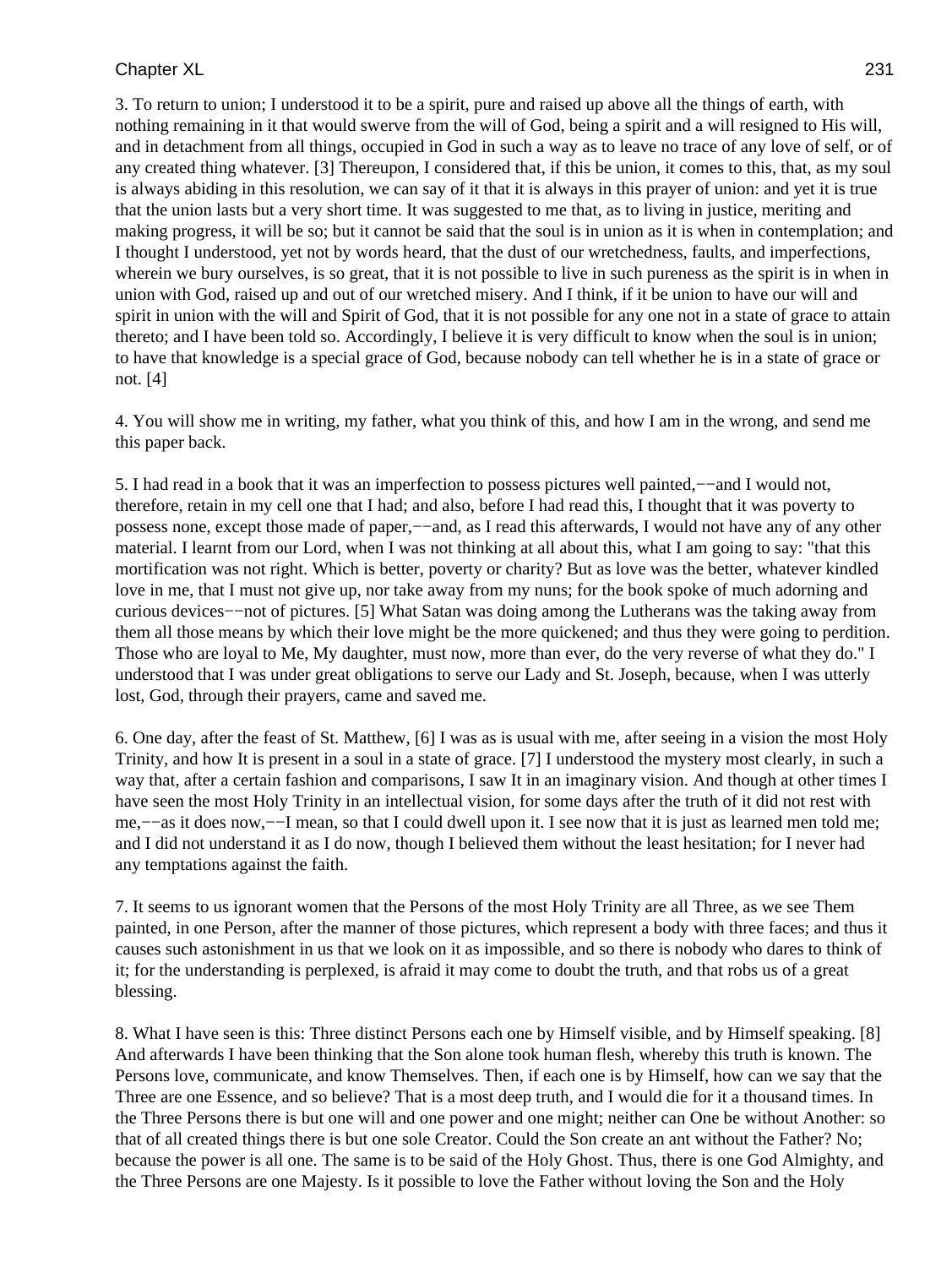Ghost? No; for he who shall please One of the Three pleases the Three Persons; and he who shall offend One offends All. Can the Father be without the Son and without the Holy Ghost? No; for They are one substance, and where One is there are the Three; for they cannot be divided. How, then, is it that we see the Three Persons distinct? and how is it that the Son, not the Father, nor the Holy Ghost, took human flesh? This is what I have never understood; theologians know it. I know well that the Three were there when that marvellous work was done, and I do not busy myself with much thinking thereon. All my thinking thereon comes at once to this: that I see God is almighty, that He has done what He would, and so can do what He will. The less I understand it, the more I believe it, and the greater the devotion it excites in me. May He be blessed for ever! Amen.

9. If our Lord had not been so gracious with me as He has been, I do not think I should have had the courage to do what has been done, nor strength to undergo the labours endured, with the contradictions and the opinions of men. And accordingly, since the beginning of the foundations, I have lost the fears I formerly had, thinking that I was under delusions,−−and I had a conviction that it was the work of God: having this, I ventured upon difficult things, though always with advice and under obedience. I see in this that when our Lord willed to make a beginning of the Order, and of His mercy made use of me, His Majesty had to supply all that I was deficient in, which was everything, in order that the work might be effected, and that His greatness might be the more clearly revealed in one so wicked.

10. Antiochus was unendurable to himself, and to those who were about him, because of the stench of his many sins. [9]

11. Confession is for faults and sins, and not for virtues, nor for anything of the kind relating to prayer. These things are to be treated of out of confession with one who understands the matter,−−and let the prioress see to this; and the nun must explain the straits she is in, in order that the proper helps may be found for her; for Cassian says that he who does not know the fact, as well as he who has never seen or learnt, that men can swim, will think, when he sees people throw themselves into the river, that they will all be drowned. [10]

12. Our Lord would have Joseph tell the vision to his brethren, and have it known, though it was to cost Joseph so much.

13. How the soul has a sense of fear when God is about to bestow any great grace upon it; that sense is the worship of the spirit, as that of the four [11] elders spoken of in Scripture.

14. How, when the faculties are suspended, it is to be understood that certain matters are suggested to the soul, to be by it recommended to God; that an angel suggests them, of whom it is said in the Scriptures that he was burning incense and offering up the prayers of the saints. [12]

15. How there are no sins where there is no knowledge; and thus our Lord did not permit the king to sin with the wife of Abraham, for he thought that she was his sister, not his wife.

1. 2 Cor. i. 12: "Gloria nostra hæc est, testimonium conscientiæ nostræ."

- 2. See St. John of the Cross, Mount Carmel, bk. ii. ch. v.
- 3. See Foundations, ch. v. § 10.
- 4. Eccl. ix. 1: "Nescit homo utrum amore an odio dignus sit."
- 5. See St. John of the Cross, Mount Carmel, bk. iii. ch. xxxiv.
- 6. The §§ 6, 7, and 8 are the thirteenth letter of the second volume, ed. Doblado.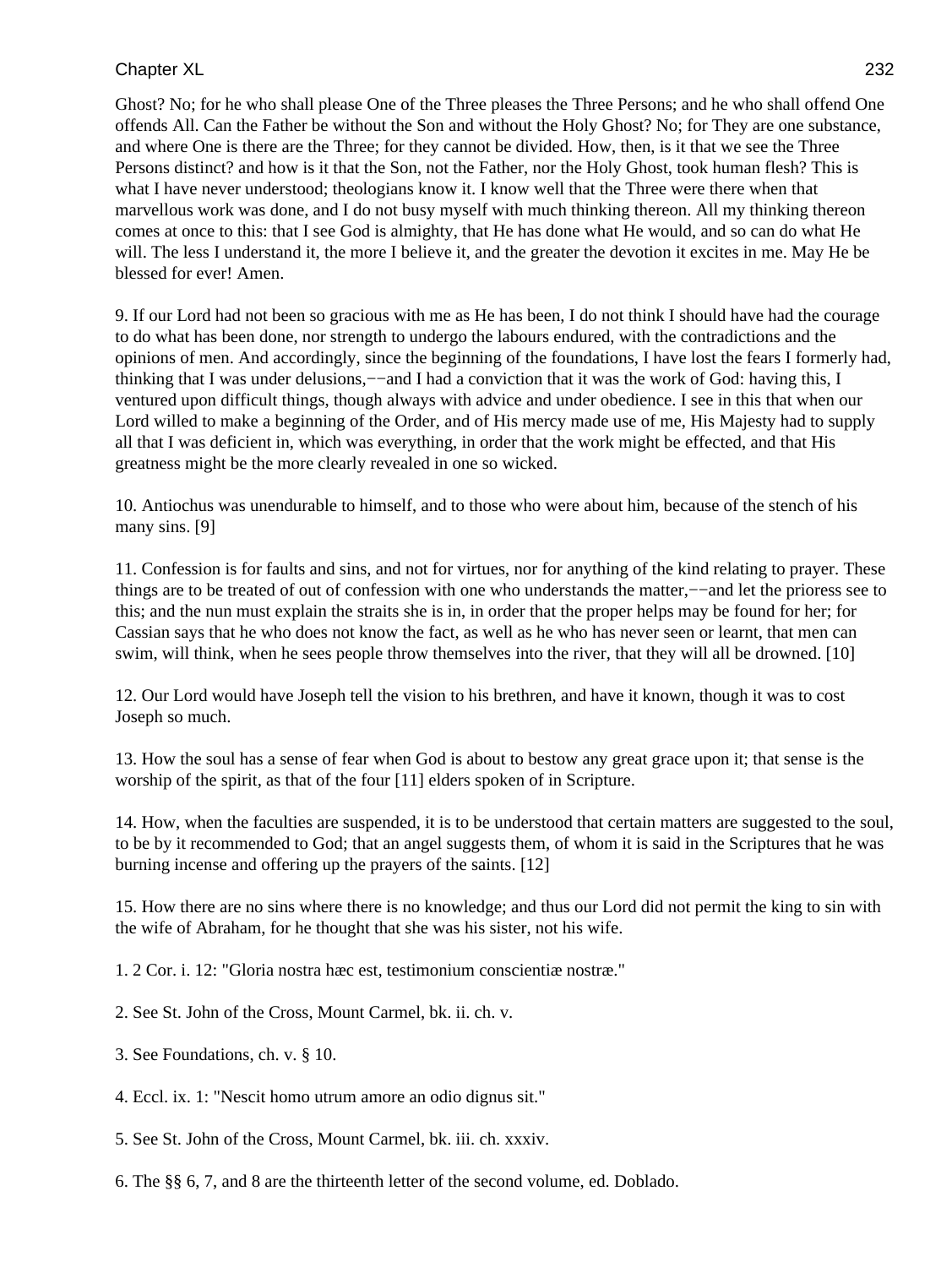7. See Relation iii. § 13.

8. Anton. a Sancto Joseph, in his notes on this passage, is anxious to save the Thomist doctrine that one of the Divine Persons cannot be seen without the other, and so he says that the Saint speaks of the Three Persons as she saw Them−−not as They are in Themselves.

9. 2 Maccab. ix. 10, 12: "Eum nemo poterat propter intolerantiam foetoris portare, . . . . nec ipse jam foetorem suum ferre posset."

10. Cassian, Collat. vii. cap. iv. p. 311: "Nec enim si quis ignarus natandi, sciens pondus corporis sui ferre aquarum liquorem non posse, experimento suæ voluerit imperitiæ definire, neminem penitus posse liquidis elementis solida carne circumdatum sustineri."

11. Anton. a Sancto Joseph says that the Saint meant to write four−and−twenty, in allusion to Apoc. iv. 4.

12. Apoc. viii. 4.

Relation VI.

The Vow of Obedience to Father Gratian Which the Saint Made in 1575.

1. In the year 1575, in the month of April, when I was founding the monastery of Veas, Fra Jerome of the Mother of God Gratian happened to come thither. [1] I began to go to confession to him from time to time, though not looking upon him as filling the place of the other confessors I had, so as to be wholly directed by him. One day, when I was taking food, but without any interior recollection whatever, my soul began to be recollected in such a way that I thought I must fall into a trance; and I had a vision, that passed away with the usual swiftness, like a meteor. I seemed to see close beside me Jesus Christ our Lord, in the form wherein His Majesty is wont to reveal Himself, with F. Gratian on His right. Our Lord took his right hand and mine, and, joining them together, said to me that He would have me accept him in His place for my whole life, and that we were both to have one mind in all things, for so it was fitting. I was profoundly convinced that this was the work of God, though I remembered with regret two of my confessors whom I frequented in turn for a long time, and to whom I owed much; that one for whom I have a great affection especially caused a terrible resistance. Nevertheless, not being able to persuade myself that the vision was a delusion, because it had a great power and influence over me, and also because it was said to me on two other occasions that I was not to be afraid, that He wished this,−−the words were different,−−I made up my mind at last to act upon them, understanding it to be our Lord's will, and to follow that counsel so long as I should live. I had never before so acted with any one, though I had consulted many persons of great learning and holiness, and who watched over my soul with great care,−−but neither had I received any such direction as that I should make no change; for as to my confessors, of some I understood that they would be profitable to me, and so also of these.

2. When I had resolved on this, I found myself in peace and comfort so great that I was amazed, and assured of our Lord's will; for I do not think that Satan could fill the soul with peace and comfort such as this: and so, whenever I think of it, I praise our Lord, and remember the words, "posuit fines tuos pacem," [2] and I wish I could wear myself out in the praises of God.

3. It must have been about a month after this my resolve was made, on the second day after Pentecost, when I was going to found the monastery in Seville, that we heard Mass in a hermitage in Ecija, and rested there during the hottest part of the day. Those who were with me remained in the hermitage while I was by myself in the sacristy belonging to it. I began to think of one great grace which I received of the Holy Ghost, on one of the vigils of His feast, [3] and a great desire arose within me of doing Him some most special service, and I found nothing that was not already done,−−at least, resolved upon,−−for all I do must be faulty; and I remembered that, though I had already made a vow of obedience, it might be made in greater perfection, and I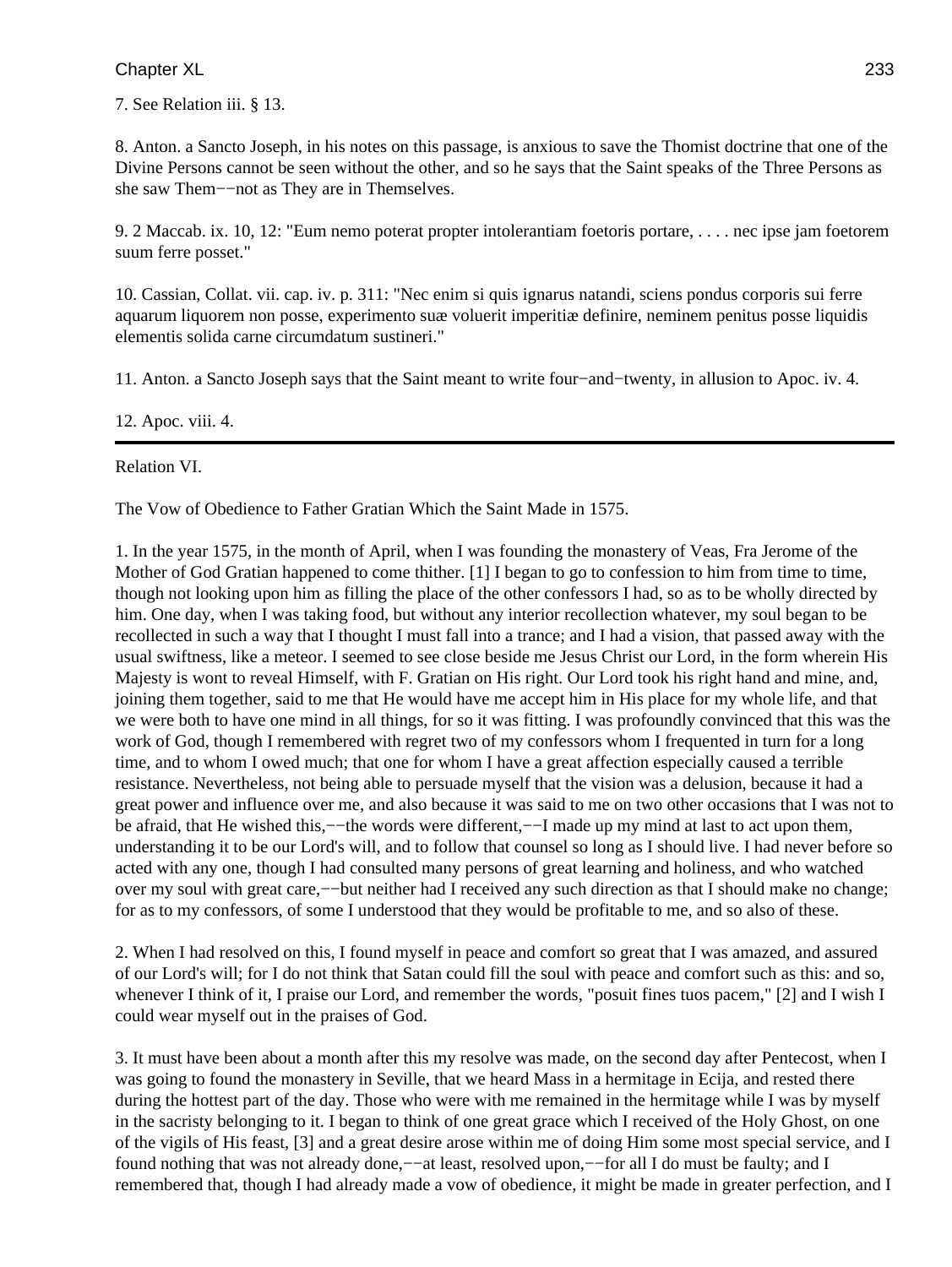had an impression it would be pleasing unto Him if I promised that which I was already resolved upon, to live under obedience to the Father−Master, Fr. Jerome. On the other hand, I seemed to be doing nothing, because I was already bent on doing it; on the other hand, it would be a very serious thing, considering that our interior state is not made known to the superiors who receive our vows, and that they change, and that, if one is not doing his work well, another comes in his place; and I believed I should have none of my liberty all my life long, either outwardly or inwardly, and this constrained me greatly to abstain from making the vow. This repugnance of the will made me ashamed, and I saw that, now I had something I could do for God, I was not doing it; it was a sad thing for my resolution to serve Him. The fact is, that the objection so pressed me, that I do not think I ever did anything in my life that was so hard−−not even my profession−−unless it be that of my leaving my father's house to become a nun. [4] The reason of this was that I had forgotten my affection for him, and his gifts for directing me; yea, rather, I was looking on it then as a strange thing, which has surprised me; feeling nothing but a great fear whether the vow would be for the service of God or not: and my natural self-−which is fond of liberty-−must have been doing its work, though for years now I have no pleasure in it. But it seemed to me a far other matter to give up that liberty by a vow, as in truth it is. After a protracted struggle, our Lord gave me great confidence; and I saw it was the better course, the more I felt about it: if I made this promise in honour of the Holy Ghost, He would be bound to give him light for the direction of my soul; and I remembered at the same time that our Lord had given him to me as my guide. Thereupon I fell upon my knees, and, to render this tribute of service to the Holy Ghost, made a promise to do whatever he should bid me do while I lived, provided nothing were required of me contrary to the law of God and the commands of superiors whom I am more bound to obey. I adverted to this, that the obligation did not extend to things of little importance,−−as if I were to be importunate with him about anything, and he bade me cease, and I neglected his advice and repeated my request,−−nor to things relating to my convenience. In a word, his commands were not to be about trifles, done without reflection; and I was not knowingly to conceal from him my faults and sins, or my interior state; and this, too, is more than we allow to superiors. In a word, I promised to regard him as in the place of God, outwardly and inwardly. I know not if it be so, but I seemed to have done a great thing in honour of the Holy Ghost−−at least, it was all I could do, and very little it was in comparison with what I owe Him.

4. I give God thanks, who has created one capable of this work: I have the greatest confidence that His Majesty will bestow on him great graces; and I myself am so happy and joyous, that I seem to be in every way free from myself; and though I thought that my obedience would be a burden, I have attained to the greatest freedom. May our Lord be praised for ever!

1. See Foundations, ch. xxii.

2. Psalm cxlvii. 14: "He hath made thy borders peace."

3. Perhaps the Saint refers to what she has written in her Life, ch. xxxviii. §§ 11, 12.

4. Life, ch. iv. § 1.

Relation VII.

Made for Rodrigo Alvarez, S.J., in the Year 1575, According to Don Vicente de la Fuente; but in 1576, According to the Bollandists and F. Bouix.

1. This nun took the habit forty years ago, and from the first began to reflect on the mysteries of the Passion of Christ our Lord, and on her own sins, for some time every day, without thinking at all of anything supernatural, but only of created things, or of such subjects as suggested to her how soon the end of all things must come, discerning in creatures the greatness of God and His love for us.

2. This made her much more willing to serve Him: she was never under the influence of fear, and made no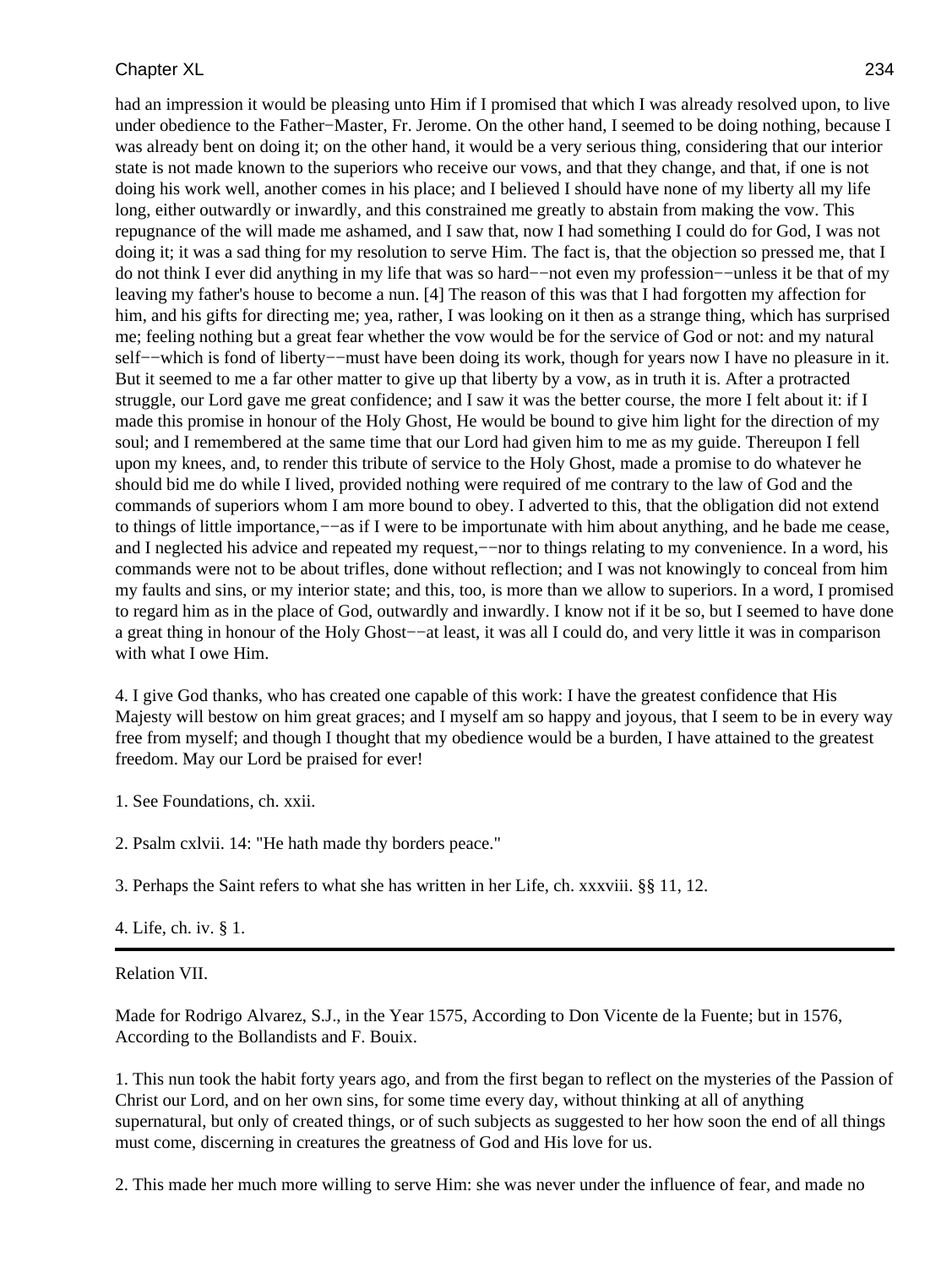account of it, but had always a great desire to see God honoured, and His glory increased. To that end were all her prayers directed, without making any for herself; for she thought that it mattered little if she had to suffer in purgatory in exchange for the increase of His glory even in the slightest degree.

3. In this she spent about two−and−twenty years in great aridities, and never did it enter into her thoughts to desire anything else; for she regarded herself as one who, she thought, did not deserve even to think about God, except that His Majesty was very merciful to her in allowing her to remain in His presence, saying her prayers, reading also in good books.

4. It must be about eighteen years since she began to arrange about the first monastery of Barefooted Carmelites which she founded. It was in Avila, three or two years before,−−I believe it is three,−−she began to think that she occasionally heard interior locutions, and had visions and revelations interiorly. She saw with the eyes of the soul, for she never saw anything with her bodily eyes, nor heard anything with her bodily ears; twice, she thinks, she heard a voice, but she understood not what was said. It was a sort of making things present when she saw these things interiorly; they passed away like a meteor most frequently. The vision, however, remained so impressed on her mind, and produced such effects, that it was as if she saw those things with her bodily eyes, and more.

5. She was then by nature so very timid, that she would not dare to be alone even by day, at times. And as she could not escape from these visitations, though she tried with all her might, she went about in very great distress, afraid that it was a delusion of Satan, and began to consult spiritual men of the Society of Jesus about it, among whom were Father Araoz, who was Commissary of the Society, and who happened to go to that place, and Father Francis, who was Duke of Gandia,--him she consulted twice; [1] also a Provincial, now in Rome, called Gil Gonzalez, and him also who is now Provincial of Castille,−−this latter, however, not so often,−−Father Baltasar Alvarez who is now Rector in Salamanca; and he heard her confession for six years at this time; also the present Rector of Cuenca, Salazar by name; the Rector of Segovia, called Santander; the Rector of Burgos, whose name is Ripalda,—−and he thought very ill of her when he heard of these things, till after he had conversed with her; the Doctor Paul Hernandez in Toledo, who was a Consultor of the Inquisition, him who was Rector in Salamanca when she talked to him; the Doctor Gutierrez, and other fathers, some of the Society, whom she knew to be spiritual men, these she sought out, if any were in those places where she went to found monasteries.

6. With the Father Fra Peter of Alcantara, who was a holy man of the Barefooted Friars of St. Francis, she had many communications, and he it was who insisted so much upon it that her spirit should be regarded as good. They were more than six years trying her spirit minutely, as it is already described at very great length, [2] as will be shown hereafter: and she herself in tears and deep affliction; for the more they tried her, the more she fell into raptures, and into trances very often,−−not, however, deprived of her senses.

7. Many prayers were made, and many Masses were said, that our Lord would lead her by another way, [3] for her fear was very great when she was not in prayer; though in everything relating to the state of her soul she was very much better, and a great difference was visible, there was no vainglory, nor had she any temptation thereto, nor to pride; on the contrary, she was very much ashamed and confounded when she saw that people knew of her state, and except with her confessors or any one who would give her light, she never spoke of these things, and it was more painful to speak of them than if they had been grave sins; for it seemed to her that people must laugh at her, [4] and that these things were womanish imaginations, which she had always heard of with disgust.

8. About thirteen years ago, more or less, after the house of St. Joseph was founded, into which she had gone from the other monastery, came the present Bishop of Salamanca, Inquisitor, I think, of Toledo, previously of Seville, Soto by name. [5] She contrived to have a conference with him for her greater security, and told him everything. He replied, that there was nothing in all this that concerned his office, because everything that she saw and heard confirmed her the more in the Catholic faith, in which she always was, and is, firm, with most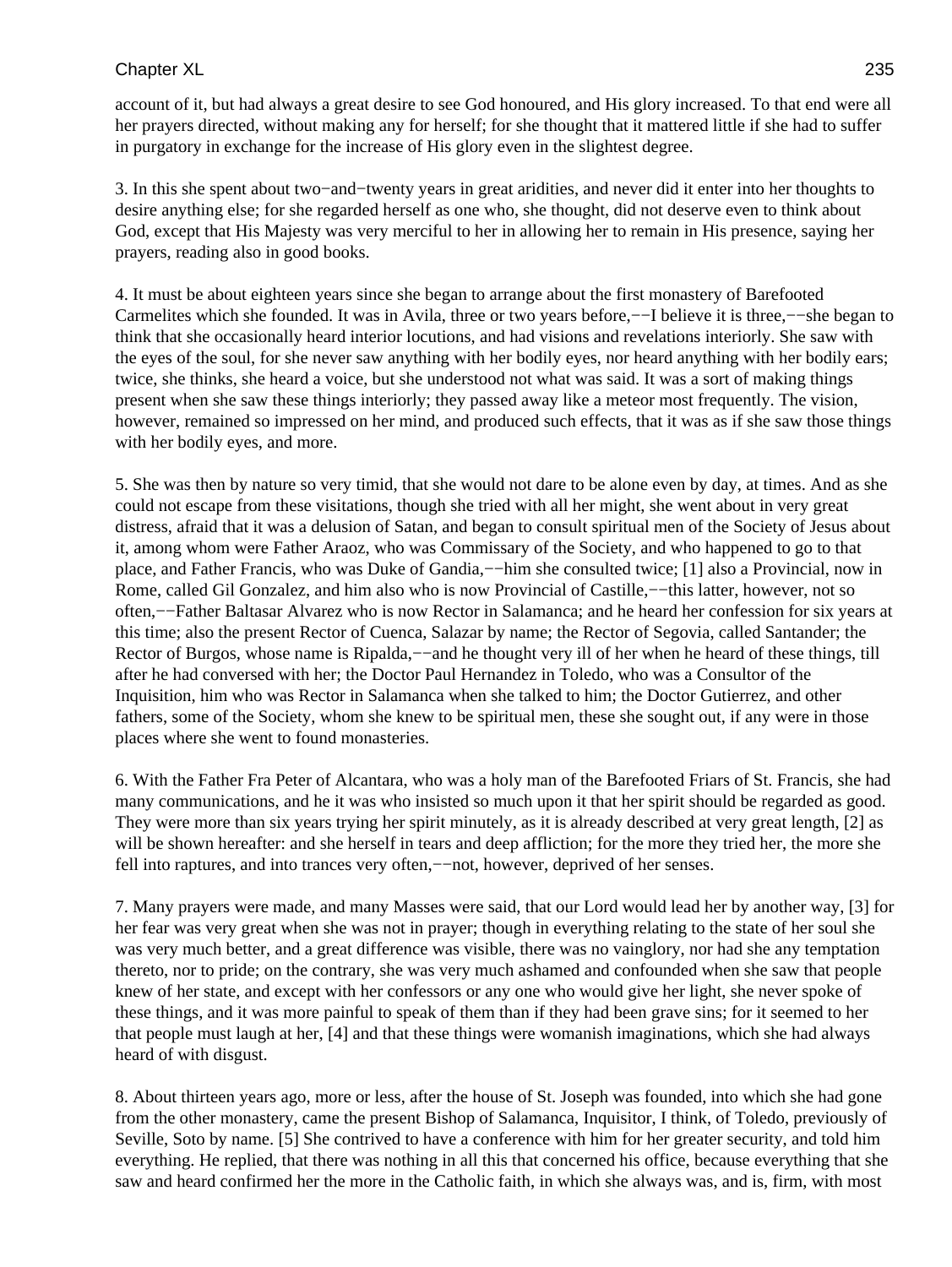earnest desires for the honour of God and the good of souls, willing to suffer death many times for one of them.

9. He told her, when he saw how distressed she was, to give an account of it all, and of her whole life, without omitting anything, to the Master Avila, who was a man of great learning in the way of prayer, and to rest content with the answer he should give. She did so, and described her sins and her life. He wrote to her and comforted her, giving her great security. The account I gave was such that all those learned men who saw it−−they were my confessors−−said that it was very profitable for instruction in spiritual things; and they commanded her to make copies of it, and write another little book [6] for her daughters,−−she was prioress,−−wherein she might give them some instructions.

10. Notwithstanding all this, she was not without fears at times, for she thought that spiritual men also might be deceived like herself. She told her confessor that he might discuss these things with certain learned men, though they were not much given to prayer, for she had no other desire but that of knowing whether what she experienced was in conformity with the sacred writings or not. Now and then she took comfort in thinking that−−though she herself, because of her sins, deserved to fall into delusions−−our Lord would not suffer so many good men, anxious to give her light, to be led into error.

11. Having this in view, she began to communicate with fathers of the Order of the glorious St. Dominic, to which, before these things took place, she had been to confession––she does not say to them, but to the Order. [7] These are they with whom she afterwards had relations. The Father Fra Vicente Barron, at that time Consultor of the Holy Office, heard her confessions for eighteen months in Toledo, and he had done so very many years before these things began. He was a very learned man. He reassured her greatly, as did also the fathers of the Society spoken of before. All used to say, If she does not sin against God, and acknowledges her own misery, what has she to be afraid of? She confessed to the Father Fra Pedro Ibañez, who was reader in Avila; to the Father−Master Fra Dominic Bañes, who is now in Valladolid as rector of the college of St. Gregory, I confessed for six years, and whenever I had occasion to do so communicated with him by letter; also to the Master Chaves; to the Father−Master Fra Bartholomew of Medina, professor in Salamanca, of whom she knew that he thought ill of her; for she, having heard this, thought that he, better than any other, could tell her if she was deceived, because he had so little confidence in her. This was more than two years ago. She contrived to go to confession to him, and gave him a full account of everything while she remained there; and he saw what she had written, [8] for the purpose of attaining to a better understanding of the matter. He reassured her so much, and more than all the rest, and remained her very good friend.

12. She went to confession also to Fra Philip de Meneses, when she founded the monastery of Valladolid, for he was rector of the college of St. Gregory. He, having before that heard of her state, had gone to Avila, that he might speak to her,−−it was an act of great charity,−−being desirous of ascertaining whether she was deluded, so that he might enlighten her, and, if she was not, defend her when he heard her spoken against; and he was much satisfied.

13. She also conferred particularly with Salinas, Dominican Provincial, a man of great spirituality; with another licentiate named Lunar, who was prior of St. Thomas of Avila; and, in Segovia, with a reader, Fra Diego de Yangües.

14. Of these Dominicans some never failed to give themselves greatly to prayer, and perhaps all did. Some others also she consulted; for in so many years, and because of the fear she was in, she had opportunities of doing so, especially as she went about founding monasteries in so many places. Her spirit was tried enough, for everybody wished to be able to enlighten her, and thereby reassured her and themselves. She always, at all times, wished to submit herself to whatever they enjoined her, and she was therefore distressed when, as to these spiritual things, she could not obey them. Both her own prayer, and that of the nuns she has established, are always carefully directed towards the propagation of the faith; and it was for that purpose, and for the good of her Order, that she began her first monastery.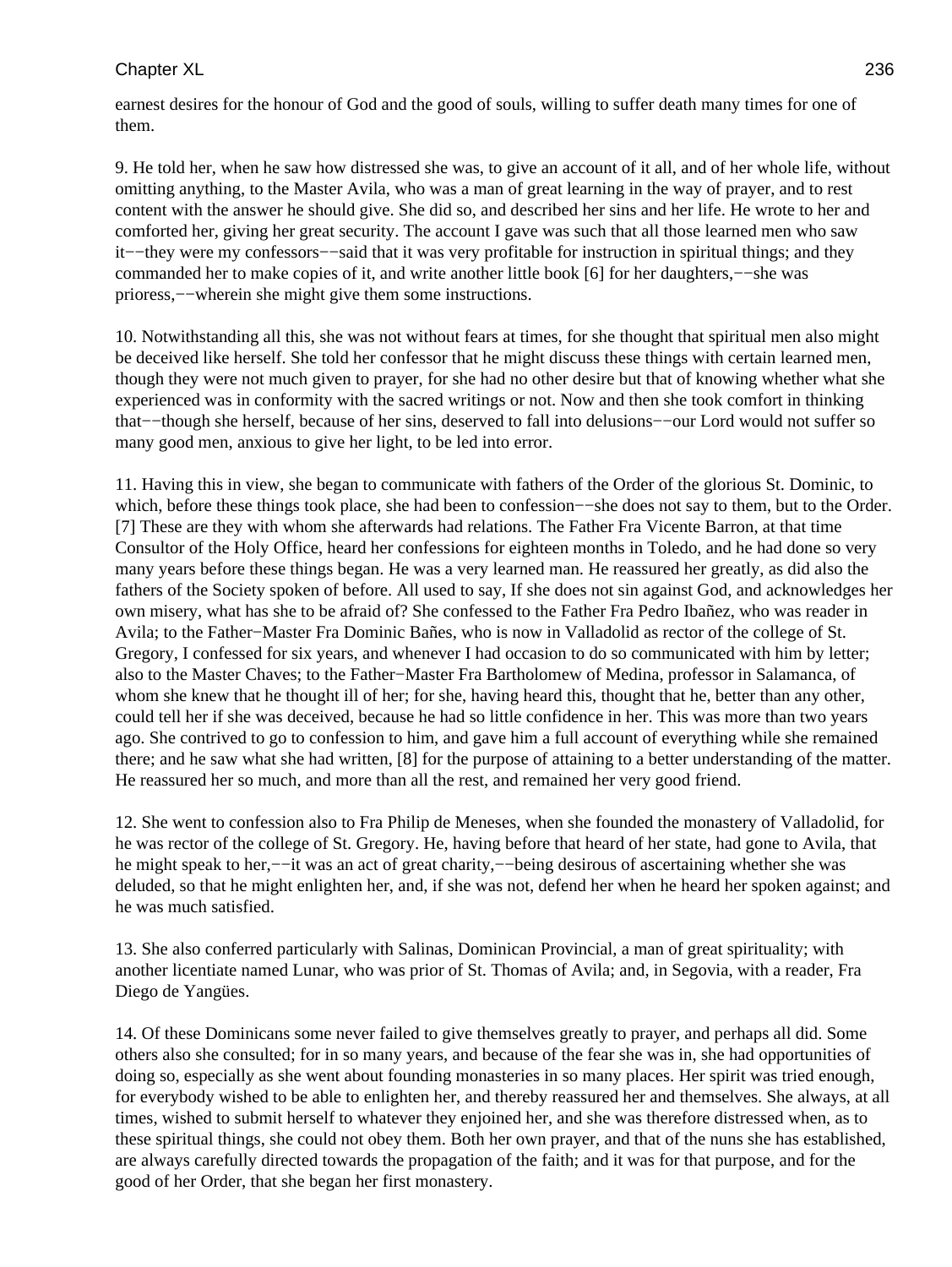15. She used to say that, if any of these things tended to lead her against the Catholic faith and the law of God, she would not need to seek for learned men nor tests, because she would see at once that they came from Satan. She never undertook anything merely because it came to her in prayer; on the contrary, when her confessors bade her do the reverse, she did so without being in the least troubled thereat, and she always told them everything. For all that they told her that these things came from God, she never so thoroughly believed them that she could swear to it herself, though it did seem to her that they were spiritually safe, because of the effects thereof, and of the great graces which she at times received; but she always desired virtues more than anything else; and this it is that she has charged her nuns to desire, saying to them that the most humble and mortified will be the most spiritual.

16. All that is told and written she communicated to the Father−Master Fra Dominic Bañes, who is now in Valladolid, and who is the person with whom she has had, and has still, the most frequent communications. He sent her writings to the Holy Office in Madrid, so it is said. In all this she submits herself to the Catholic faith and the Roman Church. Nobody has found fault with them, because these things are not in the power of any man, and our Lord does not require what is impossible.

17. The reason why so much is known about her is that, as she was in fear about herself, and described her state to so many, these talked to one another on the subject and also the accident that happened to what she had written. [9] This has been to her a very grievous torment and cross, and has cost her many tears. She says that this distress is not the effect of humility, but of the causes already mentioned. Our Lord seems to have given permission [10] for this torture for if one spoke more harshly of her than others, by little and little he spoke more kindly of her.

18. She took the greatest pains not to submit the state of her soul to any one who she thought would believe that these things came from God, for she was instantly afraid that the devil would deceive them both. If she saw any one timid about these things, to him she laid bare her secrets with the greater joy; though also it gave her pain when, for the purpose of trying her, these things were treated with contempt, for she thought some were really from God, and she would not have people, even if they had good cause, condemn them so absolutely; neither would she have them believe that all were from God; and because she knew perfectly well that delusion was possible, therefore it was that she never thought herself altogether safe in a matter wherein there might be danger.

19. She used to strive with all her might never in any way to offend God, and was always obedient; and by these means she thought she might obtain her deliverance, by the help of God, even if Satan were the cause.

20. Ever since she became subject to these supernatural visitations, her spirit is always inclined to seek after that which is most perfect, and she had almost always a great desire to suffer; and in the persecutions she underwent, and they were many, she was comforted, and had a particular affection for her persecutors. She had a great desire to be poor and lonely, and to depart out of this land of exile in order to see God. Through these effects, and others like them, she began to find peace, thinking that a spirit which could leave her with these virtues could not be an evil one, and they who had the charge of her soul said so; but it was a peace that came from diminished weariness, not from the cessation of fear.

21. The spirit she is of never urged her to make any of these things known, but to be always obedient. [11] As it has been said already, [12] she never saw anything with her bodily eyes, but in a way so subtile and so intellectual that at first she sometimes thought that all was the effect of imagination; at other times she could not think so. These things were not continual, but occurred for the most part when she was in some trouble: as on one occasion, when for some days she had to bear unendurable interior pains, and a restlessness of soul arising out of the fear that she was deluded by Satan, as it is described at length in the account she has given of it, [13] and where her sins, for they have been so public, are mentioned with the rest: for the fear she was in made her forget her own good name.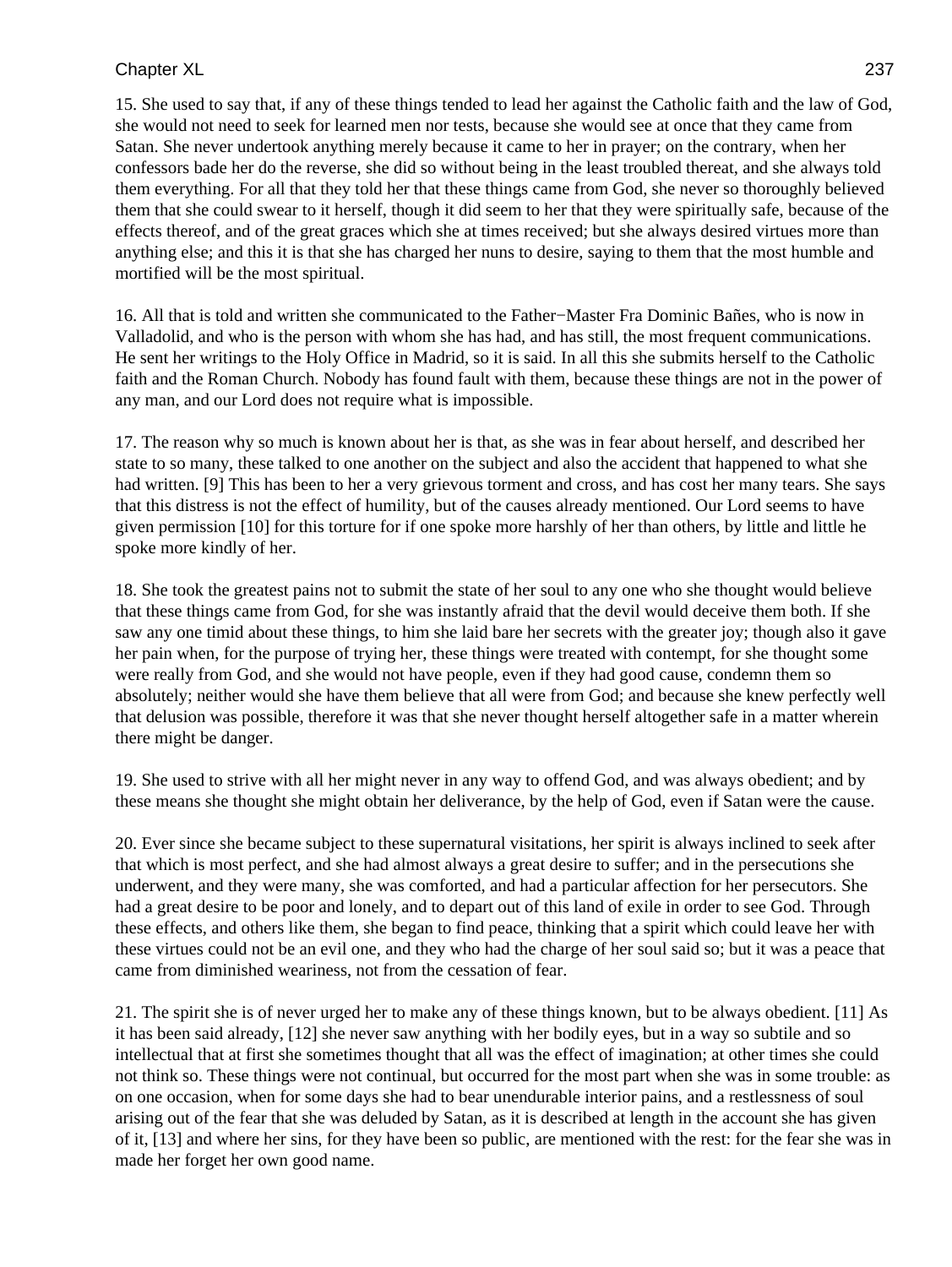22. Being thus in distress such as cannot be described, at the mere hearing interiorly these words, [14] "It is I, be not afraid," her soul became so calm, courageous, and confident, that she could not understand whence so great a blessing had come; for her confessor had not been able−−and many learned men, with many words, had not been able−−to give her that peace and rest which this one word had given her. And thus, at other times, some vision gave her strength, for without that she could not have borne such great trials and contradictions, together with infirmities without number, and which she still has to bear, though they are not so many,−−for she is never free from some suffering or other, more or less intense. Her ordinary state is constant pain, with many other infirmities, though since she became a nun they are more troublesome, if she is doing anything in the service of our Lord. And the mercies He shows her pass quickly out of memory, though she often dwells on those mercies,−−but she is not able to dwell so long upon these as upon her sins; these are always a torment to her, most commonly as filth smelling foully.

23. That her sins are so many, and her service of God so scanty, must be the reason why she is not tempted to vainglory. There never was anything in any of these spiritual visitations that was not wholly pure and clean, nor does she think it can be otherwise if the spirit be good and the visitations supernatural, for she utterly neglects the body and never thinks of it, being wholly intent upon God.

24. She is also living in great fear about sinning against God, and doing His will in all things; this is her continual prayer. And she is, she thinks, so determined never to swerve from this, that there is nothing her confessors might enjoin her, which she considers to be for the greater honour of our Lord, that she would not undertake and perform, by the help of our Lord. And confident that His Majesty helps those who have resolved to advance His service and glory, she thinks no more of herself and of her own progress, in comparison with that, than if she did not exist, so far as she knows herself, and her confessors think so too.

25. All that is written in this paper is the simple truth, and they, and all others who have had anything to do with her for these twenty years, can justify it. Most frequently her spirit urged her to praise God, and she wished that all the world gave itself up to that, even though it should cost her exceedingly. Hence the desire she has for the good of souls; and from considering how vile are the things of this world, and how precious are interior things, with which nothing can be compared, she has attained to a contempt of the world.

26. As for the vision about which you, my father, wish to know something, it is of this kind: she sees nothing either outwardly or inwardly, for the vision is not imaginary: but, without seeing anything, she understands what it is, and where it is, more clearly than if she saw it, only nothing in particular presents itself to her. She is like a person who feels that another is close beside her; but because she is in the dark she sees him not, yet is certain that he is there present. Still, this comparison is not exact; for he who is in the dark, in some way or other, through hearing a noise or having seen that person before, knows he is there, or knew it before; but here there is nothing of the kind, for without a word, inward or outward, the soul clearly perceives who it is, where he is, and occasionally what he means. [15] Why, or how, she perceives it, she knoweth not; but so it is; and while it lasts, she cannot help being aware of it. And when it is over,−−though she may wish ever so much to retain the image thereof,−−she cannot do it, for it is then clear to her that it would be, in that case, an act of the imagination, not the vision itself,−−that is not in her power; and so it is with the supernatural things. And it is from this it comes to pass that he in whom God works these graces despises himself, and becomes more humble than he was ever before, for he sees that this is a gift of God, and that he can neither add to it nor take from it. The love and the desire become greater of serving our Lord, who is so mighty that He can do that which is more than our imagination can conceive here, as there are things which men, however learned they may be, can never know. Blessed for ever and ever be He who bestows this! Amen.

1. See Life, ch. xxiv. § 4.

2. See Life, ch. xxv. § 18.

3. See Life, ch. xxv. § 20, and ch. xxvii. § 1.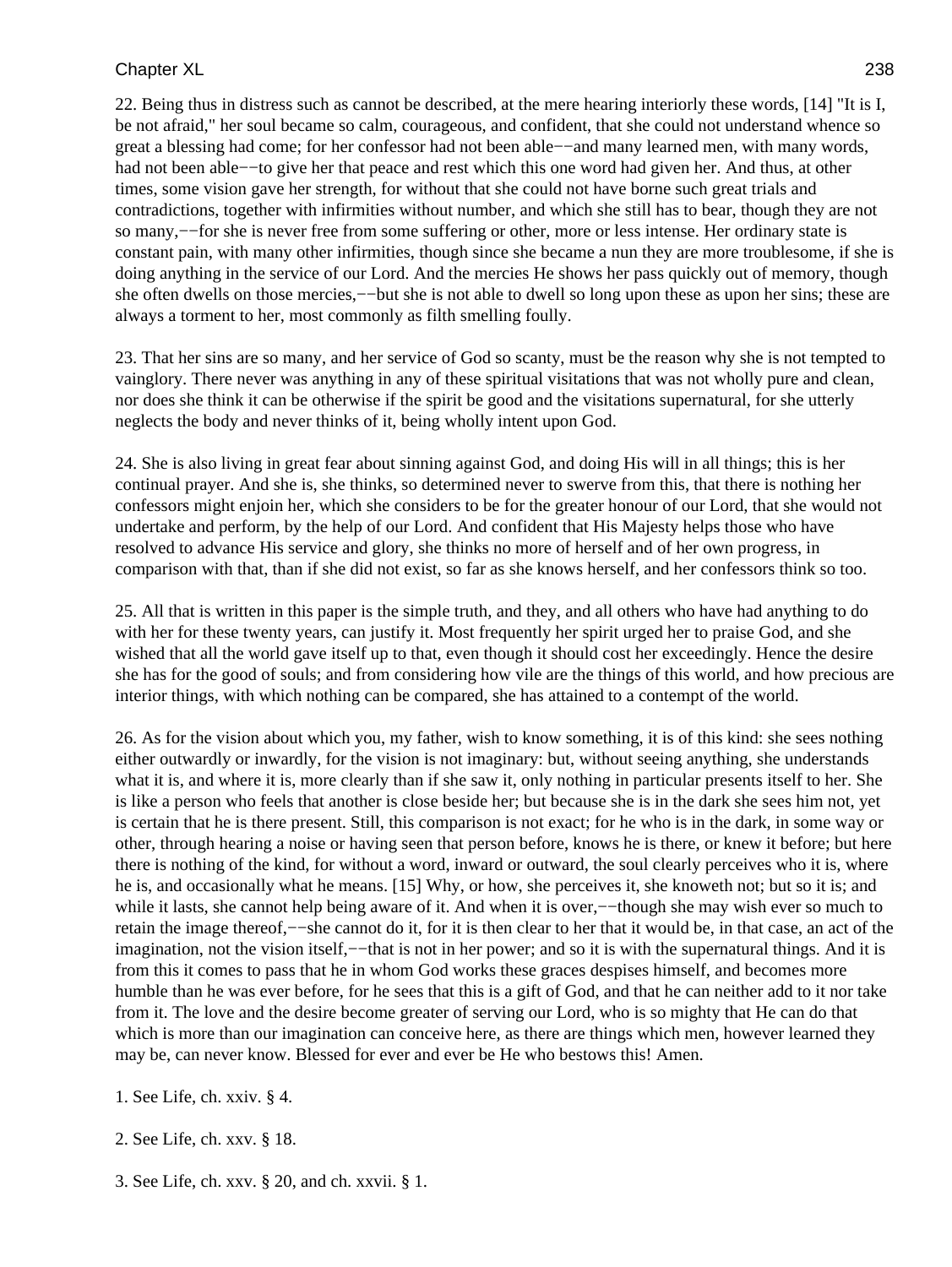4. See Life, ch. xxvi. § 5.

5. Don Francisco de Soto y Salazar was a native of Bonilli de la Sierra, and Vicar−General of the Bishops of Astorga and Avila, and Canon of Avila; Inquisitor of Cordova, Seville, and Toledo; Bishop, successively, of Albarracin, Segorve, and Salamanca. He died at Merida, in 1576, poisoned, it was suspected, by the sect of the Illuminati, who were alarmed at his faithful zeal and holy life (Palafox, note to letter 19, vol. i. ed. Doblado). "She went to the Inquisitor, Don Francisco Soto de Salazar−−he was afterwards Bishop of Salamanca−−and said to him: 'My lord, I am subject to certain extraordinary processes in prayer, such as ecstasies, raptures, and revelations, and do not wish to be deluded or deceived by Satan, or to do anything that is not absolutely safe. I give myself up to the Inquisition to try me, and examine my ways of going on, submitting myself to its orders.' The Inquisitor replied: 'Señora, the business of the Inquisition is not to try the spirit, nor to examine ways of prayer, but to correct heretics. Do you, then, commit your experience to writing, in all simplicity and truth, and send it to the Father−Master Avila, who is a man of great spirituality and learning, and extremely conversant with matters of prayer; and when you shall have his answer, you may be sure there is nothing to be afraid of'" (Jerome Gratian, Lucidario, cap. iii.).

6. This book is the Way of Perfection, written by direction of F. Bañes.

7. The Saint had such great affection for the Order of St. Dominic, that she used to say of herself, "Yo soy la Dominica in passione," meaning thereby that she was in her heart a Dominicaness, and a child of the Order (Palafox, note to letter 16, vol. i. ed. Doblado).

8. When this father had read the Life, he had it copied, with the assent of F. Gratian, and gave the copy thus made to the Duchess of Alba (De la Fuente).

9. See Foundations, ch. xvii. § 12, note.

10. Life, ch. xxiii. § 15.

11. Life, ch. xxvi. § 5.

12. § 4.

13. Life, ch. xxv. § 19.

14. Life, ch. xxv. § 22.

15. See Life, ch. xxvii. § 5.

Relation VIII.

Addressed to F. Rodrigo Alvarez.

1. These interior things of the spirit are so difficult to describe, and, still more, in such a way as to be understood,−−the more so as they pass quickly away,−−that, if obedience did not help me, it would be a chance if I succeeded, especially in such difficult things. I implore you, my father, to take for granted that it is not in my mind to think this to be correct, for it may well be that I do not understand the matter; but what I can assure you of is this, that I will speak of nothing I have not had experience of at times, and, indeed, often.

2. I think it will please you, my father, if I begin by discussing that which is at the root of supernatural things; for that which relates to devotion, tenderness, tears, and meditations, which is in our power here to acquire by the help of our Lord, is understood.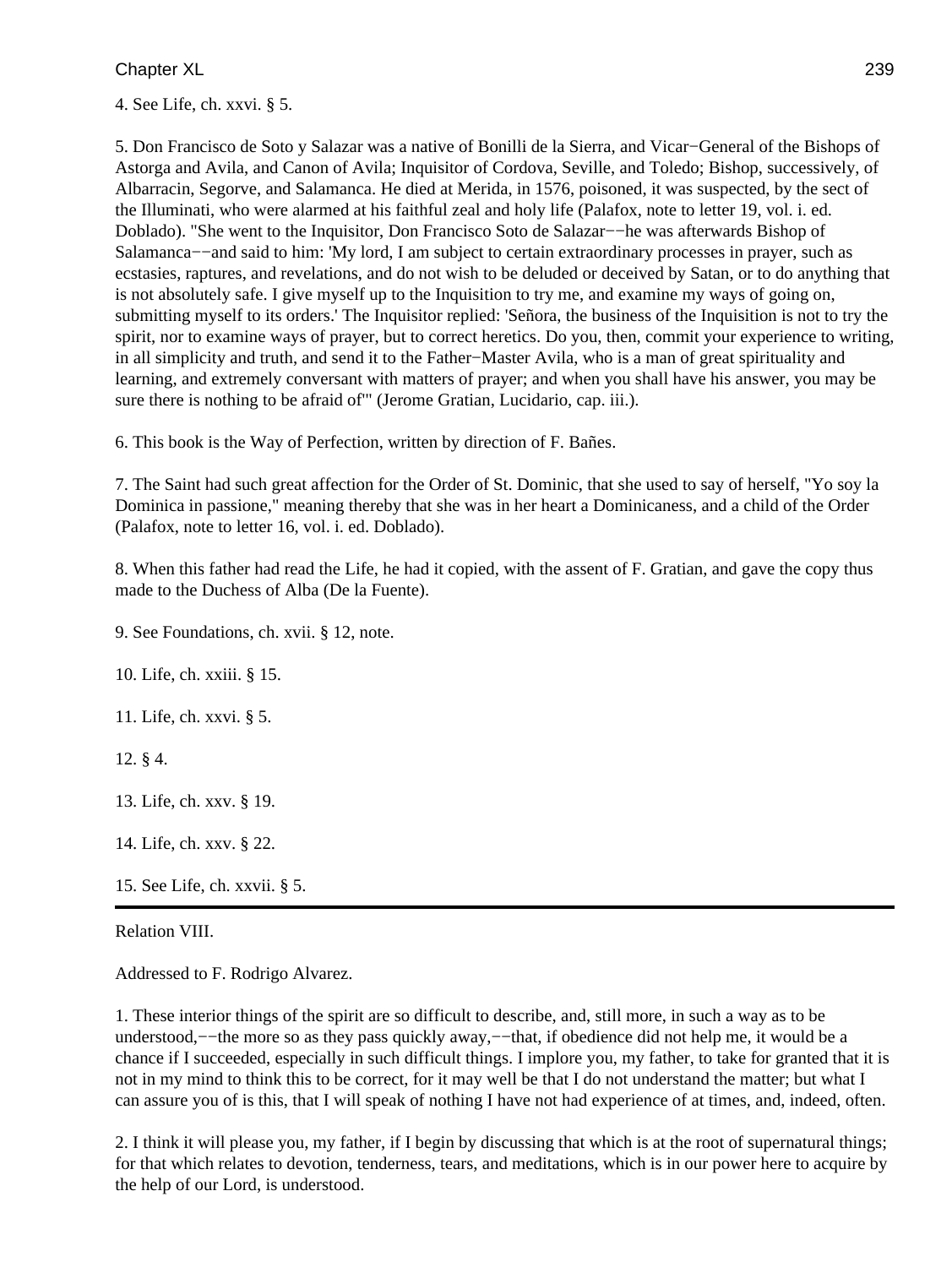3. The first prayer of which I was conscious,−−in my opinion, supernatural,−−so I call that which no skill or effort of ours, however much we labour, can attain to, though we should prepare ourselves for it, and that preparation must be of great service,−−is a certain interior recollection [1] of which the soul is sensible; the soul seems to have other senses within itself then, which bear some likeness to the exterior senses it possesses; and thus the soul, withdrawing into itself, seeks to go away from the tumult of its outward senses, and accordingly it drags them away with itself; for it closes the eyes on purpose that it may neither see, nor hear, nor understand anything but that whereon the soul is then intent, which is to be able to converse with God alone. In this prayer there is no suspension of the faculties and powers of the soul; it retains the full use of them; but the use of them is retained that they may be occupied with God. This will be easily understood by him whom our Lord shall have raised to this state; but by him whom He has not, not; at least, such a one will have need of many words and illustrations.

4. Out of this recollection grow a certain quietude and inward peace most full of comfort; for the soul is in such a state that it does not seem to it that it wants anything; for even speaking wearies it,—−I mean by this, vocal prayer and meditation; it would do nothing but love. This lasts some time, and even a long time.

5. Out of this prayer comes usually what is called a sleep of the faculties; but they are not so absorbed nor so suspended as that it can be called a trance; nor is it altogether union.

6. Sometimes, and even often, the soul is aware that the will alone is in union; and this it sees very clearly,−−that is, it seems so to it. The will is wholly intent upon God, and the soul sees that it has no power to rest on, or do, anything else; and at the same time the two other faculties are at liberty to attend to other matters of the service of God,−−in a word, Martha and Mary are together. [2] I asked Father Francis [3] if this was a delusion, for it made me stupid; and his reply was, that it often happened.

7. When all the faculties of the soul are in union, it is a very different state of things; for they can then do nothing whatever, because the understanding is as it were surprised. The will loves more than the understanding knows; but the understanding does not know that the will loves, nor what it is doing, so as to be able in any way to speak of it. As to the memory, the soul, I think, has none then, nor any power of thinking, nor are the senses awake, but rather as lost, so that the soul may be the more occupied with the object of its fruition: so it seems to me. They are lost but for a brief interval; it passes quickly away. By the wealth of humility, and other virtues and desires, left in the soul after this may be learnt how great the blessing is that flows from this grace, but it cannot be told what it is; for, though the soul applies itself to the understanding of it, it can neither understand nor explain it. This, if it be real, is, in my opinion, the greatest grace wrought by our Lord on this spiritual road,−−at least, it is one of the greatest.

8. Raptures and trance, in my opinion, are all one, only I am in the habit of using the word trance instead of rapture, because the latter word frightens people; and, indeed, the union of which I am speaking may also be called a trance. The difference between union and trance is this, that the latter lasts longer and is more visible outwardly, because the breathing gradually diminishes, so that it becomes impossible to speak or to open the eyes; and though this very thing occurs when the soul is in union, there is more violence in a trance for the natural warmth vanishes, I know not how, when the rapture is deep; and in all these kinds of prayer there is more or less of this. When it is deep, as I was saying, the hands become cold, and sometimes stiff and straight as pieces of wood; as to the body, if the rapture comes on when it is standing or kneeling, it remains so; [4] and the soul is so full of the joy of that which our Lord is setting before it, that it seems to forget to animate the body, and abandons it. If the rapture lasts, the nerves are made to feel it.

9. It seems to me that our Lord will have the soul know more of that, the fruition of which it has, in a trance than in union, and accordingly in a rapture the soul receives most commonly certain revelations of His Majesty, and the effects thereof on the soul are great,–−a forgetfulness of self, through the longing it has that God our Lord, who is so high, may be known and praised. In my opinion, if the rapture be from God, the soul cannot fail to obtain a deep conviction of its own helplessness, and of its wretchedness and ingratitude, in that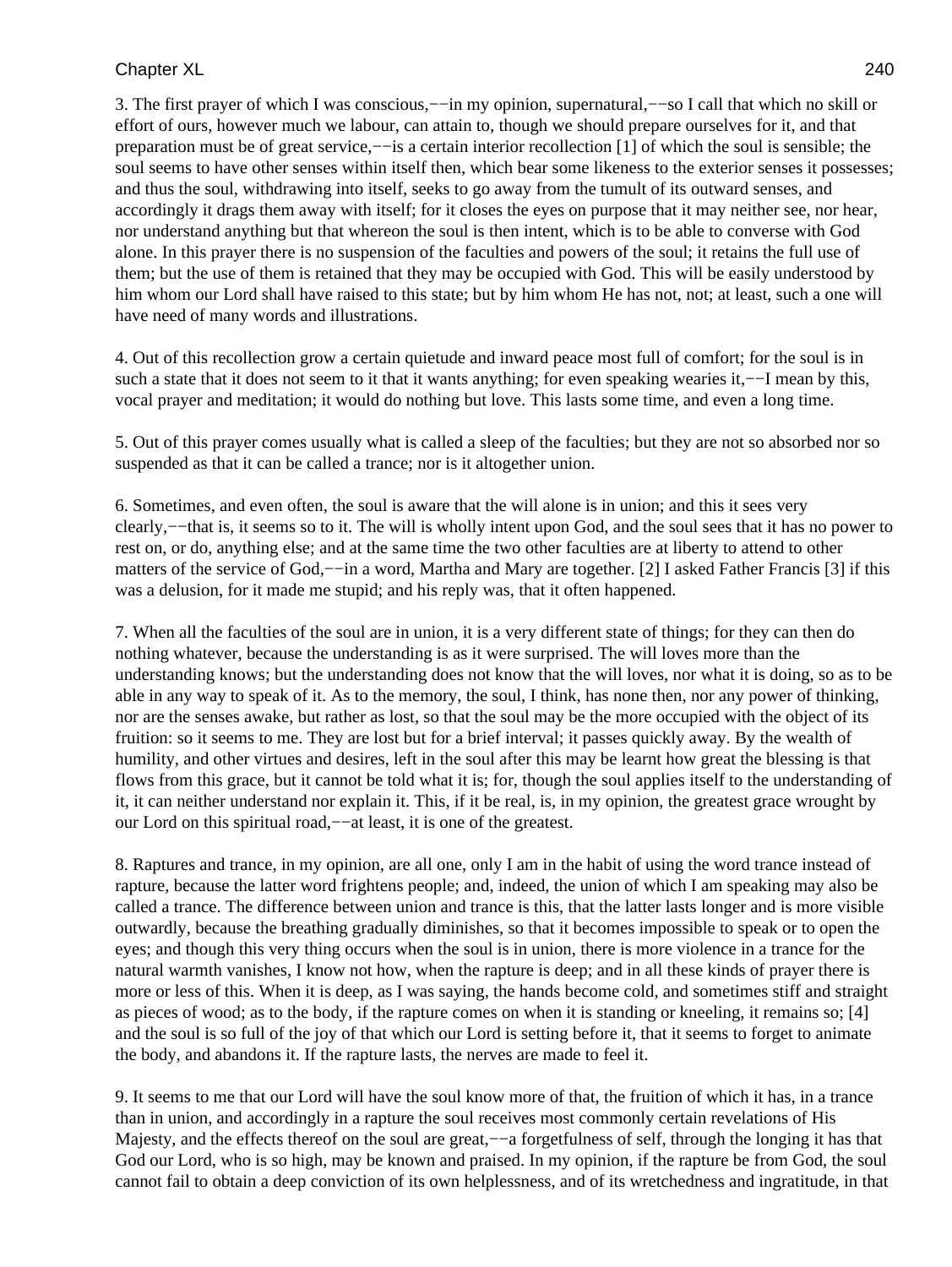it has not served Him who, of His own goodness only, bestows upon it graces so great; for the feeling and the sweetness are so high above all things that may be compared therewith that, if the recollection of them did not pass away, all the satisfactions of earth would be always loathsome to it; and hence comes the contempt for all the things of the world.

10. The difference between trance and transport [5] is this,−−in a trance the soul gradually dies to outward things, losing the senses and living unto God. A transport comes on by one sole act of His Majesty, wrought in the innermost part of the soul with such swiftness that it is as if the higher part thereof were carried away, and the soul leaving the body. Accordingly it requires courage at first to throw itself into the arms of our Lord, that He may take it whithersoever He will; for, until His Majesty establishes it in peace there whither He is pleased to take it−−by take it I mean the admitting of it to the knowledge of deep things−−it certainly requires in the beginning to be firmly resolved to die for Him, because the poor soul does not know what this means––that is, at first. The virtues, as it seems to me, remain stronger after this, for there is a growth in detachment, and the power of God, who is so mighty, is the more known, so that the soul loves and fears Him. For so it is, He carries away the soul, no longer in our power, as the true Lord thereof, which is filled with a deep sorrow for having offended Him, and astonishment that it ever dared to offend a Majesty so great, with an exceedingly earnest desire that none may henceforth offend Him, and that all may praise Him. This, I think, must be the source of those very fervent desires for the salvation of souls, and for some share therein, and for the due praising of God.

11. The flight of the spirit−−I know not how to call it−−is a rising upwards from the very depths of the soul. I remember only this comparison, and I made use of it before, as you know, my father, in that writing where these and other ways of prayer are explained at length, [6] and such is my memory that I forget things at once. It seems to me that soul and spirit are one and the same thing; but only as a fire, if it is great and ready for burning; so, like fire burning rapidly, the soul, in that preparation of itself which is the work of God, sends up a flame,−−the flame ascends on high, but the fire thereof is the same as that below, nor does the flame cease to be fire because it ascends: so here, in the soul, something so subtile and so swift, seems to issue from it, that ascends to the higher part, and goes thither whither our Lord wills. I cannot go further with the explanation; it seems a flight, and I know of nothing else wherewith to compare it: I know that it cannot be mistaken, for it is most evident when it occurs, and that it cannot be hindered.

12. This little bird of the spirit seems to have escaped out of this wretchedness of the flesh, out of the prison of this body, and now, disentangled therefrom, is able to be the more intent on that which our Lord is giving it. The flight of the spirit is something so fine, of such inestimable worth, as the soul perceives it, that all delusion therein seems impossible, or anything of the kind, when it occurs. It was afterwards that fear arose, because she who received this grace was so wicked; for she saw what good reasons she had to be afraid of everything, though in her innermost soul there remained an assurance and a confidence wherein she was able to live, but not enough to make her cease from the anxiety she was in not to be deceived.

13. By impetus I mean that desire which at times rushes into the soul, without being preceded by prayer, and this is most frequently the case; it is a sudden remembering that the soul is away from God, or of a word it has heard to that effect. This remembering is occasionally so strong and vehement that the soul in a moment becomes as if the reason were gone, just like a person who suddenly hears most painful tidings of which he knew not before, or is surprised; such a one seems deprived of the power of collecting his thoughts for his own comfort, and is as one lost. So is it in this state, except that the suffering arises from this, that there abides in the soul a conviction that it would be well worth dying in it. It seems that whatever the soul then perceives does but increase its suffering, and that our Lord will have its whole being find no comfort in anything, nor remember that it is His will that it should live: the soul seems to itself to be in great and indescribable loneliness, and abandoned of all, because the world, and all that is in it, gives it pain; and because it finds no companionship in any created thing, the soul seeks its Creator alone, and this it sees to be impossible unless it dies; and as it must not kill itself, it is dying to die, and there is really a risk of death, and it sees itself hanging between heaven and earth, not knowing what to do with itself. And from time to time God gives it a certain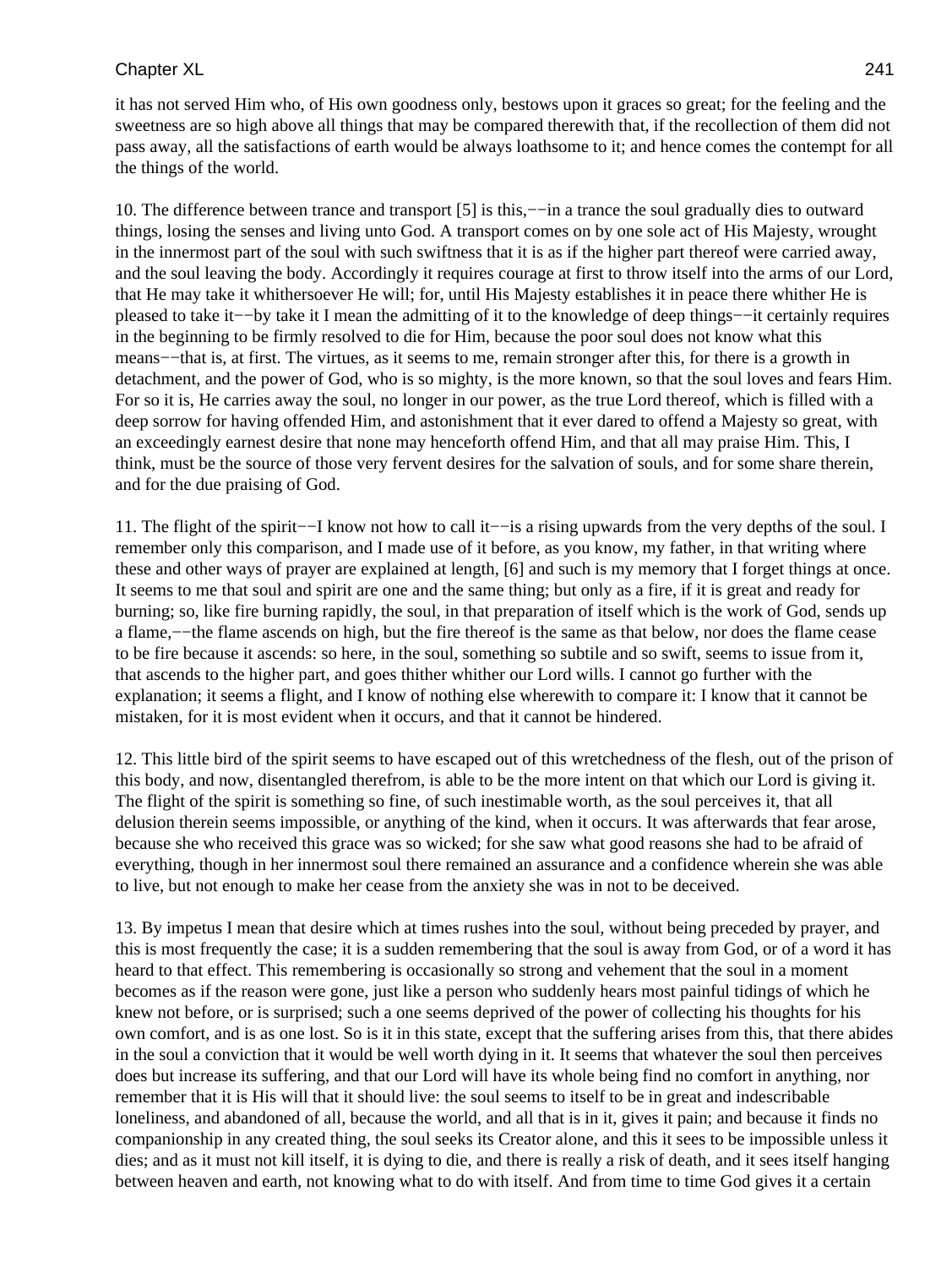knowledge of Himself, that it may see what it loses, in a way so strange that no explanation of it is possible; and there is no pain in the world−−at least I have felt none−−that is equal or like unto this, for if it lasts but half an hour the whole body is out of joint, and the bones so racked, that I am not able to write with my hands: the pains I endure are most grievous. [7]

14. But nothing of all this is felt till the impetus shall have passed away. He to whom it comes has enough to do in enduring that which is going on within him, nor do I believe that he would feel if he were grievously tortured: he is in possession of all his senses, can speak, and even observe; walk about he cannot,−−the great blow of that love throws him down to the ground. If we were to die to have this, it would be of no use, for it cannot be except when God sends it. It leaves great effects and blessings in the soul. Some learned men say that it is this, others that it is that, but no one condemns it. The Father−Master d'Avila wrote to me and said it was good, and so say all. The soul clearly understands that it is a great grace from our Lord; were it to occur more frequently, life would not last long.

15. The ordinary impetus is, that this desire of serving God comes on with a certain tenderness, accompanied with tears, out of a longing to depart from this land of exile; but as the soul retains its freedom, wherein it reflects that its living on is according to our Lord's will, it takes comfort in that thought, and offers its life to Him, beseeching Him that it may last only for His glory. This done, it bears all.

16. Another prayer very common is a certain kind of wounding; [8] for it really seems to the soul as if an arrow were thrust through the heart, or through itself. Thus it causes great suffering, which makes the soul complain; but the suffering is so sweet, that it wishes it never would end. The suffering is not one of sense, neither is the wound physical; it is in the interior of the soul, without any appearance of bodily pain; but as I cannot explain it except by comparing it with other pains, I make use of these clumsy expressions,−−for such they are when applied to this suffering. I cannot, however, explain it in any other way. It is, therefore, neither to be written of nor spoken of, because it is impossible for any one to understand it who has not had experience of it,—I mean, how far the pain can go; for the pains of the spirit are very different from those of earth. I gather, therefore, from this, that the souls in hell and purgatory suffer more than we can imagine, by considering these pains of the body.

17. At other times, this wound of love seems to issue from the inmost depth of the soul; great are the effects of it; and when our Lord does not inflict it, there is no help for it, whatever we may do to obtain it; nor can it be avoided when it is His pleasure to inflict it. The effects of it are those longings after God, so quick and so fine that they cannot be described and when the soul sees itself hindered and kept back from entering, as it desires, on the fruition of God, it conceives a great loathing for the body, on which it looks as a thick wall which hinders it from that fruition which it then seems to have entered upon within itself, and unhindered by the body. It then comprehends the great evil that has befallen us through the sin of Adam in robbing us of this liberty. [9]

18. This prayer I had before the raptures and the great impetuosities I have been speaking of. I forgot to say that these great impetuosities scarcely ever leave me, except through a trance or great sweetness in our Lord, whereby He comforts the soul, and gives it courage to live on for His sake.

19. All this that I speak of cannot be the effect of the imagination; and I have some reasons for saying this, but it would be wearisome to enter on them: whether it be good or not is known to our Lord. The effects thereof, and how it profits the soul, pass all comprehension, as it seems to me.

20. I see clearly that the Persons are distinct, as I saw it yesterday when you, my father, were talking to the Father Provincial; only I saw nothing, and heard nothing, as, my father, I have already told you. But there is a strange certainty about it, though the eyes of the soul see nothing; and when the presence is withdrawn, that withdrawal is felt. How it is, I know not; but I do know very well that it is not an imagination, because I cannot reproduce the vision when it is over, even if I were to perish in the effort; but I have tried to do so. So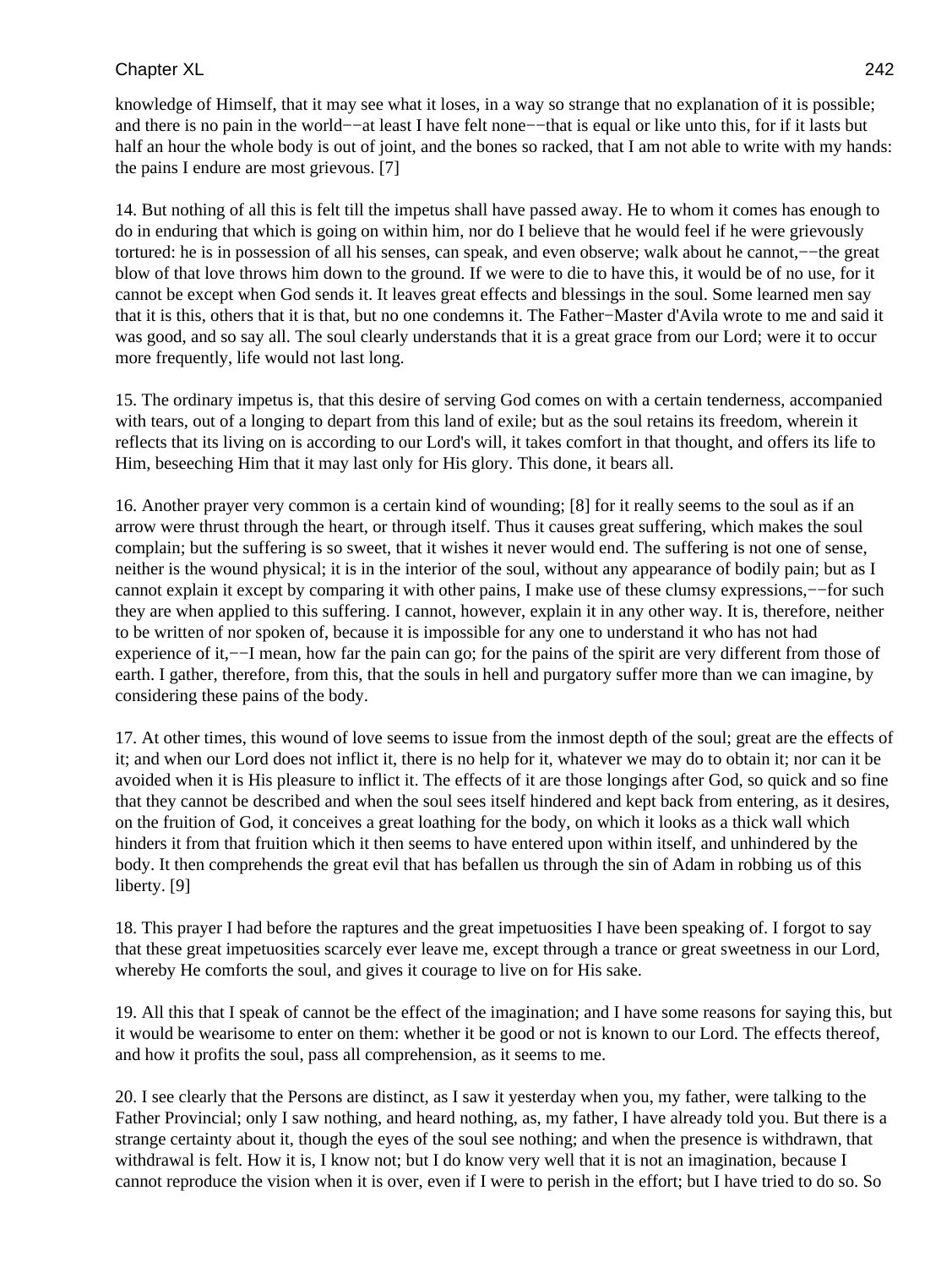is it with all that I have spoken of here, so far as I can see; for, as I have been in this state for so many years, I have been able to observe, so that I can say so with this confidence. The truth is,−−and you, my father, should attend to this,−−that, as to the Person who always speaks, I can certainly say which of Them He seems to me to be; of the others I cannot say so much. One of Them I know well has never spoken. I never knew why, nor do I busy myself in asking more of God than He is pleased to give, because in that case, I believe, I should be deluded by Satan, at once; nor will I ask now, because of the fear I am in.

21. I think the First spoke to me at times; but as I do not remember that very well now, nor what it was that He spoke, I will not venture to say so. It is all written,—you, my father, know where,—–and more at large than it is here; I know not whether in the same words or not. [10] Though the Persons are distinct in a strange way, the soul knows One only God. I do not remember that our Lord ever seemed to speak to me but in His Human Nature; and−−I say it again−−I can assure you that this is no imagination.

22. What, my father, you say about the water, I know not; nor have I heard where the earthly paradise is. I have already said that I cannot but listen to what our Lord tells me; I hear it because I cannot help myself; but, as for asking His Majesty to reveal anything to me, that is what I have never done. In that case, I should immediately think I was imagining things, and that I must be in a delusion of Satan. God be praised, I have never been curious about things, and I do not care to know more than I do. [11] What I have learnt, without seeking to learn, as I have just said, has been a great trouble to me, though it has been the means, I believe, which our Lord made use of to save me, seeing that I was so wicked; good people do not need so much to make them serve His Majesty.

23. I remember another way of prayer which I had before the one I mentioned first,−−namely, a presence of God, which is not a vision at all. It seems that any one, if he recommends himself to His Majesty, even if he only prays vocally, finds Him; every one, at all times, can do this, if we except seasons of aridity. May He grant I may not by my own fault lose mercies so great, and may He have compassion on me!

- 1. Inner Fortress, iv. ch. iii.
- 2. See Life, ch. xvii. § 5.
- 3. Compare Life, ch. xxiv. § 4.
- 4. See Life, ch. xx. § 23.
- 5. "Arrobamiento y arrebatamiento."
- 6. See Life, chs. xx. and xxi.
- 7. Life, ch. xx. § 16; Inner Fortress, vi. c. xi.
- 8. See Life, ch. xxix. § 17.
- 9. See Life, ch. xvii. § 9.
- 10. See Relation, iii. § 6.

11. See St. John of the Cross, Ascent of Mount Carmel, bk. ii. ch. xxii.

### Relation IX.

Of Certain Spiritual Graces She Received in Toledo and Avila in the Years 1576 and 1577.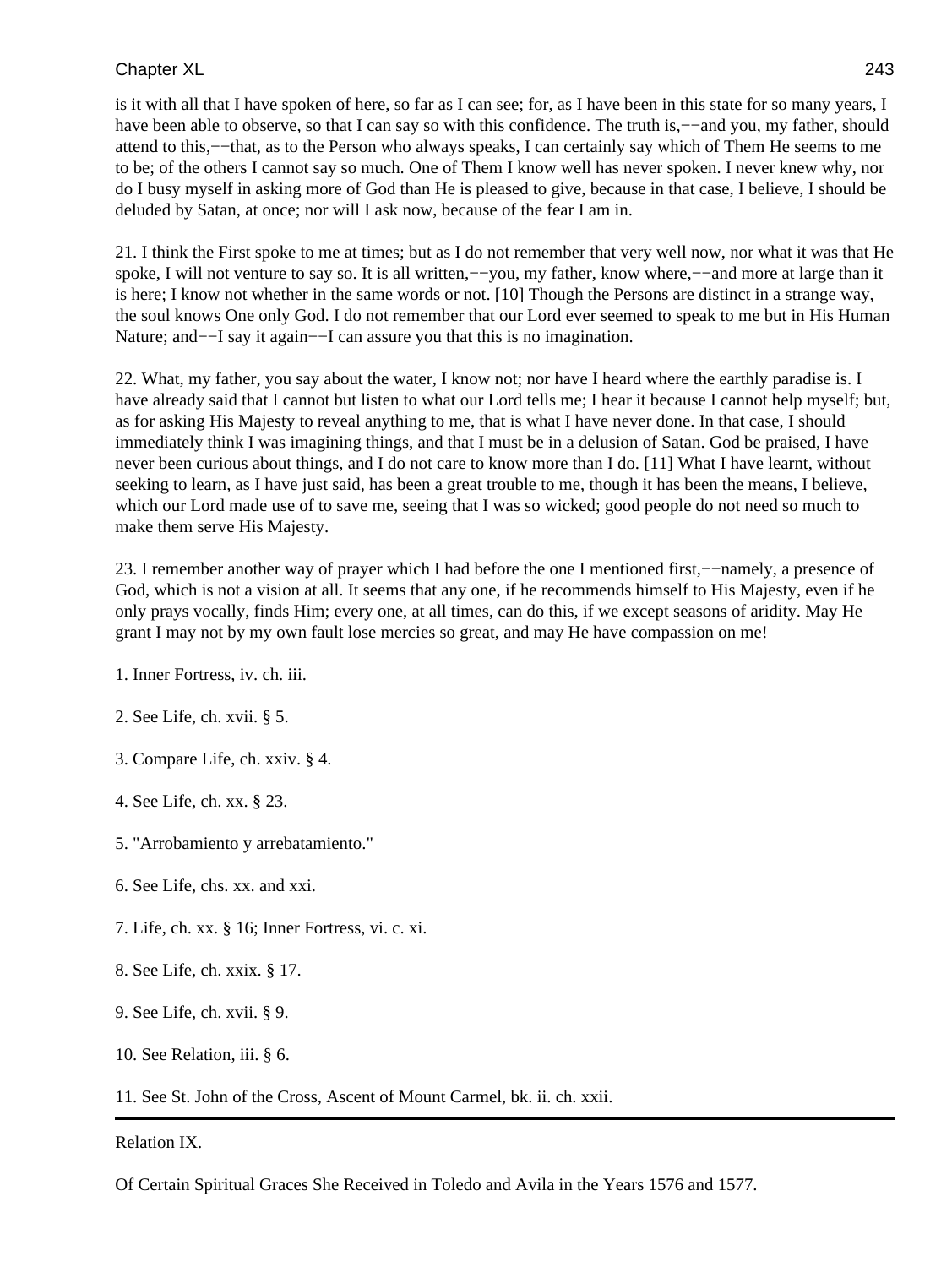1. I had begun to go to confession to a certain person [1] in the city wherein I am at present staying, when he, though he had much good will towards me, and always has had since he took upon himself the charge of my soul, ceased to come here; and one night, when I was in prayer, and thinking how he failed me, I understood that God kept him from coming because it was expedient for me to treat of the affairs of my soul with a certain person on the spot. [2] I was distressed because I had to form new relations−−it might be he would not understand me, and would disturb me−−and because I had a great affection for him who did me this charity, though I was always spiritually content when I saw or heard the latter preach; also, I thought it would not do because of his many occupations. Our Lord said to me: "I will cause him to hear and understand thee. Make thyself known unto him; it will be some relief to thee in thy troubles." The latter part was addressed to me, I think, because I was then so worn out by the absence of God. His Majesty also said that He saw very well the trouble I was in; but it could not be otherwise while I lived in this land of exile: all was for my good; and he comforted me greatly. So it has been: he comforts me, and seeks opportunities to do so; he has understood me, and given me great relief; he is a most learned and holy man.

2. One day,−−it was the Feast of the Presentation,−−I was praying earnestly to God for a certain person, and thinking that after all the possession of property and of freedom was unfitting for that high sanctity which I wished him to attain to; I reflected on his weak health, and on the spiritual health which he communicated to souls; and I heard these words: "He serves Me greatly; but the great thing is to follow Me stripped of everything, as I was on the cross. Tell him to trust in Me." These last words were said because I thought he could not, with his weak health, attain to such perfection.

3. Once, when I was thinking of the pain it was to me to eat meat and do no penance, I understood that there was at times more of self−love in that feeling than of a desire for penance.

4. Once, when I was in great distress because of my offences against God, He said to me: "All thy sins in My sight are as if they were not. For the future, be strong; for thy troubles are not over."

5. One day, in prayer, I felt my soul in God in such a way that it seemed to me as if the world did not exist, I was so absorbed in Him. He made me then understand that verse of the Magnificat, "Et exultavit spiritus meus," so that I can never forget it.

6. Once, when I was thinking how people sought to destroy this monastery of the Barefooted Carmelites, and that they purposed, perhaps, to bring about the destruction of them all by degrees, I heard: "They do purpose it; nevertheless, they will never see it done, but very much the reverse."

7. Once, in deep recollection, I was praying to God for Eliseus; [3] I heard this: "He is My true son; I will never fail him," or to that effect; but I am not sure of the latter words.

8. Having one day conversed with a person who had given up much for God, and calling to mind that I had given up nothing for Him, and had never served Him in anything, as I was bound to do, and then considering the many graces He had wrought in my soul, I began to be exceedingly weary; and our Lord said to me: "Thou knowest of the betrothal between thee and Myself, and therefore all I have is thine; and so I give thee all the labours and sorrows I endured, and thou canst therefore ask of My Father as if they were thine." Though I have heard that we are partakers therein, [4] now it was in a way so different that it seemed as if I had become possessed of a great principality; for the affection with which He wrought this grace cannot be described. The Father seemed to ratify the gift; and from that time forth I look at our Lord's Passion in a very different light, as on something that belongs to me; and that gives me great comfort. [5]

9. On the Feast of the Magdalene, when thinking of the great love I am bound to have for our Lord, according to the words He spoke to, me in reference to this Saint, and having great desires to imitate her, our Lord was very gracious unto me, and said, I was to be henceforward strong; for I had to serve Him more than I had hitherto done. [6] He filled me with a desire not to die so soon, that I might have the time to occupy myself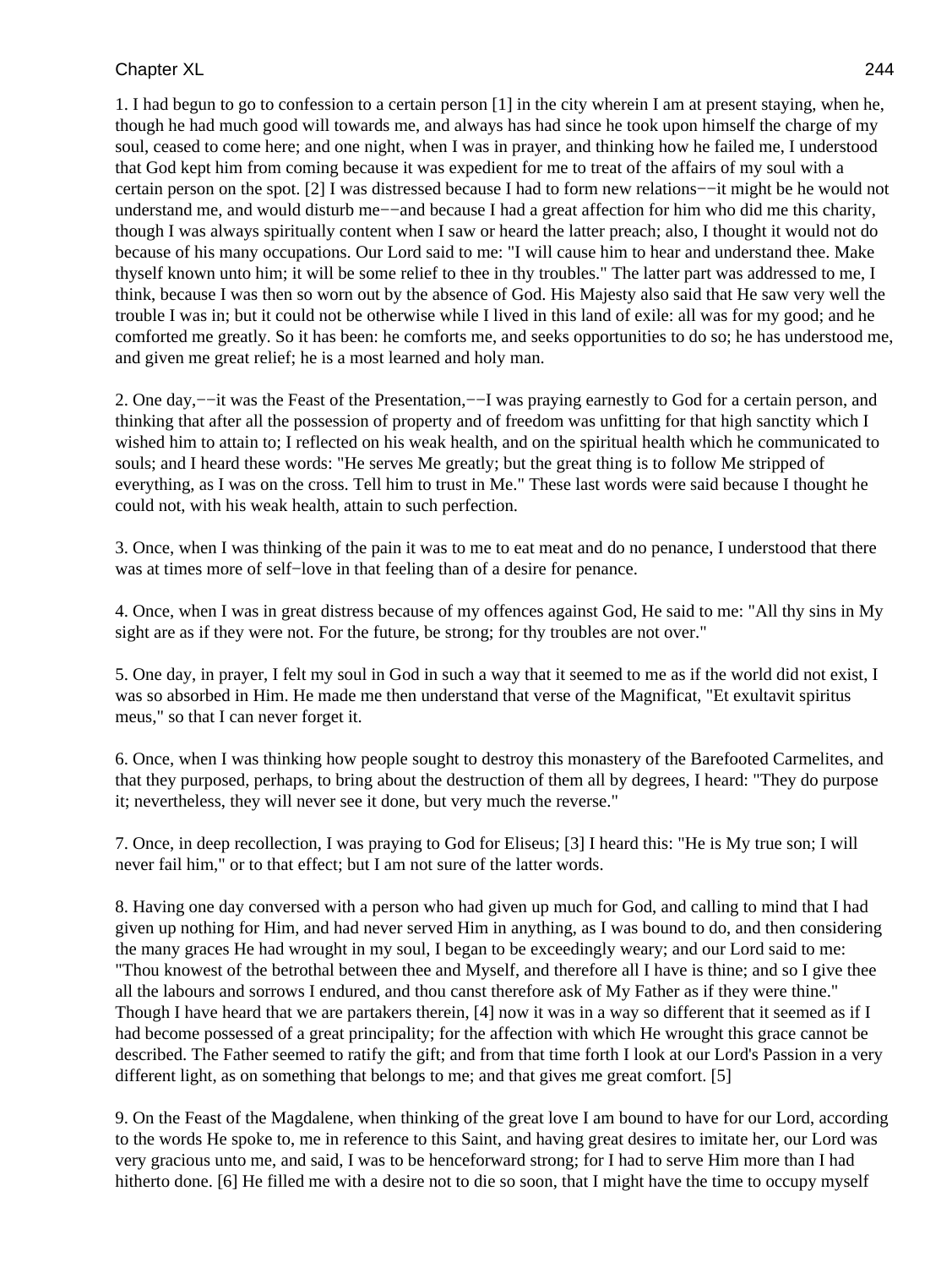therein; and I remained with a great resolution to suffer.

10. On one occasion, I understood how our Lord was in all things, and how He was in the soul; and the illustration of a sponge filled with water was suggested to me.

11. When my brothers came,−−and I owe so much to one of them, [7]−−I remained in conversation with him concerning his soul and his affairs, which wearied and distressed me; and as I was offering this up to our Lord, and thinking that I did it all because I was under obligations to him, I remembered that by our Constitutions [8] we are commanded to separate ourselves from our kindred, and I was set thinking whether I was under any obligation, our Lord said to me: "No, My daughter; the regulations of the Order must be only in conformity with My law." The truth is, that the end of the Constitutions is, that we are not to be attached to our kindred; and to converse with them, as it seems to me, is rather wearisome, and it is painful to have anything to do with them.

12. After Communion, on St. Augustine's Day, I understood, and, as it were, saw,−−I cannot tell how, unless it was by an intellectual vision which passed rapidly away,−−how the Three Persons of the most Holy Trinity, whom I have always imprinted in my soul, are One. This was revealed in a representation so strange, and in a light so clear, that the impression made upon me was very different from that which I have by faith. From that time forth I have never been able to think of One of the Three Divine Persons without thinking of the Three; so that to−day, when I was considering how, the Three being One, the Son alone took our flesh upon Him, our Lord showed me how, though They are One, They are also distinct. These are marvels which make the soul desire anew to be rid of the hindrances which the body interposes between it and the fruition of them. Though this passes away in a moment, there remains a gain to the soul incomparably greater than any it might have made by meditation during many years; and all without knowing how it happens.

13. I have a special joy on the Feast of our Lady's Nativity. When this day was come, I thought it would be well to renew our vows; and thereupon I saw our Lady, by an illuminative vision; and it seemed as if we made them before her and that they were pleasing unto her. I had this vision constantly for some days, and our Lady was by me on my left hand. One day, after Communion, it seemed to me that my soul was really one with the most Holy Body of our Lord, then present before me; and that wrought a great work and blessing in me.

14. I was once thinking whether I was to be sent to reform a certain monastery; [9] and, distressed at it, I heard: "What art thou afraid of? What canst thou lose?-−only thy life, which thou hast so often offered to Me. I will help thee." This was in prayer, which was of such a nature as to ease my soul exceedingly.

15. Once, having a desire to render some service to our Lord, I considered that I could serve Him but poorly, and said to myself: "Why, O Lord, dost Thou desire my works?" And He answered: "To see thy good will, My child."

16. Once our Lord gave me light in a matter that I was very glad to understand, and I immediately forgot it, so that I was never able to call it again to mind; and so, when I was trying to remember it, I heard: "Thou knowest now that I speak to thee from time to time. Do not omit to write down what I say; for, though it may not profit thee, it may be that it will profit others." As I was thinking whether I, for my sins, had to be of use to others, and be lost myself, He said to me: "Have no fear."

17. I was once recollected in that companionship which I ever have in my soul, and it seemed to me that God was present therein in such a way that I remembered how St. Peter said: "Thou art Christ, the Son of the living God;" [10] for the living God was in my soul. This is not like other visions, for it overpowers faith; so that it is impossible to doubt of the indwelling of the Trinity in our souls, by presence, power, and essence. To know this truth is of the very highest gain; and as I stood amazed to see His Majesty in a thing so vile as my soul, I heard: "It is not vile, My child, for it is made in My image." [11] I also learnt something of the reason why God delights in souls more than in any other creatures: it is so subtile that, though the understanding quickly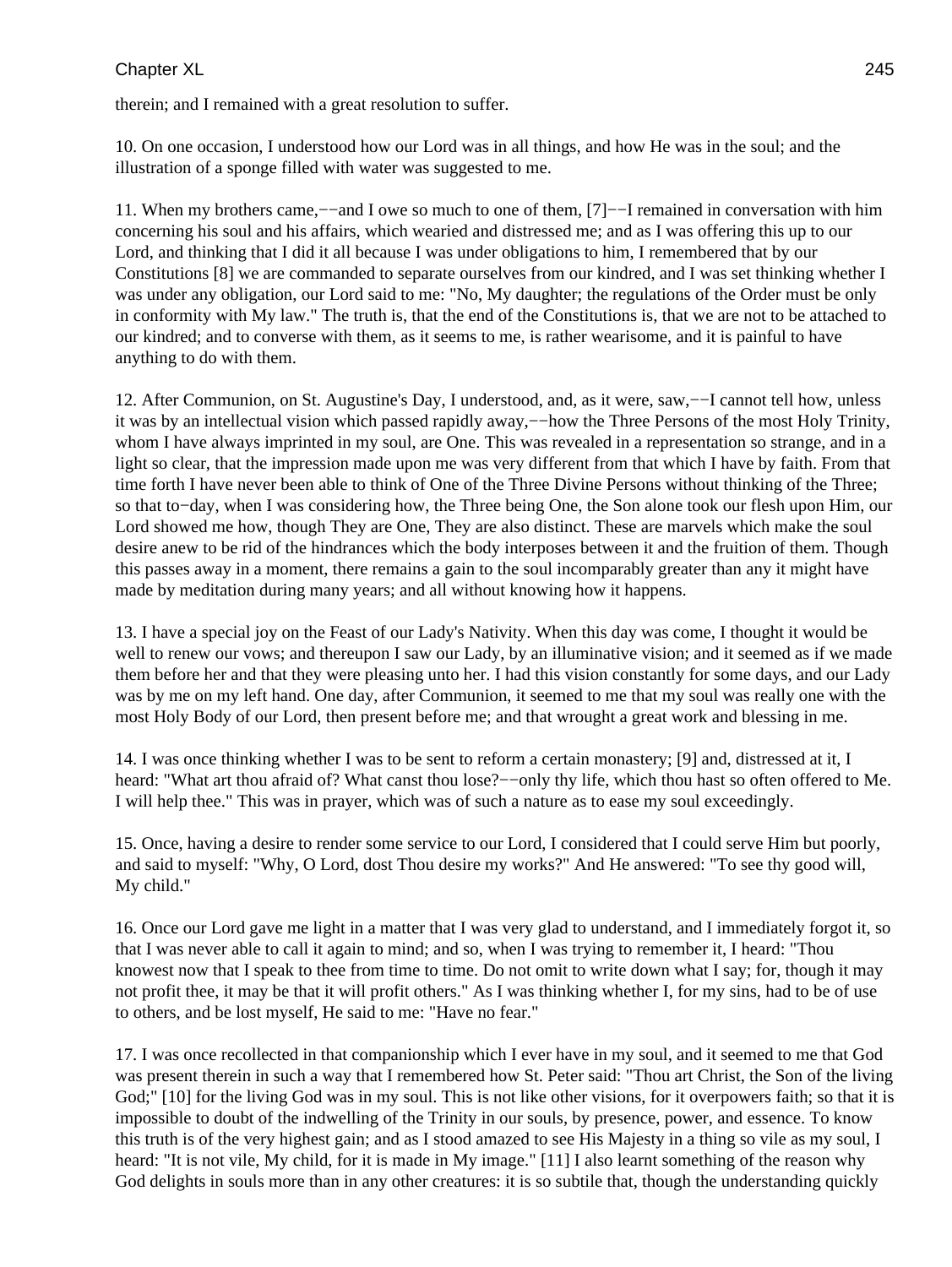comprehended it, I cannot tell it.

18. When I was in such distress, because of the troubles of our father, [12] that I had no rest, and after Communion one day was making most earnestly my petition to our Lord that, as He had given him to me, I might not lose him, He said to me: "Have no fear."

19. Once, with that presence of the Three Persons which I have in my soul, I was in light so clear that no doubt of the presence of the true and living God was possible; and I then came to the knowledge of things which afterwards I could not speak of. One of these things was, how the person of the Son only took human flesh. I cannot, as I have just said, explain it at all; for some of these things were wrought in the secret recesses of the soul, and the understanding seems to grasp them only as one who is in his sleep, or half awake, thinks he comprehends what is told him. I was thinking how hard it was to remain alive, seeing that it was living on that robbed us of that marvellous companionship; and so I said to myself: "O Lord, show me some way whereby I may bear this life!" He said unto me: "Think, my child, when life is over, thou canst not serve Me as thou art serving Me now, and eat for Me, and sleep for Me. Whatsoever thou doest, let it be done for Me as if thou wert no longer living, but I; for that is what St. Paul said." [13]

20. Once, after Communion, I saw how His Father within our soul accepts the most Holy Body of Christ. I have understood and seen how the Divine Persons are there, and how pleasing is this offering of His Son, because He has His joy and delight in Him, so to speak, here on earth; for it is not the Humanity only that is with us in our, souls, but the Divinity as well, and thus is it so pleasing and acceptable unto Him, and gives us graces so great. I understood also that He accepts the sacrifice, though the priest be in sin; but then the grace of it is not communicated to his soul as it is to their souls who are in a state of grace: not that the inflowings of grace, which proceed from this Communion wherein the Father accepts the sacrifice, cease to flow in their strength, but because of his fault who has to receive them; as it is not the fault of the sun that it does not illumine a lump of pitch, when its rays strike it as it illumines a globe of crystal. If I could now describe it, I should be better understood; it is a great matter to know this, because there are grand secrets within us when we are at Communion. It is sad that these bodies of ours do not allow us to have the fruition thereof.

21. During the Octave of All Saints, [14] I had two or three days of exceeding anguish, the result of my remembrance of my great sins, and I was also in great dread of persecutions, which had no foundation except that great accusations were brought against me, and all my resolutions to suffer anything for God failed me: though I sought to encourage myself, and made corresponding acts, and saw that all would be a great pain for me, it was to little purpose, for the fear never left me. It was a sharp warfare. I came across a letter, in which my good father [15] had written that St. Paul said that our God does not suffer us to be tempted beyond our power to bear. [16] This was a very great relief to me, but was not enough; yea, rather, on the next day I was in great distress at his absence, for I had no one to go to in this trouble, for I seemed to be living in great loneliness. And it added to my grief to see that I now find no one but he who can comfort me, and he must be more than ever away, which is a very sore trouble.

22. The next night after this, reading in a book, I found another saying of St. Paul, with which I began to be comforted; and being slightly recollected, I remained thinking how I had our Lord before present within me, so that I truly saw Him to be the living God. While thinking on this He spoke to me, and I saw Him in my inmost being, as it were beside my heart, in an intellectual vision; His words were: "I am here, only I will have thee see how little thou canst do without Me." I was on the instant reassured, and my fears left me; and while at Matins that very night our Lord Himself, in an intellectual vision so clear as to seem almost imaginary, laid Himself in my arms, as He is painted in the pictures of our Lady of Anguish. [17] The vision made me very much afraid, for it was so clear, and so close to me, that it made me think whether it was an illusion or not. He said to me, "Be not afraid of it, for the union of My Father with thy soul is incomparably closer than this." The vision has remained with me till now. What I have said of our Lord continued more than a month: now it has left me.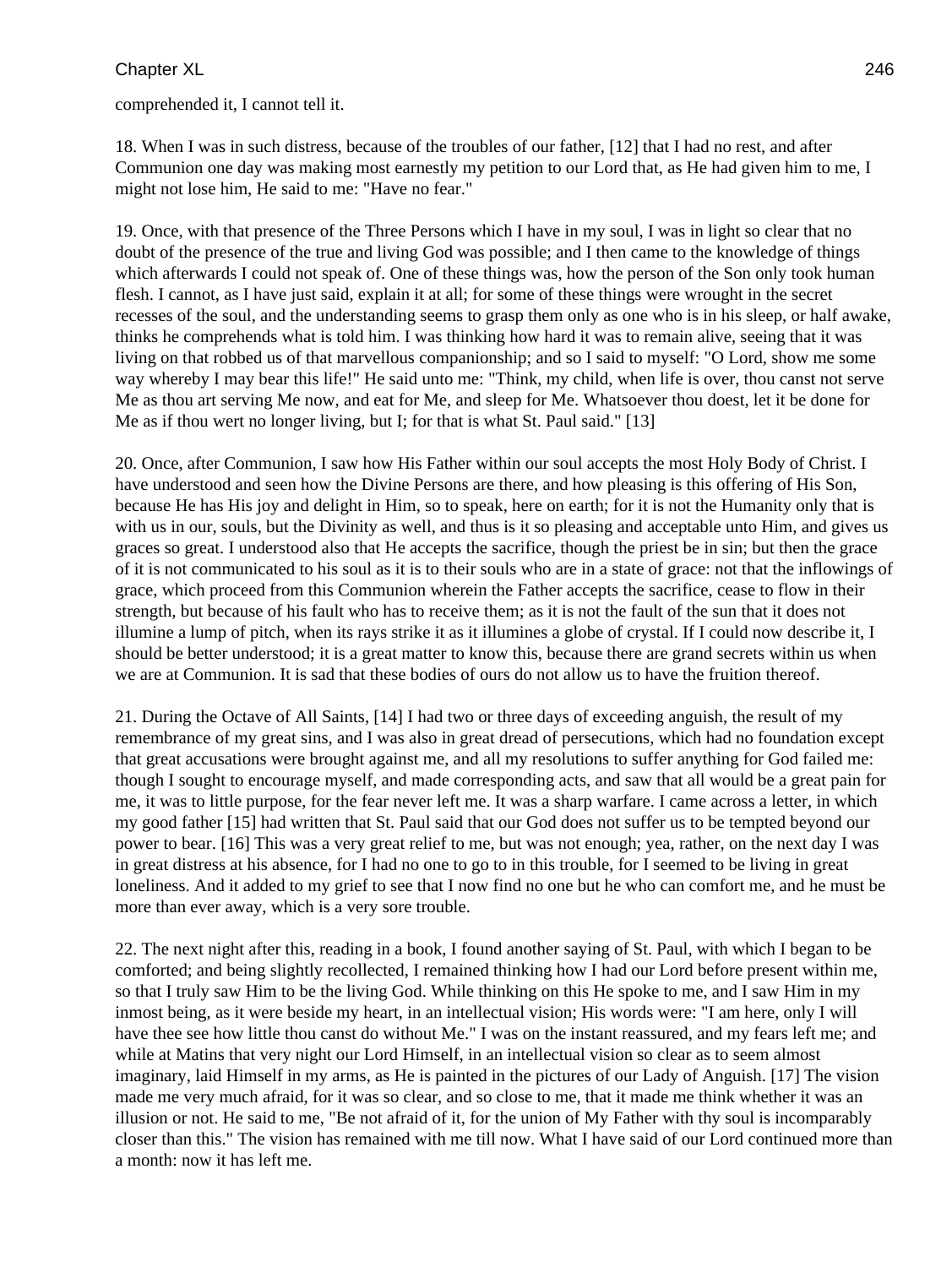23. I was one night in great distress, because it was then a long time since I had heard anything of my father; [18] and, moreover, he was not well the last time he wrote to me. However, my distress was not so great as that I felt before, for I had hopes, and distress like that I never was in since; but still my anxiety hindered my prayer. He appeared to me on the instant; it could not have been the effect of imagination, for I saw a light within me, and himself coming by the way joyous, with a face all fair. It must have been the light I saw that made his face fair, for all the saints in heaven seem so; and I considered whether it be the light and splendour proceeding from our Lord that render them thus fair. I heard this: "Tell him to begin at once without fear, for the victory is his."

24. One day, after he came, when I was at night giving thanks to our Lord for the many mercies He had given unto me, He said to me: "O my child, what canst thou ask that I have not done?"

25. Our Lord said to me one day, in the monastery of Veas, that I was to present my petition to Him, for I was His bride. He promised to grant whatever I might ask of Him, and, as a pledge, gave me a very beautiful ring, with a stone set in it like an amethyst, but of a brilliancy very unlike, which He put on my finger. I write this to my own confusion, considering the goodness of God, and my wretched life; for I have deserved hell. Ah! my daughters, pray to God for me, and be devout to St. Joseph, who can do much. This folly I write . . . folly I write. . . .

26. On the eve of St. Laurence, at Communion, I was so distracted and dissipated in mind, that I had no power over it, and began to envy those who dwell in desert places; thinking that, as they see and hear nothing, they are exempt from distractions. I heard this: "Thou art greatly deceived, My daughter; on the contrary, the temptations of Satan are more violent there. Have patience while life lasts, it cannot be helped." While dwelling on this, I became suddenly recollected, and I saw a great light within me, so that I thought I was in another world, and my spirit found itself interiorly in a forest and in a garden of delights, which made me remember those words of the Canticle: [19] "Veniat dilectus meus in hortum suum." I saw my Eliseus [20] there, not at all swarthy, but in strange beauty: around his head was a garland of precious stones; a multitude of damsels went before him with palms in their hands, all singing hymns of praise unto God. I did nothing but open my eyes, to see whether I could not distract myself from the vision, but that failed to divert my attention; and I thought there was music also,−−the singing of birds and of angels,−−which filled my soul with joy, though I did not hear any. My soul was in joy, and did not consider that there was nobody else there. I heard these words: "He has merited to be among you, and all this rejoicing which thou beholdest will take place on the day he shall set aside for the honour of My Mother; [21] and do thou make haste, if thou wouldst reach the place where he is." This vision lasted more than an hour and a half. In this respect−−differently from my other visions−−I could not turn away from it, and it filled me with delight. The effect of the vision was a great affection for Eliseus, and a more frequent thinking of him in that beauty. I have had a fear of its being a temptation, for work of the imagination it could not possibly be. [22]

27. The day after the presentation of the Brief, [23] as I was in the most eager expectation, which utterly disturbed me, so that I could not even pray,−−for I had been told that our father was in great straits because they would not let him come away, and that there was a great tumult,−−I heard these words: "O woman of little faith, be quiet; everything is going on perfectly well." It was the Feast of the Presentation of our Lady, in the year 1575. I resolved within myself, if our Lady obtained from her Son that we might see ourselves and our father free of these friars, to ask him to order the solemn celebration of that feast every year in our monasteries of the Barefooted Carmelites. When I made this resolution, I did not remember what I had heard in a former vision, that he would establish this solemnity. Now, in reading again this little paper, I think this must be the feast referred to. [24]

1. F. Yepes, then prior of St. Jerome's, Toledo (De la Fuente).

2. Don Alonzo Velasquez, canon of Toledo, to whom Relation xi. is addressed. The Saint speaks of this in a letter to Fra Gratian in 1576. The letter is numbered 82 in the edition of Don Vicente, and 23 in the fourth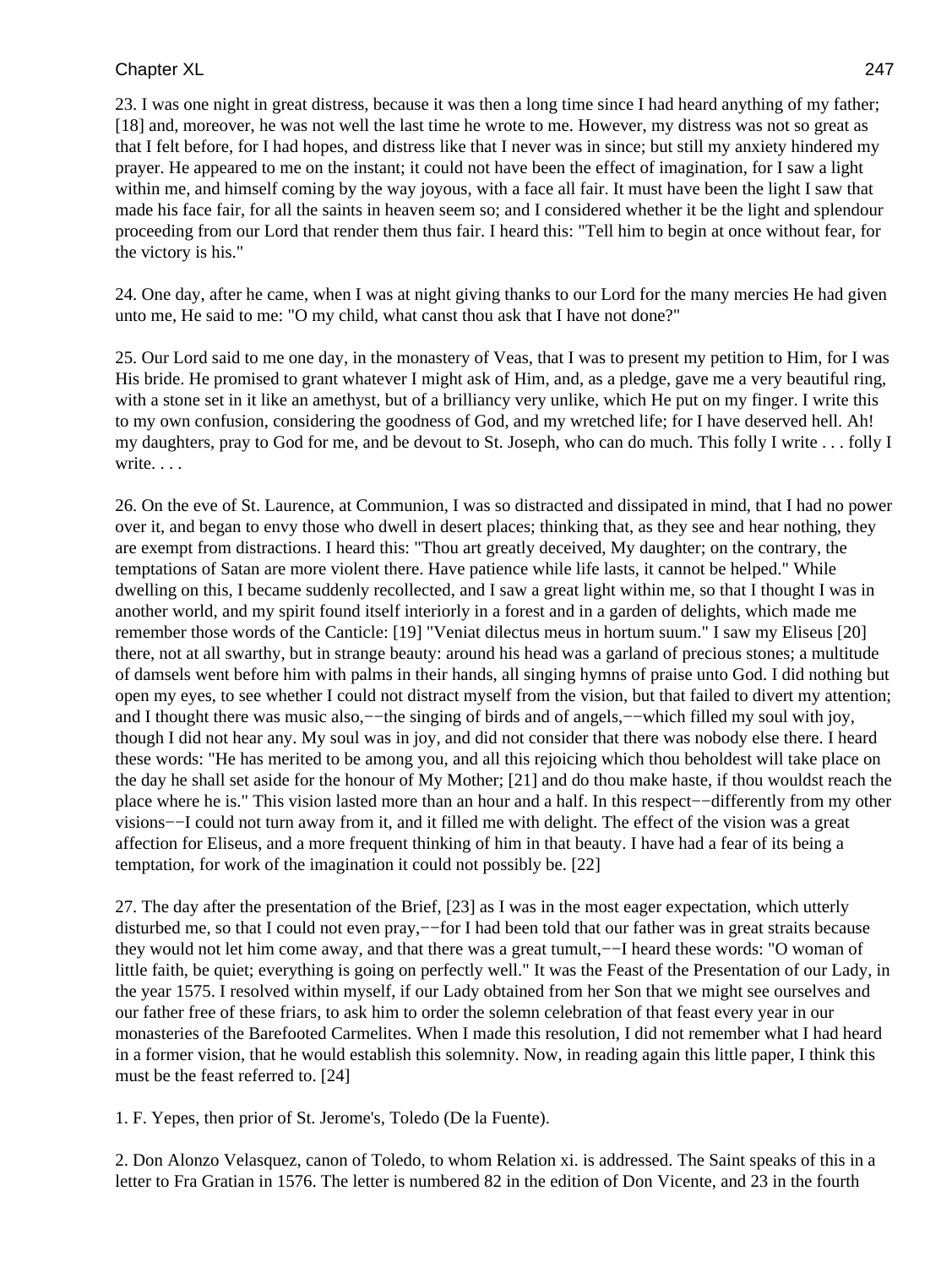volume of the edition of Doblado.

3. Fra Jerome Gratian (De la Fuente).

4. 1 St. Peter iv. 13: "Communicantes Christi passionibus, gaudete."

5. This took place in 1575, when she was going to found her monastery in Seville (Ribera, l. iv. c. v. n. 110).

6. See § 4, above.

7. This was in 1575, when the Saint was founding the monastery of Seville; and the brother was Don Lorenzo, returned from the Indies, and who now placed himself under the direction of his sister (De la Fuente).

8. In the Chapter "De la Clausura," § 16: "De tratar con deudos se desvien lo mas que pudieren."

9. The monastery of Paterna, of the unreformed Carmelites. This was in 1576 (De la Fuente).

10. St. Matt. xvi. 16: "Tu es Christus, Filius Dei vivi."

11. Gen. i. 26: "Ad imaginem et similitudinem Nostram."

12. Fra Jerome Gratian. This took place during the persecution that fell on the reformed Carmelites at the end of the year 1575, and during the following year. See the last paragraph of this Relation (De la Fuente; see, also, Relation vi. § 1).

13. Galat. ii. 20: "Vivo autem, jam non ego: vivit vero in me Christus."

14. A.D. 1577 (De la Fuente).

15. Jerome Gratian (id.).

16. 1 Cor. x. 13: "Fidelis autem Deus est qui non patietur vos tentari supra id quod potestis."

17. Don Vicente says, that here is a proof−−if any were wanting−−that the Saint wrote this after her sojourn in Seville; because in Avila and in Castile and Aragon the expression is, "our Lady of Dolors;" while in Andalucia it is our Lady of Anguish−−"Nuestra Señora de las Angustias."

18. Fra Jerome Gratian.

19. Cant. v. 1.

20. This was the name given to Fra Jerome Gratian, when the Saint was driven, by the persecution raised against her, to distinguish her friends by other designations than those by which they were usually known: this fragment cannot have been written before the year 1578 (De la Fuente).

21. See the last section.

22. Don Vicente published §§ 25 and 26 as fragments separately (vol. i. pp. 524−526); but, as they seem to form a part of the series of events spoken of in this Relation, they have been placed here.

23. Fra Jerome Gratian exhibited the brief which made him Visitor−Apostolic to the unreformed Carmelites, who were very angry thereat, and rude in their vexation.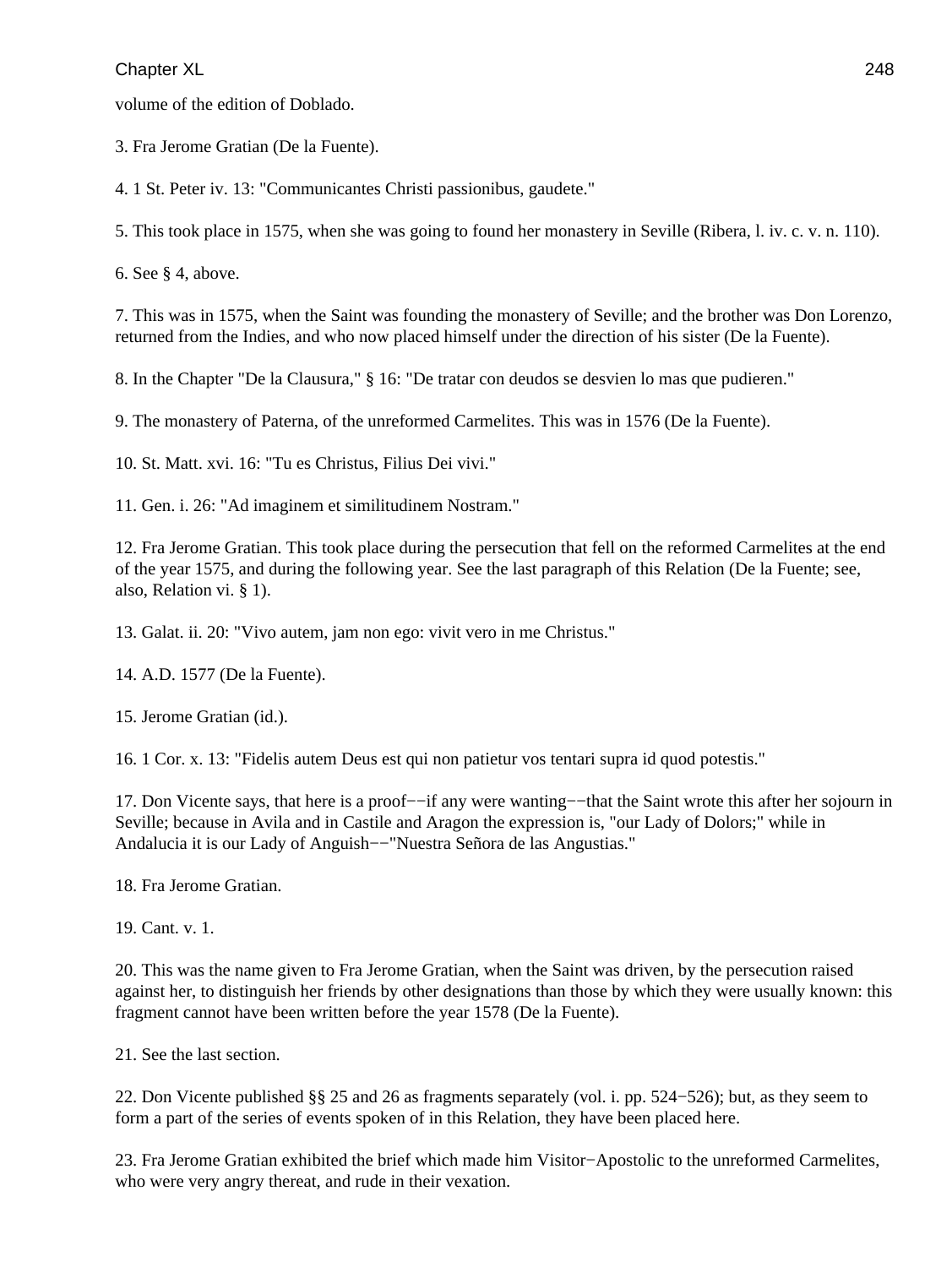24. See § 26.

Relation X.

Of a Revelation to the Saint at Avila, 1579, and of Certain Directions Concerning the Government of the Order.

In St. Joseph of Avila, on Pentecost eve, in the hermitage of Nazareth, thinking of one of the greatest graces our Lord had given me on that day some twenty years before, [1] more or less, my spirit was vehemently stirred and grew hot within me, [2] and I fell into a trance. In that profound recollection I heard our Lord say what I am now going to tell: I was to say to the Barefooted Fathers, as from Him, that they must strive to observe four things; and that so long as they observed them, the Order would increase more and more; and if they neglected them, they should know that they were falling away from their first estate.

The first is, the superiors of the monasteries are to be of one mind.

The second, even if they have many monasteries, to have but few friars in each.

The third, to converse little with people in the world, and that only for the good of their souls.

The fourth, to teach more by works than by words.

This happened in the year 1579; and because it is a great truth, I have put my name to it.

Teresa de Jesús.

1. See Life, ch. xxxviii. § 11.

2. Psalm xxxviii. 3: "Concaluit cor meum intra me."

Relation XI.

Written from Palencia in May 1581, and Addressed to Don Alonzo Velasquez, Bishop of Osma, Who Had Been, When Canon of Toledo, One of the Saint's Confessors. [1]

Jesus.

1. Oh, that I could clearly explain to your Lordship the peace and quiet my soul has found! for it has so great a certainty of the fruition of God, that it seems to be as if already in possession, [2] though the joy is withheld. I am as one to whom another has granted by deed a large revenue, into the enjoyment and use of which he is to come at a certain time, but until then has nothing but the right already given him to the revenue. In gratitude for this, my soul would abstain from the joy of it, because it has not deserved it; it wishes only to serve Him, even if in great suffering, and at times it thinks it would be very little if, till the end of the world, it had to serve Him who has given it this right; for, in truth, it is in some measure no longer subject, as before, to the miseries of this world; though it suffers more, it seems as if only the habit were struck, for my soul is, as it were, in a fortress with authority, and accordingly does not lose its peace. Still, this confidence does not remove from it its great fear of offending God, nor make it less careful to put away every hindrance to His service, yea, rather, it is more careful than before. But it is so forgetful of its own interests as to seem, in some measure, to have lost itself, so forgetful of self is it in this. Everything is directed to the honour of God, to the doing of His will more and more, and the advancement of His glory.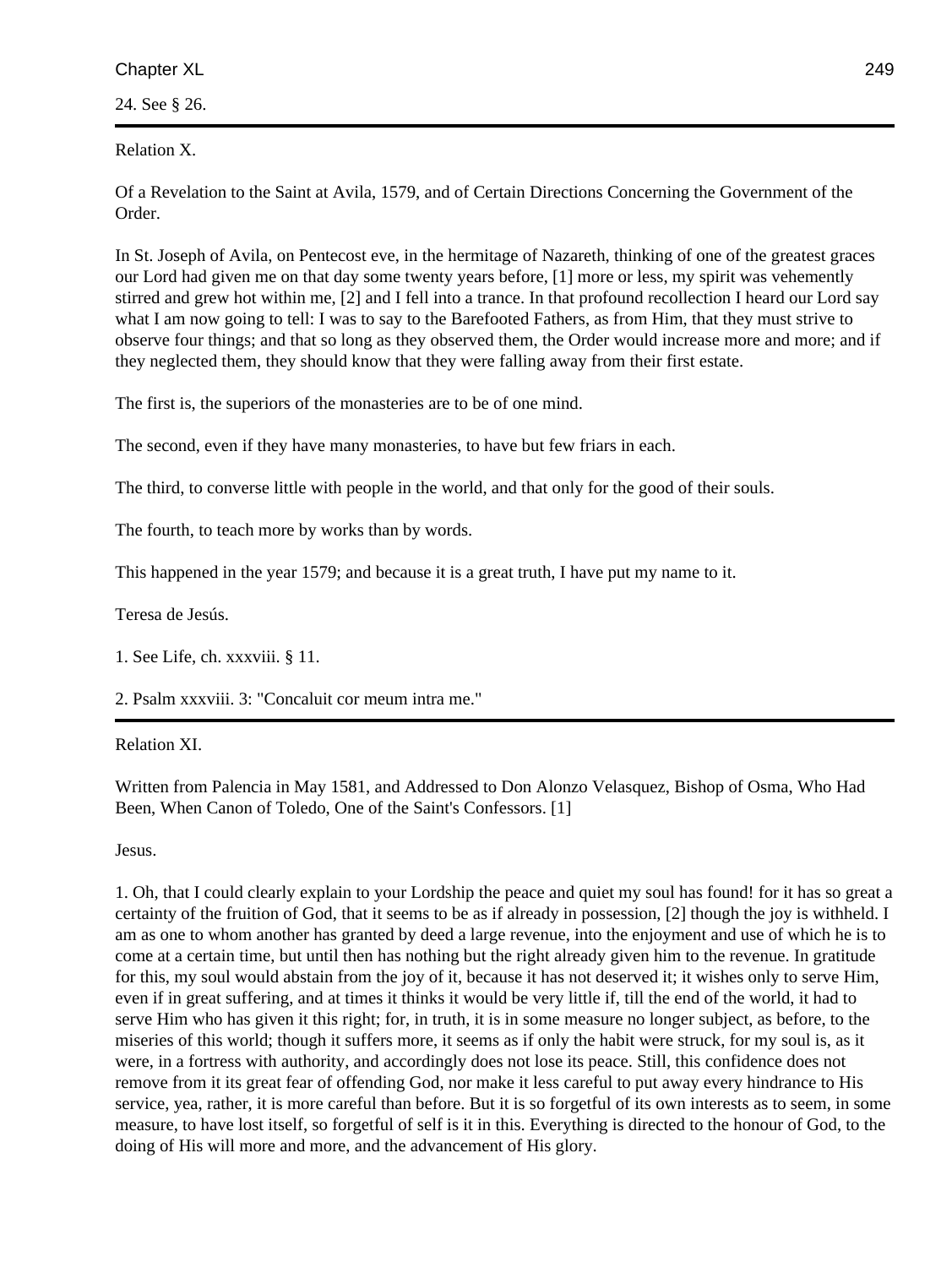2. Though this be so, yet, in all that relates to health and the care of the body, it seems to me that I am more careful than I was, that I mortify myself less in my food, and do fewer penances: it is not so with the desires I had; they seem to be greater. All this is done that I may be the better able to serve God in other things, for I offer to Him very often, as a great sacrifice, the care I take of my body, and that wearies me much, and I try it sometimes in acts of mortification; but, after all, this cannot be done without losing health, and I must not neglect what my superiors command. Herein, and in the wish for health, much self−love also must insinuate itself; but, as it seems to me, I feel that it would give me more pleasure, and it gave me more pleasure when I was strong, to do penance, for, at least, I seemed to be doing something, and was giving a good example, and I was free from the vexation which arises out of the fact that I am not serving God at all. Your Lordship will see what it will be best to do in the matter.

3. The imaginary visions have ceased, but the intellectual vision of the Three Persons and of the Sacred Humanity seems ever present, and that, I believe, is a vision of a much higher kind; and I understand now, so I think, that the visions I had came from God, because they prepared my soul for its present state; they were given only because I was so wretched and so weak: God led me by the way which He saw was necessary; but they are, in my opinion, of great worth when they come from God.

4. The interior locutions have not left me, for, whenever it is necessary, our Lord gives me certain directions; and now, in Palencia, were it not for these, there would have been committed a great blunder, though not a sin. [3]

5. The acts and desires do not seem to be so vigorous as they used to be, for, though they are great, I have one much greater to see the will of God accomplished and His glory increased; for as the soul is well aware that His Majesty knoweth what is expedient herein, and is so far removed from all self−seeking, these acts and desires quickly end, and, as it seems to me, have no strength. Hence the fear I have at times though without disquietude and pain as formerly, that my soul is dulled, and that I am doing nothing, because I can do no penance; acts of desire for suffering, for martyrdom, and of the vision of God, have no strength in them, and, most frequently, I cannot make them. I seem to live only for eating and drinking, and avoiding pain in everything; and yet this gives me none, except that sometimes, as I said before, I am afraid that this is a delusion; but I cannot believe it, because so far as I can see, I am not under the sway of any strong attachment to any created thing, not even to all the bliss of heaven, but only to the love of God; and this does not grow less,−−on the contrary, I believe it is growing, together with the longing that all men may serve Him.

6. But, for all this, one thing amazes me: I have not the feelings I had formerly, so strong and so interior, which tormented me when I saw souls go to their ruin, and when I used to think I had offended God. I cannot have these feelings now, though I believe my desire that God be not sinned against is not less than it was.

7. Your Lordship must consider that in all this, in my present as well as in my previous state, I can do no more, and that it is not in my power to serve Him better: I might do so, if I were not so wicked. I may say, also, that if I were now to make great efforts to wish to die, I could not, nor can I make the acts I used to make, nor feel the pains I felt for having offended God, nor the great fears I had for so many years when I thought I was under a delusion: and accordingly, I have no need of learned men, or of speaking to anybody at all, only to satisfy myself that I am going the right road now, and whether I can do anything. I have consulted certain persons on this point, with whom I had taken counsel on the others, with Fra Dominic [i.e., Bañes], the Master Medina, and certain members of the Society. I will be satisfied with the answer which you, my Lord, may give me, because of the great trust I have in your Lordship. Consider it carefully, for the love of God! Neither do I cease to learn that certain souls of people connected with me when they died are in heaven: of others I learn nothing. Oh, in what solitude I find myself when I consider that the comparison of which I spoke to you, concerning the return from Egypt, does not apply to the child at my mother's breast. [4]

8. I am at peace within; and my likings and dislikings have so little power to take from me the Presence of the Three Persons, of which, while it continues, it is so impossible to doubt, that I seem clearly to know by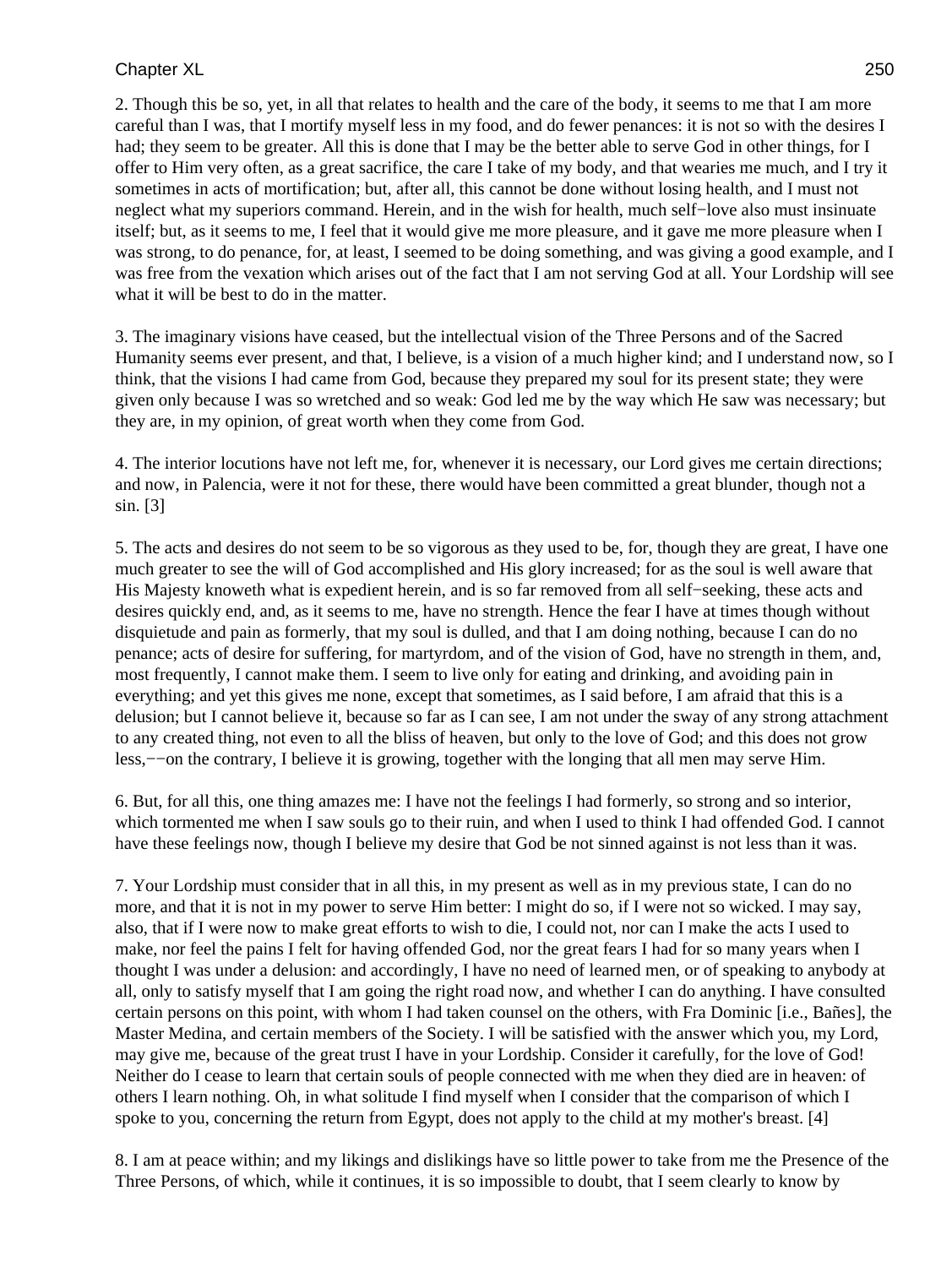experience what is recorded by St. John, that God will make His dwelling in the soul: [5] and not only by grace, but because He will have the soul feel that presence, and it brings with it so many blessings, particularly this, that there is no need to run after reflections to learn that God is there. This is almost always the state I am in, except when my great infirmities oppress me. Sometimes, God will have me suffer without any inward comfort; but my will never swerves−−not even in its first movements−−from the will of God. This resignation to His will is so efficacious, that I desire neither life nor death, except for some moments, when I long to see God; and then the Presence of the Three Persons becomes so distinct as to relieve the pain of the absence, and I wish to live−−if such be His good pleasure−−to serve Him still longer. And if I might help, by my prayers, to make but one soul love Him more, and praise Him, and that only for a short time, I think that of more importance than to dwell in glory.

The unworthy servant and daughter of your Lordship, Teresa de Jesús.

1. This Relation is usually printed among the letters of the Saint, and Don Vicente did not change the practice, assigning as his reason the Saint's reference in § 4 to certain transactions in which she was engaged. The letter is the 333rd (336th in the second edition), and the 4th of vol. ii., ed. Doblado, and is probably the latest account of the state of her soul, for she died on October 4 in the following year.

2. See Inner Fortress, vii. ch. ii.

3. This relates to the taking of the hermitage of our Lady de la Calle, in Palencia (De la Fuente). See Foundations, ch. xxix.

4. "La soledad que me hace pensar no se puede dar aquel sentido à el que mama los pechos de mi madre, la ida de Egito!" This passage, Don Vicente observes, was omitted in all editions prior to his; he does not know what it means; and the translator can give no corresponding English words. [Transcriber's note: The Spanish quoted here was printed in the body of the text, p. 479; English rendition supplied from Corrigenda, p. [viii].]

5. St. John xiv. 23: "Mansionem apud eum faciemus."

Index.

Abecedario, Tercer, iv. 8.

Agony in raptures, xx. 15.

Ahumada, de, Antonio, iv. 1.

Ahumada, de, Doña Beatriz, mother of St. Teresa, death of, i. 7; seen in heaven by the Saint, xxxviii. 1.

Ahumada, de, Juana, sister of the Saint, xxxiii. 13.

Alcala, monastery founded in, xxxvi. 29, note.

Alcantara. See St. Peter of Alcantara.

Almsgiving of the Saint, i. 6, Rel. ii. 3.

Alvarez, F. Baltasar, xxiv. 6, xxv. 18; mortifies the Saint, xxvi. 4; humility of, xxviii. 20; promise of, to protect the Saint, xxviii. 21; always consoled the Saint, xxix. 5; hesitates about the new foundation, xxxii. 16; commands the Saint to abandon it, xxxiii. 4; orders her to proceed, xxxiii. 13.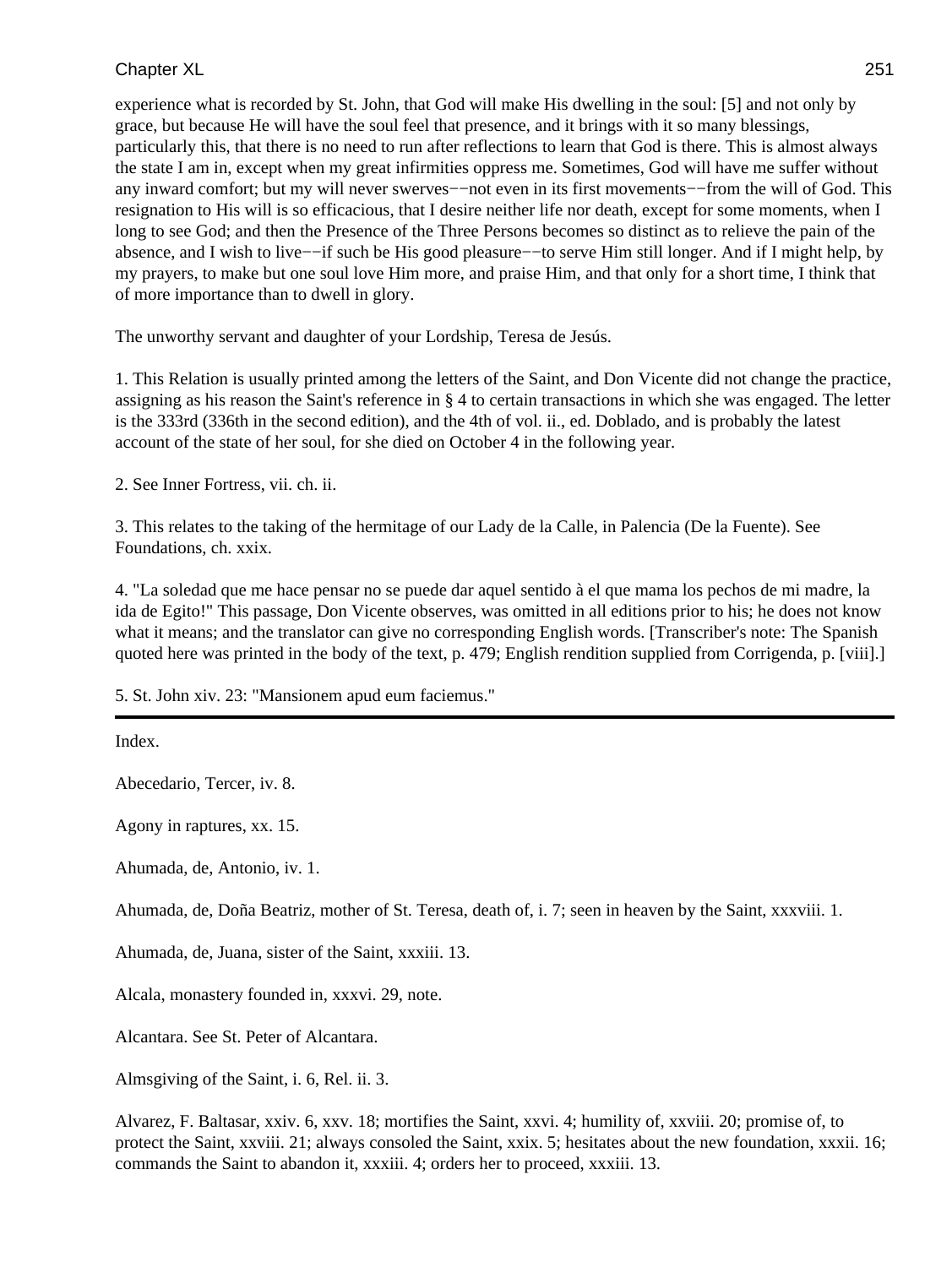Alvarez, F. Rodrigo, Rel. viii.

Amendment of life, the work of prayer, viii. 6−12.

Amusements, vii. 1, Rel. i. 14.

Angels and evil spirits, vision of, xxxi. 11.

Angel, the Saint's vision of the, xxix. 16−18.

Answers to the Saint's prayers, xxxix. 1−7.

Antony, St., of Padua, xxii. 10.

Aranda, de, Don Gonzalo, xxxvi. 18.

Aridity, how it comes on in the second state of prayer, xv. 15.

Art, the, of serving God, xii. 2.

Ascent of the Mount, xxiii. 13.

Assumption, the, vision of, xxxix. 37.

Attachments, evil effects of worldly, xi. 5; xxiii. 5.

Augustin, St., Confessions of, ix. 8; effect of reading them on the Saint, ix. 9; saying of, xiii. 4.

Avila, birthplace of St. Teresa, troubled by the new foundation: xxxvi. 14.

Avila, Bl., Juan of, Rel. vii. 9.

Báñes, Fr. Dom., xxxvi. 15; transmits the Saint's writings to the Inquisition, Rel. vii. 16.

Barrientos. See Martin.

Barron, Fra Vicente, confessor of the Saint's father, vii. 26; hears the confession of the Saint, vii. 27, xix. 19.

Beauty of our Lord, xxviii. 2, xxix. 2, xxxvii. 5; unimaginable, xxviii. 7.

Beginners, must toil, xi. 13; and persevere, xi. 15−17; not to be afraid of the cross, xi. 25; must be content, xii. 2; certain temptations of, vii. 16, xiii. 9; must begin humbly, xv. 19.

Bernard, St., xxii. 10.

Betrothal spiritual, of the Saint, Rel. ix. 8, 25.

Bird, the soul likened to a, xviii. 13, xix. 22.

Bishopric, a, the Saint consulted about the acceptance of, xl. 21.

Blessed, the, joys of, x. 3.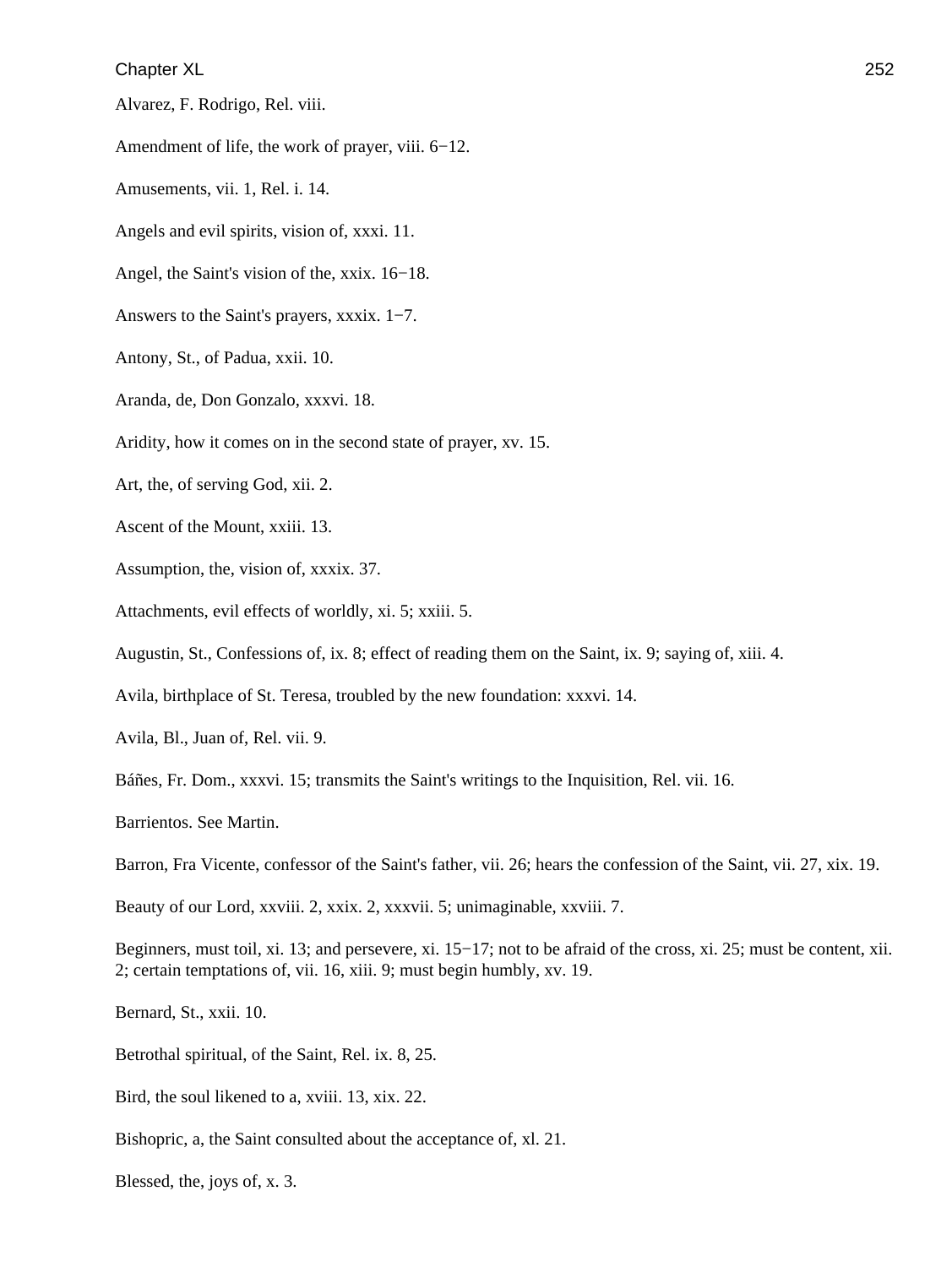Blindness healed through the prayer of the Saint, xxxix. 1.

Body, the, shares the joy of the soul in certain states of prayer, xvii. 14, xviii. 15; state of, in raptures, xx. 2, 4, 23; our Lord seen by the Saint always in His glorified, xxix. 4.

Book, a living, xxvi. 6.

Books insufficient without a director, xxii. 3.

Borja, de, St. Francis. See Francis.

Brief, the, sanctioning the observances of St. Joseph's, xxxiv. 2, xxxvi. 1, xxxix. 20.

Brizeño, Doña Maria, ii. 12; influences the Saint, iii. 1.

Bulls, the Sabbatine, xxxviii. 40.

Cardona, de, Doña Catalina, Rel. iii. 12.

Carmel, the Order of, vision concerning, Rel. iii. 14; advice to, Rel. x.

Caterpillar of self−respect, xxxi. 24.

Catherine, St., of Siena, xxii. 10.

Censoriousness of the world, xxxi. 19.

Cepeda, de, Alfonso Sanchez, father of the Saint, fond of spiritual books, i. 1; gives his daughter Maria in marriage, ii. 4, note, 8; places the Saint at school in a monastery, ii. 8; would not consent to her becoming a nun, iii. 9; takes her to Bezadas to be cured, v. 5, 6; brings her to his house in Avila, v. 15; hinders her from making her confession in an illness, v. 17; persuaded by the Saint to practise mental prayer, vii. 16; makes progress therein, vii. 20; holy death of, vii. 22−25; seen in heaven by the Saint, xxxviii. 1.

Cepeda, de, Don Lorenzo, finds money for the new monastery of St. Joseph, xxxiii. 13.

Cepeda, de, Maria, sister of the Saint, ii. 4; sudden death of, xxxiv. 24; seen in heaven by the Saint, xxxiv. 25.

Cerda, de la, Doña Luisa, xxxiv. 1; attracted by the Saint, xxxiv. 4; visited by St. Peter of Alcantara, xxxv. 6; tries to amuse the Saint by showing her diamonds, xxxviii. 5; the Saint's watchfulness over herself in the house of, xxxix. 11.

Cheerfulness, importance of, xii. 1.

Cherubim, xxix. 16.

Choice of a director, xiii. 28, 29.

Church, the, ceremonies of, xxxi. 4; the Saint's reverence for, xxxiii. 6.

Clare, St., encourages the Saint, xxxiii. 15.

Comforts, worldly, the Saint's fear of, xxxiv. 4.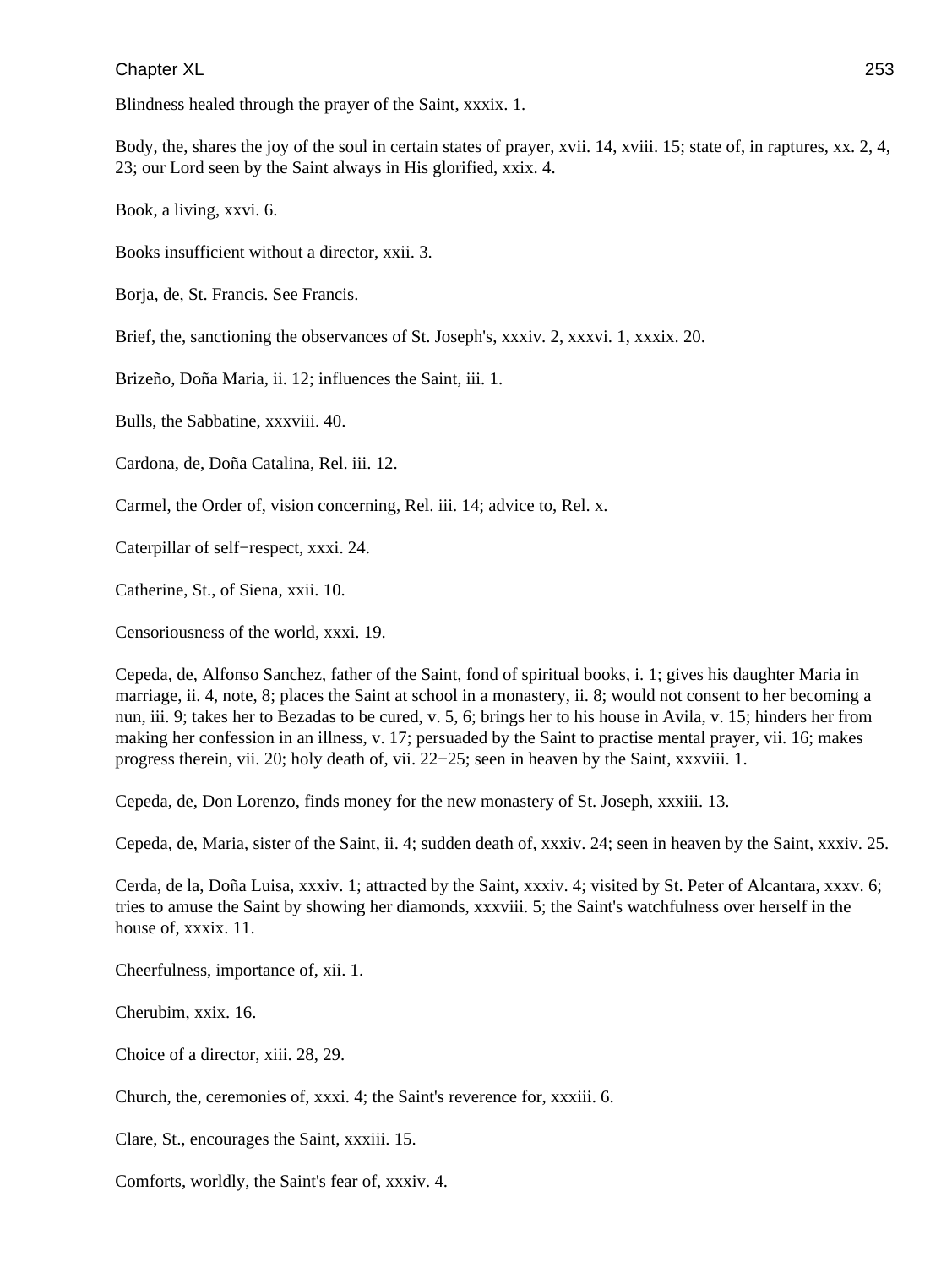Communion, effects of the Saint's, xvi. 3−10, xviii. 10−18, xxx. 16, xxxviii. 24, Rel. iv. 5, Rel. ix. 13; the Saint's longing for, xxxix. 31; graces of, Rel. ix. 20.

Complaint, loving, of the Saint, xxxvii. 13.

Confession, frequent, of the Saint, v. 17; matter of, Rel. v. 11.

Confessors, the Saint's difficulty in finding, iv. 8, 13; harm done by ill−instructed, v. 6, 20, vi. 6; one of them misleads the Saint, viii. 15; unskilful, xx. 28; wrong counsel of, xxvi. 5; of the Saint harsh with her, xxx. 15; obedience of the Saint to her, xxiii. 19, xxxiii. 4, 5, Rel, i. 9; the Saint rebuked for her affection to her, xxxvii. 6; names of the Saint's, Rel. vii. 5, 11, 12, 13.

Consecration, power of the words of, xxxviii. 30.

Consolations, xi. 21; not to be sought for, xxii. 15.

Contemplation, xxii. 1; why granted to imperfect souls, xxii. 22, 23.

Contempt, Satan shuns, xxxi. 10; the Saint directed to treat her visions with, xxix. 6.

Contradiction of good people, xxviii. 24, xxx. 6.

Conversation, worldly, vii. 10; danger of, ii. 5, vii. 10; delight of our Lord in spiritual, xxxiv. 20.

Conversion of a wicked priest, v. 12; of a sinner, xxxix. 5.

Courage of the Saint, viii. 10; necessity of, x. 8; effects of, xiii. 3; necessary in the way of perfection, xxxi. 19.

Covetousness, xxxiii. 14.

Cowardice, spiritual, xiii. 6.

Creator, the, traces of, in things visible, ix. 6.

Crosses, xi. 8; desired by souls in the prayer of imperfect union, xvi. 9.

Cross, the, way of, xi. 8, xv. 17, 21; necessity of carrying, xxvii. 14.

Daza, Gaspar, xxiii. 6; thought the Saint was deluded by an evil spirit, xxiii. 16; approved of the new foundation, xxxii. 21.

Delusion, a, into which the Saint fell, xxii. 3; the Saint always prayed to be delivered from, xxix. 6.

Delusions incidental to locutions, xxv. 3, 11.

Desires, good, xiii. 8, xxi. 9, Rel. xi. 5.

Desolation, spiritual, of the Saint, xxx. 10.

Detachment, blessing of, xi. 2, xxxiv. 20; necessity of, for prayer, xi. 16, xv. 17; of the perfect, xv. 18; an effect of raptures, xviii. 8, xx. 10; takes away the fear of death, xxxviii. 7; the Saint's, from kindred, xxxi. 22, Rel. ii. 5, Rel. ix. 11; from directors, Rel. iv. 3.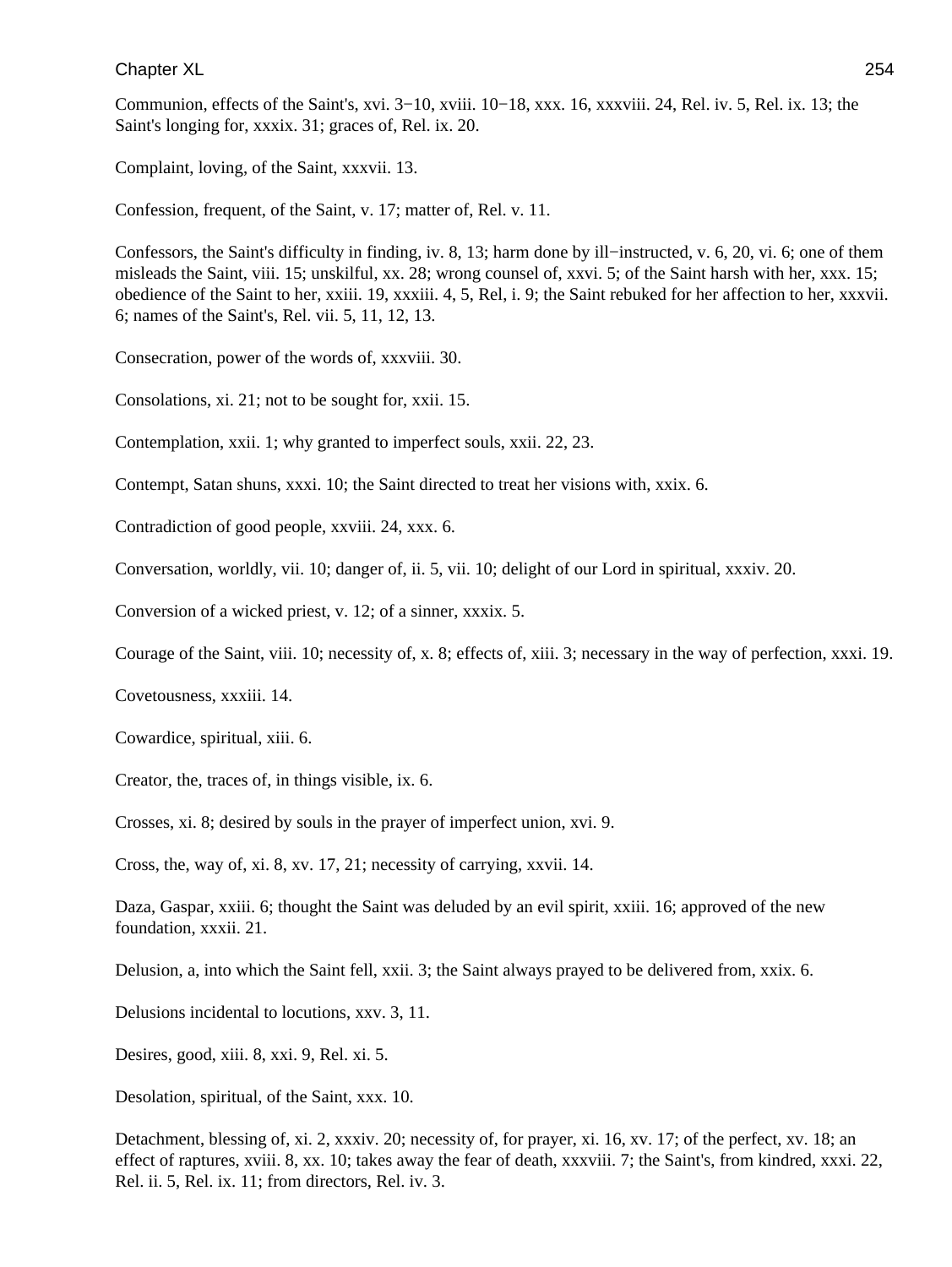Detraction, avoided by the Saint, vi. 4, vii. 3; insensibility to, Rel. ii. 4.

Detractors, the Saint prays for her, xix. 11.

Devotion, sweetness in, never asked for by the Saint, ix. 10; but once, ix. 11; those who seek it censured, xi. 21; the Saint's, increased by difficulties, xxviii. 10.

Die, either to, or suffer, xl. 27.

Direction, unskilful, viii. 15, 16; importance of, xiii. 4; methods of wrong, xiii. 25; not to be the same for all, xxxix. 16.

Directors ought to be experienced, xiii. 21; and prudent, xiii. 24; and learned, xiii. 26; choice of, xiii. 28; charity of, xiii. 29; should be secret, xxiii. 14; and humble, xxxiv. 15; should be trusted, xxxix. 35; necessary, xl. 12; the Saint preferred those who distrusted her, Rel. vii. 18.

Discouragements, xi. 15; must be resisted, xix. 6; certain causes of, xxxi. 21.

Discretion, xi. 23, xiii. 2; excessive, xiii. 8.

Distraction of the understanding in the prayer of quiet, xv. 10, xxx. 19; in monasteries not caused by poverty, xxxv. 3.

Distrust of self, viii. 18, ix. 3; necessity of, xix. 20.

"Domine, da mihi aquam," xxx. 24.

Dominicans, the, help St. Teresa, v. 8, Rel. vii. 11−14.

Dominion, true, xl. 21.

Dove, vision of a, xxxviii. 13, 14.

Ecija, vow of the Saint in the hermitage of, Rel. vi. 3.

Ecstasy, xx. 1; how wrought, xx. 2; fear during, xx. 9; first, of the Saint, xxiv. 7.

Egypt, flesh−pots of, xv. 5.

Elevation of the spirit not to be attempted in union, xviii. 8.

Eliseus. See Jerome, Fra, of the Mother of God.

Enclosure, observance of, how important, vii. 5.

Endowments not accepted by the Saint for her monasteries, xxxv. 4, 5; offered for St. Joseph, xxxvi. 19; and forbidden by a Brief, xxxix. 20.

Envy, a holy, xxxix. 19.

Exorcisms, the Saint threatened with, Boll. 211, xxix. 4.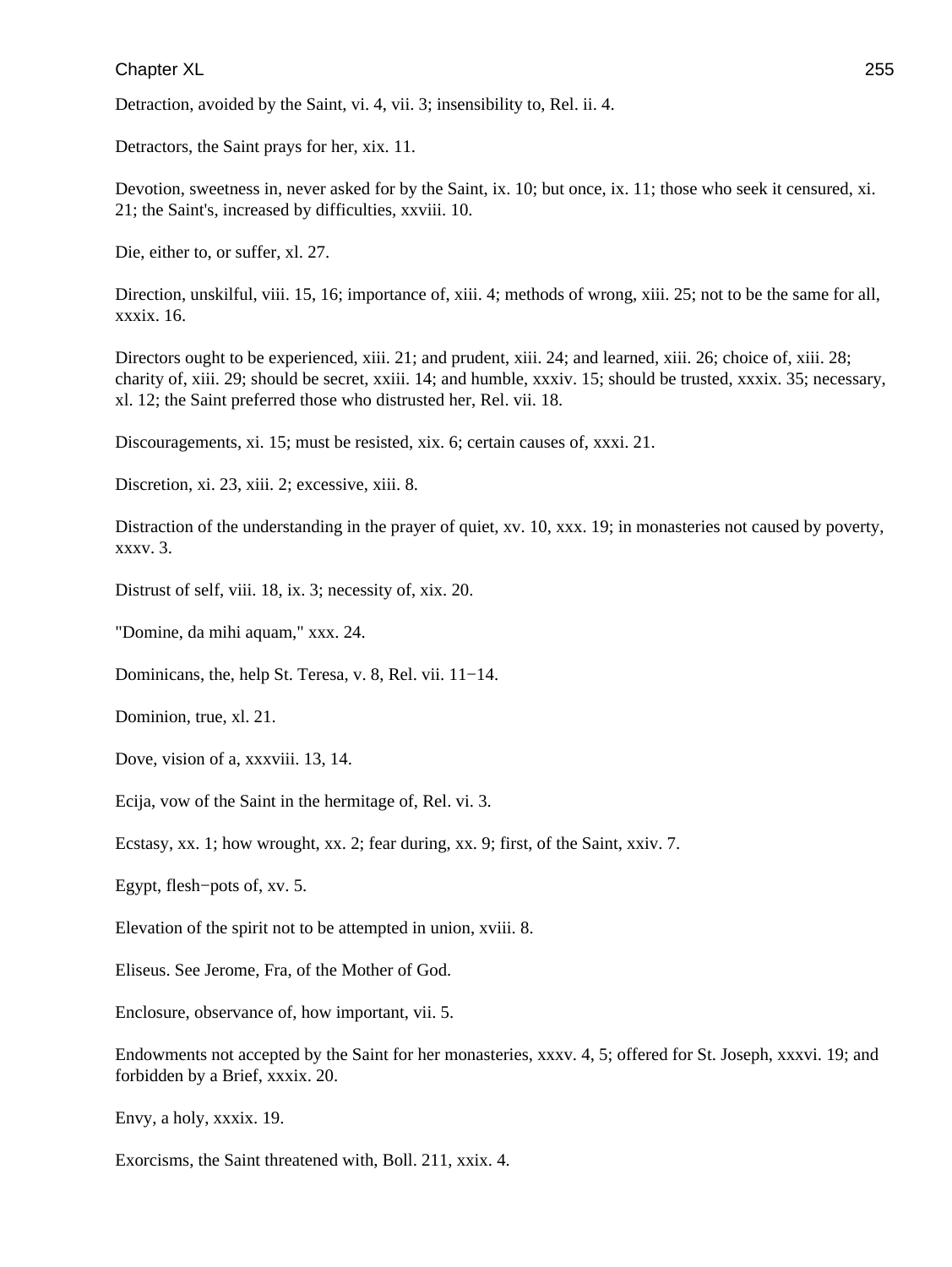Experience, more valuable than books, xiv. 10; a safeguard against delusion, xiv. 11.

Faith, the, Satan was never able to make the Saint doubt, xix. 13; blessed effects of, xxv. 16.

Falls turn to our good, xix. 8.

Fear, xxv. 27; of God, xxvi. 1.

Founders of religious Orders, xxxii. 17.

Francis, St., xxii. 10.

Francis, St., de Borja visits the Saint, xxiv. 4; consulted by her, Rel. vii. 5.

Friendship, advantages of spiritual, vii. 33−37, xxx. 6; with God, xv. 8; the Saint's detachment from, xxiv. 8.

Friendship, worldly, dangers of, ii. 4, v. 9; deceitfulness of, xxi. 1.

Garden, the prayer in the, ix. 5; the soul likened to a, xi. 10, xiv. 13.

Gifts of God, the, importance of discerning, x. 4; demand our gratitude, x. 7; supply strength, x. 8; a grace to understand, xvii. 7; the Saint erroneously advised to conceal, xxvi. 5; given according to His will, xxxiv. 14, xxxix. 12; the Saint's joy when others received, xxxiv. 21.

God, sense of the presence of, x. 1; helps those who love Him, xi. 19; never fails those who trust Him, xiii. 15; munificence of, xviii. 5; the Saint has a vision of, xl. 13, 14; pain of absence from, Rel. iv. 6.

Grace, prayer the door of, viii. 13; comes after trials, xi. 18; the Saint's distress because she could not know whether she was in a state of, xxxiv. 12; vision of a soul in, Rel. iii. 13.

Guzman, de, y Barrientos, Don Martin, sudden death of, xxxiv. 24.

Hardships of the religious life, xiii. 30.

Health, anxiety about, v. 3−8; importance of, in the spiritual life, xi. 23; to be made little of, xiii. 9.

Heaven, Queen of, xix. 9; revealed in raptures, xxxiii. 16, xxxviii. 8.

Hell, a vision of, xxx. 14, xxxii. 1; effects of, on the Saint, xxxii. 7−10.

Heretics, self−condemned, vii. 8; evil state of, xxxii. 9; resemble a broken mirror, xl. 9.

Hilarion, St., the Saint commends herself to, xxvii. 2.

Honour, point of, xxi. 12.

Hugo, Fra, Cardinal of Santa Sabina, xxxvi. 27.

Humanity, the Sacred, xii. 3, xxii. 1; mistake of the Saint concerning, xxii. 3; source of all grace, xxii. 9; never to be lost sight of in prayer, xxii. 11; the Saint directed to fix her thoughts on, xxiii. 18; the Saint renews her love of, xxiv. 2; vision of, xxviii. 4, xxxviii. 22.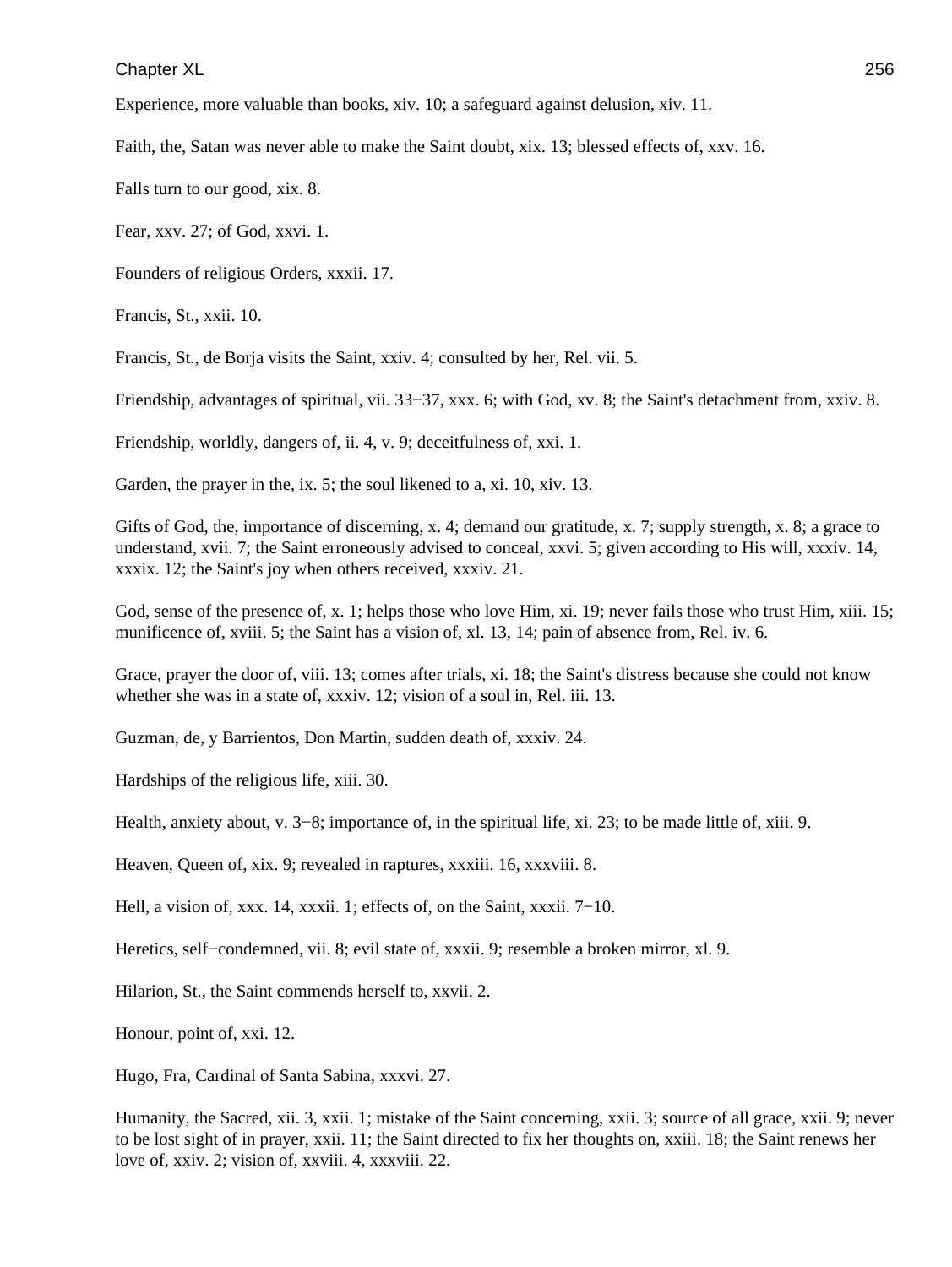Humility, advantages of, vii. 37, xii. 9; false kinds of, x. 4, xiii. 4; the foundation of the Christian life, xii. 5; worth more than all the science in the world, xv. 13; grows most in the state of perfect union, xix. 2; dangers of false, xix. 15−23; acquired in raptures, xx. 38; foundation of prayer must be laid in, xxii. 16; a false, the most crafty device of Satan, xxx. 12; asking for consolations not consistent with, xxxix. 21−23.

Hypocrisy, the Saint not tempted to, vii. 2, Rel. i. 18.

Ibañez, Fra Pedro, x. 10, note, xvi. 10; note 6; consulted by the Saint about the new foundation, xxxii. 19; encourages the Saint to persevere, xxxii. 20; confident of success, xxxiii. 5; departs from Avila, xxxiii. 7; advises the Saint to accept an endowment for the new foundation, xxxv. 5; changes his opinion, xxxv. 7; and helps the Saint, xxxvi. 23; seen by the Saint in a vision, xxxviii. 15, 16.

Illness of St. Teresa, iv. 6, v. 4; extreme severity of, v. 14.

Image of our Lord not to be mocked, xxix. 7.

Images, devotion of the Saint to, vii. 3; effects of, on her, ix. 1−3; great blessing of, ix. 7.

Imagination of St. Teresa not active, ix. 6; wearisome to her, xvii. 9.

Imitation of the Saints, xiii. 5−9.

Imperfections, rooting up of, xiv. 14.

Impetuosities in prayer, xxix. 11−13, Rel. i. 3, Rel. viii. 13.

Impetuosities of divine love, xxix. 10, 11, 13, xxxiii. 9; physical effects of, xxix. 15.

Incarnation, the monastery of the, the Saint enters, iv. 1; the nuns of, complain of the Saint, xix. 12; the Saint tempted to leave, xxxi. 16; the rule not strictly observed in, xxxii. 12; the Saint's affection for, xxxii. 13, xxxiii. 3; nuns of, object to the new foundation, xxxiii. 2; election of prioress, xxxv. 8; the Saint returns to, from Toledo, xxxv. 10, xxxvi. 1; troubled because of the new foundation, xxxvi. 11.

Indisposition, bodily, evil effects of, on the spiritual life, xi. 23.

Ingratitude, delusion arising from the dread of, xxiv. 6; the Saint bewails her, xiv. 16.

Inquisition, the, threats of denouncing the Saint to, xxxiii. 6.

Inspirations, good, not to be resisted, iv. 3.

Intentions, good, no excuse for an evil act, v. 12.

Jerome, Fra, of the Mother of God, Rel. vi. 1−3, Rel. ix. 7, 21, 23, 26.

Jerome, St., xi. 17, xxxviii. 2; the Saint reads the letters of, iii. 8.

Jesus, the Society of, helps the Saint, v. 8; sought by her, xxiii. 3, 19; visions concerning, xxxviii. 17, 39.

Job, patience of, v. 16; trial of, xxx. 12.

John, St., of the Cross, Rel. iii. 19.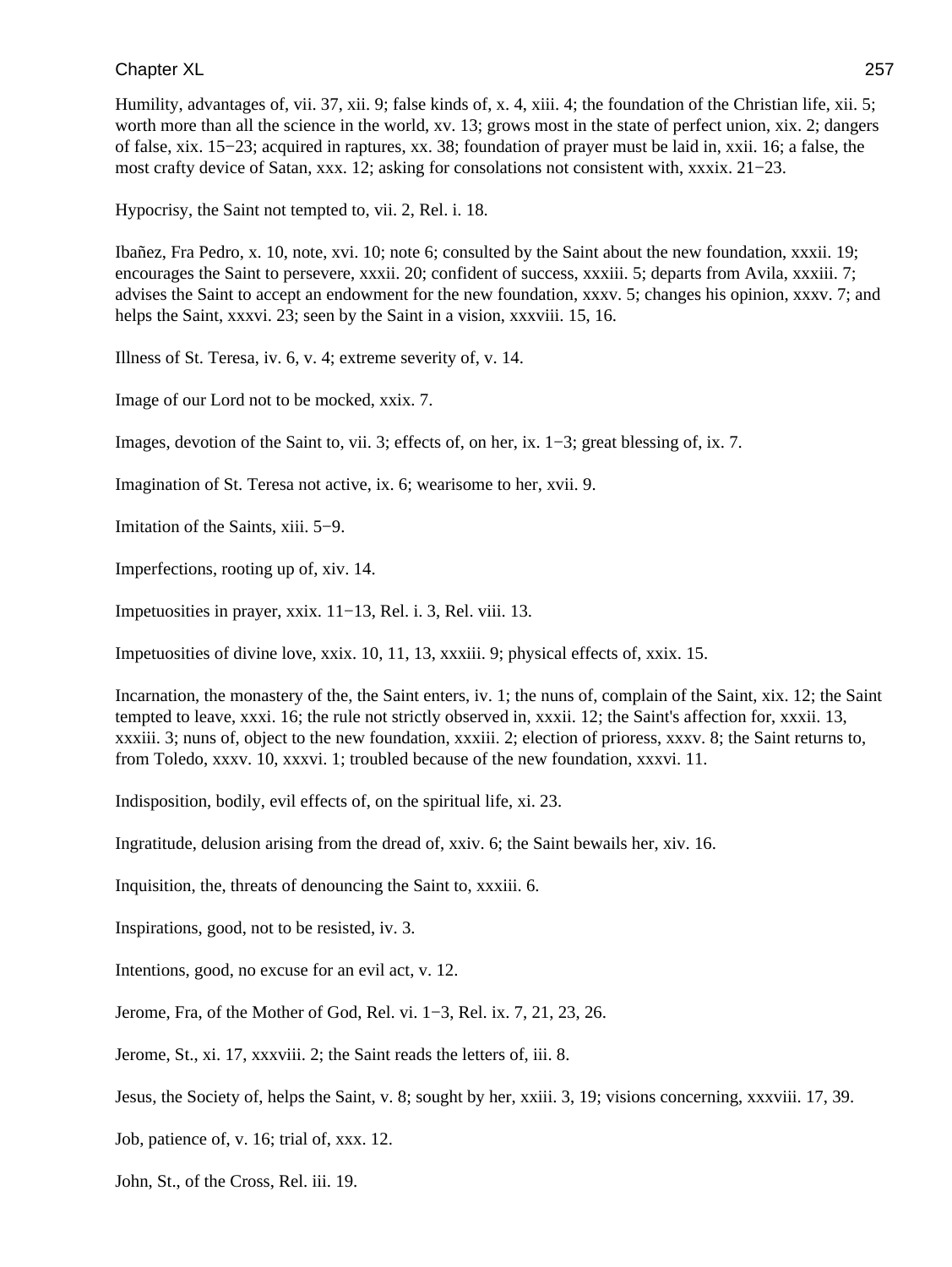Joseph, St., great devotion of the Saint to, vi. 9, xxx. 8, xxxvi. 5; the teacher of prayer, vi. 12; encourages the Saint, xxxiii. 14; vision of, xxxiii. 16.

Joseph, St., the monastery of, purchase of the site of, xxxii. 22; not to be subject to the Order, xxxiii. 18; paradise of God's delight, xxxv. 13; foundation of, xxxvi. 4; destruction of, threatened by the council of the city, xxxvi. 14; obtains the good will of the people, xxxvi. 25; goodness of the nuns of, xxxix. 14.

Joys, of prayer, x. 3; of visions, xxvii. 13; of the saved, xxvii. 15.

Judas, temptation of, xix. 16.

Judgment, day of, xl. 16.

Kindred, detachment from, xxxi. 22, Rel. ix. 11.

Kings, obligations of, xxi. 2, 4; wherein lies the power of, xxxvii. 8.

Labourer, story of a, xxxviii. 26.

Laxity in religious houses, vii. 6−10.

Learning, accompanied with humility, a help to prayer, xii. 6; useful in directors, xiii. 24−26; the Saint wishes for, xiv. 9; not necessary in prayer, xv. 12.

Lie, a, Satan is, xxv. 26; the Saint's hatred of, xxviii. 6.

Life, the, of the Saint, under what circumstances written, x. 11.

Life, weariness of, xxi. 8; the illuminative, xxii. 1.

Light of visions, xxviii. 7, xxxviii. 3.

Locutions, divine, xix. 14, xxv. 1, 2; delusions incidental to, xxv. 3, 11; efficacy of, xxv. 5, 12; human, xxv. 8; Satanic, xxv. 13; tests of the Satanic, xxv. 17; nature of, xxvi. 3; state of the understanding during, xxvii. 10; effects of the divine, xxxviii. 19−21.

Locutions heard by the Saint, xviii. 18, xix. 13, xxiv. 7, xxv. 22, xxvi. 3, 6, xxix. 7, xxx. 17, xxxi. 15, xxxii. 17, xxxiii. 10, 14, xxxv. 7, 9, xxxvi. 20, xxxviii. 4, 19, 20, xxxix. 29, 34, xl. 1, 21, 24, Rel. iii. 1, passim, Rel. iv. 4, 5, 6, Rel. ix. 1, passim.

Lord, our, accounted mad, xxvii. 15.

Love, joyous, in seeing a picture of Christ, ix. 7; servants of, xi. 1; wherein it consists, xi. 20; vehement in perfect souls, xv. 6; effects of divine, xxii. 21; makes itself known without words, xxvii. 12; impetuosities of, xxix. 10, 11; fire of, xxx. 25.

Loyalty, worldly, v. 9.

Ludolf of Saxony, xxxviii. 11.

Lukewarmness, vii. 1.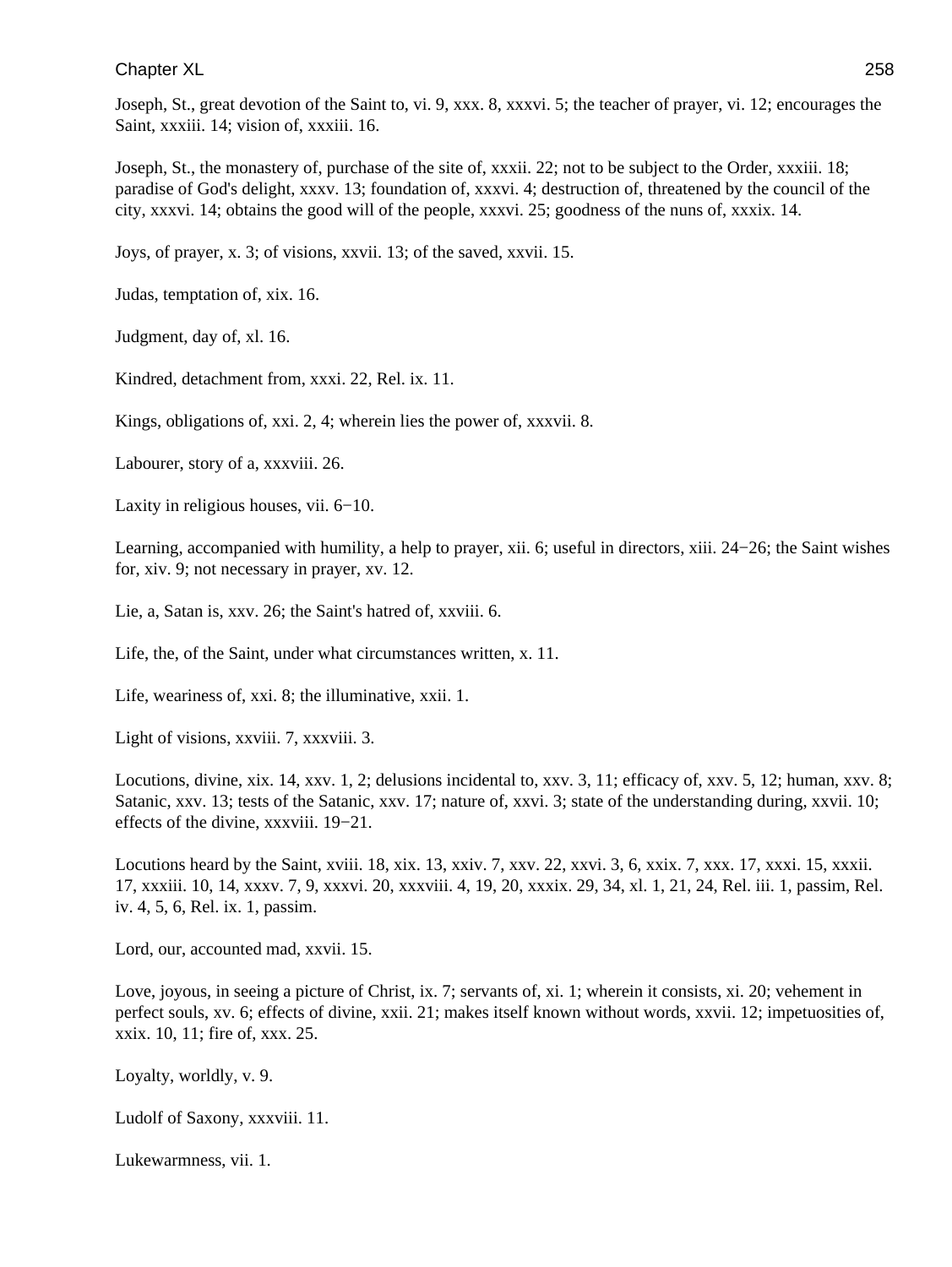Lutherans, xxxii. 9, Rel. ii. 14; destroyers of images, Rel. v. 5.

Madness, spiritual, xvi. 1−8, xxvii. 15.

Magdalene, the, ix. 2, xxi. 9; her example to be followed, xxii. 19.

Mancio, F., Rel. ii. 18.

Mantles of the religious folded by the Saint, xxxi. 27.

Maria of Jesus, xxxv. 1; founds a house in Alcala de Henares, xxxvi. 29.

Martin, Don, Guzman y Barrientos, marries a sister of the Saint, ii. 4, note, iii. 4; sudden death of, xxxiv. 24.

Martyrdom desired by the Saint, i. 4.

Martyrs, the, sufferings of, xvi. 6.

Mary and Martha, xvii. 6, xxii. 13.

Meditation, advantage of, iv. 11; fruits of, xi. 20; example of a, xiii. 19; the perfect may have to return to, xv. 20.

Memory, the, in the prayer of imperfect union, xvii. 5, 9; troublesome, but not hurtful, xvii. 11.

Mendoza, de, Don Alvaro, Bishop of Avila, xxxiii. 19; protects the new monastery of St. Joseph, xxxvi. 18.

Men, great, difficult of access, xxxvii. 7.

Mercies of God, the remembrance of, xv. 23.

Michael, St., the Saint commends herself to, xxvii. 2.

Misdirection, a, corrected by the Saint, xiii. 22.

Mitigation, the Bull of, xxxii. 12; disused in the new monastery, xxxvi. 27, 28.

Monasteries, courts in politeness, xxxvii. 17.

Munificence of God, xviii. 5, xxii. 26.

Neatness, excessive, ii. 2, Rel. i. 23.

Novices in St. Joseph's, xxxix. 15.

Novitiate of the Saint, v. 1.

Nun, illness of a, in the monastery of the Incarnation, v. 3; visions concerning a, xxxviii. 37, 38.

Obedience, the Saint writes under, xviii. 10; strict observance of, in the Society of Jesus, xxxiii. 9; of the Saint to her confessors, xxiii. 19, Rel. i. 9, 29, Rel. vii. 14.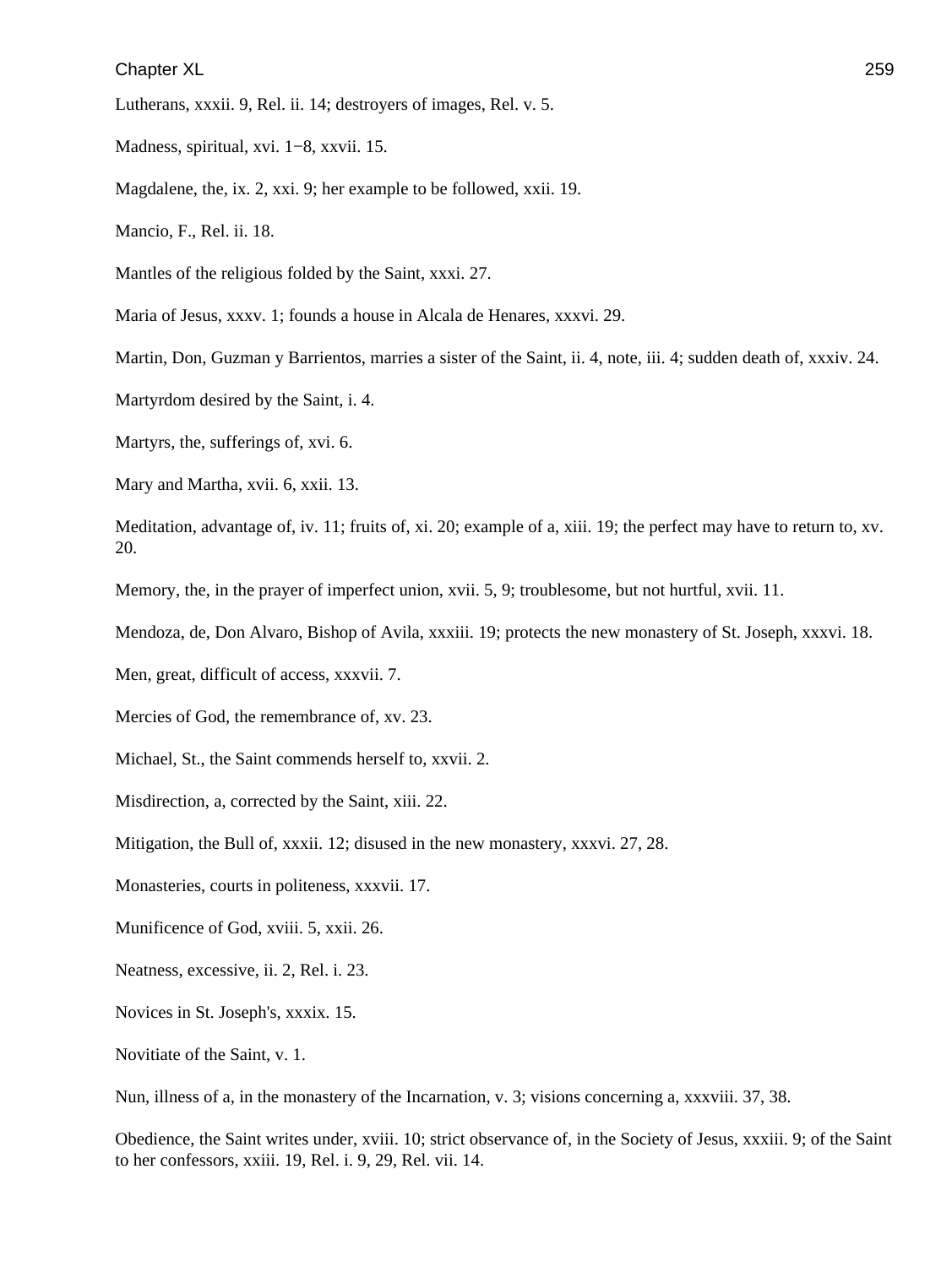Objects, natural, moved the Saint to devotion, ix. 6.

Ocampo, de, Mary, xxxii. 13, note.

Office, the divine, the Saint's imperfect knowledge of, xxxi. 26.

Order, vision concerning a certain, xl. 18, 19.

Osorno, Countess of, Rel. iii. 16.

Ovalle, de, Don Juan, xxxv. 14, note; providential illness of, xxxvi. 2.

Padranos, de, Juan, xxiii. 18; directs the Saint, xxiv. 1; removed from Avila, xxiv. 5.

Pain of raptures, xx. 11; sweetness of, xx. 19.

Paradise of His delight, xxxv. 13.

"Passer solitarius," xx. 13.

Passion, the, devotion of the Saint to, ix. 5; meditation on, xiii. 19, 20, xxii. 8.

Patience of a nun, v. 3; of the Saint, v. 16; of God, viii. 8.

Penance, necessity of, xxvii. 14; of the Saint, xxiv. 2, Rel. i. 5, Rel. ii. 11, Rel. xi. 2.

Perfection, xxi. 10; true safety lies in, xxxv. 15; not always attained to because of many years spent in prayer, xxxix. 21.

Persecution, of the Saint, xix. 12, xxxvi. 12; blessings of, xxxiii. 5.

Perseverance in prayer, viii. 5; fruits of, xi. 6; reward of, certain, xi. 17; the Saint prays for, xiv. 17; and recommends, xix. 7.

Peter, St., of Alcantara, xxvii. 4; penitential life of, xxvii. 17−21, xxx. 2; power of, with God, xxvii. 22; understands and comforts the Saint, xxx. 5, 7, Rel. vii. 6; quiets a scruple of the Saint, xxx. 20; approves of the new foundation, xxxii. 16; and of the observance of poverty in it, xxxv. 6; in Avila when the Saint came back from Toledo, xxxvi. 1; death of, xxxvi. 1, note; appears to the Saint, xxxvi. 20, 21; said that women make greater progress than men, xl. 12.

Phoenix, the, xxxix. 33.

Pilgrims, xxxviii. 8.

Pillar, the, meditations on Christ at, xiii. 19, 31.

Politeness, monasteries courts in, xxxvii. 17.

Poverty, effects of defective, xi. 3; of spirit, xxii. 17; the Saint's love of, xxxv. 3, Rel. i. 10, Rel. ii. 2.

Prayer, mental, viii. 7; blessings of, viii. 12; joys of, x. 3; the Saint's four states of, xi. 12; fruit of mental, xi. 20; vocal, xii. 3; doctrine of, difficult, xiii. 18; importance of persevering in, xv. 5; must have its foundations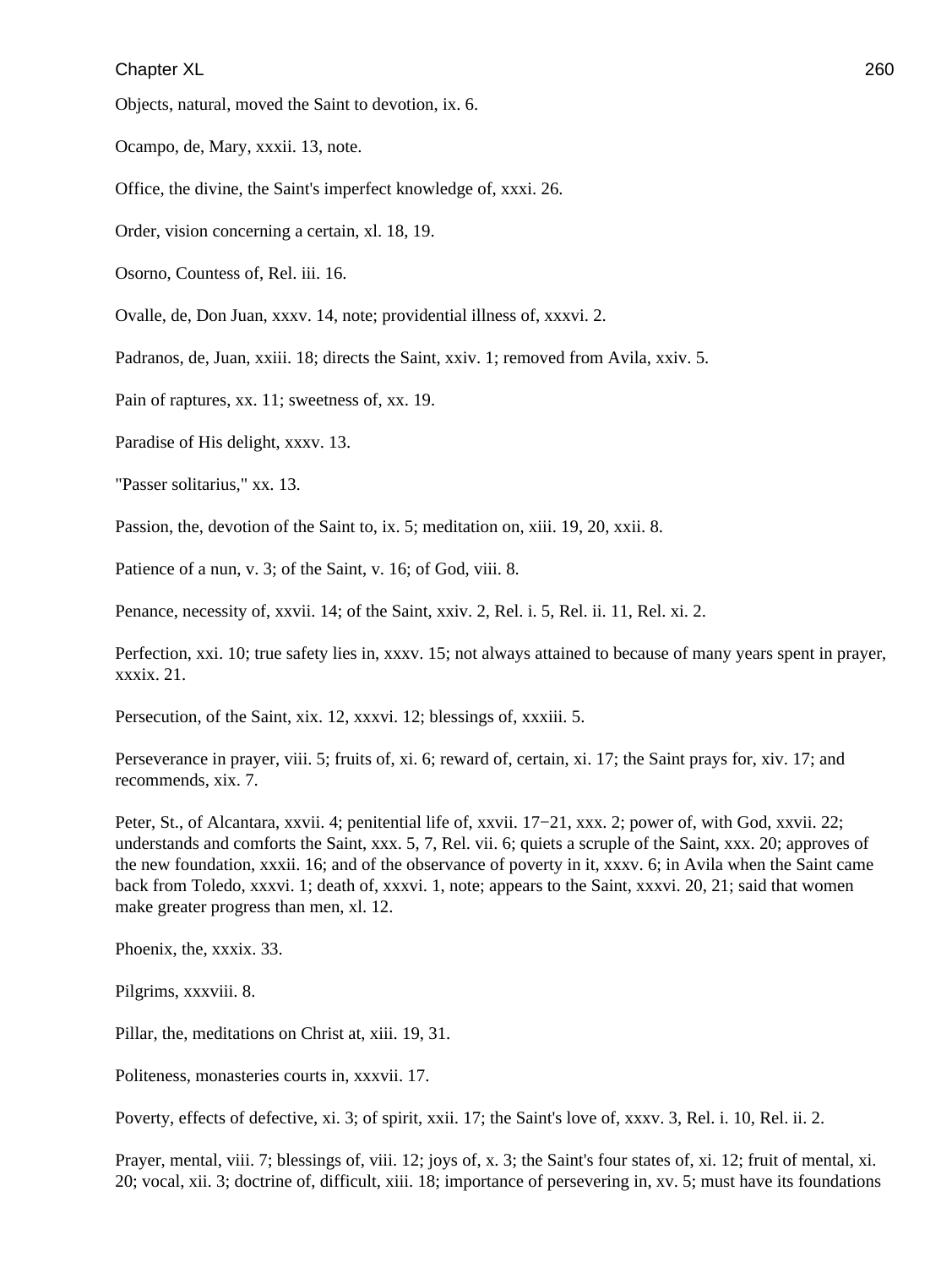in humility, xxii. 16; of the Saint continued in sleep, xxix. 9; effects of intercessory, xxxi. 9; two kinds of, xxxix. 8−10; the Saint's method of, Rel. i. 1.

Preachers, xvi. 12.

Presence of God, the, xviii. 20; practice of the, xii. 3; effects of, in the prayer of quiet, xiv. 8; different from vision, xxvii. 6.

Priest, conversion of an evil−living, v. 9, xxxi. 7; vision concerning a, xxxviii. 29.

Progress made in the way of raptures, xxi. 11.

Prophecies made to the Saint, xxxiv. 23; fulfilled, Rel. ii. 6, 17.

Provincial, the, of the Carmelites offers to accept the new foundation, xxxii. 16; then declines it, xxxii. 18; sends the Saint to Toledo, xxxiv. 2; recalls her, xxxv. 8; reprimands the Saint, xxxvi. 12; allows the Saint to live in the new monastery, xxxvi. 23; death of, xxxviii. 34−36.

Purgatory, the Saint saw certain souls who were not sent to, xxxviii. 41; and delivers others from, xxxix. 6.

Queen of heaven, the, devotion to, xix. 9.

Quiet, the prayer of, iv. 9, ix. 6, xiv. 1, passim; disturbed by the memory and the understanding, xiv. 5; joy of the soul in, xiv. 7; few souls pass beyond, xv. 3, 7; great fruits of, xv. 6; how the soul is to order itself in, xv. 9; difference between the true and false, xv. 15.

Rank, slavery of, xxxiv. 6.

Rapture, xx. 1; irresistible, xx. 3, xxii. 20; effects of, xx. 9, 30; pain of, xx. 11; loneliness of the soul in, xx. 13; characteristics of, xx. 23; duration of, xx. 25; physical effects of, xx. 29, Rel. i. 26, iv. 1; made the Saint long for heaven, xxxviii. 8; good effects of, Rel. i. 8, 15.

Reading, spiritual, i. 1, iv. 12, 13; persevered in by the Saint, viii. 14; long unprofitable to her, xii. 10; impossible in the prayer of perfect union, xviii. 14; a delight, Rel. i. 7.

Recollection, prayer of, xiv. 2, Rel. viii. 3.

Recreation, xiii. 1.

Reflections, making, when dangerous in prayer, xv. 11.

Reform, the Carmelite, beginning of, xxxii. 13.

Religious must despise the world, xxvii. 16.

Resignation of the Saint, xxi. 6, Rel. i. 20.

Revelations, the Saint never spoke of her, when she consulted her confessors, xxxii. 19.

Rosary, the, of the Saint, xxix. 8.

Rule, the Carmelite, mitigation of, xxxii. 12; restored by the Saint, xxxvi. 27; observance of, xxxvi. 30, 31.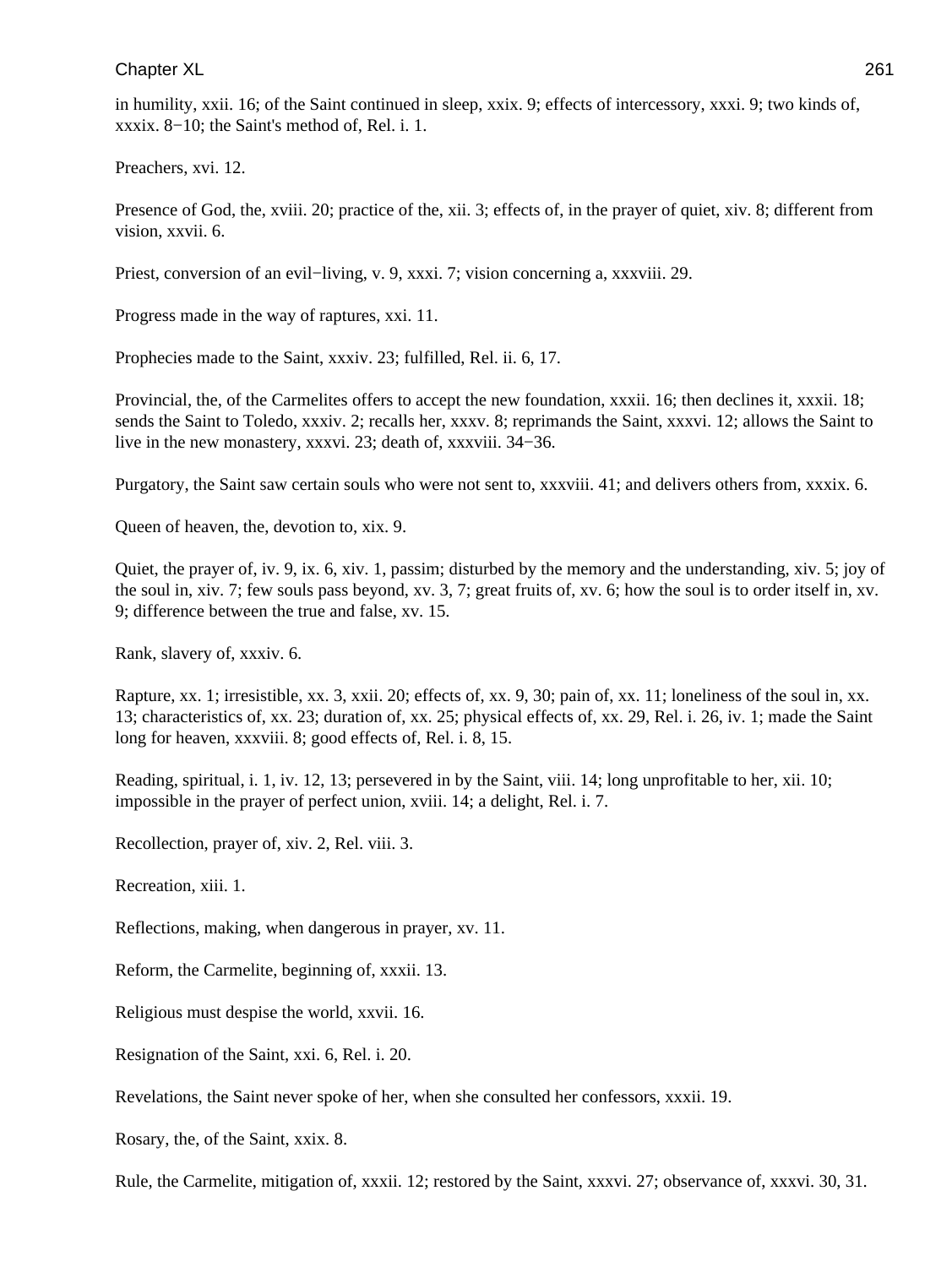Salasar, de, Angel. See Provincial.

Salazar, de, Gaspar, Rector of the Society of Jesus in Avila, xxxiii. 9; understands the state of the Saint, xxxiii. 11; bids the Saint go to Toledo, xxxiv. 2; vision of the Saint concerning, xxxviii. 17.

Salcedo, de, Don Francisco, xxiii. 6; gives spiritual advice to the Saint, xxiii. 11; fears delusions, xxiii. 12; helps the Saint in her new foundation, xxxii. 21, xxxvi. 21; hospitable, xxxvi. 1; gives Communion to the Saint when a priest, Rel. iii. 7.

Samaria, the woman of, xxx. 24.

Satan, subtlety of, iv. 14; an artifice of, vii. 12, 35; suggests a false humility, xiii. 5; and a carefulness for health, xiii. 9; afraid of learned directors who are humble, xiii. 26; efforts of, to deceive, how thwarted, xv. 16; tempted the Saint to give up prayer, xix. 8; a lie, xxv. 26; unable to counterfeit intellectual visions, xxvii. 4−8; tries to counterfeit imaginary visions, xxviii. 15; appears to the Saint, xxxi. 2; dislikes contempt, xxxi. 10; wiles of, Rel. i. 29.

Scandal, xxvii. 16.

Scorn, signs of, not to be made during visions, xxix. 6.

Self, contempt of, necessary in the spiritual life, xxxi. 23.

Self−denial, necessity of, xxxi. 25.

Self−knowledge, xiii. 23.

Self−love, xi. 2; strong and hurtful, xi. 4, 5.

Self−respect, harm of, xxi. 12.

Senses, the, suspension of, in the prayer of perfect union, xviii. 19.

Sensitiveness, xi. 4.

Sermons, viii. 17; without simplicity, xvi. 12.

Shame, good fruits of, v. 9.

Sicknesses of the Saint, xxx. 9.

Sickness sent for penance, xxiv. 2.

Sight restored at the prayer of the Saint, xxxix. 1.

Sincerity of the Saint, Rel. i. 28.

Sin, occasions of, viii. 14; pain occasioned by the sins of others, xiii. 14; original, xxx. 20; the Saint, by her prayers, hinders a great, xxxix. 3; wickedness of, xl. 15; vision of a soul in, Rel. iii. 13.

Sins, the Saint consents to the divulging of her, x. 10.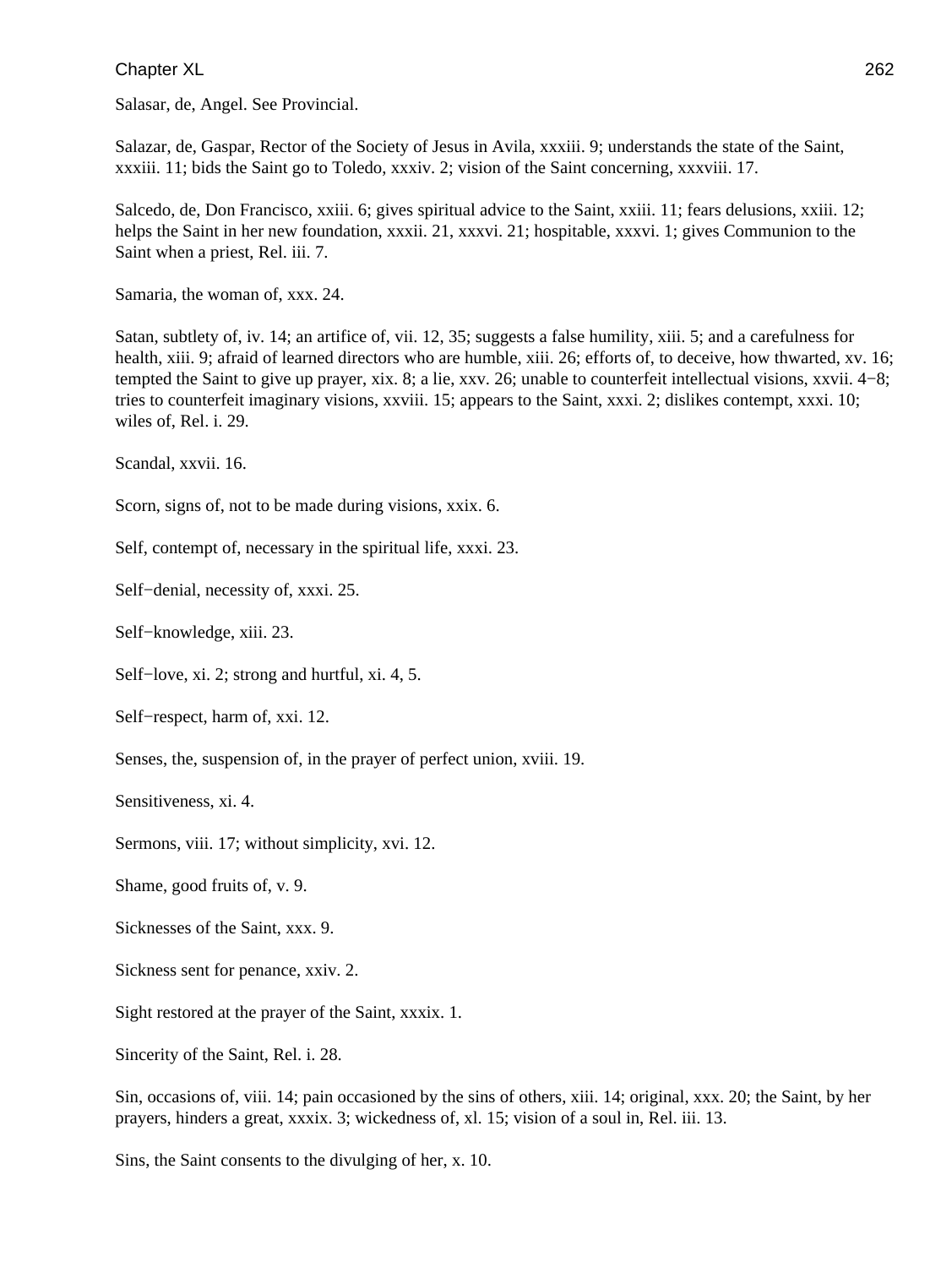Solitude, longings for, i. 6, vi. 5, Rel. i. 6.

Sorcery, v. 10.

Soto, de, the Inquisitor, Rel. vii. 8.

Soul, our own, the first object, xiii. 13, 14; likened to a garden, xi. 10, xiv. 13; in the prayer of quiet, xv. 1; growth of, xv. 20; powers of, in the prayer of imperfect union, xvi. 1, 4; beside itself, xvi. 1−5; crucifixion of, in raptures, xx. 14; detachment of the enraptured, xx. 33; strengthened in raptures, xxi. 14; effects of visions in, xxvii. 11; helplessness of, without God, xxxvii. 11; vision of a lost soul, xxxviii. 31; the Saint's vision of her own, xl. 8; and of, in a state of grace, Rel. iii. 13, Rel. v. 6.

Spirit, liberty of, xi. 25; poverty of, xxii. 17; flight of the, xviii. 8, Rel. viii. 11.

Spirits, evil, put to flight, xxv. 25; by holy water, xxxi. 4.

Spirituality influenced by bodily health, xi. 24.

Suarez, Juana, iii. 2; accompanies the Saint to Bezadas, iv. 6.

Sufferings, physical, of the Saint, iv. 7, v. 4, 14, vi. 1; of raptures, xx. 16; the Saint longs for, xl. 27.

Sweetness, spiritual, never sought by the Saint but once, ix. 11; seekers of, censured, xi. 21; of the pain of raptures, xx. 19; the Saint unable to resist it at times, xxiv. 1.

Tears, gift of, iv. 8, xxix. 11; of the Saint before a picture of the Passion, ix. 1; in the prayer of quiet, xiv. 5; in the prayer of perfect union, xix. 1, 2; the Saint prays God to accept her, xix. 10.

Temptation, power of, xxx. 13.

Tenderness of soul, x. 2.

Teresa, St., desires martyrdom, i. 4; placed in a monastery, ii. 8; unwilling to become a nun, ii. 10; becomes more fervent, iii. 2; is resolved to follow her vocation, iii. 6; first fervours of, iv. 2; failure of health, iv. 6; God sends her an illness, v. 4; suffers grievously, vi. 1; afraid of prayer, vi. 5; leads her father to prayer, vii. 16; present at her father's death, vii. 22; perseveres in prayer, viii. 2; found it hard to pray, viii. 10; delights in sermons, viii. 17; devout to the Magdalene, ix. 2; never doubted of God's mercy, ix. 8; depreciates herself, x. 9; willing to have her sins divulged, x. 10; always sought for light, x. 13; complains of her memory, xi. 9; unable to explain the state of her soul, xii. 10; supernaturally enlightened, xii. 11; reads books on prayer to no purpose, xiv. 10; writes with many hindrances, xiv. 12, xl. 32; bewails her ingratitude, xiv. 16; scarcely understood a word of Latin, xv. 12; understands her state in the prayer of imperfect union, xvi. 3; and describes it, xvi. 6; bewails her unworthiness, xviii. 6; writes under obedience, xviii. 10; confesses ignorance, xviii. 20; abandons her prayers for a time, xix. 8; evil spoken of, xix. 12; misled by false humility, xix. 23; prays to be delivered from raptures, xx. 5, 6; never cared for money, xx. 34; gives up her whole being to God, xxi. 7; unable to learn from books, xxii. 3; afraid of delusions, xxiii. 3; is directed by a layman, xxiii. 10; severe to herself, xxiv. 2; her first ecstasy, xxiv. 7; had no visions before the prayer of union, xxv. 14; told by her confessor that she was deluded by Satan, xxv. 18; prays to be led by a different spiritual way, xxv. 20, xxvii. 3, Rel. vii. 7; not afraid of Satan, xxv. 27; spoken against, xxvi. 3; troubles of, because of visions, xxvii. 4, xxviii. 6; her defence when told that her visions were false, xxviii. 18, 19; afraid nobody would hear her confession, xxviii. 20; harshly judged by her directors, xxviii. 23; would not exchange her visions for all the pleasures of the world, xxix. 5; vehemence of her love, xxix. 10; her supernatural wound, xxix. 17; manifests her spiritual state to St. Peter of Alcantara, xxx. 4; bodily trials of, xxx. 17; finds no relief in exterior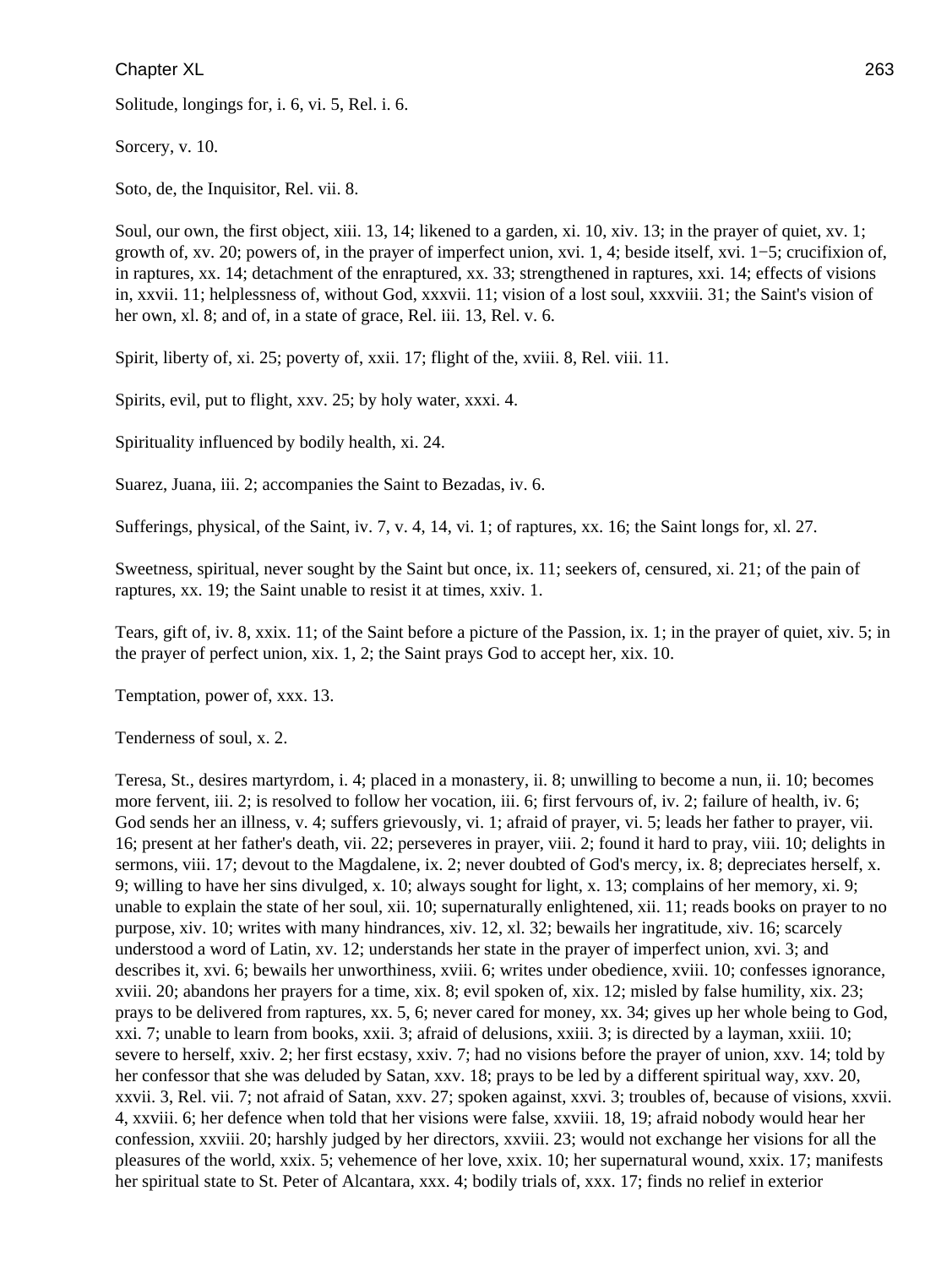occupations, xxx. 18; buffeted by Satan, xxxi. 3; converts a great sinner, xxxi. 7; troubled because well thought of, xxxi. 13−17; her singing of the Office, xxxi. 26; commanded to labour for the reform of her Order, xxxii. 14; commanded to abandon her purpose, xxxiii. 1; her vision in the Dominican church, Avila, xxxiii. 16; goes to Toledo, xxxiv. 3; the nuns wish to have her as their Prioress, xxxv. 8; restores a child to life, xxxv. 14, note; begins the Reform, xxxvi. 4; her grievous trial, xxxvi. 6, 7; her health improved, xxxvi. 9; would suffer all things for one additional degree of glory, xxxvii. 3; her affection for her confessors, xxxvii. 6; supernaturally helped when writing, xxxviii. 28; obtains sight for a blind person, xxxix. 1; and the cure of one of her kindred, xxxix. 2; her spiritual state became known without her consent, xl. 28; submits all her writings to the Roman Church, Rel. vii. 16.

Theology, mystical, x. 1, xi. 8, xii. 8; the Saint says she does not know the terms of, xviii. 4.

Thomas, St., assisted at the deathbed of Fra P. Ibañez, xxxviii. 15.

Throne, vision of a, xxxix. 31, 32.

Trance, a, xviii. 17, xx. 1; outward effects of, xl. 11; gradual, Rel. viii. 10.

Transport, Rel. viii. 10.

Trials followed by graces, xi. 18; promised to the Saint, xxxv. 9; shown her in a vision, xxxix. 25.

Trinity, the, mystery of, revealed to the Saint, xxxix. 36; visions of, Rel. iii. 6, Rel. v. 6−8, Rel. viii. 20, Rel. ix. 12.

Truth, divine, xl. 3−7.

Ulloa, de, Doña Guiomar, xxiv. 5; takes the Saint to her house, xxx. 3; helps the Saint to accomplish the reform, xxxii. 13; is refused absolution, xxxii. 18.

Understanding, the, use of in prayer, xiii. 17; disorderly, xv. 10; powerless in the state of imperfect union, xvi. 4; and of the perfect union, xviii. 19; the Saint speaks humbly of her, xxviii. 10.

Union, imperfect, prayer of, xvi. 1; a mystical death, ib.; the soul resigned therein, xvii. 1; how it differs from the prayer of quiet, xvii. 5, 6; another degree of, xvii. 7; the labour of the soul lessens in the later states of, xviii. 1.

Union, perfect, prayer of, xviii. 1; the senses wholly absorbed in, xviii. 3, 14; duration of, xviii. 16; fruits of, xix. 4.

Union, prayer of, iv. 9; followed by visions in the Saint, xxv. 14.

Union, what it is, Rel. v. 2; of the faculties of the soul, Rel. viii. 7.

Vainglory, vii. 2, 34, x. 5, Rel. i. 18, Rel. ii. 15, Rel. vii. 23.

Vanity of possessions, xx. 35; the Saint's watchfulness over herself herein, xxxix. 11.

Virtue, growth of, in the prayer of quiet, xiv. 6; and in that of imperfect union, xvii. 4.

Visions, our Lord seen in, vii. 11, xxv. 14, xxvii. 3, xxviii. 2; intellectual, xxvii. 4; different from the sense of the presence of God, xxvii. 6; joy of, xxvii. 13; imaginary, xxviii. 5; effects of, in the soul, xxviii. 13; Satan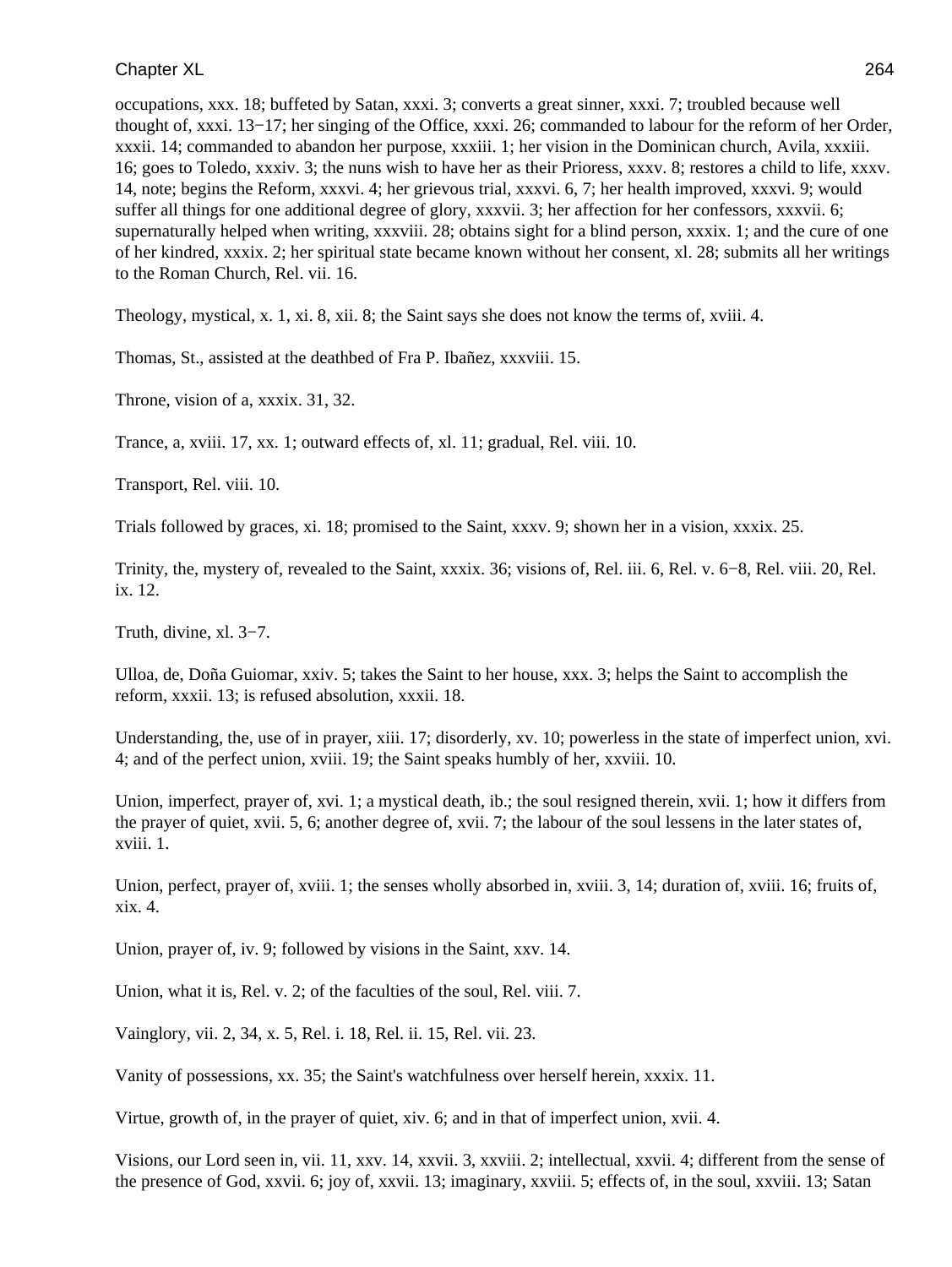tried to simulate, xxviii. 15; effects of, in the Saint, xxviii. 19; cessation of the Saint's imaginary, xxix. 2; of the Sacred Humanity, effects of, xxxviii. 23.

Water, holy, puts evil spirits to flight, xxxi. 4, 5, 9, 10.

Water, the first, xi. 13; the second, xiv. 1; the third, xvi. 1; the fourth, xviii. 1.

Will, the state of, in the prayer of quiet, xiv. 4, xv. 2, 10; in the prayer of imperfect union, xviii. 16.

Women, great care necessary in the direction of, xxiii. 14, 15; make greater progress than men, xl. 12.

World, the, contempt of, x. 7, xxvii. 16; customs of, wearisome, xxxvii. 15, 16; hard on good people, xxxi. 19; vanity of, Rel. i. 21.

Wound of the soul, Rel. viii. 16; of love, Rel. viii. 17.

Ybañez. See Ibañez.

Yepes, Rel. ix. 1.

Zeal, indiscreet, xiii. 11.

End of Project Gutenberg's The Life of St. Teresa of Jesus, by Teresa of Avila

\*\*\* END OF THE PROJECT GUTENBERG EBOOK THE LIFE OF ST. TERESA OF JESUS \*\*\*

This file should be named 8trsa10.txt or 8trsa10.zip Corrected EDITIONS of our eBooks get a new NUMBER, 8trsa11.txt VERSIONS based on separate sources get new LETTER, 8trsa10a.txt

Produced by Elizabeth T. Knuth

Project Gutenberg eBooks are often created from several printed editions, all of which are confirmed as Public Domain in the US unless a copyright notice is included. Thus, we usually do not keep eBooks in compliance with any particular paper edition.

We are now trying to release all our eBooks one year in advance of the official release dates, leaving time for better editing. Please be encouraged to tell us about any error or corrections, even years after the official publication date.

Please note neither this listing nor its contents are final til midnight of the last day of the month of any such announcement. The official release date of all Project Gutenberg eBooks is at Midnight, Central Time, of the last day of the stated month. A preliminary version may often be posted for suggestion, comment and editing by those who wish to do so.

Most people start at our Web sites at[: http://gutenberg.net](http://gutenberg.net) o[r http://promo.net/pg](http://promo.net/pg)

These Web sites include award−winning information about Project Gutenberg, including how to donate, how to help produce our new eBooks, and how to subscribe to our email newsletter (free!).

Those of you who want to download any eBook before announcement can get to them as follows, and just download by date. This is also a good way to get them instantly upon announcement, as the indexes our cataloguers produce obviously take a while after an announcement goes out in the Project Gutenberg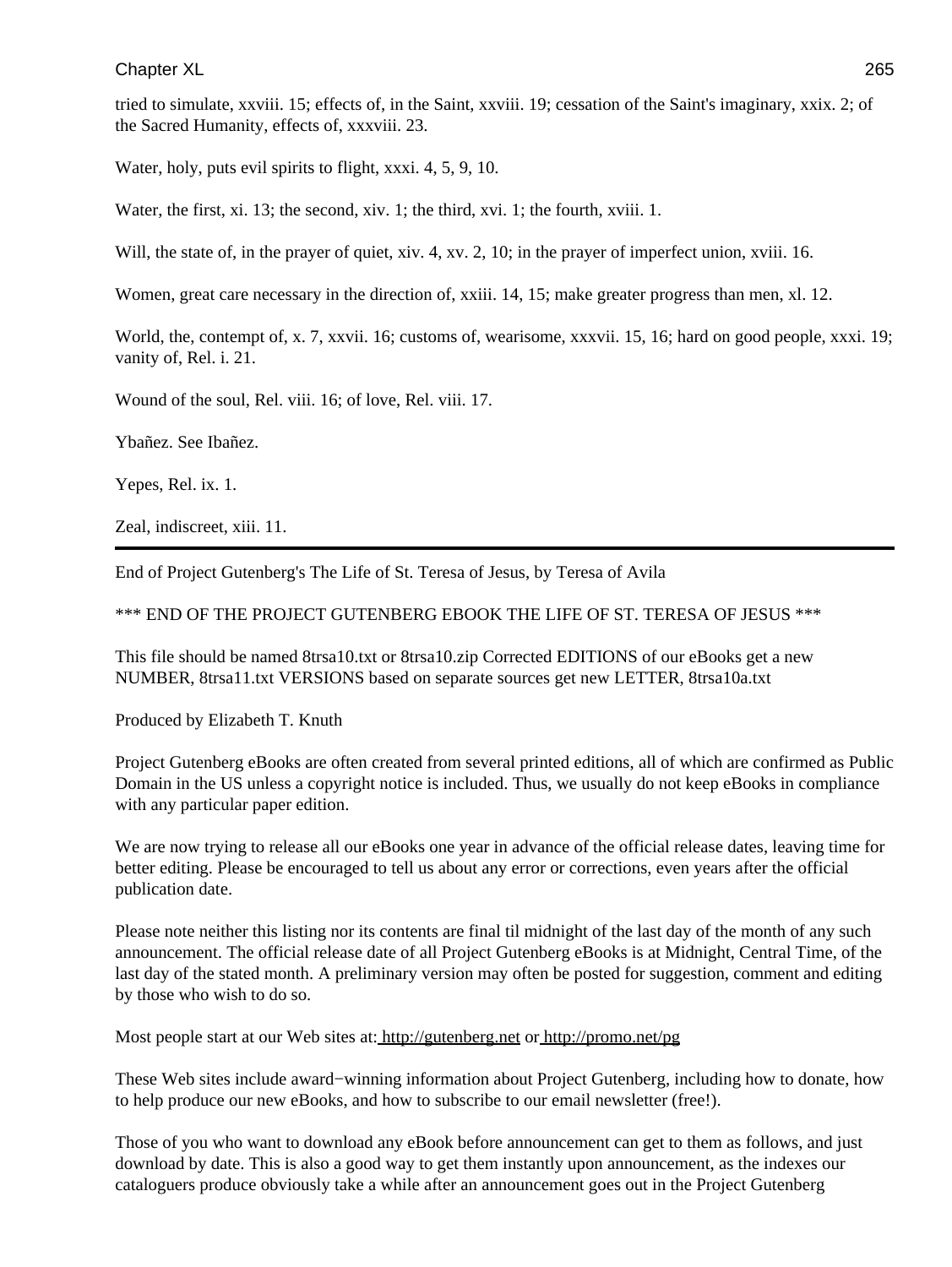# Information about Project Gutenberg 266

# Newsletter.

<http://www.ibiblio.org/gutenberg/etext03>o[r ftp://ftp.ibiblio.org/pub/docs/books/gutenberg/etext03](ftp://ftp.ibiblio.org/pub/docs/books/gutenberg/etext03)

Or /etext02, 01, 00, 99, 98, 97, 96, 95, 94, 93, 92, 92, 91 or 90

Just search by the first five letters of the filename you want, as it appears in our Newsletters.

# **Information about Project Gutenberg**

#### (one page)

We produce about two million dollars for each hour we work. The time it takes us, a rather conservative estimate, is fifty hours to get any eBook selected, entered, proofread, edited, copyright searched and analyzed, the copyright letters written, etc. Our projected audience is one hundred million readers. If the value per text is nominally estimated at one dollar then we produce \$2 million dollars per hour in 2002 as we release over 100 new text files per month: 1240 more eBooks in 2001 for a total of 4000+ We are already on our way to trying for 2000 more eBooks in 2002 If they reach just 1−2% of the world's population then the total will reach over half a trillion eBooks given away by year's end.

The Goal of Project Gutenberg is to Give Away 1 Trillion eBooks! This is ten thousand titles each to one hundred million readers, which is only about 4% of the present number of computer users.

Here is the briefest record of our progress (\* means estimated):

#### eBooks Year Month

1 1971 July 10 1991 January 100 1994 January 1000 1997 August 1500 1998 October 2000 1999 December 2500 2000 December 3000 2001 November 4000 2001 October/November 6000 2002 December\* 9000 2003 November\* 10000 2004 January\*

The Project Gutenberg Literary Archive Foundation has been created to secure a future for Project Gutenberg into the next millennium.

#### **We need your donations more than ever!**

As of February, 2002, contributions are being solicited from people and organizations in: Alabama, Alaska, Arkansas, Connecticut, Delaware, District of Columbia, Florida, Georgia, Hawaii, Illinois, Indiana, Iowa, Kansas, Kentucky, Louisiana, Maine, Massachusetts, Michigan, Mississippi, Missouri, Montana, Nebraska, Nevada, New Hampshire, New Jersey, New Mexico, New York, North Carolina, Ohio, Oklahoma, Oregon, Pennsylvania, Rhode Island, South Carolina, South Dakota, Tennessee, Texas, Utah, Vermont, Virginia, Washington, West Virginia, Wisconsin, and Wyoming.

We have filed in all 50 states now, but these are the only ones that have responded.

As the requirements for other states are met, additions to this list will be made and fund raising will begin in the additional states. Please feel free to ask to check the status of your state.

In answer to various questions we have received on this:

We are constantly working on finishing the paperwork to legally request donations in all 50 states. If your state is not listed and you would like to know if we have added it since the list you have, just ask.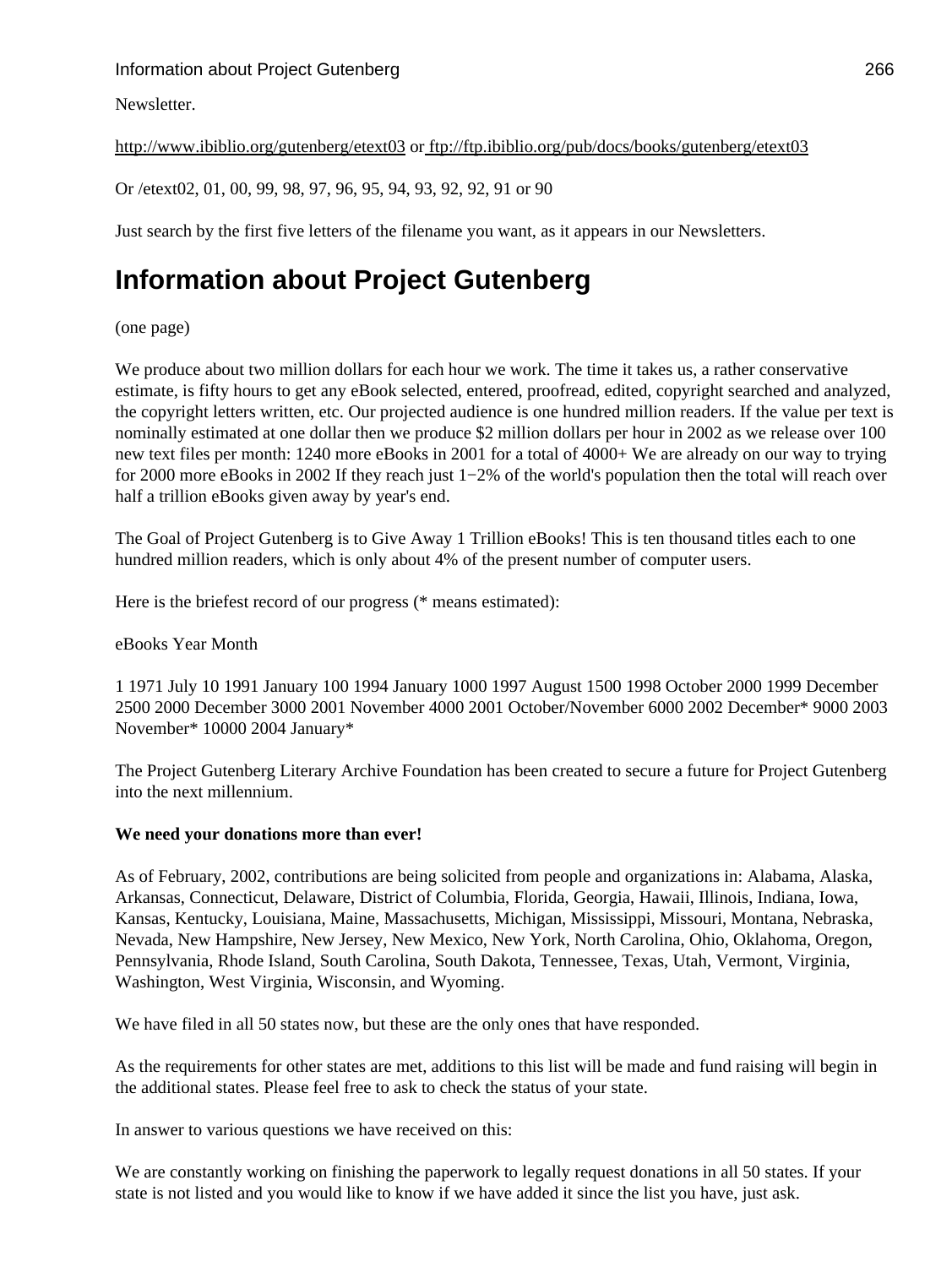# The Legal Small Print 267

While we cannot solicit donations from people in states where we are not yet registered, we know of no prohibition against accepting donations from donors in these states who approach us with an offer to donate.

International donations are accepted, but we don't know ANYTHING about how to make them tax−deductible, or even if they CAN be made deductible, and don't have the staff to handle it even if there are ways.

Donations by check or money order may be sent to:

Project Gutenberg Literary Archive Foundation PMB 113 1739 University Ave. Oxford, MS 38655−4109

Contact us if you want to arrange for a wire transfer or payment method other than by check or money order.

The Project Gutenberg Literary Archive Foundation has been approved by the US Internal Revenue Service as a 501(c)(3) organization with EIN [Employee Identification Number] 64−622154. Donations are tax−deductible to the maximum extent permitted by law. As fund−raising requirements for other states are met, additions to this list will be made and fund−raising will begin in the additional states.

We need your donations more than ever!

You can get up to date donation information online at:

```
http://www.gutenberg.net/donation.html
```
\*\*\*

If you can't reach Project Gutenberg, you can always email directly to:

Michael S. Hart <hart@pobox.com>

Prof. Hart will answer or forward your message.

We would prefer to send you information by email.

\*\*

# **The Legal Small Print**

\*\*

(Three Pages)

\*\*\*START\*\*THE SMALL PRINT!\*\*FOR PUBLIC DOMAIN EBOOKS\*\*START\*\*\* Why is this "Small Print!" statement here? You know: lawyers. They tell us you might sue us if there is something wrong with your copy of this eBook, even if you got it for free from someone other than us, and even if what's wrong is not our fault. So, among other things, this "Small Print!" statement disclaims most of our liability to you. It also tells you how you may distribute copies of this eBook if you want to.

\*BEFORE!\* YOU USE OR READ THIS EBOOK By using or reading any part of this PROJECT GUTENBERG−tm eBook, you indicate that you understand, agree to and accept this "Small Print!" statement. If you do not, you can receive a refund of the money (if any) you paid for this eBook by sending a request within 30 days of receiving it to the person you got it from. If you received this eBook on a physical medium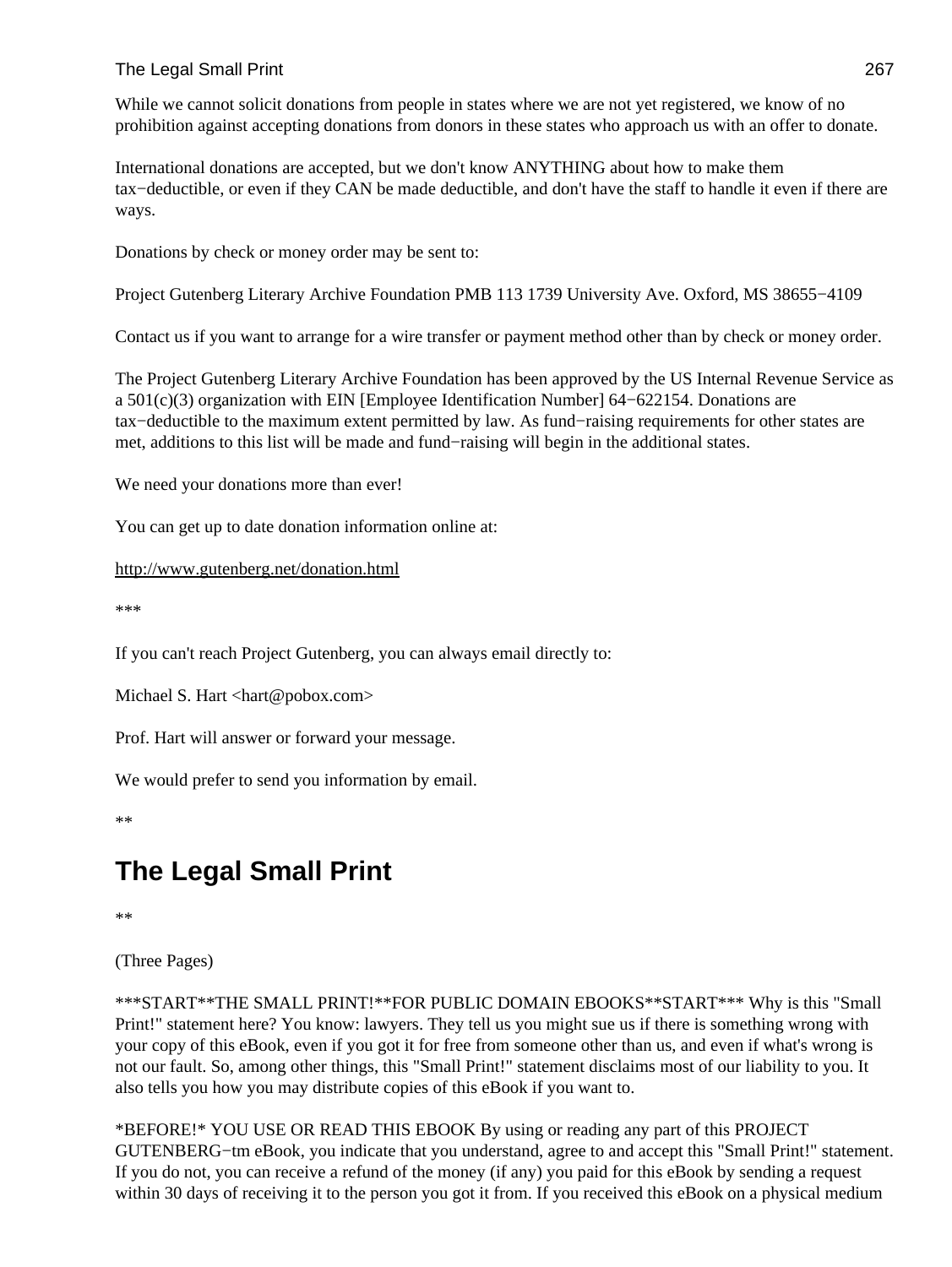# The Legal Small Print 268

(such as a disk), you must return it with your request.

ABOUT PROJECT GUTENBERG−TM EBOOKS This PROJECT GUTENBERG−tm eBook, like most PROJECT GUTENBERG−tm eBooks, is a "public domain" work distributed by Professor Michael S. Hart through the Project Gutenberg Association (the "Project"). Among other things, this means that no one owns a United States copyright on or for this work, so the Project (and you!) can copy and distribute it in the United States without permission and without paying copyright royalties. Special rules, set forth below, apply if you wish to copy and distribute this eBook under the "PROJECT GUTENBERG" trademark.

Please do not use the "PROJECT GUTENBERG" trademark to market any commercial products without permission.

To create these eBooks, the Project expends considerable efforts to identify, transcribe and proofread public domain works. Despite these efforts, the Project's eBooks and any medium they may be on may contain "Defects". Among other things, Defects may take the form of incomplete, inaccurate or corrupt data, transcription errors, a copyright or other intellectual property infringement, a defective or damaged disk or other eBook medium, a computer virus, or computer codes that damage or cannot be read by your equipment.

# **LIMITED WARRANTY; DISCLAIMER OF DAMAGES**

But for the "Right of Replacement or Refund" described below, [1] Michael Hart and the Foundation (and any other party you may receive this eBook from as a PROJECT GUTENBERG−tm eBook) disclaims all liability to you for damages, costs and expenses, including legal fees, and [2] YOU HAVE NO REMEDIES FOR NEGLIGENCE OR UNDER STRICT LIABILITY, OR FOR BREACH OF WARRANTY OR CONTRACT, INCLUDING BUT NOT LIMITED TO INDIRECT, CONSEQUENTIAL, PUNITIVE OR INCIDENTAL DAMAGES, EVEN IF YOU GIVE NOTICE OF THE POSSIBILITY OF SUCH DAMAGES.

If you discover a Defect in this eBook within 90 days of receiving it, you can receive a refund of the money (if any) you paid for it by sending an explanatory note within that time to the person you received it from. If you received it on a physical medium, you must return it with your note, and such person may choose to alternatively give you a replacement copy. If you received it electronically, such person may choose to alternatively give you a second opportunity to receive it electronically.

THIS EBOOK IS OTHERWISE PROVIDED TO YOU "AS−IS". NO OTHER WARRANTIES OF ANY KIND, EXPRESS OR IMPLIED, ARE MADE TO YOU AS TO THE EBOOK OR ANY MEDIUM IT MAY BE ON, INCLUDING BUT NOT LIMITED TO WARRANTIES OF MERCHANTABILITY OR FITNESS FOR A PARTICULAR PURPOSE.

Some states do not allow disclaimers of implied warranties or the exclusion or limitation of consequential damages, so the above disclaimers and exclusions may not apply to you, and you may have other legal rights.

## **INDEMNITY**

You will indemnify and hold Michael Hart, the Foundation, and its trustees and agents, and any volunteers associated with the production and distribution of Project Gutenberg−tm texts harmless, from all liability, cost and expense, including legal fees, that arise directly or indirectly from any of the following that you do or cause: [1] distribution of this eBook, [2] alteration, modification, or addition to the eBook, or [3] any Defect.

## **DISTRIBUTION UNDER "PROJECT GUTENBERG−tm"**

You may distribute copies of this eBook electronically, or by disk, book or any other medium if you either delete this "Small Print!" and all other references to Project Gutenberg, or: